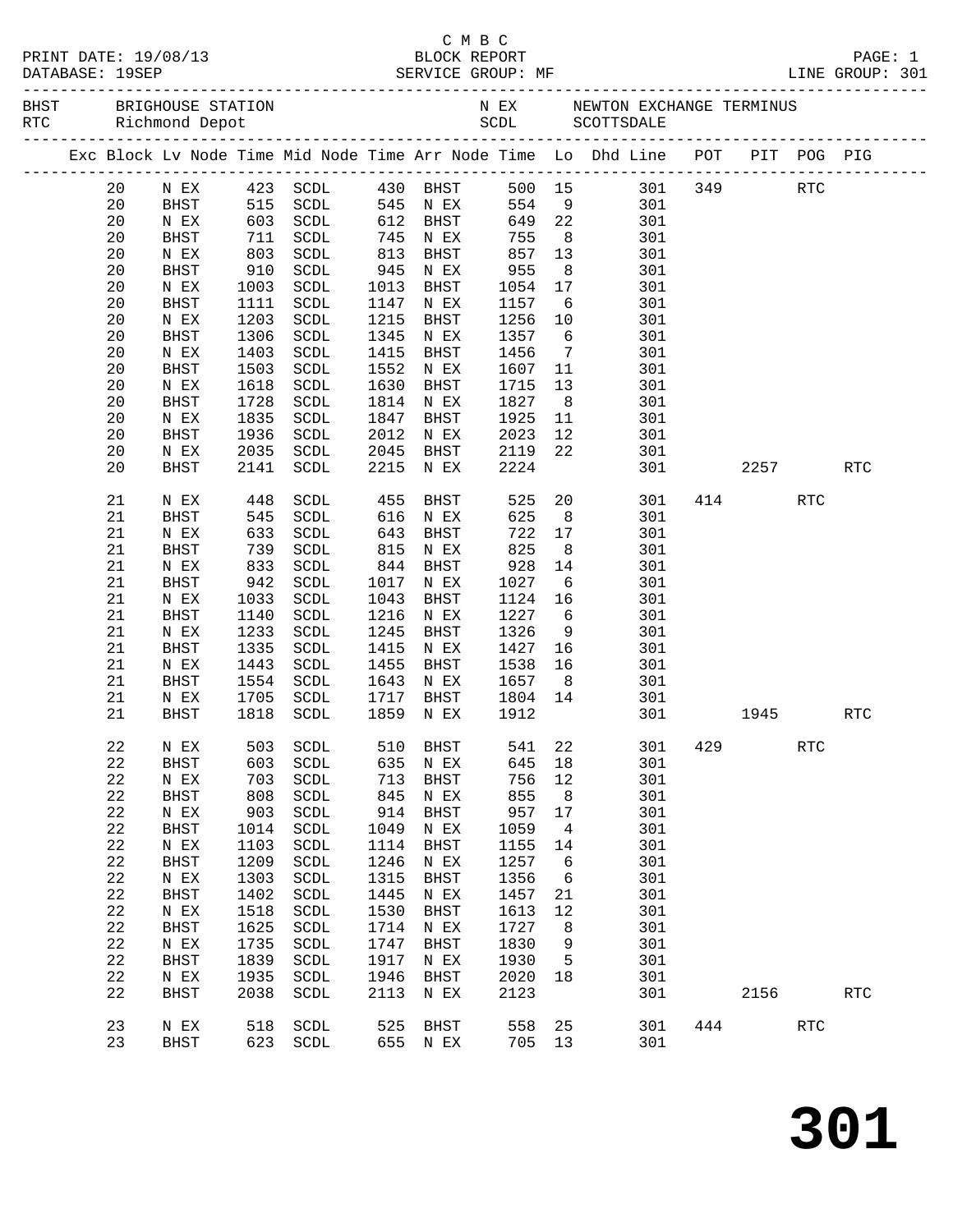|  |          |                     |              |                      |      |                                    |                    |                | Exc Block Lv Node Time Mid Node Time Arr Node Time Lo Dhd Line POT |          |              | PIT POG PIG |                      |
|--|----------|---------------------|--------------|----------------------|------|------------------------------------|--------------------|----------------|--------------------------------------------------------------------|----------|--------------|-------------|----------------------|
|  | 23       |                     |              |                      |      |                                    |                    |                |                                                                    |          |              |             |                      |
|  | 23       |                     |              |                      |      |                                    |                    |                | NEX 718 SCDL 728 BHST 811 13 301<br>BHST 824 SCDL 900 NEX 910 301  |          |              | 943         | RTC                  |
|  |          |                     |              |                      |      |                                    |                    |                |                                                                    |          |              |             |                      |
|  | 24       | N EX                |              | 533 SCDL             |      | 542 BHST<br>715 N EX<br>743 BHST   | 615 28             |                | 301                                                                |          | 459          | RTC         |                      |
|  | 24       | BHST                | 643<br>733   | SCDL                 |      |                                    | 725                | 8 <sup>8</sup> | 301                                                                |          |              |             |                      |
|  | 24       | N EX                |              | SCDL                 |      |                                    | 827 12             |                | 301                                                                |          |              |             |                      |
|  | 24       | BHST                | 839          | SCDL                 |      | 915 N EX                           | 925                | 8 <sup>8</sup> | 301                                                                |          |              |             |                      |
|  | 24       | N EX                | 933          | SCDL                 |      | 944 BHST                           | 1027 15            |                | 301                                                                |          |              |             |                      |
|  | 24<br>24 | BHST<br>N EX        | 1042<br>1133 | SCDL<br>SCDL         |      | 1117 N EX<br>1144 BHST             | 1127<br>1225 14    | 6              | 301<br>301                                                         |          |              |             |                      |
|  | 24       | BHST                | 1239         | SCDL                 |      | 1316 N EX                          | 1327               | 6              | 301                                                                |          |              |             |                      |
|  | 24       | $\,$ N $\,$ EX $\,$ | 1333         | SCDL                 |      | 1345 BHST                          | 1426               | $5^{\circ}$    | 301                                                                |          |              |             |                      |
|  | 24       | BHST                | 1431         | SCDL                 |      | 1519 N EX                          | 1532               | 16             | 301                                                                |          |              |             |                      |
|  | 24       | $\,$ N $\,$ EX $\,$ | 1548         | SCDL                 |      | 1600 BHST                          | 1644 13            |                | 301                                                                |          |              |             |                      |
|  | 24       | BHST                | 1657         | SCDL                 |      | 1744 N EX                          | 1757 8             |                | 301                                                                |          |              |             |                      |
|  | 24       | N EX                | 1805         | SCDL                 |      | 1817 BHST                          | 1856               | 8 <sup>8</sup> | 301                                                                |          |              |             |                      |
|  | 24       | BHST                | 1904         | SCDL                 |      | 1942 N EX                          | 1955 10<br>2049 19 | 10             | 301                                                                |          |              |             |                      |
|  | 24       | $\,$ N $\,$ EX $\,$ |              | 2005 SCDL            |      | 2015 BHST                          |                    |                | 301                                                                |          |              |             |                      |
|  | 24       | BHST                |              | 2108 SCDL            |      | 2143 N EX                          | 2153               |                |                                                                    | 301      | 2226         |             | RTC                  |
|  |          |                     |              |                      |      |                                    |                    |                |                                                                    |          |              |             |                      |
|  | 25       | N EX                |              | 548 SCDL<br>657 SCDL |      | 557 BHST<br>730 N EX<br>758 BHST   | 634 23<br>740 8    |                | 301                                                                |          | 514          | RTC         |                      |
|  | 25<br>25 | BHST<br>N EX        |              | SCDL<br>748 SCDL     |      | 758 BHST                           | 740 8<br>842 13    |                | 301<br>301                                                         |          |              |             |                      |
|  | 25       | BHST                |              | 855 SCDL             | 930  | N EX                               | 940                |                |                                                                    | 301 1013 |              |             | <b>RTC</b>           |
|  |          |                     |              |                      |      |                                    |                    |                |                                                                    |          |              |             |                      |
|  | 26       | N EX                |              | 618 SCDL             | 627  |                                    |                    |                | 706 18<br>301                                                      |          | 542          | RTC         |                      |
|  | 26       | BHST                |              | 724 SCDL             |      | BHST<br>N EX<br>800 N EX           | 810 8              |                | 301                                                                |          |              |             |                      |
|  | 26       | N EX                |              | 818 SCDL             |      | 829 BHST                           | 913 13             |                | 301                                                                |          |              |             |                      |
|  | 26       | BHST                |              | 926 SCDL             | 1001 | N EX                               | 1011               |                |                                                                    | 301 1044 |              |             | <b>RTC</b>           |
|  |          |                     |              |                      |      |                                    |                    |                |                                                                    |          |              |             |                      |
|  | 27       | N EX                | 648          | SCDL                 |      | 658 BHST                           |                    |                | 740 13<br>301                                                      |          | 612          | RTC         |                      |
|  | 27<br>27 | BHST<br>N EX        | 753<br>848   | SCDL<br>SCDL         |      | 830 N EX<br>859 BHST               | 840 8<br>943 15    |                | 301<br>301                                                         |          |              |             |                      |
|  | 27       | BHST                | 958          | SCDL                 | 1033 | N EX                               | 1043               |                |                                                                    | 301 000  | 1116         |             | RTC                  |
|  |          |                     |              |                      |      |                                    |                    |                |                                                                    |          |              |             |                      |
|  | 28       | N EX                |              | 1423 SCDL            |      | 1435 BHST 1516 23                  |                    |                |                                                                    | 301 1345 |              | <b>RTC</b>  |                      |
|  | 28       | BHST                | 1539         | SCDL                 |      | 1628 N EX                          | 1642 6             |                | 301                                                                |          |              |             |                      |
|  | 28       | N EX                | 1648         | SCDL                 |      | 1700 BHST                          | 1747 15            |                | 301                                                                |          |              |             |                      |
|  | 28       | BHST                |              | 1802 SCDL            |      | 1844 N EX                          | 1857 8             |                | 301                                                                |          |              |             |                      |
|  |          |                     |              |                      |      | 28 NEX 1905 SCDL 1916 BHST 1951 17 |                    |                | 301                                                                |          |              |             |                      |
|  | 28       | BHST                |              | 2008 SCDL            |      | 2043 N EX                          | 2053               |                | 301                                                                |          | 2126         |             | <b>RTC</b>           |
|  |          |                     |              |                      |      |                                    |                    |                |                                                                    |          |              |             |                      |
|  | 29<br>29 | N EX<br>BHST        | 1503<br>1610 | SCDL<br>SCDL         | 1659 | 1515 BHST<br>N EX                  | 1558 12<br>1712    |                | 301<br>301                                                         |          | 1425<br>1752 | RTC         | <b>RTC</b>           |
|  |          |                     |              |                      |      |                                    |                    |                |                                                                    |          |              |             |                      |
|  | 30       | N EX                | 1533         | SCDL                 | 1545 | BHST                               | 1629 11            |                | 301                                                                |          | 1455         | RTC         |                      |
|  | 30       | BHST                | 1640         | SCDL                 | 1729 | N EX                               | 1742               |                | 301                                                                |          | 1822         |             | RTC                  |
|  |          |                     |              |                      |      |                                    |                    |                |                                                                    |          |              |             |                      |
|  | 31       | N EX                | 1603         | SCDL                 | 1615 | BHST                               | 1700 12            |                | 301                                                                | 1525     |              | RTC         |                      |
|  | 31       | BHST                | 1712         | SCDL                 |      | 1759 N EX                          | 1812               |                | 301                                                                |          | 1852         |             | <b>RTC</b>           |
|  |          |                     |              |                      |      |                                    |                    |                |                                                                    |          |              |             |                      |
|  | 32       | N EX                | 1633         | SCDL                 | 1645 | BHST                               | 1730 17            |                | 301                                                                |          | 1555         | RTC         |                      |
|  | 32       | BHST                |              | 1747 SCDL            |      | 1829 N EX                          | 1842               |                | 301                                                                |          | 1922         |             | $\operatorname{RTC}$ |
|  |          |                     |              |                      |      |                                    |                    |                |                                                                    |          |              |             |                      |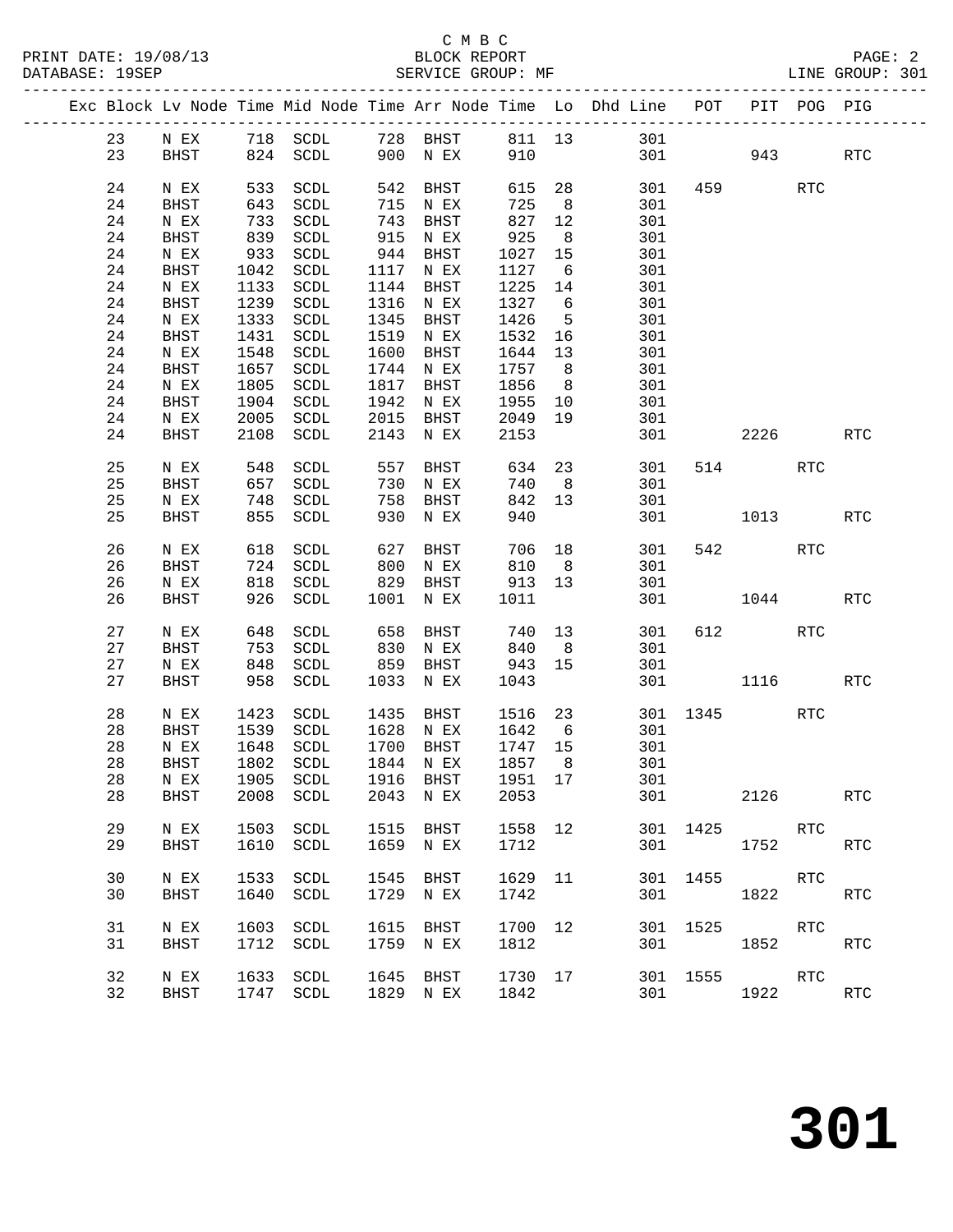| PRINT DATE: 19/08/13<br>DATABASE: 19SEP |                                                                                                                                                                                                                                          |                                                                                                                                                                                                                                       |                                                                                                             | O M B C<br>BLOCK REPORT<br>SERVICE GROUP: MF                          |                                                                                                   | C M B C                                                                                                                          |                                            |                                                                                                                                                                                                                                                                                                                                                                                                                                        |      | PAGE: 3<br>LINE GROUP: 401 |
|-----------------------------------------|------------------------------------------------------------------------------------------------------------------------------------------------------------------------------------------------------------------------------------------|---------------------------------------------------------------------------------------------------------------------------------------------------------------------------------------------------------------------------------------|-------------------------------------------------------------------------------------------------------------|-----------------------------------------------------------------------|---------------------------------------------------------------------------------------------------|----------------------------------------------------------------------------------------------------------------------------------|--------------------------------------------|----------------------------------------------------------------------------------------------------------------------------------------------------------------------------------------------------------------------------------------------------------------------------------------------------------------------------------------------------------------------------------------------------------------------------------------|------|----------------------------|
| ____________________________            |                                                                                                                                                                                                                                          |                                                                                                                                                                                                                                       |                                                                                                             |                                                                       |                                                                                                   |                                                                                                                                  |                                            |                                                                                                                                                                                                                                                                                                                                                                                                                                        |      |                            |
|                                         |                                                                                                                                                                                                                                          |                                                                                                                                                                                                                                       |                                                                                                             |                                                                       |                                                                                                   |                                                                                                                                  |                                            | Exc Block Lv Node Time Mid Node Time Arr Node Time Lo Dhd Line POT PIT POG PIG                                                                                                                                                                                                                                                                                                                                                         |      |                            |
|                                         | $1 \quad$<br>$\mathbf{1}$<br>$\mathbf{1}$<br>$\mathbf{1}$<br>$\mathbf 1$<br>$\mathbf 1$<br>1<br>1<br>1<br>$\mathbf 1$<br>1<br>$\mathbf 1$<br>1<br>$\mathbf 1$<br>1<br>$\mathbf 1$<br>1<br>1<br>1<br>1<br>1<br>1<br>1<br>1<br>1<br>1<br>1 | CH2E<br>BHST<br>CH2W<br>AC#3<br>CH2W<br>AC#3<br>CH2W<br>AC#3<br>CH <sub>2</sub> W<br>AC#3<br>CH2W<br>AC#3<br>CH2E<br><b>BHST</b><br>CH2E<br><b>BHST</b><br>CH2E<br><b>BHST</b><br>CH2E<br>BHST<br>CH2E<br>BHST<br>CH2E<br><b>BHST</b> | 805<br>1021<br>1250<br>1324<br>1401<br>1439<br>1517<br>1555<br>1626<br>1701<br>1738<br>1809<br>1849<br>1918 | $729$ CH2W<br>AC#3<br>1054<br>1133<br>1206<br><b>EXECUTE SHEAFERS</b> | CH2W<br>AC#3<br>CH2E<br>CH2E<br>BHST<br>CH2E<br>BHST<br>CH2E<br>CH <sub>2E</sub>                  | 756<br>1046<br>1122<br>1158<br>1237<br>1315<br>1350<br>1427<br>1507<br>1544<br>CH2E 1622 4<br>BHST 1653 8<br>BHST 1911 7<br>1943 | 8 <sup>1</sup><br>10<br>11<br>1836 13<br>8 | BHST 437 CH2E 456 5 401 422 RTC<br>CH2E 501 BHST 519 10 401<br>BHST 529 CH2E 548 7 401<br>555<br>528 BHST 628 CH2W 646 4 401<br>550 BHST 628 CH2W 646 4 401<br>550 AC#3 715 14 406<br>9 406<br>7 406<br>$\frac{7}{7}$<br>406<br>406<br>8 406<br>8 406<br>$11$<br>406<br>406<br>13 406<br>9<br>401<br>11<br>401<br>12<br>401<br>401<br>401<br>$4\overline{ }$<br>401<br>401<br>CH2E 1728 10 401<br>BHST 1803 6 401<br>401<br>401<br>401 |      |                            |
|                                         | 1<br>1<br>1<br>1<br>1<br>1<br>1                                                                                                                                                                                                          | CH2E<br><b>BHST</b><br>CH2E<br><b>BHST</b><br>CH2E<br><b>BHST</b><br>CH2E                                                                                                                                                             | 1951<br>2023<br>2050<br>2123<br>2151<br>2225<br>2251                                                        |                                                                       | <b>BHST</b><br>CH <sub>2E</sub><br><b>BHST</b><br>CH2E<br>BHST<br>CH <sub>2E</sub><br><b>BHST</b> | 2011<br>2047<br>2110<br>2147<br>2210<br>2246<br>2310                                                                             | 12<br>3<br>13<br>4<br>15<br>5<br>15        | 401<br>401<br>401<br>401<br>401<br>401<br>401                                                                                                                                                                                                                                                                                                                                                                                          |      |                            |
|                                         | $\mathbf 1$                                                                                                                                                                                                                              | <b>BHST</b>                                                                                                                                                                                                                           | 2325                                                                                                        |                                                                       | CH2E                                                                                              | 2346                                                                                                                             |                                            | 401                                                                                                                                                                                                                                                                                                                                                                                                                                    | 2357 | RTC                        |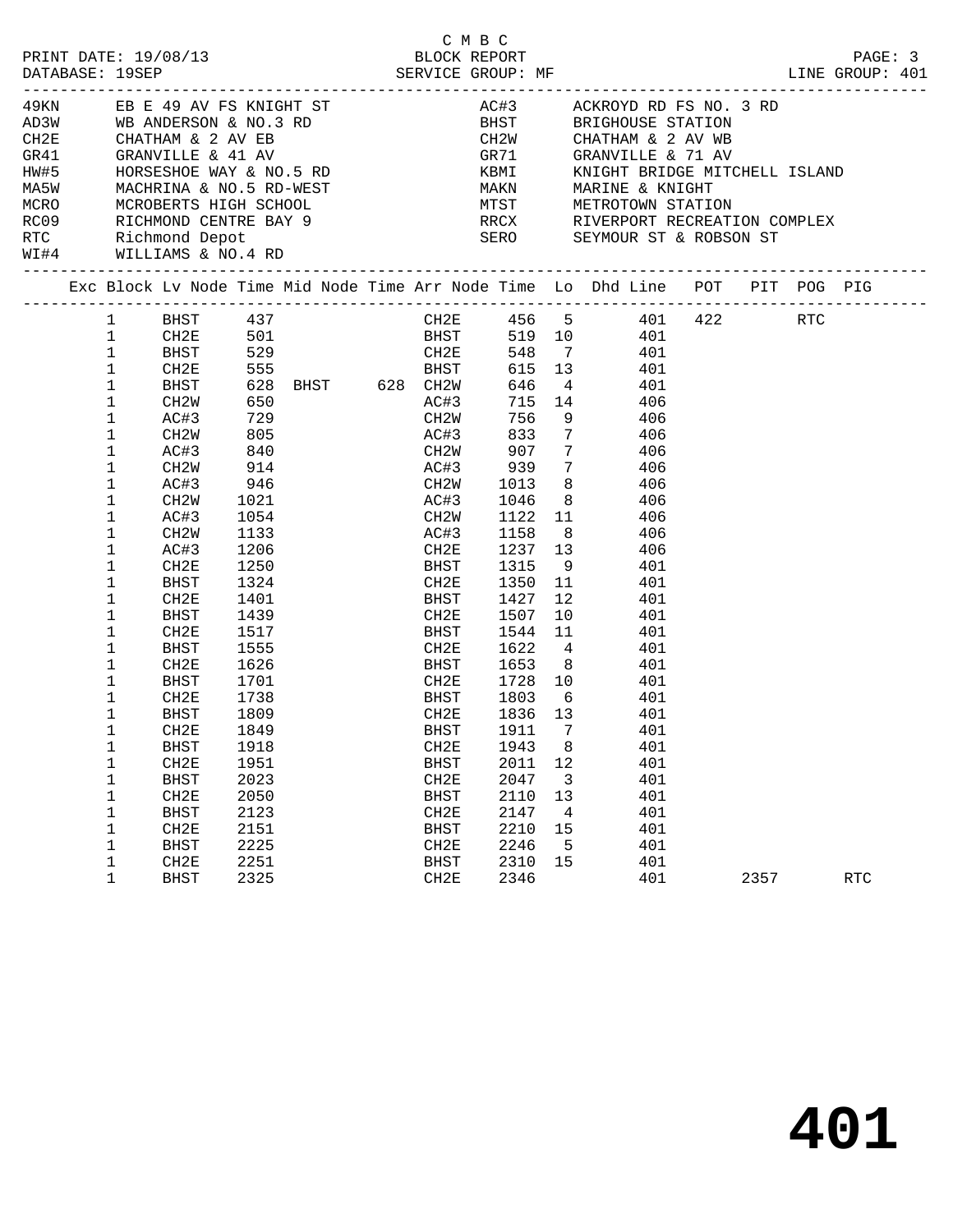|  |                 |                          |              |      |      |                   |              |         | Exc Block Lv Node Time Mid Node Time Arr Node Time Lo Dhd Line POT |     |      | PIT POG PIG |                      |
|--|-----------------|--------------------------|--------------|------|------|-------------------|--------------|---------|--------------------------------------------------------------------|-----|------|-------------|----------------------|
|  | $\overline{a}$  | CH2W                     | 439          |      |      | AC#3              | 500          | 6       | 406                                                                | 425 |      | <b>RTC</b>  |                      |
|  | 2               | AC#3                     | 506          |      |      | CH2W              | 528          | 5       | 406                                                                |     |      |             |                      |
|  | $\mathbf{2}$    | CH2W                     | 533          |      |      | AC#3              | 554          | 7       | 406                                                                |     |      |             |                      |
|  | 2               | AC#3                     | 601          |      |      | CH2W              | 624          | 8       | 406                                                                |     |      |             |                      |
|  | $\mathbf{2}$    | CH <sub>2</sub> W        | 632          |      |      | AC#3              | 657          | 9       | 406                                                                |     |      |             |                      |
|  | $\sqrt{2}$      | AC#3                     | 706          |      |      | HW#5              | 729          | 5       | 408                                                                |     |      |             |                      |
|  | $\sqrt{2}$      | HW#5                     | 734          |      |      | AC#3              | 802          | 12      | 408                                                                |     |      |             |                      |
|  | 2               | AC#3                     | 814          |      |      | HW#5              | 837          | 12      | 408                                                                |     |      |             |                      |
|  | $\sqrt{2}$      | HW#5                     | 849          |      |      | AC#3              | 916          | 16      | 408                                                                |     |      |             |                      |
|  | $\sqrt{2}$      | AC#3                     | 932          |      |      | HW#5              | 955          | 7       | 408                                                                |     |      |             |                      |
|  | $\sqrt{2}$      | HW#5                     | 1002         |      |      | AC#3              | 1027         | 17      | 408                                                                |     |      |             |                      |
|  | $\sqrt{2}$      | AC#3                     | 1044         |      |      | HW#5              | 1107         | 9       | 408                                                                |     |      |             |                      |
|  | $\sqrt{2}$      | HW#5                     | 1116         |      |      | AC#3              | 1141         | 18      | 408                                                                |     |      |             |                      |
|  | 2               | AC#3                     | 1159         |      |      | HW#5              | 1223         | 6       | 408                                                                |     |      |             |                      |
|  | $\sqrt{2}$      | HW#5                     | 1229         |      |      | AC#3              | 1256         | 18      | 408                                                                |     |      |             |                      |
|  | $\sqrt{2}$      | AC#3                     | 1314         |      |      | HW#5              | 1339         | 5       | 408                                                                |     |      |             |                      |
|  | $\sqrt{2}$      | HW#5                     | 1344         |      |      | AC#3              | 1411         | 15      | 408                                                                |     |      |             |                      |
|  | 2<br>$\sqrt{2}$ | AC#3                     | 1426         |      |      | HW#5              | 1454         | 3<br>15 | 408<br>408                                                         |     |      |             |                      |
|  | $\sqrt{2}$      | HW#5<br>AC#3             | 1457<br>1542 |      |      | AC#3<br>HW#5      | 1527<br>1610 | - 9     | 408                                                                |     |      |             |                      |
|  | 2               | HW#5                     | 1619         |      |      | AC#3              | 1646         | 13      | 408                                                                |     |      |             |                      |
|  | $\sqrt{2}$      | AC#3                     | 1659         |      |      | HW#5              | 1726         | 10      | 408                                                                |     |      |             |                      |
|  | $\sqrt{2}$      | HW#5                     | 1736         |      |      | AC#3              | 1801         | 10      | 408                                                                |     |      |             |                      |
|  | 2               | AC#3                     | 1811         |      |      | HW#5              | 1838         |         | 408                                                                |     | 1841 |             | $\operatorname{RTC}$ |
|  |                 |                          |              |      |      |                   |              |         |                                                                    |     |      |             |                      |
|  | 3               | CH <sub>2E</sub>         | 440          |      |      | RC09              | 459          | 1       | 402                                                                | 426 |      | <b>RTC</b>  |                      |
|  | 3               | RC09                     | 500          |      |      | CH <sub>2</sub> M | 519          | 12      | 402                                                                |     |      |             |                      |
|  | 3               | CH <sub>2</sub> W        | 531          | BHST | 551  | MAKN              | 620          | 12      | 407                                                                |     |      |             |                      |
|  | 3               | MAKN                     | 632          | BHST | 705  | CH2E              | 725          | 13      | 407                                                                |     |      |             |                      |
|  | 3               | CH <sub>2E</sub>         | 738          |      |      | RC09              | 804          | 8       | 402                                                                |     |      |             |                      |
|  | 3               | RC09                     | 812          |      |      | CH <sub>2</sub> M | 835          | 15      | 402                                                                |     |      |             |                      |
|  | 3               | CH <sub>2</sub> W        | 850          | BHST | 916  | MAKN              | 949          | 8       | 407                                                                |     |      |             |                      |
|  | 3               | MAKN                     | 957          | BHST | 1030 | CH2E              | 1052         | 6       | 407                                                                |     |      |             |                      |
|  | 3<br>3          | CH2E                     | 1058         |      |      | RC09              | 1124         | 6<br>9  | 402<br>402                                                         |     |      |             |                      |
|  | 3               | RC09<br>CH <sub>2E</sub> | 1130<br>1206 |      |      | CH2E<br>BHST      | 1157<br>1231 | 8       | 401                                                                |     |      |             |                      |
|  | 3               | <b>BHST</b>              | 1239         |      |      | CH2E              | 1305         | 12      | 401                                                                |     |      |             |                      |
|  | 3               | CH2E                     | 1317         |      |      | <b>BHST</b>       | 1343         | 11      | 401                                                                |     |      |             |                      |
|  | 3               | <b>BHST</b>              | 1354         |      |      | CH2E              | 1421         | 8       | 401                                                                |     |      |             |                      |
|  | 3               | ${\tt CH2E}$             | 1429         |      |      | BHST              | 1457 6       |         | 401                                                                |     |      |             |                      |
|  | 3               | BHST                     | 1503         |      |      | CH2E              | 1531         | 5       | 401                                                                |     |      |             |                      |
|  | 3               | CH2E                     | 1536         |      |      | RC09              | 1602         | 8       | 402                                                                |     |      |             |                      |
|  | 3               | RC09                     | 1610         |      |      | CH2E              | 1639         | 3       | 402                                                                |     |      |             |                      |
|  | 3               | CH2E                     | 1642         |      |      | <b>BHST</b>       | 1709         | 8       | 401                                                                |     |      |             |                      |
|  | 3               | <b>BHST</b>              | 1717         | BHST | 1717 | CH2W              | 1743         | 19      | 401                                                                |     |      |             |                      |
|  | 3               | CH <sub>2</sub> W        | 1802         |      |      | AC#3              | 1824         | 6       | 406                                                                |     |      |             |                      |
|  | 3               | AC#3                     | 1830         |      |      | CH <sub>2</sub> M | 1900         | 25      | 406                                                                |     |      |             |                      |
|  | 3               | CH2W                     | 1925         |      |      | AC#3              | 1945         | 6       | 406                                                                |     |      |             |                      |
|  | 3               | AC#3                     | 1951         |      |      | CH <sub>2</sub> M | 2020         | 14      | 406                                                                |     |      |             |                      |
|  | 3               | CH <sub>2</sub> W        | 2034         |      |      | AC#3              | 2054         | 4       | 406                                                                |     |      |             |                      |
|  | 3               | AC#3                     | 2058         |      |      | CH <sub>2</sub> M | 2126         | 8       | 406                                                                |     |      |             |                      |
|  | 3               | CH <sub>2</sub> W        | 2134         |      |      | AC#3              | 2154         | 4       | 406                                                                |     |      |             |                      |
|  | 3               | AC#3                     | 2158         |      |      | CH2W              | 2225         |         | 406                                                                |     | 2236 |             | <b>RTC</b>           |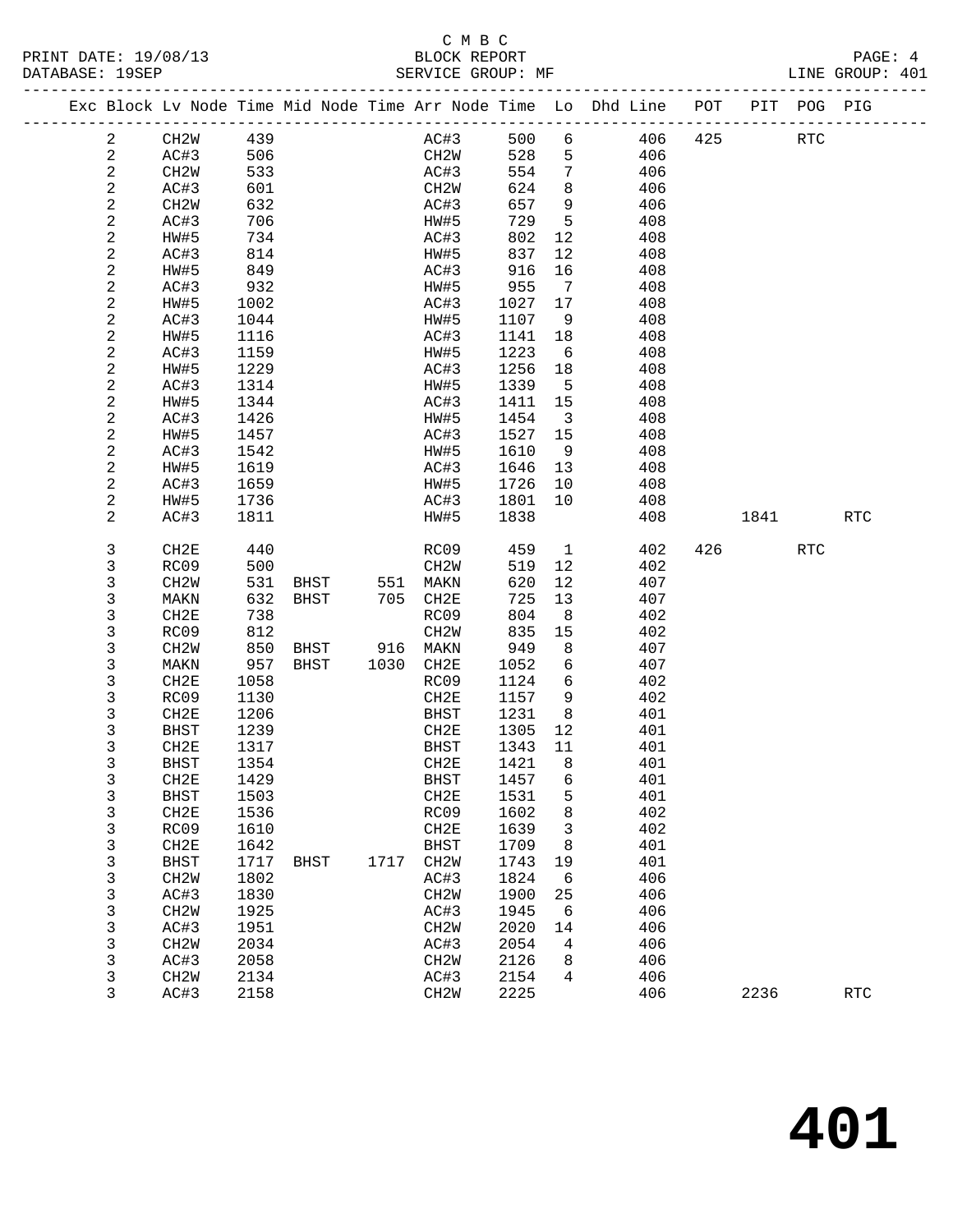|  |   |                   |      |      |      |                   |      |      |                   |        | Exc Block Lv Node Time Mid Node Time Arr Node Time Lo Dhd Line POT |     |      | PIT POG PIG |     |
|--|---|-------------------|------|------|------|-------------------|------|------|-------------------|--------|--------------------------------------------------------------------|-----|------|-------------|-----|
|  | 4 | CH2W              | 441  |      |      |                   | RC09 |      |                   | 501 16 | 407                                                                | 427 |      | RTC         |     |
|  | 4 | RC09              | 517  |      |      | CH2E              |      | 538  | 6                 |        | 407                                                                |     |      |             |     |
|  | 4 | CH2E              | 544  |      |      | BHST              |      | 603  | 6                 |        | 401                                                                |     |      |             |     |
|  | 4 | BHST              | 609  |      |      | CH2E              |      | 628  | 5                 |        | 401                                                                |     |      |             |     |
|  | 4 | CH2E              | 633  |      |      | BHST              |      | 653  | 8                 |        | 401                                                                |     |      |             |     |
|  | 4 | <b>BHST</b>       | 701  |      |      | CH2E              |      | 723  | $12 \overline{ }$ |        | 401                                                                |     |      |             |     |
|  | 4 | CH2E              | 735  |      |      | BHST              |      | 759  | 10                |        | 401                                                                |     |      |             |     |
|  | 4 | <b>BHST</b>       | 809  |      |      | CH2E              |      | 833  | 8 <sup>8</sup>    |        | 401                                                                |     |      |             |     |
|  | 4 | CH2E              | 841  |      |      | BHST              |      | 907  | 13                |        | 401                                                                |     |      |             |     |
|  | 4 | <b>BHST</b>       | 920  |      |      | CH2E              |      | 945  | 7                 |        | 401                                                                |     |      |             |     |
|  | 4 | CH2E              | 952  |      |      | <b>BHST</b>       |      | 1017 | 5                 |        | 401                                                                |     |      |             |     |
|  | 4 | <b>BHST</b>       | 1022 | BHST | 1022 | CH <sub>2</sub> W |      | 1046 | 4                 |        | 401                                                                |     |      |             |     |
|  | 4 | CH <sub>2</sub> M | 1050 |      |      | RC09              |      | 1116 | 11                |        | 407                                                                |     |      |             |     |
|  | 4 | RC09              | 1127 |      |      | CH2E              |      | 1152 | 6                 |        | 407                                                                |     |      |             |     |
|  | 4 | CH2E              | 1158 |      |      | RC09              |      | 1224 | 6                 |        | 402                                                                |     |      |             |     |
|  | 4 | RC09              | 1230 |      |      | CH2E              |      | 1258 | 6                 |        | 402                                                                |     |      |             |     |
|  | 4 | CH2E              | 1304 |      |      | BHST              |      | 1329 | 10                |        | 401                                                                |     |      |             |     |
|  | 4 | <b>BHST</b>       | 1339 |      |      | CH2E              |      | 1406 | 8                 |        | 401                                                                |     |      |             |     |
|  | 4 | CH <sub>2E</sub>  | 1414 |      |      | BHST              |      | 1442 | 9                 |        | 401                                                                |     |      |             |     |
|  | 4 | <b>BHST</b>       | 1451 |      |      | CH2E              |      | 1519 | 5                 |        | 401                                                                |     |      |             |     |
|  | 4 | CH2E              | 1524 |      |      | RC09              |      | 1550 | 8                 |        | 402                                                                |     |      |             |     |
|  | 4 | RC09              | 1558 |      |      | CH2E              |      | 1627 | 7                 |        | 402                                                                |     |      |             |     |
|  | 4 | CH <sub>2E</sub>  | 1634 |      |      | BHST              |      | 1701 | 8                 |        | 401                                                                |     |      |             |     |
|  | 4 | <b>BHST</b>       | 1709 |      |      | CH2E              |      | 1736 | 10                |        | 401                                                                |     |      |             |     |
|  | 4 | CH <sub>2E</sub>  | 1746 |      |      | BHST              |      | 1811 | 8                 |        | 401                                                                |     |      |             |     |
|  | 4 | BHST              | 1819 | BHST | 1819 | CH2W              |      | 1845 | 20                |        | 401                                                                |     |      |             |     |
|  | 4 | CH <sub>2</sub> W | 1905 |      |      | AC#3              |      | 1927 | 6                 |        | 406                                                                |     |      |             |     |
|  | 4 | AC#3              | 1933 |      |      | CH <sub>2</sub> W |      | 2002 |                   |        | 406                                                                |     | 2014 |             | RTC |
|  |   |                   |      |      |      |                   |      |      |                   |        |                                                                    |     |      |             |     |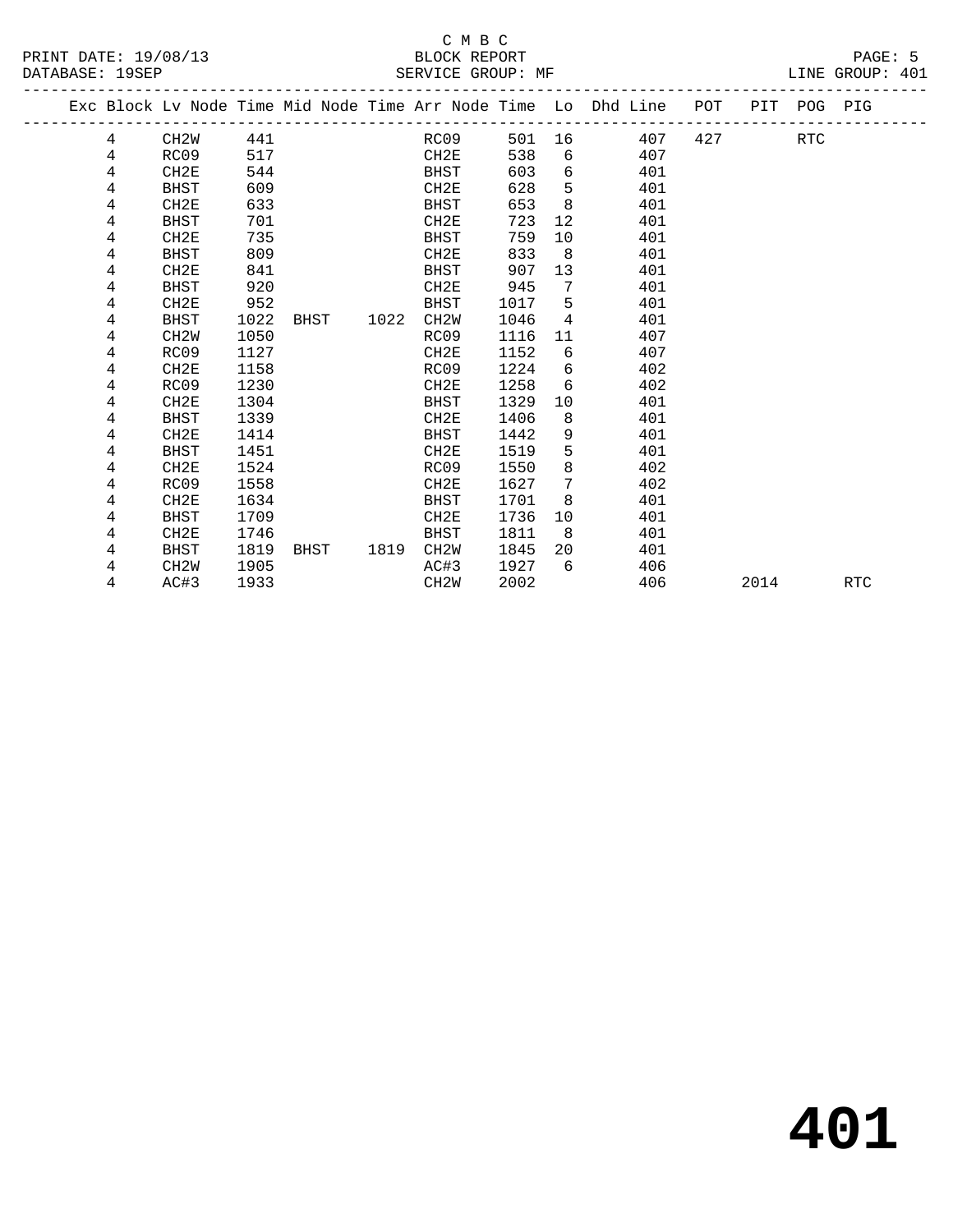|  |   |                  |      |  |                  |        |                | Exc Block Lv Node Time Mid Node Time Arr Node Time Lo Dhd Line POT<br>------------- <i>-</i> |     |      | PIT POG PIG |            |  |
|--|---|------------------|------|--|------------------|--------|----------------|----------------------------------------------------------------------------------------------|-----|------|-------------|------------|--|
|  | 5 | CH2E             | 441  |  | <b>BHST</b>      | 459 15 |                | 401                                                                                          | 427 |      | <b>RTC</b>  |            |  |
|  | 5 | <b>BHST</b>      | 514  |  | CH2E             | 533    | $\overline{7}$ | 401                                                                                          |     |      |             |            |  |
|  | 5 | CH2E             | 540  |  | RC09             | 601    | 11             | 402                                                                                          |     |      |             |            |  |
|  | 5 | RC09             | 612  |  | CH2E             | 633    | 5              | 407                                                                                          |     |      |             |            |  |
|  | 5 | CH2E             | 638  |  | BHST             | 700    | 9              | 401                                                                                          |     |      |             |            |  |
|  | 5 | <b>BHST</b>      | 709  |  | CH2E             | 731    | 10             | 401                                                                                          |     |      |             |            |  |
|  | 5 | CH2E             | 741  |  | <b>BHST</b>      | 807    | 9              | 401                                                                                          |     |      |             |            |  |
|  | 5 | <b>BHST</b>      | 816  |  | CH2E             | 840    | 8              | 401                                                                                          |     |      |             |            |  |
|  | 5 | CH2E             | 848  |  | <b>BHST</b>      | 914    | 16             | 401                                                                                          |     |      |             |            |  |
|  | 5 | <b>BHST</b>      | 930  |  | CH2E             | 955    | 12             | 401                                                                                          |     |      |             |            |  |
|  | 5 | CH2E             | 1007 |  | <b>BHST</b>      | 1032   | 5              | 401                                                                                          |     |      |             |            |  |
|  | 5 | <b>BHST</b>      | 1037 |  | CH <sub>2E</sub> | 1102   | 18             | 401                                                                                          |     |      |             |            |  |
|  | 5 | CH2E             | 1120 |  | <b>BHST</b>      | 1145   | 6              | 401                                                                                          |     |      |             |            |  |
|  | 5 | <b>BHST</b>      | 1151 |  | CH2E             | 1219   | 3              | 401                                                                                          |     |      |             |            |  |
|  | 5 | CH2E             | 1222 |  | <b>BHST</b>      | 1247   | 7              | 401                                                                                          |     |      |             |            |  |
|  | 5 | <b>BHST</b>      | 1254 |  | CH2E             | 1320   | 8              | 401                                                                                          |     |      |             |            |  |
|  | 5 | CH <sub>2E</sub> | 1328 |  | RC09             | 1355   | 5              | 402                                                                                          |     |      |             |            |  |
|  | 5 | RC09             | 1400 |  | CH2E             | 1428   | 16             | 402                                                                                          |     |      |             |            |  |
|  | 5 | CH <sub>2E</sub> | 1444 |  | <b>BHST</b>      | 1512   | 3              | 401                                                                                          |     |      |             |            |  |
|  | 5 | <b>BHST</b>      | 1515 |  | CH <sub>2E</sub> | 1543   | 4              | 401                                                                                          |     |      |             |            |  |
|  | 5 | CH2E             | 1547 |  | <b>BHST</b>      | 1614   | 6              | 401                                                                                          |     |      |             |            |  |
|  | 5 | <b>BHST</b>      | 1620 |  | CH2E             | 1647   | 11             | 401                                                                                          |     |      |             |            |  |
|  | 5 | CH2E             | 1658 |  | <b>BHST</b>      | 1725   | 8              | 401                                                                                          |     |      |             |            |  |
|  | 5 | <b>BHST</b>      | 1733 |  | CH2E             | 1800   | 10             | 401                                                                                          |     |      |             |            |  |
|  | 5 | CH2E             | 1810 |  | <b>BHST</b>      | 1835   | 6              | 401                                                                                          |     |      |             |            |  |
|  | 5 | <b>BHST</b>      | 1841 |  | CH2E             | 1908   | 5              | 401                                                                                          |     |      |             |            |  |
|  | 5 | CH2E             | 1913 |  | <b>BHST</b>      | 1935   | 8              | 401                                                                                          |     |      |             |            |  |
|  | 5 | <b>BHST</b>      | 1943 |  | CH <sub>2E</sub> | 2007   | 14             | 401                                                                                          |     |      |             |            |  |
|  | 5 | CH2E             | 2021 |  | <b>BHST</b>      | 2041   | 12             | 401                                                                                          |     |      |             |            |  |
|  | 5 | <b>BHST</b>      | 2053 |  | CH2E             | 2117   | $\overline{3}$ | 401                                                                                          |     |      |             |            |  |
|  | 5 | CH <sub>2E</sub> | 2120 |  | <b>BHST</b>      | 2140   | 13             | 401                                                                                          |     |      |             |            |  |
|  | 5 | <b>BHST</b>      | 2153 |  | CH2E             | 2217   | 4              | 401                                                                                          |     |      |             |            |  |
|  | 5 | CH2E             | 2221 |  | <b>BHST</b>      | 2240   | 15             | 401                                                                                          |     |      |             |            |  |
|  | 5 | <b>BHST</b>      | 2255 |  | CH2E             | 2316   | 5              | 401                                                                                          |     |      |             |            |  |
|  | 5 | CH <sub>2E</sub> | 2321 |  | <b>BHST</b>      | 2340   | 15             | 401                                                                                          |     |      |             |            |  |
|  | 5 | <b>BHST</b>      | 2355 |  | CH <sub>2E</sub> | 2416   | 5              | 401                                                                                          |     |      |             |            |  |
|  | 5 | CH2E             | 2421 |  | <b>BHST</b>      | 2440   |                | 401                                                                                          |     | 2453 |             | <b>RTC</b> |  |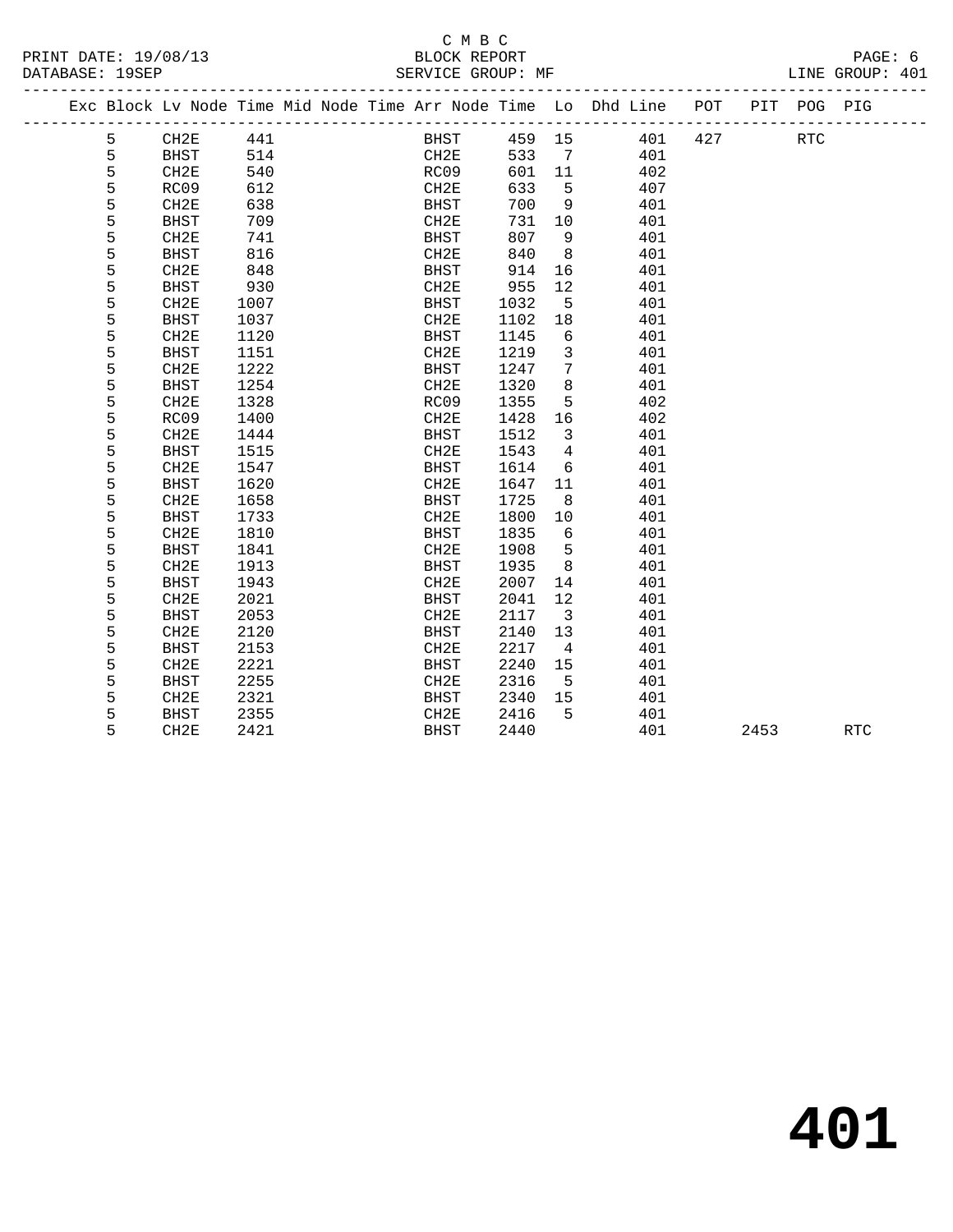#### C M B C<br>BLOCK REPORT PRINT DATE: 19/08/13 BLOCK REPORT PAGE: 7 SERVICE GROUP: MF

|  |        | Exc Block Lv Node Time Mid Node Time Arr Node Time Lo Dhd Line POT PIT POG PIG |              |             |                |                           |      |               |                 |            |         |      |            |            |
|--|--------|--------------------------------------------------------------------------------|--------------|-------------|----------------|---------------------------|------|---------------|-----------------|------------|---------|------|------------|------------|
|  | 6      | CH2W                                                                           | 448          |             |                |                           | AC#3 | 509           | $7\phantom{.0}$ |            | 406 434 |      | <b>RTC</b> |            |
|  | 6      | AC#3                                                                           | 516          |             |                | CH2W                      |      | 538 4         |                 | 406        |         |      |            |            |
|  | 6      | CH2W                                                                           | 542          |             |                | AC#3                      |      | 603           | $\overline{7}$  | 406        |         |      |            |            |
|  | 6      | AC#3                                                                           | 610          |             |                | CH2E                      |      | 635           | 10              | 406        |         |      |            |            |
|  | 6      | CH2E                                                                           | 645          |             |                | BHST                      |      | 707           | 10              | 401        |         |      |            |            |
|  | 6      | BHST                                                                           | 717          |             |                | CH2E                      |      | 740           | 8 <sup>8</sup>  | 401        |         |      |            |            |
|  | 6      | CH2E                                                                           | 748          |             |                | BHST                      |      | 814           | 9               | 401        |         |      |            |            |
|  | 6      | <b>BHST</b>                                                                    | 823          |             |                | CH2E                      |      | 847           | 13              | 401        |         |      |            |            |
|  | 6      | CH2E                                                                           | 900          |             |                | BHST                      |      | 926           | 14              | 401        |         |      |            |            |
|  | 6      | <b>BHST</b>                                                                    | 940          |             |                | CH2E                      |      | 1005          | 17              | 401        |         |      |            |            |
|  | 6      | CH2E                                                                           | 1022         |             |                | BHST                      |      | 1047          | 5               | 401        |         |      |            |            |
|  | 6      | BHST                                                                           | 1052         |             | BHST 1052 CH2W |                           |      | 1116          | 5               | 401        |         |      |            |            |
|  | 6      | CH <sub>2</sub> W                                                              | 1121         |             |                | AC#3                      |      | 1146          | 8 <sup>8</sup>  | 406        |         |      |            |            |
|  | 6      | AC#3                                                                           | 1154         |             |                | CH2W                      |      | 1223          | 10              | 406        |         |      |            |            |
|  | 6      | CH <sub>2</sub> W                                                              | 1233         |             |                | AC#3                      |      | 1258          | 8               | 406        |         |      |            |            |
|  | 6<br>6 | AC#3<br>CH2E                                                                   | 1306<br>1348 |             |                | CH2E<br>RC09              |      | 1338<br>1415  | 10<br>5         | 406<br>402 |         |      |            |            |
|  | 6      | RC09                                                                           | 1420         |             |                | CH2E                      |      | 1448          | 8               | 402        |         |      |            |            |
|  | 6      | CH2E                                                                           | 1456         |             |                | BHST                      |      | 1523          | 8               | 401        |         |      |            |            |
|  | 6      | <b>BHST</b>                                                                    | 1531         |             |                | CH2E                      |      | 1559          | $4\overline{ }$ | 401        |         |      |            |            |
|  | 6      | CH2E                                                                           | 1603         |             |                | BHST                      |      | 1630          | 7               | 401        |         |      |            |            |
|  | 6      | BHST                                                                           | 1637         |             |                | CH2E                      |      | 1704          | 10              | 401        |         |      |            |            |
|  | 6      | CH <sub>2E</sub>                                                               | 1714         |             |                | BHST                      |      | 1741          | 9               | 401        |         |      |            |            |
|  | 6      | <b>BHST</b>                                                                    | 1750         |             |                | CH2E                      |      | 1817          | 5               | 401        |         |      |            |            |
|  | 6      | CH2E                                                                           | 1822         |             |                | BHST                      |      | 1847          | 6               | 401        |         |      |            |            |
|  | 6      | <b>BHST</b>                                                                    | 1853         |             |                | CH2E                      |      | 1920          | 5               | 401        |         |      |            |            |
|  | 6      | CH2E                                                                           | 1925         |             |                | BHST                      |      | 1947          | 8               | 401        |         |      |            |            |
|  | 6      | BHST                                                                           | 1955         |             |                | CH2E                      |      | 2019          |                 | 401        |         | 2031 |            | RTC        |
|  | 7      | HW#5                                                                           | 441          |             |                | AC#3                      |      | 501 14        |                 | 408        | 438     |      | RTC        |            |
|  | 7      | AC#3                                                                           | 515          |             |                | HW#5                      |      | 532           | 9               | 408        |         |      |            |            |
|  | 7      | HW#5                                                                           | 541          |             |                | AC#3                      |      | 601           | 11              | 408        |         |      |            |            |
|  | 7      | AC#3                                                                           | 612          |             |                | HW#5                      |      | 629           | 9               | 408        |         |      |            |            |
|  | 7      | HW#5                                                                           | 638          |             |                | AC#3                      |      | 701           | 13              | 408        |         |      |            |            |
|  | 7      | AC#3                                                                           | 714          |             |                | HW#5                      |      | 737           | 6               | 408        |         |      |            |            |
|  | 7      | HW#5                                                                           | 743          |             |                | AC#3                      |      | 811           | 12              | 408        |         |      |            |            |
|  | 7      | AC#3                                                                           | 823          |             |                | HW#5                      |      | 846<br>926 11 | 13              | 408        |         |      |            |            |
|  | 7<br>7 | HW#5<br>AC#3                                                                   | 859<br>937   |             |                | AC#3<br>CH <sub>2</sub> W |      | 1004          | $-5$            | 408<br>406 |         |      |            |            |
|  | 7      | CH <sub>2</sub> W                                                              | 1009         |             |                | AC#3                      |      | 1034 8        |                 | 406        |         |      |            |            |
|  | 7      | AC#3                                                                           | 1042         |             |                | CH <sub>2</sub> W         |      | 1110          | 10              | 406        |         |      |            |            |
|  | 7      | CH2W                                                                           | 1120         | <b>BHST</b> | 1144           | MAKN                      |      | 1218          | 9               | 407        |         |      |            |            |
|  | 7      | MAKN                                                                           | 1227         | <b>BHST</b> | 1300           | CH2E                      |      | 1323          | 8               | 407        |         |      |            |            |
|  | 7      | CH2E                                                                           | 1331         |             |                | <b>BHST</b>               |      | 1357          | 12              | 401        |         |      |            |            |
|  | 7      | <b>BHST</b>                                                                    | 1409         | <b>BHST</b> | 1409           | CH2W                      |      | 1435          | 11              | 401        |         |      |            |            |
|  | 7      | CH2W                                                                           | 1446         |             |                | AC#3                      |      | 1514          | 6               | 406        |         |      |            |            |
|  | 7      | AC#3                                                                           | 1520         |             |                | CH2W                      |      | 1552          | 15              | 406        |         |      |            |            |
|  | 7      | CH <sub>2</sub> W                                                              | 1607         |             |                | AC#3                      |      | 1632          | 6               | 406        |         |      |            |            |
|  | 7      | AC#3                                                                           | 1638         |             |                | CH2W                      |      | 1709          | 12              | 406        |         |      |            |            |
|  | 7      | CH2W                                                                           | 1721         |             |                | AC#3                      |      | 1744          | 6               | 406        |         |      |            |            |
|  | 7      | AC#3                                                                           | 1750         |             |                | CH <sub>2</sub> M         |      | 1820          | 9               | 406        |         |      |            |            |
|  | 7      | CH <sub>2</sub> W                                                              | 1829         |             |                | AC#3                      |      | 1851          | 6               | 406        |         |      |            |            |
|  | 7      | AC#3                                                                           | 1857         |             |                | CH2W                      |      | 1927          | 7               | 406        |         |      |            |            |
|  | 7      | CH <sub>2</sub> W                                                              | 1934         |             |                | AC#3                      |      | 1954          | 6               | 406        |         |      |            |            |
|  | 7      | AC#3                                                                           | 2000         |             |                | CH2W                      |      | 2029          |                 | 406        |         | 2041 |            | <b>RTC</b> |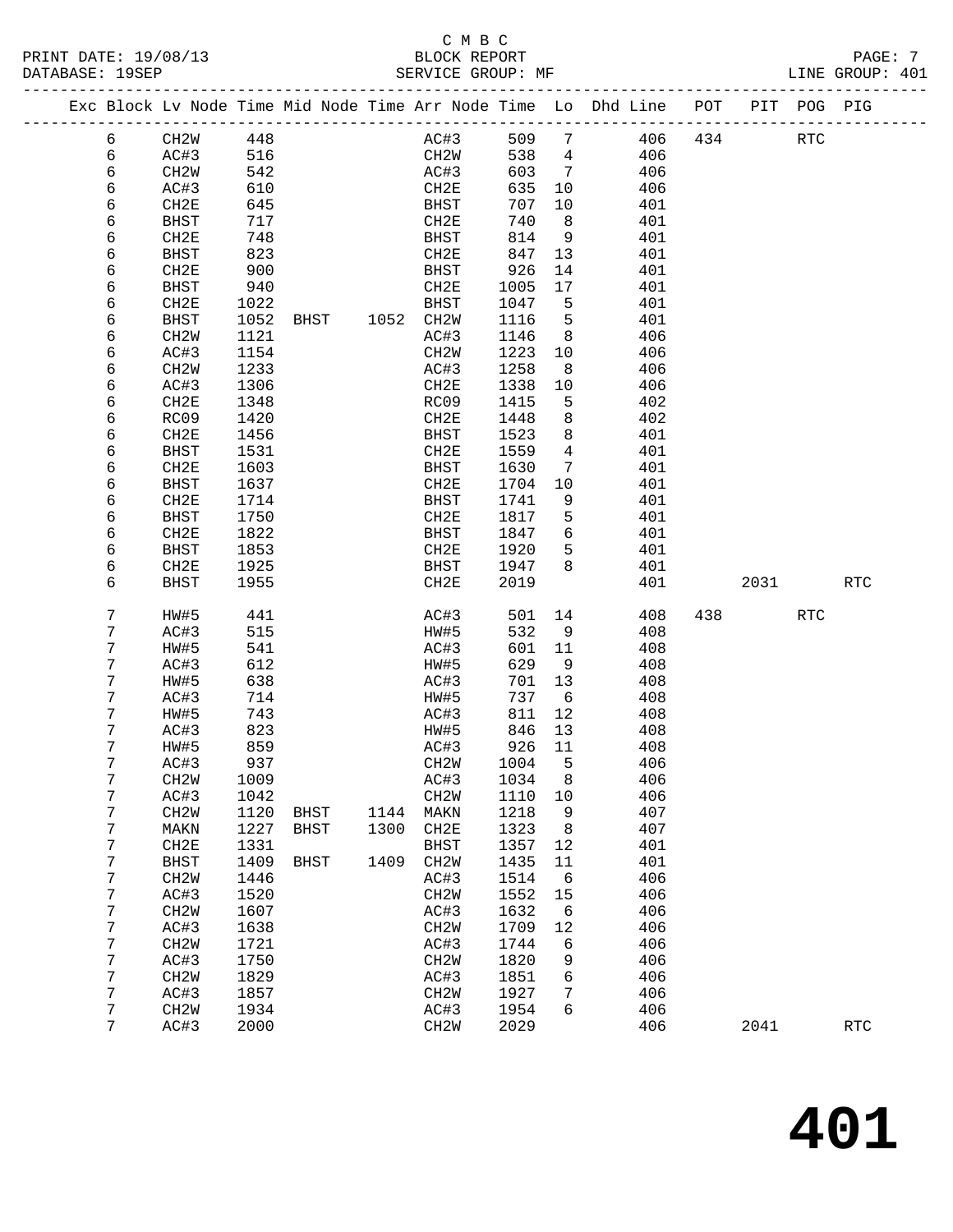|  |   |                   |      |      |      |                   |      |                   | Exc Block Lv Node Time Mid Node Time Arr Node Time Lo Dhd Line POT |     |      | PIT POG PIG |            |  |
|--|---|-------------------|------|------|------|-------------------|------|-------------------|--------------------------------------------------------------------|-----|------|-------------|------------|--|
|  | 8 | AC#3              | 456  |      |      | CH2W              | 518  |                   | 406<br>$6 \quad \sigma$                                            | 441 |      | <b>RTC</b>  |            |  |
|  | 8 | CH2W              | 524  |      |      | AC#3              | 545  | $7\overline{ }$   | 406                                                                |     |      |             |            |  |
|  | 8 | AC#3              | 552  |      |      | CH2E              | 616  | 6                 | 406                                                                |     |      |             |            |  |
|  | 8 | CH2E              | 622  |      |      | RC09              | 645  | 5                 | 402                                                                |     |      |             |            |  |
|  | 8 | RC09              | 650  |      |      | CH2E              | 713  | 5                 | 402                                                                |     |      |             |            |  |
|  | 8 | CH2E              | 718  |      |      | RC09              | 743  | 5                 | 402                                                                |     |      |             |            |  |
|  | 8 | RC09              | 748  |      |      | CH2E              | 813  | $12 \overline{ }$ | 402                                                                |     |      |             |            |  |
|  | 8 | CH2E              | 825  |      |      | RC09              | 851  | 9                 | 402                                                                |     |      |             |            |  |
|  | 8 | RC09              | 900  |      |      | CH <sub>2</sub> W | 922  | 10                | 402                                                                |     |      |             |            |  |
|  | 8 | CH <sub>2</sub> W | 932  |      |      | AC#3              | 957  | 6                 | 406                                                                |     |      |             |            |  |
|  | 8 | AC#3              | 1003 |      |      | CH2E              | 1032 | -5                | 406                                                                |     |      |             |            |  |
|  | 8 | CH2E              | 1037 |      |      | BHST              | 1102 | -5                | 401                                                                |     |      |             |            |  |
|  | 8 | BHST              | 1107 | BHST | 1107 | CH <sub>2</sub> W | 1131 | 14                | 401                                                                |     |      |             |            |  |
|  | 8 | CH <sub>2</sub> W | 1145 |      |      | AC#3              | 1210 | 8                 | 406                                                                |     |      |             |            |  |
|  | 8 | AC#3              | 1218 |      |      | CH2W              | 1247 | $\overline{3}$    | 406                                                                |     |      |             |            |  |
|  | 8 | CH <sub>2</sub> W | 1250 |      |      | RC09              | 1316 | 14                | 407                                                                |     |      |             |            |  |
|  | 8 | RC09              | 1330 |      |      | CH2W              | 1356 | 13                | 402                                                                |     |      |             |            |  |
|  | 8 | CH <sub>2</sub> W | 1409 |      |      | AC#3              | 1434 | $\overline{4}$    | 406                                                                |     |      |             |            |  |
|  | 8 | AC#3              | 1438 |      |      | CH2W              | 1510 | 16                | 406                                                                |     |      |             |            |  |
|  | 8 | CH <sub>2</sub> W | 1526 |      |      | AC#3              | 1554 | 6                 | 406                                                                |     |      |             |            |  |
|  | 8 | AC#3              | 1600 |      |      | CH <sub>2</sub> W | 1632 | 8                 | 406                                                                |     |      |             |            |  |
|  | 8 | CH <sub>2</sub> W | 1640 |      |      | AC#3              | 1704 | 6                 | 406                                                                |     |      |             |            |  |
|  | 8 | AC#3              | 1710 |      |      | CH2W              | 1741 | 13                | 406                                                                |     |      |             |            |  |
|  | 8 | CH <sub>2</sub> W | 1754 |      |      | AC#3              | 1816 | 6                 | 406                                                                |     |      |             |            |  |
|  | 8 | AC#3              | 1822 |      |      | CH2E              | 1854 | 7                 | 406                                                                |     |      |             |            |  |
|  | 8 | CH2E              | 1901 |      |      | <b>BHST</b>       | 1923 | 8                 | 401                                                                |     |      |             |            |  |
|  | 8 | <b>BHST</b>       | 1931 |      |      | CH2E              | 1955 |                   | 401                                                                |     | 2007 |             | <b>RTC</b> |  |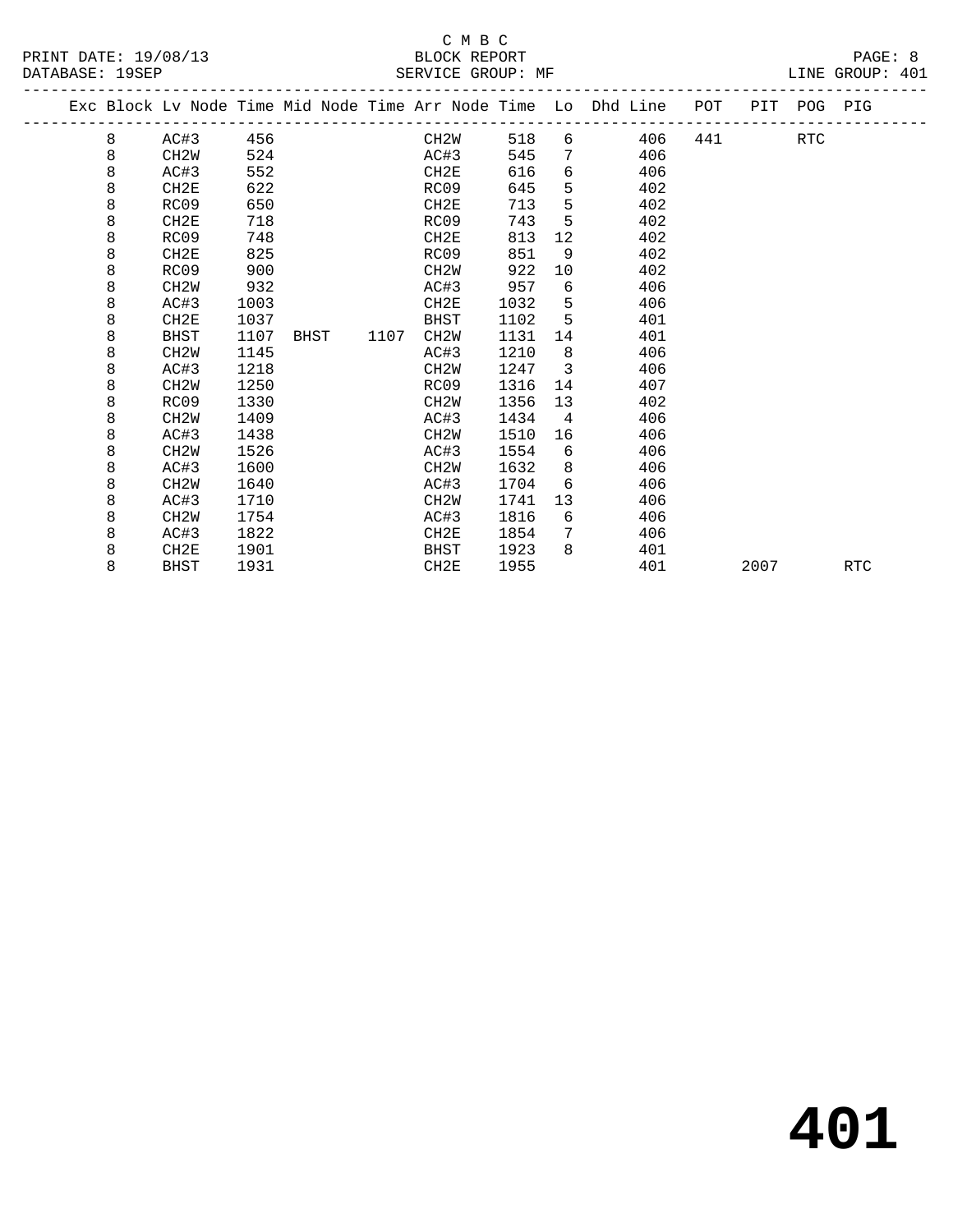#### C M B C<br>BLOCK REPORT PRINT DATE: 19/08/13 BLOCK REPORT PAGE: 9 SERVICE GROUP: MF

|  |   | Exc Block Lv Node Time Mid Node Time Arr Node Time Lo Dhd Line POT |      |      |          |                   |      |      |                 |        |         |         | PIT POG PIG |  |
|--|---|--------------------------------------------------------------------|------|------|----------|-------------------|------|------|-----------------|--------|---------|---------|-------------|--|
|  | 9 | AC#3                                                               | 456  |      |          |                   | HW#5 |      |                 | 513 13 | 408     | 441 RTC |             |  |
|  | 9 | HW#5                                                               | 526  |      |          |                   | AC#3 | 546  |                 |        | 8 6 408 |         |             |  |
|  | 9 | RC09                                                               | 600  |      |          | CH2W              |      | 619  | 12              |        | 402     |         |             |  |
|  | 9 | CH2W                                                               | 631  |      | BHST 653 | MAKN              |      | 724  | 5               |        | 407     |         |             |  |
|  | 9 | MAKN                                                               | 729  | BHST | 805      | CH2E              |      | 827  | 13              |        | 407     |         |             |  |
|  | 9 | CH2E                                                               | 840  |      |          | RC09              |      | 906  | 9               |        | 402     |         |             |  |
|  | 9 | RC09                                                               | 915  |      |          | CH2W              |      |      |                 | 937 13 | 402     |         |             |  |
|  | 9 | CH2W                                                               | 950  |      |          | AC#3              |      | 1015 | 6               |        | 406     |         |             |  |
|  | 9 | AC#3                                                               | 1021 |      |          | CH2W              |      | 1048 | 9               |        | 406     |         |             |  |
|  | 9 | CH <sub>2</sub> W                                                  | 1057 |      |          | AC#3              |      | 1122 | 8               |        | 406     |         |             |  |
|  | 9 | AC#3                                                               | 1130 |      |          | CH2W              |      | 1159 | 10              |        | 406     |         |             |  |
|  | 9 | CH <sub>2</sub> W                                                  | 1209 |      |          | AC#3              |      | 1234 | 8               |        | 406     |         |             |  |
|  | 9 | AC#3                                                               | 1242 |      |          | CH2W              |      | 1312 | 9               |        | 406     |         |             |  |
|  | 9 | CH <sub>2</sub> W                                                  | 1321 |      |          | AC#3              |      | 1346 | 8               |        | 406     |         |             |  |
|  | 9 | AC#3                                                               | 1354 |      |          | CH2W              |      | 1426 | 10              |        | 406     |         |             |  |
|  | 9 | CH <sub>2</sub> W                                                  | 1436 |      |          | AC#3              |      | 1504 | 6               |        | 406     |         |             |  |
|  | 9 | AC#3                                                               | 1510 |      |          | CH2E              |      | 1544 | 4               |        | 406     |         |             |  |
|  | 9 | CH2E                                                               | 1548 |      |          | RC09              |      | 1614 | 8               |        | 402     |         |             |  |
|  | 9 | RC09                                                               | 1622 |      |          | CH2E              |      | 1651 | 9               |        | 402     |         |             |  |
|  | 9 | CH2E                                                               | 1700 |      |          | RC09              |      | 1724 | 10              |        | 402     |         |             |  |
|  | 9 | RC09                                                               | 1734 |      |          | CH <sub>2</sub> W |      | 1801 | 10 <sup>°</sup> |        | 402     |         |             |  |
|  | 9 | CH <sub>2</sub> W                                                  | 1811 |      |          | AC#3              |      | 1833 | 6               |        | 406     |         |             |  |
|  | 9 | AC#3                                                               | 1839 |      |          | CH2W              |      | 1909 | $7\phantom{.0}$ |        | 406     |         |             |  |
|  | 9 | CH <sub>2</sub> W                                                  | 1916 |      |          | AC#3              |      | 1936 | 6               |        | 406     |         |             |  |
|  | 9 | AC#3                                                               | 1942 |      |          | CH2W              |      | 2011 | 8               |        | 406     |         |             |  |
|  | 9 | CH2W                                                               | 2019 |      |          | AC#3              |      | 2039 | 4               |        | 406     |         |             |  |
|  | 9 | AC#3                                                               | 2043 |      |          | CH <sub>2</sub> W |      | 2111 | 8               |        | 406     |         |             |  |
|  | 9 | CH2W                                                               | 2119 |      |          | AC#3              |      | 2139 | $\overline{4}$  |        | 406     |         |             |  |

 9 CH2W 2222 AC#3 2241 7 406 9 AC#3 2248 CH2W 2314 8 406 9 CH2W 2322 AC#3 2341 7 406 9 AC#3 2348 CH2W 2414 13 406 9 CH2W 2427 AC#3 2446 26 406

9 AC#3 2143 CH2W 2210 12 406<br>9 CH2W 2222 AC#3 2241 7 406

9 AC#3 2512 CH2W 2536 406 2547 RTC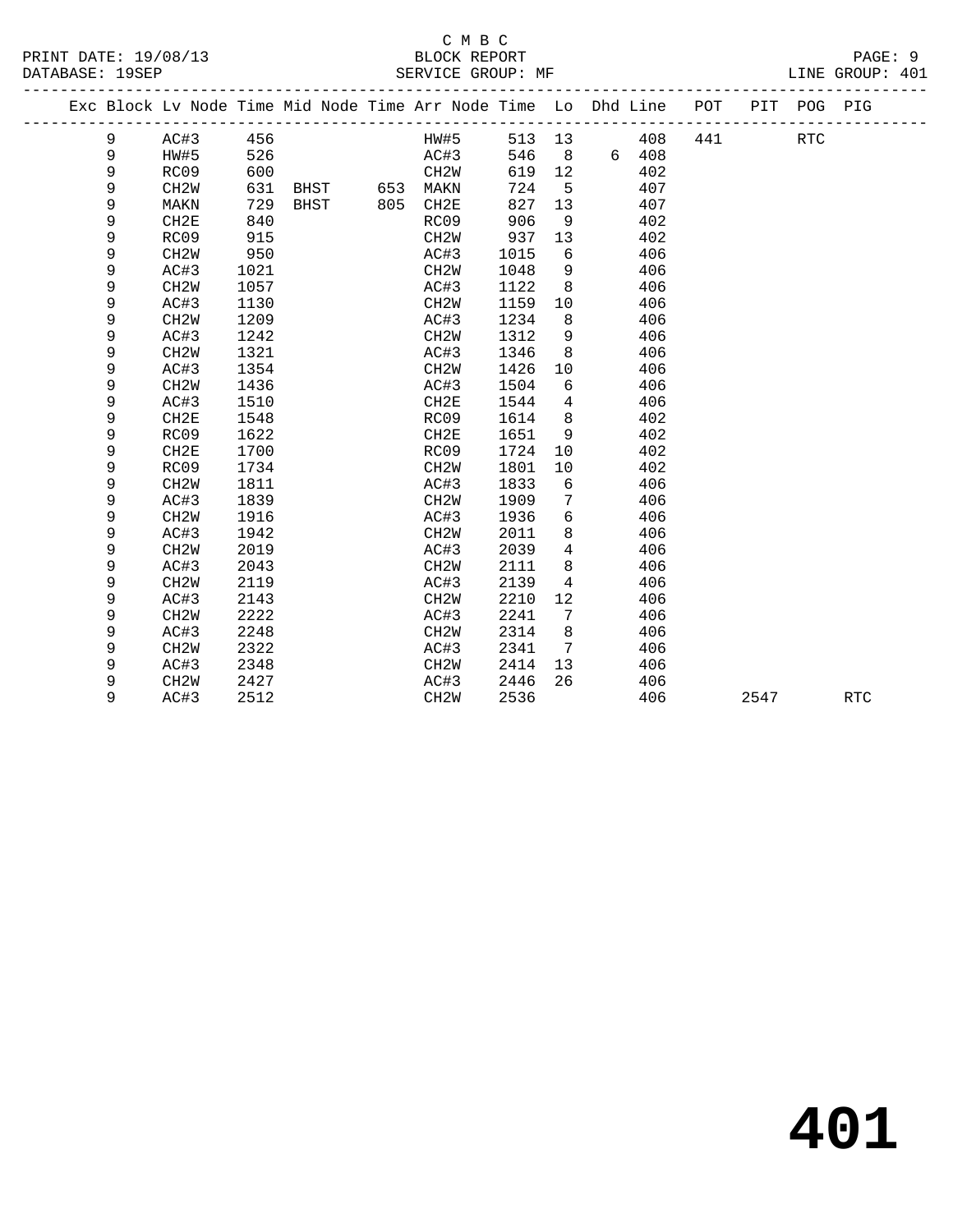#### C M B C<br>BLOCK REPORT SERVICE GROUP: MF

|    | Exc Block Lv Node Time Mid Node Time Arr Node Time Lo Dhd Line POT PIT POG PIG |      |          |             |      |                      |      |      |                         |       |           |     |      |                      |            |
|----|--------------------------------------------------------------------------------|------|----------|-------------|------|----------------------|------|------|-------------------------|-------|-----------|-----|------|----------------------|------------|
| 10 | CH2W                                                                           | 457  |          |             |      | AC#3                 |      |      |                         |       | 518 7 406 | 443 |      | $\operatorname{RTC}$ |            |
| 10 | AC#3                                                                           | 525  |          |             |      | CH2E                 |      | 549  | 9                       |       | 406       |     |      |                      |            |
| 10 | CH2E                                                                           | 558  |          |             |      | $Cn\angle E$<br>RC09 |      |      | 620 10                  |       | 402       |     |      |                      |            |
| 10 | RC09                                                                           | 630  |          |             |      | CH2E                 |      | 653  | $5^{\circ}$             |       | 402       |     |      |                      |            |
| 10 | CH2E                                                                           | 658  |          |             |      | RC09                 |      | 721  | $\overline{\mathbf{3}}$ |       | 402       |     |      |                      |            |
| 10 | RC09                                                                           | 724  |          |             |      | CH2E                 |      | 747  | 13                      |       | 402       |     |      |                      |            |
| 10 | CH2E                                                                           | 800  |          |             |      | RC09                 |      | 826  | 10                      |       | 402       |     |      |                      |            |
| 10 | RC09                                                                           | 836  |          |             |      | CH2E                 |      | 901  | 9                       |       | 402       |     |      |                      |            |
| 10 | CH2E                                                                           | 910  |          |             |      | RC09                 |      | 936  | 14                      |       | 402       |     |      |                      |            |
| 10 | RC09                                                                           | 950  |          |             |      | CH2W                 | 1012 |      | 8 <sup>8</sup>          |       | 402       |     |      |                      |            |
| 10 | CH2W                                                                           | 1020 |          | <b>BHST</b> |      | 1044 MAKN            | 1116 |      | 11                      |       | 407       |     |      |                      |            |
| 10 | MAKN                                                                           | 1127 | BHST     |             | 1200 | CH2E                 | 1223 |      | $5^{\circ}$             |       | 407       |     |      |                      |            |
| 10 | CH2E                                                                           | 1228 |          |             |      | RC09                 | 1255 |      | $5^{\circ}$             |       | 402       |     |      |                      |            |
| 10 | RC09                                                                           | 1300 |          |             |      | CH2W                 | 1326 |      | 19                      |       | 402       |     |      |                      |            |
| 10 | CH2W                                                                           | 1345 |          |             |      | AC#3                 | 1410 |      | 8 <sup>8</sup>          |       | 406       |     |      |                      |            |
| 10 | AC#3                                                                           | 1418 |          |             |      | CH <sub>2</sub> W    | 1450 |      | $6\overline{6}$         |       | 406       |     |      |                      |            |
| 10 | CH2W                                                                           | 1456 |          |             |      | AC#3                 | 1524 |      |                         | 6 406 |           |     |      |                      |            |
| 10 | AC#3                                                                           | 1530 |          |             |      | CH2W                 | 1602 |      | 13                      |       | 406       |     |      |                      |            |
| 10 | CH2W                                                                           | 1615 |          |             |      | AC#3                 | 1640 |      | $6\overline{6}$         |       | 406       |     |      |                      |            |
| 10 | AC#3                                                                           | 1646 |          |             |      | CH2W                 |      | 1717 | 12                      |       | 406       |     |      |                      |            |
| 10 | CH <sub>2</sub> W                                                              | 1729 |          |             |      | AC#3                 | 1752 |      | 6                       |       | 406       |     |      |                      |            |
| 10 | AC#3                                                                           | 1758 |          |             |      | CH2W                 | 1828 |      | 10                      |       | 406       |     |      |                      |            |
| 10 | CH2W                                                                           | 1838 |          |             |      | AC#3                 | 1900 |      | $6\overline{6}$         |       | 406       |     |      |                      |            |
| 10 | AC#3                                                                           | 1906 |          |             |      | CH <sub>2</sub> W    | 1936 |      | $7\overline{ }$         |       | 406       |     |      |                      |            |
| 10 | CH2W                                                                           | 1943 |          |             |      | AC#3                 | 2003 |      | 6                       | 406   |           |     |      |                      |            |
| 10 | AC#3                                                                           | 2009 |          |             |      | CH2W                 | 2038 |      | 11                      |       | 406       |     |      |                      |            |
| 10 | CH <sub>2</sub> W                                                              | 2049 |          |             |      | AC#3                 | 2109 |      | $4\overline{ }$         |       | 406       |     |      |                      |            |
| 10 | AC#3                                                                           | 2113 |          |             |      | CH2W                 |      | 2140 | 10                      |       | 406       |     |      |                      |            |
| 10 | CH2W                                                                           | 2150 |          |             |      | AC#3                 | 2209 |      | $\overline{4}$          |       | 406       |     |      |                      |            |
| 10 | AC#3                                                                           | 2213 |          |             |      | CH2W                 | 2239 |      | $\overline{\mathbf{3}}$ |       | 406       |     |      |                      |            |
| 10 | CH2W                                                                           | 2242 |          |             |      | AC#3                 | 2301 |      | $7\overline{ }$         |       | 406       |     |      |                      |            |
| 10 | AC#3                                                                           | 2308 |          |             |      | CH2W                 | 2334 |      | 8                       |       | 406       |     |      |                      |            |
| 10 | CH <sub>2</sub> M                                                              | 2342 |          |             |      | AC#3                 | 2401 |      |                         |       | 406       |     | 2417 |                      | <b>RTC</b> |
|    |                                                                                |      |          |             |      |                      |      |      |                         |       |           |     |      |                      |            |
| 11 | BHST                                                                           | 459  |          |             |      | CH2E                 |      | 518  | $\overline{\mathbf{3}}$ |       | 401       |     | 444  | <b>RTC</b>           |            |
| 11 | CH2E                                                                           | 521  |          |             |      | BHST                 |      | 539  | 5                       |       | 401       |     |      |                      |            |
| 11 | BHST                                                                           | 544  |          |             |      | CH2E                 |      | 603  | $7\phantom{0}$          |       | 401       |     |      |                      |            |
| 11 | CH2E                                                                           | 610  |          |             |      | RC09                 |      | 632  | 8                       |       | 402       |     |      |                      |            |
| 11 | RC09                                                                           | 640  |          |             |      | CH <sub>2</sub> W    |      | 701  | 10                      |       | 402       |     |      |                      |            |
|    | 11 CH2W                                                                        |      | 711 BHST |             |      | 736 MAKN             |      |      | 808 1                   |       | 407       |     |      |                      |            |
| 11 | MAKN                                                                           | 809  | BHST     |             | 845  | CH <sub>2</sub> M    |      | 907  | 13                      |       | 407       |     |      |                      |            |
| 11 | CH <sub>2</sub> M                                                              | 920  | BHST     |             | 944  | MAKN                 | 1016 |      | 11                      |       | 407       |     |      |                      |            |
| 11 | MAKN                                                                           | 1027 | BHST     |             | 1100 | CH2E                 | 1122 |      | 6                       |       | 407       |     |      |                      |            |
| 11 | CH2E                                                                           | 1128 |          |             |      | RC09                 | 1154 |      | 6                       |       | 402       |     |      |                      |            |
| 11 | RC09                                                                           | 1200 |          |             |      | CH2E                 | 1227 |      | 9                       |       | 402       |     |      |                      |            |
| 11 | CH2E                                                                           | 1236 |          |             |      | <b>BHST</b>          | 1301 |      | 8                       |       | 401       |     |      |                      |            |
| 11 | <b>BHST</b>                                                                    | 1309 |          |             |      | CH2E                 | 1335 |      | 11                      |       | 401       |     |      |                      |            |
| 11 | CH2E                                                                           | 1346 |          |             |      | <b>BHST</b>          | 1412 |      | 12                      |       | 401       |     |      |                      |            |
| 11 | <b>BHST</b>                                                                    | 1424 |          |             |      | CH2E                 | 1451 |      | 9                       |       | 401       |     |      |                      |            |
| 11 | CH2E                                                                           | 1500 |          |             |      | RC09                 | 1527 |      | 7                       |       | 402       |     |      |                      |            |
| 11 | RC09                                                                           | 1534 |          |             |      | CH <sub>2</sub> M    | 1601 |      | 9                       |       | 402       |     |      |                      |            |
| 11 | CH <sub>2</sub> W                                                              | 1610 | BHST     |             | 1634 | MAKN                 | 1721 |      | 12                      |       | 407       |     |      |                      |            |

 11 MAKN 1733 BHST 1815 CH2E 1839 6 407 11 CH2E 1845 RC09 1909 11 402 11 RC09 1920 CH2W 1945 17 402 11 CH2W 2002 BHST 2021 MAKN 2048 11 407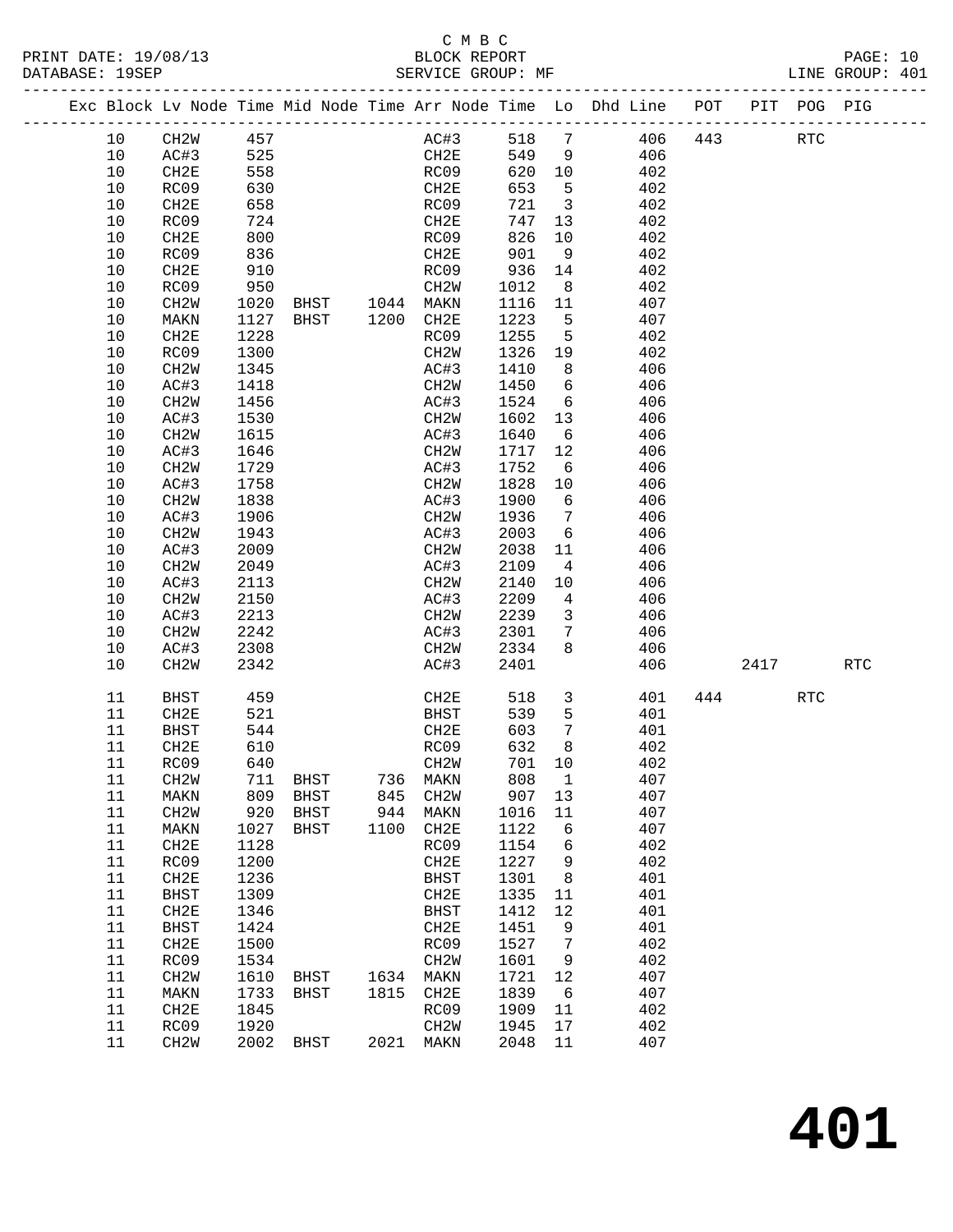PRINT DATE: 19/08/13 BLOCK REPORT BATABASE: 19SEP

## C M B C<br>BLOCK REPORT

PAGE: 11<br>LINE GROUP: 401

|  |      |                   |      |                     |      |                          |        |                         | Exc Block Lv Node Time Mid Node Time Arr Node Time Lo Dhd Line POT PIT POG PIG |     |                        |            |            |
|--|------|-------------------|------|---------------------|------|--------------------------|--------|-------------------------|--------------------------------------------------------------------------------|-----|------------------------|------------|------------|
|  | 11   | MAKN              | 2059 |                     |      | BHST                     |        |                         | 2120 23 405                                                                    |     |                        |            |            |
|  | 11   | BHST              |      | 2143 BHST 2143 MAKN |      |                          | 2202   |                         |                                                                                | 405 | 2215                   |            | RTC        |
|  |      |                   |      |                     |      |                          |        |                         |                                                                                |     |                        |            |            |
|  | 12   | CH2W              | 506  |                     |      | AC#3                     | 527    | $7\phantom{.0}$         | 406                                                                            | 452 |                        | <b>RTC</b> |            |
|  | 12   | AC#3              | 534  |                     |      | CH2W                     | 556    | $\overline{4}$          | 406                                                                            |     |                        |            |            |
|  | 12   | CH2W              | 600  |                     |      | AC#3                     | 621    | $7\phantom{.0}$         | 406                                                                            |     |                        |            |            |
|  | 12   | AC#3              | 628  |                     |      | CH2W                     | 651    | 8                       | 406                                                                            |     |                        |            |            |
|  | 12   | CH2W              | 659  |                     |      | AC#3                     | 724    | 13                      | 406                                                                            |     |                        |            |            |
|  | 12   | AC#3              | 737  |                     |      | CH2W                     | 804    | 8                       | 406                                                                            |     |                        |            |            |
|  | 12   | CH <sub>2</sub> W | 812  |                     |      | AC#3                     | 840    | $7\phantom{.0}$         | 406                                                                            |     |                        |            |            |
|  | 12   | AC#3              | 847  |                     |      | CH2W                     | 914    | 9                       | 406                                                                            |     |                        |            |            |
|  | 12   | CH2W              | 923  |                     |      | AC#3                     | 948    | $\overline{7}$          | 406                                                                            |     |                        |            |            |
|  | 12   | AC#3              | 955  |                     |      | CH2W                     | 1022   | 11                      | 406                                                                            |     |                        |            |            |
|  | 12   | CH2W              | 1033 |                     |      | AC#3                     | 1058   | 8                       | 406                                                                            |     |                        |            |            |
|  | 12   | AC#3              | 1106 |                     |      | CH2E                     | 1136   | 14                      | 406                                                                            |     |                        |            |            |
|  | 12   | CH2E              | 1150 |                     |      | BHST                     | 1215   | 6                       | 401                                                                            |     |                        |            |            |
|  | 12   | BHST              | 1221 | BHST                |      | 1221 CH2W                | 1248   | 9                       | 401                                                                            |     |                        |            |            |
|  | 12   | CH <sub>2</sub> W | 1257 |                     |      | AC#3                     | 1322   | 8                       | 406                                                                            |     |                        |            |            |
|  | 12   | AC#3              | 1330 |                     |      | CH <sub>2</sub> W        | 1402   | 8                       | 406                                                                            |     |                        |            |            |
|  | 12   | CH2W              | 1410 | BHST                |      | 1434 MAKN                | 1512   | 8 <sup>8</sup>          | 407                                                                            |     |                        |            |            |
|  | 12   | MAKN              | 1520 | BHST                | 1555 | CH2W                     | 1619   | 11                      | 407                                                                            |     |                        |            |            |
|  | 12   | CH <sub>2</sub> M | 1630 | BHST                | 1654 | MAKN                     | 1741   | 11                      | 407                                                                            |     |                        |            |            |
|  | $12$ | MAKN              | 1752 | BHST                |      | 1832 CH2E                | 1856   | $\overline{4}$          | 407                                                                            |     |                        |            |            |
|  | 12   | CH2E              | 1900 |                     |      | RC09                     | 1924   | 16                      | 402                                                                            |     |                        |            |            |
|  | 12   | RC09              | 1940 |                     |      | CH2E                     | 2007   | $\overline{\mathbf{3}}$ | 402                                                                            |     |                        |            |            |
|  | 12   | CH2E              | 2010 |                     |      | RC09                     | 2030   | 10                      | 402                                                                            |     |                        |            |            |
|  | $12$ | RC09              | 2040 |                     |      | CH2E                     | 2106   | 4                       | 402                                                                            |     |                        |            |            |
|  | 12   | CH2E              | 2110 |                     |      | RC09                     | 2130   | 10                      | 402                                                                            |     |                        |            |            |
|  | 12   | RC09              | 2140 |                     |      | CH2E                     | 2205   | $5^{\circ}$             | 402                                                                            |     |                        |            |            |
|  | 12   | CH2E              | 2210 |                     |      | RC09                     | 2230   |                         | 402                                                                            |     | 2242                   |            | <b>RTC</b> |
|  |      |                   |      |                     |      |                          |        |                         |                                                                                |     |                        |            |            |
|  | 13   | HW#5              | 456  |                     |      | AC#3                     | 516    | 14                      | 408                                                                            |     | 453 and $\overline{a}$ | <b>RTC</b> |            |
|  | 13   | AC#3              | 530  |                     |      | HW#5                     | 547    | $\overline{4}$          | 408                                                                            |     |                        |            |            |
|  | 13   | HW#5              | 551  |                     |      | AC#3                     | 611    | 13                      | 408                                                                            |     |                        |            |            |
|  | 13   | AC#3              | 624  |                     |      | HW#5                     | 642    | 6                       | 408                                                                            |     |                        |            |            |
|  | 13   | HW#5              | 648  |                     |      | AC#3                     | 711    | 10                      | 408                                                                            |     |                        |            |            |
|  | 13   | AC#3              | 721  |                     |      | HW#5                     | 744    | $\overline{7}$          | 408                                                                            |     |                        |            |            |
|  | 13   | HW#5              | 751  |                     |      | AC#3                     | 820 12 |                         | 408                                                                            |     |                        |            |            |
|  | 13   | AC#3              | 832  |                     |      | HW#5                     | 855    | 14                      | 408                                                                            |     |                        |            |            |
|  | 13   | HW#5              | 909  |                     |      | AC#3                     | 936 8  |                         | 408                                                                            |     |                        |            |            |
|  | 13   | AC#3              | 944  |                     |      | HW#5                     | 1007   | 9                       | 408                                                                            |     |                        |            |            |
|  | 13   | HW#5              | 1016 |                     |      | AC#3                     | 1041   | 18                      | 408                                                                            |     |                        |            |            |
|  | 13   | AC#3              | 1059 |                     |      | HW#5                     | 1122   | 9                       | 408                                                                            |     |                        |            |            |
|  | 13   | HW#5              | 1131 |                     |      | AC#3                     | 1156   | 18                      | 408                                                                            |     |                        |            |            |
|  | 13   | AC#3              | 1214 |                     |      | HW#5                     | 1239   | 5                       | 408                                                                            |     |                        |            |            |
|  | 13   | HW#5              | 1244 |                     |      | AC#3                     | 1311   | 18                      | 408                                                                            |     |                        |            |            |
|  | 13   | AC#3              | 1329 |                     |      | HW#5                     | 1354   | 5                       | 408                                                                            |     |                        |            |            |
|  | 13   | HW#5              | 1359 |                     |      | AC#3                     | 1426   | 11                      | 408                                                                            |     |                        |            |            |
|  | 13   | AC#3              | 1437 |                     |      | HW#5                     | 1506   | 12                      | 408                                                                            |     |                        |            |            |
|  | 13   | HW#5              | 1518 |                     |      | AC#3                     | 1545   | 13                      | 408                                                                            |     |                        |            |            |
|  | 13   | AC#3              | 1558 |                     |      | HW#5                     | 1626   | 9                       | 408                                                                            |     |                        |            |            |
|  | 13   | HW#5              | 1635 |                     |      | AC#3                     | 1702   | 13                      | 408                                                                            |     |                        |            |            |
|  | 13   | AC#3              | 1715 |                     |      | HW#5                     | 1742   | 10                      | 408                                                                            |     |                        |            |            |
|  | 13   | HW#5              | 1752 |                     |      | AC#3                     | 1817   | 16                      | 408                                                                            |     |                        |            |            |
|  | 13   | AC#3              | 1833 |                     |      | $\mathop{\mathrm{RRCX}}$ | 1902   | 8                       | 408                                                                            |     |                        |            |            |
|  | 13   | RRCX              | 1910 |                     |      | AC#3                     | 1933   | 4                       | 408                                                                            |     |                        |            |            |
|  |      |                   |      |                     |      |                          |        |                         |                                                                                |     |                        |            |            |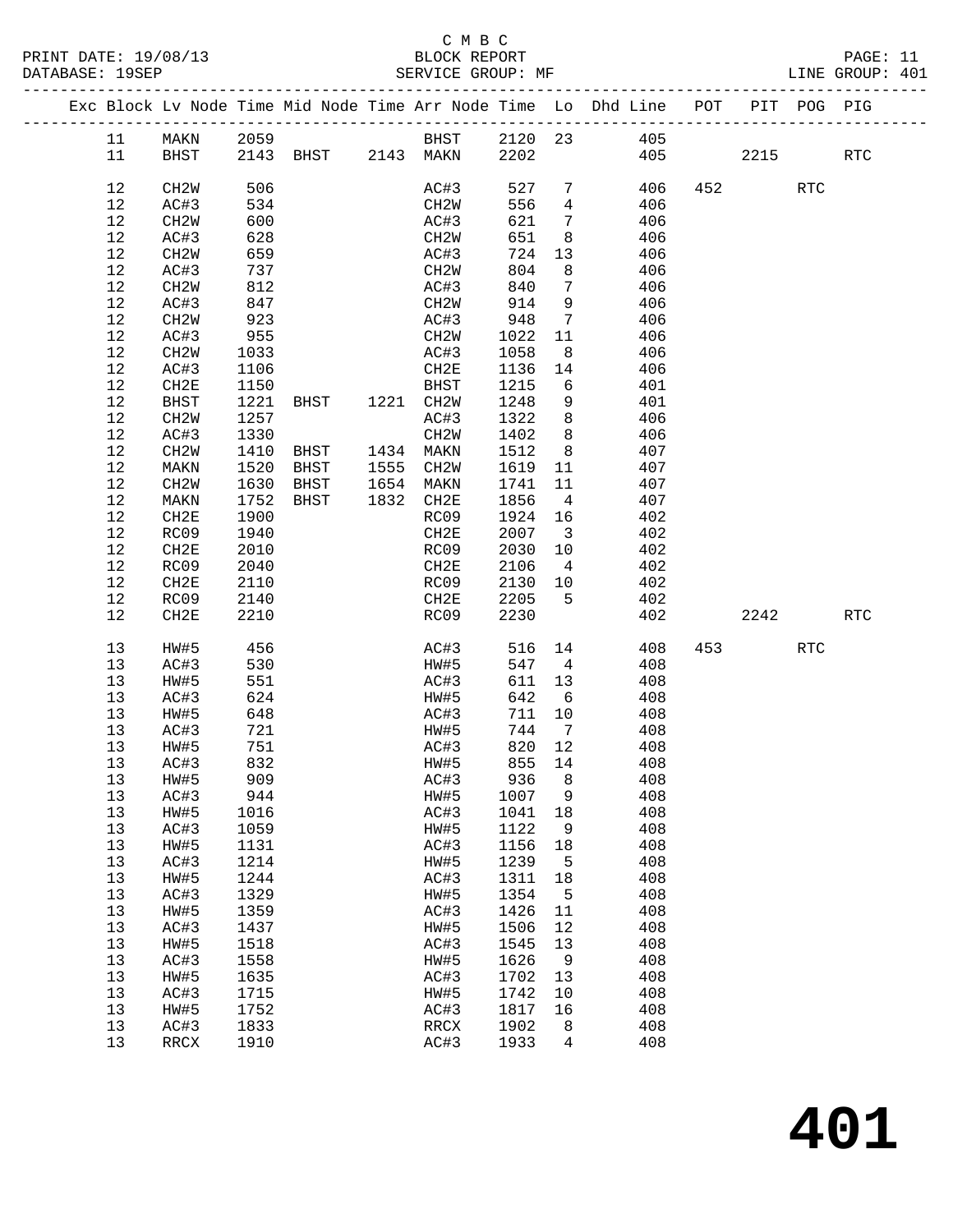PRINT DATE: 19/08/13 BLOCK REPORT BATABASE: 19SEP

## C M B C<br>BLOCK REPORT

PAGE: 12<br>LINE GROUP: 401

|  |          | Exc Block Lv Node Time Mid Node Time Arr Node Time Lo Dhd Line POT PIT POG PIG |              |  |              |      |              |                         |            |                        |            |                      |
|--|----------|--------------------------------------------------------------------------------|--------------|--|--------------|------|--------------|-------------------------|------------|------------------------|------------|----------------------|
|  | 13       | AC#3                                                                           | 1937         |  |              |      | RRCX 2005    |                         | 408        | 2011                   |            | <b>RTC</b>           |
|  | 14       | CH2E                                                                           | 510          |  |              | RC09 | 529 1        |                         | 402        | 456                    | <b>RTC</b> |                      |
|  | 14       | RC09                                                                           | 530          |  | CH2W         |      | 549          | 16                      | 402        |                        |            |                      |
|  | 14       | CH2W                                                                           | 605          |  | AC#3         |      | 630          | 16                      | 406        |                        |            |                      |
|  | 14       | AC#3                                                                           | 646          |  | CH2W         |      | 710          | $\overline{7}$          | 406        |                        |            |                      |
|  | 14       | CH2W                                                                           | 717          |  | AC#3         |      | 742          | 11                      | 406        |                        |            |                      |
|  | 14       | AC#3                                                                           | 753          |  | CH2W         |      | 820          | 6                       | 406        |                        |            |                      |
|  | 14       | CH2W                                                                           | 826          |  | AC#3         |      | 854 16       |                         | 406        |                        |            |                      |
|  | 14       | AC#3                                                                           | 910          |  | CH2W         |      | 937          |                         | 406        | 949                    |            | <b>RTC</b>           |
|  |          |                                                                                |              |  |              |      |              |                         |            |                        |            |                      |
|  | 15       | CH2W                                                                           | 511          |  | RC09         |      | 531          | 16                      | 407        | 457 and $\overline{a}$ | RTC        |                      |
|  | 15       | RC09                                                                           | 547          |  | CH2E         |      | 608          | 11                      | 407        |                        |            |                      |
|  | 15       | CH2E                                                                           | 619          |  | BHST         |      | 639          | 6                       | 401        |                        |            |                      |
|  | 15       | BHST                                                                           | 645          |  | CH2E         |      | 707          | $\overline{7}$          | 401        |                        |            |                      |
|  | 15       | CH2E                                                                           | 714          |  | <b>BHST</b>  |      | 737          | 9                       | 401        |                        |            |                      |
|  | 15       | BHST                                                                           | 746          |  | CH2E         |      | 810          | 8 <sup>8</sup>          | 401        |                        |            |                      |
|  | 15       | CH2E                                                                           | 818          |  | BHST         |      | 844          | 6                       | 401        |                        |            |                      |
|  | 15       | BHST                                                                           | 850          |  | CH2E         |      | 914          | 11                      | 401        |                        |            |                      |
|  | 15       | CH2E                                                                           | 925          |  | BHST         |      | 950          |                         | 401        | 1004                   |            | <b>RTC</b>           |
|  |          |                                                                                |              |  |              |      |              |                         |            |                        |            |                      |
|  | 16       | CH2W                                                                           | 515          |  | AC#3         |      | 536          | $\overline{7}$          | 406        | 501 700                | RTC        |                      |
|  | 16       | AC#3                                                                           | 543          |  | CH2W         |      | 605          | $\overline{9}$          | 406        |                        |            |                      |
|  | 16       | CH2W                                                                           | 614          |  | AC#3         |      | 639 15       |                         | 406        |                        |            |                      |
|  | 16<br>16 | AC#3                                                                           | 654<br>726   |  | CH2W<br>AC#3 |      | 718<br>751   | 8                       | 406        |                        |            |                      |
|  |          | CH2W                                                                           | 758          |  |              |      |              | $\overline{7}$          | 406        |                        |            |                      |
|  | 16       | AC#3                                                                           |              |  | CH2W         |      | 825          | 13                      | 406        |                        |            |                      |
|  | 16       | CH2W                                                                           | 838          |  | AC#3         |      | 903<br>931   | $5^{\circ}$             | 406<br>408 |                        |            |                      |
|  | 16<br>16 | AC#3<br>HW#5                                                                   | 908          |  | HW#5         |      |              | 16                      | 408        |                        |            |                      |
|  | 16       |                                                                                | 947          |  | AC#3         |      | 1012<br>1052 | 17                      | 408        |                        |            |                      |
|  | 16       | AC#3                                                                           | 1029<br>1101 |  | HW#5<br>AC#3 |      | 1126         | 9<br>18                 | 408        |                        |            |                      |
|  | 16       | HW#5                                                                           | 1144         |  | HW#5         |      | 1208         | $6\overline{6}$         | 408        |                        |            |                      |
|  | 16       | AC#3                                                                           |              |  |              |      | 1241         | 18                      |            |                        |            |                      |
|  | 16       | HW#5<br>AC#3                                                                   | 1214<br>1259 |  | AC#3<br>HW#5 |      | 1324         | $5^{\circ}$             | 408<br>408 |                        |            |                      |
|  | 16       |                                                                                | 1329         |  | AC#3         |      | 1356 18      |                         | 408        |                        |            |                      |
|  | 16       | HW#5                                                                           | 1414         |  | HW#5         |      | 1442         | $\overline{\mathbf{3}}$ | 408        |                        |            |                      |
|  | 16       | AC#3<br>HW#5                                                                   | 1445         |  | AC#3         |      | 1515 19      |                         | 408        |                        |            |                      |
|  | 16       | AC#3                                                                           | 1534         |  | HW#5         |      | 1602         | $\overline{9}$          | 408        |                        |            |                      |
|  |          |                                                                                |              |  |              |      | AC#3 1638 13 |                         |            |                        |            |                      |
|  |          | 16 HW#5 1611                                                                   |              |  |              |      |              |                         | 408<br>408 |                        |            |                      |
|  | 16<br>16 | AC#3                                                                           | 1651<br>1724 |  | HW#5<br>AC#3 |      | 1718<br>1753 | 6                       | 408        |                        |            |                      |
|  | 16       | HW#5                                                                           | 1803         |  |              |      | 1830         | 10<br>8                 | 408        |                        |            |                      |
|  | 16       | AC#3<br>HW#5                                                                   | 1838         |  | HW#5<br>AC#3 |      | 1903         | $6\overline{6}$         | 408        |                        |            |                      |
|  | 16       | AC#3                                                                           | 1909         |  | RRCX         |      | 1938         | 15                      | 408        |                        |            |                      |
|  | 16       | RRCX                                                                           | 1953         |  | AC#3         |      | 2015         |                         | 408        | 2031                   |            | $\operatorname{RTC}$ |
|  |          |                                                                                |              |  |              |      |              |                         |            |                        |            |                      |
|  |          |                                                                                |              |  |              |      |              |                         |            |                        |            |                      |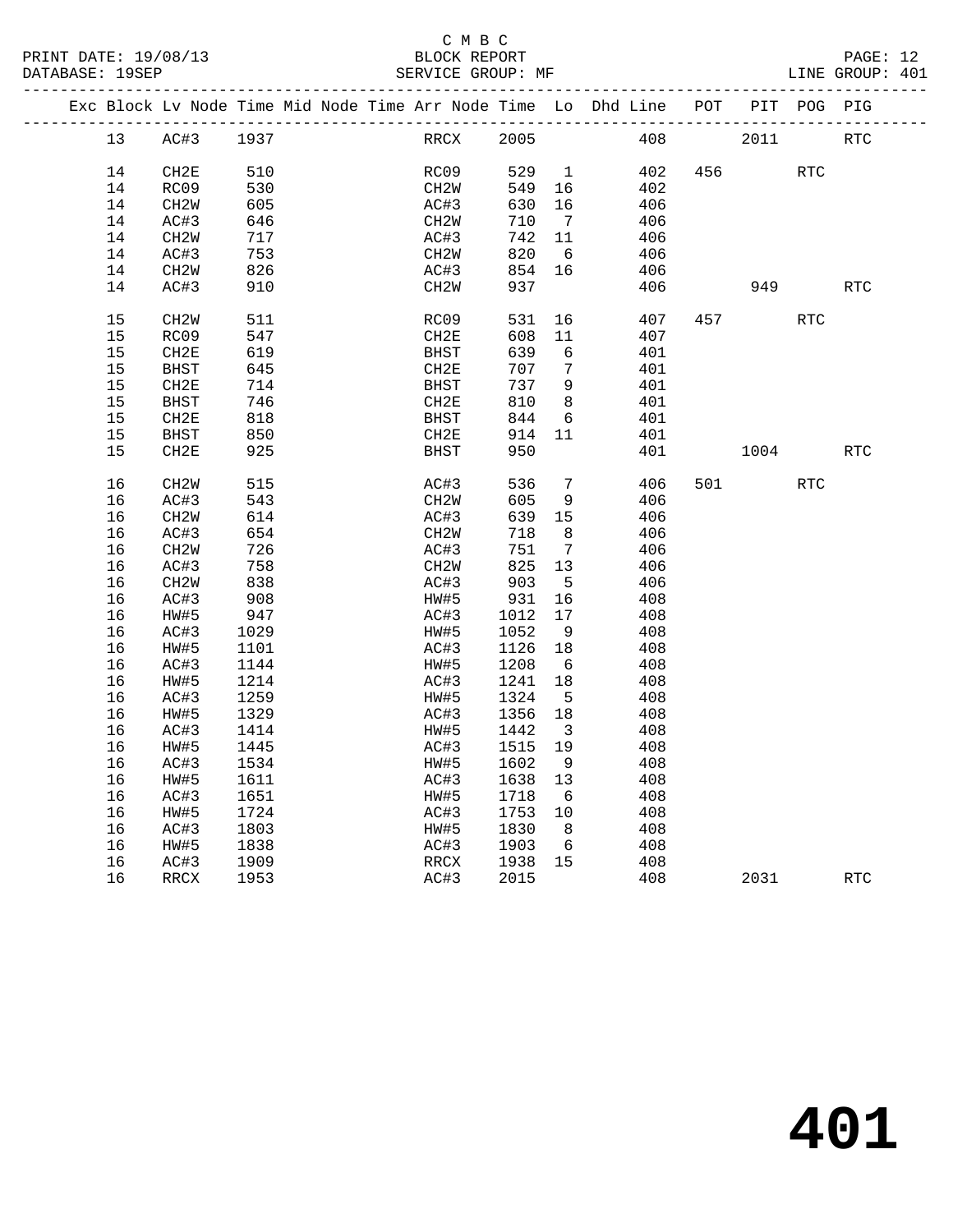## C M B C<br>BLOCK REPORT

PRINT DATE: 19/08/13 BLOCK REPORT<br>DATABASE: 19SEP SERVICE GROUP: MF

PAGE: 13<br>LINE GROUP: 401

|  |    | Exc Block Lv Node Time Mid Node Time Arr Node Time Lo Dhd Line POT |      |  |      |      |         |                         |        |        |     |      | PIT POG PIG |            |
|--|----|--------------------------------------------------------------------|------|--|------|------|---------|-------------------------|--------|--------|-----|------|-------------|------------|
|  | 17 | HW#5 511                                                           |      |  |      | AC#3 |         |                         | 531 14 | 408    | 508 |      | <b>RTC</b>  |            |
|  | 17 | AC#3                                                               | 545  |  |      | HW#5 | 602 8   |                         |        | 408    |     |      |             |            |
|  | 17 | HW#5                                                               | 610  |  |      | AC#3 | 631 13  |                         |        | 408    |     |      |             |            |
|  | 17 | AC#3                                                               | 644  |  | HW#5 |      | 702     | 9                       |        | 408    |     |      |             |            |
|  | 17 | HW#5                                                               | 711  |  | AC#3 |      | 737     | 10                      |        | 408    |     |      |             |            |
|  | 17 | AC#3                                                               | 747  |  | HW#5 |      | 810     | 10                      |        | 408    |     |      |             |            |
|  | 17 | HW#5                                                               | 820  |  | AC#3 |      | 847     | 12                      |        | 408    |     |      |             |            |
|  | 17 | AC#3                                                               | 859  |  | HW#5 |      | 922     | 13                      |        | 408    |     |      |             |            |
|  | 17 | HW#5                                                               | 935  |  | AC#3 |      | 1000    | 14                      |        | 408    |     |      |             |            |
|  | 17 | AC#3                                                               | 1014 |  | HW#5 |      | 1037    | - 9                     |        | 408    |     |      |             |            |
|  | 17 | HW#5                                                               | 1046 |  | AC#3 |      | 1111 18 |                         |        | 408    |     |      |             |            |
|  | 17 | AC#3                                                               | 1129 |  | HW#5 |      | 1152    | - 9                     |        | 408    |     |      |             |            |
|  | 17 | HW#5                                                               | 1201 |  | AC#3 |      | 1226 18 |                         |        | 408    |     |      |             |            |
|  | 17 | AC#3                                                               | 1244 |  | HW#5 |      | 1309    | $5^{\circ}$             |        | 408    |     |      |             |            |
|  | 17 | HW#5                                                               | 1314 |  | AC#3 |      | 1341    | 18                      |        | 408    |     |      |             |            |
|  | 17 | AC#3                                                               | 1359 |  | HW#5 |      | 1424    | 11                      |        | 408    |     |      |             |            |
|  | 17 | HW#5                                                               | 1435 |  | AC#3 |      | 1505    | 14                      |        | 408    |     |      |             |            |
|  | 17 | AC#3                                                               | 1519 |  | HW#5 |      | 1547    | 6                       |        | 408    |     |      |             |            |
|  | 17 | HW#5                                                               | 1553 |  | AC#3 |      | 1620    | 13                      |        | 408    |     |      |             |            |
|  | 17 | AC#3                                                               | 1633 |  | HW#5 |      | 1701    | 6                       |        | 408    |     |      |             |            |
|  | 17 | HW#5                                                               | 1707 |  | AC#3 |      | 1736    | 11                      |        | 408    |     |      |             |            |
|  | 17 | AC#3                                                               | 1747 |  | HW#5 |      | 1814    | 9                       |        | 408    |     |      |             |            |
|  | 17 | HW#5                                                               | 1823 |  | AC#3 |      | 1848    | 9                       |        | 408    |     |      |             |            |
|  | 17 | AC#3                                                               | 1857 |  | RRCX |      | 1926    | 12                      |        | 408    |     |      |             |            |
|  | 17 | RRCX                                                               | 1938 |  | AC#3 |      | 2000    | 7                       |        | 408    |     |      |             |            |
|  | 17 | AC#3                                                               | 2007 |  | RRCX |      | 2035    | $\overline{4}$          |        | 408    |     |      |             |            |
|  | 17 | RRCX                                                               | 2039 |  | AC#3 |      | 2101    | 6                       |        | 408    |     |      |             |            |
|  | 17 | AC#3                                                               | 2107 |  | RRCX |      | 2134    | $\overline{3}$          |        | 408    |     |      |             |            |
|  | 17 | RRCX                                                               | 2137 |  | AC#3 |      | 2159    | 8                       |        | 408    |     |      |             |            |
|  | 17 | AC#3                                                               | 2207 |  | RRCX |      | 2232    | 5                       |        | 408    |     |      |             |            |
|  | 17 | RRCX                                                               | 2237 |  | AC#3 |      | 2259    | 8                       |        | 408    |     |      |             |            |
|  | 17 | AC#3                                                               | 2307 |  | RRCX |      | 2330    | $\overline{4}$          |        | 408    |     |      |             |            |
|  | 17 | RRCX                                                               | 2334 |  | AC#3 |      | 2356    | 12 <sub>2</sub>         |        | 408    |     |      |             |            |
|  | 17 | AC#3                                                               | 2408 |  | CH2W |      | 2432    | $\overline{\mathbf{3}}$ |        | 15 406 |     |      |             |            |
|  | 17 | AC#3                                                               | 2450 |  | CH2E |      | 2516    | 7                       |        | 406    |     |      |             |            |
|  | 17 | CH2E                                                               | 2523 |  | BHST |      | 2542    |                         |        | 401    |     | 2554 |             | <b>RTC</b> |
|  |    |                                                                    |      |  |      |      |         |                         |        |        |     |      |             |            |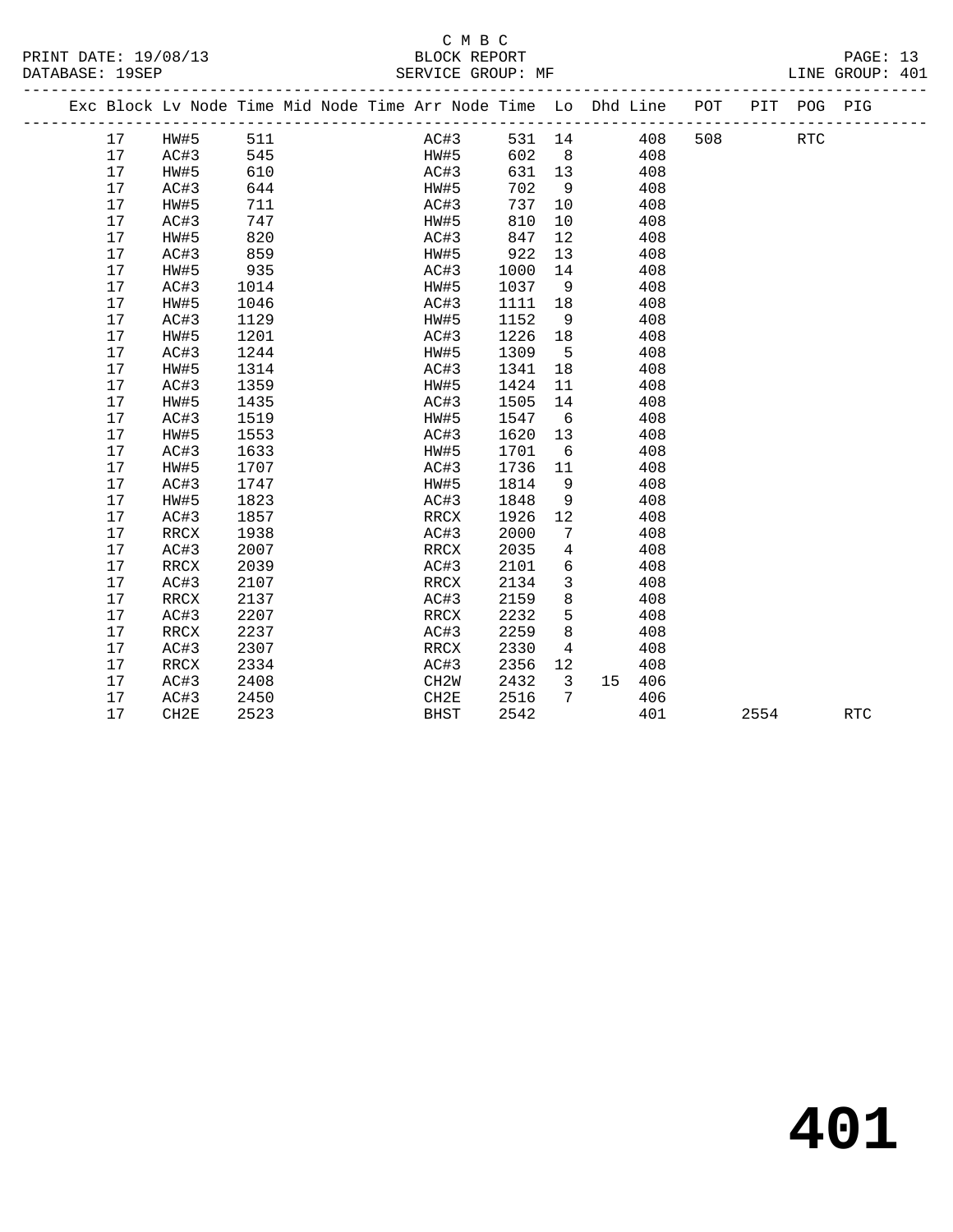### C M B C<br>BLOCK REPORT PRINT DATE: 19/08/13 BLOCK REPORT BATABASE: 19SEP

PAGE: 14<br>LINE GROUP: 401

|  |             |                   |              |  |                   |       |                         | Exc Block Lv Node Time Mid Node Time Arr Node Time Lo Dhd Line |     | POT PIT POG PIG          |            |            |
|--|-------------|-------------------|--------------|--|-------------------|-------|-------------------------|----------------------------------------------------------------|-----|--------------------------|------------|------------|
|  | 18          | CH2E              | 533          |  | <b>BHST</b>       | 551   | 8 <sup>8</sup>          | 401                                                            | 519 | <b>RTC</b>               |            |            |
|  | 18          | BHST              | 559          |  | CH2E              | 618   | 16                      | 401                                                            |     |                          |            |            |
|  | 18          | CH2E              | 634          |  | RC09              | 657   | $\overline{\mathbf{3}}$ | 402                                                            |     |                          |            |            |
|  | 18          | RC09              |              |  |                   | 721   | 9                       | 402                                                            |     |                          |            |            |
|  | 18          | CH2W              |              |  |                   | 831   | $\mathbf{3}$            | 407                                                            |     |                          |            |            |
|  | 18          | MAKN              |              |  |                   | 932   | 8                       | 407                                                            |     |                          |            |            |
|  | 18          | CH2E              | 940          |  | RC09              | 1006  | $\overline{4}$          | 402                                                            |     |                          |            |            |
|  | 18          | RC09              | 1010         |  | CH2W              | 1032  | 13                      | 402                                                            |     |                          |            |            |
|  | $18\,$      | CH2W              | 1045         |  | AC#3              | 1110  | 8 <sup>8</sup>          | 406                                                            |     |                          |            |            |
|  |             |                   |              |  |                   | 1146  |                         |                                                                |     |                          |            |            |
|  | 18          | AC#3              | 1118<br>1157 |  | CH2W              | 1222  | 11<br>8 <sup>8</sup>    | 406                                                            |     |                          |            |            |
|  | 18          | CH2W              |              |  | AC#3              |       |                         | 406                                                            |     |                          |            |            |
|  | 18          | AC#3              | 1230         |  | CH2W              | 1300  | 9                       | 406                                                            |     |                          |            |            |
|  | 18          | CH <sub>2</sub> M | 1309         |  | AC#3              | 1334  | 8                       | 406                                                            |     |                          |            |            |
|  | 18          | AC#3              | 1342         |  | CH2W              | 1414  | 5                       | 406                                                            |     |                          |            |            |
|  | $18\,$      | CH2W              | 1419         |  | AC#3              | 1444  | $5^{\circ}$             | 406                                                            |     |                          |            |            |
|  | 18          | AC#3              | 1449         |  | CH2E              | 1523  | $\overline{4}$          | 406                                                            |     |                          |            |            |
|  | 18          | CH2E              | 1527         |  | BHST              | 1554  | 10                      | 401                                                            |     |                          |            |            |
|  | 18          | <b>BHST</b>       | 1604         |  | CH2E              | 1631  | 19                      | 401                                                            |     |                          |            |            |
|  | 18          | CH2E              | 1650         |  | BHST              | 1717  | 8                       | 401                                                            |     |                          |            |            |
|  | 18          | <b>BHST</b>       | 1725         |  | CH2E              | 1752  | 6                       | 401                                                            |     |                          |            |            |
|  | 18          | CH2E              | 1758         |  | BHST              | 1823  | 6                       | 401                                                            |     |                          |            |            |
|  | $18\,$      | <b>BHST</b>       | 1829         |  | CH2E              | 1856  |                         | 401                                                            |     | 1908                     |            | <b>RTC</b> |
|  |             |                   |              |  |                   |       |                         |                                                                |     |                          |            |            |
|  | 19          | CH <sub>2</sub> W | 551          |  | AC#3              | 612   | 7                       | 406                                                            |     | 537 and $\overline{537}$ | RTC        |            |
|  | 19          | AC#3              | 619          |  | CH2E              | 644   | 8 <sup>8</sup>          | 406                                                            |     |                          |            |            |
|  | 19          | CH2E              | 652          |  | BHST              | 714   | 10                      | 401                                                            |     |                          |            |            |
|  | 19          | <b>BHST</b>       | 724          |  | CH2E              | 747   | 9                       | 401                                                            |     |                          |            |            |
|  | 19          | CH2E              | 756          |  | BHST              | 822   | 9                       | 401                                                            |     |                          |            |            |
|  | 19          | <b>BHST</b>       | 831          |  | CH2E              | 855   |                         | 401                                                            |     | 907                      |            | <b>RTC</b> |
|  |             |                   |              |  |                   |       |                         |                                                                |     |                          |            |            |
|  | 20          | AC#3              | 600          |  | HW#5              | 617   | 12                      | 408                                                            |     | 545                      | <b>RTC</b> |            |
|  | 20          | HW#5              | 629          |  | AC#3              | 651   | 8 <sup>8</sup>          | 408                                                            |     |                          |            |            |
|  | 20          | AC#3              | 659          |  | HW#5              | 719   | $\overline{7}$          | 408                                                            |     |                          |            |            |
|  | 20          | HW#5              | 726<br>805   |  | AC#3              | 753   | 12                      | 408                                                            |     |                          |            |            |
|  | 20          | AC#3              |              |  | HW#5              | 828   | 11                      | 408                                                            |     |                          |            |            |
|  | 20          | HW#5              | 839          |  | AC#3              | 906   | 14                      | 408                                                            |     |                          |            |            |
|  | 20          | AC#3              | 920          |  | HW#5              | 943   |                         | 408                                                            |     | 946                      |            | <b>RTC</b> |
|  |             |                   |              |  |                   |       |                         |                                                                |     |                          |            |            |
|  | 21          | CH2E              | 607          |  | <b>BHST</b>       | 627 9 |                         | 401                                                            |     | 553 and $\overline{553}$ | <b>RTC</b> |            |
|  | 21          | BHST              | 636          |  | CH2E              |       |                         | 656 11 401                                                     |     |                          |            |            |
|  | 21          | CH <sub>2E</sub>  | 707          |  | BHST              | 729   | 9                       | 401                                                            |     |                          |            |            |
|  | 21          | <b>BHST</b>       | 738          |  | CH2E              | 802   | 9                       | 401                                                            |     |                          |            |            |
|  | 21          | CH2E              | 811          |  | <b>BHST</b>       | 837   |                         | 401                                                            |     | 851                      |            | RTC        |
|  |             |                   |              |  |                   |       |                         |                                                                |     |                          |            |            |
|  | 22          | RC09              | 610          |  | CH <sub>2</sub> W | 629   | 12                      | 402                                                            | 555 |                          | RTC        |            |
|  | 22          | CH <sub>2</sub> W | 641          |  | AC#3              | 706   | 6                       | 406                                                            |     |                          |            |            |
|  | $2\sqrt{2}$ | AC#3              | 712          |  | CH2W              | 739   | 11                      | 406                                                            |     |                          |            |            |
|  | 22          | CH <sub>2</sub> W | 750          |  | AC#3              | 819   | $\overline{7}$          | 406                                                            |     |                          |            |            |
|  | 22          | AC#3              | 826          |  | CH <sub>2</sub> W | 853   | 12                      | 406                                                            |     |                          |            |            |
|  | 22          | CH <sub>2</sub> W | 905          |  | AC#3              | 930   |                         | 406                                                            |     | 946                      |            | RTC        |
|  |             |                   |              |  |                   |       |                         |                                                                |     |                          |            |            |

**401**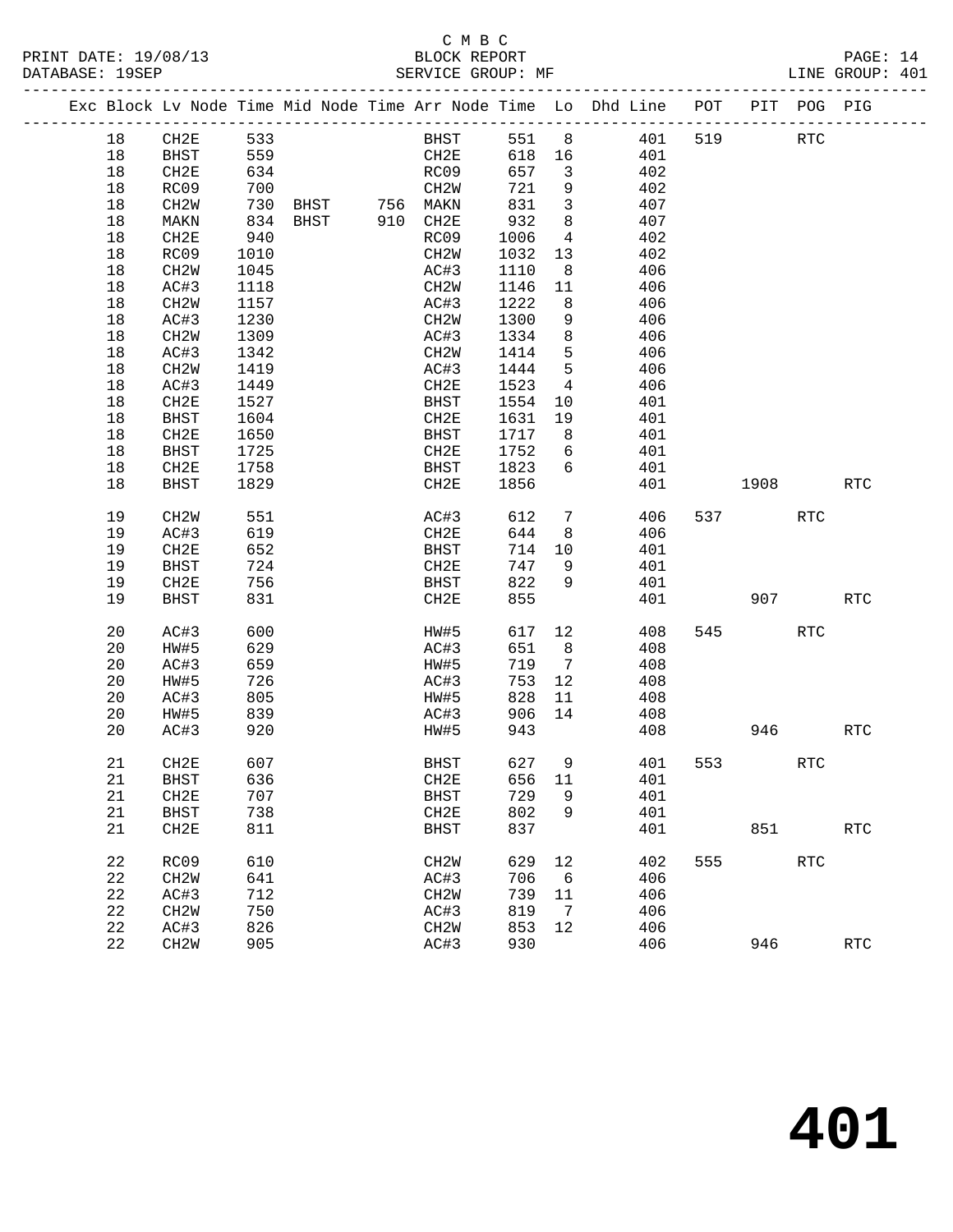#### C M B C<br>BLOCK REPORT PRINT DATE: 19/08/13 BLOCK REPORT PAGE: 15 SERVICE GROUP: MF

|  |         |                   |            |                                 |      |                   |                     |                         | Exc Block Lv Node Time Mid Node Time Arr Node Time Lo Dhd Line POT PIT POG PIG |     |       |            |                      |
|--|---------|-------------------|------------|---------------------------------|------|-------------------|---------------------|-------------------------|--------------------------------------------------------------------------------|-----|-------|------------|----------------------|
|  | 23      |                   |            | MAKN 613 BHST 640 CH2E 658 10   |      |                   |                     |                         | 407                                                                            | 558 |       | <b>RTC</b> |                      |
|  | 23      | CH2E              | 708        |                                 |      | RC09              | 732 4               |                         | 402                                                                            |     |       |            |                      |
|  | 23      | RC09              | 736        |                                 |      | CH2W              | 757 13              |                         | 402                                                                            |     |       |            |                      |
|  | 23      | CH2W              |            |                                 |      |                   | 915                 | 13                      | 407                                                                            |     |       |            |                      |
|  | 23      | MAKN              | 810<br>928 | BHST 836 MAKN<br>BHST 1000 CH2E |      |                   | 1022                | 6                       | 407                                                                            |     |       |            |                      |
|  | 23      | CH2E              | 1028       |                                 |      | RC09              | 1054                | 6                       | 402                                                                            |     |       |            |                      |
|  | 23      | RC09              | 1100       |                                 |      | CH2E              | 1125 10             |                         | 402                                                                            |     |       |            |                      |
|  | 23      | CH2E              | 1135       |                                 |      | BHST              | 1200                | $6\overline{6}$         | 401                                                                            |     |       |            |                      |
|  | 23      | BHST              | 1206       | BHST 1206 CH2W                  |      |                   | 1233                | 12                      | 401                                                                            |     |       |            |                      |
|  | 23      | CH2W              | 1245       |                                 |      | AC#3              | 1310                | 8 <sup>8</sup>          | 406                                                                            |     |       |            |                      |
|  | 23      | AC#3              | 1318       |                                 |      | CH2W              | 1348                | 9                       | 406                                                                            |     |       |            |                      |
|  | 23      | CH2W              | 1357       |                                 |      | AC#3              | 1422                | $6\overline{6}$         | 406                                                                            |     |       |            |                      |
|  | 23      | AC#3              | 1428       |                                 |      | CH2W              | 1500                | 10                      | 406                                                                            |     |       |            |                      |
|  | 23      | CH2W              | 1510       | BHST 1540 MAKN                  |      |                   | 1623                | 19                      | 407                                                                            |     |       |            |                      |
|  | 23      | MAKN              | 1642       | BHST 1718 MA5W                  |      |                   | 1741                | 6                       | 405                                                                            |     |       |            |                      |
|  | 23      | MA5W              | 1747       | BHST                            | 1817 | MAKN              | 1843                | 13                      | 405                                                                            |     |       |            |                      |
|  | 23      | MAKN              | 1856       | BHST                            | 1920 | MA5W              | 1940                | 14                      | 405                                                                            |     |       |            |                      |
|  | 23      | MA5W              | 1954       | BHST                            | 2017 | MAKN              | $\frac{1}{2037}$ 19 |                         | 405                                                                            |     |       |            |                      |
|  | 23      | MAKN              | 2056       | BHST                            | 2123 | CH2W              | 2144                | $\overline{4}$          | 407                                                                            |     |       |            |                      |
|  | 23      | CH2W              | 2148       | BHST                            | 2206 | MAKN 2233         |                     | $\overline{\mathbf{3}}$ | 407                                                                            |     |       |            |                      |
|  | 23      | MAKN              | 2236       | BHST                            | 2300 | CH2W              | 2318                |                         | 407                                                                            |     | 2329  |            | <b>RTC</b>           |
|  |         |                   |            |                                 |      |                   |                     |                         |                                                                                |     |       |            |                      |
|  | 24      | HW#5              | 601        |                                 |      | AC#3              | 621                 |                         | 15<br>408                                                                      |     | 558 7 | <b>RTC</b> |                      |
|  | 24      | AC#3              | 636        |                                 |      | HW#5              | 654 11              |                         | 408                                                                            |     |       |            |                      |
|  | 24      | HW#5              | 705<br>738 |                                 |      | AC#3              | 729                 | 9                       | 408                                                                            |     |       |            |                      |
|  | 24      | AC#3              |            |                                 |      | HW#5              | 801                 | 8 <sup>8</sup>          | 408                                                                            |     |       |            |                      |
|  | 24      | HW#5              | 809        |                                 |      | AC#3              | 838 12              |                         | 408                                                                            |     |       |            |                      |
|  | 24      | AC#3              | 850        |                                 |      | HW#5              | 913                 | 8 <sup>8</sup>          | 408                                                                            |     |       |            |                      |
|  | 24      | HW#5              | 921        |                                 |      | AC#3              | 948                 | 11                      | 408                                                                            |     |       |            |                      |
|  | 24      | AC#3              | 959        |                                 |      | HW#5              | 1022                | 9                       | 408                                                                            |     |       |            |                      |
|  | 24      | HW#5              | 1031       |                                 |      | AC#3              | 1056 18             |                         | 408                                                                            |     |       |            |                      |
|  | 24      | AC#3              | 1114       |                                 |      | HW#5              | 1137                | 9                       | 408                                                                            |     |       |            |                      |
|  | 24      | HW#5              | 1146       |                                 |      | AC#3              | 1211                | 18                      | 408                                                                            |     |       |            |                      |
|  | 24      | AC#3              | 1229       |                                 |      | HW#5              | 1254                | $5^{\circ}$             | 408                                                                            |     |       |            |                      |
|  | 24      | HW#5              | 1259       |                                 |      | AC#3              | 1326                | 18                      | 408                                                                            |     |       |            |                      |
|  | 24      | AC#3              | 1344       |                                 |      | HW#5              | 1409 17             |                         | 408                                                                            |     |       |            |                      |
|  | 24      | HW#5              | 1426       |                                 |      | AC#3              | 1455                | 9                       | 408                                                                            |     |       |            |                      |
|  | 24      | AC#3              | 1504       |                                 |      | HW#5              | 1532 12             |                         | 408                                                                            |     |       |            |                      |
|  | 24      | HW#5              | 1544       |                                 |      | AC#3              | 1611 13             |                         | 408                                                                            |     |       |            |                      |
|  | 24 AC#3 |                   | 1624       |                                 |      | HW#5 1652 8       |                     |                         | 408                                                                            |     |       |            |                      |
|  | 24      | HW#5              | 1700       |                                 |      | AC#3              | 1727                | 12                      | 408                                                                            |     |       |            |                      |
|  | 24      | AC#3              | 1739       |                                 |      | HW#5              | 1806                | 5                       | 408                                                                            |     |       |            |                      |
|  | 24      | HW#5              | 1811       |                                 |      | AC#3              | 1836                | 9                       | 408                                                                            |     |       |            |                      |
|  | 24      | AC#3              | 1845       |                                 |      | RRCX              | 1914                | 8                       | 408                                                                            |     |       |            |                      |
|  | 24      | RRCX              | 1922       |                                 |      | AC#3              | 1945                | 7                       | 408                                                                            |     |       |            |                      |
|  | 24      | AC#3              | 1952       |                                 |      | RRCX              | 2020                |                         | 408                                                                            |     | 2026  |            | $\operatorname{RTC}$ |
|  | 25      | <b>BHST</b>       | 619        |                                 |      | CH2E              | 638                 | 8                       | 401                                                                            | 604 |       | <b>RTC</b> |                      |
|  | 25      | CH2E              | 646        |                                 |      | RC09              | 709                 | 3                       | 402                                                                            |     |       |            |                      |
|  | 25      | RC09              | 712        |                                 |      | CH <sub>2</sub> M | 733                 | 10                      | 402                                                                            |     |       |            |                      |
|  | 25      | CH <sub>2</sub> W | 743        |                                 |      | AC#3              | 812                 | $\overline{7}$          | 406                                                                            |     |       |            |                      |
|  | 25      | AC#3              | 819        |                                 |      | CH2W              | 846                 | 10                      | 406                                                                            |     |       |            |                      |
|  | 25      | CH <sub>2</sub> W | 856        |                                 |      | AC#3              | 921                 | 7                       | 406                                                                            |     |       |            |                      |
|  | 25      | AC#3              | 928        |                                 |      | CH <sub>2</sub> M | 955                 |                         | 406                                                                            |     | 1007  |            | $\operatorname{RTC}$ |
|  |         |                   |            |                                 |      |                   |                     |                         |                                                                                |     |       |            |                      |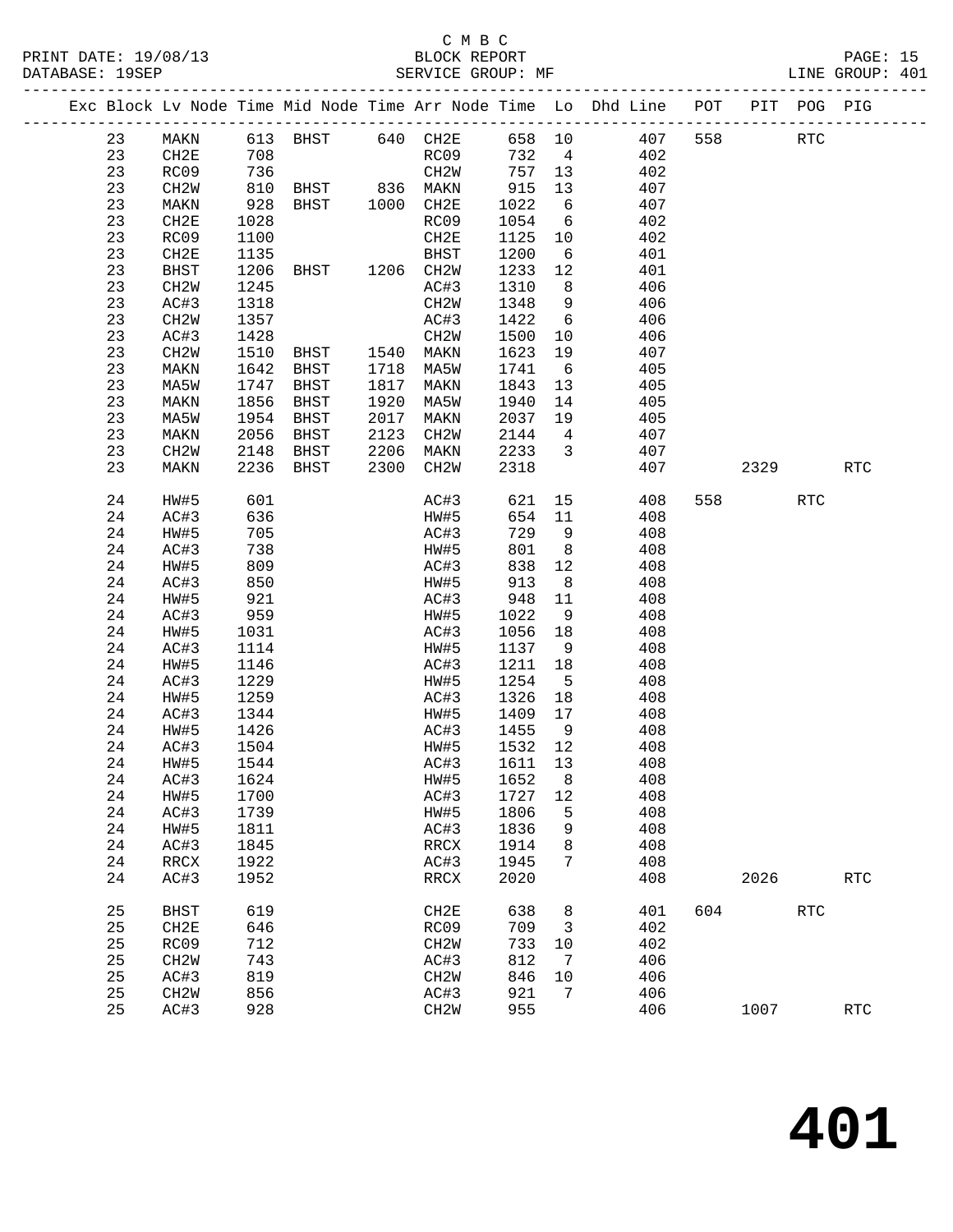### C M B C<br>BLOCK REPORT PRINT DATE: 19/08/13 BLOCK REPORT<br>DATABASE: 19SEP SERVICE GROUP: MF

PAGE: 16<br>LINE GROUP: 401

|  |    | Exc Block Lv Node Time Mid Node Time Arr Node Time Lo Dhd Line POT |      |      |                                                          |                   |        |                 |     |     |      | PIT POG PIG |            |
|--|----|--------------------------------------------------------------------|------|------|----------------------------------------------------------|-------------------|--------|-----------------|-----|-----|------|-------------|------------|
|  | 26 | RC09                                                               | 620  |      |                                                          | CH2W              | 641 10 |                 | 402 | 605 |      | RTC         |            |
|  | 26 | CH2W                                                               |      |      | 651 BHST       713   MAKN<br>749   BHST       825   CH2E |                   | 744    | 5               | 407 |     |      |             |            |
|  | 26 | MAKN                                                               |      |      |                                                          |                   | 847    | 8               | 407 |     |      |             |            |
|  | 26 | CH2E                                                               | 855  |      |                                                          | RC09              | 921    | 9               | 402 |     |      |             |            |
|  | 26 | RC09                                                               | 930  |      |                                                          | CH2W              | 952    | $\overline{7}$  | 402 |     |      |             |            |
|  | 26 | CH2W                                                               | 959  |      |                                                          | AC#3              | 1024   | $\overline{7}$  | 406 |     |      |             |            |
|  | 26 | AC#3                                                               | 1031 |      |                                                          | CH2W              | 1059   | 10              | 406 |     |      |             |            |
|  | 26 | CH <sub>2</sub> W                                                  | 1109 |      |                                                          | AC#3              | 1134   | 8               | 406 |     |      |             |            |
|  | 26 | AC#3                                                               | 1142 |      |                                                          | CH2W              | 1211   | 10              | 406 |     |      |             |            |
|  | 26 | CH <sub>2</sub> W                                                  | 1221 |      |                                                          | AC#3              | 1246   | 8               | 406 |     |      |             |            |
|  | 26 | AC#3                                                               | 1254 |      |                                                          | CH <sub>2</sub> W | 1324   | 9               | 406 |     |      |             |            |
|  | 26 | CH <sub>2</sub> M                                                  | 1333 |      |                                                          | AC#3              | 1358   | 8               | 406 |     |      |             |            |
|  | 26 | AC#3                                                               | 1406 |      |                                                          | CH2E              | 1440   | 8               | 406 |     |      |             |            |
|  | 26 | CH2E                                                               | 1448 |      |                                                          | RC09              | 1515   | $7\phantom{.0}$ | 402 |     |      |             |            |
|  | 26 | RC09                                                               | 1522 |      |                                                          | CH2E              | 1551   | 9               | 402 |     |      |             |            |
|  | 26 | CH <sub>2E</sub>                                                   | 1600 |      |                                                          | RC09              | 1626   | 8               | 402 |     |      |             |            |
|  | 26 | RC09                                                               | 1634 |      |                                                          | CH2E              | 1703   | 9               | 402 |     |      |             |            |
|  | 26 | CH2E                                                               | 1712 |      |                                                          | RC09              | 1736   | $10\,$          | 402 |     |      |             |            |
|  | 26 | RC09                                                               | 1746 |      |                                                          | CH2W              | 1813   | 17              | 402 |     |      |             |            |
|  | 26 | CH <sub>2</sub> M                                                  | 1830 |      | BHST 1851 MAKN                                           |                   | 1924   | $6\overline{6}$ | 407 |     |      |             |            |
|  | 26 | MAKN                                                               | 1930 | BHST | 1959                                                     | CH <sub>2</sub> W | 2020   | 12              | 407 |     |      |             |            |
|  | 26 | CH2W                                                               | 2032 | BHST | 2050                                                     | MAKN              | 2117   | 6               | 407 |     |      |             |            |
|  | 26 | MAKN                                                               | 2123 | BHST | 2150                                                     | CH2W              | 2211   | $\overline{7}$  | 407 |     |      |             |            |
|  | 26 | CH <sub>2</sub> W                                                  | 2218 | BHST | 2236                                                     | MAKN              | 2301   | $5^{\circ}$     | 407 |     |      |             |            |
|  | 26 | MAKN                                                               | 2306 | BHST | 2330                                                     | CH2E              | 2349   | $6\overline{6}$ | 407 |     |      |             |            |
|  | 26 | CH2E                                                               | 2355 |      |                                                          | RC09              | 2415   | 10              | 402 |     |      |             |            |
|  | 26 | RC09                                                               | 2425 |      |                                                          | CH2E              | 2448   | 17              | 402 |     |      |             |            |
|  | 26 | CH2E                                                               | 2505 |      |                                                          | RC09              | 2525   | 18              | 402 |     |      |             |            |
|  | 26 | RC09                                                               | 2543 |      |                                                          | CH2E              | 2606   |                 | 402 |     | 2617 |             | RTC        |
|  |    |                                                                    |      |      |                                                          |                   |        |                 |     |     |      |             |            |
|  | 27 | CH <sub>2</sub> M                                                  | 623  |      |                                                          | AC#3              | 648    | 15              | 406 | 609 |      | <b>RTC</b>  |            |
|  | 27 | AC#3                                                               | 703  |      |                                                          | CH2W              | 730    | 6               | 406 |     |      |             |            |
|  | 27 | CH2W                                                               | 736  |      |                                                          | AC#3              | 805    | $7\phantom{.0}$ | 406 |     |      |             |            |
|  | 27 | AC#3                                                               | 812  |      |                                                          | CH <sub>2</sub> W | 839    |                 | 406 |     | 851  |             | <b>RTC</b> |
|  | 28 | CH2E                                                               | 626  |      |                                                          | BHST              | 646    | 7               | 401 | 612 |      | <b>RTC</b>  |            |
|  | 28 | <b>BHST</b>                                                        | 653  |      |                                                          | CH <sub>2E</sub>  | 715    | 6               | 401 |     |      |             |            |
|  | 28 | CH2E                                                               | 721  |      |                                                          | BHST              | 744    | 9               | 401 |     |      |             |            |
|  | 28 | <b>BHST</b>                                                        | 753  |      |                                                          | CH2E              | 817    | 9               | 401 |     |      |             |            |
|  | 28 | CH2E                                                               | 826  |      |                                                          | BHST              | 852    | 8               | 401 |     |      |             |            |
|  | 28 | BHST                                                               | 900  |      |                                                          | CH2E              | 925    | 12              | 401 |     |      |             |            |
|  | 28 | CH <sub>2E</sub>                                                   | 937  |      |                                                          | <b>BHST</b>       | 1002   | 5               | 401 |     |      |             |            |
|  | 28 | <b>BHST</b>                                                        | 1007 |      |                                                          | CH2E              | 1032   |                 | 401 |     | 1044 |             | <b>RTC</b> |
|  |    |                                                                    |      |      |                                                          |                   |        |                 |     |     |      |             |            |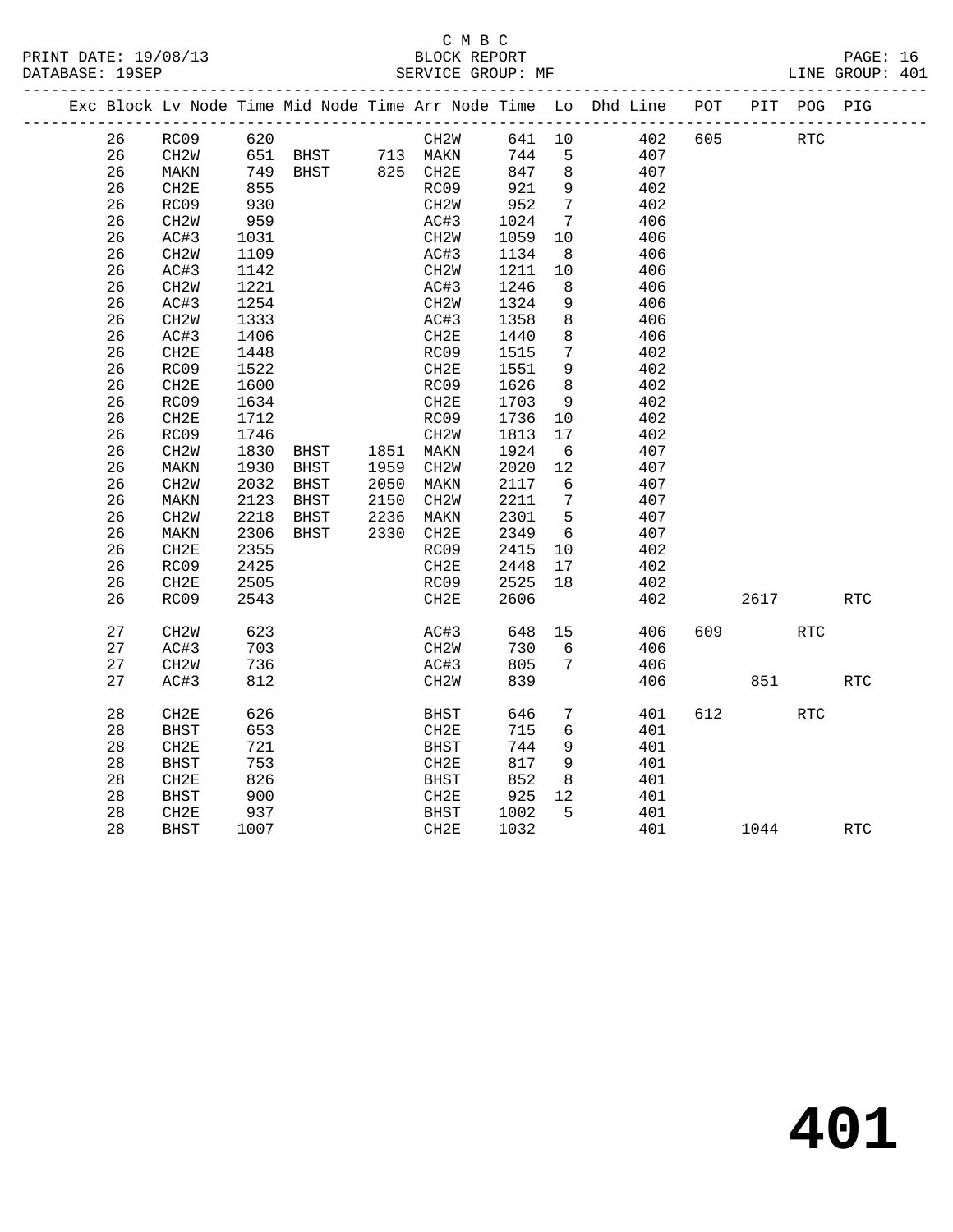### C M B C<br>BLOCK REPORT PRINT DATE: 19/08/13 BLOCK REPORT BATABASE: 19SEP

PAGE: 17<br>LINE GROUP: 401

|  |    | Exc Block Lv Node Time Mid Node Time Arr Node Time Lo Dhd Line POT |      |      |           |                   |             |        |                 |     |     |      | PIT POG PIG |                      |
|--|----|--------------------------------------------------------------------|------|------|-----------|-------------------|-------------|--------|-----------------|-----|-----|------|-------------|----------------------|
|  | 29 | <b>HW#5</b>                                                        | 620  |      |           |                   | AC#3        | 641 10 |                 | 408 | 617 |      | <b>RTC</b>  |                      |
|  | 29 | AC#3                                                               | 651  |      |           |                   | <b>HW#5</b> | 711 7  |                 | 408 |     |      |             |                      |
|  | 29 | HW#5                                                               | 718  |      |           |                   | AC#3        | 745 11 |                 | 408 |     |      |             |                      |
|  | 29 | AC#3                                                               | 756  |      |           | HW#5              |             | 819    | 10              | 408 |     |      |             |                      |
|  | 29 | HW#5                                                               | 829  |      |           | AC#3              |             | 856    | $5^{\circ}$     | 408 |     |      |             |                      |
|  | 29 | AC#3                                                               | 901  |      |           | CH2W              |             | 928    | 13              | 406 |     |      |             |                      |
|  | 29 | CH2W                                                               | 941  |      |           | AC#3              |             | 1006   | 6               | 406 |     |      |             |                      |
|  | 29 | AC#3                                                               | 1012 |      |           | CH2E              |             | 1041   | 9               | 406 |     |      |             |                      |
|  | 29 | CH2E                                                               | 1050 |      |           | BHST              |             | 1115   | $\overline{7}$  | 401 |     |      |             |                      |
|  | 29 | BHST                                                               | 1122 | BHST | 1122 CH2W |                   |             | 1146   | $\overline{4}$  | 401 |     |      |             |                      |
|  | 29 | CH <sub>2</sub> W                                                  | 1150 |      |           | RC09              |             | 1216   | 11              | 407 |     |      |             |                      |
|  | 29 | RC09                                                               | 1227 |      |           | CH2E              |             | 1253   | 5               | 407 |     |      |             |                      |
|  | 29 | CH <sub>2E</sub>                                                   | 1258 |      |           | RC09              |             | 1325   | $\overline{4}$  | 402 |     |      |             |                      |
|  | 29 | RC09                                                               | 1329 |      |           | CH2E              |             | 1355   | 13              | 407 |     |      |             |                      |
|  | 29 | CH2E                                                               | 1408 |      |           | RC09              |             | 1435   | $5^{\circ}$     | 402 |     |      |             |                      |
|  | 29 | RC09                                                               | 1440 |      |           | CH2W              |             | 1506   | 10              | 402 |     |      |             |                      |
|  | 29 | CH <sub>2</sub> W                                                  | 1516 |      |           | AC#3              |             | 1544   | 6               | 406 |     |      |             |                      |
|  | 29 | AC#3                                                               | 1550 |      |           | CH2W              |             | 1622   | 9               | 406 |     |      |             |                      |
|  | 29 | CH <sub>2</sub> W                                                  | 1631 |      |           | AC#3              |             | 1656   | $6\overline{6}$ | 406 |     |      |             |                      |
|  | 29 | AC#3                                                               | 1702 |      |           | CH2W              |             | 1733   | 13              | 406 |     |      |             |                      |
|  | 29 | CH <sub>2</sub> W                                                  | 1746 |      |           | AC#3              |             | 1808   | 6               | 406 |     |      |             |                      |
|  | 29 | AC#3                                                               | 1814 |      |           | CH2W              |             | 1844   | 12              | 406 |     |      |             |                      |
|  | 29 | CH <sub>2</sub> W                                                  | 1856 |      |           | AC#3              |             | 1918   | 6               | 406 |     |      |             |                      |
|  | 29 | AC#3                                                               | 1924 |      |           | CH2W              |             | 1954   | 10              | 406 |     |      |             |                      |
|  | 29 | CH2W                                                               | 2004 |      |           | AC#3              |             | 2024   | 6               | 406 |     |      |             |                      |
|  | 29 | AC#3                                                               | 2030 |      |           | CH2W              |             | 2058   |                 | 406 |     | 2110 |             | RTC                  |
|  | 30 | AC#3                                                               | 637  |      |           | CH2W              |             | 701    | $7\overline{ }$ | 406 | 622 |      | RTC         |                      |
|  | 30 | CH2W                                                               | 708  |      |           | AC#3              |             | 733    | 12              | 406 |     |      |             |                      |
|  | 30 | AC#3                                                               | 745  |      |           | CH <sub>2</sub> W |             | 812    | 7               | 406 |     |      |             |                      |
|  | 30 | CH2W                                                               | 819  |      |           | AC#3              |             | 847    | 7               | 406 |     |      |             |                      |
|  | 30 | AC#3                                                               | 854  |      |           | CH <sub>2</sub> W |             | 921    |                 | 406 |     | 933  |             | RTC                  |
|  |    |                                                                    |      |      |           |                   |             |        |                 |     |     |      |             |                      |
|  | 31 | CH2E                                                               | 700  |      |           | BHST              |             | 722    | 9               | 401 | 646 |      | RTC         |                      |
|  | 31 | BHST                                                               | 731  |      |           | CH2E              |             | 755    | 8 <sup>8</sup>  | 401 |     |      |             |                      |
|  | 31 | CH2E                                                               | 803  |      |           | BHST              |             | 829    | 11              | 401 |     |      |             |                      |
|  | 31 | BHST                                                               | 840  |      |           | CH2E              |             | 904    | 9               | 401 |     |      |             |                      |
|  | 31 | CH2E                                                               | 913  |      |           | BHST              |             | 938    | 14              | 401 |     |      |             |                      |
|  | 31 | BHST                                                               | 952  |      |           | CH2E              |             | 1017   |                 | 401 |     | 1029 |             | RTC                  |
|  | 32 | HW#5                                                               | 657  |      |           | AC#3              |             | 721    | 8               | 408 | 654 |      | <b>RTC</b>  |                      |
|  | 32 | AC#3                                                               | 729  |      |           | HW#5              |             | 752    | 8               | 408 |     |      |             |                      |
|  | 32 | HW#5                                                               | 800  |      |           | AC#3              |             | 829    | 12              | 408 |     |      |             |                      |
|  | 32 | AC#3                                                               | 841  |      |           | HW#5              |             | 904    |                 | 408 |     | 907  |             | $\operatorname{RTC}$ |
|  |    |                                                                    |      |      |           |                   |             |        |                 |     |     |      |             |                      |
|  | 33 | AC#3                                                               | 720  |      |           | CH <sub>2</sub> M |             | 747    | 10              | 406 | 705 |      | <b>RTC</b>  |                      |
|  | 33 | CH <sub>2</sub> W                                                  | 757  |      |           | AC#3              |             | 826    | 7               | 406 |     |      |             |                      |
|  | 33 | AC#3                                                               | 833  |      |           | CH2W              |             | 900    |                 | 406 |     | 912  |             | $\operatorname{RTC}$ |
|  | 34 | CH2E                                                               | 727  |      |           | <b>BHST</b>       |             | 751    | 10              | 401 | 713 |      | <b>RTC</b>  |                      |
|  | 34 | <b>BHST</b>                                                        | 801  |      |           | CH2E              |             | 825    | 8               | 401 |     |      |             |                      |
|  | 34 | CH <sub>2E</sub>                                                   | 833  |      |           | <b>BHST</b>       |             | 859    | 11              | 401 |     |      |             |                      |
|  | 34 | <b>BHST</b>                                                        | 910  |      |           | CH2E              |             | 935    |                 | 401 |     | 947  |             | $\operatorname{RTC}$ |
|  |    |                                                                    |      |      |           |                   |             |        |                 |     |     |      |             |                      |

**401**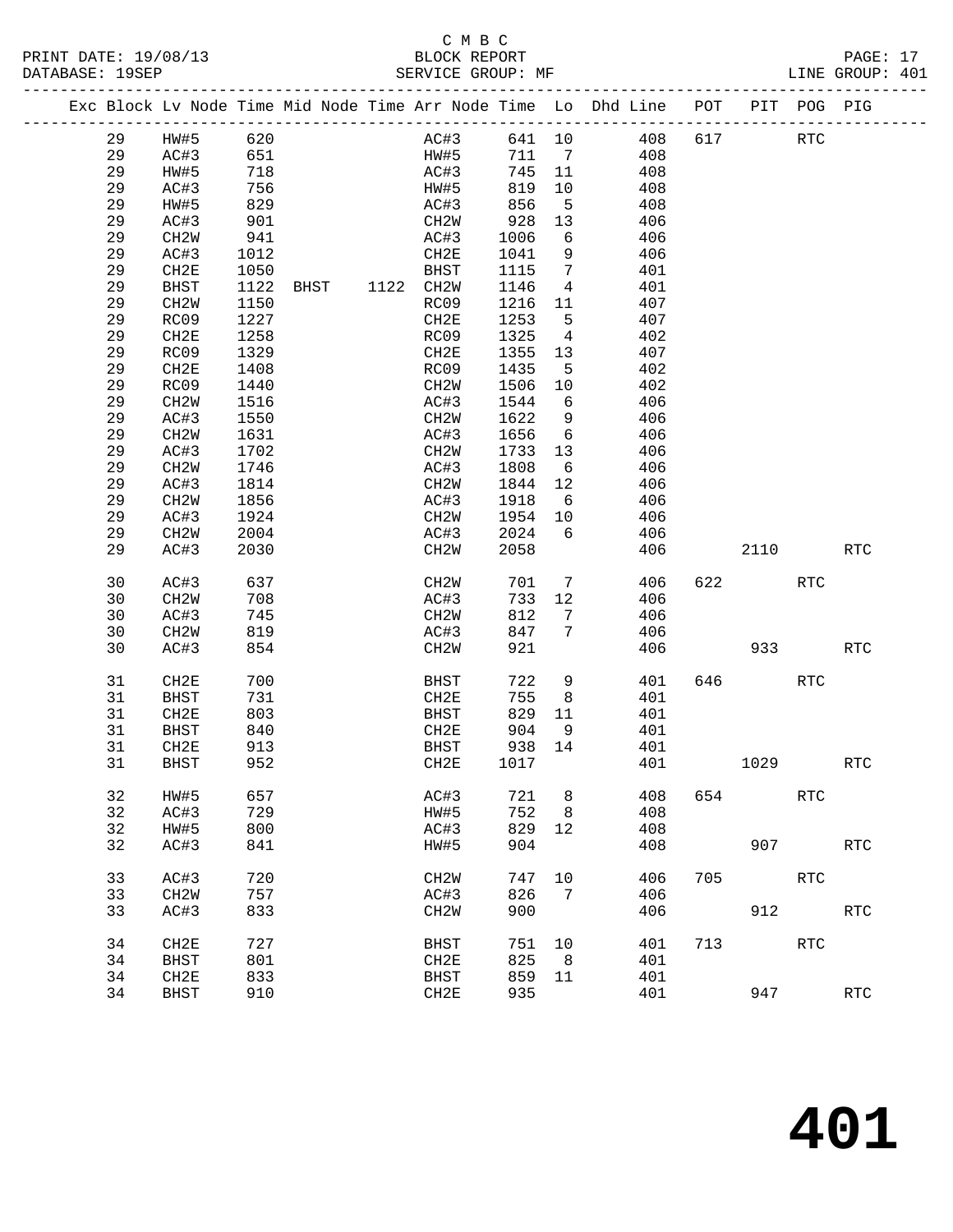PRINT DATE: 19/08/13 BLOCK REPORT BATABASE: 19SEP

## C M B C<br>BLOCK REPORT

|  |          |                           |              | Exc Block Lv Node Time Mid Node Time Arr Node Time Lo Dhd Line POT PIT POG PIG |      |                   |              |                         |     |            |      |          |            |                      |
|--|----------|---------------------------|--------------|--------------------------------------------------------------------------------|------|-------------------|--------------|-------------------------|-----|------------|------|----------|------------|----------------------|
|  | 35       | CH2W                      | 733          |                                                                                |      | AC#3              | 758 7        |                         | 406 |            | 719  |          | RTC        |                      |
|  | 35       | AC#3                      | 805          |                                                                                |      | CH2W              | 832 15       |                         |     | 406        |      |          |            |                      |
|  | 35       | CH2W                      | 847          |                                                                                |      | AC#3              | 912          | $\overline{7}$          |     | 406        |      |          |            |                      |
|  | 35       | AC#3                      | 919          |                                                                                |      | CH2W              | 946          | $\overline{4}$          |     | 406        |      |          |            |                      |
|  | 35       | CH <sub>2</sub> W         | 950          |                                                                                |      | RC09              | 1016         |                         |     | 407        |      | 1028     |            | <b>RTC</b>           |
|  |          |                           |              |                                                                                |      |                   |              |                         |     |            |      |          |            |                      |
|  | 36       | CH2E                      | 748          |                                                                                |      | RC09              | 814 10       |                         |     | 402        |      | 734      | <b>RTC</b> |                      |
|  | 36       | RC09                      | 824          |                                                                                |      | CH2W              | 847          |                         |     | 402        |      | 859      |            | <b>RTC</b>           |
|  |          |                           |              |                                                                                |      |                   |              |                         |     |            |      |          |            |                      |
|  | 37       | CH <sub>2</sub> W         | 1320         | BHST 1344 MAKN                                                                 |      |                   | 1422         | $\overline{\mathbf{3}}$ |     | 407        |      | 1306     | <b>RTC</b> |                      |
|  | 37       | MAKN                      | 1425         | BHST 1500 CH2W                                                                 |      |                   | 1524         | 6                       |     | 407        |      |          |            |                      |
|  | 37       | CH <sub>2</sub> W         | 1530         | BHST                                                                           | 1558 | MAKN              | 1641         | 10                      |     | 407        |      |          |            |                      |
|  | 37       | MAKN                      | 1651         | BHST                                                                           |      | 1735 CH2E         | 1800         | 15                      |     | 407        |      |          |            |                      |
|  | 37       | CH2E                      | 1815         |                                                                                |      | RC09              | 1839         | $\overline{4}$          |     | 402        |      |          |            |                      |
|  | 37       | RC09                      | 1843         |                                                                                |      | CH2W              | 1908         |                         |     | 402        |      | 1920     |            | <b>RTC</b>           |
|  |          |                           |              |                                                                                |      |                   |              |                         |     |            |      |          |            |                      |
|  | 38       | CH <sub>2</sub> W         | 1350         |                                                                                |      | RC09              | 1416         | 11                      |     |            |      | 407 1336 | RTC        |                      |
|  | 38       | RC09                      | 1427         |                                                                                |      | CH2W              | 1453 13      |                         |     | 407        |      |          |            |                      |
|  | 38       | CH2W                      | 1506         |                                                                                |      | AC#3              | 1534         | 6                       |     | 406        |      |          |            |                      |
|  | 38       | AC#3                      | 1540         |                                                                                |      | CH2W              | 1612         | 11                      |     | 406        |      |          |            |                      |
|  | 38       | CH <sub>2</sub> W         | 1623         |                                                                                |      | AC#3              | 1648         | 6                       |     | 406        |      |          |            |                      |
|  | 38       | AC#3                      | 1654         |                                                                                |      | CH2W              | 1725         | 13                      |     | 406        |      |          |            |                      |
|  | 38       | CH <sub>2</sub> W         | 1738         |                                                                                |      | AC#3              | 1800         | 6                       |     | 406        |      |          |            |                      |
|  | 38       | AC#3                      | 1806         |                                                                                |      | CH2W              | 1836         | 11                      |     | 406        |      |          |            |                      |
|  | 38       | CH <sub>2</sub> W         | 1847         |                                                                                |      | AC#3              | 1909         | 6                       |     | 406        |      |          |            |                      |
|  | 38       | AC#3                      | 1915         |                                                                                |      | CH2W              | 1945         | $\overline{7}$          |     | 406        |      |          |            |                      |
|  | 38       | CH2W                      | 1952         |                                                                                |      | AC#3              | 2012         | 6                       |     | 406        |      |          |            |                      |
|  | 38       | AC#3                      | 2018         |                                                                                |      | CH2W              | 2047         | 17                      |     | 406        |      |          |            |                      |
|  | 38       | CH <sub>2</sub> W         | 2104         |                                                                                |      | AC#3              | 2124         | $\overline{4}$          |     | 406        |      |          |            |                      |
|  | 38<br>38 | AC#3                      | 2128<br>2205 |                                                                                |      | CH <sub>2</sub> W | 2155<br>2224 | 10                      |     | 406<br>406 |      |          |            |                      |
|  | 38       | CH <sub>2</sub> W<br>AC#3 | 2228         |                                                                                |      | AC#3<br>CH2W      | 2254         | 4<br>8                  |     | 406        |      |          |            |                      |
|  | 38       | CH <sub>2</sub> W         | 2302         |                                                                                |      | AC#3              | 2321         | 7                       |     | 406        |      |          |            |                      |
|  | 38       | AC#3                      | 2328         |                                                                                |      | CH2W              | 2354         | 8                       |     | 406        |      |          |            |                      |
|  | 38       | CH2W                      | 2402         |                                                                                |      | AC#3              | 2421         | $7\phantom{.0}$         |     | 406        |      |          |            |                      |
|  | 38       | AC#3                      | 2428         |                                                                                |      | CH2W              | 2452         | 27                      |     | 15 406     |      |          |            |                      |
|  | 38       | AC#3                      | 2534         |                                                                                |      | CH2W              | 2558         | $\overline{\mathbf{3}}$ |     | 15 406     |      |          |            |                      |
|  | 38       | AD3W                      | 2616         | GR41 2647 SERO                                                                 |      |                   | 2702         | $\overline{7}$          |     | N10        |      |          |            |                      |
|  | 38       | SERO                      |              | 2709 GR41                                                                      |      | 2724 AD3W         | 2801         | 21                      |     | N10        |      |          |            |                      |
|  | 38       | AD3W                      |              | 2822 GR71                                                                      |      |                   | 2839         |                         | N10 |            |      | 2852     |            | <b>RTC</b>           |
|  |          |                           |              |                                                                                |      |                   |              |                         |     |            |      |          |            |                      |
|  | 39       | HW#5                      | 1411         |                                                                                |      | AC#3              | 1440         | 9                       |     | 408        | 1408 |          | <b>RTC</b> |                      |
|  | 39       | AC#3                      | 1449         |                                                                                |      | HW#5              | 1518         | 17                      |     | 408        |      |          |            |                      |
|  | 39       | HW#5                      | 1535         |                                                                                |      | AC#3              | 1602         | 14                      |     | 408        |      |          |            |                      |
|  | 39       | AC#3                      | 1616         |                                                                                |      | HW#5              | 1644         | 8                       |     | 408        |      |          |            |                      |
|  | 39       | HW#5                      | 1652         |                                                                                |      | AC#3              | 1719         | 12                      |     | 408        |      |          |            |                      |
|  | 39       | AC#3                      | 1731         |                                                                                |      | HW#5              | 1758         |                         |     | 408        |      | 1801     |            | <b>RTC</b>           |
|  |          |                           |              |                                                                                |      |                   |              |                         |     |            |      |          |            |                      |
|  | 40       | CH2E                      | 1428         |                                                                                |      | RC09              | 1455         | 5                       |     | 402        | 1414 |          | <b>RTC</b> |                      |
|  | 40       | RC09                      | 1500         |                                                                                |      | CH2E              | 1529         | 8                       |     | 402        |      |          |            |                      |
|  | 40       | CH2E                      | 1537         |                                                                                |      | <b>BHST</b>       | 1604         | 9                       |     | 401        |      |          |            |                      |
|  | 40       | <b>BHST</b>               | 1613         |                                                                                |      | CH2E              | 1640         | 8                       |     | 401        |      |          |            |                      |
|  | 40       | CH2E                      | 1648         |                                                                                |      | RC09              | 1714         | 8                       |     | 402        |      |          |            |                      |
|  | 40       | RC09                      | 1722         |                                                                                |      | CH <sub>2</sub> W | 1749         |                         |     | 402        |      | 1801     |            | $\operatorname{RTC}$ |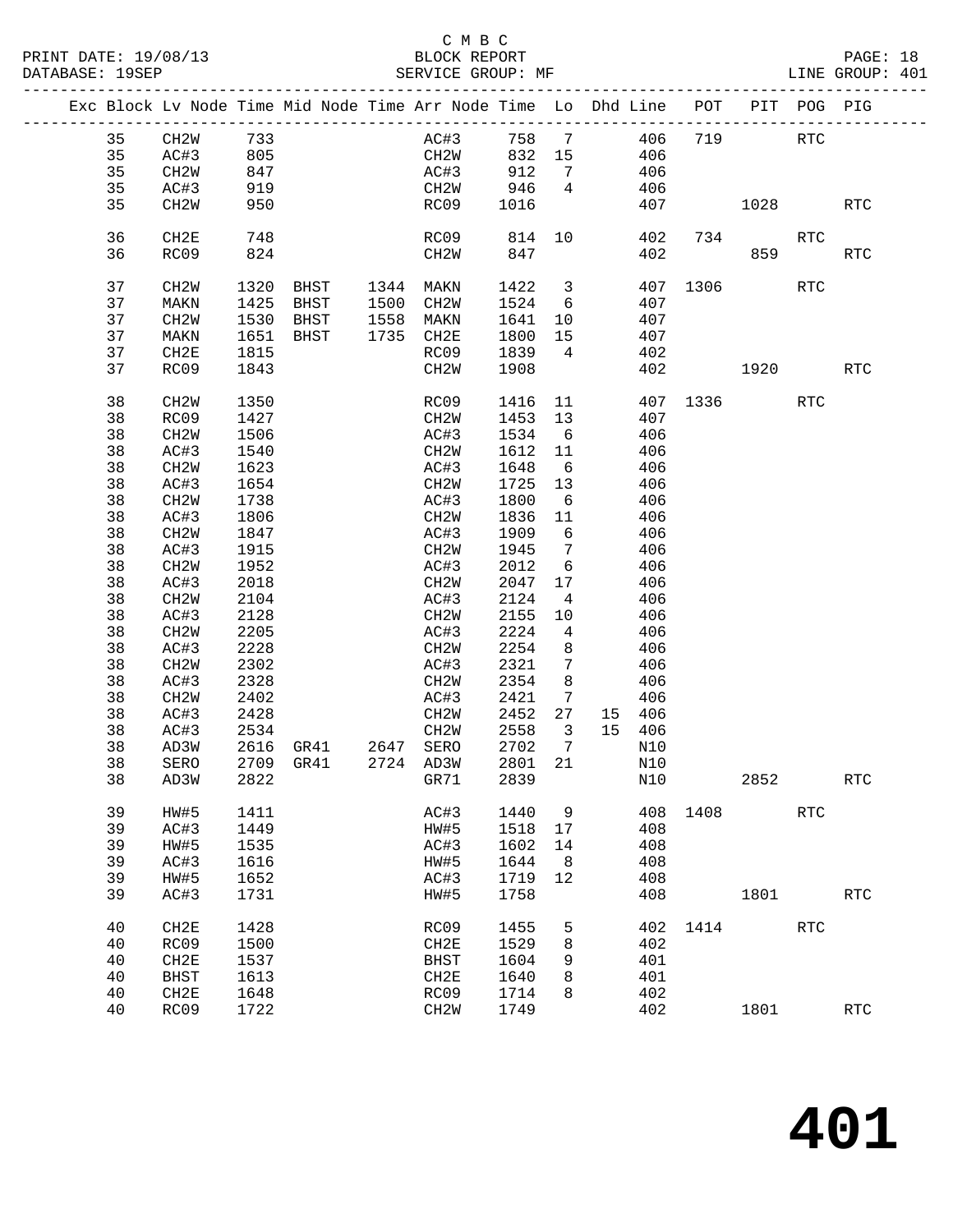PRINT DATE: 19/08/13 BLOCK REPORT<br>DATABASE: 19SEP SERVICE GROUP: MF

### C M B C<br>BLOCK REPORT

|          |         | Exc Block Lv Node Time Mid Node Time Arr Node Time Lo Dhd Line POT |      |             |                |                   |                             |                         |                 |     |          |                      | PIT POG PIG |            |
|----------|---------|--------------------------------------------------------------------|------|-------------|----------------|-------------------|-----------------------------|-------------------------|-----------------|-----|----------|----------------------|-------------|------------|
|          | 41      | CH2W                                                               | 1429 |             |                |                   |                             |                         |                 |     |          | AC#3 1454 6 406 1415 | RTC         |            |
|          | 41      | AC#3                                                               | 1500 |             |                |                   |                             |                         |                 | 406 |          |                      |             |            |
|          | 41      | CH2W                                                               | 1549 |             |                |                   | CH2W 1532 17<br>AC#3 1614 6 |                         |                 | 406 |          |                      |             |            |
|          | 41      | AC#3                                                               | 1620 |             |                | CH2W              | 1652 12                     |                         |                 | 406 |          |                      |             |            |
|          | 41      | CH2W                                                               | 1704 |             |                | AC#3              | 1728                        | 6                       |                 | 406 |          |                      |             |            |
|          | 41      | AC#3                                                               | 1734 |             |                | CH2W              | 1804                        |                         |                 |     |          | 406 1816             |             | <b>RTC</b> |
|          | 42      | MAKN                                                               | 1445 |             | BHST 1520 CH2W |                   | 1544                        |                         | 15              |     |          | 407 1421             | RTC         |            |
|          | 42      | CH <sub>2</sub> W                                                  | 1559 |             |                | AC#3              | 1624                        | 6                       |                 | 406 |          |                      |             |            |
|          | 42      | AC#3                                                               | 1630 |             |                | CH2W              | 1701                        | 12                      |                 | 406 |          |                      |             |            |
|          | 42      | CH <sub>2</sub> W                                                  | 1713 |             |                | AC#3              | 1736                        | 6                       |                 | 406 |          |                      |             |            |
|          | 42      | AC#3                                                               | 1742 |             |                | CH2W              | 1812                        | 8 <sup>8</sup>          |                 | 406 |          |                      |             |            |
|          | 42      | CH2W                                                               | 1820 |             |                | AC#3              | 1842                        |                         | $6\overline{6}$ | 406 |          |                      |             |            |
|          | 42      | AC#3                                                               | 1848 |             |                | CH2W              | 1918                        |                         |                 | 406 |          |                      |             | RTC        |
| WE 43    |         | MCRO                                                               | 1430 |             |                | HW#5              | 1441                        |                         | 24              |     | 408 1423 |                      | RTC         |            |
| #WE 43   |         | HW#5                                                               | 1505 |             |                | AC#3              | 1537                        | 13                      |                 |     |          | 408 1502 RTC         |             |            |
| WE 43    |         | HW#5                                                               | 1505 |             |                | AC#3              | 1537                        | 13                      |                 | 408 |          |                      |             |            |
|          | 43      | AC#3                                                               | 1550 |             |                | HW#5              | 1618                        | 9                       |                 | 408 |          |                      |             |            |
|          | 43      | HW#5                                                               | 1627 |             |                | AC#3              | 1654                        | 13                      |                 | 408 |          |                      |             |            |
|          | 43      | AC#3                                                               | 1707 |             |                | HW#5              | 1734                        | 10                      |                 | 408 |          |                      |             |            |
|          | 43      | HW#5                                                               | 1744 |             |                | AC#3              | 1809                        | 12                      |                 | 408 |          |                      |             |            |
|          | 43      | AC#3                                                               | 1821 |             |                | RRCX              | 1850                        | $5^{\circ}$             |                 | 408 |          |                      |             |            |
|          | 43      | RRCX                                                               | 1855 |             |                | AC#3              | 1918                        | $5^{\circ}$             |                 | 408 |          |                      |             |            |
|          | 43      | AC#3                                                               | 1923 |             |                | RRCX              | 1952                        | 17                      |                 | 408 |          |                      |             |            |
|          | 43      | RRCX                                                               | 2009 |             |                | AC#3              | 2031                        | 6                       |                 | 408 |          |                      |             |            |
|          | 43      | AC#3                                                               | 2037 |             |                | RRCX              | 2104                        | $\overline{3}$          |                 | 408 |          |                      |             |            |
|          | 43      | RRCX                                                               | 2107 |             |                | AC#3              | 2129                        | 8                       |                 | 408 |          |                      |             |            |
|          | 43      | AC#3                                                               | 2137 |             |                | RRCX              | 2204                        | $\overline{\mathbf{3}}$ |                 | 408 |          |                      |             |            |
|          | 43      | RRCX                                                               | 2207 |             |                | AC#3              | 2229                        | 8                       |                 | 408 |          |                      |             |            |
|          | 43      | AC#3                                                               | 2237 |             |                | RRCX              | 2302                        | $5^{\circ}$             |                 | 408 |          |                      |             |            |
|          | 43      | RRCX                                                               | 2307 |             |                | AC#3              | 2329                        | 10                      |                 | 408 |          |                      |             |            |
|          | 43      | AC#3                                                               | 2339 |             |                | RRCX              | 2402                        | $\overline{\mathbf{3}}$ |                 | 408 |          |                      |             |            |
|          | 43      | RRCX                                                               | 2405 |             |                | AC#3              | 2427                        | 12                      |                 | 408 |          |                      |             |            |
|          | 43      | AC#3                                                               | 2439 |             |                | HW#5              | 2458                        |                         |                 | 408 |          | 2501 7               |             | RTC        |
| SD 44    |         | CH2E                                                               | 1449 |             |                |                   | BHST 1516                   |                         | $7\overline{ }$ |     | 401 1435 |                      | <b>RTC</b>  |            |
| SD 44    |         | BHST                                                               | 1523 |             |                | CH2E              | 1551                        | $\overline{4}$          |                 | 401 |          |                      |             |            |
| $#SD$ 44 |         | <b>BHST</b>                                                        | 1523 |             |                | CH2E              | 1551                        | $\overline{4}$          |                 |     | 401 1508 |                      | RTC         |            |
|          | 44 CH2E |                                                                    | 1555 |             |                | BHST              | 1622 6                      |                         |                 | 401 |          |                      |             |            |
|          | 44      | <b>BHST</b>                                                        | 1628 |             |                | CH2E              | 1655                        | 11                      |                 | 401 |          |                      |             |            |
|          | 44      | CH2E                                                               | 1706 |             |                | BHST              | 1733                        | 8                       |                 | 401 |          |                      |             |            |
|          | 44      | <b>BHST</b>                                                        | 1741 |             |                | CH2E              | 1808                        |                         |                 | 401 |          | 1820                 |             | RTC        |
|          | 45      | CH <sub>2</sub> W                                                  | 1450 | <b>BHST</b> | 1518           | MAKN              | 1601                        | 13                      |                 |     | 407 1436 |                      | <b>RTC</b>  |            |
|          | 45      | MAKN                                                               | 1614 | BHST        | 1655           | CH <sub>2</sub> W | 1719                        | 10                      |                 | 407 |          |                      |             |            |
|          | 45      | CH2W                                                               | 1729 | BHST        | 1752           | MAKN              | 1833                        | 3                       |                 | 407 |          |                      |             |            |
|          | 45      | MAKN                                                               | 1836 | BHST        | 1911           | CH2E              | 1934                        | 6                       |                 | 407 |          |                      |             |            |
|          | 45      | CH2E                                                               | 1940 |             |                | RC09              | 2002                        | 8                       |                 | 402 |          |                      |             |            |
|          | 45      | RC09                                                               | 2010 |             |                | CH2E              | 2036                        | 4                       |                 | 402 |          |                      |             |            |
|          | 45      | CH2E                                                               | 2040 |             |                | RC09              | 2100                        | 10                      |                 | 402 |          |                      |             |            |
|          | 45      | RC09                                                               | 2110 |             |                | CH2E              | 2135                        | $-5$                    |                 | 402 |          |                      |             |            |
|          | 45      | CH2E                                                               | 2140 |             |                | RC09              | 2200                        | 10                      |                 | 402 |          |                      |             |            |
|          | 45      | RC09                                                               | 2210 |             |                | CH2W              | 2233                        | 13                      |                 | 402 |          |                      |             |            |
|          | 45      | CH <sub>2</sub> W                                                  | 2246 | BHST        | 2302           | MAKN              | 2327                        | 16                      |                 | 407 |          |                      |             |            |
|          | 45      | MAKN                                                               | 2343 | BHST        | 2407           | CH2W              | 2425                        | 25                      |                 | 407 |          |                      |             |            |
|          |         |                                                                    |      |             |                |                   |                             |                         |                 |     |          |                      |             |            |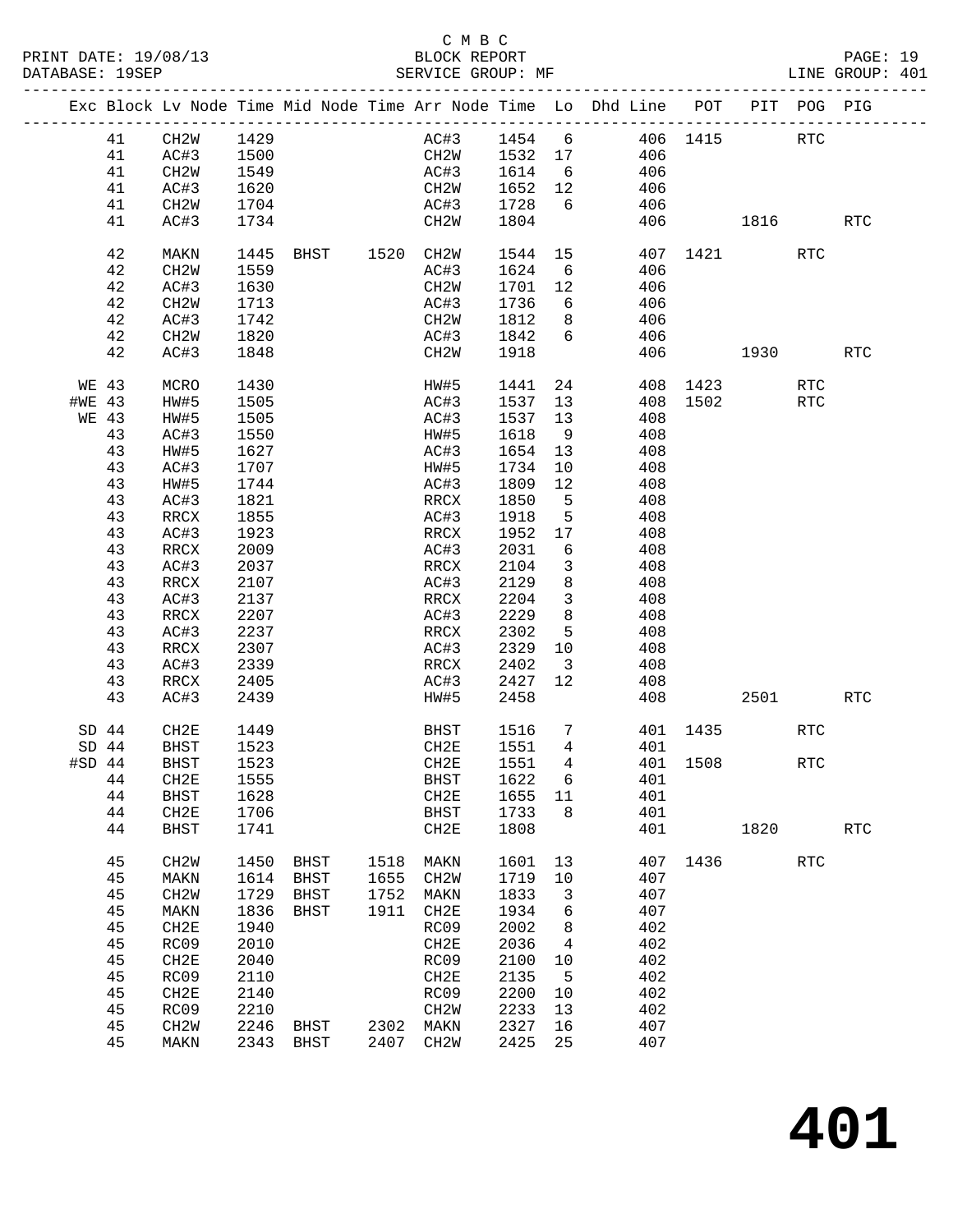PRINT DATE: 19/08/13 BLOCK REPORT BATABASE: 19SEP

## C M B C<br>BLOCK REPORT

PAGE: 20<br>LINE GROUP: 401

|          |         |              |              |                                            |             |                                           |                 | Exc Block Lv Node Time Mid Node Time Arr Node Time Lo Dhd Line POT PIT POG PIG |          |          |            |            |
|----------|---------|--------------|--------------|--------------------------------------------|-------------|-------------------------------------------|-----------------|--------------------------------------------------------------------------------|----------|----------|------------|------------|
|          | 45      | CH2W         |              |                                            |             |                                           |                 | 2450 BHST 2506 MAKN 2531 11 407                                                |          |          |            |            |
|          | 45      | MAKN         |              | 2542 BHST 2606 CH2W 2621                   |             |                                           |                 |                                                                                | 407      | 2632     |            | RTC        |
|          |         |              |              |                                            |             |                                           |                 |                                                                                |          |          |            |            |
|          | $SD$ 46 | HW#5         | 1451         |                                            |             | AC#3 1524 5<br>HW#5 1557 5<br>HW#5 1557 5 |                 |                                                                                | 408 1448 |          | <b>RTC</b> |            |
|          | SD 46   | AC#3         | 1529         |                                            |             |                                           |                 | 408                                                                            |          |          |            |            |
| $#SD$ 46 |         | AC#3         | 1529         |                                            |             |                                           |                 |                                                                                |          | 408 1514 | RTC        |            |
|          | 46      | HW#5         | 1602         |                                            |             | AC#3 1629 13                              |                 | 408                                                                            |          |          |            |            |
|          | 46      | AC#3         | 1642         |                                            |             | HW#5 1710 5                               |                 | 408                                                                            |          |          |            |            |
|          | 46      | HW#5         | 1715<br>1755 |                                            |             | AC#3 1744 11<br>HW#5 1822                 |                 | 408                                                                            |          |          |            |            |
|          | 46      | AC#3         |              |                                            |             |                                           |                 |                                                                                |          | 408 1825 |            | RTC        |
|          | 47      | CH2E         | 1507         |                                            | <b>BHST</b> | 1534 13                                   |                 |                                                                                |          | 401 1453 | RTC        |            |
|          | 47      | BHST         | 1547         |                                            | CH2E        | 1614                                      | $4\overline{4}$ | 401                                                                            |          |          |            |            |
|          | 47      | CH2E         | 1618         |                                            | BHST        | 1645                                      | 8 <sup>8</sup>  | 401                                                                            |          |          |            |            |
|          | 47      | BHST         | 1653         |                                            | CH2E        | 1720 10                                   |                 | 401                                                                            |          |          |            |            |
|          | 47      | CH2E         | 1730         |                                            | RC09        | 1757                                      | 9               | 401                                                                            |          |          |            |            |
|          | 47      | RC09         |              | 1806 49KN 1847 MTST<br>1911 KBMI 1930 RC09 |             | 1905<br>1955                              | 6               | 430                                                                            |          |          |            |            |
|          | 47      | MTST         |              |                                            |             |                                           | 8 <sup>8</sup>  | 430                                                                            |          |          |            |            |
|          | 47      | RC09         |              | 2003 49KN 2035 MTST 2049                   |             |                                           | $\overline{4}$  | 430                                                                            |          |          |            |            |
|          | 47      | MTST         |              | 2053 KBMI 2112 RC09 2137                   |             |                                           |                 |                                                                                |          | 430 2149 |            | RTC        |
| EW 48    |         | WI#4         | 1506         |                                            | CH2W        | 1534                                      | $5\overline{)}$ |                                                                                |          | 413 1459 | <b>RTC</b> |            |
|          | EW 48   | CH2W         | 1539         |                                            |             | AC#3 1604                                 | 6               | 406                                                                            |          |          |            |            |
| #EW 48   |         | CH2W         | 1539         |                                            | AC#3        | 1604                                      | $6\overline{6}$ |                                                                                |          | 406 1525 | <b>RTC</b> |            |
|          | 48      | AC#3         | 1610         |                                            | CH2W        | 1642                                      | 7               | 406                                                                            |          |          |            |            |
|          | 48      | CH2W         | 1649         | BHST 1712 MAKN                             |             | 1759                                      |                 |                                                                                |          | 407 1814 |            | <b>RTC</b> |
|          | EW 49   | MCRO         | 1508         |                                            |             | HW#5 1520 6                               |                 |                                                                                |          | 408 1501 | <b>RTC</b> |            |
|          | EW 49   | HW#5         | 1526         |                                            | AC#3        | 1553 14                                   |                 | 408                                                                            |          |          |            |            |
| #EW 49   |         | HW#5         | 1526         |                                            | AC#3        | 1553 14                                   |                 |                                                                                |          | 408 1523 | RTC        |            |
|          | 49      | AC#3         | 1607         |                                            | HW#5        | 1635                                      | 8 <sup>8</sup>  | 408                                                                            |          |          |            |            |
|          | 49      | HW#5         | 1643         |                                            |             | AC#3 1710 13                              |                 | 408                                                                            |          |          |            |            |
|          | 49      | AC#3         | 1723         |                                            |             | HW#5 1750                                 | 10              | 408                                                                            |          |          |            |            |
|          | 49      | HW#5         | 1800         |                                            | AC#3        | 1825                                      |                 |                                                                                |          | 408 1841 |            | RTC        |
|          | 50      | BHST         | 1539         |                                            | CH2E        | 1607 4                                    |                 |                                                                                |          | 401 1524 | RTC        |            |
|          | 50      | CH2E         | 1611         |                                            | <b>BHST</b> | 1638                                      | $7\overline{ }$ | 401                                                                            |          |          |            |            |
|          | 50      | BHST         | 1645         |                                            | CH2E        | 1712 10                                   |                 | 401                                                                            |          |          |            |            |
|          | 50      | CH2E         | 1722         |                                            | BHST        | 1749 10                                   |                 | 401                                                                            |          |          |            |            |
|          |         | 50 BHST 1759 |              |                                            |             |                                           |                 | CH2E 1826 8 401                                                                |          |          |            |            |
|          | 50      | CH2E         | 1834         |                                            | BHST        | 1859                                      |                 | 401                                                                            |          | 1913     |            | <b>RTC</b> |
|          | 51      | CH2E         | 1636         |                                            | RC09        | 1702                                      | 8               |                                                                                |          | 402 1622 | RTC        |            |
|          | 51      | RC09         | 1710         |                                            | CH2E        | 1739                                      | 9               | 402                                                                            |          |          |            |            |
|          | 51      | CH2E         | 1748         |                                            | RC09        | 1812                                      |                 | 402                                                                            |          | 1826     |            | <b>RTC</b> |
|          | 52      | CH2W         | 1656         |                                            | AC#3        | 1720                                      | 6               |                                                                                | 406 1642 |          | <b>RTC</b> |            |
|          | 52      | AC#3         | 1726         |                                            | CH2W        | 1757                                      |                 | 406                                                                            |          | 1809     |            | <b>RTC</b> |
|          |         |              |              |                                            |             |                                           |                 |                                                                                |          |          |            |            |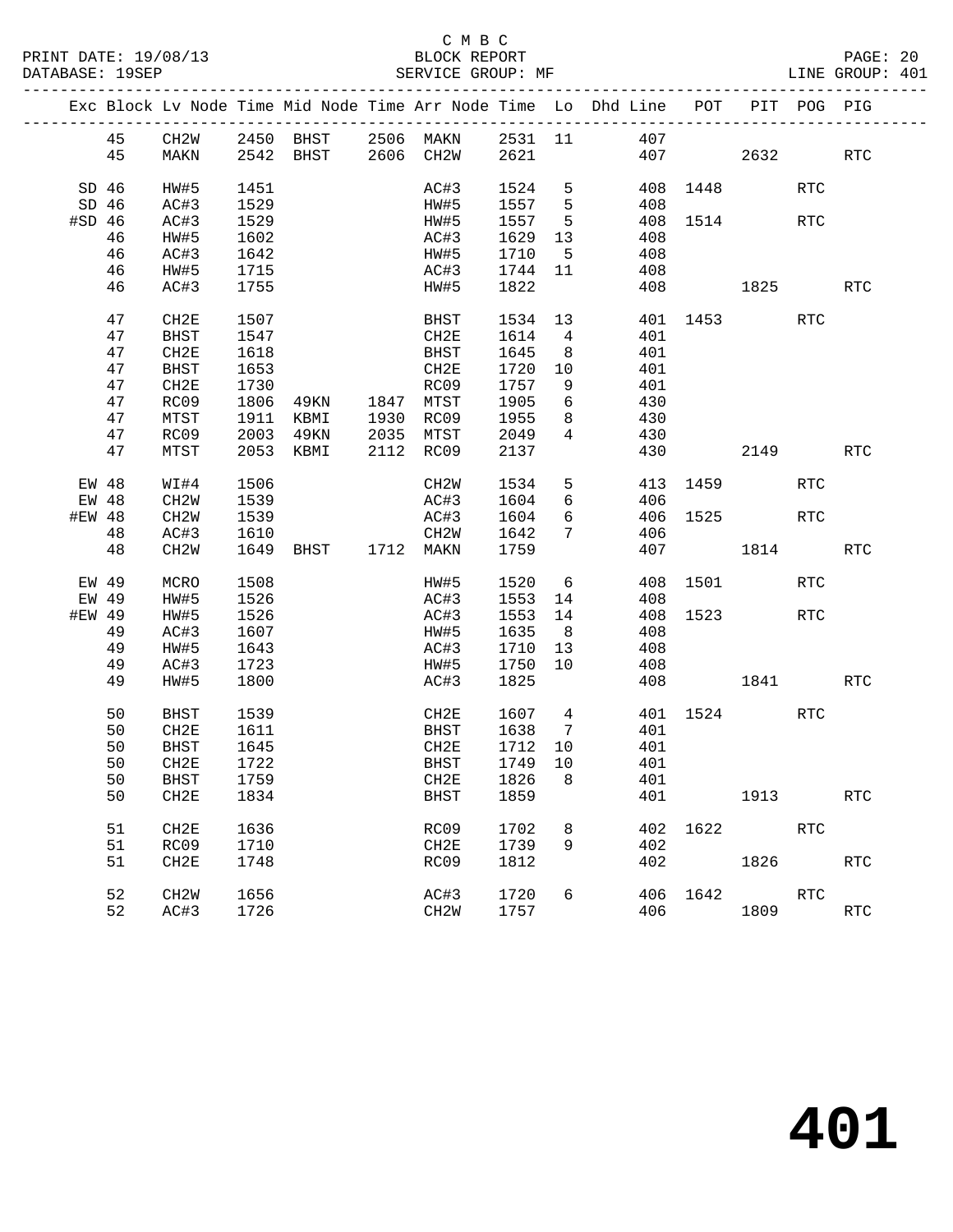|                                                                                                                                                                                             | PRINT DATE: 19/08/13                                                                                |                                                                              |                                                                                                                                                                                                                                                                                                                                                                                                                                                                                                          |                                            | C M B C<br>BLOCK REPORT                                                                        |  |                                                                                                                                       |          | PAGE: 21 |  |
|---------------------------------------------------------------------------------------------------------------------------------------------------------------------------------------------|-----------------------------------------------------------------------------------------------------|------------------------------------------------------------------------------|----------------------------------------------------------------------------------------------------------------------------------------------------------------------------------------------------------------------------------------------------------------------------------------------------------------------------------------------------------------------------------------------------------------------------------------------------------------------------------------------------------|--------------------------------------------|------------------------------------------------------------------------------------------------|--|---------------------------------------------------------------------------------------------------------------------------------------|----------|----------|--|
|                                                                                                                                                                                             | ULP UNIVERSITY LOOP                                                                                 |                                                                              | 2A52 2ND AV & 52A ST TERMINUS<br>ACAE ACRO AEROSPACE AGAR DRIVE AD3W WB ANDERSON & NO.3 RD<br>BHST BRIGHOUSE STATION BPST BRIDGEPORT STN CH2E CHATHAM & 2 AV EB CH2W CHATHAM & 2 AV WB GR41 GRANVILLE & 41 AV<br>HW#5<br>HORSESHOE WAY & NO.5 RD<br>RECR RIVERPORT RECREATION COMPLEX<br>SCDL SCOTTSDALE<br>SEYMOUR ST & ROBSON ST<br>RERO SEYMOUR ST & ROBSON ST SH#5<br>SERO SEYMOUR ST & ROBSON ST SH#5<br>STEVESTON HIGHWAY & NO.5 RD<br>SHSE STEVESTON HWY & SEAWARD EB SHSW STEVESTON & SEAWARD WB |                                            |                                                                                                |  | AC#3 ACKROYD RD FS NO. 3 RD                                                                                                           |          |          |  |
|                                                                                                                                                                                             |                                                                                                     |                                                                              | Exc Block Lv Node Time Mid Node Time Arr Node Time Lo Dhd Line POT PIT POG PIG                                                                                                                                                                                                                                                                                                                                                                                                                           |                                            |                                                                                                |  |                                                                                                                                       |          |          |  |
| $\mathbf 1$<br>$\mathbf{1}$<br>$\mathbf{1}$<br>$\mathbf{1}$<br>$\mathbf{1}$<br>$\mathbf{1}$<br>$\mathbf{1}$<br>$\mathbf{1}$<br>$\mathbf{1}$<br>$\mathbf{1}$<br>$\mathbf{1}$<br>$\mathbf{1}$ | <b>BPST</b><br>RRCX<br>BPST<br>RRCX<br>BPST<br>RRCX<br>BPST<br>RRCX<br>BPST<br>RRCX<br>BHST<br>RRCX | 911<br>1003<br>1055<br>1140<br>1235<br>1320<br>1416<br>1446<br>1523          | 1 RRCX 456 BHST 515 BPST 524 11 403 448 RTC<br>1 BPST 535 BHST 544 RRCX 604 19 403<br>1 RRCX 623 BHST 644 BPST 654 11 403<br>705 BHST 717 RRCX 737 4 403<br>741 BHST 806 BPST 818 9 403<br>827 BHST 840 RRCX 903 8 403<br>BHST 937 BPST 950 13 403<br><b>BHST</b><br>BHST<br>BHST<br><b>BHST</b><br>BHST 1339 RRCX 1403 13 403<br>SHSW 1422 BHST 1441 5 404<br>SHSE 1504 RRCX 1516 7 404<br>BHST 1553 BPST 1610 10 403                                                                                   |                                            | 1019 RRCX 1042 13 403<br>1119 BPST 1136 4 403<br>1157 RRCX 1222 13 403<br>1259 BPST 1316 4 403 |  |                                                                                                                                       |          |          |  |
| $\mathbf{1}$<br>$\mathbf{1}$<br>$\mathbf{1}$<br>$\mathbf{1}$<br>$\mathbf{1}$<br>$\mathbf{1}$<br>$\mathbf{1}$<br>$\mathbf{1}$<br>$\mathbf{1}$<br>$\mathbf{1}$                                | BPST<br>ACAE<br>BPST<br>ACAE<br>BPST<br>ACAE<br>BPST<br>ACAE<br>BPST<br>ACAE                        | 1620<br>1632<br>1700<br>1712<br>1740<br>1752<br>1822<br>1834<br>1903<br>1914 | ACAE<br>BPST 1850 13 412<br>ACAE 1914 0 412<br>BPST 1930 412                                                                                                                                                                                                                                                                                                                                                                                                                                             | BPST<br><b>ACAE</b><br>BPST<br><b>ACAE</b> | BPST 1809 13<br>ACAE 1834 0 412<br>1930                                                        |  | $\begin{array}{cccc} 1632 & 0 & 412 \\ 1649 & 11 & 412 \\ 1712 & 0 & 412 \end{array}$<br>1729 11 412<br>$1752$ 0 412<br>$1809$ 13 412 | 1943 RTC |          |  |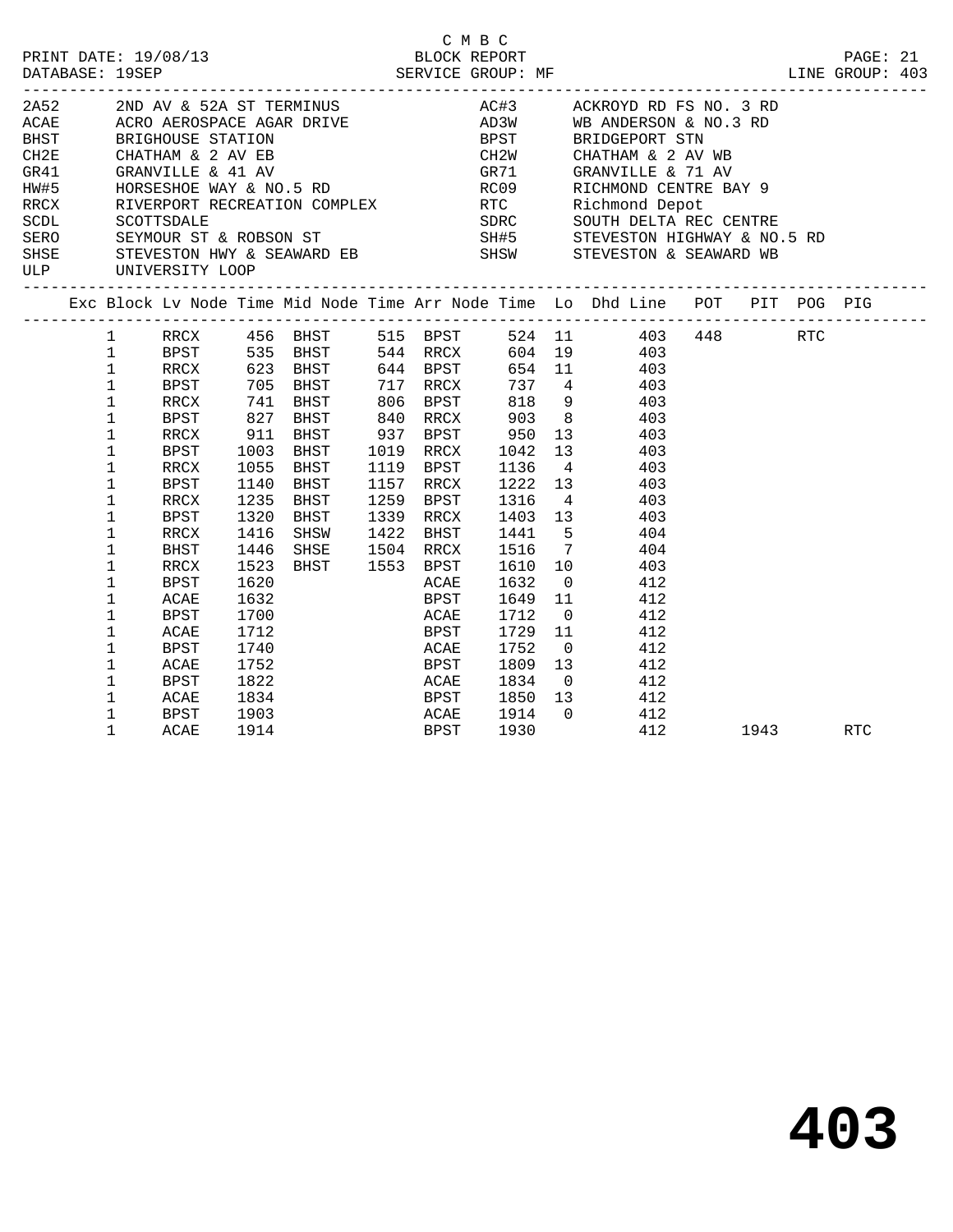# C M B C

|  | DATABASE: 19SEP |             |      |                                        |      | SERVICE GROUP: MF |         |                 |                                                                                |     |         |     | LINE GROUP: 403 |  |
|--|-----------------|-------------|------|----------------------------------------|------|-------------------|---------|-----------------|--------------------------------------------------------------------------------|-----|---------|-----|-----------------|--|
|  |                 |             |      |                                        |      |                   |         |                 | Exc Block Lv Node Time Mid Node Time Arr Node Time Lo Dhd Line POT PIT POG PIG |     |         |     |                 |  |
|  | 2               | SH#5        | 447  |                                        |      | RC09              | 504 8   |                 | 15 404 443 RTC                                                                 |     |         |     |                 |  |
|  | $\overline{a}$  | SH#5        | 527  |                                        |      | RC09              | 544     | 3               | 404                                                                            |     |         |     |                 |  |
|  | $\sqrt{2}$      | RC09        | 547  |                                        |      |                   | 607     | $\overline{9}$  | 404                                                                            |     |         |     |                 |  |
|  | $\overline{c}$  | RRCX        | 616  | SHSE 600 RRCX<br>SHSW 622 RC09<br>SHSW |      | 622 RC09          | 638     | $7\overline{ }$ | 404                                                                            |     |         |     |                 |  |
|  | $\sqrt{2}$      | RC09        | 645  | SHSE                                   | 700  | RRCX              | 707     | 9               | 404                                                                            |     |         |     |                 |  |
|  | $\sqrt{2}$      | RRCX        | 716  | SHSW                                   |      | 722 RC09          | 741     | $\mathbf{3}$    | 404                                                                            |     |         |     |                 |  |
|  | $\sqrt{2}$      | RC09        | 744  | SHSE                                   | 802  | RRCX              | 809     | 6               | 404                                                                            |     |         |     |                 |  |
|  | $\sqrt{2}$      | RRCX        | 815  | SHSW                                   | 822  | RC09              | 841     | 5               | 404                                                                            |     |         |     |                 |  |
|  | $\overline{a}$  | RC09        | 846  | SHSE                                   | 902  | RRCX              | 909     | 5               | 404                                                                            |     |         |     |                 |  |
|  | $\overline{2}$  | RRCX        | 914  | SHSW                                   | 922  | RC09              | 941     | $7\phantom{.0}$ | 404                                                                            |     |         |     |                 |  |
|  | $\sqrt{2}$      | RC09        | 948  | SHSE                                   |      | 1004 RRCX         | 1011    | $\epsilon$      | 404                                                                            |     |         |     |                 |  |
|  | $\sqrt{2}$      | RRCX        | 1017 | <b>BHST</b>                            | 1041 | BPST              | 1056    | $\overline{4}$  | 403                                                                            |     |         |     |                 |  |
|  | $\sqrt{2}$      | BPST        | 1100 | BHST                                   | 1117 | RRCX              | 1141    | $\mathbf{3}$    | 403                                                                            |     |         |     |                 |  |
|  | $\overline{2}$  | RRCX        | 1144 | SHSW                                   | 1152 | RC09              | 1211    | $\overline{4}$  | 404                                                                            |     |         |     |                 |  |
|  | $\overline{a}$  | RC09        | 1215 | SHSE                                   | 1234 | RRCX              | 1242    | 13              | 404                                                                            |     |         |     |                 |  |
|  | $\overline{a}$  | RRCX        | 1255 | <b>BHST</b>                            | 1319 | <b>BPST</b>       | 1336    | $\overline{4}$  | 403                                                                            |     |         |     |                 |  |
|  | $\sqrt{2}$      | <b>BPST</b> | 1340 | BHST                                   | 1358 | RRCX              | 1424    | 14              | 403                                                                            |     |         |     |                 |  |
|  | 2               | RRCX        | 1438 | BHST                                   | 1508 | BPST              | 1525    | 5               | 403                                                                            |     |         |     |                 |  |
|  | $\overline{a}$  | <b>BPST</b> | 1530 | BHST                                   | 1549 | RRCX              | 1615    | 27              | 403                                                                            |     |         |     |                 |  |
|  | $\overline{2}$  | RRCX        | 1642 | BHST                                   | 1709 | BPST              | 1725    | $\overline{7}$  | 403                                                                            |     |         |     |                 |  |
|  | $\overline{a}$  | BPST        | 1732 | BHST                                   | 1749 | RRCX              | 1815    | 9               | 403                                                                            |     |         |     |                 |  |
|  | $\overline{2}$  | RRCX        | 1824 | BHST                                   | 1847 | BPST              | 1901 7  |                 | 403                                                                            |     |         |     |                 |  |
|  | $\overline{2}$  | BPST        | 1908 | <b>BHST</b>                            | 1924 | RRCX              | 1948    |                 | 403                                                                            |     | 1954 70 |     | <b>RTC</b>      |  |
|  | 3               | RRCX        | 516  | BHST                                   | 535  | BPST              | 544     | 21              | 403                                                                            | 508 |         | RTC |                 |  |
|  | 3               | BPST        | 605  | BHST                                   |      | 614 RRCX          | 634     | $\overline{4}$  | 403                                                                            |     |         |     |                 |  |
|  | 3               | RRCX        | 638  | BHST                                   | 659  | BPST              | 709     | 6               | 403                                                                            |     |         |     |                 |  |
|  | 3               | <b>BPST</b> | 715  | <b>BHST</b>                            | 727  | RRCX              | 749     | 10              | 403                                                                            |     |         |     |                 |  |
|  | 3               | RRCX        | 759  | BHST                                   | 826  | BPST              | 838 13  |                 | 403                                                                            |     |         |     |                 |  |
|  | 3               | BPST        | 851  | BHST                                   | 906  | RRCX              | 929     | 6               | 403                                                                            |     |         |     |                 |  |
|  | $\mathbf{3}$    | RRCX        | 935  | BHST                                   | 1001 | BPST              | 1016    | $\overline{4}$  | 403                                                                            |     |         |     |                 |  |
|  | 3               | BPST        | 1020 | <b>BHST</b>                            | 1036 | RRCX              | 1059 15 |                 | 403                                                                            |     |         |     |                 |  |
|  | 3               | RRCX        | 1114 | SHSW                                   | 1122 | RC09              | 1141    | $\overline{4}$  | 404                                                                            |     |         |     |                 |  |
|  | 3               | RC09        | 1145 | SHSE                                   | 1204 | RRCX              | 1212    | 3               | 404                                                                            |     |         |     |                 |  |
|  | $\mathfrak{Z}$  | RRCX        | 1215 | <b>BHST</b>                            | 1239 | <b>BPST</b>       | 1256    | $\overline{4}$  | 403                                                                            |     |         |     |                 |  |
|  | 3               | <b>BPST</b> | 1300 | BHST                                   | 1319 | RRCX              | 1343    | $\mathbf{3}$    | 403                                                                            |     |         |     |                 |  |
|  | 3               | RRCX        | 1346 | SHSW                                   | 1352 | BHST              | 1411    | 6               | 404                                                                            |     |         |     |                 |  |
|  | 3               | BHST        | 1417 | SHSE                                   | 1434 | RRCX              | 1446    | 7               | 404                                                                            |     |         |     |                 |  |
|  | 3               | RRCX        | 1453 | <b>BHST</b>                            | 1523 | BPST              | 1540    | $\overline{4}$  | 403                                                                            |     |         |     |                 |  |
|  | 3               | <b>BPST</b> | 1544 | BHST                                   | 1603 | RRCX              | 1629    | 13              | 403                                                                            |     |         |     |                 |  |
|  | 3               | RRCX        | 1642 | SHSW                                   | 1653 | RC09              | 1712    | $-5$            | 404                                                                            |     |         |     |                 |  |
|  | 3               | RC09        | 1717 | SHSE                                   | 1736 | RRCX              | 1744    | 16              | 404                                                                            |     |         |     |                 |  |
|  | 3               | RRCX        | 1800 | BHST                                   | 1823 | BPST              | 1837    | $\overline{7}$  | 403                                                                            |     |         |     |                 |  |
|  | 3               | <b>BPST</b> | 1844 | <b>BHST</b>                            | 1900 | RRCX              | 1925    | 22              | 403                                                                            |     |         |     |                 |  |
|  |                 |             |      |                                        |      |                   |         |                 |                                                                                |     |         |     |                 |  |

 3 RRCX 1947 SHSW 1953 RC09 2010 9 404 3 RC09 2019 SHSE 2036 RRCX 2044 12 404 3 RRCX 2056 BHST 2115 BPST 2126 9 403 3 BPST 2135 BHST 2148 RRCX 2210 8 403

 3 RRCX 2457 BHST 2515 BPST 2524 19 403 3 BPST 2543 BHST 2552 RRCX 2609 2 403

3 RRCX 2218 SHSW 2223 RC09 2236 16 404<br>3 RC09 2252 SHSE 2306 RRCX 2314 13 404<br>3 RRCX 2327 BHST 2345 BPST 2354 16 403 3 RC09 2252 SHSE 2306 RRCX 2314 13 404

3 RRCX 2327 BHST 2345 BPST 2354 16 403<br>3 BPST 2410 BHST 2419 RRCX 2437 20 403<br>3 RRCX 2457 BHST 2515 BPST 2524 19 403 3 BPST 2410 BHST 2419 RRCX 2437 20 403

3 RRCX 2611 SH#5 2615 403 2618 RTC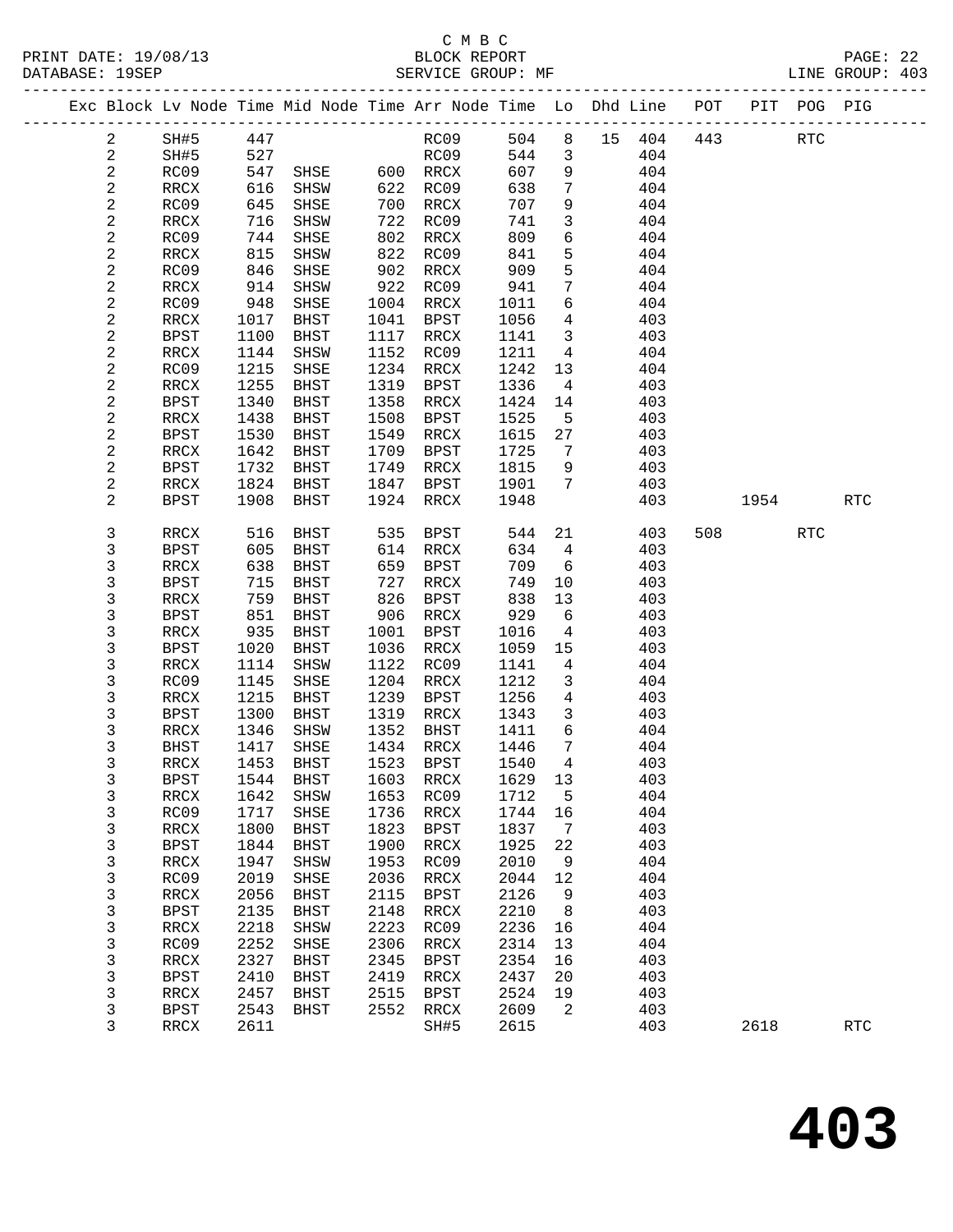#### C M B C<br>BLOCK REPORT PRINT DATE: 19/08/13 BLOCK REPORT PAGE: 23 SERVICE GROUP: MF

|  |                |                              |      |             |      |                              |      |                 | Exc Block Lv Node Time Mid Node Time Arr Node Time Lo Dhd Line | POT | PIT  | POG PIG    |            |
|--|----------------|------------------------------|------|-------------|------|------------------------------|------|-----------------|----------------------------------------------------------------|-----|------|------------|------------|
|  | $\overline{4}$ | $\operatorname{SCDL}$        | 605  |             |      | BPST                         | 641  | 8               | 311                                                            | 537 |      | RTC        |            |
|  | $\overline{4}$ | BPST                         | 649  |             |      | ACAE                         | 705  | $\mathbf 0$     | 412                                                            |     |      |            |            |
|  | $\overline{4}$ | ACAE                         | 705  |             |      | BPST                         | 718  | $7\phantom{.0}$ | 412                                                            |     |      |            |            |
|  | 4              | BPST                         | 725  |             |      | ACAE                         | 741  | $\overline{0}$  | 412                                                            |     |      |            |            |
|  | 4              | ACAE                         | 741  |             |      | BPST                         | 754  | 7               | 412                                                            |     |      |            |            |
|  | $\overline{4}$ | BPST                         | 801  |             |      | ACAE                         | 816  | $\overline{0}$  | 412                                                            |     |      |            |            |
|  | 4              | ACAE                         | 816  |             |      | BPST                         | 829  | 8               | 412                                                            |     |      |            |            |
|  | 4              | <b>BPST</b>                  | 837  |             |      | $\ensuremath{\mathsf{ACAE}}$ | 852  | $\overline{0}$  | 412                                                            |     |      |            |            |
|  | 4              | ACAE                         | 852  |             |      | <b>BPST</b>                  | 905  | 10              | 412                                                            |     |      |            |            |
|  | 4              | BPST                         | 915  | BHST        |      | 930 RRCX                     | 953  |                 | 403                                                            |     | 959  |            | <b>RTC</b> |
|  | 5              | RRCX                         | 554  | BHST        | 615  | BPST                         | 624  | 11              | 403                                                            | 546 |      | <b>RTC</b> |            |
|  | 5              | <b>BPST</b>                  | 635  | BHST        | 646  | RRCX                         | 706  | 6               | 403                                                            |     |      |            |            |
|  | 5              | RRCX                         | 712  | BHST        | 737  | BPST                         | 748  | $\overline{3}$  | 403                                                            |     |      |            |            |
|  | 5              | BPST                         | 751  | BHST        | 803  | RRCX                         | 826  | $\overline{3}$  | 403                                                            |     |      |            |            |
|  | 5              | RRCX                         | 829  | BHST        | 855  | <b>BPST</b>                  | 908  | 19              | 403                                                            |     |      |            |            |
|  | 5              | <b>BPST</b>                  | 927  | BHST        | 942  | RRCX                         | 1005 | - 9             | 403                                                            |     |      |            |            |
|  | 5              | RRCX                         | 1014 | SHSW        | 1022 | RC09                         | 1041 | 6               | 404                                                            |     |      |            |            |
|  | 5              | RC09                         | 1047 | SHSE        | 1104 | RRCX                         | 1111 | $\overline{4}$  | 404                                                            |     |      |            |            |
|  | 5              | RRCX                         | 1115 | BHST        | 1139 | BPST                         | 1156 | $4\overline{ }$ | 403                                                            |     |      |            |            |
|  | 5              | <b>BPST</b>                  | 1200 | <b>BHST</b> | 1217 | RRCX                         | 1240 | $6\overline{6}$ | 403                                                            |     |      |            |            |
|  | 5              | RRCX                         | 1246 | SHSW        | 1252 | BHST                         | 1311 | 6               | 404                                                            |     |      |            |            |
|  | 5              | <b>BHST</b>                  | 1317 | SHSE        | 1334 | RRCX                         | 1342 | 12              | 404                                                            |     |      |            |            |
|  | 5              | RRCX                         | 1354 | BHST        | 1419 | BPST                         | 1436 | $4\overline{ }$ | 403                                                            |     |      |            |            |
|  | 5              | BPST                         | 1440 |             |      | ACAE                         | 1454 | $\mathbf 0$     | 412                                                            |     |      |            |            |
|  | 5              | ACAE                         | 1454 |             |      | <b>BPST</b>                  | 1509 | 11              | 412                                                            |     |      |            |            |
|  | 5              | <b>BPST</b>                  | 1520 |             |      | ACAE                         | 1534 | $\overline{0}$  | 412                                                            |     |      |            |            |
|  | 5              | $\ensuremath{\mathsf{ACAE}}$ | 1534 |             |      | <b>BPST</b>                  | 1551 | 9               | 412                                                            |     |      |            |            |
|  | 5              | <b>BPST</b>                  | 1600 |             |      | ACAE                         | 1612 | $\overline{0}$  | 412                                                            |     |      |            |            |
|  | 5              | ACAE                         | 1612 |             |      | <b>BPST</b>                  | 1629 | 11              | 412                                                            |     |      |            |            |
|  | 5              | <b>BPST</b>                  | 1640 |             |      | ACAE                         | 1652 | $\overline{0}$  | 412                                                            |     |      |            |            |
|  | 5              | ACAE                         | 1652 |             |      | BPST                         | 1709 | 11              | 412                                                            |     |      |            |            |
|  | 5              | <b>BPST</b>                  | 1720 |             |      | ACAE                         | 1732 | $\overline{0}$  | 412                                                            |     |      |            |            |
|  | 5              | ACAE                         | 1732 |             |      | BPST                         | 1749 | 13              | 412                                                            |     |      |            |            |
|  | 5              | <b>BPST</b>                  | 1802 |             |      | ACAE                         | 1814 | $\overline{0}$  | 412                                                            |     |      |            |            |
|  | 5              | ACAE                         | 1814 |             |      | BPST                         | 1831 | 11              | 412                                                            |     |      |            |            |
|  | 5              | BPST                         | 1842 |             |      | ACAE                         | 1853 | $\overline{0}$  | 412                                                            |     |      |            |            |
|  | 5              | ACAE                         | 1853 |             |      | <b>BPST</b>                  | 1909 | 17              | 412                                                            |     |      |            |            |
|  | 5              | <b>BPST</b>                  | 1926 | BHST        |      | 1942 RRCX                    | 2006 |                 | 403                                                            |     | 2012 |            | <b>RTC</b> |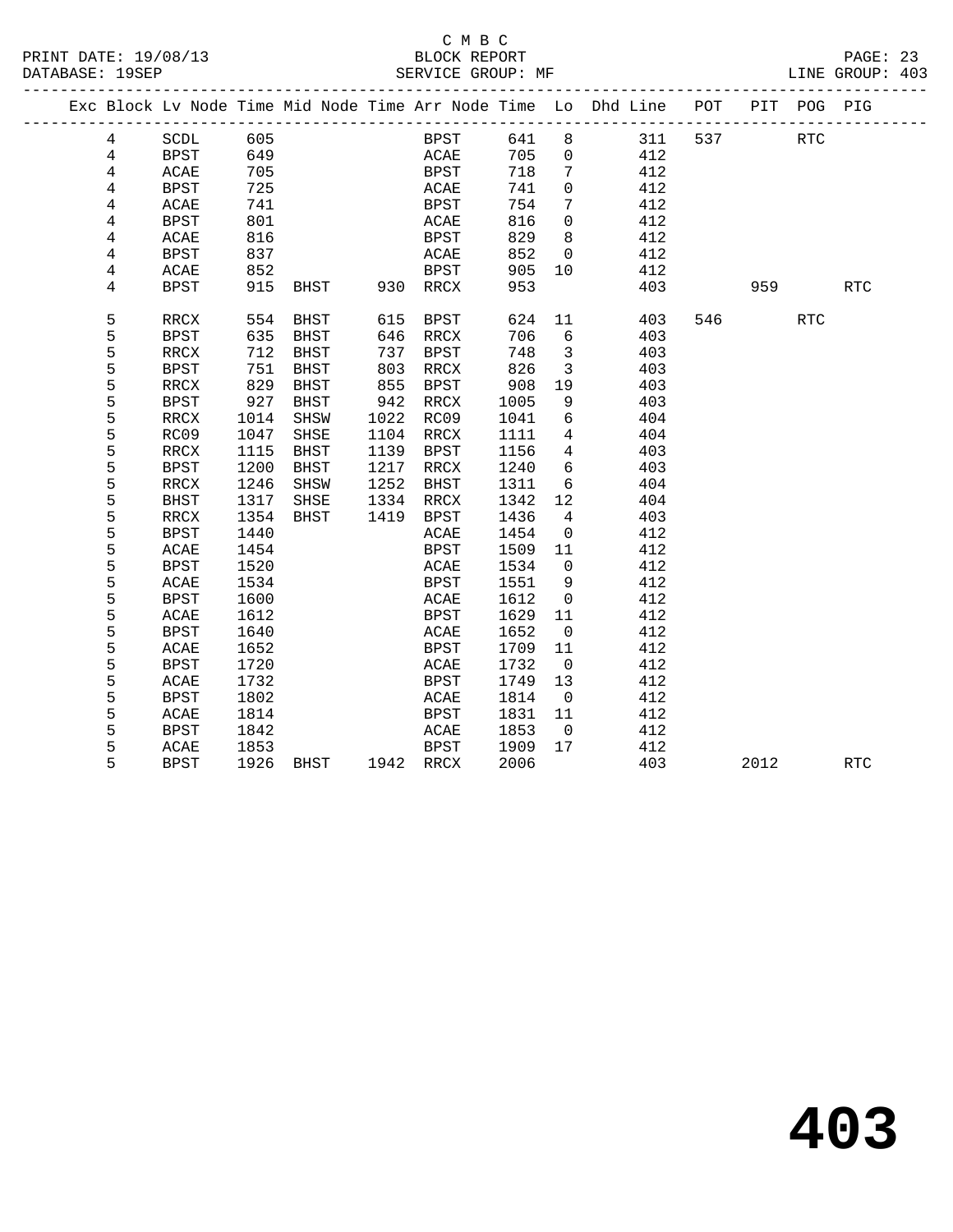### C M B C DATABASE: 19SEP SERVICE GROUP: MF LINE GROUP: 403

| Exc Block Lv Node Time Mid Node Time Arr Node Time Lo Dhd Line POT |             |      |             |      |           |      |                |           |     |          | PIT POG PIG |            |
|--------------------------------------------------------------------|-------------|------|-------------|------|-----------|------|----------------|-----------|-----|----------|-------------|------------|
| 6                                                                  | RC09        | 617  | SHSE        |      | 630 RRCX  | 637  | 9              | 404       | 602 |          | <b>RTC</b>  |            |
| 6                                                                  | RRCX        | 646  | SHSW        |      | 652 RC09  | 709  | 6              | 404       |     |          |             |            |
| 6                                                                  | RC09        | 715  | SHSE        | 730  | RRCX      | 737  | 8              | 404       |     |          |             |            |
| 6                                                                  | RRCX        | 745  | SHSW        | 752  | BHST      | 811  | $\overline{4}$ | 404       |     |          |             |            |
| 6                                                                  | BHST        | 815  | SHSE        | 832  | RRCX      | 839  | 5              | 404       |     |          |             |            |
| 6                                                                  | RRCX        | 844  | SHSW        | 852  | RC09      | 911  | $7\phantom{.}$ | 404       |     |          |             |            |
| 6                                                                  | RC09        | 918  | SHSE        | 934  | RRCX      | 941  | 16             | 404       |     |          |             |            |
| 6                                                                  | RRCX        | 957  | BHST        | 1021 | BPST      | 1036 | $\overline{4}$ | 403       |     |          |             |            |
| 6                                                                  | <b>BPST</b> | 1040 | BHST        | 1056 | RRCX      | 1120 | 15             | 403       |     |          |             |            |
| 6                                                                  | RRCX        | 1135 | BHST        | 1159 | BPST      | 1216 | $\overline{4}$ | 403       |     |          |             |            |
| 6                                                                  | BPST        | 1220 | BHST        | 1237 | RRCX      | 1300 | 16             | 403       |     |          |             |            |
| 6                                                                  | RRCX        | 1316 | SHSW        | 1322 | BHST      | 1341 | 6              | 404       |     |          |             |            |
| 6                                                                  | BHST        | 1347 | SHSE        | 1404 | RRCX      | 1416 | 9              | 404       |     |          |             |            |
| 6                                                                  | RRCX        | 1425 | BHST        | 1453 | BPST      | 1510 | 5              | 403       |     |          |             |            |
| 6                                                                  | BPST        | 1515 | <b>BHST</b> | 1534 | RRCX      | 1600 | 10             | 403       |     |          |             |            |
| 6                                                                  | RRCX        | 1610 | SHSW        | 1622 | BHST      | 1639 | 5              | 404       |     |          |             |            |
| 6                                                                  | BHST        | 1644 | SHSE        | 1704 | RRCX      | 1714 | 6              | 404       |     |          |             |            |
| 6                                                                  | RRCX        | 1720 | <b>BHST</b> | 1745 | BPST      | 1801 | $7^{\circ}$    | 403       |     |          |             |            |
| 6                                                                  | BPST        | 1808 | BHST        | 1825 | RRCX      | 1850 |                | 403       |     | 1856     |             | RTC        |
|                                                                    |             |      |             |      |           |      |                |           |     |          |             |            |
| $7\phantom{.}$                                                     | BPST        | 637  |             |      | ACAE      | 653  | 0              | 412       |     | 617 — 17 | RTC         |            |
| 7                                                                  | ACAE        | 653  |             |      | BPST      | 706  | 7              | 412       |     |          |             |            |
| 7                                                                  | BPST        | 713  |             |      | ACAE      | 729  | 0              | 412       |     |          |             |            |
| 7                                                                  | ACAE        | 729  |             |      | BPST      | 742  | 7              | 412       |     |          |             |            |
| 7                                                                  | BPST        | 749  |             |      | ACAE      | 804  | 0              | 412       |     |          |             |            |
| 7                                                                  | ACAE        | 804  |             |      | BPST      | 817  | 7              | 412       |     |          |             |            |
| 7                                                                  | BPST        | 824  |             |      | ULP       | 911  |                | 480       |     | 946      |             | <b>RTC</b> |
| 8                                                                  | 2A52        | 639  | SDRC        | 652  | BPST      | 714  | $\mathbf{3}$   | 602<br>15 | 617 |          | RTC         |            |
| 8                                                                  | RRCX        | 732  | BHST        | 757  | BPST      | 808  | 7              | 403       |     |          |             |            |
| 8                                                                  | BPST        | 815  | <b>BHST</b> | 828  | RRCX      | 851  | 8              | 403       |     |          |             |            |
| 8                                                                  | RRCX        | 859  | <b>BHST</b> | 925  | BPST      | 938  | 13             | 403       |     |          |             |            |
| 8                                                                  | BPST        | 951  | BHST        | 1006 | RRCX      | 1029 | 15             | 403       |     |          |             |            |
| 8                                                                  | RRCX        | 1044 | SHSW        | 1052 | RC09      | 1111 | 5              | 404       |     |          |             |            |
| 8                                                                  | RC09        | 1116 | SHSE        | 1134 | RRCX      | 1142 | 13             | 404       |     |          |             |            |
| 8                                                                  | RRCX        | 1155 | BHST        |      | 1219 BPST | 1236 | $\overline{4}$ | 403       |     |          |             |            |
|                                                                    |             |      |             |      |           |      |                |           |     |          |             |            |

 8 BPST 1240 BHST 1258 RRCX 1322 12 403 8 RRCX 1334 BHST 1359 BPST 1416 14 403 8 BPST 1430 BHST 1449 RRCX 1517 22 403 8 RRCX 1539 BHST 1608 BPST 1625 7 403 8 BPST 1632 BHST 1649 RRCX 1715 17 403 8 RRCX 1732 BHST 1757 BPST 1813 7 403 8 BPST 1820 BHST 1837 RRCX 1902 2 403 8 RRCX 1904 BHST 1925 BPST 1938 3 403 8 BPST 1941 BHST 1954 RRCX 2016 10 403 8 RRCX 2026 BHST 2045 BPST 2056 9 403 8 BPST 2105 BHST 2118 RRCX 2140 7 403

8 RRCX 2147 SHSW 2153 RC09 2208 404 2220 RTC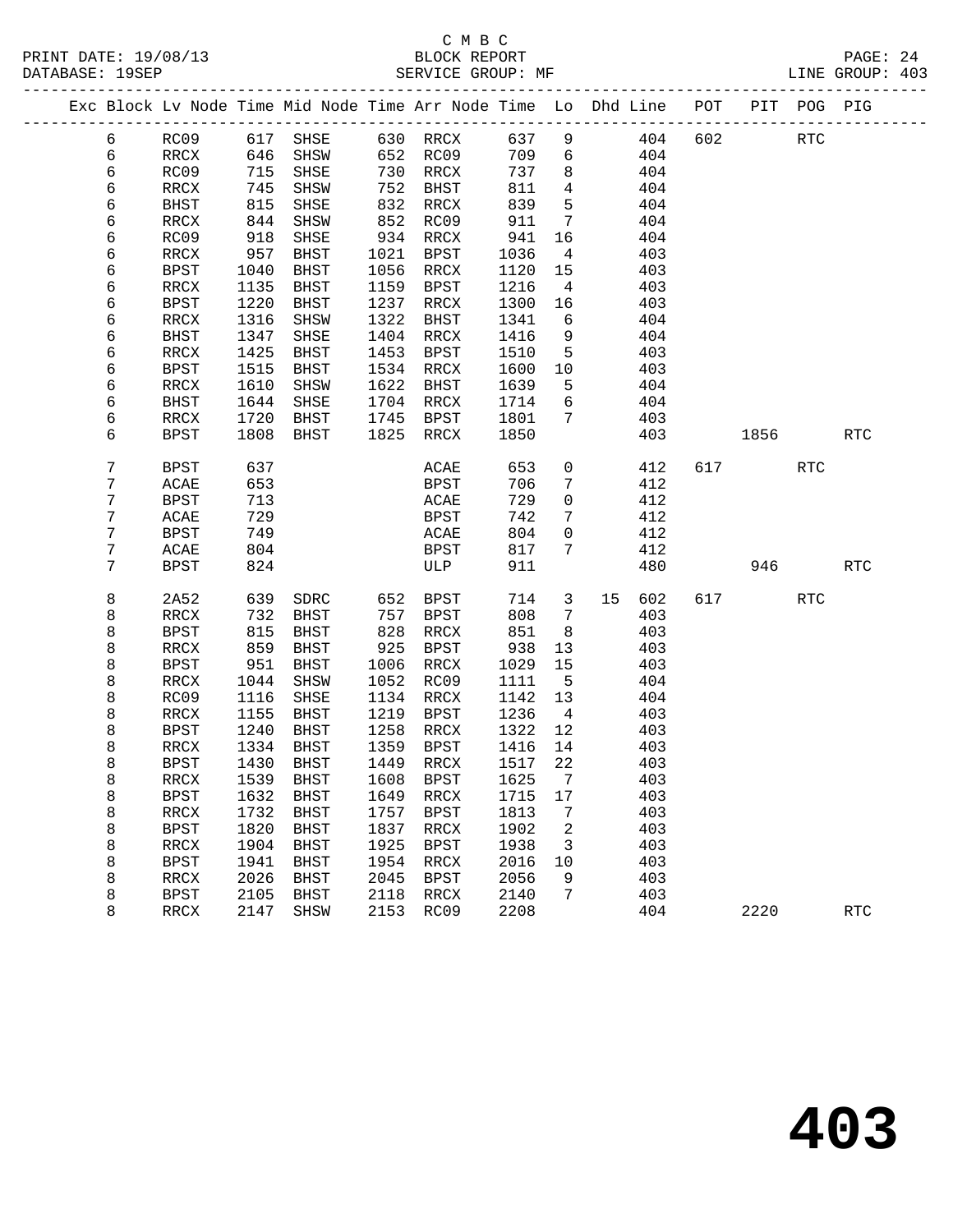## C M B C

| DATABASE: 19SEP |    |               |      |               |      | SERVICE GROUP: MF      |                 |                            |                                                                                |     |      |            | LINE GROUP: 403 |  |
|-----------------|----|---------------|------|---------------|------|------------------------|-----------------|----------------------------|--------------------------------------------------------------------------------|-----|------|------------|-----------------|--|
|                 |    |               |      |               |      |                        |                 |                            | Exc Block Lv Node Time Mid Node Time Arr Node Time Lo Dhd Line POT PIT POG PIG |     |      |            |                 |  |
|                 | 9  |               |      |               |      |                        |                 |                            | RRCX 436 BHST 455 BPST 504 1 403 428 RTC                                       |     |      |            |                 |  |
|                 | 9  |               |      |               |      | BPST 505 BHST 514 RRCX | 533 1           |                            | 403                                                                            |     |      |            |                 |  |
|                 | 9  | RRCX          |      |               |      | 534 BHST 555 BPST      | 604 21          |                            | 403                                                                            |     |      |            |                 |  |
|                 | 9  | BPST          | 625  |               |      | ACAE                   | 639             | $\overline{\mathbf{0}}$    | 412                                                                            |     |      |            |                 |  |
|                 | 9  | ACAE          | 639  |               |      | BPST                   | 650             | 11                         | 412                                                                            |     |      |            |                 |  |
|                 | 9  | BPST          | 701  |               |      | ACAE                   | 717             | $\overline{0}$             | 412                                                                            |     |      |            |                 |  |
|                 | 9  | ACAE          | 717  |               |      | BPST                   | 730             | $\overline{7}$             | 412                                                                            |     |      |            |                 |  |
|                 | 9  | BPST          | 737  |               |      | ACAE                   | 753             | $\overline{0}$             | 412                                                                            |     |      |            |                 |  |
|                 | 9  | ACAE          | 753  |               |      | BPST                   | 806             | 13                         | 412                                                                            |     |      |            |                 |  |
|                 | 9  | BPST          | 819  |               |      | ACAE                   | 834             | $\overline{0}$             | 412                                                                            |     |      |            |                 |  |
|                 | 9  | ACAE          | 834  |               |      | BPST                   | 847             | $\overline{\phantom{0}}$ 8 | 412                                                                            |     |      |            |                 |  |
|                 | 9  | BPST          | 855  |               |      | ACAE                   | 910             | $\overline{0}$             | 412                                                                            |     |      |            |                 |  |
|                 | 9  | ACAE          | 910  |               |      | BPST                   | 922             | 17                         | 412                                                                            |     |      |            |                 |  |
|                 | 9  | BPST          | 939  | BHST 954 RRCX |      |                        | 1017            | 18                         | 403                                                                            |     |      |            |                 |  |
|                 | 9  | RRCX          | 1035 | BHST          |      | 1059 BPST              | 1116            | $\overline{4}$             | 403                                                                            |     |      |            |                 |  |
|                 | 9  | BPST          | 1120 | BHST          |      | 1137 RRCX              | 1201 15         |                            | 403                                                                            |     |      |            |                 |  |
|                 | 9  | RRCX          | 1216 | SHSW          |      | 1222 BHST              | 1241            | 6                          | 404                                                                            |     |      |            |                 |  |
|                 | 9  | BHST          | 1247 | SHSE          |      | 1304 RRCX              | 1312            | $\overline{\mathbf{3}}$    | 404                                                                            |     |      |            |                 |  |
|                 | 9  | RRCX          | 1315 | BHST          |      | 1339 BPST              | 1356 19         |                            | 403                                                                            |     |      |            |                 |  |
|                 | 9  | BPST          | 1415 | BHST          | 1433 | RRCX                   | 1501            | 9                          | 403                                                                            |     |      |            |                 |  |
|                 | 9  | RRCX          | 1510 | SHSW          |      | 1522 BHST              | 1540            | $5^{\circ}$                | 404                                                                            |     |      |            |                 |  |
|                 | 9  | BHST          | 1545 | SHSE          |      | 1604 RRCX              | 1616            | 13                         | 404                                                                            |     |      |            |                 |  |
|                 | 9  | RRCX          | 1629 | BHST          |      | 1657 BPST              | 1713            | $\overline{7}$             | 403                                                                            |     |      |            |                 |  |
|                 |    |               |      |               | 1737 |                        |                 |                            | 403                                                                            |     |      |            |                 |  |
|                 | 9  | BPST<br>RRCX  | 1720 | BHST          | 1823 | RRCX                   | 1805            | 10                         | 404                                                                            |     |      |            |                 |  |
|                 | 9  |               | 1815 | SHSW          | 1906 | RC09                   | 1841<br>1914 12 | $\overline{7}$             | 404                                                                            |     |      |            |                 |  |
|                 | 9  | RC09          | 1848 | SHSE          |      | RRCX                   |                 |                            |                                                                                |     |      |            |                 |  |
|                 | 9  | RRCX          | 1926 | BHST          | 1946 | BPST                   | 1958            | 8 <sup>8</sup>             | 403                                                                            |     |      |            |                 |  |
|                 | 9  | BPST          | 2006 | BHST          | 2019 | RRCX                   | 2041            | 6                          | 403                                                                            |     |      |            |                 |  |
|                 | 9  | RRCX          | 2047 | SHSW          | 2053 | RC09                   | 2108            | 12                         | 404                                                                            |     |      |            |                 |  |
|                 | 9  | RC09          | 2120 | SHSE          |      | 2136 RRCX              | 2144            | 12                         | 404                                                                            |     |      |            |                 |  |
|                 | 9  | RRCX          | 2156 | BHST          | 2215 | BPST                   | 2225            | 10                         | 403                                                                            |     |      |            |                 |  |
|                 | 9  | BPST          | 2235 | BHST          | 2246 | RRCX                   | 2307            | 11                         | 403                                                                            |     |      |            |                 |  |
|                 | 9  | RRCX          | 2318 | SHSW          | 2323 | RC09                   | 2336            | 16                         | 404                                                                            |     |      |            |                 |  |
|                 | 9  | RC09          | 2352 | SHSE          |      | 2406 RRCX              | 2414 13         |                            | 404                                                                            |     |      |            |                 |  |
|                 | 9  | RRCX          | 2427 | BHST          | 2445 | BPST 2454 11           |                 |                            | 403                                                                            |     |      |            |                 |  |
|                 | 9  | BPST          | 2505 | BHST          |      | 2514 RRCX 2531 6       |                 |                            | 403                                                                            |     |      |            |                 |  |
|                 | 9  | RRCX          | 2537 |               |      | SH#5                   | 2541            |                            |                                                                                | 403 | 2544 |            | <b>RTC</b>      |  |
|                 | 10 |               |      |               |      |                        |                 |                            | RRCX 651 BHST 714 BPST 724 3 403 643                                           |     |      | <b>RTC</b> |                 |  |
|                 | 10 | <b>BPST</b>   | 727  | BHST          | 739  | RRCX                   | 801             | 8                          | 403                                                                            |     |      |            |                 |  |
|                 | 10 | RRCX          | 809  | BHST          | 835  | <b>BPST</b>            | 848             |                            | 403                                                                            |     | 901  |            | <b>RTC</b>      |  |
|                 | 11 | $\verb!RRCX!$ | 702  | BHST          | 725  | BPST                   | 736             | $\mathbf{3}$               | 403                                                                            |     | 654  | RTC        |                 |  |
|                 | 11 | BPST          | 739  | BHST          | 751  | RRCX                   | 814             | 5                          | 403                                                                            |     |      |            |                 |  |
|                 | 11 | $\verb!RRCX!$ | 819  | <b>BHST</b>   | 845  | <b>BPST</b>            | 858             | 5                          | 403                                                                            |     |      |            |                 |  |
|                 | 11 | <b>BPST</b>   | 903  | BHST          | 918  | RRCX                   | 941             | $\mathbf{3}$               | 403                                                                            |     |      |            |                 |  |
|                 | 11 | RRCX          | 944  | SHSW          | 952  | RC09                   | 1011            | $7\phantom{.0}$            | 404                                                                            |     |      |            |                 |  |
|                 | 11 | RC09          | 1018 | SHSE          | 1034 | RRCX                   | 1041            |                            | 404                                                                            |     | 1047 |            | <b>RTC</b>      |  |
|                 | 12 | RRCX          | 722  | BHST          |      | 747 BPST               | 758             | 5                          | 403                                                                            |     | 714  | RTC        |                 |  |
|                 | 12 | <b>BPST</b>   | 803  | BHST          | 816  | RRCX                   | 839             | 10                         | 403                                                                            |     |      |            |                 |  |
|                 | 12 | RRCX          | 849  | BHST          | 915  | BPST                   | 928             | 23                         | 403                                                                            |     |      |            |                 |  |
|                 | 12 | BPST          | 951  |               |      | ULP                    | 1031            |                            | 480                                                                            |     | 1106 |            | <b>RTC</b>      |  |
|                 | 13 | $\verb!RRCX!$ | 751  | BHST          |      | 816 BPST               | 828 11          |                            | 403                                                                            |     | 743  | RTC        |                 |  |
|                 | 13 | BPST          |      | 839 BHST      |      | 852 RRCX               | 915 6           |                            | 403                                                                            |     |      |            |                 |  |
|                 |    |               |      |               |      |                        |                 |                            |                                                                                |     |      |            |                 |  |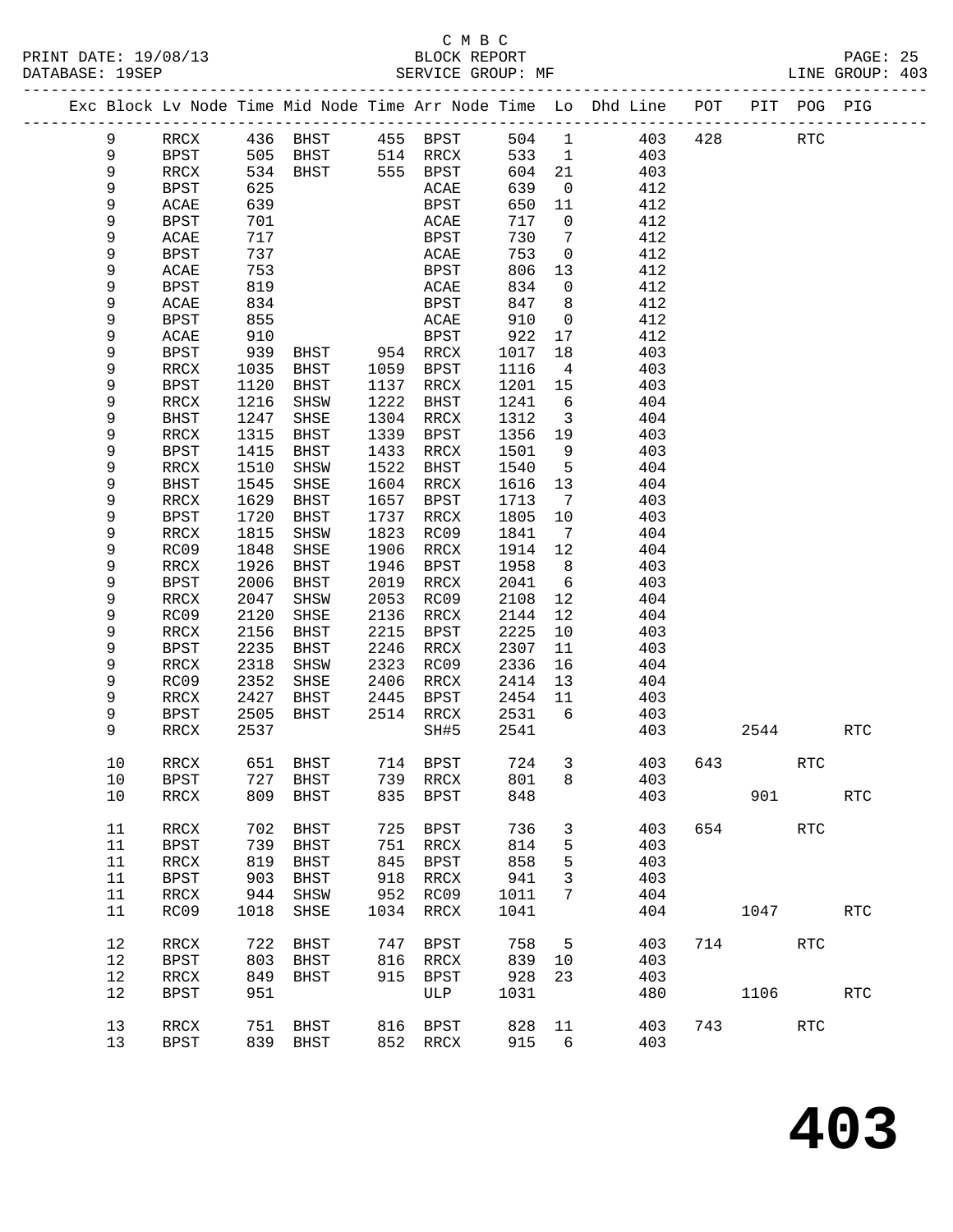|    |                   |      | Exc Block Lv Node Time Mid Node Time Arr Node Time Lo Dhd Line POT |      |                  |         |                         |     |        |          |         | PIT POG PIG |            |
|----|-------------------|------|--------------------------------------------------------------------|------|------------------|---------|-------------------------|-----|--------|----------|---------|-------------|------------|
| 13 |                   |      | RRCX 921 BHST 947 BPST 1002                                        |      |                  |         |                         |     |        | 403      | 1015    |             | <b>RTC</b> |
| 14 | BPST              | 1420 |                                                                    |      | ACAE             | 1432    | $\overline{0}$          |     |        | 412 1400 |         | <b>RTC</b>  |            |
| 14 | ACAE              | 1432 |                                                                    |      | <b>BPST</b>      | 1447 13 |                         | 412 |        |          |         |             |            |
| 14 | BPST              | 1500 |                                                                    |      | ACAE             | 1514    | $\overline{0}$          |     | 412    |          |         |             |            |
| 14 | ACAE              | 1514 |                                                                    |      | BPST             | 1531    | 9                       |     | 412    |          |         |             |            |
| 14 | <b>BPST</b>       | 1540 |                                                                    |      | ACAE             | 1552    | $\overline{0}$          |     | 412    |          |         |             |            |
| 14 | ACAE              | 1552 |                                                                    |      | BPST             | 1609 11 |                         |     | 412    |          |         |             |            |
| 14 | BPST              | 1620 |                                                                    |      |                  | 1703    | 9                       |     | 403    |          |         |             |            |
| 14 | RRCX              | 1712 |                                                                    |      |                  | 1742    | $5^{\circ}$             |     | 404    |          |         |             |            |
| 14 | RC09              |      | BHST 1637 RRCX<br>SHSW 1723 RC09<br>SHSE 1806 RRCX<br>1747 SHSE    |      | 1806 RRCX        | 1814    |                         |     | 404    | 1820     |         |             | RTC        |
| 15 | RRCX              | 1413 | BHST                                                               | 1438 | BPST             | 1455    | $5^{\circ}$             |     |        | 403 1407 |         | RTC         |            |
| 15 | <b>BPST</b>       | 1500 | BHST                                                               | 1519 | RRCX             | 1547 18 |                         |     | 403    |          |         |             |            |
| 15 | RRCX              | 1605 | BHST                                                               | 1633 | BPST             | 1649    | $7\overline{ }$         |     | 403    |          |         |             |            |
| 15 | BPST              | 1656 | BHST                                                               | 1713 | RRCX             | 1741    | $\overline{\mathbf{3}}$ |     | 403    |          |         |             |            |
| 15 | RRCX              | 1744 | BHST                                                               | 1809 | BPST             | 1825    | $\overline{7}$          |     | 403    |          |         |             |            |
| 15 | BPST              | 1832 | BHST                                                               | 1848 | RRCX             | 1913    | $\overline{\mathbf{3}}$ |     | 403    |          |         |             |            |
| 15 | RRCX              | 1916 | SHSW                                                               | 1923 | RC09             | 1940    | 9                       |     | 404    |          |         |             |            |
| 15 | RC09              | 1949 | SHSE                                                               | 2006 | RRCX             | 2014    | $\overline{\mathbf{3}}$ |     | 404    |          |         |             |            |
| 15 | RRCX              | 2017 | SHSW                                                               | 2023 | RC09             | 2038    | 12                      |     | 404    |          |         |             |            |
| 15 | RC09              | 2050 | SHSE                                                               | 2106 | RRCX             | 2114    | 12                      |     | 404    |          |         |             |            |
| 15 | RRCX              | 2126 | BHST                                                               | 2145 | BPST             | 2156    | 9                       |     | 403    |          |         |             |            |
| 15 | <b>BPST</b>       | 2205 | BHST                                                               |      | 2216 RRCX        | 2237    | 20                      |     | 403    |          |         |             |            |
| 15 | RRCX              | 2257 | BHST                                                               |      | 2315 BPST        | 2324    | 16                      |     | 403    |          |         |             |            |
| 15 | <b>BPST</b>       | 2340 | BHST                                                               |      | 2351 RRCX        | 2410    | 6                       |     | 403    |          |         |             |            |
| 15 | RRCX              | 2416 | SHSW                                                               | 2421 | RC09             | 2434    | 18                      |     | 404    |          |         |             |            |
| 15 | RC09              | 2452 | SHSE                                                               |      | 2506 RRCX        | 2514 18 |                         |     | 404    |          |         |             |            |
| 15 | RRCX              | 2532 |                                                                    |      | SH#5             | 2537    | $6\overline{6}$         |     | 12 404 |          |         |             |            |
| 15 | BHST              | 2555 |                                                                    |      | CH2E             | 2614    | $\overline{1}$          |     | 15 401 |          |         |             |            |
| 15 | BHST              | 2630 | BHST 2630 CH2W                                                     |      |                  | 2648    | 17                      |     | 15 401 |          |         |             |            |
| 15 | AD3W              | 2720 | GR41                                                               |      | 2739 SERO        | 2754    | 15                      |     | N10    |          |         |             |            |
| 15 | SERO              | 2809 | GR41                                                               |      | 2824 AD3W        | 2845    | 10                      |     | N10    |          |         |             |            |
| 15 | AD3W              | 2855 |                                                                    |      | GR71             | 2912    |                         |     | N10    |          | 2925 70 |             | <b>RTC</b> |
| 16 | BPST              | 1445 | BHST                                                               |      | 1504 RRCX        | 1532 8  |                         |     |        | 403 1425 |         | <b>RTC</b>  |            |
| 16 | RRCX              | 1540 | SHSW                                                               |      | 1552 BHST 1610   |         | 5 <sup>5</sup>          |     | 404    |          |         |             |            |
| 16 | BHST              | 1615 | SHSE                                                               |      | 1634 RRCX        | 1644 23 |                         |     | 404    |          |         |             |            |
| 16 | <b>RRCX</b>       | 1707 | BHST                                                               |      | 1733 BPST        | 1749    | $\overline{7}$          |     | 403    |          |         |             |            |
|    | 16 BPST 1756 BHST |      |                                                                    |      | 1813 RRCX 1839 5 |         |                         |     | 403    |          |         |             |            |
| 16 | RRCX              | 1844 | BHST                                                               | 1905 | BPST             | 1918    |                         |     | 403    |          | 1931    |             | <b>RTC</b> |
| 17 | RRCX              | 1440 | SHSW                                                               |      | 1452 BHST        | 1510    | 5                       |     | 404    | 1434     |         | <b>RTC</b>  |            |
| 17 | <b>BHST</b>       | 1515 | SHSE                                                               |      | 1534 RRCX        | 1546    | 5                       |     | 404    |          |         |             |            |
| 17 | RRCX              | 1551 | BHST                                                               | 1620 | BPST             | 1637    | 7                       |     | 403    |          |         |             |            |
| 17 | <b>BPST</b>       | 1644 | BHST                                                               | 1701 | RRCX             | 1727    | 18                      |     | 403    |          |         |             |            |
| 17 | RRCX              | 1745 | SHSW                                                               | 1753 | RC09             | 1811    | 6                       |     | 404    |          |         |             |            |
| 17 | RC09              | 1817 | SHSE                                                               | 1836 | RRCX             | 1844    |                         |     | 404    |          | 1850    |             | <b>RTC</b> |
|    |                   |      |                                                                    |      |                  |         |                         |     |        |          |         |             |            |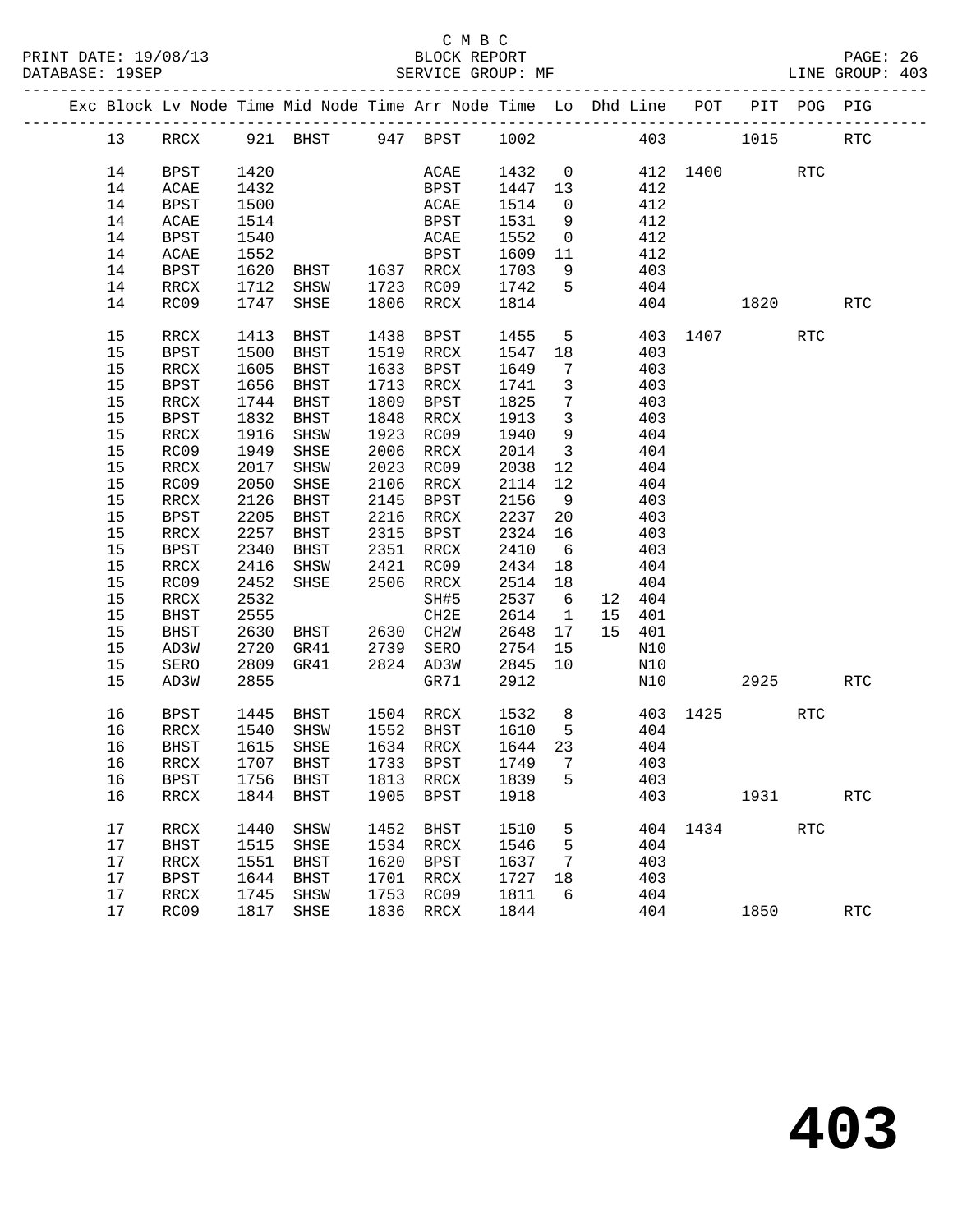|  |    |             |      |      |      | Exc Block Lv Node Time Mid Node Time Arr Node Time Lo Dhd Line |      |                 |    |     | POT      | PIT  | POG PIG |     |
|--|----|-------------|------|------|------|----------------------------------------------------------------|------|-----------------|----|-----|----------|------|---------|-----|
|  | 18 | BPST        | 1556 | BHST | 1614 | RRCX                                                           | 1640 |                 |    |     | 403 1536 |      | RTC     |     |
|  | 18 | RRCX        | 1655 | BHST | 1721 | BPST                                                           | 1737 | $\overline{7}$  |    | 403 |          |      |         |     |
|  | 18 | <b>BPST</b> | 1744 | BHST | 1801 | RRCX                                                           | 1827 | 18              |    | 403 |          |      |         |     |
|  | 18 | RRCX        | 1845 | SHSW | 1853 | RC09                                                           | 1911 | 7               |    | 404 |          |      |         |     |
|  | 18 | RC09        | 1918 | SHSE | 1936 | RRCX                                                           | 1944 | 12              |    | 404 |          |      |         |     |
|  | 18 | RRCX        | 1956 | BHST | 2016 | BPST                                                           | 2028 | 7               |    | 403 |          |      |         |     |
|  | 18 | <b>BPST</b> | 2035 | BHST | 2048 | RRCX                                                           | 2110 | 7               |    | 403 |          |      |         |     |
|  | 18 | RRCX        | 2117 | SHSW | 2123 | RC09                                                           | 2138 | 13              |    | 404 |          |      |         |     |
|  | 18 | RC09        | 2151 | SHSE | 2206 | RRCX                                                           | 2214 | 12 <sup>°</sup> |    | 404 |          |      |         |     |
|  | 18 | RRCX        | 2226 | BHST | 2245 | BPST                                                           | 2255 | 15              |    | 403 |          |      |         |     |
|  | 18 | BPST        | 2310 | BHST | 2321 | RRCX                                                           | 2340 | 17              |    | 403 |          |      |         |     |
|  | 18 | RRCX        | 2357 | BHST | 2415 | BPST                                                           | 2424 | 11              |    | 403 |          |      |         |     |
|  | 18 | BPST        | 2435 | BHST | 2444 | RRCX                                                           | 2502 | 5               |    | 403 |          |      |         |     |
|  | 18 | RRCX        | 2507 |      |      | SH#5                                                           | 2511 | 12              | 16 | 403 |          |      |         |     |
|  | 18 | AC#3        | 2539 |      |      | HW#5                                                           | 2558 |                 |    | 408 |          | 2601 |         | RTC |
|  |    |             |      |      |      |                                                                |      |                 |    |     |          |      |         |     |
|  | 19 | RRCX        | 1617 | BHST | 1645 | BPST                                                           | 1701 | 7               |    | 403 | 1611     |      | RTC     |     |
|  | 19 | BPST        | 1708 | BHST | 1725 | RRCX                                                           | 1753 | 19              |    | 403 |          |      |         |     |
|  | 19 | RRCX        | 1812 | BHST | 1835 | BPST                                                           | 1849 | 7               |    | 403 |          |      |         |     |
|  | 19 | BPST        | 1856 | BHST | 1912 | RRCX                                                           | 1937 |                 |    | 403 |          | 1943 |         | RTC |
|  |    |             |      |      |      |                                                                |      |                 |    |     |          |      |         |     |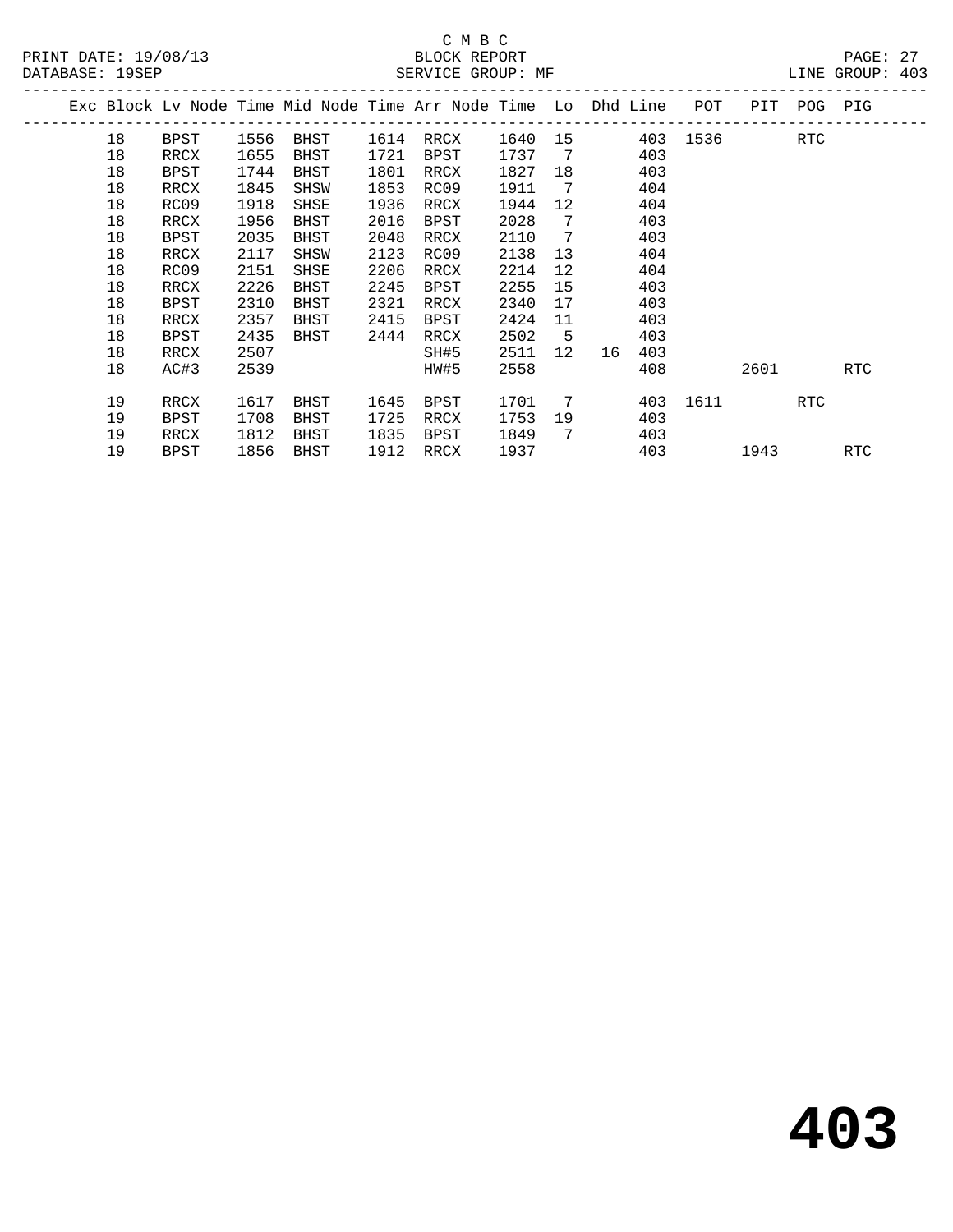|      |                             |                        |              |                                |              |              |              |                      | C M B C<br>PRINT DATE: 19/08/13 BLOCK REPORT PAGE: 28<br>DATABASE: 19SEP SERVICE GROUP: MF ELECTRIC SERVICE SERVICE SERVICE SERVICE SERVICE SERVICE SERVICE SERVICE SE |     |           |             |            |  |
|------|-----------------------------|------------------------|--------------|--------------------------------|--------------|--------------|--------------|----------------------|------------------------------------------------------------------------------------------------------------------------------------------------------------------------|-----|-----------|-------------|------------|--|
|      |                             |                        |              |                                |              |              |              |                      |                                                                                                                                                                        |     |           |             |            |  |
|      |                             |                        |              |                                |              |              |              |                      |                                                                                                                                                                        |     |           |             |            |  |
|      |                             |                        |              |                                |              |              |              |                      |                                                                                                                                                                        |     |           |             |            |  |
|      |                             |                        |              |                                |              |              |              |                      |                                                                                                                                                                        |     |           |             |            |  |
|      |                             |                        |              |                                |              |              |              |                      |                                                                                                                                                                        |     |           |             |            |  |
|      |                             |                        |              |                                |              |              |              |                      |                                                                                                                                                                        |     |           |             |            |  |
|      |                             |                        |              |                                |              |              |              |                      |                                                                                                                                                                        |     |           |             |            |  |
|      |                             |                        |              |                                |              |              |              |                      | SERO SEYMOUR ST & ROBSON ST SH#5 STEVESTON HIGHWAY & NO.5 RD                                                                                                           |     |           |             |            |  |
| SHSW |                             | STEVESTON & SEAWARD WB |              |                                |              |              |              |                      |                                                                                                                                                                        |     |           |             |            |  |
|      |                             |                        |              |                                |              |              |              |                      | Exc Block Lv Node Time Mid Node Time Arr Node Time Lo Dhd Line POT PIT POG PIG                                                                                         |     |           |             |            |  |
|      | $\mathbf{1}$                | MA5E                   |              |                                |              | 545 MAKN     |              |                      |                                                                                                                                                                        |     |           |             |            |  |
|      | $\mathbf{1}$                | MAKN                   |              | 529   BHST<br>624   BHST       |              | 653 MA5E     |              |                      | 610  14<br>716  8                                                                                                                                                      |     |           |             |            |  |
|      | $\mathbf{1}$                | MA5E                   |              | 724 BHST                       |              |              |              |                      | 745 MAKN 813 7 405                                                                                                                                                     |     |           |             |            |  |
|      | $\mathbf{1}$                | MAKN                   | 820          | BHST                           | 852          | MA5E         |              |                      | 918 4 405                                                                                                                                                              |     |           |             |            |  |
|      | $\mathbf 1$                 | MA5E                   | 922          | BHST                           |              | 945 MAKN     | 1008         |                      | 19<br>405                                                                                                                                                              |     |           |             |            |  |
|      | $\mathbf 1$                 | MAKN                   | 1027         | BHST                           | 1052         | MA5E         | 1116         |                      | 8 <sup>8</sup><br>405                                                                                                                                                  |     |           |             |            |  |
|      | $\mathbf 1$                 | MA5E                   | 1124         | BHST                           | 1145         | MAKN         | 1208         | 17                   | 405                                                                                                                                                                    |     |           |             |            |  |
|      | $\mathbf{1}$                | MAKN                   | 1225         | BHST                           | 1252         | MA5E         | 1318         | $5^{\circ}$          | 405                                                                                                                                                                    |     |           |             |            |  |
|      | $\mathbf 1$                 | MA5E                   | 1323         | BHST                           | 1345         | MAKN         | 1410         | 11                   | 405                                                                                                                                                                    |     |           |             |            |  |
|      | $\mathbf 1$                 | MAKN                   | 1421         | BHST                           | 1448         | MA5W         | 1509 8       |                      | 405<br>9 405                                                                                                                                                           |     |           |             |            |  |
|      | 1                           | MA5W                   | 1517         | BHST                           | 1547         | MAKN         | 1622         |                      |                                                                                                                                                                        |     |           |             |            |  |
|      | $\mathbf{1}$<br>$\mathbf 1$ | MAKN                   | 1631<br>1758 | BHST                           | 1715<br>1821 | CH2W         |              |                      | 1740 18 407<br>1900 5 407                                                                                                                                              |     |           |             |            |  |
|      | $\mathbf{1}$                | CH2W<br>MAKN           | 1905         | BHST<br>BHST                   | 1934         | MAKN<br>CH2W | 1955         |                      | 407                                                                                                                                                                    |     |           | 2007 — 2007 | RTC        |  |
|      |                             |                        |              |                                |              |              |              |                      |                                                                                                                                                                        |     |           |             |            |  |
|      | 2                           | CH2W                   | 551          | BHST                           |              | 611 MAKN     |              |                      | 640 12<br>407                                                                                                                                                          |     | 537 — 100 | <b>RTC</b>  |            |  |
|      | 2                           | MAKN                   | 652          | BHST                           | 725          | CH2W         | 744          |                      | $6\overline{6}$<br>407                                                                                                                                                 |     |           |             |            |  |
|      | $\sqrt{2}$                  | CH <sub>2</sub> W      | 750          | BHST 816 MAKN<br>BHST 930 CH2E |              |              | 853          | 5 <sup>5</sup>       | 407                                                                                                                                                                    |     |           |             |            |  |
|      | 2                           | MAKN                   | 858          |                                |              |              | 952          | 6                    | 407                                                                                                                                                                    |     |           |             |            |  |
|      | 2                           | CH2E                   | 958          |                                |              | RC09         | 1024         | 6                    | 402                                                                                                                                                                    |     |           |             |            |  |
|      | 2                           | RC09<br>CH2E           | 1030         | BHST 1137                      |              | CH2E<br>BHST | 1055         | 10<br>$\overline{7}$ | 402<br>401                                                                                                                                                             |     |           |             |            |  |
|      | $\sqrt{2}$<br>$\sqrt{2}$    | BHST                   | 1105<br>1137 |                                |              | 1137 CH2W    | 1130<br>1204 | 16                   | 401                                                                                                                                                                    |     |           |             |            |  |
|      | 2                           | CH2W                   | 1220         | BHST                           |              | 1244 MAKN    | 1318         |                      | 10 0<br>407                                                                                                                                                            |     |           |             |            |  |
|      | 2                           | MAKN                   | 1328         | BHST                           | 1402         | CH2W         | 1426         |                      | 4 407                                                                                                                                                                  |     |           |             |            |  |
|      | 2                           | CH <sub>2</sub> W      | 1430         | BHST                           |              | 1456 MAKN    | 1539 5       |                      | 407                                                                                                                                                                    |     |           |             |            |  |
|      | 2                           | MAKN                   |              | 1544 BHST                      |              | 1618 MA5W    | 1641 6       |                      | 405                                                                                                                                                                    |     |           |             |            |  |
|      | 2                           | MA5W                   |              |                                |              |              |              |                      | 1647 BHST 1717 MAKN 1753 16 405                                                                                                                                        |     |           |             |            |  |
|      | 2                           | MAKN                   | 1809         | BHST                           | 1849         | CH2E         | 1913         | $\overline{7}$       | 407                                                                                                                                                                    |     |           |             |            |  |
|      | $\overline{a}$              | CH2E                   | 1920         |                                |              | RC09         | 1944         |                      | 402                                                                                                                                                                    |     | 1958      |             | <b>RTC</b> |  |
|      | $\mathbf{3}$                | <b>BHST</b>            | 604          | #5SH                           | 618          | MA5E         | 626          | $\overline{3}$       | 405                                                                                                                                                                    | 549 |           | <b>RTC</b>  |            |  |
|      | 3                           | MA5E                   | 629          | BHST                           | 645          | MAKN         | 710          | 12                   | 405                                                                                                                                                                    |     |           |             |            |  |
|      | 3                           | MAKN                   | 722          | BHST                           | 752          | MA5E         | 818          | 4                    | 405                                                                                                                                                                    |     |           |             |            |  |
|      | 3                           | MA5E                   | 822          | BHST                           | 845          | MAKN         | 913          | 7                    | 405                                                                                                                                                                    |     |           |             |            |  |
|      | 3                           | MAKN                   | 920          | BHST                           | 952          | MA5E         | 1016         | 8                    | 405                                                                                                                                                                    |     |           |             |            |  |
|      | 3                           | MA5E                   | 1024         | BHST                           | 1045         | MAKN         | 1108         | 19                   | 405                                                                                                                                                                    |     |           |             |            |  |
|      | 3                           | MAKN                   | 1127         | BHST                           | 1152         | MA5E         | 1218         | 5                    | 405                                                                                                                                                                    |     |           |             |            |  |
|      | $\mathsf 3$                 | MA5E                   | 1223         | BHST                           | 1245         | MAKN         | 1310         | 15                   | 405                                                                                                                                                                    |     |           |             |            |  |
|      | 3                           | MAKN                   | 1325         | BHST                           | 1352         | MA5E         | 1418         | 5                    | 405                                                                                                                                                                    |     |           |             |            |  |
|      | 3                           | MA5E                   | 1423         | BHST                           | 1445         | MAKN         | 1516         | 18                   | 405                                                                                                                                                                    |     |           |             |            |  |
|      | $\mathsf{3}$                | MAKN                   | 1534         | BHST                           | 1615         | CH2W         | 1639         | 9                    | 407                                                                                                                                                                    |     |           |             |            |  |
|      | $\mathsf{3}$                | CH <sub>2</sub> W      | 1648         |                                |              | AC#3         | 1712         | 6                    | 406                                                                                                                                                                    |     |           |             |            |  |
|      | 3                           | AC#3                   | 1718         |                                |              | CH2E         | 1751         | 9                    | 406                                                                                                                                                                    |     |           |             |            |  |
|      | 3                           | CH2E                   | 1800         |                                |              | RC09         | 1824         | 4                    | 402                                                                                                                                                                    |     |           |             |            |  |
|      | 3<br>3                      | RC09                   | 1828         |                                |              | CH2W         | 1853<br>1952 | 9<br>6               | 402<br>407                                                                                                                                                             |     |           |             |            |  |
|      |                             | CH <sub>2</sub> W      | 1902         | BHST                           |              | 1921 MAKN    |              |                      |                                                                                                                                                                        |     |           |             |            |  |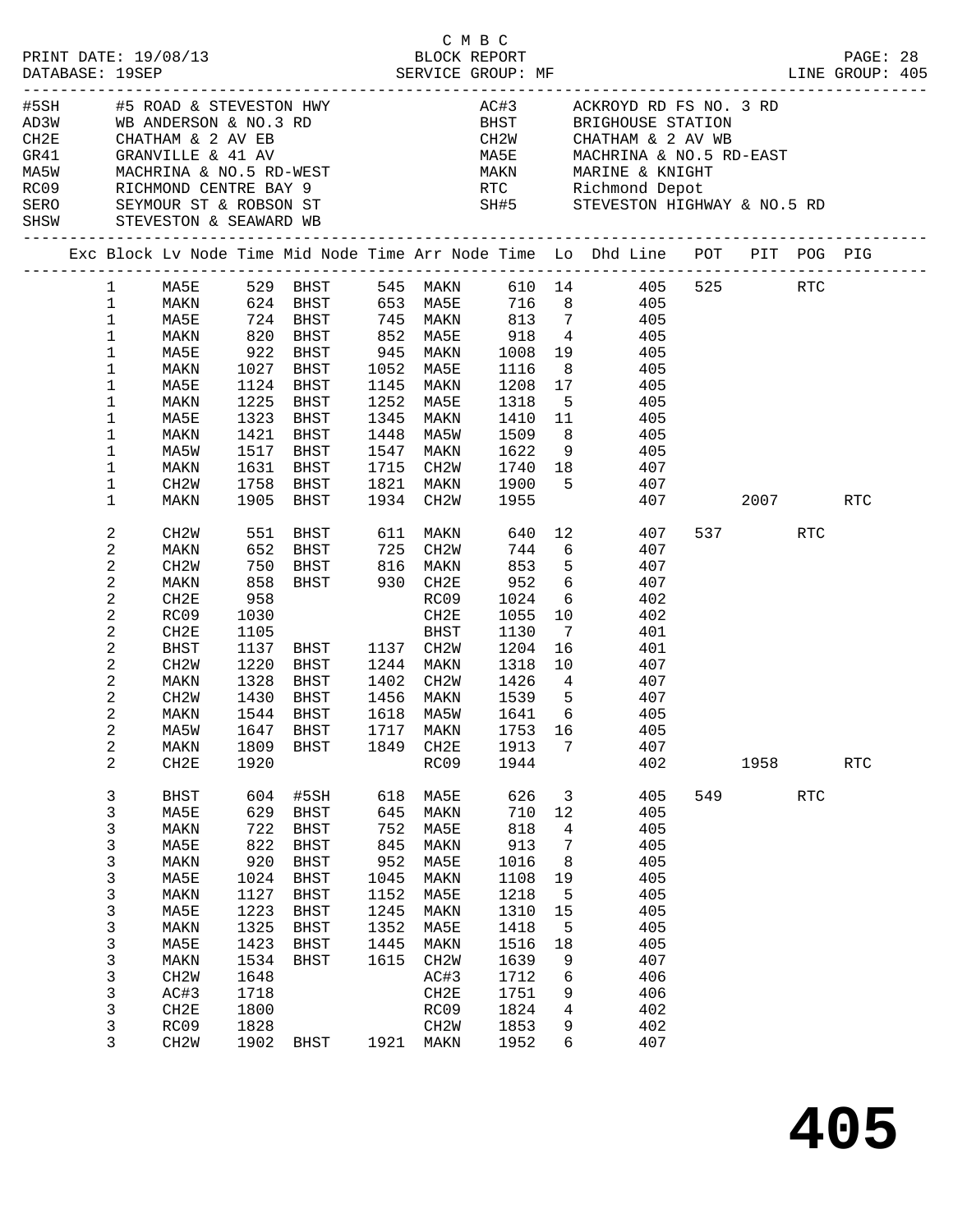|  |                |                   |      |                          |      |                   |        |                | Exc Block Lv Node Time Mid Node Time Arr Node Time Lo Dhd Line POT PIT POG PIG |      |        |            |                      |
|--|----------------|-------------------|------|--------------------------|------|-------------------|--------|----------------|--------------------------------------------------------------------------------|------|--------|------------|----------------------|
|  | $\mathbf{3}$   | MAKN              |      | 1958 BHST 2020 MA5W 2038 |      |                   |        |                | 405                                                                            |      | 2042   |            | <b>RTC</b>           |
|  | $\overline{4}$ | MA5E              |      | 559 BHST                 |      | 615 MAKN          | 640 14 |                | 405                                                                            |      | 555    | RTC        |                      |
|  | 4              | MAKN              | 654  | BHST                     |      | 723 MA5E          | 748    | $\overline{4}$ | 405                                                                            |      |        |            |                      |
|  | 4              | MA5E              | 752  | BHST                     |      | 815 MAKN          | 843    | $\overline{7}$ | 405                                                                            |      |        |            |                      |
|  | 4              | MAKN              | 850  | BHST                     | 922  | MA5E              | 948    | $\overline{4}$ | 405                                                                            |      |        |            |                      |
|  | 4              | MA5E              | 952  | BHST                     | 1015 | MAKN              | 1038   | 19             | 405                                                                            |      |        |            |                      |
|  | 4              | MAKN              | 1057 | BHST                     | 1122 | MA5E              | 1147   | $\overline{7}$ | 405                                                                            |      |        |            |                      |
|  | 4              | MA5E              | 1154 | BHST                     | 1215 | MAKN              | 1240   | 15             | 405                                                                            |      |        |            |                      |
|  | 4              | MAKN              | 1255 | BHST                     | 1322 | MA5E              | 1348   | $5^{\circ}$    | 405                                                                            |      |        |            |                      |
|  | 4              | MA5E              | 1353 | BHST                     | 1415 | MAKN              | 1444   | 6              | 405                                                                            |      |        |            |                      |
|  | 4              | MAKN              | 1450 | BHST                     | 1518 | MA5W              | 1541   | 6              | 405                                                                            |      |        |            |                      |
|  | 4              | MA5W              | 1547 | BHST                     | 1617 | MAKN              | 1654   | 16             | 405                                                                            |      |        |            |                      |
|  | 4              | MAKN              | 1710 | BHST                     | 1748 | MA5W              | 1810   | 8 <sup>8</sup> | 405                                                                            |      |        |            |                      |
|  | 4              | MA5W              | 1818 | BHST                     | 1847 | MAKN              | 1912   | 15             | 405                                                                            |      |        |            |                      |
|  | 4              | MAKN              | 1927 | BHST                     | 1950 | MA5W              | 2008   | 16             | 405                                                                            |      |        |            |                      |
|  | $\overline{4}$ | MA5W              | 2024 | BHST                     | 2047 | MAKN              | 2107   |                | 405                                                                            |      | 2120   |            | <b>RTC</b>           |
|  |                |                   |      |                          |      |                   |        |                |                                                                                |      |        |            |                      |
|  | 5              | CH2W              |      | 611 BHST 631 MAKN        |      |                   | 700 12 |                | 407                                                                            |      | 557 35 | <b>RTC</b> |                      |
|  | 5              | MAKN              | 712  | BHST                     |      | 745 CH2E          | 807    | $5^{\circ}$    | 407                                                                            |      |        |            |                      |
|  | 5              | CH2E              | 812  |                          |      | RC09              | 838    | 10             | 402                                                                            |      |        |            |                      |
|  | 5              | RC09              | 848  |                          |      | CH2E              | 913    | 12             | 402                                                                            |      |        |            |                      |
|  | 5              | CH2E              | 925  |                          |      | RC09              | 951    |                | 402                                                                            |      | 1005   |            | <b>RTC</b>           |
|  |                |                   |      |                          |      |                   |        |                |                                                                                |      |        |            |                      |
|  | 6              | MA5E              | 656  | BHST 715 MAKN            |      |                   | 741    | 9              | 405                                                                            |      | 652 7  | <b>RTC</b> |                      |
|  | 6              | MAKN              | 750  | BHST                     |      | 822 MA5E          | 848    | $\overline{4}$ | 405                                                                            |      |        |            |                      |
|  | 6              | MA5E              | 852  | BHST                     |      | 915 MAKN          | 938    | 17             | 405                                                                            |      |        |            |                      |
|  | 6              | MAKN              | 955  | BHST                     |      | 1022 MA5E         | 1046   | 8              | 405                                                                            |      |        |            |                      |
|  | 6              | MA5E              | 1054 | BHST                     | 1115 | MAKN              | 1138   | 19             | 405                                                                            |      |        |            |                      |
|  | 6              | MAKN              | 1157 | BHST                     | 1222 | MA5E              | 1248   | $5^{\circ}$    | 405                                                                            |      |        |            |                      |
|  | 6              | MA5E              | 1253 | BHST                     | 1315 | MAKN              | 1340   | 15             | 405                                                                            |      |        |            |                      |
|  | 6              | MAKN              | 1355 | BHST                     | 1422 | MA5E              | 1448   | $5^{\circ}$    | 405                                                                            |      |        |            |                      |
|  | 6              | MA5E              | 1453 | BHST                     | 1515 | MAKN              | 1548   | 6              | 405                                                                            |      |        |            |                      |
|  | 6              | MAKN              | 1554 | BHST                     | 1635 | CH2W              | 1659   | 10             | 407                                                                            |      |        |            |                      |
|  | 6              | CH <sub>2</sub> W | 1709 | BHST                     | 1732 | MAKN              | 1819   | $\overline{7}$ | 407                                                                            |      |        |            |                      |
|  | 6              | MAKN              | 1826 | BHST                     | 1850 | MA5W              | 1912   | 12             | 405                                                                            |      |        |            |                      |
|  | 6              | MA5W              | 1924 | BHST                     | 1947 | MAKN              | 2007   | 20             | 405                                                                            |      |        |            |                      |
|  | 6              | MAKN              | 2027 | BHST                     |      | 2056 CH2E         | 2118   |                | 407                                                                            |      | 2129   |            | <b>RTC</b>           |
|  |                |                   |      |                          |      |                   |        |                |                                                                                |      |        |            |                      |
|  | 7              | CH2E              | 728  |                          |      | RC09              |        |                | 753 7 402                                                                      | 714  |        | <b>RTC</b> |                      |
|  | 7              | RC09              | 800  |                          |      | CH <sub>2</sub> W | 823    | 7              | 402                                                                            |      |        |            |                      |
|  | 7              | CH <sub>2</sub> W | 830  |                          |      | RC09              | 856    |                | 407                                                                            |      | 910    |            | <b>RTC</b>           |
|  | 8              | MAKN              | 1505 | BHST                     | 1540 | CH2E              | 1605   | 7              | 407                                                                            | 1441 |        | <b>RTC</b> |                      |
|  | 8              | CH <sub>2E</sub>  | 1612 |                          |      | RC09              | 1638   | 8              | 402                                                                            |      |        |            |                      |
|  | 8              | RC09              | 1646 |                          |      | CH2E              | 1715   | 9              | 402                                                                            |      |        |            |                      |
|  | 8              | CH2E              | 1724 |                          |      | RC09              | 1748   | 10             | 402                                                                            |      |        |            |                      |
|  | 8              | RC09              | 1758 |                          |      | CH2E              | 1827   |                | 402                                                                            |      | 1839   |            | $\operatorname{RTC}$ |
|  |                |                   |      |                          |      |                   |        |                |                                                                                |      |        |            |                      |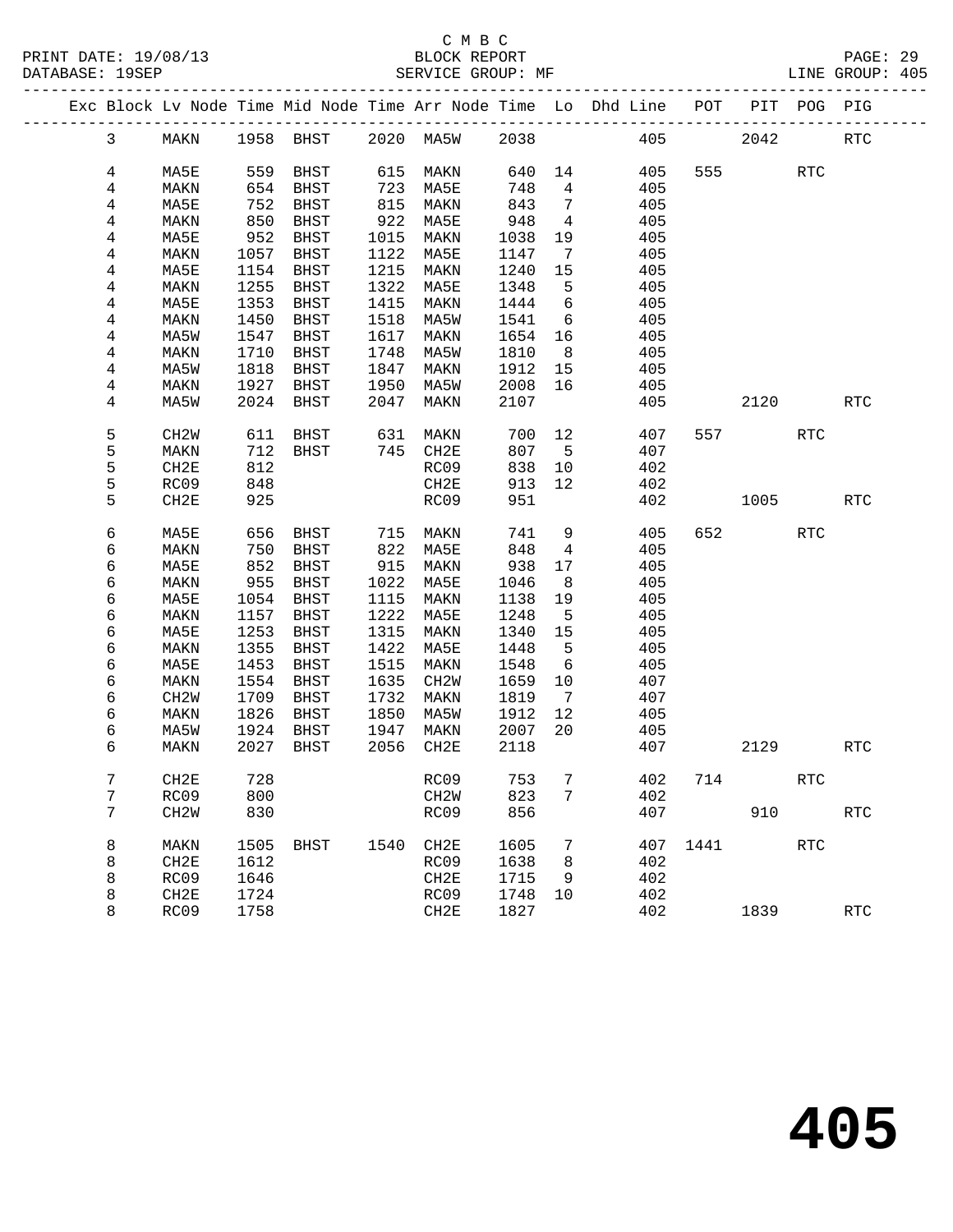#### C M B C<br>BLOCK REPORT PRINT DATE: 19/08/13 BLOCK REPORT PAGE: 30 SERVICE GROUP: MF

|                 |             |                     |              | Exc Block Lv Node Time Mid Node Time Arr Node Time Lo Dhd Line POT |      |                   |                        |                 |               |          |      | PIT POG PIG |            |
|-----------------|-------------|---------------------|--------------|--------------------------------------------------------------------|------|-------------------|------------------------|-----------------|---------------|----------|------|-------------|------------|
| SD 9            |             | SH#5                |              | 1454 SHSW 1455 BHST                                                |      |                   | 1514                   | $\overline{2}$  |               | 404 1450 |      | <b>RTC</b>  |            |
| SD <sub>9</sub> |             | BHST                | 1516         |                                                                    |      | CH2W              | 1541 9<br>1541<br>1541 |                 | 402           |          |      |             |            |
| $#SD$ 9         |             | BHST                | 1516         |                                                                    |      | CH2W              |                        | 9               |               | 402 1501 |      | <b>RTC</b>  |            |
|                 | 9           | CH <sub>2</sub> W   | 1550         | BHST 1616 MAKN<br>BHST 1755 CH2E                                   |      |                   | 1703                   | 8 <sup>8</sup>  | 407           |          |      |             |            |
|                 | 9           | MAKN                | 1711         |                                                                    |      |                   | 1820                   | 10              | 407           |          |      |             |            |
|                 | 9           | CH <sub>2E</sub>    | 1830         |                                                                    |      | RC09              | 1854                   | 6               | 402           |          |      |             |            |
|                 | 9           | RC09                | 1900         |                                                                    |      | CH2W              | 1925                   | $\overline{7}$  | 402           |          |      |             |            |
|                 | 9           | CH <sub>2</sub> M   | 1932         | BHST                                                               |      | 1951 MAKN         | 2019                   | 10              | 407           |          |      |             |            |
|                 | 9           | MAKN                | 2029         |                                                                    |      | BHST              | 2050                   | 23              | 405           |          |      |             |            |
|                 | 9           | <b>BHST</b>         | 2113         | BHST                                                               |      | 2113 MAKN         | 2132                   | $\overline{2}$  | 405           |          |      |             |            |
|                 | 9           | $\texttt{MAXN}$     | 2134         |                                                                    |      | BHST              | 2155                   | 18              | 405           |          |      |             |            |
|                 | 9           | <b>BHST</b>         | 2213         | BHST                                                               |      | 2213 MAKN         | 2232                   | 12              | 405           |          |      |             |            |
|                 | $\mathsf 9$ | MAKN                | 2244         |                                                                    |      | <b>BHST</b>       | 2305                   | $5^{\circ}$     | 405           |          |      |             |            |
|                 | 9           | <b>BHST</b>         | 2310         | BHST                                                               |      | 2310 MAKN         | 2329                   | 26              | 405           |          |      |             |            |
|                 | 9<br>9      | MAKN<br><b>BHST</b> | 2355<br>2425 | BHST                                                               |      | BHST<br>2425 CH2W | 2416<br>2444           | 9<br>17         | 405<br>15 401 |          |      |             |            |
|                 | 9           | AD3W                | 2516         | GR41                                                               |      | 2547 SERO         |                        | $\overline{7}$  | N10           |          |      |             |            |
|                 | 9           | <b>SERO</b>         | 2609         | GR41                                                               |      | 2624 AD3W         | 2602<br>2701           | 6               | 32 N10        |          |      |             |            |
|                 | 9           | SERO                | 2739         | GR41                                                               |      | 2754 AD3W         | 2815                   |                 | N10           |          | 2826 |             | RTC        |
|                 |             |                     |              |                                                                    |      |                   |                        |                 |               |          |      |             |            |
|                 | 10          | MAKN                | 1514         | BHST                                                               | 1548 | MA5W              | 1611                   | 8 <sup>8</sup>  |               | 405 1450 |      | RTC         |            |
|                 | $10$        | MA5W                | 1619         | BHST                                                               | 1647 | MAKN              | 1724                   | 18              | 405           |          |      |             |            |
|                 | 10          | MAKN                | 1742         | BHST                                                               | 1818 | MA5W              | 1840                   | 10              | 405           |          |      |             |            |
|                 | 10          | MA5W                | 1850         | BHST                                                               | 1917 | MAKN              | 1940                   | 20              | 405           |          |      |             |            |
|                 | 10          | MAKN                | 2000         | BHST                                                               | 2029 | CH2W              | 2050                   | 18              | 407           |          |      |             |            |
|                 | 10          | CH2W                | 2108         | BHST                                                               | 2126 | MAKN              | 2153                   | 6               | 407           |          |      |             |            |
|                 | 10          | MAKN                | 2159         | BHST                                                               | 2225 | CH2E              | 2247                   | 8 <sup>8</sup>  | 407           |          |      |             |            |
|                 | 10          | CH2E                | 2255         |                                                                    |      | RC09              | 2315                   | $\overline{1}$  | 402           |          |      |             |            |
|                 | $10$        | RC09                | 2316         |                                                                    |      | CH2W              | 2337                   | - 9             | 402           |          |      |             |            |
|                 | 10          | CH <sub>2</sub> W   | 2346         | BHST                                                               |      | 2402 MAKN         | 2427                   | 15              | 407           |          |      |             |            |
|                 | $10$        | MAKN                | 2442         | BHST                                                               |      | 2506 CH2W         | 2521                   | 10              | 15 407        |          |      |             |            |
|                 | 10          | AD3W                | 2546         | GR41                                                               |      | 2617 SERO         | 2632                   | $\overline{7}$  | N10           |          |      |             |            |
|                 | 10          | SERO                | 2639         | GR41                                                               |      | 2654 AD3W         | 2731                   | 22              | N10           |          |      |             |            |
|                 | 10          | AD3W                | 2753         | GR41                                                               |      | 2812 SERO         | 2827                   | 12              | N10           |          |      |             |            |
|                 | 10          | SERO                | 2839         | GR41                                                               |      | 2854 AD3W         | 2915                   |                 | N10           |          | 2926 |             | RTC        |
|                 | 11          | CH2E                | 1512         |                                                                    |      | RC09              | 1539                   | $7\phantom{.0}$ | 402           | 1458     |      | <b>RTC</b>  |            |
|                 | 11          | RC09                | 1546         |                                                                    |      | CH2E              | 1615                   | 9               | 402           |          |      |             |            |
|                 | 11          | CH <sub>2E</sub>    | 1624         |                                                                    |      | RC09              | 1650                   | 8               | 402           |          |      |             |            |
|                 | 11          | RC09                | 1658         |                                                                    |      | CH2E              | 1727                   | 9               | 402           |          |      |             |            |
|                 | 11          | CH2E                | 1736         |                                                                    |      | RC09              | 1800                   | 13              | 402           |          |      |             |            |
|                 | 11          | RC09                | 1813         |                                                                    |      | CH2W              | 1839                   |                 | 402           |          | 1851 |             | <b>RTC</b> |
|                 |             |                     |              |                                                                    |      |                   |                        |                 |               |          |      |             |            |
|                 | $12$        | MAKN                | 1612         | BHST                                                               |      | 1648 MA5W         | 1711                   | 6               |               | 405 1554 |      | <b>RTC</b>  |            |
|                 | 12          | MA5W                |              | 1717 BHST                                                          |      | 1747 MAKN         | 1820                   |                 | 405           |          | 1835 |             | RTC        |
|                 |             |                     |              |                                                                    |      |                   |                        |                 |               |          |      |             |            |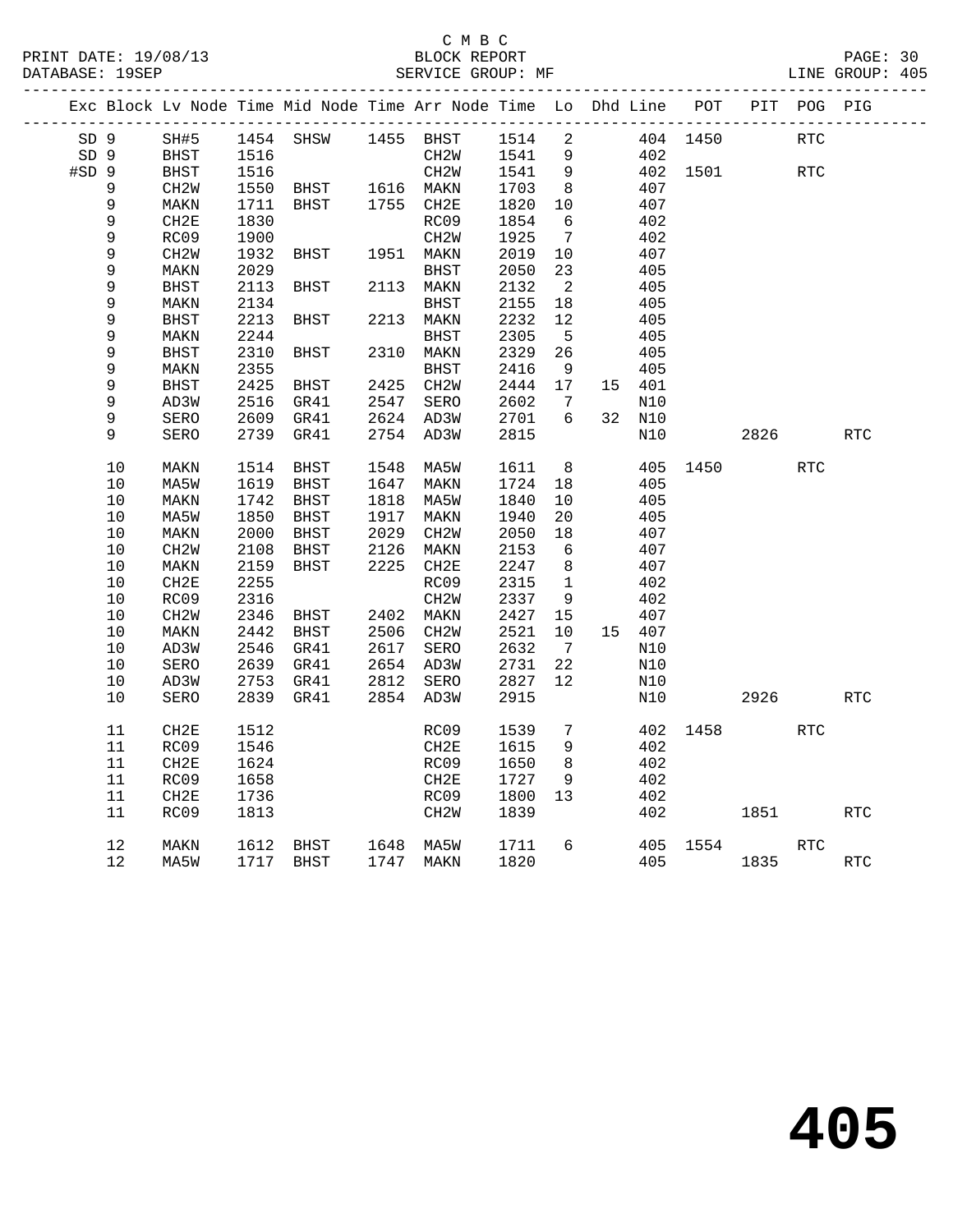|      | PRINT DATE: 19/08/13<br>DATABASE: 19SEP<br>DATABASE: 19SEP<br>SERVICE GROUP: MF                                                                                                                                                                                                                                                                                                                                         |                                                                                                                                            |                                                                                                                    |                                                                           |                                                              | C M B C                                                                                                               |                                                                                                            | LINE GROUP: 430                                                                                                                                                                                                                                                                                                                                                                                                                                                                                                                                                                                           |                 | PAGE: 31   |  |
|------|-------------------------------------------------------------------------------------------------------------------------------------------------------------------------------------------------------------------------------------------------------------------------------------------------------------------------------------------------------------------------------------------------------------------------|--------------------------------------------------------------------------------------------------------------------------------------------|--------------------------------------------------------------------------------------------------------------------|---------------------------------------------------------------------------|--------------------------------------------------------------|-----------------------------------------------------------------------------------------------------------------------|------------------------------------------------------------------------------------------------------------|-----------------------------------------------------------------------------------------------------------------------------------------------------------------------------------------------------------------------------------------------------------------------------------------------------------------------------------------------------------------------------------------------------------------------------------------------------------------------------------------------------------------------------------------------------------------------------------------------------------|-----------------|------------|--|
| 49CE | 49BD 49 AV & BOUNDARY<br>49CE              49   AV   &  CAMBIE<br>49GR              49   AV   &  GRANVILLE<br>49TY 49 AVE FS TYNE ST<br>ULP UNIVERSITY LOOP                                                                                                                                                                                                                                                             |                                                                                                                                            |                                                                                                                    |                                                                           |                                                              |                                                                                                                       |                                                                                                            | 49BL 49 AV & BOULEVARD<br>49CW      49 AV & CAMBIE<br>49KN        EB E 49 AV FS KNIGHT ST<br>BHST BRIGHOUSE STATION<br>$\begin{tabular}{lllllllllllllllllllll} \multicolumn{3}{c}{\textbf{CH2E}} & \multicolumn{3}{c}{\textbf{CHATHAM}} & $\hat{\alpha}$ & $\textbf{2} $\;\text{AV}$ & $\textbf{EB}$ & $\textbf{D} \textbf{U41}$ & $\textbf{D} \textbf{UNBAR}} $\;\hat{\alpha}$ & $\textbf{41} $\;\text{AV}$ \\ \multicolumn{3}{c}{\textbf{D} \textbf{ULP}} & $\textbf{WB} $\;\textbf{W}$ & $\textbf{41} $\;\textbf{AV}$ & $\textbf{FS} $\;\textbf{D} \textbf{UNBAR}}$ & $\textbf{ST}$ & $\textbf{G49S}$$ |                 |            |  |
|      |                                                                                                                                                                                                                                                                                                                                                                                                                         |                                                                                                                                            |                                                                                                                    |                                                                           |                                                              |                                                                                                                       |                                                                                                            | Exc Block Lv Node Time Mid Node Time Arr Node Time Lo Dhd Line POT PIT POG PIG                                                                                                                                                                                                                                                                                                                                                                                                                                                                                                                            |                 |            |  |
|      | $\mathbf{1}$<br>$\mathbf{1}$<br>$\mathbf{1}$<br>$\mathbf{1}$<br>$\mathbf{1}$<br>RC09<br>$\mathbf{1}$<br>MTST<br>$\mathbf{1}$<br>RC09<br>$\mathbf{1}$<br>MTST<br>$\mathbf{1}$<br>RC09<br>MTST<br>1<br>$\mathbf{1}$<br>RC09<br>$\mathbf{1}$<br>MTST<br>$\mathbf{1}$<br>RC09<br>$\mathbf{1}$<br>MTST<br>$\mathbf{1}$<br>RC09<br>$\mathbf{1}$<br>MTST<br>2<br>RC09<br>2<br>MTST<br>2<br>RC09<br>2<br>MTST<br>2<br>RC09<br>2 | RC09 521 49KN 549 MTST 559<br>742 KBMI<br>1236<br>1336<br>1440<br>1550<br>1701<br>1904 49KN<br>1958 KBMI<br>536<br>757 KBMI<br>851         | 836 49KN 912 MTST 928<br>1137 KBMI<br>49KN<br>KBMI<br>49KN<br>KBMI<br>49KN<br>49KN<br>622 KBMI<br>706 49KN<br>49KN | 1313 MTST<br>1614 RC09<br>639 RC09<br>738 MTST<br>821 RC09<br>927 MTST    | 1357 RC09<br>1524 MTST                                       | 1023<br>1125<br>1125<br>1155 RC09 1224<br>1329<br>1542<br>1647<br>1746 MTST 1806<br>604 MTST 614<br>752<br>846<br>943 | 12<br>12<br>$\overline{7}$<br>1427 13<br>8 <sup>8</sup><br>701 5<br>5 <sup>5</sup><br>5 <sup>5</sup><br>12 | 7 430 506 RTC<br>MTST 606 KBMI 623 RC09 645 6 430<br>RC09 651 49KN 722 MTST 734 8 430<br>MTST 742 KBMI 806 RC09 831 5 430<br>9 430<br>11 430<br>430<br>430<br>430<br>430<br>430<br>$14$ $430$<br>6 430<br>1812 KBMI 1835 RC09 1901 3 1903<br>1904 49KN 1937 MTST 1953 5 1430<br>1958 KBMI 2017 RC09 2042 1430<br>430<br>430<br>8 430<br>430<br>430<br>430<br>14<br>430<br>430                                                                                                                                                                                                                             | 2054<br>521 RTC | RTC        |  |
|      | 2<br>2<br>MTST<br>$\overline{2}$<br>RC09<br>$\overline{a}$<br>MTST<br>2<br>RC09<br>2<br>MTST<br>2<br>RC09<br>2<br>MTST<br>$\sqrt{2}$<br>RC09<br>2<br>MTST<br>2<br>RC09<br>2<br>MTST                                                                                                                                                                                                                                     | MTST 957 KBMI 1017 RC09 1043<br>RC09 1055 49KN 1130 MTST 1146<br>1158 KBMI<br>1500<br>1610<br>1721<br>1834<br>1933<br>2023<br>2110<br>2155 | 1256 49KN<br>1356 KBMI 1418 RC09 1447 13<br>49KN<br>KBMI<br>49KN<br>KBMI<br>49KN<br>KBMI<br>49KN<br>KBMI           | 1333 MTST<br>1544<br>1634<br>1804<br>1854<br>2005<br>2042<br>2141<br>2212 | MTST<br>RC09<br>MTST<br>RC09<br>MTST<br>RC09<br>MTST<br>RC09 | 1216 RC09 1245 11<br>1349<br>1602<br>1707<br>1824<br>1919<br>2019<br>2107<br>2155<br>2237                             | 12<br>$\overline{7}$<br>8<br>14<br>10<br>14<br>4<br>3<br>0                                                 | 430<br>430<br>430<br>430<br>430<br>430<br>430<br>430<br>430<br>430<br>430<br>430                                                                                                                                                                                                                                                                                                                                                                                                                                                                                                                          | 2249            | <b>RTC</b> |  |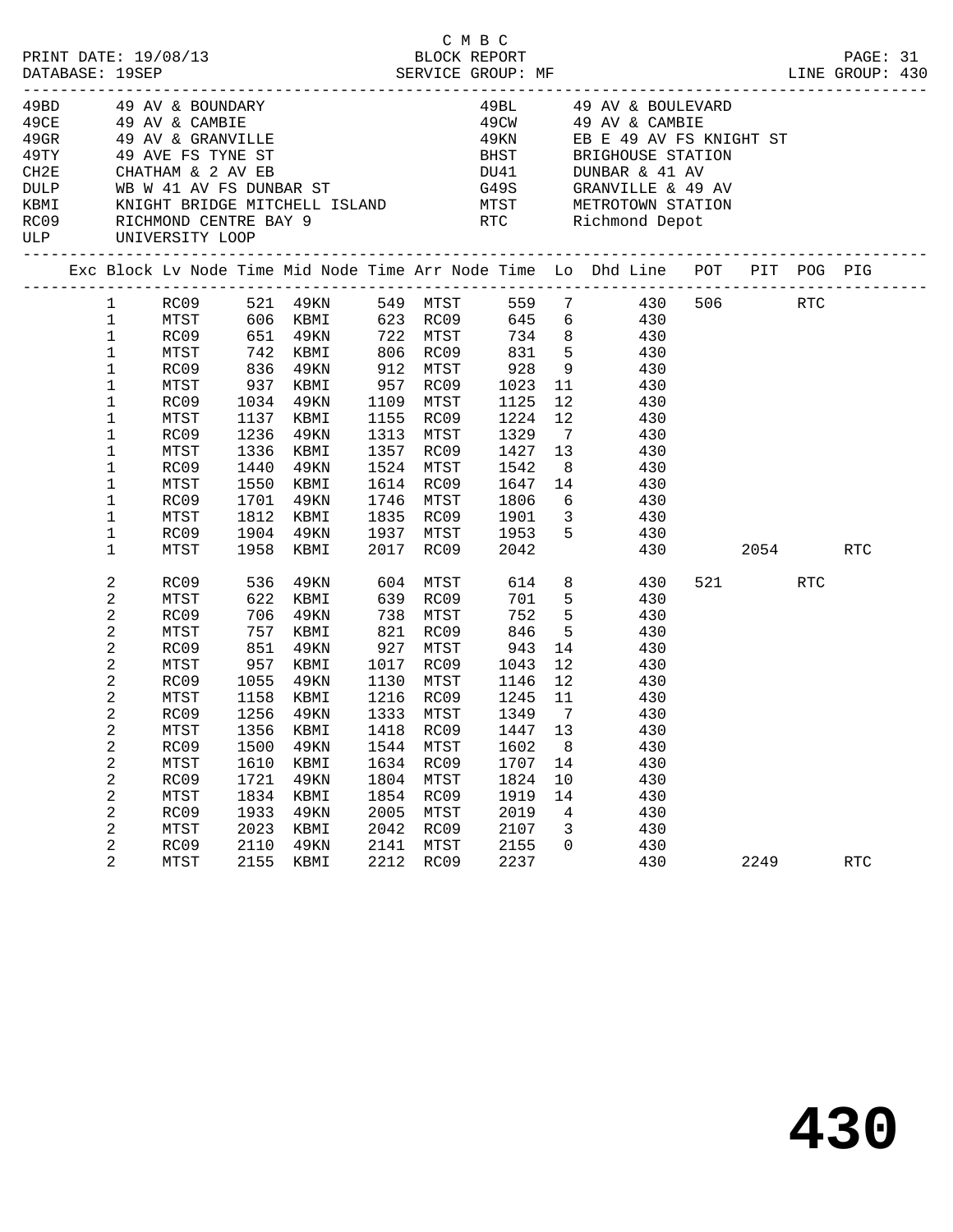|  |                |      |      |          |      |           |      |                              | Exc Block Lv Node Time Mid Node Time Arr Node Time Lo Dhd Line |     | POT PIT POG PIG |            |            |
|--|----------------|------|------|----------|------|-----------|------|------------------------------|----------------------------------------------------------------|-----|-----------------|------------|------------|
|  | 3              | RC09 |      | 551 49KN |      | 619 MTST  | 629  | 6                            | 430                                                            | 536 |                 | <b>RTC</b> |            |
|  | $\mathbf{3}$   | MTST |      | 635 KBMI |      | 652 RC09  | 716  | 5                            | 430                                                            |     |                 |            |            |
|  | $\mathsf{3}$   | RC09 | 721  | 49KN     |      | 755 MTST  | 810  | $5^{\circ}$                  | 430                                                            |     |                 |            |            |
|  | $\mathfrak{Z}$ | MTST | 815  | KBMI     |      | 837 RC09  | 903  | 8 <sup>8</sup>               | 430                                                            |     |                 |            |            |
|  | $\mathsf{3}$   | RC09 | 911  | 49KN     | 945  | MTST      | 1001 | 16                           | 430                                                            |     |                 |            |            |
|  | 3              | MTST | 1017 | KBMI     | 1036 | RC09      | 1103 | 13                           | 430                                                            |     |                 |            |            |
|  | 3              | RC09 | 1116 | 49KN     | 1151 | MTST      | 1207 | 11                           | 430                                                            |     |                 |            |            |
|  | 3              | MTST | 1218 | KBMI     | 1236 | RC09      | 1306 | 10                           | 430                                                            |     |                 |            |            |
|  | 3              | RC09 | 1316 | 49KN     | 1353 | MTST      | 1409 | $\overline{7}$               | 430                                                            |     |                 |            |            |
|  | 3              | MTST | 1416 | KBMI     | 1438 | RC09      | 1507 | 14                           | 430                                                            |     |                 |            |            |
|  | 3              | RC09 | 1521 | 49KN     | 1606 | MTST      | 1624 | 6                            | 430                                                            |     |                 |            |            |
|  | 3              | MTST | 1630 | KBMI     | 1654 | RC09      | 1727 | 9                            | 430                                                            |     |                 |            |            |
|  | 3              | RC09 | 1736 | 49KN     |      | 1817 MTST | 1835 | 18                           | 430                                                            |     |                 |            |            |
|  | 3              | MTST | 1853 | KBMI     | 1912 | RC09      | 1937 |                              | 430                                                            |     | 1951            |            | <b>RTC</b> |
|  |                |      |      |          |      |           |      |                              |                                                                |     |                 |            |            |
|  | $\,4$          | RC09 | 606  | 49KN     | 634  | MTST      | 646  | $\overline{4}$               | 430                                                            | 551 |                 | <b>RTC</b> |            |
|  | 4              | MTST | 650  | KBMI     | 707  | RC09      | 731  | 5                            | 430                                                            |     |                 |            |            |
|  | 4              | RC09 | 736  | 49KN     | 810  | MTST      | 827  | 5                            | 430                                                            |     |                 |            |            |
|  | 4              | MTST | 832  | KBMI     | 854  | RC09      | 920  | 11                           | 430                                                            |     |                 |            |            |
|  | $\bf 4$        | RC09 | 931  | 49KN     | 1005 | MTST      | 1021 | 16                           | 430                                                            |     |                 |            |            |
|  | 4              | MTST | 1037 | KBMI     | 1055 | RC09      | 1124 | 12                           | 430                                                            |     |                 |            |            |
|  | 4              | RC09 | 1136 | 49KN     | 1213 | MTST      | 1229 | 10                           | 430                                                            |     |                 |            |            |
|  | 4              | MTST | 1239 | KBMI     | 1257 | RC09      | 1327 | 10                           | 430                                                            |     |                 |            |            |
|  | 4              | RC09 | 1337 | 49KN     | 1415 | MTST      | 1431 | 5                            | 430                                                            |     |                 |            |            |
|  | 4              | MTST | 1436 | KBMI     | 1458 | RC09      | 1527 | 14                           | 430                                                            |     |                 |            |            |
|  | 4              | RC09 | 1541 | 49KN     | 1628 | MTST      | 1646 | 6                            | 430                                                            |     |                 |            |            |
|  | $\overline{4}$ | MTST | 1652 | KBMI     | 1715 | RC09      | 1747 | $\overline{4}$               | 430                                                            |     |                 |            |            |
|  | 4              | RC09 | 1751 | 49KN     | 1832 | MTST      | 1850 |                              | 430                                                            |     | 1920            |            | <b>RTC</b> |
|  |                |      |      |          |      |           |      |                              |                                                                |     |                 |            |            |
|  | 5              | RC09 | 621  | 49KN     | 649  | MTST      | 701  | $\overline{4}$               | 430                                                            | 606 |                 | <b>RTC</b> |            |
|  | 5              | MTST | 705  | KBMI     | 722  | RC09      | 746  | 5                            | 430                                                            |     |                 |            |            |
|  | 5              | RC09 | 751  | 49KN     | 827  | MTST      | 844  | $7\phantom{.0}$              | 430                                                            |     |                 |            |            |
|  | 5              | MTST | 851  | KBMI     | 911  | RC09      | 937  | 15                           | 430                                                            |     |                 |            |            |
|  | 5              | RC09 | 952  | 49KN     | 1026 | MTST      | 1042 | 15                           | 430                                                            |     |                 |            |            |
|  | 5              | MTST | 1057 | KBMI     | 1115 | RC09      | 1144 | 12                           | 430                                                            |     |                 |            |            |
|  | 5              | RC09 | 1156 | 49KN     | 1233 | MTST      | 1249 | $10$                         | 430                                                            |     |                 |            |            |
|  | 5              | MTST | 1259 | KBMI     | 1317 | RC09      | 1347 | 11                           | 430                                                            |     |                 |            |            |
|  | 5              | RC09 | 1358 | 49KN     | 1440 | MTST      | 1458 | 18                           | 430                                                            |     |                 |            |            |
|  | 5              | MTST | 1516 | KBMI     | 1538 | RC09      | 1607 | 14                           | 430                                                            |     |                 |            |            |
|  | 5              | RC09 | 1621 | 49KN     | 1708 | MTST      | 1728 | 8                            | 430                                                            |     |                 |            |            |
|  | 5              | MTST | 1736 | KBMI     | 1759 | RC09      | 1827 | $7\phantom{.0}\phantom{.0}7$ | 430                                                            |     |                 |            |            |
|  | 5              | RC09 | 1834 | 49KN     | 1910 | MTST      | 1928 | $5^{\circ}$                  | 430                                                            |     |                 |            |            |
|  | 5              | MTST | 1933 | KBMI     | 1952 | RC09      | 2017 | 16                           | 430                                                            |     |                 |            |            |
|  | 5              | RC09 | 2033 | 49KN     | 2104 | MTST      | 2118 | 7                            | 430                                                            |     |                 |            |            |
|  | 5              | MTST | 2125 | KBMI     | 2142 | RC09      | 2207 |                              | 430                                                            |     | 2219            |            | <b>RTC</b> |
|  |                |      |      |          |      |           |      |                              |                                                                |     |                 |            |            |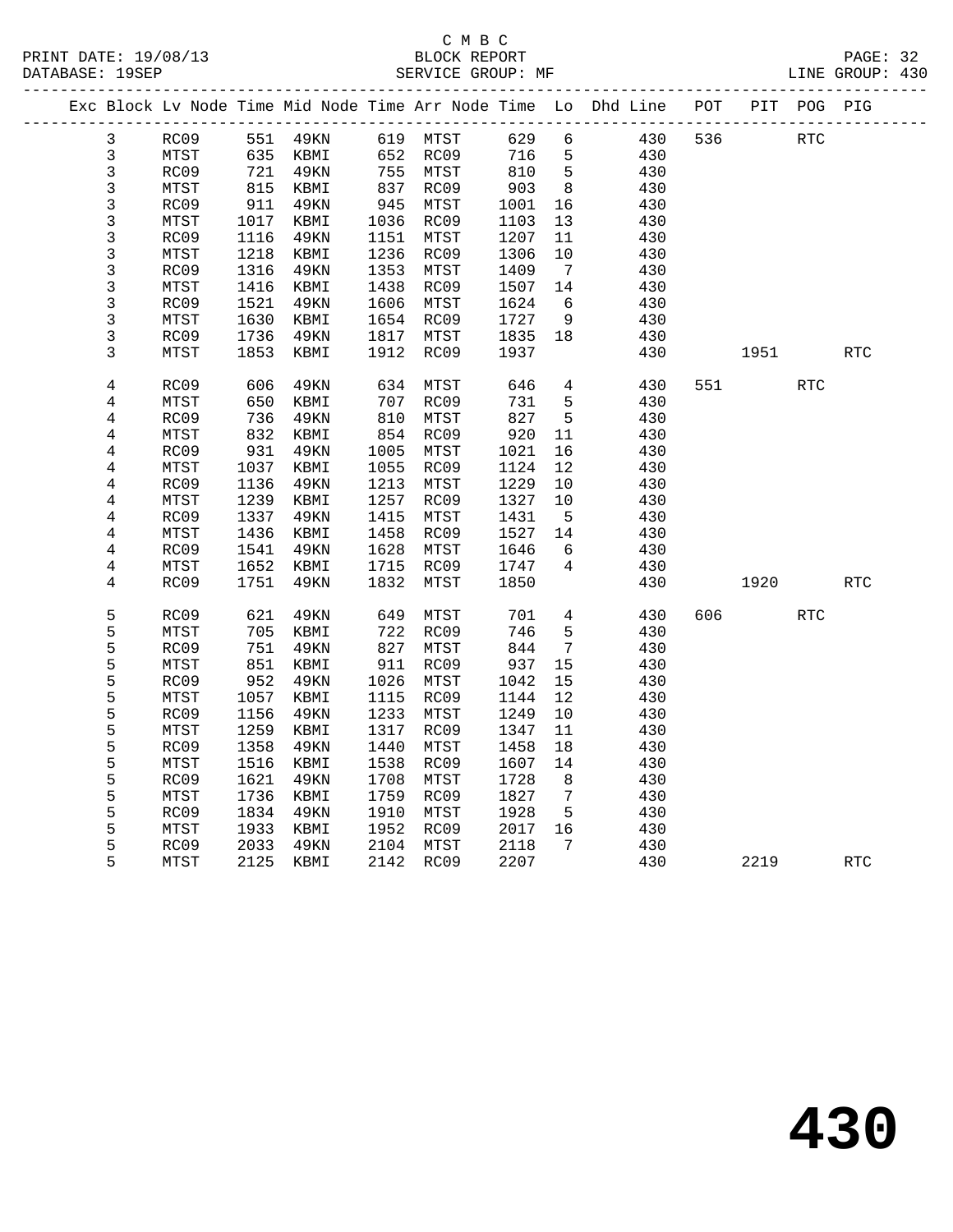### C M B C<br>BLOCK REPORT DATABASE: 19SEP SERVICE GROUP: MF SERVICE GROUP: 430

-------------------------------------------------------------------------------------------------

|  |    |             |      |           |      |             |         |                              | Exc Block Lv Node Time Mid Node Time Arr Node Time Lo Dhd Line | POT  | PIT  | POG PIG              |            |
|--|----|-------------|------|-----------|------|-------------|---------|------------------------------|----------------------------------------------------------------|------|------|----------------------|------------|
|  | 6  | RC09        | 507  | 49KN      | 535  | MTST        | 545     | $\overline{4}$               | 430                                                            | 452  |      | $\operatorname{RTC}$ |            |
|  | 6  | MTST        | 549  | KBMI      | 606  | RC09        | 628     | 8                            | 430                                                            |      |      |                      |            |
|  | б  | RC09        | 636  | 49KN      | 706  | MTST        | 718     | 9                            | 430                                                            |      |      |                      |            |
|  | 6  | MTST        | 727  | KBMI      | 751  | RC09        | 816     | 5                            | 430                                                            |      |      |                      |            |
|  | 6  | RC09        | 821  | 49KN      | 857  | MTST        | 913     | 7                            | 430                                                            |      |      |                      |            |
|  | 6  | MTST        | 920  | KBMI      | 942  | RC09        | 1008    | 5                            | 430                                                            |      |      |                      |            |
|  | 6  | RC09        | 1013 | 49KN      | 1048 | MTST        | 1104    | 13                           | 430                                                            |      |      |                      |            |
|  | 6  | MTST        | 1117 | KBMI      | 1135 | RC09        | 1204    | 12                           | 430                                                            |      |      |                      |            |
|  | 6  | RC09        | 1216 | 49KN      | 1253 | MTST        | 1309    | $7\overline{ }$              | 430                                                            |      |      |                      |            |
|  | б  | MTST        | 1316 | KBMI      | 1337 | RC09        | 1407    | 12                           | 430                                                            |      |      |                      |            |
|  | 6  | RC09        | 1419 | 49KN      | 1501 | MTST        | 1519    | 17                           | 430                                                            |      |      |                      |            |
|  | 6  | MTST        | 1536 | KBMI      | 1558 | RC09        | 1627    | 14                           | 430                                                            |      |      |                      |            |
|  | 6  | RC09        | 1641 | 49KN      | 1728 | MTST        | 1748    | $7\phantom{.0}$              | 430                                                            |      |      |                      |            |
|  | 6  | MTST        | 1755 | KBMI      | 1818 | RC09        | 1844    | 21                           | 430                                                            |      |      |                      |            |
|  | б  | RC09        | 1905 |           |      | CH2E        | 1930    | 7                            | 401                                                            |      |      |                      |            |
|  | 6  | CH2E        | 1937 |           |      | BHST        | 1959    | 8                            | 401                                                            |      |      |                      |            |
|  | 6  | BHST        | 2007 |           |      | CH2E        | 2031    |                              | 401                                                            |      | 2043 |                      | <b>RTC</b> |
|  |    |             |      |           |      |             |         |                              |                                                                |      |      |                      |            |
|  | 7  | MTST        | 716  | KBMI      | 736  | RC09        | 801     | 5                            | 430                                                            | 646  |      | RTC                  |            |
|  | 7  | RC09        | 806  | 49KN      | 842  | MTST        | 859     | 6                            | 430                                                            |      |      |                      |            |
|  | 7  | MTST        | 905  | KBMI      | 927  | RC09        | 953     |                              | 430                                                            |      | 1007 |                      | RTC        |
|  |    |             |      |           |      |             |         |                              |                                                                |      |      |                      |            |
|  | 8  | MTST        | 1456 | KBMI      | 1518 | RC09        | 1547    | 14                           | 430                                                            | 1415 |      | <b>RTC</b>           |            |
|  | 8  | RC09        | 1601 | 49KN      | 1648 | MTST        | 1708    | 8                            | 430                                                            |      |      |                      |            |
|  | 8  | MTST        | 1716 | KBMI      | 1739 | RC09        | 1807    |                              | 430                                                            |      | 1821 |                      | <b>RTC</b> |
|  |    |             |      |           |      |             |         |                              |                                                                |      |      |                      |            |
|  | 30 | 49GR        | 521  | 49CE      | 524  | MTST        | 545     | 3                            | 049                                                            | 501  |      | <b>RTC</b>           |            |
|  | 30 | MTST        | 548  | 49CW      | 612  | <b>DULP</b> | 624     | 9                            | 049                                                            |      |      |                      |            |
|  | 30 | DULP        | 633  | 49CE      | 646  | MTST        | 710     | 9                            | 049                                                            |      |      |                      |            |
|  | 30 | MTST        | 719  | 49CW      | 751  | ULP         | 824     | 11                           | 049                                                            |      |      |                      |            |
|  | 30 | ULP         | 835  | 49CE      | 902  | MTST        | 931     | 13                           | 049                                                            |      |      |                      |            |
|  | 30 | MTST        | 944  | 49CW      | 1016 | ULP         | 1046    | 9                            | 049                                                            |      |      |                      |            |
|  | 30 | ULP         | 1055 | 49CE      | 1123 | MTST        | 1153    | 12                           | 049                                                            |      |      |                      |            |
|  | 30 | MTST        | 1205 | 49CW      | 1236 | ULP         | 1304    | 14                           | 049                                                            |      |      |                      |            |
|  | 30 | ULP         | 1318 | 49CE      | 1346 | MTST        | 1417    | 12                           | 049                                                            |      |      |                      |            |
|  | 30 | MTST        | 1429 | 49CW      | 1500 | ULP         | 1530    | $7\phantom{.0}\phantom{.0}7$ | 049                                                            |      |      |                      |            |
|  | 30 | ULP         | 1537 | 49CE      | 1614 | MTST        | 1650    | 10                           | 049                                                            |      |      |                      |            |
|  | 30 | MTST        | 1700 | 49CW      | 1732 | ULP         | 1802    | 17                           | 049                                                            |      |      |                      |            |
|  | 30 | ULP         | 1819 | 49CE      | 1851 | MTST        | 1925    | 12                           | 049                                                            |      |      |                      |            |
|  | 30 | MTST        | 1937 | 49CW      | 2004 | DULP        | 2016    | 10                           | 049                                                            |      |      |                      |            |
|  | 30 | <b>DULP</b> |      | 2026 49CE |      | 2039 MTST   | 2107    |                              | 049                                                            |      | 2137 |                      | RTC        |
|  |    |             |      |           |      |             |         |                              |                                                                |      |      |                      |            |
|  | 31 | 49GR        | 532  | 49CE      | 535  | MTST        | 556     | $\overline{4}$               | 049                                                            | 512  |      | <b>RTC</b>           |            |
|  | 31 | MTST        | 600  | 49CW      | 624  | DULP        | 637     | 11                           | 049                                                            |      |      |                      |            |
|  | 31 | DULP        | 648  | 49CE      | 701  | MTST        | 725     | 13                           | 049                                                            |      |      |                      |            |
|  | 31 | MTST        | 738  | 49CW      | 810  | ULP         | 845     | 11                           | 049                                                            |      |      |                      |            |
|  | 31 | ULP         | 856  | 49CE      | 923  | MTST        | 952     | 11                           | 049                                                            |      |      |                      |            |
|  | 31 | MTST        | 1003 | 49CW      | 1034 | ULP         | 1103    | 7                            | 049                                                            |      |      |                      |            |
|  | 31 | ULP         | 1110 | 49CE      | 1139 | MTST        | 1209    | 13                           | 049                                                            |      |      |                      |            |
|  | 31 | MTST        | 1222 | 49CW      | 1253 | ULP         | 1321    | 13                           | 049                                                            |      |      |                      |            |
|  | 31 | ULP         | 1334 | 49CE      | 1402 | MTST        | 1434    | 18                           | 049                                                            |      |      |                      |            |
|  | 31 | MTST        | 1452 | 49CW      | 1524 | ULP         | 1555    | 12                           | 049                                                            |      |      |                      |            |
|  | 31 | ULP         | 1607 | 49CE      | 1641 | MTST        | 1717    | 13                           | 049                                                            |      |      |                      |            |
|  | 31 | MTST        | 1730 | 49CW      | 1802 | ULP         | 1830    | 12                           | 049                                                            |      |      |                      |            |
|  | 31 | ULP         | 1842 | 49CE      | 1910 | MTST        | 1943    | 6                            | 049                                                            |      |      |                      |            |
|  | 31 | MTST        | 1949 | 49CW      | 2016 | ULP         | 2041 11 |                              | 049                                                            |      |      |                      |            |
|  |    |             |      |           |      |             |         |                              |                                                                |      |      |                      |            |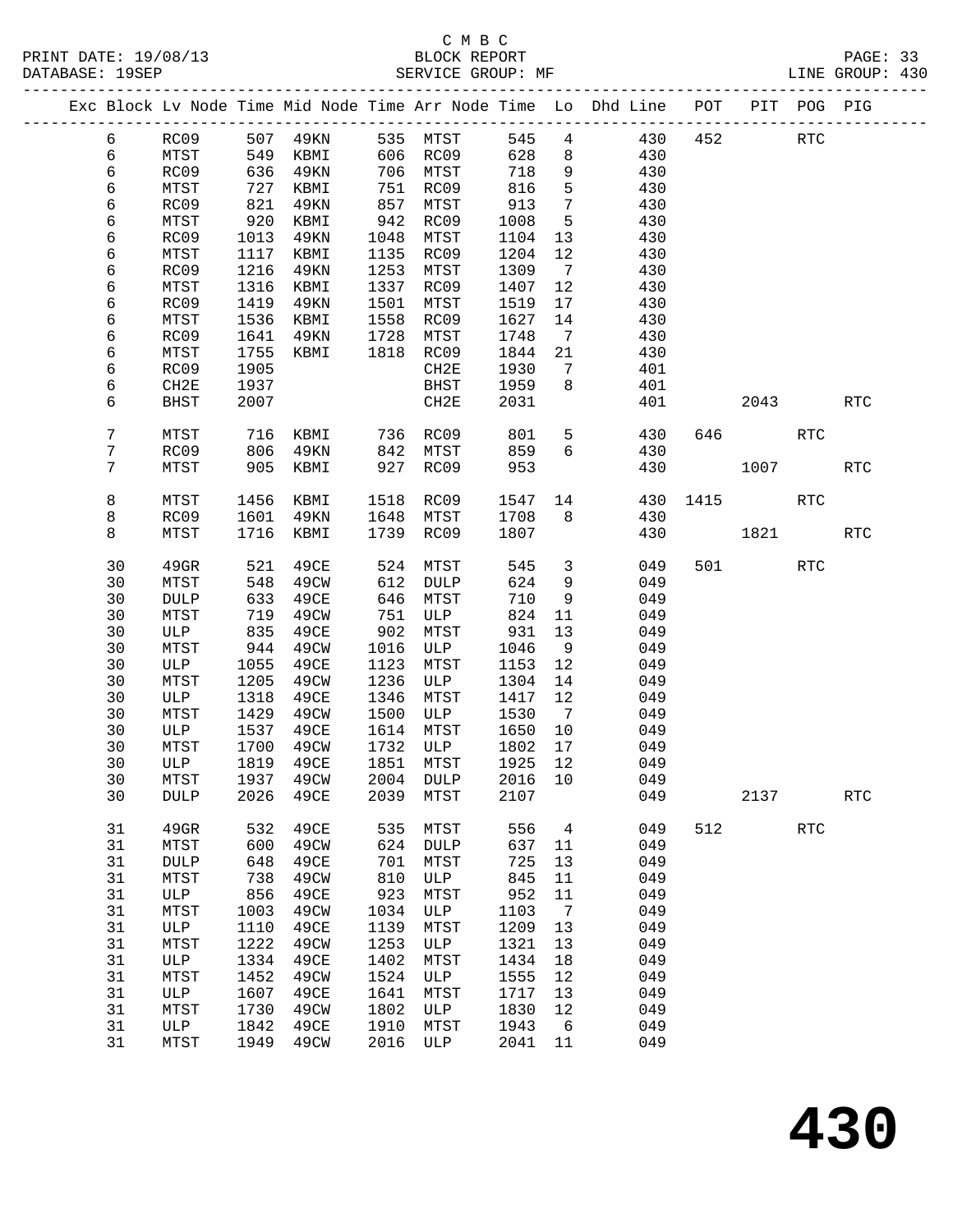|  |          |             |              |                        |              |             |              |                         | Exc Block Lv Node Time Mid Node Time Arr Node Time Lo Dhd Line POT PIT POG PIG |     |      |            |                      |
|--|----------|-------------|--------------|------------------------|--------------|-------------|--------------|-------------------------|--------------------------------------------------------------------------------|-----|------|------------|----------------------|
|  | 31       | <b>ULP</b>  |              |                        |              |             |              |                         | 2052 49CE 2115 MTST 2144 8 049                                                 |     |      |            |                      |
|  | 31       | MTST        |              | 2152  49CW  2217  G49S |              |             | 2221         |                         |                                                                                | 049 | 2236 |            | $\operatorname{RTC}$ |
|  |          |             |              |                        |              |             |              |                         |                                                                                |     |      |            |                      |
|  | 32       | $49$ GR     | 543          | 49CE                   | 546          | MTST        | 607          | $\overline{\mathbf{3}}$ | 049                                                                            |     | 523  | <b>RTC</b> |                      |
|  | 32       | MTST        | 610          | 49CW                   | 636          | DULP        | 649          | 11                      | 049                                                                            |     |      |            |                      |
|  | 32       | <b>DULP</b> | 700          | 49CE                   | 713          | MTST        | 737          | 9                       | 049                                                                            |     |      |            |                      |
|  | 32       | MTST        | 746          | 49CW                   | 820          | ULP         | 857          | 13                      | 049                                                                            |     |      |            |                      |
|  | 32       | ULP         | 910          | 49CE                   | 937          | MTST        | 1005         | 10                      | 049                                                                            |     |      |            |                      |
|  | 32       | MTST        | 1015         | 49CW                   | 1046         | ULP         | 1115         | 11                      | 049                                                                            |     |      |            |                      |
|  | 32       | ULP         | 1126         | 49CE                   | 1155         | MTST        | 1225         | 14                      | 049                                                                            |     |      |            |                      |
|  | 32       | MTST        | 1239         | 49CW                   | 1310         | ULP         | 1338         | 11                      | 049                                                                            |     |      |            |                      |
|  | 32<br>32 | ULP<br>MTST | 1349<br>1504 | 49CE<br>49CW           | 1417<br>1536 | MTST<br>ULP | 1449<br>1607 | 15<br>14                | 049<br>049                                                                     |     |      |            |                      |
|  | 32       | ULP         | 1621         | 49CE                   | 1655         | MTST        | 1731         | 9                       | 049                                                                            |     |      |            |                      |
|  | 32       | MTST        | 1740         | 49CW                   | 1812         | ULP         | 1840         | 12                      | 049                                                                            |     |      |            |                      |
|  | 32       | ULP         | 1852         | 49CE                   | 1920         | MTST        | 1953         | 8 <sup>8</sup>          | 049                                                                            |     |      |            |                      |
|  | 32       | MTST        | 2001         | 49CW                   | 2028         | DULP        | 2040         | 12                      | 049                                                                            |     |      |            |                      |
|  | 32       | <b>DULP</b> | 2052         | 49CE                   | 2103         | MTST        | 2132         | $\overline{7}$          | 049                                                                            |     |      |            |                      |
|  | 32       | MTST        | 2139         | 49CW                   | 2204         | DULP        | 2215         | $\overline{7}$          | 049                                                                            |     |      |            |                      |
|  | 32       | <b>DULP</b> | 2222         | 49CE                   | 2233         | MTST        | 2258         | 10                      | 049                                                                            |     |      |            |                      |
|  | 32       | MTST        | 2308         | 49CW                   | 2332         | DULP        | 2342         | 10                      | 049                                                                            |     |      |            |                      |
|  | 32       | <b>DULP</b> | 2352         | 49CE                   | 2403         | MTST        | 2424         |                         | 049                                                                            |     | 2449 |            | <b>RTC</b>           |
|  |          |             |              |                        |              |             |              |                         |                                                                                |     |      |            |                      |
|  | 33       | 49GR        | 555          | 49CE                   | 558          | MTST        | 619          | $\overline{\mathbf{3}}$ | 049                                                                            |     | 535  | <b>RTC</b> |                      |
|  | 33       | MTST        | 622          | 49CW                   | 648          | DULP        | 702          | 14                      | 049                                                                            |     |      |            |                      |
|  | 33       | <b>DULP</b> | 716<br>809   | 49CE                   | 731          | MTST        | 758          | 11                      | 049                                                                            |     |      |            |                      |
|  | 33       | MTST        |              | 49CW                   | 846          | ULP         | 921          | 10                      | 049                                                                            |     |      |            |                      |
|  | 33<br>33 | ULP<br>MTST | 931<br>1037  | 49CE<br>49CW           | 958<br>1108  | MTST<br>ULP | 1026<br>1137 | 11<br>13                | 049<br>049                                                                     |     |      |            |                      |
|  | 33       | ULP         | 1150         | 49CE                   | 1218         | MTST        | 1249         | 15                      | 049                                                                            |     |      |            |                      |
|  | 33       | MTST        | 1304         | 49CW                   | 1335         | ULP         | 1403         | 13                      | 049                                                                            |     |      |            |                      |
|  | 33       | ULP         | 1416         | 49CE                   | 1444         | MTST        | 1518         | 8 <sup>8</sup>          | 049                                                                            |     |      |            |                      |
|  | 33       | MTST        | 1526         | 49CW                   | 1559         | ULP         | 1629         | 11                      | 049                                                                            |     |      |            |                      |
|  | 33       | ULP         | 1640         | 49CE                   | 1713         | MTST        | 1749         | 13                      | 049                                                                            |     |      |            |                      |
|  | 33       | MTST        | 1802         | 49CW                   | 1834         | ULP         | 1901         | 12                      | 049                                                                            |     |      |            |                      |
|  | 33       | ULP         | 1913         | 49CE                   | 1940         | MTST        | 2009         | 15                      | 049                                                                            |     |      |            |                      |
|  | 33       | MTST        | 2024         | 49CW                   | 2051         | DULP        | 2102         | 14                      | 049                                                                            |     |      |            |                      |
|  | 33       | <b>DULP</b> | 2116         | 49CE                   | 2127         | MTST        | 2156         | 11                      | 049                                                                            |     |      |            |                      |
|  | 33       | MTST        | 2207         | 49CW                   |              | 2232 DULP   | 2242 10      |                         | 049                                                                            |     |      |            |                      |
|  | 33       | <b>DULP</b> |              | 2252 49CE              |              | 2303 MTST   | 2327 15      |                         | 049                                                                            |     |      |            |                      |
|  | 33       | MTST        | 2342         | 49CW                   |              | 2402 G49S   | 2405         |                         | 049                                                                            |     | 2420 |            | $\operatorname{RTC}$ |
|  | 34       | 49GR        | 607          | 49CE                   | 610          | MTST        | 631          | 7                       | 049                                                                            |     | 547  | <b>RTC</b> |                      |
|  | 34       | MTST        | 638          | 49CW                   | 706          | ULP         | 734          | 7                       | 049                                                                            |     |      |            |                      |
|  | 34       | ULP         | 741          | 49CE                   | 813          | MTST        | 842          | 9                       | 049                                                                            |     |      |            |                      |
|  | 34       | MTST        | 851          | 49CW                   | 928          | ULP         | 959          | 10                      | 049                                                                            |     |      |            |                      |
|  | 34       | ULP         | 1009         | 49CE                   | 1036         | MTST        | 1104         | 10                      | 049                                                                            |     |      |            |                      |
|  | 34       | MTST        | 1114         | 49CW                   | 1145         | ULP         | 1213         | 17                      | 049                                                                            |     |      |            |                      |
|  | 34       | ULP         | 1230         | 49CE                   | 1258         | MTST        | 1329         | 13                      | 049                                                                            |     |      |            |                      |
|  | 34       | MTST        | 1342         | 49CW                   | 1413         | ULP         | 1441         | 11                      | 049                                                                            |     |      |            |                      |
|  | 34       | ULP         | 1452         | 49CE                   | 1526         | MTST        | 1602         | 13                      | 049                                                                            |     |      |            |                      |
|  | 34       | MTST        | 1615         | 49CW                   | 1647         | ULP         | 1717         | 10                      | 049                                                                            |     |      |            |                      |
|  | 34       | ULP         | 1727         | 49CE                   | 1800         | MTST        | 1837         |                         | 049                                                                            |     | 1907 |            | $\operatorname{RTC}$ |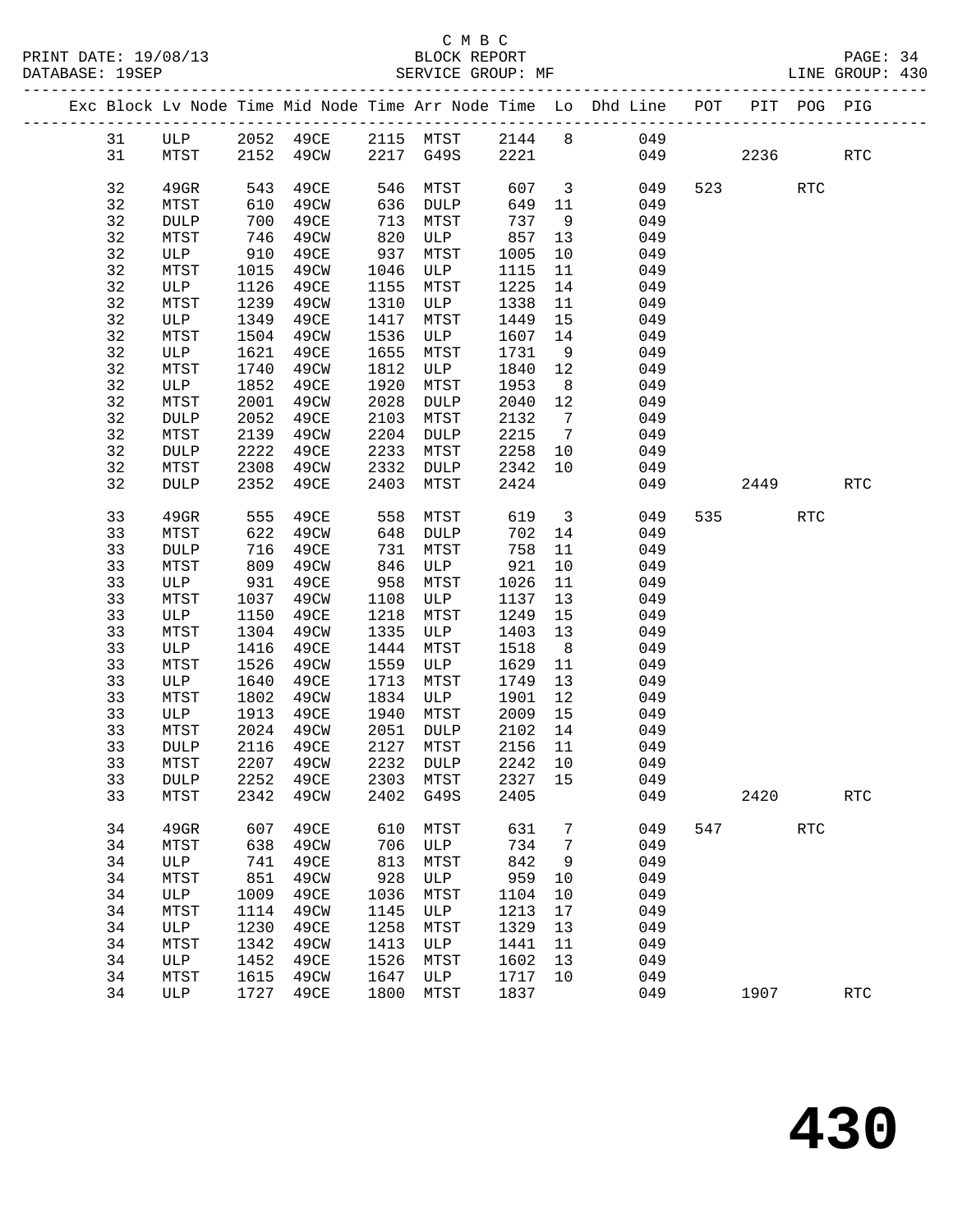#### C M B C<br>BLOCK REPORT SERVICE GROUP: MF

|    |             |      |          |      |                 |         |                | Exc Block Lv Node Time Mid Node Time Arr Node Time Lo Dhd Line POT PIT POG PIG |     |            |            |                      |
|----|-------------|------|----------|------|-----------------|---------|----------------|--------------------------------------------------------------------------------|-----|------------|------------|----------------------|
| 35 | 49GR        |      | 619 49CE |      | 622 MTST        |         |                | 644 7<br>049                                                                   | 559 | <b>RTC</b> |            |                      |
| 35 | MTST        | 651  | 49CW     |      | 719 ULP         | 748 13  |                | 049                                                                            |     |            |            |                      |
| 35 | ULP         | 801  | 49CE     |      | $831$ MTST      | 903 10  |                | 049                                                                            |     |            |            |                      |
| 35 | MTST        | 913  | 49CW     |      | 946 ULP         | 1016 16 |                | 049                                                                            |     |            |            |                      |
| 35 | ULP         | 1032 | 49CE     | 1059 | MTST            | 1127    | 12             | 049                                                                            |     |            |            |                      |
| 35 | MTST        | 1139 | 49CW     | 1210 | ULP             | 1238    | 16             | 049                                                                            |     |            |            |                      |
| 35 | ULP         | 1254 | 49CE     | 1322 | MTST            | 1353    | 10             | 049                                                                            |     |            |            |                      |
| 35 | MTST        | 1403 | 49CW     | 1434 | ULP             | 1504    | 10             | 049                                                                            |     |            |            |                      |
| 35 | ULP         | 1514 | 49CE     | 1550 | MTST            | 1626    | 9              | 049                                                                            |     |            |            |                      |
| 35 | MTST        | 1635 | 49CW     | 1707 | ULP             | 1737 16 |                | 049                                                                            |     |            |            |                      |
| 35 | ULP         | 1753 | 49CE     | 1825 | MTST            | 1902    | 10             | 049                                                                            |     |            |            |                      |
| 35 | MTST        | 1912 | 49CW     | 1941 | $\texttt{DULP}$ | 1955    | $\overline{7}$ | 049                                                                            |     |            |            |                      |
| 35 | <b>DULP</b> | 2002 | 49CE     | 2015 | MTST            | 2044    | 14             | 049                                                                            |     |            |            |                      |
| 35 | MTST        | 2058 | 49CW     | 2125 | ULP             | 2149    |                | 049                                                                            |     | 2222       |            | $\operatorname{RTC}$ |
| 36 | <b>DULP</b> | 621  | 49CE     | 634  | MTST            | 658     | 10             | 049                                                                            | 551 |            | <b>RTC</b> |                      |
| 36 | MTST        | 708  | 49CW     | 737  | ULP             | 809 10  |                | 049                                                                            |     |            |            |                      |
| 36 | ULP         | 819  | 49CE     | 849  | MTST            | 921 11  |                | 049                                                                            |     |            |            |                      |
| 36 | MTST        | 932  | 49CW     | 1004 | ULP             | 1034    |                | 049                                                                            |     | 1109       |            | <b>RTC</b>           |
| 37 | MTST        | 632  | 49CW     | 658  | $\texttt{DULP}$ | 712     | 10             | 049                                                                            | 602 |            | <b>RTC</b> |                      |
| 37 | DULP        | 722  | 49CE     | 737  | MTST            | 804     | 11             | 049                                                                            |     |            |            |                      |
| 37 | MTST        | 815  | 49CW     | 852  | ULP             | 927 12  |                | 049                                                                            |     |            |            |                      |
| 37 | ULP         | 939  | 49CE     | 1006 | MTST            | 1034    | 10             | 049                                                                            |     |            |            |                      |
| 37 | MTST        | 1044 | 49CW     | 1115 | ULP             | 1144    | 14             | 049                                                                            |     |            |            |                      |
| 37 | ULP         | 1158 | 49CE     | 1226 | MTST            | 1257    | 16             | 049                                                                            |     |            |            |                      |
| 37 | MTST        | 1313 | 49CW     | 1344 | ULP             | 1412    | 11             | 049                                                                            |     |            |            |                      |
| 37 | ULP         | 1423 | 49CE     | 1451 | MTST            | 1525    | 11             | 049                                                                            |     |            |            |                      |
| 37 | MTST        | 1536 | 49CW     | 1608 | ULP             | 1638    | - 11           | 049                                                                            |     |            |            |                      |
| 37 | ULP         | 1649 | 49CE     | 1722 | MTST            | 1758 10 |                | 049                                                                            |     |            |            |                      |
| 37 | MTST        | 1808 | 49CW     | 1840 | ULP             | 1907    |                | 049                                                                            |     | 1940       |            | <b>RTC</b>           |
| 38 | MTST        | 645  | 49CW     | 713  | ULP             | 741     | 5              | 049                                                                            | 615 |            | RTC        |                      |
| 38 | ULP         | 746  | 49CE     | 819  | MTST            | 851 10  |                | 049                                                                            |     |            |            |                      |
| 38 | MTST        | 901  | 49CW     | 934  | ULP             | 1004 12 |                | 049                                                                            |     |            |            |                      |
| 38 | ULP         | 1016 | 49CE     | 1043 | MTST            | 1111    | 11             | 049                                                                            |     |            |            |                      |
| 38 | MTST        | 1122 | 49CW     | 1153 | ULP             | 1221    | 17             | 049                                                                            |     |            |            |                      |
| 38 | ULP         | 1238 | 49CE     | 1306 | MTST            | 1337    | 12             | 049                                                                            |     |            |            |                      |
| 38 | MTST        | 1349 | 49CW     | 1420 | ULP             | 1448    | 9              | 049                                                                            |     |            |            |                      |
| 38 | ULP         | 1457 | 49CE     | 1533 | MTST            | 1609    | 11             | 049                                                                            |     |            |            |                      |
| 38 | MTST        | 1620 | 49CW     | 1652 | ULP             | 1722    | 10             | 049                                                                            |     |            |            |                      |
| 38 | ULP         | 1732 | 49CE     | 1805 | MTST            | 1842    | $\overline{7}$ | 049                                                                            |     |            |            |                      |
| 38 | MTST        | 1849 | 49CW     | 1920 | ULP             | 1947    | 13             | 049                                                                            |     |            |            |                      |
| 38 | ULP         | 2000 | 49CE     | 2027 | MTST            | 2056    | 14             | 049                                                                            |     |            |            |                      |

 38 MTST 2110 49CW 2137 DULP 2148 4 049 38 DULP 2152 49CE 2203 MTST 2228 10 049 38 MTST 2238 49CW 2302 DULP 2312 10 049 38 DULP 2322 49CE 2333 MTST 2357 15 049

38 MTST 2412 49CW 2432 G49S 2435 049 2450 RTC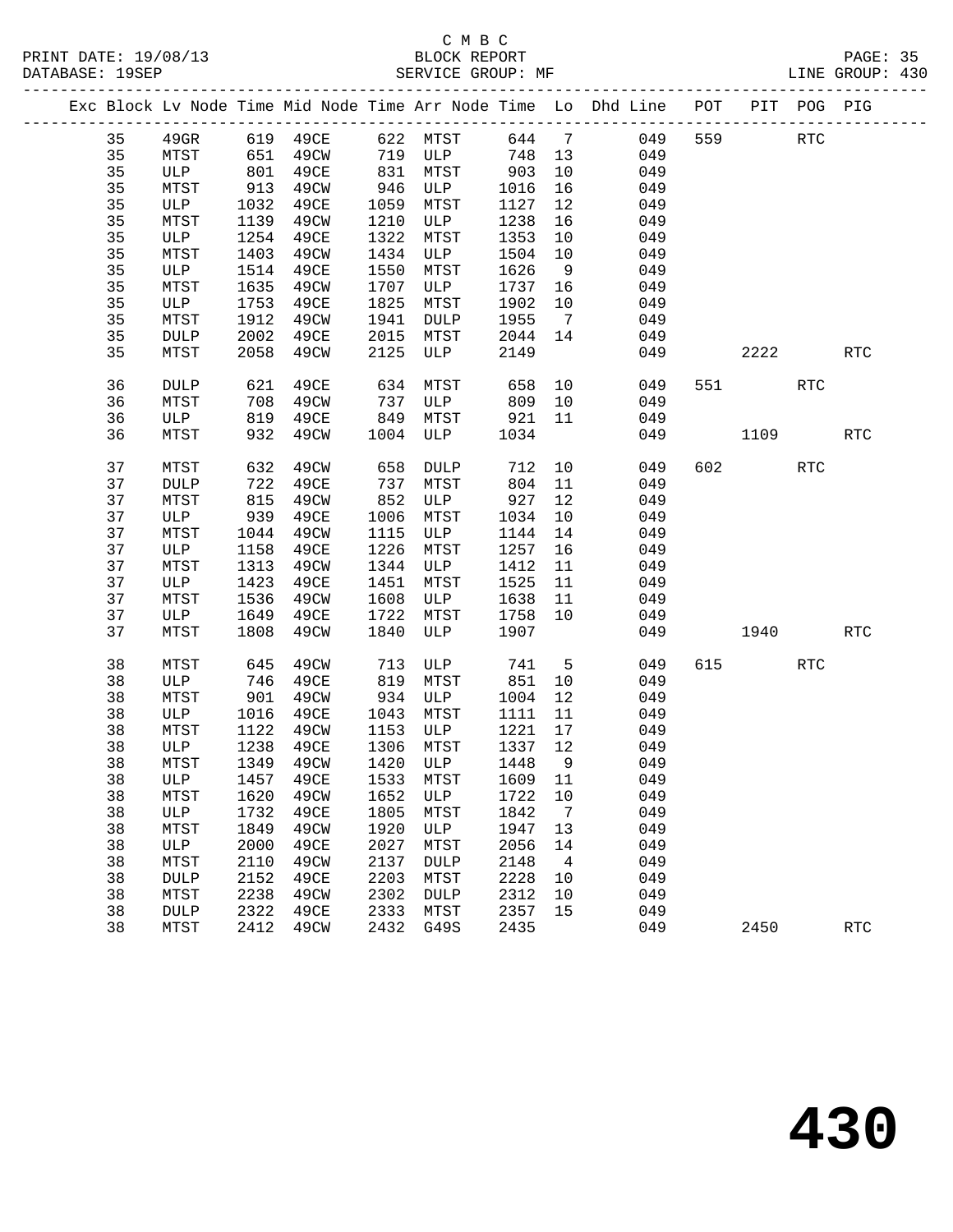|  |        |              |      |          |      |                  |        |                | Exc Block Lv Node Time Mid Node Time Arr Node Time Lo Dhd Line POT PIT POG PIG |     |        |            |                      |
|--|--------|--------------|------|----------|------|------------------|--------|----------------|--------------------------------------------------------------------------------|-----|--------|------------|----------------------|
|  | 39     | DU41         |      | 654 49CE | 707  | MTST             | 731 11 |                | 049                                                                            | 621 |        | <b>RTC</b> |                      |
|  | 39     | MTST         | 742  | 49CW     | 816  | ULP              | 853    | 10             | 049                                                                            |     |        |            |                      |
|  | 39     | ULP          | 903  | 49CE     | 930  | MTST             | 958    | 11             | 049                                                                            |     |        |            |                      |
|  | 39     | MTST         | 1009 | 49CW     | 1040 | ULP              | 1109   | 9              | 049                                                                            |     |        |            |                      |
|  | 39     | ULP          | 1118 | 49CE     | 1147 | MTST             | 1217   | 13             | 049                                                                            |     |        |            |                      |
|  |        |              |      |          |      |                  |        |                |                                                                                |     |        |            |                      |
|  | 39     | MTST         | 1230 | 49CW     | 1301 | ULP              | 1329   | 13             | 049                                                                            |     |        |            |                      |
|  | 39     | ULP          | 1342 | 49CE     | 1410 | MTST             | 1442   | 16             | 049                                                                            |     |        |            |                      |
|  | 39     | MTST         | 1458 | 49CW     | 1530 | ULP              | 1601   | 11             | 049                                                                            |     |        |            |                      |
|  | 39     | ULP          | 1612 | 49CE     | 1646 | MTST             | 1722   | 13             | 049                                                                            |     |        |            |                      |
|  | 39     | MTST         | 1735 | 49CW     | 1807 | ULP              | 1835   |                | 049                                                                            |     | 1908   |            | <b>RTC</b>           |
|  | 40     | 49CE         | 655  | 49CE     | 655  | MTST             | 719    | $\overline{7}$ | 049                                                                            | 630 |        | <b>RTC</b> |                      |
|  | 40     | MTST         | 726  | 49CW     | 758  | ULP              | 831    | 11             | 049                                                                            |     |        |            |                      |
|  | 40     | ULP          | 842  | 49CE     | 909  | MTST             | 938    | 12             | 049                                                                            |     |        |            |                      |
|  | 40     | MTST         | 950  | 49CW     | 1022 | ULP              | 1052   | 10             | 049                                                                            |     |        |            |                      |
|  | 40     | ULP          | 1102 | 49CE     | 1131 | MTST             | 1201   | 12             | 049                                                                            |     |        |            |                      |
|  | 40     | MTST         | 1213 | 49CW     | 1244 | ULP              | 1312   | 14             | 049                                                                            |     |        |            |                      |
|  | 40     | ULP          | 1326 | 49CE     | 1354 | MTST             | 1425   | 16             | 049                                                                            |     |        |            |                      |
|  | 40     | MTST         | 1441 | 49CW     | 1512 | ULP              | 1542   | 11             | 049                                                                            |     |        |            |                      |
|  |        |              |      |          | 1628 |                  |        |                |                                                                                |     |        |            |                      |
|  | 40     | ULP          | 1553 | 49CE     |      | MTST             | 1704   | 11             | 049                                                                            |     |        |            |                      |
|  | 40     | MTST         | 1715 | 49CW     | 1747 | ULP              | 1816   | 16             | 049                                                                            |     |        |            |                      |
|  | 40     | ULP          | 1832 | 49CE     | 1900 | MTST             | 1933   |                | 049                                                                            |     | 2003   |            | $\operatorname{RTC}$ |
|  | 41     | MTST         | 657  | 49CW     | 725  | ULP              | 754    | 13             | 049                                                                            |     | 627 62 | <b>RTC</b> |                      |
|  | 41     | ULP          | 807  | 49CE     | 837  | MTST             | 909    | 10             | 049                                                                            |     |        |            |                      |
|  | 41     | MTST         | 919  | 49CW     | 952  | ULP              | 1022   | 17             | 049                                                                            |     |        |            |                      |
|  | 41     | ULP          | 1039 | 49CE     | 1107 | MTST             | 1137   | 11             | 049                                                                            |     |        |            |                      |
|  | 41     | MTST         | 1148 | 49CW     | 1219 | ULP              | 1247   | 15             | 049                                                                            |     |        |            |                      |
|  | 41     | ULP          | 1302 | 49CE     | 1330 | MTST             | 1401   | 16             | 049                                                                            |     |        |            |                      |
|  | 41     | MTST         | 1417 | 49CW     | 1448 | ULP              | 1518   | 10             | 049                                                                            |     |        |            |                      |
|  | 41     | ULP          | 1528 | 49CE     | 1605 | MTST             | 1641   | 9              | 049                                                                            |     |        |            |                      |
|  |        | MTST         | 1650 | 49CW     | 1722 | ULP              | 1752   | 14             | 049                                                                            |     |        |            |                      |
|  | 41     |              |      |          |      |                  |        |                |                                                                                |     |        |            |                      |
|  | 41     | ULP          | 1806 | 49CE     | 1838 | MTST             | 1912   | 11             | 049                                                                            |     |        |            |                      |
|  | 41     | MTST         | 1923 | 49CW     | 1952 | ULP              | 2019   | 5              | 049                                                                            |     |        |            |                      |
|  | 41     | ULP          | 2024 | 49CE     | 2051 | MTST             | 2119   | 6              | 049                                                                            |     |        |            |                      |
|  | 41     | MTST         | 2125 | 49CW     | 2152 | G49S             | 2156   |                | 049                                                                            |     | 2211   |            | <b>RTC</b>           |
|  | 42     | DU41         | 705  | 49CE     | 719  | MTST             | 744 10 |                | 049                                                                            | 632 |        | <b>RTC</b> |                      |
|  | 42     | MTST         |      | 754 49CW |      | 828 ULP          | 905 12 |                | 049                                                                            |     |        |            |                      |
|  | 42 ULP |              |      | 917 49CE |      | 944 MTST 1012 10 |        |                | 049                                                                            |     |        |            |                      |
|  |        |              |      |          |      |                  |        |                |                                                                                |     |        |            |                      |
|  | 42     | MTST         | 1022 | 49CW     | 1053 | ULP              | 1122   | 12             | 049                                                                            |     |        |            |                      |
|  | 42     | $_{\rm ULP}$ | 1134 | 49CE     | 1202 | MTST             | 1233   | 14             | 049                                                                            |     |        |            |                      |
|  | 42     | MTST         | 1247 | 49CW     | 1318 | ULP              | 1346   | 10             | 049                                                                            |     |        |            |                      |
|  | 42     | ULP          | 1356 | 49CE     | 1424 | MTST             | 1456   | 11             | 049                                                                            |     |        |            |                      |
|  | 42     | MTST         | 1507 | 49CW     | 1539 | ULP              | 1610   | 15             | 049                                                                            |     |        |            |                      |
|  | 42     | ULP          | 1625 | 49CE     | 1659 | MTST             | 1735   | 10             | 049                                                                            |     |        |            |                      |
|  | 42     | MTST         | 1745 | 49CW     | 1817 | ULP              | 1845   |                | 049                                                                            |     | 1918   |            | $\operatorname{RTC}$ |
|  | 43     | MTST         | 714  | 49CW     | 743  | ULP              | 815    | 10             | 049                                                                            | 644 |        | <b>RTC</b> |                      |
|  | 43     | ULP          | 825  | 49CE     | 855  | MTST             | 927    | 11             | 049                                                                            |     |        |            |                      |
|  | 43     | MTST         | 938  | 49CW     | 1010 | ULP              | 1040   | 7              | 049                                                                            |     |        |            |                      |
|  | 43     | ULP          | 1047 | 49CE     | 1115 | MTST             | 1145   | 11             | 049                                                                            |     |        |            |                      |
|  | 43     | MTST         | 1156 | 49CW     | 1227 | ULP              | 1255   | 15             | 049                                                                            |     |        |            |                      |
|  | 43     |              | 1310 | 49CE     | 1338 |                  | 1409   | 14             | 049                                                                            |     |        |            |                      |
|  |        | ULP          |      |          |      | MTST             |        |                |                                                                                |     |        |            |                      |
|  | 43     | MTST         | 1423 | 49CW     | 1454 | ULP              | 1524   | 9              | 049                                                                            |     |        |            |                      |
|  | 43     | ULP          | 1533 | 49CE     | 1610 | MTST             | 1646   | 9              | 049                                                                            |     |        |            |                      |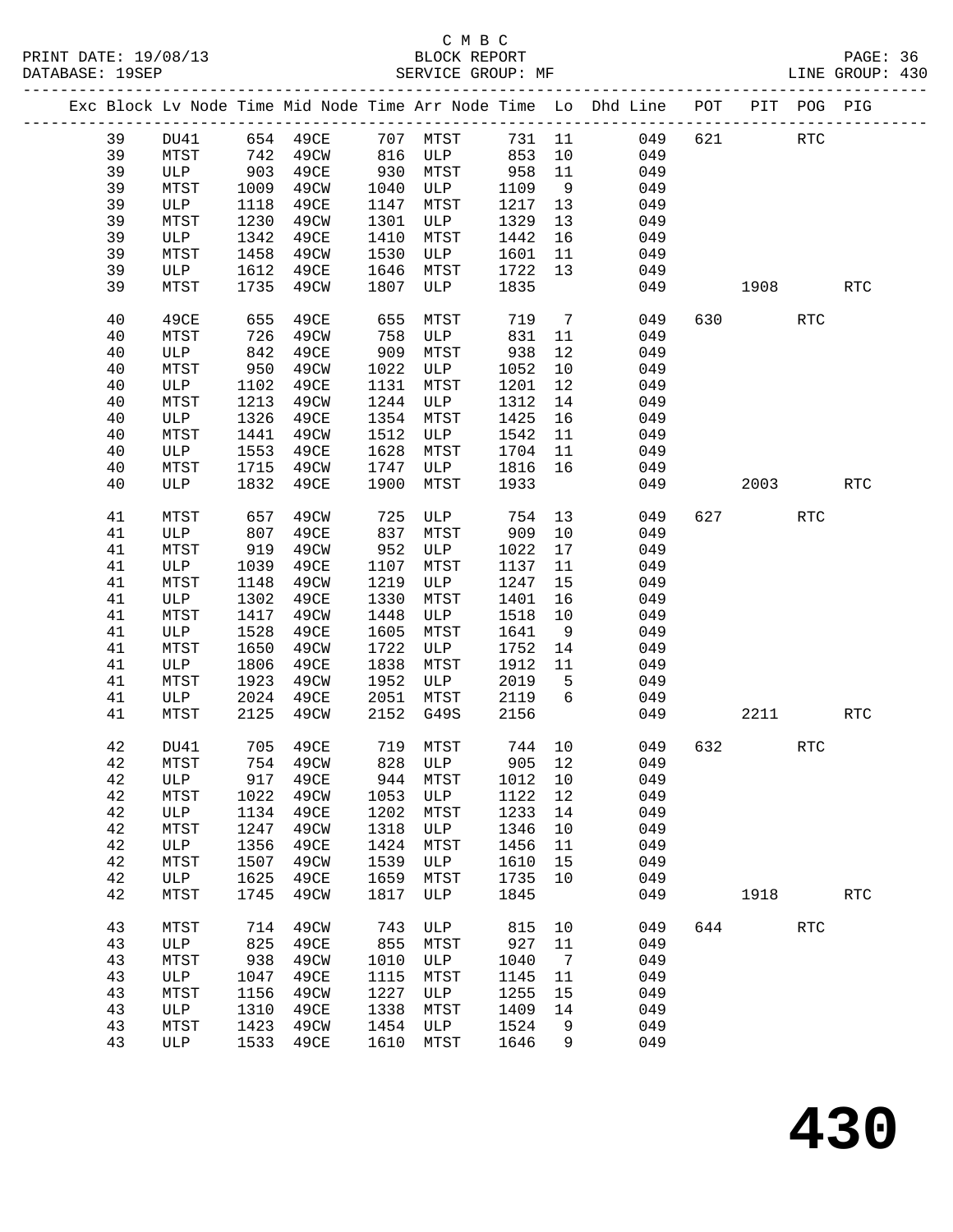|  |          |             |             |              |             |                              |             |                | Exc Block Lv Node Time Mid Node Time Arr Node Time Lo Dhd Line POT PIT POG PIG |           |            |            |
|--|----------|-------------|-------------|--------------|-------------|------------------------------|-------------|----------------|--------------------------------------------------------------------------------|-----------|------------|------------|
|  | 43       |             |             |              |             |                              |             |                | MTST 1655 49CW 1727 ULP 1757 15 049                                            |           |            |            |
|  | 43       |             |             |              |             | ULP 1812 49CE 1844 MTST 1918 |             |                |                                                                                | 049 1948  |            | RTC        |
|  |          |             |             |              |             |                              |             |                |                                                                                |           |            |            |
|  | 44       | 49GR        | 721         | 49CE         | 725         | MTST                         | 750 13      |                | 049                                                                            | 701       | RTC        |            |
|  | 44       | MTST        | 803         | 49CW         | 840         | ULP                          | 917 7       |                | 049                                                                            |           |            |            |
|  | 44       | ULP         | 924         | 49CE         | 951         | MTST                         | 1019        | 10             | 049                                                                            |           |            |            |
|  | 44       | MTST        | 1029        | 49CW         | 1100        | ULP                          | 1129        | 13             | 049                                                                            |           |            |            |
|  | 44       | ULP         | 1142        | 49CE         | 1210        | MTST                         | 1241        | 15             | 049                                                                            |           |            |            |
|  | 44       | MTST        | 1256        | 49CW         | 1327        | ULP                          | 1355        | 14             | 049                                                                            |           |            |            |
|  | 44       | ULP         | 1409        | 49CE         | 1437        | MTST                         | 1511        | 10             | 049                                                                            |           |            |            |
|  | 44       | MTST        | 1521        | 49CW         | 1554        | ULP                          | 1624        | 11             | 049                                                                            |           |            |            |
|  | 44       | ULP         | 1635        | 49CE         | 1708        | MTST                         | 1744        | 12             | 049                                                                            |           |            |            |
|  | 44       | MTST        | 1756        | 49CW         | 1828        | ULP                          | 1856        |                | 049                                                                            | 1929      |            | <b>RTC</b> |
|  |          |             |             |              |             |                              |             |                |                                                                                |           |            |            |
|  | 45       | MTST        | 732         | 49CW         | 804         | ULP                          | 839         | 10             | 049                                                                            | 657 — 100 | <b>RTC</b> |            |
|  | 45       | ULP         | 849         | 49CE         |             | 916 MTST                     | 945         | 11             | 049                                                                            |           |            |            |
|  | 45       | MTST        | 956         | 49CW         |             | 1028 ULP                     | 1058        |                | 049                                                                            | 1133      |            | <b>RTC</b> |
|  | 46       | DU41        | 735         | 49CE         | 750         | MTST                         | 817 10      |                | 049                                                                            | 702       | RTC        |            |
|  | 46       | MTST        | 827         | 49CW         | 904         | ULP                          | 935         | 11             | 049                                                                            |           |            |            |
|  | 46       | ULP         | 946         | 49CE         | 1013        | MTST                         | 1041        | 11             | 049                                                                            |           |            |            |
|  | 46       | MTST        | 1052        | 49CW         |             | 1123 ULP                     | 1152        | 14             | 049                                                                            |           |            |            |
|  | 46       | ULP         | 1206        | 49CE         | 1234        | MTST                         | 1305        | 16             | 049                                                                            |           |            |            |
|  | 46       | MTST        | 1321        | 49CW         | 1352        | ULP                          | 1420        | 10             | 049                                                                            |           |            |            |
|  | 46       | ULP         | 1430        | 49CE         | 1458        | MTST                         | 1532        | 8 <sup>8</sup> | 049                                                                            |           |            |            |
|  | 46       | MTST        | 1540        | 49CW         | 1612        | ULP                          | 1642        | 11             | 049                                                                            |           |            |            |
|  | 46       | ULP         | 1653        | 49CE         | 1726        | MTST                         | 1802        | 13             | 049                                                                            |           |            |            |
|  | 46       | MTST        | 1815        | 49CW         | 1847        | ULP                          | 1914        | 10             | 049                                                                            |           |            |            |
|  | 46       | ULP         | 1924        | 49CE         | 1951        | MTST                         | 2020        | 16             | 049                                                                            |           |            |            |
|  | 46       | MTST        | 2036        | 49CW         | 2103        | ULP                          | 2127        |                | 049                                                                            | 2200      |            | <b>RTC</b> |
|  |          |             |             |              |             |                              |             |                |                                                                                |           |            |            |
|  | 47       | 49GR        | 738         | 49CE         | 743         | MTST                         | 810         | 11             | 049                                                                            | 708 708   | <b>RTC</b> |            |
|  | 47       | MTST        | 821         | 49CW         | 858         | ULP                          | 933         |                | 049                                                                            | 1008      |            | <b>RTC</b> |
|  | 48       | DU41        | 742         | 49CE         | 757         | MTST                         | 824         | 9              | 049                                                                            | 709       | RTC        |            |
|  | 48       | MTST        | 833         | 49CW         |             | 910 ULP 941                  |             | 13             | 049                                                                            |           |            |            |
|  | 48       | ULP         | 954         | 49CE         |             | 1021 MTST                    | 1049        | 10             | 049                                                                            |           |            |            |
|  | 48       | MTST        | 1059        | 49CW         |             | 1130 ULP                     | 1158        | 16             | 049                                                                            |           |            |            |
|  | 48       | ULP         |             | 1214 49CE    |             | 1242 MTST                    | 1313 15     |                | 049                                                                            |           |            |            |
|  | 48       |             |             |              |             |                              |             |                | MTST 1328 49CW 1359 ULP 1427 6 049                                             |           |            |            |
|  | 48       | ULP         | 1433        | 49CE         | 1505        | MTST                         | 1539        | 15             | 049                                                                            |           |            |            |
|  | 48       | MTST        | 1554        | 49CW         | 1626        | ULP                          | 1656        | 11             | 049                                                                            |           |            |            |
|  | 48       | ULP         | 1707        | 49CE         | 1740        | MTST                         | 1818        | 11             | 049                                                                            |           |            |            |
|  | 48       | MTST        | 1829        | 49CW         | 1900        | ULP                          | 1927        | 9              | 049                                                                            |           |            |            |
|  | 48       | ULP         | 1936        | 49CE         | 2003        | MTST                         | 2032        | 16             | 049                                                                            |           |            |            |
|  | 48       | MTST        | 2048        | 49CW         | 2115        | DULP                         | 2126        | 14             | 049                                                                            |           |            |            |
|  | 48       | <b>DULP</b> | 2140        | 49CE         | 2151        | MTST                         | 2220        |                | 049                                                                            | 2245      |            | RTC        |
|  |          |             |             |              |             |                              |             |                |                                                                                |           |            |            |
|  | 49       | DU41        | 747         | 49CE         | 805         | MTST                         | 834         | 5              | 049                                                                            | 714       | <b>RTC</b> |            |
|  | 49<br>49 | MTST<br>ULP | 839<br>1001 | 49CW<br>49CE | 916<br>1028 | ULP<br>MTST                  | 947<br>1056 | 14<br>11       | 049<br>049                                                                     |           |            |            |
|  | 49       | MTST        | 1107        | 49CW         | 1138        | ULP                          | 1206        | 16             | 049                                                                            |           |            |            |
|  | 49       | ULP         | 1222        | 49CE         | 1250        | MTST                         | 1321        | 14             | 049                                                                            |           |            |            |
|  | 49       | MTST        | 1335        | 49CW         | 1406        | ULP                          | 1434        | 11             | 049                                                                            |           |            |            |
|  | 49       | ULP         | 1445        | 49CE         | 1519        | MTST                         | 1555        | 15             | 049                                                                            |           |            |            |
|  | 49       | MTST        | 1610        | 49CW         | 1642        | ULP                          | 1712 10     |                | 049                                                                            |           |            |            |
|  |          |             |             |              |             |                              |             |                |                                                                                |           |            |            |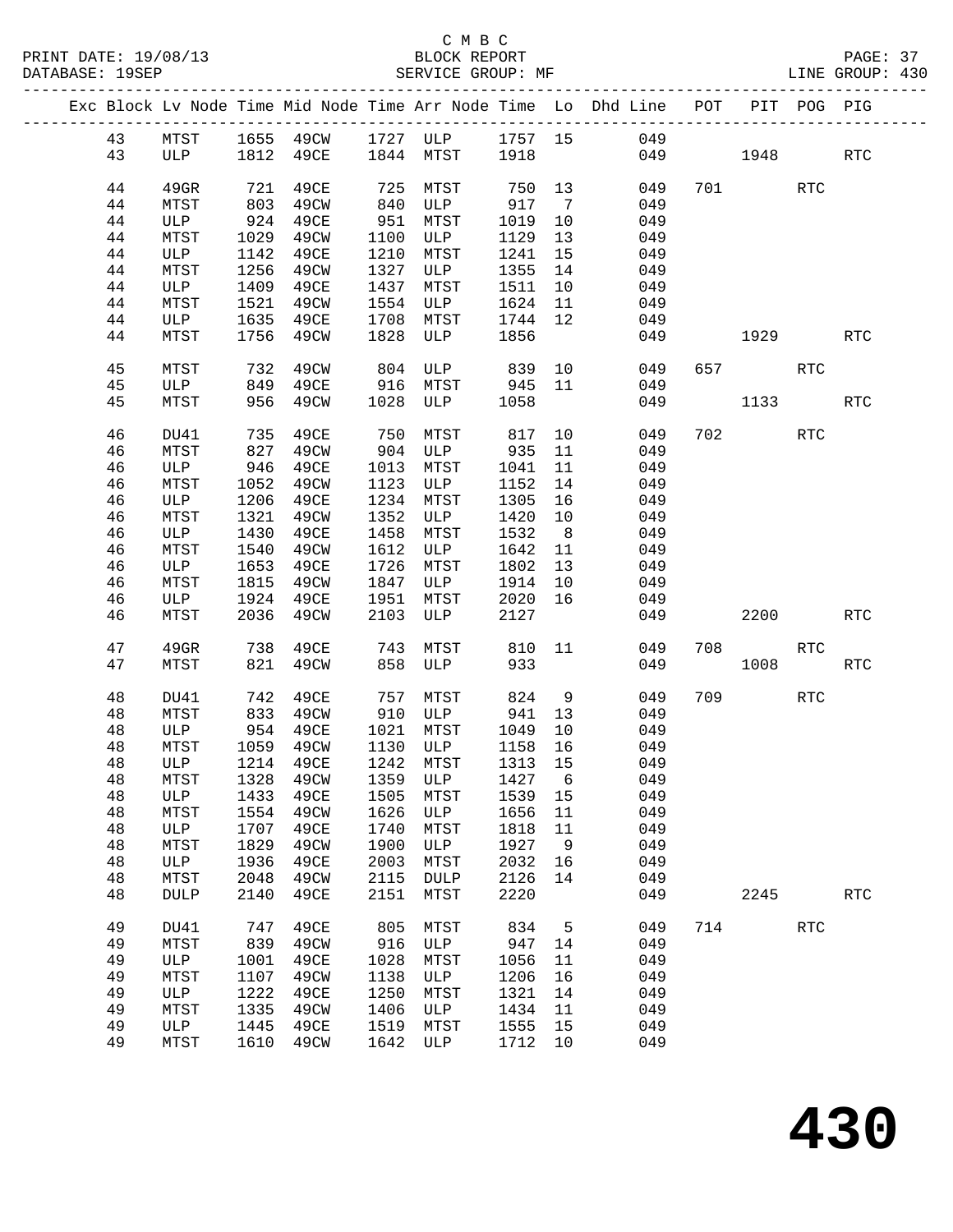### C M B C<br>BLOCK REPORT

-------------------------------------------------------------------------------------------------

|        |              |      | Exc Block Lv Node Time Mid Node Time Arr Node Time Lo Dhd Line |      |          |         |                 |    |     | POT  |                     | PIT POG PIG |                      |
|--------|--------------|------|----------------------------------------------------------------|------|----------|---------|-----------------|----|-----|------|---------------------|-------------|----------------------|
| 49     | ULP          | 1722 | 49CE                                                           | 1755 | MTST     | 1832    | $7\phantom{.0}$ |    | 049 |      |                     |             |                      |
| 49     | MTST         | 1839 | 49CW                                                           | 1910 | DULP     | 1924    |                 |    | 049 |      | 1945                |             | <b>RTC</b>           |
| 50     | 49TY         | 801  |                                                                |      | 49CW     | 824     | 5               | 16 | 049 | 731  |                     | <b>RTC</b>  |                      |
| 50     | MTST         | 845  | 49CW                                                           | 922  | ULP      | 953     |                 |    | 049 |      | 1028                |             | $\operatorname{RTC}$ |
| 51     | ULP          | 752  | 49CE                                                           | 825  | MTST     | 857     | 10              |    | 049 | 707  |                     | <b>RTC</b>  |                      |
| 51     | MTST         | 907  | 49CW                                                           | 940  | ULP      | 1010    | 14              |    | 049 |      |                     |             |                      |
| 51     | ULP          | 1024 | 49CE                                                           | 1051 | MTST     | 1119    | 12              |    | 049 |      |                     |             |                      |
| 51     | MTST         | 1131 | 49CW                                                           | 1202 | ULP      | 1230    | 16              |    | 049 |      |                     |             |                      |
| 51     | ULP          | 1246 | 49CE                                                           | 1314 | MTST     | 1345    | 11              |    | 049 |      |                     |             |                      |
| 51     | MTST         | 1356 | 49CW                                                           | 1427 | ULP      | 1455    | 14              |    | 049 |      |                     |             |                      |
| 51     | ULP          | 1509 | 49CE                                                           | 1545 | MTST     | 1621    | 9               |    | 049 |      |                     |             |                      |
| 51     | MTST         | 1630 | 49CW                                                           | 1702 | ULP      | 1732    | 14              |    | 049 |      |                     |             |                      |
| 51     | ULP          | 1746 | 49CE                                                           | 1818 | MTST     | 1855    | 6               |    | 049 |      |                     |             |                      |
| 51     | MTST         | 1901 | 49CW                                                           | 1930 | DULP     | 1944    |                 |    | 049 |      | 2005                |             | $\operatorname{RTC}$ |
| 52     | MTST         | 757  | 49CW                                                           | 834  | ULP      | 911     |                 |    | 049 | 722  | 946                 | <b>RTC</b>  | <b>RTC</b>           |
| 53     | MTST         | 702  | 49CW                                                           | 731  | ULP      | 803     | 10              |    | 049 | 632  |                     | <b>RTC</b>  |                      |
| 53     | ULP          | 813  | 49CE                                                           | 843  | MTST     | 915     | 10              |    | 049 |      |                     |             |                      |
| 53     | MTST         | 925  | 49CW                                                           | 958  | ULP      | 1028    |                 |    | 049 |      | 1103                |             | $\operatorname{RTC}$ |
| 54     | ULP          | 1403 | 49CE                                                           | 1431 | MTST     | 1505    | 10              |    | 049 | 1323 |                     | <b>RTC</b>  |                      |
| 54     | MTST         | 1515 | 49CW                                                           | 1548 | ULP      | 1618    | 13              |    | 049 |      |                     |             |                      |
| 54     | ULP          | 1631 | 49CE                                                           | 1704 | MTST     | 1740    | 10              |    | 049 |      |                     |             |                      |
| 54     | MTST         | 1750 | 49CW                                                           | 1822 | ULP      | 1850    | 13              |    | 049 |      |                     |             |                      |
| 54     | ULP          | 1903 | 49CE                                                           | 1930 | MTST     | 1959    | 13              |    | 049 |      |                     |             |                      |
| 54     | MTST         | 2012 | 49CW                                                           | 2039 | ULP      | 2103    | 13              |    | 049 |      |                     |             |                      |
| 54     | ULP          | 2116 | 49CE                                                           | 2139 | MTST     | 2208    |                 |    | 049 |      | 2233                |             | <b>RTC</b>           |
|        |              |      |                                                                |      |          |         |                 |    |     |      |                     |             |                      |
| 55     | MTST         | 1410 | 49CW                                                           | 1441 | ULP      | 1511    | 13              |    | 049 | 1329 |                     | <b>RTC</b>  |                      |
| 55     | ULP          | 1524 | 49CE                                                           | 1601 | MTST     | 1637    | 8               |    | 049 |      |                     |             |                      |
| 55     | MTST         | 1645 | 49CW                                                           | 1717 | ULP      | 1747    | 12              |    | 049 |      |                     |             |                      |
| 55     | ULP          | 1759 | 49CE                                                           | 1831 | MTST     | 1905    |                 |    | 049 |      | 1935                |             | <b>RTC</b>           |
| 56     | MTST         | 1435 | 49CW                                                           | 1506 | ULP      | 1536    | 12              |    | 049 | 1354 |                     | RTC         |                      |
| 56     | ULP          | 1548 | 49CE                                                           | 1623 | MTST     | 1659    | 11              |    | 049 |      |                     |             |                      |
| 56     | MTST         | 1710 | 49CW                                                           | 1742 | ULP      | 1812    |                 |    | 049 |      | 1849                |             | <b>RTC</b>           |
| 57     | ${\tt MTST}$ |      | 1446 49CW                                                      |      | 1518 ULP |         |                 |    |     |      | 1549 9 049 1405 RTC |             |                      |
| 57     | ULP          | 1558 | 49CE                                                           | 1632 | MTST     | 1708 12 |                 |    | 049 |      |                     |             |                      |
| 57     | MTST         | 1720 | 49CW                                                           | 1752 | ULP      | 1821    |                 |    | 049 |      | 1858                |             | <b>RTC</b>           |
| SD 58  | 49BL         | 1503 | 49CE                                                           | 1512 | MTST     | 1546    | 14              |    | 049 | 1433 |                     | <b>RTC</b>  |                      |
| SD 58  | MTST         | 1600 | 49CW                                                           | 1632 | ULP      | 1702    | 10              |    | 049 |      |                     |             |                      |
| #SD 58 | MTST         | 1600 | 49CW                                                           | 1632 | ULP      | 1702    | 10              |    | 049 | 1525 |                     | <b>RTC</b>  |                      |
| 58     | ULP          | 1712 | 49CE                                                           | 1745 | MTST     | 1822    |                 |    | 049 |      | 1852                |             | $\operatorname{RTC}$ |
|        |              |      |                                                                |      |          |         |                 |    |     |      |                     |             |                      |
| SD 59  | 49BD         | 1518 | 49CW                                                           | 1542 | DULP     | 1556    | 8               | 12 | 049 | 1444 |                     | <b>RTC</b>  |                      |
| SD 59  | ULP          | 1616 | 49CE                                                           | 1650 | MTST     | 1726    |                 |    | 049 |      | 1756                |             | <b>RTC</b>           |
| #SD 59 | ULP          | 1616 | 49CE                                                           | 1650 | MTST     | 1726    |                 |    | 049 | 1530 | 1756                | RTC         | <b>RTC</b>           |
| 60     | 49CE         | 1514 | 49CE                                                           | 1514 | MTST     | 1550    | 14              |    | 049 | 1447 |                     | <b>RTC</b>  |                      |
| 60     | MTST         | 1604 | 49CW                                                           | 1636 | ULP      | 1706    | 11              |    | 049 |      |                     |             |                      |
| 60     | ULP          | 1717 | 49CE                                                           | 1750 | MTST     | 1827    |                 |    | 049 |      | 1857                |             | $\operatorname{RTC}$ |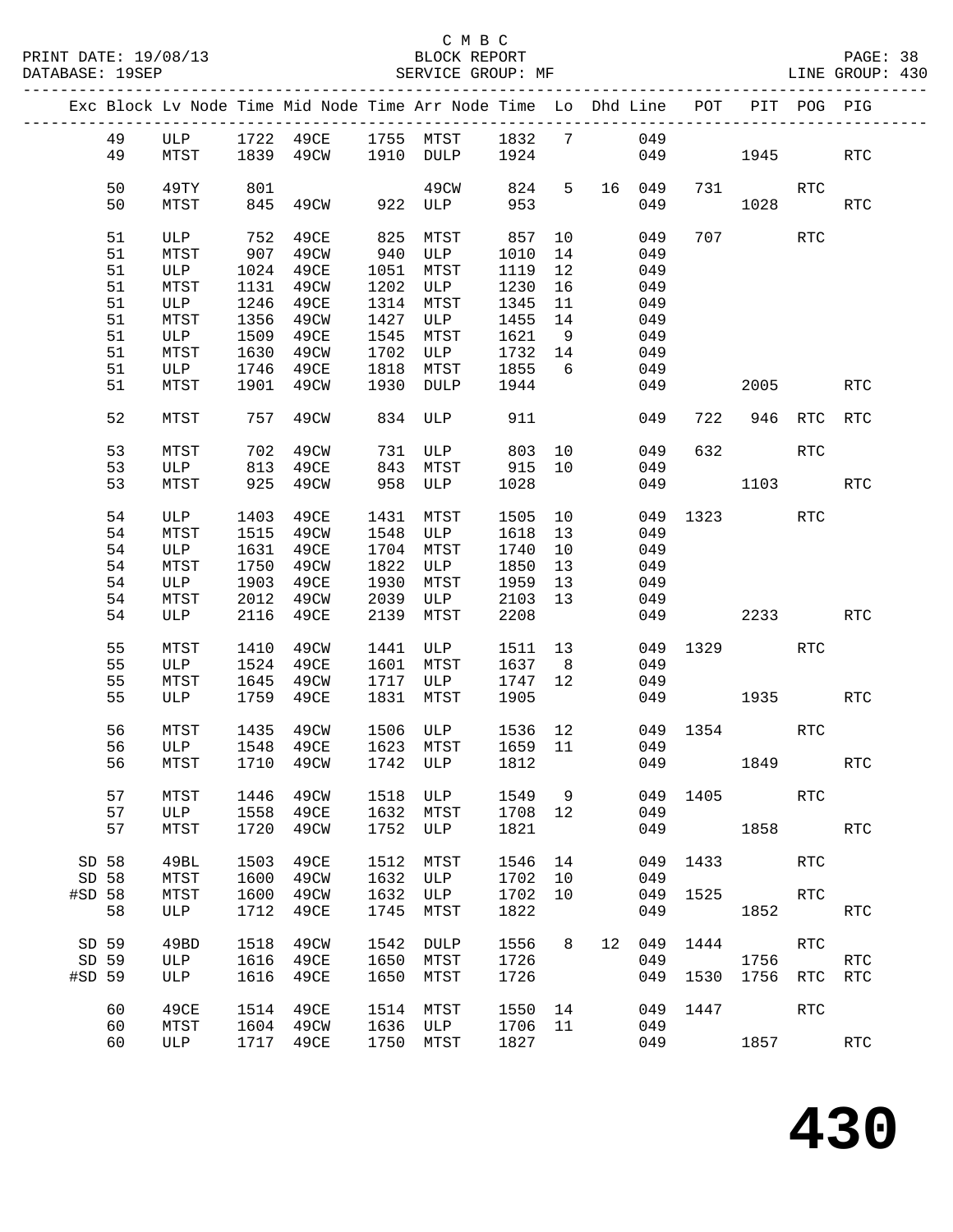|  |    |      |      |      |      |      |         |    | Exc Block Lv Node Time Mid Node Time Arr Node Time Lo Dhd Line | POT      | PIT                   | POG | PIG        |
|--|----|------|------|------|------|------|---------|----|----------------------------------------------------------------|----------|-----------------------|-----|------------|
|  | 61 | 49BL | 1528 | 49CE | 1539 | MTST | 1615    | 10 | 049                                                            | 1458     |                       | RTC |            |
|  | 61 | MTST | 1625 | 49CW | 1657 | ULP  | 1727    | 12 | 049                                                            |          |                       |     |            |
|  | 61 | ULP  | 1739 | 49CE | 1812 | MTST | 1849    |    | 049                                                            |          | 1919                  |     | <b>RTC</b> |
|  | 62 | MTST | 1531 | 49CW | 1603 | ULP  | 1633    | 11 | 049                                                            | 1446     |                       | RTC |            |
|  | 62 | ULP  | 1644 | 49CE | 1717 | MTST | 1753    |    | 049                                                            |          | 1823                  |     | RTC        |
|  |    |      |      |      |      |      |         |    |                                                                |          |                       |     |            |
|  | 63 | MTST | 1545 | 49CW | 1617 | ULP  | 1647 11 |    |                                                                | 049 1500 |                       | RTC |            |
|  | 63 | ULP  | 1658 | 49CE | 1731 | MTST | 1809    |    | 049                                                            |          | 1839                  |     | RTC        |
|  |    |      |      |      |      |      |         |    |                                                                |          |                       |     |            |
|  | 64 | ULP  | 1544 | 49CE | 1619 | MTST | 1655    | 10 | 049                                                            | 1458     |                       | RTC |            |
|  | 64 | MTST | 1705 | 49CW | 1737 | ULP  | 1807    |    | 049                                                            |          | 1844                  |     | RTC        |
|  | 65 | MTST | 1549 | 49CW | 1621 | ULP  | 1651    | 11 |                                                                | 049 1504 | <b>Example 18 RTC</b> |     |            |
|  | 65 | ULP  | 1702 | 49CE | 1735 | MTST | 1813    | 8  | 049                                                            |          |                       |     |            |
|  | 65 | MTST | 1821 | 49CW | 1853 | ULP  | 1920    |    | 049                                                            |          | 1953                  |     | RTC        |
|  |    |      |      |      |      |      |         |    |                                                                |          |                       |     |            |
|  | 66 | 49CE | 1556 | 49CE | 1556 | MTST | 1632    | 8  |                                                                | 049 1529 |                       | RTC |            |
|  | 66 | MTST | 1640 | 49CW | 1712 | ULP  | 1742    |    | 049                                                            |          | 1822                  |     | <b>RTC</b> |
|  |    |      |      |      |      |      |         |    |                                                                |          |                       |     |            |
|  | 67 | ULP  | 1603 | 49CE | 1637 | MTST | 1713    | 12 |                                                                | 049 1517 |                       | RTC |            |
|  | 67 | MTST | 1725 | 49CW | 1757 | ULP  | 1826    |    | 049                                                            |          | 1903                  |     | RTC        |
|  |    |      |      |      |      |      |         |    |                                                                |          |                       |     |            |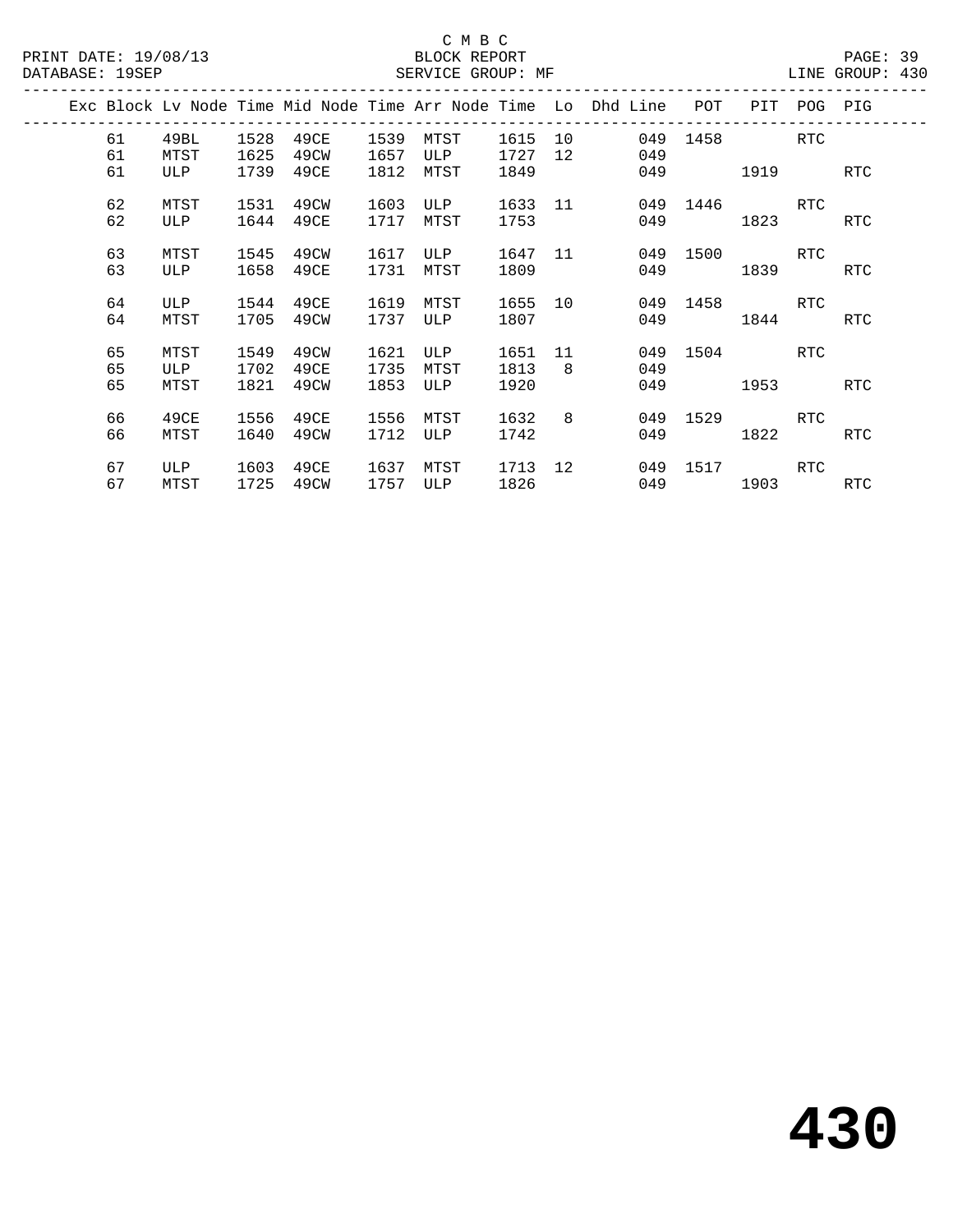| PRINT DATE: 19/08/13<br>DATABASE: 19SEP                                                                          |                                                                                                                                                                                                                           |                                                                                                                                              |                                                                                                                                       |                                                                                                     | BLOCK REPORT |                                                                                                                    | смвс                                           |                                                                                                                                                                            |                                                                                                                               |                                                                                                                                             |                                                                                                                        |           |     | PAGE: 40   |  |
|------------------------------------------------------------------------------------------------------------------|---------------------------------------------------------------------------------------------------------------------------------------------------------------------------------------------------------------------------|----------------------------------------------------------------------------------------------------------------------------------------------|---------------------------------------------------------------------------------------------------------------------------------------|-----------------------------------------------------------------------------------------------------|--------------|--------------------------------------------------------------------------------------------------------------------|------------------------------------------------|----------------------------------------------------------------------------------------------------------------------------------------------------------------------------|-------------------------------------------------------------------------------------------------------------------------------|---------------------------------------------------------------------------------------------------------------------------------------------|------------------------------------------------------------------------------------------------------------------------|-----------|-----|------------|--|
| 1A67 <b>18</b><br>BHST BRIGHOUSE STATION<br>LADX<br>——————<br>RRCX<br>SCDL<br>SSPR<br>WR10 WHITE ROCK CTR BAY 10 |                                                                                                                                                                                                                           | 1A AV & 67 ST<br>SCOTTSDALE<br>SOUTH SURREY PARK N RIDE                                                                                      |                                                                                                                                       | 46RR 46A ST & RIVER RD<br>LADNER EXCHANGE<br>RIVERPORT RECREATION COMPLEX                           |              |                                                                                                                    |                                                | <b>BPST</b><br>SDRC<br><b>ULP</b>                                                                                                                                          |                                                                                                                               | 4826 148 ST & 26 AV<br>BRIDGEPORT STN<br>UNIVERSITY LOOP                                                                                    | 1AEB 1 AV & ENGLISH BLUFF<br>OXVN         OXFORD ST FS VINE AV<br>RTC         Richmond Depot<br>SOUTH DELTA REC CENTRE |           |     |            |  |
|                                                                                                                  |                                                                                                                                                                                                                           |                                                                                                                                              |                                                                                                                                       | Exc Block Lv Node Time Mid Node Time Arr Node Time Lo Dhd Line POT PIT POG PIG                      |              |                                                                                                                    |                                                |                                                                                                                                                                            |                                                                                                                               |                                                                                                                                             |                                                                                                                        |           |     |            |  |
|                                                                                                                  | $\mathbf{1}$<br>$\mathbf{1}$<br>$\mathbf{1}$<br>$\mathbf{1}$<br>$\mathbf{1}$<br>$\mathbf{1}$<br>$\mathbf 1$<br>$\mathbf 1$<br>1<br>$\mathbf 1$<br>$\mathbf 1$<br>1<br>$\mathbf 1$<br>1<br>1<br>1<br>1<br>2<br>2<br>2<br>2 | BPST<br>BPST<br>ULP<br>BPST<br>ULP<br>BPST<br>ULP<br>BPST<br>ULP<br>BPST<br>ULP<br>BPST<br>ULP<br>BPST<br>ULP<br>RRCX<br>WR10<br>BPST<br>ULP | 746<br>840<br>924<br>1010<br>1056<br>1155<br>1241<br>1340<br>1429<br>1522<br>1614<br>1707<br>1756<br>1856<br>608<br>717<br>839<br>940 | 4826 514 SSPR 535 BPST<br>BPST 605 1A67<br>1A67 648 LADX 716 BPST<br>BHST 629 BPST<br>SSPR 749 BPST |              | BPST<br>BPST<br>ULP<br>BPST<br>ULP<br>BPST<br>BPST<br>BPST<br>ULP<br>BPST                                          | ULP<br>ULP<br>ULP<br>ULP<br><b>ULP</b><br>BPST | 559 6<br>645 3<br>739 7<br>829<br>916<br>1004<br>1046<br>1141<br>1233<br>1326 14<br>1420<br>1514<br>1607<br>1659<br>1753 3<br>1842 14<br>1934<br>639<br>823<br>926<br>1016 | 11<br>8 <sup>8</sup><br>6<br>10<br>14<br>8<br>9<br>8<br>$7\overline{ }$<br>8 <sup>8</sup><br>5 <sub>5</sub><br>16<br>14<br>15 | 601<br>601<br>480<br>480<br>480<br>480<br>480<br>480<br>480<br>480<br>480<br>480<br>480<br>480<br>480<br>480<br>33 403<br>354<br>480<br>480 | 352 452 RTC<br>1947                                                                                                    | 600 — 100 | RTC | RTC        |  |
|                                                                                                                  | 2<br>2<br>2<br>2<br>2<br>2<br>2<br>2<br>2<br>2<br>2<br>2<br>2<br>2                                                                                                                                                        | BPST<br>ULP<br>BPST<br>ULP<br>BPST<br>ULP 1453<br>BPST<br>ULP<br><b>BPST</b><br>ULP<br><b>BPST</b><br>ULP<br><b>BPST</b><br>ULP              | 1031<br>1125<br>1211<br>1310<br>1356<br>1544<br>1637<br>1736<br>1841<br>1926<br>2008<br>2055<br>2138                                  |                                                                                                     |              | ULP<br>BPST<br>ULP<br>BPST<br>ULP<br><b>BPST</b><br>ULP<br><b>BPST</b><br>ULP<br><b>BPST</b><br>ULP<br><b>BPST</b> | <b>BPST</b><br>ULP                             | 1116<br>1203 8<br>1256 14 480<br>1349<br>1441 12<br>1535 9<br>1629<br>1721<br>1821<br>1919<br>2003<br>2041<br>2129<br>2211                                                 | 9<br>$7\overline{ }$<br>8<br>15<br>20<br>7<br>5<br>14<br>9                                                                    | 480<br>480<br>480<br>480<br>480<br>480<br>480<br>480<br>480<br>480<br>480<br>480<br>480                                                     |                                                                                                                        | 2224      |     | <b>RTC</b> |  |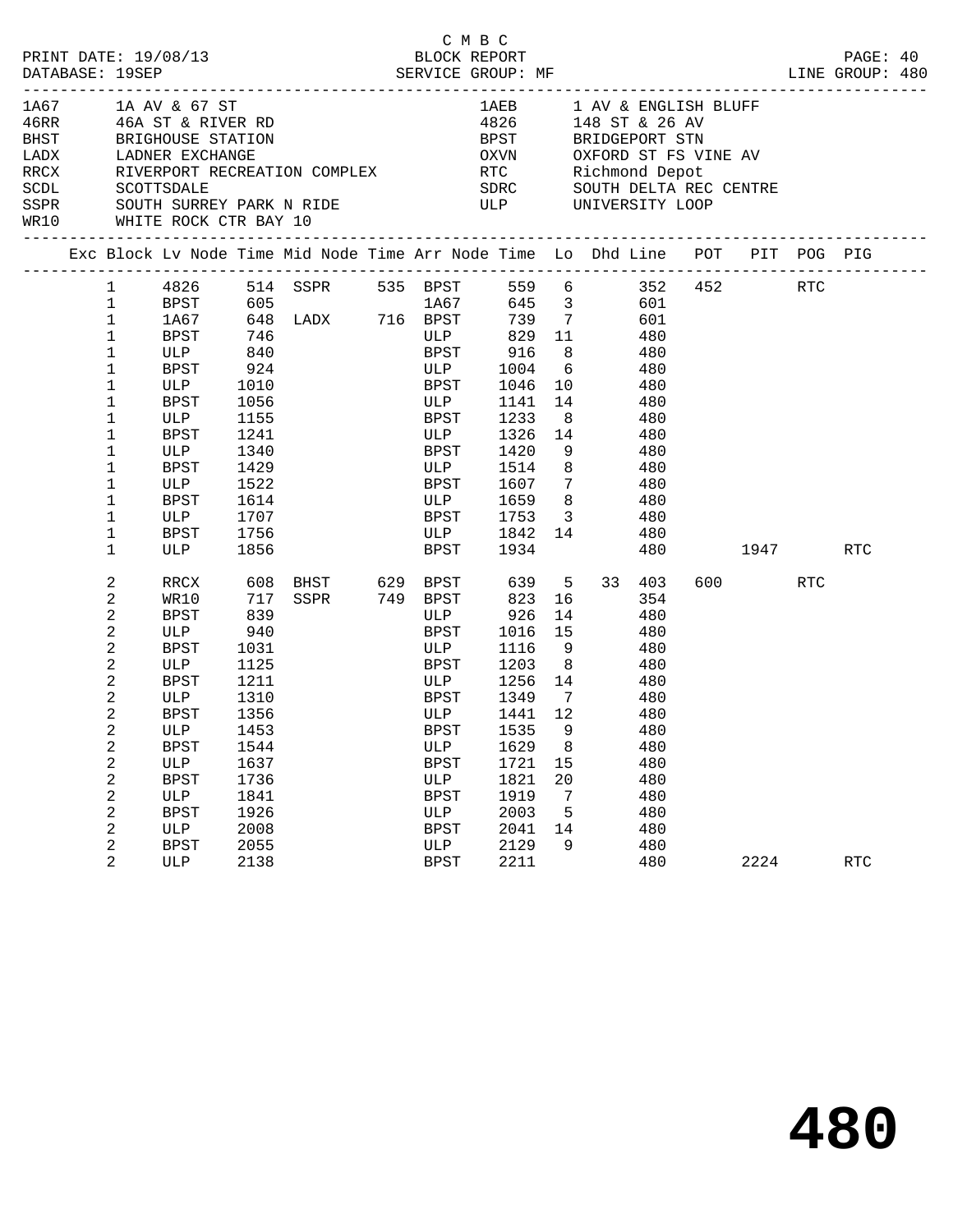# C M B C<br>BLOCK REPORT

| PRINT DATE: 19/08/13<br>DATABASE: 19SEP |                                                                                | BLOCK REPORT<br>SERVICE GROUP: MF | PAGE: 41<br>LINE GROUP: 480 |
|-----------------------------------------|--------------------------------------------------------------------------------|-----------------------------------|-----------------------------|
|                                         | Exc Block Lv Node Time Mid Node Time Arr Node Time Lo Dhd Line POT PIT POG PIG |                                   |                             |
|                                         |                                                                                |                                   |                             |

| 3              | BPST        | 636  |                |          | ULP         | 711     | $\frac{4}{3}$              |    | 480    | 616 |                        | RTC                  |                      |
|----------------|-------------|------|----------------|----------|-------------|---------|----------------------------|----|--------|-----|------------------------|----------------------|----------------------|
| $\mathbf{3}$   | ULP         | 715  |                |          | BPST        | 749     | 20                         |    | 480    |     |                        |                      |                      |
| 3              | <b>BPST</b> | 809  |                |          | ULP         | 855     | $\overline{\mathbf{3}}$    |    | 33 480 |     |                        |                      |                      |
| 3              | <b>BPST</b> | 931  |                |          | ULP         | 1011    | 14                         |    | 480    |     |                        |                      |                      |
| 3              | ULP         | 1025 |                |          | BPST        | 1101    | 10                         |    | 480    |     |                        |                      |                      |
| 3              | BPST        | 1111 |                |          | ULP         | 1156    | 14                         |    | 480    |     |                        |                      |                      |
| 3              | ULP         | 1210 |                |          | <b>BPST</b> | 1248    | 8 <sup>8</sup>             |    | 480    |     |                        |                      |                      |
| 3              | <b>BPST</b> | 1256 |                |          | ULP         | 1341    | 14                         |    | 480    |     |                        |                      |                      |
|                |             |      |                |          |             |         |                            |    |        |     |                        |                      |                      |
| 3              | ULP         | 1355 |                |          | <b>BPST</b> | 1435    | 9                          |    | 480    |     |                        |                      |                      |
| 3              | BPST        | 1444 |                |          | ULP         | 1529    | 5                          |    | 480    |     |                        |                      |                      |
| 3              | ULP         | 1534 |                |          | BPST        | 1619    | 10                         |    | 480    |     |                        |                      |                      |
| 3              | BPST        | 1629 |                |          | ULP         | 1714    | $\overline{4}$             |    | 480    |     |                        |                      |                      |
| 3              | ULP         | 1718 |                |          | BPST        | 1804    | 12                         |    | 480    |     |                        |                      |                      |
| 3              | BPST        | 1816 |                |          | ULP         | 1902    | 9                          |    | 480    |     |                        |                      |                      |
| $\mathsf{3}$   | ULP         | 1911 |                |          | <b>BPST</b> | 1947    | 9                          |    | 480    |     |                        |                      |                      |
| $\mathsf{3}$   | BPST        | 1956 |                |          | ULP         | 2030    | 8                          |    | 480    |     |                        |                      |                      |
| 3              | ULP         | 2038 |                |          | <b>BPST</b> | 2111    |                            |    | 480    |     | 2124                   |                      | $\operatorname{RTC}$ |
|                |             |      |                |          |             |         |                            |    |        |     |                        |                      |                      |
| 4              | SCDL        | 650  |                |          | BPST        | 730     | $\mathbf{1}$               |    | 311    |     | 622 and $\overline{a}$ | RTC                  |                      |
| 4              | <b>BPST</b> | 731  |                |          | ULP         | 811     | $\overline{a}$             |    | 33 480 |     |                        |                      |                      |
| 4              | <b>BPST</b> | 846  |                |          | ULP         | 928     | 20                         | 33 | 480    |     |                        |                      |                      |
| 4              | BPST        | 1021 |                |          | ULP         | 1101    | 9                          |    | 480    |     |                        |                      |                      |
| 4              | ULP         | 1110 |                |          | BPST        | 1148    | 8                          |    | 480    |     |                        |                      |                      |
| 4              | BPST        | 1156 |                |          | ULP         | 1241    | 14                         |    | 480    |     |                        |                      |                      |
| 4              | ULP         | 1255 |                |          | BPST        | 1334    | $\overline{7}$             |    | 480    |     |                        |                      |                      |
| 4              | BPST        | 1341 |                |          | ULP         | 1426    | 12                         |    | 480    |     |                        |                      |                      |
| 4              | ULP         | 1438 |                |          | <b>BPST</b> | 1520    | 9                          |    | 480    |     |                        |                      |                      |
|                | <b>BPST</b> | 1529 |                |          |             | 1614    | 8 <sup>8</sup>             |    |        |     |                        |                      |                      |
| 4              |             |      |                |          | ULP         |         |                            |    | 480    |     |                        |                      |                      |
| 4              | ULP         | 1622 |                |          | <b>BPST</b> | 1706    | 16                         |    | 480    |     |                        |                      |                      |
| 4              | <b>BPST</b> | 1722 | LADX 1744 LADX |          |             | 1744    | $\overline{\phantom{a}}^2$ |    | 601    |     |                        |                      |                      |
| 4              | LADX        | 1746 |                |          | 46RR        | 1753    | $\Omega$                   |    | 606    |     |                        |                      |                      |
| $\overline{4}$ | 46RR        | 1753 |                |          | LADX        | 1814    |                            |    | 606    |     | 1826                   |                      | RTC                  |
| 5              | 4826        | 645  | SSPR           | 707 BPST |             | 742     | 12                         |    | 352    |     | 623                    | RTC                  |                      |
|                |             |      |                |          |             |         |                            |    |        |     |                        |                      |                      |
| 5              | <b>BPST</b> | 754  |                |          | ULP         | 837     | 6                          |    | 33 480 |     |                        |                      |                      |
| 5              | BPST        | 916  |                |          | ULP         | 956     |                            |    | 480    |     | 1031                   |                      | RTC                  |
| 6              | SDRC        | 642  |                |          | <b>1AEB</b> | 655     | $\overline{0}$             |    | 604    |     | 626 30                 | $\operatorname{RTC}$ |                      |
| 6              | 1AEB        | 655  | SDRC           | 705 BPST |             | 732     | 7                          |    | 604    |     |                        |                      |                      |
|                |             |      |                |          |             | 819     |                            |    |        |     |                        |                      |                      |
| 6              | <b>BPST</b> | 739  |                |          | ULP         |         | 9                          |    | 33 480 |     |                        |                      |                      |
| 6              | BPST        | 901  |                |          | ULP         | 941     | 14                         |    | 480    |     |                        |                      |                      |
| 6              | ULP         | 955  |                |          | BPST        | 1031 10 |                            |    | 480    |     |                        |                      |                      |
| 6              | BPST        | 1041 |                |          | ULP         | 1126    | 14                         |    | 480    |     |                        |                      |                      |
| 6              | ULP         | 1140 |                |          | <b>BPST</b> | 1218    | 8                          |    | 480    |     |                        |                      |                      |
| 6              | BPST        | 1226 |                |          | ULP         | 1311    | 14                         |    | 480    |     |                        |                      |                      |
| 6              | ULP         | 1325 |                |          | <b>BPST</b> | 1404    | 7                          |    | 480    |     |                        |                      |                      |
| 6              | <b>BPST</b> | 1411 |                |          | ULP         | 1456    | 4                          |    | 480    |     |                        |                      |                      |
| 6              | ULP         | 1500 |                |          | <b>BPST</b> | 1545    | 14                         |    | 480    |     |                        |                      |                      |
| 6              | <b>BPST</b> | 1559 |                |          | ULP         | 1644    | 13                         |    | 480    |     |                        |                      |                      |
| 6              | ULP         | 1657 |                |          | <b>BPST</b> | 1743    | 13                         | 30 | 480    |     |                        |                      |                      |
| 6              | ULP         | 1826 |                |          | <b>BPST</b> | 1910    |                            |    | 480    |     | 1923                   |                      | <b>RTC</b>           |
|                |             |      |                |          |             |         |                            |    |        |     |                        |                      |                      |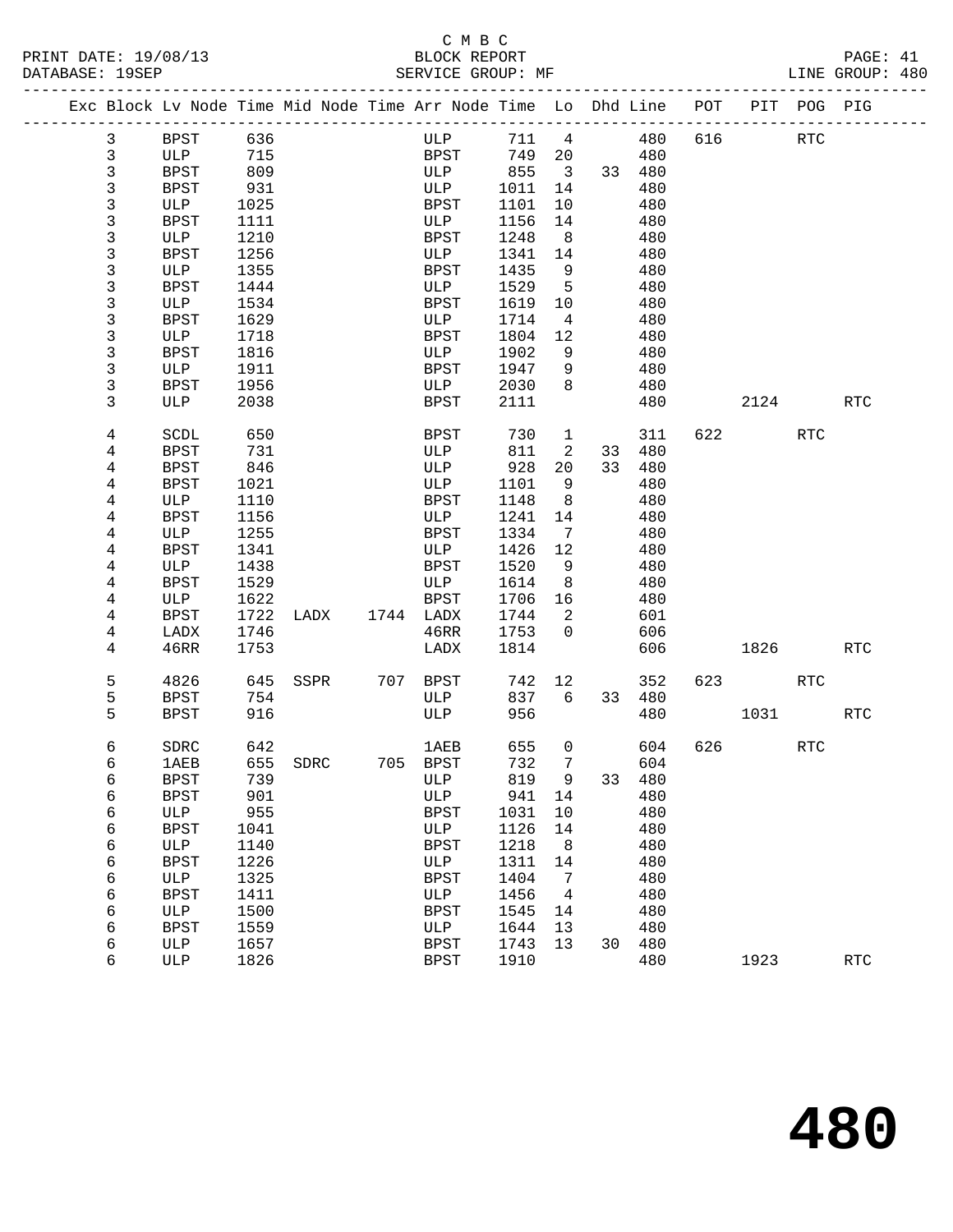#### C M B C<br>BLOCK REPORT PRINT DATE: 19/08/13 BLOCK REPORT PAGE: 42 SERVICE GROUP: MF

|              |                 | Exc Block Lv Node Time Mid Node Time Arr Node Time Lo Dhd Line POT |              |      |     |                    |              |                              |    |            |         |      | PIT POG PIG          |                      |
|--------------|-----------------|--------------------------------------------------------------------|--------------|------|-----|--------------------|--------------|------------------------------|----|------------|---------|------|----------------------|----------------------|
|              | $7\phantom{.0}$ | <b>BPST</b>                                                        | 654          |      |     | ULP                | 729          | $7\phantom{.0}$              | 25 | 480        | 634     |      | $\operatorname{RTC}$ |                      |
|              | 7               | <b>BPST</b>                                                        | 801          |      |     | ULP                | 847          | 8                            |    | 480        |         |      |                      |                      |
|              | 7               | ULP                                                                | 855          |      |     | <b>BPST</b>        | 931          | 10                           |    | 480        |         |      |                      |                      |
|              | 7               | BPST                                                               | 941          |      |     | ULP                | 1021         | 19                           |    | 480        |         |      |                      |                      |
|              | 7               | ULP                                                                | 1040         |      |     | BPST               | 1118         | 8                            |    | 480        |         |      |                      |                      |
|              | 7               | <b>BPST</b>                                                        | 1126         |      |     | ULP                | 1211         | 14                           |    | 480        |         |      |                      |                      |
|              | 7               | ULP                                                                | 1225         |      |     | <b>BPST</b>        | 1303         | 8                            |    | 480        |         |      |                      |                      |
|              | 7               | <b>BPST</b>                                                        | 1311         |      |     | ULP                | 1356         | 14                           |    | 480        |         |      |                      |                      |
|              | 7               | ULP                                                                | 1410         |      |     | BPST               | 1450         | 9                            |    | 480        |         |      |                      |                      |
|              | 7               | BPST                                                               | 1459         |      |     | ULP                | 1544         | 10                           |    | 480        |         |      |                      |                      |
|              | 7               | ULP                                                                | 1554         |      |     | <b>BPST</b>        | 1638         | 21                           |    | 480        |         |      |                      |                      |
|              | 7               | $_{\rm BPST}$                                                      | 1659         |      |     | ULP                | 1744         | 8                            |    | 480        |         |      |                      |                      |
|              | 7               | ULP                                                                | 1752         |      |     | BPST               | 1838         | 18                           |    | 480        |         |      |                      |                      |
|              | 7               | <b>BPST</b>                                                        | 1856         |      |     | ULP                | 1942         | 6                            |    | 480        |         |      |                      |                      |
|              | 7               | ULP                                                                | 1948         |      |     | <b>BPST</b>        | 2022         | $\overline{4}$               |    | 480        |         |      |                      |                      |
|              | 7               | BPST                                                               | 2026         |      |     | ULP                | 2100         | 8                            |    | 480        |         |      |                      |                      |
|              | 7               | ULP                                                                | 2108         |      |     | <b>BPST</b>        | 2141         |                              |    | 480        |         | 2154 |                      | RTC                  |
|              |                 |                                                                    |              |      |     |                    |              |                              |    |            |         |      |                      |                      |
|              | 8               | <b>OXVN</b>                                                        | 709          | SSPR | 725 | BPST               | 759          | 17                           |    | 351        | 642     |      | RTC                  |                      |
|              | 8               | BPST                                                               | 816          |      |     | ULP                | 903          | $7\phantom{.0}\phantom{.0}7$ |    | 480        |         |      |                      |                      |
|              | 8               | ULP                                                                | 910          |      |     | <b>BPST</b>        | 946          | 15                           |    | 480        |         |      |                      |                      |
|              | 8               | <b>BPST</b>                                                        | 1001         |      |     | ULP                | 1041         | 14                           |    | 480        |         |      |                      |                      |
|              | 8               | ULP                                                                | 1055         |      |     | <b>BPST</b>        | 1133         | 8                            |    | 480        |         |      |                      |                      |
|              | 8               | <b>BPST</b>                                                        | 1141         |      |     | ULP                | 1226         | 14                           |    | 480        |         |      |                      |                      |
|              | 8               | ULP                                                                | 1240         |      |     | <b>BPST</b>        | 1319         | 7                            |    | 480        |         |      |                      |                      |
|              | 8               | BPST                                                               | 1326         |      |     | ULP                | 1411         | 12                           |    | 480        |         |      |                      |                      |
|              | 8               | ULP                                                                | 1423         |      |     | <b>BPST</b>        | 1503         | 11                           | 30 | 480        |         |      |                      |                      |
|              | 8               | ULP                                                                | 1544         |      |     | <b>BPST</b>        | 1629         | 15                           |    | 480        |         |      |                      |                      |
|              | 8<br>8          | <b>BPST</b><br>ULP                                                 | 1644<br>1741 |      |     | ULP<br>BPST        | 1729<br>1827 | 12<br>9                      |    | 480<br>480 |         |      |                      |                      |
|              | 8               | <b>BPST</b>                                                        | 1836         |      |     | ULP                | 1922         | 7                            |    | 480        |         |      |                      |                      |
|              | 8               | ULP                                                                | 1929         |      |     | <b>BPST</b>        | 2005         |                              |    | 480        |         | 2018 |                      | <b>RTC</b>           |
|              |                 |                                                                    |              |      |     |                    |              |                              |    |            |         |      |                      |                      |
|              | 9               | <b>BPST</b>                                                        | 706          |      |     | ULP                | 743          | 2                            |    | 480        | 646     |      | <b>RTC</b>           |                      |
|              | 9               | ULP                                                                | 745          |      |     | <b>BPST</b>        | 823          | 8                            |    | 480        |         |      |                      |                      |
|              | 9               | <b>BPST</b>                                                        | 831          |      |     | ULP                | 918          | 7                            |    | 480        |         |      |                      |                      |
|              | 9               | ULP                                                                | 925          |      |     | BPST               | 1001         | 10                           |    | 480        |         |      |                      |                      |
|              | 9               | <b>BPST</b>                                                        | 1011         |      |     | ULP                | 1051         |                              |    | 480        |         | 1126 |                      | <b>RTC</b>           |
|              |                 |                                                                    |              |      |     |                    |              |                              |    |            |         |      |                      |                      |
|              | $10$            | BPST                                                               | 716          |      |     | ULP                | 756 9        |                              |    |            | 480 656 |      | $\operatorname{RTC}$ |                      |
|              | 10              | ULP                                                                | 805          |      |     | <b>BPST</b>        | 843          | 11                           |    | 480        |         |      |                      |                      |
|              | 10              | <b>BPST</b>                                                        | 854          |      |     | ULP                | 936          |                              |    | 480        |         | 1011 |                      | <b>RTC</b>           |
|              |                 |                                                                    |              |      |     |                    |              |                              |    |            |         |      |                      |                      |
|              | 11              | <b>BPST</b>                                                        | 606          |      |     | ULP                | 641          | 4                            |    | 480        | 546     |      | RTC                  |                      |
|              | 11              | ULP                                                                | 645          |      |     | <b>BPST</b>        | 716          | 8                            |    | 480        |         |      |                      |                      |
|              | 11              | <b>BPST</b>                                                        | 724          |      |     | ULP                | 804          | 21                           |    | 480        |         |      |                      |                      |
|              | 11              | ULP                                                                | 825          |      |     | <b>BPST</b>        | 901          | 8                            |    | 480        |         |      |                      |                      |
|              | 11              | <b>BPST</b>                                                        | 909          |      |     | ULP                | 949          |                              |    | 480        |         | 1024 |                      | $\operatorname{RTC}$ |
| <b>UD 12</b> |                 |                                                                    |              |      |     |                    |              |                              |    |            |         |      | <b>RTC</b>           |                      |
| UD 12        |                 | ULP<br><b>BPST</b>                                                 | 1418<br>1514 |      |     | <b>BPST</b><br>ULP | 1458<br>1559 | 16<br>5                      |    | 480<br>480 | 1338    |      |                      |                      |
| #UD 12       |                 | <b>BPST</b>                                                        | 1514         |      |     | ULP                | 1559         | 5                            |    | 480        | 1454    |      | RTC                  |                      |
|              | 12              | ULP                                                                | 1604         |      |     | <b>BPST</b>        | 1648         | 12                           | 30 | 480        |         |      |                      |                      |
|              | 12              | ULP                                                                | 1730         |      |     | <b>BPST</b>        | 1816         |                              |    | 480        |         | 1829 |                      | <b>RTC</b>           |
|              |                 |                                                                    |              |      |     |                    |              |                              |    |            |         |      |                      |                      |
|              | 13              | <b>BPST</b>                                                        | 1420         |      |     | ULP                | 1505         | 5                            |    | 480        | 1400    |      | RTC                  |                      |
|              |                 |                                                                    |              |      |     |                    |              |                              |    |            |         |      |                      |                      |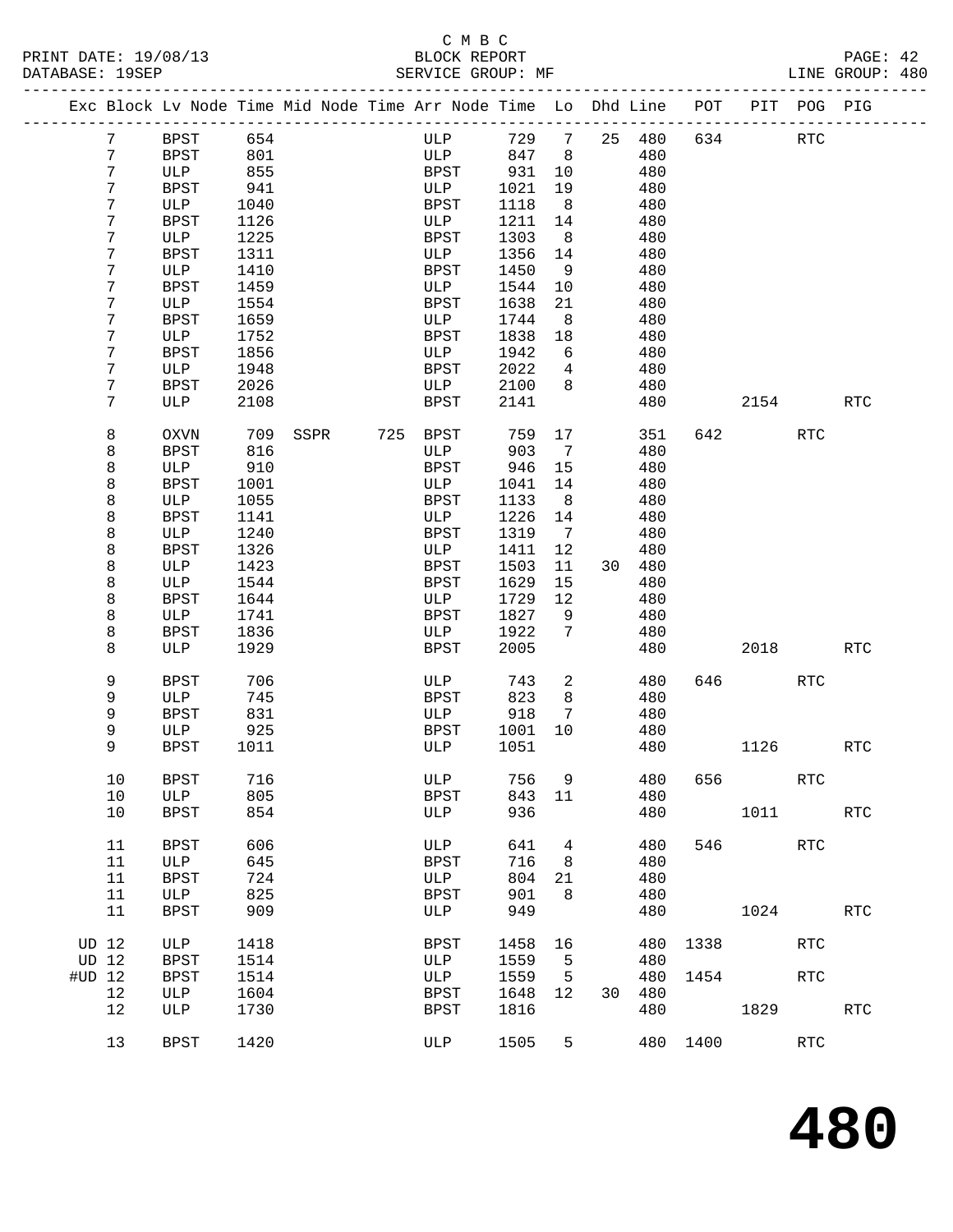|  |                |                    | Exc Block Ly Node Time Mid Node Time Arr Node Time Lo Dhd Line POT |                      |                      |            |          |            |          | PIT  | POG | PIG        |
|--|----------------|--------------------|--------------------------------------------------------------------|----------------------|----------------------|------------|----------|------------|----------|------|-----|------------|
|  | 13<br>13       | ULP<br>ULP         | 1510<br>1647                                                       | BPST<br>BPST         | 1555<br>1733         | 22         | 30       | 480<br>480 |          | 1746 |     | RTC.       |
|  | 14<br>14<br>14 | ULP<br>ULP<br>ULP  | 1505<br>1629<br>1802                                               | BPST<br>BPST<br>BPST | 1550<br>1713<br>1846 | 9<br>19    | 30<br>30 | 480<br>480 | 480 1419 | 1859 | RTC | RTC        |
|  | 15<br>15<br>15 | ULP<br>BPST<br>ULP | 1614<br>1716<br>1812                                               | BPST<br>ULP<br>BPST  | 1658<br>1801<br>1856 | 18<br>- 11 |          | 480<br>480 | 480 1528 | 1909 | RTC | <b>RTC</b> |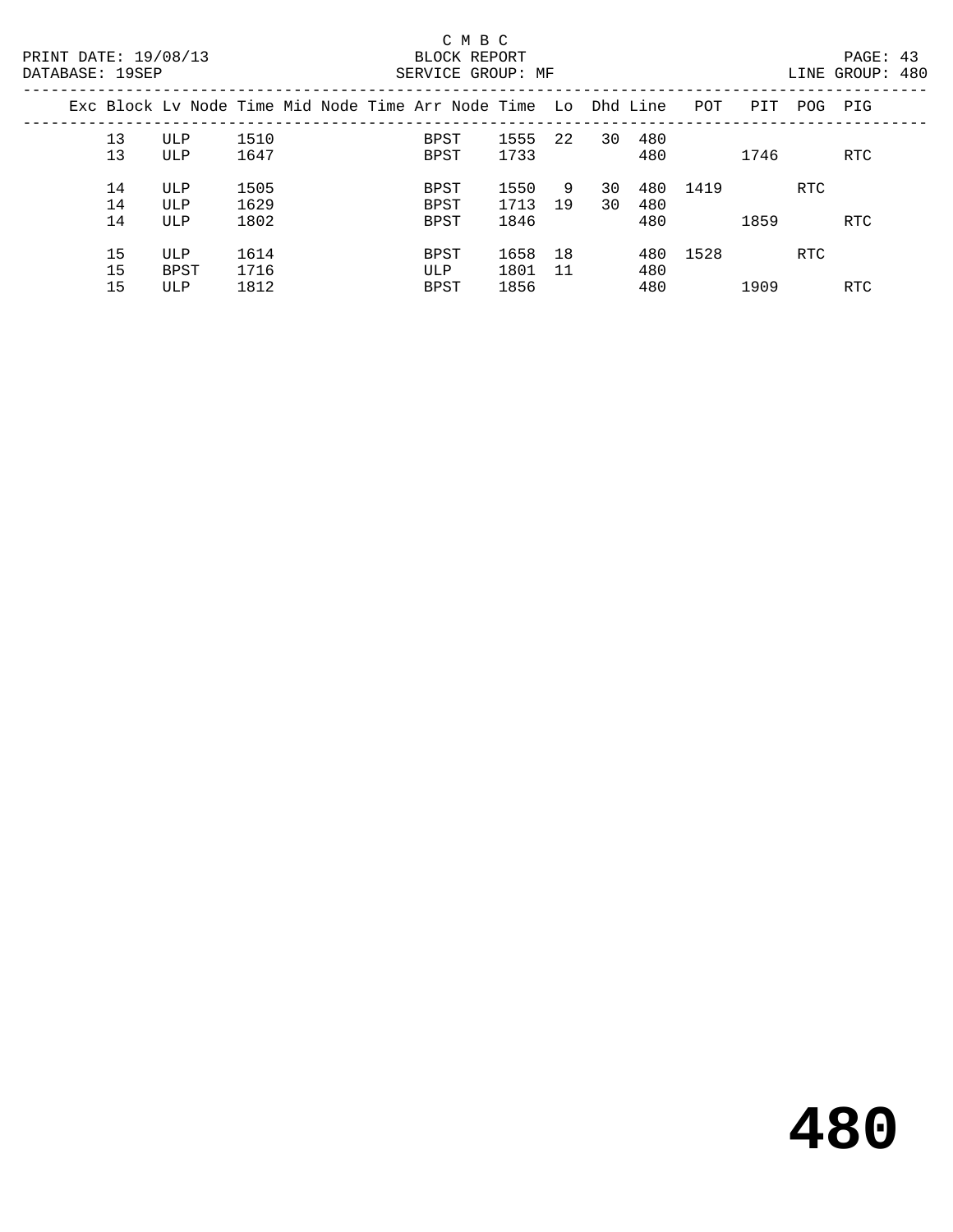|                                                                                                                                  |                                                                                                                                                                                             |                                                                                                                                                  |                                                                                                 |                                                                                                                                                                                 |                                                                                                                                                    | C M B C                                                                                                  |                                                                                                                                            |                                           |                                                                                         |                                                                                                                                                                                                                                                                |                                                                                                       |            | LINE GROUP: 601 |  |
|----------------------------------------------------------------------------------------------------------------------------------|---------------------------------------------------------------------------------------------------------------------------------------------------------------------------------------------|--------------------------------------------------------------------------------------------------------------------------------------------------|-------------------------------------------------------------------------------------------------|---------------------------------------------------------------------------------------------------------------------------------------------------------------------------------|----------------------------------------------------------------------------------------------------------------------------------------------------|----------------------------------------------------------------------------------------------------------|--------------------------------------------------------------------------------------------------------------------------------------------|-------------------------------------------|-----------------------------------------------------------------------------------------|----------------------------------------------------------------------------------------------------------------------------------------------------------------------------------------------------------------------------------------------------------------|-------------------------------------------------------------------------------------------------------|------------|-----------------|--|
| 1A67<br>28CR<br>46RR 46A ST & RIVER RD<br>99SN HWY 99 & STEVESTOP<br>BHST<br>CMJA<br>LADX<br>OXVN<br>RTC<br>SDRC<br>SUKD<br>WRC1 |                                                                                                                                                                                             | 1A AV & 67 ST<br>BRIGHOUSE SILL<br>CAMBIE & JACOMBS<br>CAMBIE EXCHANGE<br>Richmond Depot<br>SULLIVAN & KIDD<br>WHITE ROCK CTR BAY 1              |                                                                                                 | 1A AV & 67 ST<br>128 ST & CRESCENT RD<br>46A ST & RIVER RD<br>HWY 99 & STEVESTON HWY<br>BRIGHOUSE STATION<br>CAMBIE & JACOMBS<br>OXFORD ST FS VINE AV<br>SOUTH DELTA REC CENTRE |                                                                                                                                                    | 99SS –<br>BPST<br>HP62<br>MAEX MATHEWS EXCHANGE<br>RRCX RIVERPORT RECREATION COMPLEX<br>SCDL SCOTTSDALE  |                                                                                                                                            |                                           |                                                                                         | 1AEB 1 AV & ENGLISH BLUFF<br>2A52 2ND AV & 52A ST TERMI<br>2ND AV & 52A ST TERMINUS<br>4826 148 ST & 26 AV<br>99SS HWY 99 & STEVESTON HWY<br>BRIDGEPORT STN<br>HOLLY PARK & 62 ST<br>SSPR        SOUTH SURREY PARK N RIDE<br>WR10        WHITE ROCK CTR BAY 10 |                                                                                                       |            |                 |  |
|                                                                                                                                  |                                                                                                                                                                                             |                                                                                                                                                  |                                                                                                 | Exc Block Lv Node Time Mid Node Time Arr Node Time Lo Dhd Line POT PIT POG PIG                                                                                                  |                                                                                                                                                    |                                                                                                          |                                                                                                                                            |                                           |                                                                                         |                                                                                                                                                                                                                                                                |                                                                                                       |            |                 |  |
|                                                                                                                                  | $\mathbf{1}$<br>$\mathbf 1$<br>$\mathbf{1}$<br>$\mathbf 1$<br>$\mathbf{1}$<br>$\mathbf{1}$<br>$\mathbf{1}$<br>$\mathbf{1}$<br>1<br>1<br>$\mathbf 1$<br>1<br>$\mathbf 1$<br>1<br>$\mathbf 1$ | 28CR<br>BPST<br>SUKD<br>BPST<br>SUKD<br>BPST<br>OXVN<br>BPST<br>OXVN<br><b>BPST</b><br>OXVN<br><b>BPST</b><br>2A52<br><b>BPST</b><br><b>BPST</b> | 730<br>835<br>945<br>1045<br>1145<br>1244<br>1345<br>1445<br>1545<br>1643<br>1750<br>1930       | 417 J&N5<br>$612$ $J\&N5$ $BFST$<br>J&N3<br>J&N5<br>MAEX<br>SSPR<br>MAEX<br>SSPR<br>MAEX<br>MAEX 1404 OXVN<br>SSPR 1505 BPST<br>LADX<br>MAEX 1948 SUKD                          | 1004 OXVN<br>1105 BPST<br>1204 OXVN<br>1304 BPST<br>2A52<br>1715 BPST<br>4826                                                                      | SUKD 831 4<br>BPST 940 5<br>1029<br>1134<br>1230<br>1333<br>1430<br>1538<br>1623<br>1737<br>1846<br>2030 | 11<br>14<br>12<br>15<br>$\overline{7}$<br>20                                                                                               | 606 6 351<br>713 17 351<br>16<br>13<br>10 | 351<br>351<br>351<br>351<br>351<br>- 351<br>- 351<br>351<br>602<br>601<br>34 352<br>351 | 505 10 351 350                                                                                                                                                                                                                                                 | 2058 — 2058 — 2058 — 2058 — 2058 — 2058 — 2058 — 2058 — 2058 — 2058 — 2058 — 2058 — 2058 — 2058 — 205 | <b>RTC</b> | RTC             |  |
|                                                                                                                                  | 2<br>2<br>$\overline{a}$<br>$\overline{a}$<br>$\overline{c}$<br>2<br>$\overline{c}$<br>$\overline{c}$<br>$\overline{a}$<br>$\overline{a}$<br>2<br>$\overline{a}$<br>$\overline{2}$          | 2A52<br>2A52<br>SUKD<br>BPST<br>2A52<br><b>BPST</b><br>2A52<br>BPST<br>SUKD<br>BPST<br>SUKD<br>BPST<br>2A52                                      | 416<br>530<br>702<br>820<br>926<br>1025<br>1125<br>1230<br>1342<br>1500<br>1616<br>1737<br>1832 | LADX<br>LADX<br>J&N5<br>LADX<br>LADX<br>LADX<br>LADX<br>MAEX<br>J&N5<br>MAEX<br>J&N5<br>LADX<br>LADX                                                                            | 440 BPST<br>555 BPST<br>BPST<br>841 2A52<br>957 BPST<br>1044 2A52<br>1159 BPST<br>1249 SUKD<br>BPST<br>1522 SUKD<br>BPST<br>1757 2A52<br>1900 BPST | 456<br>611<br>806<br>915<br>1018<br>1119<br>1220<br>1334<br>1610<br>1828<br>1918                         | $7\overline{ }$<br>12 <sup>°</sup><br>14<br>11<br>$\overline{7}$<br>6<br>10<br>8 <sup>8</sup><br>1449 11<br>6<br>1723 14<br>$\overline{4}$ | 27<br>39<br>601                           | 601<br>601<br>351<br>601<br>601<br>601<br>351<br>351<br>351<br>351<br>601<br>601        |                                                                                                                                                                                                                                                                | 354 200<br>1931                                                                                       | <b>RTC</b> | RTC             |  |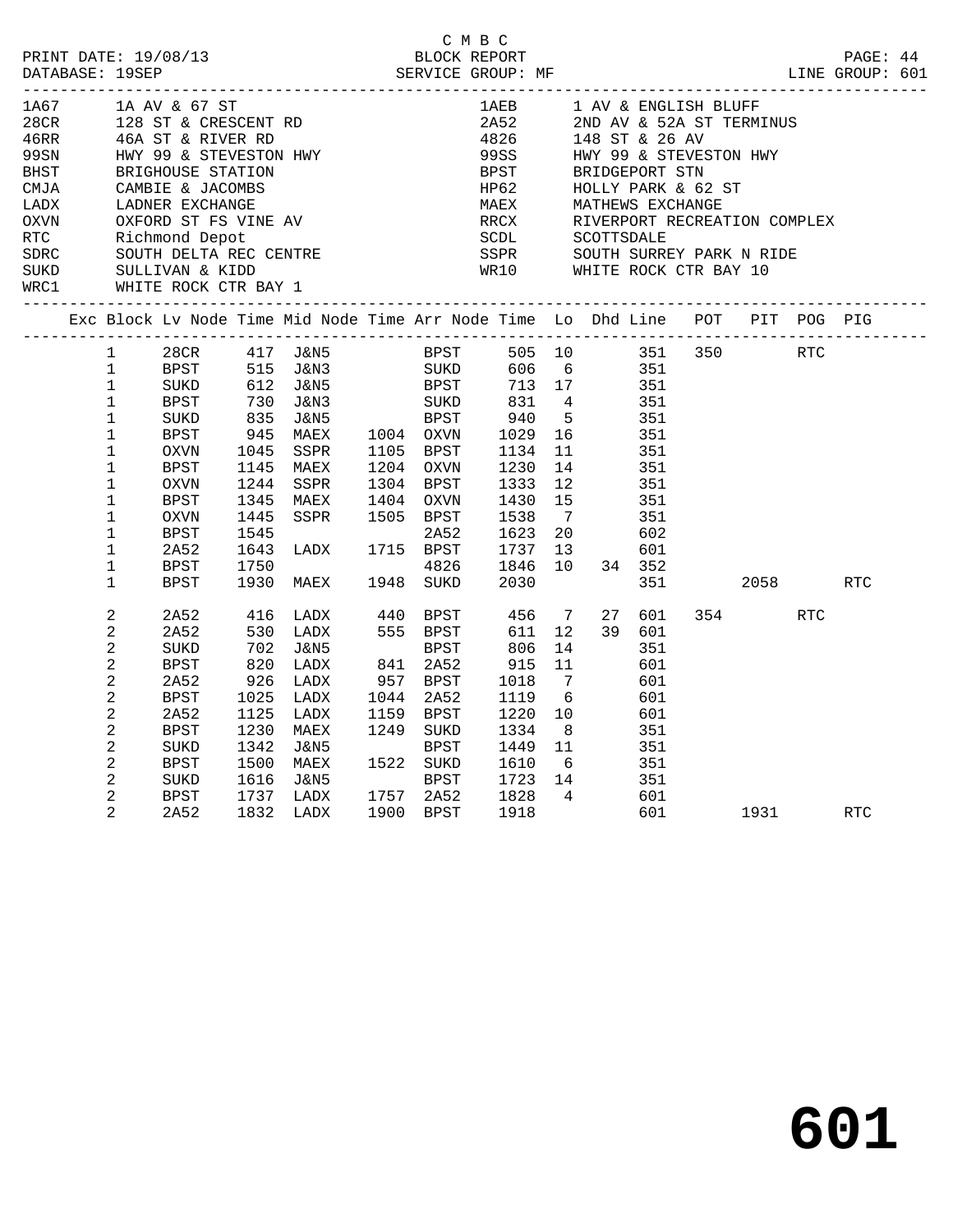|  |        |                     |            | Exc Block Lv Node Time Mid Node Time Arr Node Time Lo Dhd Line POT |      |                     |            |                      |            |     |      | PIT POG PIG |            |
|--|--------|---------------------|------------|--------------------------------------------------------------------|------|---------------------|------------|----------------------|------------|-----|------|-------------|------------|
|  | 3      | OXVN                | 442        | SSPR                                                               | 458  | BPST                | 524 21     |                      | 351        | 415 |      | <b>RTC</b>  |            |
|  | 3      | BPST                | 545        | MAEX                                                               | 602  | OXVN                | 628        | 20                   | 351        |     |      |             |            |
|  | 3      | OXVN                | 648        | SSPR                                                               | 704  | BPST                | 738        | 12                   | 351        |     |      |             |            |
|  | 3      | <b>BPST</b>         | 750        | LADX                                                               | 807  | SDRC                | 826        | 9                    | 601        |     |      |             |            |
|  | 3      | SDRC                | 835        |                                                                    |      | <b>1AEB</b>         | 845        | $\overline{0}$       | 603        |     |      |             |            |
|  | 3      | 1AEB                | 845        |                                                                    |      | SDRC                | 902        | 5                    | 603        |     |      |             |            |
|  | 3      | SDRC                | 907        | LADX                                                               | 927  | BPST                | 949        | 6                    | 601        |     |      |             |            |
|  | 3      | BPST                | 955        | LADX                                                               | 1014 | 2A52                | 1048       | 9                    | 601        |     |      |             |            |
|  | 3      | 2A52                | 1057       | LADX                                                               | 1129 | BPST                | 1150       | 10                   | 601        |     |      |             |            |
|  | 3      | BPST                | 1200       | MAEX                                                               | 1219 | SUKD                | 1304       | 8                    | 351        |     |      |             |            |
|  | 3      | SUKD                | 1312       | J&N5                                                               |      | BPST                | 1418       | 5                    | 351        |     |      |             |            |
|  | 3      | BPST                | 1423       | LADX                                                               | 1444 | 2A52                | 1522       | 5                    | 601        |     |      |             |            |
|  | 3      | 2A52                | 1527       | LADX                                                               | 1600 | BPST                | 1623       | 6                    | 601        |     |      |             |            |
|  | 3      | BPST                | 1629       | LADX                                                               | 1651 | 2A52                | 1725       | 22                   | 601        |     |      |             |            |
|  | 3      | 2A52                | 1747       | LADX                                                               | 1815 | <b>BPST</b>         | 1835       | 13                   | 601        |     |      |             |            |
|  | 3      | <b>BPST</b>         | 1848       | MAEX                                                               | 1907 | SUKD                | 1950       |                      | 351        |     | 2018 |             | <b>RTC</b> |
|  |        |                     |            |                                                                    |      |                     |            |                      |            | 417 |      |             |            |
|  | 4      | 4826                | 439        | SSPR                                                               | 500  | BPST                | 523        | 7                    | 352        |     |      | <b>RTC</b>  |            |
|  | 4      | BPST                | 530<br>627 | J&N3                                                               |      | SUKD<br><b>BPST</b> | 623<br>729 | $\overline{4}$<br>16 | 351<br>351 |     |      |             |            |
|  | 4<br>4 | SUKD<br><b>BPST</b> | 745        | J&N5<br>J&N3                                                       |      | SUKD                | 846        | 16                   | 351        |     |      |             |            |
|  | 4      | SUKD                | 902        | J&N5                                                               |      | <b>BPST</b>         | 1007       | 8                    | 351        |     |      |             |            |
|  | 4      | <b>BPST</b>         | 1015       | MAEX                                                               |      | 1035 OXVN           | 1100       | 15                   | 351        |     |      |             |            |
|  | 4      | <b>OXVN</b>         | 1115       | SSPR                                                               | 1135 | BPST                | 1204       | 11                   | 351        |     |      |             |            |
|  | 4      | <b>BPST</b>         | 1215       | MAEX                                                               | 1234 | OXVN                | 1300       | 14                   | 351        |     |      |             |            |
|  | 4      | <b>OXVN</b>         | 1314       | SSPR                                                               | 1334 | BPST                | 1403       | 12                   | 351        |     |      |             |            |
|  | 4      | <b>BPST</b>         | 1415       | MAEX                                                               | 1436 | SUKD                | 1524       | 10                   | 351        |     |      |             |            |
|  | 4      | SUKD                | 1534       | J&N5                                                               |      | <b>BPST</b>         | 1643       | 12                   | 351        |     |      |             |            |
|  | 4      | <b>BPST</b>         | 1655       | LADX                                                               | 1717 | LADX                | 1717       | $\overline{2}$       | 601        |     |      |             |            |
|  | 4      | LADX                | 1719       |                                                                    |      | 46RR                | 1727       | $\overline{0}$       | 606        |     |      |             |            |
|  | 4      | 46RR                | 1727       |                                                                    |      | LADX                | 1746       | 9                    | 606<br>17  |     |      |             |            |
|  | 4      | <b>BPST</b>         | 1812       | MAEX                                                               |      | 1833 SUKD           | 1917       | 15                   | 351        |     |      |             |            |
|  | 4      | SUKD                | 1932       | J&N5                                                               |      | BPST                | 2027       | 13                   | 351        |     |      |             |            |
|  | 4      | <b>BPST</b>         | 2040       | LADX                                                               | 2058 | 2A52                | 2126       |                      | 601        |     | 2146 |             | <b>RTC</b> |
|  |        |                     |            |                                                                    |      |                     |            |                      |            |     |      |             |            |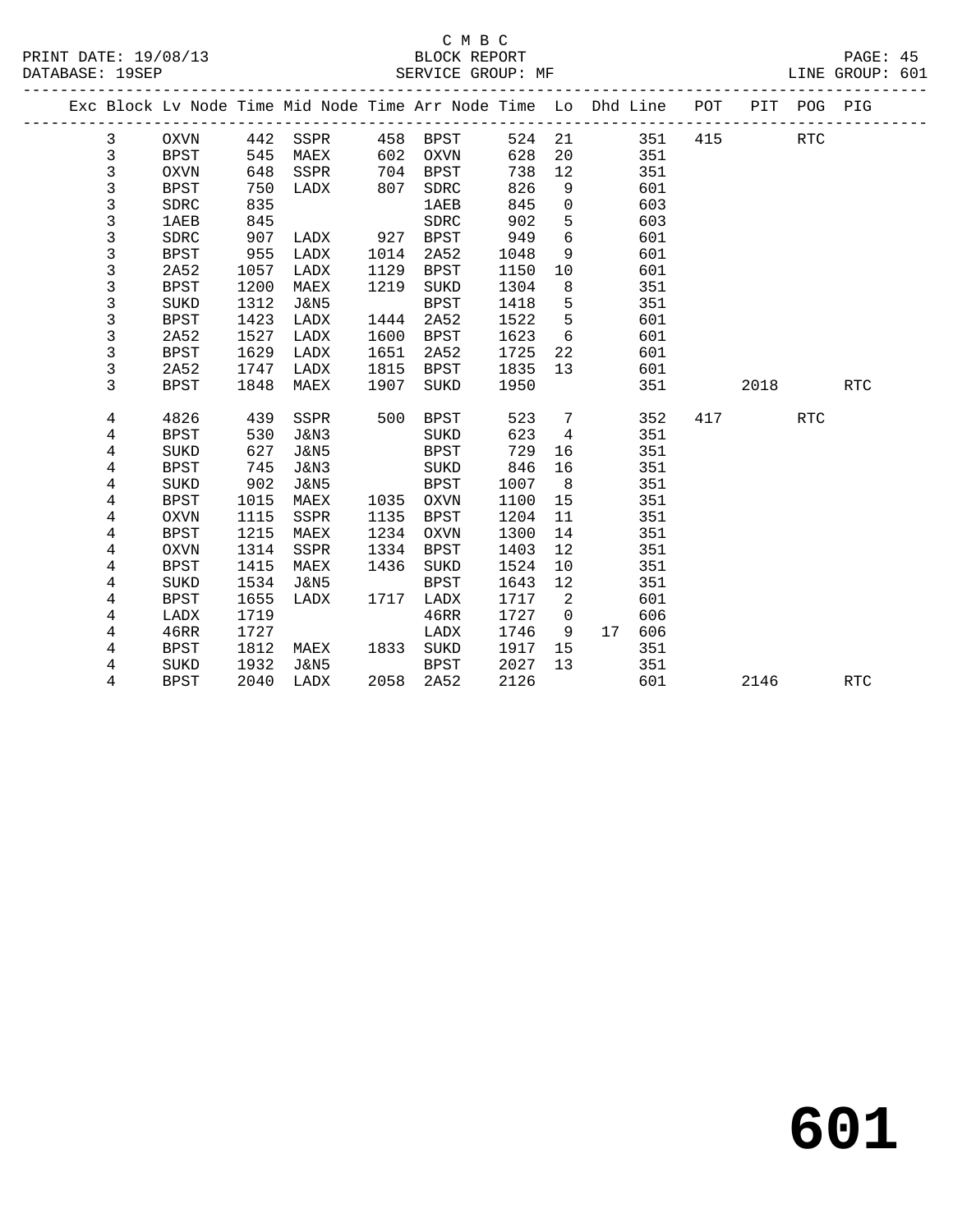|                                                                                |                     |              |                         |              | U M D U                  |              |                         |    |            |                  |      |                      | PAGE: 46<br>LINE GROUP: 601 |  |
|--------------------------------------------------------------------------------|---------------------|--------------|-------------------------|--------------|--------------------------|--------------|-------------------------|----|------------|------------------|------|----------------------|-----------------------------|--|
| Exc Block Lv Node Time Mid Node Time Arr Node Time Lo Dhd Line POT PIT POG PIG |                     |              |                         |              |                          |              |                         |    |            |                  |      |                      |                             |  |
| 5                                                                              | SCDL                | 445          |                         |              | BPST                     |              |                         |    |            | 511 7 17 311 419 |      | <b>RTC</b>           |                             |  |
| 5                                                                              | LADX                | 535          |                         |              | 46RR                     | 550          | $\overline{0}$          |    | 608        |                  |      |                      |                             |  |
| 5                                                                              | 46RR                | 550          |                         |              | LADX                     | 558          | $7\overline{ }$         |    | 608        |                  |      |                      |                             |  |
| 5                                                                              | LADX                | 605          |                         |              | 46RR                     | 620          | $\overline{0}$          |    | 608        |                  |      |                      |                             |  |
| 5                                                                              | 46RR                | 620          |                         |              | LADX                     | 628          | 11                      |    | 608        |                  |      |                      |                             |  |
| 5                                                                              | LADX                | 639          |                         |              | 46RR                     | 654          | $\overline{0}$          |    | 608        |                  |      |                      |                             |  |
| 5                                                                              | 46RR                | 654          |                         |              | LADX                     | 702          | $\overline{\mathbf{3}}$ |    | 608        |                  |      |                      |                             |  |
| 5                                                                              | LADX                | 705          |                         |              | BPST                     | 728          | $\overline{7}$          |    | 601        |                  |      |                      |                             |  |
| 5                                                                              | <b>BPST</b>         | 735          | LADX 755 2A52           |              |                          | 829          | $7\phantom{0}$          |    | 601        |                  |      |                      |                             |  |
| 5                                                                              | 2A52                | 836          | SDRC                    | 849          | BPST                     | 912          | 18                      |    | 602        |                  |      |                      |                             |  |
| 5                                                                              | <b>BPST</b>         | 930          | MAEX                    | 949          | SUKD                     | 1032         | 11                      |    | 351        |                  |      |                      |                             |  |
| 5                                                                              | SUKD                | 1043         | J&N5                    |              | BPST                     | 1149         | $6\overline{6}$         |    | 351        |                  |      |                      |                             |  |
| 5                                                                              | <b>BPST</b>         | 1155         | LADX                    |              | 1214 2A52                | 1250         | $4\overline{4}$         |    | 601        |                  |      |                      |                             |  |
| 5                                                                              | 2A52                | 1254         | LADX                    | 1330         | <b>BPST</b>              | 1349         | 11                      |    | 601        |                  |      |                      |                             |  |
| 5<br>5                                                                         | <b>BPST</b>         | 1400<br>1514 | MAEX                    | 1421         | SUKD                     | 1509<br>1624 | $5^{\circ}$             |    | 351<br>351 |                  |      |                      |                             |  |
| 5                                                                              | SUKD<br><b>BPST</b> | 1641         | J&N5<br>LADX            |              | <b>BPST</b><br>1703 2A52 | 1737         | 17<br>25                |    | 601        |                  |      |                      |                             |  |
| 5                                                                              | 2A52                | 1802         | LADX                    | 1830         | BPST                     | 1850         | 10                      |    | 601        |                  |      |                      |                             |  |
| 5                                                                              | <b>BPST</b>         | 1900         | LADX                    | 1918         | 2A52                     | 1947         | 22                      |    | 601        |                  |      |                      |                             |  |
| 5                                                                              | 2A52                | 2009         | LADX                    | 2035         | BPST                     | 2053         | $\overline{7}$          |    | 601        |                  |      |                      |                             |  |
| 5                                                                              | <b>BPST</b>         | 2100         | MAEX                    | 2118         | SUKD                     | 2159         | 4                       |    | 351        |                  |      |                      |                             |  |
| 5                                                                              | SUKD                | 2203         | J&N5                    |              | <b>BPST</b>              | 2256 17      |                         |    | 351        |                  |      |                      |                             |  |
| 5                                                                              | <b>BPST</b>         | 2313         | LADX                    | 2329         | 2A52                     | 2356         | $\overline{0}$          |    | 601        |                  |      |                      |                             |  |
| 5                                                                              | 2A52                | 2356         | LADX                    | 2419         | BPST                     | 2436         |                         |    | 601        |                  |      | 2449                 | RTC                         |  |
|                                                                                |                     |              |                         |              |                          |              |                         |    |            |                  |      |                      |                             |  |
| 6                                                                              | 28CR                | 451          | J&N5                    |              | BPST                     | 544          | 14                      | 30 | 351        |                  | 424  | RTC                  |                             |  |
| 6                                                                              | 4826                | 628          | SSPR                    | 650          | BPST                     | 720          | 7                       |    | 32 352     |                  |      |                      |                             |  |
| 6                                                                              | 2A52                | 759          | LADX                    | 829          | BPST                     | 853          | 7                       |    | 601        |                  |      |                      |                             |  |
| 6                                                                              | <b>BPST</b>         | 900          | MAEX                    | 919          | SUKD                     | 1001         | 12                      |    | 351        |                  |      |                      |                             |  |
| 6                                                                              | SUKD                | 1013         | J&N5                    |              | <b>BPST</b>              | 1119         | 6                       |    | 351        |                  |      |                      |                             |  |
| 6                                                                              | <b>BPST</b>         | 1125         | LADX                    | 1144         | 2A52                     | 1220         | $\overline{4}$          |    | 601        |                  |      |                      |                             |  |
| 6<br>6                                                                         | 2A52                | 1224         | LADX                    | 1300<br>1349 | BPST                     | 1319         | 11<br>17                |    | 601        |                  |      |                      |                             |  |
| 6                                                                              | <b>BPST</b><br>SUKD | 1330<br>1453 | MAEX<br>J&N5            |              | SUKD<br>BPST             | 1436<br>1604 | 11                      |    | 351<br>351 |                  |      |                      |                             |  |
| 6                                                                              | <b>BPST</b>         | 1615         | SDRC                    | 1641         | 1AEB                     | 1658         | $\overline{0}$          |    | 604        |                  |      |                      |                             |  |
| б                                                                              | 1AEB                | 1658         | SDRC                    | 1709         | SDRC                     | 1709 8       |                         |    | 27 604     |                  |      |                      |                             |  |
| 6                                                                              | <b>BPST</b>         | 1744         | SDRC                    | 1809         | 1AEB                     | 1820         | $\Omega$                |    | 603        |                  |      |                      |                             |  |
| 6                                                                              | 1AEB                | 1820         |                         |              | ${\tt SDRC}$             | 1835         |                         |    | 603        |                  | 1852 |                      | RTC                         |  |
| 7                                                                              | 2A52                | 448          | LADX                    | 513          | <b>BPST</b>              | 529          | 7                       | 22 | 601        | 426              |      | $\operatorname{RTC}$ |                             |  |
| 7                                                                              | SDRC                | 558          |                         |              | 1AEB                     | 611          | 0                       |    | 604        |                  |      |                      |                             |  |
| 7                                                                              | <b>1AEB</b>         | 611          | SDRC                    | 621          | SDRC                     | 621          | 2                       |    | 604        |                  |      |                      |                             |  |
| 7                                                                              | SDRC                | 623          | LADX                    | 639          | <b>BPST</b>              | 658          | 7                       | 32 | 601        |                  |      |                      |                             |  |
| 7                                                                              | 2A52                | 737          | ${\tt SDRC}$            | 750          | <b>BPST</b>              | 818          | 17                      |    | 602        |                  |      |                      |                             |  |
| 7                                                                              | $_{\rm BPST}$       | 835          | ${\rm LADX}$            | 854          | 2A52                     | 928          | 14                      |    | 601        |                  |      |                      |                             |  |
| 7                                                                              | 2A52                | 942          | ${\rm LADX}$            | 1014         | <b>BPST</b>              | 1035         | $10$                    |    | 601        |                  |      |                      |                             |  |
| 7                                                                              | <b>BPST</b>         | 1045         | MAEX                    | 1105         | <b>OXVN</b>              | 1131         | 14                      |    | 351        |                  |      |                      |                             |  |
| 7                                                                              | OXVN                | 1145         | SSPR                    | 1205         | <b>BPST</b>              | 1234         | 11                      |    | 351        |                  |      |                      |                             |  |
| 7                                                                              | <b>BPST</b>         | 1245         | MAEX                    | 1304         | <b>OXVN</b>              | 1333         | 11                      |    | 351        |                  |      |                      |                             |  |
| 7                                                                              | OXVN                | 1344         | SSPR                    | 1404         | <b>BPST</b>              | 1434         | 6                       |    | 351        |                  |      |                      |                             |  |
| 7                                                                              | <b>BPST</b>         | 1440         |                         |              | 2A52                     | 1518         | 15                      | 27 | 602        |                  |      |                      |                             |  |
| 7                                                                              | <b>BPST</b>         | 1600         | MAEX                    | 1625         | SUKD                     | 1713         | 15                      |    | 351        |                  |      |                      |                             |  |
| 7<br>7                                                                         | SUKD<br><b>BPST</b> | 1728<br>1840 | <b>J&amp;N5</b><br>LADX | 1858         | <b>BPST</b><br>2A52      | 1830<br>1928 | 10<br>20                |    | 351<br>601 |                  |      |                      |                             |  |
| 7                                                                              | 2A52                | 1948         | LADX                    | 2015         | <b>BPST</b>              | 2033         | 12                      |    | 601        |                  |      |                      |                             |  |
| 7                                                                              | <b>BPST</b>         | 2045         | MAEX                    | 2103         | SUKD                     | 2144         |                         |    | 351        |                  | 2212 |                      | RTC                         |  |
|                                                                                |                     |              |                         |              |                          |              |                         |    |            |                  |      |                      |                             |  |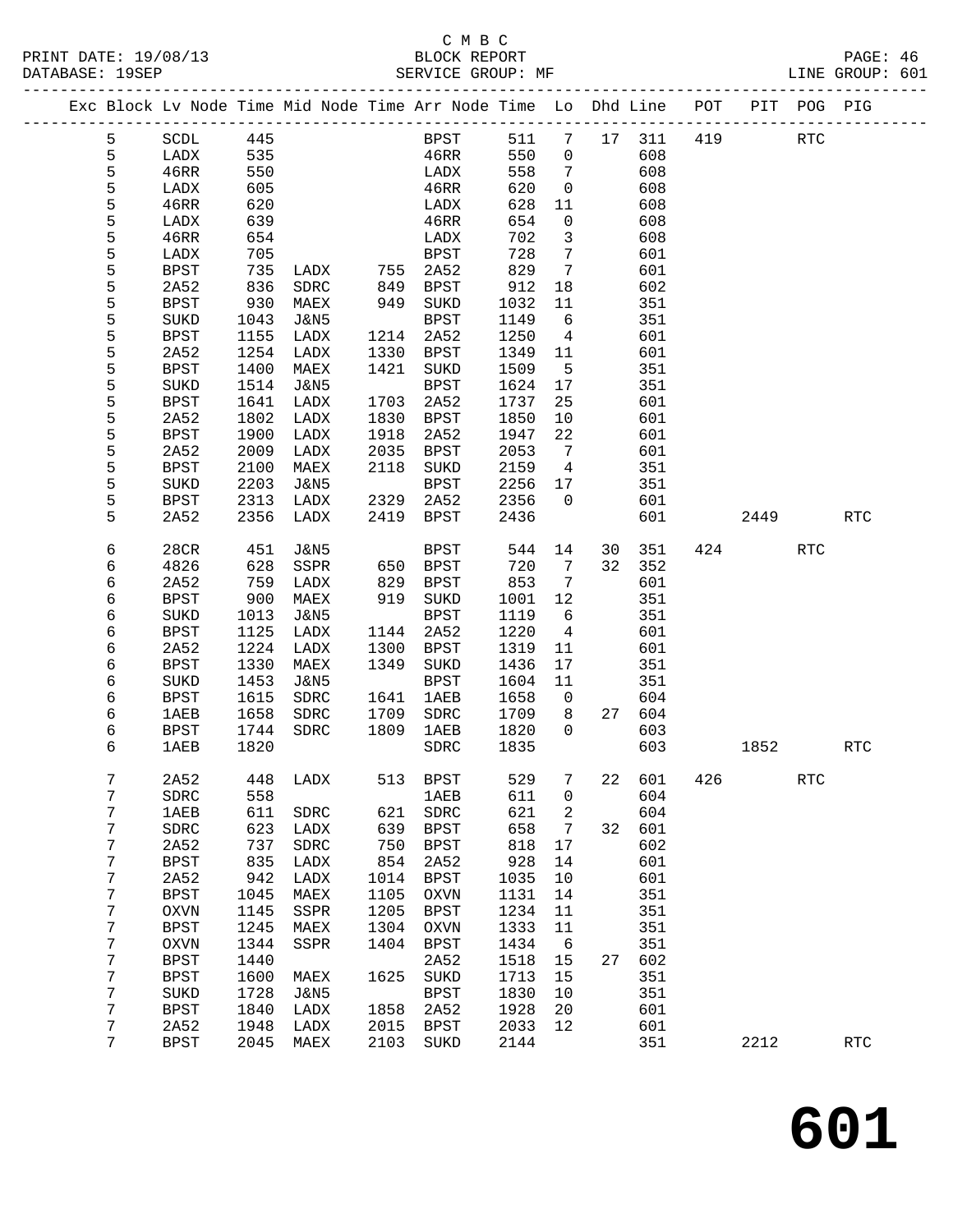#### C M B C<br>BLOCK REPORT PRINT DATE: 19/08/13 BLOCK REPORT PAGE: 47 SERVICE GROUP: MF

|         | Exc Block Lv Node Time Mid Node Time Arr Node Time Lo Dhd Line |      |                 |      |             |        |                          |    |        | POT | PIT  | POG                  | PIG        |
|---------|----------------------------------------------------------------|------|-----------------|------|-------------|--------|--------------------------|----|--------|-----|------|----------------------|------------|
| $\,8\,$ | 99SS                                                           |      | 440 SDRC        |      | 456 2A52    | 508    | $\overline{\mathbf{0}}$  |    | 601    | 436 |      | <b>RTC</b>           |            |
| 8       | 2A52                                                           | 508  | LADX            |      | 533 BPST    | 549    | 11                       |    | 601    |     |      |                      |            |
| 8       | BPST                                                           | 600  | J&N3            |      | SUKD        | 653    | 16                       |    | 351    |     |      |                      |            |
| 8       | SUKD                                                           | 709  | J&N5            |      | BPST        | 813    | 17                       |    | 351    |     |      |                      |            |
|         |                                                                | 830  |                 |      |             | 931    |                          |    |        |     |      |                      |            |
| 8       | <b>BPST</b>                                                    |      | J&N3            |      | SUKD        |        | 14                       |    | 351    |     |      |                      |            |
| 8       | SUKD                                                           | 945  | <b>J&amp;N5</b> |      | BPST        | 1050   | $5^{\circ}$              |    | 351    |     |      |                      |            |
| 8       | BPST                                                           | 1055 | LADX            | 1114 | 2A52        | 1149   | 6                        |    | 601    |     |      |                      |            |
| 8       | 2A52                                                           | 1155 | LADX            | 1229 | BPST        | 1250   | 10                       |    | 601    |     |      |                      |            |
| 8       | <b>BPST</b>                                                    | 1300 | MAEX            | 1319 | SUKD        | 1406   | $\overline{7}$           |    | 351    |     |      |                      |            |
| 8       | SUKD                                                           | 1413 | J&N5            |      | BPST        | 1520   | 10                       |    | 351    |     |      |                      |            |
| 8       | <b>BPST</b>                                                    | 1530 | MAEX            | 1552 | SUKD        | 1640   | 10                       |    | 351    |     |      |                      |            |
| 8       | SUKD                                                           | 1650 | J&N5            |      | <b>BPST</b> | 1757   | 12                       |    | 351    |     |      |                      |            |
| 8       | <b>BPST</b>                                                    | 1809 | LADX            | 1829 | 2A52        | 1859   | 10                       |    | 601    |     |      |                      |            |
| 8       | 2A52                                                           | 1909 | LADX            | 1936 | BPST        | 1954   | 6                        |    | 601    |     |      |                      |            |
| 8       | <b>BPST</b>                                                    | 2000 | MAEX            | 2018 | SUKD        | 2059   |                          |    | 351    |     | 2127 |                      | RTC        |
|         |                                                                |      |                 |      |             |        |                          |    |        |     |      |                      |            |
| 9       | <b>SCDL</b>                                                    | 505  |                 |      | BPST        | 533    | $\mathbf{1}$             | 22 | 311    | 439 |      | <b>RTC</b>           |            |
| 9       | SDRC                                                           | 556  |                 |      | 1AEB        | 606    | $\mathbf 0$              |    | 603    |     |      |                      |            |
| 9       | <b>1AEB</b>                                                    | 606  | SDRC            | 622  | BPST        | 645    | 11                       | 22 | 603    |     |      |                      |            |
| 9       | SDRC                                                           | 718  | LADX            | 736  | BPST        | 800    | 8 <sup>8</sup>           | 39 | 601    |     |      |                      |            |
| 9       | SUKD                                                           | 847  | J&N5            |      | BPST        | 952    | 8                        |    | 351    |     |      |                      |            |
| 9       | <b>BPST</b>                                                    | 1000 | MAEX            | 1020 | SUKD        | 1102   | 11                       |    | 351    |     |      |                      |            |
| 9       | SUKD                                                           | 1113 | J&N5            |      | <b>BPST</b> | 1219   | $6\overline{6}$          |    | 351    |     |      |                      |            |
| 9       | <b>BPST</b>                                                    | 1225 | LADX            | 1245 | 2A52        | 1321   | $\overline{\phantom{a}}$ |    | 601    |     |      |                      |            |
| 9       | 2A52                                                           | 1324 | LADX            | 1400 | BPST        | 1419   | 19                       |    | 601    |     |      |                      |            |
| 9       | <b>BPST</b>                                                    | 1438 | LADX            | 1459 | 2A52        | 1537   | $5^{\circ}$              |    | 601    |     |      |                      |            |
| 9       | 2A52                                                           | 1542 | LADX            | 1615 | BPST        | 1638   | 22                       |    | 601    |     |      |                      |            |
| 9       | BPST                                                           | 1700 | MAEX            | 1725 | SUKD        | 1811   | 20                       |    | 351    |     |      |                      |            |
| 9       | SUKD                                                           | 1831 | J&N5            |      | BPST        | 1928   | 12                       |    | 351    |     |      |                      |            |
| 9       | <b>BPST</b>                                                    | 1940 | LADX            | 1958 | 2A52        | 2026   |                          |    | 601    |     | 2048 |                      | <b>RTC</b> |
|         |                                                                |      |                 |      |             |        |                          |    |        |     |      |                      |            |
| 10      | WR10                                                           | 516  | SSPR            | 545  | BPST        | 611    | 4                        |    | 354    | 449 |      | <b>RTC</b>           |            |
| 10      | <b>BPST</b>                                                    | 615  | J&N3            |      | SUKD        | 711    | 12                       |    | 351    |     |      |                      |            |
| 10      | SUKD                                                           | 723  | J&N5            |      | BPST        | 827    | 8                        |    | 25 351 |     |      |                      |            |
| 10      | SSPR                                                           | 900  |                 |      | <b>BPST</b> | 934    |                          |    | 351    |     | 947  |                      | <b>RTC</b> |
| 11      | OXVN                                                           | 522  | SSPR            |      | 538 BPST    | 606 15 |                          |    | 351    | 455 |      | RTC                  |            |
| 11      | <b>BPST</b>                                                    | 621  | LADX            | 638  | SDRC        | 653    | 4                        |    | 601    |     |      |                      |            |
| 11      | SDRC                                                           | 657  |                 |      | <b>1AEB</b> | 710    | $\Omega$                 |    | 604    |     |      |                      |            |
| 11      | 1AEB                                                           |      | 710 SDRC        |      | 720 BPST    |        | 749                      |    | 604    |     | 804  |                      | RTC        |
|         |                                                                |      |                 |      |             |        |                          |    |        |     |      |                      |            |
| 12      | SCDL                                                           | 525  |                 |      | <b>BPST</b> | 555    | 15                       | 33 | 311    | 459 |      | $\operatorname{RTC}$ |            |
| 12      | WR10                                                           | 643  | SSPR            |      | 715 BPST    | 752    |                          |    | 354    |     | 807  |                      | RTC        |
|         |                                                                |      |                 |      |             |        |                          |    |        |     |      |                      |            |
| 13      | 28CR                                                           | 531  | <b>J&amp;N5</b> |      | BPST        | 626    | 9                        | 30 | 351    | 504 |      | <b>RTC</b>           |            |
| 13      | SCDL                                                           | 705  |                 |      | <b>BPST</b> | 745    | 15                       |    | 311    |     |      |                      |            |
| 13      | <b>BPST</b>                                                    | 800  | J&N3            |      | SUKD        | 901    | 16                       |    | 351    |     |      |                      |            |
| 13      | SUKD                                                           | 917  | J&N5            |      | BPST        | 1022   | 8                        |    | 351    |     |      |                      |            |
| 13      | <b>BPST</b>                                                    | 1030 | MAEX            | 1050 | SUKD        | 1134   | 9                        |    | 351    |     |      |                      |            |
| 13      | SUKD                                                           | 1143 | <b>J&amp;N5</b> |      | <b>BPST</b> | 1249   | 6                        |    | 351    |     |      |                      |            |
| 13      | <b>BPST</b>                                                    | 1255 | LADX            | 1315 | 2A52        | 1351   | 5                        |    | 601    |     |      |                      |            |
| 13      | 2A52                                                           | 1356 | LADX            | 1430 | <b>BPST</b> | 1450   | 10                       |    | 601    |     |      |                      |            |
| 13      | <b>BPST</b>                                                    | 1500 |                 |      | 2A52        | 1538   | 9                        | 33 | 602    |     |      |                      |            |
| 13      | <b>BPST</b>                                                    | 1620 |                 |      | 2A52        | 1659   | 16                       |    | 602    |     |      |                      |            |
| 13      | 2A52                                                           | 1715 | LADX            | 1745 | <b>BPST</b> | 1807   | 17                       |    | 601    |     |      |                      |            |
| 13      | <b>BPST</b>                                                    | 1824 | LADX            | 1844 | 2A52        | 1914   | 14                       |    | 601    |     |      |                      |            |
|         |                                                                |      |                 |      |             |        |                          |    |        |     |      |                      |            |

**601**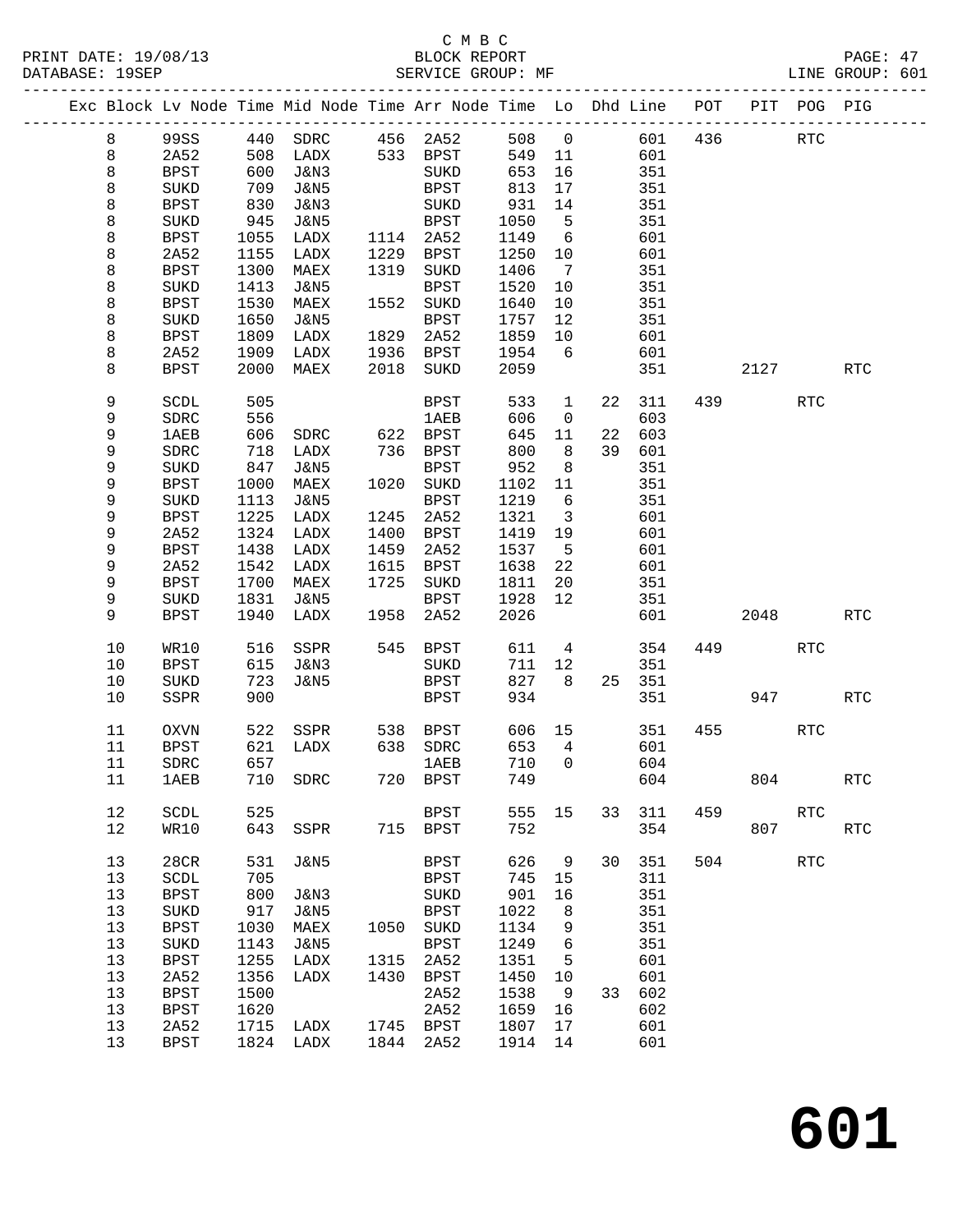|                 |              |                                                                                         |                   |      | Exc Block Lv Node Time Mid Node Time Arr Node Time Lo Dhd Line POT PIT POG PIG |            |                 |                 |         |         |                        |            |                      |
|-----------------|--------------|-----------------------------------------------------------------------------------------|-------------------|------|--------------------------------------------------------------------------------|------------|-----------------|-----------------|---------|---------|------------------------|------------|----------------------|
| 13              | 2A52         |                                                                                         |                   |      | 1928 LADX 1955 BPST 2013                                                       |            |                 |                 |         | 601 000 | 2026                   |            | RTC                  |
| 14              | SDRC         | 521                                                                                     |                   |      | <b>1AEB</b>                                                                    | 531        | $\overline{0}$  |                 | 603     |         | 505                    | RTC        |                      |
|                 |              |                                                                                         |                   |      |                                                                                |            |                 |                 |         |         |                        |            |                      |
| 14              | 1AEB         | 531                                                                                     |                   |      | SDRC                                                                           | 546        |                 |                 | 4 7 603 |         |                        |            |                      |
| 14              | 2A52         | 557                                                                                     | LADX 625 BPST     |      |                                                                                | 643        | 7               |                 | 30 601  |         |                        |            |                      |
| 14              | SCDL         | 720                                                                                     |                   |      | BPST                                                                           | 805        |                 |                 | 311     |         | 820                    |            | <b>RTC</b>           |
| 15              | 4826         | 539                                                                                     | SSPR 600 BPST     |      |                                                                                | 626 13     |                 |                 | 32 352  |         | 517                    | RTC        |                      |
| 15              | 2A52         |                                                                                         | 711 SDRC          |      | 724 BPST                                                                       | 751        |                 |                 | 602     |         | 806                    |            | RTC                  |
| 16              | SCDL         | 545                                                                                     |                   |      | BPST                                                                           |            |                 | 617 13          | 311     | 519     |                        | RTC        |                      |
| 16              | BPST         |                                                                                         | 630 J&N3          |      | SUKD                                                                           | 726 12     |                 |                 | 351     |         |                        |            |                      |
| 16              | SUKD         |                                                                                         | 738 J&N5          |      | BPST                                                                           | 842        |                 |                 | 351     |         | 857 and $\overline{a}$ |            | RTC                  |
|                 |              |                                                                                         |                   |      |                                                                                |            |                 |                 |         |         |                        |            |                      |
| 17              | WR10         | 546                                                                                     | SSPR              |      | 615 BPST                                                                       | 641        | 9               |                 | 354     |         | 519                    | <b>RTC</b> |                      |
| 17              | BPST         | 650                                                                                     | LADX              |      | 710 2A52                                                                       | 738 4      |                 |                 | 601     |         |                        |            |                      |
| 17              | 2A52         | 742                                                                                     | LADX              |      |                                                                                | 836        | 9               |                 | 601     |         |                        |            |                      |
| 17              | BPST         | $\begin{array}{c} \n \stackrel{\frown}{\phantom{}_{0}}\n 845 \\  -\circ \n \end{array}$ | MAEX              |      | 812 BPST<br>904 SUKD                                                           | 946        | 12              |                 | 351     |         |                        |            |                      |
| 17              | SUKD         | 958                                                                                     | J&N5              |      | BPST                                                                           | 1104       | 11              |                 | 351     |         |                        |            |                      |
| 17              | BPST         | 1115                                                                                    | MAEX              |      | 1135 OXVN                                                                      | 1201       | 14              |                 | 351     |         |                        |            |                      |
|                 |              |                                                                                         |                   |      |                                                                                |            |                 |                 |         |         |                        |            |                      |
| 17              | OXVN         | 1215                                                                                    | SSPR              |      | 1235 BPST                                                                      | 1304       | 11              |                 | 351     |         |                        |            |                      |
| 17              | <b>BPST</b>  | 1315                                                                                    | MAEX              |      | 1334 OXVN                                                                      | 1403       | 12              |                 | 351     |         |                        |            |                      |
| 17              | OXVN         | 1415                                                                                    | SSPR              |      | 1435 BPST                                                                      | 1505       | 10              |                 | 351     |         |                        |            |                      |
| 17              | BPST         | 1515                                                                                    |                   |      | 2A52                                                                           | 1553 14    |                 |                 | 33 602  |         |                        |            |                      |
| 17              | BPST         | 1640                                                                                    | MAEX              |      | 1705 SUKD                                                                      | 1753 7     |                 |                 | 351     |         |                        |            |                      |
| 17              | SUKD         | 1800                                                                                    | J&N5              |      | BPST                                                                           | 1859 16    |                 |                 | 351     |         |                        |            |                      |
| 17              | BPST         | 1915                                                                                    | MAEX              |      | 1933 SUKD                                                                      | 2015 18    |                 |                 | 351     |         |                        |            |                      |
| 17              | SUKD         | 2033                                                                                    | J&N5              |      | <b>BPST</b>                                                                    | 2127 13    |                 |                 | 351     |         |                        |            |                      |
| 17              | BPST         | 2140                                                                                    | MAEX              |      | 2158 SUKD                                                                      | 2239       |                 |                 |         |         | 351 2307               |            | RTC                  |
| 18              | 2A52         | 543                                                                                     | SDRC              |      | 556 BPST                                                                       |            |                 | 618 17          | 602     |         | 521 72                 | RTC        |                      |
| 18              | BPST         | 635                                                                                     |                   |      | 1A67                                                                           | 716 5      |                 |                 | 601     |         |                        |            |                      |
| 18              | 1A67         | 721                                                                                     | LADX              |      | 748 BPST                                                                       | 811        | $7\overline{ }$ |                 | 34 601  |         |                        |            |                      |
| 18              | 2A52         |                                                                                         | 852 SDRC          |      | 905 BPST                                                                       | 930        |                 |                 | 602     |         | 943                    |            | RTC                  |
|                 |              |                                                                                         |                   |      |                                                                                |            |                 |                 |         |         |                        |            |                      |
| 19              | 28CR         |                                                                                         | 551 J&N5          |      | <b>BPST</b>                                                                    | 648        | 6               |                 | 22 351  | 524     |                        | RTC        |                      |
| 19              | ${\tt SDRC}$ | 716                                                                                     |                   |      | 1AEB                                                                           | 726        | $\overline{0}$  |                 | 603     |         |                        |            |                      |
| 19              | 1AEB         |                                                                                         | 726 SDRC          |      | 742 BPST                                                                       | 811        |                 |                 | 603     |         | 826                    |            | <b>RTC</b>           |
| 20 <sub>o</sub> | 2A52         |                                                                                         | 547 LADX 615 BPST |      |                                                                                | 633 11 601 |                 |                 |         |         | 525                    | RTC        |                      |
| 20              | <b>BPST</b>  | 644                                                                                     | J&N3              |      | SUKD                                                                           | 740        | 8               |                 | 351     |         |                        |            |                      |
| 20              | SUKD         | 748                                                                                     | <b>J&amp;N5</b>   |      | <b>BPST</b>                                                                    | 854        |                 |                 | 351     |         | 907                    |            | $\operatorname{RTC}$ |
|                 |              |                                                                                         |                   |      |                                                                                |            |                 |                 |         |         |                        |            |                      |
| 21              | 4826         | 558                                                                                     | SSPR              | 620  | <b>BPST</b>                                                                    | 648        | $4\overline{ }$ | 39              | 352     | 536     |                        | <b>RTC</b> |                      |
| 21              | 28CR         | 731                                                                                     | J&N5              |      | <b>BPST</b>                                                                    | 832        | 18              |                 | 351     |         |                        |            |                      |
| 21              | <b>BPST</b>  | 850                                                                                     | LADX              | 907  | 2A52                                                                           | 941        | 16              |                 | 601     |         |                        |            |                      |
| 21              | 2A52         | 957                                                                                     | LADX              | 1029 | BPST                                                                           | 1050       | 10              |                 | 601     |         |                        |            |                      |
| 21              | <b>BPST</b>  | 1100                                                                                    | MAEX              | 1120 | SUKD                                                                           | 1204       | 8               |                 | 351     |         |                        |            |                      |
| 21              | SUKD         | 1212                                                                                    | J&N5              |      | <b>BPST</b>                                                                    | 1318       | 6               |                 | 351     |         |                        |            |                      |
| 21              | <b>BPST</b>  | 1324                                                                                    | LADX              | 1344 | 2A52                                                                           | 1422       | 3               |                 | 601     |         |                        |            |                      |
| 21              | 2A52         | 1425                                                                                    | LADX              | 1502 | <b>BPST</b>                                                                    | 1524       | 6               |                 | 601     |         |                        |            |                      |
| 21              | <b>BPST</b>  | 1530                                                                                    |                   |      | 2A52                                                                           | 1608       | 20              |                 | 602     |         |                        |            |                      |
| 21              | 2A52         | 1628                                                                                    | LADX              | 1700 | <b>BPST</b>                                                                    | 1722       | 2               |                 | 601     |         |                        |            |                      |
|                 |              |                                                                                         |                   |      |                                                                                |            |                 | 30 <sup>°</sup> |         |         |                        |            |                      |
| 21              | <b>BPST</b>  | 1724                                                                                    |                   |      | SCDL                                                                           | 1806       | 9               |                 | 311     |         |                        |            |                      |
| 21              | <b>BPST</b>  | 1845                                                                                    | SDRC              | 1908 | 1AEB                                                                           | 1923       | $\mathbf 0$     |                 | 604     |         |                        |            |                      |
| 21              | <b>1AEB</b>  | 1923                                                                                    | SDRC              | 1932 | SDRC                                                                           | 1932       |                 |                 | 604     |         | 1947                   |            | <b>RTC</b>           |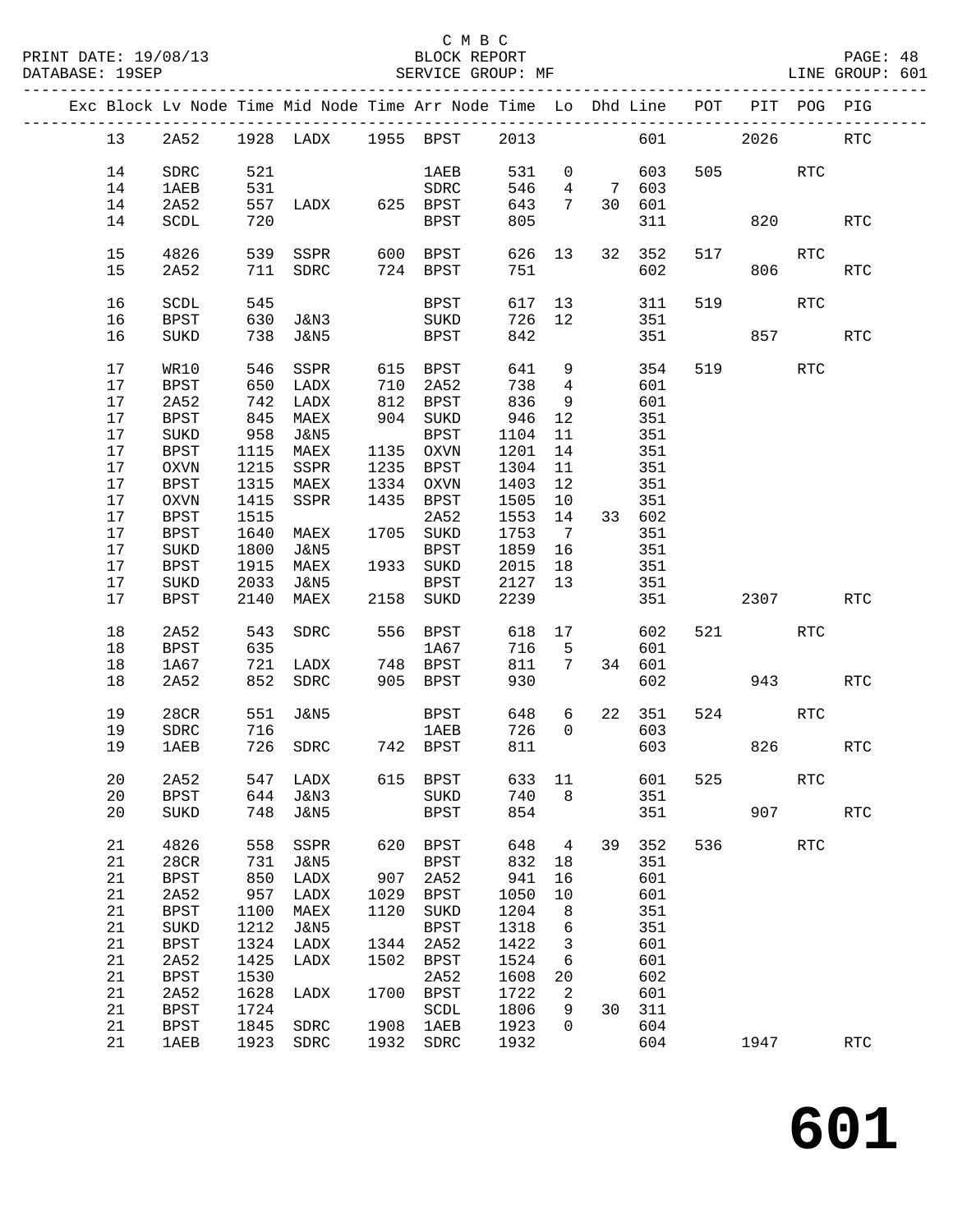#### C M B C<br>BLOCK REPORT SERVICE GROUP: MF

|  |    |             |      | Exc Block Lv Node Time Mid Node Time Arr Node Time Lo Dhd Line POT |      |             |        |                 |    |        |     |         | PIT POG PIG          |                      |
|--|----|-------------|------|--------------------------------------------------------------------|------|-------------|--------|-----------------|----|--------|-----|---------|----------------------|----------------------|
|  | 22 | 28CR        |      | 603 J&N5                                                           |      | <b>BPST</b> | 701    | $4\overline{ }$ |    | 30 351 | 536 |         | <b>RTC</b>           |                      |
|  |    |             |      |                                                                    |      |             |        |                 |    |        |     |         |                      |                      |
|  | 22 | SCDL        | 735  |                                                                    |      | BPST        | 819    |                 |    | 311    |     | 834     |                      | RTC                  |
|  |    |             |      |                                                                    |      |             |        |                 |    |        |     |         |                      |                      |
|  | 23 | WR10        | 609  | SSPR                                                               |      | 640 BPST    | 710    | 2               |    | 22 354 | 542 |         | RTC                  |                      |
|  | 23 | SDRC        | 734  |                                                                    |      | <b>1AEB</b> | 747    | $\overline{0}$  |    | 604    |     |         |                      |                      |
|  | 23 | <b>1AEB</b> |      | 747 SDRC                                                           |      | 757 BPST    | 825    |                 |    | 604    |     |         | 840                  | <b>RTC</b>           |
|  |    |             |      |                                                                    |      |             |        |                 |    |        |     |         |                      |                      |
|  | 24 | 4826        | 608  | SSPR                                                               | 630  | BPST        | 700    | 5               |    | 352    | 546 |         | $\operatorname{RTC}$ |                      |
|  | 24 | <b>BPST</b> | 705  | LADX                                                               | 725  | 2A52        | 754    | 13              |    | 601    |     |         |                      |                      |
|  | 24 | 2A52        | 807  | SDRC                                                               | 820  | BPST        | 845    |                 |    | 602    |     | 858     |                      | RTC                  |
|  |    |             |      |                                                                    |      |             |        |                 |    |        |     |         |                      |                      |
|  | 25 | WR10        | 617  | SSPR                                                               |      | 648 BPST    | 718    | 9               |    | 22 354 | 550 |         | RTC                  |                      |
|  | 25 | SDRC        | 749  |                                                                    |      | <b>1AEB</b> | 802    | $\overline{0}$  |    | 604    |     |         |                      |                      |
|  | 25 | 1AEB        | 802  | SDRC                                                               |      | 812 BPST    | 838    |                 |    | 604    |     |         | 853                  | <b>RTC</b>           |
|  |    |             |      |                                                                    |      |             |        |                 |    |        |     |         |                      |                      |
|  | 26 | SCDL        | 620  |                                                                    |      | BPST        | 659    | 3               | 33 | 311    | 552 |         | <b>RTC</b>           |                      |
|  | 26 | WR10        | 735  | SSPR                                                               |      | 807 BPST    | 841    |                 |    | 354    |     | 856     |                      | $\operatorname{RTC}$ |
|  |    |             |      |                                                                    |      |             |        |                 |    |        |     |         |                      |                      |
|  | 27 | 28CR        | 623  | J&N5                                                               |      | BPST        | 721    | 9               |    | 39 351 | 556 |         | RTC                  |                      |
|  | 27 | SUKD        | 809  | J&N5                                                               |      | BPST        | 916    | 9               |    | 351    |     |         |                      |                      |
|  | 27 | BPST        | 925  | LADX                                                               |      | 942 2A52    | 1016   | 11              |    | 601    |     |         |                      |                      |
|  | 27 | 2A52        | 1027 | LADX                                                               | 1059 | BPST        | 1120   | 10              |    | 601    |     |         |                      |                      |
|  | 27 | <b>BPST</b> | 1130 | MAEX                                                               |      | 1149 SUKD   | 1233   | 9               |    | 351    |     |         |                      |                      |
|  | 27 | SUKD        | 1242 | J&N5                                                               |      | BPST        | 1348   | 5               |    | 351    |     |         |                      |                      |
|  | 27 | <b>BPST</b> | 1353 | LADX                                                               |      | 1413 2A52   | 1451   | 2               |    | 601    |     |         |                      |                      |
|  | 27 | 2A52        |      |                                                                    |      | 1531 BPST   | 1555   |                 |    |        |     |         |                      |                      |
|  |    |             | 1453 | LADX                                                               |      |             |        | 9               |    | 601    |     |         |                      |                      |
|  | 27 | <b>BPST</b> | 1604 |                                                                    |      | SCDL        | 1647   | 25              |    | 36 311 |     |         |                      |                      |
|  | 27 | <b>BPST</b> | 1748 | MAEX                                                               |      | 1811 SUKD   | 1855   | $\overline{7}$  |    | 351    |     |         |                      |                      |
|  | 27 | SUKD        | 1902 | J&N5                                                               |      | BPST        | 1957   | 18              |    | 351    |     |         |                      |                      |
|  | 27 | <b>BPST</b> | 2015 | MAEX                                                               |      | 2033 SUKD   | 2114   |                 |    | 351    |     | 2142    |                      | <b>RTC</b>           |
|  |    |             |      |                                                                    |      |             |        |                 |    |        |     |         |                      |                      |
|  | 28 | WR10        | 624  | SSPR                                                               |      | 655 BPST    | 725 10 |                 | 30 | 354    | 557 |         | <b>RTC</b>           |                      |
|  | 28 | SCDL        | 805  |                                                                    |      | <b>BPST</b> | 846    |                 |    | 311    |     | 859     |                      | <b>RTC</b>           |
|  |    |             |      |                                                                    |      |             |        |                 |    |        |     |         |                      |                      |
|  | 29 | 2A52        | 623  | SDRC                                                               |      | 636 BPST    | 658    | 17              |    | 602    | 601 |         | RTC                  |                      |
|  | 29 | <b>BPST</b> | 715  | J&N3                                                               |      | SUKD        | 816    | 5               |    | 351    |     |         |                      |                      |
|  | 29 | SUKD        | 821  | J&N5                                                               |      | BPST        | 928    |                 |    | 351    |     | 941     |                      | RTC                  |
|  |    |             |      |                                                                    |      |             |        |                 |    |        |     |         |                      |                      |
|  | 30 | SCDL        | 635  |                                                                    |      | BPST        | 715    | $5 -$           |    | 30 311 |     | 607     | <b>RTC</b>           |                      |
|  | 30 | SCDL        | 750  |                                                                    |      | <b>BPST</b> | 834    |                 |    | 311    |     | 849 RTC |                      |                      |
|  |    |             |      |                                                                    |      |             |        |                 |    |        |     |         |                      |                      |
|  | 31 | WR10        | 635  | SSPR                                                               | 706  | BPST        | 739    | 4               | 22 | 354    | 608 |         | <b>RTC</b>           |                      |
|  | 31 | SDRC        | 805  |                                                                    |      | 1AEB        | 815    | $\mathbf 0$     |    | 603    |     |         |                      |                      |
|  | 31 | <b>1AEB</b> | 815  | SDRC                                                               | 830  | BPST        | 855    | 10              |    | 603    |     |         |                      |                      |
|  | 31 | <b>BPST</b> | 905  | LADX                                                               | 922  | 2A52        | 956    |                 |    | 601    |     | 1020    |                      | $\operatorname{RTC}$ |
|  |    |             |      |                                                                    |      |             |        |                 |    |        |     |         |                      |                      |
|  | 32 | LADX        | 623  |                                                                    |      | 46RR        | 638    | 0               |    | 608    | 608 |         | $\operatorname{RTC}$ |                      |
|  | 32 | 46RR        | 638  |                                                                    |      | LADX        | 646    | 6               |    | 608    |     |         |                      |                      |
|  | 32 | LADX        | 652  |                                                                    |      | <b>BPST</b> | 711    | 9               |    | 601    |     |         |                      |                      |
|  | 32 | <b>BPST</b> | 720  | LADX                                                               | 740  | 2A52        | 810    | 17              |    | 601    |     |         |                      |                      |
|  | 32 | 2A52        | 827  | LADX                                                               | 859  | <b>BPST</b> | 923    |                 |    | 601    |     | 936     |                      | $\operatorname{RTC}$ |
|  |    |             |      |                                                                    |      |             |        |                 |    |        |     |         |                      |                      |
|  | 33 | SDRC        | 630  | LADX                                                               | 646  | <b>BPST</b> | 705    | 10              | 17 | 601    | 614 |         | <b>RTC</b>           |                      |
|  | 33 | LADX        | 732  |                                                                    |      | 46RR        | 747    | 0               |    | 608    |     |         |                      |                      |
|  | 33 | 46RR        | 747  |                                                                    |      | LADX        | 755    | 5               |    | 608    |     |         |                      |                      |
|  | 33 | LADX        | 800  |                                                                    |      | <b>BPST</b> | 823    |                 |    | 601    |     | 838     |                      | $\operatorname{RTC}$ |
|  |    |             |      |                                                                    |      |             |        |                 |    |        |     |         |                      |                      |

**601**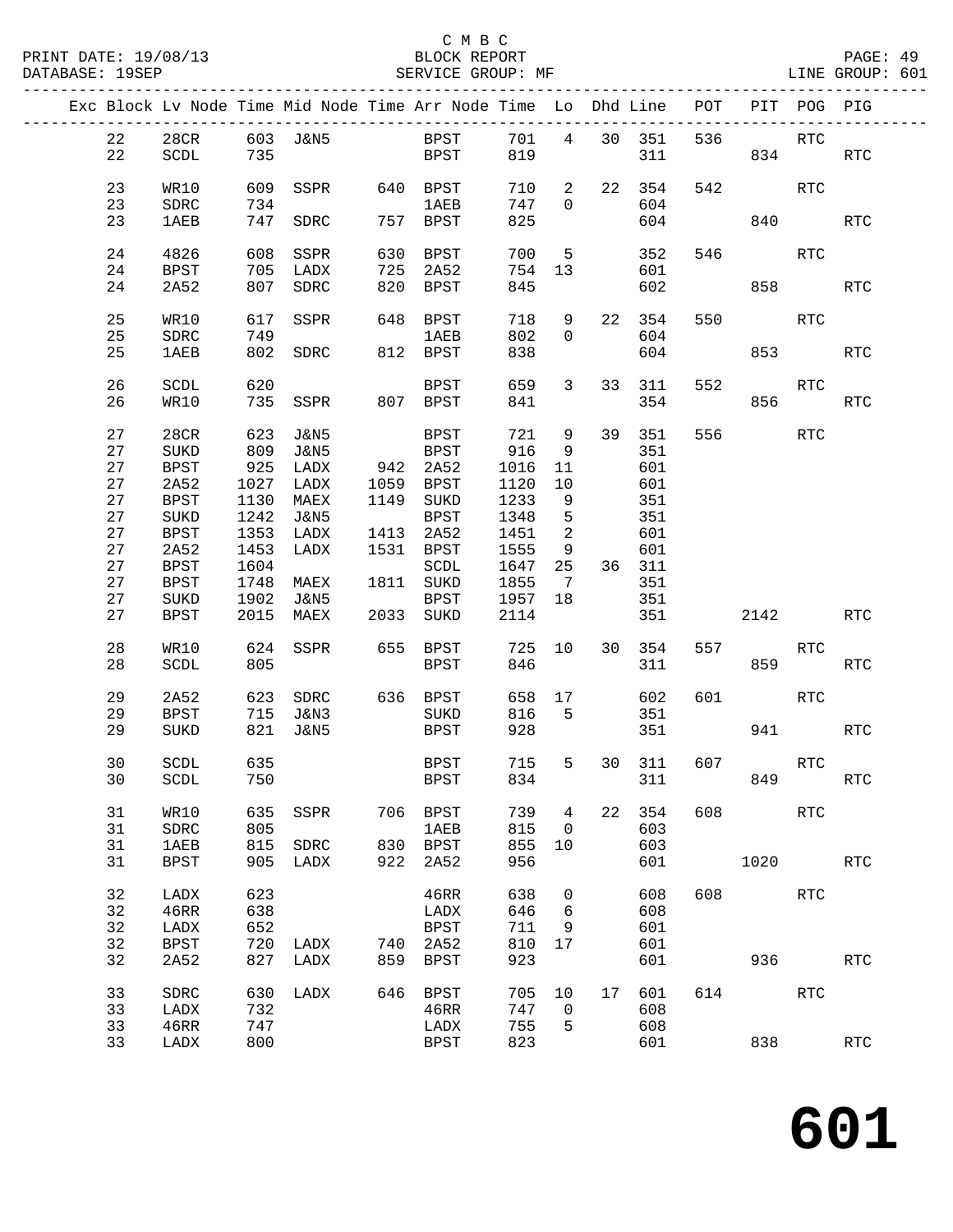### C M B C<br>BLOCK REPORT

PAGE: 50<br>LINE GROUP: 601

|  |    |             |      | Exc Block Lv Node Time Mid Node Time Arr Node Time Lo Dhd Line POT |      |                                  |         |                 |    |        |      |                           | PIT POG PIG |                      |
|--|----|-------------|------|--------------------------------------------------------------------|------|----------------------------------|---------|-----------------|----|--------|------|---------------------------|-------------|----------------------|
|  | 34 | LADX        | 632  |                                                                    |      | BPST                             | 651 9   |                 |    | 601    |      | 615                       | <b>RTC</b>  |                      |
|  | 34 |             |      |                                                                    |      |                                  | 747 25  |                 |    |        |      |                           |             |                      |
|  |    | BPST        |      | 700 MAEX 719 OXVN                                                  |      |                                  |         |                 |    | 351    |      |                           |             |                      |
|  | 34 | OXVN        |      | 812 SSPR<br>915 MARI                                               |      | 830 BPST 904 11<br>934 WRC1 1001 |         |                 |    | 351    |      |                           |             |                      |
|  | 34 | BPST        |      | 915 MAEX                                                           |      |                                  |         |                 |    | 351    |      | 1031                      |             | RTC                  |
|  | 35 | 28CR        |      | 643 J&N5                                                           |      | BPST 745 15                      |         |                 |    | 25 351 |      | 616 70                    | RTC         |                      |
|  | 35 | SSPR        | 825  |                                                                    |      | BPST                             | 859     |                 |    | 351    |      |                           | 912         | RTC                  |
|  |    |             |      |                                                                    |      |                                  |         |                 |    |        |      |                           |             |                      |
|  | 36 | 28CR        | 650  | J&N5                                                               |      | BPST                             | 752     | 13              |    | 351    |      | 623 and the set of $\sim$ | <b>RTC</b>  |                      |
|  | 36 | <b>BPST</b> | 805  | LADX                                                               |      | 826 2A52                         | 900     | 11              |    | 601    |      |                           |             |                      |
|  | 36 | 2A52        |      | 911 LADX                                                           |      | 942 BPST                         | 1003    |                 |    | 601    |      | 1016                      |             | RTC                  |
|  | 37 |             |      |                                                                    |      |                                  |         |                 | 22 | 601    |      | 627                       | RTC         |                      |
|  |    | SDRC        |      | 643 LADX                                                           |      | 659 BPST                         | 718     | 6               |    |        |      |                           |             |                      |
|  | 37 | SDRC        | 746  |                                                                    |      | 1AEB                             | 756     | $\overline{0}$  |    | 603    |      |                           |             |                      |
|  | 37 | 1AEB        |      | 756 SDRC                                                           |      | 811 BPST                         | 839     |                 |    | 603    |      | 854                       |             | <b>RTC</b>           |
|  | 38 | SDRC        | 646  |                                                                    |      | <b>1AEB</b>                      | 656     | $\overline{0}$  |    | 603    |      | 630                       | RTC         |                      |
|  | 38 | <b>1AEB</b> | 656  | SDRC                                                               |      | 712 BPST                         | 738     | 2               | 35 | 603    |      |                           |             |                      |
|  | 38 | 1A67        |      | 815 LADX                                                           |      | 846 BPST                         | 909     |                 |    | 601    |      | 922                       |             | <b>RTC</b>           |
|  |    |             |      |                                                                    |      |                                  |         |                 |    |        |      |                           |             |                      |
|  | 39 | WR10        | 657  | SSPR                                                               |      | 729 BPST                         | 806     | 9               |    | 354    |      | 630 RTC                   |             |                      |
|  | 39 | <b>BPST</b> | 815  | J&N3                                                               |      | SUKD                             | 916 14  |                 |    | 351    |      |                           |             |                      |
|  | 39 | <b>SUKD</b> | 930  | J&N5                                                               |      | BPST                             | 1035    |                 |    | 351    |      | 1048                      |             | <b>RTC</b>           |
|  |    |             |      |                                                                    |      |                                  |         |                 |    |        |      |                           |             |                      |
|  | 40 | 4826        | 700  | SSPR                                                               |      | 722 BPST                         | 757 11  |                 | 32 | 352    | 638  |                           | <b>RTC</b>  |                      |
|  | 40 | 2A52        |      | 840 LADX                                                           |      | 912 BPST                         | 936     |                 |    | 601    |      | 949                       |             | <b>RTC</b>           |
|  |    |             |      |                                                                    |      |                                  |         |                 |    |        |      |                           |             |                      |
|  | 41 | LADX        | 659  |                                                                    |      | 46RR                             | 714     | $\overline{0}$  |    | 608    | 642  |                           | RTC         |                      |
|  | 41 | 46RR        | 714  |                                                                    |      | LADX                             | 722     | $4\overline{ }$ |    | 608    |      |                           |             |                      |
|  | 41 | LADX        | 726  |                                                                    |      | BPST                             | 749     |                 |    | 601    |      |                           | 804         | <b>RTC</b>           |
|  | 42 |             |      | 719 J&N5                                                           |      | BPST                             | 820     | 4               |    | 15 351 | 652  |                           | <b>RTC</b>  |                      |
|  | 42 | 28CR        |      | 839 BHST                                                           |      | 905 BPST                         | 918     |                 |    | 403    |      |                           | 931 72      |                      |
|  |    | RRCX        |      |                                                                    |      |                                  |         |                 |    |        |      |                           |             | RTC                  |
|  | 43 | SDRC        | 712  |                                                                    |      | <b>1AEB</b>                      | 725     | $\overline{0}$  |    | 604    | 656  |                           | <b>RTC</b>  |                      |
|  | 43 | 1AEB        |      | 725 SDRC                                                           |      | 735 BPST                         | 807     |                 |    | 604    |      | 822                       |             | <b>RTC</b>           |
|  |    |             |      |                                                                    |      |                                  |         |                 |    |        |      |                           |             |                      |
|  | 44 | 2A52        |      | 1411 LADX                                                          | 1445 | BPST                             | 1505 15 |                 |    | 601    |      | 1345                      | RTC         |                      |
|  | 44 | <b>BPST</b> |      | 1520 MAEX                                                          |      | 1542 SUKD                        | 1630    | 8 <sup>8</sup>  |    | 351    |      |                           |             |                      |
|  | 44 | SUKD        |      | 1638 J&N5                                                          |      | BPST 1745 8                      |         |                 |    | 351    |      |                           |             |                      |
|  | 44 | <b>BPST</b> | 1753 | LADX                                                               | 1813 | LADX                             | 1813    | 7               |    | 601    |      |                           |             |                      |
|  | 44 | LADX        | 1820 |                                                                    |      | 46RR                             | 1827    | 0               |    | 606    |      |                           |             |                      |
|  | 44 | 46RR        | 1827 |                                                                    |      | LADX                             | 1848    | 12              |    | 606    |      |                           |             |                      |
|  | 44 | LADX        | 1900 |                                                                    |      | 46RR                             | 1907    | $\Omega$        |    | 606    |      |                           |             |                      |
|  | 44 | 46RR        | 1907 |                                                                    |      | LADX                             | 1923    |                 |    | 606    |      | 1934                      |             | $\operatorname{RTC}$ |
|  |    |             |      |                                                                    |      |                                  |         |                 |    |        |      |                           |             |                      |
|  | 45 | <b>BPST</b> | 1420 |                                                                    |      | 2A52                             | 1458    | 13              |    | 602    | 1400 |                           | RTC         |                      |
|  | 45 | 2A52        | 1511 | LADX                                                               | 1545 | <b>BPST</b>                      | 1608    | 9               |    | 601    |      |                           |             |                      |
|  | 45 | <b>BPST</b> | 1617 |                                                                    |      | 1A67                             | 1709    | 22              |    | 601    |      |                           |             |                      |
|  | 45 | 1A67        | 1731 | LADX                                                               | 1800 | <b>BPST</b>                      | 1820    | 16              |    | 601    |      |                           |             |                      |
|  | 45 | <b>BPST</b> | 1836 | MAEX                                                               | 1855 | SUKD                             | 1938    | 14              |    | 351    |      |                           |             |                      |
|  | 45 | SUKD        | 1952 | <b>J&amp;N5</b>                                                    |      | <b>BPST</b>                      | 2047    | 13              |    | 351    |      |                           |             |                      |
|  | 45 | <b>BPST</b> | 2100 | LADX                                                               | 2117 | 2A52                             | 2146    | 14              |    | 601    |      |                           |             |                      |
|  | 45 | 2A52        | 2200 | LADX                                                               | 2226 | <b>BPST</b>                      | 2243    | 19              |    | 601    |      |                           |             |                      |
|  | 45 | <b>BPST</b> | 2302 | MAEX                                                               | 2320 | SUKD                             | 2359    | 6               |    | 351    |      |                           |             |                      |
|  | 45 | SUKD        | 2405 | <b>J&amp;N5</b>                                                    |      | <b>BPST</b>                      | 2456    | 4               |    | 351    |      |                           |             |                      |
|  |    |             |      |                                                                    |      |                                  |         |                 |    |        |      |                           |             |                      |

**601**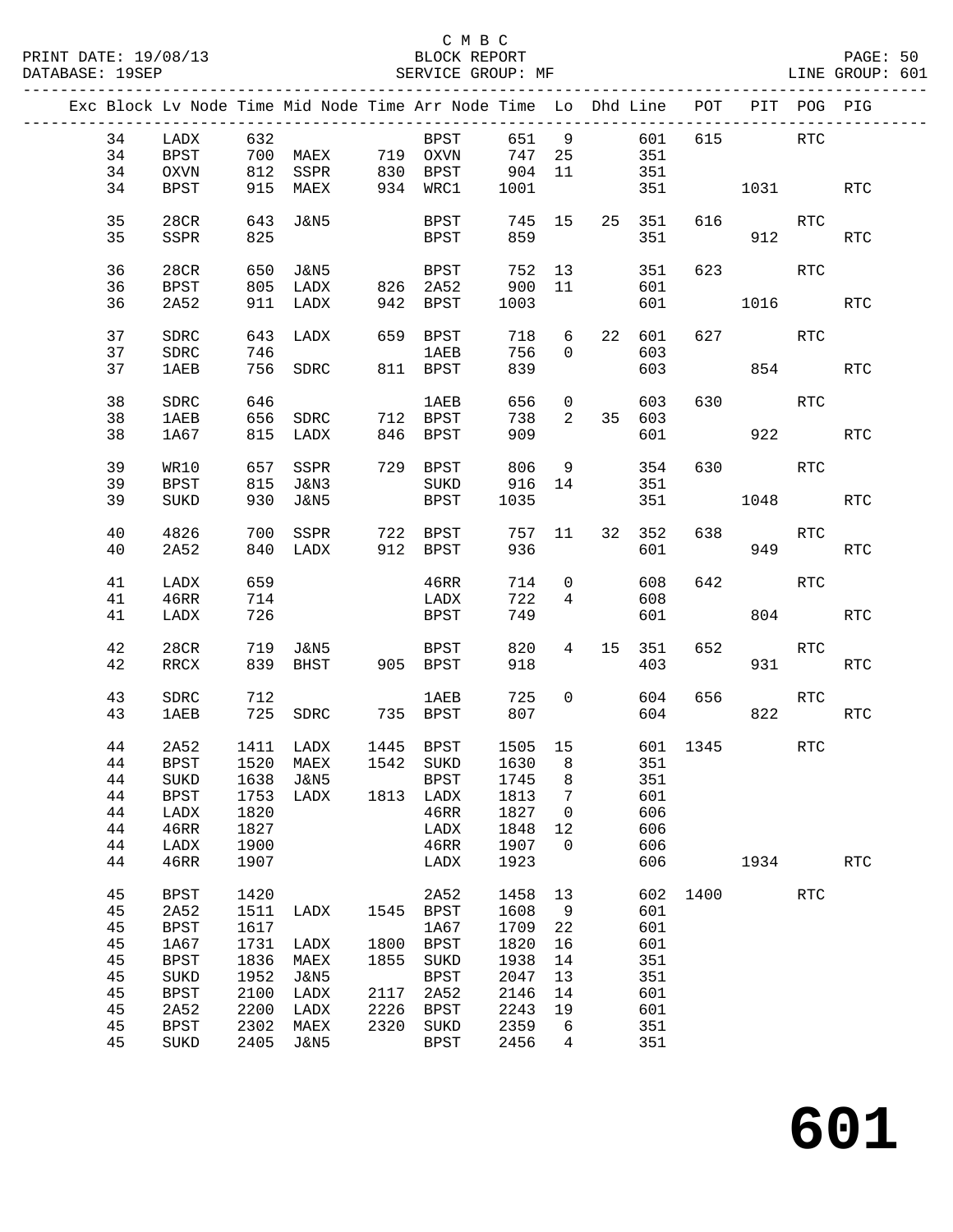|          |       |              |      | Exc Block Lv Node Time Mid Node Time Arr Node Time Lo Dhd Line POT PIT POG PIG |                    |         |                          |                |          |                      |      |            |                      |
|----------|-------|--------------|------|--------------------------------------------------------------------------------|--------------------|---------|--------------------------|----------------|----------|----------------------|------|------------|----------------------|
|          | 45    | BPST         |      | 2500 J&N3 SUKD 2556                                                            |                    |         |                          |                |          | 351 2622             |      |            | RTC                  |
|          | 46    | BPST         |      | 1430 MAEX 1451 SUKD 1539 16 351 1410                                           |                    |         |                          |                |          |                      |      | RTC        |                      |
|          | 46    | SUKD         | 1555 | J&N5                                                                           | BPST 1703 17       |         |                          |                | 351      |                      |      |            |                      |
|          | 46    | <b>BPST</b>  | 1720 |                                                                                | WRC1               | 1830    |                          |                |          | 354 1900             |      |            | <b>RTC</b>           |
|          |       |              |      |                                                                                |                    |         |                          |                |          |                      |      |            |                      |
|          | 47    | 2A52         | 1437 |                                                                                | LADX 1515 BPST     | 1538    | $7\overline{ }$          |                |          | 22 601 1411          |      | RTC        |                      |
|          | 47    | ${\tt SDRC}$ | 1607 |                                                                                | 1 AE B             | 1622    |                          | $\overline{0}$ | 604      |                      |      |            |                      |
|          | 47    | 1 AEB        | 1622 | SDRC 1632 SDRC                                                                 |                    | 1632 11 |                          |                | 27 604   |                      |      |            |                      |
|          | 47    | BPST         | 1710 |                                                                                | 4826               | 1808    |                          |                |          | 352 1833 RTC         |      |            |                      |
|          |       |              |      |                                                                                |                    |         |                          |                |          |                      |      |            |                      |
|          | 48    | SUKD         |      | 1443 J&N5                                                                      | BPST               | 1554    | 6                        |                |          | 351 1414             |      | RTC        |                      |
|          | 48    | BPST         | 1600 | SDRC                                                                           | 1627 1AEB          | 1638    | $\overline{0}$           |                | 603      |                      |      |            |                      |
|          | 48    | 1AEB         | 1638 |                                                                                | SDRC               | 1655    |                          |                | 8 27 603 |                      |      |            |                      |
|          | 48    | BPST         | 1730 | SDRC                                                                           | 1756 1AEB          | 1813    | $\overline{0}$           |                | 604      |                      |      |            |                      |
|          | 48    | 1AEB         |      | 1813 SDRC                                                                      | 1824 SDRC          | 1824    |                          |                |          | 604 1841             |      |            | <b>RTC</b>           |
|          | 49    |              |      | 1445 MAEX 1506 SUKD                                                            |                    |         |                          |                |          | 1554 11 351 1425 RTC |      |            |                      |
|          | 49    | BPST<br>SUKD | 1605 | J&N5                                                                           | BPST 1713 7        |         |                          |                | 351      |                      |      |            |                      |
|          | 49    | BPST         | 1720 |                                                                                | 2A52               | 1801    |                          |                |          | 602 1827             |      |            | RTC                  |
|          |       |              |      |                                                                                |                    |         |                          |                |          |                      |      |            |                      |
|          | 50    | BPST         |      | 1453 LADX 1514 2A52                                                            |                    | 1552    | 6                        |                |          | 601 1433             |      | RTC        |                      |
|          | 50    | 2A52         |      | 1558 LADX 1630 BPST                                                            |                    | 1653 12 |                          |                | 601      |                      |      |            |                      |
|          | 50    | <b>BPST</b>  | 1705 | SDRC 1730 1AEB                                                                 |                    | 1741    | $\overline{0}$           |                | 603      |                      |      |            |                      |
|          | 50    | 1AEB         | 1741 |                                                                                | SDRC               | 1757 18 |                          |                | 27 603   |                      |      |            |                      |
|          | 50    | BPST         | 1842 |                                                                                | SSPR               | 1917    |                          |                |          |                      | 1939 |            | RTC                  |
|          |       |              |      |                                                                                |                    |         |                          |                |          |                      |      |            |                      |
|          | 51    | SUKD         |      | 1503 J&N5                                                                      | <b>BPST</b>        | 1614 16 |                          |                |          | 351 1434             |      | RTC        |                      |
|          | 51    | <b>BPST</b>  | 1630 | MAEX                                                                           | 1655 SUKD          | 1743    |                          |                |          | 351 1816             |      |            | <b>RTC</b>           |
| SD 52    |       | CMJA         | 1457 | BPST                                                                           | 1513 BHST          | 1531    | 5 <sub>5</sub>           |                |          | 14 407 1439          |      | <b>RTC</b> |                      |
| SD 52    |       | BPST         | 1550 | MAEX                                                                           | 1613 SUKD          | 1701 14 |                          |                | 351      |                      |      |            |                      |
| $#SD$ 52 |       | <b>BPST</b>  | 1550 | MAEX                                                                           | 1613 SUKD          | 1701    | 14                       |                |          | 351 1530             |      | RTC        |                      |
|          | 52    | SUKD         | 1715 | J&N5                                                                           |                    | 1817 13 |                          |                | 351      |                      |      |            |                      |
|          | 52    | BPST         | 1830 | SDRC                                                                           | BPST<br>1853 1AEB  | 1904    | $\overline{0}$           |                | 603      |                      |      |            |                      |
|          | 52    | 1AEB         | 1904 |                                                                                | SDRC               | 1917    |                          |                |          | 603 1932             |      |            | RTC                  |
|          |       |              |      |                                                                                |                    |         |                          |                |          |                      |      |            |                      |
|          | SD 53 | LADX         | 1452 |                                                                                | 46RR               | 1501    | $\overline{0}$           |                |          | 606 1440             |      | RTC        |                      |
|          | SD 53 | <b>46RR</b>  | 1501 |                                                                                | LADX               | 1521    | $\overline{\phantom{a}}$ |                | 606      |                      |      |            |                      |
|          |       |              |      | SD 53 LADX 1523                                                                | HP62 1531 9 25 617 |         |                          |                |          |                      |      |            |                      |
| SD 53    |       | <b>BPST</b>  | 1605 |                                                                                | WRC1               | 1717 10 |                          | 33             | 354      |                      |      |            |                      |
| #SD 53   |       | BPST         | 1605 |                                                                                | WRC1               | 1717    | 10                       |                |          | 33 354 1545          |      | <b>RTC</b> |                      |
|          | 53    | <b>BPST</b>  | 1800 |                                                                                | WRC1               | 1901    |                          |                | 354      |                      | 1928 |            | $\operatorname{RTC}$ |
|          |       |              |      |                                                                                |                    |         |                          |                |          |                      |      |            |                      |
|          | 54    | <b>BPST</b>  | 1502 |                                                                                | SCDL               | 1544    | 6                        | 30             | 311      | 1442                 |      | <b>RTC</b> |                      |
|          | 54    | <b>BPST</b>  | 1620 |                                                                                | WRC1               | 1732 13 |                          |                | 33 354   |                      |      |            |                      |
|          | 54    | <b>BPST</b>  | 1818 |                                                                                | SSPR               | 1855    |                          |                | 351      |                      | 1917 |            | RTC                  |
|          |       |              |      |                                                                                |                    |         |                          |                |          |                      |      |            |                      |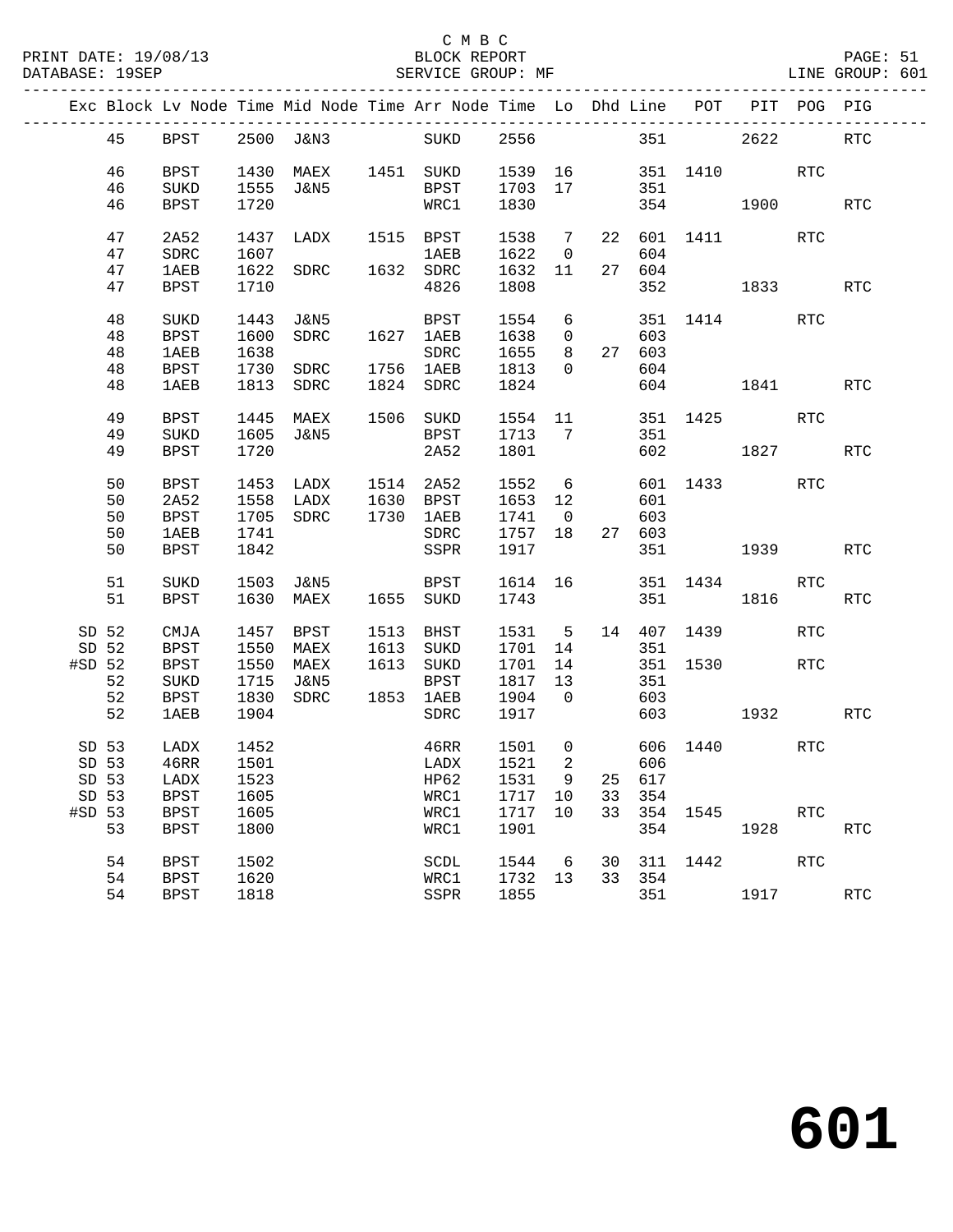|  |    |             |      |                     |      | Exc Block Lv Node Time Mid Node Time Arr Node Time Lo Dhd Line POT |                      |                         |                 |        |                     |             | PIT POG PIG          |                      |
|--|----|-------------|------|---------------------|------|--------------------------------------------------------------------|----------------------|-------------------------|-----------------|--------|---------------------|-------------|----------------------|----------------------|
|  | 55 | <b>BPST</b> |      |                     |      | 1508 LADX 1529 2A52 1605 8 601 1448                                |                      |                         |                 |        |                     |             | RTC                  |                      |
|  |    |             |      |                     |      |                                                                    |                      |                         |                 |        |                     |             |                      |                      |
|  | 55 | 2A52        |      | 1613 LADX           |      | 1645 BPST<br>1748 SUKD                                             | 1708  16<br>1834  12 |                         |                 | 601    |                     |             |                      |                      |
|  | 55 | BPST        |      | 1724 MAEX           |      |                                                                    |                      |                         |                 | 351    |                     |             |                      |                      |
|  | 55 | SUKD        | 1846 | J&N5                |      | BPST                                                               | 1943                 | 17                      |                 | 351    |                     |             |                      |                      |
|  | 55 | BPST        | 2000 | LADX                |      | 2018 2A52                                                          | 2046                 | 16                      |                 | 601    |                     |             |                      |                      |
|  | 55 | 2A52        | 2102 | LADX                |      | 2128 BPST                                                          | 2146                 | 24                      |                 | 601    |                     |             |                      |                      |
|  | 55 | BPST        |      | 2210 LADX           |      | 2227 2A52                                                          | 2256                 | 6                       |                 | 601    |                     |             |                      |                      |
|  | 55 | 2A52        |      | 2302 LADX           |      | 2326 BPST                                                          | 2343                 | 19                      |                 | 601    |                     |             |                      |                      |
|  | 55 | BPST        | 2402 | J&N3                |      | SUKD                                                               | 2458                 | 5                       |                 | 40 351 |                     |             |                      |                      |
|  |    |             |      |                     |      |                                                                    |                      |                         |                 |        |                     |             |                      |                      |
|  | 55 | BPST        |      | 2543 LADX           |      | 2559 2A52                                                          | 2623                 | $\overline{0}$          |                 | 601    |                     |             |                      |                      |
|  | 55 | 2A52        |      | 2623 SDRC           |      | 2631 99SN                                                          | 2643                 |                         |                 | 601    |                     | 2647        |                      | <b>RTC</b>           |
|  | 56 | <b>BPST</b> | 1510 | MAEX                |      | 1532 SUKD                                                          | 1620                 |                         |                 |        | 6 351 1450 RTC      |             |                      |                      |
|  | 56 | SUKD        | 1626 | J&N5                |      | BPST                                                               | 1733                 | $\overline{\mathbf{3}}$ |                 | 351    |                     |             |                      |                      |
|  | 56 | <b>BPST</b> |      | 1736 MAEX           |      | 1759 SUKD                                                          | 1843                 |                         |                 |        |                     | 1911 — 1911 |                      | <b>RTC</b>           |
|  |    |             |      |                     |      |                                                                    |                      |                         |                 |        |                     |             |                      |                      |
|  | 57 | SUKD        | 1524 | J&N5                |      | BPST                                                               | 1633                 | 7                       |                 |        | 351 1455            |             | RTC                  |                      |
|  | 57 | <b>BPST</b> | 1640 |                     |      | 4826                                                               | 1738                 |                         |                 |        | 352                 | 1803        |                      | <b>RTC</b>           |
|  |    |             |      |                     |      |                                                                    |                      |                         |                 |        |                     |             |                      |                      |
|  | 58 | <b>BPST</b> | 1522 |                     |      | SCDL                                                               |                      |                         |                 |        | 1606 14 30 311 1502 |             | RTC                  |                      |
|  |    |             |      |                     |      |                                                                    |                      |                         |                 |        |                     |             |                      |                      |
|  | 58 | <b>BPST</b> |      | 1650 MAEX 1715 SUKD |      |                                                                    | 1802                 | 13                      |                 | 351    |                     |             |                      |                      |
|  | 58 | SUKD        | 1815 | J&N5                |      | BPST                                                               | 1914                 |                         |                 |        | 351 1927            |             |                      | $\operatorname{RTC}$ |
|  | 59 | <b>BPST</b> | 1523 | LADX 1544 SDRC      |      |                                                                    | 1606                 | 12                      |                 |        | 22 601 1503         |             | $\operatorname{RTC}$ |                      |
|  | 59 | <b>BPST</b> | 1640 |                     |      | 2A52                                                               | 1721                 | 14                      | 30 <sup>2</sup> | 602    |                     |             |                      |                      |
|  | 59 | <b>BPST</b> | 1805 |                     |      | 2A52                                                               | 1846                 | $\overline{4}$          |                 | 602    |                     |             |                      |                      |
|  | 59 | 2A52        | 1850 | LADX 1918 BPST      |      |                                                                    | 1936                 | 9                       |                 | 601    |                     |             |                      |                      |
|  | 59 | BPST        |      | 1945 MAEX           |      | 2003 SUKD                                                          | 2045                 | 18                      |                 | 351    |                     |             |                      |                      |
|  |    |             |      |                     |      |                                                                    |                      |                         |                 |        |                     |             |                      |                      |
|  | 59 | SUKD        | 2103 | J&N5                |      | BPST                                                               | 2157                 | $\overline{\mathbf{3}}$ |                 | 351    |                     |             |                      |                      |
|  | 59 | <b>BPST</b> | 2200 | MAEX                |      | 2218 SUKD                                                          | 2259                 | $\overline{4}$          |                 | 351    |                     |             |                      |                      |
|  | 59 | SUKD        | 2303 | J&N5                |      | BPST                                                               | 2356                 | 14                      |                 | 351    |                     |             |                      |                      |
|  | 59 | BPST        |      | 2410 LADX           |      | 2426 2A52                                                          | 2450                 | 11                      |                 | 601    |                     |             |                      |                      |
|  | 59 | 2A52        |      | 2501 LADX           |      | 2524 BPST                                                          | 2541                 | 18                      |                 | 601    |                     |             |                      |                      |
|  | 59 | <b>BPST</b> | 2559 | J&N3                |      | SUKD                                                               | 2655                 |                         |                 | 351    |                     | 2721        |                      | <b>RTC</b>           |
|  |    |             |      |                     |      |                                                                    |                      |                         |                 |        |                     |             |                      |                      |
|  | 60 | SUKD        |      | 1544 J&N5           |      | BPST 1653 11 351 1515                                              |                      |                         |                 |        |                     |             | RTC                  |                      |
|  | 60 | <b>BPST</b> | 1704 |                     |      | SCDL                                                               | 1746                 |                         |                 |        | 311 7               | 1816        |                      | RTC                  |
|  |    |             |      |                     |      |                                                                    |                      |                         |                 |        |                     |             |                      |                      |
|  | 61 | BPST        |      | 1538 LADX 1559 2A52 |      |                                                                    |                      |                         |                 |        | 1635 2 33 601 1518  |             | RTC                  |                      |
|  |    |             |      |                     |      | 61 BPST 1710 1A67 1802 14 601                                      |                      |                         |                 |        |                     |             |                      |                      |
|  | 61 | 1A67        | 1816 | LADX                | 1845 | <b>BPST</b>                                                        | 1904                 | 16                      |                 | 601    |                     |             |                      |                      |
|  | 61 | <b>BPST</b> | 1920 | LADX                | 1938 | 2A52                                                               | 2007                 | 25                      |                 | 601    |                     |             |                      |                      |
|  | 61 | 2A52        | 2032 | LADX                | 2058 | <b>BPST</b>                                                        | 2116                 | 14                      |                 | 601    |                     |             |                      |                      |
|  |    |             |      |                     |      |                                                                    |                      |                         |                 |        |                     |             |                      |                      |
|  | 61 | <b>BPST</b> | 2130 | LADX                | 2147 | 2A52                                                               | 2216                 | 14                      |                 | 601    |                     |             |                      |                      |
|  | 61 | 2A52        | 2230 | LADX                | 2256 | BPST                                                               | 2313                 |                         |                 | 601    |                     | 2326        |                      | $\operatorname{RTC}$ |
|  | 62 | <b>BPST</b> | 1540 | MAEX                | 1602 | SUKD                                                               | 1650                 | 14                      |                 | 351    | 1520                |             | RTC                  |                      |
|  | 62 | SUKD        | 1704 | J&N5                |      | BPST                                                               | 1808                 | 16                      |                 | 351    |                     |             |                      |                      |
|  | 62 | <b>BPST</b> | 1824 | MAEX                | 1845 | SUKD                                                               | 1929                 |                         |                 | 351    |                     | 1957        |                      | $\operatorname{RTC}$ |
|  |    |             |      |                     |      |                                                                    |                      |                         |                 |        |                     |             |                      |                      |
|  | 63 | <b>BPST</b> | 1542 |                     |      | SCDL                                                               | 1628                 | $\overline{1}$          | 36              | 311    | 1522                |             | <b>RTC</b>           |                      |
|  | 63 | <b>BPST</b> | 1705 |                     |      | WRC1                                                               | 1815                 | 12                      | 33              | 354    |                     |             |                      |                      |
|  | 63 | <b>BPST</b> | 1900 | MAEX                | 1918 | SUKD                                                               | 2000                 | 12                      |                 | 351    |                     |             |                      |                      |
|  | 63 | SUKD        | 2012 | J&N5                |      | BPST                                                               | 2107                 | 13                      |                 | 351    |                     |             |                      |                      |
|  | 63 | <b>BPST</b> | 2120 | MAEX                | 2138 | SUKD                                                               | 2219                 | 14                      |                 | 351    |                     |             |                      |                      |
|  |    |             |      |                     |      |                                                                    |                      |                         |                 |        |                     |             |                      |                      |
|  | 63 | SUKD        | 2233 | J&N5                |      | BPST                                                               | 2326                 |                         |                 | 351    |                     | 2339        |                      | RTC                  |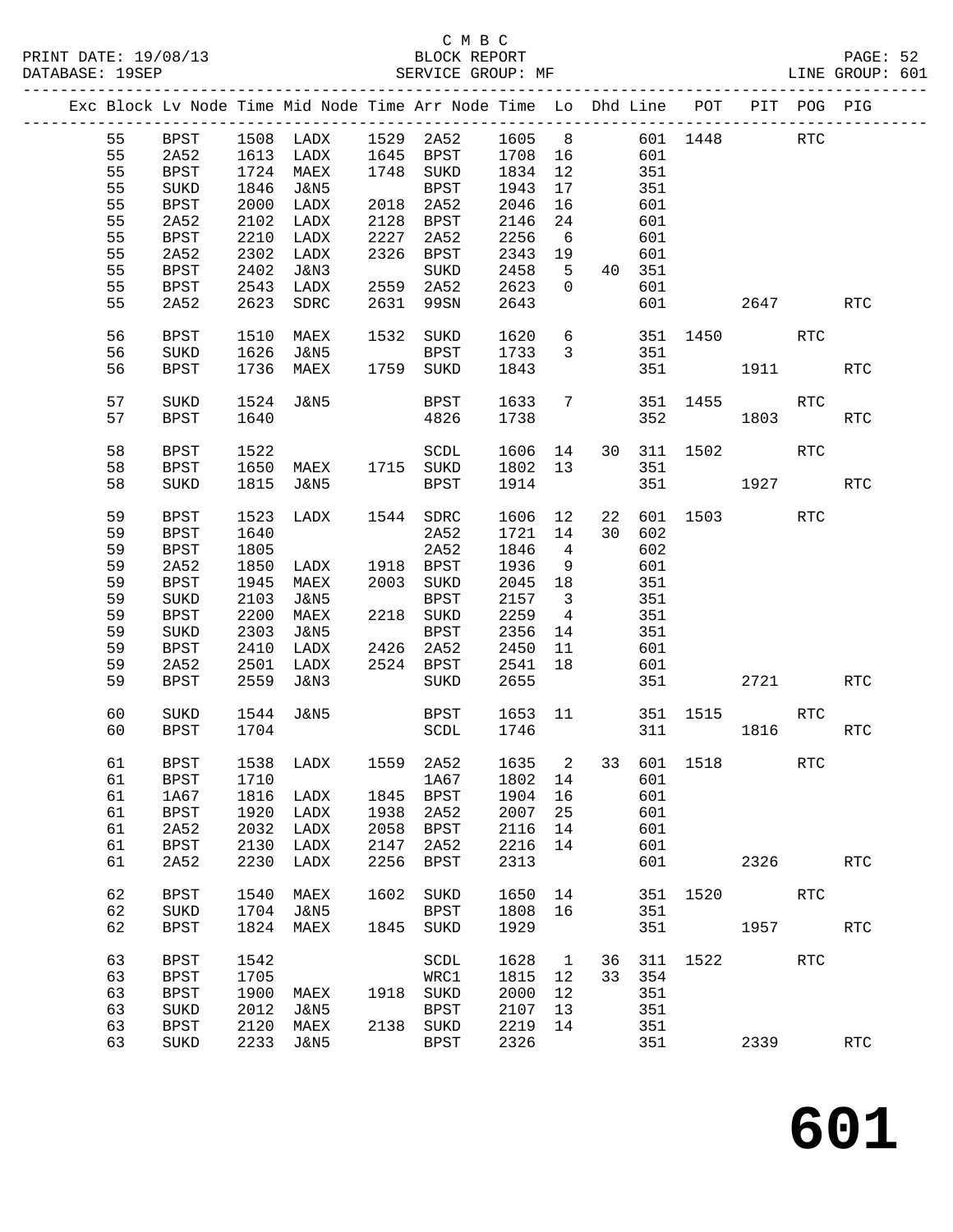|  |    |             |      | Exc Block Lv Node Time Mid Node Time Arr Node Time Lo Dhd Line POT PIT POG PIG |      |             |               |                         |    |        |          |                       |            |            |
|--|----|-------------|------|--------------------------------------------------------------------------------|------|-------------|---------------|-------------------------|----|--------|----------|-----------------------|------------|------------|
|  | 64 | BPST        |      | 1553 LADX 1614 2A52 1650 10 601 1533 RTC                                       |      |             |               |                         |    |        |          |                       |            |            |
|  |    |             |      | 1700 LADX 1730 BPST 1752 23                                                    |      |             |               |                         |    | 601    |          |                       |            |            |
|  | 64 | 2A52        |      |                                                                                |      |             |               |                         |    |        |          |                       |            |            |
|  | 64 | <b>BPST</b> |      | 1815 SDRC 1839 1AEB 1854 0                                                     |      |             |               |                         |    | 604    |          |                       |            |            |
|  | 64 | 1AEB        |      | 1854 SDRC 1903 SDRC                                                            |      |             | 1903          |                         |    |        |          | 604 1918              |            | RTC        |
|  |    |             |      |                                                                                |      |             |               |                         |    |        |          |                       |            |            |
|  | 65 | BPST        | 1556 |                                                                                |      | 4826        |               |                         |    |        |          | 1654 12 34 352 1536   | RTC        |            |
|  | 65 | BPST        | 1740 |                                                                                |      | WRC1        | 1848          |                         |    |        | 354 1918 |                       |            | <b>RTC</b> |
|  |    |             |      |                                                                                |      |             |               |                         |    |        |          |                       |            |            |
|  | 66 | BPST        |      |                                                                                |      |             |               |                         |    |        |          | 601 1545              | RTC        |            |
|  | 66 | LADX        |      |                                                                                |      |             |               |                         |    | 606    |          |                       |            |            |
|  | 66 | 46RR        | 1648 |                                                                                |      | LADX        | 1708 5 17 606 |                         |    |        |          |                       |            |            |
|  | 66 | BPST        | 1730 |                                                                                |      | 4826        | 1826          |                         |    |        |          | 352 1851              |            | RTC        |
|  |    |             |      |                                                                                |      |             |               |                         |    |        |          |                       |            |            |
|  | 67 | BPST        | 1400 | BHST 1418 RRCX                                                                 |      |             | 1446          | 22                      |    |        |          | 403 1340              | RTC        |            |
|  | 67 | RRCX        | 1508 | BHST                                                                           |      | 1538 BPST   | 1555 13       |                         |    | 403    |          |                       |            |            |
|  | 67 | <b>BPST</b> | 1608 | BHST 1625 RRCX                                                                 |      |             | 1651          | $6\overline{6}$         |    | 15 403 |          |                       |            |            |
|  | 67 | BPST        | 1712 | MAEX                                                                           |      | 1737 SUKD   | 1823          |                         |    |        |          | 1851                  |            | <b>RTC</b> |
|  |    |             |      |                                                                                |      |             |               |                         |    |        |          |                       |            |            |
|  | 68 | BPST        |      | 1610 MAEX                                                                      |      | 1635 SUKD   | 1723          |                         |    |        |          | 351 1550 1756 RTC     |            | <b>RTC</b> |
|  | 69 | <b>BPST</b> | 1610 |                                                                                |      | 4826        | 1708          |                         |    |        |          | 352 1550 1733 RTC RTC |            |            |
|  |    |             |      |                                                                                |      |             |               |                         |    |        |          |                       |            |            |
|  | 70 | BPST        | 1620 | MAEX 1645 SUKD                                                                 |      |             | 1733 10       |                         |    |        | 351 1600 |                       | <b>RTC</b> |            |
|  | 70 | SUKD        | 1743 | J&N5                                                                           |      | BPST        | 1845 15       |                         |    | 351    |          |                       |            |            |
|  | 70 | <b>BPST</b> | 1900 | SDRC                                                                           |      | 1921 1AEB   | 1932          | $\overline{0}$          |    | 603    |          |                       |            |            |
|  | 70 | 1AEB        | 1932 |                                                                                |      | SDRC        | 1945          | 13                      |    | 22 603 |          |                       |            |            |
|  |    |             | 2020 | LADX 2038 2A52                                                                 |      |             | 2106          |                         |    |        |          |                       |            |            |
|  | 70 | BPST        |      |                                                                                |      |             |               | 26                      |    | 601    |          |                       |            |            |
|  | 70 | 2A52        |      | 2132 LADX                                                                      |      | 2158 BPST   | 2216          |                         |    |        | 601 2229 |                       |            | <b>RTC</b> |
|  | 71 | BPST        | 1624 |                                                                                |      | SCDL        | 1707 6        |                         |    |        |          | 36 311 1604           | RTC        |            |
|  | 71 | BPST        | 1749 |                                                                                |      | SCDL        | 1828          | 6                       |    | 30 311 |          |                       |            |            |
|  | 71 | BPST        | 1904 |                                                                                |      | SCDL        | 1939          |                         |    |        | 311 \,   | 2004                  |            | <b>RTC</b> |
|  |    |             |      |                                                                                |      |             |               |                         |    |        |          |                       |            |            |
|  | 72 | BPST        | 1625 |                                                                                |      | 4826        | 1723 3        |                         |    |        |          | 34 352 1605           | RTC        |            |
|  | 72 | BPST        | 1800 | MAEX 1821 SUKD                                                                 |      |             | 1905          | 12                      |    | 351    |          |                       |            |            |
|  | 72 | SUKD        | 1917 | J&N5                                                                           |      | BPST        | 2012 18       |                         |    | 351    |          |                       |            |            |
|  | 72 |             | 2030 |                                                                                |      |             | 2129          |                         |    |        |          |                       |            |            |
|  |    | BPST        |      | MAEX                                                                           |      | 2048 SUKD   |               | $\overline{4}$          |    | 351    |          |                       |            |            |
|  | 72 | SUKD        | 2133 | J&N5                                                                           |      | BPST        | 2227<br>2329  | $\overline{\mathbf{3}}$ |    | 351    |          |                       |            |            |
|  | 72 | BPST        |      | 2230 MAEX                                                                      |      | 2248 SUKD   |               |                         |    |        | 351 30   | 2357                  |            | RTC        |
|  | 73 | <b>BPST</b> | 1630 | SDRC                                                                           | 1657 | <b>1AEB</b> | 1708          | 0                       |    | 603    | 1610     |                       | <b>RTC</b> |            |
|  |    |             |      |                                                                                |      |             |               |                         |    |        |          |                       |            |            |
|  | 73 | <b>1AEB</b> | 1708 |                                                                                |      | SDRC        | 1723          | 15                      | 27 | 603    |          |                       |            |            |
|  | 73 | BPST        | 1805 |                                                                                |      | SCDL        | 1844          |                         |    | 311    |          | 1909                  |            | <b>RTC</b> |
|  | 74 | <b>BPST</b> | 1635 |                                                                                |      | WRC1        | 1746          | 11                      | 33 | 354    | 1615     |                       | RTC        |            |
|  | 74 | <b>BPST</b> | 1830 |                                                                                |      | SCDL        | 1907          |                         |    | 311    |          | 1932                  |            | RTC        |
|  |    |             |      |                                                                                |      |             |               |                         |    |        |          |                       |            |            |
|  | 75 | <b>BPST</b> | 1644 |                                                                                |      | SCDL        | 1728          |                         |    | 311    | 1624     | 1758                  | RTC        | <b>RTC</b> |
|  |    |             |      |                                                                                |      |             |               |                         |    |        |          |                       |            |            |
|  | 76 | <b>BPST</b> | 1650 |                                                                                |      | WRC1        | 1801          |                         |    | 354    | 1630     | 1831                  | RTC        | <b>RTC</b> |
|  |    |             |      |                                                                                |      |             |               |                         |    |        |          |                       |            |            |
|  | 77 | BPST        | 1655 |                                                                                |      | 4826        | 1753          |                         |    | 352    | 1635     | 1818                  | RTC        | <b>RTC</b> |
|  |    |             |      |                                                                                |      |             |               |                         |    |        |          |                       |            |            |
|  | 78 | <b>BPST</b> | 1700 | SDRC                                                                           | 1726 | <b>1AEB</b> | 1743          | 0                       |    | 604    | 1640     |                       | <b>RTC</b> |            |
|  | 78 | 1AEB        | 1743 | SDRC                                                                           | 1754 | SDRC        | 1754          |                         |    | 604    |          | 1811                  |            | RTC        |
|  |    |             |      |                                                                                |      |             |               |                         |    |        |          |                       |            |            |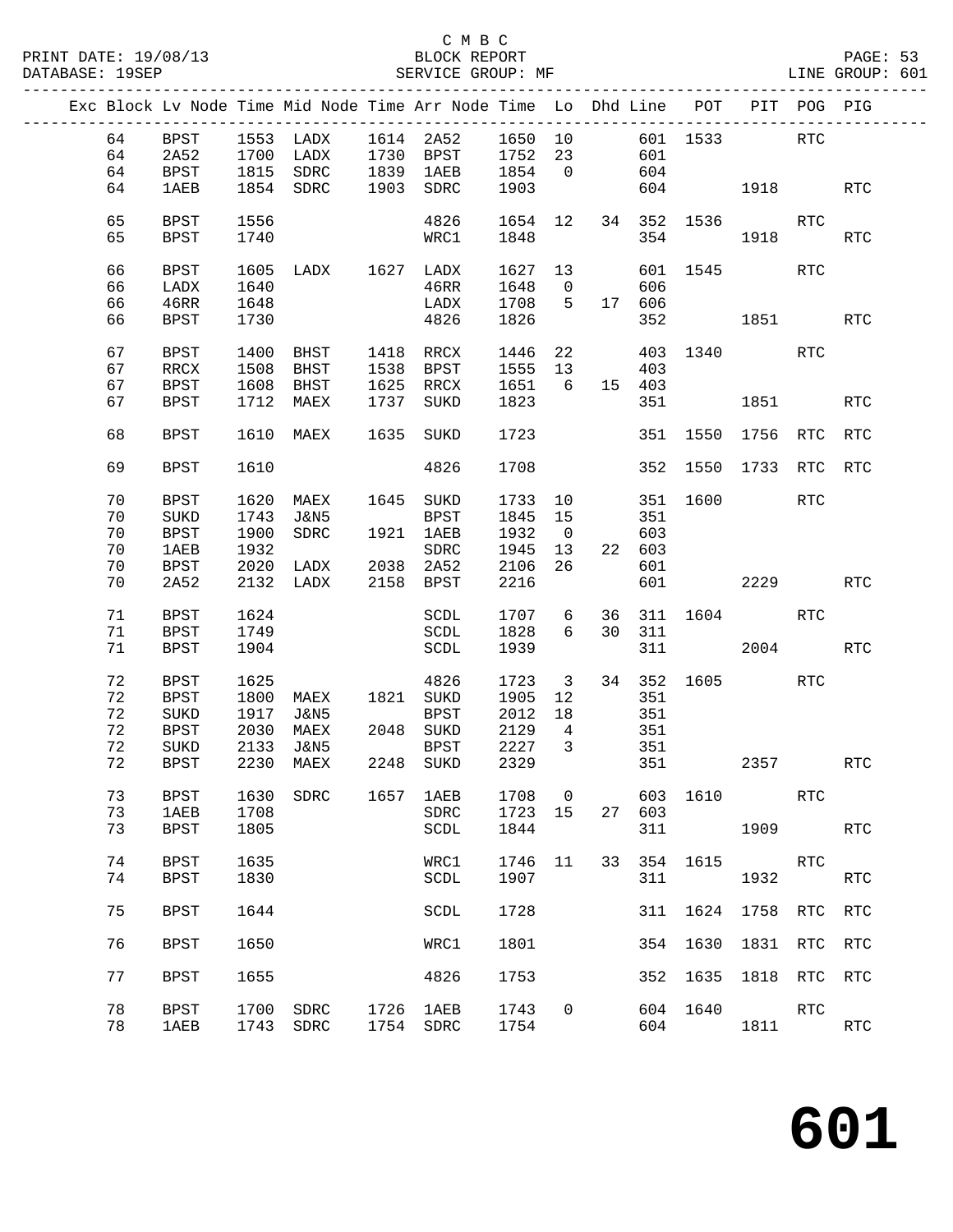|  |                |                     |              |                    |              |                      |              |                | Exc Block Lv Node Time Mid Node Time Arr Node Time Lo Dhd Line POT PIT POG PIG |     |             |            |            |  |
|--|----------------|---------------------|--------------|--------------------|--------------|----------------------|--------------|----------------|--------------------------------------------------------------------------------|-----|-------------|------------|------------|--|
|  | $\mathbf{1}$   | BPST                |              | 700 LADX           |              | 717 TSFE             |              |                | 733 27                                                                         |     | 620 640 RTC |            |            |  |
|  | $\mathbf{1}$   | TSFE                | 800          | LADX               |              | 816 BPST             | 837          | 23             | 620                                                                            |     |             |            |            |  |
|  | $\mathbf 1$    | BPST                | 900          | LADX               | 919          | TSFE                 | 936          | 24             | 620                                                                            |     |             |            |            |  |
|  | $\mathbf{1}$   | TSFE                | 1000         | LADX               | 1016         | BPST                 | 1036         | 24             | 620                                                                            |     |             |            |            |  |
|  | $\mathbf 1$    | BPST                | 1100         | LADX               | 1119         | TSFE                 | 1136         | 24             | 620                                                                            |     |             |            |            |  |
|  | $\mathbf 1$    | TSFE                | 1200         | LADX               | 1216         | BPST                 | 1236         | 24             | 620                                                                            |     |             |            |            |  |
|  | $\mathbf 1$    | <b>BPST</b>         | 1300         | LADX               | 1318         | TSFE                 | 1335         | 25             | 620                                                                            |     |             |            |            |  |
|  | 1              | TSFE                | 1400         | LADX               | 1416         | BPST                 | 1437         | 23             | 620                                                                            |     |             |            |            |  |
|  | $\mathbf 1$    | BPST                | 1500         | LADX               | 1519         | TSFE                 | 1536         | 24             | 620                                                                            |     |             |            |            |  |
|  | 1              | TSFE                | 1600         | LADX               | 1616         | BPST                 | 1638         | 12             | 620                                                                            |     |             |            |            |  |
|  | $\mathbf 1$    | <b>BPST</b>         | 1650         | LADX               | 1710         | TSFE                 | 1727         | 30             | 620                                                                            |     |             |            |            |  |
|  | $\mathbf 1$    | TSFE                | 1757         | LADX               | 1812         | BPST                 | 1832         | 28             | 620                                                                            |     |             |            |            |  |
|  | $\mathbf 1$    | BPST                | 1900         | LADX               | 1918         | TSFE                 | 1934         | 31             | 620                                                                            |     |             |            |            |  |
|  | 1              | TSFE                | 2005         | LADX               | 2020         | BPST                 | 2039         |                | 620                                                                            |     | 2052        |            | <b>RTC</b> |  |
|  | 2              | <b>BPST</b>         | 600          | LADX               | 617          | TSFE                 | 633          | 27             | 620                                                                            | 540 |             | <b>RTC</b> |            |  |
|  | 2              | TSFE                | 700          | LADX               | 716          | BPST                 | 737          | 23             | 620                                                                            |     |             |            |            |  |
|  | 2              | <b>BPST</b>         | 800          | LADX               | 817          | TSFE                 | 833          | 27             | 620                                                                            |     |             |            |            |  |
|  | $\overline{c}$ | TSFE                | 900          | LADX               | 916          | BPST                 | 937          | 23             | 620                                                                            |     |             |            |            |  |
|  | $\overline{c}$ | <b>BPST</b>         | 1000         | LADX               | 1019         | TSFE                 | 1036         | 24             | 620                                                                            |     |             |            |            |  |
|  | $\overline{c}$ | TSFE                | 1100         | LADX               | 1116         | BPST                 | 1136         | 24             | 620                                                                            |     |             |            |            |  |
|  | $\overline{c}$ | <b>BPST</b>         | 1200         | LADX               | 1218         | TSFE                 | 1235         | 25             | 620                                                                            |     |             |            |            |  |
|  | $\overline{c}$ | TSFE                | 1300         | LADX               | 1316         | BPST                 | 1337         | 23             | 620                                                                            |     |             |            |            |  |
|  | $\overline{c}$ | <b>BPST</b>         | 1400         | LADX               | 1419         | TSFE                 | 1438         | 22             | 620                                                                            |     |             |            |            |  |
|  | $\overline{c}$ | TSFE                | 1500         | LADX               | 1516         | BPST                 | 1538         | 22             | 620                                                                            |     |             |            |            |  |
|  | $\overline{c}$ | <b>BPST</b>         | 1600         | LADX               | 1620         | TSFE                 | 1637         | 28             | 620                                                                            |     |             |            |            |  |
|  | $\overline{c}$ | TSFE                | 1705         | LADX               | 1720         | BPST                 | 1741         | 19             | 620                                                                            |     |             |            |            |  |
|  | $\overline{c}$ | <b>BPST</b>         | 1800         | LADX               | 1820         | TSFE                 | 1837         | 28             | 620                                                                            |     |             |            |            |  |
|  | $\overline{c}$ | TSFE                | 1905         | LADX               | 1920         | BPST                 | 1940         | 20             | 620                                                                            |     |             |            |            |  |
|  | $\overline{c}$ | BPST                | 2000         | LADX               | 2018         | TSFE                 | 2034         | 36             | 620                                                                            |     |             |            |            |  |
|  | 2              | TSFE                | 2110         | LADX               | 2124         | BPST                 | 2142         |                | 620                                                                            |     | 2155        |            | <b>RTC</b> |  |
|  | 3              | BPST                | 745          | LADX               |              | 802 TSFE<br>911 BPST | 818          | 37             | 620                                                                            | 725 |             | <b>RTC</b> |            |  |
|  | 3              | TSFE                | 855          | LADX               |              |                      |              | 932 13         | 620                                                                            |     |             |            |            |  |
|  | 3              | BPST                |              | 945 LADX 1004 TSFE |              |                      |              |                | 1021 34 620                                                                    |     |             |            |            |  |
|  | 3              | TSFE                | 1055         | LADX               | 1111         | BPST                 | 1131 14      |                | 620                                                                            |     |             |            |            |  |
|  | 3              | <b>BPST</b>         | 1145         | LADX               | 1204         | TSFE                 | 1221         | 34             | 620                                                                            |     |             |            |            |  |
|  | 3              | TSFE                | 1255         | LADX               | 1311         | <b>BPST</b>          | 1332         | 8              | 620                                                                            |     |             |            |            |  |
|  | 3              | <b>BPST</b>         | 1340         | LADX               | 1358         | TSFE                 | 1417         | 38             | 620                                                                            |     |             |            |            |  |
|  | 3<br>3         | TSFE                | 1455         | LADX               | 1511         | <b>BPST</b>          | 1533         | $\overline{7}$ | 620<br>620                                                                     |     |             |            |            |  |
|  | 3              | <b>BPST</b><br>TSFE | 1540<br>1653 | LADX<br>LADX       | 1559<br>1708 | TSFE<br><b>BPST</b>  | 1616<br>1729 | 37<br>11       | 620                                                                            |     |             |            |            |  |
|  |                |                     | 1740         |                    | 1800         |                      | 1817         | 36             | 620                                                                            |     |             |            |            |  |
|  | 3              | <b>BPST</b>         |              | LADX               |              | TSFE                 |              |                |                                                                                |     |             |            |            |  |
|  | 3              | TSFE                | 1853         | LADX               | 1908         | <b>BPST</b>          | 1928         |                | 620                                                                            |     | 1941        |            | <b>RTC</b> |  |
|  | 5              | <b>BPST</b>         | 1555         | LADX               | 1615         | TSFE                 | 1632         | 28             | 620                                                                            |     | 1535   1530 | RTC        |            |  |
|  | 5              | TSFE                | 1700         | LADX               | 1715         | <b>BPST</b>          | 1736         | 21             | 620                                                                            |     |             |            |            |  |
|  | 5              | <b>BPST</b>         | 1757         | LADX               | 1817         | TSFE                 | 1834         | 26             | 620                                                                            |     |             |            |            |  |
|  | 5              | TSFE                | 1900         | LADX               | 1915         | <b>BPST</b>          | 1935         | 25             | 620                                                                            |     |             |            |            |  |
|  | 5              | <b>BPST</b>         | 2000         | LADX               | 2018         | TSFE                 | 2034         | 26             | 620                                                                            |     |             |            |            |  |
|  | 5              | TSFE                | 2100         | LADX               | 2114         | BPST                 | 2132         | 23             | 620                                                                            |     |             |            |            |  |
|  | 5              | BPST                | 2155         | LADX               | 2210         | TSFE                 | 2226         | 34             | 620                                                                            |     |             |            |            |  |
|  | 5              | TSFE                | 2300         | LADX               |              | 2314 BPST            | 2332         |                | 620                                                                            |     | 2345        |            | <b>RTC</b> |  |
|  |                |                     |              |                    |              |                      |              |                |                                                                                |     |             |            |            |  |

C M B C

**620**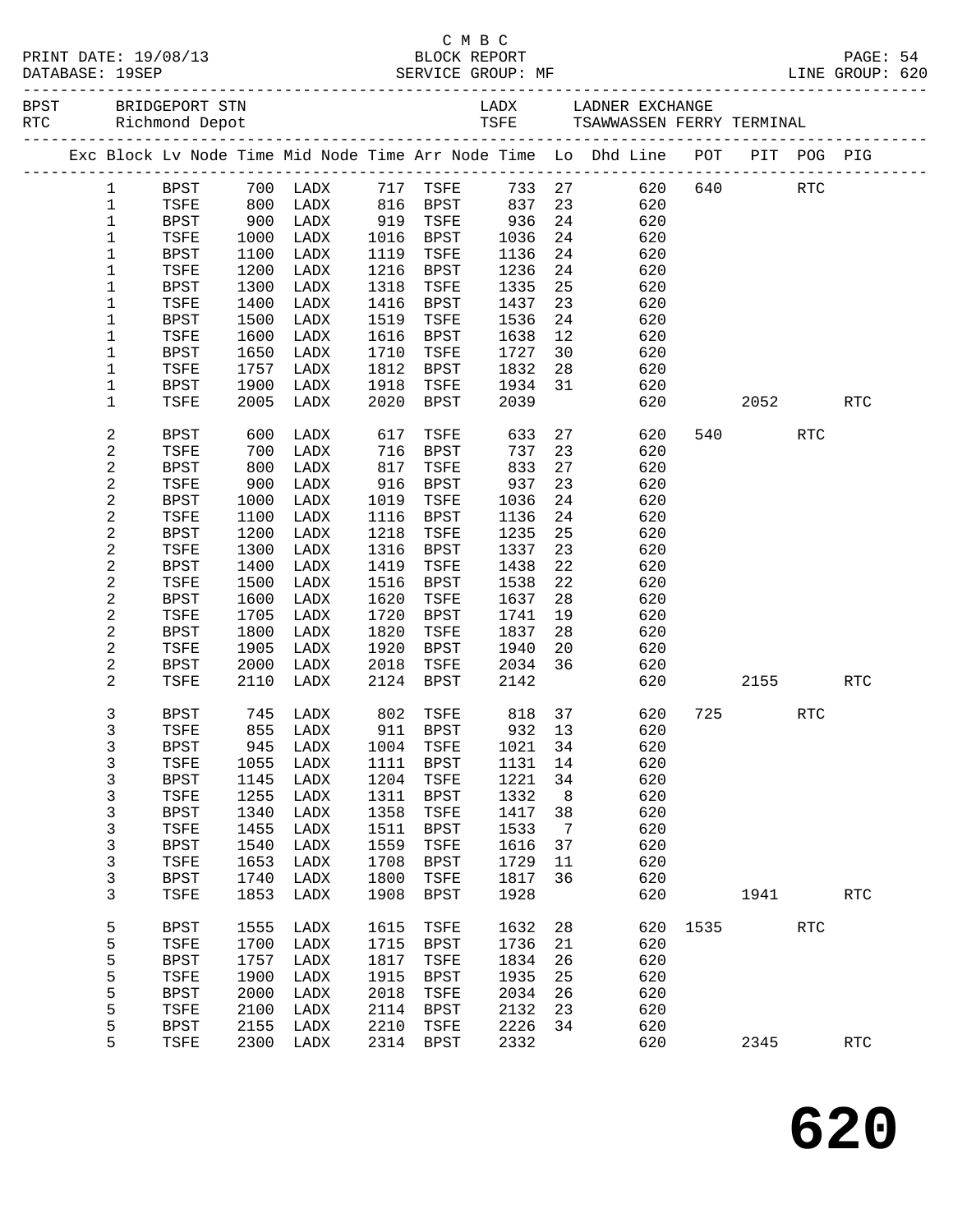|       |       |      |              |          |              |             |              |                | Exc Block Lv Node Time Mid Node Time Arr Node Time Lo Dhd Line POT PIT POG PIG |          |         |     |            |
|-------|-------|------|--------------|----------|--------------|-------------|--------------|----------------|--------------------------------------------------------------------------------|----------|---------|-----|------------|
|       | TK 70 | BPST |              | 715 LADX | 732          | TSFE        | 748 17       |                | 620                                                                            |          | 655 RTC |     |            |
| TK 70 |       | TSFE | 805          | LADX     | 821          | BPST        | 842          |                | 620<br>13                                                                      |          |         |     |            |
| TK 70 |       | BPST | 855          | LADX     | 914          | TSFE        | 931          |                | 24 and $\sim$<br>620                                                           |          |         |     |            |
| TK 70 |       | TSFE | 955          | LADX     | 1011         | BPST        | 1031         | 14             | 620                                                                            |          |         |     |            |
| TK 70 |       | BPST | 1045         | LADX     | 1104         | TSFE        | 1121         |                | 620<br>34                                                                      |          |         |     |            |
| TK 70 |       | TSFE | 1155         | LADX     | 1211         | BPST        | 1231         |                | 620                                                                            |          | 1244    |     | RTC        |
| TS 71 |       | BPST | 1355         | LADX     | 1414         | TSFE        | 1433         |                | 25                                                                             | 620 1335 |         | RTC |            |
| TS 71 |       | TSFE | 1458         | LADX     | 1514         | BPST        | 1536         | 14             | 620                                                                            |          |         |     |            |
| TS 71 |       | BPST | 1550         | LADX     | 1609         | TSFE        | 1626         | 31             | 620                                                                            |          |         |     |            |
|       | TS 71 | TSFE | 1657         | LADX     | 1712         | BPST        | 1733         | 17             | 620                                                                            |          |         |     |            |
| TS 71 |       | BPST |              | LADX     |              | TSFE        |              | 30             |                                                                                |          |         |     |            |
| TS 71 |       | TSFE | 1750<br>1857 | LADX     | 1810<br>1912 | BPST        | 1827<br>1932 | 23             | 620<br>620                                                                     |          |         |     |            |
| TS 71 |       | BPST | 1955         | LADX     | 2013         | TSFE        | 2029         | 26             | 620                                                                            |          |         |     |            |
|       |       |      |              |          |              |             |              |                |                                                                                |          |         |     |            |
| TS 71 |       | TSFE | 2055         | LADX     | 2109         | BPST        | 2127         | $\overline{3}$ | 620                                                                            |          |         |     |            |
| TS 71 |       | BPST | 2130         | LADX     | 2145         | TSFE        | 2201         | $\overline{4}$ | 620                                                                            |          |         |     |            |
| TS 71 |       | TSFE | 2205         | LADX     | 2219         | BPST        | 2237         | 23             | 620                                                                            |          |         |     |            |
| TS 71 |       | BPST | 2300         | LADX     | 2315         | TSFE        | 2331         | 29             | 620                                                                            |          |         |     |            |
| TS 71 |       | TSFE | 2400         | LADX     | 2414         | BPST        | 2432         |                | 620                                                                            |          | 2445    |     | RTC        |
| TS 72 |       | BPST | 1455         | LADX     | 1514         | TSFE        | 1531         | 26             | 620                                                                            | 1435     |         | RTC |            |
|       | TS 72 | TSFE | 1557         | LADX     | 1613         | <b>BPST</b> | 1635         | 25             | 620                                                                            |          |         |     |            |
| TS 72 |       | BPST | 1700         | LADX     | 1720         | TSFE        | 1737         | 23             | 620                                                                            |          |         |     |            |
|       | TS 72 | TSFE | 1800         | LADX     | 1815         | <b>BPST</b> | 1835         | 15             | 620                                                                            |          |         |     |            |
| TS 72 |       | BPST | 1850         | LADX     | 1910         | TSFE        | 1927         | 33             | 620                                                                            |          |         |     |            |
|       | TS 72 | TSFE | 2000         | LADX     | 2015         | BPST        | 2034         |                | 620                                                                            |          | 2047    |     | <b>RTC</b> |
|       |       |      |              |          |              |             |              |                |                                                                                |          |         |     |            |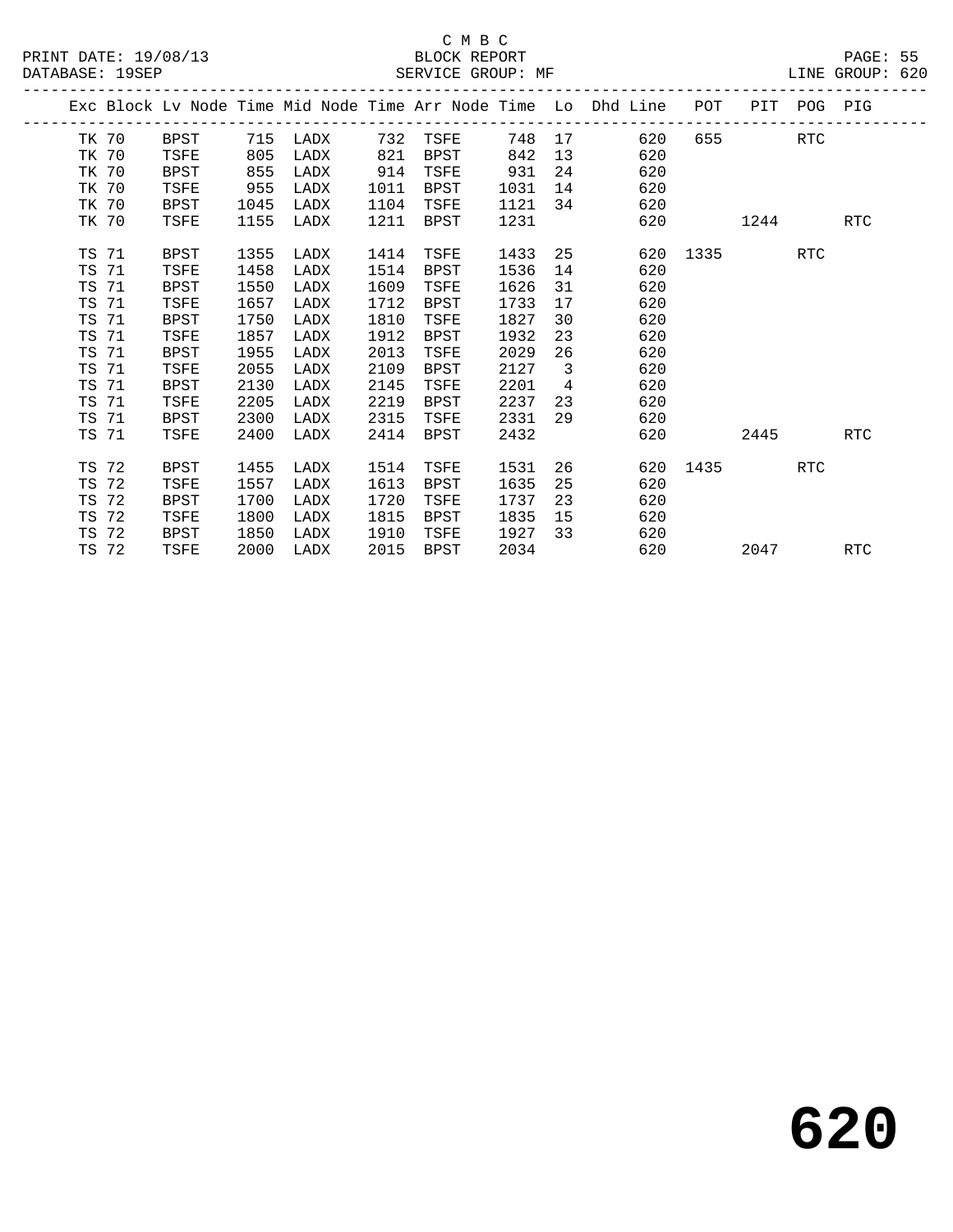|                  |             |      |                                  |      |             |                          |                |                                                                                |        |            | PAGE: 56<br>LINE GROUP: 301 |  |
|------------------|-------------|------|----------------------------------|------|-------------|--------------------------|----------------|--------------------------------------------------------------------------------|--------|------------|-----------------------------|--|
|                  |             |      |                                  |      |             |                          |                |                                                                                |        |            |                             |  |
|                  |             |      |                                  |      |             |                          |                | Exc Block Lv Node Time Mid Node Time Arr Node Time Lo Dhd Line POT PIT POG PIG |        |            |                             |  |
| $\mathbf{1}$     | N EX        |      | 600 SCDL                         |      | 610 BHST    |                          |                | 642 21 301 524 RTC                                                             |        |            |                             |  |
| $\mathbf 1$      | BHST        | 703  | SCDL                             |      | 734 N EX    | 744 16                   |                | 301                                                                            |        |            |                             |  |
| $\mathbf 1$      | N EX        | 800  | SCDL                             |      | 810 BHST    | 844                      | 16             | 301                                                                            |        |            |                             |  |
| $\mathbf 1$      | BHST        | 900  | SCDL                             |      | 934 N EX    | 944                      | 16             | 301                                                                            |        |            |                             |  |
| $\mathbf 1$      | N EX        | 1000 | SCDL                             |      | 1011 BHST   | 1049                     | 14             | 301                                                                            |        |            |                             |  |
| 1                | BHST        | 1103 | SCDL                             |      | 1138 N EX   | 1149                     | 11             | 301                                                                            |        |            |                             |  |
| $\mathbf 1$      | N EX        | 1200 | SCDL                             |      | 1212 BHST   | 1251                     | 14             | 301                                                                            |        |            |                             |  |
| 1                | BHST        | 1305 | SCDL                             | 1342 | N EX        | 1353                     | 7              | 301                                                                            |        |            |                             |  |
| $\mathbf 1$      | N EX        | 1400 | SCDL                             |      | 1412 BHST   | 1451                     | 12             | 301                                                                            |        |            |                             |  |
| 1                | BHST        | 1503 | SCDL                             |      | 1542 N EX   | 1554                     | 6              | 301                                                                            |        |            |                             |  |
| $\mathbf 1$      | N EX        | 1600 | SCDL                             |      | 1612 BHST   | 1651                     | 8 <sup>8</sup> | 301                                                                            |        |            |                             |  |
| 1                | BHST        | 1659 | SCDL                             | 1739 | N EX        | 1751                     | 9              | 301                                                                            |        |            |                             |  |
| 1                | N EX        | 1800 | SCDL                             | 1811 | BHST        | 1848                     | 14             | 301                                                                            |        |            |                             |  |
| $\mathbf 1$      | BHST        | 1902 | SCDL                             |      | 1939 N EX   | 1951                     |                | 301                                                                            | 2024   |            | <b>RTC</b>                  |  |
| 2                | N EX        | 630  | SCDL                             | 640  | BHST        | 712                      | 21             | 301                                                                            | 554 75 | <b>RTC</b> |                             |  |
| 2                | BHST        | 733  | SCDL                             |      | 804 N EX    | 814                      | 16             | 301                                                                            |        |            |                             |  |
| $\overline{c}$   | N EX        | 830  | SCDL                             | 840  | BHST        | 916                      | 16             | 301                                                                            |        |            |                             |  |
| $\overline{c}$   | BHST        | 932  | SCDL                             | 1006 | N EX        | 1016                     | 14             | 301                                                                            |        |            |                             |  |
| 2                | N EX        | 1030 | SCDL                             | 1041 | BHST        | 1119                     | 15             | 301                                                                            |        |            |                             |  |
| $\boldsymbol{2}$ | BHST        | 1134 | SCDL                             | 1210 | N EX        | 1221                     | $\overline{9}$ | 301                                                                            |        |            |                             |  |
| $\overline{c}$   | N EX        | 1230 | SCDL                             | 1242 | BHST        | 1321                     | 14             | 301                                                                            |        |            |                             |  |
| 2                | BHST        | 1335 | SCDL                             | 1412 | N EX        | 1423                     | $\overline{7}$ | 301                                                                            |        |            |                             |  |
| 2                | N EX        | 1430 | SCDL                             | 1442 | BHST        | 1521                     | 12             | 301                                                                            |        |            |                             |  |
| 2                | BHST        | 1533 | SCDL                             | 1612 | N EX        | 1624                     | 6              | 301                                                                            |        |            |                             |  |
| $\overline{c}$   | N EX        | 1630 | SCDL                             | 1642 | BHST        | 1721                     | 9              | 301                                                                            |        |            |                             |  |
| 2                | BHST        | 1730 | SCDL                             | 1809 | N EX        | 1821                     | 9              | 301                                                                            |        |            |                             |  |
| 2                | N EX        | 1830 | SCDL                             | 1841 | BHST        | 1918                     | 16             | 301                                                                            |        |            |                             |  |
| 2                | <b>BHST</b> | 1934 | SCDL                             | 2010 | N EX        | 2021                     |                | 301 000                                                                        | 2054   |            | <b>RTC</b>                  |  |
| 3                | N EX        | 700  | SCDL                             | 710  | BHST        |                          |                | 744 19<br>301                                                                  | 624    | <b>RTC</b> |                             |  |
| 3                | BHST        | 803  | SCDL                             |      | 834 N EX    | 844 16<br>$5 + 4$<br>948 |                | 301                                                                            |        |            |                             |  |
| 3                | N EX        | 900  | SCDL                             |      | 910 BHST    |                          | 14             | 301                                                                            |        |            |                             |  |
| 3                | BHST        | 1002 | SCDL                             |      | 1036 N EX   | 1046 14                  |                | 301                                                                            |        |            |                             |  |
|                  |             |      | N EX 1100 SCDL 1111 BHST 1149 15 |      |             |                          |                | 301                                                                            |        |            |                             |  |
| 3                | BHST        | 1204 | SCDL                             | 1240 | N EX        | 1251                     | 9              | 301                                                                            |        |            |                             |  |
| 3                | N EX        | 1300 | SCDL                             | 1312 | <b>BHST</b> | 1352                     | 11             | 301                                                                            |        |            |                             |  |
| 3                | <b>BHST</b> | 1403 | SCDL                             | 1442 | N EX        | 1454                     | 6              | 301                                                                            |        |            |                             |  |
| 3                | N EX        | 1500 | SCDL                             | 1512 | <b>BHST</b> | 1551                     | 12             | 301                                                                            |        |            |                             |  |
| 3                | <b>BHST</b> | 1603 | $\operatorname{SCDL}$            | 1642 | N EX        | 1654                     | 6              | 301                                                                            |        |            |                             |  |
| 3                | N EX        | 1700 | SCDL                             | 1712 | <b>BHST</b> | 1752                     | 8              | 301                                                                            |        |            |                             |  |
| 3                | <b>BHST</b> | 1800 | SCDL                             | 1839 | N EX        | 1851                     | 9              | 301                                                                            |        |            |                             |  |
| 3                | N EX        | 1900 | SCDL                             | 1910 | BHST        | 1945                     | 17             | 301                                                                            |        |            |                             |  |
| 3                | BHST        | 2002 | SCDL                             | 2035 | N EX        | 2046                     |                | 301                                                                            | 2119   |            | <b>RTC</b>                  |  |

C M B C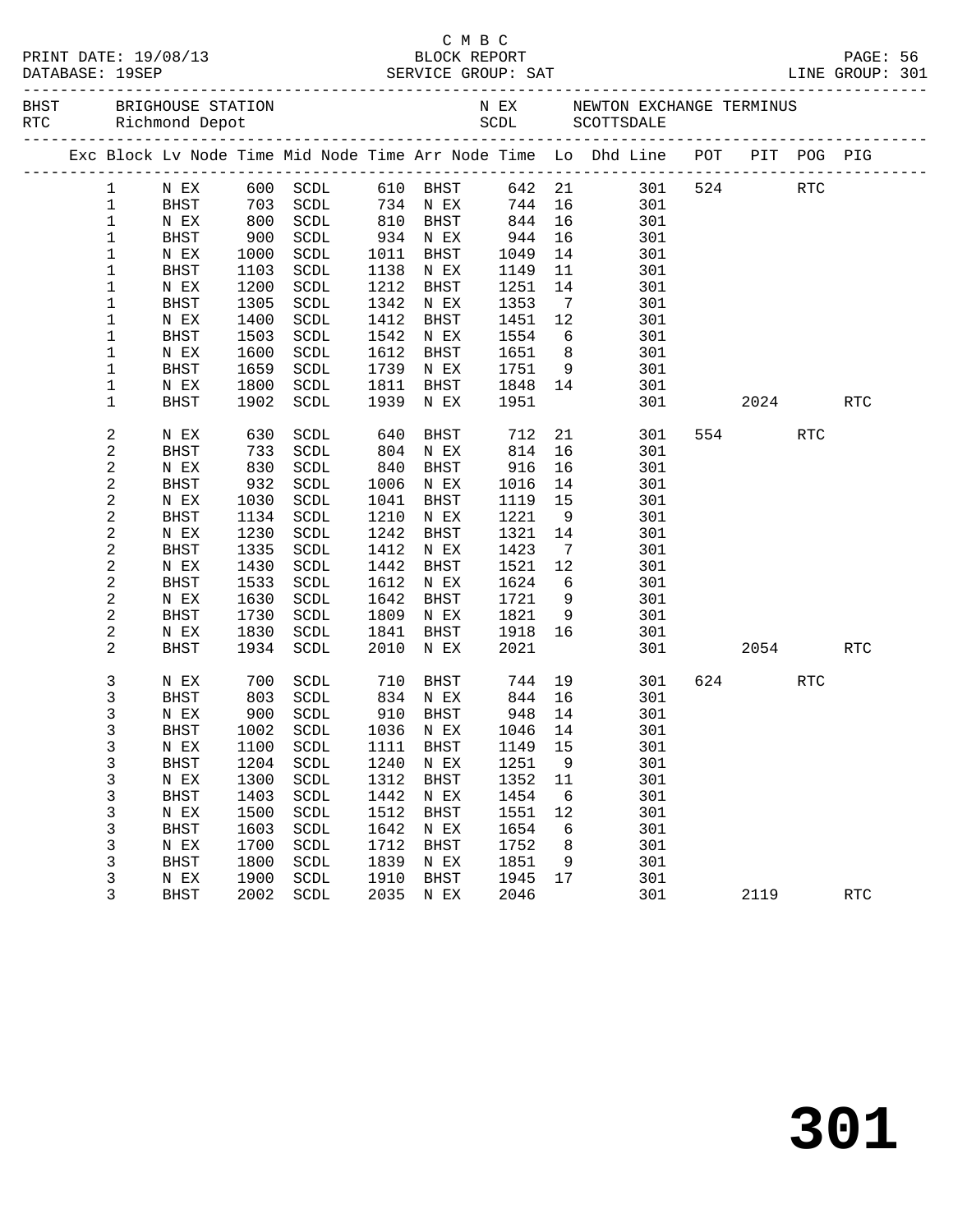### C M B C<br>BLOCK REPORT SERVICE GROUP: SAT

|  |   |             |      |      |      |      |      |     | Exc Block Ly Node Time Mid Node Time Arr Node Time Lo Dhd Line | POT | PIT | POG PIG    |  |
|--|---|-------------|------|------|------|------|------|-----|----------------------------------------------------------------|-----|-----|------------|--|
|  | 4 | N EX        | 730  | SCDL | 740  | BHST | 814  | 16  | 301                                                            | 654 |     | <b>RTC</b> |  |
|  | 4 | BHST        | 830  | SCDL | 904  | N EX | 914  | 16  | 301                                                            |     |     |            |  |
|  | 4 | N EX        | 930  | SCDL | 940  | BHST | 1018 | 15  | 301                                                            |     |     |            |  |
|  | 4 | BHST        | 1033 | SCDL | 1108 | N EX | 1119 | 11  | 301                                                            |     |     |            |  |
|  | 4 | N EX        | 1130 | SCDL | 1141 | BHST | 1219 | 16  | 301                                                            |     |     |            |  |
|  | 4 | BHST        | 1235 | SCDL | 1312 | N EX | 1323 | - 7 | 301                                                            |     |     |            |  |
|  | 4 | N EX        | 1330 | SCDL | 1342 | BHST | 1422 | 11  | 301                                                            |     |     |            |  |
|  | 4 | BHST        | 1433 | SCDL | 1512 | N EX | 1524 | 6   | 301                                                            |     |     |            |  |
|  | 4 | N EX        | 1530 | SCDL | 1542 | BHST | 1621 | -11 | 301                                                            |     |     |            |  |
|  | 4 | <b>BHST</b> | 1632 | SCDL | 1712 | N EX | 1724 | 6   | 301                                                            |     |     |            |  |
|  | 4 | N EX        | 1730 | SCDL | 1742 | BHST | 1822 | 10  | 301                                                            |     |     |            |  |
|  | 4 | <b>BHST</b> | 1832 | SCDL | 1909 | N EX | 1921 | 9   | 301                                                            |     |     |            |  |
|  | 4 | N EX        | 1930 | SCDL | 1940 | BHST | 2015 | 17  | 301                                                            |     |     |            |  |
|  |   |             |      |      |      |      |      |     |                                                                |     |     |            |  |

4 BHST 2032 SCDL 2105 N EX 2116 301 2149 RTC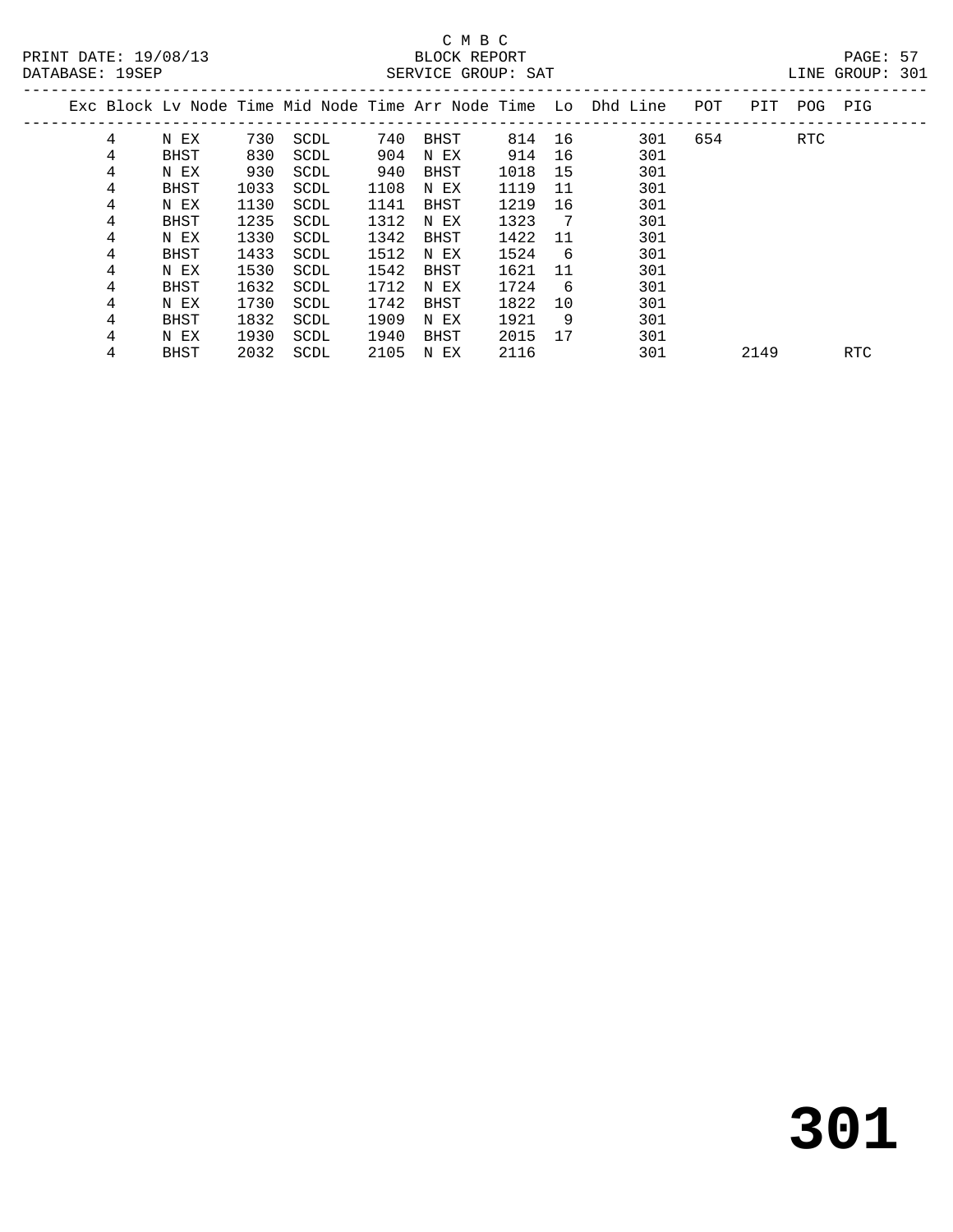| PRINT DATE: 19/08/13<br>DATABASE: 19SEP<br>AC#3 ACKROYD RD FS NO. 3 RD |                                                                                                                                                                                                                            |                                                                                                                                                                                                                                                                                                                                                        |                                                                                                                                                                                                                                                    |  |  | C M B C                                                                                                                                           | BLOCK REPORT                                                                                                                                                                                                                                                                                                       |                                                          |                                                                        |                                                                                                                                                                                                                                                                                                                                                                                                                                                                                                 |         | PAGE: 58 |  |
|------------------------------------------------------------------------|----------------------------------------------------------------------------------------------------------------------------------------------------------------------------------------------------------------------------|--------------------------------------------------------------------------------------------------------------------------------------------------------------------------------------------------------------------------------------------------------------------------------------------------------------------------------------------------------|----------------------------------------------------------------------------------------------------------------------------------------------------------------------------------------------------------------------------------------------------|--|--|---------------------------------------------------------------------------------------------------------------------------------------------------|--------------------------------------------------------------------------------------------------------------------------------------------------------------------------------------------------------------------------------------------------------------------------------------------------------------------|----------------------------------------------------------|------------------------------------------------------------------------|-------------------------------------------------------------------------------------------------------------------------------------------------------------------------------------------------------------------------------------------------------------------------------------------------------------------------------------------------------------------------------------------------------------------------------------------------------------------------------------------------|---------|----------|--|
|                                                                        |                                                                                                                                                                                                                            | BHST BRIGHOUSE STATION<br>SERO SEYMOUR ST & ROBSON ST                                                                                                                                                                                                                                                                                                  |                                                                                                                                                                                                                                                    |  |  |                                                                                                                                                   |                                                                                                                                                                                                                                                                                                                    |                                                          |                                                                        | AD3W WB ANDERSON & NO.3 RD<br>BPST BRIDGEPORT STN<br>CH2W        CHATHAM & 2 AV WB<br>HW#5       HORSESHOE WAY & NO.5 RD<br>RC09       RICHMOND CENTRE BAY 9<br>RRCX RIVERPORT RECREATION COMPLEX RTC Richmond Depot                                                                                                                                                                                                                                                                            |         |          |  |
|                                                                        |                                                                                                                                                                                                                            |                                                                                                                                                                                                                                                                                                                                                        |                                                                                                                                                                                                                                                    |  |  |                                                                                                                                                   |                                                                                                                                                                                                                                                                                                                    |                                                          |                                                                        | Exc Block Lv Node Time Mid Node Time Arr Node Time Lo Dhd Line POT PIT POG PIG                                                                                                                                                                                                                                                                                                                                                                                                                  |         |          |  |
|                                                                        | 55<br>55<br>55<br>55<br>55<br>55<br>55<br>55<br>55<br>55<br>55<br>55<br>55<br>55<br>55<br>55<br>55<br>55<br>55<br>55<br>55<br>55<br>55<br>55<br>56<br>56<br>56<br>56<br>56<br>56<br>56<br>56<br>56<br>56<br>56<br>56<br>56 | CH2W 440<br>-----:<br>AC#3 517<br>CH2W 541<br>AC#3 607<br>CH2W<br>AC#3<br>CH2W<br>AC#3<br>CH2W<br>AC#3<br>CH2W<br>AC#3<br>CH2W<br>AC#3<br>CH2W<br>AC#3<br>CH2W<br>AC#3<br>CH2W<br>AC#3<br>CH2W<br>AC#3<br>CH2W<br>AC#3<br>CH2W<br>AC#3<br>RRCX<br>AC#3 620<br>RRCX<br>AC#3<br>$\mathop{\mathrm{RRCX}}$<br>AC#3<br>RRCX<br>AC#3<br>RRCX<br>AC#3<br>RRCX | 638<br>707<br>735<br>807<br>838<br>912<br>956<br>1027<br>1105<br>$113 >$<br>$1217$<br>$251$<br>1328<br>1403<br>1443<br>1515<br>1556<br>1627<br>1708<br>1739<br>500<br>523<br>550<br>648<br>720<br>747<br>820<br>858<br>930<br>1016<br>1050<br>1129 |  |  | CH <sub>2</sub> W<br>AC#3<br>AC#3<br>CH2W<br>AC#3<br>CH2W<br>AC#3<br>AC#3<br>AC#3<br>RRCX<br>AC#3<br>RRCX<br>AC#3<br>RRCX<br>AC#3<br>RRCX<br>AC#3 | 702<br>$CH2W$ 833<br>906<br>940<br>1022<br>CH2W 1058<br>AC#3 1134<br>1210<br>1246<br>CH2W 1322<br>AC#3 1357 6<br>CH2W 1434<br>1509<br>CH2W 1546<br>AC#3 1621<br>CH2W 1657 11<br>AC#3 1733 6<br>CH2W 1808<br>RRCX 546 4<br>AC#3 613 7<br>RRCX 643<br>711<br>744<br>811<br>846<br>923<br>959<br>1043<br>1121<br>1200 | 12<br>17<br>$\overline{7}$<br>10                         | 5 <sub>5</sub><br>5 <sub>5</sub><br>9<br>$\overline{3}$<br>9<br>7<br>8 | AC#3 501 16 406 426 RTC<br>$540$ 1 406<br>406<br>630 8 406<br>5 406<br>CH2W 731 4 406<br>AC#3 801 6 406<br>$5 \overline{406}$<br>6 406<br>16 406<br>406<br>7 406<br>5 406<br>7 406<br>406<br>$\overline{6}$ $\overline{406}$<br>406<br>$9 \left( \frac{1}{2} \right)$<br>406<br>$\begin{array}{ccc} 6 & 406 \\ 10 & 406 \end{array}$<br>6 <sup>6</sup><br>406<br>406<br>406<br>406 1819<br>AC#3 521 2 406<br>408<br>408<br>5 408<br>408<br>408<br>408<br>408<br>408<br>408<br>408<br>408<br>408 | 446 RTC | RTC      |  |
|                                                                        | 56<br>56<br>56<br>56<br>56<br>56<br>56<br>56<br>56<br>56                                                                                                                                                                   | AC#3<br>RRCX<br>AC#3<br>RRCX<br>AC#3<br>RRCX<br>AC#3<br>RRCX<br>AC#3<br>RRCX                                                                                                                                                                                                                                                                           | 1210<br>1249<br>1330<br>1409<br>1450<br>1530<br>1610<br>1654<br>1730<br>1816                                                                                                                                                                       |  |  | RRCX<br>AC#3<br>RRCX<br>AC#3<br>RRCX<br>AC#3<br>RRCX<br>AC#3<br>RRCX<br>AC#3                                                                      | 1242<br>1320<br>1402<br>1440<br>1524<br>1602<br>1644<br>1722<br>1804<br>1842                                                                                                                                                                                                                                       | $\overline{7}$<br>10<br>$\overline{7}$<br>10<br>10<br>12 | 6<br>8<br>8<br>8                                                       | 408<br>408<br>408<br>408<br>408<br>408<br>408<br>408<br>408<br>408                                                                                                                                                                                                                                                                                                                                                                                                                              |         |          |  |

**401**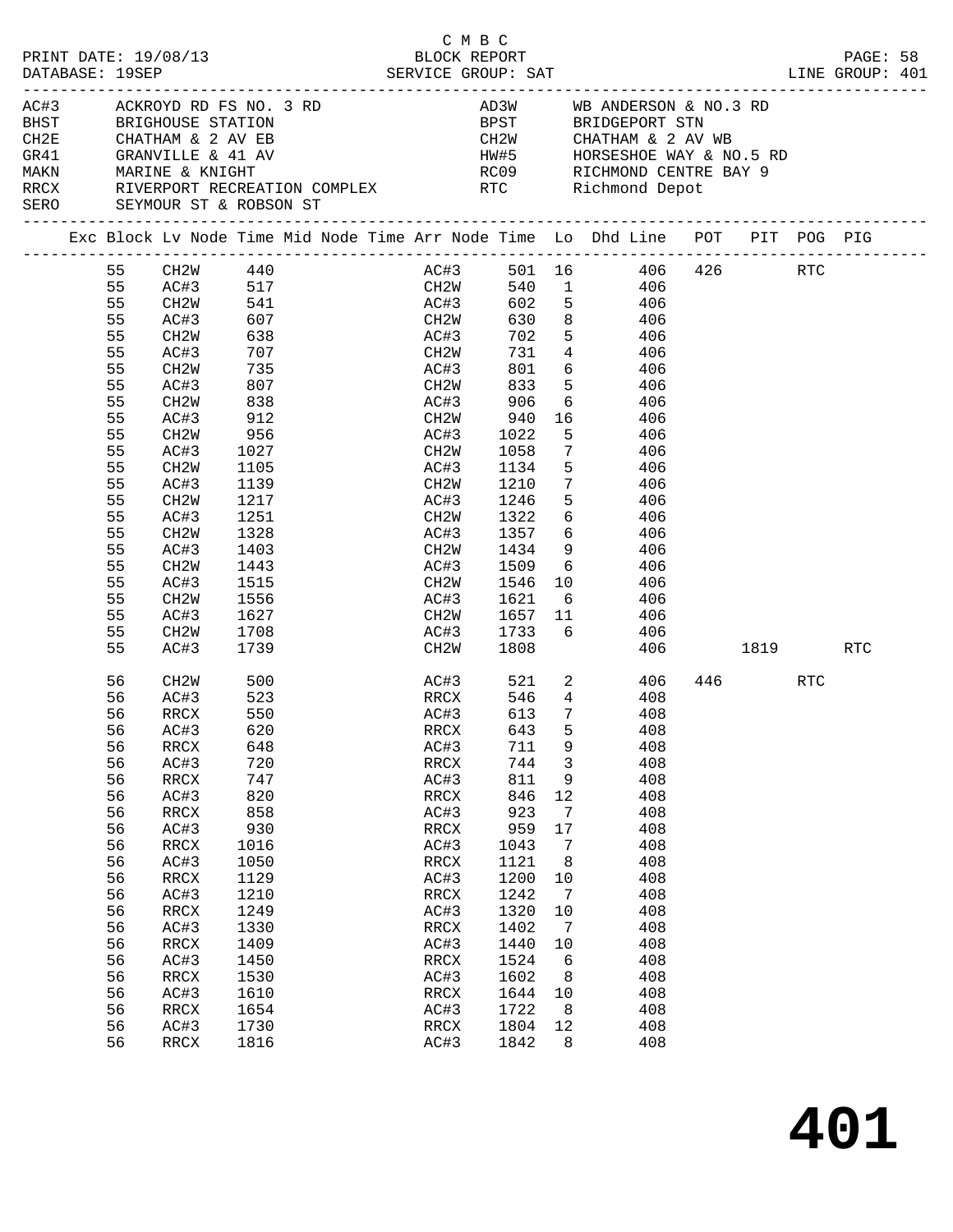#### C M B C<br>BLOCK REPORT DATABASE: 19SEP SERVICE GROUP: SAT LINE GROUP: 401

#### ------------------------------------------------------------------------------------------------- Exc Block Lv Node Time Mid Node Time Arr Node Time Lo Dhd Line POT PIT POG PIG ------------------------------------------------------------------------------------------------- 56 AC#3 1850 RRCX 1918 408 1924 RTC 57 CH2E 506 BHST 523 15 401 452 RTC 57 BHST 538 CH2E 556 10 401 57 CH2E 606 BHST 623 15 401 57 BHST 638 CH2E 657 6 401 57 CH2E 703 BHST 723 5 401 57 BHST 728 CH2E 748 14 401 57 CH2E 802 BHST 823 10 401 57 BHST 833 CH2E 856 3 401 57 CH2E 859 BHST 923 10 401 57 BHST 933 CH2E 957 14 401 57 CH2E 1011 BHST 1038 10 401 57 BHST 1048 CH2E 1112 15 401 57 CH2E 1127 BHST 1153 10 401 57 BHST 1203 CH2E 1229 13 401 57 CH2E 1242 BHST 1308 10 401 57 BHST 1318 CH2E 1344 11 401 57 CH2E 1355 BHST 1423 10 401 57 BHST 1433 CH2E 1459 12 401 57 CH2E 1511 BHST 1538 10 401 57 BHST 1548 CH2E 1615 12 401 57 CH2E 1627 BHST 1653 10 401 57 BHST 1703 CH2E 1730 15 401  $\begin{tabular}{@{}c@{}}57 & BHST & 538 & CH2E & 556 & 10 & 401 \\ 57 & BHST & 638 & BHST & 623 & 15 & 401 \\ 57 & BHST & 703 & BHST & 723 & 5 & 401 \\ 57 & THST & 703 & BHST & 723 & 5 & 401 \\ 57 & THST & 833 & CH2E & 748 & 14 & 401 \\ 57 & THST & 833 & CH2E & 859 & 310 & 401 \\ 57 & THST & 933 & CH2E & 857 & 14$  57 BHST 1818 CH2E 1844 401 1855 RTC 58 CH2W 520 AC#3 541 6 406 506 RTC 58 AC#3 547 CH2W 610 11 406 58 CH2W 621 AC#3 642 5 406 58 AC#3 647 CH2W 711 7 406 58 CH2W 718 AC#3 742 5 406 58 AC#3 747 CH2W 812 13 406 58 CH2W 825 AC#3 851 6 406 58 AC#3 857 CH2W 924 17 406 58 CH2W 941 AC#3 1007 5 406 58 AC#3 1012 CH2W 1043 10 406 58 CH2W 1053 AC#3 1122 5 406 58 AC#3 1127 CH2W 1158 7 406 58 CH2W 1205 AC#3 1234 5 406 58 AC#3 1239 CH2W 1310 6 406 58 CH2W 1316 AC#3 1345 6 406 58 AC#3 1351 CH2W 1422 9 406 58 CH2W 1431 AC#3 1457 6 406 58 AC#3 1503 CH2W 1534 10 406 58 CH2W 1544 AC#3 1609 6 406 58 AC#3 1615 CH2W 1645 11 406 58 CH2W 1656 AC#3 1721 6 406 58 AC#3 1727 CH2W 1756 17 406 58 CH2W 1813 AC#3 1836 6 406 58 AC#3 1842 CH2W 1912 17 406 58 CH2W 1929 AC#3 1951 6 406

 58 AC#3 1957 CH2W 2027 4 406 58 CH2W 2031 AC#3 2051 6 406

58 AC#3 2057 CH2W 2125 406 2136 RTC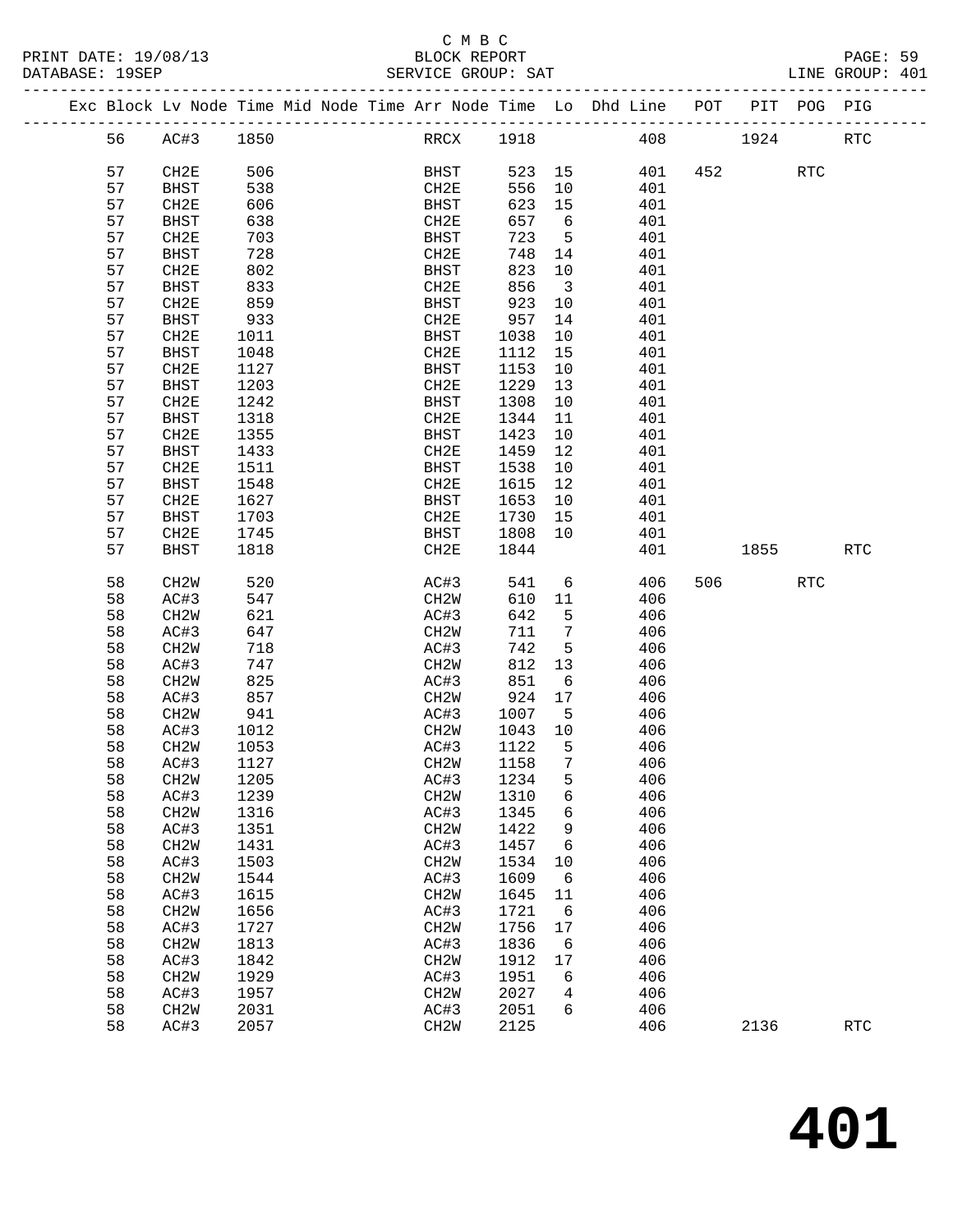|    |      |      | Exc Block Lv Node Time Mid Node Time Arr Node Time Lo Dhd Line |      |                 |                                       | POT |      | PIT POG PIG |     |  |
|----|------|------|----------------------------------------------------------------|------|-----------------|---------------------------------------|-----|------|-------------|-----|--|
| 59 | RRCX | 518  | AC#3                                                           | 541  |                 | $9 \left( \frac{1}{2} \right)$<br>408 | 510 |      | RTC         |     |  |
| 59 | AC#3 | 550  | RRCX                                                           | 613  | 5               | 408                                   |     |      |             |     |  |
| 59 | RRCX | 618  | AC#3                                                           | 641  | 9               | 408                                   |     |      |             |     |  |
| 59 | AC#3 | 650  | RRCX                                                           | 713  | 5               | 408                                   |     |      |             |     |  |
| 59 | RRCX | 718  | AC#3                                                           | 741  | 9               | 408                                   |     |      |             |     |  |
| 59 | AC#3 | 750  | RRCX                                                           | 814  | 4               | 408                                   |     |      |             |     |  |
| 59 | RRCX | 818  | AC#3                                                           | 843  | 7               | 408                                   |     |      |             |     |  |
| 59 | AC#3 | 850  | RRCX                                                           | 916  | 4               | 408                                   |     |      |             |     |  |
| 59 | RRCX | 920  | AC#3                                                           | 945  | 5               | 408                                   |     |      |             |     |  |
| 59 | AC#3 | 950  | RRCX                                                           | 1019 | 15              | 408                                   |     |      |             |     |  |
| 59 | RRCX | 1034 | AC#3                                                           | 1101 | 9               | 408                                   |     |      |             |     |  |
| 59 | AC#3 | 1110 | RRCX                                                           | 1141 | 8               | 408                                   |     |      |             |     |  |
| 59 | RRCX | 1149 | AC#3                                                           | 1220 | 10              | 408                                   |     |      |             |     |  |
| 59 | AC#3 | 1230 | RRCX                                                           | 1302 | 7               | 408                                   |     |      |             |     |  |
| 59 | RRCX | 1309 | AC#3                                                           | 1340 | 10              | 408                                   |     |      |             |     |  |
| 59 | AC#3 | 1350 | RRCX                                                           | 1422 | $7\overline{ }$ | 408                                   |     |      |             |     |  |
| 59 | RRCX | 1429 | AC#3                                                           | 1500 | 10              | 408                                   |     |      |             |     |  |
| 59 | AC#3 | 1510 | RRCX                                                           | 1544 | 10              | 408                                   |     |      |             |     |  |
| 59 | RRCX | 1554 | AC#3                                                           | 1622 | 8               | 408                                   |     |      |             |     |  |
| 59 | AC#3 | 1630 | RRCX                                                           | 1703 | 11              | 408                                   |     |      |             |     |  |
| 59 | RRCX | 1714 | AC#3                                                           | 1742 | 8               | 408                                   |     |      |             |     |  |
| 59 | AC#3 | 1750 | RRCX                                                           | 1824 |                 | 408                                   |     | 1830 |             | RTC |  |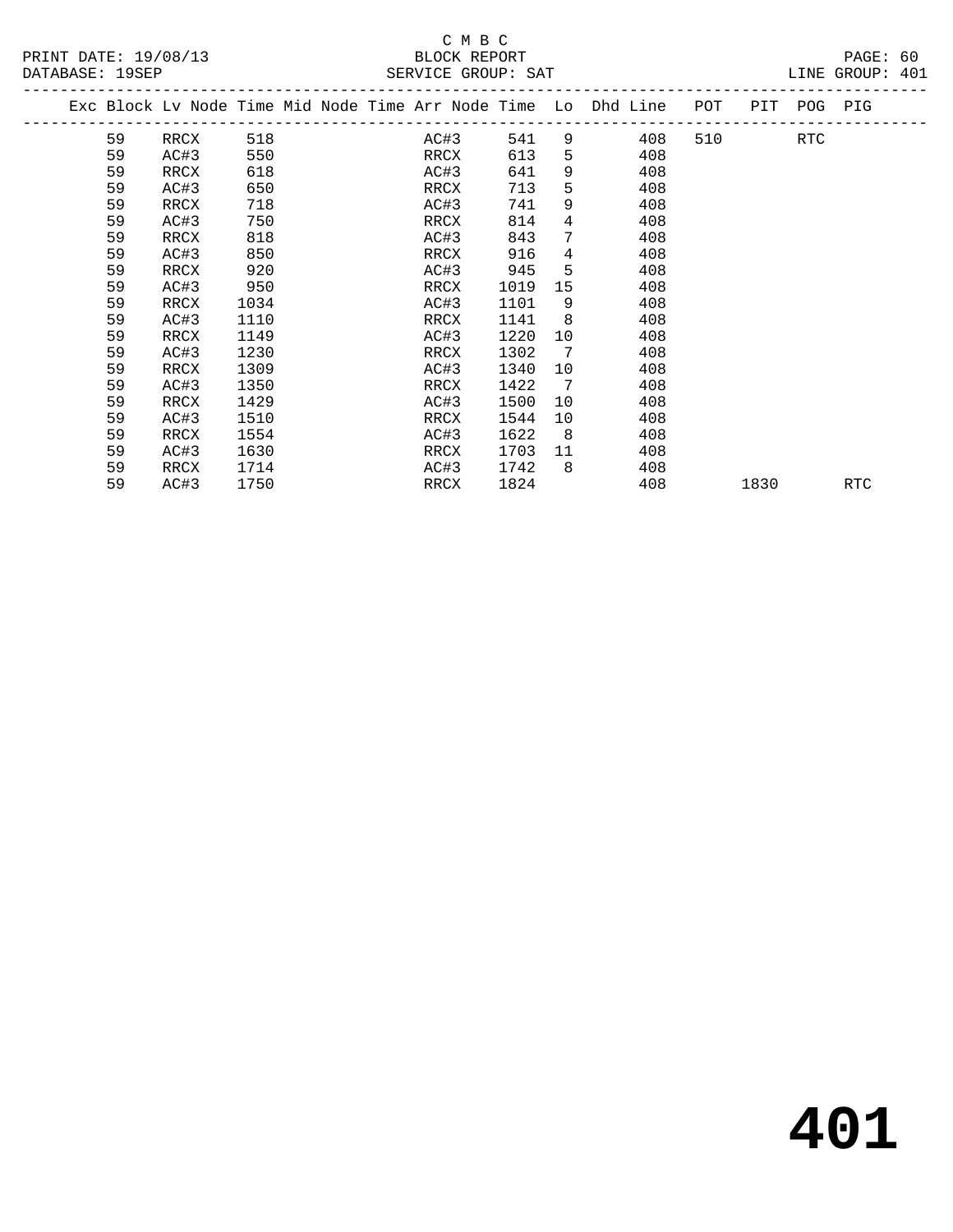## C M B C<br>BLOCK REPORT

|  |    | PRINT DAIE: 19700713<br>DATABASE: 19SEP                                        |      |           |                |                   | DUVUN NEPUNI | SERVICE GROUP: SAT |                         |        |         |      |                      | FAGE. OI<br>LINE GROUP: 401 |
|--|----|--------------------------------------------------------------------------------|------|-----------|----------------|-------------------|--------------|--------------------|-------------------------|--------|---------|------|----------------------|-----------------------------|
|  |    | Exc Block Lv Node Time Mid Node Time Arr Node Time Lo Dhd Line POT PIT POG PIG |      |           |                |                   |              |                    |                         |        |         |      |                      |                             |
|  | 60 | CH2W                                                                           | 601  |           |                |                   | AC#3         | 622                | 5                       |        | 406 547 |      | <b>RTC</b>           |                             |
|  | 60 | AC#3                                                                           | 627  |           |                |                   | CH2W         |                    | 650 8                   | 406    |         |      |                      |                             |
|  | 60 | CH2W                                                                           | 658  |           |                | AC#3              |              | 722                | $5^{\circ}$             | 406    |         |      |                      |                             |
|  | 60 | AC#3                                                                           | 727  |           |                | CH2W              |              | 752                | $\overline{\mathbf{3}}$ | 406    |         |      |                      |                             |
|  | 60 | CH2W                                                                           | 755  |           |                | AC#3              |              | 821                | 6                       | 406    |         |      |                      |                             |
|  | 60 | AC#3                                                                           | 827  |           |                | CH2W              |              | 853                | 17                      | 406    |         |      |                      |                             |
|  | 60 | CH2W                                                                           | 910  |           |                | AC#3              |              | 936                | 6                       | 406    |         |      |                      |                             |
|  | 60 | AC#3                                                                           | 942  |           |                | CH2W              |              | 1011               | 8                       | 406    |         |      |                      |                             |
|  | 60 | CH2W                                                                           | 1019 |           |                | AC#3              |              | 1046               | 5                       | 406    |         |      |                      |                             |
|  | 60 | AC#3                                                                           | 1051 |           |                | CH <sub>2</sub> W |              | 1122               | $7\overline{ }$         | 406    |         |      |                      |                             |
|  | 60 | CH <sub>2</sub> W                                                              | 1129 |           |                | AC#3              |              | 1158               | 5                       | 406    |         |      |                      |                             |
|  | 60 | AC#3                                                                           | 1203 |           |                | CH <sub>2</sub> W |              | 1234               | 6                       | 406    |         |      |                      |                             |
|  | 60 | CH <sub>2</sub> W                                                              | 1240 |           |                | AC#3              |              | 1309               | 6                       | 406    |         |      |                      |                             |
|  | 60 | AC#3                                                                           | 1315 |           |                | CH <sub>2</sub> W |              | 1346               | 8                       | 406    |         |      |                      |                             |
|  | 60 | CH <sub>2</sub> W                                                              | 1354 |           |                | AC#3              |              | 1421               | 6                       | 406    |         |      |                      |                             |
|  | 60 | AC#3                                                                           | 1427 |           |                | CH <sub>2</sub> W |              | 1458               | 10                      | 406    |         |      |                      |                             |
|  | 60 | CH <sub>2</sub> W                                                              | 1508 |           |                | AC#3              |              | 1533               | 6                       | 406    |         |      |                      |                             |
|  | 60 | AC#3                                                                           | 1539 |           |                | CH <sub>2</sub> W |              | 1610               | 10                      | 406    |         |      |                      |                             |
|  | 60 | CH2W                                                                           | 1620 |           |                | AC#3              |              | 1645               | 6                       | 406    |         |      |                      |                             |
|  | 60 | AC#3                                                                           | 1651 |           |                | CH2W              |              | 1720               | 12                      | 406    |         |      |                      |                             |
|  | 60 | CH <sub>2</sub> W                                                              | 1732 |           |                | AC#3              |              | 1757               | 6                       | 406    |         |      |                      |                             |
|  | 60 | AC#3                                                                           | 1803 |           |                | CH2W              |              | 1833               | 11                      | 406    |         |      |                      |                             |
|  | 60 | CH <sub>2</sub> W                                                              | 1844 |           |                | AC#3              |              | 1906               | 6                       | 406    |         |      |                      |                             |
|  | 60 | AC#3                                                                           | 1912 |           |                | CH2W              |              | 1942               | 19                      | 406    |         |      |                      |                             |
|  | 60 | CH <sub>2</sub> W                                                              | 2001 |           |                | AC#3              |              | 2021               | 6                       | 406    |         |      |                      |                             |
|  | 60 | AC#3                                                                           | 2027 |           |                | CH2W              |              | 2055               | 6                       | 406    |         |      |                      |                             |
|  | 60 | CH2W                                                                           | 2101 |           |                | AC#3              |              | 2121               | 6                       | 406    |         |      |                      |                             |
|  | 60 | AC#3                                                                           | 2127 |           |                | CH2W              |              | 2155               | $7\phantom{.0}$         | 406    |         |      |                      |                             |
|  | 60 | CH <sub>2</sub> W                                                              | 2202 |           |                | AC#3              |              | 2222               | 5                       | 406    |         |      |                      |                             |
|  | 60 | AC#3                                                                           | 2227 |           |                | CH2W              |              | 2255               | $7\phantom{.0}$         | 406    |         |      |                      |                             |
|  | 60 | CH2W                                                                           | 2302 |           |                | AC#3              |              | 2322               | 5                       | 406    |         |      |                      |                             |
|  | 60 | AC#3                                                                           | 2327 |           |                | CH2W              |              | 2352               | 10                      | 406    |         |      |                      |                             |
|  | 60 | CH <sub>2</sub> W                                                              | 2402 |           |                | AC#3              |              | 2422               | 5                       | 406    |         |      |                      |                             |
|  | 60 | AC#3                                                                           | 2427 |           |                | CH2W              |              | 2452               | 10                      | 406    |         |      |                      |                             |
|  | 60 | CH2W                                                                           | 2502 |           |                | AC#3              |              | 2521               | - 6                     | 406    |         |      |                      |                             |
|  | 60 | AC#3                                                                           | 2527 |           |                | CH2W              |              | 2551               | 10                      | 15 406 |         |      |                      |                             |
|  | 60 | AD3W                                                                           | 2616 |           | GR41 2647 SERO |                   |              | 2702               | $7\phantom{.0}$         | N10    |         |      |                      |                             |
|  | 60 | SERO                                                                           |      | 2709 GR41 | 2724 AD3W      |                   |              | 2801               |                         | N10    |         | 2812 |                      | <b>RTC</b>                  |
|  |    |                                                                                |      |           |                |                   |              |                    |                         |        |         |      |                      |                             |
|  | 61 | CH2E                                                                           | 723  |           |                | BHST              |              | 743                | 5                       | 401    | 709     |      | $\operatorname{RTC}$ |                             |
|  | 61 | <b>BHST</b>                                                                    | 748  |           |                | CH2E              |              | 808                | 9                       | 401    |         |      |                      |                             |
|  | 61 | CH2E                                                                           | 817  |           |                | <b>BHST</b>       |              | 838                | 10                      | 401    |         |      |                      |                             |
|  | 61 | <b>BHST</b>                                                                    | 848  |           |                | CH2E              |              | 911                | $\overline{c}$          | 401    |         |      |                      |                             |
|  | 61 | CH2E                                                                           | 913  |           |                | <b>BHST</b>       |              | 938                | 10                      | 401    |         |      |                      |                             |
|  | 61 | <b>BHST</b>                                                                    | 948  |           |                | CH2E              |              | 1012               | 14                      | 401    |         |      |                      |                             |
|  | 61 | CH2E                                                                           | 1026 |           |                | <b>BHST</b>       |              | 1053               | $10$                    | 401    |         |      |                      |                             |
|  | 61 | <b>BHST</b>                                                                    | 1103 |           |                | CH2E              |              | 1127               | 15                      | 401    |         |      |                      |                             |
|  | 61 | CH2E                                                                           | 1142 |           |                | <b>BHST</b>       |              | 1208               | 10                      | 401    |         |      |                      |                             |
|  | 61 | <b>BHST</b>                                                                    | 1218 |           |                | CH2E              |              | 1244               | 13                      | 401    |         |      |                      |                             |
|  | 61 | CH2E                                                                           | 1257 |           |                | <b>BHST</b>       |              | 1323               | 10                      | 401    |         |      |                      |                             |
|  | 61 | <b>BHST</b>                                                                    | 1333 |           |                | CH2E              |              | 1359               | 12                      | 401    |         |      |                      |                             |
|  | 61 | CH2E                                                                           | 1411 |           |                | <b>BHST</b>       |              | 1438               | 10                      | 401    |         |      |                      |                             |
|  | 61 | <b>BHST</b>                                                                    | 1448 |           |                | CH2E              |              | 1514               | 12                      | 401    |         |      |                      |                             |
|  | 61 | CH2E                                                                           | 1526 |           |                | <b>BHST</b>       |              | 1553               | 10                      | 401    |         |      |                      |                             |
|  | 61 | $_{\rm BHST}$                                                                  | 1603 |           |                | CH2E              |              | 1630               | 14                      | 401    |         |      |                      |                             |
|  |    |                                                                                |      |           |                |                   |              |                    |                         |        |         |      |                      |                             |

61 CH2E 1644 BHST 1708 10 401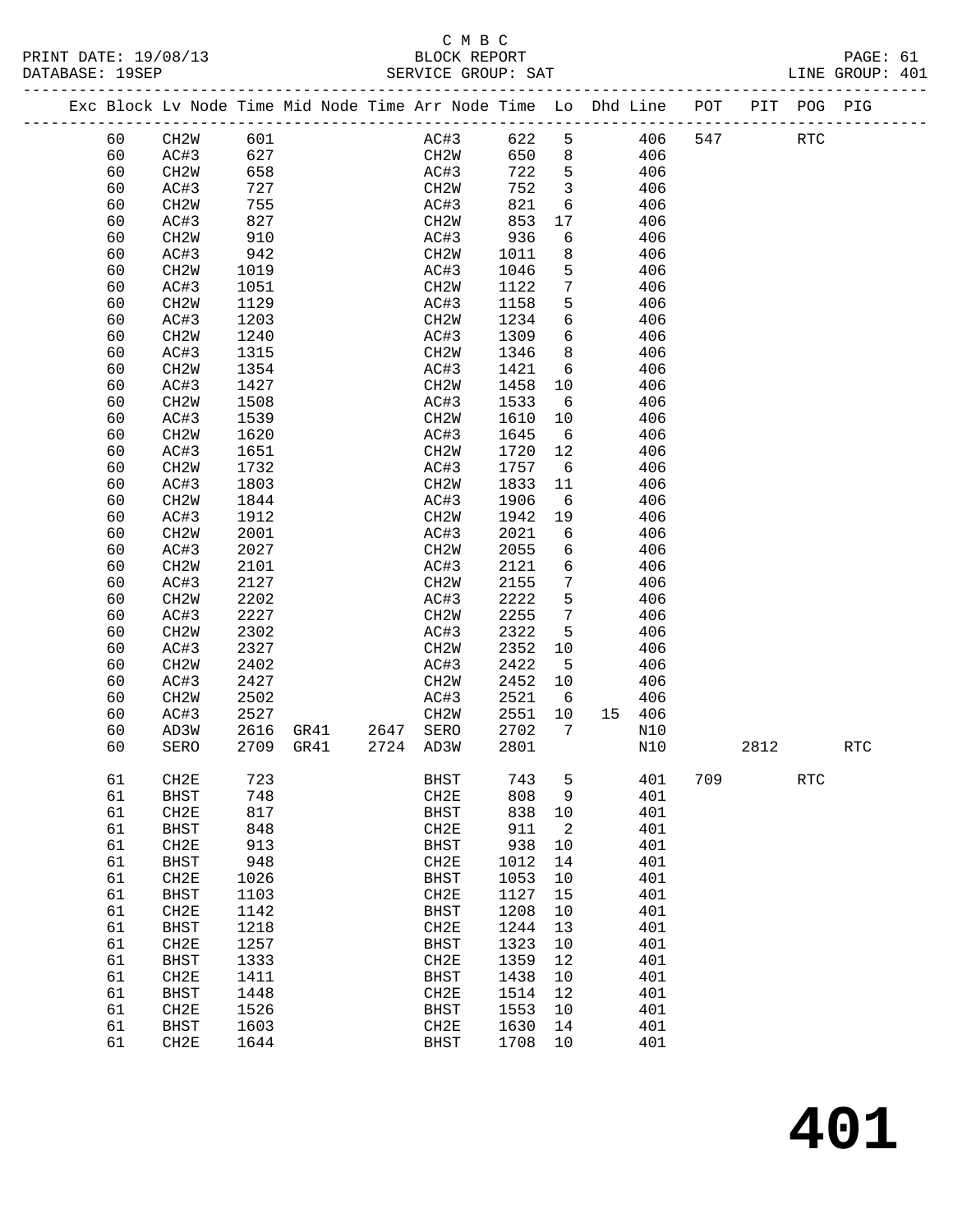## C M B C

|  |  | ת ת |
|--|--|-----|

|  | DATABASE: 19SEP | --------------------------                                                     |           |      |                |                   | SERVICE GROUP: SAT |                         |        | -------------------------------------- |      |     | LINE GROUP: 401 |  |
|--|-----------------|--------------------------------------------------------------------------------|-----------|------|----------------|-------------------|--------------------|-------------------------|--------|----------------------------------------|------|-----|-----------------|--|
|  |                 | Exc Block Lv Node Time Mid Node Time Arr Node Time Lo Dhd Line POT PIT POG PIG |           |      |                |                   |                    |                         |        |                                        |      |     |                 |  |
|  | 61              | <b>BHST</b>                                                                    | 1718      |      |                |                   | CH2E 1745          |                         |        | 401 1756                               |      |     | RTC             |  |
|  | 62              | CH2E                                                                           | 743       |      |                |                   | BHST 803 15        |                         | 401    |                                        | 729  | RTC |                 |  |
|  | 62              | BHST                                                                           | 818       |      |                | CH2E              | 839 5              |                         | 401    |                                        |      |     |                 |  |
|  | 62              | CH2E                                                                           | 844       |      |                | BHST              | 908                | 10                      | 401    |                                        |      |     |                 |  |
|  | 62              | <b>BHST</b>                                                                    | 918       |      |                | CH2E              | 941                | 15                      | 401    |                                        |      |     |                 |  |
|  | 62              | CH2E                                                                           | 956       |      |                | BHST              | 1023               | 10                      | 401    |                                        |      |     |                 |  |
|  | 62              | BHST                                                                           | 1033      |      |                | CH2E              | 1057               | 15                      | 401    |                                        |      |     |                 |  |
|  | 62              | CH2E                                                                           | 1112      |      |                | BHST              | 1138               | 10                      | 401    |                                        |      |     |                 |  |
|  | 62              | BHST                                                                           | 1148      |      |                | CH2E              | 1212               | 15                      | 401    |                                        |      |     |                 |  |
|  | 62              | CH2E                                                                           | 1227      |      |                | BHST              | 1253               | 10                      | 401    |                                        |      |     |                 |  |
|  | 62              | <b>BHST</b>                                                                    | 1303      |      |                | CH2E              | 1329               | 11                      | 401    |                                        |      |     |                 |  |
|  | 62              | CH2E                                                                           | 1340      |      |                | BHST              | 1408               | 10                      | 401    |                                        |      |     |                 |  |
|  | 62              | <b>BHST</b>                                                                    | 1418      |      |                | CH2E              | 1444               | 12                      | 401    |                                        |      |     |                 |  |
|  | 62              | CH2E                                                                           | 1456      |      |                | <b>BHST</b>       | 1523               | 10                      | 401    |                                        |      |     |                 |  |
|  | 62              | <b>BHST</b>                                                                    | 1533      |      |                | CH2E              | 1600               | 12                      | 401    |                                        |      |     |                 |  |
|  | 62              | CH2E                                                                           | 1612      |      |                | BHST              | 1638               | 10                      | 401    |                                        |      |     |                 |  |
|  | 62              | BHST                                                                           | 1648      |      |                | CH2E              | 1715               | 14                      | 401    |                                        |      |     |                 |  |
|  | 62              | CH2E                                                                           | 1729      |      |                | BHST              | 1753               | $10 \,$                 | 401    |                                        |      |     |                 |  |
|  | 62              | BHST                                                                           | 1803      |      |                | CH2E              | 1829               | 18                      | 401    |                                        |      |     |                 |  |
|  | 62              | CH2E                                                                           | 1847      |      |                | <b>BHST</b>       | 1908               | 8 <sup>8</sup>          | 401    |                                        |      |     |                 |  |
|  | 62              | <b>BHST</b>                                                                    | 1916      |      |                | CH2E              | 1942               | 6                       | 401    |                                        |      |     |                 |  |
|  | 62              | CH2E                                                                           | 1948      |      |                | BHST              | 2008               | 8 <sup>8</sup>          | 401    |                                        |      |     |                 |  |
|  | 62              | <b>BHST</b>                                                                    | 2016      |      |                | CH2E              | 2039               | 11                      | 401    |                                        |      |     |                 |  |
|  | 62              | CH2E                                                                           | 2050      |      |                | BHST              | 2108               | 11                      | 401    |                                        |      |     |                 |  |
|  | 62              | <b>BHST</b>                                                                    | 2119      |      |                | CH2E              | 2142               | 8 <sup>8</sup>          | 401    |                                        |      |     |                 |  |
|  | 62              | CH2E                                                                           | 2150      |      |                | BHST              | 2208               | 15                      | 401    |                                        |      |     |                 |  |
|  | 62              | <b>BHST</b>                                                                    | 2223      |      |                | CH2E              | 2246               | 16                      | 401    |                                        |      |     |                 |  |
|  | 62              | CH2E                                                                           | 2302      |      |                | RC09              | 2319               | 17                      | 402    |                                        |      |     |                 |  |
|  | 62              | RC09                                                                           | 2336      |      |                | CH2E              | 2358               | $\overline{\mathbf{3}}$ | 402    |                                        |      |     |                 |  |
|  | 62              | CH2E                                                                           | 2401      |      |                | RC09              | 2419               | $\overline{4}$          | 402    |                                        |      |     |                 |  |
|  | 62              | RC09                                                                           | 2423      |      |                | CH <sub>2</sub> W | 2443               | $\overline{7}$          | 402    |                                        |      |     |                 |  |
|  | 62              | CH <sub>2</sub> W                                                              | 2450      |      | BHST 2506 MAKN |                   | 2530               | 12                      | 407    |                                        |      |     |                 |  |
|  | 62              | MAKN                                                                           | 2542      | BPST | 2553           | BHST              | 2604               | 26                      | 407    |                                        |      |     |                 |  |
|  | 62              | <b>BHST</b>                                                                    | 2630      | BHST | 2630           | CH2W              | 2647               | 18                      | 15 401 |                                        |      |     |                 |  |
|  | 62              | AD3W                                                                           | 2720      | GR41 | 2739           | SERO              | 2754               | 15                      | N10    |                                        |      |     |                 |  |
|  | 62              | SERO                                                                           | 2809      | GR41 |                | 2824 AD3W         | 2850               | $-5$                    | N10    |                                        |      |     |                 |  |
|  | 62              | AD3W                                                                           | 2855 GR41 |      | 2914 SERO      |                   | 2929               |                         | N10    |                                        | 2959 |     | <b>RTC</b>      |  |
|  |                 |                                                                                |           |      |                |                   |                    |                         |        |                                        |      |     |                 |  |
|  |                 |                                                                                |           |      |                |                   |                    |                         |        |                                        |      |     |                 |  |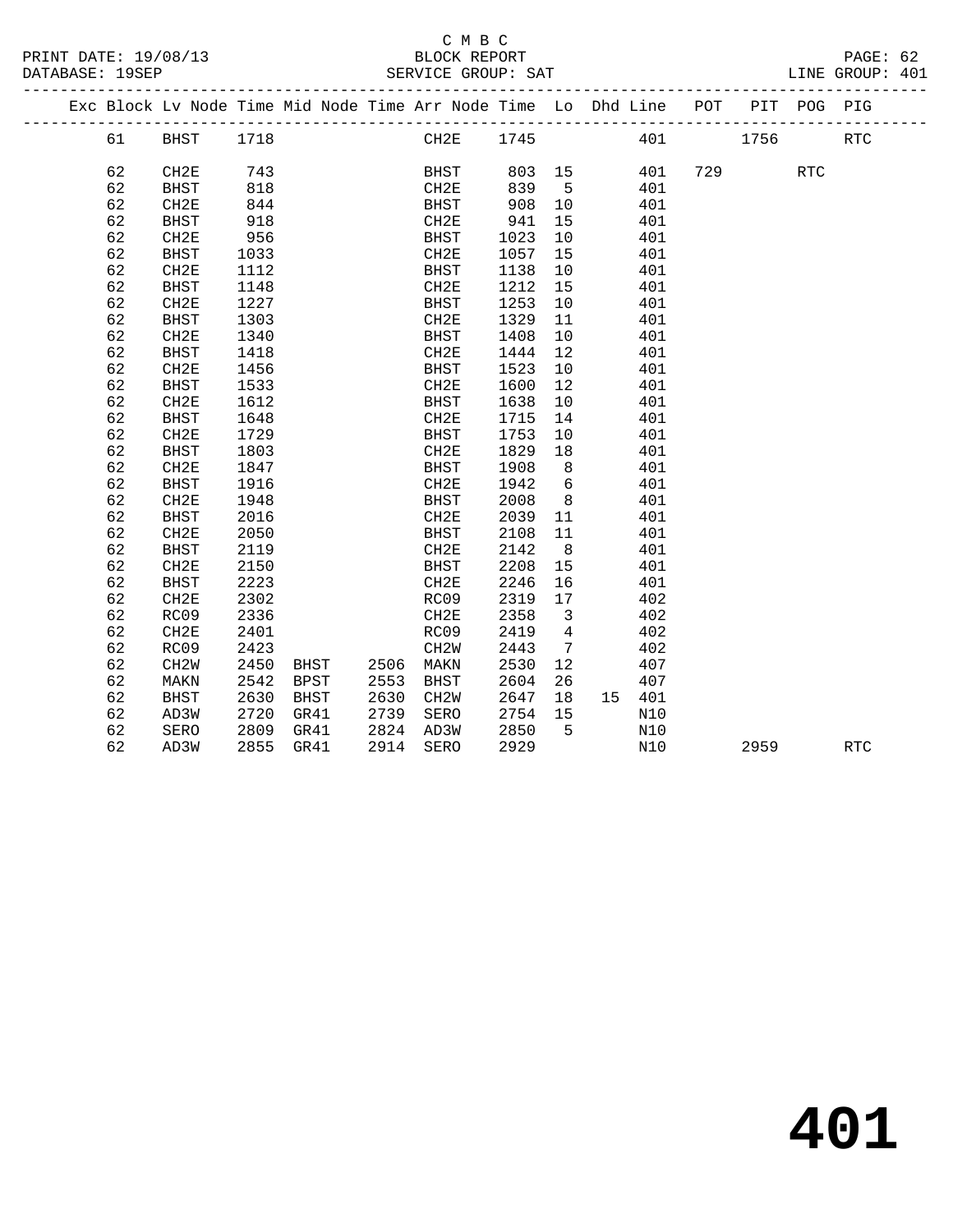#### C M B C<br>BLOCK REPORT SERVICE GROUP: SAT

|  |    | Exc Block Lv Node Time Mid Node Time Arr Node Time Lo Dhd Line POT |            |  |                   |                            |                 |         |         |      | PIT POG PIG |            |
|--|----|--------------------------------------------------------------------|------------|--|-------------------|----------------------------|-----------------|---------|---------|------|-------------|------------|
|  | 63 | BHST                                                               | 803        |  | CH2E              | 824 8                      |                 | 401 748 |         |      | RTC         |            |
|  | 63 | CH2E                                                               | 832<br>903 |  |                   | BHST 853 10<br>CH2E 926 15 |                 | 401     |         |      |             |            |
|  | 63 | BHST                                                               |            |  | CH2E              | 926 15                     |                 | 401     |         |      |             |            |
|  | 63 | CH2E                                                               | 941        |  | BHST              | 1008                       | 10              | 401     |         |      |             |            |
|  | 63 | BHST                                                               | 1018       |  | CH2E              | 1042                       | 15              | 401     |         |      |             |            |
|  | 63 | CH2E                                                               | 1057       |  | BHST              | 1123                       | 10              | 401     |         |      |             |            |
|  | 63 | <b>BHST</b>                                                        | 1133       |  | CH2E              | 1157                       | 15              | 401     |         |      |             |            |
|  | 63 | CH2E                                                               | 1212       |  | BHST              | 1238                       | 10              | 401     |         |      |             |            |
|  | 63 | <b>BHST</b>                                                        | 1248       |  | CH2E              | 1314                       | 11              | 401     |         |      |             |            |
|  | 63 | CH2E                                                               | 1325       |  | BHST              | 1353                       | 10              | 401     |         |      |             |            |
|  | 63 | BHST                                                               | 1403       |  | CH2E              | 1429                       | 12              | 401     |         |      |             |            |
|  | 63 | CH <sub>2E</sub>                                                   | 1441       |  | BHST              | 1508                       | 10              | 401     |         |      |             |            |
|  | 63 | <b>BHST</b>                                                        | 1518       |  | CH <sub>2E</sub>  | 1545                       | 11              | 401     |         |      |             |            |
|  | 63 | CH2E                                                               | 1556       |  | BHST              | 1623                       | 10              | 401     |         |      |             |            |
|  | 63 | <b>BHST</b>                                                        | 1633       |  | CH2E              | 1700                       | 14              | 401     |         |      |             |            |
|  | 63 | CH <sub>2E</sub>                                                   | 1714       |  | BHST              | 1738                       | 10              | 401     |         |      |             |            |
|  | 63 | <b>BHST</b>                                                        | 1748       |  | CH2E              | 1814                       | 13              | 401     |         |      |             |            |
|  | 63 | CH2E                                                               | 1827       |  | BHST              | 1848                       | 8               | 401     |         |      |             |            |
|  | 63 | <b>BHST</b>                                                        | 1856       |  | CH2E              | 1922                       | $6\overline{6}$ | 401     |         |      |             |            |
|  | 63 | CH <sub>2E</sub>                                                   | 1928       |  | BHST              | 1948                       | 8 <sup>8</sup>  | 401     |         |      |             |            |
|  | 63 | <b>BHST</b>                                                        | 1956       |  | CH2E              | 2020                       | 10              | 401     |         |      |             |            |
|  | 63 | CH2E                                                               | 2030       |  | BHST              | 2048                       | 11              | 401     |         |      |             |            |
|  | 63 | $_{\rm BHST}$                                                      | 2059       |  | CH2E              | 2122                       |                 | 401     |         | 2133 |             | <b>RTC</b> |
|  |    |                                                                    |            |  |                   |                            |                 |         |         |      |             |            |
|  | 64 | CH <sub>2</sub> W                                                  | 810        |  | AC#3              | 836                        | 6               | 406     | 756 751 |      | <b>RTC</b>  |            |
|  | 64 | AC#3                                                               | 842        |  | CH2W              | 909                        | 16              | 406     |         |      |             |            |
|  | 64 | CH <sub>2</sub> W                                                  | 925        |  | AC#3              | 951                        | 6               | 406     |         |      |             |            |
|  | 64 | AC#3                                                               | 957        |  | CH <sub>2</sub> W | 1026                       | 15              | 406     |         |      |             |            |
|  | 64 | CH2W                                                               | 1041       |  | AC#3              | 1110                       | 5               | 406     |         |      |             |            |
|  | 64 | AC#3                                                               | 1115       |  | CH2W              | 1146                       | $7\phantom{.0}$ | 406     |         |      |             |            |
|  | 64 | CH2W                                                               | 1153       |  | AC#3              | 1222                       | 5               | 406     |         |      |             |            |
|  | 64 | AC#3                                                               | 1227       |  | CH <sub>2</sub> W | 1258                       | $6\overline{6}$ | 406     |         |      |             |            |
|  | 64 | CH2W                                                               | 1304       |  | AC#3              | 1333                       | 6               | 406     |         |      |             |            |
|  | 64 | AC#3                                                               | 1339       |  | CH <sub>2</sub> W | 1410                       | 9               | 406     |         |      |             |            |
|  | 64 | CH <sub>2</sub> W                                                  | 1419       |  | AC#3              | 1445                       | 6               | 406     |         |      |             |            |
|  | 64 | AC#3                                                               | 1451       |  | CH2W              | 1522                       | 10              | 406     |         |      |             |            |
|  | 64 | CH <sub>2</sub> W                                                  | 1532       |  | AC#3              | 1557                       | 6               | 406     |         |      |             |            |
|  | 64 | AC#3                                                               | 1603       |  | CH <sub>2</sub> W | 1633                       | 11              | 406     |         |      |             |            |
|  | 64 | CH <sub>2</sub> W                                                  | 1644       |  | AC#3              | 1709                       | 6               | 406     |         |      |             |            |
|  | 64 | AC#3                                                               | 1715       |  | CH <sub>2</sub> W | 1744                       | 12              | 406     |         |      |             |            |
|  | 64 | CH2W                                                               | 1756       |  | AC#3              | 1821                       | 6               | 406     |         |      |             |            |
|  | 64 | AC#3                                                               | 1827       |  | CH <sub>2</sub> W | 1857 17                    |                 | 406     |         |      |             |            |
|  | 64 | CH <sub>2</sub> W                                                  | 1914       |  | AC#3              | 1936                       | 6               | 406     |         |      |             |            |
|  |    |                                                                    |            |  |                   |                            |                 |         |         |      |             |            |

64 AC#3 1942 CH2W 2012 406 2023 RTC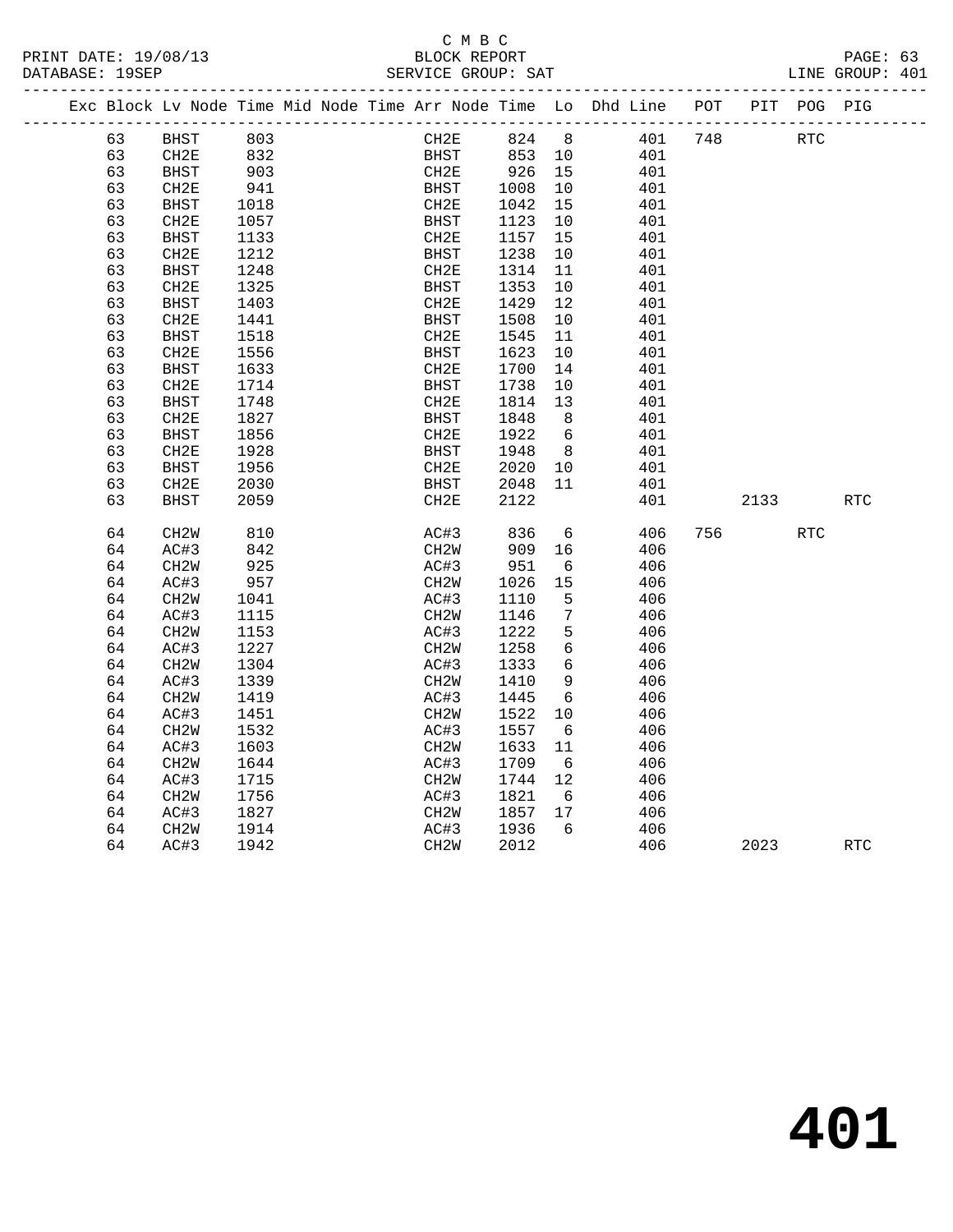|  |    | Exc Block Lv Node Time Mid Node Time Arr Node Time Lo Dhd Line POT |      |  |      |      |      |                 |     |     |      | PIT POG PIG |            |
|--|----|--------------------------------------------------------------------|------|--|------|------|------|-----------------|-----|-----|------|-------------|------------|
|  | 65 | RRCX                                                               | 838  |  |      | AC#3 | 903  | 7               | 408 | 830 |      | <b>RTC</b>  |            |
|  | 65 | AC#3                                                               | 910  |  | RRCX |      | 939  | 20              | 408 |     |      |             |            |
|  | 65 | RRCX                                                               | 959  |  | AC#3 |      | 1025 | 5               | 408 |     |      |             |            |
|  | 65 | AC#3                                                               | 1030 |  | RRCX |      | 1101 | 8 <sup>8</sup>  | 408 |     |      |             |            |
|  | 65 | RRCX                                                               | 1109 |  | AC#3 |      | 1140 | 10              | 408 |     |      |             |            |
|  | 65 | AC#3                                                               | 1150 |  | RRCX |      | 1221 | 8               | 408 |     |      |             |            |
|  | 65 | RRCX                                                               | 1229 |  | AC#3 |      | 1300 | 10              | 408 |     |      |             |            |
|  | 65 | AC#3                                                               | 1310 |  | RRCX |      | 1342 | 7               | 408 |     |      |             |            |
|  | 65 | RRCX                                                               | 1349 |  | AC#3 |      | 1420 | 10 <sup>°</sup> | 408 |     |      |             |            |
|  | 65 | AC#3                                                               | 1430 |  | RRCX |      | 1504 | -5              | 408 |     |      |             |            |
|  | 65 | RRCX                                                               | 1509 |  | AC#3 |      | 1542 | 8               | 408 |     |      |             |            |
|  | 65 | AC#3                                                               | 1550 |  | RRCX |      | 1624 | 10              | 408 |     |      |             |            |
|  | 65 | RRCX                                                               | 1634 |  | AC#3 |      | 1702 | 8               | 408 |     |      |             |            |
|  | 65 | AC#3                                                               | 1710 |  | RRCX |      | 1744 | 10              | 408 |     |      |             |            |
|  | 65 | RRCX                                                               | 1754 |  | AC#3 |      | 1822 | 8               | 408 |     |      |             |            |
|  | 65 | AC#3                                                               | 1830 |  | RRCX |      | 1902 | 13              | 408 |     |      |             |            |
|  | 65 | RRCX                                                               | 1915 |  | AC#3 |      | 1942 | 5               | 408 |     |      |             |            |
|  | 65 | AC#3                                                               | 1947 |  | RRCX |      | 2015 | 2               | 408 |     |      |             |            |
|  | 65 | RRCX                                                               | 2017 |  | AC#3 |      | 2042 | 5               | 408 |     |      |             |            |
|  | 65 | AC#3                                                               | 2047 |  | RRCX |      | 2114 | 5               | 408 |     |      |             |            |
|  | 65 | RRCX                                                               | 2119 |  | AC#3 |      | 2142 | 5               | 408 |     |      |             |            |
|  | 65 | AC#3                                                               | 2147 |  | RRCX |      | 2214 | $7\phantom{.0}$ | 408 |     |      |             |            |
|  | 65 | RRCX                                                               | 2221 |  | AC#3 |      | 2244 | 3               | 408 |     |      |             |            |
|  | 65 | AC#3                                                               | 2247 |  | RRCX |      | 2312 | 10              | 408 |     |      |             |            |
|  | 65 | RRCX                                                               | 2322 |  | AC#3 |      | 2344 | 3               | 408 |     |      |             |            |
|  | 65 | AC#3                                                               | 2347 |  | RRCX |      | 2412 | 10              | 408 |     |      |             |            |
|  | 65 | RRCX                                                               | 2422 |  | AC#3 |      | 2444 | $\overline{3}$  | 408 |     |      |             |            |
|  | 65 | AC#3                                                               | 2447 |  | HW#5 |      | 2507 | 17              | 408 |     |      |             |            |
|  | 65 | HW#5                                                               | 2524 |  | AC#3 |      | 2542 | 2               | 408 |     |      |             |            |
|  | 65 | AC#3                                                               | 2544 |  | HW#5 |      | 2604 |                 | 408 |     | 2607 |             | <b>RTC</b> |
|  |    |                                                                    |      |  |      |      |      |                 |     |     |      |             |            |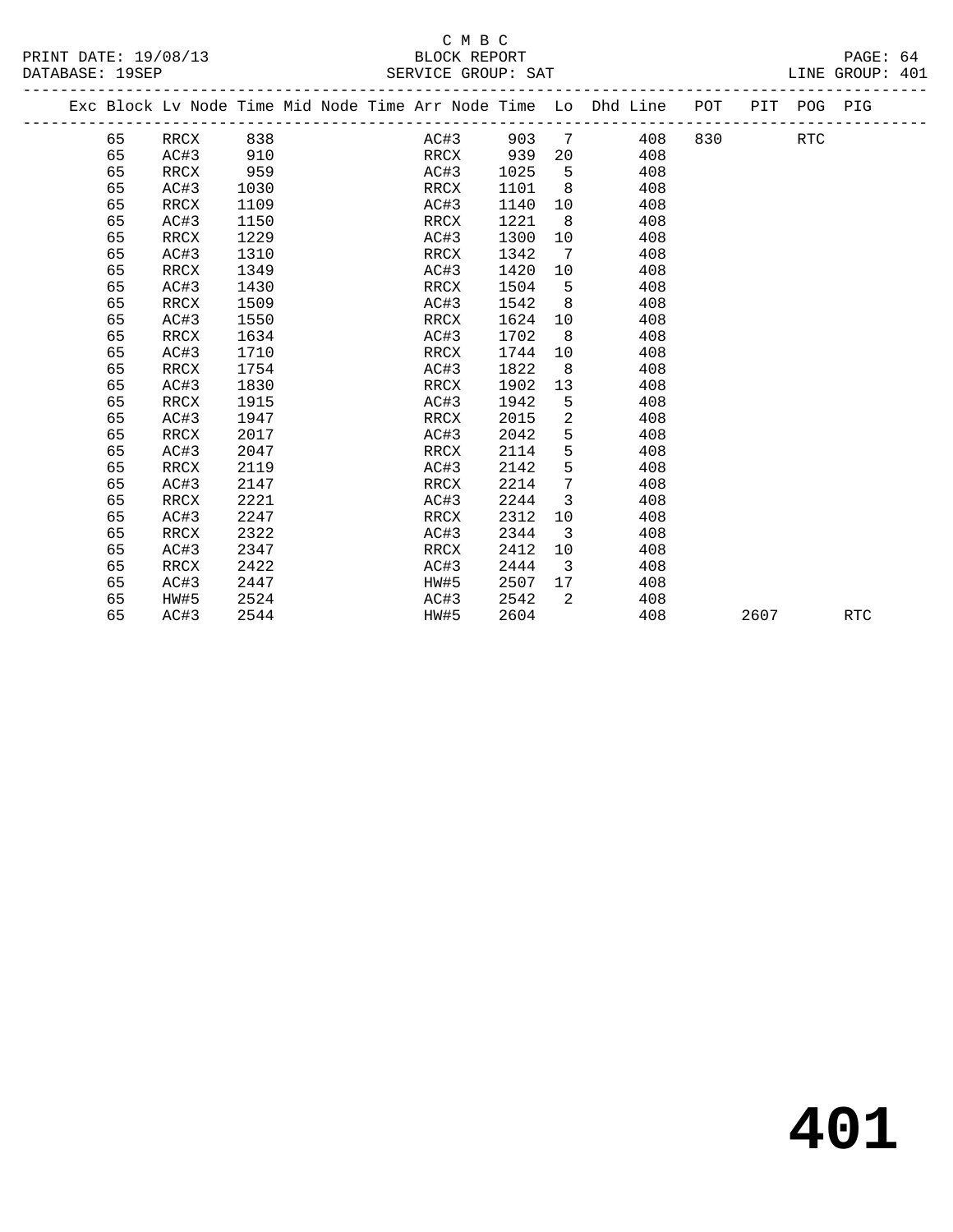# SERVICE GROUP: SAT

|                      | C M B C            |                 |
|----------------------|--------------------|-----------------|
| PRINT DATE: 19/08/13 | BLOCK REPORT       | PAGE: 65        |
| DATABASE: 19SEP      | SERVICE GROUP: SAT | LINE GROUP: 401 |

|  |    | Exc Block Lv Node Time Mid Node Time Arr Node Time Lo Dhd Line POT |      |      |      |                   |            |                   |    |     |     | PIT  | POG PIG    |            |
|--|----|--------------------------------------------------------------------|------|------|------|-------------------|------------|-------------------|----|-----|-----|------|------------|------------|
|  | 66 | CH2W                                                               | 853  |      |      |                   | AC#3 921 6 |                   |    | 406 | 839 |      | <b>RTC</b> |            |
|  | 66 | AC#3                                                               | 927  |      |      |                   | CH2W 955   | 12                |    | 406 |     |      |            |            |
|  | 66 | CH <sub>2</sub> W                                                  | 1007 |      |      | AC#3              | 1034       | 5                 |    | 406 |     |      |            |            |
|  | 66 | AC#3                                                               | 1039 |      |      | CH2W              | 1110       | 7                 |    | 406 |     |      |            |            |
|  | 66 | CH <sub>2</sub> W                                                  | 1117 |      |      | AC#3              | 1146       | 5                 |    | 406 |     |      |            |            |
|  | 66 | AC#3                                                               | 1151 |      |      | CH <sub>2</sub> W | 1222       | $7\phantom{.0}$   |    | 406 |     |      |            |            |
|  | 66 | CH <sub>2</sub> W                                                  | 1229 |      |      | AC#3              | 1258       | 5                 |    | 406 |     |      |            |            |
|  | 66 | AC#3                                                               | 1303 |      |      | CH <sub>2</sub> W | 1334       | 8                 |    | 406 |     |      |            |            |
|  | 66 | CH <sub>2</sub> W                                                  | 1342 |      |      | AC#3              | 1409       | 6                 |    | 406 |     |      |            |            |
|  | 66 | AC#3                                                               | 1415 |      |      | CH <sub>2</sub> W | 1446       | 9                 |    | 406 |     |      |            |            |
|  | 66 | CH <sub>2</sub> W                                                  | 1455 |      |      | AC#3              | 1521       | $6\overline{6}$   |    | 406 |     |      |            |            |
|  | 66 | AC#3                                                               | 1527 |      |      | CH <sub>2</sub> W | 1558       | 10                |    | 406 |     |      |            |            |
|  | 66 | CH <sub>2</sub> W                                                  | 1608 |      |      | AC#3              | 1633       | 6                 |    | 406 |     |      |            |            |
|  | 66 | AC#3                                                               | 1639 |      |      | CH <sub>2</sub> W | 1708       | 12                |    | 406 |     |      |            |            |
|  | 66 | CH <sub>2</sub> W                                                  | 1720 |      |      | AC#3              | 1745       | 6                 |    | 406 |     |      |            |            |
|  | 66 | AC#3                                                               | 1751 |      |      | CH <sub>2</sub> W | 1820       | 8                 |    | 406 |     |      |            |            |
|  | 66 | CH <sub>2</sub> W                                                  | 1828 |      |      | AC#3              | 1851       | 6                 |    | 406 |     |      |            |            |
|  | 66 | AC#3                                                               | 1857 |      |      | CH <sub>2</sub> W | 1927       | 19                |    | 406 |     |      |            |            |
|  | 66 | CH <sub>2</sub> W                                                  | 1946 |      |      | AC#3              | 2006       | 6                 |    | 406 |     |      |            |            |
|  | 66 | AC#3                                                               | 2012 |      |      | CH <sub>2</sub> W | 2040       | 6                 |    | 406 |     |      |            |            |
|  | 66 | CH <sub>2</sub> W                                                  | 2046 |      |      | AC#3              | 2106       | 6                 |    | 406 |     |      |            |            |
|  | 66 | AC#3                                                               | 2112 |      |      | CH <sub>2</sub> W | 2140       | 2                 |    | 406 |     |      |            |            |
|  | 66 | CH <sub>2</sub> W                                                  | 2142 |      |      | AC#3              | 2202       | 5                 |    | 406 |     |      |            |            |
|  | 66 | AC#3                                                               | 2207 |      |      | CH <sub>2</sub> W | 2235       | $7\phantom{.0}$   |    | 406 |     |      |            |            |
|  | 66 | CH <sub>2</sub> W                                                  | 2242 |      |      | AC#3              | 2302       | 5                 |    | 406 |     |      |            |            |
|  | 66 | AC#3                                                               | 2307 |      |      | CH2W              | 2332       | 10                |    | 406 |     |      |            |            |
|  | 66 | CH <sub>2</sub> W                                                  | 2342 |      |      | AC#3              | 2402       | -5                |    | 406 |     |      |            |            |
|  | 66 | AC#3                                                               | 2407 |      |      | CH2W              | 2432       | 10                |    | 406 |     |      |            |            |
|  | 66 | CH <sub>2</sub> W                                                  | 2442 |      |      | AC#3              | 2501       | 6                 |    | 406 |     |      |            |            |
|  | 66 | AC#3                                                               | 2507 |      |      | CH <sub>2</sub> W | 2531       | $\Omega$          | 15 | 406 |     |      |            |            |
|  | 66 | AD3W                                                               | 2546 | GR41 | 2617 | SERO              | 2632       | 7                 |    | N10 |     |      |            |            |
|  | 66 | SERO                                                               | 2639 | GR41 | 2654 | AD3W              | 2731       | 22                |    | N10 |     |      |            |            |
|  | 66 | AD3W                                                               | 2753 | GR41 | 2812 | SERO              | 2827       | $12 \overline{ }$ |    | N10 |     |      |            |            |
|  | 66 | SERO                                                               | 2839 | GR41 | 2854 | AD3W              | 2920       |                   |    | N10 |     | 2931 |            | <b>RTC</b> |
|  |    |                                                                    |      |      |      |                   |            |                   |    |     |     |      |            |            |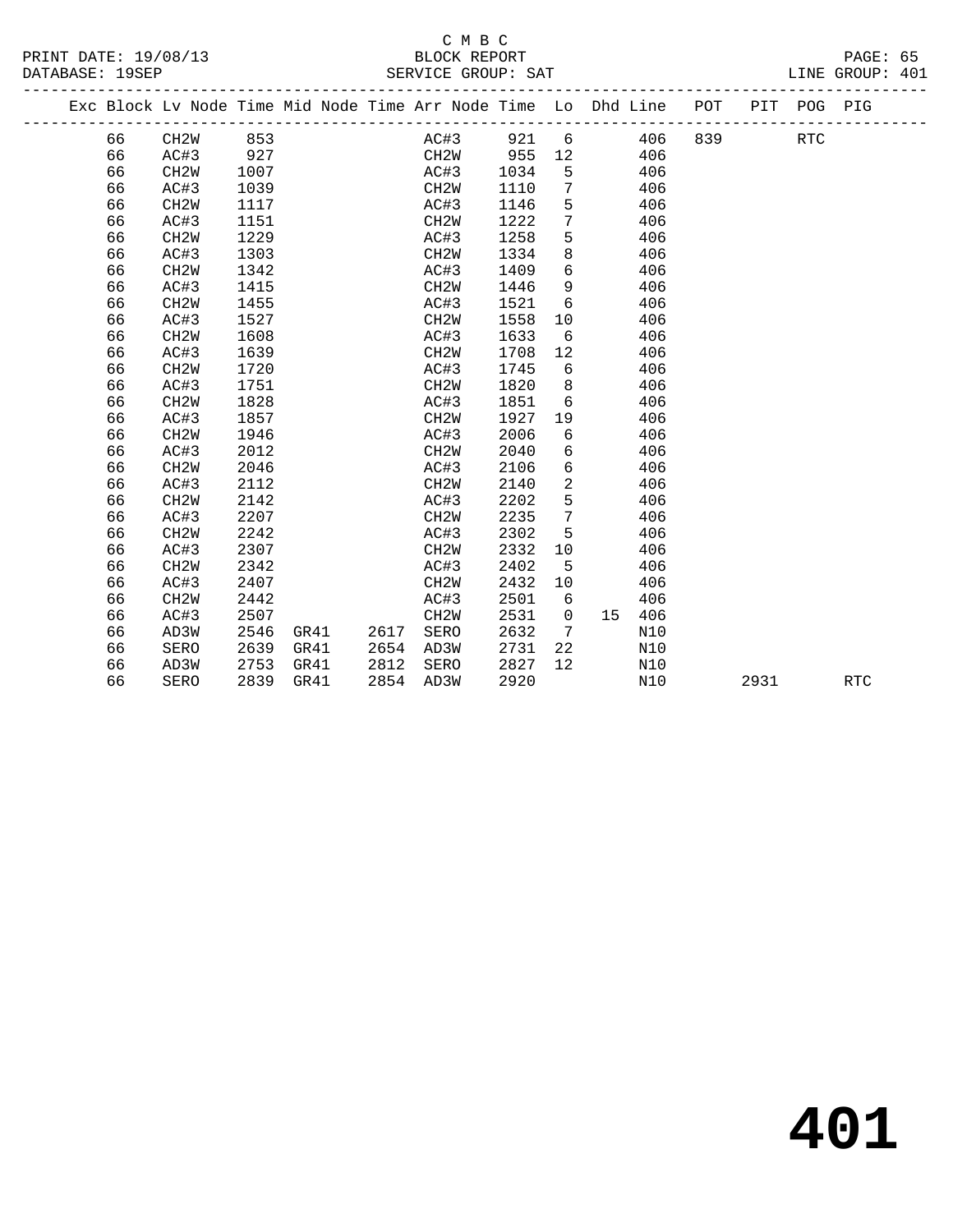|  |          |                     |              | Exc Block Lv Node Time Mid Node Time Arr Node Time Lo Dhd Line POT |      |                     |              |                         |            |     |           | PIT POG PIG |            |
|--|----------|---------------------|--------------|--------------------------------------------------------------------|------|---------------------|--------------|-------------------------|------------|-----|-----------|-------------|------------|
|  | 67       | CH2E                | 928          |                                                                    |      | BHST 953 10         |              |                         | 401        | 914 |           | RTC         |            |
|  | 67       | BHST                | 1003         |                                                                    |      | CH2E                | 1027         | 15                      | 401        |     |           |             |            |
|  | 67       | CH2E                | 1042         |                                                                    |      | BHST                | 1108         | 10                      | 401        |     |           |             |            |
|  | 67       | <b>BHST</b>         | 1118         |                                                                    |      | CH2E                | 1142         | 15                      | 401        |     |           |             |            |
|  | 67       | CH2E                | 1157         |                                                                    |      | BHST                | 1223         | 10                      | 401        |     |           |             |            |
|  | 67       | BHST                | 1233         |                                                                    |      | CH2E                | 1259         | 11                      | 401        |     |           |             |            |
|  | 67       | CH2E                | 1310         |                                                                    |      | BHST                | 1338         | 10                      | 401        |     |           |             |            |
|  | 67       | <b>BHST</b>         | 1348         |                                                                    |      | CH2E                | 1414         | 12                      | 401        |     |           |             |            |
|  | 67       | CH2E                | 1426         |                                                                    |      | BHST                | 1453         | 10                      | 401        |     |           |             |            |
|  | 67       | BHST                | 1503         |                                                                    |      | CH2E                | 1530         | 11                      | 401        |     |           |             |            |
|  | 67       | CH2E                | 1541         |                                                                    |      | BHST                | 1608         | 10 <sub>1</sub>         | 401        |     |           |             |            |
|  | 67       | <b>BHST</b>         | 1618         |                                                                    |      | CH2E                | 1645         | 14                      | 401        |     |           |             |            |
|  | 67       | CH2E                | 1659         |                                                                    |      | BHST                | 1723         | 10                      | 401        |     |           |             |            |
|  | 67       | <b>BHST</b>         | 1733         |                                                                    |      | CH2E                | 1759         | 6                       | 401        |     |           |             |            |
|  | 67       | CH2E                | 1805         |                                                                    |      | BHST                | 1828         | 8                       | 401        |     |           |             |            |
|  | 67       | <b>BHST</b>         | 1836         |                                                                    |      | CH2E                | 1902         | 5                       | 401        |     |           |             |            |
|  | 67       | CH2E                | 1907         |                                                                    |      | BHST                | 1928         | 8                       | 401        |     |           |             |            |
|  | 67       | <b>BHST</b>         | 1936         |                                                                    |      | CH2E                | 2000         | 8 <sup>8</sup>          | 401        |     |           |             |            |
|  | 67       | CH2E                | 2008         |                                                                    |      | BHST                | 2028         | 11                      | 401        |     |           |             |            |
|  | 67       | <b>BHST</b>         | 2039         |                                                                    |      | CH2E                | 2102         | 18                      | 401        |     |           |             |            |
|  | 67<br>67 | CH2E<br><b>BHST</b> | 2120<br>2153 |                                                                    |      | <b>BHST</b><br>CH2E | 2138<br>2216 | 15<br>9                 | 401<br>401 |     |           |             |            |
|  | 67       | CH2E                | 2225         |                                                                    |      | BHST                | 2243         | 11                      | 401        |     |           |             |            |
|  | 67       | <b>BHST</b>         | 2254         |                                                                    |      | CH2E                | 2317         | 8 <sup>8</sup>          | 401        |     |           |             |            |
|  | 67       | CH2E                | 2325         |                                                                    |      | BHST                | 2343         | $\overline{1}$          | 401        |     |           |             |            |
|  | 67       | <b>BHST</b>         | 2344         |                                                                    |      | CH2E                | 2407         | 18                      | 401        |     |           |             |            |
|  | 67       | CH2E                | 2425         |                                                                    |      | BHST                | 2443         | $\mathbf{1}$            | 401        |     |           |             |            |
|  | 67       | <b>BHST</b>         | 2444         | <b>BHST</b>                                                        |      | 2444 CH2W           | 2501         | $\overline{0}$          | 15 401     |     |           |             |            |
|  | 67       | AD3W                | 2516         | GR41                                                               | 2547 | SERO                | 2602         | 7                       | N10        |     |           |             |            |
|  | 67       | <b>SERO</b>         | 2609         | GR41                                                               | 2624 | AD3W                | 2701         | 6                       | 32 N10     |     |           |             |            |
|  | 67       | SERO                | 2739         | GR41                                                               |      | 2754 AD3W           | 2820         | 2                       | N10        |     |           |             |            |
|  | 67       | AD3W                | 2822         | GR41                                                               | 2841 | SERO                | 2856         |                         | N10        |     | 2926 2012 |             | <b>RTC</b> |
|  | 68       | RRCX                | 941          |                                                                    |      | AC#3                | 1007         | $\overline{\mathbf{3}}$ | 408        |     | 933 — 100 | <b>RTC</b>  |            |
|  | 68       | AC#3                | 1010         |                                                                    |      | RRCX                | 1040         | 13                      | 408        |     |           |             |            |
|  | 68       | RRCX                | 1053         |                                                                    |      | AC#3                | 1120         | 10                      | 408        |     |           |             |            |
|  | 68       | AC#3                | 1130         |                                                                    |      | RRCX                | 1201         | 8 <sup>8</sup>          | 408        |     |           |             |            |
|  | 68       | RRCX                | 1209         |                                                                    |      | AC#3                | 1240         | 10                      | 408        |     |           |             |            |
|  | 68       | AC#3                | 1250         |                                                                    |      | RRCX                | 1322         | $\overline{7}$          | 408        |     |           |             |            |
|  | 68       | RRCX                | 1329         |                                                                    |      | AC#3 1400 10        |              |                         | 408        |     |           |             |            |
|  | 68       | AC#3                | 1410         |                                                                    |      | RRCX                | 1443         | 6                       | 408        |     |           |             |            |
|  | 68       | RRCX                | 1449         |                                                                    |      | AC#3                | 1520         | 10                      | 408        |     |           |             |            |
|  | 68       | AC#3                | 1530         |                                                                    |      | RRCX                | 1604         | 10                      | 408        |     |           |             |            |
|  | 68       | RRCX                | 1614<br>1650 |                                                                    |      | AC#3                | 1642         | 8                       | 408<br>408 |     |           |             |            |
|  | 68<br>68 | AC#3                |              |                                                                    |      | RRCX                | 1724         | 10<br>8                 | 408        |     |           |             |            |
|  | 68       | RRCX<br>AC#3        | 1734<br>1810 |                                                                    |      | AC#3<br>RRCX        | 1802<br>1842 | 5                       | 408        |     |           |             |            |
|  | 68       | RRCX                | 1847         |                                                                    |      | AC#3                | 1912         | 5                       | 408        |     |           |             |            |
|  | 68       | AC#3                | 1917         |                                                                    |      | RRCX                | 1945         | 2                       | 408        |     |           |             |            |
|  | 68       | RRCX                | 1947         |                                                                    |      | AC#3                | 2012         | 5                       | 408        |     |           |             |            |
|  | 68       | AC#3                | 2017         |                                                                    |      | RRCX                | 2044         | 5                       | 408        |     |           |             |            |
|  | 68       | RRCX                | 2049         |                                                                    |      | AC#3                | 2112         | 5                       | 408        |     |           |             |            |
|  | 68       | AC#3                | 2117         |                                                                    |      | RRCX                | 2144         | 5                       | 408        |     |           |             |            |
|  | 68       | RRCX                | 2149         |                                                                    |      | AC#3                | 2212         | 5                       | 408        |     |           |             |            |
|  | 68       | AC#3                | 2217         |                                                                    |      | RRCX                | 2242         |                         | 408        |     | 2248      |             | RTC        |
|  |          |                     |              |                                                                    |      |                     |              |                         |            |     |           |             |            |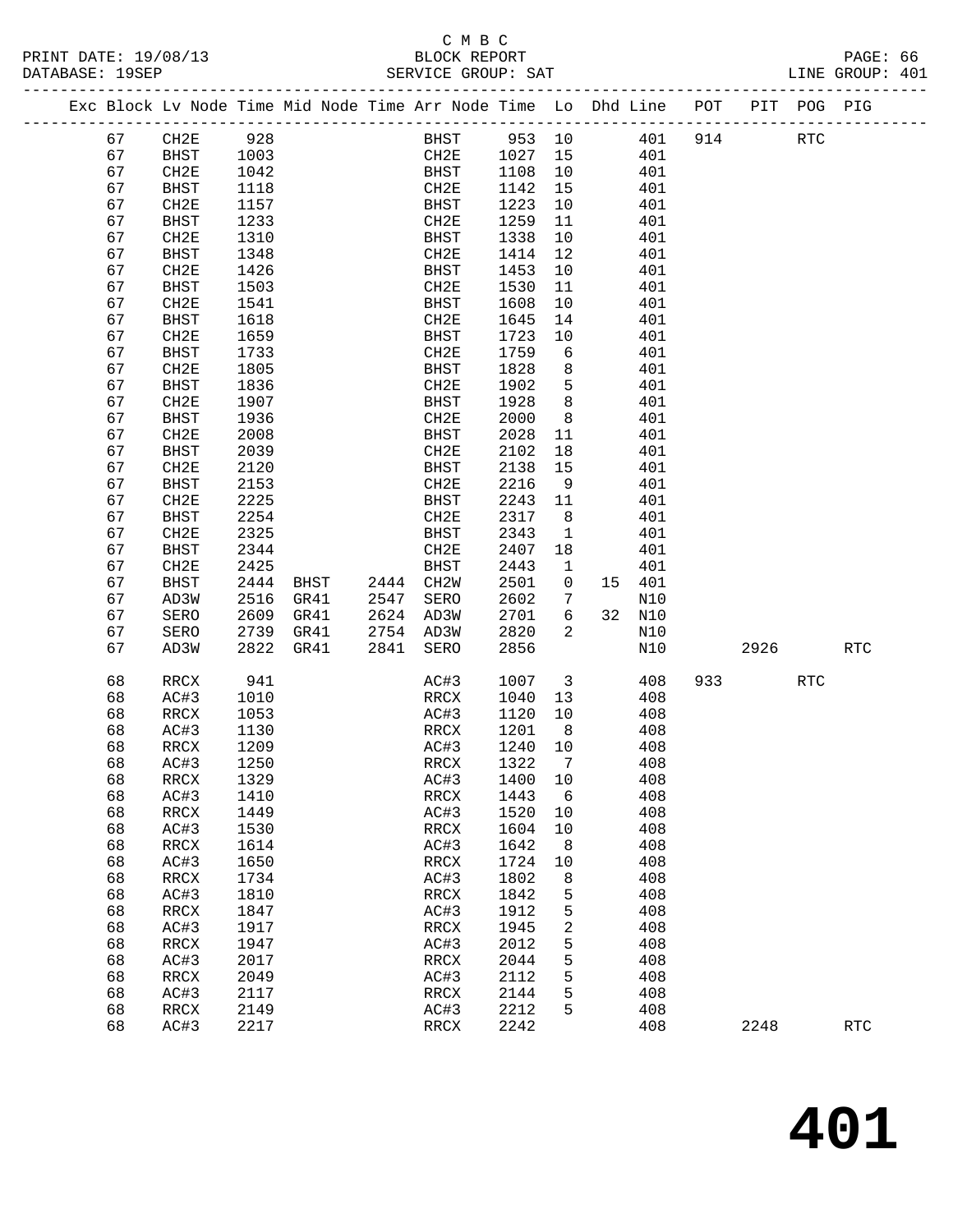PRINT DATE: 19/08/13<br>DATABASE: 19SEP

# C M B C<br>BLOCK REPORT<br>CEPULLOF CROUD: SAT

|  | DATABASE: 19SEP |                   |      |  | SERVICE GROUP: SAT                                                             |      |                 |                |     |          |      |     | LINE GROUP: 401 |  |
|--|-----------------|-------------------|------|--|--------------------------------------------------------------------------------|------|-----------------|----------------|-----|----------|------|-----|-----------------|--|
|  |                 |                   |      |  | Exc Block Lv Node Time Mid Node Time Arr Node Time Lo Dhd Line POT PIT POG PIG |      |                 |                |     |          |      |     |                 |  |
|  | 69              | CH2W              | 1031 |  | AC#3 1058                                                                      |      |                 | $5 - 1$        |     | 406 1017 |      | RTC |                 |  |
|  | 69              | AC#3              | 1103 |  | CH2W                                                                           | 1134 | $7\overline{ }$ |                | 406 |          |      |     |                 |  |
|  | 69              | CH2W              | 1141 |  | AC#3                                                                           | 1210 |                 | 5 <sub>1</sub> | 406 |          |      |     |                 |  |
|  | 69              | AC#3              | 1215 |  | CH2W                                                                           | 1246 | 6               |                | 406 |          |      |     |                 |  |
|  | 69              | CH <sub>2</sub> W | 1252 |  | AC#3                                                                           | 1321 | 6               |                | 406 |          |      |     |                 |  |
|  | 69              | AC#3              | 1327 |  | CH2W                                                                           | 1358 | 9               |                | 406 |          |      |     |                 |  |
|  | 69              | CH <sub>2</sub> W | 1407 |  | AC#3                                                                           | 1433 | 6               |                | 406 |          |      |     |                 |  |
|  | 69              | AC#3              | 1439 |  | CH2W                                                                           | 1510 |                 | 10             | 406 |          |      |     |                 |  |
|  | 69              | CH <sub>2</sub> W | 1520 |  | AC#3                                                                           | 1545 | 6               |                | 406 |          |      |     |                 |  |
|  | 69              | AC#3              | 1551 |  | CH2W                                                                           | 1622 | 10              |                | 406 |          |      |     |                 |  |
|  | 69              | CH <sub>2</sub> W | 1632 |  | AC#3                                                                           | 1657 | 6               |                | 406 |          |      |     |                 |  |
|  | 69              | AC#3              | 1703 |  | CH <sub>2</sub> M                                                              | 1732 | 12              |                | 406 |          |      |     |                 |  |
|  | 69              | CH <sub>2</sub> W | 1744 |  | AC#3                                                                           | 1809 | 6               |                | 406 |          |      |     |                 |  |
|  | 69              | AC#3              | 1815 |  | CH2W                                                                           | 1845 | 14              |                | 406 |          |      |     |                 |  |
|  | 69              | CH <sub>2</sub> W | 1859 |  | AC#3                                                                           | 1921 | 6               |                | 406 |          |      |     |                 |  |
|  | 69              | AC#3              | 1927 |  | CH <sub>2</sub> W                                                              | 1957 | 19              |                | 406 |          |      |     |                 |  |
|  | 69              | CH <sub>2</sub> W | 2016 |  | AC#3                                                                           | 2036 | 6               |                | 406 |          |      |     |                 |  |
|  | 69              | AC#3              | 2042 |  | CH2W                                                                           | 2110 | 11              |                | 406 |          |      |     |                 |  |
|  | 69              | CH <sub>2</sub> W | 2121 |  | AC#3                                                                           | 2141 | 6               |                | 406 |          |      |     |                 |  |
|  | 69              | AC#3              | 2147 |  | CH2W                                                                           | 2215 | 7               |                | 406 |          |      |     |                 |  |
|  | 69              | CH <sub>2</sub> W | 2222 |  | AC#3                                                                           | 2242 | 5               |                | 406 |          |      |     |                 |  |
|  | 69              | AC#3              | 2247 |  | CH2W                                                                           | 2315 | 7               |                | 406 |          |      |     |                 |  |
|  | 69              | CH <sub>2</sub> W | 2322 |  | AC#3                                                                           | 2342 | 5               |                | 406 |          |      |     |                 |  |
|  | 69              | AC#3              | 2347 |  | CH <sub>2</sub> M                                                              | 2412 | 10              |                | 406 |          |      |     |                 |  |
|  | 69              | CH <sub>2</sub> W | 2422 |  | AC#3                                                                           | 2442 | 5 <sup>5</sup>  |                | 406 |          |      |     |                 |  |
|  | 69              | AC#3              | 2447 |  | CH2W                                                                           | 2512 | 17              | 18             | 406 |          |      |     |                 |  |
|  | 69              | AC#3              | 2547 |  | CH2W                                                                           | 2611 |                 |                | 406 |          | 2622 |     | <b>RTC</b>      |  |
|  |                 |                   |      |  |                                                                                |      |                 |                |     |          |      |     |                 |  |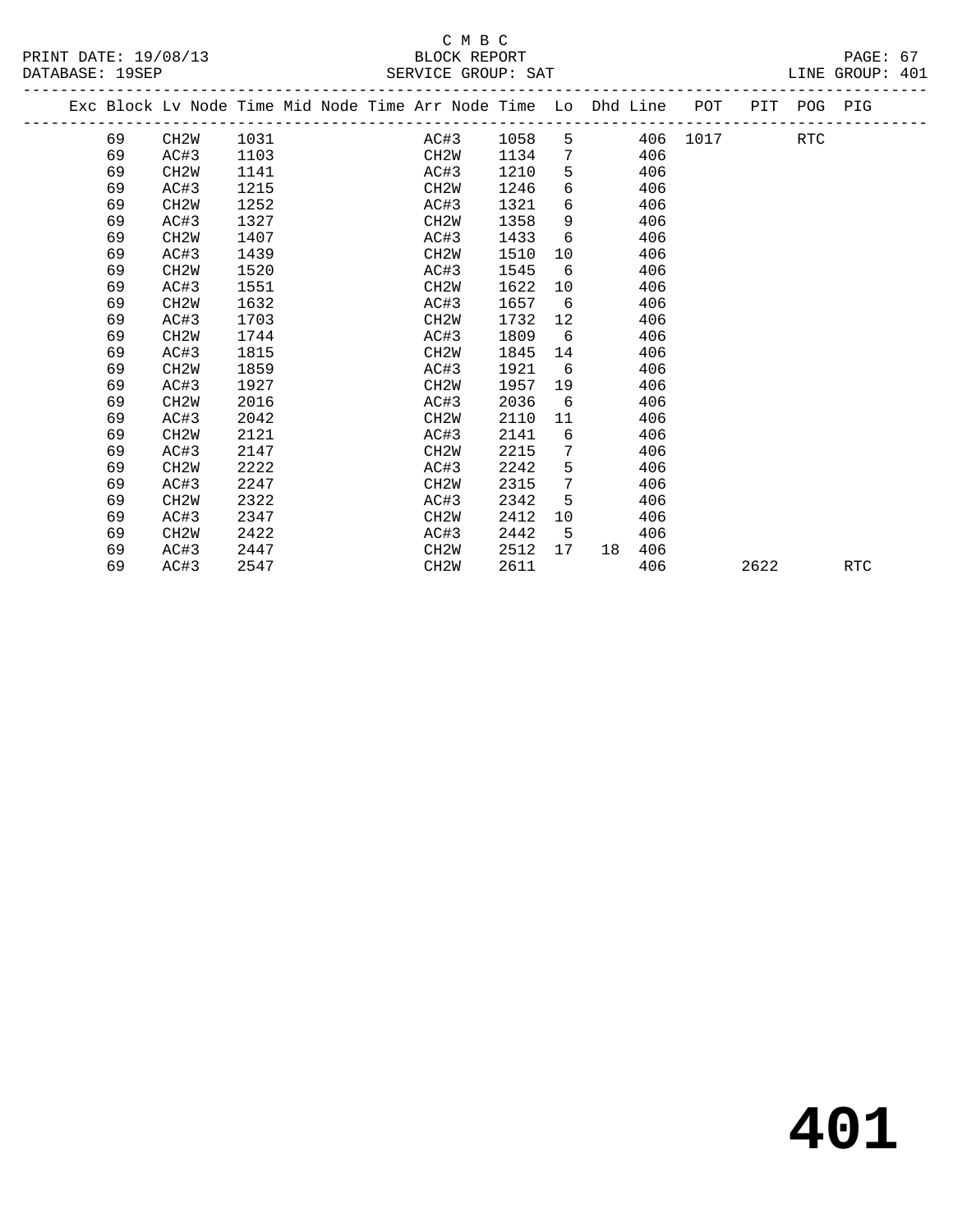|      |    |                   |              |                                                    |      |                   |                          |                 | 2A52 2ND AV & 52A ST TERMINUS<br>2A52 2ND AV & 52A ST TERMINUS<br>BHST BRIGHOUSE STATION<br>CHATHAM & 2 AV EB CHATHAM & 2 AV EB CHATHAM & 2 AV EB CHATHAM & 2 AV EB CHATHAM & 2 AV WB<br>KBMI KNIGHT BRIDGE MITCHELL ISLAND LADX LADNE |      |     |            |  |
|------|----|-------------------|--------------|----------------------------------------------------|------|-------------------|--------------------------|-----------------|----------------------------------------------------------------------------------------------------------------------------------------------------------------------------------------------------------------------------------------|------|-----|------------|--|
|      |    |                   |              |                                                    |      |                   |                          |                 |                                                                                                                                                                                                                                        |      |     |            |  |
|      |    |                   |              |                                                    |      |                   |                          |                 |                                                                                                                                                                                                                                        |      |     |            |  |
|      |    |                   |              |                                                    |      |                   |                          |                 |                                                                                                                                                                                                                                        |      |     |            |  |
|      |    |                   |              |                                                    |      |                   |                          |                 |                                                                                                                                                                                                                                        |      |     |            |  |
|      |    |                   |              |                                                    |      |                   |                          |                 |                                                                                                                                                                                                                                        |      |     |            |  |
|      |    |                   |              |                                                    |      |                   |                          |                 |                                                                                                                                                                                                                                        |      |     |            |  |
|      |    |                   |              |                                                    |      |                   |                          |                 |                                                                                                                                                                                                                                        |      |     |            |  |
|      |    |                   |              |                                                    |      |                   |                          |                 | ROOS RICHMOND CENTRE BAY 9<br>RIC Richmond Depot SH#5 STEVESTON HIGHWAY & NO.5 RD<br>SHSE STEVESTON HWY & SEAWARD EB SHSW STEVESTON & SEAWARD WB                                                                                       |      |     |            |  |
| SUKD |    | SULLIVAN & KIDD   |              |                                                    |      |                   |                          |                 |                                                                                                                                                                                                                                        |      |     |            |  |
|      |    |                   |              |                                                    |      |                   |                          |                 | Exc Block Lv Node Time Mid Node Time Arr Node Time Lo Dhd Line POT PIT POG PIG                                                                                                                                                         |      |     |            |  |
|      |    |                   |              |                                                    |      |                   |                          |                 | 20 RRCX 430 BHST 449 BPST 457 8 403 422 RTC                                                                                                                                                                                            |      |     |            |  |
|      | 20 |                   |              |                                                    |      |                   |                          |                 | BPST 505 BHST 516 RRCX 531 2 403                                                                                                                                                                                                       |      |     |            |  |
|      | 20 | RRCX              |              |                                                    |      |                   |                          |                 |                                                                                                                                                                                                                                        |      |     |            |  |
|      | 20 | BPST              |              |                                                    |      |                   |                          |                 | 533 BHST 552 BPST 601 4 403<br>605 BHST 616 RRCX 631 2 403<br>633 BHST 653 BPST 703 2 403                                                                                                                                              |      |     |            |  |
|      | 20 | RRCX              |              |                                                    |      |                   |                          |                 |                                                                                                                                                                                                                                        |      |     |            |  |
|      | 20 | BPST              |              |                                                    |      |                   |                          |                 | 732 7 403                                                                                                                                                                                                                              |      |     |            |  |
|      | 20 | RRCX              |              |                                                    |      |                   | 801                      |                 | 13 404                                                                                                                                                                                                                                 |      |     |            |  |
|      | 20 | RC09              |              | 705 BHST 716 RRCX<br>739 SHSW 745 RC09<br>814 CH2E |      |                   | 838                      | 22              | 402                                                                                                                                                                                                                                    |      |     |            |  |
|      | 20 | CH2E              | 900          |                                                    |      |                   | RC09 926                 |                 | 18 402                                                                                                                                                                                                                                 |      |     |            |  |
|      | 20 | RC09              |              | 944                                                |      | CH2W              | 1008                     |                 | 10 402                                                                                                                                                                                                                                 |      |     |            |  |
|      | 20 | CH2W              |              | 1018 BHST 1042 MAKN                                |      |                   |                          |                 | 1114 23 407                                                                                                                                                                                                                            |      |     |            |  |
|      | 20 | MAKN              |              |                                                    |      |                   |                          |                 |                                                                                                                                                                                                                                        |      |     |            |  |
|      | 20 | MA5E              |              |                                                    |      |                   |                          |                 | 1137 BHST     1201   MA5E      1221   12                405<br>1233   BHST      1253   MAKN      1318     6              405                                                                                                           |      |     |            |  |
|      | 20 | MAKN              |              |                                                    |      |                   |                          |                 | 1324 BHST 1358 CH2E 1421 9 407                                                                                                                                                                                                         |      |     |            |  |
|      | 20 | CH2E              | 1430         |                                                    |      | RC09              |                          |                 | 1457 17 402                                                                                                                                                                                                                            |      |     |            |  |
|      | 20 | RC09              | 1514         |                                                    |      | CH2W              |                          |                 |                                                                                                                                                                                                                                        |      |     |            |  |
|      | 20 | CH2W              | 1514<br>1548 |                                                    |      | RC09              |                          |                 | 1541 7 402<br>1617 8 407                                                                                                                                                                                                               |      |     |            |  |
|      | 20 | RC09              |              | 1625                                               |      | CH2E              | 1650                     |                 | 10 407                                                                                                                                                                                                                                 |      |     |            |  |
|      | 20 | CH2E              |              |                                                    |      | RC09              |                          |                 | 17 402                                                                                                                                                                                                                                 |      |     |            |  |
|      | 20 | RC09              |              |                                                    |      |                   |                          |                 |                                                                                                                                                                                                                                        |      |     |            |  |
|      | 20 | CH2W              |              |                                                    |      |                   |                          |                 | $\begin{array}{c} 2 \overline{)} \\ 23 \end{array}$<br>407                                                                                                                                                                             |      |     |            |  |
|      | 20 | MAKN              |              |                                                    |      |                   | 1941 BHST 2001 MA5W 2017 |                 | 405 2021 RTC                                                                                                                                                                                                                           |      |     |            |  |
|      | 21 |                   |              |                                                    |      |                   |                          |                 |                                                                                                                                                                                                                                        | 454  | RTC |            |  |
|      | 21 |                   |              |                                                    |      |                   |                          |                 | RRCX 502 BHST 521 BPST 529 6 403<br>BPST 535 BHST 546 RRCX 601 4 403                                                                                                                                                                   |      |     |            |  |
|      |    |                   |              |                                                    |      |                   |                          |                 | 21 RRCX 605 BHST 624 BPST 633 2 403                                                                                                                                                                                                    |      |     |            |  |
|      | 21 | <b>BPST</b>       | 635          | BHST                                               | 646  | RRCX              | 702                      | 8               | 403                                                                                                                                                                                                                                    |      |     |            |  |
|      | 21 | RRCX              | 710          | SHSW                                               | 715  | RC09              | 731 11                   |                 | 404                                                                                                                                                                                                                                    |      |     |            |  |
|      | 21 | RC09              | 742          | SHSE                                               | 755  | RRCX              | 800                      | 9               | 404                                                                                                                                                                                                                                    |      |     |            |  |
|      | 21 | RRCX              | 809          | SHSW                                               | 815  | RC09              | 831                      | 13              | 404                                                                                                                                                                                                                                    |      |     |            |  |
|      | 21 | RC09              | 844          |                                                    |      | CH2E              | 908                      | 22              | 402                                                                                                                                                                                                                                    |      |     |            |  |
|      | 21 | CH <sub>2E</sub>  | 930          |                                                    |      | RC09              | 957                      | 13              | 402                                                                                                                                                                                                                                    |      |     |            |  |
|      | 21 | RC09              | 1010         | SHSE                                               | 1025 | RRCX              | 1031                     | 8 <sup>8</sup>  | 404                                                                                                                                                                                                                                    |      |     |            |  |
|      | 21 | RRCX              | 1039         | SHSW                                               | 1045 | RC09              | 1103                     | 11              | 404                                                                                                                                                                                                                                    |      |     |            |  |
|      | 21 | RC09              | 1114         |                                                    |      | CH <sub>2</sub> W | 1140                     | 8 <sup>8</sup>  | 402                                                                                                                                                                                                                                    |      |     |            |  |
|      | 21 | CH <sub>2</sub> W | 1148         |                                                    |      | RC09              | 1216                     | 23              | 407                                                                                                                                                                                                                                    |      |     |            |  |
|      | 21 | RC09              | 1239         | SHSE                                               |      | 1255 RRCX         | 1302                     | $\overline{7}$  | 404                                                                                                                                                                                                                                    |      |     |            |  |
|      | 21 | RRCX              | 1309         | SHSW                                               | 1315 | RC09              | 1336                     | 14              | 404                                                                                                                                                                                                                                    |      |     |            |  |
|      | 21 | RC09              | 1350         | 49KN                                               | 1433 | MTST              | 1454                     | $6\overline{6}$ | 430                                                                                                                                                                                                                                    |      |     |            |  |
|      | 21 | MTST              | 1500         | KBMI                                               | 1523 | RC09              | 1552                     | 15              | 430                                                                                                                                                                                                                                    |      |     |            |  |
|      | 21 | RC09              | 1607         |                                                    | 1625 |                   | 1631                     | $6\overline{6}$ | 404                                                                                                                                                                                                                                    |      |     |            |  |
|      | 21 |                   | 1637         | SHSE                                               | 1700 | RRCX              |                          |                 |                                                                                                                                                                                                                                        |      |     |            |  |
|      | 21 | RRCX<br>BPST      | 1732         | BHST<br>BHST                                       | 1748 | BPST<br>RRCX      | 1716<br>1812             | 16<br>5         | 403<br>403                                                                                                                                                                                                                             |      |     |            |  |
|      | 21 | RRCX              | 1817         | BHST                                               | 1838 | BPST              | 1856                     | 5               | 403                                                                                                                                                                                                                                    |      |     |            |  |
|      | 21 |                   |              |                                                    |      | 1916 RRCX         | 1938                     |                 | 403                                                                                                                                                                                                                                    |      |     | <b>RTC</b> |  |
|      |    | <b>BPST</b>       | 1901         | BHST                                               |      |                   |                          |                 |                                                                                                                                                                                                                                        | 1944 |     |            |  |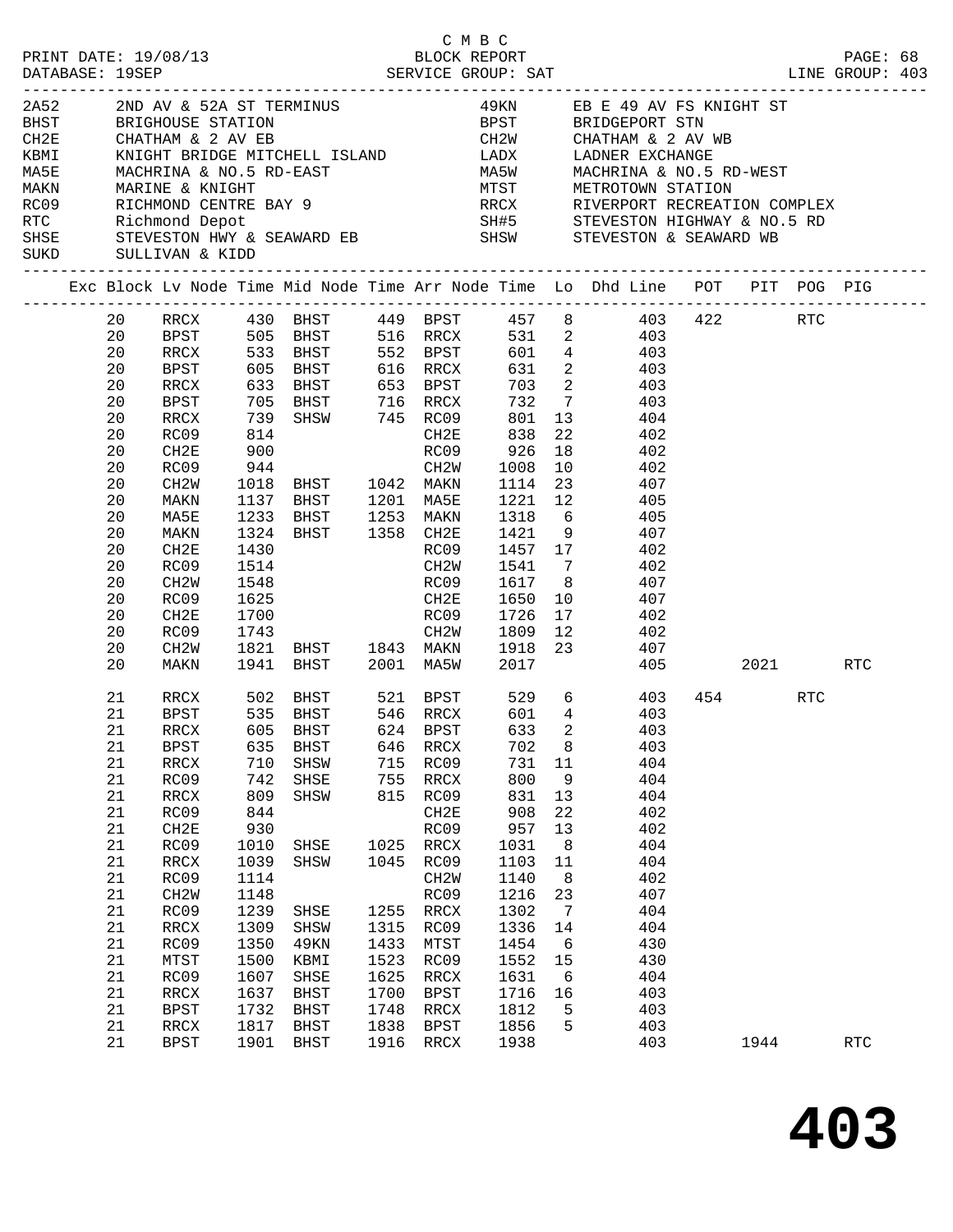PRINT DATE: 19/08/13 BLOCK REPORT PAGE: 69 DATABASE: 19SEP

# C M B C<br>BLOCK REPORT

| DAIABASL · 1995F |             |                          |      | -------------------------- |      | SEKATCE GKOOL. SHI |         |                         | ---------------------------                                        |     |      |             | TINE GKOOL. 402 |
|------------------|-------------|--------------------------|------|----------------------------|------|--------------------|---------|-------------------------|--------------------------------------------------------------------|-----|------|-------------|-----------------|
|                  |             |                          |      |                            |      |                    |         |                         | Exc Block Lv Node Time Mid Node Time Arr Node Time Lo Dhd Line POT |     |      | PIT POG PIG |                 |
|                  | 22          | SH#5                     | 514  |                            |      | RC09               |         |                         | 531 12 404 510                                                     |     |      | <b>RTC</b>  |                 |
|                  | 22          | RC09                     | 543  | SHSE                       |      | 555 RRCX           |         |                         | $600 \t 10 \t 404$                                                 |     |      |             |                 |
|                  | 22          | RRCX                     | 610  | SHSW                       |      | 615 RC09           |         |                         | 631 11<br>404                                                      |     |      |             |                 |
|                  | 22          | RC09                     | 642  | SHSE                       |      | 655 RRCX           | 700     | $\overline{\mathbf{3}}$ | 404                                                                |     |      |             |                 |
|                  | 22          | RRCX                     | 703  | BHST                       |      | 723 BPST           | 733     | $\overline{\mathbf{2}}$ | 403                                                                |     |      |             |                 |
|                  | 22          | BPST                     | 735  | BHST                       |      | 747 RRCX           | 804 21  |                         | 403                                                                |     |      |             |                 |
|                  | 22          | RRCX                     | 825  | BHST                       | 847  | BPST               | 858     | $4\overline{4}$         | 403                                                                |     |      |             |                 |
|                  | 22          | BPST                     | 902  | BHST                       | 915  | RRCX               | 935 15  |                         | 403                                                                |     |      |             |                 |
|                  | 22          | $\mathop{\mathrm{RRCX}}$ | 950  | BHST                       | 1014 | BPST               | 1028    | 19                      | 403                                                                |     |      |             |                 |
|                  | 22          | <b>BPST</b>              | 1047 | BHST                       |      | 1102 RRCX          | 1124    | 11                      | 403                                                                |     |      |             |                 |
|                  | 22          | RRCX                     | 1135 | BHST                       | 1159 | <b>BPST</b>        | 1215    | 17                      | 403                                                                |     |      |             |                 |
|                  | 22          | <b>BPST</b>              | 1232 | BHST                       | 1249 | RRCX               | 1313    | $\overline{7}$          | 403                                                                |     |      |             |                 |
|                  | 22          | RRCX                     | 1320 | BHST                       | 1344 | BPST               | 1404 13 |                         | 403                                                                |     |      |             |                 |
|                  | 22          | BPST                     | 1417 | BHST                       | 1437 | RRCX               | 1500    | $6\overline{6}$         | 403                                                                |     |      |             |                 |
|                  | 22          | RRCX                     | 1506 | SHSW                       | 1515 | RC09               | 1534 15 |                         | 404                                                                |     |      |             |                 |
|                  | 22          | RC09                     | 1549 | 49KN                       | 1633 | MTST               | 1654    |                         | $6\overline{6}$<br>430                                             |     |      |             |                 |
|                  | 22          | MTST                     | 1700 | KBMI                       | 1723 | RC09               | 1752 15 |                         | 430                                                                |     |      |             |                 |
|                  | 22          | RC09                     | 1807 | SHSE                       | 1825 | RRCX               | 1831    | 9                       | 404                                                                |     |      |             |                 |
|                  | 22          | RRCX                     | 1840 | <b>BHST</b>                | 1900 | <b>BPST</b>        | 1916    | $7\overline{ }$         | 403                                                                |     |      |             |                 |
|                  | 22          | <b>BPST</b>              | 1923 | BHST                       | 1938 | RRCX               | 2000 10 |                         | 403                                                                |     |      |             |                 |
|                  | $2\sqrt{2}$ | RRCX                     | 2010 | BHST                       | 2030 | BPST               | 2046    | 17                      | 403                                                                |     |      |             |                 |
|                  | 22          | BPST                     | 2103 | BHST                       | 2116 | RRCX               | 2137    |                         | 403                                                                |     | 2143 |             | <b>RTC</b>      |
|                  | 23          | CH2E                     | 536  |                            |      | BHST               | 553     |                         | 15<br>401                                                          | 522 |      | <b>RTC</b>  |                 |
|                  | 23          | <b>BHST</b>              | 608  |                            |      | CH2E               | 627     |                         | 9<br>401                                                           |     |      |             |                 |
|                  | 23          | CH2E                     | 636  |                            |      | BHST               | 653     | 15                      | 401                                                                |     |      |             |                 |
|                  | 23          | <b>BHST</b>              | 708  |                            |      | CH2E               | 728     | $\overline{4}$          | 401                                                                |     |      |             |                 |
|                  | 23          | CH2E                     | 732  |                            |      | RC09               | 753     | 19                      | 402                                                                |     |      |             |                 |
|                  | 23          | RC09                     | 812  | SHSE                       |      | 825 RRCX           | 830     | 9                       | 404                                                                |     |      |             |                 |
|                  | 23          | RRCX                     | 839  | SHSW                       | 845  | RC09               | 901     | 9                       | 404                                                                |     |      |             |                 |
|                  | 23          | RC09                     | 910  | SHSE                       |      | 925 RRCX           | 931     | $\overline{4}$          | 404                                                                |     |      |             |                 |
|                  | 23          | RRCX                     | 935  | BHST                       | 959  | BPST               | 1013    | 19                      | 403                                                                |     |      |             |                 |
|                  | 23          | <b>BPST</b>              | 1032 | BHST                       | 1047 | RRCX               | 1109    | 11                      | 403                                                                |     |      |             |                 |
|                  | 23          | RRCX                     | 1120 | BHST                       | 1144 | <b>BPST</b>        | 1200    | 17                      | 403                                                                |     |      |             |                 |
|                  | 23          | <b>BPST</b>              | 1217 | BHST                       | 1233 | RRCX               | 1256    | $\overline{7}$          | 403                                                                |     |      |             |                 |
|                  | 23          | RRCX                     | 1303 | BHST                       | 1327 | BPST               | 1347    | 15                      | 403                                                                |     |      |             |                 |
|                  | 23          | BPST                     | 1402 | <b>BHST</b>                | 1422 | RRCX               | 1445    | $4\overline{4}$         | 403                                                                |     |      |             |                 |
|                  | 23          | RRCX                     | 1449 | BHST                       |      | 1514 BPST          | 1532 15 |                         | 403                                                                |     |      |             |                 |
|                  | 23          | <b>BPST</b>              | 1547 | BHST                       |      | 1607 RRCX          | 1632    | 5                       | 403                                                                |     |      |             |                 |

 23 RRCX 1637 SHSW 1645 RC09 1701 18 404 23 RC09 1719 49KN 1758 MTST 1815 15 430 23 MTST 1830 KBMI 1850 RC09 1915 5 430 23 RC09 1920 49KN 1955 MTST 2009 19 430

23 MTST 2028 KBMI 2045 RC09 2107 430 2119 RTC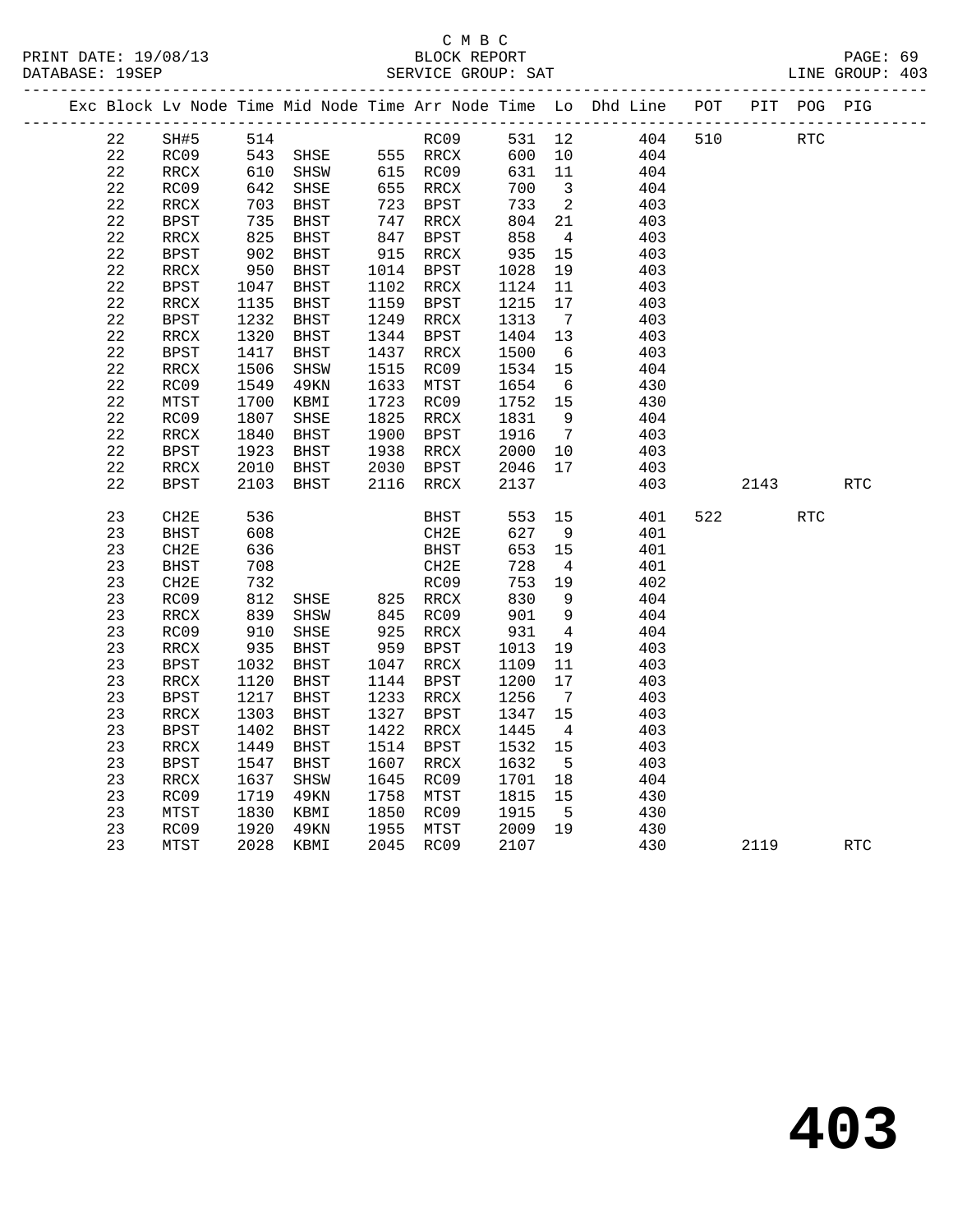#### C M B C<br>BLOCK REPORT DATABASE: 19SEP SERVICE GROUP: SAT LINE GROUP: 403

------------------------------------------------------------------------------------------------- Exc Block Lv Node Time Mid Node Time Arr Node Time Lo Dhd Line POT PIT POG PIG

| 24 | SH#5                     | 544  |                |      | RC09        | 601 9        |                          | 404 | 540 540<br>RTC |                      |
|----|--------------------------|------|----------------|------|-------------|--------------|--------------------------|-----|----------------|----------------------|
| 24 | RC09                     | 610  |                |      | CH2E        | 630          | $\overline{\phantom{a}}$ | 402 |                |                      |
| 24 | CH2E                     | 632  |                |      | RC09        | 652          | 20                       | 402 |                |                      |
| 24 | RC09                     | 712  | SHSE           |      | 725 RRCX    | 730          | $\overline{4}$           | 404 |                |                      |
| 24 | RRCX                     | 734  | BHST           |      | 754 BPST    | 805          | 20                       | 403 |                |                      |
| 24 | BPST                     | 825  | BHST           | 837  | RRCX        | 856          | 12                       | 403 |                |                      |
| 24 | RRCX                     | 908  | BHST           | 931  | BPST        | 943          | 19                       | 403 |                |                      |
| 24 | <b>BPST</b>              | 1002 | BHST           | 1015 | RRCX        | 1037         | 13                       | 403 |                |                      |
| 24 | RRCX                     | 1050 | BHST           | 1114 | BPST        | 1129         | 18                       | 403 |                |                      |
| 24 | BPST                     | 1147 | BHST           | 1203 | RRCX        | 1226         | 9                        | 403 |                |                      |
| 24 |                          |      | BHST           | 1259 |             |              |                          |     |                |                      |
|    | RRCX                     | 1235 |                |      | <b>BPST</b> | 1317 15      |                          | 403 |                |                      |
| 24 | BPST                     | 1332 | BHST           | 1349 | RRCX        | 1413         | 8 <sup>8</sup>           | 403 |                |                      |
| 24 | RRCX                     | 1421 | BHST           | 1446 | BPST        | 1504 13      |                          | 403 |                |                      |
| 24 | BPST                     | 1517 | BHST           | 1537 | RRCX        | 1602         | $-5$                     | 403 |                |                      |
| 24 | $\mathop{\mathrm{RRCX}}$ | 1607 | BHST           | 1630 | <b>BPST</b> | 1646         | 16                       | 403 |                |                      |
| 24 | <b>BPST</b>              | 1702 | BHST           | 1720 | RRCX        | 1744         | 13                       | 403 |                |                      |
| 24 | RRCX                     | 1757 | BHST           | 1818 | BPST        | 1836         | $\overline{\mathbf{3}}$  | 403 |                |                      |
| 24 | <b>BPST</b>              | 1839 | BHST           | 1855 | RRCX        | 1919         | 20                       | 403 |                |                      |
| 24 | RRCX                     | 1939 | SHSW           | 1945 | RC09        | 2001         | 13                       | 404 |                |                      |
| 24 | RC09                     | 2014 |                |      | CH2W        | 2038         | 12                       | 402 |                |                      |
| 24 | CH2W                     | 2050 | BHST           | 2109 | MAKN        | 2138         | 24                       | 407 |                |                      |
| 24 | MAKN                     | 2202 | BHST           | 2228 | CH2W        | 2246         | $\overline{4}$           | 407 |                |                      |
| 24 | CH <sub>2</sub> W        | 2250 | BHST           | 2307 | MAKN        | 2331         | 13                       | 407 |                |                      |
| 24 | MAKN                     | 2344 | BHST           | 2410 | CH2E        | 2429         | 16                       | 407 |                |                      |
| 24 | CH2E                     | 2445 |                |      | RC09        | 2503         |                          | 402 | 2515           | <b>RTC</b>           |
|    |                          |      |                |      |             |              |                          |     |                |                      |
| 25 | RC09                     | 612  | SHSE 625 RRCX  |      |             | 630 10       |                          | 404 | 557 35<br>RTC  |                      |
| 25 | RRCX                     | 640  | SHSW           |      | 645 RC09    | 701 9        |                          | 404 |                |                      |
| 25 | RC09                     | 710  |                |      | CH2W        | 728          | 20                       | 402 |                |                      |
| 25 | CH <sub>2</sub> W        | 748  |                |      | RC09        | 811          | $\overline{4}$           | 407 |                |                      |
| 25 | RC09                     | 815  |                |      | CH2W        | 836          | 12                       | 407 |                |                      |
| 25 | CH2W                     | 848  |                |      | RC09        | 913          | 12                       | 407 |                |                      |
| 25 | RC09                     | 925  |                |      | CH2E        | 948          | 12                       | 407 |                |                      |
| 25 | CH2E                     | 1000 |                |      | RC09        | 1027         | 17                       | 402 |                |                      |
| 25 | RC09                     | 1044 |                |      | CH2W        | 1108         | 10                       | 402 |                |                      |
| 25 | CH2W                     | 1118 | BHST 1143 MAKN |      |             | 1218         | 17                       | 407 |                |                      |
| 25 | MAKN                     | 1235 | BHST           | 1301 | MA5E        | 1323         | 10                       | 405 |                |                      |
| 25 | MA5E                     | 1333 | BHST           | 1353 | MAKN        | 1420         | $\overline{4}$           | 405 |                |                      |
| 25 | MAKN                     | 1424 | BHST           | 1458 | CH2E        | 1521         | 9                        | 407 |                |                      |
| 25 | CH2E                     | 1530 |                |      | RC09        | 1557 17      |                          | 402 |                |                      |
| 25 | RC09                     | 1614 |                |      | CH2W        | 1642         | 6                        | 402 |                |                      |
| 25 | CH2W                     | 1648 |                |      |             | RC09 1714 11 |                          | 407 |                |                      |
| 25 | RC09                     | 1725 |                |      | CH2E        | 1750 12      |                          | 407 |                |                      |
| 25 | CH2E                     | 1802 |                |      | RC09        | 1828         | 15                       | 402 |                |                      |
| 25 | RC09                     | 1843 |                |      | CH2E        | 1911         | 21                       | 402 |                |                      |
| 25 | CH2E                     | 1932 |                |      | RC09        | 1954         | 16                       | 402 |                |                      |
| 25 | RC09                     | 2010 | SHSE           | 2025 | RRCX        | 2030         | 12                       | 404 |                |                      |
| 25 | RRCX                     | 2042 | BHST           | 2102 | BPST        | 2116         | 17                       | 403 |                |                      |
| 25 | <b>BPST</b>              | 2133 | <b>BHST</b>    | 2146 | RRCX        | 2207         | 9                        | 403 |                |                      |
| 25 | $\verb!RRCX!$            | 2216 | BHST           | 2236 | BPST        | 2246         | 14                       | 403 |                |                      |
| 25 | BPST                     | 2300 | BHST           | 2312 | RRCX        | 2331         | 6                        | 403 |                |                      |
| 25 | RRCX                     | 2337 | BHST           | 2356 | BPST        | 2406         | 3                        | 403 |                |                      |
| 25 | <b>BPST</b>              | 2409 | BHST           | 2420 | RRCX        | 2438         | $\overline{4}$           | 403 |                |                      |
| 25 | $\verb!RRCX!$            | 2442 | BHST           | 2459 | BPST        | 2508         | $4\overline{ }$          | 403 |                |                      |
| 25 | BPST                     | 2512 | BHST           | 2522 | RRCX        | 2539         | 4                        | 403 |                |                      |
| 25 | RRCX                     | 2543 |                |      | SH#5        | 2547         |                          | 403 | 2550           | $\operatorname{RTC}$ |
|    |                          |      |                |      |             |              |                          |     |                |                      |
|    |                          |      |                |      |             |              |                          |     |                |                      |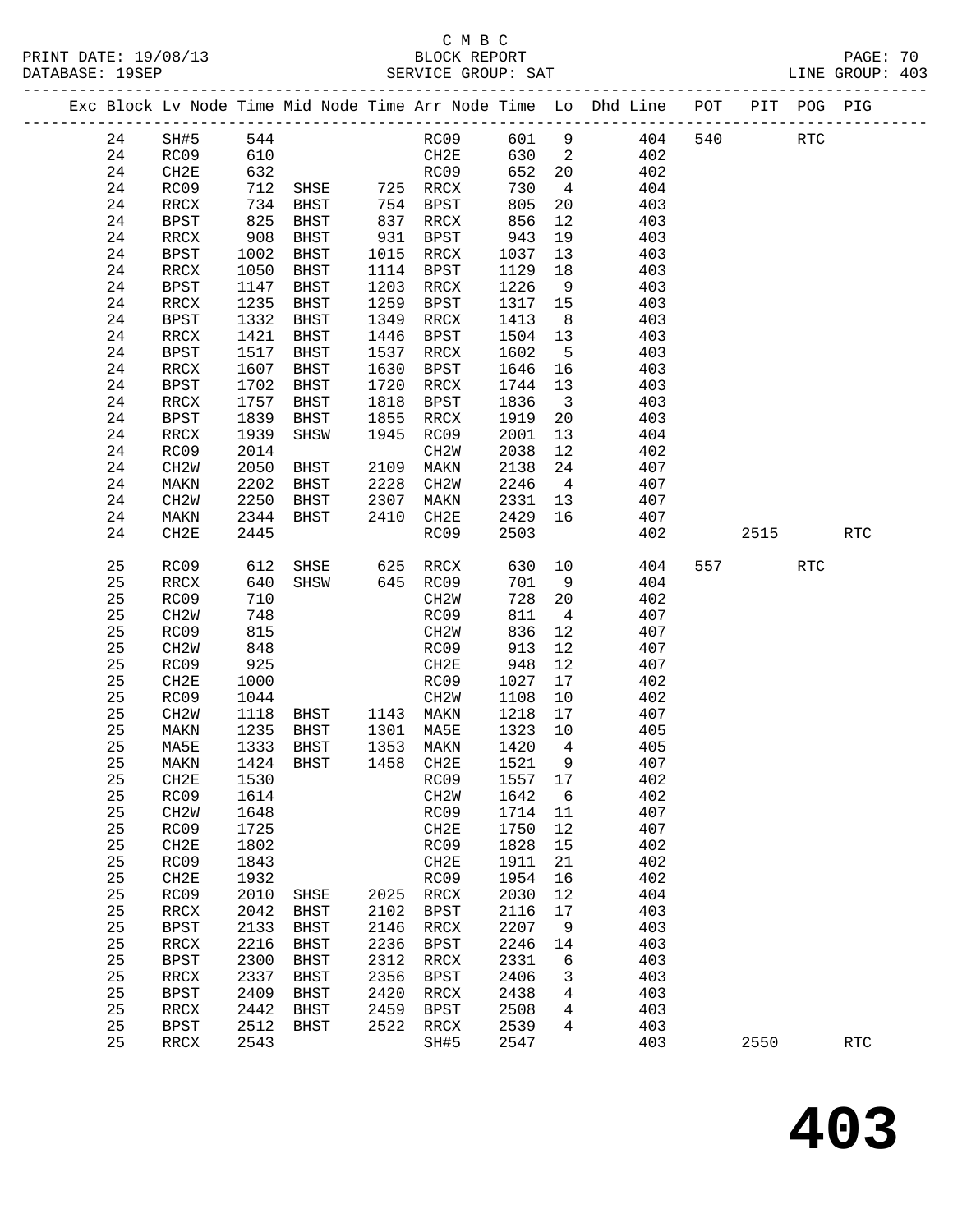|  |    |                   |      |             |      |                   |      |                            | Exc Block Lv Node Time Mid Node Time Arr Node Time Lo Dhd Line POT<br>------------------- |     | PIT  | POG PIG    |            |  |
|--|----|-------------------|------|-------------|------|-------------------|------|----------------------------|-------------------------------------------------------------------------------------------|-----|------|------------|------------|--|
|  | 26 | <b>BHST</b>       | 621  | BHST        | 621  | MAKN              | 641  | $\overline{\phantom{0}}^2$ | 405                                                                                       | 606 |      | <b>RTC</b> |            |  |
|  | 26 | MAKN              | 643  | BHST        | 702  | MA5E              | 720  | 21                         | 405                                                                                       |     |      |            |            |  |
|  | 26 | MA5E              | 741  | BHST        | 756  | MAKN              | 814  | 8 <sup>8</sup>             | 405                                                                                       |     |      |            |            |  |
|  | 26 | MAKN              | 822  | BHST        | 848  | CH <sub>2</sub> M | 907  | 11                         | 407                                                                                       |     |      |            |            |  |
|  | 26 | CH <sub>2</sub> W | 918  | BHST        | 940  | MAKN              | 1011 | 26                         | 407                                                                                       |     |      |            |            |  |
|  | 26 | MAKN              | 1037 | BHST        | 1101 | MA5E              | 1121 | 12                         | 405                                                                                       |     |      |            |            |  |
|  | 26 | MA5E              | 1133 | BHST        | 1153 | MAKN              | 1216 | 10                         | 405                                                                                       |     |      |            |            |  |
|  | 26 | MAKN              | 1226 | BHST        | 1258 | CH2E              | 1320 | 10                         | 407                                                                                       |     |      |            |            |  |
|  | 26 | CH <sub>2E</sub>  | 1330 |             |      | RC09              | 1357 | 17                         | 402                                                                                       |     |      |            |            |  |
|  | 26 | RC09              | 1414 |             |      | CH <sub>2</sub> W | 1441 | $\overline{7}$             | 402                                                                                       |     |      |            |            |  |
|  | 26 | CH <sub>2</sub> W | 1448 |             |      | RC09              | 1517 | 8                          | 407                                                                                       |     |      |            |            |  |
|  | 26 | RC09              | 1525 |             |      | CH2E              | 1551 | 9                          | 407                                                                                       |     |      |            |            |  |
|  | 26 | CH <sub>2E</sub>  | 1600 |             |      | RC09              | 1628 | 16                         | 402                                                                                       |     |      |            |            |  |
|  | 26 | RC09              | 1644 |             |      | CH <sub>2</sub> M | 1712 | 6                          | 402                                                                                       |     |      |            |            |  |
|  | 26 | CH <sub>2</sub> W | 1718 | BHST        | 1740 | MAKN              | 1818 | 19                         | 407                                                                                       |     |      |            |            |  |
|  | 26 | MAKN              | 1837 | BHST        | 1901 | MA5W              | 1917 | 12                         | 405                                                                                       |     |      |            |            |  |
|  | 26 | MA5W              | 1929 | BHST        | 1951 | MAKN              | 2012 |                            | 405                                                                                       |     | 2025 |            | <b>RTC</b> |  |
|  |    |                   |      |             |      |                   |      |                            |                                                                                           |     |      |            |            |  |
|  | 27 | RC09              | 622  |             |      | CH <sub>2</sub> W | 642  | 8                          | 407                                                                                       | 607 |      | <b>RTC</b> |            |  |
|  | 27 | CH <sub>2</sub> W | 650  |             |      | RC09              | 713  | 8                          | 407                                                                                       |     |      |            |            |  |
|  | 27 | RC09              | 721  | 49KN        | 749  | MTST              | 802  | 24                         | 430                                                                                       |     |      |            |            |  |
|  | 27 | MTST              | 826  | KBMI        | 845  | RC09              | 908  | 13                         | 430                                                                                       |     |      |            |            |  |
|  | 27 | RC09              | 921  | 49KN        | 954  | MTST              | 1008 | 17                         | 430                                                                                       |     |      |            |            |  |
|  | 27 | MTST              | 1025 | KBMI        | 1047 | RC09              | 1112 | 9                          | 430                                                                                       |     |      |            |            |  |
|  | 27 | RC09              | 1121 | 49KN        | 1156 | MTST              | 1215 | $6\overline{6}$            | 430                                                                                       |     |      |            |            |  |
|  | 27 | MTST              | 1221 | KBMI        | 1244 | RC09              | 1316 | 9                          | 430                                                                                       |     |      |            |            |  |
|  | 27 | RC09              | 1325 |             |      | CH2E              | 1351 | 9                          | 407                                                                                       |     |      |            |            |  |
|  | 27 | CH2E              | 1400 |             |      | RC09              | 1427 | 17                         | 402                                                                                       |     |      |            |            |  |
|  | 27 | RC09              | 1444 |             |      | CH <sub>2</sub> W | 1511 | 7                          | 402                                                                                       |     |      |            |            |  |
|  | 27 | CH <sub>2</sub> W | 1518 | BHST        | 1542 | MAKN              | 1621 | 14                         | 407                                                                                       |     |      |            |            |  |
|  | 27 | MAKN              | 1635 | BHST        | 1701 | MA5W              | 1719 | 7                          | 405                                                                                       |     |      |            |            |  |
|  | 27 | MA5W              | 1726 | <b>BHST</b> | 1751 | MAKN              | 1814 | 14                         | 405                                                                                       |     |      |            |            |  |
|  | 27 | MAKN              | 1828 | BHST        | 1858 | CH <sub>2</sub> M | 1917 | $\overline{4}$             | 407                                                                                       |     |      |            |            |  |
|  | 27 | CH <sub>2</sub> W | 1921 | BHST        | 1941 | MAKN              | 2012 | 19                         | 407                                                                                       |     |      |            |            |  |
|  | 27 | MAKN              | 2031 | BHST        | 2058 | CH2E              | 2118 | 14                         | 407                                                                                       |     |      |            |            |  |
|  | 27 | CH2E              | 2132 |             |      | RC09              | 2152 |                            | 402                                                                                       |     | 2204 |            | <b>RTC</b> |  |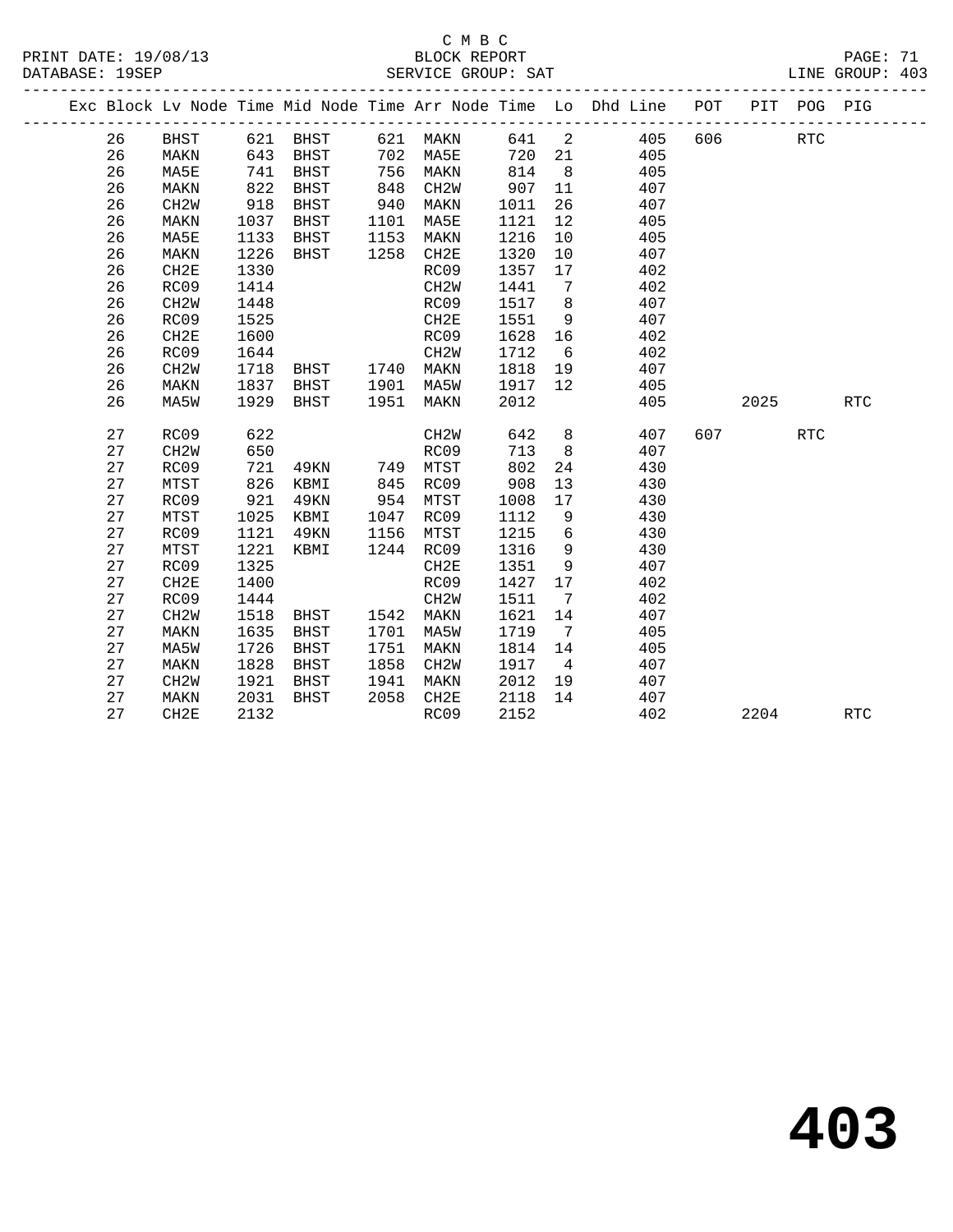#### C M B C<br>BLOCK REPORT SERVICE GROUP: SAT

PRINT DATE: 19/08/13 BLOCK REPORT PAGE: 72

|          |              |              | Exc Block Lv Node Time Mid Node Time Arr Node Time Lo Dhd Line POT PIT POG PIG |              |                          |                 |                          |    |            |     |            |                      |            |
|----------|--------------|--------------|--------------------------------------------------------------------------------|--------------|--------------------------|-----------------|--------------------------|----|------------|-----|------------|----------------------|------------|
| 28       | MTST         |              | 655 KBMI 713 RC09 736 6 430 625                                                |              |                          |                 |                          |    |            |     | <b>RTC</b> |                      |            |
| 28       | RC09         | 742          |                                                                                |              | CH2W                     | 800 18          |                          |    | 402        |     |            |                      |            |
| 28       | CH2W         |              | 818 BHST 838 MAKN                                                              |              |                          | 903             | $5^{\circ}$              |    | 407        |     |            |                      |            |
| 28       | MAKN         | 908          | BHST                                                                           |              | 931 MA5E                 | 951<br>1046     | 13                       |    | 405        |     |            |                      |            |
| 28       | MA5E         | 1004         | BHST                                                                           |              | 1023 MAKN                |                 | 21                       |    | 405        |     |            |                      |            |
| 28       | MAKN         | 1107         | BHST                                                                           | 1131         | MA5E                     | 1151            | 12                       |    | 405        |     |            |                      |            |
| 28       | MA5E         | 1203         | BHST                                                                           | 1223         | MAKN                     | 1248            | 17                       |    | 405        |     |            |                      |            |
| 28       | MAKN         | 1305         | BHST                                                                           | 1331         | MA5E                     | 1353            | 9                        |    | 405        |     |            |                      |            |
| 28       | MA5E         | 1402         | BHST                                                                           | 1423         | MAKN                     | 1450            | 15                       |    | 405        |     |            |                      |            |
| 28       | MAKN         | 1505         | BHST                                                                           |              | 1531 MA5W                | 1549            | 6                        |    | 405        |     |            |                      |            |
| 28       | MA5W         | 1555         | BHST                                                                           |              | 1621 MAKN                | 1646            | 19                       |    | 405        |     |            |                      |            |
| 28       | MAKN         | 1705         | BHST                                                                           | 1731         | MA5W                     | 1749            | $\overline{7}$           |    | 405        |     |            |                      |            |
| 28       | MA5W         | 1756         | BHST                                                                           | 1821         | MAKN                     | 1844            | 25                       |    | 405        |     |            |                      |            |
| 28       | MAKN         | 1909         | BHST                                                                           | 1931         | MA5W                     | 1947            | $\overline{7}$           |    | 405        |     |            |                      |            |
| 28       | MA5W         | 1954         | BHST                                                                           | 2016         | MAKN                     | 2037            | $\overline{\mathbf{3}}$  |    | 405        |     |            |                      |            |
| 28       | MAKN         | 2040         |                                                                                |              | BHST                     | 2100            | 10                       |    | 405        |     |            |                      |            |
| 28       | BHST         | 2110         | BHST                                                                           |              | 2110 MAKN                | 2129            | 13                       |    | 405        |     |            |                      |            |
| 28       | MAKN         | 2142         |                                                                                |              | BHST                     | 2200            | 10                       |    | 405        |     |            |                      |            |
| 28       | BHST         | 2210         | BHST                                                                           |              | 2210 MAKN                | 2229            | 16                       |    | 405        |     |            |                      |            |
| 28       | MAKN         | 2245         |                                                                                |              | BHST                     | 2303            | $\overline{7}$           |    | 405        |     |            |                      |            |
| 28       | <b>BHST</b>  | 2310         | BHST                                                                           |              | 2310 MAKN                | 2329            | 21                       |    | 405        |     |            |                      |            |
| 28       | MAKN         | 2350         |                                                                                |              | BHST                     | 2408            | $\overline{\mathbf{c}}$  |    | 10 405     |     |            |                      |            |
| 28       | BPST         | 2420         | LADX                                                                           |              | 2437 2A52                | 2502            | $\overline{\phantom{a}}$ |    | 601        |     |            |                      |            |
| 28       | 2A52         | 2504         | LADX                                                                           |              | 2529 BPST                | 2547            | $\overline{\phantom{a}}$ |    | 601        |     |            |                      |            |
| 28       | <b>BPST</b>  | 2549         | J&N3                                                                           |              | SUKD                     | 2644            |                          |    | 351        |     | 2710       |                      | <b>RTC</b> |
| 29       | RC09         | 651          | 49KN                                                                           | 719          | MTST                     | 732             |                          | 25 | 430        | 636 |            | $\operatorname{RTC}$ |            |
| 29       | MTST         |              | 757 KBMI                                                                       |              | 815 RC09                 | 838             | 13                       |    | 430        |     |            |                      |            |
| 29       | RC09         | 851          | 49KN                                                                           |              | 924 MTST                 | 937             | 18                       |    | 430        |     |            |                      |            |
| 29       | MTST         | 955          | KBMI                                                                           | 1015         | RC09                     | 1040            | 11                       |    | 430        |     |            |                      |            |
| 29       | RC09         | 1051         | 49KN                                                                           | 1125         | MTST                     | 1142            | 11                       |    | 430        |     |            |                      |            |
| 29       | MTST         | 1153         | KBMI                                                                           | 1216         | RC09                     | 1244            | 25                       |    | 430        |     |            |                      |            |
| 29       | RC09         | 1309         | SHSE                                                                           | 1325         | RRCX                     | 1332            | $\overline{7}$           |    | 404        |     |            |                      |            |
| 29       | RRCX         | 1339         | SHSW                                                                           | 1345         | RC09                     | 1406            | 14                       |    | 404        |     |            |                      |            |
| 29       |              | 1420         |                                                                                | 1503         |                          | 1524            | 6                        |    |            |     |            |                      |            |
| 29       | RC09<br>MTST | 1530         | 49KN                                                                           |              | MTST<br>1553 RC09        | 1622            |                          |    | 430<br>430 |     |            |                      |            |
|          |              |              | KBMI                                                                           |              |                          |                 | 15<br>$6\overline{6}$    |    |            |     |            |                      |            |
| 29       | RC09         | 1637         | SHSE                                                                           | 1655         | RRCX                     | 1701            |                          |    | 404        |     |            |                      |            |
| 29       | RRCX         | 1707         | SHSW                                                                           |              | 1715 RC09                | 1731<br>1843    | 18                       |    | 404        |     |            |                      |            |
| 29       | RC09         | 1749         | 49KN                                                                           |              | 1826 MTST                |                 | 17                       |    | 430        |     |            |                      |            |
| 29       | MTST         |              | 1900 KBMI 1920 RC09 1943 8                                                     |              |                          |                 |                          |    | 430        |     |            |                      |            |
| 29<br>29 | RC09<br>MTST | 1951<br>2056 | 49KN<br>KBMI                                                                   | 2024<br>2113 | MTST<br>RC09             | 2037 19<br>2135 |                          |    | 430<br>430 |     | 2147       |                      | RTC        |
|          |              |              |                                                                                |              |                          |                 |                          |    |            |     |            |                      |            |
| 30       | MA5E         | 651          | BHST                                                                           | 706          | MAKN                     | 724             | 17                       |    | 405        |     | 647        | <b>RTC</b>           |            |
| 30       | MAKN         | 741          | <b>BHST</b>                                                                    | 801          | MA5E                     | 821             | $\overline{5}$           |    | 405        |     |            |                      |            |
| 30       | MA5E         | 826          | BHST                                                                           | 843          | MAKN                     | 904             | 26                       |    | 405        |     |            |                      |            |
| 30       | MAKN         | 930          | BHST                                                                           | 958          | CH2E                     | 1018            | 12                       |    | 407        |     |            |                      |            |
| 30       | CH2E         | 1030         |                                                                                |              | RC09                     | 1058            | 12                       |    | 402        |     |            |                      |            |
| 30       | RC09         | 1110         | SHSE                                                                           | 1125         | RRCX                     | 1131            | 8 <sup>8</sup>           |    | 404        |     |            |                      |            |
| 30       | RRCX         | 1139         | SHSW                                                                           | 1145         | RC09                     | 1203            | 11                       |    | 404        |     |            |                      |            |
| 30       | RC09         | 1214         |                                                                                |              | CH2W                     | 1240            | 8 <sup>8</sup>           |    | 402        |     |            |                      |            |
| 30       | CH2W         | 1248         |                                                                                |              | RC09                     | 1317            | 21                       |    | 407        |     |            |                      |            |
| 30       | RC09         | 1338         | SHSE                                                                           | 1355         | $\mathop{\mathrm{RRCX}}$ | 1402            | $\overline{7}$           |    | 404        |     |            |                      |            |
| 30       | RRCX         | 1409         | SHSW                                                                           | 1415         | RC09                     | 1436            | 13                       |    | 404        |     |            |                      |            |
| 30       | RC09         | 1449         | 49KN                                                                           | 1533         | MTST                     | 1554            | 6                        |    | 430        |     |            |                      |            |
| 30       | MTST         | 1600         | KBMI                                                                           | 1623         | RC09                     | 1652 15         |                          |    | 430        |     |            |                      |            |
|          |              |              |                                                                                |              |                          |                 |                          |    |            |     |            |                      |            |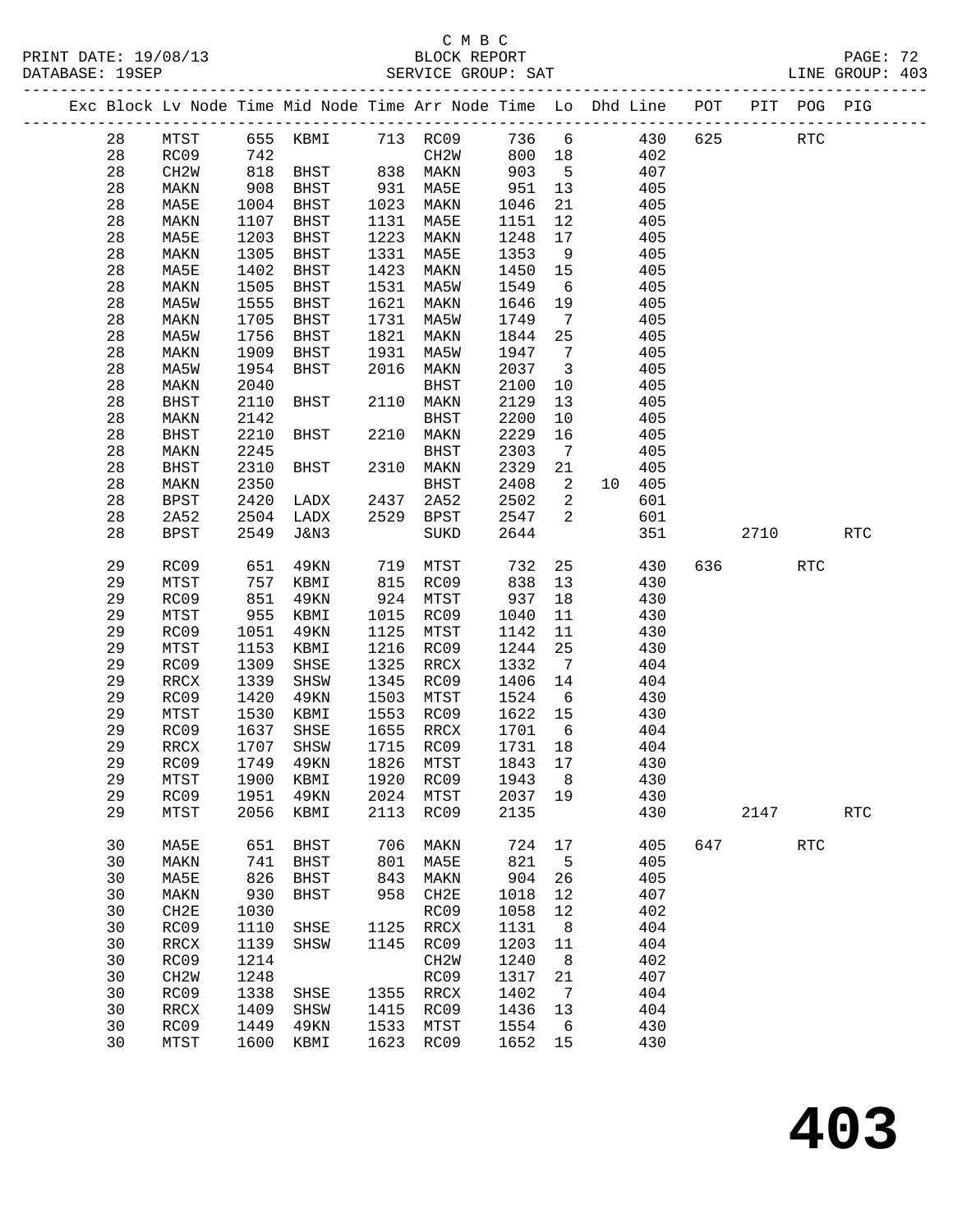## C M B C<br>BLOCK REPORT SERVICE GROUP: SAT

-------------------------------------------------------------------------------------------------

|  |          |                   |              |              |              |                   |              |                 | Exc Block Lv Node Time Mid Node Time Arr Node Time Lo Dhd Line | POT | PIT  | POG PIG    |                      |
|--|----------|-------------------|--------------|--------------|--------------|-------------------|--------------|-----------------|----------------------------------------------------------------|-----|------|------------|----------------------|
|  | 30       | RC09              | 1707         | SHSE         |              | 1725 RRCX         | 1731         | 8               | 404                                                            |     |      |            |                      |
|  | 30       | RRCX              | 1739         | BHST         | 1800         | BPST              | 1816         |                 | 403                                                            |     | 1829 |            | $\operatorname{RTC}$ |
|  |          |                   |              |              |              |                   |              |                 |                                                                |     |      |            |                      |
|  | 31       | MTST              | 725          | KBMI         | 743          | RC09              | 806          | 15              | 430                                                            | 655 |      | <b>RTC</b> |                      |
|  | 31       | RC09              | 821          | 49KN         | 849          | MTST              | 902          | 21              | 430                                                            |     |      |            |                      |
|  | 31       | MTST              | 923          | KBMI         | 943          | RC09              | 1008         | 13              | 430                                                            |     |      |            |                      |
|  | 31       | RC09              | 1021         | 49KN         | 1055         | MTST              | 1111         | 14              | 430                                                            |     |      |            |                      |
|  | 31       | MTST              | 1125         | KBMI         | 1147         | RC09              | 1214         | 11              | 430                                                            |     |      |            |                      |
|  | 31       | RC09              | 1225         |              |              | CH2E              | 1251         | 9               | 407                                                            |     |      |            |                      |
|  | 31       | CH2E              | 1300         |              |              | RC09              | 1327         | 17              | 402                                                            |     |      |            |                      |
|  | 31       | RC09              | 1344         |              |              | CH <sub>2</sub> M | 1411         | 7               | 402                                                            |     |      |            |                      |
|  | 31       | CH <sub>2</sub> W | 1418         | BHST         | 1442         | MAKN              | 1521         | 14              | 407                                                            |     |      |            |                      |
|  | 31       | MAKN              | 1535         | BHST         | 1601         | MA5W              | 1619         | 6               | 405                                                            |     |      |            |                      |
|  | 31       | MA5W              | 1625         | BHST         | 1651         | MAKN              | 1716         | 8               | 405                                                            |     |      |            |                      |
|  | 31       | MAKN              | 1724         | BHST         | 1758         | CH2E              | 1820         | 12              | 407                                                            |     |      |            |                      |
|  | 31       | CH2E              | 1832         |              |              | RC09              | 1856         | 17              | 402                                                            |     |      |            |                      |
|  | 31<br>31 | RC09<br>CH2E      | 1913<br>2002 |              |              | CH2E<br>RC09      | 1940<br>2024 | 22<br>16        | 402<br>402                                                     |     |      |            |                      |
|  | 31       | RC09              | 2040         | SHSE         | 2055         | RRCX              | 2100         | 10              | 404                                                            |     |      |            |                      |
|  | 31       | RRCX              | 2110         | SHSW         | 2115         | RC09              | 2131         | 13              | 404                                                            |     |      |            |                      |
|  | 31       | RC09              | 2144         |              |              | CH <sub>2</sub> M | 2206         | 14              | 402                                                            |     |      |            |                      |
|  | 31       | CH <sub>2</sub> W | 2220         | BHST         | 2237         | MAKN              | 2301         | 3               | 407                                                            |     |      |            |                      |
|  | 31       | MAKN              | 2304         | BHST         | 2330         | CH2W              | 2348         | 2               | 407                                                            |     |      |            |                      |
|  | 31       | CH2W              | 2350         | BHST         | 2406         | MAKN              | 2430         | 12              | 407                                                            |     |      |            |                      |
|  | 31       | MAKN              | 2442         | BHST         | 2506         | CH2E              | 2524         | $\mathbf{1}$    | 407                                                            |     |      |            |                      |
|  | 31       | CH2E              | 2525         |              |              | BHST              | 2543         | $\mathbf{1}$    | 401                                                            |     |      |            |                      |
|  | 31       | <b>BHST</b>       | 2544         |              |              | CH2E              | 2604         |                 | 401                                                            |     | 2615 |            | $\operatorname{RTC}$ |
|  |          |                   |              |              |              |                   |              |                 |                                                                |     |      |            |                      |
|  | 32       | MAKN              | 713          | BHST         | 738          | CH2E              | 757          | 3               | 407                                                            | 657 |      | <b>RTC</b> |                      |
|  | 32       | CH2E              | 800          |              |              | RC09              | 823          | 17              | 402                                                            |     |      |            |                      |
|  | 32       | RC09              | 840          | SHSE         | 855          | RRCX              | 901          | 8               | 404                                                            |     |      |            |                      |
|  | 32       | RRCX              | 909          | SHSW         | 915          | RC09              | 933          | 7               | 404                                                            |     |      |            |                      |
|  | 32       | RC09              | 940          | SHSE         | 955          | RRCX              | 1001         | 8               | 404                                                            |     |      |            |                      |
|  | 32       | RRCX              | 1009         | SHSW         | 1015         | RC09              | 1033         | 7               | 404                                                            |     |      |            |                      |
|  | 32       | RC09              | 1040         | SHSE         | 1055         | RRCX              | 1101         | 8               | 404                                                            |     |      |            |                      |
|  | 32       | RRCX              | 1109         | SHSW         | 1115         | RC09              | 1133         | 11              | 404                                                            |     |      |            |                      |
|  | 32       | RC09              | 1144         |              |              | CH <sub>2</sub> W | 1210         | 8               | 402                                                            |     |      |            |                      |
|  | 32<br>32 | CH <sub>2</sub> W | 1218         | BHST         | 1243<br>1401 | MAKN              | 1318<br>1423 | 17<br>7         | 407                                                            |     |      |            |                      |
|  | 32       | MAKN<br>MA5E      | 1335<br>1430 | BHST<br>BHST | 1451         | MA5E<br>MAKN      | 1518         | 5               | 405<br>405                                                     |     |      |            |                      |
|  | 32       | MAKN              |              | 1523 BHST    |              | 1558 CH2E         | 1620 10      |                 | 407                                                            |     |      |            |                      |
|  | 32       | CH2E              | 1630         |              |              | RC09              | 1658         | 16              | 402                                                            |     |      |            |                      |
|  | 32       | RC09              | 1714         |              |              | CH <sub>2</sub> M | 1741         | $\overline{7}$  | 402                                                            |     |      |            |                      |
|  | 32       | CH <sub>2</sub> W | 1748         |              |              | RC09              | 1813         | 12              | 407                                                            |     |      |            |                      |
|  | 32       | RC09              | 1825         |              |              | CH <sub>2</sub> M | 1849         | 2               | 407                                                            |     |      |            |                      |
|  | 32       | CH <sub>2</sub> W | 1851         |              |              | RC09              | 1916         | 9               | 407                                                            |     |      |            |                      |
|  | 32       | RC09              | 1925         |              |              | CH <sub>2</sub> M | 1947         | 4               | 407                                                            |     |      |            |                      |
|  | 32       | CH <sub>2</sub> W | 1951         | BHST         | 2011         | MAKN              | 2042         | 20              | 407                                                            |     |      |            |                      |
|  | 32       | MAKN              | 2102         | BHST         | 2128         | CH2E              | 2148         | 14              | 407                                                            |     |      |            |                      |
|  | 32       | CH2E              | 2202         |              |              | RC09              | 2221         | $\overline{4}$  | 402                                                            |     |      |            |                      |
|  | 32       | RC09              | 2225         | SHSE         | 2240         | RRCX              | 2245         | 15              | 404                                                            |     |      |            |                      |
|  | 32       | RRCX              | 2300         | SHSW         | 2305         | RC09              | 2319         | $6\overline{6}$ | 404                                                            |     |      |            |                      |
|  | 32       | RC09              | 2325         | SHSE         | 2340         | RRCX              | 2345         | 15              | 404                                                            |     |      |            |                      |
|  | 32       | RRCX              | 2400         | SHSW         | 2405         | RC09              | 2419         | 6               | 404                                                            |     |      |            |                      |
|  | 32       | RC09              | 2425         | SHSE         | 2438         | RRCX              | 2443         |                 | 404                                                            |     | 2449 |            | $\operatorname{RTC}$ |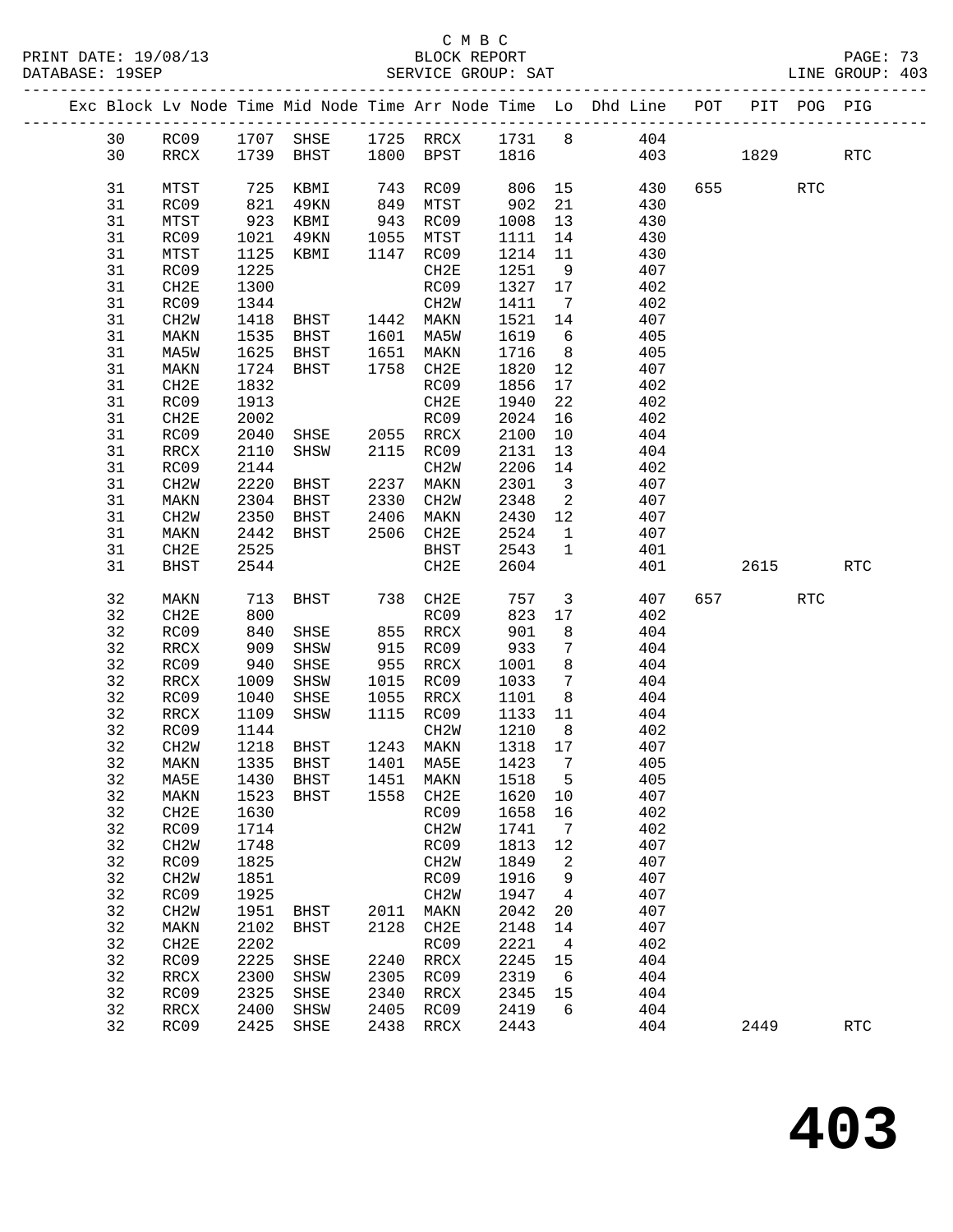### C M B C<br>BLOCK REPORT SERVICE GROUP: SAT

PRINT DATE: 19/08/13 BLOCK REPORT PAGE: 74

|  |          |                   |              |                                 |              |                        |              |                | Exc Block Lv Node Time Mid Node Time Arr Node Time Lo Dhd Line POT PIT POG PIG |     |             |            |                      |
|--|----------|-------------------|--------------|---------------------------------|--------------|------------------------|--------------|----------------|--------------------------------------------------------------------------------|-----|-------------|------------|----------------------|
|  | 33       | CH2W              |              |                                 |              |                        |              |                | 720 BHST 740 MAKN 805 6 407                                                    | 706 |             | <b>RTC</b> |                      |
|  | 33       | MAKN              |              | 811 BHST 831 MA5E 853 11        |              |                        |              |                | 405                                                                            |     |             |            |                      |
|  | 33       | MA5E              | 904          | BHST                            |              | 923 MAKN               | 944          | 23             | 405                                                                            |     |             |            |                      |
|  | 33       | MAKN              | 1007         | BHST                            |              | 1031 MA5E<br>1123 MAKN | 1051         | 12             | 405                                                                            |     |             |            |                      |
|  | 33       | MA5E              | 1103         | BHST                            |              | 1123 MAKN              | 1146         | 19             | 405                                                                            |     |             |            |                      |
|  | 33       | MAKN              | 1205         | BHST                            | 1231         | MA5E                   | 1253         | 10             | 405                                                                            |     |             |            |                      |
|  | 33       | MA5E              | 1303         | BHST                            | 1323         | MAKN                   | 1348         | 17             | 405                                                                            |     |             |            |                      |
|  | 33       | MAKN              | 1405         | BHST                            | 1431         | MA5E                   | 1455         | $5^{\circ}$    | 405                                                                            |     |             |            |                      |
|  | 33       | MA5E              | 1500         | BHST                            |              | 1521 MAKN              | 1548         | 17             | 405                                                                            |     |             |            |                      |
|  | 33       | MAKN              | 1605         | BHST                            |              | 1631 MA5W              | 1649         | 6              | 405                                                                            |     |             |            |                      |
|  | 33       | MA5W              | 1655         | BHST                            |              | 1721 MAKN              | 1746         | 21             | 405                                                                            |     |             |            |                      |
|  | 33       | MAKN              | 1807         | BHST                            | 1831         | MA5W                   | 1848         | 10             | 405                                                                            |     |             |            |                      |
|  | 33       | MA5W              | 1858         | BHST                            |              | 1921 MAKN              | 1942         | 19             | 405                                                                            |     |             |            |                      |
|  | 33       | MAKN              | 2001         | BHST                            |              | 2028 CH2E              | 2048         | 14             | 407                                                                            |     |             |            |                      |
|  | 33       | CH2E              | 2102         |                                 |              | RC09                   | 2122         | 18             | 402                                                                            |     |             |            |                      |
|  | 33       | RC09              | 2140         | SHSE                            |              | 2155 RRCX              | 2200         | 10             | 404                                                                            |     |             |            |                      |
|  | 33       | RRCX              | 2210         | SHSW                            |              | 2215 RC09              | 2231         | 13             | 404                                                                            |     |             |            |                      |
|  | 33       | RC09              | 2244         |                                 |              | CH2E                   | 2306         |                | 402                                                                            |     | 2317        |            | RTC                  |
|  | 34       | RC09              | 751          | 49KN                            |              | 819 MTST               | 832          | 23             | 430                                                                            |     | 736         | <b>RTC</b> |                      |
|  | 34       | MTST              | 855          | KBMI                            |              | 915 RC09               | 938          | 13             | 430                                                                            |     |             |            |                      |
|  | 34       | RC09              | 951          | 49KN                            |              | 1024 MTST              | 1039         | 17             | 430                                                                            |     |             |            |                      |
|  | 34       | MTST              | 1056         | KBMI                            |              | 1118 RC09              | 1144         | $\overline{7}$ | 430                                                                            |     |             |            |                      |
|  | 34       | RC09              | 1151         | 49KN                            |              | 1229 MTST              | 1248         | $5^{\circ}$    | 430                                                                            |     |             |            |                      |
|  | 34       | MTST              | 1253         | KBMI                            |              | 1316 RC09              | 1348         | 20             | 430                                                                            |     |             |            |                      |
|  | 34       | RC09              | 1408         | SHSE                            |              | 1425 RRCX              | 1432         | $\overline{4}$ | 404                                                                            |     |             |            |                      |
|  | 34       | RRCX              | 1436         | SHSW                            |              | 1445 RC09              | 1506 13      |                | 404                                                                            |     |             |            |                      |
|  | 34       | RC09              | 1519         | 49KN                            | 1603         | MTST                   | 1624         | 6              | 430                                                                            |     |             |            |                      |
|  | 34       | MTST              | 1630         | KBMI                            | 1653         | RC09                   | 1722         | 15             | 430                                                                            |     |             |            |                      |
|  | 34       | RC09              | 1737         | SHSE                            | 1755         | RRCX                   | 1801         |                | 404                                                                            |     | 1807 - 1800 |            | <b>RTC</b>           |
|  | 35       | BPST              | 805          | BHST                            | 817          | RRCX                   | 834          | $5^{\circ}$    | 403                                                                            |     | 745         | <b>RTC</b> |                      |
|  | 35       | RRCX              | 839          | BHST                            |              | 901 BPST               | 913          | $\overline{4}$ | 403                                                                            |     |             |            |                      |
|  | 35       | BPST              | 917          | BHST                            |              | 930 RRCX               | 950          | 15             | 403                                                                            |     |             |            |                      |
|  | 35       | RRCX              | 1005         | BHST                            |              | 1029 BPST              | 1043         | 19             | 403                                                                            |     |             |            |                      |
|  | 35       | BPST              | 1102         | BHST                            | 1117         | RRCX                   | 1139         | 9              | 403                                                                            |     |             |            |                      |
|  | 35       | RRCX              | 1148         | BHST                            |              | 1212 BPST              | 1230 17      |                | 403                                                                            |     |             |            |                      |
|  | 35       | BPST              | 1247         | BHST                            |              | 1304 RRCX              | 1328         | $\overline{7}$ | 403                                                                            |     |             |            |                      |
|  | 35       | RRCX              |              | 1335 BHST                       |              | 1359 BPST              | 1419 13      |                | 403                                                                            |     |             |            |                      |
|  | 35       |                   |              | BPST 1432 BHST 1452 RRCX 1515 5 |              |                        |              |                | 403                                                                            |     |             |            |                      |
|  | 35       | RRCX              | 1520         | BHST                            | 1545         | <b>BPST</b>            | 1603 14      |                | 403                                                                            |     |             |            |                      |
|  | 35       | <b>BPST</b>       | 1617         | BHST                            | 1635         | RRCX                   | 1700         | 8              | 403                                                                            |     |             |            |                      |
|  | 35       | RRCX              | 1708         | BHST                            | 1730         | BPST                   | 1746         | 16             | 403                                                                            |     |             |            |                      |
|  | 35       | <b>BPST</b>       | 1802         | BHST                            | 1818<br>1920 | RRCX                   | 1842         | 18             | 403                                                                            |     |             |            |                      |
|  | 35       | RRCX              | 1900         | BHST                            |              | <b>BPST</b>            | 1936         | $\overline{7}$ | 403                                                                            |     |             |            |                      |
|  | 35<br>35 | <b>BPST</b>       | 1943<br>2039 | BHST                            | 1957<br>2045 | RRCX<br>RC09           | 2018<br>2101 | 21<br>13       | 403<br>404                                                                     |     |             |            |                      |
|  | 35       | RRCX<br>RC09      | 2114         | SHSW                            |              | CH <sub>2</sub> M      | 2136         | 14             | 402                                                                            |     |             |            |                      |
|  | 35       | CH <sub>2</sub> W | 2150         | BHST                            | 2209         | MAKN                   | 2238         |                | 407                                                                            |     | 2251        |            | $\operatorname{RTC}$ |
|  |          |                   |              |                                 |              |                        |              |                |                                                                                |     |             |            |                      |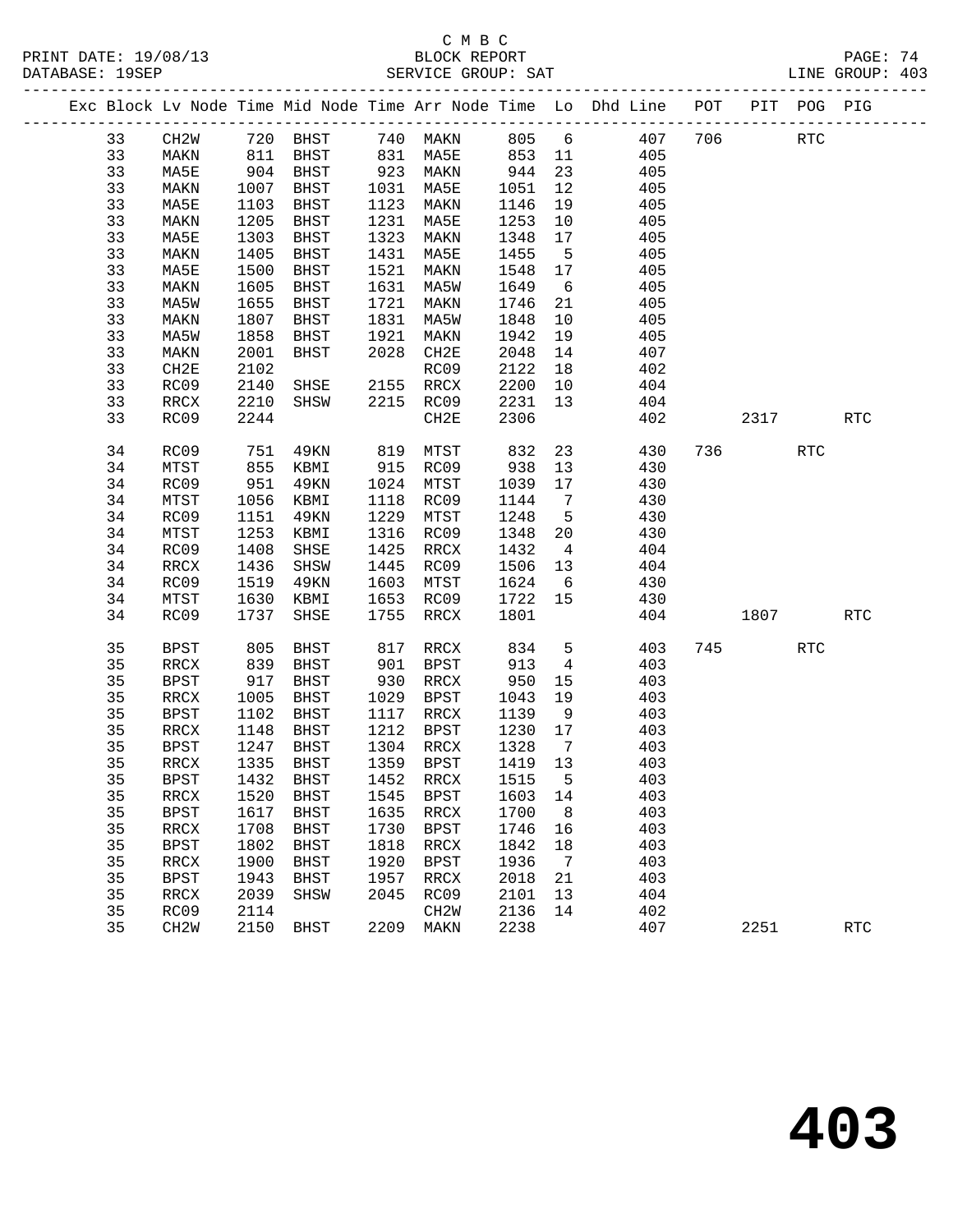#### C M B C DATABASE: 19SEP SERVICE GROUP: SAT LINE GROUP: 403

|          |                          |              |             |      |                |              |                 | Exc Block Lv Node Time Mid Node Time Arr Node Time Lo Dhd Line POT |     |      | PIT POG PIG          |            |
|----------|--------------------------|--------------|-------------|------|----------------|--------------|-----------------|--------------------------------------------------------------------|-----|------|----------------------|------------|
| 36       | RRCX                     |              | 804 BHST    |      | 826 BPST 837 8 |              |                 | 403                                                                | 756 |      | RTC                  |            |
| 36       | BPST                     |              | 845 BHST    |      | 857 RRCX 916 7 |              |                 | 403                                                                |     |      |                      |            |
| 36       | RRCX                     |              | 923 BHST    | 946  | BPST           | 958 19       |                 | 403                                                                |     |      |                      |            |
| 36       | BPST                     | 1017         | <b>BHST</b> | 1030 | RRCX           | 1052         | 12              | 403                                                                |     |      |                      |            |
| 36       | RRCX                     | 1104         | <b>BHST</b> | 1128 | BPST           | 1144         | 18              | 403                                                                |     |      |                      |            |
| 36       | BPST                     | 1202         | BHST        | 1218 | RRCX           | 1241         | $7\phantom{.0}$ | 403                                                                |     |      |                      |            |
| 36       | RRCX                     | 1248         | <b>BHST</b> | 1312 | BPST           | 1332         | 15              | 403                                                                |     |      |                      |            |
| 36       | <b>BPST</b>              | 1347         | <b>BHST</b> | 1404 | RRCX           | 1428         | 8 <sup>8</sup>  | 403                                                                |     |      |                      |            |
| 36       | RRCX                     | 1436         | <b>BHST</b> | 1501 | BPST           | 1519         | 13              | 403                                                                |     |      |                      |            |
| 36       | BPST                     | 1532         | <b>BHST</b> | 1552 | RRCX           | 1617         | $5^{\circ}$     | 403                                                                |     |      |                      |            |
| 36       | RRCX                     | 1622         | <b>BHST</b> | 1645 | BPST           | 1701         | 16              | 403                                                                |     |      |                      |            |
| 36       | BPST                     | 1717         | BHST        | 1735 | RRCX           | 1759         | 8 <sup>8</sup>  | 403                                                                |     |      |                      |            |
| 36       | RRCX                     | 1807         | SHSW        | 1815 | RC09           | 1831         | 18              | 404                                                                |     |      |                      |            |
| 36       | RC09                     | 1849         | 49KN        | 1926 | MTST           | 1941         | 17              | 430                                                                |     |      |                      |            |
| 36       | MTST                     | 1958         | KBMI        | 2016 | RC09           | 2039         | 14              | 430                                                                |     |      |                      |            |
| 36       | RC09                     | 2053         | 49KN        | 2126 | MTST           | 2139         |                 | 430                                                                |     | 2209 |                      | <b>RTC</b> |
|          |                          |              |             |      |                |              |                 |                                                                    |     |      |                      |            |
| 37       | CH2E                     | 830          |             |      | RC09           | 855          | 19              | 402                                                                | 816 |      | $\operatorname{RTC}$ |            |
| 37<br>37 | RC09<br>CH2W             | 914<br>948   |             |      | CH2W<br>RC09   | 936          | 12<br>12        | 402                                                                |     |      |                      |            |
|          |                          |              |             |      |                | 1013         |                 | 407                                                                |     |      |                      |            |
| 37<br>37 | RC09<br>CH2E             | 1025<br>1100 |             |      | CH2E<br>RC09   | 1048<br>1128 | 12<br>12        | 407<br>402                                                         |     |      |                      |            |
| 37       | RC09                     | 1140         | SHSE        | 1155 | RRCX           | 1201         | 8 <sup>8</sup>  | 404                                                                |     |      |                      |            |
| 37       | RRCX                     | 1209         | SHSW        | 1215 | RC09           | 1233         | 17              | 404                                                                |     |      |                      |            |
| 37       | RC09                     | 1250         | 49KN        | 1330 | MTST           | 1351         | 6               | 430                                                                |     |      |                      |            |
| 37       | MTST                     | 1357         | KBMI        | 1420 | RC09           | 1450         | 17              | 430                                                                |     |      |                      |            |
| 37       | RC09                     | 1507         | SHSE        | 1525 | RRCX           | 1531         | $\overline{7}$  | 404                                                                |     |      |                      |            |
| 37       | $\mathop{\mathrm{RRCX}}$ | 1538         | <b>BHST</b> | 1602 | BPST           | 1618         | 14              | 403                                                                |     |      |                      |            |
| 37       | BPST                     | 1632         | BHST        | 1650 | RRCX           | 1714         | 10              | 403                                                                |     |      |                      |            |
| 37       | RRCX                     | 1724         | BHST        | 1745 | BPST           | 1801         | 16              | 403                                                                |     |      |                      |            |
| 37       | BPST                     | 1817         | BHST        | 1833 | RRCX           | 1857         | 12              | 403                                                                |     |      |                      |            |
| 37       | RRCX                     | 1909         | SHSW        |      | 1915 RC09      | 1931         | 12              | 404                                                                |     |      |                      |            |
| 37       | RC09                     | 1943         |             |      | CH2W           | 2008         | 13              | 402                                                                |     |      |                      |            |
| 37       | CH <sub>2</sub> W        | 2021         | BHST        | 2041 | MAKN           | 2112         | 20              | 407                                                                |     |      |                      |            |
| 37       | MAKN                     | 2132         | BHST        | 2158 | CH2E           | 2218         |                 | 407                                                                |     | 2229 |                      | <b>RTC</b> |
|          |                          |              |             |      |                |              |                 |                                                                    |     |      |                      |            |
| 38       | MAKN                     | 841          | BHST        | 901  | MA5E           | 923          | 11              | 405                                                                | 825 |      | RTC                  |            |
| 38       | MA5E                     | 934          | BHST        | 953  | MAKN           | 1016         | 12              | 405                                                                |     |      |                      |            |
| 38       | MAKN                     | 1028         | BHST        |      | 1058 CH2E      | 1120 10      |                 | 407                                                                |     |      |                      |            |
| 38       | CH2E                     | 1130         |             |      | RC09           | 1157 12      |                 | 402                                                                |     |      |                      |            |
|          |                          |              |             |      |                |              |                 |                                                                    |     |      |                      |            |

 38 RRCX 1239 SHSW 1245 RC09 1303 17 404 38 RC09 1320 49KN 1400 MTST 1421 6 430

 38 RC09 1537 SHSE 1555 RRCX 1601 6 404 38 RRCX 1607 SHSW 1615 RC09 1631 18 404 38 RC09 1649 49KN 1730 MTST 1751 7 430

38 RC09 1209 SHSE 1225 RRCX 1232 7 404

38 MTST 1427 KBMI 1450 RC09 1520 17 430

38 MTST 1758 KBMI 1820 RC09 1847 430 1901 RTC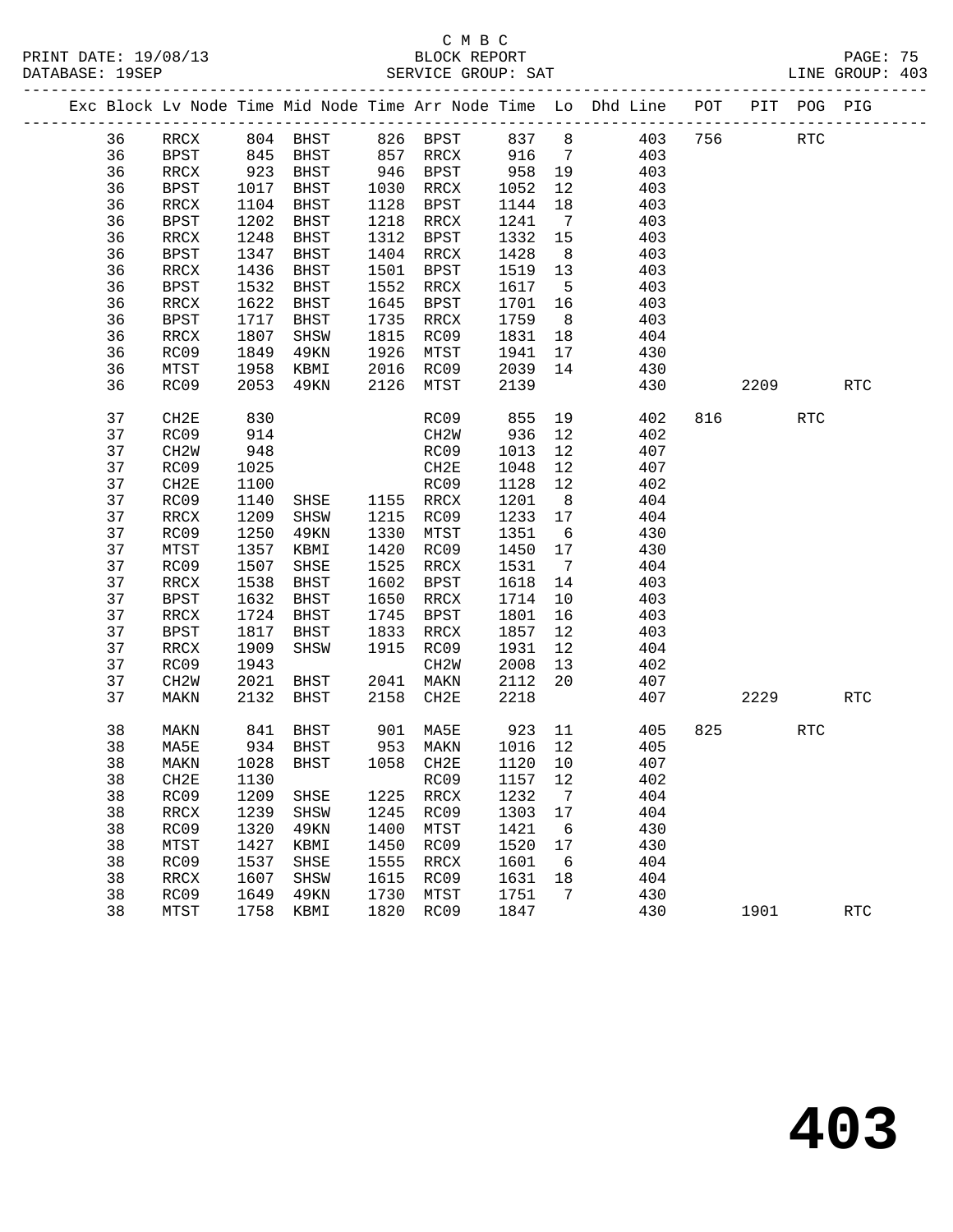|  |    |                   |      |             |      |             |         |                 | Exc Block Lv Node Time Mid Node Time Arr Node Time Lo Dhd Line POT<br>------------------------------- |     |      | PIT POG PIG |            |
|--|----|-------------------|------|-------------|------|-------------|---------|-----------------|-------------------------------------------------------------------------------------------------------|-----|------|-------------|------------|
|  | 39 | RRCX              |      | 854 BHST    |      | 916 BPST    | 928     | $\overline{4}$  | 403                                                                                                   | 846 |      | <b>RTC</b>  |            |
|  | 39 | BPST              | 932  | BHST        |      | 945 RRCX    | 1006    | 14              | 403                                                                                                   |     |      |             |            |
|  | 39 | RRCX              | 1020 | BHST        |      | 1044 BPST   | 1058    | 19              | 403                                                                                                   |     |      |             |            |
|  | 39 | BPST              | 1117 | BHST        |      | 1132 RRCX   | 1154    | 9               | 403                                                                                                   |     |      |             |            |
|  | 39 | RRCX              | 1203 | BHST        | 1227 | BPST        | 1245    | 17              | 403                                                                                                   |     |      |             |            |
|  | 39 | <b>BPST</b>       | 1302 | BHST        | 1319 | RRCX        | 1343    | $\overline{7}$  | 403                                                                                                   |     |      |             |            |
|  | 39 | RRCX              | 1350 | BHST        | 1414 | BPST        | 1434    | 13              | 403                                                                                                   |     |      |             |            |
|  | 39 | <b>BPST</b>       | 1447 | BHST        | 1507 | RRCX        | 1530    | 6               | 403                                                                                                   |     |      |             |            |
|  | 39 | RRCX              | 1536 | SHSW        | 1545 | RC09        | 1603    | 16              | 404                                                                                                   |     |      |             |            |
|  | 39 | RC09              | 1619 | 49KN        | 1700 | MTST        | 1721    | 8               | 430                                                                                                   |     |      |             |            |
|  | 39 | MTST              | 1729 | KBMI        | 1752 | RC09        | 1819    | 19              | 430                                                                                                   |     |      |             |            |
|  | 39 | RC09              | 1838 | SHSE        | 1855 | RRCX        | 1901    | 19              | 404                                                                                                   |     |      |             |            |
|  | 39 | RRCX              | 1920 | BHST        | 1940 | BPST        | 1956    | $\overline{7}$  | 403                                                                                                   |     |      |             |            |
|  | 39 | <b>BPST</b>       | 2003 | BHST        | 2016 | RRCX        | 2037    | 5               | 403                                                                                                   |     |      |             |            |
|  | 39 | RRCX              | 2042 |             |      | SH#5        | 2046    |                 | 403                                                                                                   |     | 2049 |             | <b>RTC</b> |
|  | 40 | MAKN              | 938  | BHST        | 1001 | MA5E        | 1021    | 13              | 405                                                                                                   | 922 |      | <b>RTC</b>  |            |
|  | 40 | MA5E              | 1034 | BHST        | 1053 | MAKN        | 1116    | 11              | 405                                                                                                   |     |      |             |            |
|  | 40 | MAKN              | 1127 | BHST        | 1158 | CH2E        | 1220    | 10              | 407                                                                                                   |     |      |             |            |
|  | 40 | CH <sub>2E</sub>  | 1230 |             |      | RC09        | 1257    | 17              | 402                                                                                                   |     |      |             |            |
|  | 40 | RC09              | 1314 |             |      | CH2W        | 1340    | 8 <sup>8</sup>  | 402                                                                                                   |     |      |             |            |
|  | 40 | CH <sub>2</sub> W | 1348 |             |      | RC09        | 1415    | $10 \,$         | 407                                                                                                   |     |      |             |            |
|  | 40 | RC09              | 1425 |             |      | CH2E        | 1451    | 9               | 407                                                                                                   |     |      |             |            |
|  | 40 | CH <sub>2E</sub>  | 1500 |             |      | RC09        | 1527    | 17              | 402                                                                                                   |     |      |             |            |
|  | 40 | RC09              | 1544 |             |      | CH2W        | 1611    | $7\phantom{.0}$ | 402                                                                                                   |     |      |             |            |
|  | 40 | CH <sub>2</sub> W | 1618 | BHST        |      | 1641 MAKN   | 1719    | 17              | 407                                                                                                   |     |      |             |            |
|  | 40 | MAKN              | 1736 | BHST        | 1801 | MA5W        | 1818    | 10              | 405                                                                                                   |     |      |             |            |
|  | 40 | MA5W              | 1828 | BHST        | 1851 | MAKN        | 1912    | 19              | 405                                                                                                   |     |      |             |            |
|  | 40 | MAKN              | 1931 | BHST        | 1958 | CH2E        | 2018    | 14              | 407                                                                                                   |     |      |             |            |
|  | 40 | CH2E              | 2032 |             |      | RC09        | 2052    | 18              | 402                                                                                                   |     |      |             |            |
|  | 40 | RC09              | 2110 | SHSE        | 2125 | RRCX        | 2130    | 16              | 404                                                                                                   |     |      |             |            |
|  | 40 | <b>RRCX</b>       | 2146 | BHST        | 2206 | BPST        | 2216    | 17              | 403                                                                                                   |     |      |             |            |
|  | 40 | <b>BPST</b>       | 2233 | BHST        | 2245 | RRCX        | 2306    | 6               | 403                                                                                                   |     |      |             |            |
|  | 40 | RRCX              | 2312 | BHST        | 2331 | BPST        | 2341    |                 | 403                                                                                                   |     | 2354 |             | <b>RTC</b> |
|  | 41 | <b>BPST</b>       | 947  | BHST        | 1000 | RRCX        | 1021    | 13              | 403                                                                                                   | 927 |      | <b>RTC</b>  |            |
|  | 41 | RRCX              | 1034 | BHST        | 1058 | BPST        | 1113    | 19              | 403                                                                                                   |     |      |             |            |
|  | 41 | <b>BPST</b>       | 1132 | BHST        | 1148 | RRCX        | 1211    | 9               | 403                                                                                                   |     |      |             |            |
|  | 41 | RRCX              | 1220 | <b>BHST</b> |      | 1244 BPST   | 1302 15 |                 | 403                                                                                                   |     |      |             |            |
|  | 41 | BPST              | 1317 | BHST        | 1334 | RRCX        | 1358    | - 7             | 403                                                                                                   |     |      |             |            |
|  | 41 | RRCX              | 1405 | <b>BHST</b> | 1429 | <b>BPST</b> | 1449    | 13              | 403                                                                                                   |     |      |             |            |
|  | 41 | <b>BPST</b>       | 1502 | <b>BHST</b> | 1522 | RRCX        | 1545    | 6               | 403                                                                                                   |     |      |             |            |
|  | 41 | RRCX              | 1551 | <b>BHST</b> | 1615 | <b>BPST</b> | 1631    | 16              | 403                                                                                                   |     |      |             |            |
|  | 41 | <b>BPST</b>       | 1647 | <b>BHST</b> | 1705 | RRCX        | 1729    | 8               | 403                                                                                                   |     |      |             |            |
|  | 41 | RRCX              | 1737 | SHSW        | 1745 | RC09        | 1801    | 18              | 404                                                                                                   |     |      |             |            |
|  | 41 | RC09              | 1819 | 49KN        | 1856 | MTST        | 1911    | 19              | 430                                                                                                   |     |      |             |            |
|  | 41 | MTST              | 1930 | KBMI        | 1948 | RC09        | 2011    | 12              | 430                                                                                                   |     |      |             |            |
|  | 41 | RC09              | 2023 | 49KN        | 2056 | MTST        | 2109    | 18              | 430                                                                                                   |     |      |             |            |
|  | 41 | MTST              | 2127 | KBMI        | 2144 | RC09        | 2205    |                 | 430                                                                                                   |     | 2217 |             | <b>RTC</b> |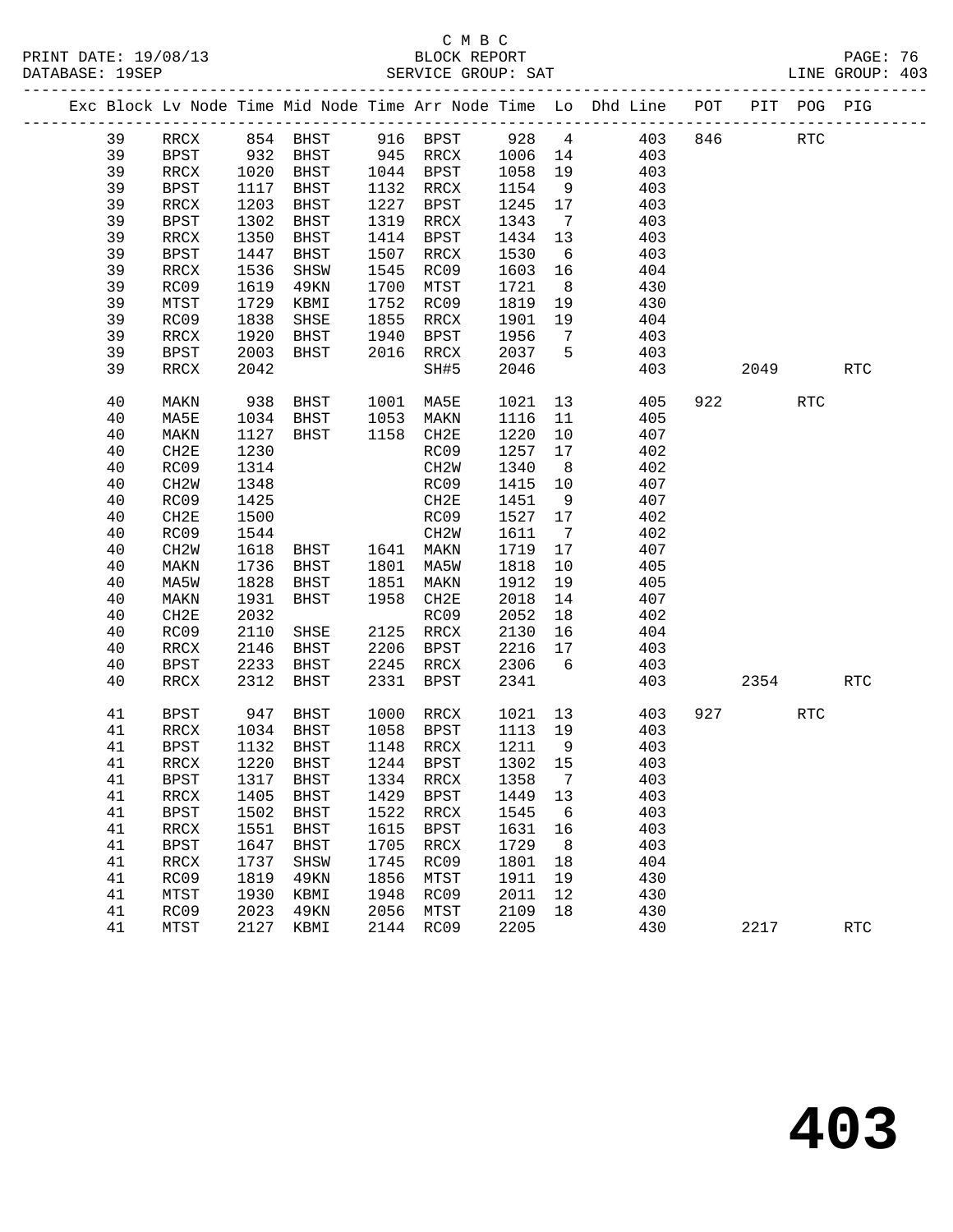|    |                          |      |                                  |      |              |         |                         | Exc Block Lv Node Time Mid Node Time Arr Node Time Lo Dhd Line POT |          |      | PIT POG PIG |                      |
|----|--------------------------|------|----------------------------------|------|--------------|---------|-------------------------|--------------------------------------------------------------------|----------|------|-------------|----------------------|
| 42 | RRCX                     |      |                                  |      |              |         |                         | 939 SHSW 945 RC09 1003 11 404                                      | 931      |      | <b>RTC</b>  |                      |
| 42 | RC09                     | 1014 |                                  |      | CH2W<br>RC09 | 1038 10 |                         | 402                                                                |          |      |             |                      |
| 42 | CH2W                     | 1048 |                                  |      | RC09         | 1115 10 |                         | 407                                                                |          |      |             |                      |
| 42 | RC09                     | 1125 |                                  |      | CH2E         | 1150    | 10                      | 407                                                                |          |      |             |                      |
| 42 | CH2E                     | 1200 |                                  |      | RC09         | 1227    | 17                      | 402                                                                |          |      |             |                      |
| 42 | RC09                     | 1244 |                                  |      | CH2W         | 1310    | 8 <sup>8</sup>          | 402                                                                |          |      |             |                      |
| 42 | CH <sub>2</sub> W        | 1318 | BHST 1344 MAKN<br>BHST 1501 MA5W |      |              | 1419    | 16                      | 407                                                                |          |      |             |                      |
| 42 | MAKN                     | 1435 |                                  |      |              | 1519    | 6                       | 405                                                                |          |      |             |                      |
| 42 | MA5W                     | 1525 | BHST                             |      | 1551 MAKN    | 1616    | $7\overline{ }$         | 405                                                                |          |      |             |                      |
| 42 | MAKN                     | 1623 | BHST                             |      | 1658 CH2E    | 1720    | 12                      | 407                                                                |          |      |             |                      |
| 42 | CH2E                     | 1732 |                                  |      | RC09         | 1758    | 15                      | 402                                                                |          |      |             |                      |
| 42 | RC09                     | 1813 |                                  |      | CH2E         | 1841    | 21                      | 402                                                                |          |      |             |                      |
| 42 | CH2E                     | 1902 |                                  |      | RC09         | 1926    | 14                      | 402                                                                |          |      |             |                      |
| 42 | RC09                     | 1940 | SHSE 1955 RRCX                   |      |              | 2000    | 9                       | 404                                                                |          |      |             |                      |
| 42 | RRCX                     | 2009 | SHSW                             |      | 2015 RC09    | 2031 13 |                         | 404                                                                |          |      |             |                      |
| 42 | RC09                     | 2044 |                                  |      | CH2W         | 2106 14 |                         | 402                                                                |          |      |             |                      |
| 42 | CH <sub>2</sub> W        | 2120 | BHST                             |      | 2139 MAKN    | 2208    |                         |                                                                    | 407      | 2221 |             | $\operatorname{RTC}$ |
| 43 | RC09                     | 1220 | 49KN                             |      | 1258 MTST    | 1317    |                         | 10                                                                 | 430 1205 |      | <b>RTC</b>  |                      |
| 43 | MTST                     | 1327 | KBMI                             | 1350 | RC09         | 1420    | 18                      | 430                                                                |          |      |             |                      |
| 43 | RC09                     | 1438 | SHSE                             | 1455 | RRCX         | 1502    | $\overline{\mathbf{3}}$ | 404                                                                |          |      |             |                      |
| 43 | RRCX                     | 1505 | BHST                             | 1530 | BPST         | 1548    | 14                      | 403                                                                |          |      |             |                      |
| 43 | <b>BPST</b>              | 1602 | BHST                             | 1620 | RRCX         | 1645    | 8 <sup>8</sup>          | 403                                                                |          |      |             |                      |
| 43 | RRCX                     | 1653 | BHST                             | 1715 | BPST         | 1731    | 16                      | 403                                                                |          |      |             |                      |
| 43 | BPST                     | 1747 | BHST                             | 1803 | RRCX         | 1827    | 12                      | 403                                                                |          |      |             |                      |
| 43 | RRCX                     | 1839 | SHSW                             | 1845 | RC09         | 1901    | $\overline{7}$          | 404                                                                |          |      |             |                      |
| 43 | RC09                     | 1908 | SHSE                             | 1925 | RRCX         | 1931    | 9                       | 404                                                                |          |      |             |                      |
| 43 | RRCX                     | 1940 | BHST                             | 2000 | BPST         | 2016    | 17                      | 403                                                                |          |      |             |                      |
| 43 | <b>BPST</b>              | 2033 | BHST                             | 2046 | RRCX         | 2107    | $5^{\circ}$             | 403                                                                |          |      |             |                      |
| 43 | $\mathop{\mathrm{RRCX}}$ | 2112 | BHST                             | 2132 | BPST         | 2146    | 17                      | 403                                                                |          |      |             |                      |
| 43 | <b>BPST</b>              | 2203 | BHST                             | 2215 | RRCX         | 2236    | 11                      | 403                                                                |          |      |             |                      |
| 43 | RRCX                     | 2247 | BHST                             | 2306 | BPST         | 2316    | 13                      | 403                                                                |          |      |             |                      |
| 43 | <b>BPST</b>              | 2329 | BHST                             | 2341 | RRCX         | 2400    | 5                       | 403                                                                |          |      |             |                      |
| 43 | RRCX                     | 2405 | BHST                             | 2422 | BPST         | 2431    | $\overline{4}$          | 403                                                                |          |      |             |                      |
| 43 | BPST                     | 2435 | BHST                             | 2446 | RRCX         | 2504    | $\overline{4}$          | 403                                                                |          |      |             |                      |
| 43 | RRCX                     | 2508 | BHST                             | 2525 | BPST         | 2534    | $\overline{4}$          | 403                                                                |          |      |             |                      |
| 43 | BPST                     | 2538 | BHST                             | 2548 | RRCX         | 2605    | $\mathbf{3}$            | 403                                                                |          |      |             |                      |
| 43 | RRCX                     | 2608 |                                  |      | SH#5         | 2612    |                         | 403                                                                |          | 2615 |             | <b>RTC</b>           |
|    |                          |      |                                  |      |              |         |                         |                                                                    |          |      |             |                      |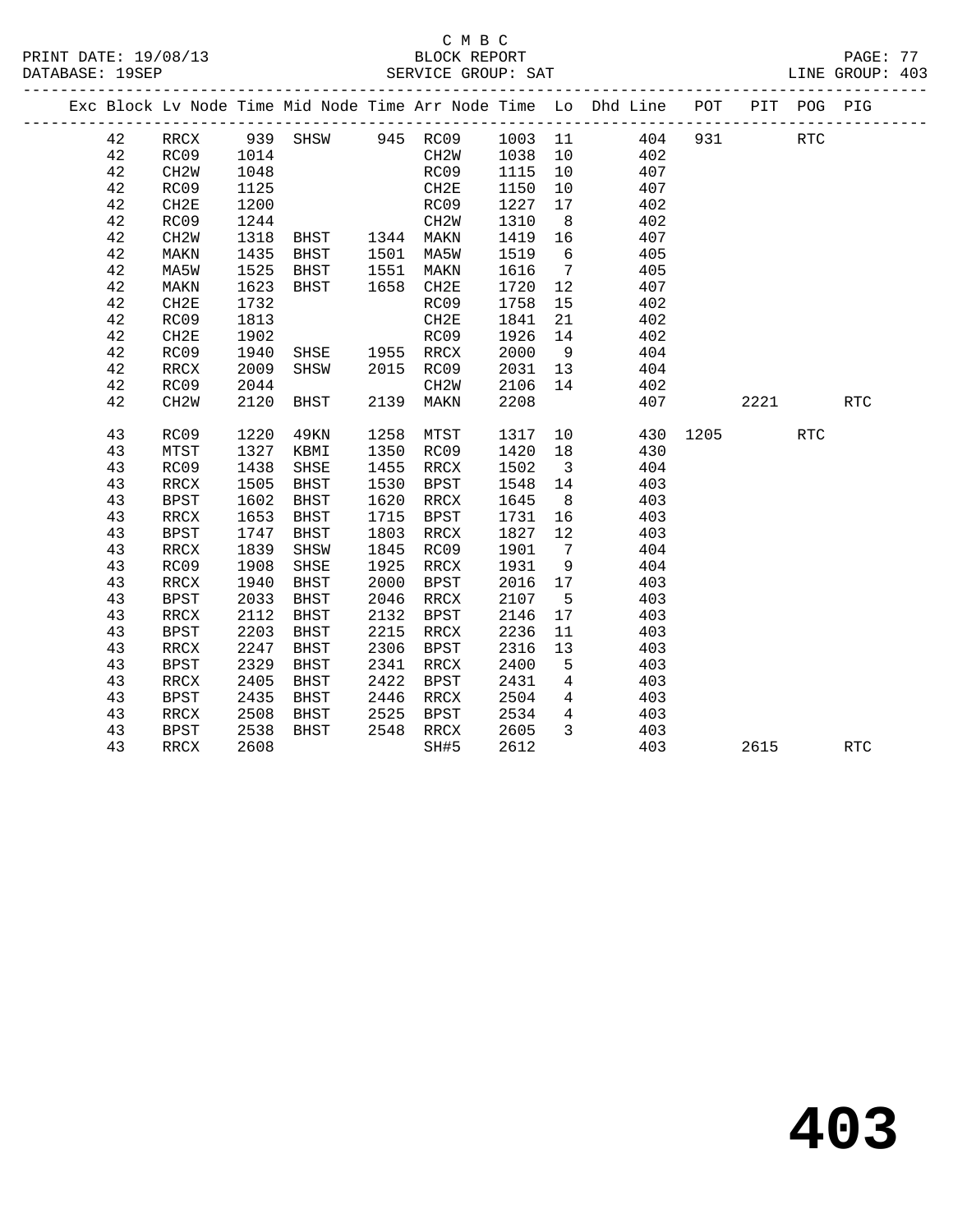| DATABASE: 19SEP                                                                              | PRINT DATE: 19/08/13                                                                                           |                                                                                          |                                                                                                                    |                                                                                  | C M B C<br>BLOCK REPORT                                                                                                                                 |                                                                                  |                                                                                            |                                                                                                                                                                         |     |      |             | PAGE: 78   |  |
|----------------------------------------------------------------------------------------------|----------------------------------------------------------------------------------------------------------------|------------------------------------------------------------------------------------------|--------------------------------------------------------------------------------------------------------------------|----------------------------------------------------------------------------------|---------------------------------------------------------------------------------------------------------------------------------------------------------|----------------------------------------------------------------------------------|--------------------------------------------------------------------------------------------|-------------------------------------------------------------------------------------------------------------------------------------------------------------------------|-----|------|-------------|------------|--|
|                                                                                              | 49CE 49 AV & CAMBIE<br>49GR 49 AV & GRANVILLE<br>MTST METROTOWN STATION<br>ULP UNIVERSITY LOOP                 |                                                                                          |                                                                                                                    |                                                                                  |                                                                                                                                                         |                                                                                  |                                                                                            | 49CW 49 AV & CAMBIE<br>G49S GRANVILLE & 49 AV<br>RTC Richmond Depot                                                                                                     |     |      |             |            |  |
|                                                                                              |                                                                                                                |                                                                                          |                                                                                                                    |                                                                                  |                                                                                                                                                         |                                                                                  |                                                                                            | Exc Block Lv Node Time Mid Node Time Arr Node Time Lo Dhd Line POT PIT POG PIG                                                                                          |     |      |             |            |  |
| 60<br>60<br>60<br>60<br>60<br>60<br>60<br>60<br>60<br>60<br>60<br>60<br>60<br>60<br>60<br>60 | ULP 734 49CE<br>MTST<br>ULP<br>MTST<br>ULP<br>MTST<br>ULP<br>MTST<br>ULP<br>MTST<br>ULP<br>MTST<br>ULP<br>MTST | 932<br>1042<br>1155<br>1302<br>1417<br>1538<br>1649<br>1804<br>1910<br>2011              | 831 49CW<br>49CE<br>49CW<br>49CE<br>49CW<br>49CE<br>49CW<br>49CE<br>49CW<br>49CE<br>49CW<br>2114 49CE<br>2215 49CW | 1224<br>1336<br>1448<br>1610<br>1720<br>1836<br>1936<br>2036<br>2140<br>2240     | 800 MTST 822 9<br>900 ULP 928<br>1000 MTST 1028<br>1112 ULP 1140<br>MTST<br>ULP<br>MTST<br>ULP 1640<br>MTST<br>ULP<br>MTST<br>ULP<br>MTST<br><b>ULP</b> | 1257<br>1406<br>1525<br>1755<br>1903<br>2003<br>2102<br>2206<br>2306             | 5 <sup>5</sup><br>11<br>13<br>9<br>9<br>$\overline{7}$<br>8 <sup>8</sup><br>8 <sup>8</sup> | 049<br>$4\overline{ }$<br>049<br>$\begin{array}{c} 14 \\ 15 \end{array}$<br>049<br>049<br>049<br>049<br>049<br>049<br>049<br>049<br>049<br>12<br>049<br>9<br>049<br>049 |     |      | 549 RTC     |            |  |
| 60                                                                                           | ULP                                                                                                            | 2314                                                                                     | 49CE                                                                                                               | 2340                                                                             | MTST                                                                                                                                                    | 2404                                                                             |                                                                                            |                                                                                                                                                                         | 049 |      | 2434        | <b>RTC</b> |  |
| 61<br>61<br>61<br>61<br>61<br>61<br>61<br>61<br>61<br>61<br>61<br>61<br>61                   | MTST<br>ULP<br>MTST<br>ULP<br>MTST<br>ULP<br>MTST<br>ULP<br>MTST<br>ULP<br>MTST<br>ULP<br>MTST                 | 622<br>719<br>810<br>908<br>1018<br>1131<br>1238<br>1353<br>1506<br>1619<br>1740<br>1846 | 49CW<br>49CE<br>49CW<br>49CE<br>49CW<br>49CE<br>49CW<br>49CE<br>49CW<br>49CE<br>49CW<br>49CE<br>1959 49CW          | 646<br>745<br>836<br>936<br>1048<br>1200<br>1312<br>1424<br>1540<br>1650<br>1812 | ULP 711<br><b>MTST</b><br>ULP<br>MTST<br>ULP<br>MTST<br>ULP<br>MTST<br><b>ULP</b><br>MTST<br>ULP 1839                                                   | 807<br>902<br>1003<br>1116<br>1233<br>1342<br>1501<br>1610<br>1727               | 15<br>$5^{\circ}$<br>11<br>$5^{\circ}$<br>9<br>$\overline{7}$<br>17                        | 8<br>049<br>$\overline{\mathbf{3}}$<br>049<br>$6\overline{6}$<br>049<br>15<br>049<br>049<br>049<br>049<br>049<br>049<br>13<br>049<br>049<br>049<br>049                  |     | 552  | RTC<br>2119 | <b>RTC</b> |  |
| 62<br>62<br>62<br>62<br>62<br>62<br>62<br>62<br>62<br>62<br>62                               | 49GR<br>MTST<br>ULP<br>MTST<br>ULP<br>MTST<br>ULP<br>MTST<br>ULP<br>MTST<br>ULP                                | 624<br>651<br>746<br>843<br>944<br>1054<br>1205<br>1326<br>1439<br>1558<br>1711          | 49CE<br>49CW<br>49CE<br>49CW<br>49CE<br>49CW<br>49CE<br>49CW<br>49CE<br>49CW<br>49CE                               | 628<br>715<br>812<br>912<br>1012<br>1124<br>1236<br>1400<br>1510<br>1630<br>1740 | MTST<br>ULP<br>MTST<br>$_{\rm ULP}$<br>MTST<br>ULP<br>MTST<br>$_{\rm ULP}$<br>MTST<br>ULP<br>MTST                                                       | 647<br>740<br>834<br>940<br>1040<br>1152<br>1313<br>1430<br>1547<br>1700<br>1814 | 4<br>6<br>9<br>4<br>14<br>13<br>13<br>9<br>11<br>11                                        | 049<br>049<br>049<br>049<br>049<br>049<br>049<br>049<br>049<br>049<br>049                                                                                               | 604 | 1844 | RTC         | RTC        |  |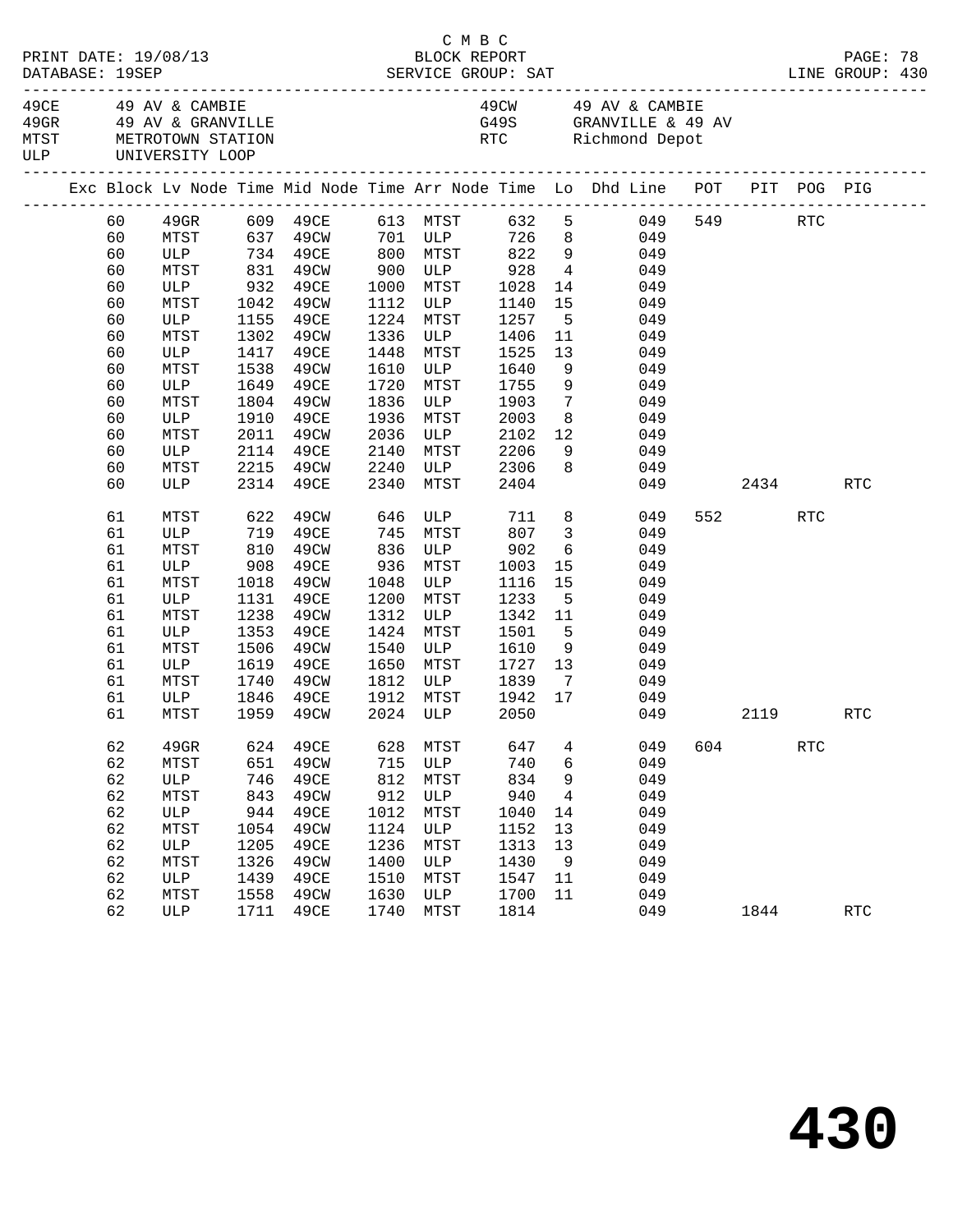|          |      |              |                                                        |              |             |              |                         | Exc Block Lv Node Time Mid Node Time Arr Node Time Lo Dhd Line POT PIT POG PIG |     |          |            |            |
|----------|------|--------------|--------------------------------------------------------|--------------|-------------|--------------|-------------------------|--------------------------------------------------------------------------------|-----|----------|------------|------------|
| 63       |      |              | ULP 649 49CE 715 MTST 737<br>MTST 747 49CW 812 ULP 838 |              |             |              |                         | $737$ 10<br>049                                                                | 604 |          | RTC        |            |
| 63       |      |              |                                                        |              |             |              | $7\overline{ }$         | 049                                                                            |     |          |            |            |
| 63       | ULP  | 845          | 49CE                                                   |              | 912 MTST    | 938          | $\overline{4}$          | 049                                                                            |     |          |            |            |
| 63       | MTST | 942          | 49CW                                                   |              | 1012 ULP    | 1040         | 15                      | 049                                                                            |     |          |            |            |
| 63       | ULP  | 1055         | 49CE                                                   | 1124         | MTST        | 1154         | 9                       | 049                                                                            |     |          |            |            |
| 63       | MTST | 1203         | 49CW                                                   | 1236         | ULP         | 1304         | 13                      | 049                                                                            |     |          |            |            |
| 63       | ULP  | 1317         | 49CE                                                   | 1348         | MTST        | 1425         | 11                      | 049                                                                            |     |          |            |            |
| 63       | MTST | 1436         | 49CW                                                   | 1510         | ULP         | 1540         | 9                       | 049                                                                            |     |          |            |            |
| 63       | ULP  | 1549         | 49CE                                                   | 1620         | MTST        | 1657         | 11                      | 049                                                                            |     |          |            |            |
| 63       | MTST | 1708         | 49CW                                                   | 1740         | ULP         | 1810         | 10                      | 049                                                                            |     |          |            |            |
| 63       | ULP  | 1820         | 49CE                                                   | 1848         | MTST        | 1919         | 16                      | 049                                                                            |     |          |            |            |
| 63       | MTST | 1935         | 49CW                                                   | 2000         | ULP         | 2026         | 8                       | 049                                                                            |     |          |            |            |
| 63       | ULP  | 2034         | 49CE                                                   | 2100         | MTST        | 2126         | 9                       | 049                                                                            |     |          |            |            |
| 63       | MTST | 2135         | 49CW                                                   | 2200         | ULP         | 2226         | 8 <sup>8</sup>          | 049                                                                            |     |          |            |            |
| 63       | ULP  | 2234         | 49CE                                                   | 2300         | MTST        | 2324         | 12                      | 049                                                                            |     |          |            |            |
| 63       | MTST | 2336         | 49CW                                                   | 2400         | G49S        | 2404         |                         | 049                                                                            |     | 2419     |            | <b>RTC</b> |
|          |      |              |                                                        |              |             |              |                         |                                                                                |     |          |            |            |
| 64       | 49GR | 639          | 49CE                                                   | 643          | MTST        | 702          | $\overline{\mathbf{3}}$ | 049                                                                            |     | 619 — 10 | <b>RTC</b> |            |
| 64       | MTST | 705          | 49CW                                                   | 730          | ULP         | 756          | 15                      | 049                                                                            |     |          |            |            |
| 64       | ULP  | 811          | 49CE                                                   | 836          | MTST        | 901          | 6                       | 049                                                                            |     |          |            |            |
| 64       | MTST | 907          | 49CW                                                   | 936          | ULP         | 1004         | $\overline{4}$          | 049                                                                            |     |          |            |            |
| 64       | ULP  | 1008         | 49CE                                                   | 1036         | MTST        | 1105         | 12                      | 049                                                                            |     |          |            |            |
| 64       | MTST | 1117         | 49CW                                                   | 1148         | ULP         | 1216         | 13                      | 049                                                                            |     |          |            |            |
| 64       | ULP  | 1229         | 49CE                                                   | 1300         | MTST        | 1337         | 13                      | 049                                                                            |     |          |            |            |
| 64       | MTST | 1350         | 49CW                                                   | 1424         | ULP         | 1454         | 15                      | 049                                                                            |     |          |            |            |
| 64       | ULP  | 1509         | 49CE                                                   | 1540         | MTST        | 1617         | 11                      | 049                                                                            |     |          |            |            |
| 64       | MTST | 1628         | 49CW                                                   | 1700         | ULP         | 1730         | 13                      | 049                                                                            |     |          |            |            |
| 64       | ULP  | 1743         | 49CE                                                   | 1812         | MTST        | 1844         | 10                      | 049                                                                            |     |          |            |            |
| 64       | MTST | 1854         | 49CW                                                   | 1924         | ULP         | 1951         | $7\overline{ }$         | 049                                                                            |     |          |            |            |
| 64       | ULP  | 1958         | 49CE                                                   | 2024         | MTST        | 2050         | 9                       | 049                                                                            |     |          |            |            |
| 64       | MTST | 2059         | 49CW                                                   | 2124         | ULP         | 2150         |                         | 049                                                                            |     | 2219     |            | <b>RTC</b> |
|          |      |              |                                                        |              |             |              |                         |                                                                                |     |          |            |            |
| 65       | ULP  | 704          | 49CE                                                   | 730          | MTST        | 752          | $7\phantom{.0}$         | 049                                                                            |     | 619 — 10 | <b>RTC</b> |            |
| 65       | MTST | 759          | 49CW                                                   | 824          | ULP         | 850          | $7\phantom{.0}$         | 049                                                                            |     |          |            |            |
| 65       | ULP  | 857          | 49CE                                                   | 924          | MTST        | 950          | $\overline{4}$          | 049                                                                            |     |          |            |            |
| 65       | MTST | 954          | 49CW                                                   | 1024         | ULP         | 1052         | 15<br>$7\overline{ }$   | 049<br>049                                                                     |     |          |            |            |
| 65       | ULP  | 1107         | 49CE                                                   | 1136         | MTST        | 1208         |                         |                                                                                |     |          |            |            |
| 65<br>65 | MTST | 1215<br>1329 | 49CW<br>49CE                                           | 1248<br>1400 | ULP         | 1316<br>1437 | 13<br>9                 | 049<br>049                                                                     |     |          |            |            |
| 65       | ULP  |              |                                                        |              | MTST<br>ULP | 1550         | 9                       | 049                                                                            |     |          |            |            |
| 65       | MTST | 1446         | 49CW                                                   | 1520<br>1630 |             |              | 11                      | 049                                                                            |     |          |            |            |
| 65       | ULP  | 1559<br>1718 | 49CE<br>49CW                                           | 1750         | MTST        | 1707<br>1820 |                         | 049                                                                            |     |          |            |            |
|          | MTST |              |                                                        |              | ULP         |              |                         |                                                                                |     | 1849     |            | <b>RTC</b> |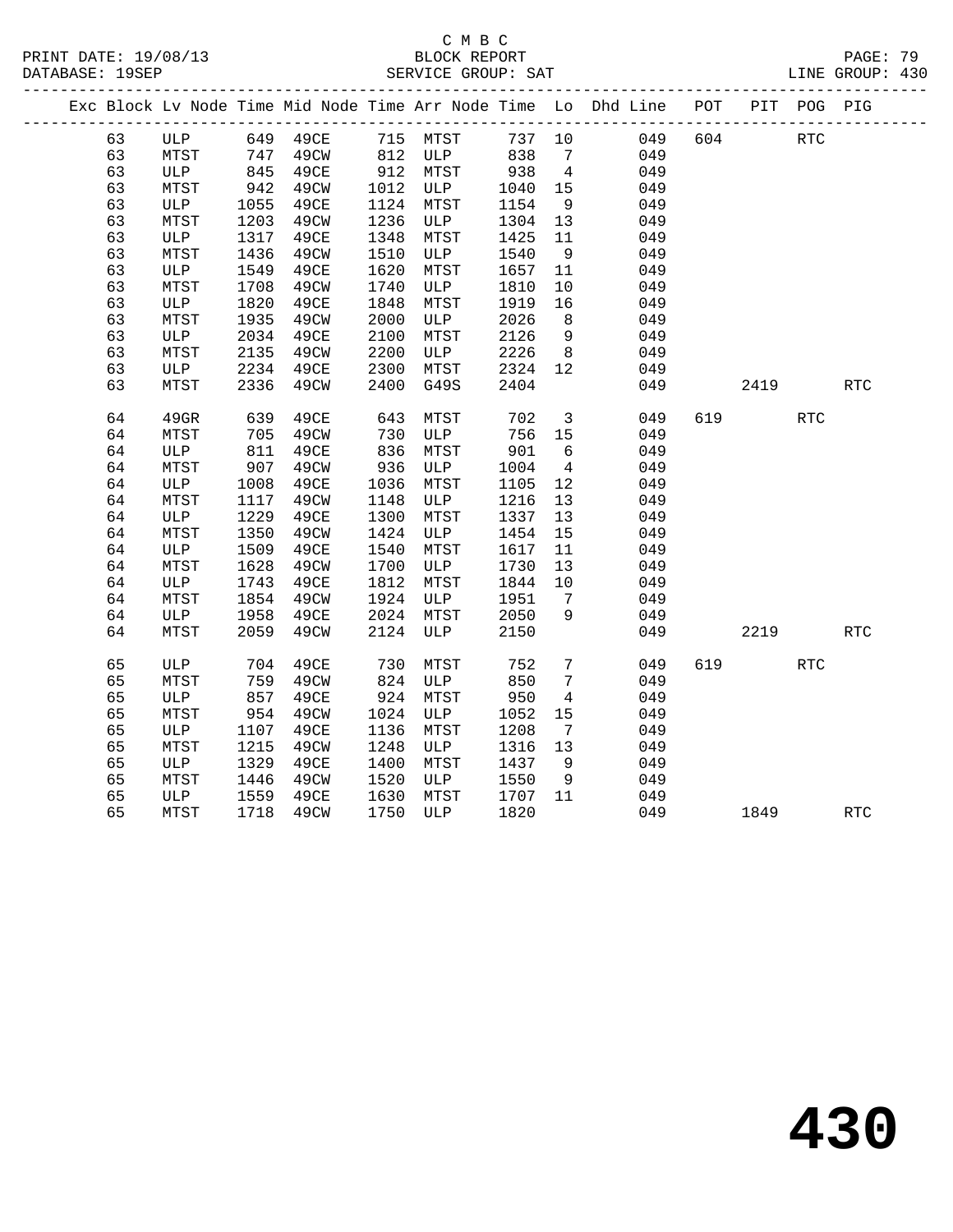|  |    |         |      |                                                                        |      |      |         |                 | Exc Block Lv Node Time Mid Node Time Arr Node Time Lo Dhd Line POT |     |      | PIT POG PIG |            |
|--|----|---------|------|------------------------------------------------------------------------|------|------|---------|-----------------|--------------------------------------------------------------------|-----|------|-------------|------------|
|  | 66 | $49$ GR |      | 654    49CE            658    MTST<br>720    49CW           745    ULP |      |      | 717 3   |                 | 049                                                                | 634 |      | <b>RTC</b>  |            |
|  | 66 | MTST    | 720  |                                                                        |      |      | 811 12  |                 | 049                                                                |     |      |             |            |
|  | 66 | ULP     | 823  | 49CE                                                                   | 848  | MTST | 913     | 6               | 049                                                                |     |      |             |            |
|  | 66 | MTST    | 919  | 49CW                                                                   | 948  | ULP  | 1016    | $4\overline{4}$ | 049                                                                |     |      |             |            |
|  | 66 | ULP     | 1020 | 49CE                                                                   | 1048 | MTST | 1117    | 10              | 049                                                                |     |      |             |            |
|  | 66 | MTST    | 1127 | 49CW                                                                   | 1200 | ULP  | 1228    | 13              | 049                                                                |     |      |             |            |
|  | 66 | ULP     | 1241 | 49CE                                                                   | 1312 | MTST | 1349    | 13              | 049                                                                |     |      |             |            |
|  | 66 | MTST    | 1402 | 49CW                                                                   | 1436 | ULP  | 1506    | 13              | 049                                                                |     |      |             |            |
|  | 66 | ULP     | 1519 | 49CE                                                                   | 1550 | MTST | 1627    | 11              | 049                                                                |     |      |             |            |
|  | 66 | MTST    | 1638 | 49CW                                                                   | 1710 | ULP  | 1740    | 15              | 049                                                                |     |      |             |            |
|  | 66 | ULP     | 1755 | 49CE                                                                   | 1824 | MTST | 1856    | 11              | 049                                                                |     |      |             |            |
|  | 66 | MTST    | 1907 | 49CW                                                                   | 1936 | ULP  | 2002    | 8 <sup>8</sup>  | 049                                                                |     |      |             |            |
|  | 66 | ULP     | 2010 | 49CE                                                                   | 2036 | MTST | 2102    | 9               | 049                                                                |     |      |             |            |
|  | 66 | MTST    | 2111 | 49CW                                                                   | 2136 | ULP  | 2202    | 12              | 049                                                                |     |      |             |            |
|  | 66 | ULP     | 2214 | 49CE                                                                   | 2240 | MTST | 2306    | 10              | 049                                                                |     |      |             |            |
|  | 66 | MTST    | 2316 | 49CW                                                                   | 2340 | ULP  | 2404    |                 | 049                                                                |     | 2433 |             | <b>RTC</b> |
|  | 67 | 49GR    | 703  | 49CE                                                                   | 707  | MTST | 729     | 6               | 049                                                                |     | 643  | <b>RTC</b>  |            |
|  | 67 | MTST    | 735  | 49CW                                                                   | 800  | ULP  | 826     | 7               | 049                                                                |     |      |             |            |
|  | 67 | ULP     | 833  | 49CE                                                                   | 900  | MTST | 926     | $\overline{4}$  | 049                                                                |     |      |             |            |
|  | 67 | MTST    | 930  | 49CW                                                                   | 1000 | ULP  | 1028    | 15              | 049                                                                |     |      |             |            |
|  | 67 | ULP     | 1043 | 49CE                                                                   | 1112 | MTST | 1142    | 9               | 049                                                                |     |      |             |            |
|  | 67 | MTST    | 1151 | 49CW                                                                   | 1224 | ULP  | 1252    | 13              | 049                                                                |     |      |             |            |
|  | 67 | ULP     | 1305 | 49CE                                                                   | 1336 | MTST | 1413    | 13              | 049                                                                |     |      |             |            |
|  | 67 | MTST    | 1426 | 49CW                                                                   | 1500 | ULP  | 1530    | 9               | 049                                                                |     |      |             |            |
|  | 67 | ULP     | 1539 | 49CE                                                                   | 1610 | MTST | 1647    | 11              | 049                                                                |     |      |             |            |
|  | 67 | MTST    | 1658 | 49CW                                                                   | 1730 | ULP  | 1800    | 8               | 049                                                                |     |      |             |            |
|  | 67 | ULP     | 1808 | 49CE                                                                   | 1836 | MTST | 1907    | 12              | 049                                                                |     |      |             |            |
|  | 67 | MTST    | 1919 | 49CW                                                                   | 1948 | ULP  | 2014    | 8               | 049                                                                |     |      |             |            |
|  | 67 | ULP     | 2022 | 49CE                                                                   | 2048 | MTST | 2114    | 9               | 049                                                                |     |      |             |            |
|  | 67 | MTST    | 2123 | 49CW                                                                   | 2148 | ULP  | 2214    |                 | 049                                                                |     | 2243 |             | <b>RTC</b> |
|  | 68 | ULP     | 758  | 49CE                                                                   | 824  | MTST | 846     | 9               | 049                                                                |     | 713  | <b>RTC</b>  |            |
|  | 68 | MTST    | 855  | 49CW                                                                   | 924  | ULP  | 952     | $\overline{4}$  | 049                                                                |     |      |             |            |
|  | 68 | ULP     | 956  | 49CE                                                                   | 1024 | MTST | 1052    | 13              | 049                                                                |     |      |             |            |
|  | 68 | MTST    | 1105 | 49CW                                                                   | 1136 | ULP  | 1204    | 13              | 049                                                                |     |      |             |            |
|  | 68 | ULP     | 1217 | 49CE                                                                   | 1248 | MTST | 1325    | 13              | 049                                                                |     |      |             |            |
|  | 68 | MTST    | 1338 | 49CW                                                                   | 1412 | ULP  | 1442    | $\overline{7}$  | 049                                                                |     |      |             |            |
|  | 68 | ULP     | 1449 | 49CE                                                                   | 1520 | MTST | 1557 11 |                 | 049                                                                |     |      |             |            |
|  | 68 | MTST    |      | 1608 49CW 1640 ULP 1710 11                                             |      |      |         |                 | 049                                                                |     |      |             |            |
|  | 68 | ULP     | 1721 | 49CE                                                                   | 1750 | MTST | 1824    | 6               | 049                                                                |     |      |             |            |
|  | 68 | MTST    | 1830 | 49CW                                                                   | 1900 | ULP  | 1927    | 7               | 049                                                                |     |      |             |            |
|  | 68 | ULP     | 1934 | 49CE                                                                   | 2000 | MTST | 2026    | 9               | 049                                                                |     |      |             |            |
|  | 68 | MTST    | 2035 | 49CW                                                                   | 2100 | ULP  | 2126    | 8               | 049                                                                |     |      |             |            |
|  | 68 | ULP     | 2134 | 49CE                                                                   | 2200 | MTST | 2226    | 10              | 049                                                                |     |      |             |            |
|  | 68 | MTST    | 2236 | 49CW                                                                   | 2300 | ULP  | 2324    | 10              | 049                                                                |     |      |             |            |
|  | 68 | ULP     | 2334 | 49CE                                                                   | 2400 | MTST | 2424    |                 | 049                                                                |     | 2454 |             | <b>RTC</b> |
|  |    |         |      |                                                                        |      |      |         |                 |                                                                    |     |      |             |            |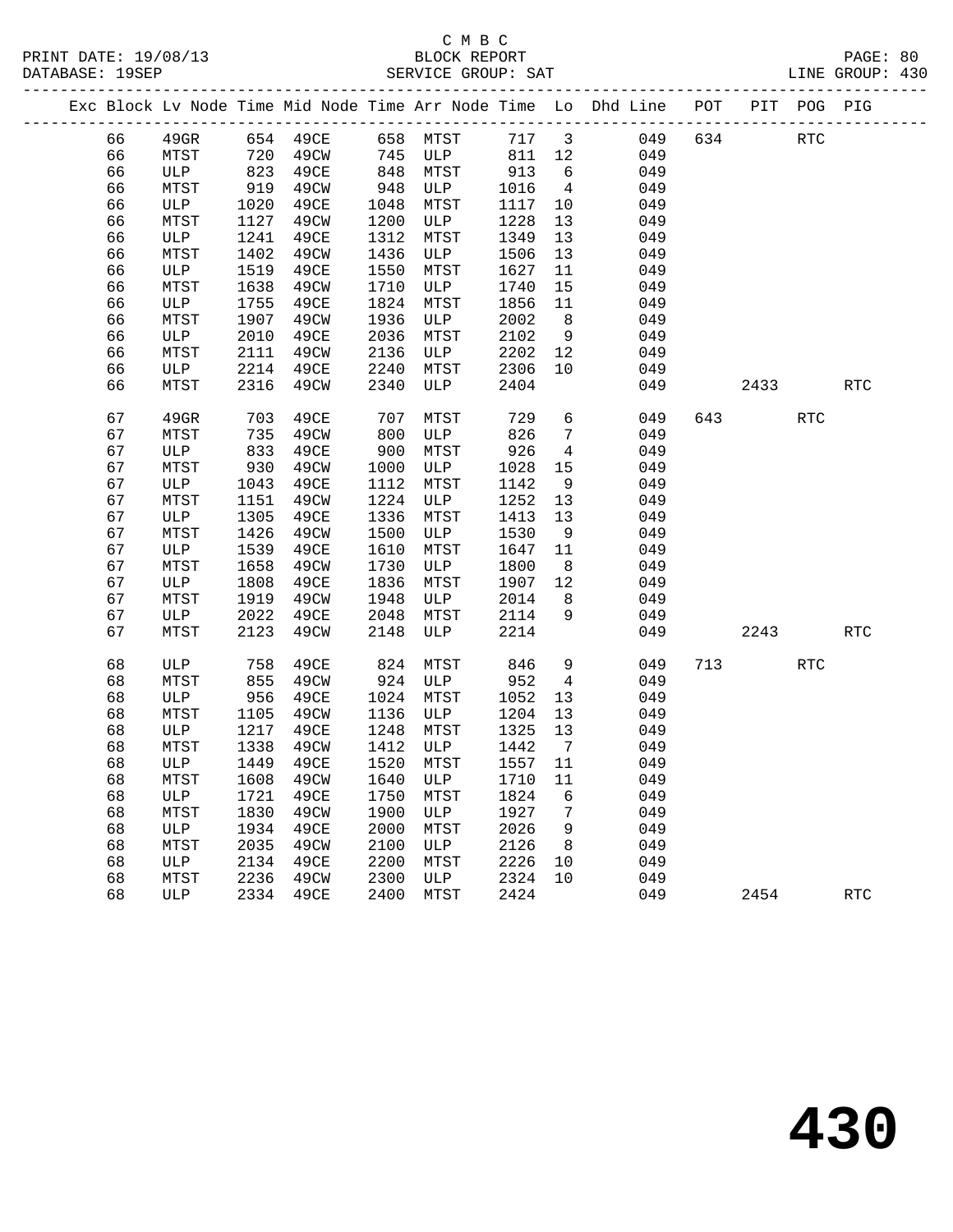|  |    |         |      |                         |      | ARIA AROOI . AUT |      |                 |                                                                    |      |      |             |                      |  |
|--|----|---------|------|-------------------------|------|------------------|------|-----------------|--------------------------------------------------------------------|------|------|-------------|----------------------|--|
|  |    |         |      | ----------------------- |      |                  |      |                 | Exc Block Lv Node Time Mid Node Time Arr Node Time Lo Dhd Line POT |      |      | PIT POG PIG |                      |  |
|  | 69 | $49$ GR |      | 749 49CE                |      | 753 MTST         | 815  | $6\overline{6}$ | 049                                                                | 719  |      | RTC         |                      |  |
|  | 69 | MTST    | 821  | 49CW                    | 848  | ULP 915          |      | $5^{\circ}$     | 049                                                                |      |      |             |                      |  |
|  | 69 | ULP     | 920  | 49CE                    | 948  | MTST             | 1015 | 15              | 049                                                                |      |      |             |                      |  |
|  | 69 | MTST    | 1030 | 49CW                    | 1100 | ULP              | 1128 | 15              | 049                                                                |      |      |             |                      |  |
|  | 69 | ULP     | 1143 | 49CE                    | 1212 | MTST             | 1245 | $5^{\circ}$     | 049                                                                |      |      |             |                      |  |
|  | 69 | MTST    | 1250 | 49CW                    | 1324 | ULP              | 1354 | 11              | 049                                                                |      |      |             |                      |  |
|  | 69 | ULP     | 1405 | 49CE                    | 1436 | MTST             | 1513 | 15              | 049                                                                |      |      |             |                      |  |
|  | 69 | MTST    | 1528 | 49CW                    | 1600 | ULP              | 1630 | 9               | 049                                                                |      |      |             |                      |  |
|  | 69 | ULP     | 1639 | 49CE                    | 1710 | MTST             | 1745 | $7\phantom{.0}$ | 049                                                                |      |      |             |                      |  |
|  | 69 | MTST    | 1752 | 49CW                    | 1824 | ULP              | 1851 | 7               | 049                                                                |      |      |             |                      |  |
|  | 69 | ULP     | 1858 | 49CE                    | 1924 | MTST             | 1954 |                 | 049                                                                |      | 2024 |             | <b>RTC</b>           |  |
|  | 70 | MTST    | 1006 | 49CW                    | 1036 | ULP              | 1104 | 15              | 049                                                                | 936  |      | <b>RTC</b>  |                      |  |
|  | 70 | ULP     | 1119 | 49CE                    | 1148 | MTST             | 1220 | 6               | 049                                                                |      |      |             |                      |  |
|  | 70 | MTST    | 1226 | 49CW                    | 1300 | ULP              | 1330 | 11              | 049                                                                |      |      |             |                      |  |
|  | 70 | ULP     | 1341 | 49CE                    | 1412 | MTST             | 1449 | 7               | 049                                                                |      |      |             |                      |  |
|  | 70 | MTST    | 1456 | 49CW                    | 1530 | ULP              | 1600 | 9               | 049                                                                |      |      |             |                      |  |
|  | 70 | ULP     | 1609 | 49CE                    | 1640 | MTST             | 1717 | 11              | 049                                                                |      |      |             |                      |  |
|  | 70 | MTST    | 1728 | 49CW                    | 1800 | ULP              | 1827 | 7               | 049                                                                |      |      |             |                      |  |
|  | 70 | ULP     | 1834 | 49CE                    | 1900 | MTST             | 1930 | 17              | 049                                                                |      |      |             |                      |  |
|  | 70 | MTST    | 1947 | 49CW                    | 2012 | ULP              | 2038 | 16              | 049                                                                |      |      |             |                      |  |
|  | 70 | ULP     | 2054 | 49CE                    | 2120 | MTST             | 2146 | 9               | 049                                                                |      |      |             |                      |  |
|  | 70 | MTST    | 2155 | 49CW                    | 2220 | ULP              | 2246 | 8 <sup>8</sup>  | 049                                                                |      |      |             |                      |  |
|  | 70 | ULP     | 2254 | 49CE                    | 2320 | MTST             | 2344 | 12              | 049                                                                |      |      |             |                      |  |
|  | 70 | MTST    | 2356 | 49CW                    | 2420 | G49S             | 2424 |                 | 049                                                                |      | 2439 |             | <b>RTC</b>           |  |
|  | 71 | ULP     | 1031 | 49CE                    | 1100 | MTST             | 1130 | 9               | 049                                                                | 946  |      | <b>RTC</b>  |                      |  |
|  | 71 | MTST    | 1139 | 49CW                    | 1212 | ULP              | 1240 | 13              | 049                                                                |      |      |             |                      |  |
|  | 71 | ULP     | 1253 | 49CE                    | 1324 | MTST             | 1401 | 13              | 049                                                                |      |      |             |                      |  |
|  | 71 | MTST    | 1414 | 49CW                    | 1448 | ULP              | 1518 | 11              | 049                                                                |      |      |             |                      |  |
|  | 71 | ULP     | 1529 | 49CE                    | 1600 | MTST             | 1637 | 11              | 049                                                                |      |      |             |                      |  |
|  | 71 | MTST    | 1648 | 49CW                    | 1720 | ULP              | 1750 |                 | 049                                                                |      | 1819 |             | <b>RTC</b>           |  |
|  | 72 | MTST    | 1314 | 49CW                    | 1348 | ULP              | 1418 | 11              | 049                                                                | 1238 |      | <b>RTC</b>  |                      |  |
|  | 72 | ULP     | 1429 | 49CE                    | 1500 | MTST             | 1537 | 11              | 049                                                                |      |      |             |                      |  |
|  | 72 | MTST    | 1548 | 49CW                    | 1620 | ULP              | 1650 | 11              | 049                                                                |      |      |             |                      |  |
|  | 72 | ULP     | 1701 | 49CE                    | 1730 | MTST             | 1804 | 12              | 049                                                                |      |      |             |                      |  |
|  | 72 | MTST    | 1816 | 49CW                    | 1848 | ULP              | 1915 | $\overline{7}$  | 049                                                                |      |      |             |                      |  |
|  | 72 | ULP     | 1922 | 49CE                    | 1948 | MTST             | 2015 | 8               | 049                                                                |      |      |             |                      |  |
|  | 72 | MTST    | 2023 | 49CW                    | 2048 | $_{\rm ULP}$     | 2114 |                 | 049                                                                |      | 2143 |             | $\operatorname{RTC}$ |  |
|  | 73 | ULP     | 1459 | 49CE                    | 1530 | MTST             | 1607 | 11              | 049                                                                | 1414 |      | <b>RTC</b>  |                      |  |
|  | 73 | MTST    | 1618 | 49CW                    | 1650 | ULP              | 1720 | 11              | 049                                                                |      |      |             |                      |  |
|  | 73 | ULP     | 1731 | 49CE                    | 1800 | MTST             | 1832 | 10              | 049                                                                |      |      |             |                      |  |
|  | 73 | MTST    | 1842 | 49CW                    | 1912 | ULP              | 1939 | 7               | 049                                                                |      |      |             |                      |  |
|  | 73 | ULP     | 1946 | 49CE                    | 2012 | MTST             | 2038 | 9               | 049                                                                |      |      |             |                      |  |
|  | 73 | MTST    | 2047 | 49CW                    | 2112 | ULP              | 2138 | 16              | 049                                                                |      |      |             |                      |  |
|  | 73 | ULP     | 2154 | 49CE                    | 2220 | MTST             | 2246 | 10              | 049                                                                |      |      |             |                      |  |
|  | 73 | MTST    | 2256 | 49CW                    | 2320 | ULP              | 2344 |                 | 049                                                                |      | 2413 |             | <b>RTC</b>           |  |
|  | 74 | MTST    | 1516 | 49CW                    | 1550 | ULP              | 1620 | 9               | 049                                                                | 1436 |      | <b>RTC</b>  |                      |  |
|  | 74 | ULP     | 1629 | 49CE                    | 1700 | MTST             | 1735 |                 | 049                                                                |      | 1805 |             | <b>RTC</b>           |  |
|  |    |         |      |                         |      |                  |      |                 |                                                                    |      |      |             |                      |  |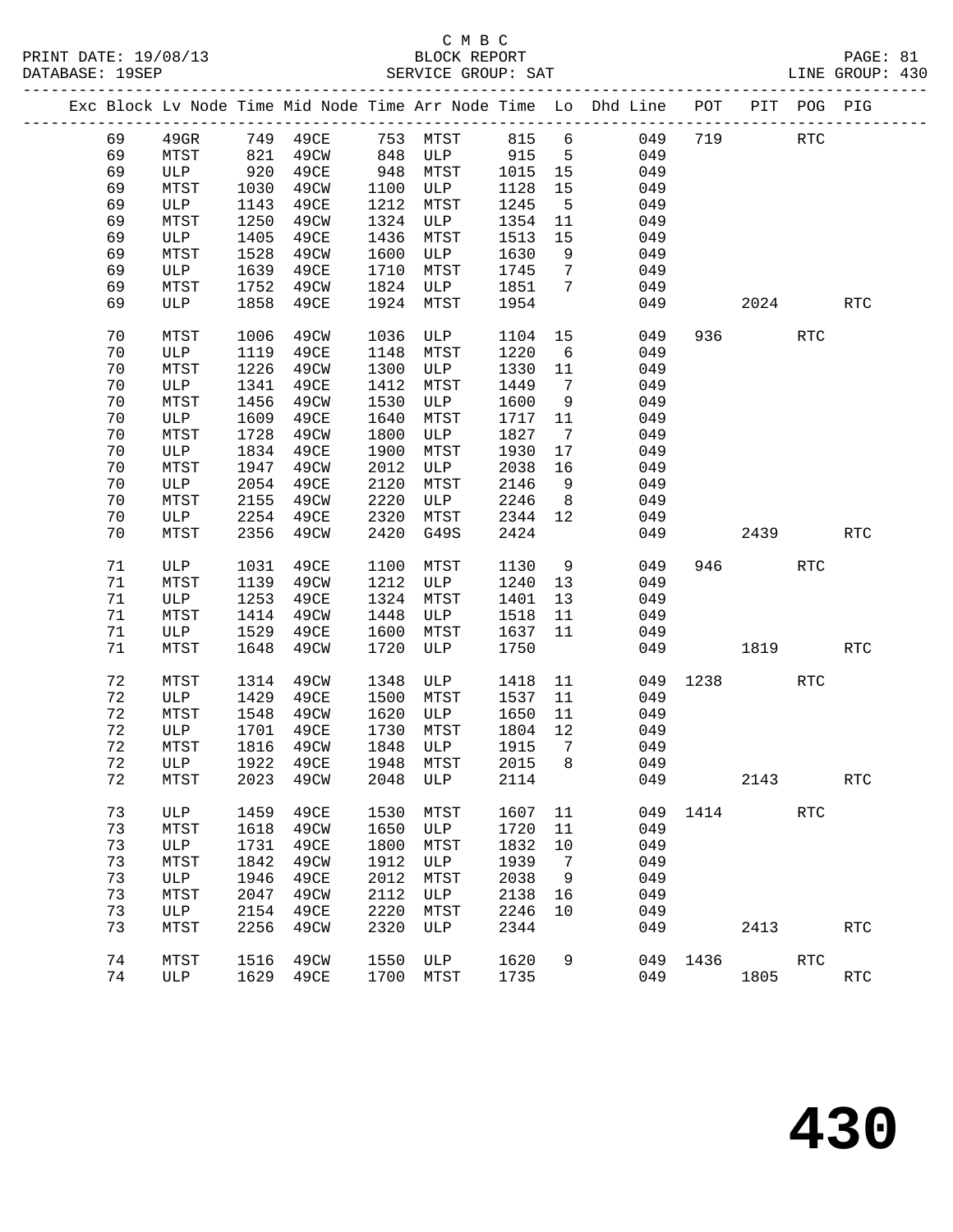|                                                                                                                                                                                                                                                 | 28CR 128 ST & CRESCENT RD<br>BPST BRIDGEPORT STN                                                        |                                                                                                                                                  |                                                                     |                                                                                                                                                                                                                                                                      |                                                                    |                                                                                                                                                                                                                             |                                                                                                                                                                |                                                                                                                     |                                                                                                                                                                                                                                                                                                                                                                                                                |                 |         |                                                             |
|-------------------------------------------------------------------------------------------------------------------------------------------------------------------------------------------------------------------------------------------------|---------------------------------------------------------------------------------------------------------|--------------------------------------------------------------------------------------------------------------------------------------------------|---------------------------------------------------------------------|----------------------------------------------------------------------------------------------------------------------------------------------------------------------------------------------------------------------------------------------------------------------|--------------------------------------------------------------------|-----------------------------------------------------------------------------------------------------------------------------------------------------------------------------------------------------------------------------|----------------------------------------------------------------------------------------------------------------------------------------------------------------|---------------------------------------------------------------------------------------------------------------------|----------------------------------------------------------------------------------------------------------------------------------------------------------------------------------------------------------------------------------------------------------------------------------------------------------------------------------------------------------------------------------------------------------------|-----------------|---------|-------------------------------------------------------------|
|                                                                                                                                                                                                                                                 |                                                                                                         |                                                                                                                                                  | MAEX MATHEWS EXCHANGE<br>RTC Richmond Depot<br>SUKD SULLIVAN & KIDD |                                                                                                                                                                                                                                                                      |                                                                    |                                                                                                                                                                                                                             |                                                                                                                                                                | 2A52 2ND AV & 52A ST TERMINUS<br>LADX LADNER EXCHANGE<br>OXVN OXFORD ST FS VINE AV<br>SSPR SOUTH SURREY PARK N RIDE |                                                                                                                                                                                                                                                                                                                                                                                                                |                 |         |                                                             |
|                                                                                                                                                                                                                                                 |                                                                                                         |                                                                                                                                                  |                                                                     |                                                                                                                                                                                                                                                                      |                                                                    |                                                                                                                                                                                                                             |                                                                                                                                                                | Exc Block Lv Node Time Mid Node Time Arr Node Time Lo Dhd Line POT PIT POG PIG                                      |                                                                                                                                                                                                                                                                                                                                                                                                                |                 |         |                                                             |
| $1 \quad \blacksquare$<br>$\mathbf{1}$<br>$\mathbf 1$<br>$\mathbf{1}$<br>$\mathbf{1}$<br>$\mathbf{1}$<br>$\mathbf 1$<br>$\mathbf{1}$<br>1<br>$\mathbf{1}$<br>1<br>1<br>$\mathbf 1$<br>1<br>1<br>1<br>$\mathbf 1$<br>$\mathbf 1$<br>$\mathbf{1}$ | 2A52<br>2A52<br>2A52<br>2A52<br>2A52<br>2A52<br>2A52                                                    | 1525                                                                                                                                             | LADX                                                                |                                                                                                                                                                                                                                                                      |                                                                    | 2311                                                                                                                                                                                                                        |                                                                                                                                                                | 601<br>601<br>601<br>601<br>601<br>601<br>601<br>601<br>601<br>601<br>601<br>601<br>601                             |                                                                                                                                                                                                                                                                                                                                                                                                                |                 | RTC     |                                                             |
| 2<br>2<br>2<br>2<br>2<br>2<br>2<br>2<br>2<br>2<br>2<br>2<br>2<br>2<br>2<br>2<br>2<br>$\overline{2}$                                                                                                                                             | 2A52<br>2A52<br>SUKD<br><b>BPST</b><br>OXVN<br><b>BPST</b><br><b>OXVN</b><br><b>BPST</b><br><b>OXVN</b> | 1544<br>1646<br>1744<br>1847<br>1945<br>2047                                                                                                     | MAEX<br>SSPR<br>MAEX<br>SSPR<br>MAEX<br>SSPR                        | 1605<br>1703<br>1805<br>1902<br>2004<br>2102                                                                                                                                                                                                                         | BPST<br>OXVN<br>BPST<br><b>OXVN</b><br><b>BPST</b><br>OXVN<br>BPST | 821<br>931<br>1028<br>1028<br>1632<br>1733<br>1831<br>1931<br>2029<br>2129                                                                                                                                                  | 11<br>16<br>14<br>18<br>11                                                                                                                                     | 601<br>601<br>351<br>351<br>351<br>351<br>351<br>351<br>351<br>351<br>351<br>351<br>351<br>351<br>351               |                                                                                                                                                                                                                                                                                                                                                                                                                | RTC             |         |                                                             |
|                                                                                                                                                                                                                                                 |                                                                                                         | BPST<br><b>BPST</b><br>BPST<br>BPST<br><b>BPST</b><br>BPST<br>BPST<br>BPST<br>BPST<br>BPST<br>OXVN<br>BPST<br>OXVN<br><b>BPST</b><br><b>BPST</b> | 2140                                                                | 1023 LADX<br>1125 LADX<br>1221 LADX<br>1325 LADX<br>1422 LADX<br>1621 LADX<br>1725 LADX<br>1824 LADX<br>1927 LADX<br>2022 LADX<br>2132 LADX<br>2224 LADX<br>626 LADX<br>730 MAEX<br>831 J&N5<br>945 MAEX<br>1042 SSPR<br>1145 MAEX<br>1243 SSPR<br>1344 MAEX<br>MAEX | 2158                                                               | 930 LADX 948 2A52<br>1055 BPST<br>1143 2A52<br>1255 BPST<br>1343 2A52<br>1455 BPST<br>1543 2A52<br>1655 BPST<br>1743 2A52<br>1855 BPST<br>747 SUKD<br>1002 OXVN<br>1102 BPST<br>1204 OXVN<br>1303 BPST<br>1405 OXVN<br>SUKD | SUKD 630 J&N5 BPST<br>BPST 730 LADX 748 2A52<br>2A52 826 LADX 855 BPST<br>2253 BPST<br>422 LADX      445  BPST<br>520  LADX      538  2A52<br>650 BPST<br>2236 | 1019<br>1116<br>1417<br>1515<br>1617<br>1717<br>1817<br>1916<br>606<br>707<br>1132<br>14                            | BPST 520 MAEX 536 SUKD 609 21 351<br>BPST 725 5 351<br>816 10<br>913 17<br>4 601<br>9<br>1214 7<br>1315 10<br>$5^{\circ}$<br>10<br>$4\overline{4}$<br>8 <sup>8</sup><br>$7\overline{ }$<br>11<br>1945  2A52  2016  6<br>2053  BPST  2111  21<br>2150  2A52  2220  4<br>6 601<br>502 18 601<br>20<br>23<br>10<br>14<br>14<br>13<br>1231 12<br>1333 11<br>1432 11<br>OXVN 1443 SSPR 1503 BPST 1533 11 351<br>351 | 601 000<br>2304 | 356 700 | 28CR 417 J&N5 BPST 505 15 351 353 RTC<br>2324<br><b>RTC</b> |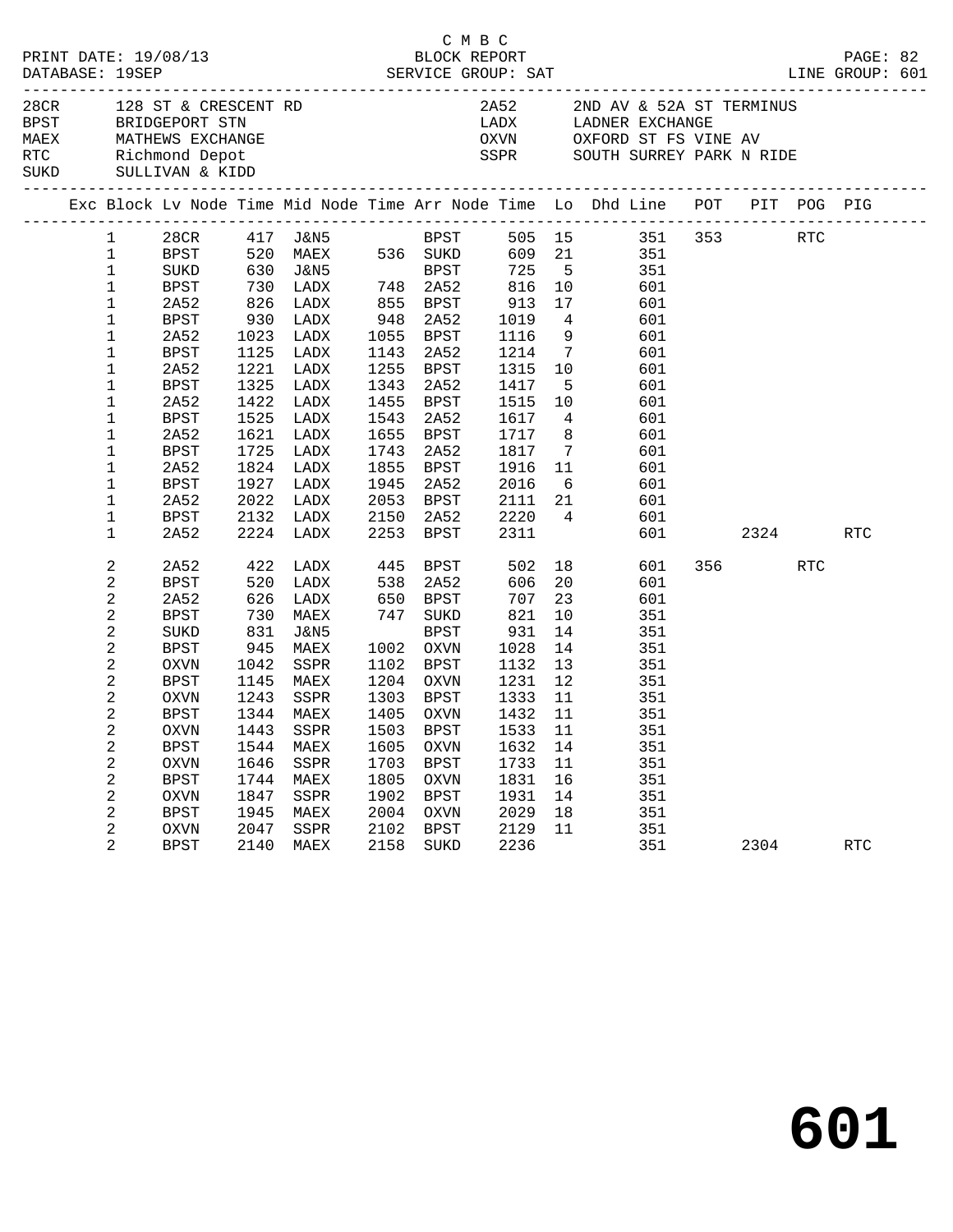# C M B C

| PRINT DATE: 19/08/13        | BLOCK REPORT       |      | PAGE:      |  |
|-----------------------------|--------------------|------|------------|--|
| 19SED<br>DATABASE: <u>.</u> | SERVICE GROUP: SAT | TNE. | GROUP: 601 |  |
|                             |                    |      |            |  |

| 605 10<br>3<br>28CR<br>517 J&N5<br>BPST<br>351<br>453<br><b>RTC</b><br>3<br>652<br>$_{\rm BPST}$<br>615<br>MAEX<br>632 OXVN<br>6<br>351<br>3<br>658<br>713 BPST<br>740<br>5<br>351<br><b>OXVN</b><br>SSPR<br>3<br>824<br>$7\overline{ }$<br><b>BPST</b><br>745<br>MAEX<br>802<br>351<br>OXVN<br>3<br>831<br>846<br>914<br>351<br>OXVN<br>SSPR<br>BPST<br>16<br>3<br><b>BPST</b><br>930<br>MAEX<br>947<br>SUKD<br>1029<br>11<br>351<br>$\mathsf{3}$<br>1040<br>J&N5<br><b>BPST</b><br>1148<br>12<br>351<br>SUKD<br>3<br>1200<br>MAEX<br>1221<br>1307<br>351<br><b>BPST</b><br>SUKD<br>$\overline{\mathbf{3}}$<br>3<br>1310<br>J&N5<br><b>BPST</b><br>1418<br>11<br>351<br>SUKD<br>3<br>1429<br>1450<br>1537<br>5<br>351<br><b>BPST</b><br>MAEX<br>SUKD<br>$\mathsf{3}$<br>1542<br>J&N5<br>1648<br>351<br>SUKD<br><b>BPST</b><br>11<br>3<br>1659<br>1720<br>SUKD<br>1805<br>351<br><b>BPST</b><br>MAEX<br>11<br>3<br>1816<br>1916<br>351<br>SUKD<br>J&N5<br><b>BPST</b><br>14<br>3<br>1930<br>MAEX<br>1949<br>SUKD<br>2028<br>20<br>351<br>BPST<br>3<br>SUKD<br>2048<br>J&N5<br><b>BPST</b><br>2144<br>351<br>2157<br><b>RTC</b><br>4<br>2A52<br>527<br>LADX<br>550<br>BPST<br>607<br>3<br>601<br>501 700<br><b>RTC</b><br>4<br><b>BPST</b><br>610<br>LADX<br>628<br>2A52<br>656<br>4<br>601<br>4<br>2A52<br>700<br>LADX<br>725<br><b>BPST</b><br>742<br>18<br>601<br>4<br>LADX<br>818<br>2A52<br>847<br>9<br>601<br><b>BPST</b><br>800<br>925<br>943<br>17<br>4<br>2A52<br>856<br>LADX<br>BPST<br>601<br>4<br>1000<br>1018<br>1049<br>$\overline{4}$<br>601<br>BPST<br>LADX<br>2A52<br>4<br>2A52<br>1053<br>LADX<br>1125<br>BPST<br>1146<br>19<br>601<br>$\,4$<br>1223<br><b>BPST</b><br>1205<br>LADX<br>2A52<br>1255<br>7<br>601<br>4<br>2A52<br>1302<br>LADX<br>1335<br><b>BPST</b><br>1355<br>10<br>601<br>4<br>1405<br>LADX<br>1423<br>601<br>BPST<br>2A52<br>1457<br>$\overline{\mathbf{3}}$<br>4<br>2A52<br>1500<br>LADX<br>1535<br>1555<br>10<br>601<br><b>BPST</b><br>$\,4$<br><b>BPST</b><br>1605<br>LADX<br>1623<br>1657<br>601<br>2A52<br>- 6<br>1735<br>1755<br>4<br>2A52<br>1703<br>LADX<br><b>BPST</b><br>10<br>601<br>4<br>1805<br>LADX<br>1823<br>1856<br><b>BPST</b><br>2A52<br>601<br>1916<br>RTC<br>5<br>MAEX<br>621<br>7<br>351<br>525<br><b>RTC</b><br><b>BPST</b><br>545<br>601<br>OXVN<br>5<br>SSPR<br>710<br>5<br>351<br>OXVN<br>628<br>643<br>BPST<br>5<br>715<br>732<br><b>OXVN</b><br>754<br>7<br>351<br><b>BPST</b><br>MAEX<br>5<br>844<br><b>OXVN</b><br>801<br>SSPR<br>816<br><b>BPST</b><br>16<br>351<br>5<br><b>BPST</b><br>900<br>917<br>957<br>12<br>351<br>MAEX<br>SUKD<br>5<br>1009<br>1116<br>351<br>SUKD<br>J&N5<br><b>BPST</b><br>14<br>5<br><b>BPST</b><br>1130<br>MAEX<br>1149<br>SUKD<br>1235<br>$5^{\circ}$<br>351<br>5<br>1240<br>351<br>SUKD<br>J&N5<br><b>BPST</b><br>1348<br>11<br>5<br>1359<br>1420<br>1507<br>351<br><b>BPST</b><br>MAEX<br>SUKD<br>$\overline{\mathbf{3}}$<br>5<br>SUKD<br>1510<br>J&N5<br><b>BPST</b><br>1618<br>11<br>351<br>5<br><b>BPST</b><br>1629<br>MAEX<br>1650<br>1735<br>351<br>SUKD<br>- 8<br>5<br>1743<br>1845<br>351<br>SUKD<br>J&N5<br><b>BPST</b><br>15<br>5<br>1900<br>351<br><b>BPST</b><br>MAEX<br>1919<br>SUKD<br>2001<br>17<br>5<br>351<br>$\rm SUKD$<br>2018<br><b>J&amp;N5</b><br><b>BPST</b><br>2114<br>- 6<br>5<br>2120<br>2216<br>351<br><b>BPST</b><br>MAEX<br>2138<br>SUKD<br>14<br>5<br>2323<br>SUKD<br>2230<br><b>J&amp;N5</b><br><b>BPST</b><br>351<br>2336<br><b>RTC</b> |  |  |  |  | Exc Block Lv Node Time Mid Node Time Arr Node Time Lo Dhd Line | POT | PIT | POG PIG |  |
|--------------------------------------------------------------------------------------------------------------------------------------------------------------------------------------------------------------------------------------------------------------------------------------------------------------------------------------------------------------------------------------------------------------------------------------------------------------------------------------------------------------------------------------------------------------------------------------------------------------------------------------------------------------------------------------------------------------------------------------------------------------------------------------------------------------------------------------------------------------------------------------------------------------------------------------------------------------------------------------------------------------------------------------------------------------------------------------------------------------------------------------------------------------------------------------------------------------------------------------------------------------------------------------------------------------------------------------------------------------------------------------------------------------------------------------------------------------------------------------------------------------------------------------------------------------------------------------------------------------------------------------------------------------------------------------------------------------------------------------------------------------------------------------------------------------------------------------------------------------------------------------------------------------------------------------------------------------------------------------------------------------------------------------------------------------------------------------------------------------------------------------------------------------------------------------------------------------------------------------------------------------------------------------------------------------------------------------------------------------------------------------------------------------------------------------------------------------------------------------------------------------------------------------------------------------------------------------------------------------------------------------------------------------------------------------------------------------------------------------------------------------------------------------------------------------------------------------------------------------------------------------------------------------------------------------------------------------------------------------------------------------------------------------------------------------------------------------------------------------------------------------------------------------------------------------------------------------------------------------------------------------------------------------------------------------------------------------------------------------------------------------------------------------------------------------------------------------------------|--|--|--|--|----------------------------------------------------------------|-----|-----|---------|--|
|                                                                                                                                                                                                                                                                                                                                                                                                                                                                                                                                                                                                                                                                                                                                                                                                                                                                                                                                                                                                                                                                                                                                                                                                                                                                                                                                                                                                                                                                                                                                                                                                                                                                                                                                                                                                                                                                                                                                                                                                                                                                                                                                                                                                                                                                                                                                                                                                                                                                                                                                                                                                                                                                                                                                                                                                                                                                                                                                                                                                                                                                                                                                                                                                                                                                                                                                                                                                                                                                          |  |  |  |  |                                                                |     |     |         |  |
|                                                                                                                                                                                                                                                                                                                                                                                                                                                                                                                                                                                                                                                                                                                                                                                                                                                                                                                                                                                                                                                                                                                                                                                                                                                                                                                                                                                                                                                                                                                                                                                                                                                                                                                                                                                                                                                                                                                                                                                                                                                                                                                                                                                                                                                                                                                                                                                                                                                                                                                                                                                                                                                                                                                                                                                                                                                                                                                                                                                                                                                                                                                                                                                                                                                                                                                                                                                                                                                                          |  |  |  |  |                                                                |     |     |         |  |
|                                                                                                                                                                                                                                                                                                                                                                                                                                                                                                                                                                                                                                                                                                                                                                                                                                                                                                                                                                                                                                                                                                                                                                                                                                                                                                                                                                                                                                                                                                                                                                                                                                                                                                                                                                                                                                                                                                                                                                                                                                                                                                                                                                                                                                                                                                                                                                                                                                                                                                                                                                                                                                                                                                                                                                                                                                                                                                                                                                                                                                                                                                                                                                                                                                                                                                                                                                                                                                                                          |  |  |  |  |                                                                |     |     |         |  |
|                                                                                                                                                                                                                                                                                                                                                                                                                                                                                                                                                                                                                                                                                                                                                                                                                                                                                                                                                                                                                                                                                                                                                                                                                                                                                                                                                                                                                                                                                                                                                                                                                                                                                                                                                                                                                                                                                                                                                                                                                                                                                                                                                                                                                                                                                                                                                                                                                                                                                                                                                                                                                                                                                                                                                                                                                                                                                                                                                                                                                                                                                                                                                                                                                                                                                                                                                                                                                                                                          |  |  |  |  |                                                                |     |     |         |  |
|                                                                                                                                                                                                                                                                                                                                                                                                                                                                                                                                                                                                                                                                                                                                                                                                                                                                                                                                                                                                                                                                                                                                                                                                                                                                                                                                                                                                                                                                                                                                                                                                                                                                                                                                                                                                                                                                                                                                                                                                                                                                                                                                                                                                                                                                                                                                                                                                                                                                                                                                                                                                                                                                                                                                                                                                                                                                                                                                                                                                                                                                                                                                                                                                                                                                                                                                                                                                                                                                          |  |  |  |  |                                                                |     |     |         |  |
|                                                                                                                                                                                                                                                                                                                                                                                                                                                                                                                                                                                                                                                                                                                                                                                                                                                                                                                                                                                                                                                                                                                                                                                                                                                                                                                                                                                                                                                                                                                                                                                                                                                                                                                                                                                                                                                                                                                                                                                                                                                                                                                                                                                                                                                                                                                                                                                                                                                                                                                                                                                                                                                                                                                                                                                                                                                                                                                                                                                                                                                                                                                                                                                                                                                                                                                                                                                                                                                                          |  |  |  |  |                                                                |     |     |         |  |
|                                                                                                                                                                                                                                                                                                                                                                                                                                                                                                                                                                                                                                                                                                                                                                                                                                                                                                                                                                                                                                                                                                                                                                                                                                                                                                                                                                                                                                                                                                                                                                                                                                                                                                                                                                                                                                                                                                                                                                                                                                                                                                                                                                                                                                                                                                                                                                                                                                                                                                                                                                                                                                                                                                                                                                                                                                                                                                                                                                                                                                                                                                                                                                                                                                                                                                                                                                                                                                                                          |  |  |  |  |                                                                |     |     |         |  |
|                                                                                                                                                                                                                                                                                                                                                                                                                                                                                                                                                                                                                                                                                                                                                                                                                                                                                                                                                                                                                                                                                                                                                                                                                                                                                                                                                                                                                                                                                                                                                                                                                                                                                                                                                                                                                                                                                                                                                                                                                                                                                                                                                                                                                                                                                                                                                                                                                                                                                                                                                                                                                                                                                                                                                                                                                                                                                                                                                                                                                                                                                                                                                                                                                                                                                                                                                                                                                                                                          |  |  |  |  |                                                                |     |     |         |  |
|                                                                                                                                                                                                                                                                                                                                                                                                                                                                                                                                                                                                                                                                                                                                                                                                                                                                                                                                                                                                                                                                                                                                                                                                                                                                                                                                                                                                                                                                                                                                                                                                                                                                                                                                                                                                                                                                                                                                                                                                                                                                                                                                                                                                                                                                                                                                                                                                                                                                                                                                                                                                                                                                                                                                                                                                                                                                                                                                                                                                                                                                                                                                                                                                                                                                                                                                                                                                                                                                          |  |  |  |  |                                                                |     |     |         |  |
|                                                                                                                                                                                                                                                                                                                                                                                                                                                                                                                                                                                                                                                                                                                                                                                                                                                                                                                                                                                                                                                                                                                                                                                                                                                                                                                                                                                                                                                                                                                                                                                                                                                                                                                                                                                                                                                                                                                                                                                                                                                                                                                                                                                                                                                                                                                                                                                                                                                                                                                                                                                                                                                                                                                                                                                                                                                                                                                                                                                                                                                                                                                                                                                                                                                                                                                                                                                                                                                                          |  |  |  |  |                                                                |     |     |         |  |
|                                                                                                                                                                                                                                                                                                                                                                                                                                                                                                                                                                                                                                                                                                                                                                                                                                                                                                                                                                                                                                                                                                                                                                                                                                                                                                                                                                                                                                                                                                                                                                                                                                                                                                                                                                                                                                                                                                                                                                                                                                                                                                                                                                                                                                                                                                                                                                                                                                                                                                                                                                                                                                                                                                                                                                                                                                                                                                                                                                                                                                                                                                                                                                                                                                                                                                                                                                                                                                                                          |  |  |  |  |                                                                |     |     |         |  |
|                                                                                                                                                                                                                                                                                                                                                                                                                                                                                                                                                                                                                                                                                                                                                                                                                                                                                                                                                                                                                                                                                                                                                                                                                                                                                                                                                                                                                                                                                                                                                                                                                                                                                                                                                                                                                                                                                                                                                                                                                                                                                                                                                                                                                                                                                                                                                                                                                                                                                                                                                                                                                                                                                                                                                                                                                                                                                                                                                                                                                                                                                                                                                                                                                                                                                                                                                                                                                                                                          |  |  |  |  |                                                                |     |     |         |  |
|                                                                                                                                                                                                                                                                                                                                                                                                                                                                                                                                                                                                                                                                                                                                                                                                                                                                                                                                                                                                                                                                                                                                                                                                                                                                                                                                                                                                                                                                                                                                                                                                                                                                                                                                                                                                                                                                                                                                                                                                                                                                                                                                                                                                                                                                                                                                                                                                                                                                                                                                                                                                                                                                                                                                                                                                                                                                                                                                                                                                                                                                                                                                                                                                                                                                                                                                                                                                                                                                          |  |  |  |  |                                                                |     |     |         |  |
|                                                                                                                                                                                                                                                                                                                                                                                                                                                                                                                                                                                                                                                                                                                                                                                                                                                                                                                                                                                                                                                                                                                                                                                                                                                                                                                                                                                                                                                                                                                                                                                                                                                                                                                                                                                                                                                                                                                                                                                                                                                                                                                                                                                                                                                                                                                                                                                                                                                                                                                                                                                                                                                                                                                                                                                                                                                                                                                                                                                                                                                                                                                                                                                                                                                                                                                                                                                                                                                                          |  |  |  |  |                                                                |     |     |         |  |
|                                                                                                                                                                                                                                                                                                                                                                                                                                                                                                                                                                                                                                                                                                                                                                                                                                                                                                                                                                                                                                                                                                                                                                                                                                                                                                                                                                                                                                                                                                                                                                                                                                                                                                                                                                                                                                                                                                                                                                                                                                                                                                                                                                                                                                                                                                                                                                                                                                                                                                                                                                                                                                                                                                                                                                                                                                                                                                                                                                                                                                                                                                                                                                                                                                                                                                                                                                                                                                                                          |  |  |  |  |                                                                |     |     |         |  |
|                                                                                                                                                                                                                                                                                                                                                                                                                                                                                                                                                                                                                                                                                                                                                                                                                                                                                                                                                                                                                                                                                                                                                                                                                                                                                                                                                                                                                                                                                                                                                                                                                                                                                                                                                                                                                                                                                                                                                                                                                                                                                                                                                                                                                                                                                                                                                                                                                                                                                                                                                                                                                                                                                                                                                                                                                                                                                                                                                                                                                                                                                                                                                                                                                                                                                                                                                                                                                                                                          |  |  |  |  |                                                                |     |     |         |  |
|                                                                                                                                                                                                                                                                                                                                                                                                                                                                                                                                                                                                                                                                                                                                                                                                                                                                                                                                                                                                                                                                                                                                                                                                                                                                                                                                                                                                                                                                                                                                                                                                                                                                                                                                                                                                                                                                                                                                                                                                                                                                                                                                                                                                                                                                                                                                                                                                                                                                                                                                                                                                                                                                                                                                                                                                                                                                                                                                                                                                                                                                                                                                                                                                                                                                                                                                                                                                                                                                          |  |  |  |  |                                                                |     |     |         |  |
|                                                                                                                                                                                                                                                                                                                                                                                                                                                                                                                                                                                                                                                                                                                                                                                                                                                                                                                                                                                                                                                                                                                                                                                                                                                                                                                                                                                                                                                                                                                                                                                                                                                                                                                                                                                                                                                                                                                                                                                                                                                                                                                                                                                                                                                                                                                                                                                                                                                                                                                                                                                                                                                                                                                                                                                                                                                                                                                                                                                                                                                                                                                                                                                                                                                                                                                                                                                                                                                                          |  |  |  |  |                                                                |     |     |         |  |
|                                                                                                                                                                                                                                                                                                                                                                                                                                                                                                                                                                                                                                                                                                                                                                                                                                                                                                                                                                                                                                                                                                                                                                                                                                                                                                                                                                                                                                                                                                                                                                                                                                                                                                                                                                                                                                                                                                                                                                                                                                                                                                                                                                                                                                                                                                                                                                                                                                                                                                                                                                                                                                                                                                                                                                                                                                                                                                                                                                                                                                                                                                                                                                                                                                                                                                                                                                                                                                                                          |  |  |  |  |                                                                |     |     |         |  |
|                                                                                                                                                                                                                                                                                                                                                                                                                                                                                                                                                                                                                                                                                                                                                                                                                                                                                                                                                                                                                                                                                                                                                                                                                                                                                                                                                                                                                                                                                                                                                                                                                                                                                                                                                                                                                                                                                                                                                                                                                                                                                                                                                                                                                                                                                                                                                                                                                                                                                                                                                                                                                                                                                                                                                                                                                                                                                                                                                                                                                                                                                                                                                                                                                                                                                                                                                                                                                                                                          |  |  |  |  |                                                                |     |     |         |  |
|                                                                                                                                                                                                                                                                                                                                                                                                                                                                                                                                                                                                                                                                                                                                                                                                                                                                                                                                                                                                                                                                                                                                                                                                                                                                                                                                                                                                                                                                                                                                                                                                                                                                                                                                                                                                                                                                                                                                                                                                                                                                                                                                                                                                                                                                                                                                                                                                                                                                                                                                                                                                                                                                                                                                                                                                                                                                                                                                                                                                                                                                                                                                                                                                                                                                                                                                                                                                                                                                          |  |  |  |  |                                                                |     |     |         |  |
|                                                                                                                                                                                                                                                                                                                                                                                                                                                                                                                                                                                                                                                                                                                                                                                                                                                                                                                                                                                                                                                                                                                                                                                                                                                                                                                                                                                                                                                                                                                                                                                                                                                                                                                                                                                                                                                                                                                                                                                                                                                                                                                                                                                                                                                                                                                                                                                                                                                                                                                                                                                                                                                                                                                                                                                                                                                                                                                                                                                                                                                                                                                                                                                                                                                                                                                                                                                                                                                                          |  |  |  |  |                                                                |     |     |         |  |
|                                                                                                                                                                                                                                                                                                                                                                                                                                                                                                                                                                                                                                                                                                                                                                                                                                                                                                                                                                                                                                                                                                                                                                                                                                                                                                                                                                                                                                                                                                                                                                                                                                                                                                                                                                                                                                                                                                                                                                                                                                                                                                                                                                                                                                                                                                                                                                                                                                                                                                                                                                                                                                                                                                                                                                                                                                                                                                                                                                                                                                                                                                                                                                                                                                                                                                                                                                                                                                                                          |  |  |  |  |                                                                |     |     |         |  |
|                                                                                                                                                                                                                                                                                                                                                                                                                                                                                                                                                                                                                                                                                                                                                                                                                                                                                                                                                                                                                                                                                                                                                                                                                                                                                                                                                                                                                                                                                                                                                                                                                                                                                                                                                                                                                                                                                                                                                                                                                                                                                                                                                                                                                                                                                                                                                                                                                                                                                                                                                                                                                                                                                                                                                                                                                                                                                                                                                                                                                                                                                                                                                                                                                                                                                                                                                                                                                                                                          |  |  |  |  |                                                                |     |     |         |  |
|                                                                                                                                                                                                                                                                                                                                                                                                                                                                                                                                                                                                                                                                                                                                                                                                                                                                                                                                                                                                                                                                                                                                                                                                                                                                                                                                                                                                                                                                                                                                                                                                                                                                                                                                                                                                                                                                                                                                                                                                                                                                                                                                                                                                                                                                                                                                                                                                                                                                                                                                                                                                                                                                                                                                                                                                                                                                                                                                                                                                                                                                                                                                                                                                                                                                                                                                                                                                                                                                          |  |  |  |  |                                                                |     |     |         |  |
|                                                                                                                                                                                                                                                                                                                                                                                                                                                                                                                                                                                                                                                                                                                                                                                                                                                                                                                                                                                                                                                                                                                                                                                                                                                                                                                                                                                                                                                                                                                                                                                                                                                                                                                                                                                                                                                                                                                                                                                                                                                                                                                                                                                                                                                                                                                                                                                                                                                                                                                                                                                                                                                                                                                                                                                                                                                                                                                                                                                                                                                                                                                                                                                                                                                                                                                                                                                                                                                                          |  |  |  |  |                                                                |     |     |         |  |
|                                                                                                                                                                                                                                                                                                                                                                                                                                                                                                                                                                                                                                                                                                                                                                                                                                                                                                                                                                                                                                                                                                                                                                                                                                                                                                                                                                                                                                                                                                                                                                                                                                                                                                                                                                                                                                                                                                                                                                                                                                                                                                                                                                                                                                                                                                                                                                                                                                                                                                                                                                                                                                                                                                                                                                                                                                                                                                                                                                                                                                                                                                                                                                                                                                                                                                                                                                                                                                                                          |  |  |  |  |                                                                |     |     |         |  |
|                                                                                                                                                                                                                                                                                                                                                                                                                                                                                                                                                                                                                                                                                                                                                                                                                                                                                                                                                                                                                                                                                                                                                                                                                                                                                                                                                                                                                                                                                                                                                                                                                                                                                                                                                                                                                                                                                                                                                                                                                                                                                                                                                                                                                                                                                                                                                                                                                                                                                                                                                                                                                                                                                                                                                                                                                                                                                                                                                                                                                                                                                                                                                                                                                                                                                                                                                                                                                                                                          |  |  |  |  |                                                                |     |     |         |  |
|                                                                                                                                                                                                                                                                                                                                                                                                                                                                                                                                                                                                                                                                                                                                                                                                                                                                                                                                                                                                                                                                                                                                                                                                                                                                                                                                                                                                                                                                                                                                                                                                                                                                                                                                                                                                                                                                                                                                                                                                                                                                                                                                                                                                                                                                                                                                                                                                                                                                                                                                                                                                                                                                                                                                                                                                                                                                                                                                                                                                                                                                                                                                                                                                                                                                                                                                                                                                                                                                          |  |  |  |  |                                                                |     |     |         |  |
|                                                                                                                                                                                                                                                                                                                                                                                                                                                                                                                                                                                                                                                                                                                                                                                                                                                                                                                                                                                                                                                                                                                                                                                                                                                                                                                                                                                                                                                                                                                                                                                                                                                                                                                                                                                                                                                                                                                                                                                                                                                                                                                                                                                                                                                                                                                                                                                                                                                                                                                                                                                                                                                                                                                                                                                                                                                                                                                                                                                                                                                                                                                                                                                                                                                                                                                                                                                                                                                                          |  |  |  |  |                                                                |     |     |         |  |
|                                                                                                                                                                                                                                                                                                                                                                                                                                                                                                                                                                                                                                                                                                                                                                                                                                                                                                                                                                                                                                                                                                                                                                                                                                                                                                                                                                                                                                                                                                                                                                                                                                                                                                                                                                                                                                                                                                                                                                                                                                                                                                                                                                                                                                                                                                                                                                                                                                                                                                                                                                                                                                                                                                                                                                                                                                                                                                                                                                                                                                                                                                                                                                                                                                                                                                                                                                                                                                                                          |  |  |  |  |                                                                |     |     |         |  |
|                                                                                                                                                                                                                                                                                                                                                                                                                                                                                                                                                                                                                                                                                                                                                                                                                                                                                                                                                                                                                                                                                                                                                                                                                                                                                                                                                                                                                                                                                                                                                                                                                                                                                                                                                                                                                                                                                                                                                                                                                                                                                                                                                                                                                                                                                                                                                                                                                                                                                                                                                                                                                                                                                                                                                                                                                                                                                                                                                                                                                                                                                                                                                                                                                                                                                                                                                                                                                                                                          |  |  |  |  |                                                                |     |     |         |  |
|                                                                                                                                                                                                                                                                                                                                                                                                                                                                                                                                                                                                                                                                                                                                                                                                                                                                                                                                                                                                                                                                                                                                                                                                                                                                                                                                                                                                                                                                                                                                                                                                                                                                                                                                                                                                                                                                                                                                                                                                                                                                                                                                                                                                                                                                                                                                                                                                                                                                                                                                                                                                                                                                                                                                                                                                                                                                                                                                                                                                                                                                                                                                                                                                                                                                                                                                                                                                                                                                          |  |  |  |  |                                                                |     |     |         |  |
|                                                                                                                                                                                                                                                                                                                                                                                                                                                                                                                                                                                                                                                                                                                                                                                                                                                                                                                                                                                                                                                                                                                                                                                                                                                                                                                                                                                                                                                                                                                                                                                                                                                                                                                                                                                                                                                                                                                                                                                                                                                                                                                                                                                                                                                                                                                                                                                                                                                                                                                                                                                                                                                                                                                                                                                                                                                                                                                                                                                                                                                                                                                                                                                                                                                                                                                                                                                                                                                                          |  |  |  |  |                                                                |     |     |         |  |
|                                                                                                                                                                                                                                                                                                                                                                                                                                                                                                                                                                                                                                                                                                                                                                                                                                                                                                                                                                                                                                                                                                                                                                                                                                                                                                                                                                                                                                                                                                                                                                                                                                                                                                                                                                                                                                                                                                                                                                                                                                                                                                                                                                                                                                                                                                                                                                                                                                                                                                                                                                                                                                                                                                                                                                                                                                                                                                                                                                                                                                                                                                                                                                                                                                                                                                                                                                                                                                                                          |  |  |  |  |                                                                |     |     |         |  |
|                                                                                                                                                                                                                                                                                                                                                                                                                                                                                                                                                                                                                                                                                                                                                                                                                                                                                                                                                                                                                                                                                                                                                                                                                                                                                                                                                                                                                                                                                                                                                                                                                                                                                                                                                                                                                                                                                                                                                                                                                                                                                                                                                                                                                                                                                                                                                                                                                                                                                                                                                                                                                                                                                                                                                                                                                                                                                                                                                                                                                                                                                                                                                                                                                                                                                                                                                                                                                                                                          |  |  |  |  |                                                                |     |     |         |  |
|                                                                                                                                                                                                                                                                                                                                                                                                                                                                                                                                                                                                                                                                                                                                                                                                                                                                                                                                                                                                                                                                                                                                                                                                                                                                                                                                                                                                                                                                                                                                                                                                                                                                                                                                                                                                                                                                                                                                                                                                                                                                                                                                                                                                                                                                                                                                                                                                                                                                                                                                                                                                                                                                                                                                                                                                                                                                                                                                                                                                                                                                                                                                                                                                                                                                                                                                                                                                                                                                          |  |  |  |  |                                                                |     |     |         |  |
|                                                                                                                                                                                                                                                                                                                                                                                                                                                                                                                                                                                                                                                                                                                                                                                                                                                                                                                                                                                                                                                                                                                                                                                                                                                                                                                                                                                                                                                                                                                                                                                                                                                                                                                                                                                                                                                                                                                                                                                                                                                                                                                                                                                                                                                                                                                                                                                                                                                                                                                                                                                                                                                                                                                                                                                                                                                                                                                                                                                                                                                                                                                                                                                                                                                                                                                                                                                                                                                                          |  |  |  |  |                                                                |     |     |         |  |
|                                                                                                                                                                                                                                                                                                                                                                                                                                                                                                                                                                                                                                                                                                                                                                                                                                                                                                                                                                                                                                                                                                                                                                                                                                                                                                                                                                                                                                                                                                                                                                                                                                                                                                                                                                                                                                                                                                                                                                                                                                                                                                                                                                                                                                                                                                                                                                                                                                                                                                                                                                                                                                                                                                                                                                                                                                                                                                                                                                                                                                                                                                                                                                                                                                                                                                                                                                                                                                                                          |  |  |  |  |                                                                |     |     |         |  |
|                                                                                                                                                                                                                                                                                                                                                                                                                                                                                                                                                                                                                                                                                                                                                                                                                                                                                                                                                                                                                                                                                                                                                                                                                                                                                                                                                                                                                                                                                                                                                                                                                                                                                                                                                                                                                                                                                                                                                                                                                                                                                                                                                                                                                                                                                                                                                                                                                                                                                                                                                                                                                                                                                                                                                                                                                                                                                                                                                                                                                                                                                                                                                                                                                                                                                                                                                                                                                                                                          |  |  |  |  |                                                                |     |     |         |  |
|                                                                                                                                                                                                                                                                                                                                                                                                                                                                                                                                                                                                                                                                                                                                                                                                                                                                                                                                                                                                                                                                                                                                                                                                                                                                                                                                                                                                                                                                                                                                                                                                                                                                                                                                                                                                                                                                                                                                                                                                                                                                                                                                                                                                                                                                                                                                                                                                                                                                                                                                                                                                                                                                                                                                                                                                                                                                                                                                                                                                                                                                                                                                                                                                                                                                                                                                                                                                                                                                          |  |  |  |  |                                                                |     |     |         |  |
|                                                                                                                                                                                                                                                                                                                                                                                                                                                                                                                                                                                                                                                                                                                                                                                                                                                                                                                                                                                                                                                                                                                                                                                                                                                                                                                                                                                                                                                                                                                                                                                                                                                                                                                                                                                                                                                                                                                                                                                                                                                                                                                                                                                                                                                                                                                                                                                                                                                                                                                                                                                                                                                                                                                                                                                                                                                                                                                                                                                                                                                                                                                                                                                                                                                                                                                                                                                                                                                                          |  |  |  |  |                                                                |     |     |         |  |
|                                                                                                                                                                                                                                                                                                                                                                                                                                                                                                                                                                                                                                                                                                                                                                                                                                                                                                                                                                                                                                                                                                                                                                                                                                                                                                                                                                                                                                                                                                                                                                                                                                                                                                                                                                                                                                                                                                                                                                                                                                                                                                                                                                                                                                                                                                                                                                                                                                                                                                                                                                                                                                                                                                                                                                                                                                                                                                                                                                                                                                                                                                                                                                                                                                                                                                                                                                                                                                                                          |  |  |  |  |                                                                |     |     |         |  |
|                                                                                                                                                                                                                                                                                                                                                                                                                                                                                                                                                                                                                                                                                                                                                                                                                                                                                                                                                                                                                                                                                                                                                                                                                                                                                                                                                                                                                                                                                                                                                                                                                                                                                                                                                                                                                                                                                                                                                                                                                                                                                                                                                                                                                                                                                                                                                                                                                                                                                                                                                                                                                                                                                                                                                                                                                                                                                                                                                                                                                                                                                                                                                                                                                                                                                                                                                                                                                                                                          |  |  |  |  |                                                                |     |     |         |  |
|                                                                                                                                                                                                                                                                                                                                                                                                                                                                                                                                                                                                                                                                                                                                                                                                                                                                                                                                                                                                                                                                                                                                                                                                                                                                                                                                                                                                                                                                                                                                                                                                                                                                                                                                                                                                                                                                                                                                                                                                                                                                                                                                                                                                                                                                                                                                                                                                                                                                                                                                                                                                                                                                                                                                                                                                                                                                                                                                                                                                                                                                                                                                                                                                                                                                                                                                                                                                                                                                          |  |  |  |  |                                                                |     |     |         |  |
|                                                                                                                                                                                                                                                                                                                                                                                                                                                                                                                                                                                                                                                                                                                                                                                                                                                                                                                                                                                                                                                                                                                                                                                                                                                                                                                                                                                                                                                                                                                                                                                                                                                                                                                                                                                                                                                                                                                                                                                                                                                                                                                                                                                                                                                                                                                                                                                                                                                                                                                                                                                                                                                                                                                                                                                                                                                                                                                                                                                                                                                                                                                                                                                                                                                                                                                                                                                                                                                                          |  |  |  |  |                                                                |     |     |         |  |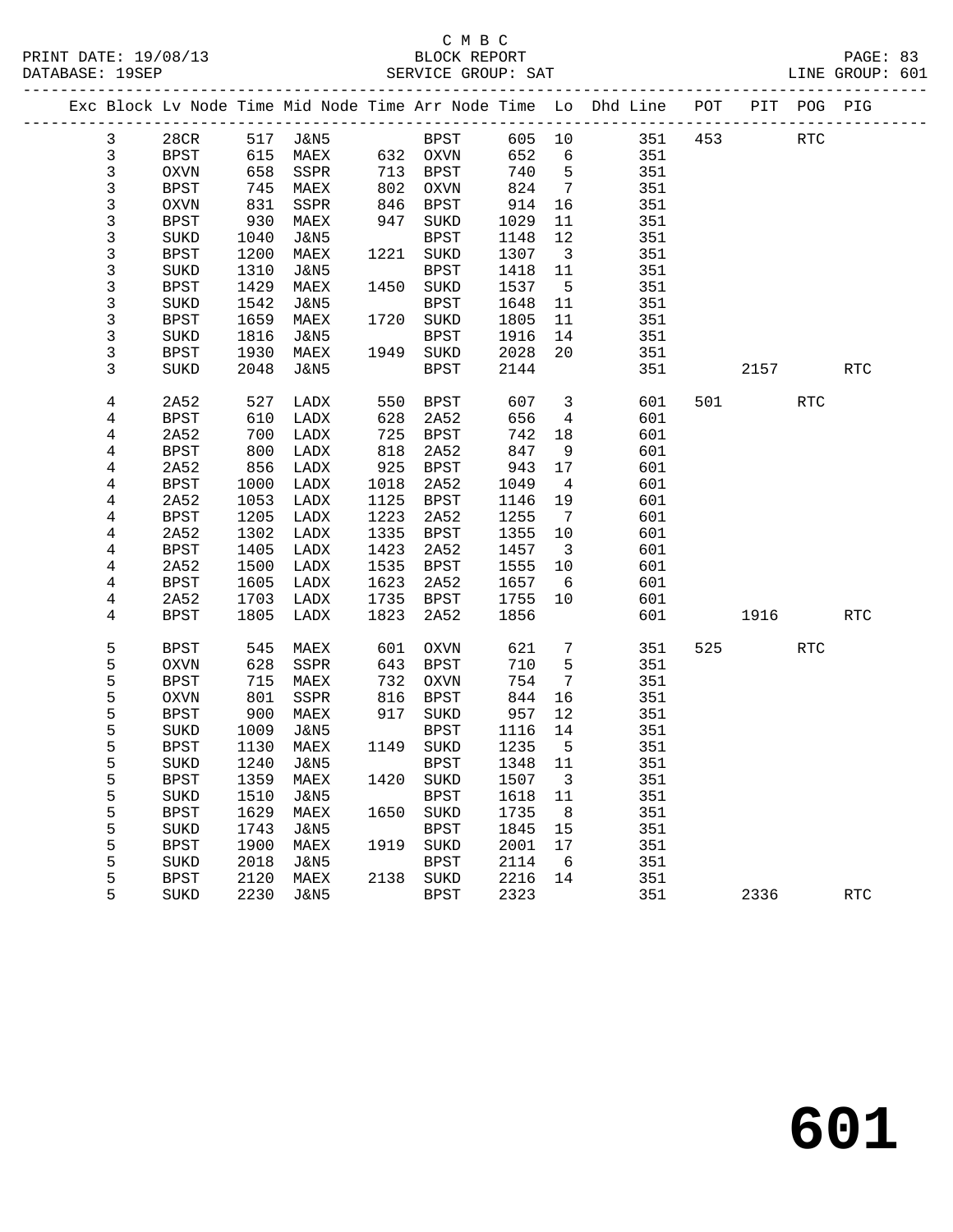#### C M B C<br>BLOCK REPORT PRINT DATE: 19/08/13 BLOCK REPORT PAGE: 84 SERVICE GROUP: SAT

|  |   |             |      |                 |      |                  |      |    | Exc Block Lv Node Time Mid Node Time Arr Node Time Lo Dhd Line POT |     |      | PIT POG PIG |            |
|--|---|-------------|------|-----------------|------|------------------|------|----|--------------------------------------------------------------------|-----|------|-------------|------------|
|  | 6 | SUKD        | 558  | J&N5            |      | <b>BPST</b>      | 652  | 8  | 351                                                                | 529 |      | <b>RTC</b>  |            |
|  | 6 | <b>BPST</b> | 700  | MAEX            |      | 717 SUKD         | 751  | 11 | 351                                                                |     |      |             |            |
|  | 6 | SUKD        | 802  | J&N5            |      | <b>BPST</b>      | 859  | 16 | 351                                                                |     |      |             |            |
|  | 6 | BPST        | 915  | MAEX            | 932  | OXVN             | 957  | 14 | 351                                                                |     |      |             |            |
|  | 6 | OXVN        | 1011 | SSPR            | 1028 | BPST             | 1058 | 17 | 351                                                                |     |      |             |            |
|  | 6 | <b>BPST</b> | 1115 | MAEX            | 1134 | OXVN             | 1200 | 13 | 351                                                                |     |      |             |            |
|  | 6 | OXVN        | 1213 | SSPR            | 1233 | BPST             | 1303 | 11 | 351                                                                |     |      |             |            |
|  | 6 | <b>BPST</b> | 1314 | MAEX            | 1335 | OXVN             | 1402 | 11 | 351                                                                |     |      |             |            |
|  | 6 | <b>OXVN</b> | 1413 | SSPR            | 1433 | <b>BPST</b>      | 1503 | 11 | 351                                                                |     |      |             |            |
|  | 6 | <b>BPST</b> | 1514 | MAEX            | 1534 | OXVN             | 1601 | 15 | 351                                                                |     |      |             |            |
|  | 6 | OXVN        | 1616 | SSPR            | 1633 | BPST             | 1703 | 11 | 351                                                                |     |      |             |            |
|  | 6 | <b>BPST</b> | 1714 | MAEX            | 1735 | OXVN             | 1801 | 15 | 351                                                                |     |      |             |            |
|  | 6 | OXVN        | 1816 | SSPR            | 1832 | BPST             | 1901 | 14 | 351                                                                |     |      |             |            |
|  | 6 | BPST        | 1915 | MAEX            | 1934 | OXVN             | 1959 | 18 | 351                                                                |     |      |             |            |
|  | 6 | <b>OXVN</b> | 2017 | SSPR            | 2032 | BPST             | 2059 |    | 351                                                                |     | 2112 |             | RTC        |
|  |   |             |      |                 |      |                  |      |    |                                                                    |     |      |             |            |
|  | 7 | BPST        | 600  | MAEX            | 617  | <b>SUKD</b>      | 651  | 9  | 351                                                                | 540 |      | <b>RTC</b>  |            |
|  | 7 | SUKD        | 700  | J&N5            |      | <b>BPST</b>      | 755  | 5  | 351                                                                |     |      |             |            |
|  | 7 | <b>BPST</b> | 800  | MAEX            | 817  | SUKD             | 851  | 10 | 351                                                                |     |      |             |            |
|  | 7 | SUKD        | 901  | J&N5            |      | BPST             | 1004 | 11 | 351                                                                |     |      |             |            |
|  | 7 | <b>BPST</b> | 1015 | MAEX            | 1033 | OXVN             | 1059 | 14 | 351                                                                |     |      |             |            |
|  | 7 | OXVN        | 1113 | SSPR            | 1133 | BPST             | 1203 | 12 | 351                                                                |     |      |             |            |
|  | 7 | <b>BPST</b> | 1215 | MAEX            | 1236 | OXVN             | 1303 | 10 | 351                                                                |     |      |             |            |
|  | 7 | OXVN        | 1313 | SSPR            | 1333 | <b>BPST</b>      | 1403 | 11 | 351                                                                |     |      |             |            |
|  | 7 | <b>BPST</b> | 1414 | MAEX            | 1435 | OXVN             | 1502 | 11 | 351                                                                |     |      |             |            |
|  | 7 | OXVN        | 1513 | SSPR            | 1533 | BPST             | 1603 | 11 | 351                                                                |     |      |             |            |
|  | 7 | <b>BPST</b> | 1614 | MAEX            | 1635 | OXVN             | 1701 | 15 | 351                                                                |     |      |             |            |
|  | 7 | OXVN        | 1716 | SSPR            | 1733 | <b>BPST</b>      | 1803 | 11 | 351                                                                |     |      |             |            |
|  | 7 | <b>BPST</b> | 1814 | MAEX            | 1834 | OXVN             | 1900 | 17 | 351                                                                |     |      |             |            |
|  | 7 | OXVN        | 1917 | SSPR            | 1932 | <b>BPST</b>      | 2001 | 14 | 351                                                                |     |      |             |            |
|  | 7 | <b>BPST</b> | 2015 | MAEX            | 2034 | OXVN             | 2059 | 18 | 351                                                                |     |      |             |            |
|  | 7 | OXVN        | 2117 | SSPR            | 2132 | <b>BPST</b>      | 2159 | 11 | 351                                                                |     |      |             |            |
|  | 7 | BPST        | 2210 | LADX            | 2227 | 2A52             | 2257 | 2  | 601                                                                |     |      |             |            |
|  | 7 | 2A52        | 2259 | LADX            | 2327 | <b>BPST</b>      | 2345 |    | 601                                                                |     | 2358 |             | <b>RTC</b> |
|  | 8 | BPST        | 630  | MAEX            | 647  | SUKD             | 721  | 11 | 351                                                                | 610 |      | <b>RTC</b>  |            |
|  | 8 | SUKD        | 732  | J&N5            |      | <b>BPST</b>      | 829  | 16 | 351                                                                |     |      |             |            |
|  | 8 | <b>BPST</b> | 845  | MAEX            |      | 902 OXVN         | 924  | 11 | 351                                                                |     |      |             |            |
|  | 8 | OXVN        | 935  | SSPR            | 952  | BPST             | 1022 | 8  | 351                                                                |     |      |             |            |
|  | 8 | BPST        |      | 1030 MAEX       |      | 1048 SUKD 1133 7 |      |    | 351                                                                |     |      |             |            |
|  | 8 | SUKD        | 1140 | <b>J&amp;N5</b> |      | <b>BPST</b>      | 1248 | 11 | 351                                                                |     |      |             |            |
|  | 8 | <b>BPST</b> | 1259 | MAEX            | 1320 | SUKD             | 1406 | 4  | 351                                                                |     |      |             |            |
|  | 8 | SUKD        | 1410 | <b>J&amp;N5</b> |      | <b>BPST</b>      | 1518 | 11 | 351                                                                |     |      |             |            |
|  | 8 | <b>BPST</b> | 1529 | MAEX            | 1550 | SUKD             | 1637 | 6  | 351                                                                |     |      |             |            |
|  | 8 | SUKD        | 1643 | <b>J&amp;N5</b> |      | <b>BPST</b>      | 1748 | 11 | 351                                                                |     |      |             |            |
|  | 8 | <b>BPST</b> | 1759 | MAEX            | 1820 | SUKD             | 1903 | 15 | 351                                                                |     |      |             |            |
|  | 8 | SUKD        | 1918 | <b>J&amp;N5</b> |      | <b>BPST</b>      | 2016 | 14 | 351                                                                |     |      |             |            |
|  | 8 | <b>BPST</b> | 2030 | MAEX            | 2049 | SUKD             | 2127 | 8  | 351                                                                |     |      |             |            |
|  | 8 | SUKD        | 2135 | <b>J&amp;N5</b> |      | <b>BPST</b>      | 2228 |    | 351                                                                |     | 2241 |             | <b>RTC</b> |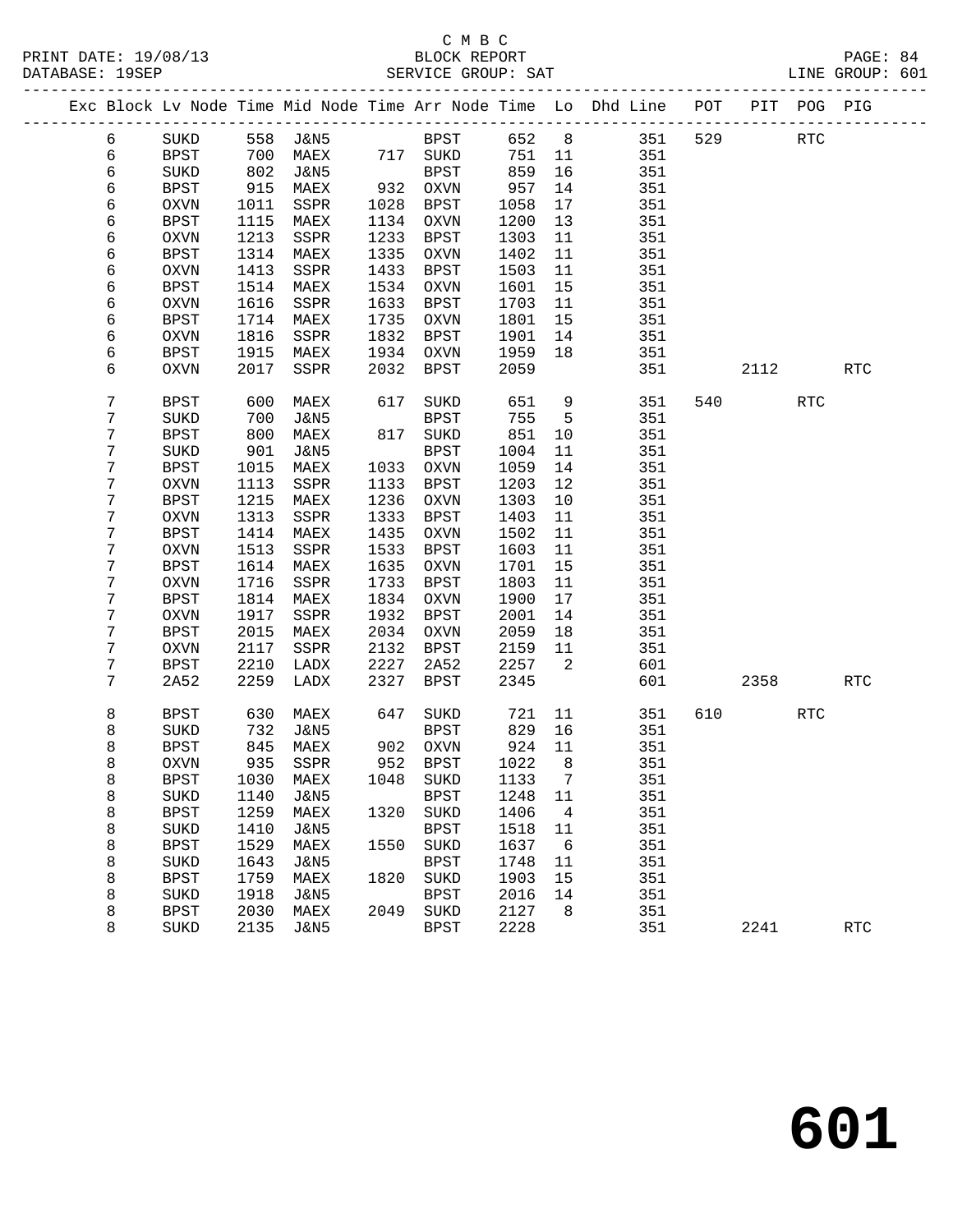#### C M B C<br>BLOCK REPORT SERVICE GROUP: SAT

**601**

|             |             |            |                 |      |             |         |                         | Exc Block Lv Node Time Mid Node Time Arr Node Time Lo Dhd Line POT |         |                                                                                                            | PIT POG PIG |            |
|-------------|-------------|------------|-----------------|------|-------------|---------|-------------------------|--------------------------------------------------------------------|---------|------------------------------------------------------------------------------------------------------------|-------------|------------|
| 9           | <b>BPST</b> |            | 645 MAEX        |      | 702 OXVN    | 724     | $\overline{4}$          |                                                                    | 351 625 |                                                                                                            | RTC         |            |
| $\mathsf 9$ | <b>OXVN</b> | 728        | SSPR            |      | 743 BPST    | 810     | 20                      | 351                                                                |         |                                                                                                            |             |            |
| $\mathsf 9$ | BPST        |            | MAEX            |      | 847 SUKD    | 926     | 9                       | 351                                                                |         |                                                                                                            |             |            |
| 9           | SUKD        | 830<br>935 | J&N5            |      | BPST        | 1040    | 20                      | 351                                                                |         |                                                                                                            |             |            |
| 9           | <b>BPST</b> | 1100       | MAEX            |      | 1119 SUKD   | 1205    | $5^{\circ}$             | 351                                                                |         |                                                                                                            |             |            |
| 9           | SUKD        | 1210       | J&N5            |      | BPST        | 1318    | 11                      | 351                                                                |         |                                                                                                            |             |            |
| 9           | <b>BPST</b> | 1329       | MAEX            |      | 1350 SUKD   | 1437    | $\overline{\mathbf{3}}$ | 351                                                                |         |                                                                                                            |             |            |
| 9           | SUKD        | 1440       | J&N5            |      | BPST        | 1548    | 11                      | 351                                                                |         |                                                                                                            |             |            |
| 9           | <b>BPST</b> | 1559       | MAEX            |      | 1620 SUKD   | 1707    | $6\overline{6}$         | 351                                                                |         |                                                                                                            |             |            |
| 9           | SUKD        | 1713       | J&N5            |      | BPST        | 1818    | 12                      | 351                                                                |         |                                                                                                            |             |            |
| 9           | <b>BPST</b> | 1830       | MAEX            |      | 1849 SUKD   | 1932    | 16                      | 351                                                                |         |                                                                                                            |             |            |
| 9           | SUKD        | 1948       | J&N5            |      | BPST        | 2044    | 16                      | 351                                                                |         |                                                                                                            |             |            |
| 9           |             |            |                 |      |             |         |                         |                                                                    |         |                                                                                                            |             | <b>RTC</b> |
|             | <b>BPST</b> | 2100       | MAEX            | 2118 | SUKD        | 2156    |                         | 351                                                                |         | 2224                                                                                                       |             |            |
| 10          | <b>BPST</b> | 700        | LADX            | 718  | 2A52        | 746     | 10                      | 601                                                                |         | 640                                                                                                        | <b>RTC</b>  |            |
| 10          | 2A52        | 756        | LADX            | 825  | BPST        | 843     | 17                      | 601                                                                |         |                                                                                                            |             |            |
| 10          | <b>BPST</b> | 900        | LADX            | 918  | 2A52        | 947     | $\overline{7}$          | 601                                                                |         |                                                                                                            |             |            |
| 10          | 2A52        | 954        | LADX            | 1025 | BPST        | 1046    | 19                      | 601                                                                |         |                                                                                                            |             |            |
| 10          | <b>BPST</b> | 1105       | LADX            | 1123 | 2A52        | 1154    | $\overline{7}$          | 601                                                                |         |                                                                                                            |             |            |
| 10          | 2A52        | 1201       | LADX            | 1235 | <b>BPST</b> | 1255    | 10                      | 601                                                                |         |                                                                                                            |             |            |
| 10          | <b>BPST</b> | 1305       | LADX            | 1323 | 2A52        | 1357    | $5^{\circ}$             | 601                                                                |         |                                                                                                            |             |            |
| 10          | 2A52        | 1402       | LADX            | 1435 | BPST        | 1455    | 10                      | 601                                                                |         |                                                                                                            |             |            |
| 10          | <b>BPST</b> | 1505       | LADX            | 1523 | 2A52        | 1557    | $\overline{4}$          | 601                                                                |         |                                                                                                            |             |            |
| 10          | 2A52        | 1601       | LADX            | 1635 | BPST        | 1657    | 8                       | 601                                                                |         |                                                                                                            |             |            |
| 10          | <b>BPST</b> | 1705       | LADX            | 1723 | 2A52        | 1757    | 7                       | 601                                                                |         |                                                                                                            |             |            |
| 10          | 2A52        | 1804       | LADX            | 1835 | BPST        | 1856    |                         | 601                                                                |         | 1909 — 1909 — 1909 — 1909 — 1909 — 1909 — 1909 — 1909 — 1909 — 1909 — 1909 — 1909 — 1909 — 1909 — 1909 — 1 |             | <b>RTC</b> |
| 11          | 2A52        | 726        | LADX            | 755  | BPST        | 813     | 17                      | 601                                                                |         |                                                                                                            | RTC         |            |
| 11          | BPST        | 830        | LADX            | 848  | 2A52        | 917     | $\overline{7}$          | 601                                                                |         |                                                                                                            |             |            |
| 11          | 2A52        | 924        | LADX            | 955  | BPST        | 1015    | 10                      | 601                                                                |         |                                                                                                            |             |            |
|             |             |            |                 |      |             |         |                         |                                                                    |         |                                                                                                            |             |            |
| 11          | <b>BPST</b> | 1025       | LADX            | 1043 | 2A52        | 1114    | 7                       | 601                                                                |         |                                                                                                            |             |            |
| 11          | 2A52        | 1121       | LADX            | 1155 | BPST        | 1216    | 9                       | 601                                                                |         |                                                                                                            |             |            |
| 11          | <b>BPST</b> | 1225       | LADX            | 1243 | 2A52        | 1315    | $7\overline{ }$         | 601                                                                |         |                                                                                                            |             |            |
| 11          | 2A52        | 1322       | LADX            | 1355 | BPST        | 1415    | 10                      | 601                                                                |         |                                                                                                            |             |            |
| 11          | <b>BPST</b> | 1425       | LADX            | 1443 | 2A52        | 1517    | $\overline{\mathbf{3}}$ | 601                                                                |         |                                                                                                            |             |            |
| 11          | 2A52        | 1520       | LADX            | 1555 | BPST        | 1615    | 10                      | 601                                                                |         |                                                                                                            |             |            |
| 11          | <b>BPST</b> | 1625       | LADX            | 1643 | 2A52        | 1717    | 6                       | 601                                                                |         |                                                                                                            |             |            |
| 11          | 2A52        | 1723       | LADX            | 1755 | BPST        | 1815    | 10                      | 601                                                                |         |                                                                                                            |             |            |
| 11          | <b>BPST</b> |            | 1825 LADX       | 1843 | 2A52        | 1916    | $6\overline{6}$         | 601                                                                |         |                                                                                                            |             |            |
| 11          | 2A52        |            | 1922 LADX       |      | 1953 BPST   | 2012 15 |                         | 601                                                                |         |                                                                                                            |             |            |
| 11          | <b>BPST</b> | 2027       | LADX            | 2045 | 2A52        | 2116    | 6                       | 601                                                                |         |                                                                                                            |             |            |
| 11          | 2A52        | 2122       | LADX            | 2153 | <b>BPST</b> | 2211    |                         | 601                                                                |         | 2224                                                                                                       |             | RTC        |
| 12          | <b>BPST</b> | 815        | MAEX            | 832  | <b>OXVN</b> | 854     | 9                       | 351                                                                | 755     |                                                                                                            | <b>RTC</b>  |            |
| 12          | <b>OXVN</b> | 903        | SSPR            | 919  | BPST        | 949     | 11                      | 351                                                                |         |                                                                                                            |             |            |
| 12          | <b>BPST</b> | 1000       | MAEX            | 1018 | SUKD        | 1100    | 10                      | 351                                                                |         |                                                                                                            |             |            |
| 12          | SUKD        | 1110       | <b>J&amp;N5</b> |      | <b>BPST</b> | 1218    | 11                      | 351                                                                |         |                                                                                                            |             |            |
| 12          | <b>BPST</b> | 1229       | MAEX            | 1250 | SUKD        | 1336    | 4                       | 351                                                                |         |                                                                                                            |             |            |
| 12          | SUKD        | 1340       | <b>J&amp;N5</b> |      | <b>BPST</b> | 1448    | 11                      | 351                                                                |         |                                                                                                            |             |            |
| 12          | <b>BPST</b> | 1459       | MAEX            | 1519 | SUKD        | 1606    | 7                       | 351                                                                |         |                                                                                                            |             |            |
| 12          | SUKD        | 1613       | <b>J&amp;N5</b> |      | BPST        | 1718    | 11                      | 351                                                                |         |                                                                                                            |             |            |
| 12          | <b>BPST</b> | 1729       | MAEX            | 1750 | SUKD        | 1833    | 14                      | 351                                                                |         |                                                                                                            |             |            |
| 12          |             | 1847       |                 |      |             | 1946    | 14                      | 351                                                                |         |                                                                                                            |             |            |
|             | SUKD        |            | <b>J&amp;N5</b> |      | <b>BPST</b> |         |                         |                                                                    |         |                                                                                                            |             |            |
| 12          | <b>BPST</b> | 2000       | MAEX            | 2019 | SUKD        | 2058    | 20                      | 351                                                                |         |                                                                                                            |             |            |
| 12          | SUKD        | 2118       | <b>J&amp;N5</b> |      | BPST        | 2214    | 16                      | 351                                                                |         |                                                                                                            |             |            |
| 12          | <b>BPST</b> | 2230       | MAEX            | 2248 | SUKD        | 2326    | 19                      | 351                                                                |         |                                                                                                            |             |            |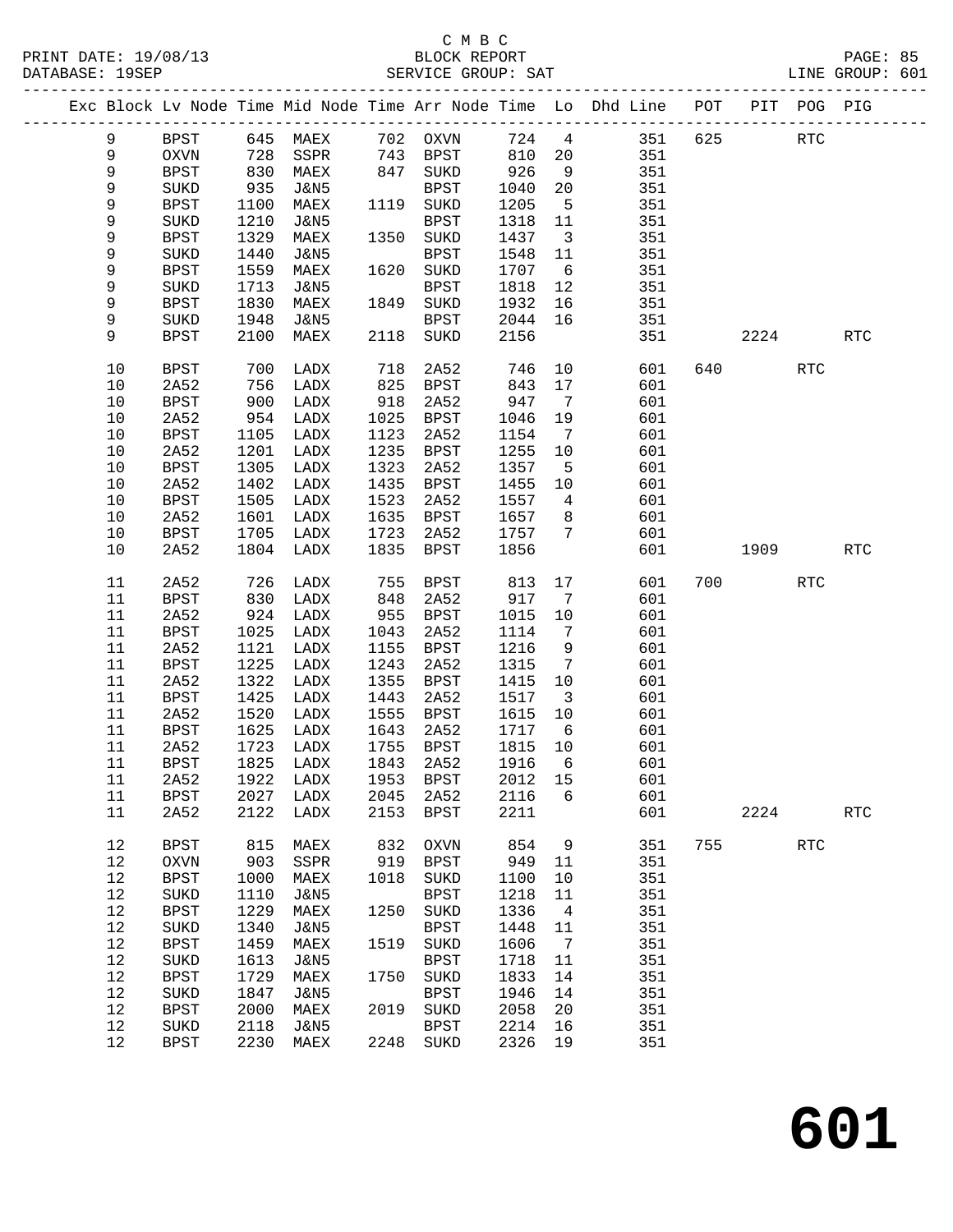|  |          |              |              | Exc Block Lv Node Time Mid Node Time Arr Node Time Lo Dhd Line POT PIT POG PIG |              |              |              |                         |    |            |          |          |            |            |
|--|----------|--------------|--------------|--------------------------------------------------------------------------------|--------------|--------------|--------------|-------------------------|----|------------|----------|----------|------------|------------|
|  | 12       | SUKD         |              | 2345 J&N5 BPST 2437 8 351                                                      |              |              |              |                         |    |            |          |          |            |            |
|  | 12       | BPST         | 2445         | J&N3 SUKD                                                                      |              |              | 2540         |                         |    |            | 351      | 2606 700 |            | RTC        |
|  |          |              |              |                                                                                |              |              |              |                         |    |            |          |          |            |            |
|  | 13       | BPST         | 1045         | MAEX                                                                           |              | 1103 OXVN    | 1129 14      |                         |    |            | 351 1025 |          | <b>RTC</b> |            |
|  | 13       | OXVN         | 1143         | SSPR                                                                           | 1203         | BPST         | 1233         | 11                      |    | 351        |          |          |            |            |
|  | 13       | <b>BPST</b>  | 1244         | MAEX                                                                           | 1305         | OXVN         | 1332         | 11                      |    | 351        |          |          |            |            |
|  | 13       | <b>OXVN</b>  | 1343         | SSPR                                                                           | 1403         | BPST         | 1433         | 11                      |    | 351        |          |          |            |            |
|  | 13       | <b>BPST</b>  | 1444         | MAEX                                                                           | 1504         | OXVN         | 1531         | 14                      |    | 351        |          |          |            |            |
|  | 13       | OXVN         | 1545         | SSPR                                                                           | 1603         | BPST         | 1633         | 11                      |    | 351        |          |          |            |            |
|  | 13       | BPST         | 1644         | MAEX                                                                           | 1705         | OXVN         | 1731         | 14                      |    | 351        |          |          |            |            |
|  | 13       | OXVN         | 1745         | SSPR                                                                           | 1802         | BPST         | 1830         | 15                      |    | 351        |          |          |            |            |
|  | 13       | BPST         | 1845         | MAEX                                                                           | 1904         | OXVN         | 1929<br>2029 | 18                      |    | 351        |          |          |            |            |
|  | 13<br>13 | OXVN<br>BPST | 1947<br>2045 | SSPR<br>MAEX                                                                   | 2002<br>2104 | BPST<br>SUKD | 2142         | 16<br>18                |    | 351<br>351 |          |          |            |            |
|  | 13       | SUKD         | 2200         | J&N5                                                                           |              | BPST         | 2253         | 17                      |    | 351        |          |          |            |            |
|  | 13       | BPST         | 2310         | LADX                                                                           | 2327         | 2A52         | 2357         | $\overline{2}$          |    | 601        |          |          |            |            |
|  | 13       | 2A52         | 2359         | LADX                                                                           | 2427         | BPST         | 2445         |                         |    | 601        |          | 2458     |            | <b>RTC</b> |
|  |          |              |              |                                                                                |              |              |              |                         |    |            |          |          |            |            |
|  | 14       | <b>BPST</b>  | 1045         | LADX                                                                           | 1103         | 2A52         | 1134         | $7\phantom{.0}$         |    |            | 601 1025 |          | <b>RTC</b> |            |
|  | 14       | 2A52         | 1141         | LADX                                                                           | 1215         | BPST         | 1236         | 9                       |    | 601        |          |          |            |            |
|  | 14       | <b>BPST</b>  | 1245         | LADX                                                                           | 1303         | 2A52         | 1335         | 7                       |    | 601        |          |          |            |            |
|  | 14       | 2A52         | 1342         | LADX                                                                           | 1415         | BPST         | 1435         | 10                      |    | 601        |          |          |            |            |
|  | 14       | BPST         | 1445         | LADX                                                                           | 1503         | 2A52         | 1537         | $4\overline{ }$         |    | 601        |          |          |            |            |
|  | 14       | 2A52         | 1541         | LADX                                                                           | 1615         | BPST         | 1636         | 9                       |    | 601        |          |          |            |            |
|  | 14       | BPST         | 1645         | LADX                                                                           | 1703         | 2A52         | 1737         | $\overline{7}$          |    | 601        |          |          |            |            |
|  | 14       | 2A52         | 1744         | LADX                                                                           | 1815         | <b>BPST</b>  | 1836         | 21                      |    | 601        |          |          |            |            |
|  | 14       | BPST         | 1857         | LADX                                                                           | 1915         | 2A52         | 1946         | 6                       |    | 601        |          |          |            |            |
|  | 14       | 2A52         | 1952         | LADX                                                                           | 2023         | BPST         | 2041         | 16                      |    | 601        |          |          |            |            |
|  | 14       | BPST         | 2057         | LADX                                                                           | 2115         | 2A52         | 2146         | 8 <sup>8</sup>          |    | 601        |          |          |            |            |
|  | 14       | 2A52         | 2154         | LADX                                                                           | 2223         | BPST         | 2241         | 19                      |    | 601        |          |          |            |            |
|  | 14       | BPST         | 2300         | MAEX                                                                           | 2318         | SUKD         | 2356         |                         |    | 351        |          | 2424     |            | <b>RTC</b> |
|  | 15       | BPST         | 1145         | LADX                                                                           | 1203         | 2A52         | 1235         | $\overline{7}$          |    | 601        | 1125     |          | <b>RTC</b> |            |
|  | 15       | 2A52         | 1242         | LADX                                                                           | 1315         | BPST         | 1335         | 10                      |    | 601        |          |          |            |            |
|  | 15       | <b>BPST</b>  | 1345         | LADX                                                                           | 1403         | 2A52         | 1437         | $\overline{\mathbf{3}}$ |    | 601        |          |          |            |            |
|  | 15       | 2A52         | 1440         | LADX                                                                           | 1515         | BPST         | 1535         | 10                      |    | 601        |          |          |            |            |
|  | 15       | <b>BPST</b>  | 1545         | LADX                                                                           | 1603         | 2A52         | 1637         | $\overline{4}$          |    | 601        |          |          |            |            |
|  | 15       | 2A52         | 1641         | LADX                                                                           |              | 1715 BPST    | 1735         | 10                      |    | 601        |          |          |            |            |
|  | 15       | BPST         | 1745         | LADX                                                                           |              | 1803 2A52    | 1837 15      |                         |    | 601        |          |          |            |            |
|  |          |              |              | 15  2A52  1852  LADX  1923  BPST  1944  13                                     |              |              |              |                         |    | 601        |          |          |            |            |
|  | 15       | BPST         | 1957         | LADX                                                                           | 2015         | 2A52         | 2046         | 6                       |    | 601        |          |          |            |            |
|  | 15       | 2A52         | 2052         | LADX                                                                           | 2123         | <b>BPST</b>  | 2141         | 19                      |    | 601        |          |          |            |            |
|  | 15       | <b>BPST</b>  | 2200         | MAEX                                                                           | 2218         | SUKD         | 2256         | 4                       |    | 351        |          |          |            |            |
|  | 15       | SUKD         | 2300         | <b>J&amp;N5</b>                                                                |              | <b>BPST</b>  | 2353         | 7                       |    | 351        |          |          |            |            |
|  | 15       | <b>BPST</b>  | 2400         | <b>J&amp;N3</b>                                                                |              | SUKD         | 2455         | 5                       | 40 | 351        |          |          |            |            |
|  | 15<br>15 | <b>BPST</b>  | 2540<br>2624 | LADX                                                                           | 2557<br>2649 | 2A52         | 2622<br>2707 | 2                       |    | 601<br>601 |          | 2720     |            | <b>RTC</b> |
|  |          | 2A52         |              | LADX                                                                           |              | <b>BPST</b>  |              |                         |    |            |          |          |            |            |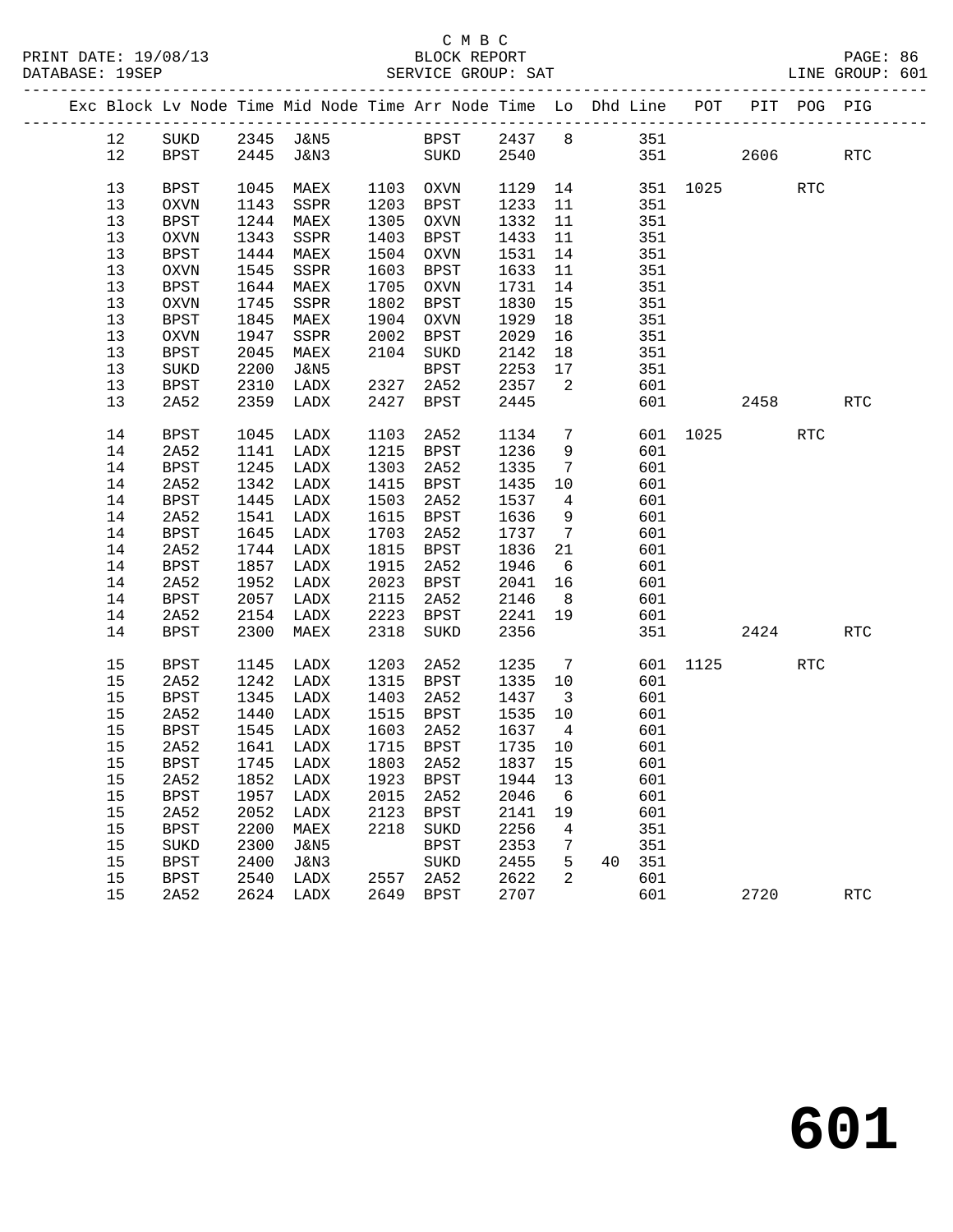| BPST         BRIDGEPORT STN<br>RTC         Richmond Depot                      |              |                    |                                  |              |                                             |               |    |                    |     |          |            |                      |  |
|--------------------------------------------------------------------------------|--------------|--------------------|----------------------------------|--------------|---------------------------------------------|---------------|----|--------------------|-----|----------|------------|----------------------|--|
| Exc Block Lv Node Time Mid Node Time Arr Node Time Lo Dhd Line POT PIT POG PIG |              |                    |                                  |              |                                             |               |    |                    |     |          |            |                      |  |
| 40                                                                             | BPST         |                    | $600$ LADX                       |              | 617 TSFE                                    |               |    | 632 28 620 540 RTC |     |          |            |                      |  |
| 40                                                                             | TSFE         |                    | 700 LADX 715 BPST                |              |                                             |               |    | 734 11<br>620      |     |          |            |                      |  |
| 40                                                                             | BPST         |                    | 745 LADX 802 TSFE                |              |                                             | 818 37        |    | 620                |     |          |            |                      |  |
| 40                                                                             | TSFE         |                    |                                  |              |                                             |               |    | 620                |     |          |            |                      |  |
| 40                                                                             | BPST         | 855<br>945<br>1055 |                                  |              | BPST 929 16<br>TSFE 1020 35<br>BPST 1131 14 |               |    | 620                |     |          |            |                      |  |
| 40                                                                             | TSFE         |                    | LADX                             |              | 1111 BPST                                   |               |    | 620                |     |          |            |                      |  |
| 40                                                                             | BPST         | 1145               | LADX                             | 1203         | TSFE                                        | 1220 35       |    | 620                |     |          |            |                      |  |
| 40                                                                             | TSFE         | 1255               | LADX                             | 1311         | BPST                                        | 1331          | 14 | 620                |     |          |            |                      |  |
| 40                                                                             | BPST         | 1345               | LADX                             | 1403         | TSFE                                        | 1421          | 34 | 620                |     |          |            |                      |  |
| 40                                                                             | TSFE         | 1455               | LADX                             | 1511         | BPST                                        | 1531          | 14 | 620                |     |          |            |                      |  |
| 40                                                                             | BPST         | 1545               | LADX                             | 1603         | TSFE                                        | 1620          | 35 | 620                |     |          |            |                      |  |
| 40                                                                             | TSFE         | 1655<br>1745       | LADX                             | 1711         | BPST                                        | 1731          | 14 | 620                |     |          |            |                      |  |
| 40<br>40                                                                       | BPST         | 1855               | LADX                             | 1803<br>1910 | TSFE<br>BPST 1929 16                        | 1820          | 35 | 620                |     |          |            |                      |  |
| 40                                                                             | TSFE<br>BPST | 1945               | LADX<br>LADX                     | 2003         | TSFE 2019 36                                |               |    | 620<br>620         |     |          |            |                      |  |
| 40                                                                             | TSFE         | 2055               | LADX                             | 2109         | <b>BPST</b>                                 | 2127          |    | 620                |     |          | 2140       | RTC                  |  |
|                                                                                |              |                    |                                  |              |                                             |               |    |                    |     |          |            |                      |  |
| 41                                                                             | BPST         | 700                | LADX                             |              | 717 TSFE                                    |               |    | 732 28<br>620      |     | 640 — 10 | <b>RTC</b> |                      |  |
| 41                                                                             | TSFE         | 800                | LADX                             |              | 815 BPST                                    | 834 21        |    | 620                |     |          |            |                      |  |
| 41                                                                             | BPST         | 855                | LADX                             |              | 913 TSFE                                    | 929           | 36 | 620                |     |          |            |                      |  |
| 41                                                                             | TSFE         | 1005               | LADX                             |              | 1021 BPST                                   | 1041          | 14 | 620                |     |          |            |                      |  |
| 41                                                                             | BPST         | 1055               | LADX                             | 1113         | TSFE                                        | 1130 35       |    | 620                |     |          |            |                      |  |
| 41                                                                             | TSFE         | 1205               | LADX                             | 1221         | BPST                                        | 1241 14       |    | 620                |     |          |            |                      |  |
| 41                                                                             | BPST         | 1255               | LADX                             | 1313         | TSFE                                        | 1330 35       |    | 620                |     |          |            |                      |  |
| 41                                                                             | TSFE         | 1405               | LADX                             | 1421         | BPST                                        | 1441          |    | 620                |     |          | 1454       | RTC                  |  |
| 42                                                                             |              | 755                |                                  |              |                                             |               |    | 37                 |     | 735      | <b>RTC</b> |                      |  |
| 42                                                                             | BPST<br>TSFE | 905                | LADX<br>LADX                     | 812          | TSFE<br>920 BPST                            | 828<br>939 16 |    | 620<br>620         |     |          |            |                      |  |
| 42                                                                             | BPST         |                    | LADX                             | 1013         | TSFE                                        | 1030          | 35 | 620                |     |          |            |                      |  |
| 42                                                                             | TSFE         | 955<br>1105        | LADX                             |              | 1121 BPST                                   | 1141 14       |    | 620                |     |          |            |                      |  |
| 42                                                                             | BPST         | 1155               | LADX                             |              | 1213 TSFE                                   | 1230 35       |    | 620                |     |          |            |                      |  |
| 42                                                                             | TSFE         |                    | 1305 LADX                        |              | 1321 BPST 1341 14                           |               |    | 620                |     |          |            |                      |  |
| 42                                                                             | BPST         |                    | 1355 LADX                        |              | 1413 TSFE                                   | 1431 34       |    | 620                |     |          |            |                      |  |
|                                                                                |              |                    | 42 TSFE 1505 LADX 1521 BPST 1541 |              |                                             |               |    | 620                |     | 1554     |            | $\operatorname{RTC}$ |  |
|                                                                                |              |                    |                                  |              |                                             |               |    |                    |     |          |            |                      |  |
| 43                                                                             | <b>BPST</b>  | 800                | LADX                             | 817          | TSFE                                        | 833           | 27 | 620                | 740 |          | RTC        |                      |  |
| 43                                                                             | TSFE         | 900                | LADX                             | 915          | <b>BPST</b>                                 | 934           | 26 | 620                |     |          |            |                      |  |
| 43                                                                             | <b>BPST</b>  | 1000               | LADX                             | 1018         | TSFE                                        | 1035          | 25 | 620                |     |          |            |                      |  |
| 43                                                                             | TSFE         | 1100               | LADX                             | 1116         | <b>BPST</b>                                 | 1136          | 24 | 620                |     |          |            |                      |  |
| 43                                                                             | <b>BPST</b>  | 1200               | LADX                             | 1218         | TSFE                                        | 1235          | 25 | 620                |     |          |            |                      |  |
| 43                                                                             | TSFE         | 1300               | LADX                             | 1316         | <b>BPST</b>                                 | 1336          | 24 | 620                |     |          |            |                      |  |
| 43                                                                             | <b>BPST</b>  | 1400               | LADX                             | 1418         | TSFE                                        | 1436          | 24 | 620                |     |          |            |                      |  |
| 43                                                                             | TSFE         | 1500               | ${\rm LADX}$                     | 1516         | <b>BPST</b>                                 | 1536          | 24 | 620                |     |          |            |                      |  |
| 43                                                                             | <b>BPST</b>  | 1600               | LADX                             | 1618         | TSFE                                        | 1635          | 25 | 620                |     |          |            |                      |  |
| 43                                                                             | TSFE         | 1700               | LADX                             | 1716         | <b>BPST</b>                                 | 1736          | 24 | 620                |     |          |            |                      |  |
| 43                                                                             | <b>BPST</b>  | 1800               | LADX                             | 1818         | TSFE                                        | 1835          | 25 | 620                |     |          |            |                      |  |
| 43                                                                             | TSFE         | 1900               | LADX                             | 1915         | <b>BPST</b>                                 | 1934          | 26 | 620                |     |          |            |                      |  |
| 43                                                                             | <b>BPST</b>  | 2000               | LADX                             | 2018         | TSFE                                        | 2034          | 26 | 620                |     |          |            |                      |  |
| 43                                                                             | TSFE         | 2100               | LADX                             | 2114         | <b>BPST</b>                                 | 2132          | 33 | 620                |     |          |            |                      |  |
| 43<br>43                                                                       | <b>BPST</b>  | 2205<br>2300       | LADX                             | 2219<br>2314 | TSFE                                        | 2235          | 25 | 620                |     | 2345     |            |                      |  |
|                                                                                | TSFE         |                    | LADX                             |              | <b>BPST</b>                                 | 2332          |    | 620                |     |          |            | $\operatorname{RTC}$ |  |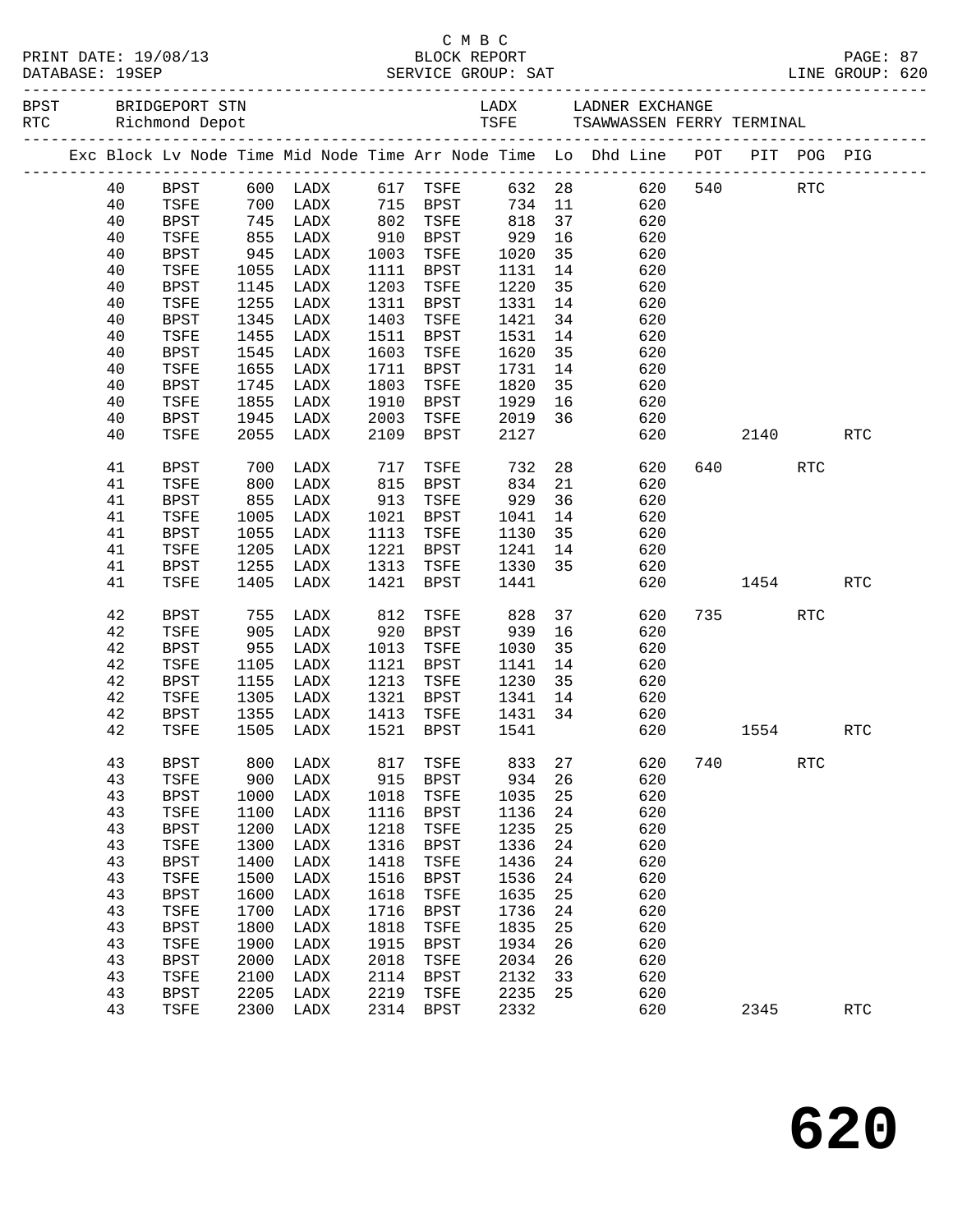|  |    |             |      |      |      |             |        |    | Exc Block Lv Node Time Mid Node Time Arr Node Time Lo Dhd Line | POT |      | PIT POG PIG |            |
|--|----|-------------|------|------|------|-------------|--------|----|----------------------------------------------------------------|-----|------|-------------|------------|
|  | 44 | BPST        | 845  | LADX | 903  | TSFE        | 919 36 |    | 620                                                            | 825 |      | <b>RTC</b>  |            |
|  | 44 | TSFE        | 955  | LADX | 1011 | BPST        | 1031   | 14 | 620                                                            |     |      |             |            |
|  | 44 | BPST        | 1045 | LADX | 1103 | TSFE        | 1120   | 35 | 620                                                            |     |      |             |            |
|  | 44 | TSFE        | 1155 | LADX | 1211 | <b>BPST</b> | 1231   | 14 | 620                                                            |     |      |             |            |
|  | 44 | <b>BPST</b> | 1245 | LADX | 1303 | TSFE        | 1320   | 35 | 620                                                            |     |      |             |            |
|  | 44 | TSFE        | 1355 | LADX | 1411 | <b>BPST</b> | 1431   | 14 | 620                                                            |     |      |             |            |
|  | 44 | BPST        | 1445 | LADX | 1503 | TSFE        | 1522   | 33 | 620                                                            |     |      |             |            |
|  | 44 | TSFE        | 1555 | LADX | 1611 | <b>BPST</b> | 1631   | 14 | 620                                                            |     |      |             |            |
|  | 44 | <b>BPST</b> | 1645 | LADX | 1703 | TSFE        | 1720   | 35 | 620                                                            |     |      |             |            |
|  | 44 | TSFE        | 1755 | LADX | 1810 | BPST        | 1830   | 15 | 620                                                            |     |      |             |            |
|  | 44 | BPST        | 1845 | LADX | 1903 | TSFE        | 1919   | 36 | 620                                                            |     |      |             |            |
|  | 44 | TSFE        | 1955 | LADX | 2010 | BPST        | 2029   |    | 620                                                            |     | 2042 |             | <b>RTC</b> |
|  |    |             |      |      |      |             |        |    |                                                                |     |      |             |            |
|  | 45 | <b>BPST</b> | 900  | LADX | 918  | TSFE        | 934    | 26 | 620                                                            | 840 |      | RTC         |            |
|  | 45 | TSFE        | 1000 | LADX | 1016 | BPST        | 1036   | 24 | 620                                                            |     |      |             |            |
|  | 45 | BPST        | 1100 | LADX | 1118 | TSFE        | 1135   | 25 | 620                                                            |     |      |             |            |
|  | 45 | TSFE        | 1200 | LADX | 1216 | BPST        | 1236   | 24 | 620                                                            |     |      |             |            |
|  | 45 | <b>BPST</b> | 1300 | LADX | 1318 | TSFE        | 1335   | 25 | 620                                                            |     |      |             |            |
|  | 45 | TSFE        | 1400 | LADX | 1416 | <b>BPST</b> | 1436   | 24 | 620                                                            |     |      |             |            |
|  | 45 | <b>BPST</b> | 1500 | LADX | 1518 | TSFE        | 1537   | 23 | 620                                                            |     |      |             |            |
|  | 45 | TSFE        | 1600 | LADX | 1616 | <b>BPST</b> | 1636   | 24 | 620                                                            |     |      |             |            |
|  | 45 | <b>BPST</b> | 1700 | LADX | 1718 | TSFE        | 1735   | 25 | 620                                                            |     |      |             |            |
|  | 45 | TSFE        | 1800 | LADX | 1815 | <b>BPST</b> | 1835   | 25 | 620                                                            |     |      |             |            |
|  | 45 | <b>BPST</b> | 1900 | LADX | 1918 | TSFE        | 1934   | 26 | 620                                                            |     |      |             |            |
|  | 45 | TSFE        | 2000 | LADX | 2015 | <b>BPST</b> | 2034   | 26 | 620                                                            |     |      |             |            |
|  | 45 | BPST        | 2100 | LADX | 2118 | TSFE        | 2134   | 26 | 620                                                            |     |      |             |            |
|  | 45 | TSFE        | 2200 | LADX | 2214 | BPST        | 2232   |    | 620                                                            |     | 2245 |             | <b>RTC</b> |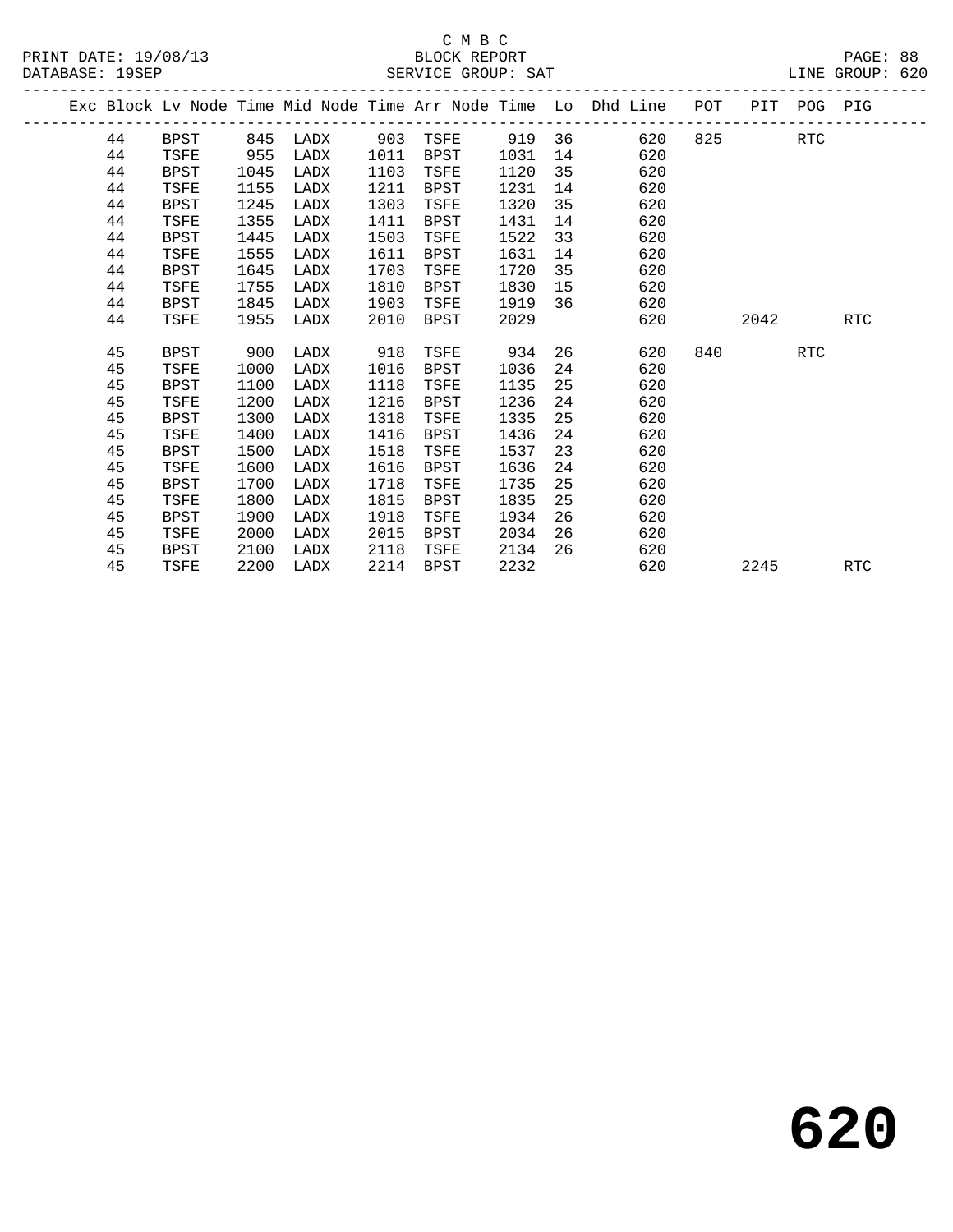|                |                    |                                            |                                  |              |                     |                     |    |                                                                                |        |            | PAGE: 89<br>LINE GROUP: 301 |  |
|----------------|--------------------|--------------------------------------------|----------------------------------|--------------|---------------------|---------------------|----|--------------------------------------------------------------------------------|--------|------------|-----------------------------|--|
|                | RTC Richmond Depot |                                            |                                  |              |                     |                     |    | N EX       NEWTON EXCHANGE TERMINUS<br>SCDL         SCOTTSDALE                 |        |            |                             |  |
|                |                    |                                            |                                  |              |                     |                     |    | Exc Block Lv Node Time Mid Node Time Arr Node Time Lo Dhd Line POT PIT POG PIG |        |            |                             |  |
| $\mathbf{1}$   | N EX               |                                            | 600 SCDL                         |              | 609 BHST            |                     |    | 640 25 301 524 RTC                                                             |        |            |                             |  |
| $\mathbf{1}$   | BHST               | 705                                        | SCDL                             |              | 735 N EX            | 744 16              |    | 301                                                                            |        |            |                             |  |
| $\mathbf 1$    | N EX               | 800                                        | SCDL                             |              | 809 BHST            | 842                 | 21 | 301                                                                            |        |            |                             |  |
| $\mathbf{1}$   | BHST               | $\begin{array}{c} 903 \\ 1000 \end{array}$ | SCDL                             |              | 934 N EX            | 944                 | 16 | 301                                                                            |        |            |                             |  |
| $\mathbf 1$    | N EX               | 1000                                       | SCDL                             | 1010         | BHST                | 1044                | 17 | 301                                                                            |        |            |                             |  |
| $\mathbf 1$    | BHST               | 1101                                       | SCDL                             | 1133         | N EX                | 1144                | 16 | 301                                                                            |        |            |                             |  |
| $\mathbf 1$    | N EX               | 1200                                       | SCDL                             | 1210         | BHST                | 1244                | 19 | 301                                                                            |        |            |                             |  |
| 1              | BHST               | 1303                                       | SCDL                             | 1339         | N EX                | 1350                | 10 | 301                                                                            |        |            |                             |  |
| $\mathbf 1$    | N EX               | 1400                                       | SCDL                             | 1411         | BHST                | 1448                | 15 | 301                                                                            |        |            |                             |  |
| 1              | BHST               | 1503                                       | SCDL                             | 1539         | N EX                | 1550                | 10 | 301                                                                            |        |            |                             |  |
| $\mathbf 1$    | N EX               | 1600                                       | SCDL                             | 1611         | BHST                | 1647                | 15 | 301                                                                            |        |            |                             |  |
| 1              | BHST               | 1702                                       | SCDL                             | 1739         | $\,$ N $\,$ EX $\,$ | 1750                | 10 | 301                                                                            |        |            |                             |  |
| $\mathbf 1$    | N EX               | 1800                                       | SCDL                             | 1810         | BHST                | 1844                | 26 | 301                                                                            |        |            |                             |  |
| 1              | BHST               | 1910                                       | SCDL                             | 1944         | N EX                | 1954                |    | 301                                                                            | 2027   |            | <b>RTC</b>                  |  |
| 2              | N EX               | 630                                        | SCDL                             | 639          | BHST                | 710                 | 25 | 301                                                                            | 554    | <b>RTC</b> |                             |  |
| 2              | BHST               | 735                                        | SCDL                             | 805          | N EX                | 814                 | 16 | 301                                                                            |        |            |                             |  |
| 2              | N EX               | 830                                        | SCDL                             | 839          | <b>BHST</b>         | 912                 | 20 | 301                                                                            |        |            |                             |  |
| $\overline{c}$ | <b>BHST</b>        | 932                                        | SCDL                             | 1004         | N EX                | 1014                | 16 | 301                                                                            |        |            |                             |  |
| 2              | N EX               | 1030                                       | SCDL                             | 1040         | BHST                | 1114                | 15 | 301                                                                            |        |            |                             |  |
| $\overline{c}$ | BHST               | 1129                                       | SCDL                             | 1203         | N EX                | 1214                | 16 | 301                                                                            |        |            |                             |  |
| 2              | N EX               | 1230                                       | SCDL                             | 1242         | BHST                | 1319                | 14 | 301                                                                            |        |            |                             |  |
| $\overline{c}$ | BHST               | 1333                                       | $\operatorname{SCDL}$            | 1409         | N EX                | 1420                | 10 | 301                                                                            |        |            |                             |  |
| 2              | N EX               | 1430                                       | SCDL                             | 1441         | BHST                | 1517                | 15 | 301                                                                            |        |            |                             |  |
| $\overline{c}$ | BHST               | 1532                                       | SCDL                             | 1609         | N EX                | 1620                | 10 | 301                                                                            |        |            |                             |  |
| $\sqrt{2}$     | N EX               | 1630                                       | SCDL                             | 1641         | BHST                | 1717                | 16 | 301                                                                            |        |            |                             |  |
| $\overline{c}$ | BHST               | 1733                                       | SCDL                             | 1810         | N EX                | 1820                | 10 | 301                                                                            |        |            |                             |  |
| 2<br>2         | N EX<br>BHST       | 1830<br>1940                               | SCDL<br>SCDL                     | 1840<br>2014 | BHST<br>N EX        | 1914<br>2024        | 26 | 301<br>301                                                                     | 2057   |            | <b>RTC</b>                  |  |
|                |                    |                                            |                                  |              |                     |                     |    |                                                                                |        |            |                             |  |
| 3              | N EX               | 700                                        | SCDL                             |              | 709 BHST            | 742                 | 23 | 301                                                                            | 624 62 | <b>RTC</b> |                             |  |
| 3              | BHST               | 805                                        | SCDL                             |              | 835 N EX            | 844<br>$044$<br>943 | 16 | 301                                                                            |        |            |                             |  |
| 3              | N EX               | 900                                        | SCDL                             |              | 910 BHST            |                     | 19 | 301                                                                            |        |            |                             |  |
| 3              | <b>BHST</b>        | 1002                                       | SCDL                             |              | 1034 N EX           | 1044 16             |    | 301                                                                            |        |            |                             |  |
|                |                    |                                            | N EX 1100 SCDL 1110 BHST 1144 15 |              |                     |                     |    | 301                                                                            |        |            |                             |  |
| 3              | <b>BHST</b>        | 1159                                       | SCDL                             | 1233         | N EX                | 1244                | 16 | 301                                                                            |        |            |                             |  |
| 3              | N EX               | 1300                                       | SCDL                             | 1312         | <b>BHST</b>         | 1349                | 14 | 301                                                                            |        |            |                             |  |
| 3              | <b>BHST</b>        | 1403                                       | SCDL                             | 1439         | N EX                | 1450                | 10 | 301                                                                            |        |            |                             |  |
| 3              | N EX               | 1500                                       | SCDL                             | 1511         | <b>BHST</b>         | 1547                | 15 | 301                                                                            |        |            |                             |  |
| 3              | <b>BHST</b>        | 1602                                       | SCDL                             | 1639         | N EX                | 1650                | 10 | 301                                                                            |        |            |                             |  |
| 3              | N EX               | 1700                                       | SCDL                             | 1711         | <b>BHST</b>         | 1747                | 16 | 301                                                                            |        |            |                             |  |
| 3              | <b>BHST</b>        | 1803                                       | SCDL                             | 1840         | N EX                | 1850                | 10 | 301                                                                            |        |            |                             |  |
| 3              | N EX               | 1900                                       | SCDL                             | 1910         | <b>BHST</b>         | 1944                | 17 | 301                                                                            |        |            |                             |  |
| 3              | BHST               | 2001                                       | SCDL                             | 2034         | N EX                | 2044                |    | 301                                                                            | 2117   |            | <b>RTC</b>                  |  |

C M B C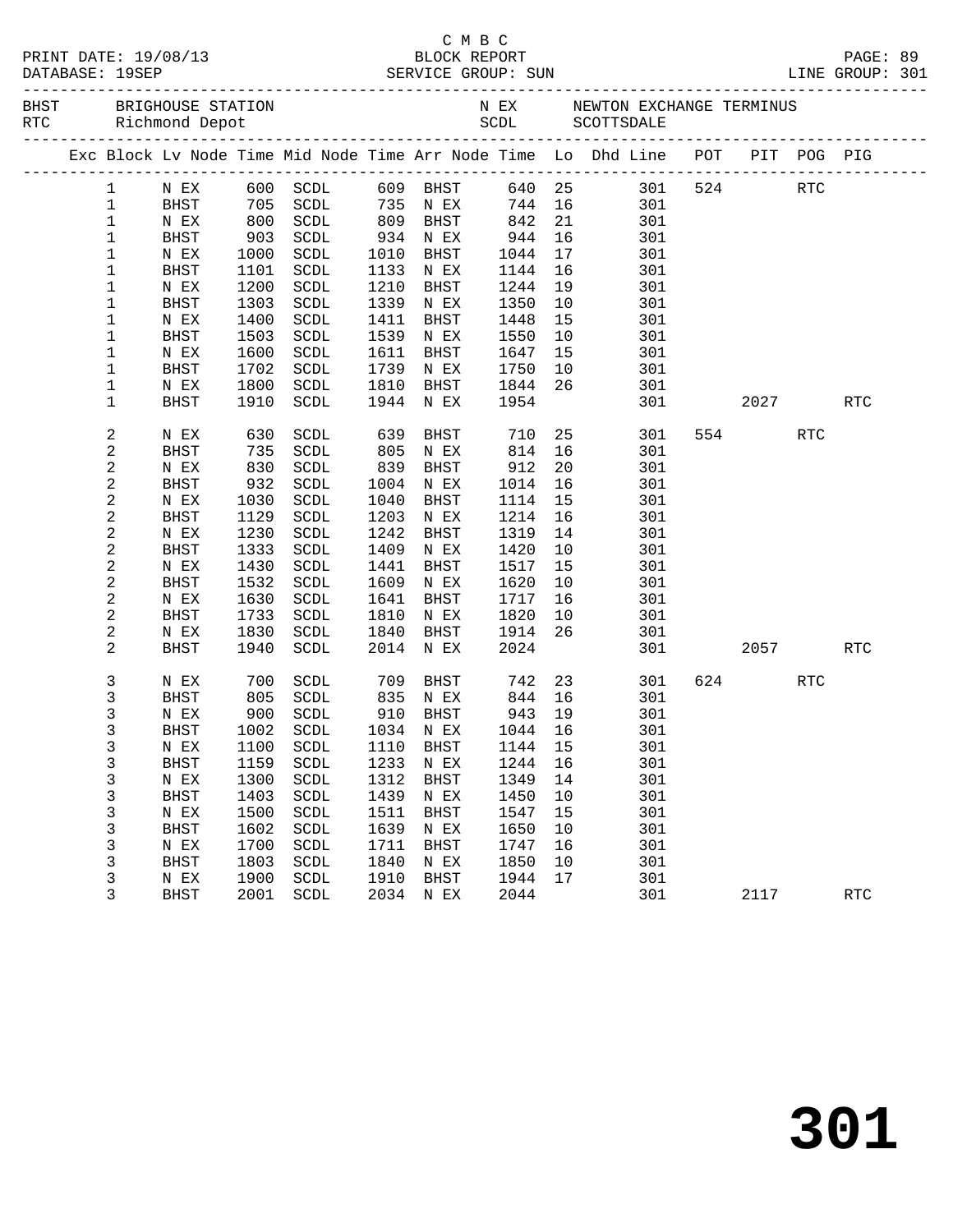|   |             |      |      |      |      |      |     | Exc Block Ly Node Time Mid Node Time Arr Node Time Lo Dhd Line | POT | PIT  | POG- | PIG        |  |
|---|-------------|------|------|------|------|------|-----|----------------------------------------------------------------|-----|------|------|------------|--|
| 4 | N EX        | 730  | SCDL | 739  | BHST | 812  | -21 | 301                                                            | 654 |      | RTC  |            |  |
| 4 | <b>BHST</b> | 833  | SCDL | 904  | N EX | 914  | 16  | 301                                                            |     |      |      |            |  |
| 4 | N EX        | 930  | SCDL | 940  | BHST | 1013 | 19  | 301                                                            |     |      |      |            |  |
| 4 | BHST        | 1032 | SCDL | 1104 | N EX | 1114 | 16  | 301                                                            |     |      |      |            |  |
| 4 | N EX        | 1130 | SCDL | 1140 | BHST | 1214 | 21  | 301                                                            |     |      |      |            |  |
| 4 | BHST        | 1235 | SCDL | 1309 | N EX | 1320 | 10  | 301                                                            |     |      |      |            |  |
| 4 | N EX        | 1330 | SCDL | 1342 | BHST | 1419 | 14  | 301                                                            |     |      |      |            |  |
| 4 | <b>BHST</b> | 1433 | SCDL | 1509 | N EX | 1520 | 10  | 301                                                            |     |      |      |            |  |
| 4 | N EX        | 1530 | SCDL | 1541 | BHST | 1617 | 15  | 301                                                            |     |      |      |            |  |
| 4 | BHST        | 1632 | SCDL | 1709 | N EX | 1720 | 10  | 301                                                            |     |      |      |            |  |
| 4 | N EX        | 1730 | SCDL | 1741 | BHST | 1817 | 18  | 301                                                            |     |      |      |            |  |
| 4 | BHST        | 1835 | SCDL | 1910 | N EX | 1920 | 10  | 301                                                            |     |      |      |            |  |
| 4 | N EX        | 1930 | SCDL | 1940 | BHST | 2014 | 19  | 301                                                            |     |      |      |            |  |
| 4 | <b>BHST</b> | 2033 | SCDL | 2104 | N EX | 2114 |     | 301                                                            |     | 2147 |      | <b>RTC</b> |  |
|   |             |      |      |      |      |      |     |                                                                |     |      |      |            |  |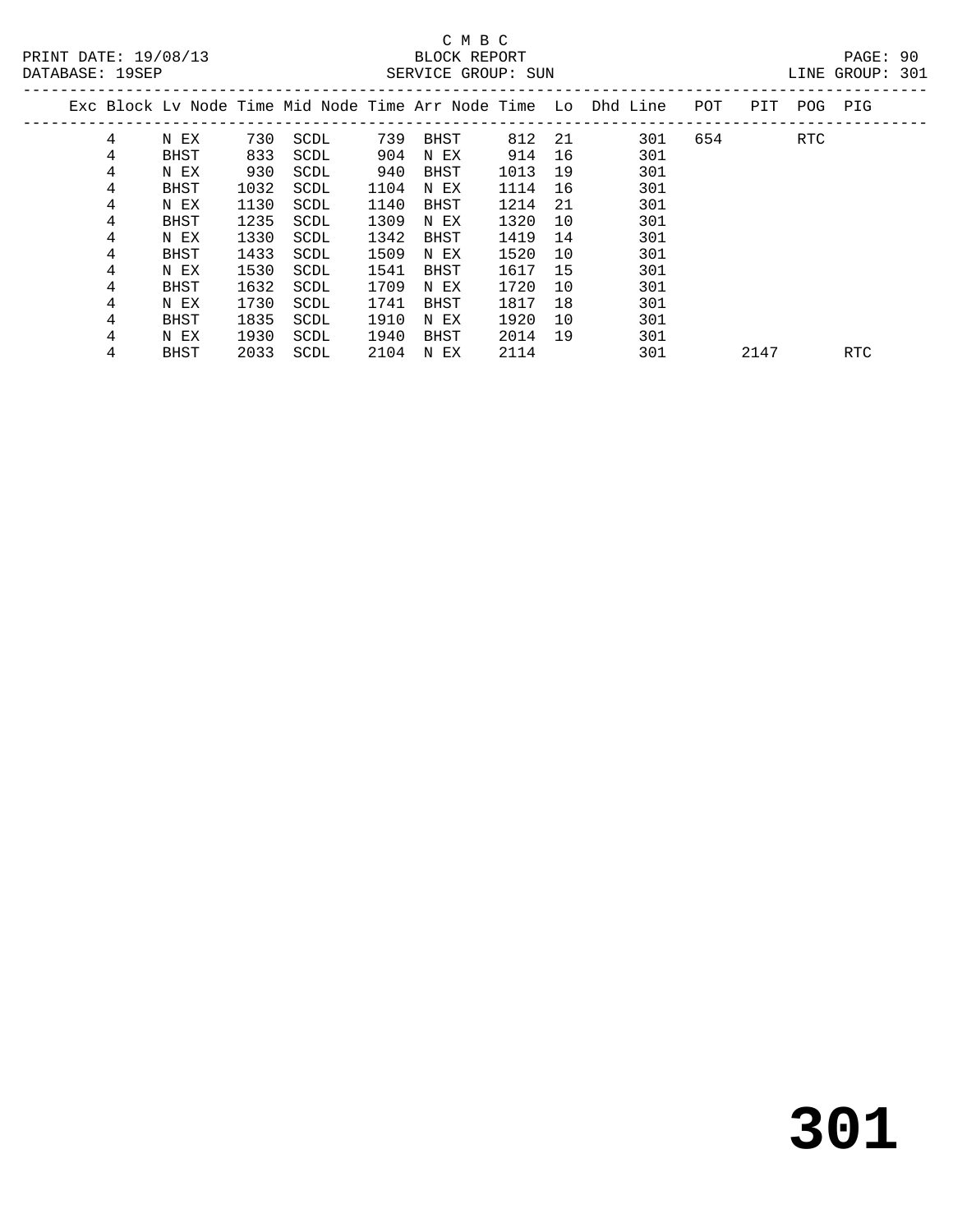|      | DATABASE: 19SEP | PRINT DATE: 19/08/13                                                            |              |                   | C M B C<br>BLOCK REPORT |              |                |                                                                                                                                                                                                                                                    |      | PAGE: 91   |  |
|------|-----------------|---------------------------------------------------------------------------------|--------------|-------------------|-------------------------|--------------|----------------|----------------------------------------------------------------------------------------------------------------------------------------------------------------------------------------------------------------------------------------------------|------|------------|--|
| AC#3 |                 | ACKROYD RD FS NO. 3 RD<br>BHST BRIGHOUSE STATION<br>SERO SEYMOUR ST & ROBSON ST |              |                   |                         |              |                | AD3W WB ANDERSON & NO.3 RD<br>CH2E CHATHAM & 2 AV EB<br>CH2W CHATHAM & 2 AV WB GR41 GRANVILLE & 41 <i>P</i><br>HW#5 HORSESHOE WAY & NO.5 RD MAKN MARINE & KNIGHT<br>RRCX RIVERPORT RECREATION COMPLEX RTC Richmond Depot<br>GR41 GRANVILLE & 41 AV |      |            |  |
|      |                 |                                                                                 |              |                   |                         |              |                | Exc Block Lv Node Time Mid Node Time Arr Node Time Lo Dhd Line POT PIT POG PIG                                                                                                                                                                     |      |            |  |
|      | 70              |                                                                                 |              |                   |                         |              |                | CH2W 440<br>AC#3 501 16 406 426 RTC                                                                                                                                                                                                                |      |            |  |
|      | 70              |                                                                                 |              | AC#3 517          |                         |              |                | CH2E 541 2 406                                                                                                                                                                                                                                     |      |            |  |
|      | 70              | CH2E                                                                            |              |                   | BHST<br>CH2E            | $602$ 10     |                | 401                                                                                                                                                                                                                                                |      |            |  |
|      | 70              | BHST                                                                            |              | 543<br>612<br>641 |                         | 632 9        |                | 401                                                                                                                                                                                                                                                |      |            |  |
|      | 70              | CH2E                                                                            |              |                   | <b>BHST</b>             |              |                | 702 10 401                                                                                                                                                                                                                                         |      |            |  |
|      | 70              | BHST                                                                            | 712          |                   | CH2E                    | 734          |                | 7 401                                                                                                                                                                                                                                              |      |            |  |
|      | 70              | CH2E                                                                            | 741<br>812   |                   | BHST<br>CH2E            | 802          | 10             | 401                                                                                                                                                                                                                                                |      |            |  |
|      | 70              | BHST                                                                            |              |                   |                         | 834          | 8 <sup>8</sup> | 401                                                                                                                                                                                                                                                |      |            |  |
|      | 70              | CH2E                                                                            | 842          |                   | BHST 904                |              |                | 8<br>401                                                                                                                                                                                                                                           |      |            |  |
|      | 70              | BHST                                                                            | 912          |                   | CH2E 935 6              |              |                | 401                                                                                                                                                                                                                                                |      |            |  |
|      | 70              | CH2E                                                                            | 941          |                   | BHST 1004<br>CH2E 1036  |              |                | 8<br>401                                                                                                                                                                                                                                           |      |            |  |
|      | 70              | BHST                                                                            | 1012         |                   |                         |              | 5 <sub>5</sub> | 401                                                                                                                                                                                                                                                |      |            |  |
|      | 70              | CH2E                                                                            | 1041         |                   | BHST 1104 8             |              |                | 401                                                                                                                                                                                                                                                |      |            |  |
|      | 70              | BHST                                                                            | 1112         |                   | CH2E 1136 3             |              |                | 401                                                                                                                                                                                                                                                |      |            |  |
|      | 70              | CH2E                                                                            | 1139         |                   | BHST 1204 12            |              |                | 401                                                                                                                                                                                                                                                |      |            |  |
|      | 70              | BHST                                                                            | 1216         |                   | CH2E                    | 1241         | 17             | 401                                                                                                                                                                                                                                                |      |            |  |
|      | 70              | CH2E                                                                            | 1258         |                   | BHST 1324 12            |              |                | 401                                                                                                                                                                                                                                                |      |            |  |
|      | 70              | BHST                                                                            | 1336         |                   | CH2E 1401               |              |                | 17<br>401                                                                                                                                                                                                                                          |      |            |  |
|      | 70              | CH2E                                                                            | 1418         |                   | BHST                    | 1444         | 12             | 401                                                                                                                                                                                                                                                |      |            |  |
|      | 70              | BHST                                                                            | 1456         |                   | CH2E                    | 1522         | 17             | 401                                                                                                                                                                                                                                                |      |            |  |
|      | 70              | CH2E                                                                            | 1539         |                   | BHST 1604 12            |              |                | 401                                                                                                                                                                                                                                                |      |            |  |
|      | 70              | BHST                                                                            | 1616         |                   | CH2E                    | 1642         | 20             | 401                                                                                                                                                                                                                                                |      |            |  |
|      | 70              | CH2E                                                                            | 1702         |                   | BHST                    | 1724         | 12             | 401                                                                                                                                                                                                                                                |      |            |  |
|      | 70              | BHST                                                                            | 1736         |                   | CH2E<br><b>BHST</b>     | 1802         | 22             | 401                                                                                                                                                                                                                                                |      |            |  |
|      | 70<br>70        | CH2E                                                                            | 1824         |                   | CH2E 1922 6             | 1844 12      |                | 401                                                                                                                                                                                                                                                |      |            |  |
|      |                 | BHST                                                                            | 1856         |                   |                         |              |                | 401                                                                                                                                                                                                                                                |      |            |  |
|      | 70<br>70        | CH2E                                                                            | 1928         |                   |                         |              | 9              | BHST 1948 8 401<br>401                                                                                                                                                                                                                             |      |            |  |
|      | 70              | BHST<br>CH2E                                                                    | 1956<br>2029 |                   | CH2E<br>BHST            | 2020<br>2048 | 8 <sup>8</sup> | 401                                                                                                                                                                                                                                                |      |            |  |
|      | 70              | BHST 2056                                                                       |              |                   | CH2E 2119               |              | Q              | 401                                                                                                                                                                                                                                                |      |            |  |
|      | 70              | CH2E                                                                            | 2128         |                   | BHST                    | 2146         | 10             | 401                                                                                                                                                                                                                                                |      |            |  |
|      | 70              | <b>BHST</b>                                                                     | 2156         |                   | CH2E                    | 2219         | 9              | 401                                                                                                                                                                                                                                                |      |            |  |
|      | 70              | CH2E                                                                            | 2228         |                   | <b>BHST</b>             | 2245         | 12             | 401                                                                                                                                                                                                                                                |      |            |  |
|      | 70              | <b>BHST</b>                                                                     | 2257         |                   | CH2E                    | 2319         | 6              | 401                                                                                                                                                                                                                                                |      |            |  |
|      | 70              | CH <sub>2E</sub>                                                                | 2325         |                   | <b>BHST</b>             | 2342         | 15             | 401                                                                                                                                                                                                                                                |      |            |  |
|      | 70              | <b>BHST</b>                                                                     | 2357         |                   | CH2E                    | 2419         | 6              | 401                                                                                                                                                                                                                                                |      |            |  |
|      | 70              | CH2E                                                                            | 2425         |                   | <b>BHST</b>             | 2442         | 15             | 401                                                                                                                                                                                                                                                |      |            |  |
|      | 70              | <b>BHST</b>                                                                     | 2457         |                   | CH2E                    | 2517         | 8              | 401                                                                                                                                                                                                                                                |      |            |  |
|      | 70              | CH2E                                                                            | 2525         |                   | <b>BHST</b>             | 2542         | 15             | 401                                                                                                                                                                                                                                                |      |            |  |
|      | 70              | <b>BHST</b>                                                                     | 2557         |                   | CH2E                    | 2616         |                | 401                                                                                                                                                                                                                                                | 2627 | <b>RTC</b> |  |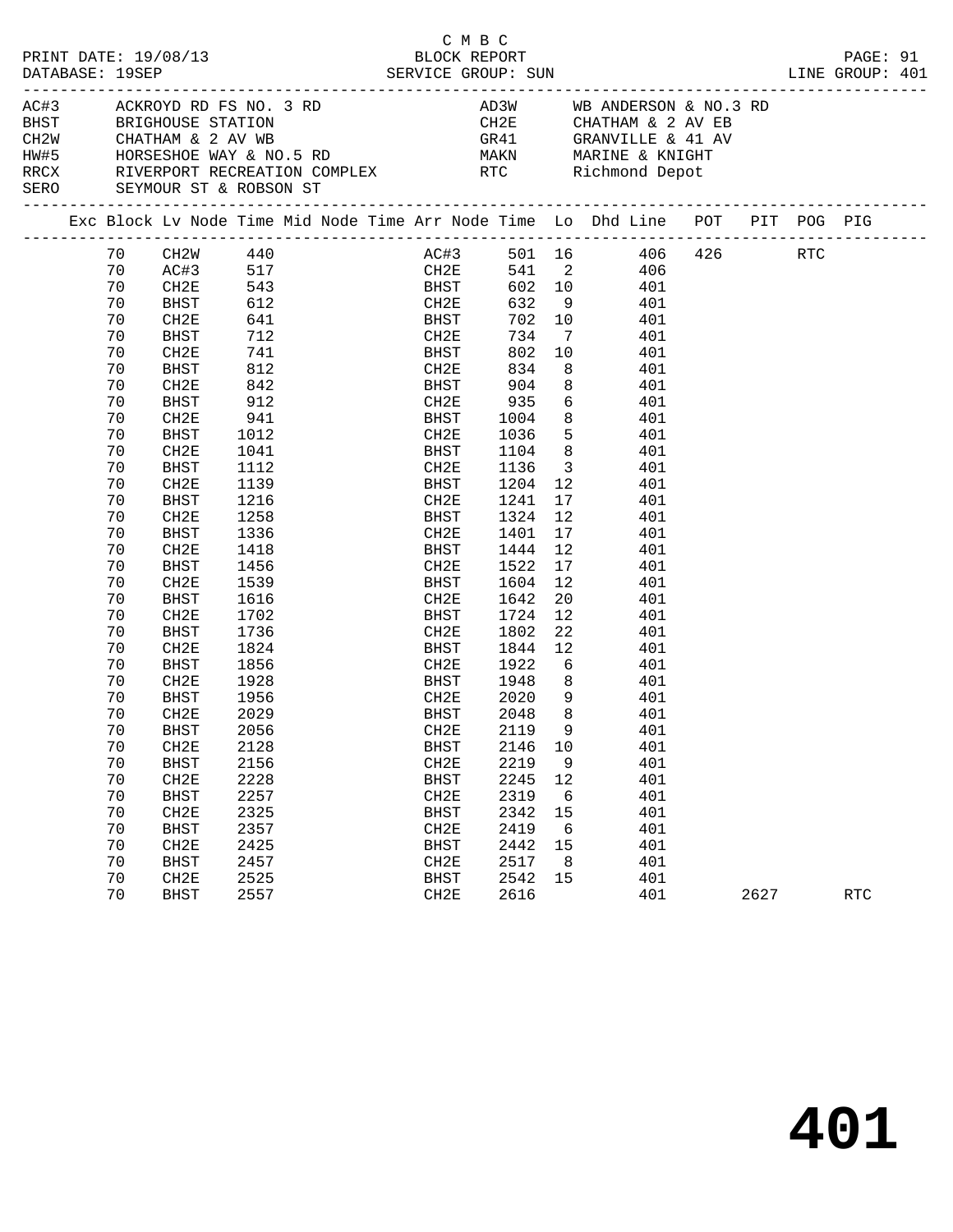|  |     |                   |      |  |             |                      |        | Exc Block Ly Node Time Mid Node Time Arr Node Time Lo Dhd Line | POT | PIT | POG | PIG |
|--|-----|-------------------|------|--|-------------|----------------------|--------|----------------------------------------------------------------|-----|-----|-----|-----|
|  | 71  | CH <sub>2</sub> W | 500  |  | AC#3        | 521                  | 11     | 406                                                            | 446 |     | RTC |     |
|  | 71  | AC#3              | 532  |  | RRCX        | 555                  | 2      | 408                                                            |     |     |     |     |
|  | 71  | RRCX              | 557  |  | AC#3        | 620                  | 9      | 408                                                            |     |     |     |     |
|  | 71  | AC#3              | 629  |  | RRCX        | 652                  | 5.     | 408                                                            |     |     |     |     |
|  | 71  | RRCX              | 657  |  | AC#3        | 720                  | 9      | 408                                                            |     |     |     |     |
|  | 71  | AC#3              | 729  |  | RRCX        | 753                  | 4      | 408                                                            |     |     |     |     |
|  | 71  | RRCX              | 757  |  | AC#3        | 820                  | 9      | 408                                                            |     |     |     |     |
|  | 71  | AC#3              | 829  |  | RRCX        | 853                  | 3      | 408                                                            |     |     |     |     |
|  | 71  | RRCX              | 856  |  | AC#3        | 921                  | 4      | 408                                                            |     |     |     |     |
|  | 71  | AC#3              | 925  |  | RRCX        | 951                  | 6      | 408                                                            |     |     |     |     |
|  | 71  | RRCX              | 957  |  | AC#3        | 1023                 | 8      | 408                                                            |     |     |     |     |
|  | 71  | AC#3              | 1031 |  | RRCX        | 1059                 | 13     | 408                                                            |     |     |     |     |
|  | 71  | RRCX              | 1112 |  | AC#3        | 1138                 | 13     | 408                                                            |     |     |     |     |
|  | - - | $  -$             |      |  | $- - - - -$ | $\sim$ $\sim$ $\sim$ | $\sim$ | $\sim$ $\sim$                                                  |     |     |     |     |

| /⊥   | <b>RRCA</b>       | ⊥⊥⊥∠ |             |     | $A \cup H$        | ᆚᆚᇰᆼ | ᅩ  | 9∪≄ |     |      |            |            |
|------|-------------------|------|-------------|-----|-------------------|------|----|-----|-----|------|------------|------------|
| 71   | AC#3              | 1151 |             |     | RRCX              | 1220 | 9  | 408 |     |      |            |            |
| 71   | <b>RRCX</b>       | 1229 |             |     | AC#3              | 1258 | 13 | 408 |     |      |            |            |
| 71   | AC#3              | 1311 |             |     | RRCX              | 1340 | 9  | 408 |     |      |            |            |
| 71   | RRCX              | 1349 |             |     | AC#3              | 1418 | 13 | 408 |     |      |            |            |
| $71$ | AC#3              | 1431 |             |     | RRCX              | 1500 | 7  | 408 |     |      |            |            |
| 71   | RRCX              | 1507 |             |     | AC#3              | 1538 | 13 | 408 |     |      |            |            |
| 71   | AC#3              | 1551 |             |     | RRCX              | 1621 | 11 | 408 |     |      |            |            |
| 71   | <b>RRCX</b>       | 1632 |             |     | AC#3              | 1700 |    | 408 |     | 1716 |            | <b>RTC</b> |
| 72   | CH2E              | 513  |             |     | <b>BHST</b>       | 532  | 10 | 401 | 459 |      | <b>RTC</b> |            |
| 72   | <b>BHST</b>       | 542  |             |     | CH2E              | 602  | 11 | 401 |     |      |            |            |
| 72   | CH2E              | 613  |             |     | BHST              | 632  | 10 | 401 |     |      |            |            |
| 72   | <b>BHST</b>       | 642  |             |     | CH2E              | 702  | 9  | 401 |     |      |            |            |
| 72   | CH2E              | 711  |             |     | <b>BHST</b>       | 732  | 10 | 401 |     |      |            |            |
| 72   | <b>BHST</b>       | 742  | <b>BHST</b> | 742 | CH <sub>2</sub> W | 802  | 6  | 401 |     |      |            |            |
| 72   | CH <sub>2</sub> W | 808  |             |     | AC#3              | 831  | 7  | 406 |     |      |            |            |
| 72   | AC#3              | 838  |             |     | CH <sub>2</sub> W | 904  | 3  | 406 |     |      |            |            |
| 72   | CH <sub>2</sub> W | 907  |             |     | AC#3              | 931  | 9  | 406 |     |      |            |            |
| 72   | AC#3              | 940  |             |     | CH <sub>2</sub> W | 1007 | 6  | 406 |     |      |            |            |
| 72   | CH <sub>2</sub> W | 1013 |             |     | AC#3              | 1038 | 10 | 406 |     |      |            |            |
| 72   | AC#3              | 1048 |             |     | CH <sub>2</sub> W | 1117 | 8  | 406 |     |      |            |            |
| 72   | CH <sub>2</sub> W | 1125 |             |     | AC#3              | 1150 | 10 | 406 |     |      |            |            |
| 72   | AC#3              | 1200 |             |     | CH <sub>2</sub> W | 1229 | 8  | 406 |     |      |            |            |
| 72   | CH <sub>2</sub> W | 1237 |             |     | AC#3              | 1302 | 10 | 406 |     |      |            |            |
| 72   | AC#3              | 1312 |             |     | CH <sub>2</sub> W | 1343 | 6  | 406 |     |      |            |            |
| 72   | CH <sub>2</sub> W | 1349 |             |     | AC#3              | 1414 | 10 | 406 |     |      |            |            |
| 72   | AC#3              | 1424 |             |     | CH <sub>2</sub> W | 1456 | 6  | 406 |     |      |            |            |
| 72   | CH <sub>2</sub> W | 1502 |             |     | AC#3              | 1526 | 10 | 406 |     |      |            |            |
| 72   | AC#3              | 1536 |             |     | CH <sub>2</sub> W | 1607 | 8  | 406 |     |      |            |            |
| 72   | CH <sub>2</sub> W | 1615 |             |     | AC#3              | 1638 | 10 | 406 |     |      |            |            |
| 72   | AC#3              | 1648 |             |     | CH <sub>2</sub> W | 1719 | 9  | 406 |     |      |            |            |
| 72   | CH <sub>2</sub> W | 1728 |             |     | AC#3              | 1750 | 10 | 406 |     |      |            |            |
| 72   | AC#3              | 1800 |             |     | CH2W              | 1828 |    | 406 |     | 1839 |            | <b>RTC</b> |
|      |                   |      |             |     |                   |      |    |     |     |      |            |            |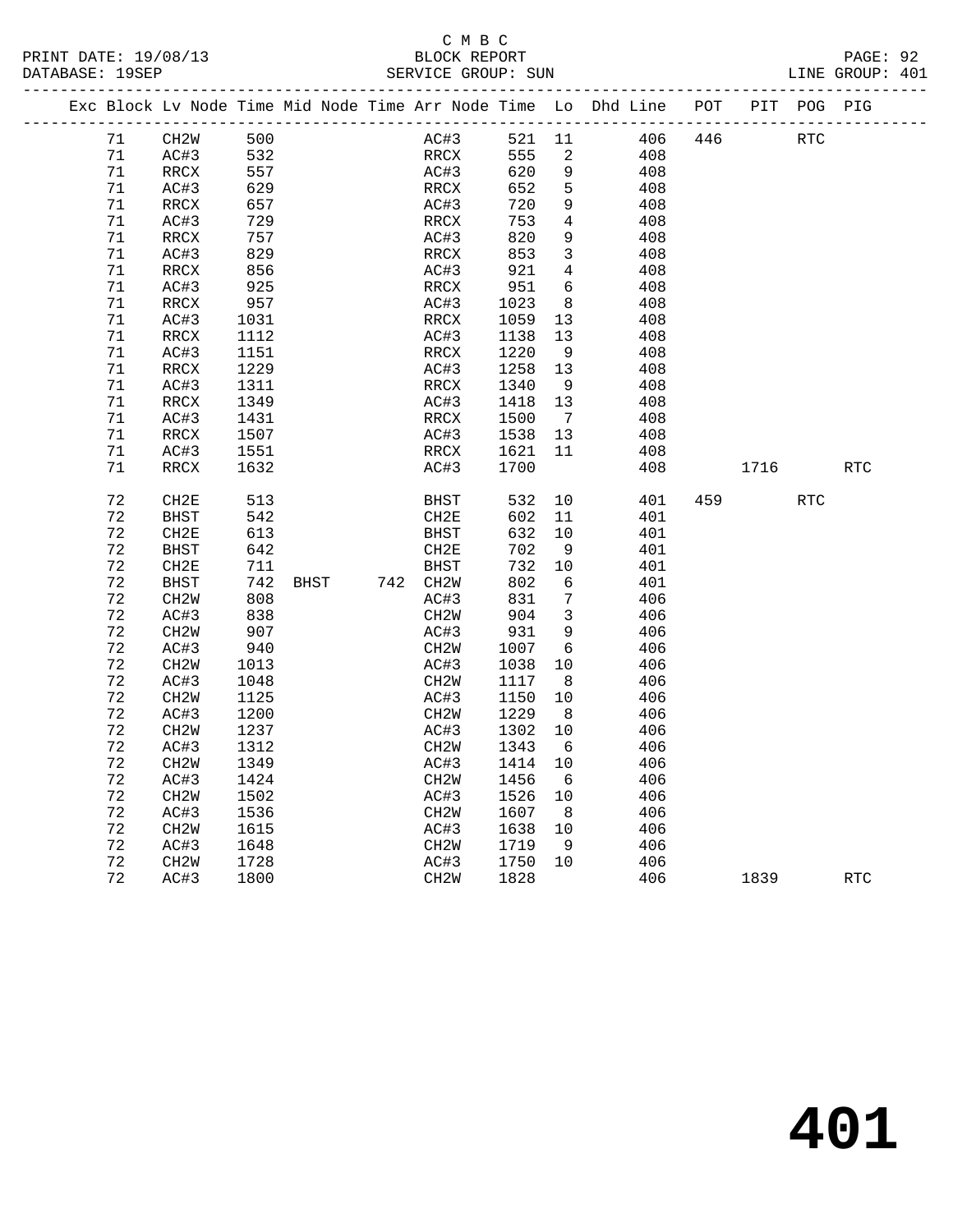#### C M B C PRINT DATE: 19/08/13 BLOCK REPORT PAGE: 93 DATABASE: 1982<br>SERVICE GROUP: SUN

| ∪ µ ⊃ ∪<br>$-$<br>$-$ |
|-----------------------|
|                       |

|  |    |      |      |  |      |      |      |                              | Exc Block Lv Node Time Mid Node Time Arr Node Time Lo Dhd Line POT |     | PIT  | POG PIG    |            |
|--|----|------|------|--|------|------|------|------------------------------|--------------------------------------------------------------------|-----|------|------------|------------|
|  | 73 | CH2W | 520  |  |      | AC#3 |      |                              | 541 18<br>406                                                      | 506 |      | <b>RTC</b> |            |
|  | 73 | AC#3 | 559  |  |      | RRCX | 622  | 5                            | 408                                                                |     |      |            |            |
|  | 73 | RRCX | 627  |  | AC#3 |      | 650  | 9                            | 408                                                                |     |      |            |            |
|  | 73 | AC#3 | 659  |  | RRCX |      | 722  | 5                            | 408                                                                |     |      |            |            |
|  | 73 | RRCX | 727  |  | AC#3 |      | 750  | 9                            | 408                                                                |     |      |            |            |
|  | 73 | AC#3 | 759  |  | RRCX |      | 823  | $\overline{4}$               | 408                                                                |     |      |            |            |
|  | 73 | RRCX | 827  |  | AC#3 |      | 850  | 9                            | 408                                                                |     |      |            |            |
|  | 73 | AC#3 | 859  |  | RRCX |      | 925  | $\overline{3}$               | 408                                                                |     |      |            |            |
|  | 73 | RRCX | 928  |  | AC#3 |      | 953  | 18                           | 408                                                                |     |      |            |            |
|  | 73 | AC#3 | 1011 |  | RRCX |      | 1039 | 13                           | 408                                                                |     |      |            |            |
|  | 73 | RRCX | 1052 |  | AC#3 |      | 1118 | 13                           | 408                                                                |     |      |            |            |
|  | 73 | AC#3 | 1131 |  | RRCX |      | 1200 | 9                            | 408                                                                |     |      |            |            |
|  | 73 | RRCX | 1209 |  | AC#3 |      | 1238 | 13                           | 408                                                                |     |      |            |            |
|  | 73 | AC#3 | 1251 |  | RRCX |      | 1320 | 9                            | 408                                                                |     |      |            |            |
|  | 73 | RRCX | 1329 |  | AC#3 |      | 1358 | 13                           | 408                                                                |     |      |            |            |
|  | 73 | AC#3 | 1411 |  | RRCX |      | 1440 | $7\phantom{.0}\phantom{.0}7$ | 408                                                                |     |      |            |            |
|  | 73 | RRCX | 1447 |  | AC#3 |      | 1518 | 13                           | 408                                                                |     |      |            |            |
|  | 73 | AC#3 | 1531 |  | RRCX |      | 1601 | 11                           | 408                                                                |     |      |            |            |
|  | 73 | RRCX | 1612 |  | AC#3 |      | 1640 | 21                           | 408                                                                |     |      |            |            |
|  | 73 | AC#3 | 1701 |  | RRCX |      | 1731 | 6                            | 408                                                                |     |      |            |            |
|  | 73 | RRCX | 1737 |  | AC#3 |      | 1805 | 24                           | 408                                                                |     |      |            |            |
|  | 73 | AC#3 | 1829 |  | RRCX |      | 1855 | 5                            | 408                                                                |     |      |            |            |
|  | 73 | RRCX | 1900 |  | AC#3 |      | 1924 | 7                            | 408                                                                |     |      |            |            |
|  | 73 | AC#3 | 1931 |  | RRCX |      | 1957 | $4\overline{ }$              | 408                                                                |     |      |            |            |
|  | 73 | RRCX | 2001 |  | AC#3 |      | 2024 | $7\phantom{.0}$              | 408                                                                |     |      |            |            |
|  | 73 | AC#3 | 2031 |  | RRCX |      | 2057 | 5                            | 408                                                                |     |      |            |            |
|  | 73 | RRCX | 2102 |  | AC#3 |      | 2124 | $7\overline{ }$              | 408                                                                |     |      |            |            |
|  | 73 | AC#3 | 2131 |  | RRCX |      | 2157 | $\overline{4}$               | 408                                                                |     |      |            |            |
|  | 73 | RRCX | 2201 |  | AC#3 |      | 2223 | 8                            | 408                                                                |     |      |            |            |
|  | 73 | AC#3 | 2231 |  | RRCX |      | 2257 | 13                           | 408                                                                |     |      |            |            |
|  | 73 | RRCX | 2310 |  | AC#3 |      | 2332 | 3                            | 408                                                                |     |      |            |            |
|  | 73 | AC#3 | 2335 |  | RRCX |      | 2359 | 21                           | 408                                                                |     |      |            |            |
|  | 73 | RRCX | 2420 |  | AC#3 |      | 2442 | $\overline{2}$               | 408                                                                |     |      |            |            |
|  | 73 | AC#3 | 2444 |  | HW#5 |      | 2502 | 22                           | 408                                                                |     |      |            |            |
|  | 73 | HW#5 | 2524 |  | AC#3 |      | 2542 | 2                            | 408                                                                |     |      |            |            |
|  | 73 | AC#3 | 2544 |  | HW#5 |      | 2602 |                              | 408                                                                |     | 2605 |            | <b>RTC</b> |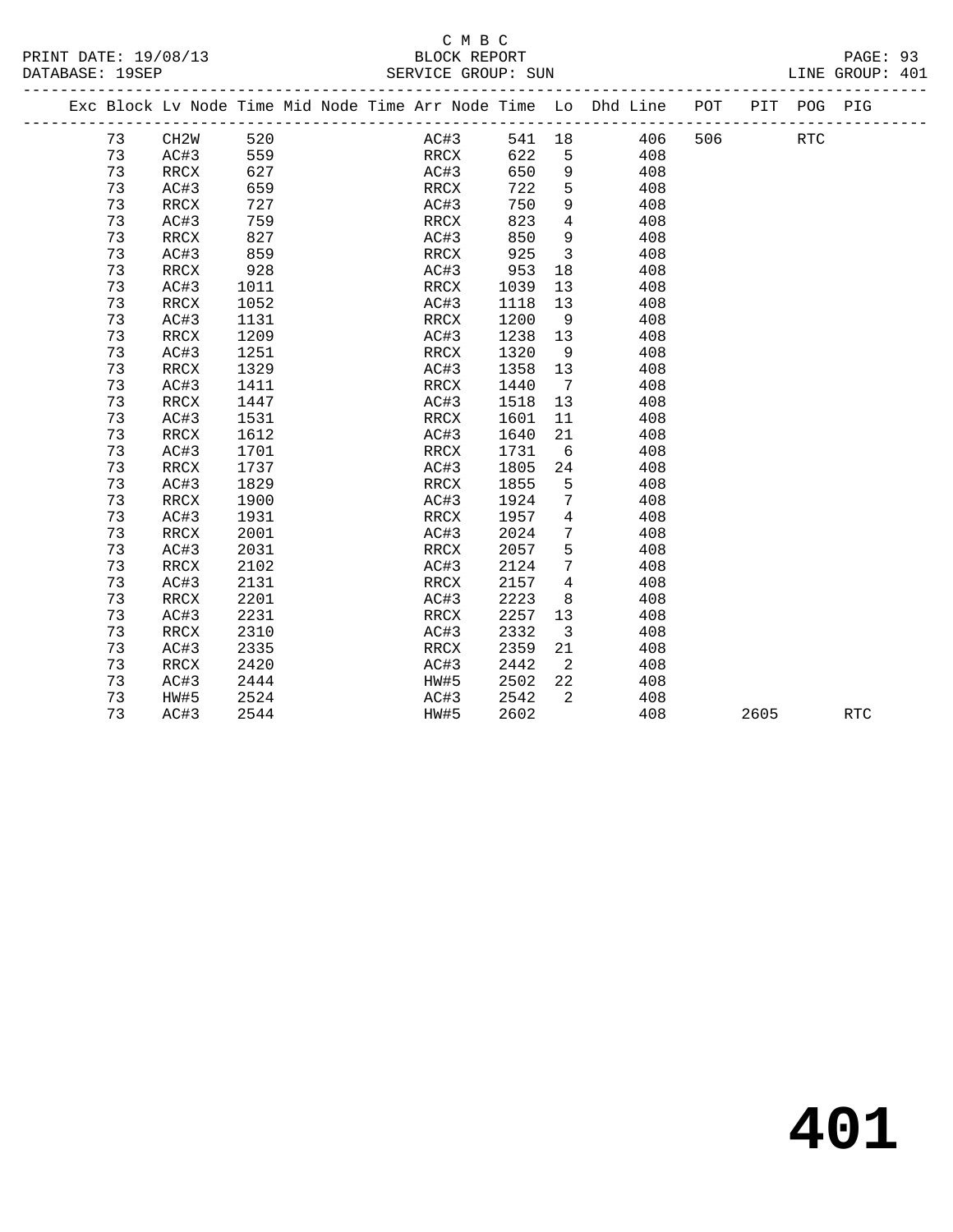#### C M B C SERVICE GROUP: SUN

|  |    |                   |      |  |                   |      |      |                              | Exc Block Lv Node Time Mid Node Time Arr Node Time Lo Dhd Line | POT |      | PIT POG PIG |     |  |
|--|----|-------------------|------|--|-------------------|------|------|------------------------------|----------------------------------------------------------------|-----|------|-------------|-----|--|
|  | 74 | RRCX              | 522  |  |                   | AC#3 | 545  | 2                            | 408                                                            | 514 |      | RTC         |     |  |
|  | 74 | AC#3              | 547  |  | CH2W              |      | 609  | 11                           | 406                                                            |     |      |             |     |  |
|  | 74 | CH <sub>2</sub> W | 620  |  | AC#3              |      | 641  | 6                            | 406                                                            |     |      |             |     |  |
|  | 74 | AC#3              | 647  |  | CH2W              |      | 710  | 10                           | 406                                                            |     |      |             |     |  |
|  | 74 | CH <sub>2</sub> W | 720  |  | AC#3              |      | 741  | 6                            | 406                                                            |     |      |             |     |  |
|  | 74 | AC#3              | 747  |  | CH <sub>2</sub> W |      | 811  | 12                           | 406                                                            |     |      |             |     |  |
|  | 74 | CH <sub>2</sub> W | 823  |  | AC#3              |      | 846  | - 8                          | 406                                                            |     |      |             |     |  |
|  | 74 | AC#3              | 854  |  | CH <sub>2</sub> W |      | 920  | 17                           | 406                                                            |     |      |             |     |  |
|  | 74 | CH <sub>2</sub> W | 937  |  | AC#3              |      | 1001 | 9                            | 406                                                            |     |      |             |     |  |
|  | 74 | AC#3              | 1010 |  | CH <sub>2</sub> W |      | 1038 | 11                           | 406                                                            |     |      |             |     |  |
|  | 74 | CH <sub>2</sub> W | 1049 |  | AC#3              |      | 1114 | 10                           | 406                                                            |     |      |             |     |  |
|  | 74 | AC#3              | 1124 |  | CH <sub>2</sub> W |      | 1153 | 8                            | 406                                                            |     |      |             |     |  |
|  | 74 | CH <sub>2</sub> W | 1201 |  | AC#3              |      | 1226 | 10                           | 406                                                            |     |      |             |     |  |
|  | 74 | AC#3              | 1236 |  | CH <sub>2</sub> W |      | 1306 | 7                            | 406                                                            |     |      |             |     |  |
|  | 74 | CH <sub>2</sub> W | 1313 |  | AC#3              |      | 1338 | 10                           | 406                                                            |     |      |             |     |  |
|  | 74 | AC#3              | 1348 |  | CH <sub>2</sub> W |      | 1419 | -6                           | 406                                                            |     |      |             |     |  |
|  | 74 | CH <sub>2</sub> W | 1425 |  | AC#3              |      | 1450 | 10                           | 406                                                            |     |      |             |     |  |
|  | 74 | AC#3              | 1500 |  | CH <sub>2</sub> W |      | 1531 | $7\phantom{.0}\phantom{.0}7$ | 406                                                            |     |      |             |     |  |
|  | 74 | CH <sub>2</sub> W | 1538 |  | AC#3              |      | 1602 | 10                           | 406                                                            |     |      |             |     |  |
|  | 74 | AC#3              | 1612 |  | CH <sub>2</sub> W |      | 1643 | 8 <sup>8</sup>               | 406                                                            |     |      |             |     |  |
|  | 74 | CH <sub>2</sub> W | 1651 |  | AC#3              |      | 1714 | 10                           | 406                                                            |     |      |             |     |  |
|  | 74 | AC#3              | 1724 |  | CH <sub>2</sub> W |      | 1755 |                              | 406                                                            |     | 1806 |             | RTC |  |
|  |    |                   |      |  |                   |      |      |                              |                                                                |     |      |             |     |  |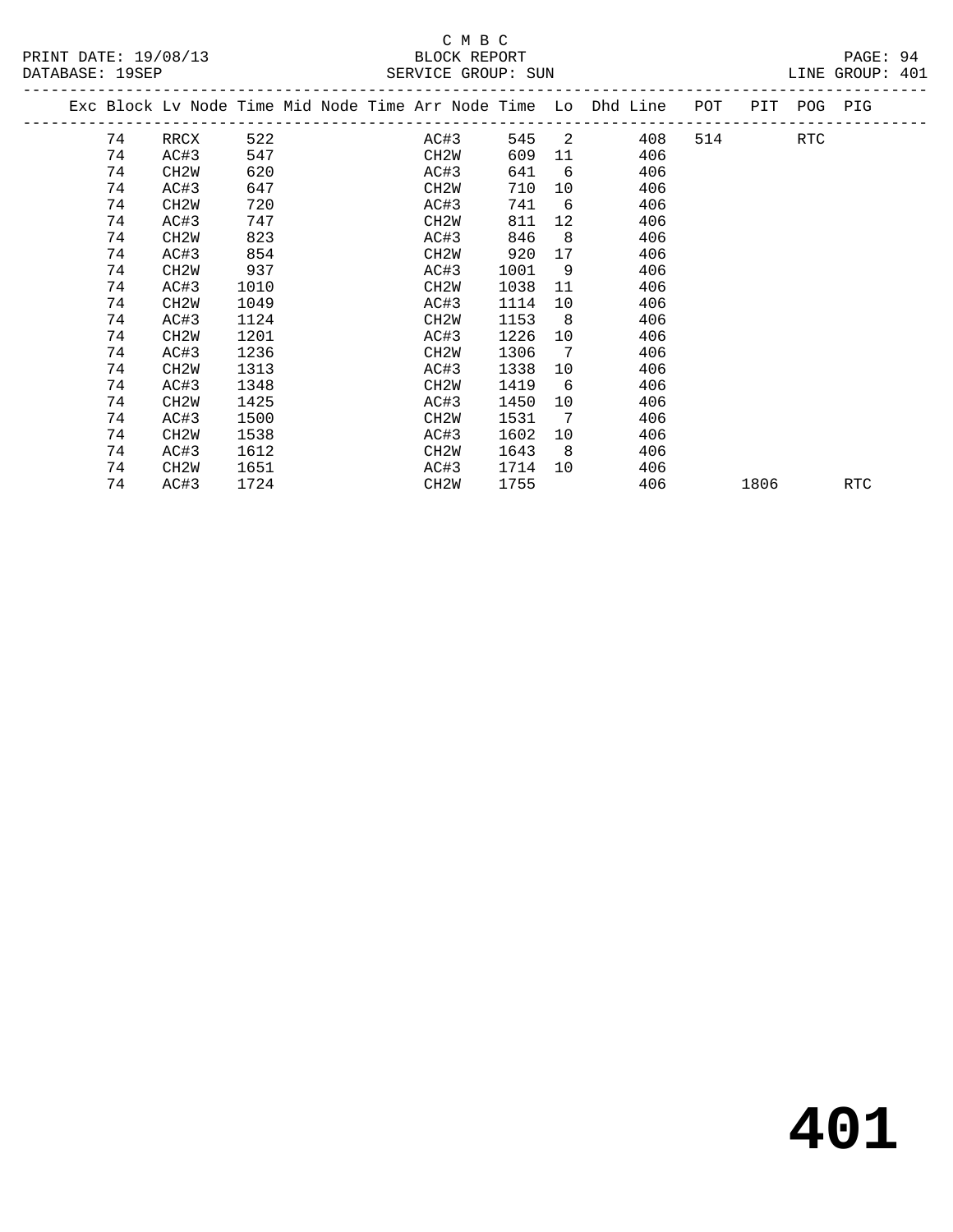#### C M B C<br>BLOCK REPORT SERVICE GROUP: SUN

PRINT DATE: 19/08/13 BLOCK REPORT PAGE: 95

|  |    | ____________________________ |      |  |                   |      |                 | Exc Block Lv Node Time Mid Node Time Arr Node Time Lo Dhd Line POT |     |      | PIT POG PIG |                      |
|--|----|------------------------------|------|--|-------------------|------|-----------------|--------------------------------------------------------------------|-----|------|-------------|----------------------|
|  | 75 | CH2W                         | 540  |  | AC#3              | 601  |                 | 6 406                                                              | 526 |      | <b>RTC</b>  |                      |
|  | 75 | AC#3                         | 607  |  | CH2W              | 629  | 11              | 406                                                                |     |      |             |                      |
|  | 75 | CH2W                         | 640  |  | AC#3              | 701  | 6               | 406                                                                |     |      |             |                      |
|  | 75 | AC#3                         | 707  |  | CH2W              | 730  | 8               | 406                                                                |     |      |             |                      |
|  | 75 | CH <sub>2</sub> W            | 738  |  | AC#3              | 801  | 6               | 406                                                                |     |      |             |                      |
|  | 75 | AC#3                         | 807  |  | CH2W              | 833  | $\overline{4}$  | 406                                                                |     |      |             |                      |
|  | 75 | CH <sub>2</sub> W            | 837  |  | AC#3              | 901  | 9               | 406                                                                |     |      |             |                      |
|  | 75 | AC#3                         | 910  |  | CH2W              | 937  | 12              | 406                                                                |     |      |             |                      |
|  | 75 | CH <sub>2</sub> W            | 949  |  | AC#3              | 1013 | 12 <sup>°</sup> | 406                                                                |     |      |             |                      |
|  | 75 | AC#3                         | 1025 |  | CH <sub>2</sub> W | 1053 | 8 <sup>8</sup>  | 406                                                                |     |      |             |                      |
|  | 75 | CH <sub>2</sub> W            | 1101 |  | AC#3              | 1126 | 10              | 406                                                                |     |      |             |                      |
|  | 75 | AC#3                         | 1136 |  | CH <sub>2</sub> W | 1205 | 8 <sup>8</sup>  | 406                                                                |     |      |             |                      |
|  | 75 | CH <sub>2</sub> W            | 1213 |  | AC#3              | 1238 | 10              | 406                                                                |     |      |             |                      |
|  | 75 | AC#3                         | 1248 |  | CH <sub>2</sub> W | 1318 | $\overline{7}$  | 406                                                                |     |      |             |                      |
|  | 75 | CH <sub>2</sub> W            | 1325 |  | AC#3              | 1350 | 10              | 406                                                                |     |      |             |                      |
|  | 75 | AC#3                         | 1400 |  | CH <sub>2</sub> W | 1432 | 6               | 406                                                                |     |      |             |                      |
|  | 75 | CH <sub>2</sub> W            | 1438 |  | AC#3              | 1502 | 10 <sup>°</sup> | 406                                                                |     |      |             |                      |
|  | 75 | AC#3                         | 1512 |  | CH <sub>2</sub> W | 1543 | $\overline{7}$  | 406                                                                |     |      |             |                      |
|  | 75 | CH <sub>2</sub> W            | 1550 |  | AC#3              | 1614 | 10 <sup>°</sup> | 406                                                                |     |      |             |                      |
|  | 75 | AC#3                         | 1624 |  | CH <sub>2</sub> W | 1655 | 8 <sup>8</sup>  | 406                                                                |     |      |             |                      |
|  | 75 | CH <sub>2</sub> W            | 1703 |  | AC#3              | 1726 | 10 <sup>°</sup> | 406                                                                |     |      |             |                      |
|  | 75 | AC#3                         | 1736 |  | CH <sub>2</sub> W | 1804 | 8               | 406                                                                |     |      |             |                      |
|  | 75 | CH2W                         | 1812 |  | AC#3              | 1833 | 9               | 406                                                                |     |      |             |                      |
|  | 75 | AC#3                         | 1842 |  | CH <sub>2</sub> W | 1909 | $\mathbf{3}$    | 406                                                                |     |      |             |                      |
|  | 75 | CH2W                         | 1912 |  | AC#3              | 1933 | 9               | 406                                                                |     |      |             |                      |
|  | 75 | AC#3                         | 1942 |  | CH <sub>2</sub> W | 2009 | $\overline{4}$  | 406                                                                |     |      |             |                      |
|  | 75 | CH <sub>2</sub> W            | 2013 |  | AC#3              | 2033 | 9               | 406                                                                |     |      |             |                      |
|  | 75 | AC#3                         | 2042 |  | CH <sub>2</sub> W | 2109 | 9               | 406                                                                |     |      |             |                      |
|  | 75 | CH <sub>2</sub> W            | 2118 |  | AC#3              | 2138 | 9               | 406                                                                |     |      |             |                      |
|  | 75 | AC#3                         | 2147 |  | CH <sub>2</sub> W | 2214 | $\overline{4}$  | 406                                                                |     |      |             |                      |
|  | 75 | CH <sub>2</sub> W            | 2218 |  | AC#3              | 2238 | 9               | 406                                                                |     |      |             |                      |
|  | 75 | AC#3                         | 2247 |  | CH <sub>2</sub> W | 2314 | $\overline{4}$  | 406                                                                |     |      |             |                      |
|  | 75 | CH <sub>2</sub> W            | 2318 |  | AC#3              | 2338 | 9               | 406                                                                |     |      |             |                      |
|  | 75 | AC#3                         | 2347 |  | CH <sub>2</sub> W | 2414 | $\overline{4}$  | 406                                                                |     |      |             |                      |
|  | 75 | CH2W                         | 2418 |  | AC#3              | 2438 | 9               | 406                                                                |     |      |             |                      |
|  | 75 | AC#3                         | 2447 |  | CH <sub>2</sub> W | 2512 |                 | 406                                                                |     | 2523 |             | $\operatorname{RTC}$ |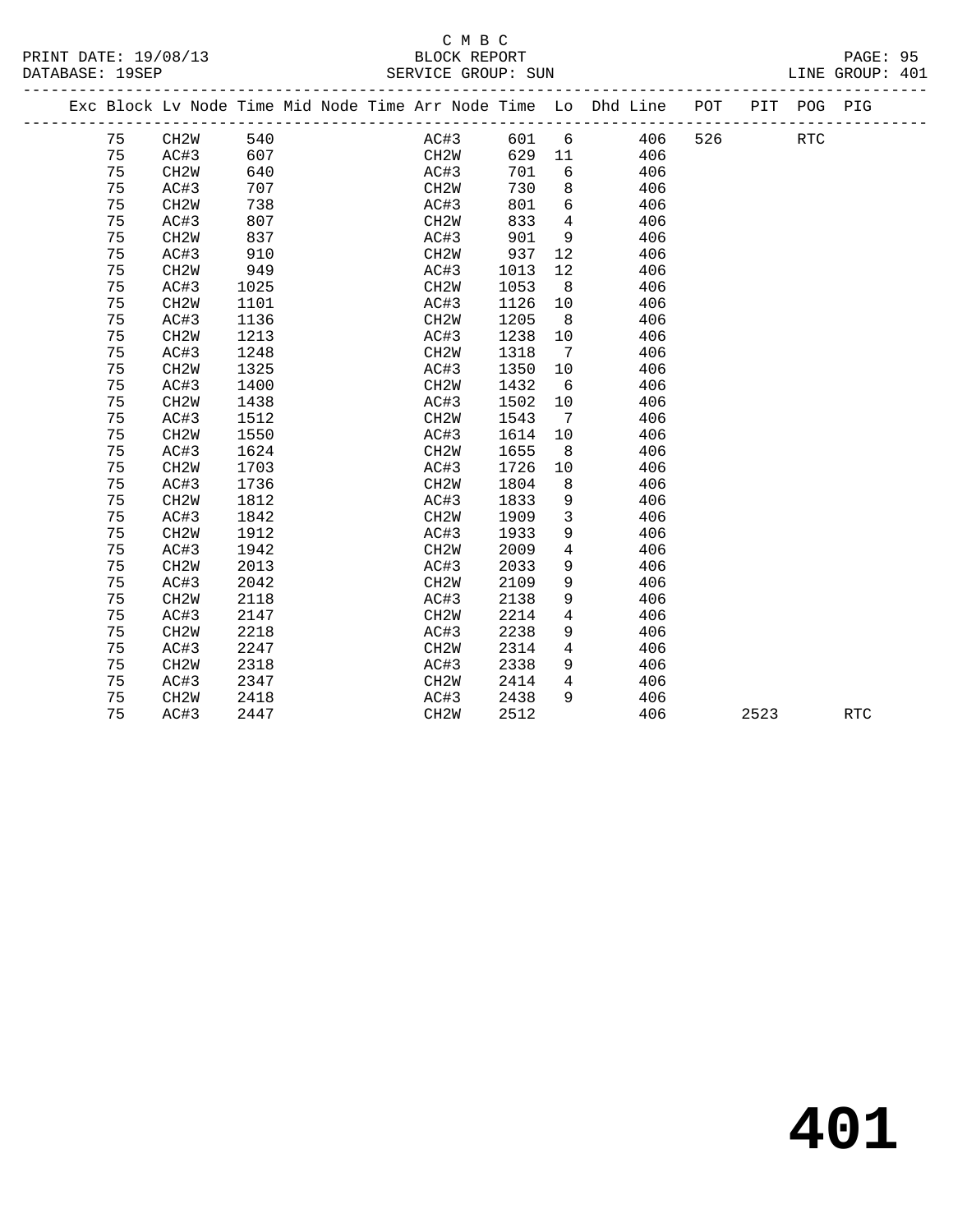|  |    | Exc Block Lv Node Time Mid Node Time Arr Node Time Lo Dhd Line POT |      |  |                  |      |       |                   |     |     |      | PIT POG PIG |            |
|--|----|--------------------------------------------------------------------|------|--|------------------|------|-------|-------------------|-----|-----|------|-------------|------------|
|  | 76 | CH2W                                                               | 600  |  |                  | AC#3 | 621 6 |                   | 406 | 546 |      | RTC         |            |
|  | 76 | AC#3                                                               | 627  |  | CH2W             |      | 649   | 11                | 406 |     |      |             |            |
|  | 76 | CH <sub>2</sub> W                                                  | 700  |  | AC#3             |      | 721   | 6                 | 406 |     |      |             |            |
|  | 76 | AC#3                                                               | 727  |  | CH2E             |      | 753   | 10                | 406 |     |      |             |            |
|  | 76 | CH2E                                                               | 803  |  | BHST             |      | 824   | 8                 | 401 |     |      |             |            |
|  | 76 | <b>BHST</b>                                                        | 832  |  | CH2E             |      | 854   | 8                 | 401 |     |      |             |            |
|  | 76 | CH <sub>2E</sub>                                                   | 902  |  | <b>BHST</b>      |      | 924   | 8                 | 401 |     |      |             |            |
|  | 76 | BHST                                                               | 932  |  | CH2E             |      | 955   | 6                 | 401 |     |      |             |            |
|  | 76 | CH2E                                                               | 1001 |  | BHST             |      | 1024  | 8                 | 401 |     |      |             |            |
|  | 76 | <b>BHST</b>                                                        | 1032 |  | CH2E             |      | 1056  | 5                 | 401 |     |      |             |            |
|  | 76 | CH2E                                                               | 1101 |  | <b>BHST</b>      |      | 1124  | 10                | 401 |     |      |             |            |
|  | 76 | <b>BHST</b>                                                        | 1134 |  | CH2E             |      | 1159  | 20                | 401 |     |      |             |            |
|  | 76 | CH2E                                                               | 1219 |  | <b>BHST</b>      |      | 1244  | $12 \overline{ }$ | 401 |     |      |             |            |
|  | 76 | <b>BHST</b>                                                        | 1256 |  | CH2E             |      | 1321  | 17                | 401 |     |      |             |            |
|  | 76 | CH2E                                                               | 1338 |  | BHST             |      | 1404  | 12                | 401 |     |      |             |            |
|  | 76 | <b>BHST</b>                                                        | 1416 |  | CH2E             |      | 1441  | 18                | 401 |     |      |             |            |
|  | 76 | CH <sub>2E</sub>                                                   | 1459 |  | BHST             |      | 1524  | $12 \overline{ }$ | 401 |     |      |             |            |
|  | 76 | <b>BHST</b>                                                        | 1536 |  | CH2E             |      | 1602  | 19                | 401 |     |      |             |            |
|  | 76 | CH <sub>2E</sub>                                                   | 1621 |  | BHST             |      | 1644  | 12                | 401 |     |      |             |            |
|  | 76 | <b>BHST</b>                                                        | 1656 |  | CH <sub>2E</sub> |      | 1722  | 20                | 401 |     |      |             |            |
|  | 76 | CH <sub>2E</sub>                                                   | 1742 |  | <b>BHST</b>      |      | 1804  | $12 \overline{ }$ | 401 |     |      |             |            |
|  | 76 | <b>BHST</b>                                                        | 1816 |  | CH2E             |      | 1842  | $\overline{4}$    | 401 |     |      |             |            |
|  | 76 | CH2E                                                               | 1846 |  | BHST             |      | 1906  | 10                | 401 |     |      |             |            |
|  | 76 | <b>BHST</b>                                                        | 1916 |  | CH2E             |      | 1941  | 8                 | 401 |     |      |             |            |
|  | 76 | CH <sub>2E</sub>                                                   | 1949 |  | <b>BHST</b>      |      | 2008  | 8                 | 401 |     |      |             |            |
|  | 76 | <b>BHST</b>                                                        | 2016 |  | CH2E             |      | 2039  | 20                | 401 |     |      |             |            |
|  | 76 | CH <sub>2E</sub>                                                   | 2059 |  | BHST             |      | 2117  | 9                 | 401 |     |      |             |            |
|  | 76 | <b>BHST</b>                                                        | 2126 |  | CH2E             |      | 2149  | - 9               | 401 |     |      |             |            |
|  | 76 | CH <sub>2E</sub>                                                   | 2158 |  | BHST             |      | 2215  | 11                | 401 |     |      |             |            |
|  | 76 | BHST                                                               | 2226 |  | CH <sub>2E</sub> |      | 2248  |                   | 401 |     | 2259 |             | <b>RTC</b> |
|  |    |                                                                    |      |  |                  |      |       |                   |     |     |      |             |            |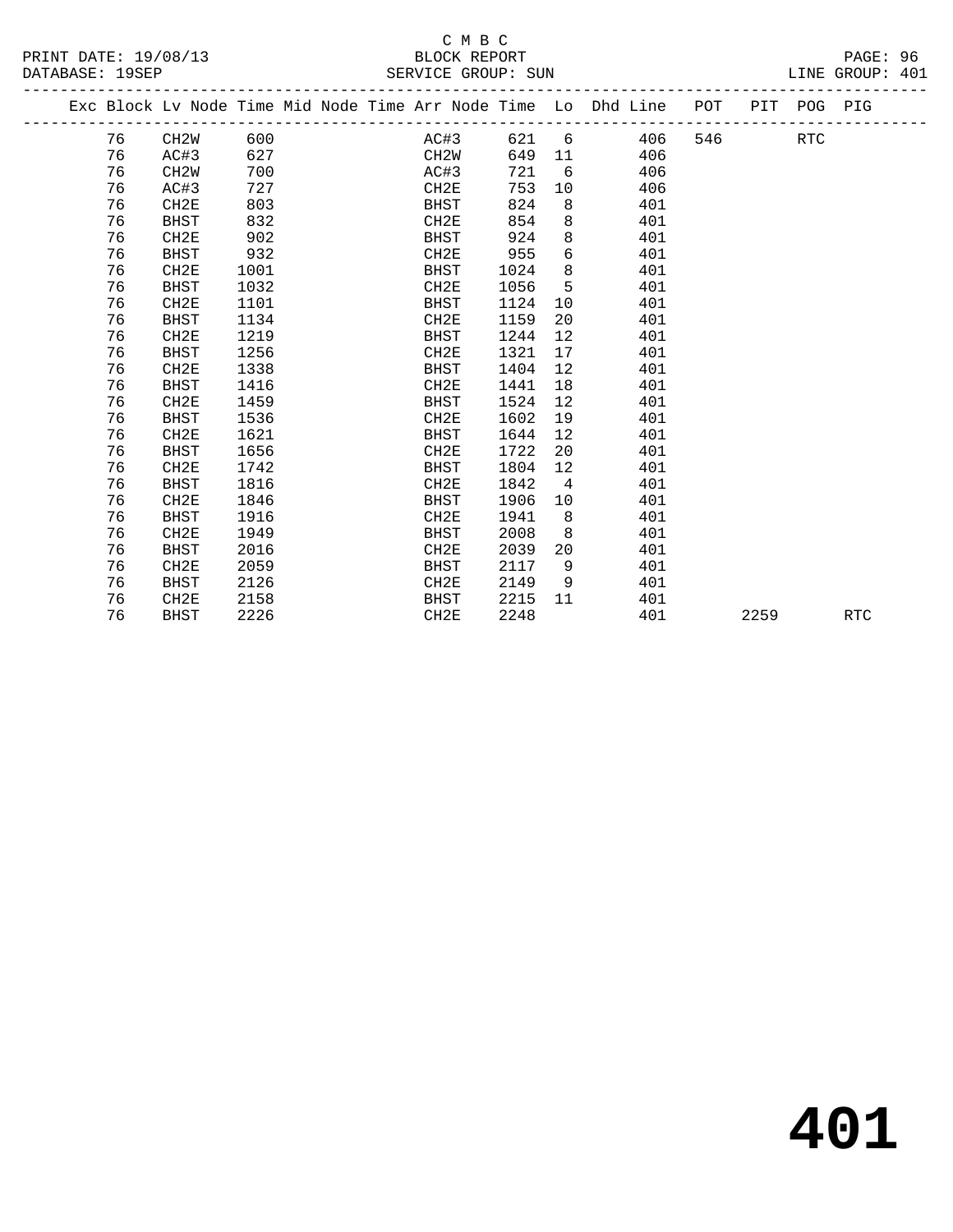## C M B C<br>BLOCK REPORT

| PAGE: 97        |  |
|-----------------|--|
| LINE GROUP: 401 |  |

|    |                   |      |  |                   |      |                 | Exc Block Lv Node Time Mid Node Time Arr Node Time Lo Dhd Line POT |     |      | PIT POG PIG |            |
|----|-------------------|------|--|-------------------|------|-----------------|--------------------------------------------------------------------|-----|------|-------------|------------|
| 77 | CH2W              | 753  |  | AC#3              | 816  | $7\phantom{.0}$ | 406                                                                | 739 |      | <b>RTC</b>  |            |
| 77 | AC#3              | 823  |  | CH2W              | 849  | $\mathbf{3}$    | 406                                                                |     |      |             |            |
| 77 | CH <sub>2</sub> W | 852  |  | AC#3              | 916  | 9               | 406                                                                |     |      |             |            |
| 77 | AC#3              | 925  |  | CH2W              | 952  | 9               | 406                                                                |     |      |             |            |
| 77 | CH <sub>2</sub> M | 1001 |  | AC#3              | 1025 | 11              | 406                                                                |     |      |             |            |
| 77 | AC#3              | 1036 |  | CH2W              | 1105 | 8               | 406                                                                |     |      |             |            |
| 77 | CH <sub>2</sub> W | 1113 |  | AC#3              | 1138 | 10              | 406                                                                |     |      |             |            |
| 77 | AC#3              | 1148 |  | CH <sub>2</sub> W | 1217 | 8               | 406                                                                |     |      |             |            |
| 77 | CH <sub>2</sub> W | 1225 |  | AC#3              | 1250 | 10              | 406                                                                |     |      |             |            |
| 77 | AC#3              | 1300 |  | CH <sub>2</sub> W | 1331 | 6               | 406                                                                |     |      |             |            |
| 77 |                   | 1337 |  |                   | 1402 | 10              | 406                                                                |     |      |             |            |
|    | CH <sub>2</sub> W |      |  | AC#3              |      |                 |                                                                    |     |      |             |            |
| 77 | AC#3              | 1412 |  | CH <sub>2</sub> W | 1444 | 6               | 406                                                                |     |      |             |            |
| 77 | CH <sub>2</sub> W | 1450 |  | AC#3              | 1514 | 10              | 406                                                                |     |      |             |            |
| 77 | AC#3              | 1524 |  | CH <sub>2</sub> W | 1555 | $7\phantom{.0}$ | 406                                                                |     |      |             |            |
| 77 | CH <sub>2</sub> W | 1602 |  | AC#3              | 1626 | 10              | 406                                                                |     |      |             |            |
| 77 | AC#3              | 1636 |  | CH <sub>2</sub> W | 1707 | 9               | 406                                                                |     |      |             |            |
| 77 | CH <sub>2</sub> W | 1716 |  | AC#3              | 1738 | 10              | 406                                                                |     |      |             |            |
| 77 | AC#3              | 1748 |  | CH <sub>2</sub> W | 1816 | 11              | 406                                                                |     |      |             |            |
| 77 | CH <sub>2</sub> W | 1827 |  | AC#3              | 1848 | 9               | 406                                                                |     |      |             |            |
| 77 | AC#3              | 1857 |  | CH <sub>2</sub> W | 1924 | 3               | 406                                                                |     |      |             |            |
| 77 | CH <sub>2</sub> W | 1927 |  | AC#3              | 1948 | 9               | 406                                                                |     |      |             |            |
| 77 | AC#3              | 1957 |  | CH <sub>2</sub> W | 2024 | 4               | 406                                                                |     |      |             |            |
| 77 | CH <sub>2</sub> W | 2028 |  | AC#3              | 2048 | 9               | 406                                                                |     |      |             |            |
| 77 | AC#3              | 2057 |  | CH <sub>2</sub> M | 2124 | 14              | 406                                                                |     |      |             |            |
| 77 | CH <sub>2</sub> W | 2138 |  | AC#3              | 2158 | 9               | 406                                                                |     |      |             |            |
| 77 | AC#3              | 2207 |  | CH <sub>2</sub> W | 2234 | 4               | 406                                                                |     |      |             |            |
| 77 | CH2W              | 2238 |  | AC#3              | 2258 | 9               | 406                                                                |     |      |             |            |
| 77 | AC#3              | 2307 |  | CH <sub>2</sub> W | 2334 | $\overline{4}$  | 406                                                                |     |      |             |            |
| 77 | CH <sub>2</sub> W | 2338 |  | AC#3              | 2358 | 9               | 406                                                                |     |      |             |            |
| 77 | AC#3              | 2407 |  | CH2W              | 2432 | 6               | 406                                                                |     |      |             |            |
| 77 | CH <sub>2</sub> M | 2438 |  | AC#3              | 2458 | 9               | 406                                                                |     |      |             |            |
| 77 | AC#3              | 2507 |  | CH <sub>2</sub> M | 2531 |                 | 406                                                                |     | 2542 |             | <b>RTC</b> |
| 78 | CH2E              | 823  |  | <b>BHST</b>       | 844  | 8               | 401                                                                | 809 |      | <b>RTC</b>  |            |
| 78 | <b>BHST</b>       | 852  |  | CH2E              | 914  | 7               | 401                                                                |     |      |             |            |
| 78 | CH2E              | 921  |  | <b>BHST</b>       | 944  | 8               | 401                                                                |     |      |             |            |
| 78 | BHST              | 952  |  | CH2E              | 1015 | 6               | 401                                                                |     |      |             |            |
| 78 | CH2E              | 1021 |  | <b>BHST</b>       | 1044 | 8               | 401                                                                |     |      |             |            |
| 78 | <b>BHST</b>       | 1052 |  | CH2E              | 1116 | 3               | 401                                                                |     |      |             |            |
| 78 | CH2E              | 1119 |  | BHST              | 1144 | 12              | 401                                                                |     |      |             |            |
| 78 | <b>BHST</b>       | 1156 |  | CH2E              | 1221 | $17$            | 401                                                                |     |      |             |            |
| 78 | CH2E              | 1238 |  | <b>BHST</b>       | 1304 | 12              | 401                                                                |     |      |             |            |
| 78 | <b>BHST</b>       | 1316 |  | CH2E              | 1341 | 17              | 401                                                                |     |      |             |            |
| 78 | CH2E              | 1358 |  | <b>BHST</b>       | 1424 | 12              | 401                                                                |     |      |             |            |
| 78 | <b>BHST</b>       | 1436 |  | CH2E              | 1502 | $17$            | 401                                                                |     |      |             |            |
| 78 | CH2E              | 1519 |  | <b>BHST</b>       | 1544 | 12              | 401                                                                |     |      |             |            |
| 78 | <b>BHST</b>       | 1556 |  | CH2E              | 1622 | 20              | 401                                                                |     |      |             |            |
| 78 | CH2E              | 1642 |  | <b>BHST</b>       | 1704 | 12              | 401                                                                |     |      |             |            |
| 78 | <b>BHST</b>       | 1716 |  | CH2E              | 1742 | 20              | 401                                                                |     |      |             |            |
| 78 | CH2E              | 1802 |  | <b>BHST</b>       | 1824 | 12              | 401                                                                |     |      |             |            |
| 78 | <b>BHST</b>       | 1836 |  | CH2E              | 1902 | 6               | 401                                                                |     |      |             |            |
| 78 | CH2E              | 1908 |  | <b>BHST</b>       | 1928 | 8               | 401                                                                |     |      |             |            |
| 78 | <b>BHST</b>       | 1936 |  | CH2E              | 2000 | 9               | 401                                                                |     |      |             |            |
|    |                   |      |  |                   |      |                 |                                                                    |     |      |             |            |
| 78 | CH2E              | 2009 |  | <b>BHST</b>       | 2028 | 8               | 401                                                                |     |      |             |            |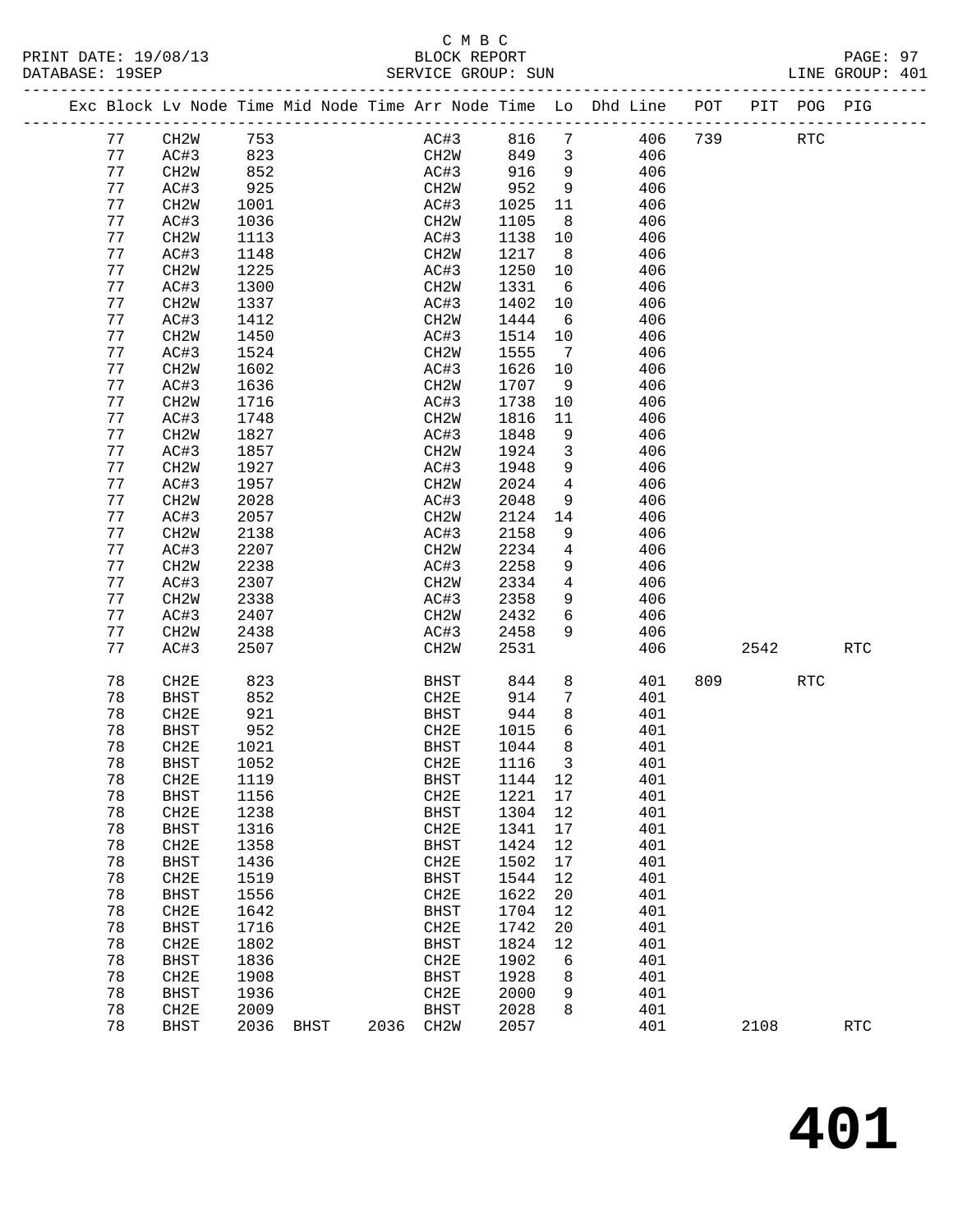|    |                   |      |  |              |      |                 | Exc Block Lv Node Time Mid Node Time Arr Node Time Lo Dhd Line | POT |      | PIT POG PIG |            |
|----|-------------------|------|--|--------------|------|-----------------|----------------------------------------------------------------|-----|------|-------------|------------|
| 79 | CH2W              | 922  |  | AC#3 946     |      | $\overline{9}$  | 406                                                            | 908 |      | RTC         |            |
| 79 | AC#3              | 955  |  | CH2W 1022 15 |      |                 | 406                                                            |     |      |             |            |
| 79 | CH2W              | 1037 |  | AC#3         | 1102 | 10              | 406                                                            |     |      |             |            |
| 79 | AC#3              | 1112 |  | CH2W         | 1141 | 8 <sup>8</sup>  | 406                                                            |     |      |             |            |
| 79 | CH2W              | 1149 |  | AC#3         | 1214 | 10              | 406                                                            |     |      |             |            |
| 79 | AC#3              | 1224 |  | CH2W         | 1253 | 8 <sup>8</sup>  | 406                                                            |     |      |             |            |
| 79 | CH2W              | 1301 |  | AC#3         | 1326 | 10              | 406                                                            |     |      |             |            |
| 79 | AC#3              | 1336 |  | CH2W         | 1407 | $6\overline{6}$ | 406                                                            |     |      |             |            |
| 79 | CH <sub>2</sub> W | 1413 |  | AC#3         | 1438 | 10              | 406                                                            |     |      |             |            |
| 79 | AC#3              | 1448 |  | CH2W         | 1519 | $\overline{7}$  | 406                                                            |     |      |             |            |
| 79 | CH <sub>2</sub> W | 1526 |  | AC#3         | 1550 | 10              | 406                                                            |     |      |             |            |
| 79 | AC#3              | 1600 |  | CH2W         | 1631 | 8 <sup>8</sup>  | 406                                                            |     |      |             |            |
| 79 | CH <sub>2</sub> W | 1639 |  | AC#3         | 1702 | 10              | 406                                                            |     |      |             |            |
| 79 | AC#3              | 1712 |  | CH2W         | 1743 | 13              | 406                                                            |     |      |             |            |
| 79 | CH2W              | 1756 |  | AC#3         | 1818 | 9               | 406                                                            |     |      |             |            |
| 79 | AC#3              | 1827 |  | CH2W         | 1855 | $\overline{a}$  | 406                                                            |     |      |             |            |
| 79 | CH <sub>2</sub> W | 1857 |  | AC#3         | 1918 | 9               | 406                                                            |     |      |             |            |
| 79 | AC#3              | 1927 |  | CH2W         | 1954 | $\overline{4}$  | 406                                                            |     |      |             |            |
| 79 | CH2W              | 1958 |  | AC#3         | 2018 | 9               | 406                                                            |     |      |             |            |
| 79 | AC#3              | 2027 |  | CH2W         | 2054 | $\overline{4}$  | 406                                                            |     |      |             |            |
| 79 | CH <sub>2</sub> W | 2058 |  | AC#3         | 2118 | 9               | 406                                                            |     |      |             |            |
| 79 | AC#3              | 2127 |  | CH2W         | 2154 | $\overline{4}$  | 406                                                            |     |      |             |            |
| 79 | CH2W              | 2158 |  | AC#3         | 2218 | 9               | 406                                                            |     |      |             |            |
| 79 | AC#3              | 2227 |  | CH2W         | 2254 | $\overline{4}$  | 406                                                            |     |      |             |            |
| 79 | CH <sub>2</sub> W | 2258 |  | AC#3         | 2318 | 9               | 406                                                            |     |      |             |            |
| 79 | AC#3              | 2327 |  | CH2W         | 2354 | $\overline{4}$  | 406                                                            |     |      |             |            |
| 79 | CH2W              | 2358 |  | AC#3         | 2418 | 9               | 406                                                            |     |      |             |            |
| 79 | AC#3              | 2427 |  | CH2W         | 2452 | $7\phantom{.0}$ | 406                                                            |     |      |             |            |
| 79 | CH <sub>2</sub> W | 2459 |  | AC#3         | 2518 | 9               | 406                                                            |     |      |             |            |
| 79 | AC#3              | 2527 |  | CH2W         | 2551 | 2               | 406                                                            |     |      |             |            |
| 79 | CH <sub>2</sub> W | 2553 |  | AC#3         | 2610 |                 | 406                                                            |     | 2626 |             | <b>RTC</b> |
| 80 | AC#3              | 951  |  | RRCX         | 1018 | 9               | 408                                                            | 936 |      | <b>RTC</b>  |            |
| 80 | RRCX              | 1027 |  | AC#3         | 1053 | 18              | 408                                                            |     |      |             |            |
| 80 | AC#3              | 1111 |  | RRCX         | 1139 | 13              | 408                                                            |     |      |             |            |
| 80 | RRCX              | 1152 |  | AC#3         | 1218 | 13              | 408                                                            |     |      |             |            |
| 80 | AC#3              | 1231 |  | RRCX         | 1300 | 9               | 408                                                            |     |      |             |            |
| 80 | RRCX              | 1309 |  | AC#3         | 1338 | 13              | 408                                                            |     |      |             |            |
| 80 | AC#3              | 1351 |  | RRCX         | 1420 | $\overline{7}$  | 408                                                            |     |      |             |            |
| 80 | RRCX              | 1427 |  | AC#3 1458 13 |      |                 | 408                                                            |     |      |             |            |
| 80 | AC#3              | 1511 |  | RRCX         | 1540 | 10              | 408                                                            |     |      |             |            |
| 80 | RRCX              | 1550 |  | AC#3         | 1618 | 13              | 408                                                            |     |      |             |            |
| 80 | AC#3              | 1631 |  | RRCX         | 1701 | 11              | 408                                                            |     |      |             |            |
| 80 | RRCX              | 1712 |  | AC#3         | 1740 | 19              | 408                                                            |     |      |             |            |
| 80 | AC#3              | 1759 |  | RRCX         | 1829 | 4               | 408                                                            |     |      |             |            |
| 80 | RRCX              | 1833 |  | AC#3         | 1857 | 4               | 408                                                            |     |      |             |            |
| 80 | AC#3              | 1901 |  | RRCX         | 1927 | 4               | 408                                                            |     |      |             |            |
| 80 | RRCX              | 1931 |  | AC#3         | 1954 | 7               | 408                                                            |     |      |             |            |
| 80 | AC#3              | 2001 |  | RRCX         | 2027 | 5               | 408                                                            |     |      |             |            |
| 80 | RRCX              | 2032 |  | AC#3         | 2054 | 7               | 408                                                            |     |      |             |            |
| 80 | AC#3              | 2101 |  | RRCX         | 2127 | 4               | 408                                                            |     |      |             |            |
| 80 | RRCX              | 2131 |  | AC#3         | 2153 | 8               | 408                                                            |     |      |             |            |
| 80 | AC#3              | 2201 |  | RRCX         | 2227 | 4               | 408                                                            |     |      |             |            |
| 80 | RRCX              | 2231 |  | AC#3         | 2253 |                 | 408                                                            |     | 2309 |             | <b>RTC</b> |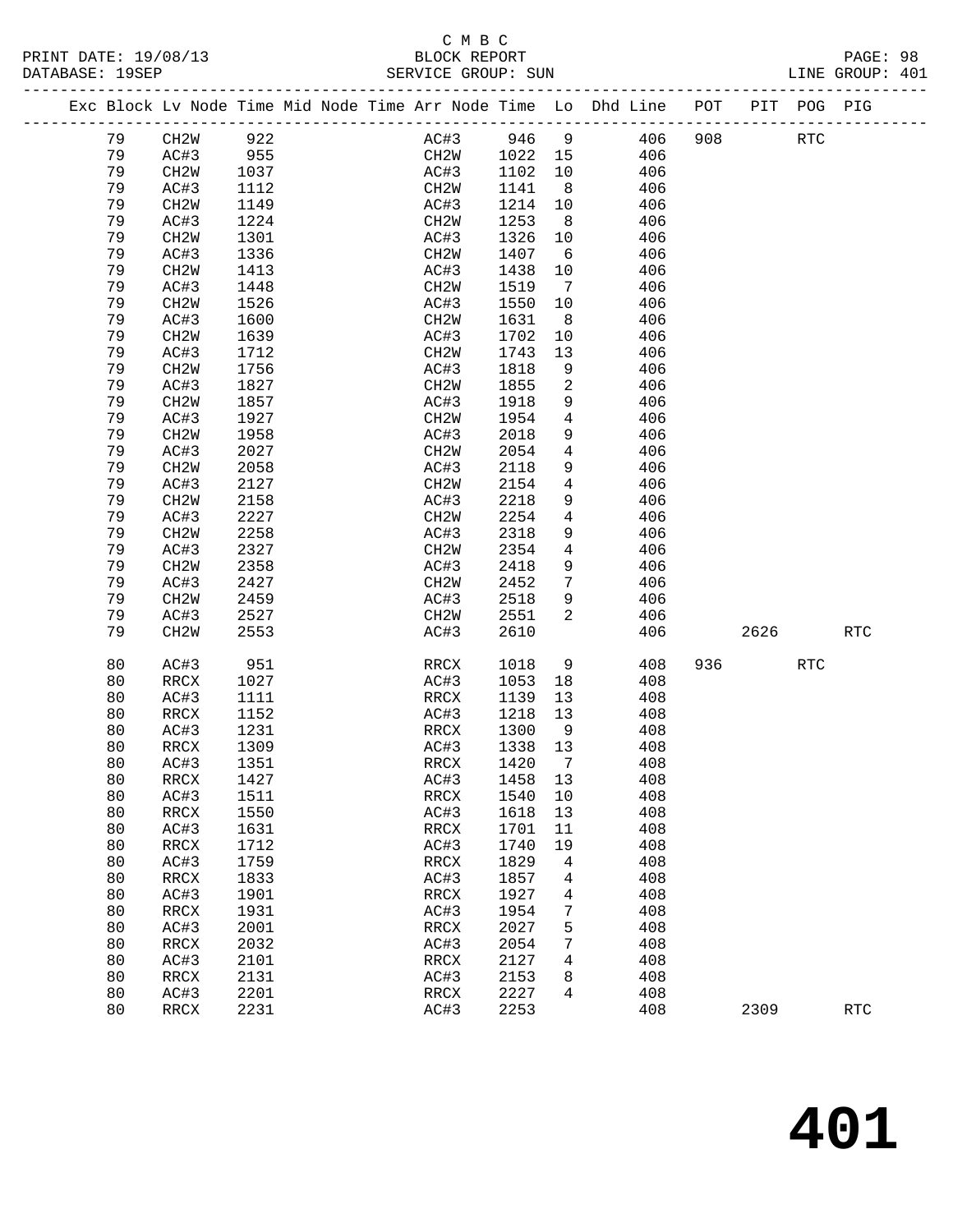PRINT DATE: 19/08/13 BLOCK REPORT BATABASE: 19SEP

# C M B C<br>BLOCK REPORT

PAGE: 99<br>LINE GROUP: 401

|  | תמתח |
|--|------|

|  |          |                   |      |      |           |                     |      |         |                              |        | Exc Block Lv Node Time Mid Node Time Arr Node Time Lo Dhd Line POT PIT POG PIG |      |                      |                      |
|--|----------|-------------------|------|------|-----------|---------------------|------|---------|------------------------------|--------|--------------------------------------------------------------------------------|------|----------------------|----------------------|
|  | 81       | CH2W              | 1025 |      |           |                     | AC#3 | 1050 10 |                              |        | 406 1011                                                                       |      | <b>RTC</b>           |                      |
|  | 81       | AC#3              | 1100 |      |           |                     | CH2W | 1129    | 8 <sup>8</sup>               | 406    |                                                                                |      |                      |                      |
|  | 81       | CH2W              | 1137 |      |           | AC#3                |      | 1202    | 10                           | 406    |                                                                                |      |                      |                      |
|  | 81       | AC#3              | 1212 |      |           | CH2W                |      | 1241    | 8 <sup>8</sup>               | 406    |                                                                                |      |                      |                      |
|  | 81       | CH2W              | 1249 |      |           | AC#3                |      | 1314    | 10                           | 406    |                                                                                |      |                      |                      |
|  | 81       | AC#3              | 1324 |      |           | CH2W                |      | 1355    | 6                            | 406    |                                                                                |      |                      |                      |
|  | 81       | CH <sub>2</sub> W | 1401 |      |           | AC#3                |      | 1426    | 10                           | 406    |                                                                                |      |                      |                      |
|  | 81       | AC#3              | 1436 |      |           | CH2W                |      | 1507    | $7\phantom{.0}\phantom{.0}7$ | 406    |                                                                                |      |                      |                      |
|  | 81       | CH <sub>2</sub> W | 1514 |      |           | AC#3                |      | 1538    | 10                           | 406    |                                                                                |      |                      |                      |
|  | 81       | AC#3              | 1548 |      |           | CH2W                |      | 1619    | 8 <sup>8</sup>               | 406    |                                                                                |      |                      |                      |
|  | 81       | CH <sub>2</sub> W | 1627 |      |           | AC#3                |      | 1650    | 10                           | 406    |                                                                                |      |                      |                      |
|  | 81       | AC#3              | 1700 |      |           | CH2W                |      | 1731    | 9                            | 406    |                                                                                |      |                      |                      |
|  | 81       | CH <sub>2</sub> W | 1740 |      |           | AC#3                |      | 1802    | 10                           | 406    |                                                                                |      |                      |                      |
|  | 81       | AC#3              | 1812 |      |           | CH2W                |      | 1840    | 2                            | 406    |                                                                                |      |                      |                      |
|  | 81       | CH <sub>2</sub> W | 1842 |      |           | AC#3                |      | 1903    | 9                            | 406    |                                                                                |      |                      |                      |
|  | 81       | AC#3              | 1912 |      |           | CH <sub>2</sub> W   |      | 1939    | $\overline{4}$               | 406    |                                                                                |      |                      |                      |
|  | 81       | CH <sub>2</sub> W | 1943 |      |           | AC#3                |      | 2003    | 9                            | 406    |                                                                                |      |                      |                      |
|  | 81       | AC#3              | 2012 |      |           | CH2W                |      | 2039    | $\overline{4}$               | 406    |                                                                                |      |                      |                      |
|  | 81       | CH <sub>2</sub> W | 2043 |      |           | AC#3                |      | 2103    | 9                            | 406    |                                                                                |      |                      |                      |
|  | 81       | AC#3              | 2112 |      |           | CH2W                |      | 2139    | 17                           | 406    |                                                                                |      |                      |                      |
|  | 81       | CH <sub>2</sub> W | 2156 | BHST | 2212 MAKN |                     |      | 2236    | 12                           | 407    |                                                                                |      |                      |                      |
|  | 81       | MAKN              | 2248 | BHST | 2311      | CH <sub>2</sub> W   |      | 2329    | 17                           | 407    |                                                                                |      |                      |                      |
|  | 81       | CH <sub>2</sub> W | 2346 | BHST | 2402      | MAKN                |      | 2425    | 17                           | 407    |                                                                                |      |                      |                      |
|  | 81       | MAKN              | 2442 | BHST | 2504      | CH2W                |      | 2520    | 11                           | 15 407 |                                                                                |      |                      |                      |
|  | 81       | AD3W              | 2546 | GR41 | 2617      | SERO                |      | 2632    | $7\overline{ }$              | N10    |                                                                                |      |                      |                      |
|  | 81       | SERO              | 2639 | GR41 | 2654      | AD3W                |      | 2731    | 22                           | N10    |                                                                                |      |                      |                      |
|  | 81       | AD3W              | 2753 | GR41 | 2812      | SERO                |      | 2827    | 12 <sup>°</sup>              | N10    |                                                                                |      |                      |                      |
|  | 81       | SERO              | 2839 | GR41 | 2854      | AD3W                |      | 2920    |                              | N10    |                                                                                | 2931 |                      | <b>RTC</b>           |
|  | 82       | AC#3              | 1051 |      |           | RRCX                |      | 1119    | 13                           | 408    | 1036                                                                           |      | <b>RTC</b>           |                      |
|  | 82       | RRCX              | 1132 |      |           | AC#3                |      | 1158    | 13                           | 408    |                                                                                |      |                      |                      |
|  | 82       | AC#3              | 1211 |      |           | RRCX                |      | 1240    | 9                            | 408    |                                                                                |      |                      |                      |
|  | 82       | RRCX              | 1249 |      |           | AC#3                |      | 1318    | 13                           | 408    |                                                                                |      |                      |                      |
|  | 82       | AC#3              | 1331 |      |           | RRCX                |      | 1400    | $7\phantom{.0}\phantom{.0}7$ | 408    |                                                                                |      |                      |                      |
|  | 82       | RRCX              | 1407 |      |           | AC#3                |      | 1438    | 13                           | 408    |                                                                                |      |                      |                      |
|  | 82       | AC#3              | 1451 |      |           | RRCX                |      | 1520    | 10                           | 408    |                                                                                |      |                      |                      |
|  | 82       | RRCX              | 1530 |      |           | AC#3                |      | 1558    | 13                           | 408    |                                                                                |      |                      |                      |
|  | 82       | AC#3              | 1611 |      |           | RRCX                |      | 1641    | 11                           | 408    |                                                                                |      |                      |                      |
|  | 82       | RRCX              | 1652 |      |           | AC#3                |      | 1720    | 9                            | 408    |                                                                                |      |                      |                      |
|  | 82       | AC#3              | 1729 |      |           | RRCX                |      | 1759    | $7\overline{ }$              | 408    |                                                                                |      |                      |                      |
|  | 82       | RRCX              | 1806 |      |           | AC#3                |      | 1830    |                              | 408    |                                                                                | 1846 |                      | $\operatorname{RTC}$ |
|  |          |                   |      |      |           |                     |      |         |                              |        |                                                                                |      |                      |                      |
|  | 83       | CH2E              | 1159 |      |           | <b>BHST</b>         |      | 1224    | 12                           | 401    | 1145                                                                           |      | $\operatorname{RTC}$ |                      |
|  | 83       | <b>BHST</b>       | 1236 |      |           | CH2E                |      | 1301    | 17                           | 401    |                                                                                |      |                      |                      |
|  | 83       | CH2E              | 1318 |      |           | <b>BHST</b>         |      | 1344    | 12                           | 401    |                                                                                |      |                      |                      |
|  | 83       | <b>BHST</b>       | 1356 |      |           | CH2E                |      | 1421    | 18                           | 401    |                                                                                |      |                      |                      |
|  | 83       | CH2E              | 1439 |      |           | <b>BHST</b>         |      | 1504    | 12                           | 401    |                                                                                |      |                      |                      |
|  | 83       | <b>BHST</b>       | 1516 |      |           | CH2E                |      | 1542    | 17                           | 401    |                                                                                |      |                      |                      |
|  | 83       | CH <sub>2E</sub>  | 1559 |      |           | <b>BHST</b>         |      | 1624    | 12                           | 401    |                                                                                |      |                      |                      |
|  | 83<br>83 | <b>BHST</b>       | 1636 |      |           | CH2E<br><b>BHST</b> |      | 1702    | 20<br>12                     | 401    |                                                                                |      |                      |                      |
|  |          | CH2E              | 1722 |      |           |                     |      | 1744    |                              | 401    |                                                                                |      |                      |                      |
|  | 83       | <b>BHST</b>       | 1756 |      |           | CH2E                |      | 1822    |                              | 401    |                                                                                | 1833 |                      | $\operatorname{RTC}$ |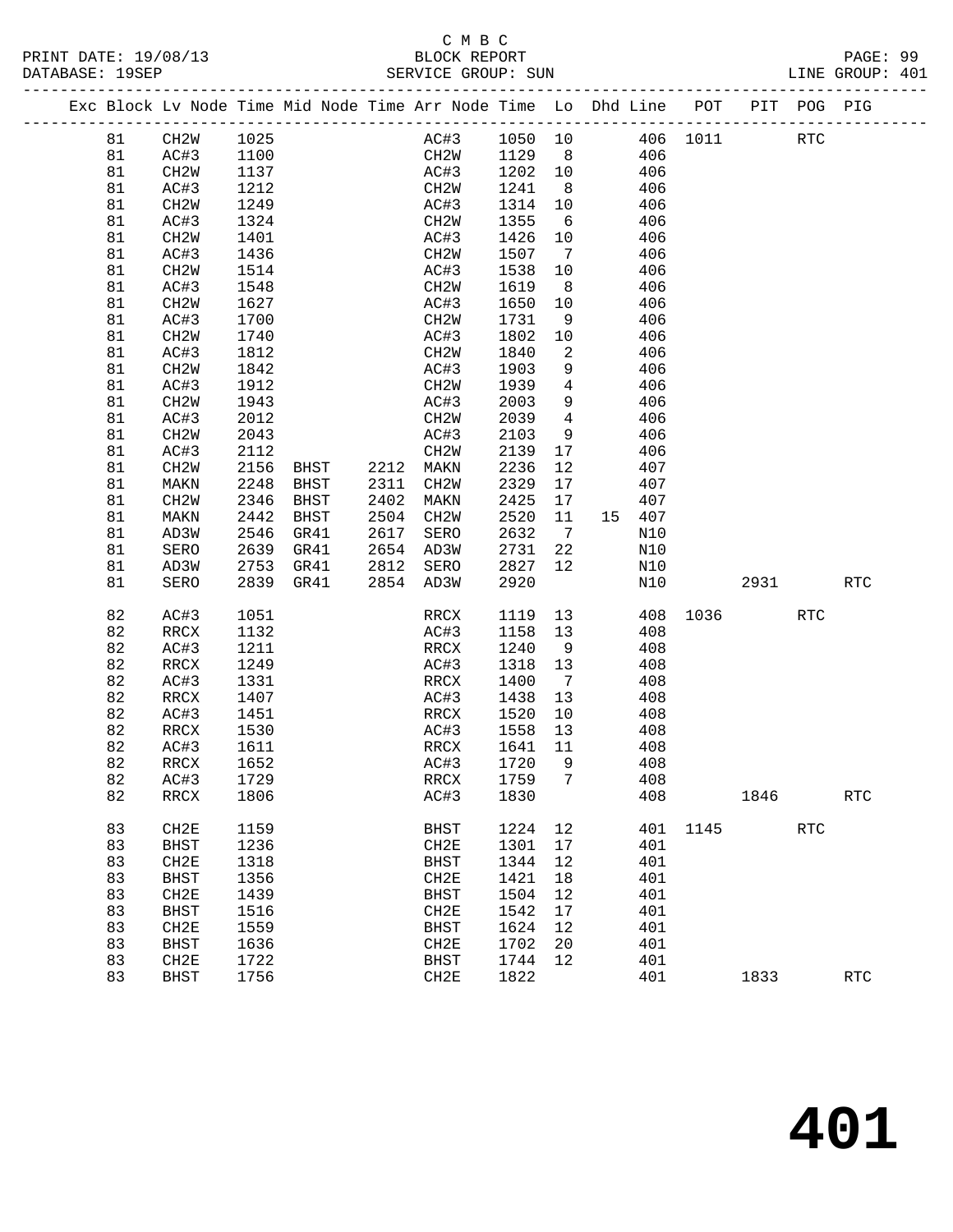|  |    |               |      |                                  |      |             |         |    | GR71 GRANVILLE & 71 AV<br>MA5E MACHRINA & NO.5 RD-EAST<br>MAKN MARINE & KNIGHT<br>RRCX RIVERPORT RECREATION COMPLEX                                                                                                                                           |     |      |            |                      |
|--|----|---------------|------|----------------------------------|------|-------------|---------|----|---------------------------------------------------------------------------------------------------------------------------------------------------------------------------------------------------------------------------------------------------------------|-----|------|------------|----------------------|
|  |    |               |      |                                  |      |             |         |    |                                                                                                                                                                                                                                                               |     |      |            |                      |
|  |    |               |      |                                  |      |             |         |    |                                                                                                                                                                                                                                                               |     |      |            |                      |
|  |    |               |      |                                  |      |             |         |    |                                                                                                                                                                                                                                                               |     |      |            |                      |
|  |    |               |      |                                  |      |             |         |    |                                                                                                                                                                                                                                                               |     |      |            |                      |
|  |    |               |      |                                  |      |             |         |    |                                                                                                                                                                                                                                                               |     |      |            |                      |
|  |    |               |      |                                  |      |             |         |    |                                                                                                                                                                                                                                                               |     |      |            |                      |
|  |    |               |      |                                  |      |             |         |    | Exc Block Lv Node Time Mid Node Time Arr Node Time Lo Dhd Line POT PIT POG PIG                                                                                                                                                                                |     |      |            |                      |
|  | 50 |               |      |                                  |      |             |         |    | RRCX 453 BHST 512 BPST 521 14 403 445 RTC<br>BPST 535 BHST 546 RRCX 601 20 403                                                                                                                                                                                |     |      |            |                      |
|  | 50 |               |      |                                  |      |             |         |    |                                                                                                                                                                                                                                                               |     |      |            |                      |
|  | 50 | RRCX          |      | 621 BHST 640 BPST                |      |             |         |    | 650 15 403                                                                                                                                                                                                                                                    |     |      |            |                      |
|  | 50 | BPST          |      |                                  |      |             |         |    |                                                                                                                                                                                                                                                               |     |      |            |                      |
|  | 50 | RRCX          |      |                                  |      |             |         |    |                                                                                                                                                                                                                                                               |     |      |            |                      |
|  | 50 | BPST          |      |                                  |      |             |         |    |                                                                                                                                                                                                                                                               |     |      |            |                      |
|  | 50 | RRCX          |      |                                  |      |             |         |    | 856 BHST 918 BPST 929 16 403                                                                                                                                                                                                                                  |     |      |            |                      |
|  | 50 | BPST          | 945  |                                  |      |             |         |    | BHST 957 RRCX 1016 17 403                                                                                                                                                                                                                                     |     |      |            |                      |
|  | 50 | RRCX          |      | 1033 BHST<br>1125 BHST<br>BHST   |      | 1055 BPST   |         |    | $1111$ $14$ $403$<br>$1202$ 8 $403$                                                                                                                                                                                                                           |     |      |            |                      |
|  | 50 | BPST          |      |                                  |      | 1139 RRCX   |         |    |                                                                                                                                                                                                                                                               |     |      |            |                      |
|  | 50 | RRCX          | 1210 | BHST                             |      |             |         |    | 1233 BPST 1251 14 403                                                                                                                                                                                                                                         |     |      |            |                      |
|  | 50 | BPST          | 1305 |                                  |      |             |         |    | BHST 1321 RRCX 1345 2 403                                                                                                                                                                                                                                     |     |      |            |                      |
|  | 50 | RRCX          | 1347 | SHSW 1354 RC09                   |      |             |         |    | $1412$ $13$ $404$<br>$1454$ $4$ $402$                                                                                                                                                                                                                         |     |      |            |                      |
|  | 50 | RC09          | 1425 |                                  |      | CH2W        |         |    |                                                                                                                                                                                                                                                               |     |      |            |                      |
|  | 50 | CH2W          | 1458 |                                  |      |             |         |    | BHST 1520 MAKN 1555 20 407                                                                                                                                                                                                                                    |     |      |            |                      |
|  | 50 | MAKN          | 1615 | BHST 1648 CH2E                   |      |             | 1710    |    | 7 407                                                                                                                                                                                                                                                         |     |      |            |                      |
|  | 50 | CH2E          | 1717 |                                  |      |             |         |    | $7\overline{ }$<br>402<br>RC09 1740 7 402<br>SHSE 1805 RRCX 1811 8 404<br>SHSW 1824 RC09 1838 10 404                                                                                                                                                          |     |      |            |                      |
|  | 50 | RC09          | 1747 |                                  |      |             |         |    |                                                                                                                                                                                                                                                               |     |      |            |                      |
|  | 50 | RRCX          | 1819 |                                  |      |             |         |    |                                                                                                                                                                                                                                                               |     |      |            |                      |
|  | 50 | RC09          |      |                                  |      |             |         |    | $\begin{array}{cccccc} 1848 & & & & & \text{CH2E} & 1916 & 4 & & 402 \\ 1920 & & & & \text{RC09} & 1941 & 8 & & 402 \\ 1949 & \text{SHSE} & 2005 & \text{RRCX} & 2010 & 9 & & 404 \\ 2019 & \text{SHSW} & 2024 & \text{RC09} & 2038 & 11 & & 404 \end{array}$ |     |      |            |                      |
|  | 50 | CH2E          |      |                                  |      |             |         |    |                                                                                                                                                                                                                                                               |     |      |            |                      |
|  | 50 | RC09          |      |                                  |      |             |         |    |                                                                                                                                                                                                                                                               |     |      |            |                      |
|  | 50 | RRCX          |      |                                  |      |             |         |    |                                                                                                                                                                                                                                                               |     |      |            |                      |
|  | 50 | RC09          | 2049 |                                  |      |             |         |    | CH2E 2113 5 402                                                                                                                                                                                                                                               |     |      |            |                      |
|  | 50 | CH2E          | 2118 |                                  |      | RC09        | 2138 12 |    | 402                                                                                                                                                                                                                                                           |     |      |            |                      |
|  |    |               |      | 50 RC09 2150 SHSE 2205 RRCX 2210 |      |             |         |    | 404                                                                                                                                                                                                                                                           |     | 2216 |            | <b>RTC</b>           |
|  | 51 | <b>BPST</b>   | 505  | <b>BHST</b>                      | 516  | RRCX        | 531     | 19 | 403                                                                                                                                                                                                                                                           | 445 |      | <b>RTC</b> |                      |
|  | 51 | RRCX          | 550  | <b>BHST</b>                      | 609  | BPST        | 618     | 17 | 403                                                                                                                                                                                                                                                           |     |      |            |                      |
|  | 51 | <b>BPST</b>   | 635  | BHST                             | 646  | RRCX        | 702     | 14 | 403                                                                                                                                                                                                                                                           |     |      |            |                      |
|  | 51 | $\verb!RRCX!$ | 716  | BHST                             | 735  | <b>BPST</b> | 745     | 20 | 403                                                                                                                                                                                                                                                           |     |      |            |                      |
|  | 51 | <b>BPST</b>   | 805  | BHST                             | 816  | RRCX        | 832     | 5  | 403                                                                                                                                                                                                                                                           |     |      |            |                      |
|  | 51 | RRCX          | 837  | <b>BHST</b>                      | 858  | <b>BPST</b> | 909     | 16 | 403                                                                                                                                                                                                                                                           |     |      |            |                      |
|  | 51 | <b>BPST</b>   | 925  | BHST                             | 937  | RRCX        | 956     | 19 | 403                                                                                                                                                                                                                                                           |     |      |            |                      |
|  | 51 | RRCX          | 1015 | <b>BHST</b>                      | 1037 | <b>BPST</b> | 1051    | 14 | 403                                                                                                                                                                                                                                                           |     |      |            |                      |
|  | 51 | <b>BPST</b>   | 1105 | <b>BHST</b>                      | 1119 | RRCX        | 1142    | 7  | 403                                                                                                                                                                                                                                                           |     |      |            |                      |
|  | 51 | RRCX          | 1149 | SHSW                             | 1154 | RC09        | 1214    | 11 | 404                                                                                                                                                                                                                                                           |     |      |            |                      |
|  | 51 | RC09          | 1225 |                                  |      | CH2W        | 1251    | 7  | 402                                                                                                                                                                                                                                                           |     |      |            |                      |
|  | 51 | CH2W          | 1258 | <b>BHST</b>                      | 1321 | MAKN        | 1354    | 21 | 407                                                                                                                                                                                                                                                           |     |      |            |                      |
|  | 51 | MAKN          | 1415 | <b>BHST</b>                      | 1440 | MA5E        | 1501    | 10 | 405                                                                                                                                                                                                                                                           |     |      |            |                      |
|  | 51 | MA5E          | 1511 | BHST                             | 1529 | MAKN        | 1551    | 19 | 405                                                                                                                                                                                                                                                           |     |      |            |                      |
|  | 51 | MAKN          | 1610 | <b>BHST</b>                      | 1633 | MA5W        | 1650    | 12 | 405                                                                                                                                                                                                                                                           |     |      |            |                      |
|  | 51 | MA5W          | 1702 | <b>BHST</b>                      | 1725 | MAKN        | 1745    |    | 405                                                                                                                                                                                                                                                           |     | 1759 |            | $\operatorname{RTC}$ |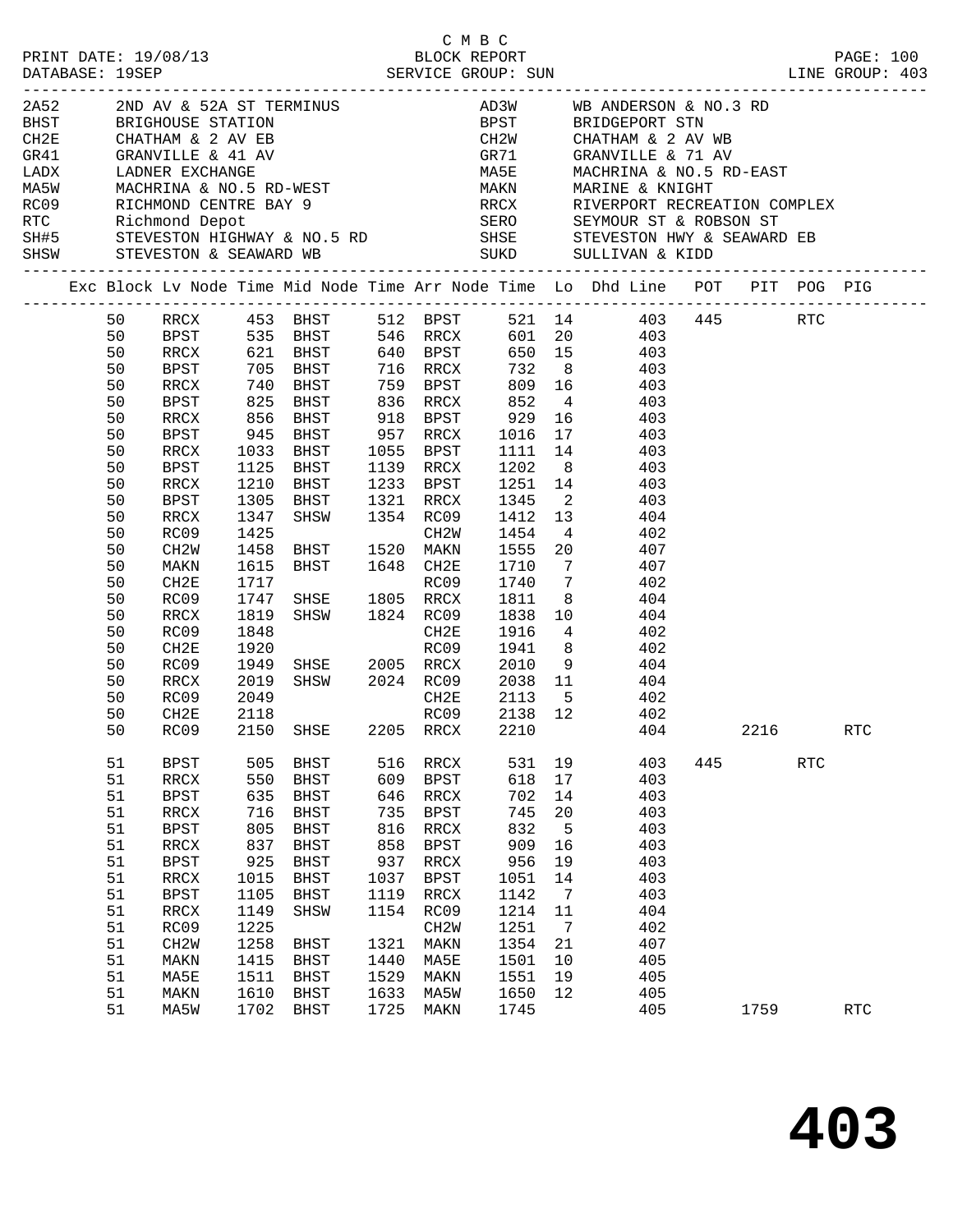#### C M B C<br>BLOCK REPORT PRINT DATE: 19/08/13 BLOCK REPORT PAGE: 101 SERVICE GROUP: SUN

|  |    |                          |                   |                                  |      |                           |              |                         | Exc Block Lv Node Time Mid Node Time Arr Node Time Lo Dhd Line POT |     |      | PIT POG PIG |     |
|--|----|--------------------------|-------------------|----------------------------------|------|---------------------------|--------------|-------------------------|--------------------------------------------------------------------|-----|------|-------------|-----|
|  | 52 | RRCX                     |                   | 518 BHST 537 BPST                |      |                           |              |                         | 546 19 403                                                         | 510 | RTC  |             |     |
|  | 52 | BPST                     |                   | 605 BHST 616 RRCX                |      |                           | 631 20       |                         | 403                                                                |     |      |             |     |
|  | 52 | $\mathop{\mathrm{RRCX}}$ | 651<br>735        | <b>BHST</b>                      |      | 710   BPST<br>746    RRCX | 720 15       |                         | 403                                                                |     |      |             |     |
|  | 52 | <b>BPST</b>              |                   | BHST                             |      |                           | 802          | 15                      | 403                                                                |     |      |             |     |
|  | 52 | RRCX                     | 817               | BHST                             |      | 838 BPST                  | 849          | 16                      | 403                                                                |     |      |             |     |
|  | 52 | <b>BPST</b>              | 905               | BHST                             |      | 917 RRCX<br>954 RC09      | 936          | 13                      | 403                                                                |     |      |             |     |
|  | 52 | RRCX                     | 949               | SHSW                             |      |                           | 1012         | $\overline{7}$          | 404                                                                |     |      |             |     |
|  | 52 | RC09                     | 1019              |                                  |      | CH2E                      | 1045         | $\overline{\mathbf{3}}$ | 402                                                                |     |      |             |     |
|  | 52 | CH2E                     | 1048              |                                  |      | RC09                      | 1112         | $7\overline{ }$         | 402                                                                |     |      |             |     |
|  | 52 | RC09                     | 1119              | SHSE                             |      | 1135 RRCX                 | 1141         | 9                       | 404                                                                |     |      |             |     |
|  | 52 | RRCX                     | 1150              | BHST                             |      | 1213 BPST                 | 1231 14      |                         | 403                                                                |     |      |             |     |
|  | 52 | <b>BPST</b>              | 1245              | BHST                             |      | 1259 RRCX                 | 1323         | $5^{\circ}$             | 403                                                                |     |      |             |     |
|  | 52 | $\verb!RRCX!$            | 1328              | BHST                             |      | 1353 BPST                 | 1411         | $\overline{4}$          | 403                                                                |     |      |             |     |
|  | 52 | BPST                     | 1415              | BHST                             |      | 1432 RRCX                 | 1456 10      |                         | 403                                                                |     |      |             |     |
|  | 52 | $\mathop{\mathrm{RRCX}}$ | 1506              | BHST                             | 1531 | BPST                      | 1549         | 11                      | 403                                                                |     |      |             |     |
|  | 52 | $_{\rm BPST}$            | 1600              | BHST                             |      | 1617 RRCX                 | 1640         | $7\overline{ }$         | 403                                                                |     |      |             |     |
|  | 52 | RRCX                     | 1647              | SHSW                             |      | 1654 RC09                 | 1712 11      |                         | 404                                                                |     |      |             |     |
|  | 52 | RC09                     | 1723              |                                  |      | CH2W                      | 1751         | $5^{\circ}$             | 402                                                                |     |      |             |     |
|  | 52 | CH <sub>2</sub> W        | 1756              | <b>BHST</b>                      |      | 1817 MAKN                 | 1846         | $6\overline{6}$         | 407                                                                |     |      |             |     |
|  | 52 | MAKN                     | 1852              | BHST                             |      | 1918 CH2W                 | 1939 17      |                         | 407                                                                |     |      |             |     |
|  | 52 | CH2W                     | 1956              | BHST                             |      | 2015 MAKN<br>2118 CH2E    | 2043         | 12 <sup>°</sup>         | 407                                                                |     |      |             |     |
|  | 52 | MAKN                     | 2055              | BHST                             |      |                           | 2137         |                         | 407                                                                |     | 2148 |             | RTC |
|  | 53 | CH2E                     | 618               |                                  |      | RC09                      | 640          | $6\overline{6}$         | 402                                                                |     | 604  | RTC         |     |
|  | 53 | RC09                     | 646               |                                  |      |                           | 704 15       |                         | 404                                                                |     |      |             |     |
|  | 53 | RRCX                     | 719               | SHSW                             |      | 724 RC09                  | 740          | 9                       | 404                                                                |     |      |             |     |
|  | 53 | RC09                     | 749               |                                  |      | CH2E                      | 813          | $5^{\circ}$             | 402                                                                |     |      |             |     |
|  | 53 | CH2E                     | 818               |                                  |      | RC09                      | 840          | 11                      | 402                                                                |     |      |             |     |
|  | 53 | RC09                     | 851<br>919<br>949 | SHSE 905 RRCX                    |      |                           | 910          | 9                       | 404                                                                |     |      |             |     |
|  | 53 | RRCX                     |                   | SHSW                             |      | 924 RC09                  | 941          | 8 <sup>8</sup>          | 404                                                                |     |      |             |     |
|  | 53 | RC09                     |                   |                                  |      | CH2E                      | 1015         | $\overline{\mathbf{3}}$ | 402                                                                |     |      |             |     |
|  | 53 | CH2E                     | 1018              |                                  |      | RC09                      | 1042         | 8                       | 402                                                                |     |      |             |     |
|  | 53 | RC09                     | 1050              | SHSE 1105 RRCX<br>SHSW 1124 RC09 |      |                           | 1111         | 8 <sup>8</sup>          | 404                                                                |     |      |             |     |
|  | 53 | RRCX                     | 1119              |                                  |      |                           | 1144         | 11                      | 404                                                                |     |      |             |     |
|  | 53 | RC09                     | 1155              |                                  |      | CH2W                      | 1221         | $7\overline{ }$         | 402                                                                |     |      |             |     |
|  | 53 | CH <sub>2</sub> W        | 1228              |                                  |      | RC09                      | 1253         | 22                      | 407                                                                |     |      |             |     |
|  | 53 | RC09                     | 1315              |                                  |      | CH2E                      | 1340         | $7\overline{ }$         | 407                                                                |     |      |             |     |
|  | 53 | CH2E                     | 1347              |                                  |      | RC09                      | 1411         | $7\overline{ }$         | 402                                                                |     |      |             |     |
|  | 53 | RC09                     | 1418              | SHSE 1435 RRCX<br>BHST 1516 BPST |      |                           | 1441<br>1534 | 10                      | 404                                                                |     |      |             |     |
|  | 53 | $\mathop{\mathrm{RRCX}}$ | 1451              |                                  |      |                           |              | 11                      | 403                                                                |     |      |             |     |
|  | 53 | <b>BPST</b>              | 1545              | BHST                             |      | 1602 RRCX                 | 1625 16      |                         | 403                                                                |     |      |             |     |
|  | 53 | <b>RRCX</b>              | 1641              | <b>BHST</b>                      |      | 1705 BPST                 | 1719 11      |                         | 403                                                                |     |      |             |     |

53 BPST 1730 BHST 1745 RRCX 1807 403 1813 RTC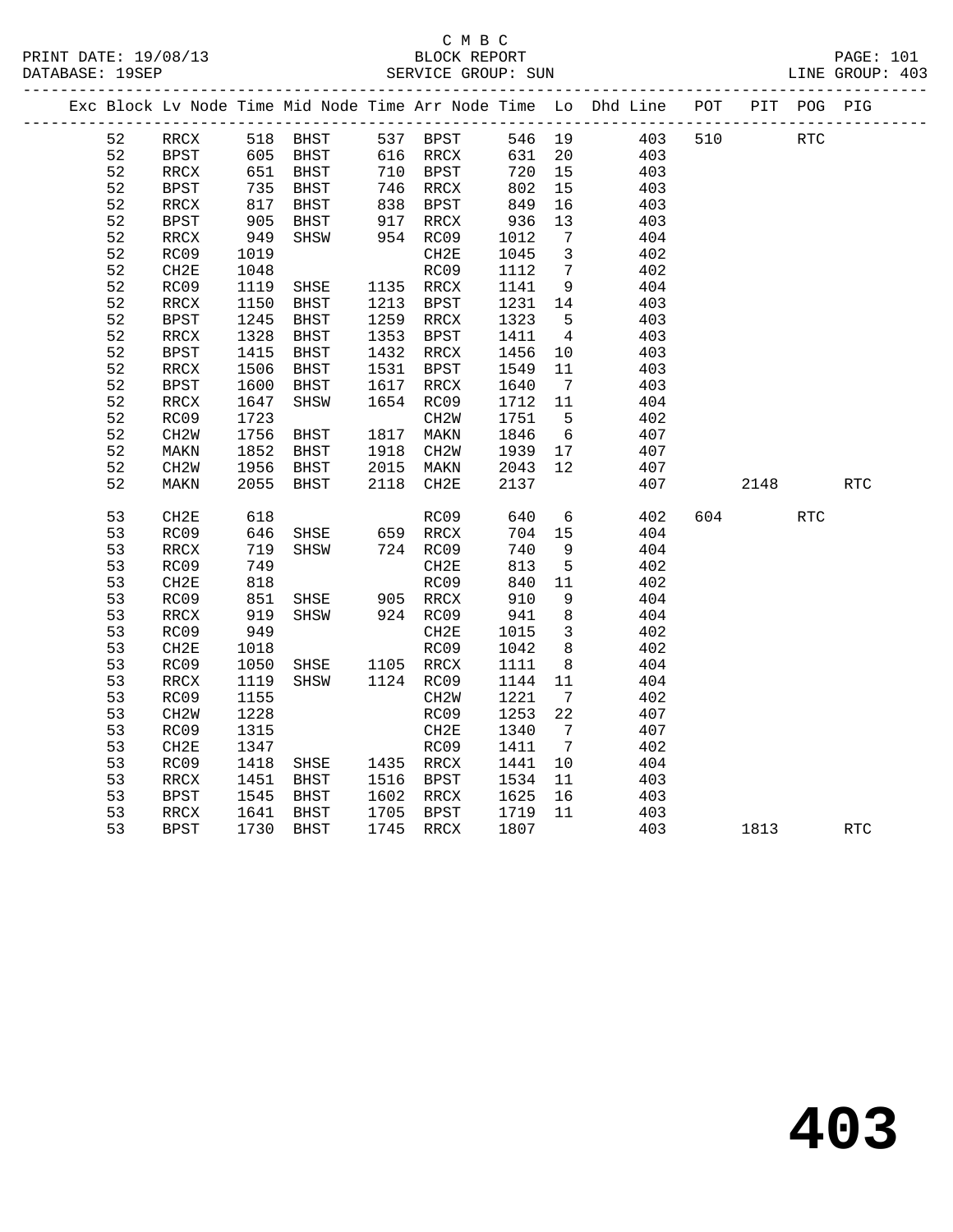### C M B C<br>BLOCK REPORT SERVICE GROUP: SUN

|  |    |                   |      |               |      |                   |      |                              | Exc Block Lv Node Time Mid Node Time Arr Node Time Lo Dhd Line POT |     |      | PIT POG PIG |            |
|--|----|-------------------|------|---------------|------|-------------------|------|------------------------------|--------------------------------------------------------------------|-----|------|-------------|------------|
|  | 54 | SH#5              | 631  |               |      | RC09              | 645  |                              | 4 4 4 0 4                                                          | 627 |      | <b>RTC</b>  |            |
|  | 54 | RC09              | 649  |               |      | CH2E              | 713  | $5^{\circ}$                  | 402                                                                |     |      |             |            |
|  | 54 | CH2E              | 718  |               |      | RC09              | 740  | 12                           | 402                                                                |     |      |             |            |
|  | 54 | RC09              | 752  | SHSE 805 RRCX |      |                   | 810  | 9                            | 404                                                                |     |      |             |            |
|  | 54 | RRCX              | 819  | SHSW          |      | 824 RC09          | 841  | 8 <sup>8</sup>               | 404                                                                |     |      |             |            |
|  | 54 | RC09              | 849  |               |      | CH2E              | 915  | $\overline{\mathbf{3}}$      | 402                                                                |     |      |             |            |
|  | 54 | CH2E              | 918  |               |      | RC09              | 940  | 10                           | 402                                                                |     |      |             |            |
|  | 54 | RC09              | 950  | SHSE          |      | 1005 RRCX         | 1011 | 8 <sup>8</sup>               | 404                                                                |     |      |             |            |
|  | 54 | RRCX              | 1019 | SHSW          |      | 1024 RC09         | 1042 | 13                           | 404                                                                |     |      |             |            |
|  | 54 | RC09              | 1055 |               |      | CH <sub>2</sub> W | 1119 | 13                           | 402                                                                |     |      |             |            |
|  | 54 | CH <sub>2</sub> W | 1132 |               |      | RC09              | 1157 | 18                           | 407                                                                |     |      |             |            |
|  | 54 | RC09              | 1215 |               |      | CH2E              | 1237 | 10                           | 407                                                                |     |      |             |            |
|  | 54 | CH2E              | 1247 |               |      | RC09              | 1311 | $\overline{7}$               | 402                                                                |     |      |             |            |
|  | 54 | RC09              | 1318 | SHSE          |      | 1335 RRCX         | 1341 | $7\overline{ }$              | 404                                                                |     |      |             |            |
|  | 54 | <b>RRCX</b>       | 1348 | BHST          |      | 1413 BPST         | 1431 | 14                           | 403                                                                |     |      |             |            |
|  | 54 | BPST              | 1445 | BHST          |      | 1502 RRCX         | 1525 | 14                           | 403                                                                |     |      |             |            |
|  | 54 | RRCX              | 1539 | BHST          | 1603 | BPST              | 1619 | 11                           | 403                                                                |     |      |             |            |
|  | 54 | <b>BPST</b>       | 1630 | BHST          | 1647 | RRCX              | 1708 | 11                           | 403                                                                |     |      |             |            |
|  | 54 | RRCX              | 1719 | SHSW          | 1724 | RC09              | 1742 | 11                           | 404                                                                |     |      |             |            |
|  | 54 | RC09              | 1753 |               |      | CH <sub>2</sub> W | 1821 | $5^{\circ}$                  | 402                                                                |     |      |             |            |
|  | 54 | CH <sub>2</sub> W | 1826 | BHST          | 1846 | MAKN              | 1914 |                              | 407                                                                |     | 1928 |             | <b>RTC</b> |
|  | 55 | RC09              | 652  |               |      | CH <sub>2</sub> W | 712  | 20                           | 407                                                                | 637 |      | <b>RTC</b>  |            |
|  | 55 | CH <sub>2</sub> W | 732  | BHST          |      | 751 MAKN          | 817  | 24                           | 407                                                                |     |      |             |            |
|  | 55 | MAKN              | 841  | BHST          | 904  | CH2W              | 922  | 10                           | 407                                                                |     |      |             |            |
|  | 55 | CH <sub>2</sub> W | 932  | BHST          |      | 954 MAKN          | 1024 | $5^{\circ}$                  | 407                                                                |     |      |             |            |
|  | 55 | MAKN              | 1029 | BHST          | 1057 | CH2E              | 1116 | 2                            | 407                                                                |     |      |             |            |
|  | 55 | CH2E              | 1118 |               |      | RC09              | 1142 | $7\overline{ }$              | 402                                                                |     |      |             |            |
|  | 55 | RC09              | 1149 | SHSE          |      | 1205 RRCX         | 1211 | 8                            | 404                                                                |     |      |             |            |
|  | 55 | RRCX              | 1219 | SHSW          |      | 1224 RC09         | 1244 | 11                           | 404                                                                |     |      |             |            |
|  | 55 | RC09              | 1255 |               |      | CH <sub>2</sub> W | 1321 | $7\phantom{.0}\phantom{.0}7$ | 402                                                                |     |      |             |            |
|  | 55 | CH <sub>2</sub> W | 1328 |               |      | RC09              | 1353 | 22                           | 407                                                                |     |      |             |            |
|  | 55 | RC09              | 1415 |               |      | CH2E              | 1440 | $\overline{7}$               | 407                                                                |     |      |             |            |
|  | 55 | CH2E              | 1447 |               |      | RC09              | 1511 | $\overline{7}$               | 402                                                                |     |      |             |            |
|  | 55 | RC09              | 1518 | SHSE          |      | 1535 RRCX         | 1541 | 15                           | 404                                                                |     |      |             |            |
|  | 55 | RRCX              | 1556 | BHST          | 1620 | BPST              | 1634 | 11                           | 403                                                                |     |      |             |            |
|  | 55 | <b>BPST</b>       | 1645 | BHST          |      | 1702 RRCX         | 1723 | 19                           | 403                                                                |     |      |             |            |

55 BPST 1830 BHST 1843 RRCX 1904 403 1910 RTC

55 RRCX 1742 BHST 1805 BPST 1819 11 403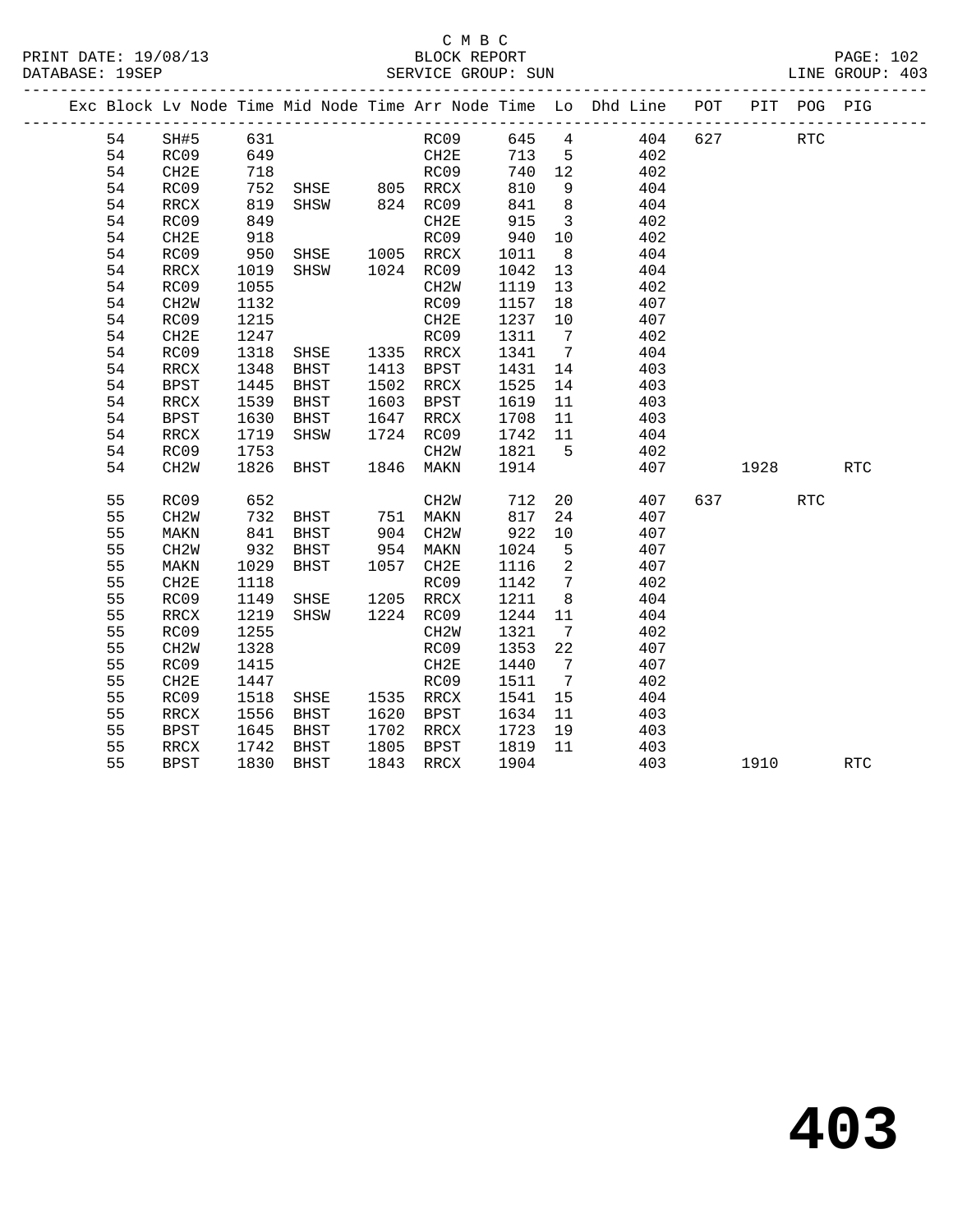#### C M B C<br>BLOCK REPORT SERVICE GROUP: SUN

PRINT DATE: 19/08/13 BLOCK REPORT PAGE: 103

|    |    |                   |      |                |      |                   |      |                            | Exc Block Lv Node Time Mid Node Time Arr Node Time Lo Dhd Line | POT |      | PIT POG PIG |            |
|----|----|-------------------|------|----------------|------|-------------------|------|----------------------------|----------------------------------------------------------------|-----|------|-------------|------------|
|    | 56 | RC09              | 722  | SHSE           |      | 735 RRCX          | 740  | 9                          | 404                                                            | 707 |      | <b>RTC</b>  |            |
|    | 56 | RRCX              | 749  | SHSW           |      | 754 RC09          | 810  | $\overline{9}$             | 404                                                            |     |      |             |            |
|    | 56 | RC09              | 819  |                |      | CH2E              | 845  | $\overline{\phantom{a}}$   | 402                                                            |     |      |             |            |
| 56 |    | CH2E              | 848  |                |      | RC09              | 910  | 10                         | 402                                                            |     |      |             |            |
| 56 |    | RC09              | 920  | SHSE           |      | 935 RRCX          | 941  | 14                         | 404                                                            |     |      |             |            |
|    | 56 | RRCX              | 955  | BHST           | 1017 | BPST              | 1031 | 14                         | 403                                                            |     |      |             |            |
| 56 |    | BPST              | 1045 | BHST           | 1059 | RRCX              | 1121 | 10                         | 403                                                            |     |      |             |            |
|    | 56 | RRCX              | 1131 | BHST           | 1153 | BPST              | 1211 | 14                         | 403                                                            |     |      |             |            |
|    | 56 | <b>BPST</b>       | 1225 | BHST           | 1239 | RRCX              | 1303 | 5                          | 403                                                            |     |      |             |            |
|    | 56 | RRCX              | 1308 | BHST           | 1333 | BPST              | 1351 | - 9                        | 403                                                            |     |      |             |            |
|    | 56 | <b>BPST</b>       | 1400 | BHST           | 1417 | RRCX              | 1441 | $6\overline{6}$            | 403                                                            |     |      |             |            |
| 56 |    | RRCX              | 1447 | SHSW           | 1454 | RC09              | 1512 | 12                         | 404                                                            |     |      |             |            |
|    | 56 | RC09              | 1524 |                |      | CH <sub>2</sub> W | 1552 | 6                          | 402                                                            |     |      |             |            |
|    | 56 | CH <sub>2</sub> W | 1558 | BHST           | 1620 | MAKN              | 1654 | 23                         | 407                                                            |     |      |             |            |
|    | 56 | MAKN              | 1717 | BHST           |      | 1748 CH2E         | 1810 | $\overline{7}$             | 407                                                            |     |      |             |            |
|    | 56 | CH2E              | 1817 |                |      | RC09              | 1840 | 9                          | 402                                                            |     |      |             |            |
|    | 56 | RC09              | 1849 | SHSE           |      | 1905 RRCX         | 1910 | - 9                        | 404                                                            |     |      |             |            |
|    | 56 | RRCX              | 1919 | SHSW           |      | 1924 RC09         | 1938 | 10                         | 404                                                            |     |      |             |            |
|    | 56 | RC09              | 1948 |                |      | CH2E              | 2016 | $\overline{4}$             | 402                                                            |     |      |             |            |
|    | 56 | CH2E              | 2020 |                |      | RC09              | 2041 | 8 <sup>8</sup>             | 402                                                            |     |      |             |            |
|    | 56 | RC09              | 2049 | SHSE           |      | 2105 RRCX         | 2110 | 9                          | 404                                                            |     |      |             |            |
|    | 56 | RRCX              | 2119 | SHSW           |      | 2124 RC09         | 2138 | 11                         | 404                                                            |     |      |             |            |
|    | 56 | RC09              | 2149 |                |      | CH2E              | 2211 | $\overline{4}$             | 402                                                            |     |      |             |            |
|    | 56 | CH2E              | 2215 |                |      | RC09              | 2234 | 15                         | 402                                                            |     |      |             |            |
|    | 56 | RC09              | 2249 |                |      | CH2E              | 2311 |                            | 402                                                            |     | 2322 |             | RTC        |
|    | 57 | MAKN              | 739  | BHST 801 CH2W  |      |                   | 817  | 15                         | 407                                                            | 723 |      | <b>RTC</b>  |            |
|    | 57 | CH <sub>2</sub> W | 832  | BHST           |      | 852 MAKN          | 920  | 21                         | 407                                                            |     |      |             |            |
|    | 57 | MAKN              | 941  | BHST           |      | 1005 CH2W         | 1023 | 19                         | 407                                                            |     |      |             |            |
|    | 57 | CH <sub>2</sub> W | 1042 |                |      | RC09              | 1107 | 17                         | 407                                                            |     |      |             |            |
|    | 57 | RC09              | 1124 |                |      | CH2E              | 1146 | $\overline{\phantom{0}}^2$ | 407                                                            |     |      |             |            |
|    | 57 | CH2E              | 1148 |                |      | RC09              | 1213 | $5^{\circ}$                | 402                                                            |     |      |             |            |
|    | 57 | RC09              | 1218 | SHSE 1235 RRCX |      |                   | 1241 | $\overline{7}$             | 404                                                            |     |      |             |            |
|    | 57 | RRCX              | 1248 | <b>BHST</b>    |      | 1313 BPST         | 1331 | 14                         | 403                                                            |     |      |             |            |
|    | 57 | <b>BPST</b>       | 1345 | BHST           |      | 1401 RRCX         | 1425 | 11                         | 403                                                            |     |      |             |            |
|    | 57 | RRCX              | 1436 | BHST           | 1501 | BPST              | 1519 | 11                         | 403                                                            |     |      |             |            |
|    | 57 | <b>BPST</b>       | 1530 | BHST           | 1547 | RRCX              | 1610 | $\overline{7}$             | 403                                                            |     |      |             |            |
|    | 57 | RRCX              | 1617 | SHSW           | 1624 | RC09              | 1642 | 11                         | 404                                                            |     |      |             |            |
|    | 57 | RC09              | 1653 |                |      | CH <sub>2</sub> W | 1721 | $5^{\circ}$                | 402                                                            |     |      |             |            |
|    | 57 | CH2W              | 1726 | BHST           | 1747 | MAKN              | 1816 | $5^{\circ}$                | 407                                                            |     |      |             |            |
|    | 57 | MAKN              | 1821 | BHST           | 1850 | CH <sub>2</sub> W | 1911 | 15                         | 407                                                            |     |      |             |            |
|    | 57 | CH2W              | 1926 | <b>BHST</b>    | 1945 | MAKN              | 2013 | 10                         | 407                                                            |     |      |             |            |
|    | 57 | MAKN              | 2023 | BHST           | 2048 | CH <sub>2</sub> W | 2106 | 20                         | 407                                                            |     |      |             |            |
|    | 57 | CH <sub>2</sub> W | 2126 | BHST           | 2142 | MAKN              | 2206 |                            | 407                                                            |     | 2219 |             | <b>RTC</b> |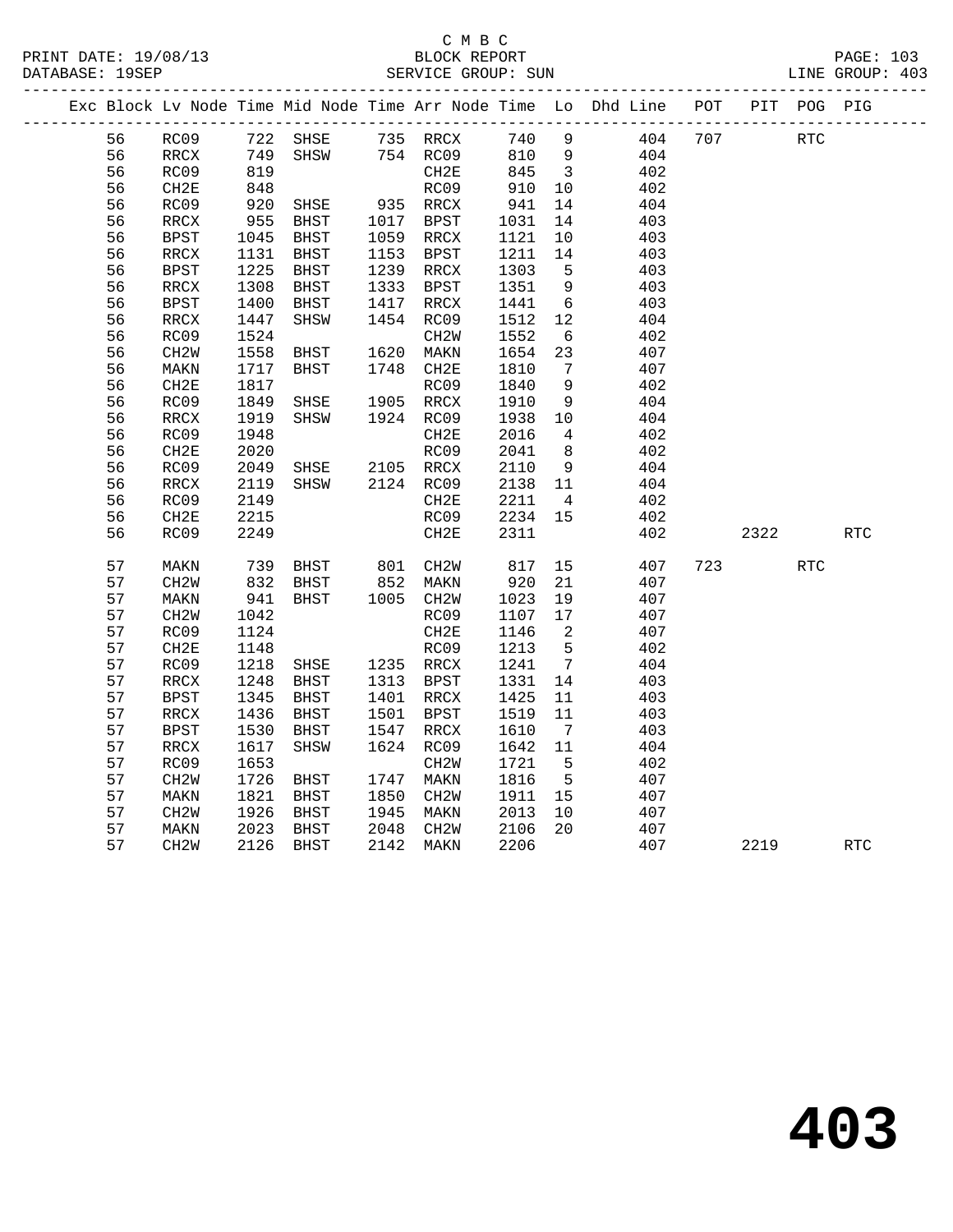|  |          |                     |              |              |              |                  |              |                         | Exc Block Lv Node Time Mid Node Time Arr Node Time Lo Dhd Line POT |     |      | PIT POG PIG |            |
|--|----------|---------------------|--------------|--------------|--------------|------------------|--------------|-------------------------|--------------------------------------------------------------------|-----|------|-------------|------------|
|  | 58       | MA5E                |              |              |              |                  |              |                         | 822 16 405<br>918 20 405                                           | 744 |      | RTC         |            |
|  | 58       | MAKN                |              |              |              |                  |              |                         | 405                                                                |     |      |             |            |
|  | 58       | MA5E                | 938          | BHST         |              | 953 MAKN         | 1014         | $\overline{\mathbf{3}}$ | 405                                                                |     |      |             |            |
|  | 58       | MAKN                | 1017         | BHST         | 1039         | MA5E             | 1101         | 5                       | 405                                                                |     |      |             |            |
|  | 58       | MA5E                | 1106         | BHST         | 1123         | MAKN             | 1144         | 2                       | 405                                                                |     |      |             |            |
|  | 58       | MAKN                | 1146         | BHST         | 1209         | MA5E             | 1231         | $6\overline{6}$         | 405                                                                |     |      |             |            |
|  | 58       | MA5E                | 1237         | BHST         | 1256         | MAKN             | 1317         | 28                      | 405                                                                |     |      |             |            |
|  | 58       | MAKN                | 1345         | BHST         | 1410         | MA5E             | 1431         | 9                       | 405                                                                |     |      |             |            |
|  | 58       | MA5E                | 1440         | BHST         | 1459         | MAKN             | 1521         | 19                      | 405                                                                |     |      |             |            |
|  | 58       | MAKN                | 1540         | BHST         | 1605         | MA5W             | 1622         | 10                      | 405                                                                |     |      |             |            |
|  | 58       | MA5W                | 1632         | BHST         | 1656         | MAKN             | 1716         | 24                      | 405                                                                |     |      |             |            |
|  | 58       | MAKN                | 1740         | BHST         | 1803         | MA5W             | 1820         | 13                      | 405                                                                |     |      |             |            |
|  | 58       | MA5W                | 1833         | <b>BHST</b>  | 1855         | MAKN             | 1915         | $\overline{7}$          | 405                                                                |     |      |             |            |
|  | 58       | MAKN                | 1922         | BHST         | 1948         | CH2W             | 2009         | 17                      | 407                                                                |     |      |             |            |
|  | 58       | CH2W                | 2026         | <b>BHST</b>  | 2044         | MAKN             | 2110         | 15                      | 407                                                                |     |      |             |            |
|  | 58       | MAKN                | 2125         | BHST         | 2148         | CH2W             | 2206         | 20                      | 407                                                                |     |      |             |            |
|  | 58       | CH <sub>2</sub> M   | 2226         | BHST         | 2242         | MAKN             | 2306         |                         | 407                                                                |     | 2319 |             | <b>RTC</b> |
|  | 59       | RRCX                | 757          | BHST         | 818          | BPST             | 829          | 16                      | 403                                                                |     | 749  | RTC         |            |
|  | 59       | <b>BPST</b>         | 845          | BHST         | 856          | RRCX             | 913          | $\overline{\mathbf{3}}$ | 403                                                                |     |      |             |            |
|  | 59       | RRCX                | 916          | BHST         | 938          | BPST             | 951          | 14                      | 403                                                                |     |      |             |            |
|  | 59       | <b>BPST</b>         | 1005         | BHST         | 1019         | RRCX             | 1039         | 10                      | 403                                                                |     |      |             |            |
|  | 59       | RRCX                | 1049         | SHSW         |              | 1054 RC09        | 1114         | 11                      | 404                                                                |     |      |             |            |
|  | 59       | RC09                | 1125         |              |              | CH2W             | 1151         | $\overline{7}$          | 402                                                                |     |      |             |            |
|  | 59       | CH <sub>2</sub> M   | 1158         | BHST         | 1221         | MAKN             | 1253         | 24                      | 407                                                                |     |      |             |            |
|  | 59       | MAKN                | 1317         | BHST         | 1342         | MA5E             | 1403         | $\overline{7}$          | 405                                                                |     |      |             |            |
|  | 59       | MA5E                | 1410         | BHST         | 1429         | MAKN             | 1451         | 19                      | 405                                                                |     |      |             |            |
|  | 59       | MAKN                | 1510         | BHST         | 1535         | MA5W             | 1552         | 10                      | 405                                                                |     |      |             |            |
|  | 59       | MA5W                | 1602         | BHST         | 1626         | MAKN             | 1646         | 24                      | 405                                                                |     |      |             |            |
|  | 59       | MAKN                | 1710         | BHST         | 1733         | MA5W             | 1750         | 12                      | 405                                                                |     |      |             |            |
|  | 59       | MA5W                | 1802         | BHST         | 1825         | MAKN             | 1845         | $\overline{2}$          | 405                                                                |     |      |             |            |
|  | 59       | MAKN                | 1847         |              |              | <b>BHST</b>      | 1908         |                         | 405                                                                |     | 1921 |             | <b>RTC</b> |
|  | 60       | MAKN                | 808          | BHST         | 828<br>903   | MA5E             | 848          | $\overline{0}$          | 405                                                                |     | 752  | RTC         |            |
|  | 60       | MA5E                | 848          | BHST         |              | MAKN             | 922          | 22                      | 405                                                                |     |      |             |            |
|  | 60       | MAKN                | 944          | BHST         | 1006         | MA5E             | 1028         | 8 <sup>8</sup>          | 405                                                                |     |      |             |            |
|  | 60       | MA5E                | 1036         | BHST         | 1053         | MAKN             | 1114         | $\overline{4}$          | 405                                                                |     |      |             |            |
|  | 60       | MAKN                | 1118         | BHST         |              | 1148 CH2E        | 1207         | 10                      | 407                                                                |     |      |             |            |
|  | 60       | CH2E                | 1217         |              |              | RC09             | 1242         | 6                       | 402                                                                |     |      |             |            |
|  | 60       | RC09 1248 SHSE      |              |              |              | 1305 RRCX 1311 8 |              |                         | 404                                                                |     |      |             |            |
|  | 60       | RRCX                | 1319         | SHSW         |              | 1324 RC09        | 1344         | 11                      | 404                                                                |     |      |             |            |
|  | 60       | RC09                | 1355         |              |              | CH2W             | 1424         | 4                       | 402                                                                |     |      |             |            |
|  | 60       | CH2W                | 1428         |              |              | RC09             | 1452         | 23<br>$\overline{7}$    | 407                                                                |     |      |             |            |
|  | 60       | RC09                | 1515<br>1547 |              |              | CH2E<br>RC09     | 1540<br>1611 |                         | 407<br>402                                                         |     |      |             |            |
|  | 60       | CH2E                |              |              |              |                  |              | 6                       |                                                                    |     |      |             |            |
|  | 60<br>60 | RC09                | 1617<br>1657 | SHSE         | 1635<br>1720 | RRCX             | 1641         | 16<br>11                | 404<br>403                                                         |     |      |             |            |
|  | 60       | RRCX<br><b>BPST</b> | 1745         | BHST<br>BHST | 1800         | BPST<br>RRCX     | 1734<br>1822 | 12                      | 403                                                                |     |      |             |            |
|  | 60       | <b>RRCX</b>         | 1834         | BHST         | 1853         | BPST             | 1904         |                         | 403                                                                |     | 1917 |             | <b>RTC</b> |
|  |          |                     |              |              |              |                  |              |                         |                                                                    |     |      |             |            |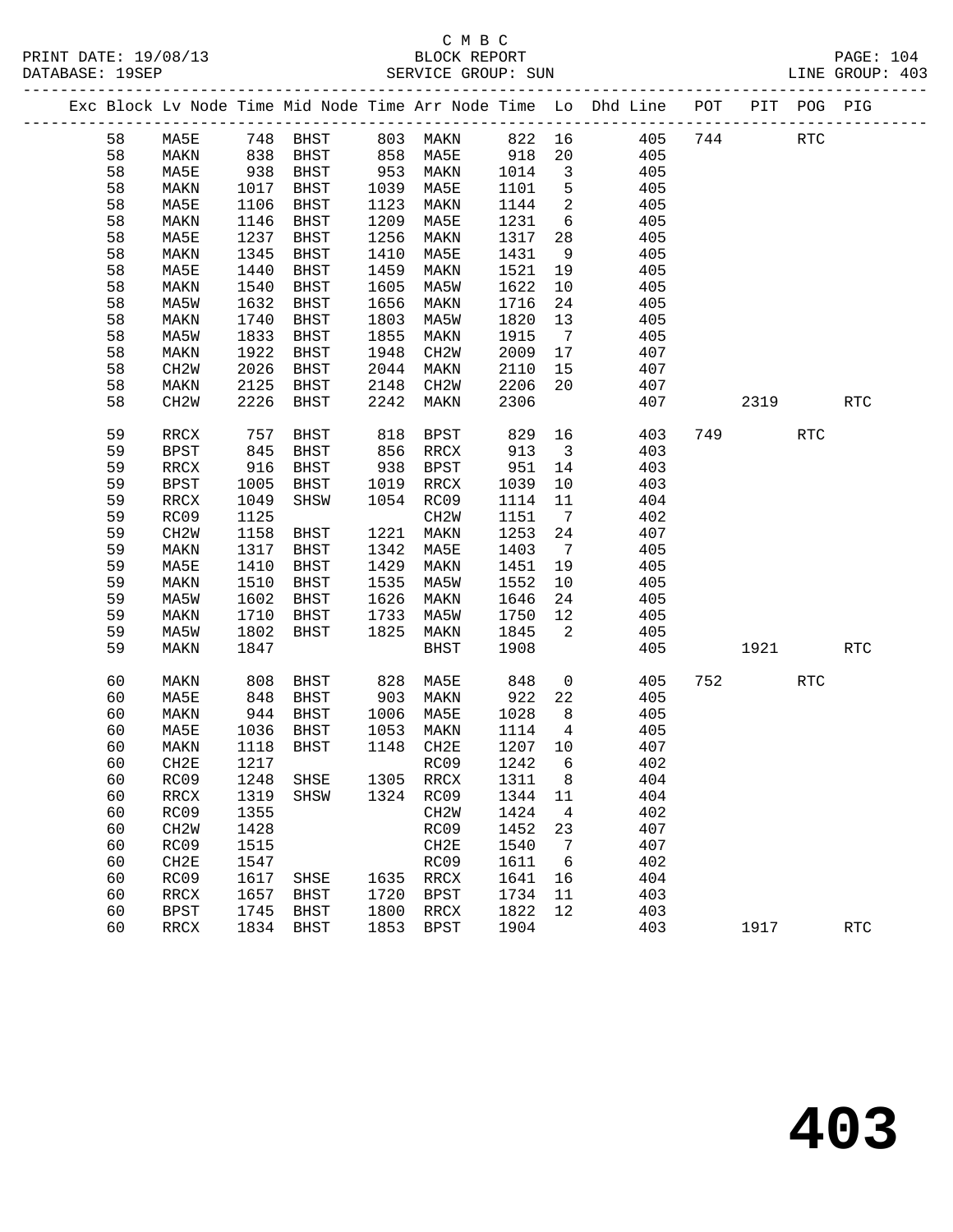#### C M B C<br>BLOCK REPORT SERVICE GROUP: SUN

| Exc Block Lv Node Time Mid Node Time Arr Node Time Lo Dhd Line POT PIT POG PIG |                   |      |                                  |      |                         |           |                 |                                 |     |     |      |            |            |  |
|--------------------------------------------------------------------------------|-------------------|------|----------------------------------|------|-------------------------|-----------|-----------------|---------------------------------|-----|-----|------|------------|------------|--|
| 61                                                                             |                   |      | RC09 821 SHSE 835 RRCX 840 9 404 |      |                         |           |                 |                                 |     | 806 |      | <b>RTC</b> |            |  |
| 61                                                                             | RRCX              | 849  |                                  |      | SHSW 854 RC09 911 8 404 |           |                 |                                 |     |     |      |            |            |  |
| 61                                                                             | RC09              | 919  |                                  |      | CH2E                    | 945 3 402 |                 |                                 |     |     |      |            |            |  |
| 61                                                                             | CH2E              | 948  |                                  |      | RC09                    | 1010      |                 | 10 402                          |     |     |      |            |            |  |
| 61                                                                             | RC09              | 1020 | SHSE 1035                        |      | RRCX                    | 1041      |                 | 10 404                          |     |     |      |            |            |  |
| 61                                                                             | RRCX              | 1051 | <b>BHST</b>                      | 1113 | BPST                    | 1131      |                 | 14 and $\overline{a}$           | 403 |     |      |            |            |  |
| 61                                                                             | <b>BPST</b>       | 1145 | BHST                             | 1159 | RRCX                    | 1222      | $7\overline{7}$ | 403                             |     |     |      |            |            |  |
| 61                                                                             | RRCX              | 1229 | BHST                             | 1253 | BPST                    | 1311      | 14              |                                 | 403 |     |      |            |            |  |
| 61                                                                             | <b>BPST</b>       | 1325 | BHST                             | 1341 | RRCX                    | 1405      |                 | 12                              | 403 |     |      |            |            |  |
| 61                                                                             | RRCX              | 1417 | SHSW                             | 1424 | RC09                    | 1442      |                 | 13                              | 404 |     |      |            |            |  |
| 61                                                                             | RC09              | 1455 |                                  |      | CH2W                    | 1524      |                 | $4\overline{ }$                 | 402 |     |      |            |            |  |
| 61                                                                             | CH <sub>2</sub> W | 1528 |                                  |      | RC09                    | 1552      |                 | 23 and $\sim$                   | 407 |     |      |            |            |  |
| 61                                                                             | RC09              | 1615 |                                  |      | CH2E                    |           |                 | 1640 7                          | 407 |     |      |            |            |  |
| 61                                                                             | CH2E              | 1647 |                                  |      | RC09                    |           |                 | 1711 6                          | 402 |     |      |            |            |  |
| 61                                                                             | RC09              | 1717 | SHSE 1735 RRCX                   |      |                         | 1741      |                 | 22                              | 404 |     |      |            |            |  |
| 61                                                                             | RRCX              | 1803 | BHST                             |      | 1822 BPST               | 1834      | 11              |                                 | 403 |     |      |            |            |  |
| 61                                                                             | BPST              | 1845 | BHST                             | 1858 | RRCX                    |           |                 | 1919 5 403                      |     |     |      |            |            |  |
| 61                                                                             | RRCX              | 1924 | BHST                             | 1943 | BPST                    |           |                 | 1954 15 403                     |     |     |      |            |            |  |
| 61                                                                             | <b>BPST</b>       | 2009 | BHST                             | 2021 | RRCX                    | 2042      |                 | 7 403                           |     |     |      |            |            |  |
| 61                                                                             | RRCX              | 2049 | SHSW                             | 2054 | RC09                    | 2108      |                 | 11                              | 404 |     |      |            |            |  |
| 61                                                                             | RC09              | 2119 |                                  |      | CH2E                    | 2141      |                 | $4\overline{ }$                 | 402 |     |      |            |            |  |
| 61                                                                             | CH2E              | 2145 |                                  |      | RC09                    | 2205      |                 | 14 and $\overline{a}$           | 402 |     |      |            |            |  |
| 61                                                                             | RC09              | 2219 |                                  |      | CH2E                    | 2241      | $\overline{4}$  |                                 | 402 |     |      |            |            |  |
| 61                                                                             | CH2E              | 2245 |                                  |      | RC09                    | 2304 1    |                 |                                 | 402 |     |      |            |            |  |
| 61                                                                             | RC09              | 2305 | SHSE 2318                        |      | RRCX                    | 2323      | $7\overline{)}$ |                                 | 404 |     |      |            |            |  |
| 61                                                                             | RRCX              | 2330 | SHSW                             | 2335 | RC09                    | 2347      | 5 <sup>5</sup>  |                                 | 404 |     |      |            |            |  |
| 61                                                                             | RC09              | 2352 | SHSE                             | 2405 | RRCX                    | 2410      |                 | 20                              | 404 |     |      |            |            |  |
| 61                                                                             | RRCX              | 2430 | SHSW                             | 2435 | RC09                    | 2447      |                 | 13 and $\overline{\phantom{a}}$ | 404 |     |      |            |            |  |
| 61                                                                             | RC09              | 2500 | SHSE                             | 2513 | RRCX                    | 2518      |                 | 15                              | 404 |     |      |            |            |  |
| 61                                                                             | RRCX              | 2533 |                                  |      | SH#5                    | 2538      | 28              | 10 404                          |     |     |      |            |            |  |
| 61                                                                             | AD3W              | 2616 | GR41 2647 SERO                   |      |                         | 2702      | $\overline{7}$  |                                 | N10 |     |      |            |            |  |
| 61                                                                             | SERO              |      | 2709 GR41                        |      | 2724 AD3W               | 2801      |                 |                                 | N10 |     | 2812 |            | <b>RTC</b> |  |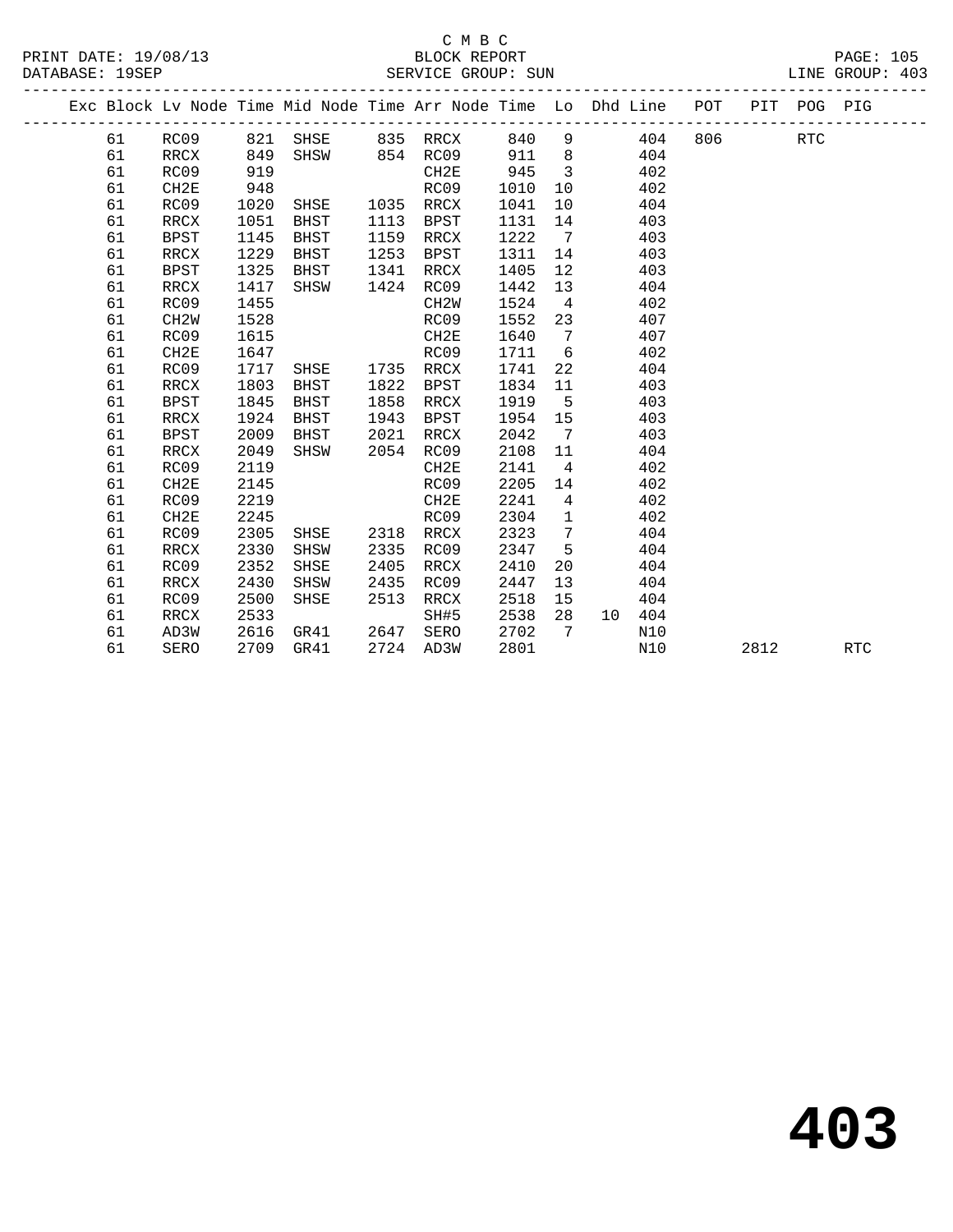|  |          |                   |              |                     |              |                   |              |                         | Exc Block Lv Node Time Mid Node Time Arr Node Time Lo Dhd Line | POT | PIT  | POG PIG    |            |
|--|----------|-------------------|--------------|---------------------|--------------|-------------------|--------------|-------------------------|----------------------------------------------------------------|-----|------|------------|------------|
|  | 62       | MAKN              |              | 910 BHST            |              | 932 MA5E          | 952 15       |                         | 405                                                            | 854 |      | <b>RTC</b> |            |
|  | 62       | MA5E              |              | 1007 BHST           |              | 1023 MAKN         | 1044         | $\overline{4}$          | 405                                                            |     |      |            |            |
|  | 62       | MAKN              | 1048         | BHST                |              | 1110 MA5E         | 1132         | $\overline{\mathbf{3}}$ | 405                                                            |     |      |            |            |
|  | 62       | MA5E              | 1135         | BHST                |              | 1153 MAKN         | 1214         | $\overline{4}$          | 405                                                            |     |      |            |            |
|  | 62       | MAKN              | 1218         | BHST                |              | 1248 CH2E         | 1310         | $\overline{7}$          | 407                                                            |     |      |            |            |
|  | 62       | CH <sub>2E</sub>  | 1317         |                     |              | RC09              | 1341         | $\overline{7}$          | 402                                                            |     |      |            |            |
|  | 62       | RC09              | 1348         | SHSE                |              | 1405 RRCX         | 1411         | 10                      | 404                                                            |     |      |            |            |
|  | 62       | RRCX              | 1421         | BHST                | 1446         | BPST              | 1504         | 11                      | 403                                                            |     |      |            |            |
|  | 62       | <b>BPST</b>       | 1515         | BHST                |              | 1532 RRCX         | 1555         | 16                      | 403                                                            |     |      |            |            |
|  | 62       | RRCX              | 1611         | BHST                | 1635         | BPST              | 1649         | 11                      | 403                                                            |     |      |            |            |
|  | 62       | <b>BPST</b>       | 1700         | BHST                |              | 1715 RRCX         | 1737         | 12                      | 403                                                            |     |      |            |            |
|  | 62       | RRCX              | 1749         | SHSW                |              | 1754 RC09         | 1810         | 8                       | 404                                                            |     |      |            |            |
|  | 62       | RC09              | 1818         |                     |              | CH <sub>2E</sub>  | 1846         | $\overline{4}$          | 402                                                            |     |      |            |            |
|  | 62       | CH2E              | 1850         |                     |              | RC09              | 1912         | $\overline{7}$          | 402                                                            |     |      |            |            |
|  | 62       | RC09              | 1919         | SHSE                |              | 1935 RRCX         | 1940         | 9                       | 404                                                            |     |      |            |            |
|  | 62       | RRCX              | 1949         | SHSW                |              | 1954 RC09         | 2008         | 11                      | 404                                                            |     |      |            |            |
|  | 62       | RC09              | 2019         |                     |              | CH2E              | 2047         | $\overline{4}$          | 402                                                            |     |      |            |            |
|  | 62<br>62 | CH2E              | 2051<br>2119 |                     |              | RC09<br>2135 RRCX | 2111         | 8<br>28                 | 402<br>404                                                     |     |      |            |            |
|  | 62       | RC09<br>RRCX      | 2208         | SHSE<br><b>BHST</b> |              | 2226 BPST         | 2140<br>2236 | 3                       | 403                                                            |     |      |            |            |
|  | 62       | <b>BPST</b>       | 2239         | <b>BHST</b>         |              | 2251 RRCX         | 2309         | $\mathbf 0$             | 403                                                            |     |      |            |            |
|  | 62       | RRCX              | 2309         | BHST                | 2327         | BPST              | 2336         | $\mathbf{3}$            | 403                                                            |     |      |            |            |
|  | 62       | <b>BPST</b>       | 2339         | BHST                | 2349         | RRCX              | 2406         | $\overline{3}$          | 403                                                            |     |      |            |            |
|  | 62       | RRCX              | 2409         | BHST                | 2427         | BPST              | 2436         | $\overline{3}$          | 403                                                            |     |      |            |            |
|  | 62       | <b>BPST</b>       | 2439         | <b>BHST</b>         | 2449         | RRCX              | 2504         | $\overline{4}$          | 403                                                            |     |      |            |            |
|  | 62       | RRCX              | 2508         | BHST                | 2525         | BPST              | 2534         | 6                       | 403                                                            |     |      |            |            |
|  | 62       | <b>BPST</b>       | 2540         | BHST                | 2550         | RRCX              | 2605         | 3                       | 403                                                            |     |      |            |            |
|  | 62       | RRCX              | 2608         |                     |              | SH#5              | 2612         |                         | 403                                                            |     | 2615 |            | <b>RTC</b> |
|  |          |                   |              |                     |              |                   |              |                         |                                                                |     |      |            |            |
|  | 63       | RRCX              | 936          | BHST                | 957          | <b>BPST</b>       | 1011         | 14                      | 403                                                            | 928 |      | <b>RTC</b> |            |
|  | 63       | <b>BPST</b>       | 1025         | BHST                | 1039         | RRCX              | 1059         | 12                      | 403                                                            |     |      |            |            |
|  | 63       | RRCX              | 1111         | BHST                | 1133         | BPST              | 1151         | 14                      | 403                                                            |     |      |            |            |
|  | 63       | <b>BPST</b>       | 1205         | BHST                | 1219         | RRCX              | 1243         | - 6                     | 403                                                            |     |      |            |            |
|  | 63       | RRCX              | 1249         | SHSW                | 1254         | RC09              | 1314         | 11                      | 404                                                            |     |      |            |            |
|  | 63       | RC09              | 1325         |                     |              | CH2W              | 1353         | $-5$                    | 402                                                            |     |      |            |            |
|  | 63       | CH <sub>2</sub> M | 1358         | BHST                | 1420         | MAKN              | 1455         | 20                      | 407                                                            |     |      |            |            |
|  | 63       | MAKN              | 1515         | BHST                | 1548         | CH2E              | 1610         | $\overline{7}$          | 407                                                            |     |      |            |            |
|  | 63       | CH <sub>2E</sub>  | 1617         |                     |              | RC09              | 1641         | 6                       | 402                                                            |     |      |            |            |
|  | 63<br>63 | RC09              | 1647<br>1727 | SHSE                | 1705         | RRCX              | 1711         | 16                      | 404                                                            |     |      |            |            |
|  |          | RRCX              | 1815         | BHST                | 1750<br>1830 | BPST              | 1804         | 11                      | 403                                                            |     |      |            |            |
|  | 63<br>63 | <b>BPST</b>       | 1904         | BHST<br>BHST        | 1923         | RRCX<br>BPST      | 1852<br>1934 | 12<br>15                | 403<br>403                                                     |     |      |            |            |
|  | 63       | RRCX<br>BPST      | 1949         | <b>BHST</b>         | 2001         | RRCX              | 2022         | 16                      | 403                                                            |     |      |            |            |
|  | 63       | RRCX              | 2038         | <b>BHST</b>         | 2056         | BPST              | 2106         | $\overline{\mathbf{3}}$ | 403                                                            |     |      |            |            |
|  | 63       | <b>BPST</b>       | 2109         | BHST                | 2121         | RRCX              | 2139         | 10                      | 403                                                            |     |      |            |            |
|  | 63       | RRCX              | 2149         | SHSW                | 2154         | RC09              | 2208         |                         | 404                                                            |     | 2220 |            | <b>RTC</b> |
|  |          |                   |              |                     |              |                   |              |                         |                                                                |     |      |            |            |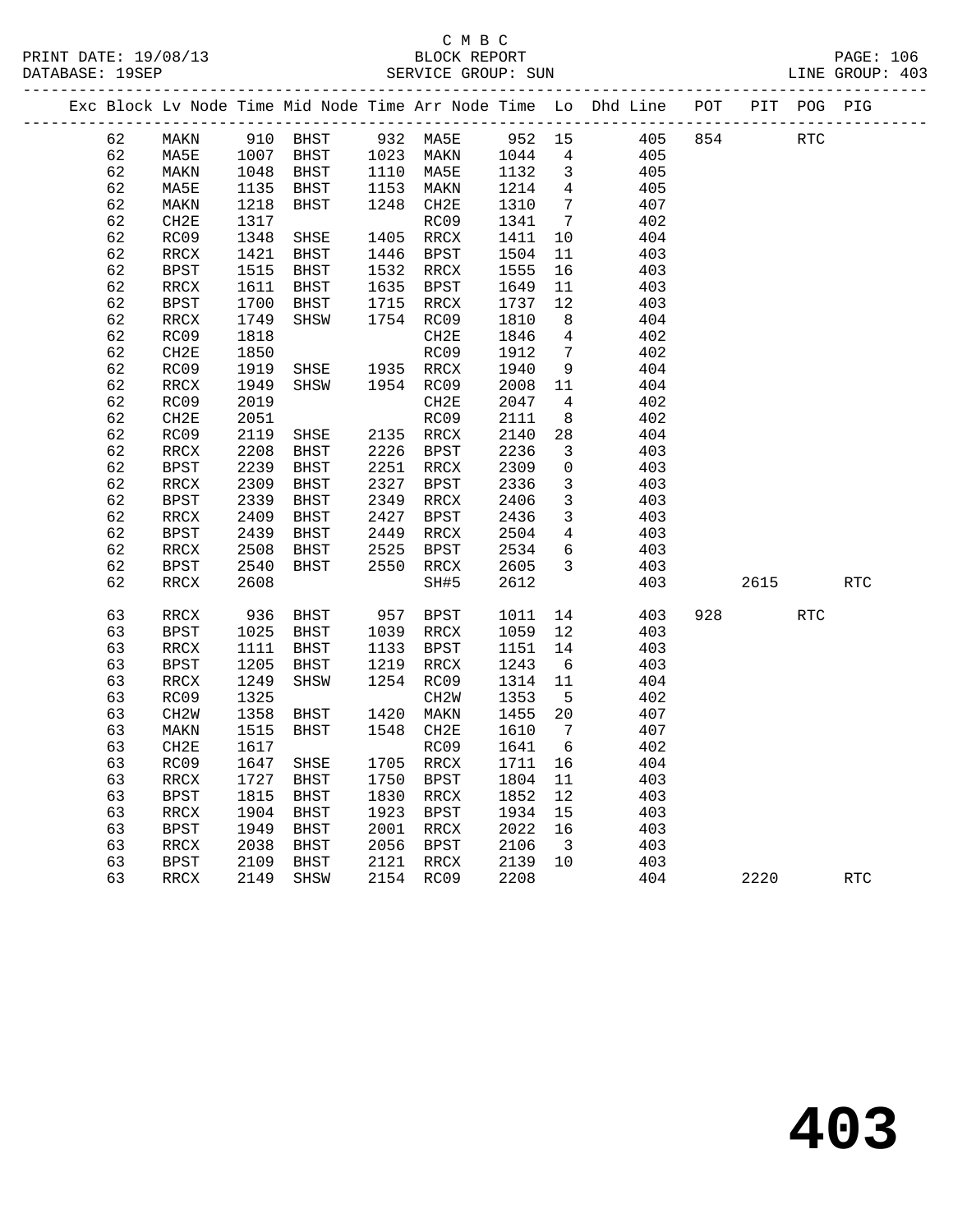#### C M B C<br>BLOCK REPORT DATABASE: 19SEP SERVICE GROUP: SUN LINE GROUP: 403

------------------------------------------------------------------------------------------------- Exc Block Lv Node Time Mid Node Time Arr Node Time Lo Dhd Line POT PIT POG PIG -------------------------------------------------------------------------------------------------

| 64 | CH2W          | 1012 | <b>BHST</b>     | 1034      | MAKN                     | 1105 | 11              |    | 407 | 958  |      | RTC |            |
|----|---------------|------|-----------------|-----------|--------------------------|------|-----------------|----|-----|------|------|-----|------------|
| 64 | MAKN          | 1116 | <b>BHST</b>     | 1138      | MA5E                     | 1200 | 5               |    | 405 |      |      |     |            |
| 64 | MA5E          | 1205 | <b>BHST</b>     | 1223      | MAKN                     | 1244 | 3               |    | 405 |      |      |     |            |
| 64 | MAKN          | 1247 | <b>BHST</b>     | 1312      | MA5E                     | 1334 | 6               |    | 405 |      |      |     |            |
| 64 | MA5E          | 1340 | <b>BHST</b>     | 1359      | MAKN                     | 1421 | 24              |    | 405 |      |      |     |            |
| 64 | MAKN          | 1445 | <b>BHST</b>     | 1510      | MA5W                     | 1527 | 5               |    | 405 |      |      |     |            |
| 64 | MA5W          | 1532 | <b>BHST</b>     | 1556      | MAKN                     | 1618 | 22              |    | 405 |      |      |     |            |
| 64 | MAKN          | 1640 | <b>BHST</b>     | 1703      | MA5W                     | 1720 | $12$            |    | 405 |      |      |     |            |
| 64 | MA5W          | 1732 | <b>BHST</b>     | 1755      | MAKN                     | 1815 | $\sqrt{2}$      |    | 405 |      |      |     |            |
| 64 | MAKN          | 1817 |                 | 1840      | MA5W                     | 1857 |                 |    | 405 |      |      |     |            |
|    |               |      | <b>BHST</b>     |           |                          |      | 6               |    |     |      |      |     |            |
| 64 | MA5W          | 1903 | <b>BHST</b>     | 1925      | MAKN                     | 1945 | 1               |    | 405 |      |      |     |            |
| 64 | <b>MAKN</b>   | 1946 |                 |           | <b>BHST</b>              | 2007 | 3               |    | 405 |      |      |     |            |
| 64 | <b>BHST</b>   | 2010 | BHST            | 2010      | MAKN                     | 2032 | $15$            |    | 405 |      |      |     |            |
| 64 | MAKN          | 2047 |                 |           | BHST                     | 2107 | $\mathbf{3}$    |    | 405 |      |      |     |            |
| 64 | <b>BHST</b>   | 2110 | <b>BHST</b>     | 2110      | MAKN                     | 2132 | $15$            |    | 405 |      |      |     |            |
| 64 | MAKN          | 2147 |                 |           | <b>BHST</b>              | 2207 | $\mathbf{3}$    |    | 405 |      |      |     |            |
| 64 | <b>BHST</b>   | 2210 | <b>BHST</b>     | 2210      | MAKN                     | 2230 | 14              |    | 405 |      |      |     |            |
| 64 | MAKN          | 2244 |                 |           | <b>BHST</b>              | 2302 | 8               |    | 405 |      |      |     |            |
| 64 | <b>BHST</b>   | 2310 | <b>BHST</b>     | 2310      | MAKN                     | 2330 | 20              |    | 405 |      |      |     |            |
| 64 | MAKN          | 2350 |                 |           | <b>BHST</b>              | 2408 | 2               | 10 | 405 |      |      |     |            |
| 64 | <b>BPST</b>   | 2420 | LADX            | 2437      | 2A52                     | 2502 | 0               |    | 601 |      |      |     |            |
| 64 | 2A52          | 2502 | LADX            | 2525      | <b>BPST</b>              | 2543 | 2               |    | 601 |      |      |     |            |
| 64 | <b>BPST</b>   | 2545 | <b>J&amp;N3</b> |           | SUKD                     | 2640 |                 |    | 351 |      | 2706 |     | <b>RTC</b> |
|    |               |      |                 |           |                          |      |                 |    |     |      |      |     |            |
| 65 | RC09          | 1024 |                 |           | CH <sub>2</sub> M        | 1045 | 22              |    | 407 | 1009 |      | RTC |            |
| 65 | CH2W          | 1107 | <b>BHST</b>     | 1130      | MAKN                     | 1202 | 14              |    | 407 |      |      |     |            |
| 65 | MAKN          | 1216 | <b>BHST</b>     | 1239      | MA5E                     | 1301 | 6               |    | 405 |      |      |     |            |
| 65 | MA5E          | 1307 | <b>BHST</b>     | 1326      | MAKN                     | 1347 | 28              |    | 405 |      |      |     |            |
| 65 | MAKN          | 1415 | <b>BHST</b>     | 1448      | CH2E                     | 1510 | $7\phantom{.0}$ |    | 407 |      |      |     |            |
| 65 | CH2E          | 1517 |                 |           | RC09                     | 1541 | 6               |    | 402 |      |      |     |            |
| 65 | RC09          | 1547 | SHSE            | 1605      | RRCX                     | 1611 | 15              |    | 404 |      |      |     |            |
| 65 | RRCX          | 1626 | $_{\rm BHST}$   | 1650      | <b>BPST</b>              | 1704 | 11              |    | 403 |      |      |     |            |
| 65 |               | 1715 |                 | 1730      |                          | 1752 | 26              |    | 403 |      |      |     |            |
|    | <b>BPST</b>   |      | <b>BHST</b>     |           | RRCX                     |      |                 |    |     |      |      |     |            |
| 65 | RRCX          | 1818 | <b>BHST</b>     | 1837      | BPST                     | 1849 | 18              |    | 403 |      |      |     |            |
| 65 | <b>BPST</b>   | 1907 | <b>BHST</b>     | 1920      | RRCX                     | 1941 | 4               |    | 403 |      |      |     |            |
| 65 | RRCX          | 1945 | <b>BHST</b>     | 2003      | <b>BPST</b>              | 2014 |                 |    | 403 |      | 2027 |     | <b>RTC</b> |
|    |               |      |                 |           |                          |      |                 |    |     |      |      |     |            |
| 66 | MAKN          | 1318 | <b>BHST</b>     | 1348      | CH2E                     | 1410 | 7               |    | 407 | 1302 |      | RTC |            |
| 66 | CH2E          | 1417 |                 |           | RC09                     | 1441 | 7               |    | 402 |      |      |     |            |
| 66 | RC09          | 1448 | SHSE            | 1505      | RRCX                     | 1511 | 13              |    | 404 |      |      |     |            |
| 66 | $\verb!RRCX!$ | 1524 | BHST            | 1548      | <b>BPST</b>              | 1604 | 11              |    | 403 |      |      |     |            |
| 66 | <b>BPST</b>   | 1615 | <b>BHST</b>     | 1632      | RRCX                     | 1655 | 17              |    | 403 |      |      |     |            |
| 66 | RRCX          | 1712 | $_{\rm BHST}$   | 1735      | $_{\rm BPST}$            | 1749 | 11              |    | 403 |      |      |     |            |
| 66 | <b>BPST</b>   | 1800 | BHST            | 1815      | RRCX                     | 1837 | 12              |    | 403 |      |      |     |            |
| 66 | RRCX          | 1849 | SHSW            | 1854 RC09 |                          | 1908 | 10              |    | 404 |      |      |     |            |
| 66 | RC09          | 1918 |                 |           | CH2E                     | 1946 | $\overline{4}$  |    | 402 |      |      |     |            |
| 66 | CH2E          | 1950 |                 |           | RC09                     | 2011 | 8               |    | 402 |      |      |     |            |
| 66 | RC09          | 2019 | SHSE            | 2035      | RRCX                     | 2040 | 28              |    | 404 |      |      |     |            |
| 66 | RRCX          | 2108 | <b>BHST</b>     | 2126      | <b>BPST</b>              | 2136 | $\mathbf{3}$    |    | 403 |      |      |     |            |
| 66 | <b>BPST</b>   | 2139 | BHST            | 2151      | RRCX                     | 2209 | 30              |    | 403 |      |      |     |            |
| 66 | RRCX          | 2239 | <b>BHST</b>     | 2257      | <b>BPST</b>              | 2306 | $\mathbf{3}$    |    | 403 |      |      |     |            |
| 66 | <b>BPST</b>   | 2309 | BHST            | 2319      | $\mathop{\mathrm{RRCX}}$ | 2336 | 3               |    | 403 |      |      |     |            |
| 66 | RRCX          | 2339 | BHST            | 2357      | BPST                     | 2406 | 3               |    | 403 |      |      |     |            |
| 66 | <b>BPST</b>   | 2409 | BHST            | 2419      | RRCX                     | 2434 | $\overline{4}$  |    | 403 |      |      |     |            |
| 66 | RRCX          | 2438 | BHST            | 2455      | BPST                     | 2504 | 5               |    | 403 |      |      |     |            |
| 66 | <b>BPST</b>   | 2509 | <b>BHST</b>     | 2519      | RRCX                     | 2534 | 4               |    | 403 |      |      |     |            |
|    |               |      |                 |           |                          |      |                 |    |     |      |      |     |            |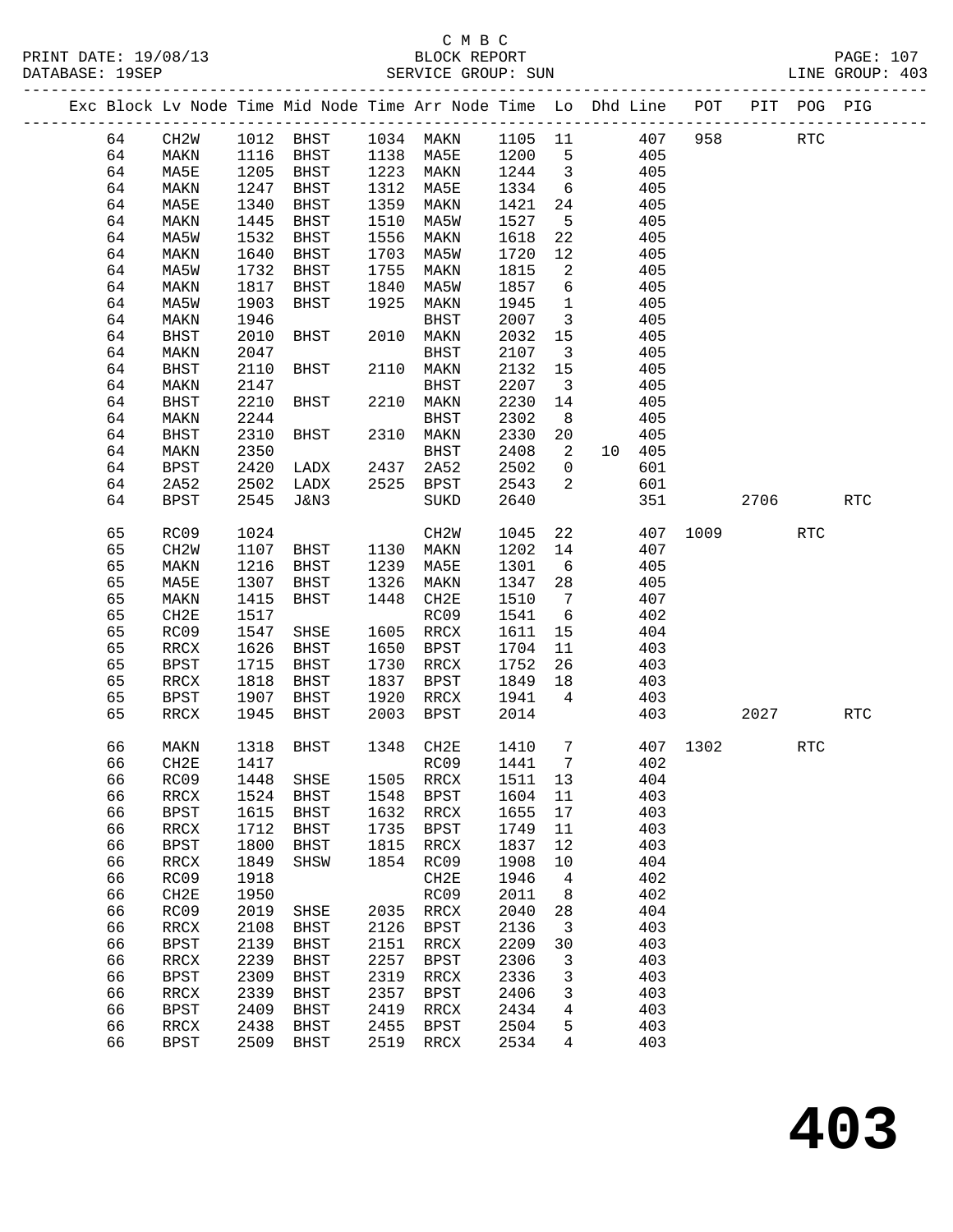## C M B C<br>BLOCK REPORT

|  | DATABASE: 19SEP |                               |      |           |      | SERVICE GROUP: SUN |      |    |                                                                                |              |      | LINE GROUP: 403 |
|--|-----------------|-------------------------------|------|-----------|------|--------------------|------|----|--------------------------------------------------------------------------------|--------------|------|-----------------|
|  |                 |                               |      |           |      |                    |      |    | Exc Block Lv Node Time Mid Node Time Arr Node Time Lo Dhd Line POT PIT POG PIG |              |      |                 |
|  | 66              | ---------------------<br>RRCX |      | 2538 SH#5 |      |                    |      |    | 2542                                                                           | 403          | 2545 | RTC             |
|  | 67              | RRCX                          | 1408 | BHST      | 1433 | BPST               | 1451 | 9  |                                                                                | 403 1400 RTC |      |                 |
|  | 67              | BPST                          | 1500 | BHST      | 1517 | RRCX               | 1540 | 7  | 403                                                                            |              |      |                 |
|  | 67              | RRCX                          | 1547 | SHSW      | 1554 | RC09               | 1612 | 11 | 404                                                                            |              |      |                 |
|  | 67              | RC09                          | 1623 |           |      | CH <sub>2</sub> W  | 1651 | 5  | 402                                                                            |              |      |                 |
|  | 67              | CH2W                          | 1656 | BHST      | 1717 | MAKN               | 1747 | 4  | 407                                                                            |              |      |                 |
|  | 67              | MAKN                          | 1751 | BHST      | 1820 | CH <sub>2</sub> W  | 1841 | 15 | 407                                                                            |              |      |                 |
|  | 67              | CH2W                          | 1856 | BHST      | 1915 | MAKN               | 1943 | 9  | 407                                                                            |              |      |                 |
|  | 67              | MAKN                          | 1952 | BHST      | 2018 | CH <sub>2</sub> W  | 2038 | 18 | 407                                                                            |              |      |                 |
|  | 67              | CH2W                          | 2056 | BHST      | 2114 | MAKN               | 2140 | 15 | 407                                                                            |              |      |                 |
|  | 67              | MAKN                          | 2155 | BHST      | 2218 | CH <sub>2</sub> W  | 2236 | 10 | 407                                                                            |              |      |                 |
|  | 67              | CH <sub>2</sub> W             | 2246 | BHST      | 2302 | MAKN               | 2326 | 17 | 407                                                                            |              |      |                 |
|  | 67              | MAKN                          | 2343 | BHST      | 2406 | CH <sub>2</sub> W  | 2423 | 27 | 407                                                                            |              |      |                 |
|  | 67              | CH2W                          | 2450 | BHST      | 2506 | MAKN               | 2529 | 13 | 407                                                                            |              |      |                 |
|  | 67              | MAKN                          | 2542 | BPST      | 2553 | BHST               | 2604 | 26 | 407                                                                            |              |      |                 |
|  | 67              | BHST                          | 2630 | BHST      | 2630 | CH <sub>2</sub> W  | 2647 | 18 | 15<br>401                                                                      |              |      |                 |
|  | 67              | AD3W                          | 2720 | GR41      | 2739 | SERO               | 2754 | 15 | N10                                                                            |              |      |                 |
|  | 67              | SERO                          | 2809 | GR41      | 2824 | AD3W               | 2850 | 5  | N10                                                                            |              |      |                 |
|  | 67              | AD3W                          | 2855 |           |      | GR71               | 2912 |    | N10                                                                            |              | 2924 | RTC             |
|  |                 |                               |      |           |      |                    |      |    |                                                                                |              |      |                 |

|    | ◡∸∸◟              |      | <b>UILIL</b> | 2021 P | 2 22 U V V        | ---  |    |    |     |      |      |     |            |
|----|-------------------|------|--------------|--------|-------------------|------|----|----|-----|------|------|-----|------------|
| 67 | AD3W              | 2855 |              |        | GR71              | 2912 |    |    | N10 |      | 2924 |     | <b>RTC</b> |
| 68 | <b>BPST</b>       | 1430 | BHST         | 1447   | RRCX              | 1510 | 7  |    | 403 | 1410 |      | RTC |            |
| 68 | RRCX              | 1517 | SHSW         | 1524   | RC09              | 1542 | 12 |    | 404 |      |      |     |            |
| 68 | RC09              | 1554 |              |        | CH <sub>2</sub> W | 1622 | 6  |    | 402 |      |      |     |            |
| 68 | CH <sub>2</sub> W | 1628 |              |        | RC09              | 1651 | 24 |    | 407 |      |      |     |            |
| 68 | RC09              | 1715 |              |        | CH2E              | 1740 | 7  |    | 407 |      |      |     |            |
| 68 | CH <sub>2E</sub>  | 1747 |              |        | RC09              | 1810 | 7  |    | 402 |      |      |     |            |
| 68 | RC09              | 1817 | SHSE         | 1835   | RRCX              | 1840 | 9  |    | 404 |      |      |     |            |
| 68 | RRCX              | 1849 | <b>BHST</b>  | 1908   | BPST              | 1919 | 10 |    | 403 |      |      |     |            |
| 68 | <b>BPST</b>       | 1929 | <b>BHST</b>  | 1942   | RRCX              | 2003 | 5  |    | 403 |      |      |     |            |
| 68 | RRCX              | 2008 | <b>BHST</b>  | 2026   | <b>BPST</b>       | 2036 | 3  |    | 403 |      |      |     |            |
| 68 | <b>BPST</b>       | 2039 | BHST         | 2051   | RRCX              | 2109 | 29 |    | 403 |      |      |     |            |
| 68 | RRCX              | 2138 | BHST         | 2156   | <b>BPST</b>       | 2206 | 3  |    | 403 |      |      |     |            |
| 68 | <b>BPST</b>       | 2209 | <b>BHST</b>  | 2221   | RRCX              | 2239 | 10 |    | 403 |      |      |     |            |
| 68 | RRCX              | 2249 | SHSW         | 2254   | RC09              | 2307 | 12 |    | 404 |      |      |     |            |
| 68 | RC09              | 2319 |              |        | CH2E              | 2341 | 4  |    | 402 |      |      |     |            |
| 68 | CH <sub>2E</sub>  | 2345 |              |        | RC09              | 2404 | 15 |    | 402 |      |      |     |            |
| 68 | RC09              | 2419 |              |        | CH2E              | 2441 | 4  |    | 402 |      |      |     |            |
| 68 | CH <sub>2E</sub>  | 2445 |              |        | RC09              | 2504 | 10 | 2. | 402 |      |      |     |            |
| 68 | AD3W              | 2516 | GR41         | 2547   | SERO              | 2602 | 7  |    | N10 |      |      |     |            |
| 68 | SERO              | 2609 | GR41         | 2624   | AD3W              | 2701 | 6  | 32 | N10 |      |      |     |            |
| 68 | SERO              | 2739 | GR41         | 2754   | AD3W              | 2820 | 2  |    | N10 |      |      |     |            |
| 68 | AD3W              | 2822 |              |        | GR71              | 2839 |    |    | N10 |      | 2851 |     | <b>RTC</b> |
|    |                   |      |              |        |                   |      |    |    |     |      |      |     |            |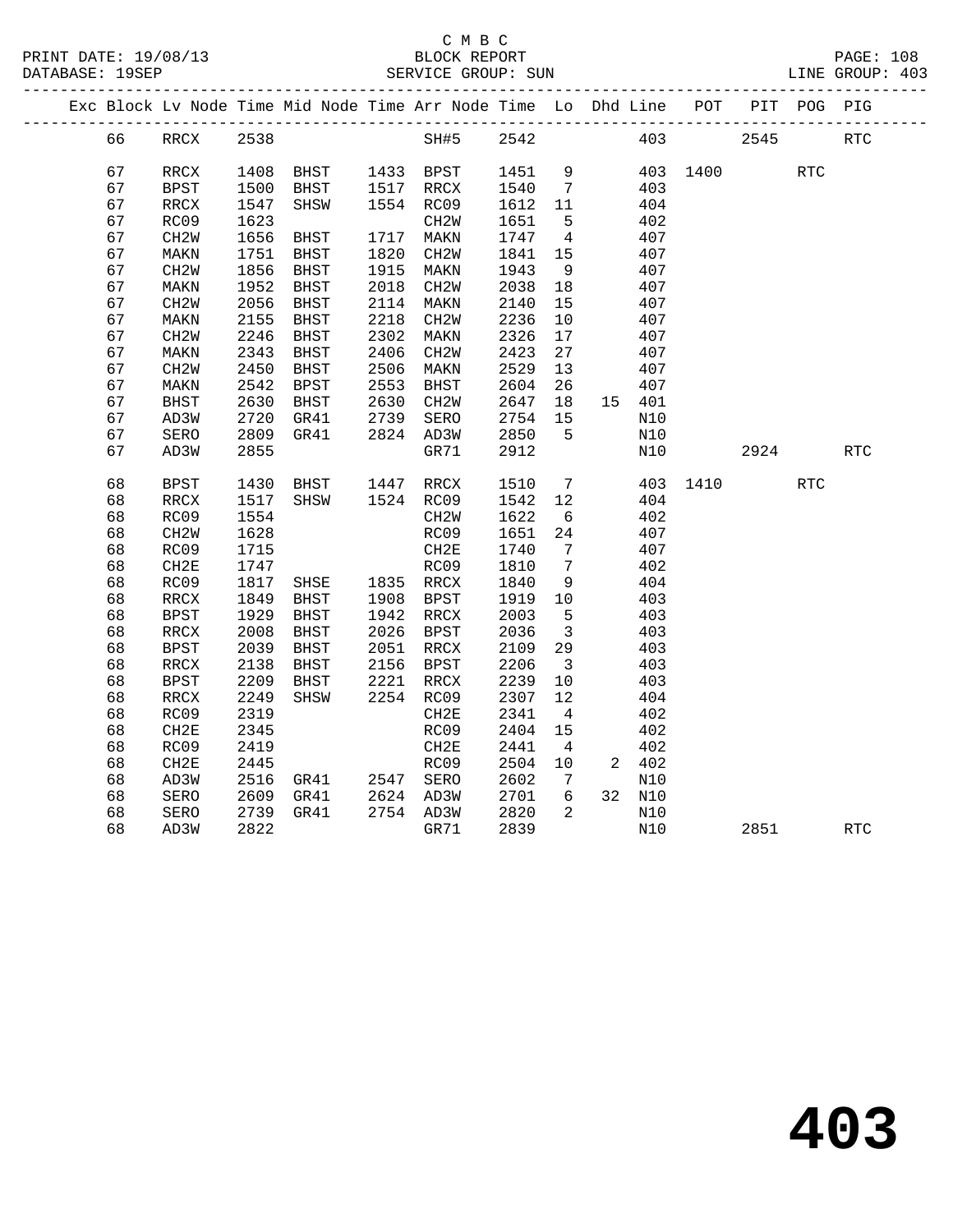|  |                                                                                                                                                                     |                                                                                                      |                                                                              |                                                                                                                                                         |                                                                              | C M B C                                                                                                                                                |                                                                                                              |                                                                     |                                                                                                                                                                                                        |              |            |     |
|--|---------------------------------------------------------------------------------------------------------------------------------------------------------------------|------------------------------------------------------------------------------------------------------|------------------------------------------------------------------------------|---------------------------------------------------------------------------------------------------------------------------------------------------------|------------------------------------------------------------------------------|--------------------------------------------------------------------------------------------------------------------------------------------------------|--------------------------------------------------------------------------------------------------------------|---------------------------------------------------------------------|--------------------------------------------------------------------------------------------------------------------------------------------------------------------------------------------------------|--------------|------------|-----|
|  |                                                                                                                                                                     | 49CE 49 AV & CAMBIE                                                                                  |                                                                              | 49GR 49 AV & GRANVILLE<br>G49S GRANVILLE & 49 AV<br>MTST METROTOWN STATION<br>RTC Richmond Depot                                                        |                                                                              |                                                                                                                                                        |                                                                                                              |                                                                     | 49CW 49 AV & CAMBIE<br>49KN EB E 49 AV FS KNIGHT ST<br>GRANVILLE & 49 AV ABMI WIGHT BRIDGE MITCHELL ISLAND MTST METROTOWN STATION ROOS RICHMOND CENTRE BAY 9<br>RTC Richmond Depot ULP UNIVERSITY LOOP |              |            |     |
|  |                                                                                                                                                                     |                                                                                                      |                                                                              |                                                                                                                                                         |                                                                              |                                                                                                                                                        |                                                                                                              |                                                                     | Exc Block Lv Node Time Mid Node Time Arr Node Time Lo Dhd Line POT PIT POG PIG                                                                                                                         |              |            |     |
|  | $\mathbf{1}$<br>$\mathbf 1$<br>$\mathbf 1$<br>$\mathbf{1}$<br>1<br>$\mathbf 1$<br>$\mathbf 1$                                                                       | MTST<br>RC09<br>MTST<br>RC09<br>MTST<br>RC09<br>MTST                                                 |                                                                              | 1058 49KN<br>1154 KBMI<br>1254 49KN<br>1354 KBMI<br>1454 49KN<br>1555 KBMI                                                                              |                                                                              | 1133 MTST<br>1215 RC09<br>1329 MTST<br>1415 RC09<br>1530 MTST<br>1616 RC09                                                                             | 1346<br>1445                                                                                                 |                                                                     | 1 MTST 755 KBMI 811 RC09 833 25 430 725 RTC<br>1 RC09 858 49KN 928 MTST 941 13 430<br>954 KBMI 1013 RC09 1037 21 430<br>1148 6 430<br>1241 13 430<br>8 430<br>9 430<br>1549 6 430<br>1645 11 430       |              |            |     |
|  | 1<br>$\mathbf 1$<br>1<br>$\mathbf 1$                                                                                                                                | RC09<br>MTST<br>RC09<br>MTST                                                                         |                                                                              | 1656 49KN<br>1756 KBMI<br>1857 49KN<br>1957 KBMI                                                                                                        |                                                                              | 1730 MTST<br>1928 MTST<br>2013 RC09                                                                                                                    |                                                                                                              |                                                                     | $1747$ 9 430<br>1816 RC09 1841 16 430<br>1942 15 430<br>2034 430                                                                                                                                       | 430 2046 RTC |            |     |
|  | 2<br>2<br>$\overline{c}$<br>$\overline{c}$<br>$\overline{c}$<br>2<br>$\overline{c}$<br>$\overline{c}$<br>2<br>2<br>$\overline{c}$<br>$\mathbf{2}$<br>$\overline{a}$ | RC09<br>MTST<br>RC09<br>MTST<br>RC09<br>MTST<br>RC09<br>MTST<br>RC09<br>MTST<br>RC09<br>MTST<br>RC09 | 758<br>1156<br>1256<br>1354<br>1756                                          | 49KN<br>857 KBMI<br>958 49KN<br>1055 KBMT<br>1055 KBMI<br>49KN<br>KBMI<br>49KN<br>1454 KBMI<br>1554 49KN<br>1700 KBMI<br>49KN<br>1858 KBMI<br>1957 49KN |                                                                              | 826 MTST<br>915 RC09<br>1030 MTST<br>1114 RC09<br>1231 MTST<br>1317 RC09<br>1430 MTST<br>1515 RC09<br>1630 MTST<br>1721 RC09<br>1830 MTST<br>1916 RC09 | 838<br>937<br>1043<br>1139<br>1246<br>1345<br>1449<br>1545<br>1647<br>1745<br>1847<br>1939<br>2027 MTST 2041 | 21<br>12<br>17<br>10<br>13<br>11<br>11<br>18                        | 19<br>430<br>430<br>430<br>430<br>430<br>9 430<br>$\begin{array}{ccc} 5 & 430 \\ 9 & 430 \end{array}$<br>430<br>430<br>$430$<br>$430$<br>14 430                                                        | 743          | <b>RTC</b> |     |
|  | $\overline{2}$<br>3<br>3<br>3<br>3<br>3<br>3<br>3<br>3<br>3<br>3<br>3<br>3                                                                                          | MTST<br>MTST<br>MTST<br>RC09<br>MTST<br>RC09<br>MTST<br>RC09<br>MTST<br>RC09<br>MTST<br>RC09         | 1026<br>1128<br>1226<br>1324<br>1424<br>1524<br>1627<br>1726<br>1824<br>1927 | 2055 KBMI<br>KBMI<br>49KN<br>KBMI<br>49KN<br>KBMI<br>49KN<br>KBMI<br>49KN<br>KBMI<br>49KN                                                               | 1045<br>1203<br>1247<br>1400<br>1445<br>1600<br>1648<br>1800<br>1844<br>1957 | 2111 RC09<br>RC09<br>MTST<br>RC09<br>MTST<br>RC09<br>${\tt MTST}$<br>RC09<br>MTST<br>RC09<br>MTST                                                      | 2132<br>1109<br>1218<br>1313<br>1419<br>1515<br>1617<br>1715<br>1817<br>1909<br>2011                         | 19<br>8<br>11<br>- 5<br>9<br>10<br>11<br>$\overline{7}$<br>18<br>14 | 430 2144<br>825 KBMI 843 RC09 905 23 430<br>RC09 928 49KN 1000 MTST 1013 13 430<br>430<br>430<br>430<br>430<br>430<br>430<br>430<br>430<br>430<br>430                                                  | 755          | <b>RTC</b> | RTC |
|  | 3                                                                                                                                                                   | MTST                                                                                                 | 2025                                                                         | KBMI                                                                                                                                                    | 2041                                                                         | RC09                                                                                                                                                   | 2102                                                                                                         |                                                                     | 430                                                                                                                                                                                                    | 2114         |            | RTC |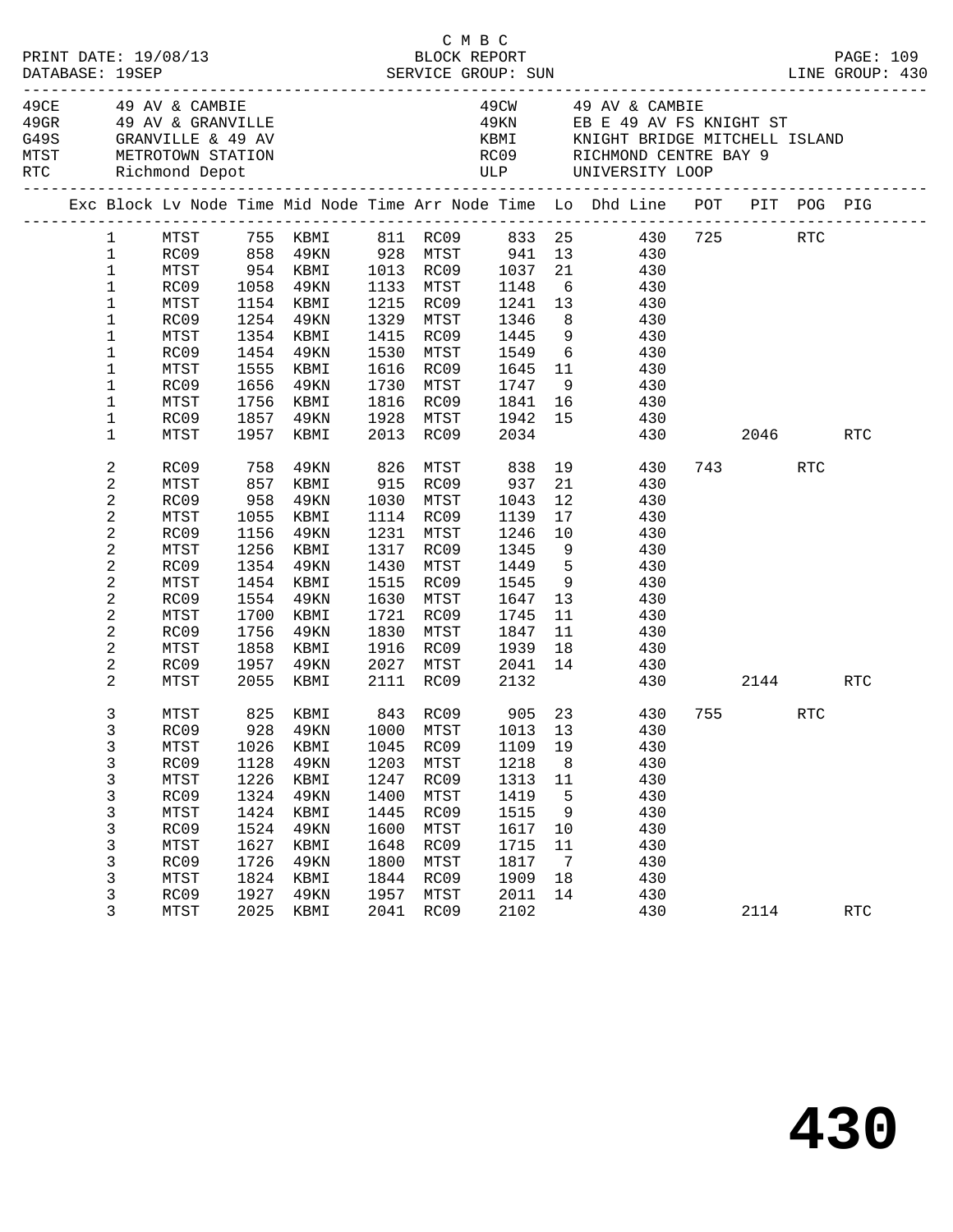#### C M B C<br>BLOCK REPORT SERVICE GROUP: SUN

|                |      |               |                                 |      |           |         |                 | Exc Block Lv Node Time Mid Node Time Arr Node Time Lo Dhd Line POT |     |      | PIT POG PIG |            |
|----------------|------|---------------|---------------------------------|------|-----------|---------|-----------------|--------------------------------------------------------------------|-----|------|-------------|------------|
| 4              | RC09 |               | 828 49KN                        |      | 858 MTST  | 910 14  |                 | 430                                                                | 813 |      | RTC         |            |
| $\overline{4}$ | MTST | $924$<br>1028 | KBMI 943 RC09<br>49KN 1102 MTST |      |           | 1007 21 |                 | 430                                                                |     |      |             |            |
| 4              | RC09 | 1028          |                                 |      |           | 1117    | $\overline{7}$  | 430                                                                |     |      |             |            |
| 4              | MTST | 1124          | KBMI                            |      | 1143 RC09 | 1209    | 15              | 430                                                                |     |      |             |            |
| 4              | RC09 | 1224          | 49KN                            | 1259 | MTST      | 1316    | 10              | 430                                                                |     |      |             |            |
| $\overline{4}$ | MTST | 1326          | KBMI                            | 1347 | RC09      | 1415    | 9               | 430                                                                |     |      |             |            |
| 4              | RC09 | 1424          | 49KN                            | 1500 | MTST      | 1519    | $6\overline{6}$ | 430                                                                |     |      |             |            |
| $\overline{4}$ | MTST | 1525          | KBMI                            | 1546 | RC09      | 1615    | 11              | 430                                                                |     |      |             |            |
| $\overline{4}$ | RC09 | 1626          | 49KN                            | 1702 | MTST      | 1719    | 9               | 430                                                                |     |      |             |            |
| 4              | MTST | 1728          | KBMI                            | 1749 | RC09      | 1813    | 14              | 430                                                                |     |      |             |            |
| $\overline{4}$ | RC09 | 1827          | 49KN                            | 1858 | MTST      | 1913    | 17              | 430                                                                |     |      |             |            |
| 4              | MTST | 1930          | KBMI                            | 1948 | RC09      | 2009    | 18              | 430                                                                |     |      |             |            |
| 4              | RC09 | 2027          | 49KN                            | 2057 | MTST      | 2111    |                 | 430                                                                |     | 2141 |             | RTC        |
| 70             | 49GR | 612           | 49CE                            | 616  | MTST      | 635     | 6               | 049                                                                | 552 |      | <b>RTC</b>  |            |
| 70             | MTST | 641           | 49CW                            | 705  | ULP       | 728     | 8               | 049                                                                |     |      |             |            |
| 70             | ULP  | 736           | 49CE                            | 800  | MTST      | 820     | 5               | 049                                                                |     |      |             |            |
| 70             | MTST | 825           | 49CW                            | 850  | ULP       | 914     | 6               | 049                                                                |     |      |             |            |
| 70             | ULP  | 920           | 49CE                            | 946  | MTST      | 1011    | 16              | 049                                                                |     |      |             |            |
| 70             | MTST | 1027          | 49CW                            | 1057 | ULP       | 1126    | 9               | 049                                                                |     |      |             |            |
| 70             | ULP  | 1135          | 49CE                            | 1202 | MTST      | 1233    | 14              | 049                                                                |     |      |             |            |
| 70             | MTST | 1247          | 49CW                            | 1319 | ULP       | 1349    | 8 <sup>8</sup>  | 049                                                                |     |      |             |            |
| 70             | ULP  | 1357          | 49CE                            | 1427 | MTST      | 1500    | 13              | 049                                                                |     |      |             |            |
| 70             | MTST | 1513          | 49CW                            | 1543 | ULP       | 1613    | 8 <sup>8</sup>  | 049                                                                |     |      |             |            |
| 70             | ULP  | 1621          | 49CE                            | 1649 | MTST      | 1720    | 17              | 049                                                                |     |      |             |            |
| 70             | MTST | 1737          | 49CW                            | 1806 | ULP       | 1831    | 14              | 049                                                                |     |      |             |            |
| 70             | ULP  | 1845          | 49CE                            | 1909 | MTST      | 1937    |                 | 049                                                                |     | 2007 |             | RTC        |
| 71             | MTST | 623           | 49CW                            | 647  | ULP       | 710     | 11              | 049                                                                | 553 |      | <b>RTC</b>  |            |
| 71             | ULP  | 721           | 49CE                            | 745  | MTST      | 805     | 5               | 049                                                                |     |      |             |            |
| 71             | MTST | 810           | 49CW                            | 835  | ULP       | 858     | 7               | 049                                                                |     |      |             |            |
| 71             | ULP  | 905           | 49CE                            | 931  | MTST      | 956     | $7\phantom{.0}$ | 049                                                                |     |      |             |            |
| 71             | MTST | 1003          | 49CW                            | 1033 | ULP       | 1102    | 8               | 049                                                                |     |      |             |            |
| 71             | ULP  | 1110          | 49CE                            | 1137 | MTST      | 1206    | 8               | 049                                                                |     |      |             |            |
| $71\,$         | MTST | 1214          | 49CW                            | 1245 | ULP       | 1315    | $7\overline{ }$ | 049                                                                |     |      |             |            |
| 71             | ULP  | 1322          | 49CE                            | 1351 | MTST      | 1424    | 13              | 049                                                                |     |      |             |            |
| $71\,$         | MTST | 1437          | 49CW                            | 1507 | ULP       | 1537    | 9               | 049                                                                |     |      |             |            |
| 71             | ULP  | 1546          | 49CE                            | 1614 | MTST      | 1645    | 15              | 049                                                                |     |      |             |            |
| $71\,$         | MTST | 1700          | 49CW                            | 1731 | ULP       | 1758    | 11              | 049                                                                |     |      |             |            |
| 71             | ULP  | 1809          | 49CE                            | 1834 | MTST      | 1902    | 12              | 049                                                                |     |      |             |            |
| 71             | MTST | 1914          | 49CW                            | 1939 | ULP       | 2003    | 13              | 049                                                                |     |      |             |            |
| 71             | ULP  | 2016          | 49CE                            | 2040 | MTST      | 2106    | 16              | 049                                                                |     |      |             |            |
| 71             | MTST | 2122          | 49CW                            | 2147 | G49S      | 2151    |                 | 049                                                                |     | 2206 |             | <b>RTC</b> |
|                |      |               |                                 |      |           |         |                 |                                                                    |     |      |             |            |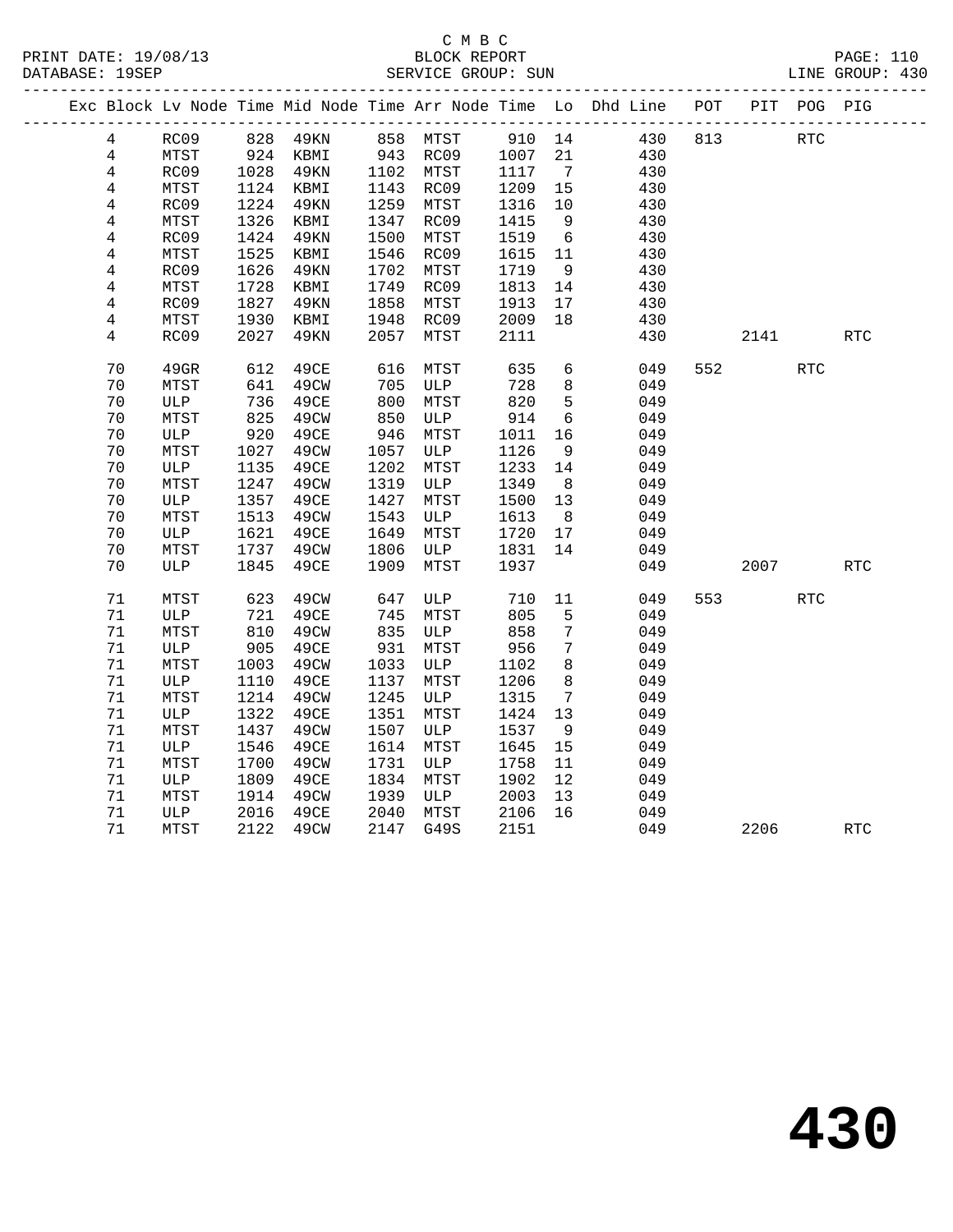# C M B C

|  |    |      |      |                           |      |                         |        |                 | Exc Block Lv Node Time Mid Node Time Arr Node Time Lo Dhd Line POT PIT POG PIG |     |            |            |            |  |
|--|----|------|------|---------------------------|------|-------------------------|--------|-----------------|--------------------------------------------------------------------------------|-----|------------|------------|------------|--|
|  | 72 | 49GR |      |                           |      |                         | 650 6  |                 | 049                                                                            | 607 | <b>RTC</b> |            |            |  |
|  | 72 | MTST | 656  | 49CW                      |      | 720 ULP                 | 743    | 9               | 049                                                                            |     |            |            |            |  |
|  | 72 | ULP  | 752  | 49CE                      |      | 816 MTST                | 836    | 18              | 049                                                                            |     |            |            |            |  |
|  | 72 | MTST | 854  | 49CW                      | 920  | <b>ULP</b>              | 945    | 14              | 049                                                                            |     |            |            |            |  |
|  | 72 | ULP  | 959  | 49CE                      | 1025 | MTST                    | 1051   | 12              | 049                                                                            |     |            |            |            |  |
|  | 72 | MTST | 1103 | 49CW                      | 1133 | ULP                     | 1202   | 9               | 049                                                                            |     |            |            |            |  |
|  | 72 | ULP  | 1211 | 49CE                      | 1238 | MTST                    | 1311   | 14              | 049                                                                            |     |            |            |            |  |
|  | 72 | MTST | 1325 | 49CW                      | 1355 | ULP                     | 1425   | 10              | 049                                                                            |     |            |            |            |  |
|  | 72 | ULP  | 1435 | 49CE                      | 1503 | MTST                    | 1534   | 15              | 049                                                                            |     |            |            |            |  |
|  | 72 | MTST | 1549 | 49CW                      | 1619 | ULP                     | 1647   | 9               | 049                                                                            |     |            |            |            |  |
|  | 72 | ULP  | 1656 | 49CE                      | 1724 | MTST                    | 1754   | 9               | 049                                                                            |     |            |            |            |  |
|  | 72 | MTST | 1803 | 49CW                      | 1830 | ULP                     | 1855   | 12              | 049                                                                            |     |            |            |            |  |
|  | 72 | ULP  | 1907 | 49CE                      | 1931 | MTST                    | 1957   | 10              | 049                                                                            |     |            |            |            |  |
|  | 72 | MTST | 2007 | 49CW                      | 2032 | ULP                     | 2056   | 9               | 049                                                                            |     |            |            |            |  |
|  | 72 | ULP  | 2105 | 49CE                      | 2129 | MTST                    | 2155   | 12              | 049                                                                            |     |            |            |            |  |
|  | 72 | MTST | 2207 | 49CW                      | 2232 | ULP                     | 2256   | 13              | 049                                                                            |     |            |            |            |  |
|  | 72 | ULP  | 2309 | 49CE                      | 2333 | MTST                    | 2354   | 14              | 049                                                                            |     |            |            |            |  |
|  | 72 | MTST | 2408 | 49CW                      | 2430 | G49S                    | 2434   |                 | 049                                                                            |     | 2449       |            | <b>RTC</b> |  |
|  | 73 | 49GR | 642  | 49CE                      | 646  | MTST                    | 705    | $6\overline{6}$ | 049                                                                            |     | 622 620    | <b>RTC</b> |            |  |
|  | 73 | MTST | 711  | 49CW                      | 735  | ULP                     | 758    | 8 <sup>8</sup>  | 049                                                                            |     |            |            |            |  |
|  | 73 | ULP  | 806  | 49CE                      | 831  | MTST                    | 852    | 15              | 049                                                                            |     |            |            |            |  |
|  | 73 | MTST | 907  | 49CW                      | 935  | ULP                     | 1001   | 10              | 049                                                                            |     |            |            |            |  |
|  | 73 | ULP  | 1011 | 49CE                      | 1037 | MTST                    | 1103   | 12              | 049                                                                            |     |            |            |            |  |
|  | 73 | MTST | 1115 | 49CW                      | 1145 | ULP                     | 1214   | 9               | 049                                                                            |     |            |            |            |  |
|  | 73 | ULP  | 1223 | 49CE                      | 1250 | MTST                    | 1323   | 14              | 049                                                                            |     |            |            |            |  |
|  | 73 | MTST | 1337 | 49CW                      | 1407 | ULP                     | 1437   | 10              | 049                                                                            |     |            |            |            |  |
|  | 73 | ULP  | 1447 | 49CE                      | 1515 | MTST                    | 1546   | 14              | 049                                                                            |     |            |            |            |  |
|  | 73 | MTST | 1600 | 49CW                      | 1631 | ULP                     | 1659   | 10              | 049                                                                            |     |            |            |            |  |
|  | 73 | ULP  | 1709 | 49CE                      | 1736 | MTST                    | 1806   | 8 <sup>8</sup>  | 049                                                                            |     |            |            |            |  |
|  | 73 | MTST | 1814 | 49CW                      | 1841 | ULP                     | 1906   | 13              | 049                                                                            |     |            |            |            |  |
|  | 73 | ULP  | 1919 | 49CE                      | 1943 | MTST                    | 2009   | 13              | 049                                                                            |     |            |            |            |  |
|  | 73 | MTST | 2022 | 49CW                      | 2047 | G49S                    | 2051   |                 | 049                                                                            |     | 2106       |            | RTC        |  |
|  | 74 | ULP  | 652  | 49CE                      |      | 716 MTST                | 736    | 5               | 049                                                                            | 607 |            | <b>RTC</b> |            |  |
|  | 74 | MTST | 741  | 49CW                      |      | ווא -<br>805 ULP<br>901 | 828    | $7\phantom{0}$  | 049                                                                            |     |            |            |            |  |
|  | 74 | ULP  | 835  | 49CE                      |      |                         | 924 11 |                 | 049                                                                            |     |            |            |            |  |
|  | 74 | MTST |      | 935 49CW 1005 ULP 1034 12 |      |                         |        |                 | 049                                                                            |     |            |            |            |  |
|  | 74 | ULP  | 1046 | 49CE                      | 1113 | MTST                    | 1141   | 9               | 049                                                                            |     |            |            |            |  |
|  | 74 | MTST | 1150 | 49CW                      | 1221 | ULP                     | 1251   | 6               | 049                                                                            |     |            |            |            |  |
|  | 74 | ULP  | 1257 | 49CE                      | 1326 | MTST                    | 1359   | 14              | 049                                                                            |     |            |            |            |  |
|  | 74 | MTST | 1413 | 49CW                      | 1443 | ULP                     | 1513   | 10              | 049                                                                            |     |            |            |            |  |
|  | 74 | ULP  | 1523 | 49CE                      | 1551 | MTST                    | 1622   | 14              | 049                                                                            |     |            |            |            |  |
|  | 74 | MTST | 1636 | 49CW                      | 1707 | ULP                     | 1734   | 11              | 049                                                                            |     |            |            |            |  |
|  | 74 | ULP  | 1745 | 49CE                      | 1811 | MTST                    | 1839   | 10              | 049                                                                            |     |            |            |            |  |
|  | 74 | MTST |      | 1849 49CW                 | 1916 | ULP                     | 1940   | $6\overline{6}$ | 049                                                                            |     |            |            |            |  |
|  |    |      |      |                           |      |                         |        |                 |                                                                                |     |            |            |            |  |

74 ULP 1946 49CE 2010 MTST 2036 16 049

74 MTST 2052 49CW 2117 G49S 2121 049 2136 RTC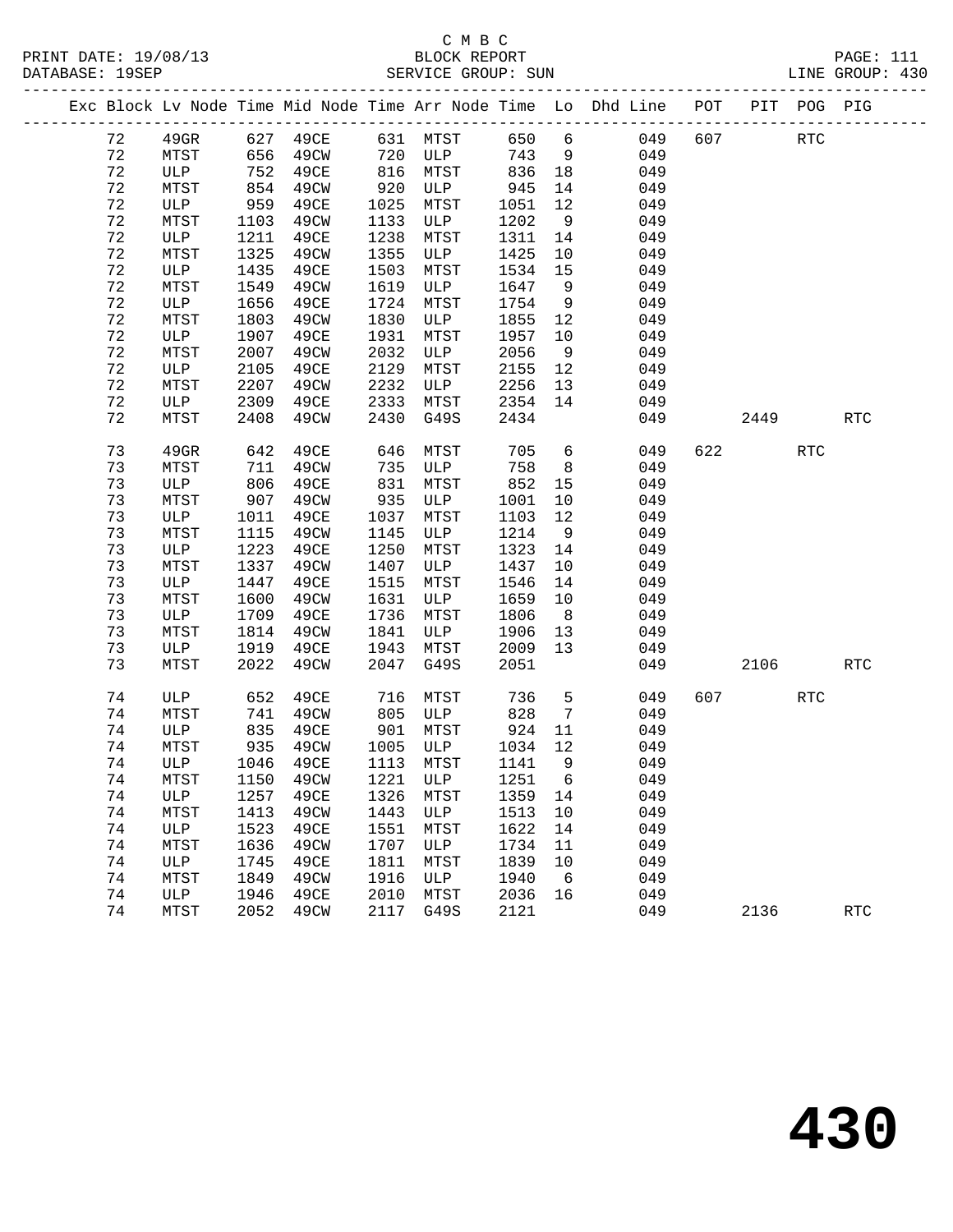# C M B C<br>BLOCK REPORT

| DATABASE: 19SEP |    |         |      | ---------------------------                     |      | SERVICE GROUP: SUN              |         |                 |                                                                                |     |        |            | LINE GROUP: 430 |
|-----------------|----|---------|------|-------------------------------------------------|------|---------------------------------|---------|-----------------|--------------------------------------------------------------------------------|-----|--------|------------|-----------------|
|                 |    |         |      |                                                 |      |                                 |         |                 | Exc Block Lv Node Time Mid Node Time Arr Node Time Lo Dhd Line POT PIT POG PIG |     |        |            |                 |
|                 | 75 | $49$ GR |      | 657 49CE      701  MTST<br>726 49CW     750 ULP |      | 701 MTST 721 5<br>750 ULP 813 8 |         |                 | 049                                                                            |     | 637    | RTC        |                 |
|                 | 75 | MTST    |      |                                                 |      |                                 |         |                 | 049                                                                            |     |        |            |                 |
|                 | 75 | ULP     | 821  | 49CE                                            | 846  | MTST                            | 907 15  |                 | 049                                                                            |     |        |            |                 |
|                 | 75 | MTST    | 922  | 49CW                                            | 950  | ULP                             | 1016    | $\overline{7}$  | 049                                                                            |     |        |            |                 |
|                 | 75 | ULP     | 1023 | 49CE                                            | 1049 | MTST                            | 1115 12 |                 | 049                                                                            |     |        |            |                 |
|                 | 75 | MTST    | 1127 | 49CW                                            | 1157 | ULP                             | 1226    | $\overline{7}$  | 049                                                                            |     |        |            |                 |
|                 | 75 | ULP     | 1233 | 49CE                                            | 1302 | MTST                            | 1335    | 14              | 049                                                                            |     |        |            |                 |
|                 | 75 | MTST    | 1349 | 49CW                                            | 1419 | ULP                             | 1449    | 10              | 049                                                                            |     |        |            |                 |
|                 | 75 | ULP     | 1459 | 49CE                                            | 1527 | MTST                            | 1558    | 14              | 049                                                                            |     |        |            |                 |
|                 | 75 | MTST    | 1612 | 49CW                                            | 1643 | ULP                             | 1711    | 9               | 049                                                                            |     |        |            |                 |
|                 | 75 | ULP     | 1720 | 49CE                                            | 1747 | MTST                            | 1817    | 8 <sup>8</sup>  | 049                                                                            |     |        |            |                 |
|                 | 75 | MTST    | 1825 | 49CW                                            | 1852 | ULP                             | 1917    | 14              | 049                                                                            |     |        |            |                 |
|                 | 75 | ULP     | 1931 | 49CE                                            | 1955 | MTST                            | 2021    | 16              | 049                                                                            |     |        |            |                 |
|                 | 75 | MTST    | 2037 | 49CW                                            | 2102 | ULP                             | 2126    | 9               | 049                                                                            |     |        |            |                 |
|                 | 75 | ULP     | 2135 | 49CE                                            | 2159 | MTST                            | 2225    | 13              | 049                                                                            |     |        |            |                 |
|                 | 75 | MTST    | 2238 | 49CW                                            | 2302 | ULP                             | 2326    | 13              | 049                                                                            |     |        |            |                 |
|                 | 75 | ULP     | 2339 | 49CE                                            | 2403 | MTST                            | 2424    |                 | 049                                                                            |     | 2454   |            | <b>RTC</b>      |
|                 | 76 | ULP     | 706  | 49CE                                            | 730  | MTST                            | 750     | $5\overline{)}$ | 049                                                                            |     | 621 72 | RTC        |                 |
|                 | 76 | MTST    | 755  | 49CW                                            | 820  | ULP                             | 843     | $7\phantom{.0}$ | 049                                                                            |     |        |            |                 |
|                 | 76 | ULP     | 850  | 49CE                                            | 916  | MTST                            | 939     | 11              | 049                                                                            |     |        |            |                 |
|                 | 76 | MTST    | 950  | 49CW                                            | 1020 | ULP                             | 1049    | 9               | 049                                                                            |     |        |            |                 |
|                 | 76 | ULP     | 1058 | 49CE                                            | 1125 | MTST                            | 1153    | 9               | 049                                                                            |     |        |            |                 |
|                 | 76 | MTST    | 1202 | 49CW                                            | 1233 | ULP                             | 1303    | $\overline{7}$  | 049                                                                            |     |        |            |                 |
|                 | 76 | ULP     | 1310 | 49CE                                            | 1339 | MTST                            | 1412    | 13              | 049                                                                            |     |        |            |                 |
|                 | 76 | MTST    | 1425 | 49CW                                            | 1455 | ULP                             | 1525    | 10              | 049                                                                            |     |        |            |                 |
|                 | 76 | ULP     | 1535 | 49CE                                            | 1603 | MTST                            | 1634    | 14              | 049                                                                            |     |        |            |                 |
|                 | 76 | MTST    | 1648 | 49CW                                            | 1719 | ULP                             | 1746    | 11              | 049                                                                            |     |        |            |                 |
|                 | 76 | ULP     | 1757 | 49CE                                            | 1823 | MTST                            | 1851    | 10              | 049                                                                            |     |        |            |                 |
|                 | 76 | MTST    | 1901 | 49CW                                            | 1928 | ULP                             | 1952    | 9               | 049                                                                            |     |        |            |                 |
|                 | 76 | ULP     | 2001 | 49CE                                            | 2025 | MTST                            | 2051    | 16              | 049                                                                            |     |        |            |                 |
|                 | 76 | MTST    | 2107 | 49CW                                            | 2132 | ULP                             | 2156    | 11              | 049                                                                            |     |        |            |                 |
|                 | 76 | ULP     | 2207 | 49CE                                            | 2231 | MTST                            | 2255    | 13              | 049                                                                            |     |        |            |                 |
|                 | 76 | MTST    | 2308 | 49CW                                            | 2332 | ULP                             | 2356    |                 | 049                                                                            |     | 2425   |            | <b>RTC</b>      |
|                 | 77 | MTST    | 839  | 49CW                                            |      | 905 ULP 930                     |         | 5 <sup>5</sup>  | 049                                                                            | 809 |        | RTC        |                 |
|                 | 77 | ULP     | 935  | 49CE                                            |      | 1001 MTST                       | 1027 12 |                 | 049                                                                            |     |        |            |                 |
|                 | 77 | MTST    | 1039 | 49CW                                            |      | 1109 ULP                        | 1138    | 9               | 049                                                                            |     |        |            |                 |
|                 | 77 |         |      |                                                 |      | ULP 1147 49CE 1214 MTST 1245 16 |         |                 | 049                                                                            |     |        |            |                 |
|                 | 77 | MTST    | 1301 | 49CW                                            | 1331 | ULP                             | 1401    | 8               | 049                                                                            |     |        |            |                 |
|                 | 77 | ULP     | 1409 | 49CE                                            | 1439 | MTST                            | 1512    | 13              | 049                                                                            |     |        |            |                 |
|                 | 77 | MTST    | 1525 | 49CW                                            | 1555 | ULP                             | 1625    | 8               | 049                                                                            |     |        |            |                 |
|                 | 77 | ULP     | 1633 | 49CE                                            | 1701 | MTST                            | 1731    |                 | 049                                                                            |     | 1801   |            | <b>RTC</b>      |
|                 | 78 | 49GR    | 933  | 49CE                                            | 938  | MTST                            | 1002    | 13              | 049                                                                            | 903 |        | <b>RTC</b> |                 |
|                 | 78 | MTST    | 1015 | 49CW                                            | 1045 | ULP                             | 1114    | 9               | 049                                                                            |     |        |            |                 |
|                 | 78 | ULP     | 1123 | 49CE                                            | 1150 | MTST                            | 1219    | 16              | 049                                                                            |     |        |            |                 |
|                 | 78 | MTST    | 1235 | 49CW                                            | 1307 | ULP                             | 1337    | 8               | 049                                                                            |     |        |            |                 |
|                 | 78 | ULP     | 1345 | 49CE                                            | 1415 | MTST                            | 1448    | 13              | 049                                                                            |     |        |            |                 |
|                 | 78 | MTST    | 1501 | 49CW                                            | 1531 | ULP                             | 1601    | 8               | 049                                                                            |     |        |            |                 |
|                 | 78 | ULP     | 1609 | 49CE                                            | 1637 | MTST                            | 1708    | 16              | 049                                                                            |     |        |            |                 |
|                 | 78 | MTST    | 1724 | 49CW                                            | 1755 | $_{\rm ULP}$                    | 1822    | 10              | 049                                                                            |     |        |            |                 |
|                 | 78 | ULP     | 1832 | 49CE                                            | 1857 | MTST                            | 1925    | 12              | 049                                                                            |     |        |            |                 |
|                 | 78 | MTST    | 1937 | 49CW                                            | 2002 | ULP                             | 2026    | 9               | 049                                                                            |     |        |            |                 |

 78 ULP 2035 49CE 2059 MTST 2125 12 049 78 MTST 2137 49CW 2202 ULP 2226 13 049

**430**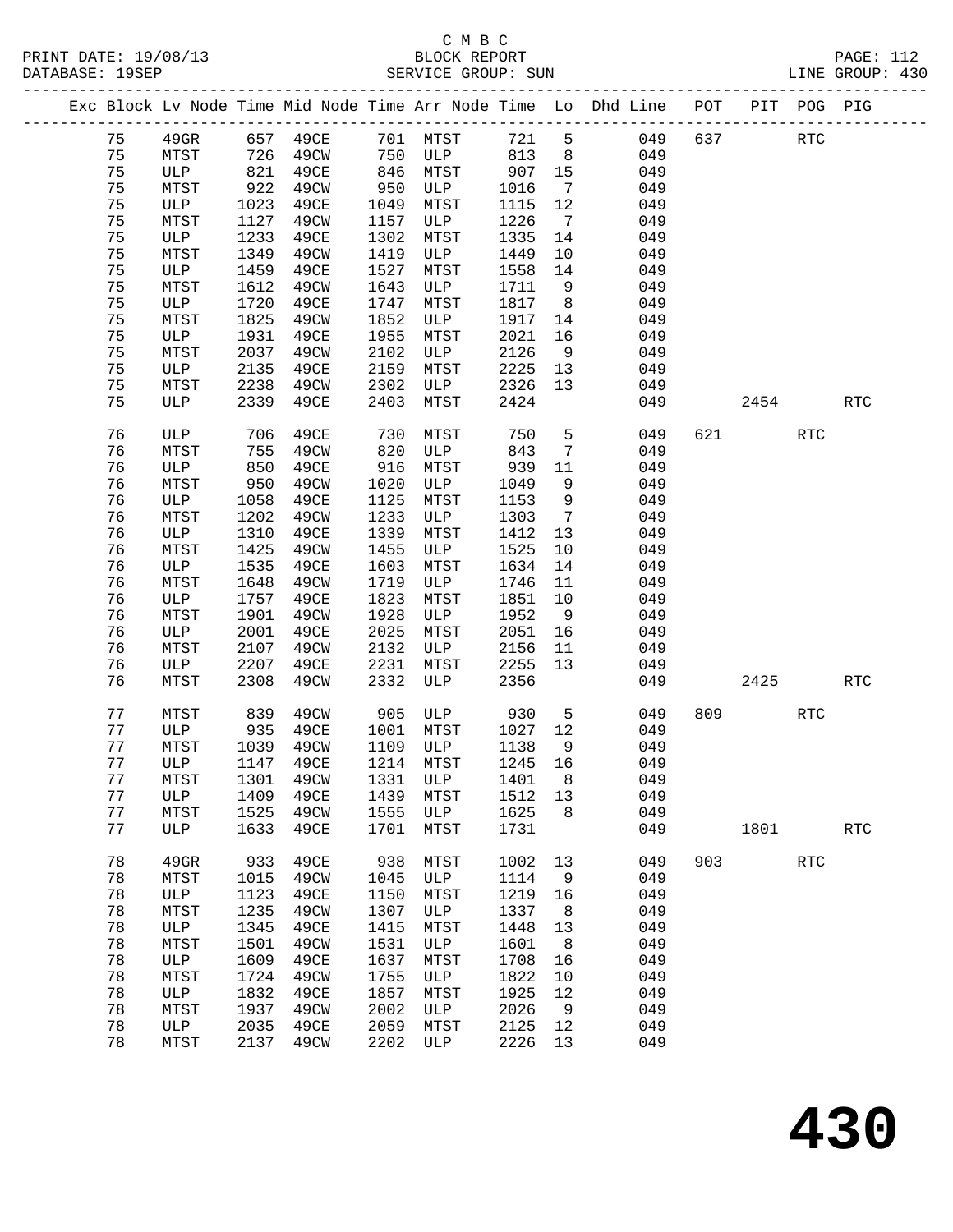#### C M B C<br>BLOCK REPORT SERVICE GROUP: SUN

|  |    |            |      |           |      |      |         |                   | Exc Block Lv Node Time Mid Node Time Arr Node Time Lo Dhd Line POT |      |      | PIT POG PIG |            |
|--|----|------------|------|-----------|------|------|---------|-------------------|--------------------------------------------------------------------|------|------|-------------|------------|
|  | 78 | ULP        |      | 2239 49CE | 2303 | MTST | 2324 16 |                   | 049                                                                |      |      |             |            |
|  | 78 | MTST       | 2340 | 49CW      | 2402 | G49S | 2406    |                   | 049                                                                |      | 2421 |             | <b>RTC</b> |
|  | 79 | ULP        | 947  | 49CE      | 1013 | MTST | 1039    | 12                | 049                                                                | 902  |      | <b>RTC</b>  |            |
|  | 79 | MTST       | 1051 | 49CW      | 1121 | ULP  | 1150    | 9                 | 049                                                                |      |      |             |            |
|  | 79 | ULP        | 1159 | 49CE      | 1226 | MTST | 1257    | 16                | 049                                                                |      |      |             |            |
|  | 79 | MTST       | 1313 | 49CW      | 1343 | ULP  | 1413    | 8                 | 049                                                                |      |      |             |            |
|  | 79 | ULP        | 1421 | 49CE      | 1451 | MTST | 1524    | 13                | 049                                                                |      |      |             |            |
|  | 79 | MTST       | 1537 | 49CW      | 1607 | ULP  | 1635    | 9                 | 049                                                                |      |      |             |            |
|  | 79 | ULP        | 1644 | 49CE      | 1712 | MTST | 1742    | $7\phantom{.0}$   | 049                                                                |      |      |             |            |
|  | 79 | MTST       | 1749 | 49CW      | 1818 | ULP  | 1843    | 13                | 049                                                                |      |      |             |            |
|  | 79 | <b>ULP</b> | 1856 | 49CE      | 1920 | MTST | 1948    | $\overline{4}$    | 049                                                                |      |      |             |            |
|  | 79 | MTST       | 1952 | 49CW      | 2017 | G49S | 2021    |                   | 049                                                                |      | 2036 |             | <b>RTC</b> |
|  |    |            |      |           |      |      |         |                   |                                                                    |      |      |             |            |
|  | 80 | ULP        | 1034 | 49CE      | 1101 | MTST | 1129    | 9                 | 049                                                                | 949  |      | <b>RTC</b>  |            |
|  | 80 | MTST       | 1138 | 49CW      | 1209 | ULP  | 1239    | 6                 | 049                                                                |      |      |             |            |
|  | 80 | ULP        | 1245 | 49CE      | 1314 | MTST | 1347    | 14                | 049                                                                |      |      |             |            |
|  | 80 | MTST       | 1401 | 49CW      | 1431 | ULP  | 1501    | 10                | 049                                                                |      |      |             |            |
|  | 80 | ULP        | 1511 | 49CE      | 1539 | MTST | 1610    | 14                | 049                                                                |      |      |             |            |
|  | 80 | MTST       | 1624 | 49CW      | 1655 | ULP  | 1723    | 9                 | 049                                                                |      |      |             |            |
|  | 80 | ULP        | 1732 | 49CE      | 1759 | MTST | 1829    | 8                 | 049                                                                |      |      |             |            |
|  | 80 | MTST       | 1837 | 49CW      | 1904 | ULP  | 1928    |                   | 049                                                                |      | 1957 |             | <b>RTC</b> |
|  |    |            |      |           |      |      |         |                   |                                                                    |      |      |             |            |
|  | 81 | MTST       | 1226 | 49CW      | 1257 | ULP  | 1327    | 6                 | 049                                                                | 1156 |      | <b>RTC</b>  |            |
|  | 81 | ULP        | 1333 | 49CE      | 1403 | MTST | 1436    | 13                | 049                                                                |      |      |             |            |
|  | 81 | MTST       | 1449 | 49CW      | 1519 | ULP  | 1549    | - 8               | 049                                                                |      |      |             |            |
|  | 81 | ULP        | 1557 | 49CE      | 1625 | MTST | 1656    | 16                | 049                                                                |      |      |             |            |
|  | 81 | MTST       | 1712 | 49CW      | 1743 | ULP  | 1810    | 10 <sup>°</sup>   | 049                                                                |      |      |             |            |
|  | 81 | ULP        | 1820 | 49CE      | 1845 | MTST | 1913    | $12 \overline{ }$ | 049                                                                |      |      |             |            |
|  | 81 | MTST       | 1925 | 49CW      | 1950 | G49S | 1954    |                   | 049                                                                |      | 2009 |             | <b>RTC</b> |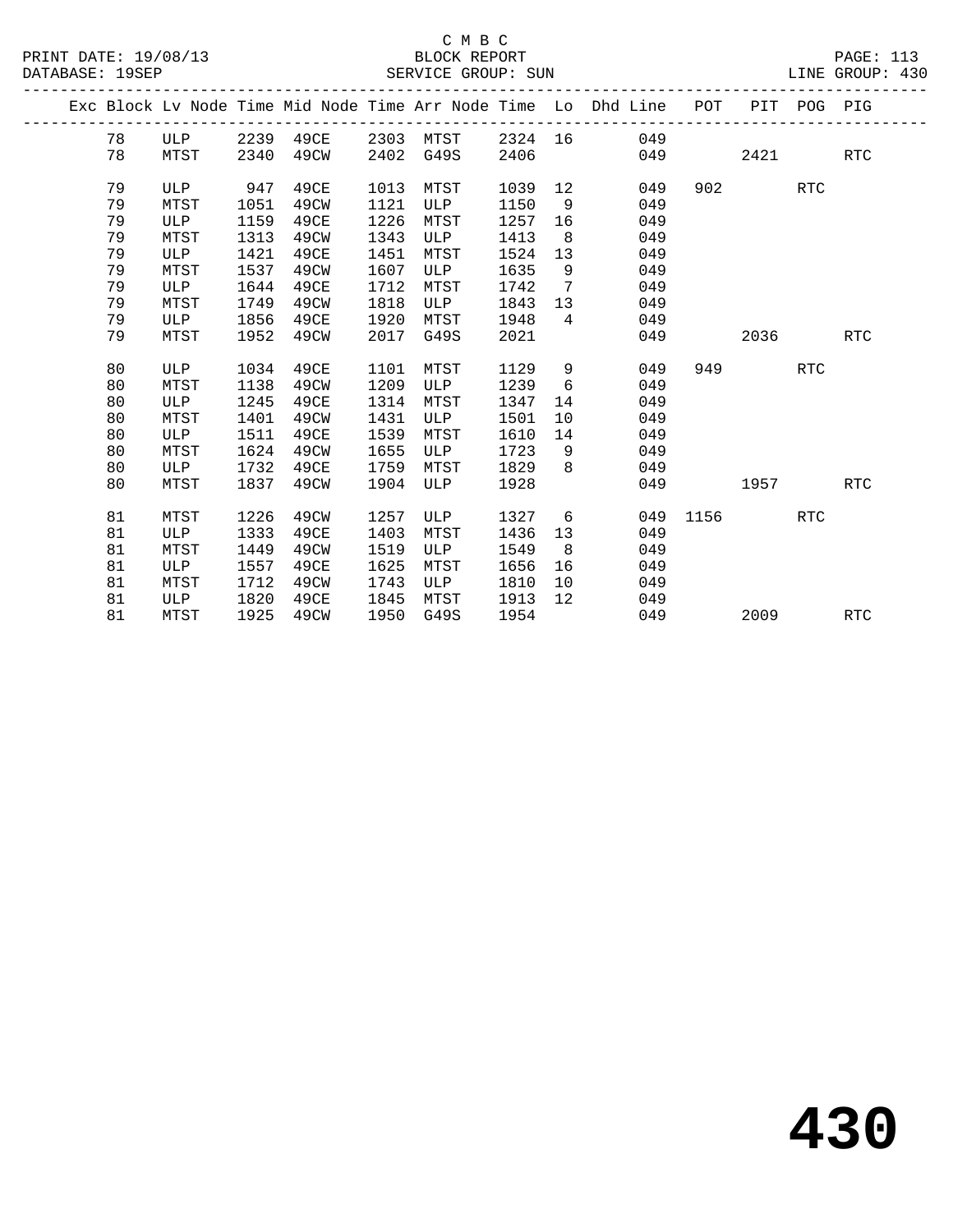|  |                        | PRINT DATE: 19/08/13 |      |                                                                                                                          |      | C M B C                   | BLOCK REPORT                 |                         |                                                                                                                     |     |         |            | PAGE: 114 |
|--|------------------------|----------------------|------|--------------------------------------------------------------------------------------------------------------------------|------|---------------------------|------------------------------|-------------------------|---------------------------------------------------------------------------------------------------------------------|-----|---------|------------|-----------|
|  |                        |                      |      | 28CR 128 ST & CRESCENT RD<br>28CR PRIDGEROORT STN<br>MAEX MATHEWS EXCHANGE<br>RTC Richmond Depot<br>SUKD SULLIVAN & KIDD |      |                           |                              |                         | 2A52 2ND AV & 52A ST TERMINUS<br>LADX LADNER EXCHANGE<br>OXVN OXFORD ST FS VINE AV<br>SSPR SOUTH SURREY PARK N RIDE |     |         |            |           |
|  |                        |                      |      |                                                                                                                          |      |                           |                              |                         | Exc Block Lv Node Time Mid Node Time Arr Node Time Lo Dhd Line POT PIT POG PIG                                      |     |         |            |           |
|  | $1 \quad \blacksquare$ |                      |      |                                                                                                                          |      |                           |                              |                         | 28CR 417 J&N5 BPST 505 15 351 353 RTC                                                                               |     |         |            |           |
|  | $\mathbf 1$            |                      |      |                                                                                                                          |      |                           |                              |                         | BPST 520 MAEX 536 SUKD 609 18 351                                                                                   |     |         |            |           |
|  | $\mathbf{1}$           |                      |      |                                                                                                                          |      |                           |                              |                         | BPST 722 14 351                                                                                                     |     |         |            |           |
|  | $\mathbf{1}$           |                      |      | SUKD 627 J&N5 BPST<br>BPST 736 MAEX 753 OXVN<br>OXVN 825 SSPR 840 BPST                                                   |      |                           |                              |                         |                                                                                                                     |     |         |            |           |
|  | $\mathbf 1$            |                      |      |                                                                                                                          |      |                           | 817 8<br>908 13              |                         | 351<br>351<br>351                                                                                                   |     |         |            |           |
|  | $\mathbf{1}$           | BPST                 |      | 921 MAEX 938 SUKD                                                                                                        |      |                           | 1016                         | $6\overline{6}$         | 351                                                                                                                 |     |         |            |           |
|  | 1                      | SUKD                 | 1022 | J&N5                                                                                                                     |      | BPST                      | 1123                         | 19                      | 351                                                                                                                 |     |         |            |           |
|  | 1                      | BPST                 |      | 1142 LADX                                                                                                                |      | 1200 2A52                 | 1232                         | 8 <sup>8</sup>          | 601                                                                                                                 |     |         |            |           |
|  | 1                      | 2A52                 |      | 1240 LADX                                                                                                                |      | 1313 BPST                 | 1333                         | 9                       | 601                                                                                                                 |     |         |            |           |
|  | 1                      | BPST                 |      | 1342 LADX                                                                                                                |      | 1400 2A52                 | 1435                         |                         | $6\overline{6}$<br>601                                                                                              |     |         |            |           |
|  | 1                      | 2A52                 |      | 1441 LADX                                                                                                                |      | 1513 BPST                 | 1533                         | 9                       | 601                                                                                                                 |     |         |            |           |
|  | 1                      | <b>BPST</b>          | 1542 | LADX                                                                                                                     | 1600 | 2A52                      | 1634<br>1733                 | 8                       | 601                                                                                                                 |     |         |            |           |
|  | 1                      | 2A52                 |      | 1642 LADX                                                                                                                |      | 1713 BPST                 | 1733                         | 9                       | 601                                                                                                                 |     |         |            |           |
|  | 1                      | <b>BPST</b>          |      | 1742 LADX                                                                                                                |      | 1800 2A52                 | 1832                         |                         | 19<br>601                                                                                                           |     |         |            |           |
|  | 1                      | 2A52                 |      | 1851 LADX                                                                                                                | 1922 | BPST                      | 1941                         | 19                      | 601                                                                                                                 |     |         |            |           |
|  | 1                      | <b>BPST</b>          |      | 2000 LADX                                                                                                                | 2018 | 2A52                      | 2047 9                       |                         | 601                                                                                                                 |     |         |            |           |
|  | 1                      | 2A52                 |      | 2056 LADX                                                                                                                |      | 2122 BPST                 | 2140                         |                         | 601                                                                                                                 |     | 2153    |            | RTC       |
|  | 2                      | 2A52                 |      | 422 LADX 446 BPST                                                                                                        |      |                           |                              |                         | 503 17<br>601                                                                                                       |     | 356 700 | <b>RTC</b> |           |
|  | 2                      | <b>BPST</b>          | 520  | LADX                                                                                                                     | 538  | 2A52                      | 602                          | 24                      | 601                                                                                                                 |     |         |            |           |
|  | $\overline{c}$         | 2A52                 |      | 626 LADX<br>730 LADX                                                                                                     |      | 651 BPST<br>748 2A52      | 708                          | 22                      | 601                                                                                                                 |     |         |            |           |
|  | 2                      | <b>BPST</b>          |      |                                                                                                                          |      |                           | 815                          | 9                       | 601                                                                                                                 |     |         |            |           |
|  | $\mathbf{2}$           | 2A52                 |      | 824 LADX                                                                                                                 |      | 853 BPST                  | 911                          | 19                      | 601                                                                                                                 |     |         |            |           |
|  | 2                      | <b>BPST</b>          | 930  | LADX                                                                                                                     | 948  | 2A52                      | 1016                         | $\overline{4}$          | 601                                                                                                                 |     |         |            |           |
|  | $\overline{c}$         | 2A52                 | 1020 | LADX                                                                                                                     | 1053 | BPST                      | 1112                         | 10                      | 601                                                                                                                 |     |         |            |           |
|  | 2                      | <b>BPST</b>          |      | 1122 LADX                                                                                                                | 1140 | 2A52                      | 1212                         | $7\overline{ }$         | 601                                                                                                                 |     |         |            |           |
|  | 2                      | 2A52                 |      | 1219 LADX                                                                                                                | 1253 |                           | BPST 1312                    | 8 <sup>8</sup>          | 601                                                                                                                 |     |         |            |           |
|  | 2                      | <b>BPST</b>          | 1320 | MAEX                                                                                                                     |      | 1340 SUKD                 | 1426                         | $\overline{4}$          | 351                                                                                                                 |     |         |            |           |
|  | $\mathbf{2}$           | SUKD                 | 1430 | J&N5                                                                                                                     |      | BPST<br>BPST<br>1610 SUKD | 1534 16<br>1658 <sup>2</sup> |                         | 351                                                                                                                 |     |         |            |           |
|  | $\mathbf{2}$           | <b>BPST</b>          |      | 1550 MAEX                                                                                                                |      |                           | 1658                         | $\overline{\mathbf{3}}$ | 351<br>SUKD 1701 J&N5 BPST 1804 351 1817                                                                            |     |         |            |           |
|  | 2                      |                      |      |                                                                                                                          |      |                           |                              |                         |                                                                                                                     |     |         |            | RTC       |
|  | 3                      | 28CR                 | 517  | J&N5                                                                                                                     |      | BPST                      | 605                          | 16                      | 351                                                                                                                 | 453 |         | RTC        |           |
|  | 3                      | <b>BPST</b>          | 621  | MAEX                                                                                                                     | 638  | SUKD                      | 712                          | 15                      | 351                                                                                                                 |     |         |            |           |
|  | 3                      | SUKD                 | 727  | <b>J&amp;N5</b>                                                                                                          |      | <b>BPST</b>               | 822                          | 14                      | 351                                                                                                                 |     |         |            |           |
|  | 3                      | <b>BPST</b>          | 836  | MAEX                                                                                                                     | 853  | OXVN                      | 917                          | $\overline{7}$          | 351                                                                                                                 |     |         |            |           |
|  | 3                      | <b>OXVN</b>          | 924  | SSPR                                                                                                                     | 941  | <b>BPST</b>               | 1009                         | 12                      | 351                                                                                                                 |     |         |            |           |
|  | 3                      | <b>BPST</b>          | 1021 | MAEX                                                                                                                     | 1038 | SUKD                      | 1118                         | 7                       | 351                                                                                                                 |     |         |            |           |
|  | 3                      | SUKD                 | 1125 | <b>J&amp;N5</b>                                                                                                          |      | <b>BPST</b>               | 1229                         | 6                       | 351                                                                                                                 |     |         |            |           |
|  | 3                      | <b>BPST</b>          | 1235 | MAEX                                                                                                                     | 1255 | OXVN                      | 1323                         | 9                       | 351                                                                                                                 |     |         |            |           |
|  | 3                      | <b>OXVN</b>          | 1332 | SSPR                                                                                                                     | 1350 | <b>BPST</b>               | 1418                         | 17                      | 351                                                                                                                 |     |         |            |           |
|  | 3                      | <b>BPST</b>          | 1435 | MAEX                                                                                                                     | 1455 | <b>OXVN</b>               | 1523                         | 8                       | 351                                                                                                                 |     |         |            |           |
|  | 3                      | <b>OXVN</b>          | 1531 | SSPR                                                                                                                     | 1551 | <b>BPST</b>               | 1619                         | 16                      | 351                                                                                                                 |     |         |            |           |
|  | 3                      | <b>BPST</b>          | 1635 | MAEX                                                                                                                     | 1655 | OXVN                      | 1721                         | 11                      | 351                                                                                                                 |     |         |            |           |
|  | 3                      | <b>OXVN</b>          | 1732 | SSPR                                                                                                                     | 1751 | BPST                      | 1819                         | 11                      | 351                                                                                                                 |     |         |            |           |
|  | 3                      | <b>BPST</b>          | 1830 | LADX                                                                                                                     | 1848 | 2A52                      | 1919                         | 2                       | 601                                                                                                                 |     |         |            |           |
|  | 3                      | 2A52                 | 1921 | LADX                                                                                                                     | 1952 | <b>BPST</b>               | 2011                         | 19                      | 601                                                                                                                 |     |         |            |           |
|  | 3                      | <b>BPST</b>          | 2030 | LADX                                                                                                                     | 2048 | 2A52                      | 2117                         | 7                       | 601                                                                                                                 |     |         |            |           |
|  | 3                      | 2A52                 | 2124 | LADX                                                                                                                     | 2150 | BPST                      | 2208                         | 2                       | 601                                                                                                                 |     |         |            |           |
|  | 3                      | <b>BPST</b>          | 2210 | LADX                                                                                                                     | 2227 | 2A52                      | 2252                         | 5                       | 601                                                                                                                 |     |         |            |           |

**601**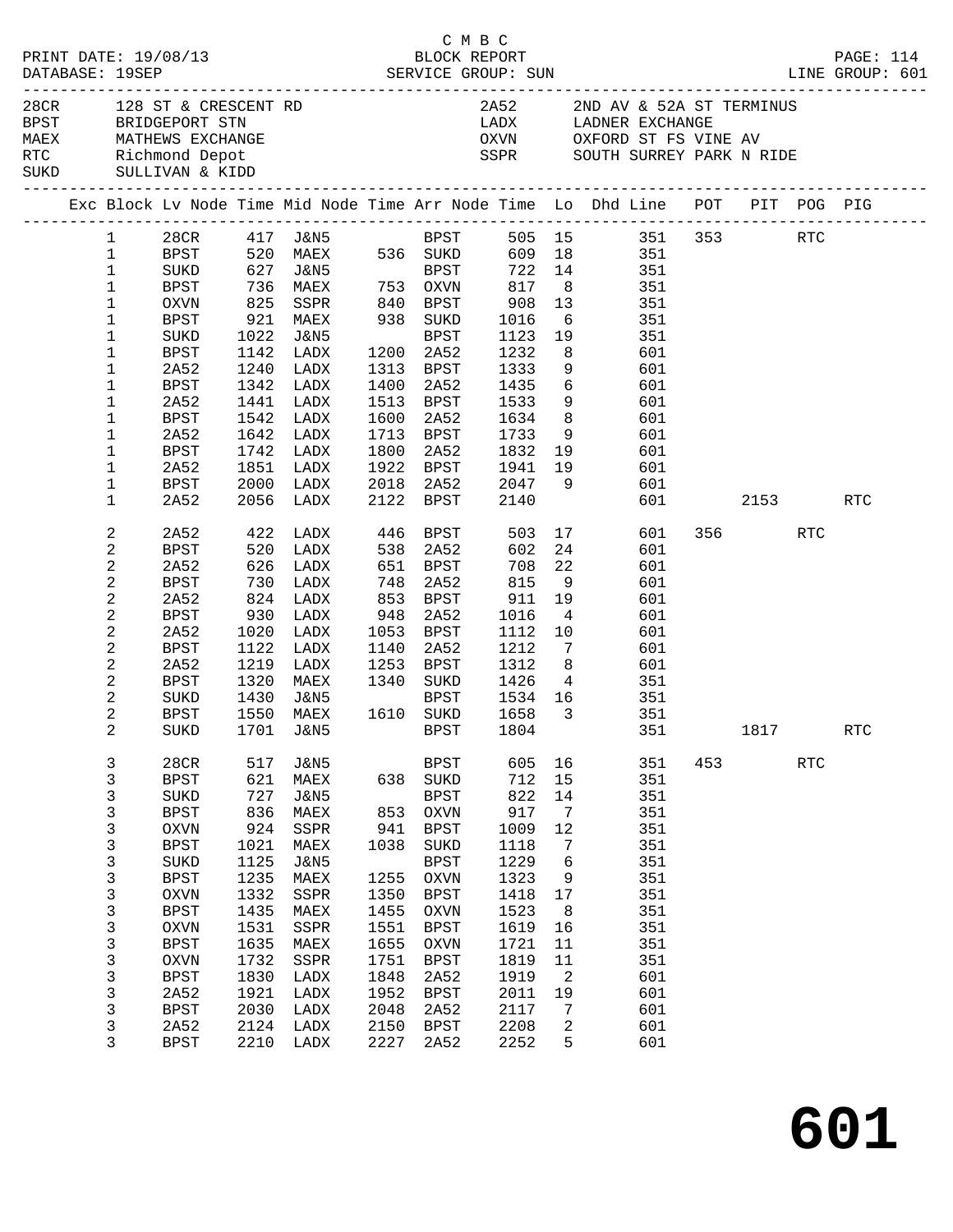### C M B C<br>BLOCK REPORT

PRINT DATE: 19/08/13 BLOCK REPORT PAGE: 115 LINE GROUP: 601 -------------------------------------------------------------------------------------------------

|   |                |             |      |                 |      |             |         |                 | Exc Block Lv Node Time Mid Node Time Arr Node Time Lo Dhd Line POT |         | PIT     | POG PIG    |                      |
|---|----------------|-------------|------|-----------------|------|-------------|---------|-----------------|--------------------------------------------------------------------|---------|---------|------------|----------------------|
|   | $\mathbf{3}$   | 2A52        |      | 2257 LADX       |      | 2322 BPST   | 2340    |                 |                                                                    | 601 000 | 2353    |            | <b>RTC</b>           |
|   | 4              | 2A52        | 527  | LADX            | 551  | BPST        | 608     | $\overline{a}$  | 601                                                                |         | 501 700 | RTC        |                      |
|   | 4              | BPST        | 610  | LADX            | 628  | 2A52        | 652     | 5               | 601                                                                |         |         |            |                      |
|   | 4              | 2A52        | 657  | LADX            | 723  | BPST        | 740     | 20              | 601                                                                |         |         |            |                      |
|   | 4              | BPST        | 800  | LADX            | 818  | 2A52        | 845     | 8               | 601                                                                |         |         |            |                      |
|   | 4              | 2A52        | 853  | LADX            | 923  | BPST        | 941     | 14              | 601                                                                |         |         |            |                      |
|   | 4              | BPST        | 955  | LADX            | 1013 | 2A52        | 1044    | 6               | 601                                                                |         |         |            |                      |
|   | 4              | 2A52        | 1050 | LADX            | 1123 | BPST        | 1142    | 20              | 601                                                                |         |         |            |                      |
|   | 4              | BPST        | 1202 | LADX            | 1220 | 2A52        | 1253    | 7               | 601                                                                |         |         |            |                      |
|   | 4              | 2A52        | 1300 | LADX            | 1333 | <b>BPST</b> | 1353    | 12              | 601                                                                |         |         |            |                      |
|   | 4              | BPST        | 1405 | MAEX            | 1425 | OXVN        | 1453    | 8               | 351                                                                |         |         |            |                      |
|   | 4              | <b>OXVN</b> | 1501 | SSPR            | 1521 | BPST        | 1549    | 13              | 351                                                                |         |         |            |                      |
|   | 4              | <b>BPST</b> | 1602 | LADX            | 1620 | 2A52        | 1654    | 8               | 601                                                                |         |         |            |                      |
|   | 4              | 2A52        | 1702 | LADX            | 1733 | <b>BPST</b> | 1753    | 13              | 601                                                                |         |         |            |                      |
|   | 4              | <b>BPST</b> | 1806 | MAEX            | 1826 | OXVN        | 1852    | 14              | 351                                                                |         |         |            |                      |
|   | 4              | OXVN        | 1906 | SSPR            | 1921 | BPST        | 1948    | 6               | 351                                                                |         |         |            |                      |
|   | 4              | BPST        | 1954 | MAEX            | 2014 | SUKD        | 2055    | 12              | 351                                                                |         |         |            |                      |
|   | $\overline{4}$ | SUKD        | 2107 | J&N5            |      | <b>BPST</b> | 2203    |                 | 351                                                                |         | 2216    |            | RTC                  |
|   |                |             |      |                 |      |             |         |                 |                                                                    |         |         |            |                      |
| 5 |                | <b>BPST</b> | 536  | MAEX            | 552  | OXVN        | 612     | 13              | 351                                                                | 516     |         | <b>RTC</b> |                      |
| 5 |                | <b>OXVN</b> | 625  | SSPR            | 640  | BPST        | 707     | 14              | 351                                                                |         |         |            |                      |
| 5 |                | <b>BPST</b> | 721  | MAEX            | 738  | SUKD        | 812     | 14              | 351                                                                |         |         |            |                      |
| 5 |                | SUKD        | 826  | J&N5            |      | <b>BPST</b> | 923     | 13              | 351                                                                |         |         |            |                      |
| 5 |                | BPST        | 936  | MAEX            | 953  | OXVN        | 1017    | 6               | 351                                                                |         |         |            |                      |
| 5 |                | <b>OXVN</b> | 1023 | SSPR            | 1040 | BPST        | 1108    | 12              | 351                                                                |         |         |            |                      |
| 5 |                | BPST        | 1120 | MAEX            | 1140 | SUKD        | 1224    | 5               | 351                                                                |         |         |            |                      |
| 5 |                | SUKD        | 1229 | J&N5            |      | BPST        | 1335    | 15              | 351                                                                |         |         |            |                      |
| 5 |                | BPST        | 1350 | MAEX            | 1410 | SUKD        | 1456    | $\overline{4}$  | 351                                                                |         |         |            |                      |
| 5 |                | SUKD        | 1500 | J&N5            |      | BPST        | 1604    | 18              | 351                                                                |         |         |            |                      |
| 5 |                | <b>BPST</b> | 1622 | LADX            | 1640 | 2A52        | 1714    | 8               | 601                                                                |         |         |            |                      |
| 5 |                | 2A52        | 1722 | LADX            | 1753 | BPST        | 1813    | 9               | 601                                                                |         |         |            |                      |
| 5 |                | BPST        | 1822 | MAEX            | 1842 | SUKD        | 1925    | $10 \,$         | 351                                                                |         |         |            |                      |
| 5 |                | SUKD        | 1935 | J&N5            |      | <b>BPST</b> | 2033    | 6               | 351                                                                |         |         |            |                      |
| 5 |                | <b>BPST</b> | 2039 | MAEX            | 2058 | SUKD        | 2136    |                 | 351                                                                |         | 2204    |            | $\operatorname{RTC}$ |
| 6 |                | SUKD        | 558  | J&N5            |      | BPST        | 652     | 14              | 351                                                                | 529     |         | RTC        |                      |
| 6 |                | BPST        | 706  | MAEX            | 723  | OXVN        | 747     | 8               | 351                                                                |         |         |            |                      |
| 6 |                | OXVN        | 755  | SSPR            | 810  | BPST        | 838     | 22              | 351                                                                |         |         |            |                      |
| 6 |                | BPST        | 900  | LADX            | 918  | 2A52        | 946     | $7\overline{ }$ | 601                                                                |         |         |            |                      |
|   | 6              | 2A52        |      | 953 LADX        |      | 1023 BPST   | 1042 20 |                 | 601                                                                |         |         |            |                      |
| 6 |                | <b>BPST</b> | 1102 | LADX            | 1120 | 2A52        | 1152    | 7               | 601                                                                |         |         |            |                      |
| 6 |                | 2A52        | 1159 | LADX            | 1233 | BPST        | 1252    | 13              | 601                                                                |         |         |            |                      |
| 6 |                | <b>BPST</b> | 1305 | MAEX            | 1325 | <b>OXVN</b> | 1353    | 10              | 351                                                                |         |         |            |                      |
| 6 |                | <b>OXVN</b> | 1403 | SSPR            | 1421 | <b>BPST</b> | 1449    | 13              | 351                                                                |         |         |            |                      |
| 6 |                | <b>BPST</b> | 1502 | LADX            | 1520 | 2A52        | 1555    | 6               | 601                                                                |         |         |            |                      |
| 6 |                | 2A52        | 1601 | LADX            | 1633 | <b>BPST</b> | 1653    | 12              | 601                                                                |         |         |            |                      |
| 6 |                | <b>BPST</b> | 1705 | MAEX            | 1725 | <b>OXVN</b> | 1751    | 11              | 351                                                                |         |         |            |                      |
| 6 |                | OXVN        | 1802 | SSPR            | 1821 | <b>BPST</b> | 1849    | $5^{\circ}$     | 351                                                                |         |         |            |                      |
| 6 |                | <b>BPST</b> | 1854 | MAEX            | 1914 | SUKD        | 1955    | 11              | 351                                                                |         |         |            |                      |
| 6 |                | SUKD        | 2006 | <b>J&amp;N5</b> |      | <b>BPST</b> | 2103    |                 | 351                                                                |         | 2116    |            | <b>RTC</b>           |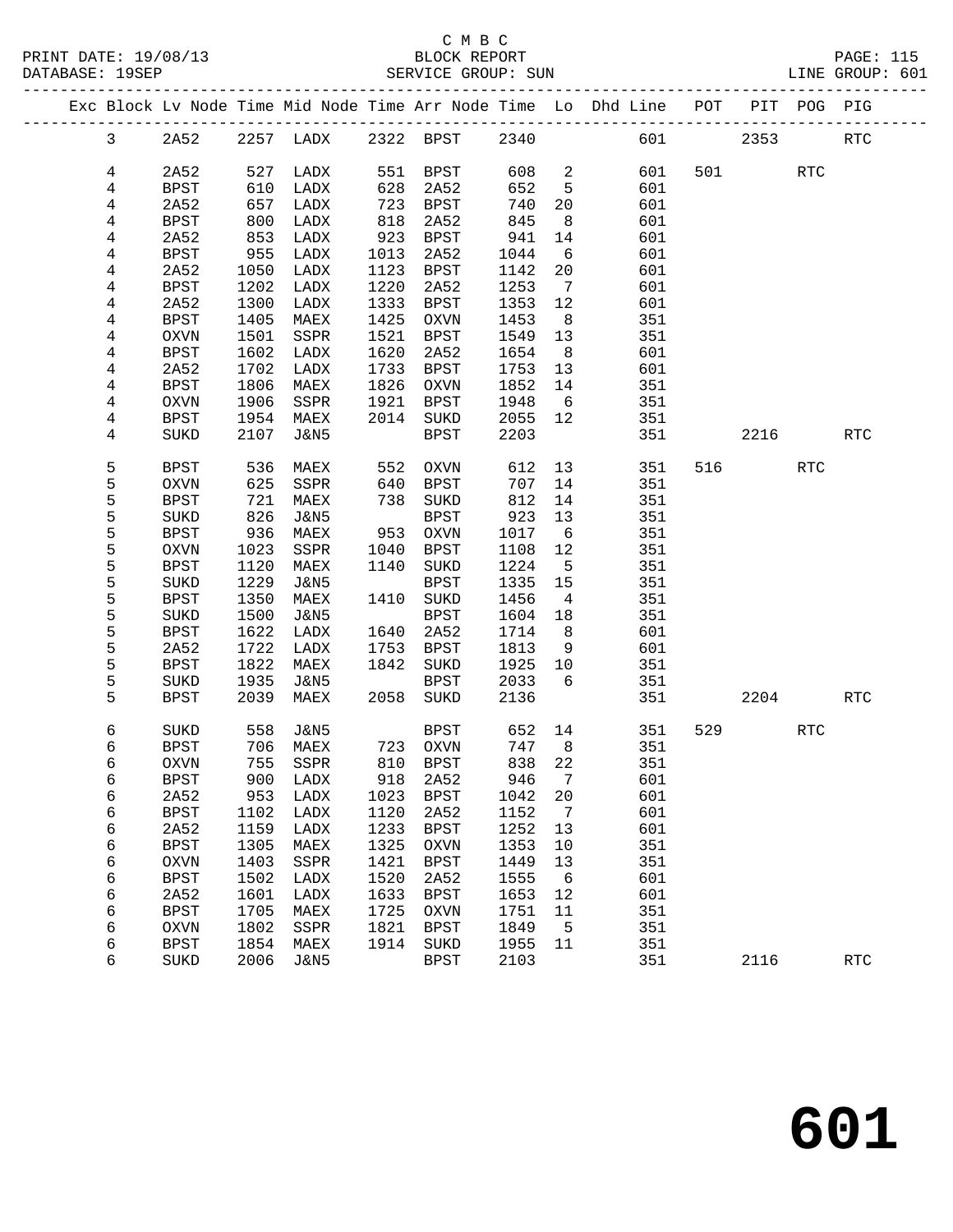#### C M B C<br>BLOCK REPORT SERVICE GROUP: SUN

|                |               |      | Exc Block Lv Node Time Mid Node Time Arr Node Time Lo Dhd Line POT |      |                  |         |                 |     |     |             | PIT POG PIG |            |
|----------------|---------------|------|--------------------------------------------------------------------|------|------------------|---------|-----------------|-----|-----|-------------|-------------|------------|
| 7              | BPST          |      | 551 MAEX 608 SUKD                                                  |      |                  | 642 15  |                 | 351 | 531 | <b>RTC</b>  |             |            |
| 7              | SUKD          | 657  | J&N5                                                               |      | BPST<br>823 OXVN | 752 14  |                 | 351 |     |             |             |            |
| 7              | <b>BPST</b>   |      | 806 MAEX                                                           |      |                  | 847     | $\overline{7}$  | 351 |     |             |             |            |
| $\overline{7}$ | <b>OXVN</b>   |      | 854 SSPR                                                           |      | 910 BPST         | 938     | 13              | 351 |     |             |             |            |
| $\overline{7}$ | BPST          | 951  | MAEX                                                               |      | 1008 SUKD        | 1046    | - 6             | 351 |     |             |             |            |
| 7              | SUKD          | 1052 | J&N5                                                               |      | BPST             | 1156    | - 9             | 351 |     |             |             |            |
| 7              | <b>BPST</b>   | 1205 | MAEX                                                               | 1225 | OXVN             | 1251 11 |                 | 351 |     |             |             |            |
| 7              | OXVN          | 1302 | SSPR                                                               | 1320 | BPST             | 1350    | 12              | 351 |     |             |             |            |
| $\overline{7}$ | <b>BPST</b>   | 1402 | LADX                                                               | 1420 | 2A52             | 1455    | $6\overline{6}$ | 601 |     |             |             |            |
| 7              | 2A52          | 1501 | LADX                                                               | 1533 | BPST             | 1553    | 12              | 601 |     |             |             |            |
| 7              | $_{\rm BPST}$ | 1605 | MAEX                                                               | 1625 | OXVN             | 1651    | 11              | 351 |     |             |             |            |
| 7              | OXVN          | 1702 | SSPR                                                               | 1721 | BPST             | 1749    | 13              | 351 |     |             |             |            |
| 7              | <b>BPST</b>   | 1802 | LADX                                                               | 1820 | 2A52             | 1851    |                 | 601 |     | 1911 — 1911 |             | <b>RTC</b> |
| 8              | <b>BPST</b>   | 606  | MAEX                                                               | 623  | <b>OXVN</b>      | 643     | 12              | 351 |     | 546 540     | <b>RTC</b>  |            |
| 8              | OXVN          | 655  | SSPR                                                               | 710  | BPST             | 737     | 14              | 351 |     |             |             |            |
| 8              | <b>BPST</b>   | 751  | MAEX                                                               | 808  | ${\tt SUKD}$     | 842     | 13              | 351 |     |             |             |            |
| 8              | SUKD          | 855  | J&N5                                                               |      | BPST             | 953     | 13              | 351 |     |             |             |            |
| 8              | <b>BPST</b>   | 1006 | MAEX                                                               |      | 1023 OXVN        | 1047    | $6\overline{6}$ | 351 |     |             |             |            |
| 8              | <b>OXVN</b>   | 1053 | SSPR                                                               |      | 1111 BPST        | 1141    | 9               | 351 |     |             |             |            |
| 8              | <b>BPST</b>   | 1150 | MAEX                                                               | 1210 | SUKD             | 1254    | $5^{\circ}$     | 351 |     |             |             |            |
| 8              | SUKD          | 1259 | J&N5                                                               |      | $_{\rm BPST}$    | 1403    | 19              | 351 |     |             |             |            |
| 8              | <b>BPST</b>   | 1422 | LADX                                                               | 1440 | 2A52             | 1515    | $6\overline{6}$ | 601 |     |             |             |            |
| 8              | 2A52          | 1521 | LADX                                                               | 1553 | BPST             | 1613    | $\overline{7}$  | 601 |     |             |             |            |
| 8              | BPST          | 1620 | MAEX                                                               | 1640 | SUKD             | 1726    | 6               | 351 |     |             |             |            |
| 8              | SUKD          | 1732 | J&N5                                                               |      | BPST             | 1834    |                 | 351 |     | 1847        |             | <b>RTC</b> |
|                |               |      |                                                                    |      |                  |         |                 |     |     |             |             |            |
| 9              | <b>BPST</b>   | 636  | MAEX                                                               | 653  | OXVN             | 715     | 10              | 351 | 616 |             | <b>RTC</b>  |            |
| 9              | $\rm OXVN$    | 725  | SSPR                                                               | 740  | BPST             | 807     | 14              | 351 |     |             |             |            |
| 9              | <b>BPST</b>   | 821  | MAEX                                                               |      | 838 SUKD         | 915     | 9               | 351 |     |             |             |            |
| 9              | SUKD          | 924  | J&N5                                                               |      | <b>BPST</b>      | 1024    | 12              | 351 |     |             |             |            |
| 9              | BPST          | 1036 | MAEX                                                               |      | 1053 OXVN        | 1117    | 6               | 351 |     |             |             |            |
| 9              | <b>OXVN</b>   | 1123 | SSPR                                                               | 1141 | BPST             | 1211    | 9               | 351 |     |             |             |            |
| 9              | <b>BPST</b>   | 1220 | MAEX                                                               | 1240 | SUKD             | 1326    | $\overline{4}$  | 351 |     |             |             |            |
| 9              | SUKD          | 1330 | <b>J&amp;N5</b>                                                    |      | <b>BPST</b>      | 1434    | 16              | 351 |     |             |             |            |
| 9              | <b>BPST</b>   | 1450 | MAEX                                                               |      | 1510 SUKD        | 1556    | 5               | 351 |     |             |             |            |
| 9              | SUKD          | 1601 | J&N5                                                               |      | BPST             | 1704    | 18              | 351 |     |             |             |            |
| 9              | <b>BPST</b>   | 1722 | LADX                                                               | 1740 | 2A52             | 1814    | 8 <sup>8</sup>  | 601 |     |             |             |            |
| 9              | 2A52          | 1822 | LADX                                                               | 1853 | BPST             | 1912    | 18              | 601 |     |             |             |            |
| 9              | <b>BPST</b>   | 1930 | LADX                                                               | 1948 | 2A52             | 2019    | 6               | 601 |     |             |             |            |
| 9              | 2A52          | 2025 | LADX                                                               |      | 2052 BPST        | 2110    | 8 <sup>8</sup>  | 601 |     |             |             |            |
| 9              | <b>BPST</b>   | 2118 | MAEX                                                               |      | 2136 SUKD        | 2214    | 13              | 351 |     |             |             |            |
| 9              | SUKD          | 2227 | J&N5                                                               |      | BPST             | 2320    |                 | 351 |     | 2333        |             | RTC        |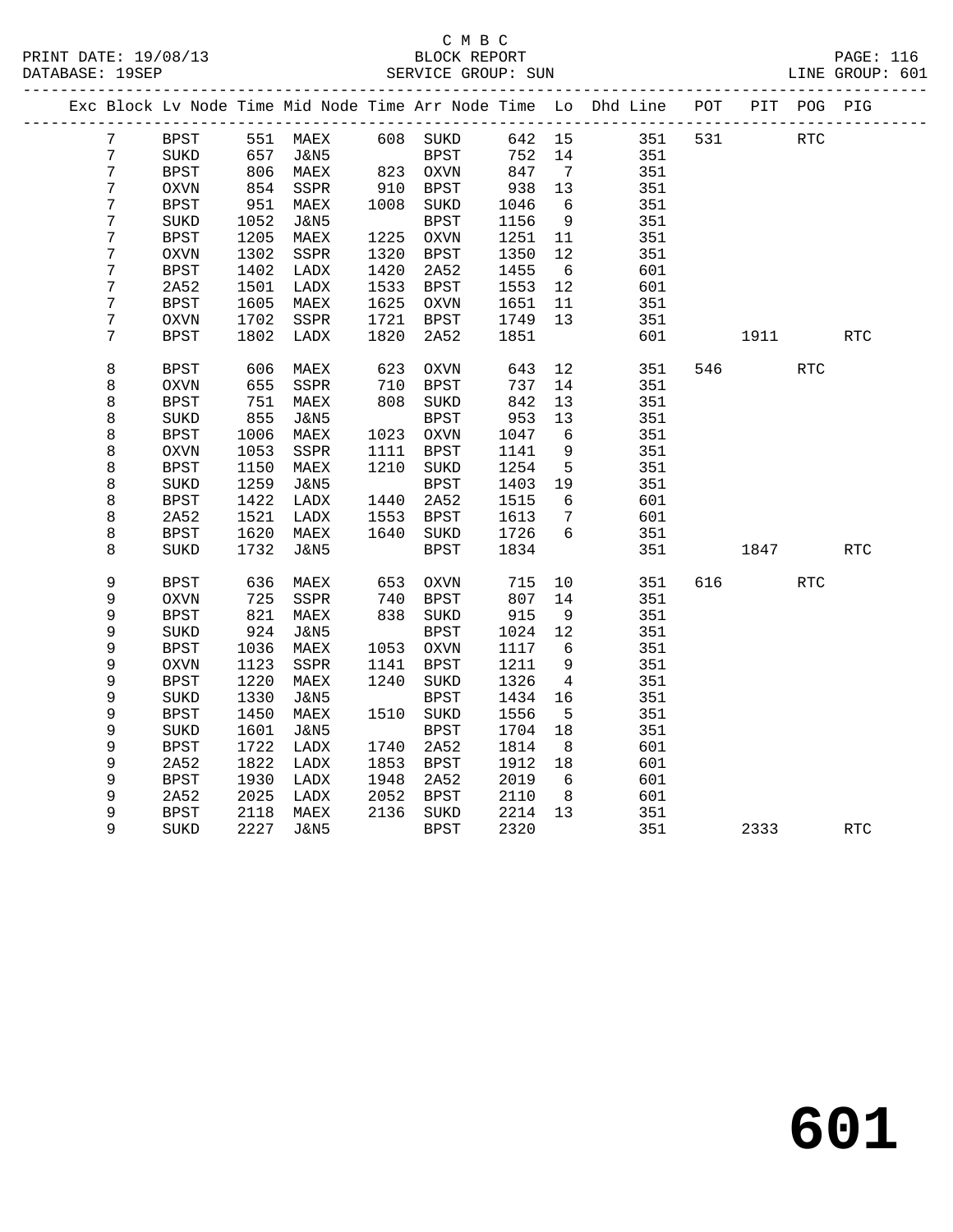#### C M B C<br>BLOCK REPORT SERVICE GROUP: SUN

|  |      |             |      |                                  |      |                     |      |                 | Exc Block Lv Node Time Mid Node Time Arr Node Time Lo Dhd Line POT |     |      | PIT POG PIG          |            |
|--|------|-------------|------|----------------------------------|------|---------------------|------|-----------------|--------------------------------------------------------------------|-----|------|----------------------|------------|
|  | 10   | BPST        |      | 651 MAEX                         |      | 708 SUKD            |      | 742 14          | 351                                                                | 631 |      | $\operatorname{RTC}$ |            |
|  | 10   | SUKD        | 756  | J&N5                             |      | BPST                | 853  | 13              | 351                                                                |     |      |                      |            |
|  | $10$ | BPST        | 906  | MAEX                             |      | BPST<br>923    OXVN | 947  | 6               | 351                                                                |     |      |                      |            |
|  | $10$ | OXVN        | 953  | SSPR                             | 1010 | BPST                | 1038 | $\overline{4}$  | 351                                                                |     |      |                      |            |
|  | 10   | <b>BPST</b> | 1042 | LADX                             | 1100 | 2A52                | 1132 | 8               | 601                                                                |     |      |                      |            |
|  | $10$ | 2A52        | 1140 | LADX                             | 1213 | <b>BPST</b>         | 1232 | 10              | 601                                                                |     |      |                      |            |
|  | 10   | <b>BPST</b> | 1242 | LADX                             | 1300 | 2A52                | 1333 | $7\phantom{.0}$ | 601                                                                |     |      |                      |            |
|  | $10$ | 2A52        | 1340 | LADX                             | 1413 | <b>BPST</b>         | 1433 | 9               | 601                                                                |     |      |                      |            |
|  | 10   | <b>BPST</b> | 1442 | LADX                             | 1500 | 2A52                | 1535 | 6               | 601                                                                |     |      |                      |            |
|  | 10   | 2A52        | 1541 | LADX                             | 1613 | <b>BPST</b>         | 1633 | 9               | 601                                                                |     |      |                      |            |
|  | $10$ | <b>BPST</b> | 1642 | LADX                             | 1700 | 2A52                | 1734 | 8               | 601                                                                |     |      |                      |            |
|  | $10$ | 2A52        | 1742 | LADX                             | 1813 | <b>BPST</b>         | 1833 | 5               | 601                                                                |     |      |                      |            |
|  | 10   | BPST        | 1838 | MAEX                             | 1858 | OXVN                | 1923 | 13              | 351                                                                |     |      |                      |            |
|  | 10   | $\rm OXVN$  | 1936 | SSPR                             | 1951 | <b>BPST</b>         | 2018 | 6               | 351                                                                |     |      |                      |            |
|  | 10   | <b>BPST</b> | 2024 | MAEX                             | 2043 | SUKD                | 2121 | $\overline{4}$  | 351                                                                |     |      |                      |            |
|  | $10$ | SUKD        | 2125 | J&N5                             |      | BPST                | 2221 | $7\overline{ }$ | 351                                                                |     |      |                      |            |
|  | $10$ | BPST        | 2228 | MAEX                             | 2246 | SUKD                | 2324 | 21              | 351                                                                |     |      |                      |            |
|  | 10   | SUKD        | 2345 | J&N5                             |      | BPST                | 2437 |                 | 351                                                                |     | 2450 |                      | <b>RTC</b> |
|  | 11   | BPST        | 700  | LADX                             | 718  | 2A52                | 745  | 9               | 601                                                                | 640 |      | <b>RTC</b>           |            |
|  | 11   | 2A52        | 754  | LADX                             | 823  | BPST                | 841  | 10              | 601                                                                |     |      |                      |            |
|  | 11   | <b>BPST</b> | 851  | MAEX                             | 908  | SUKD                | 945  | $7\overline{ }$ | 351                                                                |     |      |                      |            |
|  | 11   | SUKD        | 952  | J&N5                             |      | <b>BPST</b>         | 1053 | 13              | 351                                                                |     |      |                      |            |
|  | 11   | <b>BPST</b> | 1106 | MAEX                             | 1126 | OXVN                | 1152 | $7\overline{ }$ | 351                                                                |     |      |                      |            |
|  | 11   | OXVN        | 1159 | SSPR                             | 1217 | BPST                | 1247 | 15              | 351                                                                |     |      |                      |            |
|  | 11   | <b>BPST</b> | 1302 | LADX                             | 1320 | 2A52                | 1355 | $5^{\circ}$     | 601                                                                |     |      |                      |            |
|  | 11   | 2A52        | 1400 | LADX                             | 1433 | <b>BPST</b>         | 1453 | 12              | 601                                                                |     |      |                      |            |
|  | 11   | <b>BPST</b> | 1505 | MAEX                             | 1525 | OXVN                | 1552 | 9               | 351                                                                |     |      |                      |            |
|  | 11   | OXVN        | 1601 | SSPR                             | 1621 | <b>BPST</b>         | 1649 | 13              | 351                                                                |     |      |                      |            |
|  | 11   | <b>BPST</b> | 1702 | LADX                             | 1720 | 2A52                | 1754 | 8 <sup>8</sup>  | 601                                                                |     |      |                      |            |
|  | 11   | 2A52        | 1802 | LADX                             | 1833 | <b>BPST</b>         | 1852 | 8               | 601                                                                |     |      |                      |            |
|  | 11   | <b>BPST</b> | 1900 | LADX                             | 1918 | 2A52                | 1949 | $4\overline{4}$ | 601                                                                |     |      |                      |            |
|  | 11   | 2A52        | 1953 | LADX                             | 2022 | <b>BPST</b>         | 2040 | 20              | 601                                                                |     |      |                      |            |
|  | 11   | BPST        | 2100 | LADX                             | 2118 | 2A52                | 2145 | 9               | 601                                                                |     |      |                      |            |
|  | 11   | 2A52        | 2154 | LADX                             | 2220 | <b>BPST</b>         | 2238 |                 | 601                                                                |     | 2251 |                      | <b>RTC</b> |
|  | 12   | 2A52        | 725  | LADX                             | 753  | BPST                | 811  | 19              | 601                                                                | 659 |      | RTC                  |            |
|  | 12   | <b>BPST</b> | 830  | LADX                             | 848  | 2A52                | 916  | $\overline{7}$  | 601                                                                |     |      |                      |            |
|  | 12   | 2A52        |      | 923 LADX                         |      | 953 BPST            | 1011 | $\overline{9}$  | 601                                                                |     |      |                      |            |
|  | 12   |             |      | BPST 1020 LADX 1038 2A52 1110 10 |      |                     |      |                 | 601                                                                |     |      |                      |            |
|  | 12   | 2A52        | 1120 | LADX                             | 1153 | BPST                | 1212 | 10              | 601                                                                |     |      |                      |            |
|  | 12   | <b>BPST</b> | 1222 | LADX                             | 1240 | 2A52                | 1313 | 7               | 601                                                                |     |      |                      |            |
|  | 12   | 2A52        | 1320 | LADX                             | 1353 | <b>BPST</b>         | 1413 | 7               | 601                                                                |     |      |                      |            |
|  | 12   | <b>BPST</b> | 1420 | MAEX                             | 1440 | SUKD                | 1526 | 4               | 351                                                                |     |      |                      |            |
|  | 12   | SUKD        | 1530 | J&N5                             |      | <b>BPST</b>         | 1634 | 16              | 351                                                                |     |      |                      |            |
|  | 12   | <b>BPST</b> | 1650 | MAEX                             | 1710 | <b>SUKD</b>         | 1756 | 8               | 351                                                                |     |      |                      |            |
|  | 12   | SUKD        | 1804 | <b>J&amp;N5</b>                  |      | <b>BPST</b>         | 1904 | 5               | 351                                                                |     |      |                      |            |

 12 BPST 1909 MAEX 1929 OXVN 1954 12 351 12 OXVN 2006 SSPR 2021 BPST 2048 10 351 12 BPST 2058 MAEX 2117 SUKD 2155 2 351 12 SUKD 2157 J&N5 BPST 2250 10 351

12 BPST 2300 MAEX 2318 SUKD 2356 351 2424 RTC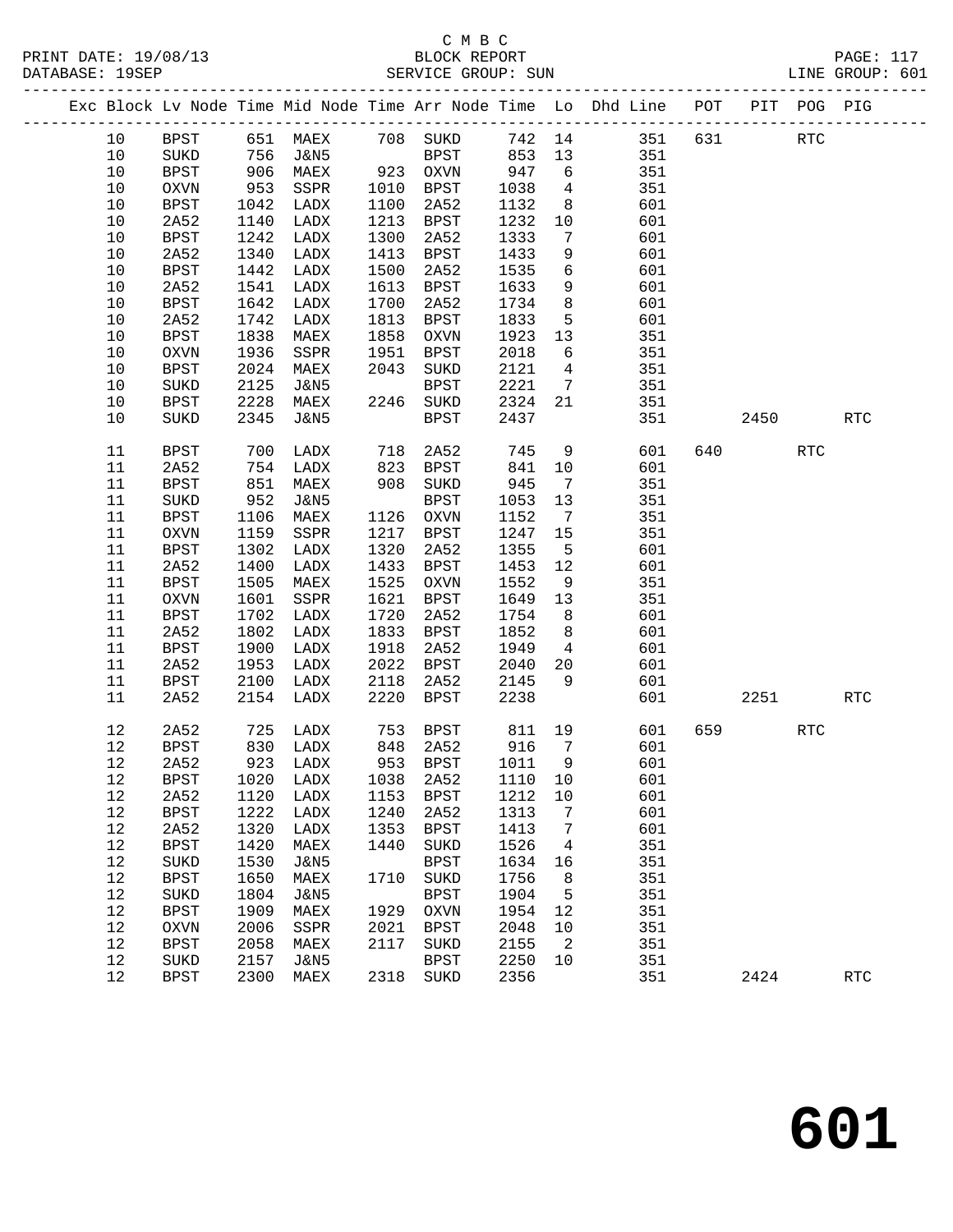#### C M B C<br>BLOCK REPORT SERVICE GROUP: SUN

|  |    |             |      |           |      | Exc Block Lv Node Time Mid Node Time Arr Node Time Lo Dhd Line POT                                  |              |                         |                 |        |          | PIT POG PIG |            |                      |
|--|----|-------------|------|-----------|------|-----------------------------------------------------------------------------------------------------|--------------|-------------------------|-----------------|--------|----------|-------------|------------|----------------------|
|  | 13 | <b>BPST</b> |      |           |      | 1051 MAEX 1108 SUKD 1152 7 351 1031<br>1159 J&N5 BPST 1305 17 351<br>1322 LADX 1340 2A52 1415 5 601 |              |                         |                 |        |          |             | <b>RTC</b> |                      |
|  | 13 | SUKD        |      |           |      |                                                                                                     |              |                         |                 |        |          |             |            |                      |
|  | 13 | <b>BPST</b> | 1322 |           |      |                                                                                                     |              |                         |                 |        |          |             |            |                      |
|  | 13 | 2A52        | 1420 | LADX      |      | 1453 BPST                                                                                           | 1513<br>1628 | $7\overline{)}$         |                 | 601    |          |             |            |                      |
|  | 13 | <b>BPST</b> | 1520 | MAEX      |      | 1540 SUKD                                                                                           | 1628         | $\overline{\mathbf{3}}$ |                 | 351    |          |             |            |                      |
|  | 13 | SUKD        | 1631 | J&N5      |      | <b>BPST</b>                                                                                         | 1734         | 16                      |                 | 351    |          |             |            |                      |
|  | 13 | <b>BPST</b> | 1750 | MAEX      |      | 1810 SUKD                                                                                           | 1853         | 12                      |                 | 351    |          |             |            |                      |
|  | 13 | SUKD        | 1905 | J&N5      |      | BPST                                                                                                | 2003<br>2053 | 6                       |                 | 351    |          |             |            |                      |
|  | 13 | <b>BPST</b> | 2009 | MAEX      |      | 2028 OXVN                                                                                           |              | 13                      |                 | 351    |          |             |            |                      |
|  | 13 | OXVN        | 2106 | SSPR      |      | 2121 BPST                                                                                           | 2148         | 10                      |                 | 351    |          |             |            |                      |
|  | 13 | <b>BPST</b> | 2158 | MAEX      |      | 2216 SUKD                                                                                           | 2254         | 6                       |                 | 351    |          |             |            |                      |
|  | 13 | $\rm SUKD$  | 2300 | J&N5      |      | <b>BPST</b>                                                                                         | 2353         | $7\overline{ }$         |                 | 351    |          |             |            |                      |
|  | 13 | <b>BPST</b> | 2400 | J&N3      |      | SUKD                                                                                                | 2455         | 5 <sup>5</sup>          |                 | 40 351 |          |             |            |                      |
|  | 13 | <b>BPST</b> | 2540 | LADX      |      | 2557 2A52                                                                                           | 2622         | $\overline{0}$          |                 | 601    |          |             |            |                      |
|  | 13 | 2A52        | 2622 | LADX      |      | 2645 BPST                                                                                           | 2703         |                         |                 | 601    |          | 2716        |            | RTC                  |
|  | 14 | <b>BPST</b> | 1135 | MAEX      | 1155 | OXVN                                                                                                | 1221         | 11                      |                 |        | 351 1115 |             | <b>RTC</b> |                      |
|  | 14 | $\rm OXVN$  | 1232 | SSPR      | 1250 | BPST                                                                                                | 1320 15      |                         |                 | 351    |          |             |            |                      |
|  | 14 | <b>BPST</b> | 1335 | MAEX      | 1355 | OXVN                                                                                                | 1423         | 8 <sup>8</sup>          |                 | 351    |          |             |            |                      |
|  | 14 | <b>OXVN</b> | 1431 | SSPR      | 1451 | BPST                                                                                                | 1519         | 16                      |                 | 351    |          |             |            |                      |
|  | 14 | BPST        | 1535 | MAEX      |      | 1555 OXVN                                                                                           | 1622         | 10                      |                 | 351    |          |             |            |                      |
|  | 14 | OXVN        | 1632 | SSPR      | 1651 | BPST                                                                                                | 1719         | 16                      |                 | 351    |          |             |            |                      |
|  | 14 | <b>BPST</b> | 1735 | MAEX      |      | 1755 OXVN                                                                                           | 1821         | 12                      |                 | 351    |          |             |            |                      |
|  | 14 | $\rm OXVN$  | 1833 | SSPR      |      | 1851 BPST                                                                                           | 1919         | $5\overline{)}$         |                 | 351    |          |             |            |                      |
|  | 14 | BPST        | 1924 | MAEX      |      | 1944 SUKD                                                                                           | 2025 12      |                         |                 | 351    |          |             |            |                      |
|  | 14 | SUKD        | 2037 | J&N5      |      | BPST                                                                                                | 2133         | 5 <sup>5</sup>          |                 | 351    |          |             |            |                      |
|  | 14 | <b>BPST</b> | 2138 | MAEX      |      | 2156 SUKD                                                                                           | 2234         |                         |                 | 351    |          | 2302        |            | $\operatorname{RTC}$ |
|  | 15 | <b>BPST</b> | 1250 | MAEX      |      | 1310 SUKD                                                                                           | 1356         |                         | $4\overline{ }$ |        | 351 1230 |             | <b>RTC</b> |                      |
|  | 15 | SUKD        | 1400 | J&N5      |      | <b>BPST</b>                                                                                         | 1504 18      |                         |                 | 351    |          |             |            |                      |
|  | 15 | BPST        | 1522 | LADX      |      | 1540 2A52                                                                                           | 1614         | 8 <sup>8</sup>          |                 | 601    |          |             |            |                      |
|  | 15 | 2A52        | 1622 | LADX      |      | 1653 BPST                                                                                           | 1713         | $\overline{7}$          |                 | 601    |          |             |            |                      |
|  | 15 | <b>BPST</b> | 1720 | MAEX      | 1740 | SUKD                                                                                                | 1824         | 11                      |                 | 351    |          |             |            |                      |
|  | 15 | $\rm SUKD$  | 1835 | J&N5      |      | <b>BPST</b>                                                                                         | 1933         | 6                       |                 | 351    |          |             |            |                      |
|  | 15 | <b>BPST</b> | 1939 | MAEX      |      | 1959 OXVN                                                                                           | 2024         | 12                      |                 | 351    |          |             |            |                      |
|  | 15 | <b>OXVN</b> | 2036 | SSPR      | 2051 | BPST                                                                                                | 2118         | 12                      |                 | 351    |          |             |            |                      |
|  | 15 | BPST        | 2130 | LADX      | 2148 | 2A52                                                                                                | 2215         | 9                       |                 | 601    |          |             |            |                      |
|  | 15 | 2A52        | 2224 | LADX      |      | 2250 BPST                                                                                           | 2308         | $\overline{\mathbf{2}}$ |                 | 601    |          |             |            |                      |
|  | 15 | <b>BPST</b> | 2310 | LADX      | 2327 | 2A52                                                                                                | 2352         | $\overline{0}$          |                 | 601    |          |             |            |                      |
|  | 15 | 2A52        | 2352 | LADX      |      | 2417 BPST                                                                                           | 2435<br>2540 | 10                      |                 | 601    |          |             |            |                      |
|  | 15 | <b>BPST</b> |      | 2445 J&N3 |      | SUKD                                                                                                | 2540         |                         |                 | 351    |          | 2606        |            | RTC                  |
|  |    |             |      |           |      |                                                                                                     |              |                         |                 |        |          |             |            |                      |

**601**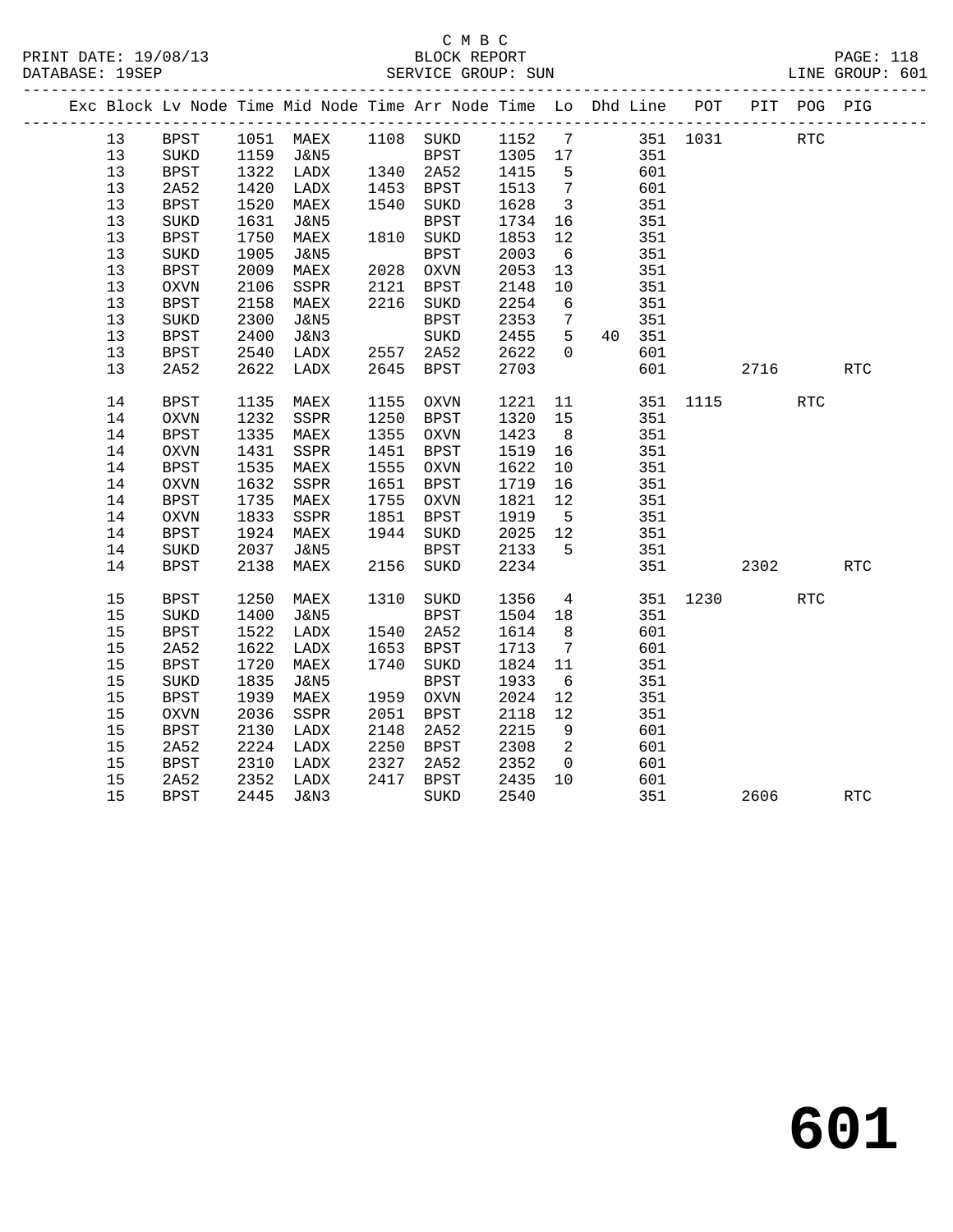| PRINT DATE: 19/08/13 | BLOCK REPORT       | PAGE: 119       |
|----------------------|--------------------|-----------------|
| DATABASE: 19SEP      | SERVICE GROUP: SUN | LINE GROUP: 620 |

#### C M B C DATABASE: 19SEP SERVICE GROUP: SUN SERVICE GROUP: 620

|  |    | BPST BRIDGEPORT STN<br>RTC Richmond Depot |            |                                                                                   |      |                      |                   |    | LADX LADNER EXCHANGE                                                           |     |      |            |                      |
|--|----|-------------------------------------------|------------|-----------------------------------------------------------------------------------|------|----------------------|-------------------|----|--------------------------------------------------------------------------------|-----|------|------------|----------------------|
|  |    |                                           |            |                                                                                   |      |                      |                   |    | Exc Block Lv Node Time Mid Node Time Arr Node Time Lo Dhd Line POT PIT POG PIG |     |      |            |                      |
|  | 40 |                                           |            |                                                                                   |      |                      |                   |    | BPST 600 LADX 616 TSFE 632 28 620 540 RTC                                      |     |      |            |                      |
|  | 40 | TSFE                                      |            | 700 LADX       714   BPST        732<br>745   LADX         801   TSFE         820 |      |                      |                   |    | 732 13 620<br>820 35 620                                                       |     |      |            |                      |
|  | 40 | BPST                                      |            |                                                                                   |      |                      |                   | 35 | 620                                                                            |     |      |            |                      |
|  | 40 | TSFE                                      | 855        | LADX                                                                              |      | 909 BPST             | 927               | 18 | 620                                                                            |     |      |            |                      |
|  | 40 | BPST                                      | 945        | LADX                                                                              | 1001 | TSFE                 | 1020              | 35 | 620                                                                            |     |      |            |                      |
|  | 40 | TSFE                                      | 1055       | LADX                                                                              |      | 1110 BPST            | 1129              | 16 | 620                                                                            |     |      |            |                      |
|  | 40 | BPST                                      | 1145       | LADX                                                                              | 1203 | TSFE                 | 1220              | 35 | 620                                                                            |     |      |            |                      |
|  | 40 | TSFE                                      | 1255       | LADX                                                                              | 1311 | BPST                 | 1330              | 15 | 620                                                                            |     |      |            |                      |
|  | 40 | BPST                                      | 1345       | LADX                                                                              | 1403 | TSFE                 | 1420              | 35 | 620                                                                            |     |      |            |                      |
|  | 40 | TSFE                                      | 1455       | LADX                                                                              | 1511 | BPST                 | 1530              | 15 | 620                                                                            |     |      |            |                      |
|  | 40 | BPST                                      | 1545       | LADX                                                                              | 1603 | TSFE                 | 1620              | 35 | 620                                                                            |     |      |            |                      |
|  | 40 | TSFE                                      | 1655       | LADX                                                                              | 1711 | BPST                 | 1730              | 15 | 620                                                                            |     |      |            |                      |
|  | 40 | <b>BPST</b>                               | 1745       | LADX                                                                              | 1803 | TSFE                 | 1820              | 35 | 620                                                                            |     |      |            |                      |
|  | 40 | TSFE                                      | 1855       | LADX                                                                              | 1910 | BPST                 | 1929              | 16 | 620                                                                            |     |      |            |                      |
|  | 40 | BPST                                      | 1945       | LADX                                                                              | 2003 | TSFE                 | $2021$ 34<br>2128 |    | 620                                                                            |     |      |            |                      |
|  | 40 | TSFE                                      |            | 2055 LADX                                                                         | 2110 | BPST                 | 2128              |    | 620                                                                            |     | 2141 |            | <b>RTC</b>           |
|  | 41 | BPST                                      |            | LADX                                                                              | 716  | TSFE                 | 733               |    | 27<br>620                                                                      |     | 640  | <b>RTC</b> |                      |
|  | 41 | TSFE                                      | 700<br>800 | LADX                                                                              |      | 814 BPST             | 832               | 28 | 620                                                                            |     |      |            |                      |
|  | 41 | BPST                                      | 900        | LADX                                                                              | 916  | TSFE                 | 935               | 25 | 620                                                                            |     |      |            |                      |
|  | 41 | TSFE                                      | 1000       | LADX                                                                              |      | 1014 BPST            | 1033              | 27 | 620                                                                            |     |      |            |                      |
|  | 41 | BPST                                      | 1100       | LADX                                                                              | 1118 | TSFE                 | 1135              | 25 | 620                                                                            |     |      |            |                      |
|  | 41 | TSFE                                      | 1200       | LADX                                                                              | 1215 | BPST                 | 1234              | 26 | 620                                                                            |     |      |            |                      |
|  | 41 | BPST                                      | 1300       | LADX                                                                              | 1318 | TSFE                 | 1335              | 25 | 620                                                                            |     |      |            |                      |
|  | 41 | TSFE                                      | 1400       | LADX                                                                              | 1416 | BPST                 | 1435              | 25 | 620                                                                            |     |      |            |                      |
|  | 41 | BPST                                      | 1500       | LADX                                                                              | 1518 | TSFE                 | 1535              | 25 | 620                                                                            |     |      |            |                      |
|  | 41 | TSFE                                      | 1600       | LADX                                                                              | 1616 | BPST                 | 1635              | 25 | 620                                                                            |     |      |            |                      |
|  | 41 | <b>BPST</b>                               | 1700       | LADX                                                                              | 1718 | TSFE                 | 1735              | 30 | 620                                                                            |     |      |            |                      |
|  | 41 | TSFE                                      | 1805       | LADX                                                                              | 1820 | BPST                 | 1839              | 21 | 620                                                                            |     |      |            |                      |
|  | 41 | BPST                                      | 1900       | LADX                                                                              | 1918 | TSFE                 | 1936              | 29 | 620                                                                            |     |      |            |                      |
|  | 41 | TSFE                                      | 2005       | LADX                                                                              | 2020 | BPST                 |                   | 16 | 620                                                                            |     |      |            |                      |
|  | 41 | BPST                                      | 2055       | LADX                                                                              | 2113 | TSFE                 | 2039<br>2131      | 29 | 620                                                                            |     |      |            |                      |
|  | 41 | TSFE                                      | 2200       | LADX                                                                              |      | 2214 BPST            | 2232              |    | 620                                                                            |     | 2245 |            | <b>RTC</b>           |
|  | 42 | BPST                                      | 800<br>900 | LADX                                                                              |      | 816 TSFE<br>914 BPST |                   |    | 835 25 620<br>932 28 620                                                       | 740 |      | <b>RTC</b> |                      |
|  | 42 | TSFE                                      |            | LADX                                                                              |      |                      |                   |    |                                                                                |     |      |            |                      |
|  |    |                                           |            |                                                                                   |      |                      |                   |    | 42 BPST 1000 LADX 1018 TSFE 1035 25 620                                        |     |      |            |                      |
|  | 42 | TSFE                                      | 1100       | LADX                                                                              | 1115 | BPST                 | 1134              | 26 | 620                                                                            |     |      |            |                      |
|  | 42 | <b>BPST</b>                               | 1200       | LADX                                                                              | 1218 | TSFE                 | 1235              | 25 | 620                                                                            |     |      |            |                      |
|  | 42 | TSFE                                      | 1300       | LADX                                                                              | 1316 | BPST                 | 1335              | 25 | 620                                                                            |     |      |            |                      |
|  | 42 | <b>BPST</b>                               | 1400       | LADX                                                                              | 1418 | TSFE                 | 1435              | 25 | 620                                                                            |     |      |            |                      |
|  | 42 | TSFE                                      | 1500       | LADX                                                                              | 1516 | <b>BPST</b>          | 1535              | 25 | 620                                                                            |     |      |            |                      |
|  | 42 | <b>BPST</b>                               | 1600       | LADX                                                                              | 1618 | TSFE                 | 1635              | 25 | 620                                                                            |     |      |            |                      |
|  | 42 | TSFE                                      | 1700       | LADX                                                                              | 1716 | <b>BPST</b>          | 1735              | 25 | 620                                                                            |     |      |            |                      |
|  | 42 | <b>BPST</b>                               | 1800       | LADX                                                                              | 1818 | TSFE                 | 1835              | 25 | 620                                                                            |     |      |            |                      |
|  | 42 | TSFE                                      | 1900       | LADX                                                                              | 1915 | <b>BPST</b>          | 1934              | 21 | 620                                                                            |     |      |            |                      |
|  | 42 | <b>BPST</b>                               | 1955       | LADX                                                                              | 2013 | TSFE                 | 2031              | 29 | 620                                                                            |     |      |            |                      |
|  | 42 | TSFE                                      | 2100       | LADX                                                                              | 2115 | BPST                 | 2133              | 27 | 620                                                                            |     |      |            |                      |
|  | 42 | BPST                                      | 2200       | LADX                                                                              | 2214 | TSFE                 | 2232              | 28 | 620                                                                            |     |      |            |                      |
|  | 42 | TSFE                                      | 2300       | LADX                                                                              | 2314 | BPST                 | 2332              |    | 620                                                                            |     | 2345 |            | $\operatorname{RTC}$ |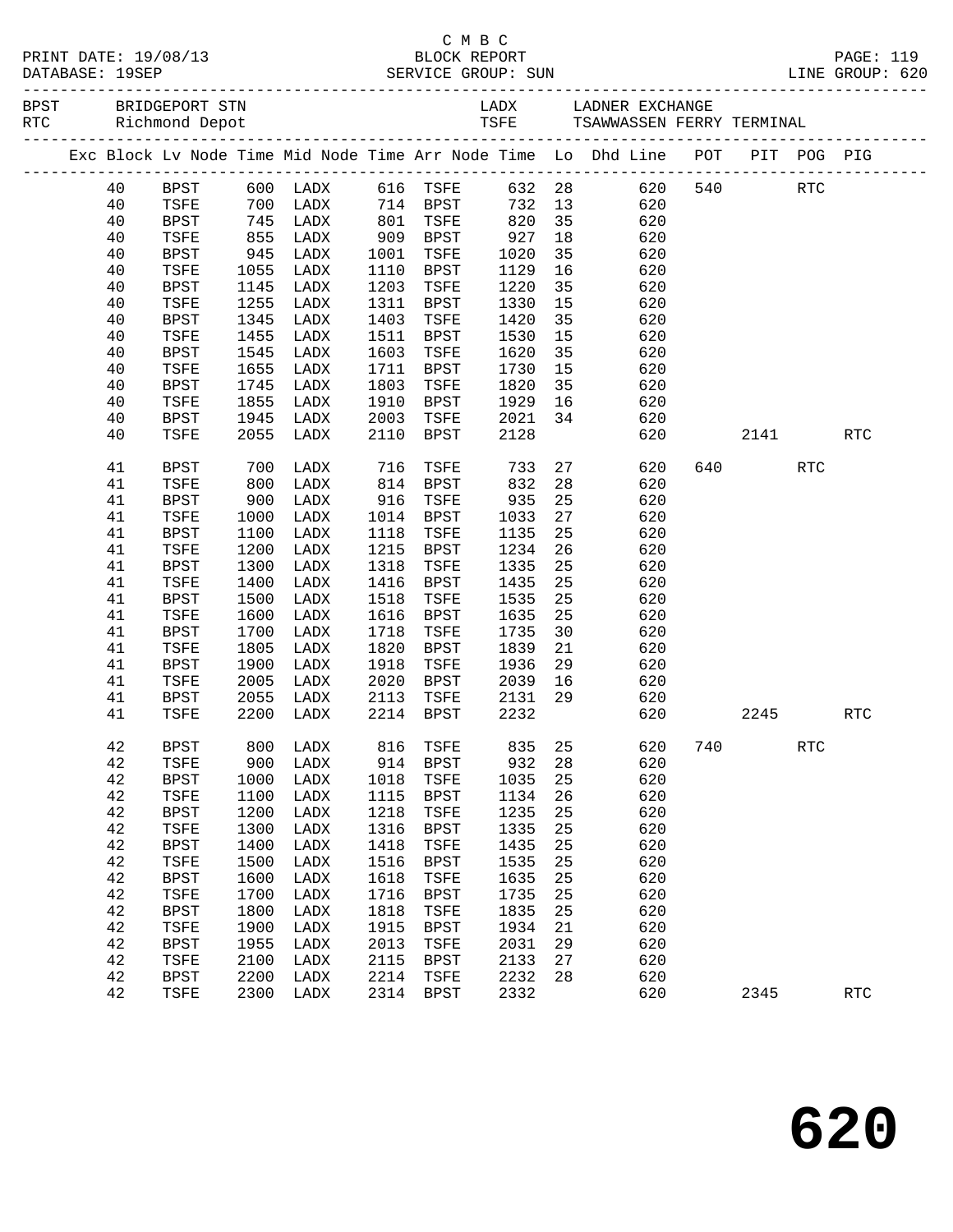#### C M B C<br>BLOCK REPORT SERVICE GROUP: SUN

|       |    |             |      |          |      |             |        |    | Exc Block Lv Node Time Mid Node Time Arr Node Time Lo Dhd Line POT |      |      | PIT POG PIG |                      |
|-------|----|-------------|------|----------|------|-------------|--------|----|--------------------------------------------------------------------|------|------|-------------|----------------------|
|       | 43 | BPST        |      | 845 LADX |      | 901 TSFE    | 920 35 |    | 620                                                                | 825  |      | <b>RTC</b>  |                      |
|       | 43 | TSFE        | 955  | LADX     |      | 1009 BPST   | 1028   | 17 | 620                                                                |      |      |             |                      |
|       | 43 | BPST        | 1045 | LADX     | 1103 | TSFE        | 1120   | 35 | 620                                                                |      |      |             |                      |
|       | 43 | TSFE        | 1155 | LADX     | 1210 | BPST        | 1229   | 16 | 620                                                                |      |      |             |                      |
|       | 43 | BPST        | 1245 | LADX     | 1303 | TSFE        | 1320   | 35 | 620                                                                |      |      |             |                      |
|       | 43 | TSFE        | 1355 | LADX     | 1411 | BPST        | 1430   | 15 | 620                                                                |      |      |             |                      |
|       | 43 | <b>BPST</b> | 1445 | LADX     | 1503 | TSFE        | 1520   | 35 | 620                                                                |      |      |             |                      |
|       | 43 | TSFE        | 1555 | LADX     | 1611 | BPST        | 1630   | 15 | 620                                                                |      |      |             |                      |
|       | 43 | <b>BPST</b> | 1645 | LADX     | 1703 | TSFE        | 1720   | 35 | 620                                                                |      |      |             |                      |
|       | 43 | TSFE        | 1755 | LADX     | 1810 | BPST        | 1829   | 16 | 620                                                                |      |      |             |                      |
|       | 43 | BPST        | 1845 | LADX     | 1903 | TSFE        | 1921   | 34 | 620                                                                |      |      |             |                      |
|       | 43 | TSFE        | 1955 | LADX     | 2010 | BPST        | 2029   |    | 620                                                                |      | 2042 |             | <b>RTC</b>           |
|       |    |             |      |          |      |             |        |    |                                                                    |      |      |             |                      |
|       | 44 | <b>BPST</b> | 855  | LADX     | 911  | TSFE        | 930    | 35 | 620                                                                | 835  |      | <b>RTC</b>  |                      |
|       | 44 | TSFE        | 1005 | LADX     | 1019 | BPST        | 1038   | 17 | 620                                                                |      |      |             |                      |
|       | 44 | <b>BPST</b> | 1055 | LADX     | 1113 | TSFE        | 1130   | 35 | 620                                                                |      |      |             |                      |
|       | 44 | TSFE        | 1205 | LADX     | 1220 | BPST        | 1239   | 16 | 620                                                                |      |      |             |                      |
|       | 44 | <b>BPST</b> | 1255 | LADX     | 1313 | TSFE        | 1330   | 35 | 620                                                                |      |      |             |                      |
|       | 44 | TSFE        | 1405 | LADX     | 1421 | BPST        | 1440   | 15 | 620                                                                |      |      |             |                      |
|       | 44 | <b>BPST</b> | 1455 | LADX     | 1513 | TSFE        | 1530   | 35 | 620                                                                |      |      |             |                      |
|       | 44 | TSFE        | 1605 | LADX     | 1621 | BPST        | 1640   | 15 | 620                                                                |      |      |             |                      |
|       | 44 | BPST        | 1655 | LADX     | 1713 | TSFE        | 1730   | 35 | 620                                                                |      |      |             |                      |
|       | 44 | TSFE        | 1805 | LADX     | 1820 | BPST        | 1839   | 16 | 620                                                                |      |      |             |                      |
|       | 44 | <b>BPST</b> | 1855 | LADX     | 1913 | TSFE        | 1931   | 29 | 620                                                                |      |      |             |                      |
|       | 44 | TSFE        | 2000 | LADX     | 2015 | BPST        | 2034   | 26 | 620                                                                |      |      |             |                      |
|       | 44 | BPST        | 2100 | LADX     | 2118 | TSFE        | 2136   | 29 | 620                                                                |      |      |             |                      |
|       | 44 | TSFE        | 2205 | LADX     | 2219 | BPST        | 2237   |    | 620                                                                |      | 2250 |             | <b>RTC</b>           |
|       | 45 | BPST        | 955  | LADX     | 1013 | TSFE        | 1030   | 35 | 620                                                                | 935  |      | <b>RTC</b>  |                      |
|       | 45 | TSFE        | 1105 | LADX     | 1120 | BPST        | 1139   | 16 | 620                                                                |      |      |             |                      |
|       | 45 | <b>BPST</b> | 1155 | LADX     | 1213 | TSFE        | 1230   | 35 | 620                                                                |      |      |             |                      |
|       | 45 | TSFE        | 1305 | LADX     | 1321 | <b>BPST</b> | 1340   | 15 | 620                                                                |      |      |             |                      |
|       | 45 | <b>BPST</b> | 1355 | LADX     | 1413 | TSFE        | 1430   | 35 | 620                                                                |      |      |             |                      |
|       | 45 | TSFE        | 1505 | LADX     | 1521 | BPST        | 1540   | 15 | 620                                                                |      |      |             |                      |
|       | 45 | <b>BPST</b> | 1555 | LADX     | 1613 | TSFE        | 1630   | 35 | 620                                                                |      |      |             |                      |
|       | 45 | TSFE        | 1705 | LADX     | 1721 | <b>BPST</b> | 1740   | 15 | 620                                                                |      |      |             |                      |
|       | 45 | BPST        | 1755 | LADX     | 1813 | TSFE        | 1830   | 35 | 620                                                                |      |      |             |                      |
|       | 45 | TSFE        | 1905 | LADX     | 1920 | BPST        | 1939   | 21 | 620                                                                |      |      |             |                      |
|       | 45 | BPST        | 2000 | LADX     | 2018 | TSFE        | 2036   | 29 | 620                                                                |      |      |             |                      |
|       | 45 | TSFE        | 2105 | LADX     | 2120 | BPST        | 2138   |    | 620                                                                |      | 2151 |             | RTC                  |
|       |    |             |      |          |      |             |        |    |                                                                    |      |      |             |                      |
| T3 71 |    | BPST        | 1715 | LADX     | 1733 | TSFE        | 1750   | 7  | 620                                                                | 1655 |      | <b>RTC</b>  |                      |
| T3 71 |    | TSFE        | 1757 | LADX     | 1812 | <b>BPST</b> | 1831   | 19 | 620                                                                |      |      |             |                      |
| T3 71 |    | <b>BPST</b> | 1850 | LADX     | 1908 | TSFE        | 1926   | 31 | 620                                                                |      |      |             |                      |
| T3 71 |    | TSFE        | 1957 | LADX     | 2012 | <b>BPST</b> | 2031   | 19 | 620                                                                |      |      |             |                      |
| T3 71 |    | <b>BPST</b> | 2050 | LADX     | 2108 | TSFE        | 2126   | 31 | 620                                                                |      |      |             |                      |
| T3 71 |    | TSFE        | 2157 | LADX     | 2211 | <b>BPST</b> | 2229   | 31 | 620                                                                |      |      |             |                      |
| T3 71 |    | <b>BPST</b> | 2300 | LADX     | 2314 | TSFE        | 2332   | 28 | 620                                                                |      |      |             |                      |
| T3 71 |    | TSFE        | 2400 | LADX     | 2414 | <b>BPST</b> | 2432   |    | 620                                                                |      | 2445 |             | $\operatorname{RTC}$ |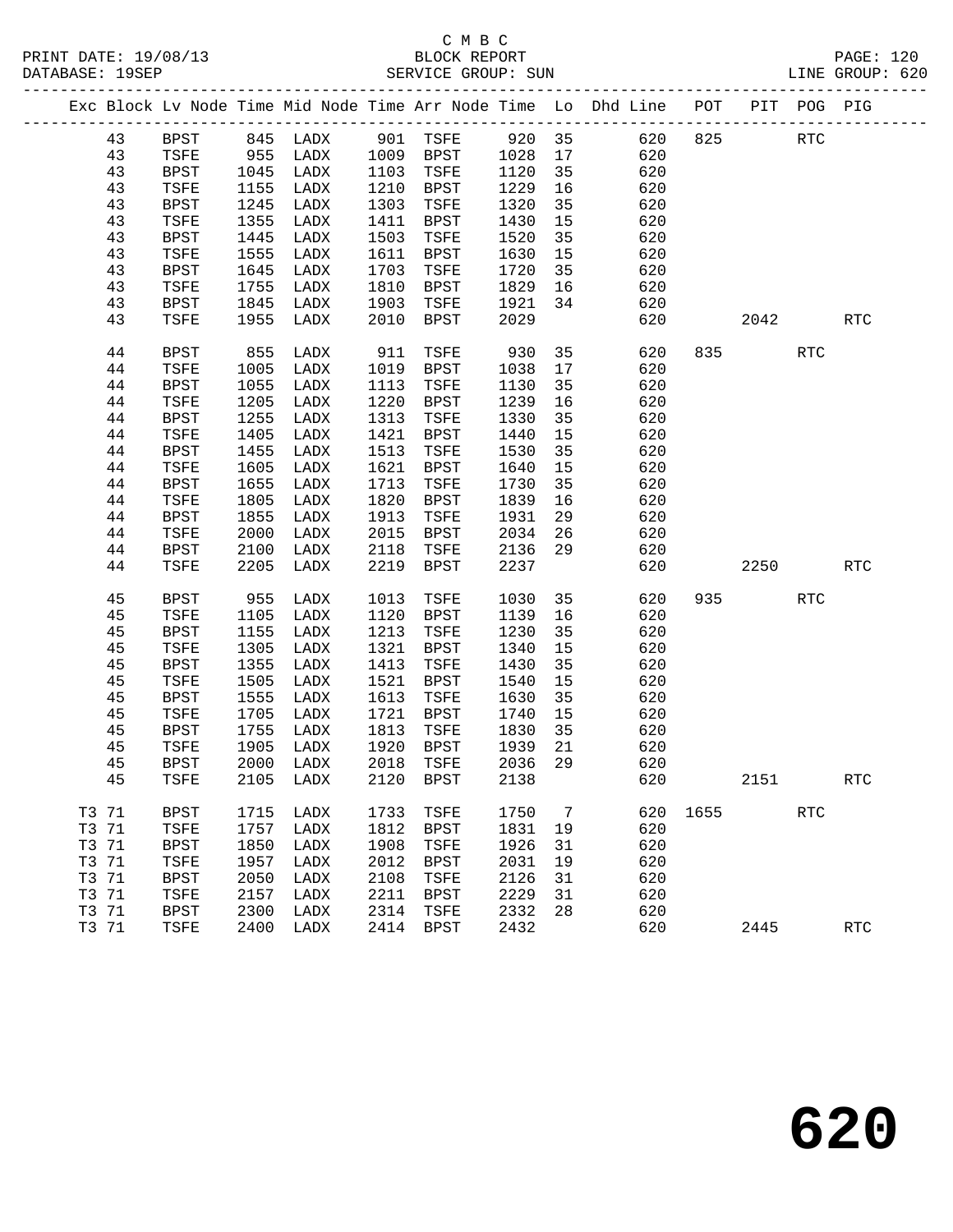|                |              |              |                                  |              |              |              |    |                                                                                |        |            | PAGE: 121<br>LINE GROUP: 301 |
|----------------|--------------|--------------|----------------------------------|--------------|--------------|--------------|----|--------------------------------------------------------------------------------|--------|------------|------------------------------|
|                |              |              |                                  |              |              |              |    |                                                                                |        |            |                              |
|                |              |              |                                  |              |              |              |    | Exc Block Lv Node Time Mid Node Time Arr Node Time Lo Dhd Line POT PIT POG PIG |        |            |                              |
| $\mathbf{1}$   | N EX         |              | 600 SCDL                         |              | 609 BHST     |              |    | 640 25 301 524 RTC                                                             |        |            |                              |
| $\mathbf{1}$   | BHST         | 705          | SCDL                             |              | 735 N EX     | 744 16       |    | 301                                                                            |        |            |                              |
| $\mathbf 1$    | N EX         | 800          | SCDL                             |              | 809 BHST     | 842          | 21 | 301                                                                            |        |            |                              |
| $\mathbf{1}$   | BHST         | 903<br>1000  | SCDL                             |              | 934 N EX     | 944          | 16 | 301                                                                            |        |            |                              |
| $\mathbf 1$    | N EX         | 1000         | SCDL                             | 1010         | BHST         | 1044         | 17 | 301                                                                            |        |            |                              |
| $\mathbf 1$    | BHST         | 1101         | SCDL                             | 1133         | N EX         | 1144         | 16 | 301                                                                            |        |            |                              |
| $\mathbf 1$    | N EX         | 1200         | SCDL                             | 1210         | BHST         | 1244         | 19 | 301                                                                            |        |            |                              |
| 1              | BHST         | 1303         | SCDL                             | 1339         | N EX         | 1350         | 10 | 301                                                                            |        |            |                              |
| $\mathbf 1$    | N EX         | 1400         | SCDL                             | 1411         | BHST         | 1448         | 15 | 301                                                                            |        |            |                              |
| 1              | BHST         | 1503         | SCDL                             | 1539         | N EX         | 1550         | 10 | 301                                                                            |        |            |                              |
| $\mathbf 1$    | N EX         | 1600         | SCDL                             | 1611         | BHST         | 1647         | 15 | 301                                                                            |        |            |                              |
| 1              | BHST         | 1702         | SCDL                             | 1739         | N EX         | 1750         | 10 | 301                                                                            |        |            |                              |
| $\mathbf 1$    | N EX         | 1800         | SCDL                             | 1810         | BHST         | 1844         | 26 | 301                                                                            |        |            |                              |
| 1              | BHST         | 1910         | SCDL                             | 1944         | N EX         | 1954         |    | 301                                                                            | 2027   |            | <b>RTC</b>                   |
| 2              | N EX         | 630          | SCDL                             | 639          | BHST         | 710          | 25 | 301                                                                            | 554    | <b>RTC</b> |                              |
| 2              | BHST         | 735          | SCDL                             | 805          | N EX         | 814          | 16 | 301                                                                            |        |            |                              |
| 2              | N EX         | 830          | SCDL                             | 839          | <b>BHST</b>  | 912          | 20 | 301                                                                            |        |            |                              |
| $\overline{c}$ | <b>BHST</b>  | 932          | SCDL                             | 1004         | N EX         | 1014         | 16 | 301                                                                            |        |            |                              |
| 2              | N EX         | 1030         | SCDL                             | 1040         | BHST         | 1114         | 15 | 301                                                                            |        |            |                              |
| $\overline{c}$ | BHST         | 1129         | SCDL                             | 1203         | N EX         | 1214         | 16 | 301                                                                            |        |            |                              |
| 2              | N EX         | 1230         | SCDL                             | 1242         | BHST         | 1319         | 14 | 301                                                                            |        |            |                              |
| $\overline{c}$ | BHST         | 1333         | SCDL                             | 1409         | N EX         | 1420         | 10 | 301                                                                            |        |            |                              |
| 2              | N EX         | 1430         | SCDL                             | 1441         | BHST         | 1517         | 15 | 301                                                                            |        |            |                              |
| $\overline{c}$ | BHST         | 1532         | SCDL                             | 1609         | N EX         | 1620         | 10 | 301                                                                            |        |            |                              |
| $\sqrt{2}$     | N EX         | 1630         | SCDL                             | 1641         | BHST         | 1717         | 16 | 301                                                                            |        |            |                              |
| $\overline{c}$ | BHST         | 1733         | SCDL                             | 1810         | N EX         | 1820         | 10 | 301                                                                            |        |            |                              |
| 2<br>2         | N EX<br>BHST | 1830<br>1940 | SCDL<br>SCDL                     | 1840<br>2014 | BHST<br>N EX | 1914<br>2024 | 26 | 301<br>301                                                                     | 2057   |            | <b>RTC</b>                   |
| 3              | N EX         | 700          | SCDL                             |              | 709 BHST     | 742          | 23 | 301                                                                            | 624 62 | <b>RTC</b> |                              |
| 3              | BHST         | 805          | SCDL                             |              | 835 N EX     | 844          | 16 | 301                                                                            |        |            |                              |
| 3              | N EX         | 900          | SCDL                             |              | 910 BHST     | $044$<br>943 | 19 | 301                                                                            |        |            |                              |
| 3              | <b>BHST</b>  | 1002         | SCDL                             |              | 1034 N EX    | 1044 16      |    | 301                                                                            |        |            |                              |
|                |              |              | N EX 1100 SCDL 1110 BHST 1144 15 |              |              |              |    | 301                                                                            |        |            |                              |
| 3              | <b>BHST</b>  | 1159         | SCDL                             | 1233         | N EX         | 1244         | 16 | 301                                                                            |        |            |                              |
| 3              | N EX         | 1300         | SCDL                             | 1312         | <b>BHST</b>  | 1349         | 14 | 301                                                                            |        |            |                              |
| 3              | <b>BHST</b>  | 1403         | SCDL                             | 1439         | N EX         | 1450         | 10 | 301                                                                            |        |            |                              |
| 3              | N EX         | 1500         | SCDL                             | 1511         | <b>BHST</b>  | 1547         | 15 | 301                                                                            |        |            |                              |
| 3              | <b>BHST</b>  | 1602         | SCDL                             | 1639         | N EX         | 1650         | 10 | 301                                                                            |        |            |                              |
| 3              | N EX         | 1700         | SCDL                             | 1711         | <b>BHST</b>  | 1747         | 16 | 301                                                                            |        |            |                              |
| 3              | <b>BHST</b>  | 1803         | SCDL                             | 1840         | N EX         | 1850         | 10 | 301                                                                            |        |            |                              |
| 3              | N EX         | 1900         | SCDL                             | 1910         | <b>BHST</b>  | 1944         | 17 | 301                                                                            |        |            |                              |
| 3              | BHST         | 2001         | SCDL                             | 2034         | N EX         | 2044         |    | 301                                                                            | 2117   |            | <b>RTC</b>                   |
|                |              |              |                                  |              |              |              |    |                                                                                |        |            |                              |

C M B C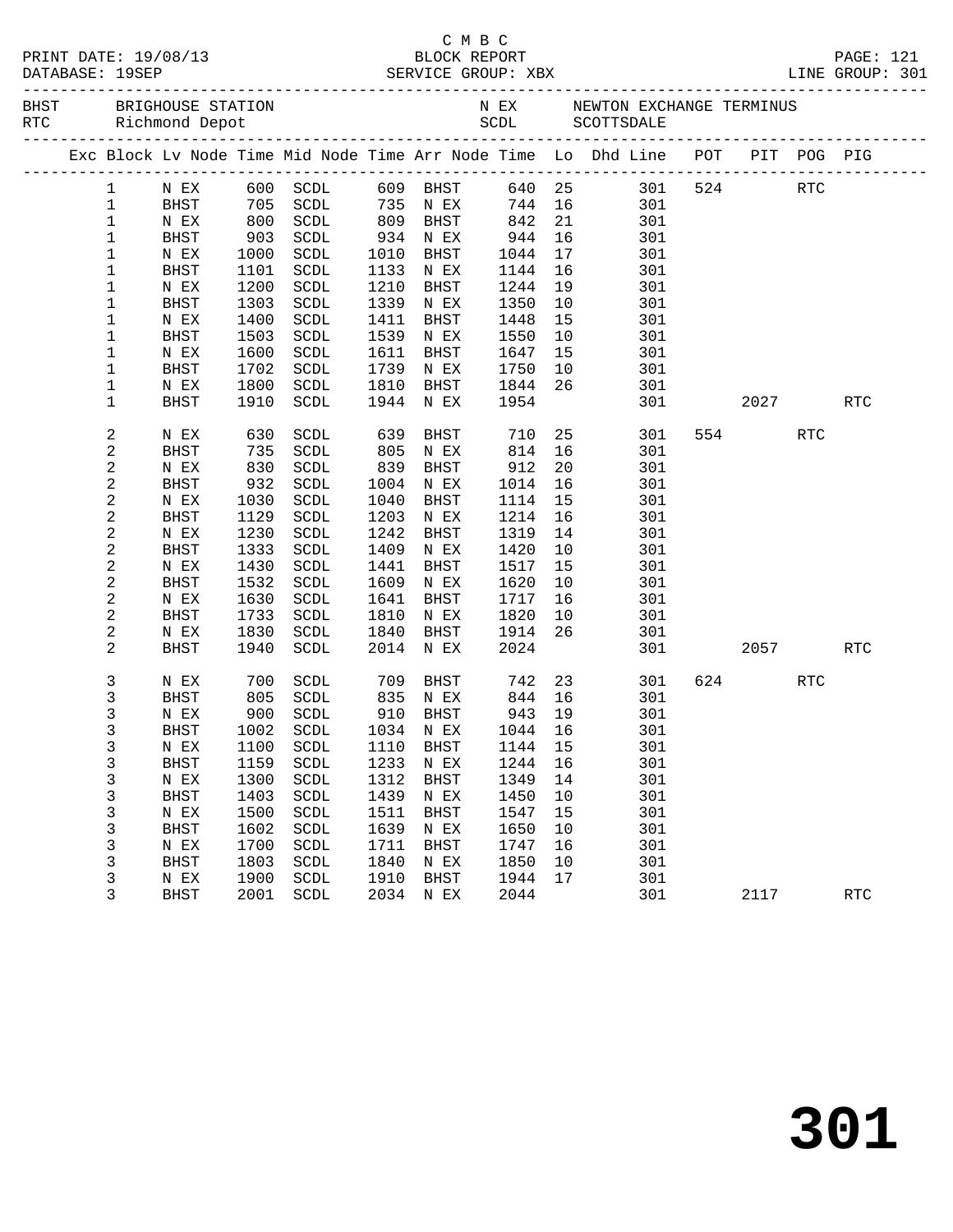# C M B C<br>BLOCK REPORT

DATABASE: 19SEP SERVICE GROUP: XBX LINE GROUP: 301

| DAIADAOE · IJOE |      |      |      |      | DEIVATOR GIVOOL . YDY |        |     |                                                                        |     |         | TIME GILOOL. | - ⊃ ∪ ⊥ |
|-----------------|------|------|------|------|-----------------------|--------|-----|------------------------------------------------------------------------|-----|---------|--------------|---------|
|                 |      |      |      |      |                       |        |     | Exc Block Lv Node Time Mid Node Time Arr Node Time  Lo  Dhd Line   POT |     | PIT POG | PIG          |         |
| 4               | N EX | 730  | SCDL | 739  | BHST                  | 812 21 |     | 301                                                                    | 654 | RTC     |              |         |
| 4               | BHST | 833  | SCDL | 904  | N EX                  | 914    | 16  | 301                                                                    |     |         |              |         |
| 4               | N EX | 930  | SCDL | 940  | BHST                  | 1013   | 19  | 301                                                                    |     |         |              |         |
| 4               | BHST | 1032 | SCDL | 1104 | N EX                  | 1114   | 16  | 301                                                                    |     |         |              |         |
| 4               | N EX | 1130 | SCDL | 1140 | BHST                  | 1214   | -21 | 301                                                                    |     |         |              |         |
| 4               | BHST | 1235 | SCDL | 1309 | N EX                  | 1320   | 10  | 301                                                                    |     |         |              |         |
| 4               | N EX | 1330 | SCDL | 1342 | BHST                  | 1419   | 14  | 301                                                                    |     |         |              |         |
| 4               | BHST | 1433 | SCDL | 1509 | N EX                  | 1520   | 10  | 301                                                                    |     |         |              |         |
| 4               | N EX | 1530 | SCDL | 1541 | BHST                  | 1617   | 15  | 301                                                                    |     |         |              |         |
| 4               | BHST | 1632 | SCDL | 1709 | N EX                  | 1720   | 10  | 301                                                                    |     |         |              |         |
| 4               | N EX | 1730 | SCDL | 1741 | BHST                  | 1817   | 18  | 301                                                                    |     |         |              |         |

4 BHST 2033 SCDL 2104 N EX 2114 301 2147 RTC

 4 BHST 1835 SCDL 1910 N EX 1920 10 301 4 N EX 1930 SCDL 1940 BHST 2014 19 301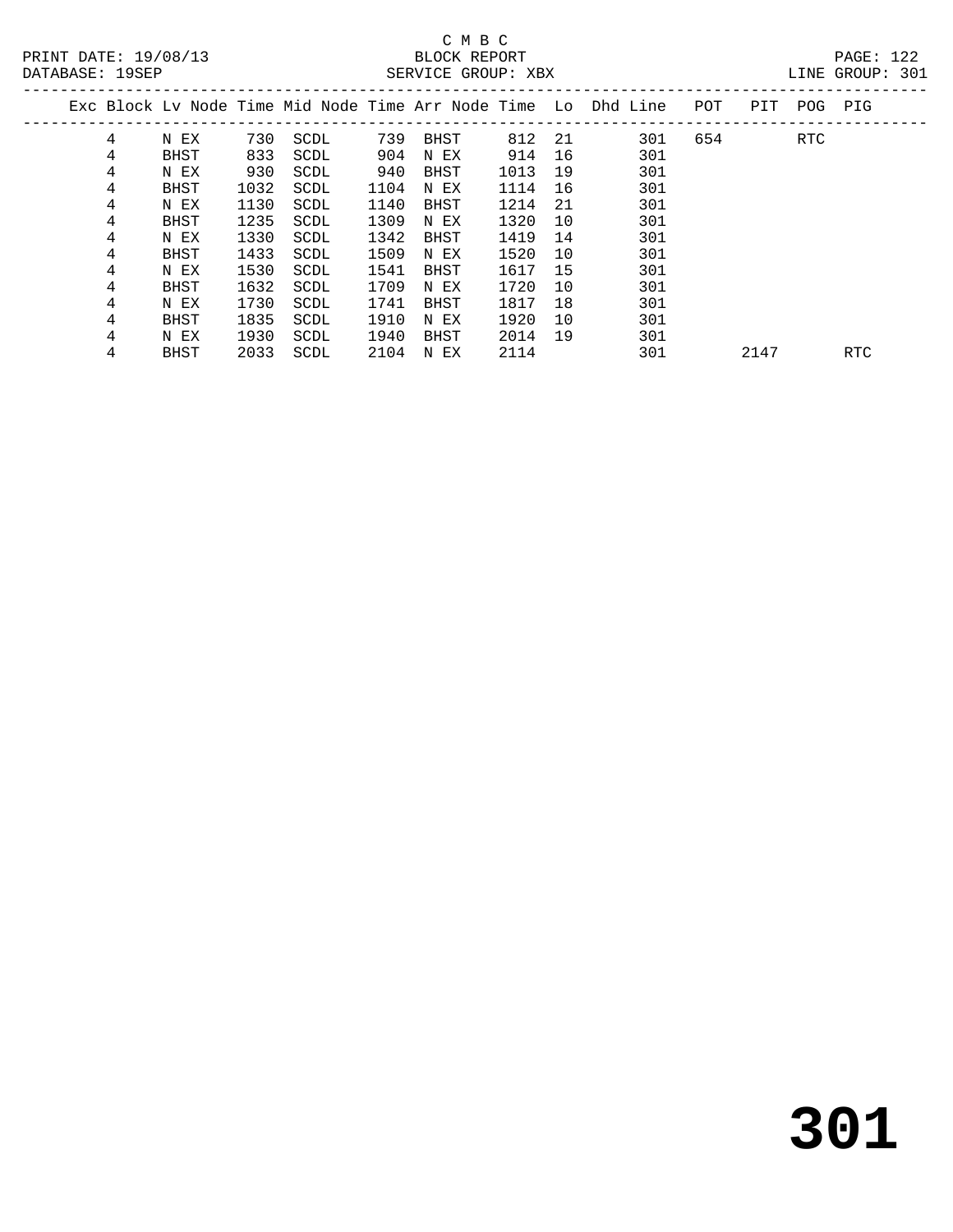|  |    |                   |      | PRINT DATE: 19/08/13 BLOCK REPORT DATABASE: 19SEP |                   | SERVICE GROUP: XBX          |                 |                                                                                                                                                                                                               |      | PAGE: 123<br>LINE GROUP: 401 |  |
|--|----|-------------------|------|---------------------------------------------------|-------------------|-----------------------------|-----------------|---------------------------------------------------------------------------------------------------------------------------------------------------------------------------------------------------------------|------|------------------------------|--|
|  |    |                   |      | GR71 GRANVILLE & 71 AV<br>MAKN MARINE & KNIGHT    |                   |                             |                 | HW#5 HORSESHOE WAY & NO.5 RD<br>MARINE & KNIGHT MARINE & KNIGHT ROOP RICHMOND CENTRE BAY 9<br>RECX RIVERPORT RECREATION COMPLEX RTC Richmond Depot<br>SERO SEYMOUR ST & ROBSON ST SHSW STEVESTON & SEAWARD WB |      |                              |  |
|  |    |                   |      |                                                   |                   |                             |                 |                                                                                                                                                                                                               |      |                              |  |
|  |    |                   |      |                                                   |                   |                             |                 | Exc Block Lv Node Time Mid Node Time Arr Node Time Lo Dhd Line POT PIT POG PIG                                                                                                                                |      |                              |  |
|  |    |                   |      |                                                   |                   |                             |                 |                                                                                                                                                                                                               |      |                              |  |
|  |    |                   |      |                                                   |                   |                             |                 | 56 CH2W 440<br>AC#3 501 16 406 426 RTC                                                                                                                                                                        |      |                              |  |
|  | 56 |                   |      | AC#3 517                                          |                   |                             |                 | CH2W 539 21 406                                                                                                                                                                                               |      |                              |  |
|  | 56 | CH2W              |      |                                                   | AC#3              |                             |                 | 621 6 406                                                                                                                                                                                                     |      |                              |  |
|  | 56 | AC#3              |      | 600<br>627<br>700                                 | CH2W<br>AC#3      | 649 11                      |                 | 406                                                                                                                                                                                                           |      |                              |  |
|  | 56 | CH2W              |      |                                                   |                   |                             |                 | $721 \t6 \t406$                                                                                                                                                                                               |      |                              |  |
|  | 56 | AC#3              |      | 727                                               | CH2W              |                             |                 | 751 2 406                                                                                                                                                                                                     |      |                              |  |
|  | 56 | CH2W              |      | 753<br>823<br>852<br>925                          | AC#3              |                             |                 | 816 7 406                                                                                                                                                                                                     |      |                              |  |
|  | 56 | AC#3              |      |                                                   |                   |                             |                 | CH2W 849 3 406<br>AC#3 916 9 406                                                                                                                                                                              |      |                              |  |
|  | 56 | CH2W              |      |                                                   |                   |                             |                 |                                                                                                                                                                                                               |      |                              |  |
|  | 56 | AC#3              |      |                                                   |                   | CH2W 952 9                  |                 | 406                                                                                                                                                                                                           |      |                              |  |
|  | 56 | CH2W              | 1001 |                                                   |                   |                             |                 |                                                                                                                                                                                                               |      |                              |  |
|  | 56 | AC#3              | 1036 |                                                   |                   |                             |                 | AC#3 1025 11 406<br>CH2W 1105 8 406<br>AC#3 1138 10 406                                                                                                                                                       |      |                              |  |
|  | 56 | CH2W              | 1113 |                                                   |                   |                             |                 |                                                                                                                                                                                                               |      |                              |  |
|  | 56 | AC#3              | 1148 |                                                   |                   |                             |                 | CH2W 1217 8 406                                                                                                                                                                                               |      |                              |  |
|  | 56 | CH2W              | 1225 |                                                   |                   |                             |                 | AC#3 1250 10 406                                                                                                                                                                                              |      |                              |  |
|  | 56 | AC#3              | 1300 |                                                   |                   |                             |                 |                                                                                                                                                                                                               |      |                              |  |
|  | 56 | CH2W              | 1337 |                                                   |                   |                             |                 | CH2W 1331 6 406<br>AC#3 1402 10 406                                                                                                                                                                           |      |                              |  |
|  | 56 | AC#3              | 1412 |                                                   |                   | CH2W 1444 6                 |                 | 406                                                                                                                                                                                                           |      |                              |  |
|  | 56 | CH2W              | 1450 |                                                   |                   |                             |                 | AC#3 1514 10 406                                                                                                                                                                                              |      |                              |  |
|  | 56 | AC#3              | 1524 |                                                   |                   |                             | $7\overline{ }$ | 406                                                                                                                                                                                                           |      |                              |  |
|  | 56 | CH2W              | 1602 |                                                   |                   | CH2W 1555 7<br>AC#3 1626 10 |                 | 406                                                                                                                                                                                                           |      |                              |  |
|  | 56 | AC#3              | 1636 |                                                   |                   | CH2W 1707 9                 |                 | 406                                                                                                                                                                                                           |      |                              |  |
|  | 56 | CH2W              | 1716 |                                                   |                   | AC#3 1738 10                |                 | 406                                                                                                                                                                                                           |      |                              |  |
|  | 56 | AC#3              | 1748 |                                                   |                   | CH2W 1816                   | 11              | 406                                                                                                                                                                                                           |      |                              |  |
|  | 56 | CH2W              |      |                                                   |                   | AC#3 1848                   | 9               | 406                                                                                                                                                                                                           |      |                              |  |
|  | 56 | AC#3              |      | 1827<br>1857                                      |                   |                             |                 | CH2W 1924 3 406                                                                                                                                                                                               |      |                              |  |
|  | 56 | CH2W              |      | 1927                                              |                   |                             |                 | AC#3 1948 9 406                                                                                                                                                                                               |      |                              |  |
|  | 56 | AC#3              | 1957 |                                                   |                   | CH2W 2024 4                 |                 | 406                                                                                                                                                                                                           |      |                              |  |
|  | 56 | CH2W              | 2028 |                                                   | AC#3              | 2048 9                      |                 | 406                                                                                                                                                                                                           |      |                              |  |
|  |    | 56 AC#3 2057      |      |                                                   |                   |                             |                 | CH2W 2124 14 406                                                                                                                                                                                              |      |                              |  |
|  | 56 | CH <sub>2</sub> M | 2138 |                                                   | AC#3              | 2158                        | 9               | 406                                                                                                                                                                                                           |      |                              |  |
|  | 56 | AC#3              | 2207 |                                                   | CH2W              | 2234                        | 4               | 406                                                                                                                                                                                                           |      |                              |  |
|  | 56 | CH2W              | 2238 |                                                   | AC#3              | 2258                        | 9               | 406                                                                                                                                                                                                           |      |                              |  |
|  | 56 | AC#3              | 2307 |                                                   | CH2W              | 2334                        | 4               | 406                                                                                                                                                                                                           |      |                              |  |
|  | 56 | CH <sub>2</sub> W | 2338 |                                                   | AC#3              | 2358                        | 9               | 406                                                                                                                                                                                                           |      |                              |  |
|  | 56 | AC#3              | 2407 |                                                   | CH2W              | 2432                        | 6               | 406                                                                                                                                                                                                           |      |                              |  |
|  | 56 | CH <sub>2</sub> W | 2438 |                                                   | AC#3              | 2458                        | 9               | 406                                                                                                                                                                                                           |      |                              |  |
|  | 56 | AC#3              |      |                                                   |                   | 2531                        |                 | 406                                                                                                                                                                                                           |      | <b>RTC</b>                   |  |
|  |    |                   | 2507 |                                                   | CH <sub>2</sub> M |                             |                 |                                                                                                                                                                                                               | 2542 |                              |  |

C M B C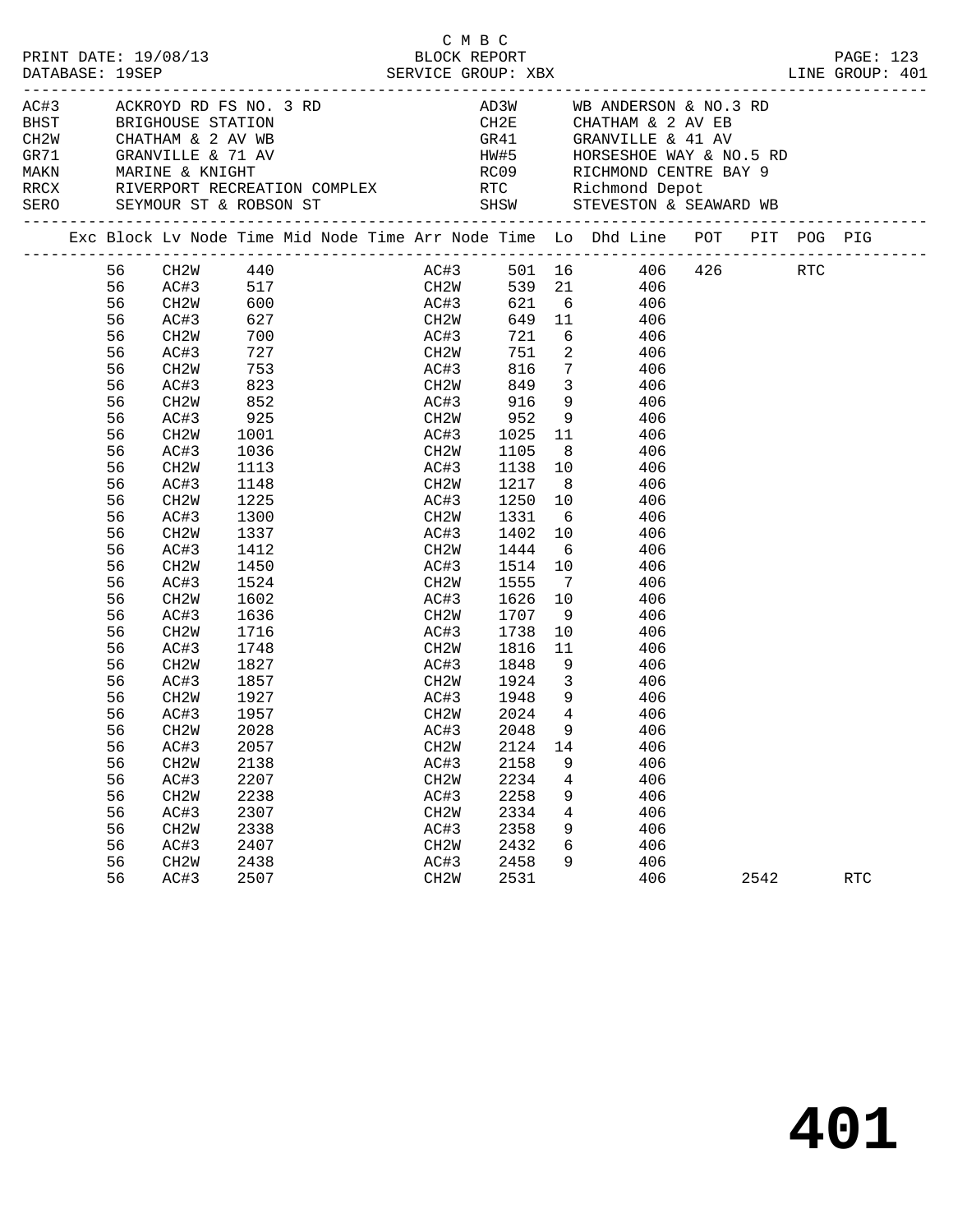#### C M B C DATABASE: 19SEP SERVICE GROUP: XBX

|    |                   |      | Exc Block Lv Node Time Mid Node Time Arr Node Time Lo Dhd Line POT<br>----------------------- |        |                         |     |     |      | PIT POG PIG |            |
|----|-------------------|------|-----------------------------------------------------------------------------------------------|--------|-------------------------|-----|-----|------|-------------|------------|
| 57 | CH2E              | 506  | BHST                                                                                          | 523 15 |                         | 401 | 452 |      | <b>RTC</b>  |            |
| 57 | BHST              | 538  | CH2E                                                                                          | 556 10 |                         | 401 |     |      |             |            |
| 57 | CH2E              | 606  | <b>BHST</b>                                                                                   | 623 15 |                         | 401 |     |      |             |            |
| 57 | <b>BHST</b>       | 638  | CH2E                                                                                          | 657    | 6                       | 401 |     |      |             |            |
| 57 | CH2E              | 703  | BHST                                                                                          | 723    | $5^{\circ}$             | 401 |     |      |             |            |
| 57 | <b>BHST</b>       | 728  | CH2E                                                                                          | 748    | 14                      | 401 |     |      |             |            |
| 57 | CH2E              | 802  | BHST                                                                                          | 823    | 10                      | 401 |     |      |             |            |
| 57 | BHST              | 833  | CH2E                                                                                          | 856    | $\overline{\mathbf{3}}$ | 401 |     |      |             |            |
| 57 | CH2E              | 859  | BHST                                                                                          | 923    | 10                      | 401 |     |      |             |            |
| 57 | <b>BHST</b>       | 933  | CH2E                                                                                          | 957    | 14                      | 401 |     |      |             |            |
| 57 | CH2E              | 1011 | BHST                                                                                          | 1038   | 10                      | 401 |     |      |             |            |
| 57 | <b>BHST</b>       | 1048 | CH2E                                                                                          | 1112   | 15                      | 401 |     |      |             |            |
| 57 | CH2E              | 1127 | <b>BHST</b>                                                                                   | 1153   | 10                      | 401 |     |      |             |            |
| 57 | <b>BHST</b>       | 1203 | CH2E                                                                                          | 1229   | 13                      | 401 |     |      |             |            |
| 57 | CH2E              | 1242 | <b>BHST</b>                                                                                   | 1308   | 10                      | 401 |     |      |             |            |
| 57 | BHST              | 1318 | CH2E                                                                                          | 1344   | 11                      | 401 |     |      |             |            |
| 57 | CH2E              | 1355 | BHST                                                                                          | 1423   | 10                      | 401 |     |      |             |            |
| 57 | <b>BHST</b>       | 1433 | CH2E                                                                                          | 1459   | 12                      | 401 |     |      |             |            |
| 57 | CH2E              | 1511 | <b>BHST</b>                                                                                   | 1538   | 10                      | 401 |     |      |             |            |
| 57 | <b>BHST</b>       | 1548 | CH2E                                                                                          | 1615   | 12                      | 401 |     |      |             |            |
| 57 | CH2E              | 1627 | BHST                                                                                          | 1653   | 10                      | 401 |     |      |             |            |
| 57 | <b>BHST</b>       | 1703 | CH2E                                                                                          | 1730   | 15                      | 401 |     |      |             |            |
| 57 | CH2E              | 1745 | BHST                                                                                          | 1808   | 10                      | 401 |     |      |             |            |
| 57 | <b>BHST</b>       | 1818 | CH2E                                                                                          | 1844   |                         | 401 |     | 1855 |             | <b>RTC</b> |
| 58 | CH <sub>2</sub> W | 500  | AC#3                                                                                          | 521    | $\overline{a}$          | 406 | 446 |      | <b>RTC</b>  |            |
| 58 | AC#3              | 523  | RRCX                                                                                          | 546    | $\overline{4}$          | 408 |     |      |             |            |
| 58 | RRCX              | 550  | AC#3                                                                                          | 613    | 7                       | 408 |     |      |             |            |
| 58 | AC#3              | 620  | RRCX                                                                                          | 643    | 5                       | 408 |     |      |             |            |
| 58 | RRCX              | 648  | AC#3                                                                                          | 711    | 9                       | 408 |     |      |             |            |
| 58 | AC#3              | 720  | RRCX                                                                                          | 744    | $\mathfrak{Z}$          | 408 |     |      |             |            |
| 58 | RRCX              | 747  | AC#3                                                                                          | 811    | 9                       | 408 |     |      |             |            |
| 58 | AC#3              | 820  | RRCX                                                                                          | 846    | 12                      | 408 |     |      |             |            |
| 58 | RRCX              | 858  | AC#3                                                                                          | 923    | 7                       | 408 |     |      |             |            |
| 58 | AC#3              | 930  | RRCX                                                                                          | 959    | 17                      | 408 |     |      |             |            |
| 58 | RRCX              | 1016 | AC#3                                                                                          | 1043   | 7                       | 408 |     |      |             |            |
| 58 | AC#3              | 1050 | <b>RRCX</b>                                                                                   | 1121   | 8                       | 408 |     |      |             |            |

 58 AC#3 1050 RRCX 1121 8 408 58 RRCX 1129 AC#3 1200 10 408 58 AC#3 1210 RRCX 1242 7 408

58 AC#3 1330 RRCX 1402 7 408

 58 AC#3 1450 RRCX 1524 6 408 58 RRCX 1530 AC#3 1602 8 408

58 RRCX 1654 AC#3 1722 8 408

58 RRCX 1816 AC#3 1842 8 408

58 RRCX 1249 AC#3 1320 10 408

 $\begin{array}{cccccccc} 58 & & & & & & 1409 & & & & & & 1440 & 10 & & & 408 \\ 58 & & & & & 1450 & & & & & & 1524 & 6 & & 408 \\ 58 & & & & & & & & & & & 1530 & & & & & 1602 & 8 & & & 408 \\ \end{array}$ 

58 AC#3 1610 RRCX 1644 10 408

1930 111 1931<br>
58 AC#3 1730 1730 RRCX 1804 12 408<br>
58 RRCX 1816 18143 1842 8 408

58 AC#3 1850 RRCX 1918 408 1924 RTC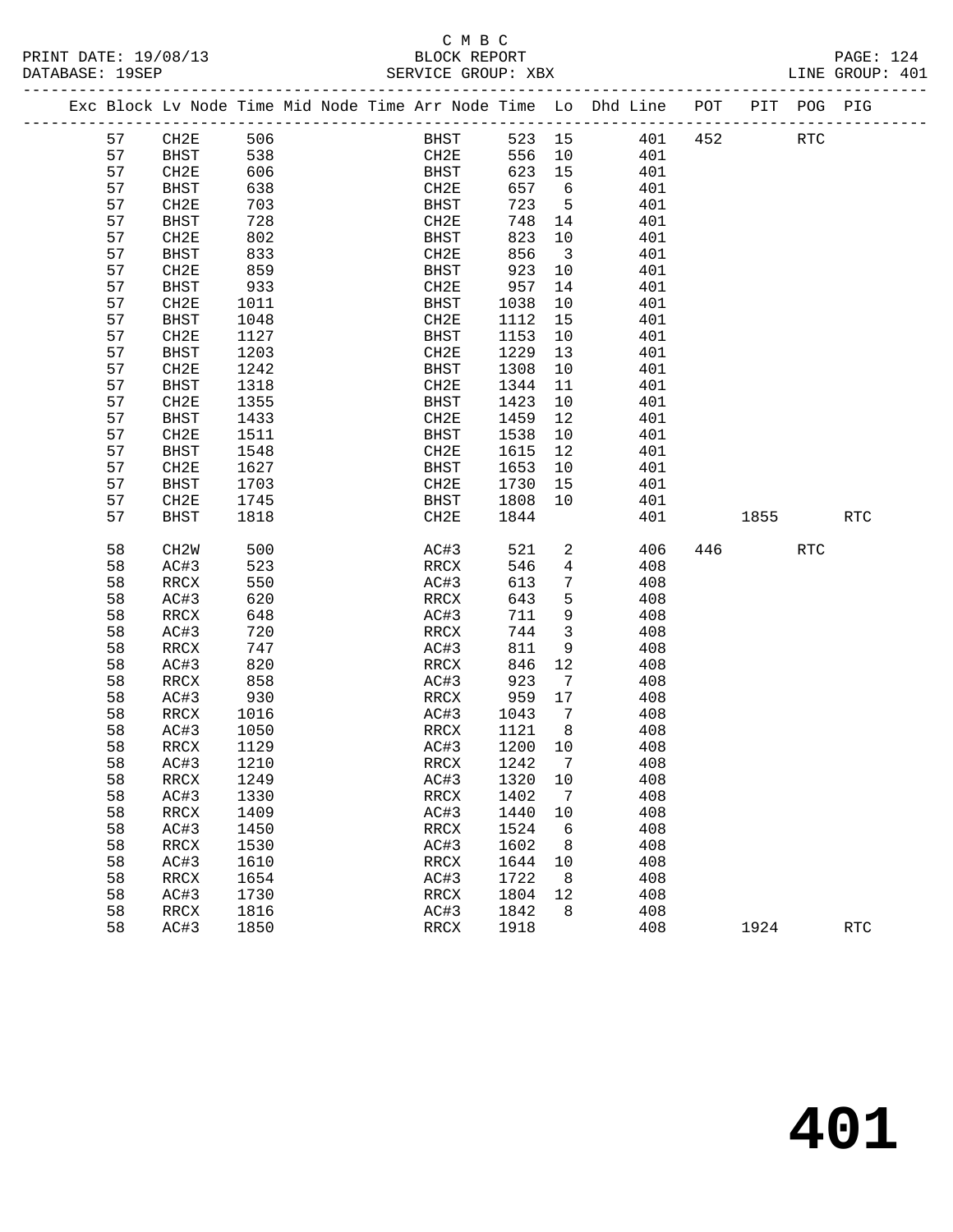#### C M B C<br>BLOCK REPORT SERVICE GROUP: XBX

|    |                          |      | Exc Block Lv Node Time Mid Node Time Arr Node Time Lo Dhd Line POT |                   |      |                 |     |     | PIT  | POG.                 | PIG                  |
|----|--------------------------|------|--------------------------------------------------------------------|-------------------|------|-----------------|-----|-----|------|----------------------|----------------------|
| 59 | RRCX                     | 518  |                                                                    | AC#3              | 541  | 9               | 408 | 510 |      | $\operatorname{RTC}$ |                      |
| 59 | AC#3                     | 550  |                                                                    | RRCX              | 613  | 5               | 408 |     |      |                      |                      |
| 59 | RRCX                     | 618  |                                                                    | AC#3              | 641  | 9               | 408 |     |      |                      |                      |
| 59 | AC#3                     | 650  |                                                                    | RRCX              | 713  | 5               | 408 |     |      |                      |                      |
| 59 | RRCX                     | 718  |                                                                    | AC#3              | 741  | 9               | 408 |     |      |                      |                      |
| 59 | AC#3                     | 750  |                                                                    | RRCX              | 814  | $\overline{4}$  | 408 |     |      |                      |                      |
| 59 | RRCX                     | 818  |                                                                    | AC#3              | 843  | $7\phantom{.0}$ | 408 |     |      |                      |                      |
| 59 | AC#3                     | 850  |                                                                    | RRCX              | 916  | $\overline{4}$  | 408 |     |      |                      |                      |
| 59 | RRCX                     | 920  |                                                                    | AC#3              | 945  | $5\overline{)}$ | 408 |     |      |                      |                      |
| 59 | AC#3                     | 950  |                                                                    | RRCX              | 1019 | 15              | 408 |     |      |                      |                      |
| 59 | RRCX                     | 1034 |                                                                    | AC#3              | 1101 | 9               | 408 |     |      |                      |                      |
| 59 | AC#3                     | 1110 |                                                                    | RRCX              | 1141 | 8               | 408 |     |      |                      |                      |
| 59 | $\mathop{\mathrm{RRCX}}$ | 1149 |                                                                    | AC#3              | 1220 | 10              | 408 |     |      |                      |                      |
| 59 | AC#3                     | 1230 |                                                                    | RRCX              | 1302 | $7\overline{ }$ | 408 |     |      |                      |                      |
| 59 | RRCX                     | 1309 |                                                                    | AC#3              | 1340 | 10              | 408 |     |      |                      |                      |
| 59 | AC#3                     | 1350 |                                                                    | RRCX              | 1422 | $7\phantom{.0}$ | 408 |     |      |                      |                      |
| 59 | RRCX                     | 1429 |                                                                    | AC#3              | 1500 | 10              | 408 |     |      |                      |                      |
| 59 | AC#3                     | 1510 |                                                                    | RRCX              | 1544 | 10              | 408 |     |      |                      |                      |
| 59 | RRCX                     | 1554 |                                                                    | AC#3              | 1622 | 8               | 408 |     |      |                      |                      |
| 59 | AC#3                     | 1630 |                                                                    | RRCX              | 1703 | 11              | 408 |     |      |                      |                      |
| 59 | RRCX                     | 1714 |                                                                    | AC#3              | 1742 | 8               | 408 |     |      |                      |                      |
| 59 | AC#3                     | 1750 |                                                                    | RRCX              | 1824 |                 | 408 |     | 1830 |                      | $\operatorname{RTC}$ |
| 60 | CH <sub>2</sub> W        | 520  |                                                                    | AC#3              | 541  | 6               | 406 | 506 |      | $\operatorname{RTC}$ |                      |
| 60 | AC#3                     | 547  |                                                                    | CH2W              | 609  | 11              | 406 |     |      |                      |                      |
| 60 | CH <sub>2</sub> W        | 620  |                                                                    | AC#3              | 641  | 6               | 406 |     |      |                      |                      |
| 60 | AC#3                     | 647  |                                                                    | CH2W              | 710  | 10              | 406 |     |      |                      |                      |
| 60 | CH2W                     | 720  |                                                                    | AC#3              | 741  | 6               | 406 |     |      |                      |                      |
| 60 | AC#3                     | 747  |                                                                    | CH2W              | 811  | 12              | 406 |     |      |                      |                      |
| 60 | CH2W                     | 823  |                                                                    | AC#3              | 846  | 8               | 406 |     |      |                      |                      |
| 60 | AC#3                     | 854  |                                                                    | CH2W              | 920  | 17              | 406 |     |      |                      |                      |
| 60 | CH <sub>2</sub> M        | 937  |                                                                    | AC#3              | 1001 | 9               | 406 |     |      |                      |                      |
| 60 | AC#3                     | 1010 |                                                                    | CH2W              | 1038 | 11              | 406 |     |      |                      |                      |
| 60 | CH2W                     | 1049 |                                                                    | AC#3              | 1114 | 10              | 406 |     |      |                      |                      |
| 60 | AC#3                     | 1124 |                                                                    | CH <sub>2</sub> W | 1153 | 8               | 406 |     |      |                      |                      |
| 60 | CH <sub>2</sub> M        | 1201 |                                                                    | AC#3              | 1226 | 10              | 406 |     |      |                      |                      |
| 60 | AC#3                     | 1236 |                                                                    | CH <sub>2</sub> W | 1306 | $7\overline{ }$ | 406 |     |      |                      |                      |
| 60 | CH <sub>2</sub> W        | 1313 |                                                                    | AC#3              | 1338 | 10              | 406 |     |      |                      |                      |
| 60 | AC#3                     | 1348 |                                                                    | CH <sub>2</sub> W | 1419 | 6               | 406 |     |      |                      |                      |
| 60 | CH <sub>2</sub> W        | 1425 |                                                                    | AC#3              | 1450 | 10              | 406 |     |      |                      |                      |

60 AC#3 1724 CH2W 1755 406 1806 RTC

 60 AC#3 1500 CH2W 1531 7 406 60 CH2W 1538 AC#3 1602 10 406 60 AC#3 1612 CH2W 1643 8 406 60 CH2W 1651 AC#3 1714 10 406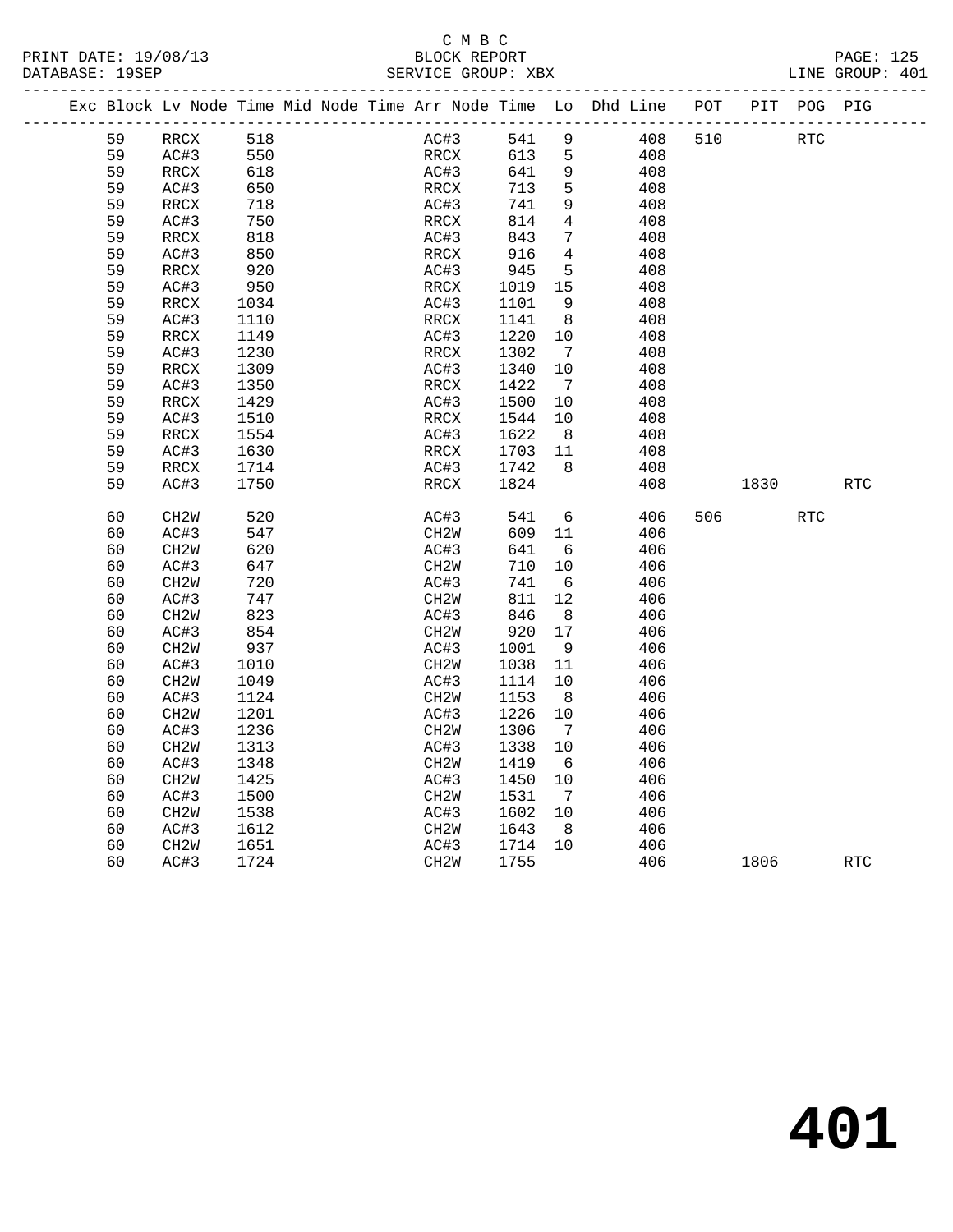#### C M B C<br>LOCK REPORT SERVICE GROUP: XBX

| 19/08/13<br>PRINT DATE:  | REPORT<br>אי∩רו פ         | PAGE:                             |
|--------------------------|---------------------------|-----------------------------------|
| DATABASE:<br><b>ASED</b> | XBX<br>GROIIP:<br>コアマソエムド | 20 <sup>-</sup><br>GROUP:<br>.TNE |

|    | Exc Block Lv Node Time Mid Node Time Arr Node Time Lo Dhd Line POT |      |  |      |      |      |                |        |     |     |      | PIT POG PIG |            |
|----|--------------------------------------------------------------------|------|--|------|------|------|----------------|--------|-----|-----|------|-------------|------------|
| 61 | CH2E                                                               | 536  |  |      | BHST |      |                | 553 15 | 401 | 522 |      | <b>RTC</b>  |            |
| 61 | <b>BHST</b>                                                        | 608  |  | CH2E |      | 627  | 9              |        | 401 |     |      |             |            |
| 61 | CH2E                                                               | 636  |  | BHST |      | 653  | 15             |        | 401 |     |      |             |            |
| 61 | <b>BHST</b>                                                        | 708  |  | CH2E |      | 728  | 15             |        | 401 |     |      |             |            |
| 61 | CH2E                                                               | 743  |  | BHST |      | 803  | 15             |        | 401 |     |      |             |            |
| 61 | <b>BHST</b>                                                        | 818  |  | CH2E |      | 839  | $-5$           |        | 401 |     |      |             |            |
| 61 | CH2E                                                               | 844  |  | BHST |      | 908  | 10             |        | 401 |     |      |             |            |
| 61 | BHST                                                               | 918  |  | CH2E |      | 941  | 15             |        | 401 |     |      |             |            |
| 61 | CH2E                                                               | 956  |  | BHST |      | 1023 | 10             |        | 401 |     |      |             |            |
| 61 | <b>BHST</b>                                                        | 1033 |  | CH2E |      | 1057 | 15             |        | 401 |     |      |             |            |
| 61 | CH2E                                                               | 1112 |  | BHST |      | 1138 | 10             |        | 401 |     |      |             |            |
| 61 | <b>BHST</b>                                                        | 1148 |  | CH2E |      | 1212 | 15             |        | 401 |     |      |             |            |
| 61 | CH2E                                                               | 1227 |  | BHST |      | 1253 | 10             |        | 401 |     |      |             |            |
| 61 | <b>BHST</b>                                                        | 1303 |  | CH2E |      | 1329 | 11             |        | 401 |     |      |             |            |
| 61 | CH2E                                                               | 1340 |  | BHST |      | 1408 | 10             |        | 401 |     |      |             |            |
| 61 | BHST                                                               | 1418 |  | CH2E |      | 1444 | 12             |        | 401 |     |      |             |            |
| 61 | CH2E                                                               | 1456 |  | BHST |      | 1523 | 10             |        | 401 |     |      |             |            |
| 61 | <b>BHST</b>                                                        | 1533 |  | CH2E |      | 1600 | 12             |        | 401 |     |      |             |            |
| 61 | CH <sub>2E</sub>                                                   | 1612 |  | BHST |      | 1638 | 10             |        | 401 |     |      |             |            |
| 61 | BHST                                                               | 1648 |  | CH2E |      | 1715 | 14             |        | 401 |     |      |             |            |
| 61 | CH2E                                                               | 1729 |  | BHST |      | 1753 | 10             |        | 401 |     |      |             |            |
| 61 | BHST                                                               | 1803 |  | CH2E |      | 1829 | 18             |        | 401 |     |      |             |            |
| 61 | CH <sub>2E</sub>                                                   | 1847 |  | BHST |      | 1908 | 8 <sup>8</sup> |        | 401 |     |      |             |            |
| 61 | <b>BHST</b>                                                        | 1916 |  | CH2E |      | 1942 | 6              |        | 401 |     |      |             |            |
| 61 | CH2E                                                               | 1948 |  | BHST |      | 2008 | 8              |        | 401 |     |      |             |            |
| 61 | <b>BHST</b>                                                        | 2016 |  | CH2E |      | 2039 | 11             |        | 401 |     |      |             |            |
| 61 | CH <sub>2E</sub>                                                   | 2050 |  | BHST |      | 2108 | 11             |        | 401 |     |      |             |            |
| 61 | BHST                                                               | 2119 |  | CH2E |      | 2142 | 8 <sup>8</sup> |        | 401 |     |      |             |            |
| 61 | CH2E                                                               | 2150 |  | BHST |      | 2208 | 15             |        | 401 |     |      |             |            |
| 61 | <b>BHST</b>                                                        | 2223 |  | CH2E |      | 2246 |                |        | 401 |     | 2257 |             | <b>RTC</b> |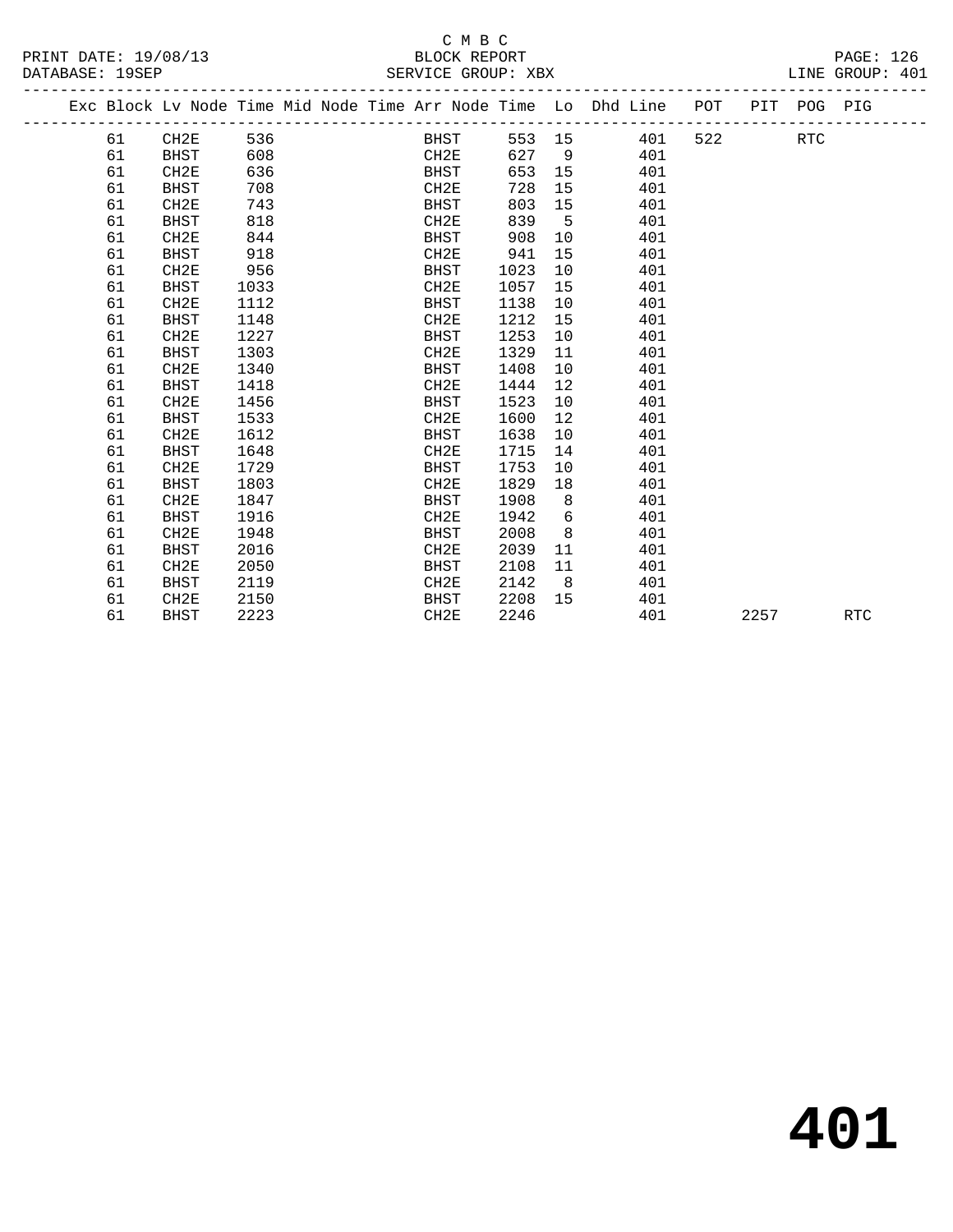#### C M B C<br>BLOCK REPORT SERVICE GROUP: XBX

|  |    |                   |      |  |                   |      |                 | Exc Block Lv Node Time Mid Node Time Arr Node Time Lo Dhd Line POT<br>-------------------------- |     |      | PIT POG PIG |            |  |
|--|----|-------------------|------|--|-------------------|------|-----------------|--------------------------------------------------------------------------------------------------|-----|------|-------------|------------|--|
|  | 62 | CH2W              | 540  |  | AC#3              | 601  | 6               | 406                                                                                              | 526 |      | <b>RTC</b>  |            |  |
|  | 62 | AC#3              | 607  |  | CH2W              | 629  | 11              | 406                                                                                              |     |      |             |            |  |
|  | 62 | CH2W              | 640  |  | AC#3              | 701  | 6               | 406                                                                                              |     |      |             |            |  |
|  | 62 | AC#3              | 707  |  | CH2W              | 730  | 8               | 406                                                                                              |     |      |             |            |  |
|  | 62 | CH <sub>2</sub> W | 738  |  | AC#3              | 801  | 6               | 406                                                                                              |     |      |             |            |  |
|  | 62 | AC#3              | 807  |  | CH2W              | 833  | $\overline{4}$  | 406                                                                                              |     |      |             |            |  |
|  | 62 | CH <sub>2</sub> W | 837  |  | AC#3              | 901  | 9               | 406                                                                                              |     |      |             |            |  |
|  | 62 | AC#3              | 910  |  | CH <sub>2</sub> M | 937  | 12              | 406                                                                                              |     |      |             |            |  |
|  | 62 | CH <sub>2</sub> W | 949  |  | AC#3              | 1013 | 12              | 406                                                                                              |     |      |             |            |  |
|  | 62 | AC#3              | 1025 |  | CH2W              | 1053 | 8               | 406                                                                                              |     |      |             |            |  |
|  | 62 | CH <sub>2</sub> W | 1101 |  | AC#3              | 1126 | 10              | 406                                                                                              |     |      |             |            |  |
|  | 62 | AC#3              | 1136 |  | CH2W              | 1205 | 8               | 406                                                                                              |     |      |             |            |  |
|  | 62 | CH <sub>2</sub> W | 1213 |  | AC#3              | 1238 | 10              | 406                                                                                              |     |      |             |            |  |
|  | 62 | AC#3              | 1248 |  | CH <sub>2</sub> M | 1318 | 7               | 406                                                                                              |     |      |             |            |  |
|  |    |                   |      |  |                   |      |                 |                                                                                                  |     |      |             |            |  |
|  | 62 | CH <sub>2</sub> W | 1325 |  | AC#3              | 1350 | 10              | 406                                                                                              |     |      |             |            |  |
|  | 62 | AC#3              | 1400 |  | CH2W              | 1432 | 6               | 406                                                                                              |     |      |             |            |  |
|  | 62 | CH <sub>2</sub> W | 1438 |  | AC#3              | 1502 | 10              | 406                                                                                              |     |      |             |            |  |
|  | 62 | AC#3              | 1512 |  | CH <sub>2</sub> W | 1543 | $7\phantom{.0}$ | 406                                                                                              |     |      |             |            |  |
|  | 62 | CH <sub>2</sub> W | 1550 |  | AC#3              | 1614 | 10              | 406                                                                                              |     |      |             |            |  |
|  | 62 | AC#3              | 1624 |  | CH2W              | 1655 | 8               | 406                                                                                              |     |      |             |            |  |
|  | 62 | CH <sub>2</sub> W | 1703 |  | AC#3              | 1726 | 10              | 406                                                                                              |     |      |             |            |  |
|  | 62 | AC#3              | 1736 |  | CH <sub>2</sub> W | 1804 | 8               | 406                                                                                              |     |      |             |            |  |
|  | 62 | CH <sub>2</sub> W | 1812 |  | AC#3              | 1833 | 9               | 406                                                                                              |     |      |             |            |  |
|  | 62 | AC#3              | 1842 |  | CH <sub>2</sub> W | 1909 | $\mathbf{3}$    | 406                                                                                              |     |      |             |            |  |
|  | 62 | CH <sub>2</sub> W | 1912 |  | AC#3              | 1933 | $\mathsf 9$     | 406                                                                                              |     |      |             |            |  |
|  | 62 | AC#3              | 1942 |  | CH2W              | 2009 | $\overline{4}$  | 406                                                                                              |     |      |             |            |  |
|  | 62 | CH <sub>2</sub> W | 2013 |  | AC#3              | 2033 | 9               | 406                                                                                              |     |      |             |            |  |
|  | 62 | AC#3              | 2042 |  | CH2W              | 2109 | 9               | 406                                                                                              |     |      |             |            |  |
|  | 62 | CH <sub>2</sub> W | 2118 |  | AC#3              | 2138 | 9               | 406                                                                                              |     |      |             |            |  |
|  | 62 | AC#3              | 2147 |  | CH2W              | 2214 | 4               | 406                                                                                              |     |      |             |            |  |
|  | 62 | CH <sub>2</sub> W | 2218 |  | AC#3              | 2238 | 9               | 406                                                                                              |     |      |             |            |  |
|  | 62 | AC#3              | 2247 |  | CH <sub>2</sub> M | 2314 | $\overline{4}$  | 406                                                                                              |     |      |             |            |  |
|  | 62 | CH <sub>2</sub> W | 2318 |  | AC#3              | 2338 | 9               | 406                                                                                              |     |      |             |            |  |
|  | 62 | AC#3              | 2347 |  | CH2W              | 2414 | $\overline{4}$  | 406                                                                                              |     |      |             |            |  |
|  | 62 | CH <sub>2</sub> W | 2418 |  | AC#3              | 2438 | 9               | 406                                                                                              |     |      |             |            |  |
|  | 62 | AC#3              | 2447 |  | CH <sub>2</sub> M | 2512 |                 | 406                                                                                              |     | 2523 |             | <b>RTC</b> |  |
|  | 63 | CH2E              | 723  |  | <b>BHST</b>       | 743  | 5               | 401                                                                                              | 709 |      | <b>RTC</b>  |            |  |
|  | 63 | <b>BHST</b>       | 748  |  | CH2E              | 808  | 9               | 401                                                                                              |     |      |             |            |  |
|  | 63 | CH2E              | 817  |  | BHST              | 838  | 10              | 401                                                                                              |     |      |             |            |  |
|  | 63 | <b>BHST</b>       | 848  |  | CH2E              | 911  | 2               | 401                                                                                              |     |      |             |            |  |
|  | 63 | CH2E              | 913  |  | <b>BHST</b>       | 938  | 10              | 401                                                                                              |     |      |             |            |  |
|  | 63 | <b>BHST</b>       | 948  |  | CH <sub>2E</sub>  | 1012 | 14              | 401                                                                                              |     |      |             |            |  |
|  | 63 | CH2E              | 1026 |  | <b>BHST</b>       | 1053 | 10              | 401                                                                                              |     |      |             |            |  |
|  | 63 | <b>BHST</b>       | 1103 |  | CH2E              | 1127 | 15              | 401                                                                                              |     |      |             |            |  |
|  | 63 | CH2E              | 1142 |  | <b>BHST</b>       | 1208 | 10              | 401                                                                                              |     |      |             |            |  |
|  | 63 | <b>BHST</b>       | 1218 |  | CH <sub>2E</sub>  | 1244 | 13              | 401                                                                                              |     |      |             |            |  |
|  | 63 | CH2E              | 1257 |  | <b>BHST</b>       | 1323 | 10              | 401                                                                                              |     |      |             |            |  |
|  | 63 | <b>BHST</b>       | 1333 |  | CH2E              | 1359 | 12              | 401                                                                                              |     |      |             |            |  |
|  | 63 | CH2E              | 1411 |  | <b>BHST</b>       | 1438 | 10              | 401                                                                                              |     |      |             |            |  |
|  | 63 | <b>BHST</b>       | 1448 |  | CH2E              | 1514 | 12              | 401                                                                                              |     |      |             |            |  |
|  | 63 | CH2E              | 1526 |  | <b>BHST</b>       | 1553 | 10              | 401                                                                                              |     |      |             |            |  |
|  | 63 | <b>BHST</b>       | 1603 |  | CH2E              | 1630 | 14              | 401                                                                                              |     |      |             |            |  |
|  |    |                   |      |  |                   |      |                 |                                                                                                  |     |      |             |            |  |

63 CH2E 1644 BHST 1708 10 401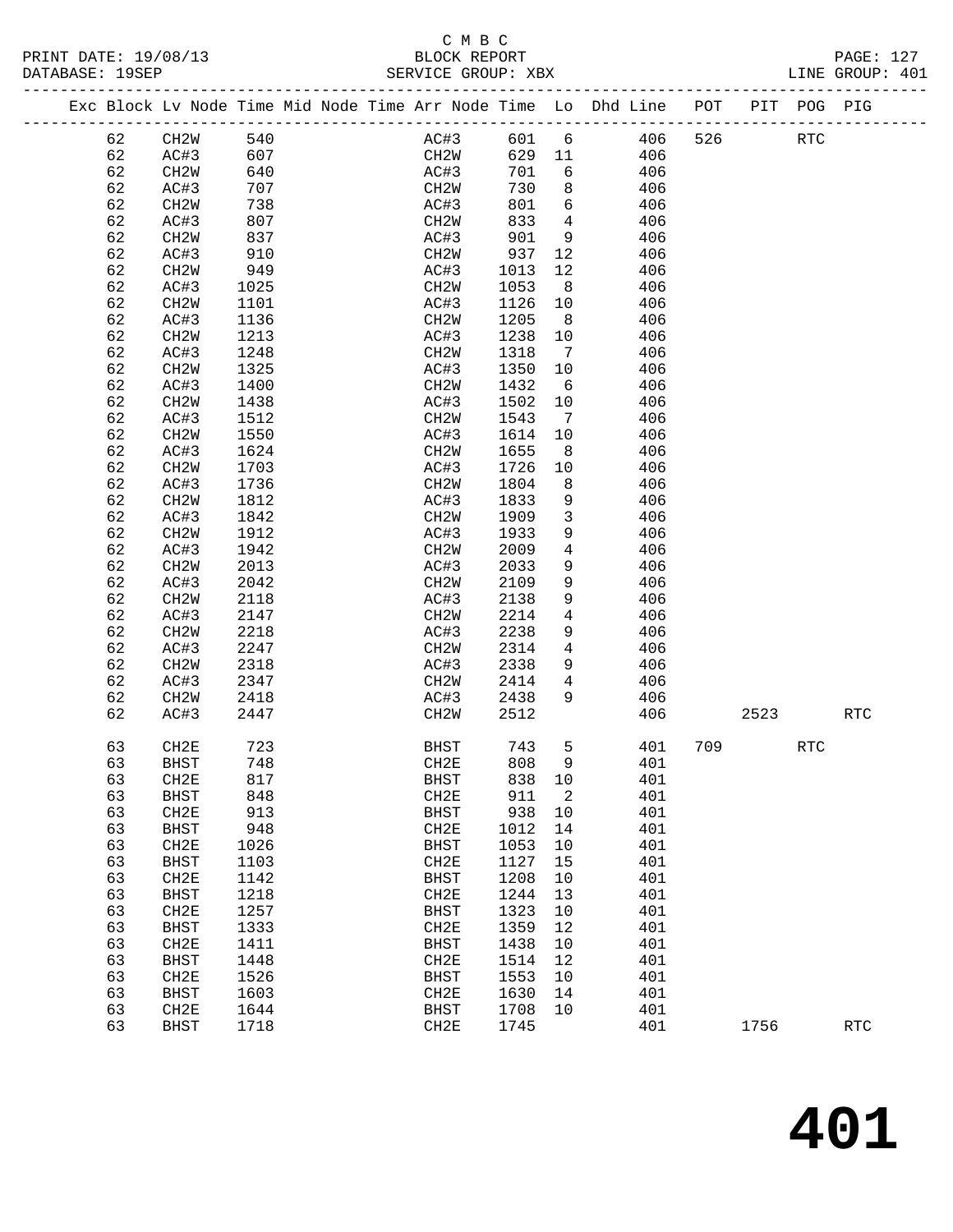PRINT DATE: 19/08/13 BLOCK REPORT PAGE: 128 DATABASE: 19SEP

# C M B C<br>BLOCK REPORT

|  | DAIADAOE: 1705F |      |      |  |      | DEIVATCE GIVOUE · WDA |     |                                                                    |     |             |     | TATAR GIGOOL. IOT |  |
|--|-----------------|------|------|--|------|-----------------------|-----|--------------------------------------------------------------------|-----|-------------|-----|-------------------|--|
|  |                 |      |      |  |      |                       |     | Exc Block Lv Node Time Mid Node Time Arr Node Time Lo Dhd Line POT |     | PIT POG PIG |     |                   |  |
|  | 64              | BHST | 803  |  | CH2E | 824                   | - 8 | 401                                                                | 748 |             | RTC |                   |  |
|  | 64              | CH2E | 832  |  | BHST | 853 10                |     | 401                                                                |     |             |     |                   |  |
|  | 64              | BHST | 903  |  | CH2E | 926 15                |     | 401                                                                |     |             |     |                   |  |
|  | 64              | CH2E | 941  |  | BHST | 1008 10               |     | 401                                                                |     |             |     |                   |  |
|  | 64              | BHST | 1018 |  | CH2E | 1042 15               |     | 401                                                                |     |             |     |                   |  |

| 64 | CH <sub>2E</sub>  | 1057 | <b>BHST</b>       | 1123 | 10              | 401 |     |      |            |                             |
|----|-------------------|------|-------------------|------|-----------------|-----|-----|------|------------|-----------------------------|
| 64 | <b>BHST</b>       | 1133 | CH2E              | 1157 | 15              | 401 |     |      |            |                             |
| 64 | CH2E              | 1212 | <b>BHST</b>       | 1238 | 10              | 401 |     |      |            |                             |
| 64 | <b>BHST</b>       | 1248 | CH2E              | 1314 | 11              | 401 |     |      |            |                             |
| 64 | CH2E              | 1325 | <b>BHST</b>       | 1353 | $10$            | 401 |     |      |            |                             |
| 64 | <b>BHST</b>       | 1403 | CH2E              | 1429 | 12              | 401 |     |      |            |                             |
| 64 | CH2E              | 1441 | <b>BHST</b>       | 1508 | $10$            | 401 |     |      |            |                             |
| 64 | <b>BHST</b>       | 1518 | CH2E              | 1545 | 11              | 401 |     |      |            |                             |
| 64 | CH2E              | 1556 | <b>BHST</b>       | 1623 | 10              | 401 |     |      |            |                             |
| 64 | <b>BHST</b>       | 1633 | CH2E              | 1700 | 14              | 401 |     |      |            |                             |
| 64 | CH2E              | 1714 | <b>BHST</b>       | 1738 | 10              | 401 |     |      |            |                             |
| 64 | <b>BHST</b>       | 1748 | CH2E              | 1814 | 13              | 401 |     |      |            |                             |
| 64 | CH2E              | 1827 | <b>BHST</b>       | 1848 | 8               | 401 |     |      |            |                             |
| 64 | <b>BHST</b>       | 1856 | CH2E              | 1922 | $\epsilon$      | 401 |     |      |            |                             |
| 64 | CH2E              | 1928 | <b>BHST</b>       | 1948 | $\,8\,$         | 401 |     |      |            |                             |
| 64 | <b>BHST</b>       | 1956 | CH2E              | 2020 | 10              | 401 |     |      |            |                             |
| 64 | CH2E              | 2030 | <b>BHST</b>       | 2048 | 11              | 401 |     |      |            |                             |
| 64 | <b>BHST</b>       | 2059 | CH2E              | 2122 |                 | 401 |     | 2133 |            | <b>RTC</b>                  |
|    |                   |      |                   |      |                 |     |     |      |            |                             |
| 65 | CH2W              | 808  | AC#3              | 831  | $7\phantom{.0}$ | 406 | 754 |      | <b>RTC</b> |                             |
| 65 | AC#3              | 838  | CH <sub>2</sub> W | 904  | 3               | 406 |     |      |            |                             |
| 65 | CH <sub>2</sub> W | 907  | AC#3              | 931  | 9               | 406 |     |      |            |                             |
| 65 | AC#3              | 940  | CH <sub>2</sub> W | 1007 | 6               | 406 |     |      |            |                             |
| 65 | CH <sub>2</sub> W | 1013 | AC#3              | 1038 | $10$            | 406 |     |      |            |                             |
| 65 | AC#3              | 1048 | CH2W              | 1117 | 8               | 406 |     |      |            |                             |
| 65 | CH <sub>2</sub> W | 1125 | AC#3              | 1150 | 10              | 406 |     |      |            |                             |
| 65 | AC#3              | 1200 | CH <sub>2</sub> W | 1229 | 8               | 406 |     |      |            |                             |
| 65 | CH <sub>2</sub> W | 1237 | AC#3              | 1302 | 10              | 406 |     |      |            |                             |
| 65 | AC#3              | 1312 | CH <sub>2</sub> W | 1343 | 6               | 406 |     |      |            |                             |
| 65 | CH <sub>2</sub> W | 1349 | AC#3              | 1414 | $10$            | 406 |     |      |            |                             |
| 65 | AC#3              | 1424 | CH <sub>2</sub> W | 1456 | 6               | 406 |     |      |            |                             |
| 65 | CH <sub>2</sub> W | 1502 | AC#3              | 1526 | $10$            | 406 |     |      |            |                             |
| 65 | AC#3              | 1536 | CH2W              | 1607 | 8               | 406 |     |      |            |                             |
| 65 | CH <sub>2</sub> W | 1615 | AC#3              | 1638 | 10              | 406 |     |      |            |                             |
| 65 | AC#3              | 1648 | CH2W              | 1719 | 9               | 406 |     |      |            |                             |
| 65 | CH <sub>2</sub> W | 1728 | AC#3              | 1750 | 10              | 406 |     |      |            |                             |
| 65 | AC#3              | 1800 | CH <sub>2</sub> W | 1828 |                 | 406 |     | 1839 |            | $\mathop{\rm RTC}\nolimits$ |
|    |                   |      |                   |      |                 |     |     |      |            |                             |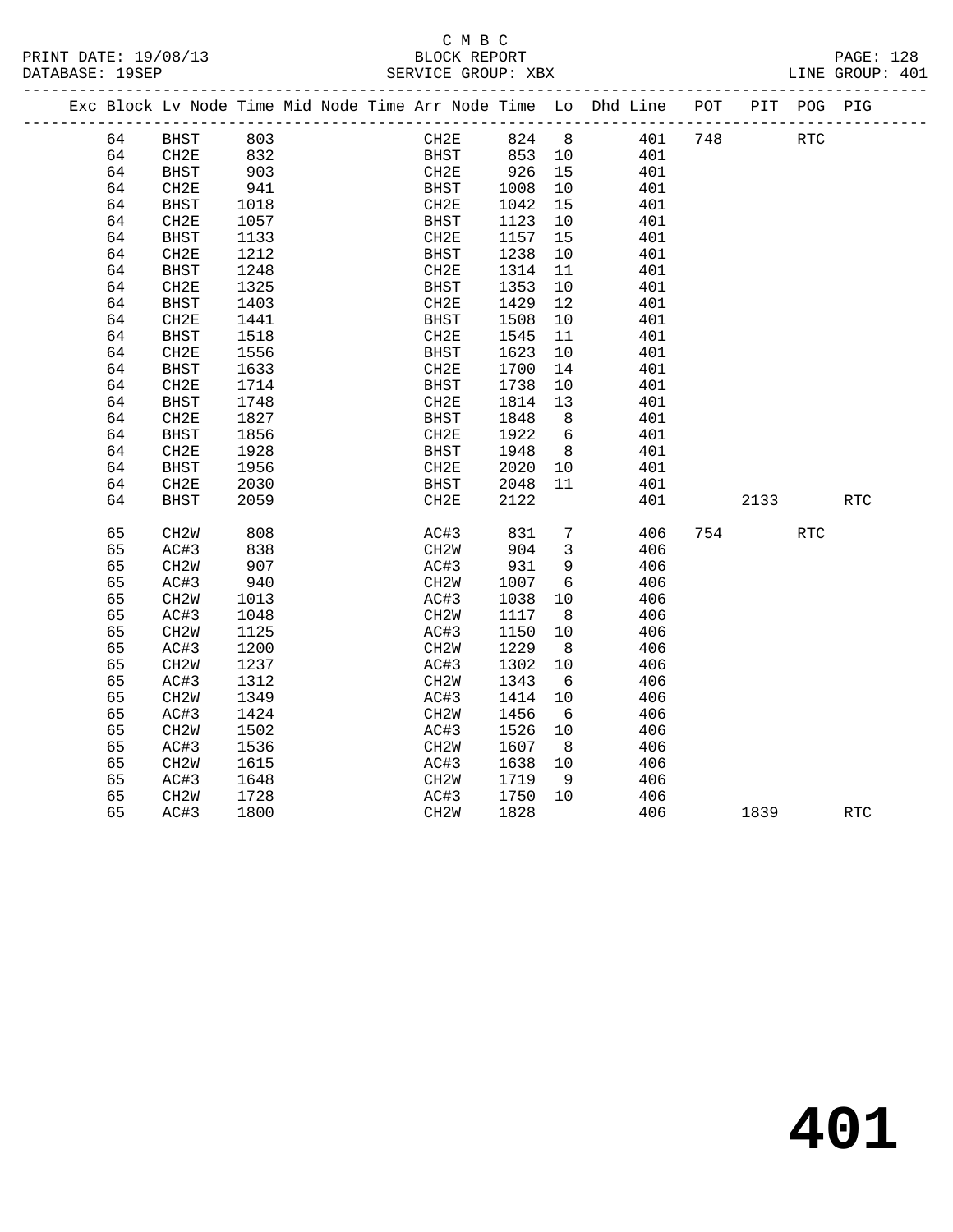### C M B C N B C N B C N B C N B C N B C N B C N B C N B C N B C N B C N B C N B C N B C N B C N B C N B C N B C N B C N B C N B C N B C N B C N B C N B C N B C N B C N B C N B C N B C N B C N B C N B C N B C N B C N B C N B DATABASE: 19SEP SERVICE GROUP: XBX LINE GROUP: 401

|  | חתמחתם שממים |  |
|--|--------------|--|

|  |    | Exc Block Lv Node Time Mid Node Time Arr Node Time Lo Dhd Line POT |      |  |      |      |      |                         |     |     |      | PIT POG PIG |            |
|--|----|--------------------------------------------------------------------|------|--|------|------|------|-------------------------|-----|-----|------|-------------|------------|
|  | 66 | RRCX                                                               | 838  |  |      | AC#3 | 903  | 7                       | 408 | 830 |      | <b>RTC</b>  |            |
|  | 66 | AC#3                                                               | 910  |  | RRCX |      | 939  | 20                      | 408 |     |      |             |            |
|  | 66 | RRCX                                                               | 959  |  | AC#3 |      | 1025 | 5                       | 408 |     |      |             |            |
|  | 66 | AC#3                                                               | 1030 |  | RRCX |      | 1101 | 8                       | 408 |     |      |             |            |
|  | 66 | RRCX                                                               | 1109 |  | AC#3 |      | 1140 | 10                      | 408 |     |      |             |            |
|  | 66 | AC#3                                                               | 1150 |  | RRCX |      | 1221 | 8                       | 408 |     |      |             |            |
|  | 66 | RRCX                                                               | 1229 |  | AC#3 |      | 1300 | 10                      | 408 |     |      |             |            |
|  | 66 | AC#3                                                               | 1310 |  | RRCX |      | 1342 | 7                       | 408 |     |      |             |            |
|  | 66 | RRCX                                                               | 1349 |  | AC#3 |      | 1420 | 10                      | 408 |     |      |             |            |
|  | 66 | AC#3                                                               | 1430 |  | RRCX |      | 1504 | 5                       | 408 |     |      |             |            |
|  | 66 | RRCX                                                               | 1509 |  | AC#3 |      | 1542 | 8                       | 408 |     |      |             |            |
|  | 66 | AC#3                                                               | 1550 |  | RRCX |      | 1624 | 10                      | 408 |     |      |             |            |
|  | 66 | RRCX                                                               | 1634 |  | AC#3 |      | 1702 | 8                       | 408 |     |      |             |            |
|  | 66 | AC#3                                                               | 1710 |  | RRCX |      | 1744 | 10                      | 408 |     |      |             |            |
|  | 66 | RRCX                                                               | 1754 |  | AC#3 |      | 1822 | 8                       | 408 |     |      |             |            |
|  | 66 | AC#3                                                               | 1830 |  | RRCX |      | 1902 | 13                      | 408 |     |      |             |            |
|  | 66 | RRCX                                                               | 1915 |  | AC#3 |      | 1942 | 5                       | 408 |     |      |             |            |
|  | 66 | AC#3                                                               | 1947 |  | RRCX |      | 2015 | 2                       | 408 |     |      |             |            |
|  | 66 | RRCX                                                               | 2017 |  | AC#3 |      | 2042 | 5                       | 408 |     |      |             |            |
|  | 66 | AC#3                                                               | 2047 |  | RRCX |      | 2114 | 5                       | 408 |     |      |             |            |
|  | 66 | RRCX                                                               | 2119 |  | AC#3 |      | 2142 | 5                       | 408 |     |      |             |            |
|  | 66 | AC#3                                                               | 2147 |  | RRCX |      | 2214 | 7                       | 408 |     |      |             |            |
|  | 66 | RRCX                                                               | 2221 |  | AC#3 |      | 2244 | 3                       | 408 |     |      |             |            |
|  | 66 | AC#3                                                               | 2247 |  | RRCX |      | 2312 | 10                      | 408 |     |      |             |            |
|  | 66 | RRCX                                                               | 2322 |  | AC#3 |      | 2344 | 3                       | 408 |     |      |             |            |
|  | 66 | AC#3                                                               | 2347 |  | RRCX |      | 2412 | 10                      | 408 |     |      |             |            |
|  | 66 | RRCX                                                               | 2422 |  | AC#3 |      | 2444 | $\overline{\mathbf{3}}$ | 408 |     |      |             |            |
|  | 66 | AC#3                                                               | 2447 |  | HW#5 |      | 2507 | 17                      | 408 |     |      |             |            |
|  | 66 | HW#5                                                               | 2524 |  | AC#3 |      | 2542 | 2                       | 408 |     |      |             |            |
|  | 66 | AC#3                                                               | 2544 |  | HW#5 |      | 2604 |                         | 408 |     | 2607 |             | <b>RTC</b> |
|  |    |                                                                    |      |  |      |      |      |                         |     |     |      |             |            |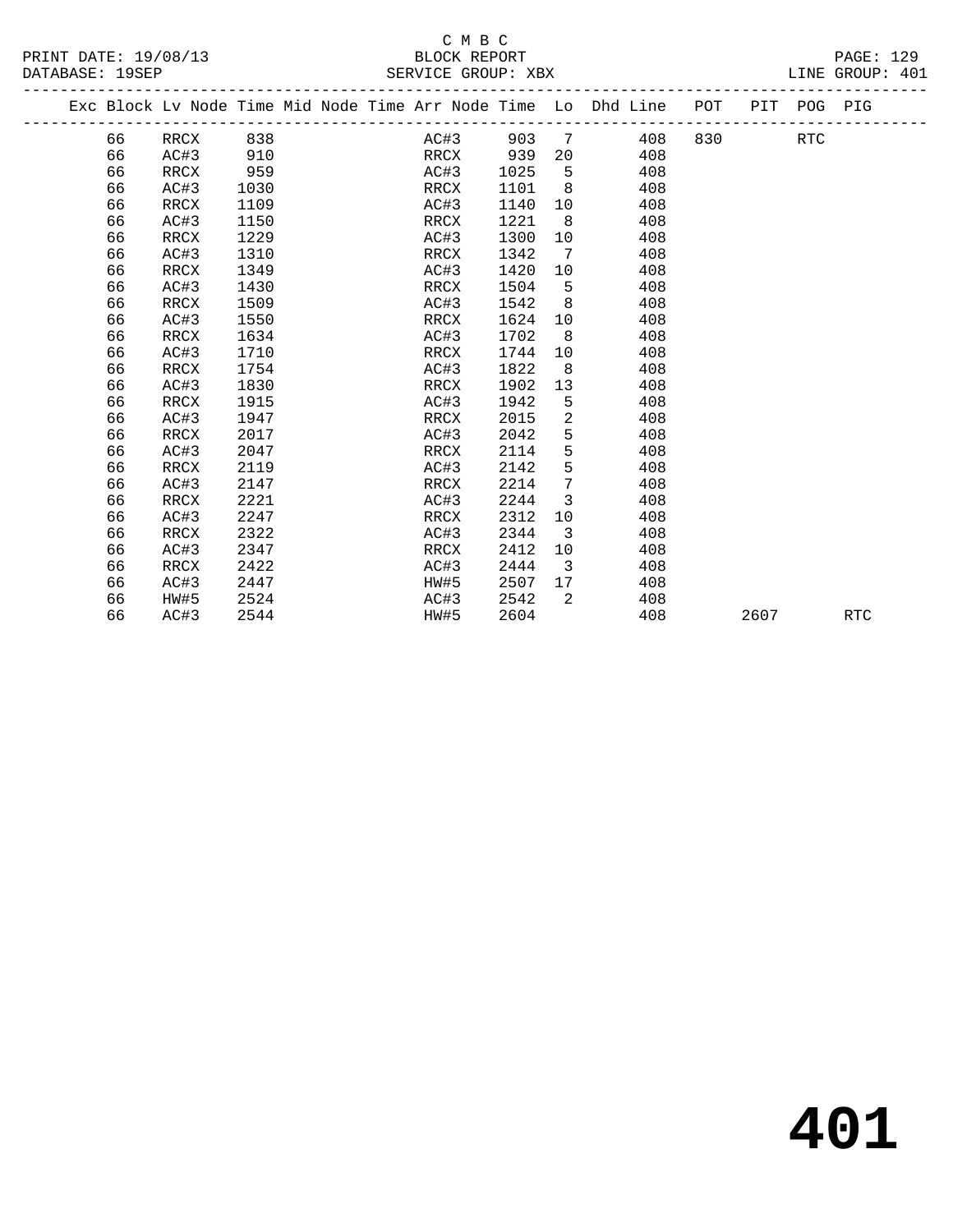#### C M B C<br>BLOCK REPORT PRINT DATE: 19/08/13 BLOCK REPORT PAGE: 130 SERVICE GROUP: XBX

|  |    | Exc Block Lv Node Time Mid Node Time Arr Node Time Lo Dhd Line POT |      |      |           |                   |              |                 |             |     |     |      | PIT POG PIG |            |
|--|----|--------------------------------------------------------------------|------|------|-----------|-------------------|--------------|-----------------|-------------|-----|-----|------|-------------|------------|
|  | 67 | CH2W                                                               | 922  |      |           |                   | AC#3 946 9   |                 |             | 406 | 908 |      | <b>RTC</b>  |            |
|  | 67 | AC#3                                                               | 955  |      |           |                   | CH2W 1022 15 |                 |             | 406 |     |      |             |            |
|  | 67 | CH2W                                                               | 1037 |      |           | AC#3              | 1102         | 10              |             | 406 |     |      |             |            |
|  | 67 | AC#3                                                               | 1112 |      |           | CH2W              | 1141         | 8 <sup>8</sup>  |             | 406 |     |      |             |            |
|  | 67 | CH <sub>2</sub> W                                                  | 1149 |      |           | AC#3              | 1214         | 10              |             | 406 |     |      |             |            |
|  | 67 | AC#3                                                               | 1224 |      |           | CH2W              | 1253         | 8 <sup>8</sup>  |             | 406 |     |      |             |            |
|  | 67 | CH <sub>2</sub> W                                                  | 1301 |      |           | AC#3              | 1326         | 10              |             | 406 |     |      |             |            |
|  | 67 | AC#3                                                               | 1336 |      |           | CH2W              | 1407         | 6               |             | 406 |     |      |             |            |
|  | 67 | CH <sub>2</sub> W                                                  | 1413 |      |           | AC#3              | 1438         | 10              |             | 406 |     |      |             |            |
|  | 67 | AC#3                                                               | 1448 |      |           | CH2W              | 1519         | $\overline{7}$  |             | 406 |     |      |             |            |
|  | 67 | CH <sub>2</sub> W                                                  | 1526 |      |           | AC#3              | 1550         | 10              |             | 406 |     |      |             |            |
|  | 67 | AC#3                                                               | 1600 |      |           | CH <sub>2</sub> W | 1631         | 8 <sup>8</sup>  |             | 406 |     |      |             |            |
|  | 67 | CH <sub>2</sub> M                                                  | 1639 |      |           | AC#3              | 1702         | 10              |             | 406 |     |      |             |            |
|  | 67 | AC#3                                                               | 1712 |      |           | CH2W              | 1743         | 13              |             | 406 |     |      |             |            |
|  | 67 | CH <sub>2</sub> W                                                  | 1756 |      |           | AC#3              | 1818         | 9               |             | 406 |     |      |             |            |
|  | 67 | AC#3                                                               | 1827 |      |           | CH <sub>2</sub> W | 1855         | 2               |             | 406 |     |      |             |            |
|  | 67 | CH2W                                                               | 1857 |      |           | AC#3              | 1918         | 9               |             | 406 |     |      |             |            |
|  | 67 | AC#3                                                               | 1927 |      |           | CH2W              | 1954         | $\overline{4}$  |             | 406 |     |      |             |            |
|  | 67 | CH2W                                                               | 1958 |      |           | AC#3              | 2018         | 9               |             | 406 |     |      |             |            |
|  | 67 | AC#3                                                               | 2027 |      |           | CH2W              | 2054         | $\overline{4}$  |             | 406 |     |      |             |            |
|  | 67 | CH <sub>2</sub> W                                                  | 2058 |      |           | AC#3              | 2118         | 9               |             | 406 |     |      |             |            |
|  | 67 | AC#3                                                               | 2127 |      |           | CH2W              | 2154         | $\overline{4}$  |             | 406 |     |      |             |            |
|  | 67 | CH <sub>2</sub> W                                                  | 2158 |      |           | AC#3              | 2218         | 9               |             | 406 |     |      |             |            |
|  | 67 | AC#3                                                               | 2227 |      |           | CH <sub>2</sub> W | 2254         | $\overline{4}$  |             | 406 |     |      |             |            |
|  | 67 | CH <sub>2</sub> W                                                  | 2258 |      |           | AC#3              | 2318         | 9               |             | 406 |     |      |             |            |
|  | 67 | AC#3                                                               | 2327 |      |           | CH <sub>2</sub> W | 2354         | $\overline{4}$  |             | 406 |     |      |             |            |
|  | 67 | CH <sub>2</sub> W                                                  | 2358 |      |           | AC#3              | 2418         | $\overline{9}$  |             | 406 |     |      |             |            |
|  | 67 | AC#3                                                               | 2427 |      |           | CH <sub>2</sub> W | 2452         | $7\phantom{.0}$ |             | 406 |     |      |             |            |
|  | 67 | CH <sub>2</sub> W                                                  | 2459 |      |           | AC#3              | 2518         | $\overline{9}$  |             | 406 |     |      |             |            |
|  | 67 | AC#3                                                               | 2527 |      |           | CH <sub>2</sub> W | 2551         | 2               |             | 406 |     |      |             |            |
|  | 67 | CH <sub>2</sub> W                                                  | 2553 |      |           | AC#3              | 2610         | 15              | $5^{\circ}$ | 406 |     |      |             |            |
|  | 67 | BHST                                                               | 2630 | BHST | 2630 CH2W |                   | 2647         | 18              | 15          | 401 |     |      |             |            |
|  | 67 | AD3W                                                               | 2720 | GR41 | 2739      | SERO              | 2754         | 15              |             | N10 |     |      |             |            |
|  | 67 | SERO                                                               | 2809 | GR41 | 2824 AD3W |                   | 2850         | 5               |             | N10 |     |      |             |            |
|  | 67 | AD3W                                                               | 2855 |      |           | GR71              | 2912         |                 |             | N10 |     | 2924 |             | <b>RTC</b> |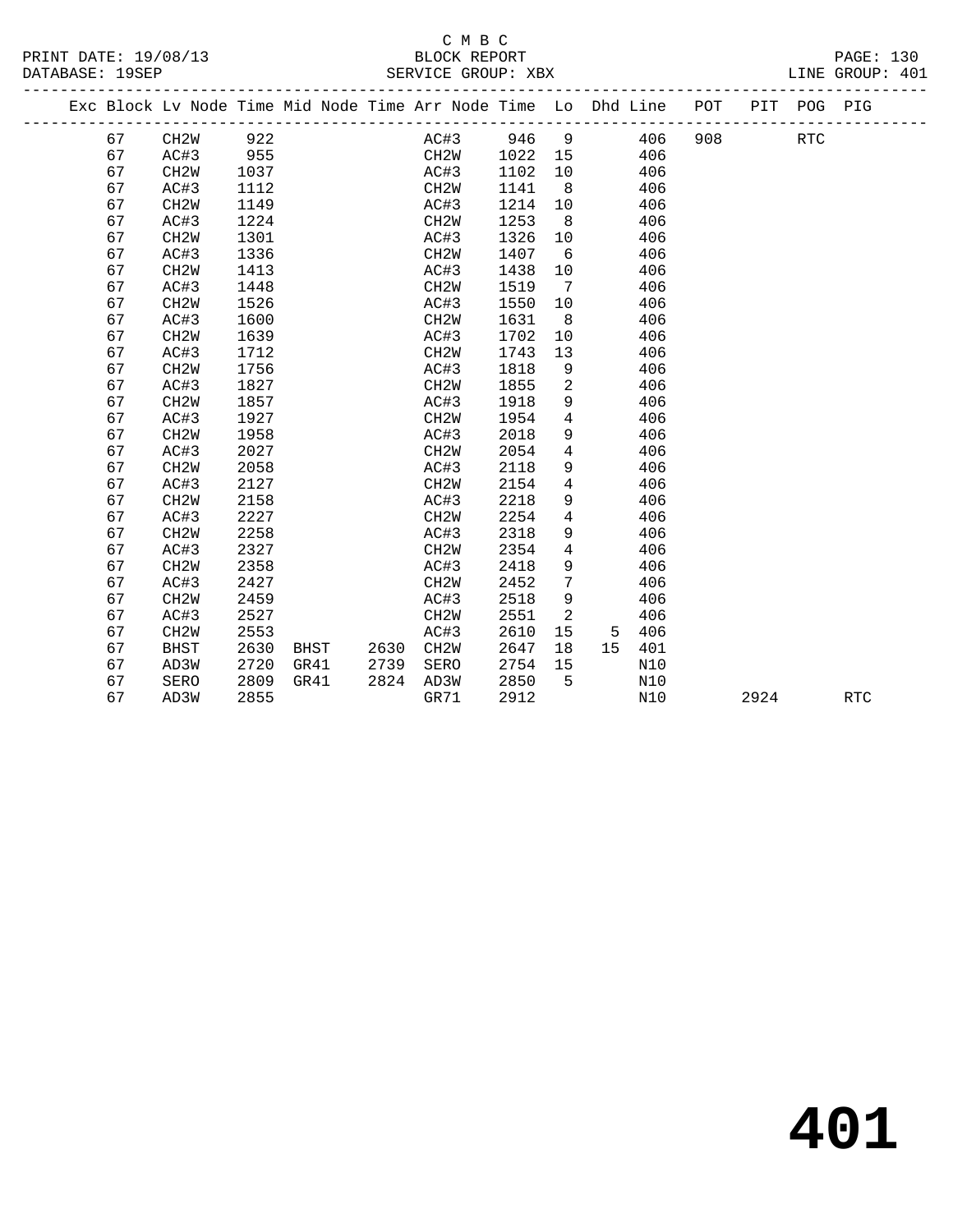#### C M B C SERVICE GROUP: XBX

| PRINT DATE: 19/08/13 | BLOCK REPORT       | <b>PAGE: 131</b> |
|----------------------|--------------------|------------------|
| DATABASE: 19SEP      | SERVICE GROUP: XBX | LINE GROUP: 401  |

|  |    | Exc Block Lv Node Time Mid Node Time Arr Node Time Lo Dhd Line POT |      |  |                  |        |              |     |     |      | PIT POG PIG |            |
|--|----|--------------------------------------------------------------------|------|--|------------------|--------|--------------|-----|-----|------|-------------|------------|
|  | 68 | CH2E                                                               | 928  |  | BHST             | 953 10 |              | 401 | 914 |      | RTC         |            |
|  | 68 | <b>BHST</b>                                                        | 1003 |  | CH2E             | 1027   | 15           | 401 |     |      |             |            |
|  | 68 | CH2E                                                               | 1042 |  | BHST             | 1108   | 10           | 401 |     |      |             |            |
|  | 68 | <b>BHST</b>                                                        | 1118 |  | CH2E             | 1142   | 15           | 401 |     |      |             |            |
|  | 68 | CH2E                                                               | 1157 |  | BHST             | 1223   | 10           | 401 |     |      |             |            |
|  | 68 | <b>BHST</b>                                                        | 1233 |  | CH2E             | 1259   | 11           | 401 |     |      |             |            |
|  | 68 | CH2E                                                               | 1310 |  | BHST             | 1338   | 10           | 401 |     |      |             |            |
|  | 68 | BHST                                                               | 1348 |  | CH2E             | 1414   | 12           | 401 |     |      |             |            |
|  | 68 | CH2E                                                               | 1426 |  | <b>BHST</b>      | 1453   | 10           | 401 |     |      |             |            |
|  | 68 | <b>BHST</b>                                                        | 1503 |  | CH2E             | 1530   | 11           | 401 |     |      |             |            |
|  | 68 | CH2E                                                               | 1541 |  | BHST             | 1608   | 10           | 401 |     |      |             |            |
|  | 68 | BHST                                                               | 1618 |  | CH2E             | 1645   | 14           | 401 |     |      |             |            |
|  | 68 | CH2E                                                               | 1659 |  | <b>BHST</b>      | 1723   | 10           | 401 |     |      |             |            |
|  | 68 | <b>BHST</b>                                                        | 1733 |  | CH2E             | 1759   | 6            | 401 |     |      |             |            |
|  | 68 | CH2E                                                               | 1805 |  | BHST             | 1828   | 8            | 401 |     |      |             |            |
|  | 68 | <b>BHST</b>                                                        | 1836 |  | CH2E             | 1902   | 5            | 401 |     |      |             |            |
|  | 68 | CH2E                                                               | 1907 |  | BHST             | 1928   | 8            | 401 |     |      |             |            |
|  | 68 | BHST                                                               | 1936 |  | CH2E             | 2000   | 8            | 401 |     |      |             |            |
|  | 68 | CH2E                                                               | 2008 |  | BHST             | 2028   | 11           | 401 |     |      |             |            |
|  | 68 | <b>BHST</b>                                                        | 2039 |  | CH2E             | 2102   | 18           | 401 |     |      |             |            |
|  | 68 | CH2E                                                               | 2120 |  | BHST             | 2138   | 15           | 401 |     |      |             |            |
|  | 68 | BHST                                                               | 2153 |  | CH2E             | 2216   | 9            | 401 |     |      |             |            |
|  | 68 | CH2E                                                               | 2225 |  | <b>BHST</b>      | 2243   | 11           | 401 |     |      |             |            |
|  | 68 | <b>BHST</b>                                                        | 2254 |  | CH2E             | 2317   | 8            | 401 |     |      |             |            |
|  | 68 | CH2E                                                               | 2325 |  | BHST             | 2343   | 1            | 401 |     |      |             |            |
|  | 68 | BHST                                                               | 2344 |  | CH2E             | 2407   | 18           | 401 |     |      |             |            |
|  | 68 | CH2E                                                               | 2425 |  | BHST             | 2443   | $\mathbf{1}$ | 401 |     |      |             |            |
|  | 68 | <b>BHST</b>                                                        | 2444 |  | CH2E             | 2504   | 21           | 401 |     |      |             |            |
|  | 68 | CH2E                                                               | 2525 |  | BHST             | 2543   | $\mathbf{1}$ | 401 |     |      |             |            |
|  | 68 | <b>BHST</b>                                                        | 2544 |  | CH <sub>2E</sub> | 2604   |              | 401 |     | 2615 |             | <b>RTC</b> |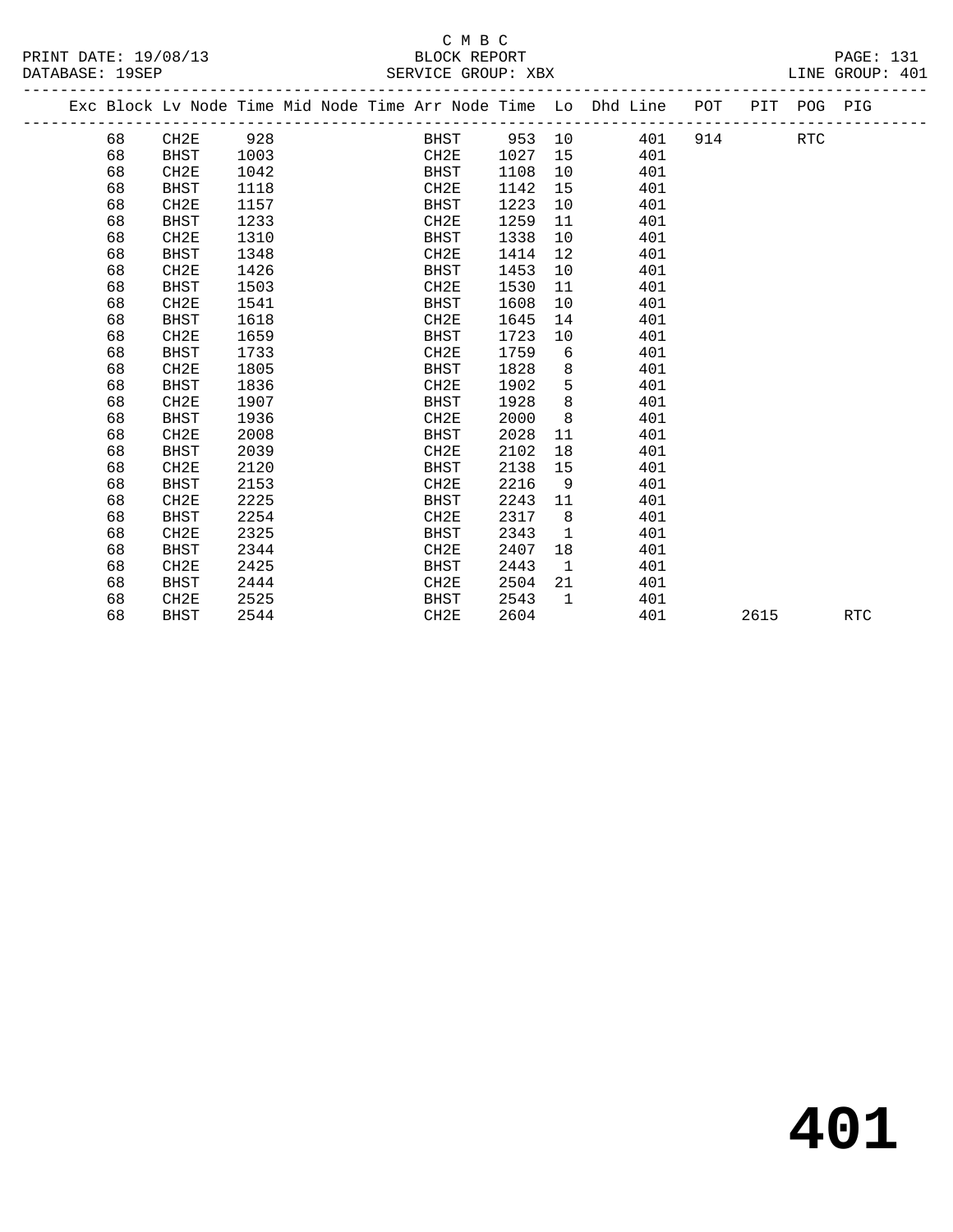#### C M B C<br>OCK REPORT SERVICE GROUP: XBX

| PRINT DATE: 19/08/13 | BLOCK REPORT       | <b>PAGE: 132</b> |
|----------------------|--------------------|------------------|
| DATABASE: 19SEP      | SERVICE GROUP: XBX | LINE GROUP: 401  |

|  |    | Exc Block Lv Node Time Mid Node Time Arr Node Time Lo Dhd Line POT |      |      |      |      |      |        |                |    |     |     |      | PIT POG PIG |            |
|--|----|--------------------------------------------------------------------|------|------|------|------|------|--------|----------------|----|-----|-----|------|-------------|------------|
|  | 69 | RRCX                                                               | 941  |      |      |      | AC#3 | 1007 3 |                |    | 408 | 933 |      | RTC         |            |
|  | 69 | AC#3                                                               | 1010 |      |      | RRCX |      | 1040   | 13             |    | 408 |     |      |             |            |
|  | 69 | RRCX                                                               | 1053 |      |      | AC#3 |      | 1120   | 10             |    | 408 |     |      |             |            |
|  | 69 | AC#3                                                               | 1130 |      |      | RRCX |      | 1201   | 8              |    | 408 |     |      |             |            |
|  | 69 | RRCX                                                               | 1209 |      |      | AC#3 |      | 1240   | 10             |    | 408 |     |      |             |            |
|  | 69 | AC#3                                                               | 1250 |      |      | RRCX |      | 1322   | 7              |    | 408 |     |      |             |            |
|  | 69 | RRCX                                                               | 1329 |      |      | AC#3 |      | 1400   | 10             |    | 408 |     |      |             |            |
|  | 69 | AC#3                                                               | 1410 |      |      | RRCX |      | 1443   | 6              |    | 408 |     |      |             |            |
|  | 69 | RRCX                                                               | 1449 |      |      | AC#3 |      | 1520   | 10             |    | 408 |     |      |             |            |
|  | 69 | AC#3                                                               | 1530 |      |      | RRCX |      | 1604   | 10             |    | 408 |     |      |             |            |
|  | 69 | RRCX                                                               | 1614 |      |      | AC#3 |      | 1642   | - 8            |    | 408 |     |      |             |            |
|  | 69 | AC#3                                                               | 1650 |      |      | RRCX |      | 1724   | 10             |    | 408 |     |      |             |            |
|  | 69 | RRCX                                                               | 1734 |      |      | AC#3 |      | 1802   | 8              |    | 408 |     |      |             |            |
|  | 69 | AC#3                                                               | 1810 |      |      | RRCX |      | 1842   | 5              |    | 408 |     |      |             |            |
|  | 69 | RRCX                                                               | 1847 |      |      | AC#3 |      | 1912   | 5              |    | 408 |     |      |             |            |
|  | 69 | AC#3                                                               | 1917 |      |      | RRCX |      | 1945   | 2              |    | 408 |     |      |             |            |
|  | 69 | RRCX                                                               | 1947 |      |      | AC#3 |      | 2012   | 5              |    | 408 |     |      |             |            |
|  | 69 | AC#3                                                               | 2017 |      |      | RRCX |      | 2044   | 5              |    | 408 |     |      |             |            |
|  | 69 | RRCX                                                               | 2049 |      |      | AC#3 |      | 2112   | 5              |    | 408 |     |      |             |            |
|  | 69 | AC#3                                                               | 2117 |      |      | RRCX |      | 2144   | 5              |    | 408 |     |      |             |            |
|  | 69 | RRCX                                                               | 2149 |      |      | AC#3 |      | 2212   | 5              |    | 408 |     |      |             |            |
|  | 69 | AC#3                                                               | 2217 |      |      | RRCX |      | 2242   | 7              |    | 408 |     |      |             |            |
|  | 69 | RRCX                                                               | 2249 | SHSW | 2254 | RC09 |      | 2307   | 12             |    | 404 |     |      |             |            |
|  | 69 | RC09                                                               | 2319 |      |      | CH2E |      | 2341   | 4              |    | 402 |     |      |             |            |
|  | 69 | CH2E                                                               | 2345 |      |      | RC09 |      | 2404   | 15             |    | 402 |     |      |             |            |
|  | 69 | RC09                                                               | 2419 |      |      | CH2E |      | 2441   | $\overline{4}$ |    | 402 |     |      |             |            |
|  | 69 | CH2E                                                               | 2445 |      |      | RC09 |      | 2504   | 10             | 2  | 402 |     |      |             |            |
|  | 69 | AD3W                                                               | 2516 | GR41 | 2547 | SERO |      | 2602   | 7              |    | N10 |     |      |             |            |
|  | 69 | SERO                                                               | 2609 | GR41 | 2624 | AD3W |      | 2701   | 6              | 32 | N10 |     |      |             |            |
|  | 69 | SERO                                                               | 2739 | GR41 | 2754 | AD3W |      | 2820   | $\mathcal{L}$  |    | N10 |     |      |             |            |
|  | 69 | AD3W                                                               | 2822 |      |      | GR71 |      | 2839   |                |    | N10 |     | 2851 |             | <b>RTC</b> |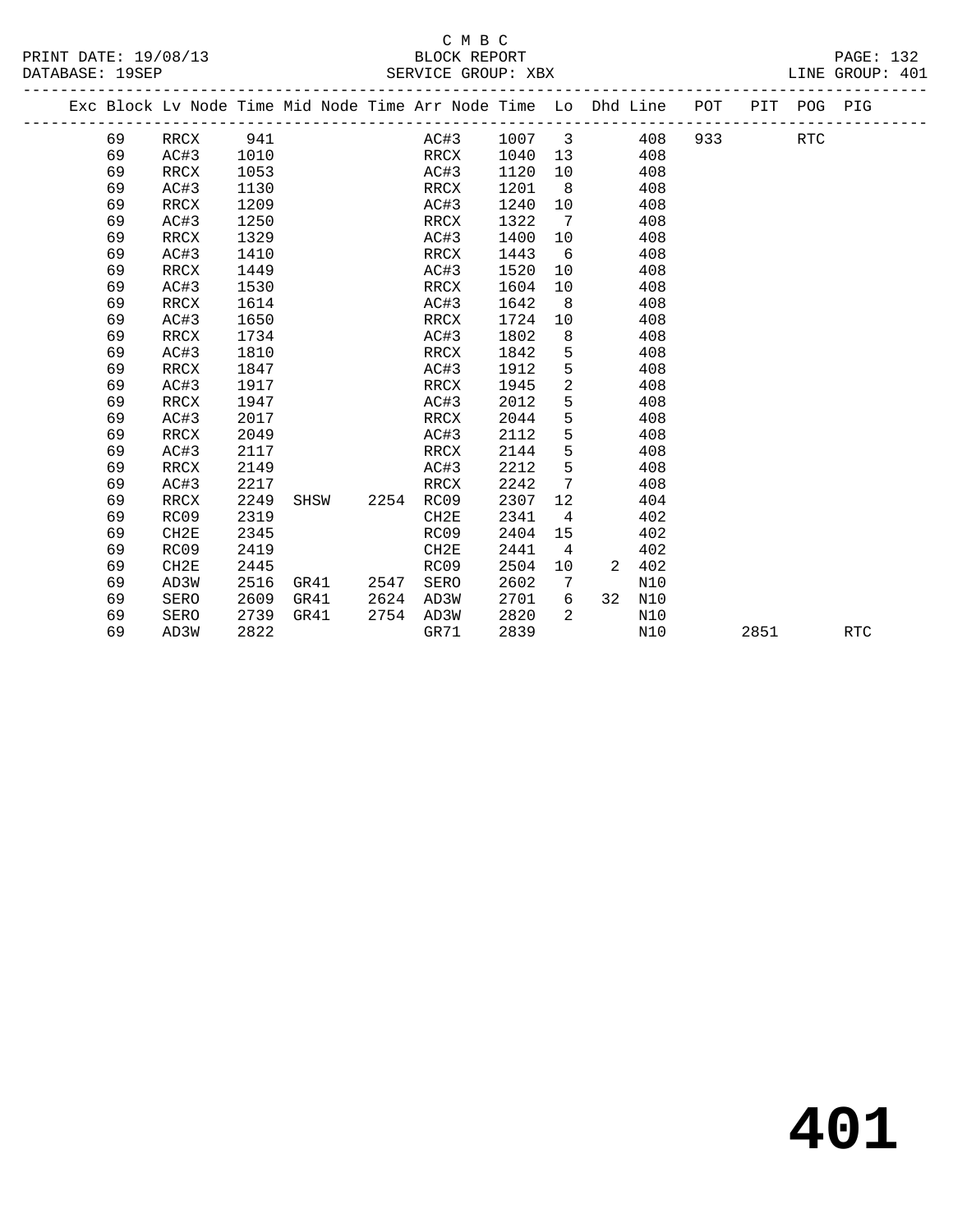#### C M B C<br>BLOCK REPORT SERVICE GROUP: XBX

|  |    |                   |      |      |      | Exc Block Lv Node Time Mid Node Time Arr Node Time Lo Dhd Line POT PIT POG PIG |         |                   |    |     |          |      |            |            |
|--|----|-------------------|------|------|------|--------------------------------------------------------------------------------|---------|-------------------|----|-----|----------|------|------------|------------|
|  | 70 | CH2W              | 1025 |      |      | AC#3                                                                           | 1050 10 |                   |    |     | 406 1011 |      | <b>RTC</b> |            |
|  | 70 | AC#3              | 1100 |      |      | CH2W                                                                           | 1129    | 8 <sup>8</sup>    |    | 406 |          |      |            |            |
|  | 70 | CH <sub>2</sub> W | 1137 |      |      | AC#3                                                                           | 1202    | 10                |    | 406 |          |      |            |            |
|  | 70 | AC#3              | 1212 |      |      | CH2W                                                                           | 1241    | 8                 |    | 406 |          |      |            |            |
|  | 70 | CH2W              | 1249 |      |      | AC#3                                                                           | 1314    | 10                |    | 406 |          |      |            |            |
|  | 70 | AC#3              | 1324 |      |      | CH2W                                                                           | 1355    | 6                 |    | 406 |          |      |            |            |
|  | 70 | CH <sub>2</sub> W | 1401 |      |      | AC#3                                                                           | 1426    | 10                |    | 406 |          |      |            |            |
|  | 70 | AC#3              | 1436 |      |      | CH2W                                                                           | 1507    | $7\phantom{0}$    |    | 406 |          |      |            |            |
|  | 70 | CH2W              | 1514 |      |      | AC#3                                                                           | 1538    | 10                |    | 406 |          |      |            |            |
|  | 70 | AC#3              | 1548 |      |      | CH2W                                                                           | 1619    | 8 <sup>8</sup>    |    | 406 |          |      |            |            |
|  | 70 | CH <sub>2</sub> W | 1627 |      |      | AC#3                                                                           | 1650    | 10                |    | 406 |          |      |            |            |
|  | 70 | AC#3              | 1700 |      |      | CH2W                                                                           | 1731    | 9                 |    | 406 |          |      |            |            |
|  | 70 | CH <sub>2</sub> W | 1740 |      |      | AC#3                                                                           | 1802    | 10                |    | 406 |          |      |            |            |
|  | 70 | AC#3              | 1812 |      |      | CH2W                                                                           | 1840    | 2                 |    | 406 |          |      |            |            |
|  | 70 | CH <sub>2</sub> W | 1842 |      |      | AC#3                                                                           | 1903    | 9                 |    | 406 |          |      |            |            |
|  | 70 | AC#3              | 1912 |      |      | CH2W                                                                           | 1939    | $4\overline{ }$   |    | 406 |          |      |            |            |
|  | 70 | CH <sub>2</sub> W | 1943 |      |      | AC#3                                                                           | 2003    | 9                 |    | 406 |          |      |            |            |
|  | 70 | AC#3              | 2012 |      |      | CH <sub>2</sub> W                                                              | 2039    | $4\overline{ }$   |    | 406 |          |      |            |            |
|  | 70 | CH2W              | 2043 |      |      | AC#3                                                                           | 2103    | 9                 |    | 406 |          |      |            |            |
|  | 70 | AC#3              | 2112 |      |      | CH <sub>2</sub> W                                                              | 2139    | 17                |    | 406 |          |      |            |            |
|  | 70 | CH <sub>2</sub> M | 2156 | BHST | 2212 | MAKN                                                                           | 2236    | $12 \overline{ }$ |    | 407 |          |      |            |            |
|  | 70 | MAKN              | 2248 | BHST | 2311 | CH <sub>2</sub> W                                                              | 2329    | 17                |    | 407 |          |      |            |            |
|  | 70 | CH <sub>2</sub> W | 2346 | BHST | 2402 | MAKN                                                                           | 2425    | 17                |    | 407 |          |      |            |            |
|  | 70 | MAKN              | 2442 | BHST | 2504 | CH2W                                                                           | 2520    | 11                | 15 | 407 |          |      |            |            |
|  | 70 | AD3W              | 2546 | GR41 | 2617 | SERO                                                                           | 2632    | $\overline{7}$    |    | N10 |          |      |            |            |
|  | 70 | SERO              | 2639 | GR41 | 2654 | AD3W                                                                           | 2731    | 22                |    | N10 |          |      |            |            |
|  | 70 | AD3W              | 2753 | GR41 | 2812 | SERO                                                                           | 2827    | 12                |    | N10 |          |      |            |            |
|  | 70 | SERO              | 2839 | GR41 |      | 2854 AD3W                                                                      | 2920    |                   |    | N10 |          | 2931 |            | <b>RTC</b> |
|  |    |                   |      |      |      |                                                                                |         |                   |    |     |          |      |            |            |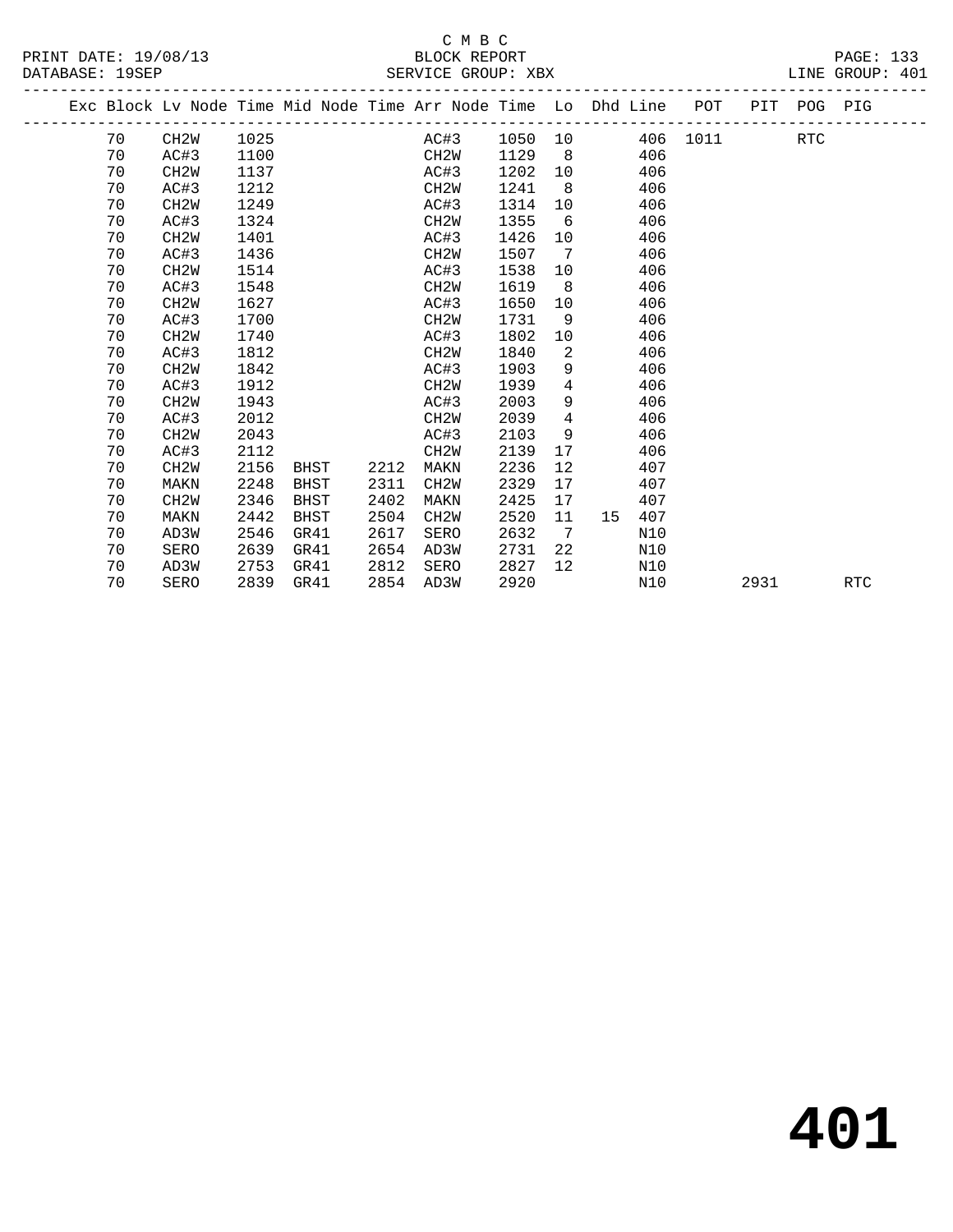|  |                 |                             |              |                            |              | C M B C                      |              |                         |                                                                                                                                                      |     |      |            |                      |  |
|--|-----------------|-----------------------------|--------------|----------------------------|--------------|------------------------------|--------------|-------------------------|------------------------------------------------------------------------------------------------------------------------------------------------------|-----|------|------------|----------------------|--|
|  |                 | PRINT DATE: 19/08/13        |              |                            |              |                              | BLOCK REPORT |                         |                                                                                                                                                      |     |      |            | <b>PAGE: 134</b>     |  |
|  |                 |                             |              |                            |              |                              |              |                         |                                                                                                                                                      |     |      |            |                      |  |
|  |                 |                             |              |                            |              |                              |              |                         |                                                                                                                                                      |     |      |            |                      |  |
|  |                 |                             |              |                            |              |                              |              |                         |                                                                                                                                                      |     |      |            |                      |  |
|  |                 |                             |              |                            |              |                              |              |                         |                                                                                                                                                      |     |      |            |                      |  |
|  |                 |                             |              |                            |              |                              |              |                         |                                                                                                                                                      |     |      |            |                      |  |
|  |                 |                             |              |                            |              |                              |              |                         |                                                                                                                                                      |     |      |            |                      |  |
|  |                 |                             |              |                            |              |                              |              |                         |                                                                                                                                                      |     |      |            |                      |  |
|  |                 |                             |              |                            |              |                              |              |                         |                                                                                                                                                      |     |      |            |                      |  |
|  |                 |                             |              |                            |              |                              |              |                         |                                                                                                                                                      |     |      |            |                      |  |
|  |                 |                             |              |                            |              |                              |              |                         |                                                                                                                                                      |     |      |            |                      |  |
|  |                 |                             |              |                            |              |                              |              |                         |                                                                                                                                                      |     |      |            |                      |  |
|  |                 | SHSW STEVESTON & SEAWARD WB |              |                            |              |                              |              |                         |                                                                                                                                                      |     |      |            |                      |  |
|  |                 |                             |              |                            |              |                              |              |                         |                                                                                                                                                      |     |      |            |                      |  |
|  |                 |                             |              |                            |              |                              |              |                         | Exc Block Lv Node Time Mid Node Time Arr Node Time Lo Dhd Line POT PIT POG PIG                                                                       |     |      |            |                      |  |
|  | 20              |                             |              | RRCX 502 BHST 521 BPST 529 |              |                              |              |                         | RRCX 502 BHST 521 BPST 529 6 403 454 RTC<br>BPST 535 BHST 546 RRCX 601 4 403<br>RRCX 605 BHST 624 BPST 633 2 403<br>BPST 635 BHST 646 RRCX 702 1 403 |     |      |            |                      |  |
|  | 20              |                             |              |                            |              |                              |              |                         |                                                                                                                                                      |     |      |            |                      |  |
|  | 20              |                             |              |                            |              |                              |              |                         |                                                                                                                                                      |     |      |            |                      |  |
|  | 20              |                             |              |                            |              |                              |              |                         |                                                                                                                                                      |     |      |            |                      |  |
|  | 20              | RRCX                        |              |                            |              |                              |              |                         |                                                                                                                                                      |     |      |            |                      |  |
|  | 20              | BPST                        |              |                            |              |                              |              |                         |                                                                                                                                                      |     |      |            |                      |  |
|  | 20              | RRCX                        |              |                            |              |                              |              |                         |                                                                                                                                                      |     |      |            |                      |  |
|  | 20              | BPST                        |              |                            |              |                              |              |                         | 703 BHST 723 BPST 733 3 403<br>736 BHST 748 RRCX 805 20 403<br>825 BHST 847 BPST 858 4 403<br>902 BHST 915 RRCX 935 15 403                           |     |      |            |                      |  |
|  | 20              | <b>RRCX</b>                 | 950          | <b>BHST</b>                |              | 1014 BPST                    |              |                         | 1028 19 403                                                                                                                                          |     |      |            |                      |  |
|  | 20              | BPST                        | 1047         | BHST                       | 1102         | RRCX                         |              |                         | 1124 11 403                                                                                                                                          |     |      |            |                      |  |
|  | 20              | RRCX                        |              | 1135 BHST                  |              | 1159 BPST                    |              |                         | $\begin{array}{cccc} 1215 & 17 & & 403 \\ 1313 & 7 & & 403 \end{array}$                                                                              |     |      |            |                      |  |
|  | 20              | BPST                        | 1232         | BHST                       | 1249         | RRCX                         |              |                         |                                                                                                                                                      |     |      |            |                      |  |
|  | 20              | RRCX                        | 1320         | BHST                       | 1344         | <b>BPST</b>                  |              |                         | 1404 13 403                                                                                                                                          |     |      |            |                      |  |
|  | 20              | BPST                        | 1417         | BHST                       | 1437         | RRCX                         |              |                         | 1500 5 403                                                                                                                                           |     |      |            |                      |  |
|  | 20              | RRCX                        | 1505         | BHST                       | 1530         | BPST                         |              |                         | 1548  14  403<br>1645  8  403                                                                                                                        |     |      |            |                      |  |
|  | 20              | BPST                        | 1602         | BHST                       | 1620         | RRCX                         |              |                         |                                                                                                                                                      |     |      |            |                      |  |
|  | 20              | RRCX                        | 1653         | BHST                       | 1715         | <b>BPST</b>                  |              |                         | 1731 16 403                                                                                                                                          |     |      |            |                      |  |
|  | 20              | BPST                        | 1747         | BHST                       | 1803         | RRCX                         |              |                         | 1827 13 403                                                                                                                                          |     |      |            |                      |  |
|  | 20              | RRCX                        | 1840         | BHST                       | 1900         | BPST                         |              |                         | $\begin{array}{cccc} 1916 & 7 & & 403 \\ 2000 & 10 & & & 403 \end{array}$                                                                            |     |      |            |                      |  |
|  | 20              | BPST                        | 1923         | BHST                       | 1938<br>2030 | RRCX                         |              |                         | 2046 17 403                                                                                                                                          |     |      |            |                      |  |
|  | 20              | RRCX                        | 2010         | <b>BHST</b>                |              | <b>BPST</b>                  |              |                         |                                                                                                                                                      |     |      |            |                      |  |
|  | 20<br>20        | BPST                        | 2103         |                            |              |                              |              |                         | BHST 2116 RRCX 2137 9 403                                                                                                                            |     |      |            |                      |  |
|  | 20              | RRCX<br>BPST                | 2146<br>2233 | 2233 BHST                  |              |                              |              |                         | BHST 2206 BPST 2216 17 403<br>BHST 2245 RRCX 2306 6 403                                                                                              |     |      |            |                      |  |
|  | 20 <sub>o</sub> |                             |              |                            |              |                              |              |                         | RRCX 2312 BHST 2331 BPST 2341 403                                                                                                                    |     | 2354 |            | $\operatorname{RTC}$ |  |
|  |                 |                             |              |                            |              |                              |              |                         |                                                                                                                                                      |     |      |            |                      |  |
|  | 21              | <b>BPST</b>                 | 505          | BHST                       | 516          | RRCX                         | 531          | $\overline{a}$          | 403                                                                                                                                                  | 450 |      | <b>RTC</b> |                      |  |
|  | 21              | RRCX                        | 533          | <b>BHST</b>                | 552          | <b>BPST</b>                  | 601          | $\overline{4}$          | 403                                                                                                                                                  |     |      |            |                      |  |
|  | 21              | <b>BPST</b>                 | 605          | <b>BHST</b>                | 616          | $\verb!RRCX!$                | 631          | 2                       | 403                                                                                                                                                  |     |      |            |                      |  |
|  | 21<br>21        | RRCX                        | 633<br>705   | <b>BHST</b>                | 653<br>716   | <b>BPST</b>                  | 703<br>732   | 2                       | 403<br>403                                                                                                                                           |     |      |            |                      |  |
|  | 21              | <b>BPST</b><br>RRCX         | 736          | <b>BHST</b><br><b>BHST</b> | 756          | $\verb!RRCX!$<br><b>BPST</b> | 807          | 4<br>18                 | 403                                                                                                                                                  |     |      |            |                      |  |
|  | 21              | <b>BPST</b>                 | 825          | <b>BHST</b>                | 837          | $\verb!RRCX!$                | 856          | 12                      | 403                                                                                                                                                  |     |      |            |                      |  |
|  | 21              | RRCX                        | 908          | <b>BHST</b>                | 931          | <b>BPST</b>                  | 943          | 19                      | 403                                                                                                                                                  |     |      |            |                      |  |
|  | 21              | <b>BPST</b>                 | 1002         | <b>BHST</b>                | 1015         | $\verb!RRCX!$                | 1037         | 13                      | 403                                                                                                                                                  |     |      |            |                      |  |
|  | 21              | RRCX                        | 1050         | <b>BHST</b>                | 1114         | <b>BPST</b>                  | 1129         | 18                      | 403                                                                                                                                                  |     |      |            |                      |  |
|  | 21              | <b>BPST</b>                 | 1147         | <b>BHST</b>                | 1203         | $\mathop{\mathrm{RRCX}}$     | 1226         | 9                       | 403                                                                                                                                                  |     |      |            |                      |  |
|  | 21              | RRCX                        | 1235         | <b>BHST</b>                | 1259         | <b>BPST</b>                  | 1317         | 15                      | 403                                                                                                                                                  |     |      |            |                      |  |
|  | 21              | <b>BPST</b>                 | 1332         | <b>BHST</b>                | 1349         | $\mathop{\mathrm{RRCX}}$     | 1413         | 8                       | 403                                                                                                                                                  |     |      |            |                      |  |
|  | 21              | RRCX                        | 1421         | <b>BHST</b>                | 1446         | <b>BPST</b>                  | 1504         | 13                      | 403                                                                                                                                                  |     |      |            |                      |  |
|  | 21              | <b>BPST</b>                 | 1517         | <b>BHST</b>                | 1537         | $\verb!RRCX!$                | 1602         | 5                       | 403                                                                                                                                                  |     |      |            |                      |  |
|  | 21              | RRCX                        | 1607         | BHST                       | 1630         | <b>BPST</b>                  | 1646         | 16                      | 403                                                                                                                                                  |     |      |            |                      |  |
|  | 21              | <b>BPST</b>                 | 1702         | BHST                       | 1720         | RRCX                         | 1744         | 13                      | 403                                                                                                                                                  |     |      |            |                      |  |
|  | 21              | RRCX                        |              | 1757 BHST                  | 1818         | <b>BPST</b>                  | 1836         | $\overline{\mathbf{3}}$ | 403                                                                                                                                                  |     |      |            |                      |  |
|  |                 |                             |              |                            |              |                              |              |                         |                                                                                                                                                      |     |      |            |                      |  |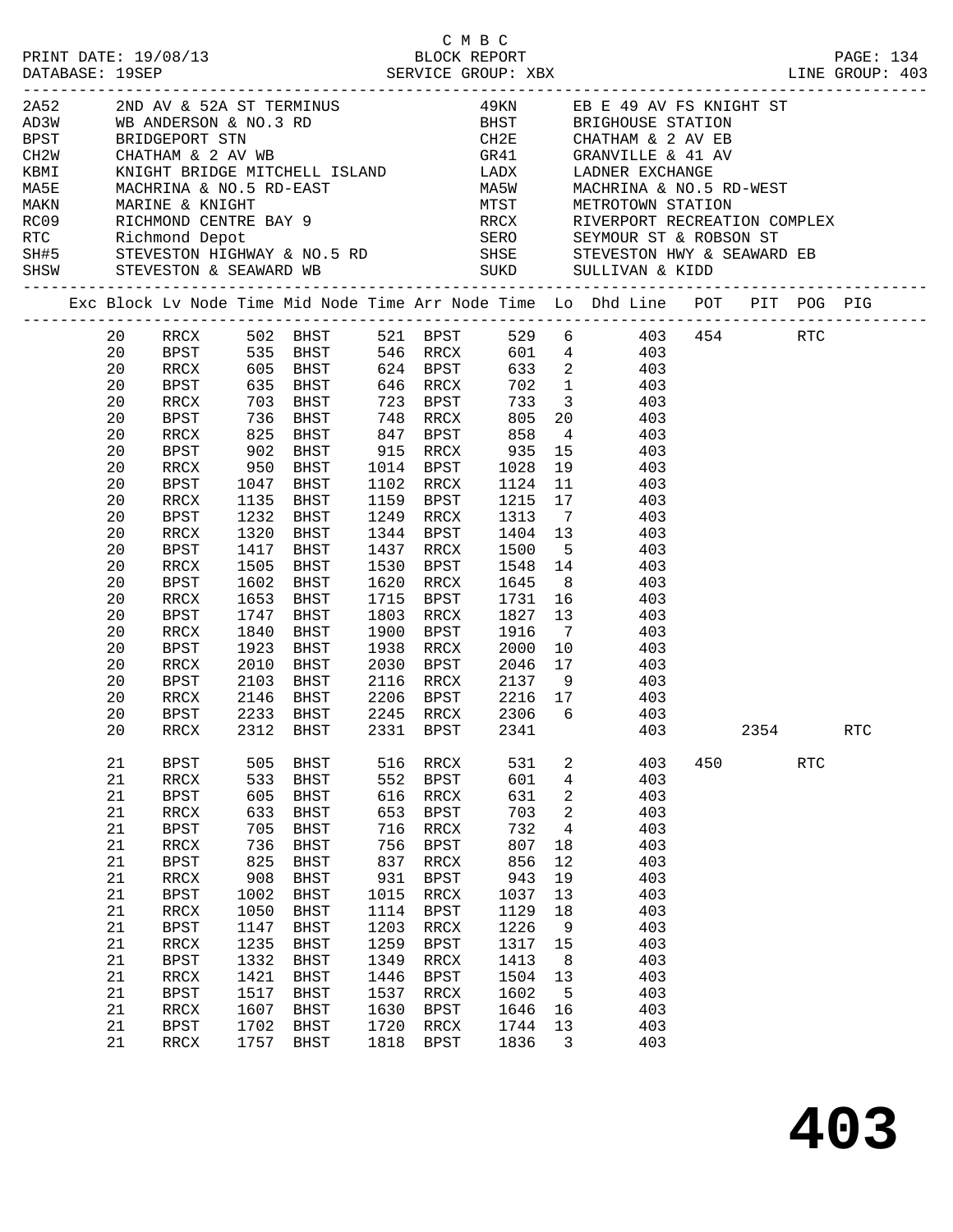#### C M B C<br>BLOCK REPORT SERVICE GROUP: XBX

|  |    |                   |      |             |      |                   |      |                 | Exc Block Lv Node Time Mid Node Time Arr Node Time Lo Dhd Line POT |     |      | PIT POG PIG |            |
|--|----|-------------------|------|-------------|------|-------------------|------|-----------------|--------------------------------------------------------------------|-----|------|-------------|------------|
|  | 21 | BPST              |      | 1839 BHST   |      | 1855 RRCX         | 1919 |                 | 403                                                                |     | 1925 |             | <b>RTC</b> |
|  | 22 | CH2E              | 618  |             |      | RC09              | 640  | 6               | 402                                                                | 604 |      | <b>RTC</b>  |            |
|  | 22 | RC09              | 646  | SHSE        | 659  | RRCX              | 704  | 15              | 404                                                                |     |      |             |            |
|  | 22 | RRCX              | 719  | SHSW        |      | 724 RC09          | 740  | 9               | 404                                                                |     |      |             |            |
|  | 22 | RC09              | 749  |             |      | CH <sub>2E</sub>  | 813  | 5               | 402                                                                |     |      |             |            |
|  | 22 | CH2E              | 818  |             |      | RC09              | 840  | 11              | 402                                                                |     |      |             |            |
|  | 22 | RC09              | 851  | SHSE        | 905  | RRCX              | 910  | 9               | 404                                                                |     |      |             |            |
|  | 22 | RRCX              | 919  | SHSW        | 924  | RC09              | 941  | 8               | 404                                                                |     |      |             |            |
|  | 22 | RC09              | 949  |             |      | CH2E              | 1015 | 3               | 402                                                                |     |      |             |            |
|  | 22 | CH2E              | 1018 |             |      | RC09              | 1042 | 8               | 402                                                                |     |      |             |            |
|  | 22 | RC09              | 1050 | SHSE        |      | 1105 RRCX         | 1111 | 8               | 404                                                                |     |      |             |            |
|  | 22 | RRCX              | 1119 | SHSW        |      | 1124 RC09         | 1144 | 11              | 404                                                                |     |      |             |            |
|  | 22 | RC09              | 1155 |             |      | CH2W              | 1221 | 7               | 402                                                                |     |      |             |            |
|  | 22 | CH <sub>2</sub> W | 1228 |             |      | RC09              | 1253 | 22              | 407                                                                |     |      |             |            |
|  | 22 | RC09              | 1315 |             |      | CH2E              | 1340 | 7               | 407                                                                |     |      |             |            |
|  | 22 | CH2E              | 1347 |             |      | RC09              | 1411 | 7               | 402                                                                |     |      |             |            |
|  | 22 | RC09              | 1418 | SHSE        | 1435 | RRCX              | 1441 | 6               | 404                                                                |     |      |             |            |
|  | 22 | RRCX              | 1447 | SHSW        | 1454 | RC09              | 1512 | 12              | 404                                                                |     |      |             |            |
|  | 22 | RC09              | 1524 |             |      | CH <sub>2</sub> W | 1552 | 6               | 402                                                                |     |      |             |            |
|  | 22 | CH <sub>2</sub> W | 1558 | BHST        | 1620 | MAKN              | 1654 | 23              | 407                                                                |     |      |             |            |
|  | 22 | MAKN              | 1717 | <b>BHST</b> | 1748 | CH2E              | 1810 | 7               | 407                                                                |     |      |             |            |
|  | 22 | CH2E              | 1817 |             |      | RC09              | 1840 | 9               | 402                                                                |     |      |             |            |
|  | 22 | RC09              | 1849 | SHSE        | 1905 | RRCX              | 1910 | 9               | 404                                                                |     |      |             |            |
|  | 22 | RRCX              | 1919 | SHSW        | 1924 | RC09              | 1938 | 10              | 404                                                                |     |      |             |            |
|  | 22 | RC09              | 1948 |             |      | CH2E              | 2016 | $4\overline{ }$ | 402                                                                |     |      |             |            |
|  | 22 | CH2E              | 2020 |             |      | RC09              | 2041 | 8               | 402                                                                |     |      |             |            |
|  | 22 | RC09              | 2049 | SHSE        | 2105 | RRCX              | 2110 | 9               | 404                                                                |     |      |             |            |
|  | 22 | RRCX              | 2119 | SHSW        | 2124 | RC09              | 2138 | 11              | 404                                                                |     |      |             |            |
|  | 22 | RC09              | 2149 |             |      | CH2E              | 2211 | $\overline{4}$  | 402                                                                |     |      |             |            |
|  | 22 | CH2E              | 2215 |             |      | RC09              | 2234 | 15              | 402                                                                |     |      |             |            |
|  | 22 | RC09              | 2249 |             |      | CH2E              | 2311 |                 | 402                                                                |     | 2322 |             | <b>RTC</b> |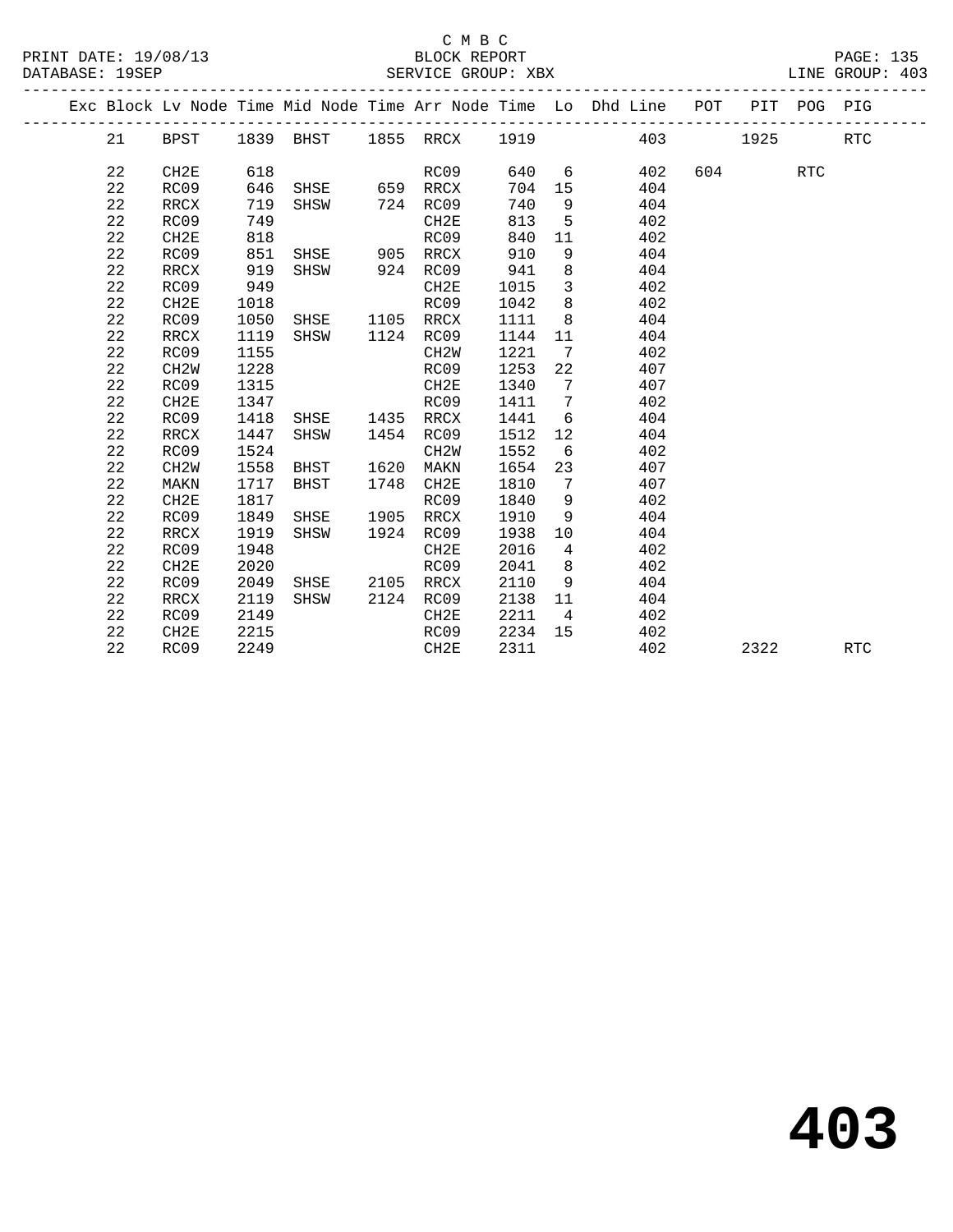# C M B C<br>BLOCK REPORT

| DATABASE: 19SEP |    |                   |      |                |      |                      |        |                         |                                                                                |     |            |            | LINE GROUP: 403 |  |
|-----------------|----|-------------------|------|----------------|------|----------------------|--------|-------------------------|--------------------------------------------------------------------------------|-----|------------|------------|-----------------|--|
|                 |    |                   |      |                |      |                      |        |                         | Exc Block Lv Node Time Mid Node Time Arr Node Time Lo Dhd Line POT PIT POG PIG |     |            |            |                 |  |
|                 | 23 | SH#5              | 631  |                |      | RC09                 | 645 4  |                         | 404                                                                            | 627 | <b>RTC</b> |            |                 |  |
|                 | 23 | RC09              | 649  |                |      | CH2E                 | 713 5  |                         | 402                                                                            |     |            |            |                 |  |
|                 | 23 | CH2E              | 718  |                |      | RC09                 | 740 12 |                         | 402                                                                            |     |            |            |                 |  |
|                 | 23 | RC09              | 752  | SHSE 805 RRCX  |      |                      | 810    | 9                       | 404                                                                            |     |            |            |                 |  |
|                 | 23 | RRCX              | 819  | SHSW 824 RC09  |      |                      | 841    | 8 <sup>8</sup>          | 404                                                                            |     |            |            |                 |  |
|                 | 23 | RC09              | 849  |                |      | CH2E                 | 915    | $\overline{\mathbf{3}}$ | 402                                                                            |     |            |            |                 |  |
|                 | 23 | CH2E              | 918  |                |      | RC09                 | 940    | 10                      | 402                                                                            |     |            |            |                 |  |
|                 | 23 | RC09              | 950  | SHSE 1005 RRCX |      |                      | 1011   | 8 <sup>8</sup>          | 404                                                                            |     |            |            |                 |  |
|                 | 23 | RRCX              | 1019 | SHSW           |      | 1024 RC09            | 1042   | 13                      | 404                                                                            |     |            |            |                 |  |
|                 | 23 | RC09              | 1055 |                |      | CH2W                 | 1119   | 13                      | 402                                                                            |     |            |            |                 |  |
|                 | 23 | CH2W              | 1132 |                |      | RC09                 | 1157   | 18                      | 407                                                                            |     |            |            |                 |  |
|                 | 23 | RC09              | 1215 |                |      | CH2E                 | 1237   | 10                      | 407                                                                            |     |            |            |                 |  |
|                 | 23 | CH2E              | 1247 |                |      | RC09                 | 1311   | $\overline{7}$          | 402                                                                            |     |            |            |                 |  |
|                 | 23 | RC09              | 1318 | SHSE           |      | 1335 RRCX            | 1341   | 6                       | 404                                                                            |     |            |            |                 |  |
|                 | 23 | RRCX              | 1347 | SHSW           |      | 1354 RC09            | 1412   | 13                      | 404                                                                            |     |            |            |                 |  |
|                 | 23 | RC09              | 1425 |                |      | CH2W                 | 1454   | $\overline{4}$          | 402                                                                            |     |            |            |                 |  |
|                 | 23 | CH <sub>2</sub> W | 1458 | BHST           |      | 1520 MAKN            | 1555   | 20                      | 407                                                                            |     |            |            |                 |  |
|                 | 23 | MAKN              | 1615 | BHST           | 1648 | CH2E                 | 1710   | $\overline{7}$          | 407                                                                            |     |            |            |                 |  |
|                 | 23 | CH2E              | 1717 |                |      | RC09                 | 1740   | $\overline{7}$          | 402                                                                            |     |            |            |                 |  |
|                 | 23 | RC09              | 1747 | SHSE           | 1805 | RRCX                 | 1811   | 8                       | 404                                                                            |     |            |            |                 |  |
|                 | 23 | RRCX              | 1819 | SHSW           |      | 1824 RC09            | 1838   | 10                      | 404                                                                            |     |            |            |                 |  |
|                 | 23 | RC09              | 1848 |                |      | CH2E                 | 1916   | $\overline{4}$          | 402                                                                            |     |            |            |                 |  |
|                 | 23 | CH2E              | 1920 |                |      | RC09                 | 1941   | 8                       | 402                                                                            |     |            |            |                 |  |
|                 | 23 | RC09              | 1949 | SHSE           |      | 2005 RRCX            | 2010   | 9                       | 404                                                                            |     |            |            |                 |  |
|                 | 23 | RRCX              | 2019 | SHSW           |      | 2024 RC09            | 2038   | 11                      | 404                                                                            |     |            |            |                 |  |
|                 | 23 | RC09              | 2049 |                |      | CH2E                 | 2113   | $5^{\circ}$             | 402                                                                            |     |            |            |                 |  |
|                 | 23 | CH2E              | 2118 |                |      | RC09                 | 2138   | 12                      | 402                                                                            |     |            |            |                 |  |
|                 | 23 | RC09              | 2150 | SHSE           |      | 2205 RRCX            | 2210   |                         | 404                                                                            |     | 2216       |            | RTC             |  |
|                 | 24 | RC09              | 652  |                |      | CH2W                 | 712    | 20                      | 407                                                                            | 637 |            | <b>RTC</b> |                 |  |
|                 | 24 | CH <sub>2</sub> W | 732  | BHST           |      |                      | 817    | 24                      | 407                                                                            |     |            |            |                 |  |
|                 | 24 | MAKN              | 841  | BHST           |      | 751 MAKN<br>904 CH2W | 922    | 10                      | 407                                                                            |     |            |            |                 |  |
|                 | 24 | CH <sub>2</sub> W | 932  | BHST           |      | 954 MAKN             | 1024   | 5                       | 407                                                                            |     |            |            |                 |  |
|                 | 24 |                   | 1029 | BHST           |      | 1057 CH2E            | 1116   | $\overline{2}$          | 407                                                                            |     |            |            |                 |  |
|                 |    | MAKN              |      |                |      |                      |        | $7\phantom{.0}$         |                                                                                |     |            |            |                 |  |
|                 | 24 | CH2E              | 1118 |                |      | RC09                 | 1142   |                         | 402                                                                            |     |            |            |                 |  |
|                 | 24 | RC09              | 1149 | SHSE           |      | 1205 RRCX            | 1211   | 8                       | 404                                                                            |     |            |            |                 |  |
|                 | 24 | RRCX              | 1219 | SHSW           |      | 1224 RC09            | 1244   | 11                      | 404                                                                            |     |            |            |                 |  |
|                 | 24 | RC09              | 1255 |                |      | CH <sub>2</sub> W    | 1321   | $7\overline{ }$         | 402                                                                            |     |            |            |                 |  |
|                 | 24 | CH2W              | 1328 |                |      | RC09                 | 1353   | 22                      | 407                                                                            |     |            |            |                 |  |
|                 | 24 | RC09              | 1415 |                |      | CH2E                 | 1440   | $\overline{7}$          | 407                                                                            |     |            |            |                 |  |
|                 | 24 | CH2E              | 1447 |                |      | RC09                 | 1511   | $7\phantom{.0}$         | 402                                                                            |     |            |            |                 |  |
|                 | 24 | RC09              | 1518 | SHSE           |      | 1535 RRCX            | 1541   | 6                       | 404                                                                            |     |            |            |                 |  |

 24 RRCX 1547 SHSW 1554 RC09 1612 11 404 24 RC09 1623 CH2W 1651 5 402

 24 MAKN 1751 BHST 1820 CH2W 1841 15 407 24 CH2W 1856 BHST 1915 MAKN 1943 9 407

24 CH2W 2450 BHST 2506 MAKN 2529 13 407

24 CH2W 1656 BHST 1717 MAKN 1747 4 407

 24 MAKN 1952 BHST 2018 CH2W 2038 18 407 24 CH2W 2056 BHST 2114 MAKN 2140 15 407 24 MAKN 2155 BHST 2218 CH2W 2236 10 407

 24 CH2W 2246 BHST 2302 MAKN 2326 17 407 24 MAKN 2343 BHST 2406 CH2W 2423 27 407<br>24 CH2W 2450 BHST 2506 MAKN 2529 13 407<br>24 MAKN 2542 BPST 2553 BHST 2604 407

24 MAKN 2542 BPST 2553 BHST 2604 407 2616 RTC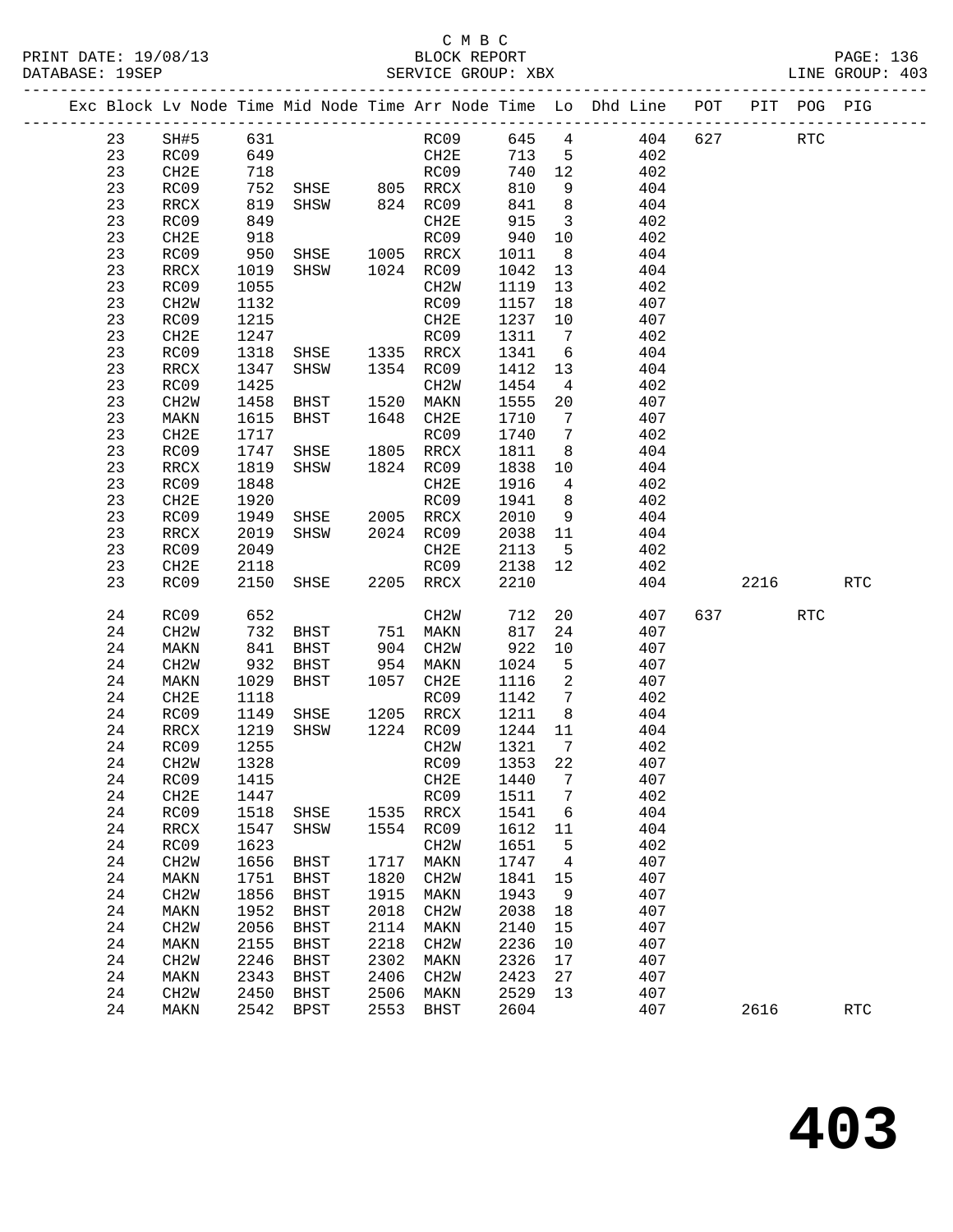#### C M B C<br>BLOCK REPORT SERVICE GROUP: XBX

|  |          |                          |              |                                |              |                           |              |                            | Exc Block Lv Node Time Mid Node Time Arr Node Time Lo Dhd Line | POT | PIT  | POG PIG    |            |
|--|----------|--------------------------|--------------|--------------------------------|--------------|---------------------------|--------------|----------------------------|----------------------------------------------------------------|-----|------|------------|------------|
|  | 25       | RC09                     |              | 722 SHSE                       |              | 735 RRCX<br>754 RC09      | 740          | 9                          | 404                                                            | 707 |      | <b>RTC</b> |            |
|  | 25       | RRCX                     | 749          | SHSW                           |              | 754 RC09                  | 810          | 9                          | 404                                                            |     |      |            |            |
|  | 25       | RC09                     | 819          |                                |              | CH2E                      | 845          | $\overline{\mathbf{3}}$    | 402                                                            |     |      |            |            |
|  | 25       | CH2E                     | 848          |                                |              | RC09                      | 910          | 10                         | 402                                                            |     |      |            |            |
|  | 25       | RC09                     | 920          | SHSE 935 RRCX<br>SHSW 954 RC09 |              |                           | 941          | 8                          | 404                                                            |     |      |            |            |
|  | 25       | $\mathop{\mathrm{RRCX}}$ | 949          |                                |              |                           | 1012         | $7\phantom{.0}$            | 404                                                            |     |      |            |            |
|  | 25       | RC09                     | 1019         |                                |              | CH2E                      | 1045         | $\overline{\mathbf{3}}$    | 402                                                            |     |      |            |            |
|  | 25       | CH2E                     | 1048         |                                |              | RC09                      | 1112         | $\overline{7}$             | 402                                                            |     |      |            |            |
|  | 25       | RC09                     | 1119         | SHSE                           |              | 1135 RRCX                 | 1141         | 8 <sup>8</sup>             | 404                                                            |     |      |            |            |
|  | 25       | RRCX                     | 1149         | SHSW                           |              | 1154 RC09                 | 1214         | 11                         | 404                                                            |     |      |            |            |
|  | 25       | RC09                     | 1225         |                                |              | CH <sub>2</sub> M         | 1251         | $7\overline{ }$            | 402                                                            |     |      |            |            |
|  | 25       | CH <sub>2</sub> W        | 1258         | BHST                           | 1321         | MAKN                      | 1354         | 21                         | 407                                                            |     |      |            |            |
|  | 25       | MAKN                     | 1415         | BHST                           | 1440         | MA5E                      | 1501         | 10                         | 405                                                            |     |      |            |            |
|  | 25       | MA5E                     | 1511         | BHST                           | 1529         | MAKN                      | 1551         | 19                         | 405                                                            |     |      |            |            |
|  | 25       | MAKN                     | 1610         | BHST                           | 1633         | MA5W                      | 1650         | 12                         | 405                                                            |     |      |            |            |
|  | 25       | MA5W                     | 1702         | BHST                           | 1725         | MAKN                      | 1745         |                            | 405                                                            |     | 1759 |            | <b>RTC</b> |
|  | 26       | MAKN                     | 739          | BHST                           | 801<br>852   | CH2W                      | 817          | 15                         | 407                                                            | 723 |      | <b>RTC</b> |            |
|  | 26       | CH <sub>2</sub> W        | 832          | BHST                           |              | MAKN                      | 920          | 21                         | 407                                                            |     |      |            |            |
|  | 26       | MAKN                     | 941          | BHST                           | 1005         | CH2W                      | 1023         | 19                         | 407                                                            |     |      |            |            |
|  | 26       | CH <sub>2</sub> W        | 1042         |                                |              | RC09                      | 1107         | 17                         | 407                                                            |     |      |            |            |
|  | 26       | RC09                     | 1124         |                                |              | CH2E                      | 1146         | $\overline{\phantom{a}}^2$ | 407                                                            |     |      |            |            |
|  | 26       | CH2E                     | 1148         |                                |              | RC09                      | 1213         | $5^{\circ}$                | 402                                                            |     |      |            |            |
|  | 26       | RC09                     | 1218         | SHSE                           |              | 1235 RRCX                 | 1241         | 8 <sup>8</sup>             | 404                                                            |     |      |            |            |
|  | 26       | RRCX                     | 1249         | SHSW                           | 1254         | RC09                      | 1314         | 11                         | 404                                                            |     |      |            |            |
|  | 26       | RC09                     | 1325         |                                |              | CH2W                      | 1353         | $5^{\circ}$                | 402                                                            |     |      |            |            |
|  | 26       | CH <sub>2</sub> W        | 1358         | BHST                           |              | 1420 MAKN                 | 1455         | 20                         | 407                                                            |     |      |            |            |
|  | 26       | MAKN                     | 1515         | BHST                           | 1548         | CH2E                      | 1610         | $\overline{7}$             | 407                                                            |     |      |            |            |
|  | 26       | CH2E                     | 1617         |                                |              | RC09                      | 1641         | $6\overline{6}$            | 402                                                            |     |      |            |            |
|  | 26       | RC09                     | 1647         | SHSE                           | 1705         | RRCX                      | 1711         | 8 <sup>8</sup>             | 404                                                            |     |      |            |            |
|  | 26       | RRCX                     | 1719         | SHSW                           |              | 1724 RC09                 | 1742 11      |                            | 404                                                            |     |      |            |            |
|  | 26       | RC09                     | 1753         |                                |              | CH2W                      | 1821         | 5                          | 402                                                            |     |      |            |            |
|  | 26       | CH <sub>2</sub> W        | 1826         | BHST                           | 1846         | MAKN                      | 1914         |                            | 407                                                            |     | 1928 |            | <b>RTC</b> |
|  | 27       | MA5E                     | 748          | BHST                           | 803          | MAKN                      | 822          | 16                         | 405                                                            |     | 744  | <b>RTC</b> |            |
|  | 27       | MAKN                     | 838          | BHST                           | 858          | MA5E                      | 918          | 20                         | 405                                                            |     |      |            |            |
|  | 27       | MA5E                     | 938          | BHST                           | 953          | MAKN                      | 1014         | $\overline{\mathbf{3}}$    | 405                                                            |     |      |            |            |
|  | 27       | MAKN                     | 1017         | BHST                           | 1039         | MA5E                      | 1101         | $5^{\circ}$                | 405                                                            |     |      |            |            |
|  | 27       | MA5E                     | 1106         | BHST                           | 1123         | MAKN                      | 1144         | $\overline{\phantom{0}}^2$ | 405                                                            |     |      |            |            |
|  | 27       | MAKN 1146 BHST           |              |                                |              | 1209 MA5E                 | 1231 6       |                            | 405                                                            |     |      |            |            |
|  | 27       | MA5E                     | 1237         | BHST                           | 1256         | MAKN                      | 1317         | 28                         | 405                                                            |     |      |            |            |
|  | 27       | MAKN                     | 1345         | BHST                           | 1410         | MA5E                      | 1431         | 9                          | 405                                                            |     |      |            |            |
|  | 27       | MA5E                     | 1440         | BHST                           | 1459         | MAKN                      | 1521         | 19                         | 405                                                            |     |      |            |            |
|  | 27<br>27 | MAKN                     | 1540         | <b>BHST</b>                    | 1605<br>1656 | MA5W                      | 1622         | 10                         | 405                                                            |     |      |            |            |
|  |          | MA5W                     | 1632         | BHST                           |              | MAKN                      | 1716         | 24                         | 405                                                            |     |      |            |            |
|  | 27<br>27 | MAKN                     | 1740         | BHST                           | 1803<br>1855 | MA5W                      | 1820<br>1915 | 13<br>$\overline{7}$       | 405                                                            |     |      |            |            |
|  | 27       | MA5W<br>MAKN             | 1833<br>1922 | <b>BHST</b><br><b>BHST</b>     | 1948         | MAKN<br>CH <sub>2</sub> M | 2009         | 17                         | 405<br>407                                                     |     |      |            |            |
|  | 27       | CH <sub>2</sub> W        | 2026         | BHST                           | 2044         | MAKN                      | 2110         | 15                         | 407                                                            |     |      |            |            |
|  | 27       | MAKN                     | 2125         | BHST                           | 2148         | CH <sub>2</sub> M         | 2206         | 20                         | 407                                                            |     |      |            |            |
|  | 27       | CH <sub>2</sub> W        | 2226         | BHST                           | 2242         | MAKN                      | 2306         |                            | 407                                                            |     | 2319 |            | <b>RTC</b> |
|  |          |                          |              |                                |              |                           |              |                            |                                                                |     |      |            |            |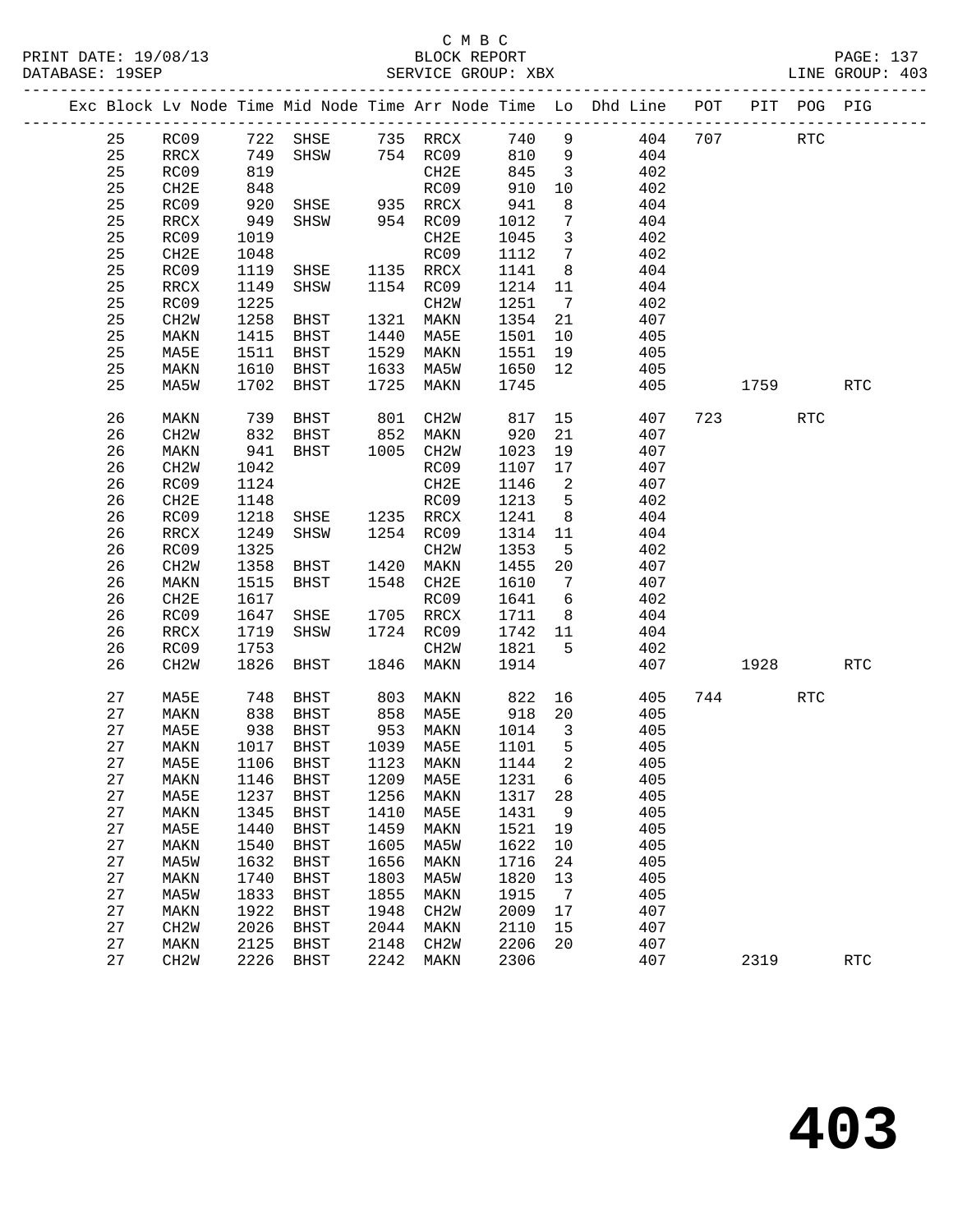#### C M B C<br>BLOCK REPORT SERVICE GROUP: XBX

| Exc Block Lv Node Time Mid Node Time Arr Node Time Lo Dhd Line POT PIT POG PIG |                          |      |                       |      |                       |                   |                                        |                        |      |                      |            |
|--------------------------------------------------------------------------------|--------------------------|------|-----------------------|------|-----------------------|-------------------|----------------------------------------|------------------------|------|----------------------|------------|
| 28                                                                             | BPST                     |      | 805 BHST              |      |                       |                   |                                        | 817 RRCX 834 5 403 740 |      | $\operatorname{RTC}$ |            |
| 28                                                                             | RRCX                     |      | 839 BHST              |      |                       |                   |                                        | 901 BPST 913 4 403     |      |                      |            |
| 28                                                                             | BPST                     |      | 917 BHST<br>1005 BHST |      | 930 RRCX<br>1029 BPST | 950 15<br>1043 19 |                                        | 403                    |      |                      |            |
| 28                                                                             | RRCX                     |      |                       |      | 1029 BPST             |                   |                                        | 403                    |      |                      |            |
| 28                                                                             | BPST                     | 1102 | BHST                  |      | 1117 RRCX             | 1139              | 9                                      | 403                    |      |                      |            |
| 28                                                                             | RRCX                     | 1148 | BHST                  | 1212 | <b>BPST</b>           | 1230              |                                        | 17<br>403              |      |                      |            |
| 28                                                                             | <b>BPST</b>              | 1247 | BHST                  | 1304 | RRCX                  | 1328              | $7\overline{ }$                        | 403                    |      |                      |            |
| 28                                                                             | RRCX                     | 1335 | BHST                  | 1359 | BPST                  | 1419              | 13                                     | 403                    |      |                      |            |
| 28                                                                             | <b>BPST</b>              | 1432 | BHST                  | 1452 | RRCX                  | 1515              |                                        | 5 403                  |      |                      |            |
| 28                                                                             | RRCX                     | 1520 | BHST                  | 1545 | <b>BPST</b>           | 1603              |                                        | 403<br>14              |      |                      |            |
| 28                                                                             | <b>BPST</b>              | 1617 | BHST                  | 1635 | RRCX                  | 1700              | 8 <sup>8</sup>                         | 403                    |      |                      |            |
| 28                                                                             | RRCX                     | 1708 | BHST                  | 1730 | BPST                  | 1746              |                                        | 16 403                 |      |                      |            |
| 28                                                                             | <b>BPST</b>              | 1802 | BHST                  | 1818 | RRCX                  | 1842              | 18                                     | 403                    |      |                      |            |
| 28                                                                             | $\mathop{\mathrm{RRCX}}$ | 1900 | BHST                  | 1920 | <b>BPST</b>           | 1936              | $7\overline{ }$                        | 403                    |      |                      |            |
| 28                                                                             | BPST                     | 1943 | BHST                  | 1957 | RRCX                  | 2018              | 24                                     | 403                    |      |                      |            |
| 28                                                                             | RRCX                     | 2042 | BHST                  | 2102 | BPST                  | 2116              | 17                                     | 403                    |      |                      |            |
| 28                                                                             | <b>BPST</b>              | 2133 | BHST                  | 2146 | RRCX                  | 2207              | 9                                      | 403                    |      |                      |            |
| 28                                                                             | $\mathop{\mathrm{RRCX}}$ | 2216 | BHST                  | 2236 | BPST                  | 2246              | 14                                     | 403                    |      |                      |            |
| 28                                                                             | BPST                     | 2300 | BHST                  | 2312 | RRCX                  | 2331              | $6\overline{6}$                        | 403                    |      |                      |            |
| 28                                                                             | $\mathop{\mathrm{RRCX}}$ | 2337 | BHST                  | 2356 | <b>BPST</b>           | 2406              |                                        | 3 403                  |      |                      |            |
| 28                                                                             | <b>BPST</b>              | 2409 | BHST                  | 2420 | RRCX                  | 2438              | $4\overline{4}$                        | 403                    |      |                      |            |
| 28                                                                             | $\mathop{\mathrm{RRCX}}$ | 2442 | <b>BHST</b>           | 2459 | <b>BPST</b>           | 2508              | $4\overline{4}$                        | 403                    |      |                      |            |
| 28                                                                             | BPST                     | 2512 | BHST                  | 2522 | RRCX                  | 2539              | $4\overline{4}$                        | 403                    |      |                      |            |
| 28                                                                             | $\mathtt{RRCX}$          | 2543 |                       |      | SH#5                  |                   |                                        | 2547 19 10 403         |      |                      |            |
| 28                                                                             | AD3W                     | 2616 | GR41                  |      | 2647 SERO             | 2702              | 7                                      | N10                    |      |                      |            |
| 28                                                                             | SERO                     | 2709 | GR41                  |      | 2724 AD3W             | 2801              |                                        | N10                    | 2812 |                      | <b>RTC</b> |
| 29                                                                             | MAKN                     | 808  | BHST                  | 828  | MA5E                  | 848               |                                        | $0\qquad \qquad 405$   | 752  | $\operatorname{RTC}$ |            |
| 29                                                                             | MA5E                     | 848  | BHST                  | 903  | MAKN                  | 922 22            | $\begin{array}{c} 22 \\ 8 \end{array}$ | 405                    |      |                      |            |
| 29                                                                             | MAKN                     | 944  | BHST                  | 1006 | MA5E                  | 1028              |                                        | 405                    |      |                      |            |
| 29                                                                             | MA5E                     | 1036 | BHST                  | 1053 | MAKN                  | 1114              |                                        | 405<br>$4\overline{ }$ |      |                      |            |
| 29                                                                             | MAKN                     | 1118 | BHST                  | 1148 | CH2E                  | 1207 10           |                                        | 407                    |      |                      |            |
| 29                                                                             | CH2E                     | 1217 |                       |      | RC09                  | 1242              | $6\overline{6}$                        | 402                    |      |                      |            |
| 29                                                                             | RC09                     | 1248 | SHSE                  | 1305 | RRCX                  | 1311              | 8 <sup>8</sup>                         | 404                    |      |                      |            |
| 29                                                                             | RRCX                     | 1319 | SHSW                  | 1324 | RC09                  | 1344              | 11                                     | 404                    |      |                      |            |
| 29                                                                             | RC09                     | 1355 |                       |      | CH <sub>2</sub> W     | 1424              | $4\overline{ }$                        | 402                    |      |                      |            |
| 29                                                                             | CH2W                     | 1428 |                       |      | RC09                  | 1452              | 23                                     | 407                    |      |                      |            |
| 29                                                                             | RC09                     | 1515 |                       |      | CH2E                  | 1540              | 7                                      | 407                    |      |                      |            |
| 29                                                                             | CH2E                     | 1547 |                       |      | RC09                  | 1611              | 6                                      | 402                    |      |                      |            |
| 29                                                                             | RC09                     | 1617 | SHSE 1635 RRCX        |      |                       | 1641              | 6                                      | 404                    |      |                      |            |

29 MAKN 2055 BHST 2118 CH2E 2137 407 2148 RTC

 29 RRCX 1647 SHSW 1654 RC09 1712 11 404 29 RC09 1723 CH2W 1751 5 402

 29 MAKN 1852 BHST 1918 CH2W 1939 17 407 29 CH2W 1956 BHST 2015 MAKN 2043 12 407

29 RC09 1723 CH2W 1751 5 402<br>
29 CH2W 1756 BHST 1817 MAKN 1846 6 407<br>
29 MAKN 1852 BHST 1918 CH2W 1939 17 407<br>
29 CH2W 1956 BHST 2015 MAKN 2043 12 407<br>
29 MAKN 2055 BHST 2118 CH2E 2137 407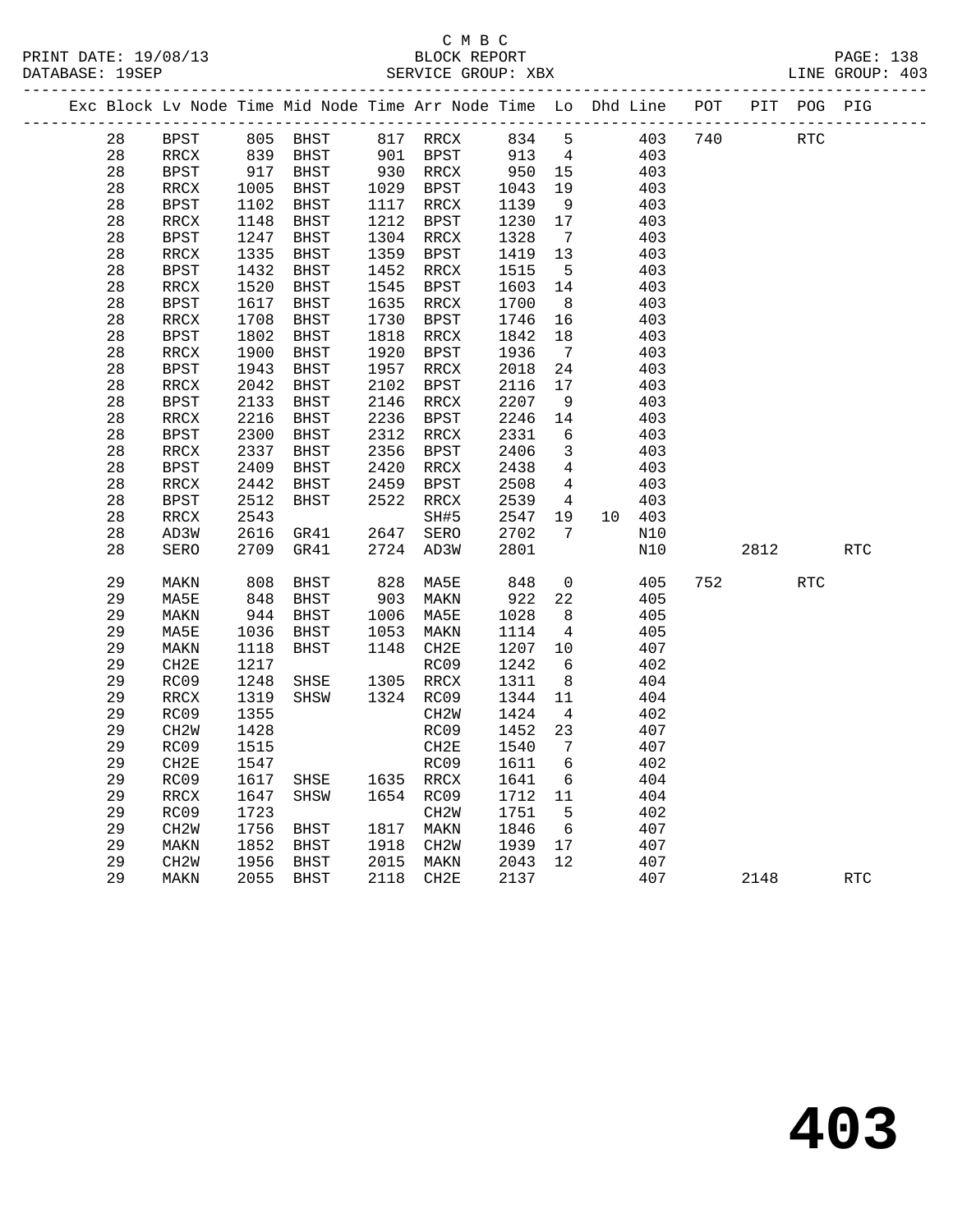#### C M B C<br>BLOCK REPORT SERVICE GROUP: XBX

|  |    |                          |            | Exc Block Lv Node Time Mid Node Time Arr Node Time Lo Dhd Line POT |                      |                   |                           |                         |     |     |         | PIT POG PIG |            |
|--|----|--------------------------|------------|--------------------------------------------------------------------|----------------------|-------------------|---------------------------|-------------------------|-----|-----|---------|-------------|------------|
|  | 30 | RRCX                     |            | 804 BHST 826 BPST 837                                              |                      |                   |                           | 8 <sup>8</sup>          | 403 | 756 |         | <b>RTC</b>  |            |
|  | 30 | <b>BPST</b>              |            | 845 BHST<br>923 BHST                                               |                      |                   | 916       7<br>958     19 |                         | 403 |     |         |             |            |
|  | 30 | RRCX                     |            |                                                                    |                      |                   |                           |                         | 403 |     |         |             |            |
|  | 30 | <b>BPST</b>              |            | 1017 BHST                                                          | 1030 RRCX            |                   | 1052                      | 12                      | 403 |     |         |             |            |
|  | 30 | RRCX                     | 1104       | BHST                                                               | 1128 BPST            |                   | 1144                      | 18                      | 403 |     |         |             |            |
|  | 30 | BPST                     | 1202       | BHST                                                               | 1218 RRCX            |                   | 1241                      | $\overline{7}$          | 403 |     |         |             |            |
|  | 30 | $\mathop{\mathrm{RRCX}}$ | 1248       | BHST                                                               | 1312 BPST            |                   | 1332                      | 15                      | 403 |     |         |             |            |
|  | 30 | <b>BPST</b>              | 1347       | BHST                                                               | 1404 RRCX            |                   | 1428                      | 8 <sup>8</sup>          | 403 |     |         |             |            |
|  | 30 | RRCX                     | 1436       | BHST                                                               | 1501 BPST            |                   | 1519 13                   |                         | 403 |     |         |             |            |
|  | 30 | <b>BPST</b>              | 1532       | <b>BHST</b>                                                        | 1552 RRCX            |                   | 1617                      | $5^{\circ}$             | 403 |     |         |             |            |
|  | 30 | RRCX                     | 1622       | BHST                                                               | 1645 BPST            |                   | 1701 16                   |                         | 403 |     |         |             |            |
|  | 30 | BPST                     | 1717       | BHST                                                               | 1735 RRCX            |                   | 1759                      |                         | 403 |     | 1805    |             | RTC        |
|  | 31 | RC09                     |            | SHSE                                                               |                      |                   |                           | 9                       | 404 |     | 806 700 | <b>RTC</b>  |            |
|  | 31 | RRCX                     | 821<br>849 | SHSW                                                               | 835 RRCX<br>854 RC09 |                   | 840<br>911                | 8                       | 404 |     |         |             |            |
|  | 31 | RC09                     | 919        |                                                                    |                      | CH2E              | 945                       | $\overline{\mathbf{3}}$ | 402 |     |         |             |            |
|  | 31 | CH2E                     | 948        |                                                                    |                      | RC09              | 1010                      | 10                      | 402 |     |         |             |            |
|  | 31 | RC09                     | 1020       | SHSE                                                               | 1035 RRCX            |                   | 1041                      | 8 <sup>8</sup>          | 404 |     |         |             |            |
|  | 31 | RRCX                     | 1049       | SHSW                                                               | 1054 RC09            |                   | 1114                      | 11                      | 404 |     |         |             |            |
|  | 31 | RC09                     | 1125       |                                                                    |                      | CH <sub>2</sub> W | 1151                      | $7\overline{ }$         | 402 |     |         |             |            |
|  | 31 | CH2W                     | 1158       | BHST                                                               | 1221 MAKN            |                   | 1253                      | 24                      | 407 |     |         |             |            |
|  | 31 | MAKN                     | 1317       | BHST                                                               | 1342 MA5E            |                   | 1403                      | $\overline{7}$          | 405 |     |         |             |            |
|  | 31 | MA5E                     | 1410       | <b>BHST</b>                                                        | 1429 MAKN            |                   | 1451                      | 19                      | 405 |     |         |             |            |
|  | 31 | MAKN                     | 1510       | BHST                                                               | 1535 MA5W            |                   | 1552                      | 10                      | 405 |     |         |             |            |
|  | 31 | MA5W                     | 1602       | BHST                                                               | 1626 MAKN            |                   | 1646                      | 24                      | 405 |     |         |             |            |
|  | 31 | MAKN                     | 1710       | BHST                                                               | 1733                 | MA5W              | 1750                      | 12                      | 405 |     |         |             |            |
|  | 31 | MA5W                     | 1802       | BHST                                                               | 1825 MAKN            |                   | 1845                      | $\overline{2}$          | 405 |     |         |             |            |
|  | 31 | MAKN                     | 1847       |                                                                    |                      | BHST              | 1908                      |                         | 405 |     | 1921    |             | <b>RTC</b> |
|  | 32 | RRCX                     | 854        | <b>BHST</b>                                                        | 916 BPST             |                   | 928                       | $\overline{4}$          | 403 |     | 846     | RTC         |            |
|  | 32 | <b>BPST</b>              | 932        | <b>BHST</b>                                                        | 945 RRCX             |                   | 1006 14                   |                         | 403 |     |         |             |            |
|  | 32 | RRCX                     | 1020       | BHST                                                               | 1044 BPST            |                   | 1058                      | 19                      | 403 |     |         |             |            |
|  | 32 | <b>BPST</b>              | 1117       | BHST                                                               | 1132 RRCX            |                   | 1154                      | 9                       | 403 |     |         |             |            |
|  | 32 | RRCX                     | 1203       | BHST                                                               | 1227 BPST            |                   | 1245                      | 17                      | 403 |     |         |             |            |
|  | 32 | <b>BPST</b>              | 1302       | BHST                                                               | 1319                 | RRCX              | 1343                      | $\overline{7}$          | 403 |     |         |             |            |
|  | 32 | $\mathop{\mathrm{RRCX}}$ | 1350       | BHST                                                               | 1414                 | BPST              | 1434                      | 13                      | 403 |     |         |             |            |
|  | 32 | BPST                     | 1447       | BHST                                                               | 1507                 | RRCX              | 1530                      | 8 <sup>8</sup>          | 403 |     |         |             |            |
|  | 32 | RRCX                     | 1538       | BHST                                                               | 1602                 | BPST              | 1618                      | 14                      | 403 |     |         |             |            |
|  | 32 | <b>BPST</b>              | 1632       | BHST                                                               | 1650                 | RRCX              | 1714                      | 10                      | 403 |     |         |             |            |
|  | 32 | $\verb!RRCX!$            | 1724       | BHST                                                               | 1745                 | BPST              | 1801                      | 16                      | 403 |     |         |             |            |
|  | 32 | <b>BPST</b>              | 1817       | BHST                                                               | 1833 RRCX            |                   | 1857                      | 23                      | 403 |     |         |             |            |
|  | 32 | RRCX                     | 1920       | BHST                                                               | 1940                 | BPST              | 1956                      | $\overline{7}$          | 403 |     |         |             |            |
|  | 32 | <b>BPST</b>              | 2003       | <b>BHST</b>                                                        | 2016 RRCX            |                   | 2037                      | $5^{\circ}$             | 403 |     |         |             |            |
|  | 32 | RRCX                     | 2042       |                                                                    |                      | SH#5              | 2046                      |                         | 403 |     | 2049    |             | <b>RTC</b> |
|  |    |                          |            |                                                                    |                      |                   |                           |                         |     |     |         |             |            |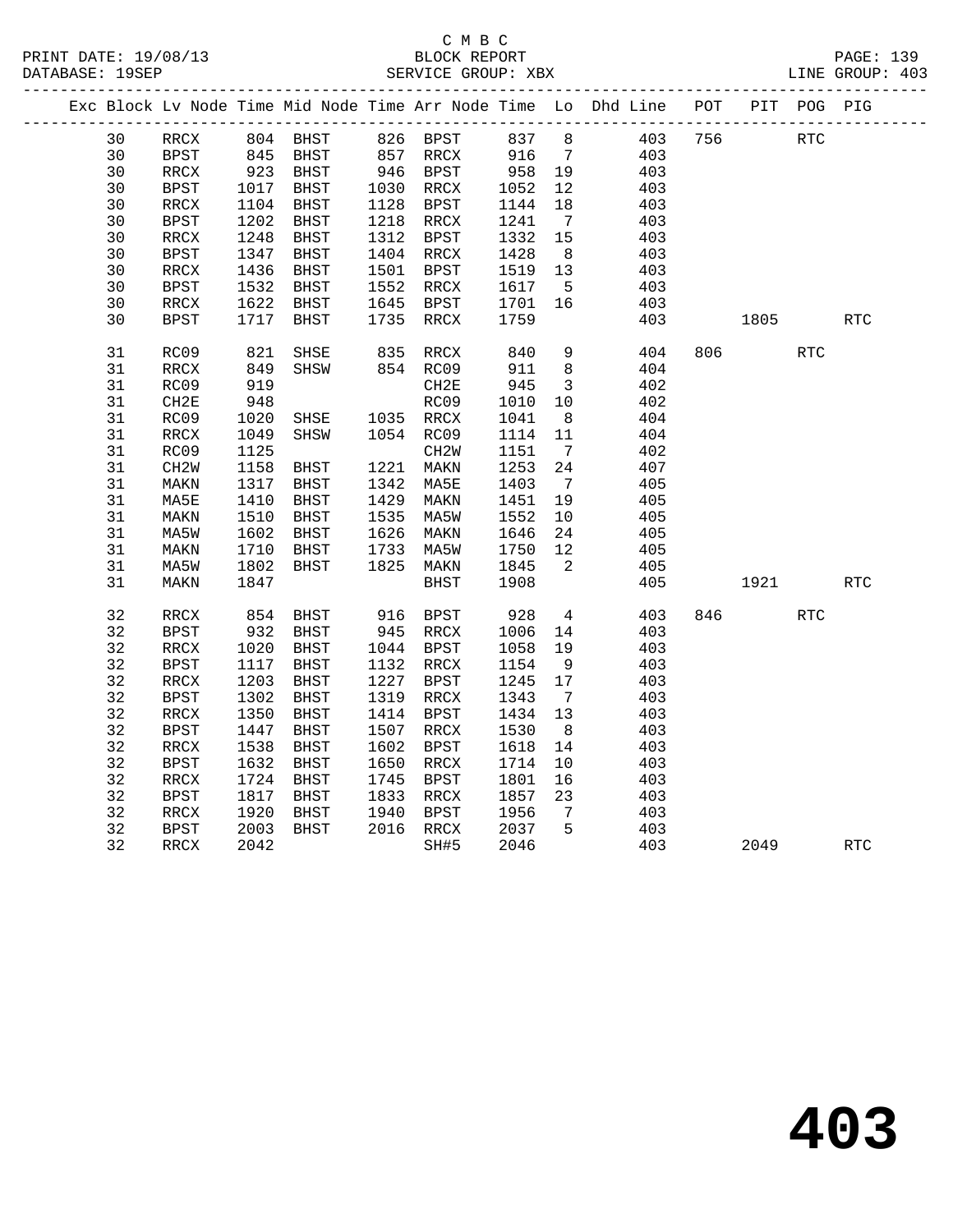#### C M B C<br>BLOCK REPORT SERVICE GROUP: XBX

|  |    |               |      |                                          |      |                                                                  |         |                         | Exc Block Lv Node Time Mid Node Time Arr Node Time Lo Dhd Line POT PIT POG PIG |           |            |            |
|--|----|---------------|------|------------------------------------------|------|------------------------------------------------------------------|---------|-------------------------|--------------------------------------------------------------------------------|-----------|------------|------------|
|  | 33 |               |      |                                          |      | MAKN 910 BHST 932 MA5E 952 15<br>MA5E 1007 BHST 1023 MAKN 1044 4 |         |                         | 405                                                                            | 854       | <b>RTC</b> |            |
|  | 33 |               | 1007 |                                          |      |                                                                  |         |                         | 405                                                                            |           |            |            |
|  | 33 | MAKN          | 1048 |                                          |      | BHST 1110 MA5E 1132                                              |         | $\overline{\mathbf{3}}$ | 405                                                                            |           |            |            |
|  | 33 | MA5E          | 1135 | BHST                                     |      | 1153 MAKN                                                        | 1214    | $\overline{4}$          | 405                                                                            |           |            |            |
|  | 33 | MAKN          | 1218 | BHST                                     |      | 1248 CH2E                                                        | 1310    | $7\overline{ }$         | 407                                                                            |           |            |            |
|  | 33 | CH2E          | 1317 |                                          |      | RC09                                                             | 1341    | $\overline{7}$          | 402                                                                            |           |            |            |
|  | 33 | RC09          | 1348 | SHSE 1405 RRCX                           |      |                                                                  | 1411    | $6\overline{6}$         | 404                                                                            |           |            |            |
|  | 33 | RRCX          | 1417 | SHSW                                     |      | 1424 RC09                                                        | 1442    | 13                      | 404                                                                            |           |            |            |
|  | 33 | RC09          | 1455 |                                          |      | CH2W                                                             | 1524    | $\overline{4}$          | 402                                                                            |           |            |            |
|  | 33 | CH2W          | 1528 |                                          |      | RC09                                                             | 1552    | 23                      | 407                                                                            |           |            |            |
|  | 33 | RC09          | 1615 |                                          |      | CH2E                                                             | 1640    | $\overline{7}$          | 407                                                                            |           |            |            |
|  | 33 | CH2E          | 1647 |                                          |      |                                                                  | 1711    | 6                       | 402                                                                            |           |            |            |
|  | 33 | RC09          | 1717 |                                          |      |                                                                  | 1741    | 8                       | 404                                                                            |           |            |            |
|  | 33 | RRCX          | 1749 | RC09<br>SHSE 1735 RRCX<br>SHSW 1754 RC09 |      |                                                                  | 1810    | 8                       | 404                                                                            |           |            |            |
|  | 33 | RC09          | 1818 |                                          |      | CH2E                                                             | 1846    | $\overline{4}$          | 402                                                                            |           |            |            |
|  | 33 | CH2E          | 1850 |                                          |      | RC09                                                             | 1912    | $\overline{7}$          | 402                                                                            |           |            |            |
|  | 33 | RC09          | 1919 | SHSE 1935 RRCX<br>SHSW 1954 RC09         |      |                                                                  | 1940    | 9                       | 404                                                                            |           |            |            |
|  | 33 | RRCX          | 1949 |                                          |      |                                                                  | 2008    | 11                      | 404                                                                            |           |            |            |
|  | 33 | RC09          | 2019 |                                          |      | CH2E                                                             | 2047    | $\overline{4}$          | 402                                                                            |           |            |            |
|  | 33 | CH2E          | 2051 |                                          |      | RC09                                                             | 2111    | 8 <sup>8</sup>          | 402                                                                            |           |            |            |
|  | 33 | RC09          | 2119 | SHSE 2135 RRCX                           |      |                                                                  | 2140    | 9                       | 404                                                                            |           |            |            |
|  | 33 | RRCX          | 2149 | SHSW                                     |      | 2154 RC09                                                        | 2208    |                         | 404                                                                            | 2220      |            | <b>RTC</b> |
|  |    |               |      |                                          |      |                                                                  |         |                         |                                                                                |           |            |            |
|  | 34 | BPST          | 947  | BHST                                     |      | 1000 RRCX                                                        | 1021    |                         | 13<br>403                                                                      | 932       | <b>RTC</b> |            |
|  | 34 | RRCX          | 1034 | BHST                                     |      | 1058 BPST                                                        | 1113 19 |                         | 403                                                                            |           |            |            |
|  | 34 | BPST          | 1132 | BHST                                     |      | 1148 RRCX                                                        | 1211    | 9                       | 403                                                                            |           |            |            |
|  | 34 | RRCX          | 1220 | BHST                                     |      | 1244 BPST                                                        | 1302 15 |                         | 403                                                                            |           |            |            |
|  | 34 | BPST          | 1317 | BHST                                     |      | 1334 RRCX                                                        | 1358    | $\overline{7}$          | 403                                                                            |           |            |            |
|  | 34 | RRCX          | 1405 | BHST                                     |      | 1429 BPST                                                        | 1449 13 |                         | 403                                                                            |           |            |            |
|  | 34 | BPST          | 1502 | BHST                                     |      | 1522 RRCX                                                        | 1545    | 6                       | 403                                                                            |           |            |            |
|  | 34 | RRCX          | 1551 | BHST                                     |      | 1615 BPST                                                        | 1631    | 16                      | 403                                                                            |           |            |            |
|  | 34 | BPST          | 1647 | BHST                                     |      | 1705 RRCX                                                        | 1729    | 10                      | 403                                                                            |           |            |            |
|  | 34 | RRCX          | 1739 | BHST                                     | 1800 | BPST                                                             | 1816    |                         | 403                                                                            | 1829      |            | RTC        |
|  | 35 | RRCX          | 935  | BHST 959 BPST                            |      |                                                                  | 1013    |                         | 19<br>403                                                                      | 927 — 100 | RTC        |            |
|  | 35 | <b>BPST</b>   | 1032 | BHST 1047 RRCX                           |      |                                                                  | 1109    | 11                      | 403                                                                            |           |            |            |
|  | 35 | RRCX          | 1120 | BHST                                     |      | 1144 BPST                                                        | 1200    | 17                      | 403                                                                            |           |            |            |
|  | 35 | BPST          | 1217 | BHST                                     |      | 1233 RRCX                                                        | 1256    | $\overline{7}$          | 403                                                                            |           |            |            |
|  | 35 | RRCX          |      | 1303 BHST                                |      | 1327 BPST                                                        | 1347 15 |                         | 403                                                                            |           |            |            |
|  | 35 |               |      |                                          |      | BPST 1402 BHST 1422 RRCX 1445 4                                  |         |                         | 403                                                                            |           |            |            |
|  | 35 | RRCX          | 1449 | BHST                                     | 1514 | BPST                                                             | 1532    | 15                      | 403                                                                            |           |            |            |
|  | 35 | <b>BPST</b>   | 1547 | BHST                                     | 1607 | RRCX                                                             | 1632    | $5^{\circ}$             | 403                                                                            |           |            |            |
|  | 35 | RRCX          | 1637 | <b>BHST</b>                              | 1700 | BPST                                                             | 1716    | 16                      | 403                                                                            |           |            |            |
|  | 35 | <b>BPST</b>   | 1732 | <b>BHST</b>                              | 1748 | RRCX                                                             | 1812    | 5                       | 403                                                                            |           |            |            |
|  | 35 | RRCX          | 1817 | BHST                                     | 1838 | <b>BPST</b>                                                      | 1856    | 5                       | 403                                                                            |           |            |            |
|  | 35 | <b>BPST</b>   | 1901 | BHST                                     | 1916 | $\verb!RRCX!$                                                    | 1938    | 2                       | 403                                                                            |           |            |            |
|  | 35 | RRCX          | 1940 | BHST                                     | 2000 | BPST                                                             | 2016    | 17                      | 403                                                                            |           |            |            |
|  | 35 | <b>BPST</b>   | 2033 | <b>BHST</b>                              | 2046 | RRCX                                                             | 2107    | $5^{\circ}$             | 403                                                                            |           |            |            |
|  | 35 | RRCX          | 2112 | BHST                                     | 2132 | <b>BPST</b>                                                      | 2146    | 17                      | 403                                                                            |           |            |            |
|  | 35 | <b>BPST</b>   | 2203 | <b>BHST</b>                              | 2215 | RRCX                                                             | 2236    | 11                      | 403                                                                            |           |            |            |
|  | 35 | $\verb!RRCX!$ | 2247 | BHST                                     | 2306 | <b>BPST</b>                                                      | 2316    | 13                      | 403                                                                            |           |            |            |
|  | 35 | <b>BPST</b>   | 2329 | <b>BHST</b>                              | 2341 | RRCX                                                             | 2400    | 5                       | 403                                                                            |           |            |            |
|  | 35 | RRCX          | 2405 | BHST                                     | 2422 | BPST                                                             | 2431    | 4                       | 403                                                                            |           |            |            |
|  | 35 | <b>BPST</b>   | 2435 | <b>BHST</b>                              | 2446 | RRCX                                                             | 2504    | 4                       | 403                                                                            |           |            |            |
|  | 35 | RRCX          | 2508 | BHST                                     | 2525 | BPST                                                             | 2534    | 6                       | 403                                                                            |           |            |            |
|  | 35 | BPST          | 2540 | BHST                                     | 2550 | RRCX                                                             | 2607    | $\mathbf{1}$            | 403                                                                            |           |            |            |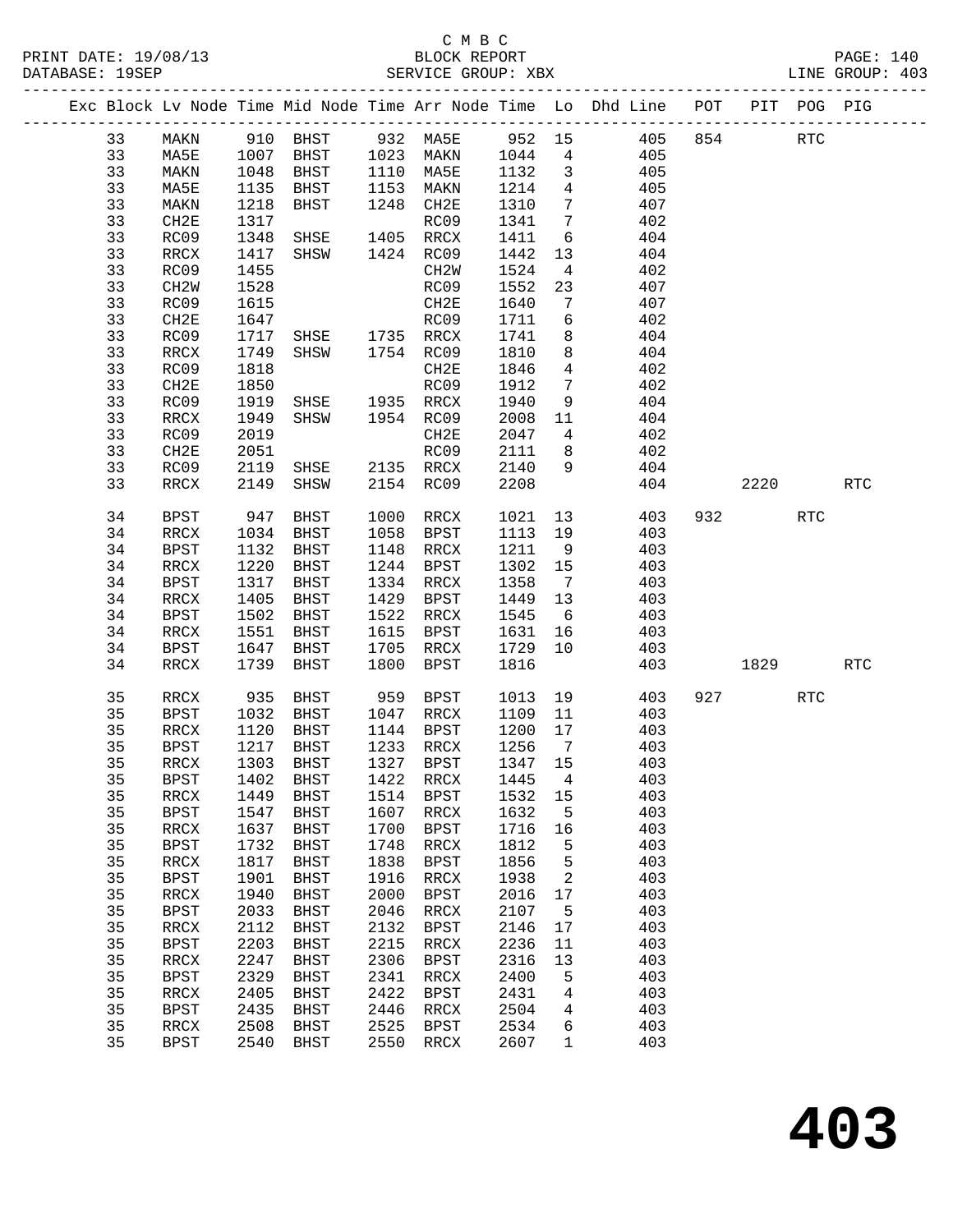### C M B C<br>BLOCK REPORT

PRINT DATE: 19/08/13 BLOCK REPORT PAGE: 141 DATABASE: 19SEP SERVICE GROUP: XBX LINE GROUP: 403 ------------------------------------------------------------------------------------------------- Exc Block Lv Node Time Mid Node Time Arr Node Time Lo Dhd Line POT PIT POG PIG ------------------------------------------------------------------------------------------------- 35 RRCX 2608 SH#5 2612 403 2615 RTC 36 MTST 716 KBMI 736 RC09 801 5 430 646 RTC 36 RC09 806 49KN 842 MTST 859 6 430 36 MTST 905 KBMI 927 RC09 953 31 430 36 RC09 1024 CH2W 1045 22 407 36 CH2W 1107 BHST 1130 MAKN 1202 14 407 36 MAKN 1216 BHST 1239 MA5E 1301 6 405 36 MA5E 1307 BHST 1326 MAKN 1347 28 405 36 MAKN 1415 BHST 1448 CH2E 1510 7 407 36 CH2E 1517 RC09 1541 6 402 36 RC09 1547 SHSE 1605 RRCX 1611 6 404 36 RRCX 1617 SHSW 1624 RC09 1642 11 404 36 RC09 1653 CH2W 1721 5 402 36 CH2W 1726 BHST 1747 MAKN 1816 5 407 36 MAKN 1821 BHST 1850 CH2W 1911 15 407 36 CH2W 1926 BHST 1945 MAKN 2013 10 407 36 MAKN 2023 BHST 2048 CH2W 2106 20 407 36 CH2W 2126 BHST 2142 MAKN 2206 407 2219 RTC 37 CH2W 1012 BHST 1034 MAKN 1105 11 407 958 RTC 37 MAKN 1116 BHST 1138 MA5E 1200 5 405 37 MA5E 1205 BHST 1223 MAKN 1244 3 405 37 MAKN 1247 BHST 1312 MA5E 1334 6 405 37 MA5E 1340 BHST 1359 MAKN 1421 24 405 37 MAKN 1445 BHST 1510 MA5W 1527 5 405 37 MA5W 1532 BHST 1556 MAKN 1618 22 405 37 MAKN 1640 BHST 1703 MA5W 1720 12 405 37 MA5W 1732 BHST 1755 MAKN 1815 2 405 37 MAKN 1817 BHST 1840 MA5W 1857 6 405 37 MA5W 1903 BHST 1925 MAKN 1945 1 405 37 MAKN 1946 BHST 2007 3 405 37 BHST 2010 BHST 2010 MAKN 2032 15 405 37 MAKN 2047 BHST 2107 3 405 37 MAKN 2047<br>37 BHST 2110 BHST 2110 MAKN<br>37 MAKN 2147 BHST 37 MASE 1340 BHST 1359 MAKN 1421 24 405<br>37 MAKN 1445 BHST 1510 MA5W 1527 5 405<br>37 MAKN 1640 BHST 1703 MA5W 1720 12 405<br>37 MAKN 1640 BHST 1703 MA5W 1720 12 405<br>37 MAKN 1732 BHST 1755 MAKN 1815 2 405<br>37 MAKN 1903 BHST 1840 M 37 BHST 2210 BHST 2210 MAKN 2230 14 405<br>37 BHST 2310 BHST 2310 MAKN 2330 20 405<br>37 MAKN 2350 BHST 2408 2 10 405 37 MAKN 2244 BHST 2302 8 405

 37 BHST 2310 BHST 2310 MAKN 2330 20 405 37 MAKN 2350 BHST 2408 2 10 405 37 BPST 2420 LADX 2437 2A52 2502 2 601 37 2A52 2504 LADX 2529 BPST 2547 1 601

37 BPST 2548 J&N3 SUKD 2643 351 2708 RTC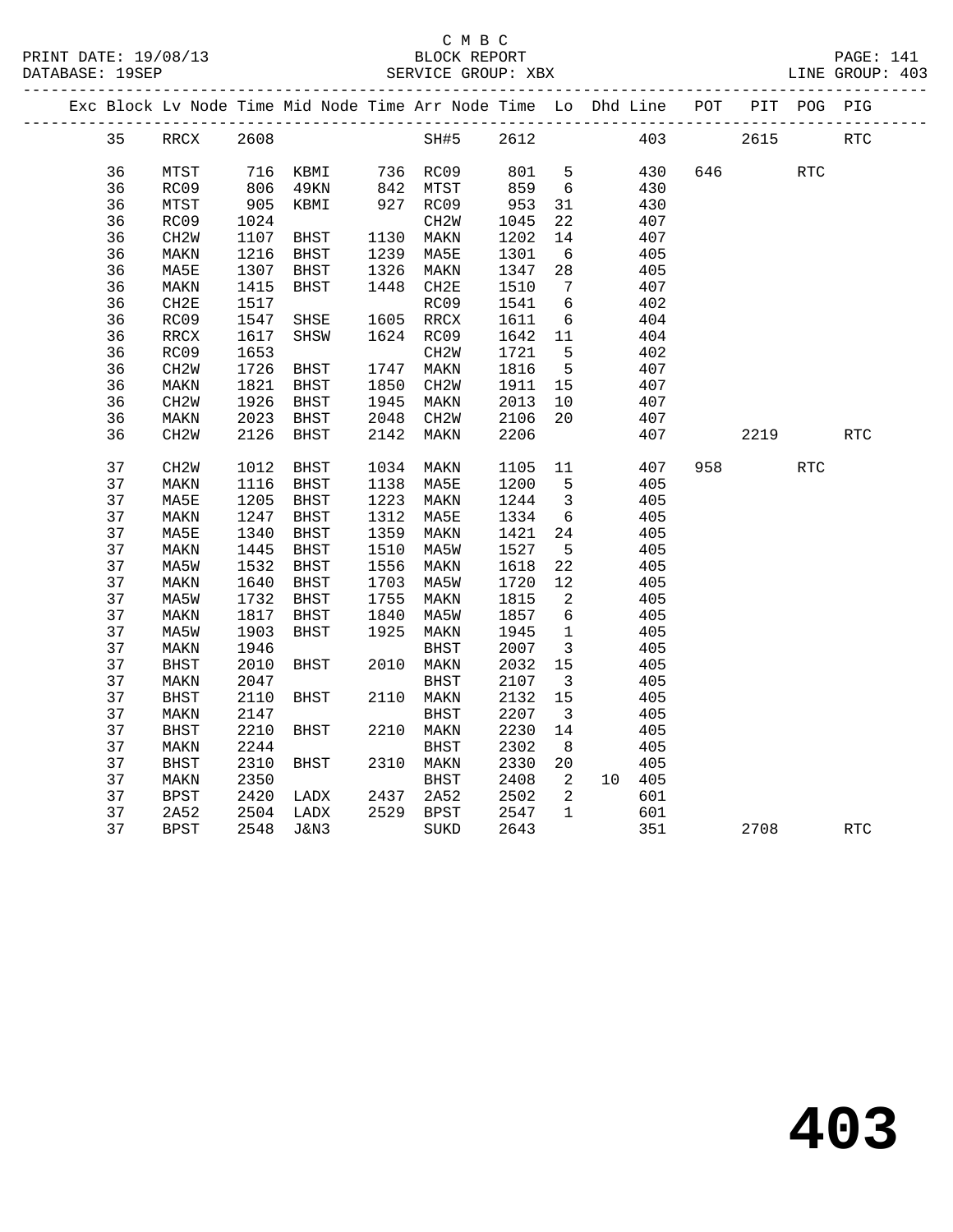#### C M B C<br>BLOCK REPORT DATABASE: 19SEP SERVICE GROUP: XBX LINE GROUP: 403

38 RC09 2352 SHSE 2405 RRCX 2410 20 404<br>38 RC09 2352 SHSE 2405 RRCX 2410 20 404<br>38 RC09 2500 SHSE 2513 RRCX 2518 15 404<br>38 RRCX 2533 SHSE 2513 RRCX 2518 15 404<br>38 RRCX 2533 SH#5 2538 404 2541 RTC

|  |    |      |      |                     |           |        | Exc Block Lv Node Time Mid Node Time Arr Node Time Lo Dhd Line POT PIT POG PIG |          |      |  |
|--|----|------|------|---------------------|-----------|--------|--------------------------------------------------------------------------------|----------|------|--|
|  | 38 | MAKN |      | 1318 BHST 1348 CH2E |           | 1410 7 |                                                                                | 407 1302 | RTC. |  |
|  | 38 | CH2E | 1417 |                     | RC09      | 1441 7 | 402                                                                            |          |      |  |
|  | 38 | RC09 | 1448 | SHSE                | 1505 RRCX | 1511 6 | 404                                                                            |          |      |  |

 38 RRCX 1517 SHSW 1524 RC09 1542 12 404 38 RC09 1554 CH2W 1622 6 402 38 CH2W 1628 RC09 1651 24 407

 38 CH2E 1747 RC09 1810 7 402 38 RC09 1817 SHSE 1835 RRCX 1840 9 404 38 RRCX 1849 SHSW 1854 RC09 1908 10 404 38 RC09 1918 CH2E 1946 4 402 38 CH2E 1950 RC09 2011 8 402 38 RC09 2019 SHSE 2035 RRCX 2040 9 404 38 RRCX 2049 SHSW 2054 RC09 2108 11 404 38 RC09 2119 CH2E 2141 4 402 38 CH2E 2145 RC09 2205 14 402

 38 CH2E 2245 RC09 2304 1 402 38 RC09 2305 SHSE 2318 RRCX 2323 7 404 38 RRCX 2330 SHSW 2335 RC09 2347 5 404 38 RC09 2352 SHSE 2405 RRCX 2410 20 404 38 RRCX 2430 SHSW 2435 RC09 2447 13 404 38 RC09 2500 SHSE 2513 RRCX 2518 15 404

38 RC09 1715 CH2E 1740 7 407<br>
38 CH2E 1747 RC09 1810 7 402<br>
38 RC09 1817 SHSE 1835 RRCX 1840 9 404<br>
38 RRCX 1849 SHSE 1855 RRCX 1840 9 404

38 CH2E 2145 RC09 2205 14 402<br>
38 RC09 2219 CH2E 2241 4 402<br>
38 CH2E 2245 RC09 2304 1 402<br>
38 RC09 2305 SHSE 2318 RRCX 2323 7 404

**403**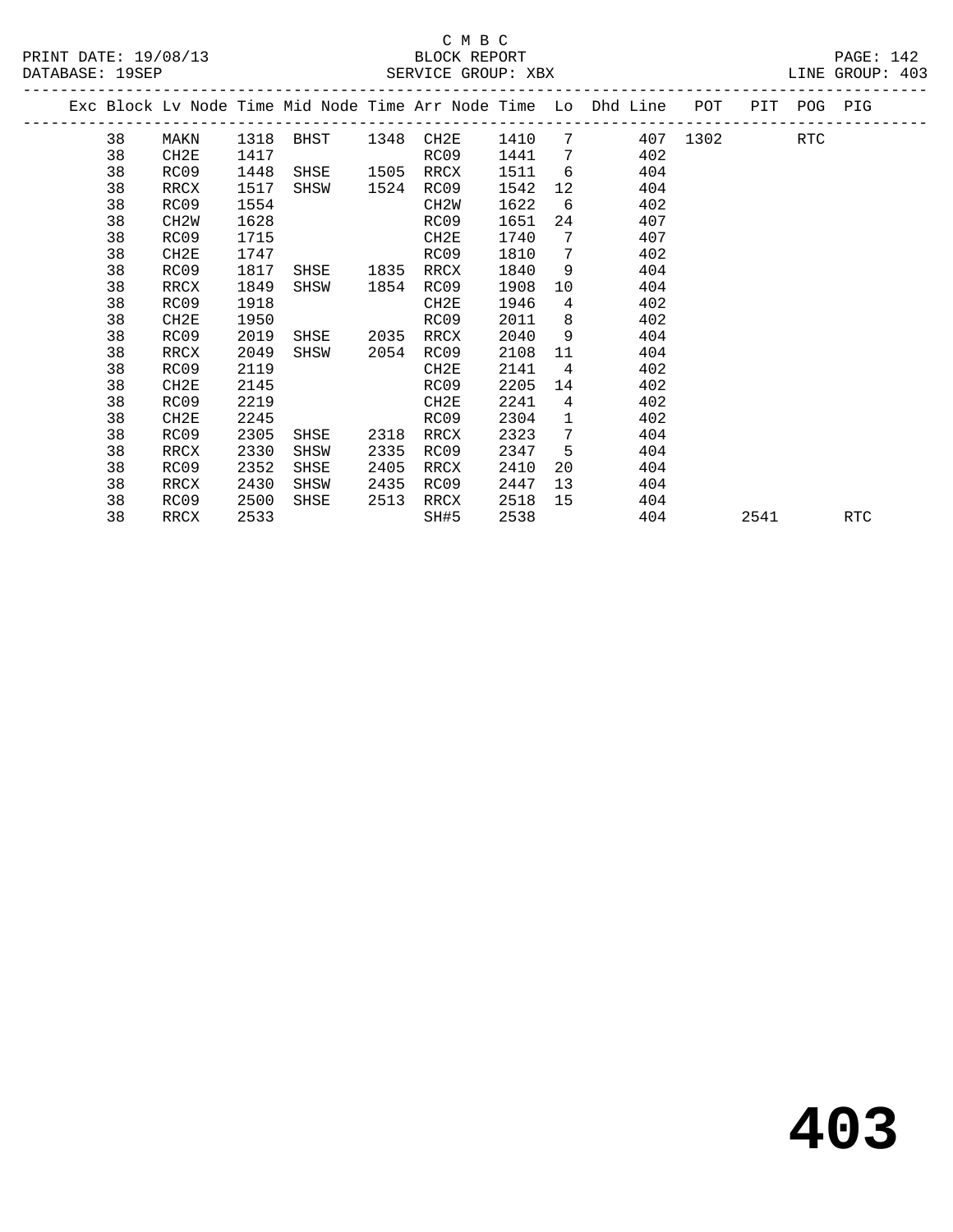|                 |                         |                     |      |                                                                                      |      | C M B C                |                            |                 |                                                                                                                                                                                                                                |     |         |     |                      |
|-----------------|-------------------------|---------------------|------|--------------------------------------------------------------------------------------|------|------------------------|----------------------------|-----------------|--------------------------------------------------------------------------------------------------------------------------------------------------------------------------------------------------------------------------------|-----|---------|-----|----------------------|
|                 |                         |                     |      |                                                                                      |      |                        |                            |                 |                                                                                                                                                                                                                                |     |         |     |                      |
| DATABASE: 19SEP |                         |                     |      |                                                                                      |      |                        |                            |                 |                                                                                                                                                                                                                                |     |         |     |                      |
|                 |                         |                     |      |                                                                                      |      |                        |                            |                 |                                                                                                                                                                                                                                |     |         |     |                      |
|                 |                         | 49CE 49 AV & CAMBIE |      |                                                                                      |      |                        |                            |                 | 49CW 49 AV & CAMBIE                                                                                                                                                                                                            |     |         |     |                      |
|                 |                         |                     |      |                                                                                      |      |                        |                            |                 | 49KN EB E 49 AV FS KNIGHT ST                                                                                                                                                                                                   |     |         |     |                      |
|                 |                         |                     |      |                                                                                      |      |                        |                            |                 |                                                                                                                                                                                                                                |     |         |     |                      |
|                 |                         |                     |      |                                                                                      |      |                        |                            |                 |                                                                                                                                                                                                                                |     |         |     |                      |
|                 |                         |                     |      | 49 GRANVILLE<br>49 GRANVILLE & 49 AV<br>MTST METROTOWN STATION<br>RTC Richmond Depot |      |                        |                            |                 | GRANVILLE & 49 AV (FRANVILLE & 49 AV (FRANVILLE & 49 AV (FRANVILLE & 49 AV ) (FRANVILLE & 49 AV ) (FRANVILLE ADDENTIFICHELL SLAND ) (FRANT ) (FRANT ) (FRANCH ) (FRANCH ) (FRANCH ) (FRANCH ) (FRANCH ) (FRANCH ) (FRANCH ) (F |     |         |     |                      |
|                 |                         |                     |      |                                                                                      |      |                        |                            |                 |                                                                                                                                                                                                                                |     |         |     |                      |
|                 |                         |                     |      |                                                                                      |      |                        |                            |                 | Exc Block Lv Node Time Mid Node Time Arr Node Time Lo Dhd Line POT PIT POG PIG                                                                                                                                                 |     |         |     |                      |
|                 |                         |                     |      |                                                                                      |      |                        |                            |                 | 1 RC09 521 49KN 549 MTST 559 7 430 506 RTC                                                                                                                                                                                     |     |         |     |                      |
|                 | $\mathbf{1}$            |                     |      |                                                                                      |      |                        |                            |                 | MTST 606 KBMI 623 RC09 645 6 430                                                                                                                                                                                               |     |         |     |                      |
|                 | $\mathbf 1$             |                     |      |                                                                                      |      |                        |                            |                 |                                                                                                                                                                                                                                |     |         |     |                      |
|                 | $\mathbf{1}$            |                     |      |                                                                                      |      |                        |                            |                 | RC09 651 49KN 722 MTST 734 8 430<br>MTST 742 KBMI 806 RC09 831 5 430<br>RC09 836 49KN 912 MTST 928 9 430<br>MTST 937 KBMI 957 RC09 1023 11 430                                                                                 |     |         |     |                      |
|                 | $\mathbf 1$             |                     |      |                                                                                      |      |                        |                            |                 |                                                                                                                                                                                                                                |     |         |     |                      |
|                 | $\mathbf 1$             | MTST                |      | 937 KBMI                                                                             |      | 957 RC09               | 1023                       |                 | 11 430                                                                                                                                                                                                                         |     |         |     |                      |
|                 | $\mathbf 1$             | RC09                |      | 1034 49KN                                                                            |      | 1109 MTST              | 1125                       | 12              | 430                                                                                                                                                                                                                            |     |         |     |                      |
|                 | $\mathbf 1$             | MTST                |      | 1137 KBMI                                                                            |      | 1155 RC09              | 1224                       | 12              | 430                                                                                                                                                                                                                            |     |         |     |                      |
|                 | $\mathbf 1$             | RC09                |      | 1236 49KN                                                                            |      | 1313 MTST              | 1224 12<br>1329 7          |                 | 430                                                                                                                                                                                                                            |     |         |     |                      |
|                 | $\mathbf 1$             | MTST                |      | 1336 KBMI                                                                            |      | 1357 RC09              | $\overline{1}427$ 13       |                 | 430                                                                                                                                                                                                                            |     |         |     |                      |
|                 | $\mathbf 1$             | RC09                | 1440 | 49KN                                                                                 |      | 1524 MTST              | 1542                       | 8 <sup>8</sup>  | 430                                                                                                                                                                                                                            |     |         |     |                      |
|                 | 1                       | MTST                | 1550 | KBMI                                                                                 |      | 1614 RC09              |                            |                 |                                                                                                                                                                                                                                |     |         |     |                      |
|                 | $\mathbf 1$             | RC09                |      | 1701 49KN                                                                            |      | 1746 MTST              |                            |                 |                                                                                                                                                                                                                                |     |         |     |                      |
|                 | 1                       | MTST                |      | 1812 KBMI                                                                            |      | 1835 RC09              |                            |                 | 1647 14 430<br>1806 6 430<br>1901 3 430                                                                                                                                                                                        |     |         |     |                      |
|                 | $\mathbf 1$             | RC09                |      | 1904 49KN                                                                            |      |                        | 1937 MTST 1953             |                 | 5 430                                                                                                                                                                                                                          |     |         |     |                      |
|                 | $\mathbf 1$             | MTST                |      | 1958 KBMI                                                                            |      | 2017 RC09              | 2042                       |                 | 430 2054                                                                                                                                                                                                                       |     |         |     | <b>RTC</b>           |
|                 |                         |                     |      |                                                                                      |      |                        |                            |                 |                                                                                                                                                                                                                                |     |         |     |                      |
|                 | 2                       | RC09 536 49KN       |      |                                                                                      |      |                        | 604 MTST 614 8             |                 | 430                                                                                                                                                                                                                            |     | 521 000 | RTC |                      |
|                 | 2                       | MTST                |      | 622 KBMI                                                                             |      |                        |                            |                 | 639 RC09 701 5 430                                                                                                                                                                                                             |     |         |     |                      |
|                 | $\mathbf{2}$            | RC09                |      | 706 49KN<br>757 KBMI<br>851 49KN                                                     |      | 738 MTST               | $752$<br>846<br>943<br>752 |                 | 5 430                                                                                                                                                                                                                          |     |         |     |                      |
|                 | $\overline{\mathbf{c}}$ | MTST                |      |                                                                                      |      | 821 RC09<br>927 MTST   |                            |                 | $\begin{array}{ccc} & 5 & & 430 \\ 14 & & & 430 \end{array}$                                                                                                                                                                   |     |         |     |                      |
|                 | $\sqrt{2}$              | RC09                |      |                                                                                      |      |                        |                            |                 |                                                                                                                                                                                                                                |     |         |     |                      |
|                 | $\overline{\mathbf{c}}$ | MTST                |      | 957 KBMI                                                                             |      | 1017 RC09              | 1043                       | 12              | 430                                                                                                                                                                                                                            |     |         |     |                      |
|                 | $\mathbf{2}$            | RC09                | 1055 | 49KN                                                                                 |      | 1130 MTST              | 1146                       | 12              | 430                                                                                                                                                                                                                            |     |         |     |                      |
|                 | $\sqrt{2}$              | MTST                | 1158 | KBMI                                                                                 |      | 1216 RC09              | 1245                       | 11              | 430                                                                                                                                                                                                                            |     |         |     |                      |
|                 | $\sqrt{2}$              | RC09                |      | 1256 49KN                                                                            |      | 1333 MTST              | 1349                       |                 | $7\overline{ }$<br>430                                                                                                                                                                                                         |     |         |     |                      |
|                 | $\overline{a}$          | MTST                |      | 1356 KBMI                                                                            |      |                        | 1418 RC09 1447 13          |                 | 430                                                                                                                                                                                                                            |     |         |     |                      |
|                 | $\overline{c}$          | RC09                | 1500 | 49KN                                                                                 |      | 1544 MTST              | 1602                       | 8 <sup>8</sup>  | 430                                                                                                                                                                                                                            |     |         |     |                      |
|                 | $\overline{c}$          | MTST                | 1610 | KBMI                                                                                 |      | 1634 RC09<br>1804 MTST |                            |                 | 430                                                                                                                                                                                                                            |     |         |     |                      |
|                 | $\sqrt{2}$              | RC09                |      | 1721 49KN                                                                            |      |                        | 1824 10                    |                 | 430                                                                                                                                                                                                                            |     |         |     |                      |
|                 | $\overline{a}$          |                     |      |                                                                                      |      |                        |                            |                 | MTST 1834 KBMI 1854 RC09 1919 14 430                                                                                                                                                                                           |     |         |     |                      |
|                 | 2                       | RC09                | 1933 | 49KN                                                                                 | 2005 | MTST                   | 2019                       | 4               | 430                                                                                                                                                                                                                            |     |         |     |                      |
|                 | $\mathbf{2}$            | MTST                | 2023 | KBMI                                                                                 | 2042 | RC09                   | 2107                       | 3               | 430                                                                                                                                                                                                                            |     |         |     |                      |
|                 | $\mathbf{2}$            | RC09                | 2110 | 49KN                                                                                 | 2141 | MTST                   | 2155                       | $\mathbf 0$     | 430                                                                                                                                                                                                                            |     |         |     |                      |
|                 | $\overline{a}$          | MTST                | 2155 | KBMI                                                                                 | 2212 | RC09                   | 2237                       |                 | 430                                                                                                                                                                                                                            |     | 2249    |     | $\operatorname{RTC}$ |
|                 | $\mathbf{3}$            | RC09                | 551  | 49KN                                                                                 | 619  | MTST                   | 629                        | 6               | 430                                                                                                                                                                                                                            | 536 |         | RTC |                      |
|                 | 3                       | MTST                | 635  | KBMI                                                                                 | 652  | RC09                   | 716                        | 5               | 430                                                                                                                                                                                                                            |     |         |     |                      |
|                 | 3                       | RC09                | 721  | 49KN                                                                                 | 755  | MTST                   | 810                        | 5               | 430                                                                                                                                                                                                                            |     |         |     |                      |
|                 | 3                       | MTST                | 815  | KBMI                                                                                 | 837  | RC09                   | 903                        | 8               | 430                                                                                                                                                                                                                            |     |         |     |                      |
|                 | 3                       | RC09                | 911  | 49KN                                                                                 | 945  | MTST                   | 1001                       | 16              | 430                                                                                                                                                                                                                            |     |         |     |                      |
|                 | 3                       | MTST                | 1017 | KBMI                                                                                 | 1036 | RC09                   | 1103                       | 13              | 430                                                                                                                                                                                                                            |     |         |     |                      |
|                 | 3                       | RC09                | 1116 | 49KN                                                                                 | 1151 | MTST                   | 1207                       | 11              | 430                                                                                                                                                                                                                            |     |         |     |                      |
|                 | 3                       | MTST                | 1218 | KBMI                                                                                 | 1236 | RC09                   | 1306                       | 10              | 430                                                                                                                                                                                                                            |     |         |     |                      |
|                 | 3                       | RC09                | 1316 | 49KN                                                                                 | 1353 | MTST                   | 1409                       | $\overline{7}$  | 430                                                                                                                                                                                                                            |     |         |     |                      |
|                 | 3                       | MTST                | 1416 | KBMI                                                                                 | 1438 | RC09                   | 1507                       | 14              | 430                                                                                                                                                                                                                            |     |         |     |                      |
|                 | 3                       | RC09                | 1521 | 49KN                                                                                 | 1606 | MTST                   | 1624                       | $6\overline{6}$ | 430                                                                                                                                                                                                                            |     |         |     |                      |
|                 | 3                       | MTST                | 1630 | KBMI                                                                                 | 1654 | RC09                   | 1727                       | 9               | 430                                                                                                                                                                                                                            |     |         |     |                      |
|                 | 3                       | RC09                | 1736 | 49KN                                                                                 | 1817 | MTST                   | 1835                       | 18              | 430                                                                                                                                                                                                                            |     |         |     |                      |
|                 | 3                       | MTST                | 1853 | KBMI                                                                                 |      | 1912 RC09              | 1937                       |                 | 430                                                                                                                                                                                                                            |     | 1951    |     | RTC                  |
|                 |                         |                     |      |                                                                                      |      |                        |                            |                 |                                                                                                                                                                                                                                |     |         |     |                      |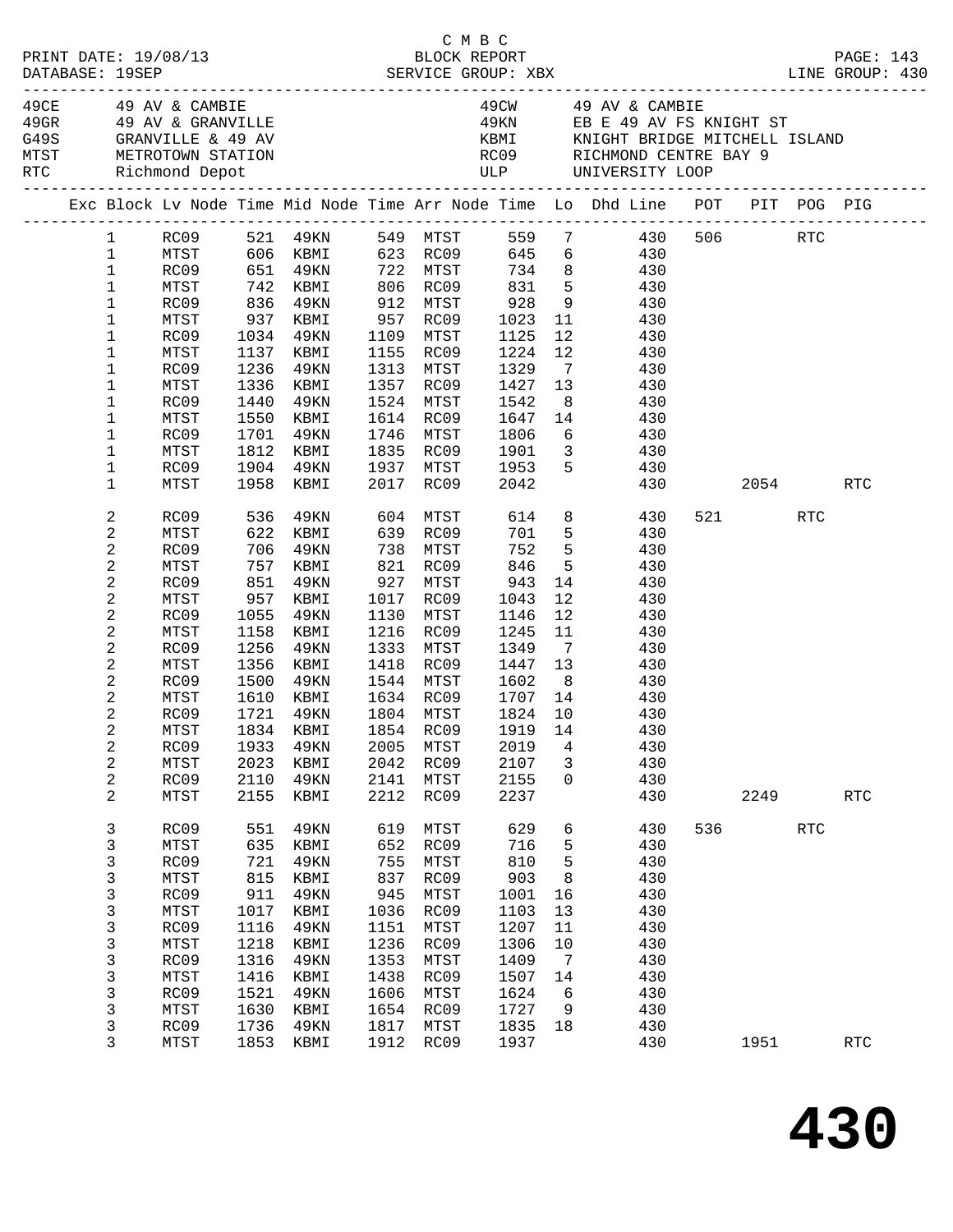#### C M B C<br>BLOCK REPORT SERVICE GROUP: XBX

|                 |             |      |           |      |           |         |                              | Exc Block Lv Node Time Mid Node Time Arr Node Time Lo Dhd Line POT |      |                        | PIT POG PIG |                      |
|-----------------|-------------|------|-----------|------|-----------|---------|------------------------------|--------------------------------------------------------------------|------|------------------------|-------------|----------------------|
| $4\overline{ }$ | RC09        |      | 606 49KN  |      | 634 MTST  | 646 4   |                              | 430                                                                | 551  |                        | <b>RTC</b>  |                      |
| $\overline{4}$  | MTST        | 650  | KBMI      |      | 707 RC09  | 731     | $5^{\circ}$                  | 430                                                                |      |                        |             |                      |
| $\overline{4}$  | RC09        | 736  | 49KN      | 810  | MTST      | 827     | $5^{\circ}$                  | 430                                                                |      |                        |             |                      |
| $\overline{4}$  | MTST        | 832  | KBMI      |      | 854 RC09  | 920     | 11                           | 430                                                                |      |                        |             |                      |
| 4               | RC09        | 931  | 49KN      | 1005 | MTST      | 1021    | 16                           | 430                                                                |      |                        |             |                      |
| 4               | MTST        | 1037 | KBMI      | 1055 | RC09      | 1124    | 12                           | 430                                                                |      |                        |             |                      |
| 4               | RC09        | 1136 | 49KN      | 1213 | MTST      | 1229    | 10                           | 430                                                                |      |                        |             |                      |
| 4               | MTST        | 1239 | KBMI      | 1257 | RC09      | 1327    | 10                           | 430                                                                |      |                        |             |                      |
| 4               | RC09        | 1337 | 49KN      | 1415 | MTST      | 1431    | $5^{\circ}$                  | 430                                                                |      |                        |             |                      |
| 4               | MTST        | 1436 | KBMI      | 1458 | RC09      | 1527    | 14                           | 430                                                                |      |                        |             |                      |
| 4               | RC09        | 1541 | 49KN      | 1628 | MTST      | 1646    | 6                            | 430                                                                |      |                        |             |                      |
| 4               | MTST        | 1652 | KBMI      | 1715 | RC09      | 1747    | $4\overline{ }$              | 430                                                                |      |                        |             |                      |
| 4               | RC09        | 1751 | 49KN      | 1832 | MTST      | 1850    |                              | 430                                                                |      | 1920                   |             | <b>RTC</b>           |
|                 |             |      |           |      |           |         |                              |                                                                    |      |                        |             |                      |
| 5               | RC09        | 621  | 49KN      | 649  | MTST      | 701     | $4\overline{ }$              | 430                                                                | 606  |                        | RTC         |                      |
| 5               | MTST        | 705  | KBMI      | 722  | RC09      | 746     | 5                            | 430                                                                |      |                        |             |                      |
| 5               | RC09        | 751  | 49KN      | 827  | MTST      | 844     | $7\phantom{.0}\phantom{.0}7$ | 430                                                                |      |                        |             |                      |
| 5               | MTST        | 851  | KBMI      | 911  | RC09      | 937     | 15                           | 430                                                                |      |                        |             |                      |
| 5               | RC09        | 952  | 49KN      | 1026 | MTST      | 1042    | 15                           | 430                                                                |      |                        |             |                      |
| 5               | MTST        | 1057 | KBMI      | 1115 | RC09      | 1144    | 12                           | 430                                                                |      |                        |             |                      |
| 5               | RC09        | 1156 | 49KN      | 1233 | MTST      | 1249    | 10                           | 430                                                                |      |                        |             |                      |
| 5               | MTST        | 1259 | KBMI      | 1317 | RC09      | 1347    | 11                           | 430                                                                |      |                        |             |                      |
| 5               | RC09        | 1358 | 49KN      | 1440 | MTST      | 1458    | 18                           | 430                                                                |      |                        |             |                      |
| 5               | MTST        | 1516 | KBMI      | 1538 | RC09      | 1607    | 14                           | 430                                                                |      |                        |             |                      |
| 5               | RC09        | 1621 | 49KN      | 1708 | MTST      | 1728    | 8                            | 430                                                                |      |                        |             |                      |
| 5               | MTST        | 1736 | KBMI      | 1759 | RC09      | 1827    | $\overline{7}$               | 430                                                                |      |                        |             |                      |
| 5               | RC09        | 1834 | 49KN      | 1910 | MTST      | 1928    | 5                            | 430                                                                |      |                        |             |                      |
| 5               | MTST        | 1933 | KBMI      | 1952 | RC09      | 2017    | 16                           | 430                                                                |      |                        |             |                      |
| 5               | RC09        | 2033 | 49KN      | 2104 | MTST      | 2118    | $7\phantom{.0}$              | 430                                                                |      |                        |             |                      |
| 5               | MTST        | 2125 | KBMI      | 2142 | RC09      | 2207    |                              | 430                                                                |      | 2219                   |             | <b>RTC</b>           |
| 6               | RC09        | 507  | 49KN      | 535  | MTST      | 545     | $4\overline{ }$              | 430                                                                |      | 452 and $\overline{a}$ | RTC         |                      |
| 6               | MTST        | 549  | KBMI      | 606  | RC09      | 628     | 8                            | 430                                                                |      |                        |             |                      |
| 6               | RC09        | 636  | 49KN      | 706  | MTST      | 718     | 9                            | 430                                                                |      |                        |             |                      |
| 6               | MTST        | 727  | KBMI      | 751  | RC09      | 816     | 5                            | 430                                                                |      |                        |             |                      |
| 6               | RC09        | 821  | 49KN      | 857  | MTST      | 913     | $7\phantom{.0}$              | 430                                                                |      |                        |             |                      |
| 6               | MTST        | 920  | KBMI      | 942  | RC09      | 1008    | $5^{\circ}$                  | 430                                                                |      |                        |             |                      |
| 6               | RC09        | 1013 | 49KN      | 1048 | MTST      | 1104    | 13                           | 430                                                                |      |                        |             |                      |
| 6               | MTST        |      | 1117 KBMI |      | 1135 RC09 | 1204 12 |                              | 430                                                                |      |                        |             |                      |
| 6               | RC09        |      | 1216 49KN |      | 1253 MTST | 1309 7  |                              | 430                                                                |      |                        |             |                      |
| 6               | MTST        | 1316 | KBMI      | 1337 | RC09      | 1407    | 12                           | 430                                                                |      |                        |             |                      |
| 6               | RC09        | 1419 | 49KN      | 1501 | MTST      | 1519    | 17                           | 430                                                                |      |                        |             |                      |
| 6               | MTST        | 1536 | KBMI      | 1558 | RC09      | 1627    | 14                           | 430                                                                |      |                        |             |                      |
| 6               | RC09        | 1641 | 49KN      | 1728 | MTST      | 1748    | 7                            | 430                                                                |      |                        |             |                      |
| 6               | MTST        | 1755 | KBMI      | 1818 | RC09      | 1844    |                              | 430                                                                |      | 1858                   |             | $\operatorname{RTC}$ |
| 8               | MTST        | 1456 | KBMI      | 1518 | RC09      | 1547    | 14                           | 430                                                                | 1426 |                        | RTC         |                      |
| 8               | RC09        | 1601 | 49KN      | 1648 | MTST      | 1708    | 6                            | 430                                                                |      |                        |             |                      |
| 8               | <b>MTST</b> | 1714 | KBMI      | 1737 | RC09      | 1805    | 3                            | 430                                                                |      |                        |             |                      |
| 8               | RC09        | 1808 | 49KN      | 1849 | MTST      | 1907    | 4                            | 430                                                                |      |                        |             |                      |
| 8               | MTST        | 1911 | KBMI      | 1930 | RC09      | 1955    | 8                            | 430                                                                |      |                        |             |                      |
| 8               | RC09        | 2003 | 49KN      | 2035 | MTST      | 2049    | 4                            | 430                                                                |      |                        |             |                      |
| 8               | MTST        | 2053 | KBMI      | 2112 | RC09      | 2137    |                              | 430                                                                |      | 2149                   |             | <b>RTC</b>           |
|                 |             |      |           |      |           |         |                              |                                                                    |      |                        |             |                      |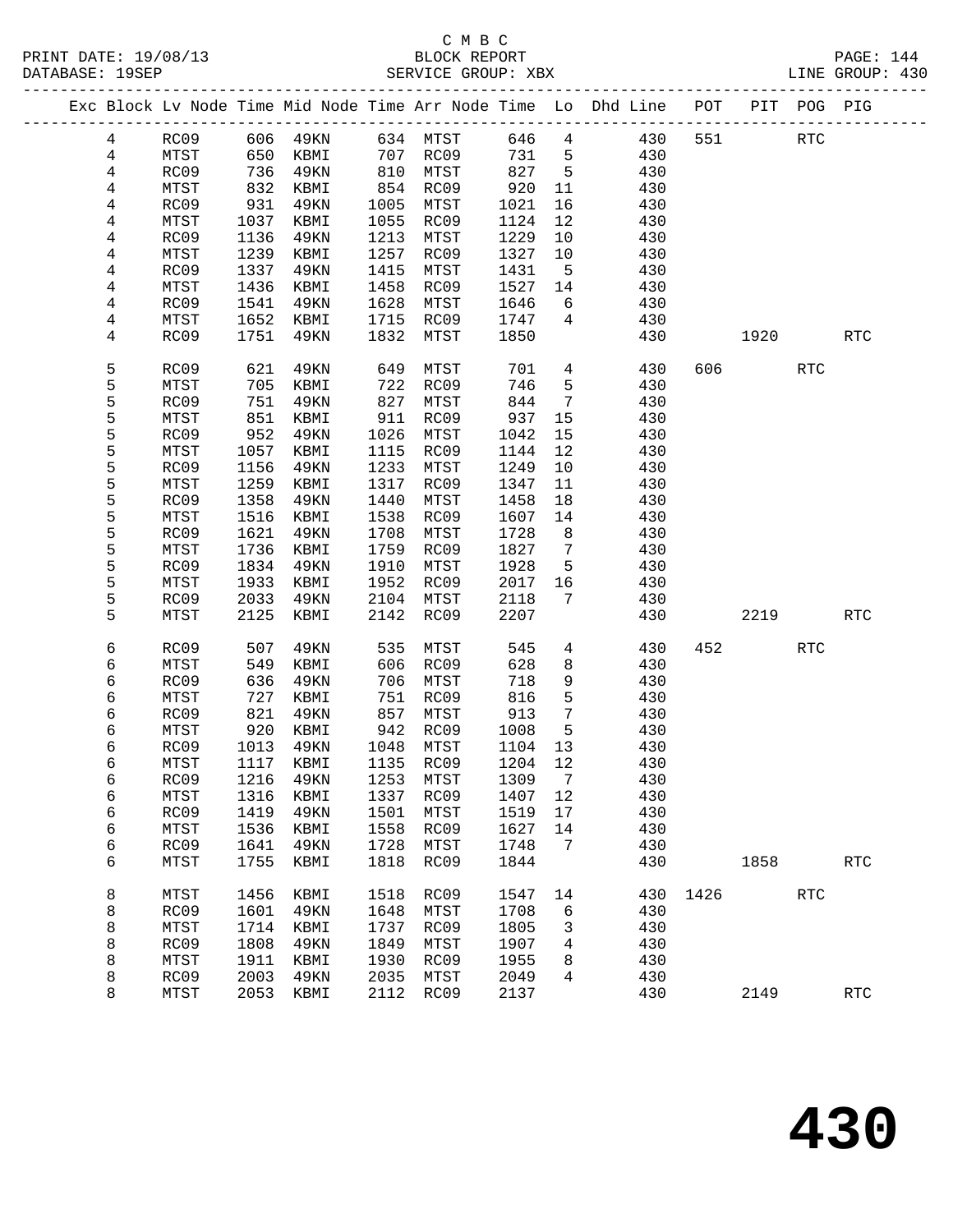|  |          |               |              |                   |              |             |              |                            | Exc Block Lv Node Time Mid Node Time Arr Node Time Lo Dhd Line POT PIT POG PIG |     |         |            |            |
|--|----------|---------------|--------------|-------------------|--------------|-------------|--------------|----------------------------|--------------------------------------------------------------------------------|-----|---------|------------|------------|
|  | 60       | $49$ GR       |              | 611 49CE 615 MTST |              |             | 634 2        |                            | 049                                                                            | 551 |         | <b>RTC</b> |            |
|  | 60       | MTST          | 636          | 49CW              |              | 700 ULP     | 723 14       |                            | 049                                                                            |     |         |            |            |
|  | 60       | ULP           | 737          | 49CE              | 801          | MTST        | 821          | 9                          | 049                                                                            |     |         |            |            |
|  | 60       | MTST          | 830          | 49CW              |              | ULP         | 919          | 11                         | 049                                                                            |     |         |            |            |
|  | 60       | ULP           | 930          | 49CE              | 855<br>956   | MTST        | 1021         | 14                         | 049                                                                            |     |         |            |            |
|  | 60       | MTST          | 1035         | 49CW              | 1105         | ULP         | 1134         | $5^{\circ}$                | 049                                                                            |     |         |            |            |
|  | 60       | ULP           | 1139         | 49CE              | 1206         | MTST        | 1237         | $6\overline{6}$            | 049                                                                            |     |         |            |            |
|  | 60       | MTST          | 1243         | 49CW              | 1315         | ULP         | 1345         | 11                         | 049                                                                            |     |         |            |            |
|  | 60       | ULP           | 1356         | 49CE              | 1426         | MTST        | 1459         | 6                          | 049                                                                            |     |         |            |            |
|  | 60       | MTST          | 1505         | 49CW              | 1535         | ULP         | 1605         | 13                         | 049                                                                            |     |         |            |            |
|  | 60       | ULP           | 1618         | 49CE              | 1646         | <b>MTST</b> | 1717         | $\overline{7}$             | 049                                                                            |     |         |            |            |
|  | 60       | MTST          | 1724         | 49CW              | 1755         | ULP         | 1822         |                            | 049                                                                            |     | 1851    |            | <b>RTC</b> |
|  | 61       | MTST          | 621          | 49CW              | 645          | ULP         | 708          |                            | 14<br>049                                                                      |     | 551 72  | RTC        |            |
|  | 61       | ULP           | 722          | 49CE              | 746          | MTST        | 806          | 14                         | 049                                                                            |     |         |            |            |
|  | 61       | MTST          | 820          | 49CW              | 845          | ULP         | 909          | 11                         | 049                                                                            |     |         |            |            |
|  | 61       | ULP           | 920          | 49CE              | 946          | MTST        | 1011         | $\overline{4}$             | 049                                                                            |     |         |            |            |
|  | 61       | MTST          | 1015         | 49CW              | 1045         | ULP         | 1114         | $5^{\circ}$                | 049                                                                            |     |         |            |            |
|  | 61       | ULP           | 1119         | 49CE              | 1146         | MTST        | 1215         | 9                          | 049                                                                            |     |         |            |            |
|  | 61       | MTST          | 1224         | 49CW              | 1255         | ULP         | 1325         | 11                         | 049                                                                            |     |         |            |            |
|  | 61       | ULP           | 1336         | 49CE              | 1406         | MTST        | 1439         | $6\overline{6}$            | 049                                                                            |     |         |            |            |
|  | 61       | MTST          | 1445         | 49CW              | 1515         | ULP         | 1545         | 13                         | 049                                                                            |     |         |            |            |
|  | 61       | ULP           | 1558         | 49CE              | 1626         | MTST        | 1657         | $\overline{7}$             | 049                                                                            |     |         |            |            |
|  | 61       | MTST          | 1704         | 49CW              | 1735         | ULP         | 1802         | 19                         | 049                                                                            |     |         |            |            |
|  | 61       | ULP           | 1821         | 49CE              | 1846         | MTST        | 1914         | 12                         | 049                                                                            |     |         |            |            |
|  | 61       | MTST          | 1926         | 49CW              | 1951         | ULP         | 2015         | 16                         | 049                                                                            |     |         |            |            |
|  | 61       | ULP           | 2031         | 49CE              | 2055         | MTST        | 2121         | $7\overline{ }$            | 049                                                                            |     |         |            |            |
|  | 61       | MTST          | 2128         | 49CW              | 2153         | ULP         | 2217         | 14                         | 049                                                                            |     |         |            |            |
|  | 61       | ULP           | 2231         | 49CE              | 2255         | MTST        | 2319         | 10                         | 049                                                                            |     |         |            |            |
|  | 61       | MTST          | 2329         | 49CW              | 2353         | ULP         | 2417         |                            | 049                                                                            |     | 2446    |            | <b>RTC</b> |
|  | 62       | 49GR          | 626          | 49CE              | 630          | MTST        | 649          | $\overline{\phantom{a}}^2$ | 049                                                                            |     | 606 700 | <b>RTC</b> |            |
|  | 62       | MTST          | 651          | 49CW              | 715          | ULP         | 738          | 14                         | 049                                                                            |     |         |            |            |
|  | 62       | ULP           | 752          | 49CE              | 816          | MTST        | 836          | 13                         | 049                                                                            |     |         |            |            |
|  | 62       | MTST          | 849          | 49CW              | 915          | ULP         | 940          | 10                         | 049                                                                            |     |         |            |            |
|  | 62       | ULP           | 950          | 49CE              | 1016         | MTST        | 1042         | 13                         | 049                                                                            |     |         |            |            |
|  | 62       | MTST          | 1055         | 49CW              | 1125         | ULP         | 1154         | $5^{\circ}$                | 049                                                                            |     |         |            |            |
|  | 62       | ULP           | 1159         | 49CE              | 1226         | MTST        | 1257         | 8 <sup>8</sup>             | 049                                                                            |     |         |            |            |
|  | 62       | MTST          | 1305         | 49CW              |              | 1335 ULP    | 1405 11      |                            | 049                                                                            |     |         |            |            |
|  | 62       | ULP 1416 49CE |              |                   |              | 1446 MTST   | 1519 6       |                            | 049                                                                            |     |         |            |            |
|  | 62<br>62 | MTST          | 1525         | 49CW              | 1555<br>1706 | ULP         | 1625         | 13                         | 049<br>049                                                                     |     |         |            |            |
|  | 62       | ULP           | 1638         | 49CE              | 1815         | MTST        | 1736         | 10                         | 049                                                                            |     |         |            |            |
|  | 62       | MTST<br>ULP   | 1746<br>1852 | 49CW<br>49CE      | 1916         | ULP<br>MTST | 1840<br>1944 | 12<br>6                    | 049                                                                            |     |         |            |            |
|  | 62       | MTST          | 1950         | 49CW              | 2015         | ULP         | 2039         | 12                         | 049                                                                            |     |         |            |            |
|  | 62       | ULP           | 2051         | 49CE              | 2115         | MTST        | 2141         | 7                          | 049                                                                            |     |         |            |            |
|  | 62       | MTST          | 2148         | 49CW              | 2213         | ULP         | 2237         | 14                         | 049                                                                            |     |         |            |            |
|  | 62       | ULP           | 2251         | 49CE              | 2315         | MTST        | 2336         | 13                         | 049                                                                            |     |         |            |            |
|  | 62       | MTST          | 2349         | 49CW              | 2411         | G49S        | 2415         |                            | 049                                                                            |     | 2430    |            | <b>RTC</b> |
|  |          |               |              |                   |              |             |              |                            |                                                                                |     |         |            |            |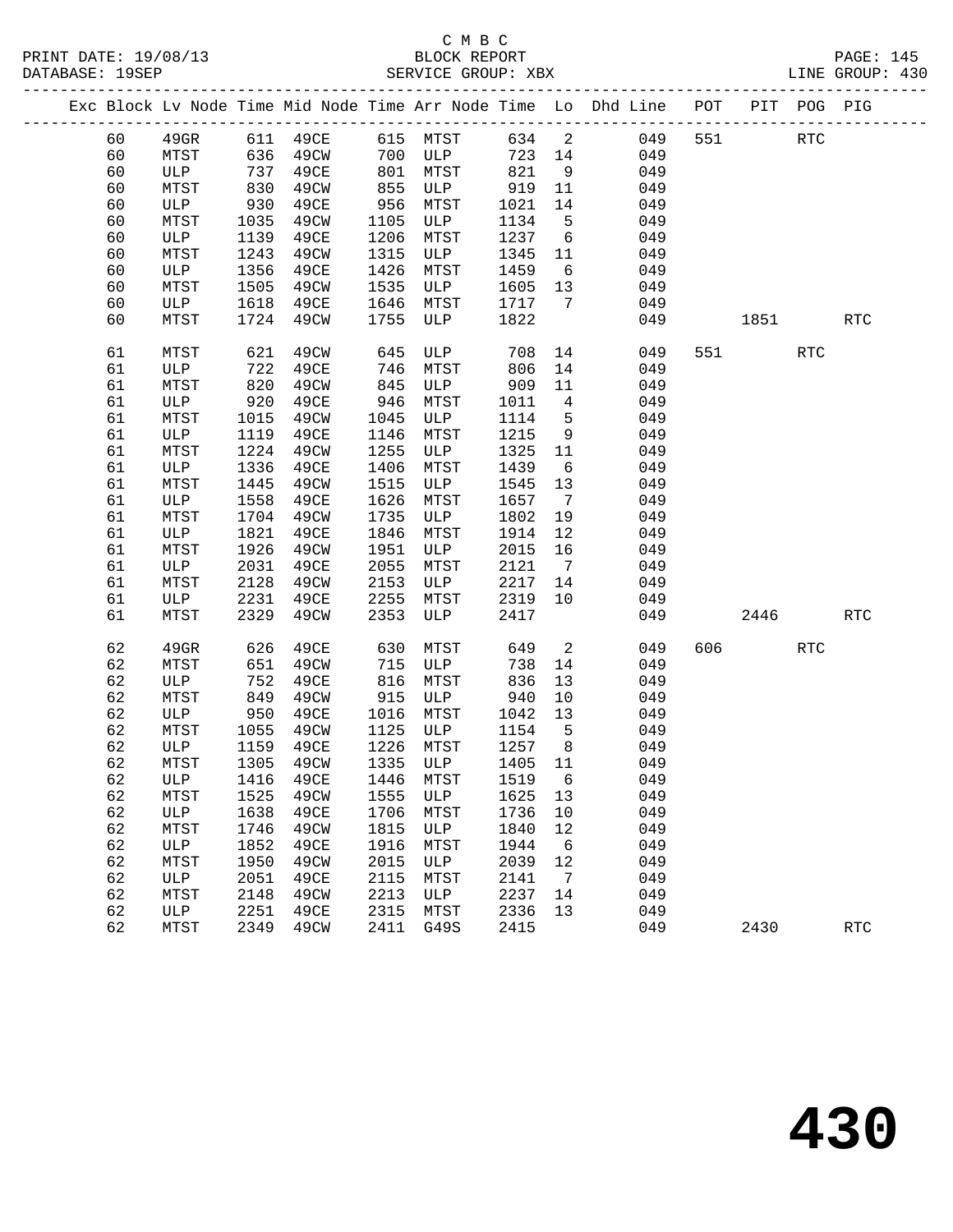PRINT DATE: 19/08/13 BLOCK REPORT PAGE: 146 DATABASE: 19SEP

# C M B C

 64 ULP 1528 49CE 1556 MTST 1627 7 049 64 MTST 1634 49CW 1705 ULP 1732 18 049 64 ULP 1750 49CE 1816 MTST 1844 17 049 64 MTST 1901 49CW 1928 ULP 1952 12 049

65 MTST 1125 49CW 1155 ULP 1224 5 049

1448 49CE 1516 MTST<br>1555 49CW 1625 ULP

65 ULP 1709 49CE 1736 MTST 1806 12 049

2108 49CW

64 ULP 2004 49CE 2028 MTST 2054 14 049

64 ULP 2211 49CE 2235 MTST 2259 10 049

 65 MTST 721 49CW 745 ULP 808 11 049 65 ULP 819 49CE 844 MTST 905 12 049 65 MTST 917 49CW 945 ULP 1011 9 049 65 ULP 1020 49CE 1046 MTST 1112 13 049

 65 ULP 1229 49CE 1256 MTST 1329 6 049 65 MTST 1335 49CW 1405 ULP 1435 13 049

65 MTST 1555 49CW 1625 ULP 1653 16 049<br>65 ULP 1709 49CE 1736 MTST 1806 12 049<br>65 MTST 1818 49CW 1845 ULP 1910 049

64 MTST 2309 49CW 2333 ULP 2357 049 2426 RTC

65 49GR 656 49CE 700 MTST 720 1 049 636 RTC

65 MTST 1818 49CW 1845 ULP 1910 049 1939 RTC

**430**

|  | DAIABASL · 1995F |      |      |               |      | PEKATCE GKOOL. VRV |         |                 |                                                                    |     |        |             | TIME GKOOL. 420 |
|--|------------------|------|------|---------------|------|--------------------|---------|-----------------|--------------------------------------------------------------------|-----|--------|-------------|-----------------|
|  |                  |      |      |               |      |                    |         |                 | Exc Block Lv Node Time Mid Node Time Arr Node Time Lo Dhd Line POT |     |        | PIT POG PIG |                 |
|  | 63               |      |      | 49GR 641 49CE |      | 645 MTST           | 704 2   |                 | 049                                                                |     | 621 72 | RTC         |                 |
|  | 63               | MTST | 706  | 49CW          | 730  | ULP                | 753     |                 | 049<br>14                                                          |     |        |             |                 |
|  | 63               | ULP  | 807  | 49CE          | 832  | MTST               | 853     | 14              | 049                                                                |     |        |             |                 |
|  | 63               | MTST | 907  | 49CW          | 935  | ULP                | 1001    | 9               | 049                                                                |     |        |             |                 |
|  | 63               | ULP  | 1010 | 49CE          | 1036 | MTST               | 1102    |                 | 049<br>13                                                          |     |        |             |                 |
|  | 63               | MTST | 1115 | 49CW          | 1145 | ULP                | 1214    | $5^{\circ}$     | 049                                                                |     |        |             |                 |
|  | 63               | ULP  | 1219 | 49CE          | 1246 | MTST               | 1319    | 6               | 049                                                                |     |        |             |                 |
|  | 63               | MTST | 1325 | 49CW          | 1355 | ULP                | 1425    | 13              | 049                                                                |     |        |             |                 |
|  | 63               | ULP  | 1438 | 49CE          | 1506 | MTST               | 1537    | 8               | 049                                                                |     |        |             |                 |
|  | 63               | MTST | 1545 | 49CW          | 1615 | ULP                | 1643    | 15              | 049                                                                |     |        |             |                 |
|  | 63               | ULP  | 1658 | 49CE          | 1726 | MTST               | 1756    | 12              | 049                                                                |     |        |             |                 |
|  | 63               | MTST | 1808 | 49CW          | 1835 | ULP                | 1900    | 16              | 049                                                                |     |        |             |                 |
|  | 63               | ULP  | 1916 | 49CE          | 1940 | MTST               | 2006    | 8               | 049                                                                |     |        |             |                 |
|  | 63               | MTST | 2014 | 49CW          | 2039 | ULP                | 2103    | 8 <sup>8</sup>  | 049                                                                |     |        |             |                 |
|  | 63               | ULP  | 2111 | 49CE          | 2135 | MTST               | 2201    | $\overline{7}$  | 049                                                                |     |        |             |                 |
|  | 63               | MTST | 2208 | 49CW          | 2233 | ULP                | 2257    | 14              | 049                                                                |     |        |             |                 |
|  | 63               | ULP  | 2311 | 49CE          | 2335 | MTST               | 2356    | 12              | 049                                                                |     |        |             |                 |
|  | 63               | MTST | 2408 | 49CW          | 2430 | G49S               | 2434    |                 | 049                                                                |     | 2449   |             | <b>RTC</b>      |
|  | 64               | ULP  | 652  | 49CE          | 716  | MTST               | 736     | 14              | 049                                                                | 607 |        | RTC         |                 |
|  | 64               | MTST | 750  | 49CW          | 815  | ULP                | 838     | 12              | 049                                                                |     |        |             |                 |
|  | 64               | ULP  | 850  | 49CE          | 916  | MTST               | 939     | 6               | 049                                                                |     |        |             |                 |
|  | 64               | MTST | 945  | 49CW          | 1015 | ULP                | 1044    | $-5$            | 049                                                                |     |        |             |                 |
|  | 64               | ULP  | 1049 | 49CE          | 1116 | MTST               | 1144    | 10 <sup>°</sup> | 049                                                                |     |        |             |                 |
|  | 64               | MTST | 1154 | 49CW          | 1225 | ULP                | 1255    | 12              | 049                                                                |     |        |             |                 |
|  | 64               | ULP  | 1307 | 49CE          | 1336 | MTST               | 1409    | 6               | 049                                                                |     |        |             |                 |
|  | 64               | MTST | 1415 | 49CW          | 1445 | ULP                | 1515 13 |                 | 049                                                                |     |        |             |                 |
|  |                  |      |      |               |      |                    |         |                 |                                                                    |     |        |             |                 |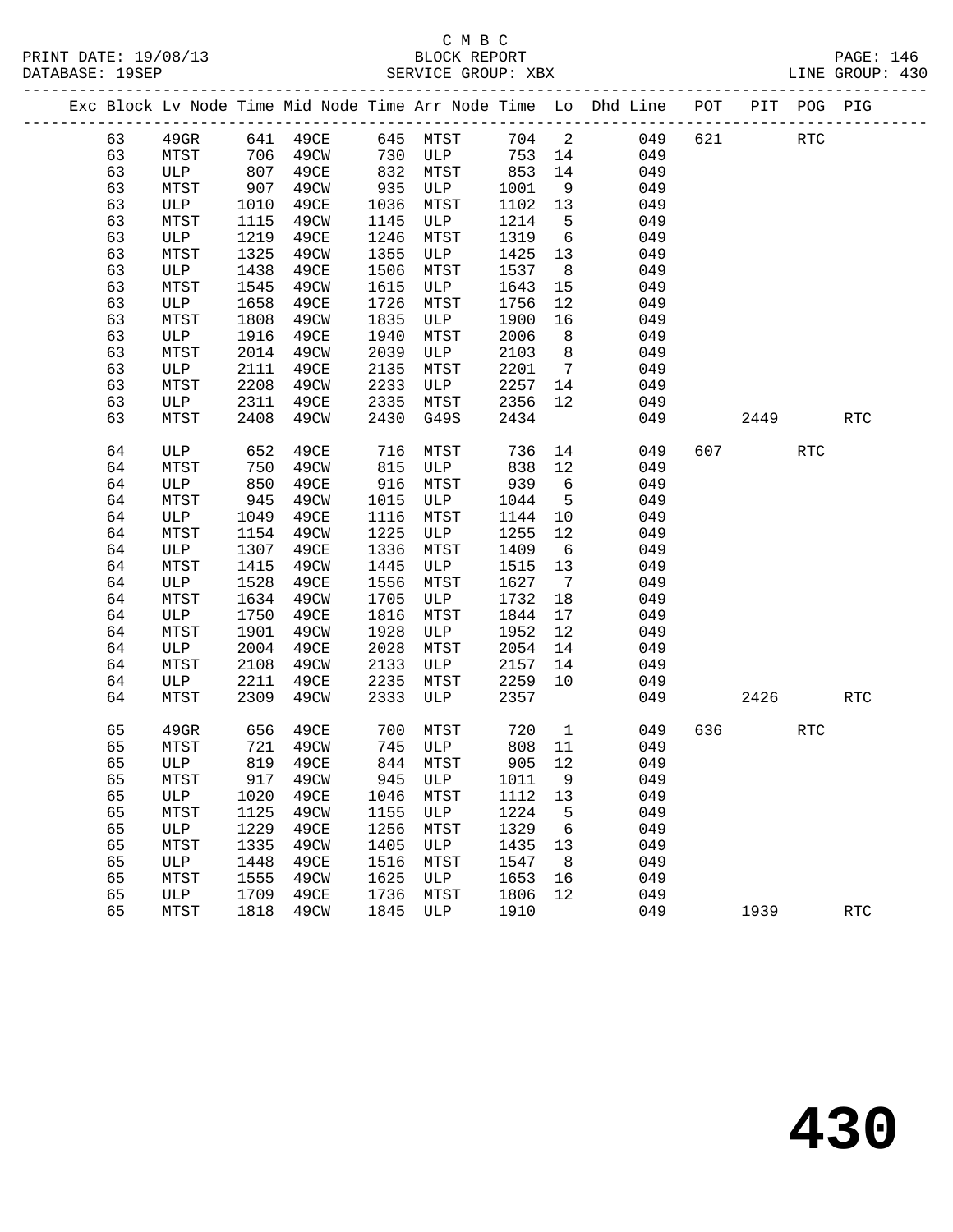#### C M B C<br>BLOCK REPORT PRINT DATE: 19/08/13 BLOCK REPORT PAGE: 147 SERVICE GROUP: XBX

|  |    |      |      |                              |      |                  |         |                              | Exc Block Lv Node Time Mid Node Time Arr Node Time Lo Dhd Line POT PIT POG PIG |     |           |            |                      |
|--|----|------|------|------------------------------|------|------------------|---------|------------------------------|--------------------------------------------------------------------------------|-----|-----------|------------|----------------------|
|  | 66 |      |      | ULP 707 49CE 731 MTST 751 14 |      |                  |         |                              | 049                                                                            | 622 |           | <b>RTC</b> |                      |
|  | 66 | MTST | 805  | 49CW                         |      | $830$ ULP        | 853 17  |                              | 049                                                                            |     |           |            |                      |
|  | 66 | ULP  | 910  | 49CE                         | 936  | <b>MTST</b>      | 1001    | $\overline{4}$               | 049                                                                            |     |           |            |                      |
|  | 66 | MTST | 1005 | 49CW                         | 1035 | ULP              | 1104    | $5^{\circ}$                  | 049                                                                            |     |           |            |                      |
|  | 66 | ULP  | 1109 | 49CE                         | 1136 | MTST             | 1205    | 9                            | 049                                                                            |     |           |            |                      |
|  | 66 | MTST | 1214 | 49CW                         | 1245 | ULP              | 1315    | 12                           | 049                                                                            |     |           |            |                      |
|  | 66 | ULP  | 1327 | 49CE                         | 1356 | MTST             | 1429    | 6                            | 049                                                                            |     |           |            |                      |
|  | 66 | MTST | 1435 | 49CW                         | 1505 | ULP              | 1535    | 13                           | 049                                                                            |     |           |            |                      |
|  | 66 | ULP  | 1548 | 49CE                         | 1616 | MTST             | 1647    | $\overline{7}$               | 049                                                                            |     |           |            |                      |
|  | 66 | MTST | 1654 | 49CW                         | 1725 | ULP              | 1752    | 19                           | 049                                                                            |     |           |            |                      |
|  | 66 | ULP  | 1811 | 49CE                         | 1836 | MTST             | 1904    | 10                           | 049                                                                            |     |           |            |                      |
|  | 66 | MTST | 1914 | 49CW                         | 1939 | ULP              | 2003    | 13                           | 049                                                                            |     |           |            |                      |
|  | 66 | ULP  | 2016 | 49CE                         | 2040 | MTST             | 2106    |                              | 049                                                                            |     | 2136      |            | <b>RTC</b>           |
|  |    |      |      |                              |      |                  |         |                              |                                                                                |     |           |            |                      |
|  | 67 | MTST | 736  | 49CW                         | 800  | ULP              | 823     | 8 <sup>8</sup>               | 049                                                                            |     | 706       | <b>RTC</b> |                      |
|  | 67 | ULP  | 831  | 49CE                         | 856  | MTST             | 917     | 10                           | 049                                                                            |     |           |            |                      |
|  | 67 | MTST | 927  | 49CW                         | 955  | ULP              | 1021    | 9                            | 049                                                                            |     |           |            |                      |
|  | 67 | ULP  | 1030 | 49CE                         | 1056 | MTST             | 1122    | 12                           | 049                                                                            |     |           |            |                      |
|  | 67 | MTST | 1134 | 49CW                         | 1205 | ULP              | 1235    | 12                           | 049                                                                            |     |           |            |                      |
|  | 67 | ULP  | 1247 | 49CE                         | 1316 | MTST             | 1349    | $6\overline{6}$              | 049                                                                            |     |           |            |                      |
|  | 67 | MTST | 1355 | 49CW                         | 1425 | ULP              | 1455    | 13                           | 049                                                                            |     |           |            |                      |
|  | 67 | ULP  | 1508 | 49CE                         | 1536 | MTST             | 1607    | $7\overline{ }$              | 049                                                                            |     |           |            |                      |
|  | 67 | MTST | 1614 | 49CW                         | 1645 | ULP              | 1713    | 16                           | 049                                                                            |     |           |            |                      |
|  | 67 | ULP  | 1729 | 49CE                         | 1756 | MTST             | 1826    | 13                           | 049                                                                            |     |           |            |                      |
|  | 67 | MTST | 1839 | 49CW                         | 1906 | ULP              | 1930    | 10                           | 049                                                                            |     |           |            |                      |
|  | 67 | ULP  | 1940 | 49CE                         | 2004 | MTST             | 2030    | 8 <sup>8</sup>               | 049                                                                            |     |           |            |                      |
|  | 67 | MTST | 2038 | 49CW                         | 2103 | ULP              | 2127    |                              | 049                                                                            |     | 2156      |            | RTC                  |
|  |    |      |      |                              |      |                  |         |                              |                                                                                |     |           |            |                      |
|  | 68 | ULP  | 840  | 49CE                         | 906  | MTST             | 929     | 6                            | 049                                                                            |     | 755 — 176 | <b>RTC</b> |                      |
|  | 68 | MTST | 935  | 49CW                         | 1005 | ULP              | 1034    | $-5$                         | 049                                                                            |     |           |            |                      |
|  | 68 | ULP  | 1039 | 49CE                         | 1106 | MTST             | 1134    | 10                           | 049                                                                            |     |           |            |                      |
|  | 68 | MTST | 1144 | 49CW                         | 1215 | ULP              | 1245    | 12                           | 049                                                                            |     |           |            |                      |
|  | 68 | ULP  | 1257 | 49CE                         | 1326 | MTST             | 1359    | 6                            | 049                                                                            |     |           |            |                      |
|  | 68 | MTST | 1405 | 49CW                         | 1435 | ULP              | 1505    | 13                           | 049                                                                            |     |           |            |                      |
|  | 68 | ULP  | 1518 | 49CE                         | 1546 | MTST             | 1617    | $7\phantom{.0}\phantom{.0}7$ | 049                                                                            |     |           |            |                      |
|  | 68 | MTST | 1624 | 49CW                         | 1655 | ULP              | 1723    | 17                           | 049                                                                            |     |           |            |                      |
|  | 68 | ULP  | 1740 | 49CE                         | 1806 | MTST             | 1834    | 16                           | 049                                                                            |     |           |            |                      |
|  | 68 | MTST | 1850 | 49CW                         | 1917 | ULP              | 1941    | 11                           | 049                                                                            |     |           |            |                      |
|  | 68 | ULP  | 1952 | 49CE                         | 2016 | MTST             | 2042    | 9                            | 049                                                                            |     |           |            |                      |
|  | 68 | MTST |      | 2051 49CW                    |      | 2116 ULP 2140 11 |         |                              | 049                                                                            |     |           |            |                      |
|  | 68 | ULP  | 2151 | 49CE                         | 2215 | MTST             | 2239 10 |                              | 049                                                                            |     |           |            |                      |
|  | 68 | MTST | 2249 | 49CW                         | 2313 | ULP              | 2337    |                              | 049                                                                            |     | 2406      |            | <b>RTC</b>           |
|  | 69 | MTST | 839  | 49CW                         | 905  | ULP              | 930     | 10                           | 049                                                                            | 809 |           | <b>RTC</b> |                      |
|  | 69 | ULP  | 940  | 49CE                         | 1006 | MTST             | 1032    | 13                           | 049                                                                            |     |           |            |                      |
|  | 69 | MTST | 1045 | 49CW                         | 1115 | ULP              | 1144    | 5                            | 049                                                                            |     |           |            |                      |
|  | 69 | ULP  | 1149 | 49CE                         | 1216 | MTST             | 1247    | 6                            | 049                                                                            |     |           |            |                      |
|  | 69 | MTST | 1253 | 49CW                         | 1325 | ULP              | 1355    | 11                           | 049                                                                            |     |           |            |                      |
|  | 69 | ULP  | 1406 | 49CE                         | 1436 | MTST             | 1509    | $6\overline{6}$              | 049                                                                            |     |           |            |                      |
|  | 69 | MTST | 1515 | 49CW                         | 1545 | ULP              | 1615    | 13                           | 049                                                                            |     |           |            |                      |
|  | 69 | ULP  | 1628 | 49CE                         | 1656 | MTST             | 1727    | 9                            | 049                                                                            |     |           |            |                      |
|  | 69 | MTST | 1736 | 49CW                         | 1805 | ULP              | 1830    | 12                           | 049                                                                            |     |           |            |                      |
|  | 69 | ULP  | 1842 | 49CE                         | 1906 | MTST             | 1934    | 4                            | 049                                                                            |     |           |            |                      |
|  | 69 | MTST | 1938 | 49CW                         | 2003 | ULP              | 2027    |                              | 049                                                                            |     | 2056      |            | $\operatorname{RTC}$ |
|  |    |      |      |                              |      |                  |         |                              |                                                                                |     |           |            |                      |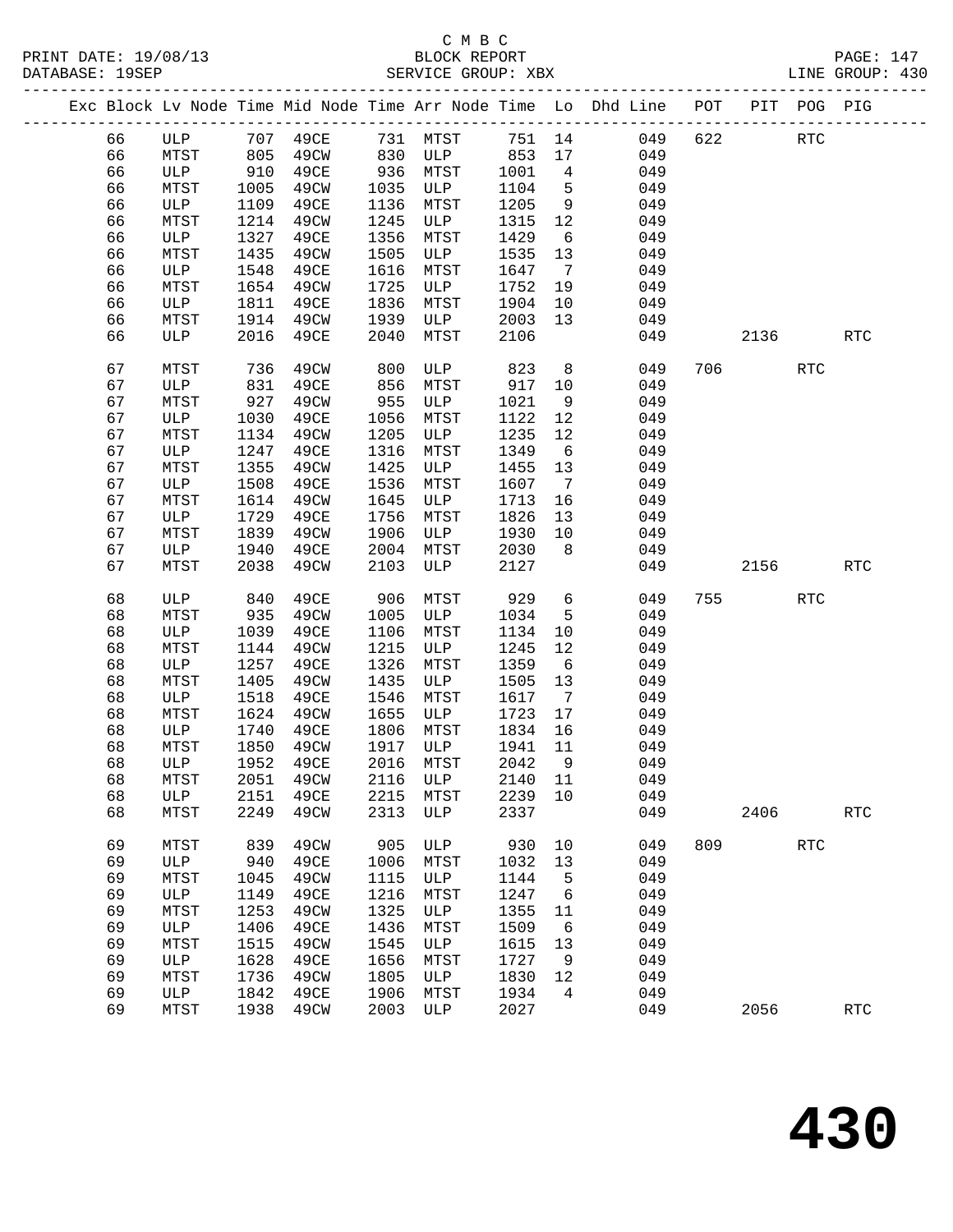|  |    |      |      |                       |      |                                 |       |                 | Exc Block Lv Node Time Mid Node Time Arr Node Time Lo Dhd Line POT PIT POG PIG |          |            |            |            |
|--|----|------|------|-----------------------|------|---------------------------------|-------|-----------------|--------------------------------------------------------------------------------|----------|------------|------------|------------|
|  | 70 |      |      | ULP 900 49CE 926 MTST |      |                                 | 949 6 |                 | 049                                                                            | 815      | <b>RTC</b> |            |            |
|  | 70 | MTST |      | 955 49CW              |      | 1025 ULP 1054<br>1126 MTST 1154 |       | 5 <sub>5</sub>  | 049                                                                            |          |            |            |            |
|  | 70 | ULP  |      | 1059 49CE             |      |                                 |       | 10              | 049                                                                            |          |            |            |            |
|  | 70 | MTST |      | 1204 49CW             |      | 1235 ULP                        | 1305  | 12              | 049                                                                            |          |            |            |            |
|  | 70 | ULP  | 1317 | 49CE                  | 1346 | MTST                            | 1419  | 6               | 049                                                                            |          |            |            |            |
|  | 70 | MTST | 1425 | 49CW                  | 1455 | ULP                             | 1525  | 13              | 049                                                                            |          |            |            |            |
|  | 70 | ULP  | 1538 | 49CE                  | 1606 | MTST                            | 1637  | $7\overline{ }$ | 049                                                                            |          |            |            |            |
|  | 70 | MTST | 1644 | 49CW                  | 1715 | ULP                             | 1742  | 18              | 049                                                                            |          |            |            |            |
|  | 70 | ULP  | 1800 | 49CE                  | 1826 | MTST                            | 1854  |                 | 049                                                                            |          | 1924       |            | RTC        |
|  | 71 | MTST | 859  | 49CW                  | 925  | ULP                             | 950   | 10              | 049                                                                            |          | 829        | <b>RTC</b> |            |
|  | 71 | ULP  | 1000 | 49CE                  | 1026 | MTST                            | 1052  | 13              | 049                                                                            |          |            |            |            |
|  | 71 | MTST | 1105 | 49CW                  | 1135 | ULP                             | 1204  | $5^{\circ}$     | 049                                                                            |          |            |            |            |
|  | 71 | ULP  | 1209 | 49CE                  | 1236 | MTST                            | 1309  | $6\overline{6}$ | 049                                                                            |          |            |            |            |
|  | 71 | MTST | 1315 | 49CW                  | 1345 | ULP                             | 1415  | 11              | 049                                                                            |          |            |            |            |
|  | 71 | ULP  | 1426 | 49CE                  | 1456 | MTST                            | 1529  | $6\overline{6}$ | 049                                                                            |          |            |            |            |
|  | 71 | MTST | 1535 | 49CW                  | 1605 | ULP                             | 1633  | 15              | 049                                                                            |          |            |            |            |
|  | 71 | ULP  | 1648 | 49CE                  | 1716 | MTST                            | 1746  | 10              | 049                                                                            |          |            |            |            |
|  | 71 | MTST | 1756 | 49CW                  | 1825 | ULP                             | 1850  | 14              | 049                                                                            |          |            |            |            |
|  | 71 | ULP  | 1904 | 49CE                  | 1928 | MTST                            | 1956  | 6               | 049                                                                            |          |            |            |            |
|  | 71 | MTST | 2002 | 49CW                  | 2027 | ULP                             | 2051  |                 | 049                                                                            |          | 2120       |            | <b>RTC</b> |
|  | 72 | MTST | 1025 | 49CW                  | 1055 | ULP                             | 1124  | 5               | 049                                                                            |          |            | RTC        |            |
|  | 72 | ULP  | 1129 | 49CE                  | 1156 | MTST                            | 1225  | 8 <sup>8</sup>  | 049                                                                            |          |            |            |            |
|  | 72 | MTST | 1233 | 49CW                  | 1305 | ULP                             | 1335  | 11              | 049                                                                            |          |            |            |            |
|  | 72 | ULP  | 1346 | 49CE                  | 1416 | MTST                            | 1449  | $6\overline{6}$ | 049                                                                            |          |            |            |            |
|  | 72 | MTST | 1455 | 49CW                  | 1525 | ULP                             | 1555  | 13              | 049                                                                            |          |            |            |            |
|  | 72 | ULP  | 1608 | 49CE                  | 1636 | MTST                            | 1707  | $\overline{7}$  | 049                                                                            |          |            |            |            |
|  | 72 | MTST | 1714 | 49CW                  | 1745 | ULP                             | 1812  | 19              | 049                                                                            |          |            |            |            |
|  | 72 | ULP  | 1831 | 49CE                  | 1856 | MTST                            | 1924  |                 | 049                                                                            |          | 1954       |            | <b>RTC</b> |
|  | 73 | ULP  | 1237 | 49CE                  | 1306 | MTST                            | 1339  | $6\overline{6}$ |                                                                                | 049 1152 |            | <b>RTC</b> |            |
|  | 73 | MTST | 1345 | 49CW                  | 1415 | ULP                             | 1445  | 13              | 049                                                                            |          |            |            |            |
|  | 73 | ULP  | 1458 | 49CE                  | 1526 | MTST                            | 1557  | $7\overline{ }$ | 049                                                                            |          |            |            |            |
|  | 73 | MTST | 1604 | 49CW                  | 1635 | ULP                             | 1703  | 16              | 049                                                                            |          |            |            |            |
|  | 73 | ULP  | 1719 | 49CE                  | 1746 | MTST                            | 1816  | 12              | 049                                                                            |          |            |            |            |
|  | 73 | MTST | 1828 | 49CW                  | 1855 | ULP                             | 1920  | 8 <sup>8</sup>  | 049                                                                            |          |            |            |            |
|  | 73 | ULP  | 1928 | 49CE                  | 1952 | MTST                            | 2018  | 8 <sup>8</sup>  | 049                                                                            |          |            |            |            |
|  | 73 | MTST | 2026 | 49CW                  | 2051 | ULP                             | 2115  | 16              | 049                                                                            |          |            |            |            |
|  | 73 | ULP  | 2131 | 49CE                  | 2155 | MTST                            | 2221  | $\overline{7}$  | 049                                                                            |          |            |            |            |
|  | 73 | MTST | 2228 | 49CW                  | 2253 | <b>ATD</b><br>UID 1             | 2317  | 14              | 049                                                                            |          |            |            |            |
|  | 73 | ULP  |      | 2331 49CE             | 2355 | MTST                            | 2416  |                 | 049                                                                            |          | 2446       |            | <b>RTC</b> |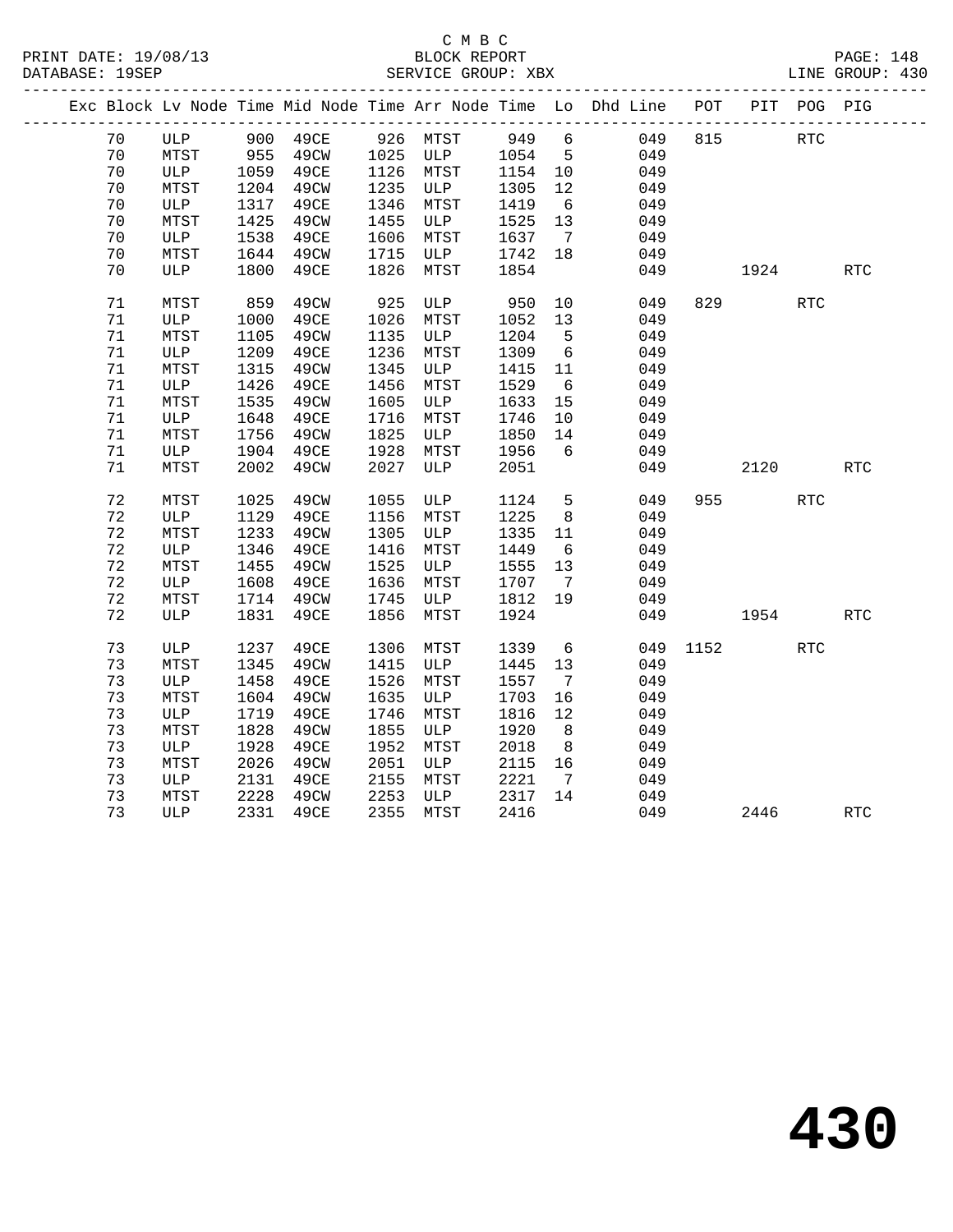|                      |                     |      |                                                                                             |            | C M B C                |                    |                          |                                                                                |          |            |            |
|----------------------|---------------------|------|---------------------------------------------------------------------------------------------|------------|------------------------|--------------------|--------------------------|--------------------------------------------------------------------------------|----------|------------|------------|
| PRINT DATE: 19/08/13 |                     |      |                                                                                             |            |                        | BLOCK REPORT       |                          |                                                                                |          |            | PAGE: 149  |
|                      |                     |      |                                                                                             |            |                        |                    |                          |                                                                                |          |            |            |
|                      |                     |      | -<br>28CR 128 ST & CRESCENT RD<br>PRETREEDORT STN                                           |            |                        |                    |                          | 2A52 2ND AV & 52A ST TERMINUS                                                  |          |            |            |
|                      |                     |      |                                                                                             |            |                        |                    |                          | LADX LADNER EXCHANGE                                                           |          |            |            |
|                      |                     |      |                                                                                             |            |                        |                    |                          | OXVN OXFORD ST FS VINE AV                                                      |          |            |            |
|                      |                     |      | MAEX MATHEWS EXCHANGE<br>RTC Richmond Depot<br>SUKD SULLIVAN & KIDD                         |            |                        |                    |                          | SSPR SOUTH SURREY PARK N RIDE                                                  |          |            |            |
|                      |                     |      |                                                                                             |            |                        |                    |                          |                                                                                |          |            |            |
|                      |                     |      |                                                                                             |            |                        |                    |                          | Exc Block Lv Node Time Mid Node Time Arr Node Time Lo Dhd Line POT PIT POG PIG |          |            |            |
| 20                   |                     |      |                                                                                             |            |                        |                    |                          | 28CR 417 J&N5 BPST 505 15 351 353 RTC                                          |          |            |            |
| 20                   |                     |      |                                                                                             |            |                        |                    |                          | BPST 520 MAEX 536 SUKD 609 18 351                                              |          |            |            |
| 20                   |                     |      | SUKD 627 J&N5 BPST<br>BPST 736 MAEX 753 OXVN<br>OXVN 825 SSPR 840 BPST                      |            |                        |                    |                          | BPST 722 14 351                                                                |          |            |            |
| 20                   |                     |      |                                                                                             |            |                        |                    |                          | 817 8 351<br>908 13 351<br>1016 6 351                                          |          |            |            |
| 20                   |                     |      |                                                                                             |            |                        |                    |                          |                                                                                |          |            |            |
| 20                   | BPST                |      | 921 MAEX 938 SUKD                                                                           |            |                        |                    |                          |                                                                                |          |            |            |
| 20                   | SUKD                | 1022 | J&N5                                                                                        |            | BPST                   | 1123 20            |                          | 351                                                                            |          |            |            |
| 20                   | <b>BPST</b>         |      | 1143 LADX                                                                                   |            | 1201 2A52              | 1233 6             |                          | 601                                                                            |          |            |            |
| 20                   | 2A52                |      | 1239 LADX                                                                                   |            | 1312 BPST              | 1332 11            |                          | 601                                                                            |          |            |            |
| 20                   | BPST                |      | 1343 LADX                                                                                   |            | 1401 2A52              | 1435               | $\overline{\phantom{a}}$ | 601                                                                            |          |            |            |
| 20<br>20             | 2A52<br><b>BPST</b> | 1543 | 1437 LADX<br>LADX                                                                           |            | 1512 BPST<br>1601 2A52 | 1532 11            |                          | 601<br>601                                                                     |          |            |            |
| 20                   | 2A52                |      | 1638 LADX                                                                                   |            | 1712 BPST              | 1635 3<br>1732 11  |                          | $\overline{\mathbf{3}}$<br>601                                                 |          |            |            |
| 20                   | BPST                |      | 1743 LADX                                                                                   |            | 1801 2A52              | $\frac{1835}{6}$   |                          | 601                                                                            |          |            |            |
| 20                   | 2A52                |      | 1841 LADX                                                                                   |            | 1912 BPST              | 1933               |                          |                                                                                | 601 1946 |            | <b>RTC</b> |
|                      |                     |      |                                                                                             |            |                        |                    |                          |                                                                                |          |            |            |
| 21                   | 2A52                |      | 427 LADX       450   BPST        507   13<br>520   LADX         538   2A52         606   20 |            |                        |                    |                          | 601                                                                            | 401 000  | RTC        |            |
| 21                   | BPST                |      |                                                                                             |            |                        |                    |                          | 20<br>601                                                                      |          |            |            |
| 21                   | 2A52                |      | 626 LADX 650 BPST                                                                           |            |                        | 707                | 21                       | 601                                                                            |          |            |            |
| 21                   | <b>BPST</b>         |      | 728 LADX<br>817 LADX<br>920 LADX                                                            | 746        | 2A52                   | 814                | $\overline{\mathbf{3}}$  | 601                                                                            |          |            |            |
| 21                   | 2A52                |      |                                                                                             | 846<br>938 | BPST                   | $904$ 16<br>1007 3 |                          | 601                                                                            |          |            |            |
| 21                   | <b>BPST</b>         |      |                                                                                             |            | 2A52                   | 1007               | $\overline{\mathbf{3}}$  | 601                                                                            |          |            |            |
| 21                   | 2A52                |      | 1010 LADX                                                                                   |            | 1042 BPST              | 1103               | 10                       | 601                                                                            |          |            |            |
| 21                   | <b>BPST</b>         | 1113 | LADX                                                                                        | 1131       | 2A52                   | 1202               | 6                        | 601                                                                            |          |            |            |
| 21                   | 2A52                | 1208 | LADX                                                                                        |            | 1242 BPST              | 1302               | 11                       | 601                                                                            |          |            |            |
| 21                   | <b>BPST</b>         |      | 1313 LADX                                                                                   | 1331       | 2A52                   | 1405               | $\overline{4}$           | 601                                                                            |          |            |            |
| 21                   | 2A52                |      | 1409 LADX                                                                                   |            | 1442 BPST              | 1502 11            |                          | 601                                                                            |          |            |            |
| 21                   | BPST                | 1513 | LADX                                                                                        |            | 1531 2A52              | 1605               | $\overline{\mathbf{3}}$  | 601                                                                            |          |            |            |
| 21                   | 2A52                |      | 1608 –<br>1713 LADX<br>1713 <sup>– TADX</sup>                                               |            | 1642 BPST<br>1731 2A52 | 1704<br>1805       | 9                        | 601                                                                            |          |            |            |
| 21                   | <b>BPST</b>         |      |                                                                                             |            |                        | 1805               | $6\overline{6}$          | 601                                                                            |          |            |            |
| 21                   |                     |      |                                                                                             |            |                        |                    |                          | 2A52 1811 LADX 1842 BPST 1903 7 601                                            |          |            |            |
| 21                   | <b>BPST</b>         | 1910 | LADX                                                                                        | 1928       | 2A52                   | 1959 12<br>2100    |                          | 601<br>601                                                                     | 2113     |            | <b>RTC</b> |
| 21                   | 2A52                | 2011 | LADX                                                                                        | 2042       | BPST                   |                    |                          |                                                                                |          |            |            |
| 22                   | 28CR                | 517  | J&N5                                                                                        |            | <b>BPST</b>            | 605 16             |                          | 351                                                                            | 453      | <b>RTC</b> |            |
| 22                   | <b>BPST</b>         | 621  | MAEX                                                                                        | 638        | SUKD                   | 712                | 15                       | 351                                                                            |          |            |            |
| 22                   | SUKD                | 727  | <b>J&amp;N5</b>                                                                             |            | <b>BPST</b>            | 822                | 14                       | 351                                                                            |          |            |            |
| 22                   | <b>BPST</b>         | 836  | MAEX                                                                                        | 853        | OXVN                   | 917                | $\overline{7}$           | 351                                                                            |          |            |            |
| 22                   | OXVN                | 924  | SSPR                                                                                        | 941        | <b>BPST</b>            | 1009               | 12                       | 351                                                                            |          |            |            |
| 22                   | <b>BPST</b>         | 1021 | MAEX                                                                                        | 1038       | SUKD                   | 1118               | $\overline{7}$           | 351                                                                            |          |            |            |
| 22                   | SUKD                | 1125 | J&N5                                                                                        |            | <b>BPST</b>            | 1229               | 6                        | 351                                                                            |          |            |            |
| 22                   | <b>BPST</b>         | 1235 | MAEX                                                                                        | 1255       | OXVN                   | 1323               | 9                        | 351                                                                            |          |            |            |
| 22                   | OXVN                | 1332 | SSPR                                                                                        | 1350       | <b>BPST</b>            | 1418               | 17                       | 351                                                                            |          |            |            |
| $2\sqrt{2}$          | <b>BPST</b>         | 1435 | MAEX                                                                                        | 1455       | OXVN                   | 1523               | 8                        | 351                                                                            |          |            |            |
| 22                   | OXVN                | 1531 | SSPR                                                                                        | 1551       | BPST                   | 1619               | 16                       | 351                                                                            |          |            |            |
| 22                   | <b>BPST</b>         | 1635 | MAEX                                                                                        | 1655       | OXVN                   | 1721               | 11                       | 351                                                                            |          |            |            |
| 22                   | OXVN                | 1732 | SSPR                                                                                        | 1751       | <b>BPST</b>            | 1819               | $\overline{\mathbf{3}}$  | 351                                                                            |          |            |            |
| 22                   | BPST                | 1822 | MAEX                                                                                        | 1842       | SUKD                   | 1925               | 10                       | 351                                                                            |          |            |            |
| 22                   | SUKD                | 1935 | J&N5                                                                                        |            | <b>BPST</b>            | 2033               | 6                        | 351                                                                            |          |            |            |
| 22                   | <b>BPST</b>         |      | 2039 MAEX                                                                                   |            | 2058 SUKD              | 2136               |                          | 351                                                                            | 2204     |            | RTC        |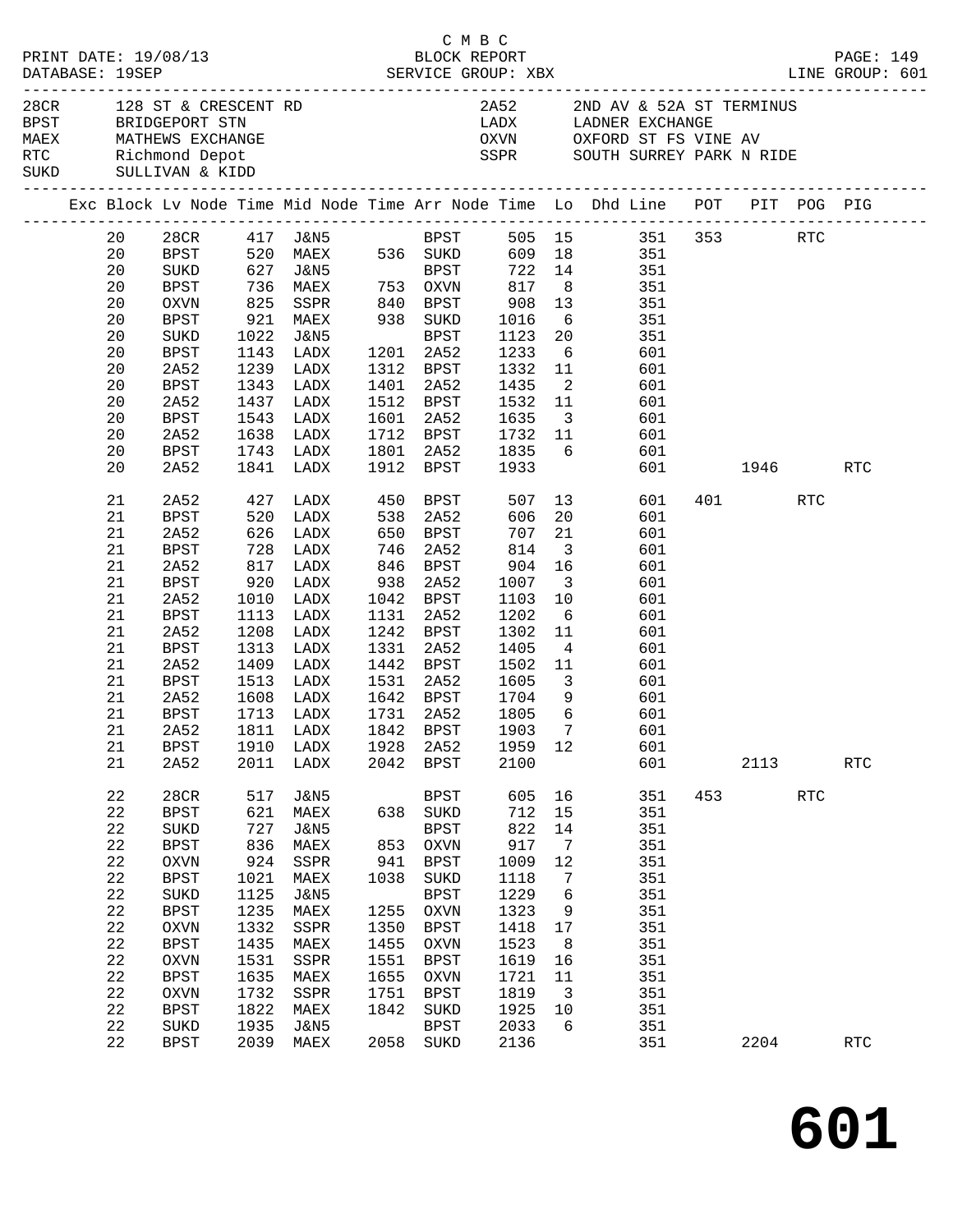|    |             |      |                 |      |             |      |                              | Exc Block Lv Node Time Mid Node Time Arr Node Time Lo Dhd Line | POT |      | PIT POG PIG |            |
|----|-------------|------|-----------------|------|-------------|------|------------------------------|----------------------------------------------------------------|-----|------|-------------|------------|
| 23 | 2A52        |      | 527 LADX        |      | 550 BPST    | 607  | 3                            | 601                                                            | 501 |      | <b>RTC</b>  |            |
| 23 | BPST        | 610  | LADX            | 628  | 2A52        | 656  | $\mathbf{1}$                 | 601                                                            |     |      |             |            |
| 23 | 2A52        | 657  | LADX            |      | 722 BPST    | 739  | 21                           | 601                                                            |     |      |             |            |
| 23 | <b>BPST</b> | 800  | LADX            | 818  | 2A52        | 847  | 6                            | 601                                                            |     |      |             |            |
| 23 | 2A52        | 853  | LADX            | 922  | BPST        | 940  | 18                           | 601                                                            |     |      |             |            |
| 23 | BPST        | 958  | LADX            | 1016 | 2A52        | 1047 | $\overline{\mathbf{3}}$      | 601                                                            |     |      |             |            |
| 23 | 2A52        | 1050 | LADX            |      | 1122 BPST   | 1143 | 15                           | 601                                                            |     |      |             |            |
| 23 | BPST        | 1158 | LADX            | 1216 | 2A52        | 1248 | 6                            | 601                                                            |     |      |             |            |
| 23 | 2A52        | 1254 | LADX            | 1327 | BPST        | 1347 | 11                           | 601                                                            |     |      |             |            |
| 23 | <b>BPST</b> | 1358 | LADX            | 1416 | 2A52        | 1450 | $\overline{2}$               | 601                                                            |     |      |             |            |
| 23 | 2A52        | 1452 | LADX            | 1527 | BPST        | 1547 | 11                           | 601                                                            |     |      |             |            |
| 23 | BPST        | 1558 | LADX            | 1616 | 2A52        | 1650 | $\overline{\mathbf{3}}$      | 601                                                            |     |      |             |            |
| 23 | 2A52        | 1653 | LADX            | 1727 | BPST        | 1747 | 11                           | 601                                                            |     |      |             |            |
| 23 | <b>BPST</b> | 1758 | LADX            | 1816 | 2A52        | 1850 | 6                            | 601                                                            |     |      |             |            |
| 23 | 2A52        | 1856 | LADX            | 1927 | BPST        | 1948 | 12                           | 601                                                            |     |      |             |            |
| 23 | <b>BPST</b> | 2000 | LADX            | 2018 | 2A52        | 2049 | 2                            | 601                                                            |     |      |             |            |
| 23 | 2A52        | 2051 | LADX            | 2122 | <b>BPST</b> | 2140 |                              | 601                                                            |     | 2153 |             | <b>RTC</b> |
| 24 | BPST        | 536  | MAEX            | 552  | <b>OXVN</b> | 612  | 13                           | 351                                                            | 521 |      | <b>RTC</b>  |            |
| 24 | OXVN        | 625  | SSPR            | 640  | BPST        | 707  | 14                           | 351                                                            |     |      |             |            |
| 24 | <b>BPST</b> | 721  | MAEX            |      | 738 SUKD    | 812  | 14                           | 351                                                            |     |      |             |            |
| 24 | SUKD        | 826  | J&N5            |      | <b>BPST</b> | 923  | 13                           | 351                                                            |     |      |             |            |
| 24 | <b>BPST</b> | 936  | MAEX            |      | 953 OXVN    | 1017 | 6                            | 351                                                            |     |      |             |            |
| 24 | <b>OXVN</b> | 1023 | SSPR            | 1040 | BPST        | 1108 | 12                           | 351                                                            |     |      |             |            |
| 24 | <b>BPST</b> | 1120 | MAEX            | 1140 | SUKD        | 1224 | $5^{\circ}$                  | 351                                                            |     |      |             |            |
| 24 | SUKD        | 1229 | J&N5            |      | <b>BPST</b> | 1335 | 15                           | 351                                                            |     |      |             |            |
| 24 | <b>BPST</b> | 1350 | MAEX            |      | 1410 SUKD   | 1456 | $\overline{4}$               | 351                                                            |     |      |             |            |
| 24 | SUKD        | 1500 | J&N5            |      | BPST        | 1604 | 16                           | 351                                                            |     |      |             |            |
| 24 | <b>BPST</b> | 1620 | MAEX            |      | 1640 SUKD   | 1726 | 6                            | 351                                                            |     |      |             |            |
| 24 | SUKD        | 1732 | J&N5            |      | BPST        | 1834 |                              | 351                                                            |     | 1847 |             | <b>RTC</b> |
| 25 | SUKD        | 558  | J&N5            |      | <b>BPST</b> | 652  | 14                           | 351                                                            | 529 |      | <b>RTC</b>  |            |
| 25 | <b>BPST</b> | 706  | MAEX            | 723  | OXVN        | 747  | 8                            | 351                                                            |     |      |             |            |
| 25 | OXVN        | 755  | SSPR            | 810  | BPST        | 838  | 13                           | 351                                                            |     |      |             |            |
| 25 | <b>BPST</b> | 851  | MAEX            | 908  | SUKD        | 945  | $7\phantom{.0}\phantom{.0}7$ | 351                                                            |     |      |             |            |
| 25 | SUKD        | 952  | J&N5            |      | BPST        | 1053 | 13                           | 351                                                            |     |      |             |            |
| 25 | <b>BPST</b> | 1106 | MAEX            | 1126 | OXVN        | 1152 | $\overline{7}$               | 351                                                            |     |      |             |            |
| 25 | OXVN        | 1159 | SSPR            | 1217 | BPST        | 1247 | 18                           | 351                                                            |     |      |             |            |
| 25 | <b>BPST</b> | 1305 | MAEX            | 1325 | <b>OXVN</b> | 1353 | $10\,$                       | 351                                                            |     |      |             |            |
| 25 | <b>OXVN</b> | 1403 | SSPR            | 1421 | <b>BPST</b> | 1449 | 16                           | 351                                                            |     |      |             |            |
| 25 | <b>BPST</b> | 1505 | MAEX            | 1525 | <b>OXVN</b> | 1552 | 9                            | 351                                                            |     |      |             |            |
| 25 | <b>OXVN</b> | 1601 | SSPR            | 1621 | BPST        | 1649 | 16                           | 351                                                            |     |      |             |            |
| 25 | <b>BPST</b> | 1705 | MAEX            | 1725 | OXVN        | 1751 | 11                           | 351                                                            |     |      |             |            |
| 25 | OXVN        | 1802 | SSPR            | 1821 | BPST        | 1849 | 5                            | 351                                                            |     |      |             |            |
| 25 | <b>BPST</b> | 1854 | MAEX            |      | 1914 SUKD   | 1955 | 11                           | 351                                                            |     |      |             |            |
| 25 | SUKD        | 2006 | <b>J&amp;N5</b> |      | <b>BPST</b> | 2103 |                              | 351                                                            |     | 2116 |             | <b>RTC</b> |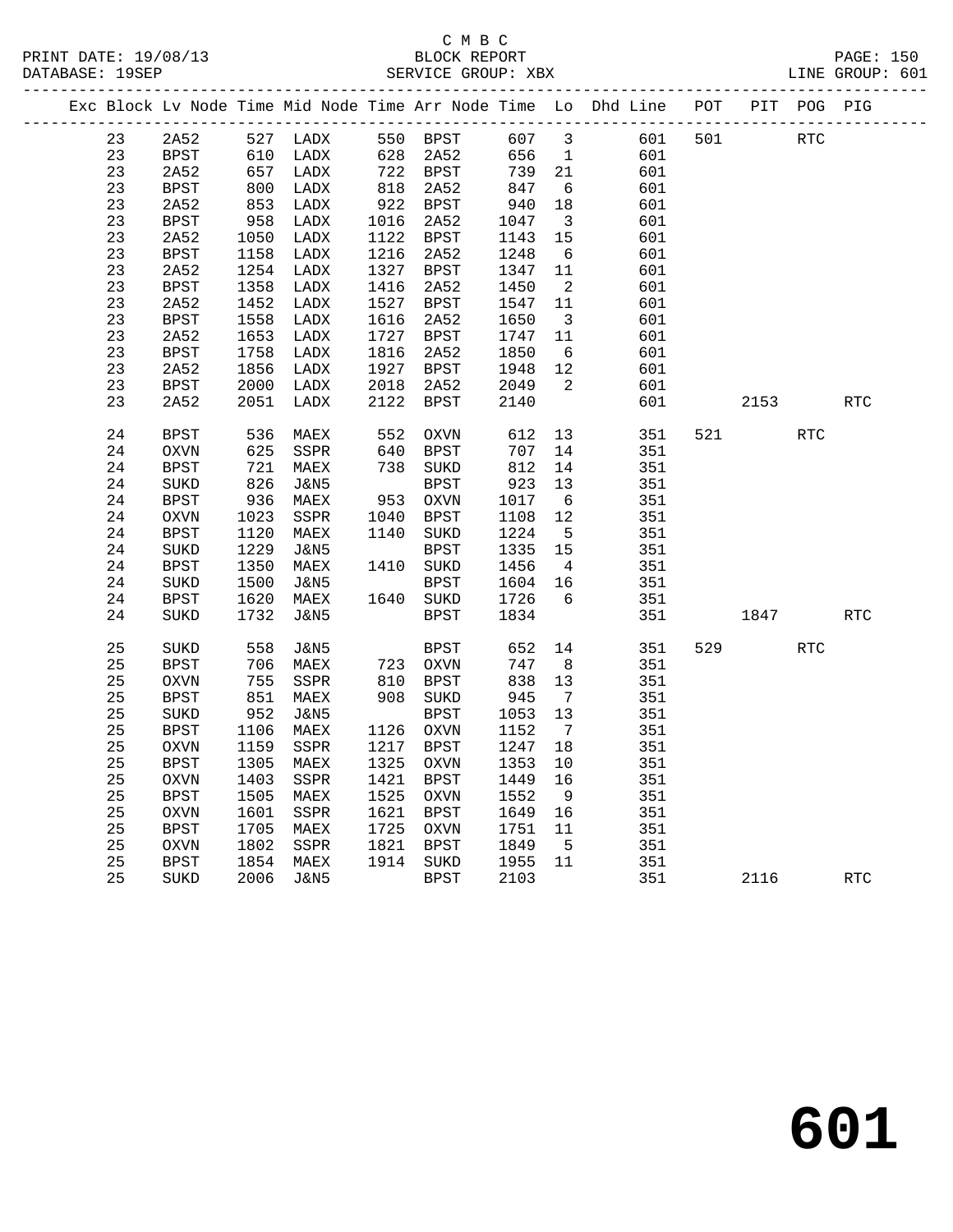#### C M B C<br>BLOCK REPORT PRINT DATE: 19/08/13 BLOCK REPORT PAGE: 151 SERVICE GROUP: XBX

|  |    |             |      |          |      |             |        |                 | Exc Block Lv Node Time Mid Node Time Arr Node Time Lo Dhd Line POT |     |      | PIT POG PIG |            |
|--|----|-------------|------|----------|------|-------------|--------|-----------------|--------------------------------------------------------------------|-----|------|-------------|------------|
|  | 26 | BPST        |      | 551 MAEX |      | 608 SUKD    | 642 15 |                 | 351                                                                | 536 |      | <b>RTC</b>  |            |
|  | 26 | SUKD        | 657  | J&N5     |      | BPST        | 752 14 |                 | 351                                                                |     |      |             |            |
|  | 26 | BPST        |      | 806 MAEX |      | 823 OXVN    | 847    | $\overline{7}$  | 351                                                                |     |      |             |            |
|  | 26 | OXVN        | 854  | SSPR     |      | 910 BPST    | 938    | 13              | 351                                                                |     |      |             |            |
|  | 26 | BPST        | 951  | MAEX     |      | 1008 SUKD   | 1046   | 6               | 351                                                                |     |      |             |            |
|  | 26 | SUKD        | 1052 | J&N5     |      | BPST        | 1156   | 9               | 351                                                                |     |      |             |            |
|  | 26 | BPST        | 1205 | MAEX     |      | 1225 OXVN   | 1251   | 11              | 351                                                                |     |      |             |            |
|  | 26 | OXVN        | 1302 | SSPR     | 1320 | BPST        | 1350   | 15              | 351                                                                |     |      |             |            |
|  | 26 | <b>BPST</b> | 1405 | MAEX     | 1425 | <b>OXVN</b> | 1453   | 8 <sup>8</sup>  | 351                                                                |     |      |             |            |
|  | 26 | <b>OXVN</b> | 1501 | SSPR     | 1521 | BPST        | 1549   | 16              | 351                                                                |     |      |             |            |
|  | 26 | <b>BPST</b> | 1605 | MAEX     | 1625 | OXVN        | 1651   | 11              | 351                                                                |     |      |             |            |
|  | 26 | <b>OXVN</b> | 1702 | SSPR     | 1721 | BPST        | 1749   |                 | 351                                                                |     | 1802 |             | RTC        |
|  | 27 | <b>BPST</b> | 606  | MAEX     | 623  | OXVN        | 643    | 12              | 351                                                                | 551 |      | <b>RTC</b>  |            |
|  | 27 | <b>OXVN</b> | 655  | SSPR     | 710  | <b>BPST</b> | 737    | 14              | 351                                                                |     |      |             |            |
|  | 27 | <b>BPST</b> | 751  | MAEX     | 808  | SUKD        | 842    | 13              | 351                                                                |     |      |             |            |
|  | 27 | SUKD        | 855  | J&N5     |      | <b>BPST</b> | 953    | 13              | 351                                                                |     |      |             |            |
|  | 27 | BPST        | 1006 | MAEX     |      | 1023 OXVN   | 1047   | 6               | 351                                                                |     |      |             |            |
|  | 27 | OXVN        | 1053 | SSPR     | 1111 | BPST        | 1141   | 9               | 351                                                                |     |      |             |            |
|  | 27 | BPST        | 1150 | MAEX     | 1210 | SUKD        | 1254   | $5\overline{5}$ | 351                                                                |     |      |             |            |
|  | 27 | SUKD        | 1259 | J&N5     |      | BPST        | 1403   | 17              | 351                                                                |     |      |             |            |
|  | 27 | BPST        | 1420 | MAEX     |      | 1440 SUKD   | 1526   | $\overline{4}$  | 351                                                                |     |      |             |            |
|  | 27 | SUKD        | 1530 | J&N5     |      | BPST        | 1634   | 16              | 351                                                                |     |      |             |            |
|  | 27 | BPST        | 1650 | MAEX     |      | 1710 SUKD   | 1756   | - 8             | 351                                                                |     |      |             |            |
|  | 27 | SUKD        | 1804 | J&N5     |      | <b>BPST</b> | 1904   | $5^{\circ}$     | 351                                                                |     |      |             |            |
|  | 27 | <b>BPST</b> | 1909 | MAEX     | 1929 | OXVN        | 1954   | 12              | 351                                                                |     |      |             |            |
|  | 27 | OXVN        | 2006 | SSPR     | 2021 | BPST        | 2048   | 10              | 351                                                                |     |      |             |            |
|  | 27 | BPST        | 2058 | MAEX     |      | 2117 SUKD   | 2155   | 2               | 351                                                                |     |      |             |            |
|  | 27 | SUKD        | 2157 | J&N5     |      | <b>BPST</b> | 2250   |                 | 351                                                                |     | 2303 |             | <b>RTC</b> |
|  | 28 | <b>BPST</b> | 636  | MAEX     |      | 653 OXVN    | 715    | 10              | 351                                                                | 621 |      | <b>RTC</b>  |            |
|  | 28 | OXVN        | 725  | SSPR     | 740  | <b>BPST</b> | 807    | 14              | 351                                                                |     |      |             |            |
|  | 28 | BPST        | 821  | MAEX     |      | 838 SUKD    | 915    | 9               | 351                                                                |     |      |             |            |
|  | 28 | SUKD        | 924  | J&N5     |      | <b>BPST</b> | 1024   | 12              | 351                                                                |     |      |             |            |
|  | 28 | BPST        | 1036 | MAEX     |      | 1053 OXVN   | 1117   | 6               | 351                                                                |     |      |             |            |
|  | 28 | OXVN        | 1123 | SSPR     |      | 1141 BPST   | 1211   | 9               | 351                                                                |     |      |             |            |
|  | 28 | BPST        | 1220 | MAEX     | 1240 | SUKD        | 1326   | $\overline{4}$  | 351                                                                |     |      |             |            |
|  | 28 | SUKD        | 1330 | J&N5     |      | <b>BPST</b> | 1434   | 16              | 351                                                                |     |      |             |            |
|  | 28 | BPST        | 1450 | MAEX     |      | 1510 SUKD   | 1556   | - 5             | 351                                                                |     |      |             |            |
|  | 28 | SUKD        | 1601 | J&N5     |      | <b>BPST</b> | 1704   | 16              | 351                                                                |     |      |             |            |
|  | 28 | <b>BPST</b> | 1720 | MAEX     | 1740 | SUKD        | 1824   | 11              | 351                                                                |     |      |             |            |
|  | 28 | SUKD        | 1835 | J&N5     |      | <b>BPST</b> | 1933   | 6               | 351                                                                |     |      |             |            |
|  | 28 | BPST        | 1939 | MAEX     |      | 1959 OXVN   | 2024   | 12              | 351                                                                |     |      |             |            |
|  | 28 | OXVN        | 2036 | SSPR     | 2051 | BPST        | 2118   | $\overline{0}$  | 351                                                                |     |      |             |            |
|  | 28 | BPST        | 2118 | MAEX     |      | 2136 SUKD   | 2214   | 13              | 351                                                                |     |      |             |            |
|  | 28 | SUKD        | 2227 | J&N5     |      | <b>BPST</b> | 2320   |                 | 351                                                                |     | 2333 |             | <b>RTC</b> |
|  |    |             |      |          |      |             |        |                 |                                                                    |     |      |             |            |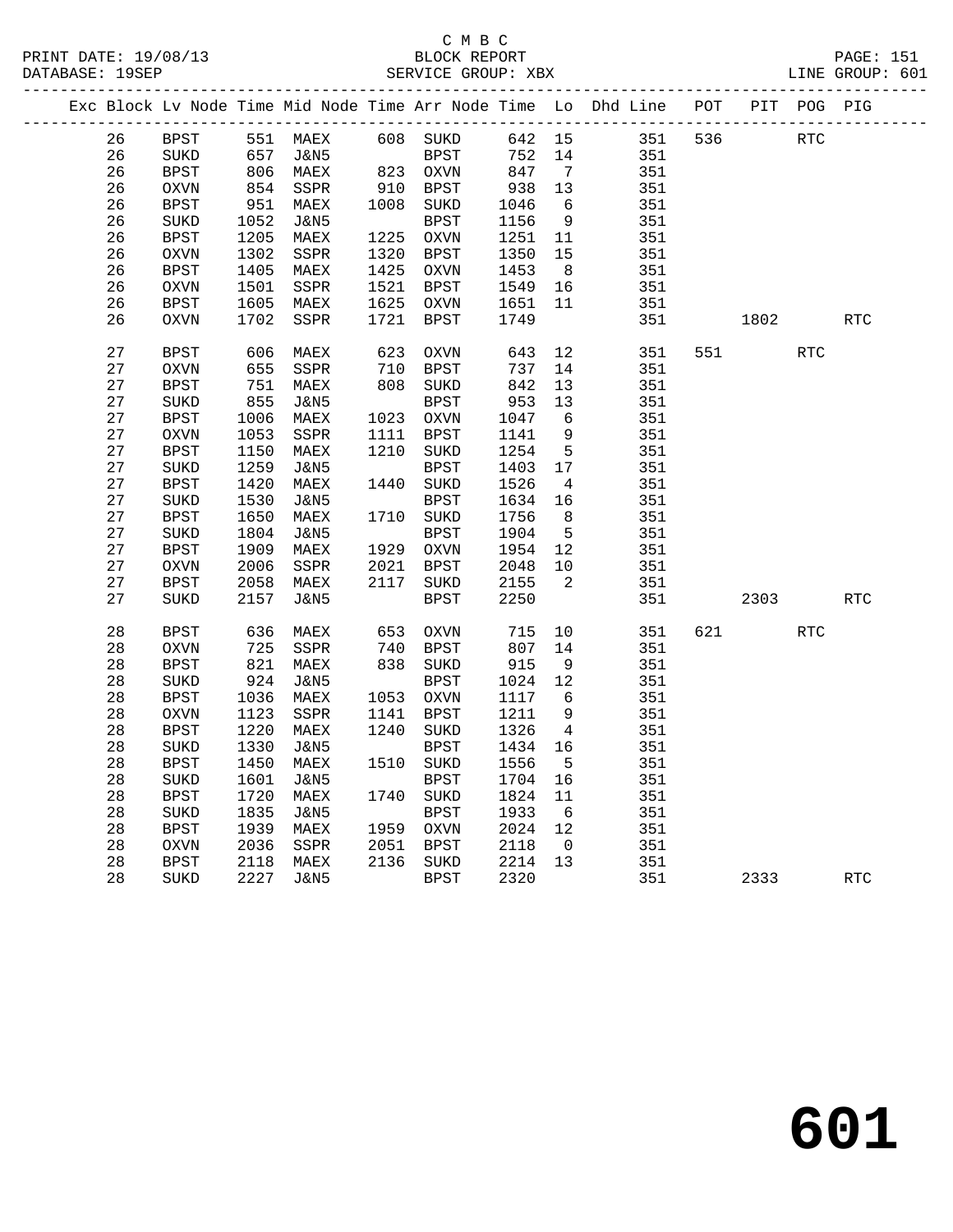#### C M B C<br>BLOCK REPORT PRINT DATE: 19/08/13 BLOCK REPORT PAGE: 152 SERVICE GROUP: XBX

|  |    |             |      |                          |      |             |            |                            | Exc Block Lv Node Time Mid Node Time Arr Node Time Lo Dhd Line POT |     |           | PIT POG PIG          |            |
|--|----|-------------|------|--------------------------|------|-------------|------------|----------------------------|--------------------------------------------------------------------|-----|-----------|----------------------|------------|
|  | 29 | <b>BPST</b> |      | 651 MAEX                 |      | 708 SUKD    |            |                            | 742 14 351                                                         | 636 |           | $\operatorname{RTC}$ |            |
|  | 29 | SUKD        | 756  | J&N5                     |      | BPST        | 853 13     |                            | 351                                                                |     |           |                      |            |
|  | 29 | BPST        | 906  | MAEX                     |      | $923$ OXVN  | 853<br>947 | 6                          | 351                                                                |     |           |                      |            |
|  | 29 | <b>OXVN</b> | 953  | SSPR                     | 1010 | BPST        | 1038       | 13                         | 351                                                                |     |           |                      |            |
|  | 29 | BPST        | 1051 | MAEX                     | 1108 | SUKD        | 1152       | $\overline{7}$             | 351                                                                |     |           |                      |            |
|  | 29 | SUKD        | 1159 | J&N5                     |      | BPST        | 1305       | 15                         | 351                                                                |     |           |                      |            |
|  | 29 | BPST        | 1320 | MAEX                     |      | 1340 SUKD   | 1426       | $\overline{4}$             | 351                                                                |     |           |                      |            |
|  | 29 | SUKD        | 1430 | J&N5                     |      | BPST        | 1534       | 16                         | 351                                                                |     |           |                      |            |
|  | 29 | <b>BPST</b> | 1550 | MAEX                     |      | 1610 SUKD   | 1658       | $\overline{\mathbf{3}}$    | 351                                                                |     |           |                      |            |
|  | 29 | SUKD        | 1701 | J&N5                     |      | BPST        | 1804       | $\overline{\phantom{a}}^2$ | 351                                                                |     |           |                      |            |
|  | 29 | BPST        | 1806 | MAEX                     |      | 1826 OXVN   | 1852       | 14                         | 351                                                                |     |           |                      |            |
|  | 29 | OXVN        | 1906 | SSPR                     | 1921 | BPST        | 1948       | 6                          | 351                                                                |     |           |                      |            |
|  | 29 | BPST        | 1954 | MAEX                     |      | 2014 SUKD   | 2055       | 12                         | 351                                                                |     |           |                      |            |
|  | 29 | SUKD        | 2107 | J&N5                     |      | BPST        | 2203       |                            | 351                                                                |     | 2216      |                      | <b>RTC</b> |
|  |    |             |      |                          |      |             |            |                            |                                                                    |     |           |                      |            |
|  | 30 | <b>BPST</b> | 700  | LADX                     | 718  | 2A52        | 746        | $7\phantom{.0}$            | 601                                                                |     | 645       | <b>RTC</b>           |            |
|  | 30 | 2A52        | 753  | LADX                     | 822  | <b>BPST</b> | 840        | 20                         | 601                                                                |     |           |                      |            |
|  | 30 | BPST        | 900  | LADX                     | 918  | 2A52        | 947        | $\overline{4}$             | 601                                                                |     |           |                      |            |
|  | 30 | 2A52        | 951  | LADX                     | 1022 | BPST        | 1043       | 15                         | 601                                                                |     |           |                      |            |
|  | 30 | <b>BPST</b> | 1058 | LADX                     | 1116 | 2A52        | 1147       | 6                          | 601                                                                |     |           |                      |            |
|  | 30 | 2A52        | 1153 | LADX                     | 1227 | BPST        | 1248       | 10                         | 601                                                                |     |           |                      |            |
|  | 30 | <b>BPST</b> | 1258 | LADX                     | 1316 | 2A52        | 1348       | $6\overline{6}$            | 601                                                                |     |           |                      |            |
|  | 30 | 2A52        | 1354 | LADX                     | 1427 | BPST        | 1447       | 11                         | 601                                                                |     |           |                      |            |
|  | 30 | <b>BPST</b> | 1458 | LADX                     | 1516 | 2A52        | 1550       | $\overline{\mathbf{3}}$    | 601                                                                |     |           |                      |            |
|  | 30 | 2A52        | 1553 | LADX                     | 1627 | BPST        | 1648       | 10                         | 601                                                                |     |           |                      |            |
|  | 30 | <b>BPST</b> | 1658 | LADX                     | 1716 | 2A52        | 1750       | 6                          | 601                                                                |     |           |                      |            |
|  | 30 | 2A52        | 1756 | LADX                     | 1827 | BPST        | 1848       | $\overline{2}$             | 601                                                                |     |           |                      |            |
|  | 30 | BPST        | 1850 | LADX                     | 1908 | 2A52        | 1939       | 12                         | 601                                                                |     |           |                      |            |
|  | 30 | 2A52        | 1951 | LADX                     | 2022 | BPST        | 2040       | 20                         | 601                                                                |     |           |                      |            |
|  | 30 | BPST        | 2100 | LADX                     | 2118 | 2A52        | 2148       | 6                          | 601                                                                |     |           |                      |            |
|  | 30 | 2A52        | 2154 | LADX                     | 2223 | BPST        | 2241       | 19                         | 601                                                                |     |           |                      |            |
|  | 30 | BPST        | 2300 | MAEX                     | 2318 | SUKD        | 2356       |                            | 351                                                                |     | 2424      |                      | <b>RTC</b> |
|  |    |             |      |                          |      |             |            |                            |                                                                    |     |           |                      |            |
|  | 31 | 2A52        | 723  | LADX                     | 752  | BPST        | 810        | 20                         | 601                                                                |     | 657 — 100 | <b>RTC</b>           |            |
|  | 31 | BPST        | 830  | LADX                     | 848  | 2A52        | 917        | 14                         | 601                                                                |     |           |                      |            |
|  | 31 | 2A52        | 931  | LADX                     | 1002 | BPST        | 1023       | $5^{\circ}$                | 601                                                                |     |           |                      |            |
|  | 31 | BPST        | 1028 | LADX                     | 1046 | 2A52        | 1117       | 6                          | 601                                                                |     |           |                      |            |
|  | 31 | 2A52        | 1123 | LADX                     |      | 1157 BPST   | 1218       | 10                         | 601                                                                |     |           |                      |            |
|  | 31 | BPST        | 1228 | LADX                     |      | 1246 2A52   | 1318       | 6                          | 601                                                                |     |           |                      |            |
|  | 31 |             |      | 2A52 1324 LADX 1357 BPST |      |             | 1417 11    |                            | 601                                                                |     |           |                      |            |
|  | 31 | BPST        | 1428 | LADX                     | 1446 | 2A52        | 1520       | 2                          | 601                                                                |     |           |                      |            |
|  | 31 | 2A52        | 1522 | LADX                     | 1557 | <b>BPST</b> | 1617       | 11                         | 601                                                                |     |           |                      |            |
|  | 31 | <b>BPST</b> | 1628 | LADX                     | 1646 | 2A52        | 1720       | 5                          | 601                                                                |     |           |                      |            |
|  | 31 | 2A52        | 1725 | LADX                     | 1757 | <b>BPST</b> | 1817       | 11                         | 601                                                                |     |           |                      |            |
|  | 31 | <b>BPST</b> | 1828 | LADX                     | 1846 | 2A52        | 1919       | 12                         | 601                                                                |     |           |                      |            |
|  | 31 | 2A52        | 1931 | LADX                     | 2002 | <b>BPST</b> | 2020       | 10                         | 601                                                                |     |           |                      |            |
|  | 31 | <b>BPST</b> | 2030 | LADX                     | 2048 | 2A52        | 2119       | 0                          | 601                                                                |     |           |                      |            |
|  | 31 | 2A52        | 2119 | LADX                     | 2150 | <b>BPST</b> | 2208       | 2                          | 601                                                                |     |           |                      |            |
|  | 31 | <b>BPST</b> | 2210 | LADX                     | 2227 | 2A52        | 2257       | 2                          | 601                                                                |     |           |                      |            |
|  | 31 | 2A52        | 2259 | LADX                     | 2327 | <b>BPST</b> | 2345       |                            | 601                                                                |     | 2358      |                      | RTC        |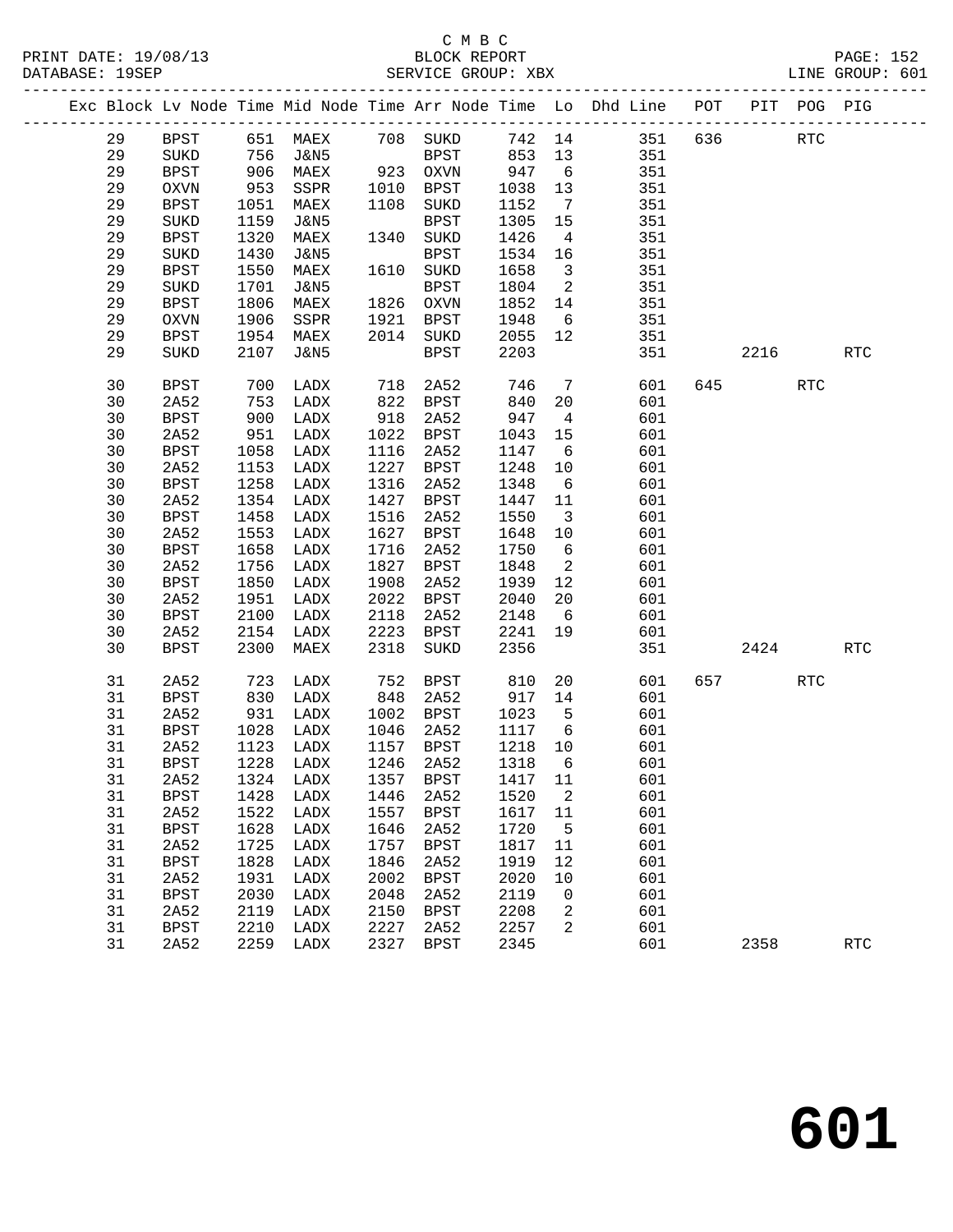|    |             |      |                                    |      |             |         |                         | Exc Block Lv Node Time Mid Node Time Arr Node Time Lo Dhd Line POT PIT POG PIG |         |              |                      |            |
|----|-------------|------|------------------------------------|------|-------------|---------|-------------------------|--------------------------------------------------------------------------------|---------|--------------|----------------------|------------|
| 32 | 2A52        |      |                                    |      |             |         |                         |                                                                                |         | <b>RTC</b>   |                      |            |
| 32 | <b>BPST</b> |      |                                    |      |             |         |                         |                                                                                |         |              |                      |            |
| 32 | 2A52        |      | 1030 LADX 1102 BPST                |      |             | 1123    | $5^{\circ}$             | 601                                                                            |         |              |                      |            |
| 32 | BPST        | 1128 | LADX                               |      | 1146 2A52   | 1217    | $6\overline{6}$         | 601                                                                            |         |              |                      |            |
| 32 | 2A52        | 1223 | LADX                               |      | 1257 BPST   | 1317    | 11                      | 601                                                                            |         |              |                      |            |
| 32 | BPST        | 1328 | LADX                               |      | 1346 2A52   | 1420    | $\overline{4}$          | 601                                                                            |         |              |                      |            |
| 32 | 2A52        | 1424 | LADX                               |      | 1457 BPST   | 1517    | 11                      | 601                                                                            |         |              |                      |            |
| 32 | <b>BPST</b> | 1528 | LADX                               |      | 1546 2A52   | 1620    | $\overline{\mathbf{3}}$ | 601                                                                            |         |              |                      |            |
| 32 | 2A52        | 1623 | LADX                               |      | 1657 BPST   | 1719    | 9                       | 601                                                                            |         |              |                      |            |
| 32 | BPST        | 1728 | LADX                               |      | 1746 2A52   | 1820    | $6\overline{6}$         | 601                                                                            |         |              |                      |            |
| 32 | 2A52        |      | 1826 LADX                          |      | 1857 BPST   | 1918    | 12                      | 601                                                                            |         |              |                      |            |
| 32 | <b>BPST</b> | 1930 | LADX                               | 1948 | 2A52        | 2019    | 12                      | 601                                                                            |         |              |                      |            |
| 32 | 2A52        | 2031 | LADX                               |      | 2102 BPST   | 2120    | 10                      | 601                                                                            |         |              |                      |            |
| 32 | <b>BPST</b> |      | 2130 LADX                          |      | 2148 2A52   | 2218    | $4\overline{4}$         | 601                                                                            |         |              |                      |            |
| 32 | 2A52        |      | 2222 LADX                          |      | 2251 BPST   | 2309    | $\overline{\mathbf{c}}$ | 601                                                                            |         |              |                      |            |
| 32 | BPST        | 2311 | LADX                               |      | 2328 2A52   | 2358    |                         | $\mathbf 1$<br>601                                                             |         |              |                      |            |
| 32 | 2A52        |      | 2359 LADX                          | 2427 | BPST        | 2445    |                         | 601                                                                            |         | 2458         |                      | RTC        |
|    |             |      |                                    |      |             |         |                         |                                                                                |         |              |                      |            |
| 33 | 2A52        |      | 911 LADX                           | 942  | BPST        | 1002    | 11                      | 601                                                                            |         | 845          | RTC                  |            |
| 33 | BPST        | 1013 | LADX                               |      | 1031 2A52   | 1102    | 6                       | 601                                                                            |         |              |                      |            |
| 33 | 2A52        | 1108 | LADX                               |      | 1142 BPST   | 1203    | 10                      | 601                                                                            |         |              |                      |            |
| 33 | <b>BPST</b> | 1213 | LADX                               |      | 1231 2A52   | 1303    | $6\overline{6}$         | 601                                                                            |         |              |                      |            |
| 33 | 2A52        |      | 1309 LADX                          |      | 1342 BPST   | 1402    | 11                      | 601                                                                            |         |              |                      |            |
| 33 | <b>BPST</b> | 1413 | LADX                               |      | 1431 2A52   | 1505    | $\overline{\mathbf{c}}$ | 601                                                                            |         |              |                      |            |
| 33 | 2A52        | 1507 | LADX                               |      | 1542 BPST   | 1602    | 11                      | 601                                                                            |         |              |                      |            |
| 33 | <b>BPST</b> | 1613 | LADX                               |      | 1631 2A52   | 1705    | $5^{\circ}$             | 601                                                                            |         |              |                      |            |
| 33 | 2A52        |      | 1710 LADX                          |      | 1742 BPST   | 1802    | 11                      | 601                                                                            |         |              |                      |            |
| 33 | <b>BPST</b> | 1813 | LADX                               |      | 1831 2A52   | 1904    | $\overline{7}$          | 601                                                                            |         |              |                      |            |
| 33 | 2A52        | 1911 | LADX                               |      | 1942 BPST   | 2001    |                         |                                                                                | 601 700 | 2014         |                      | RTC        |
|    |             |      |                                    |      |             |         |                         |                                                                                |         |              |                      |            |
| 34 | BPST        | 1043 | LADX                               | 1101 | 2A52        | 1132    |                         | $6\overline{6}$                                                                |         | 601 1028     | $\operatorname{RTC}$ |            |
| 34 | 2A52        | 1138 | LADX                               |      | 1212 BPST   | 1233    | 10                      | 601                                                                            |         |              |                      |            |
| 34 | <b>BPST</b> | 1243 | LADX                               |      | 1301 2A52   | 1333    | $6\overline{6}$         | 601                                                                            |         |              |                      |            |
| 34 | 2A52        | 1339 | LADX                               |      | 1412 BPST   | 1432    | 11                      | 601                                                                            |         |              |                      |            |
| 34 | BPST        |      | 1443 LADX                          |      | 1501 2A52   | 1535    | $\overline{\mathbf{3}}$ | 601                                                                            |         |              |                      |            |
| 34 | 2A52        | 1538 | LADX                               |      | 1612 BPST   | 1633    | 10                      | 601                                                                            |         |              |                      |            |
| 34 | BPST        | 1643 | LADX                               |      | 1701 2A52   | 1735    | $6\overline{6}$         | 601                                                                            |         |              |                      |            |
| 34 | 2A52        |      | 1741 LADX                          |      | 1812 BPST   | 1833    | $5^{\circ}$             | 601                                                                            |         |              |                      |            |
| 34 | BPST        |      | 1838 MAEX                          |      | 1858 OXVN   | 1923 13 |                         | 351                                                                            |         |              |                      |            |
|    |             |      | 34 OXVN 1936 SSPR 1951 BPST 2018 6 |      |             |         |                         | 351                                                                            |         |              |                      |            |
| 34 | BPST        | 2024 | MAEX                               |      | 2043 SUKD   | 2121    | $\overline{4}$          | 351                                                                            |         |              |                      |            |
| 34 | SUKD        | 2125 | J&N5                               |      | BPST        | 2221    | $\overline{7}$          | 351                                                                            |         |              |                      |            |
| 34 | <b>BPST</b> | 2228 | MAEX                               |      | 2246 SUKD   | 2324    | 21                      | 351                                                                            |         |              |                      |            |
| 34 | SUKD        | 2345 | J&N5                               |      | BPST        | 2437    | 8 <sup>8</sup>          | 351                                                                            |         |              |                      |            |
| 34 | <b>BPST</b> | 2445 | J&N3                               |      | SUKD        | 2540    |                         | 351                                                                            |         | 2605         |                      | <b>RTC</b> |
|    |             |      |                                    |      |             |         |                         |                                                                                |         |              |                      |            |
| 35 | <b>BPST</b> | 1135 | MAEX                               |      | 1155 OXVN   | 1221 11 |                         |                                                                                |         | 351 1120 RTC |                      |            |
| 35 | OXVN        | 1232 | SSPR                               | 1250 | BPST        | 1320    | 15                      | 351                                                                            |         |              |                      |            |
| 35 | <b>BPST</b> | 1335 | MAEX                               | 1355 | OXVN        | 1423    | 8 <sup>8</sup>          | 351                                                                            |         |              |                      |            |
| 35 | OXVN        | 1431 | SSPR                               | 1451 | <b>BPST</b> | 1519    | 16                      | 351                                                                            |         |              |                      |            |
| 35 | <b>BPST</b> | 1535 | MAEX                               | 1555 | OXVN        | 1622    | 10                      | 351                                                                            |         |              |                      |            |
| 35 | OXVN        | 1632 | SSPR                               | 1651 | BPST        | 1719    | 16                      | 351                                                                            |         |              |                      |            |
| 35 | <b>BPST</b> | 1735 | MAEX                               | 1755 | OXVN        | 1821    | 12                      | 351                                                                            |         |              |                      |            |
| 35 | <b>OXVN</b> | 1833 | SSPR                               | 1851 | BPST        | 1919    | $5^{\circ}$             | 351                                                                            |         |              |                      |            |
| 35 | <b>BPST</b> | 1924 | MAEX                               | 1944 | SUKD        | 2025    | 12                      | 351                                                                            |         |              |                      |            |
| 35 | SUKD        | 2037 | J&N5                               |      | <b>BPST</b> | 2133    | 5                       | 351                                                                            |         |              |                      |            |
|    |             |      |                                    |      |             |         |                         |                                                                                |         |              |                      |            |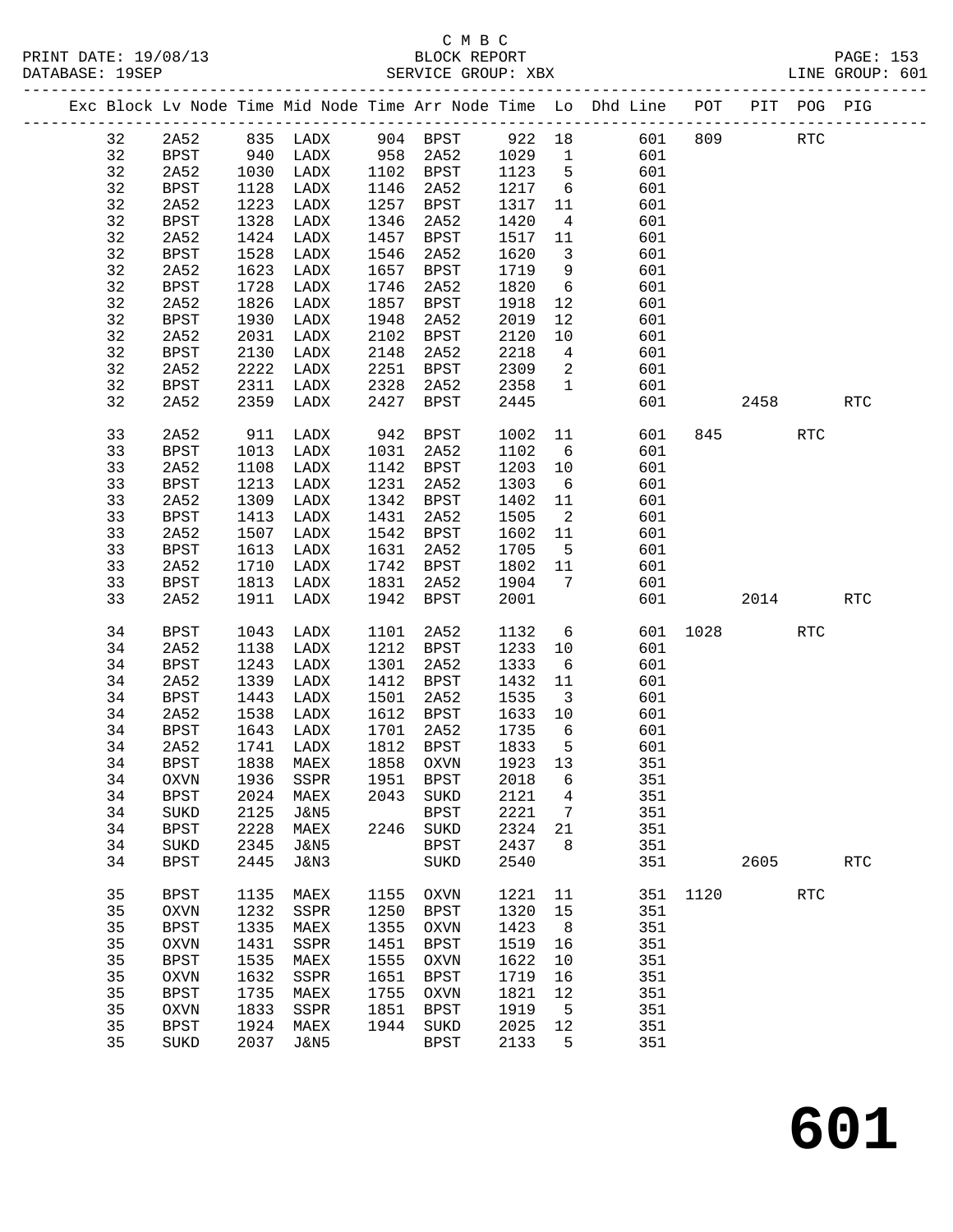| DAIADAOB · IJOBE |      |      |      |      | DENVICE GROUP. ADA                                                 |      |               |           |          |      |             | DIND QIVOUE . OUI |  |
|------------------|------|------|------|------|--------------------------------------------------------------------|------|---------------|-----------|----------|------|-------------|-------------------|--|
|                  |      |      |      |      | Exc Block Lv Node Time Mid Node Time Arr Node Time Lo Dhd Line POT |      |               |           |          |      | PIT POG PIG |                   |  |
| 35               | BPST | 2138 | MAEX |      | 2156 SUKD                                                          | 2234 |               | 351       |          | 2302 |             | RTC               |  |
| 36               | BPST | 1250 | MAEX | 1310 | SUKD                                                               | 1356 | 4             |           | 351 1235 |      | <b>RTC</b>  |                   |  |
| 36               | SUKD | 1400 | J&N5 |      | BPST                                                               | 1504 | 16            | 351       |          |      |             |                   |  |
| 36               | BPST | 1520 | MAEX | 1540 | SUKD                                                               | 1628 | - 3           | 351       |          |      |             |                   |  |
| 36               | SUKD | 1631 | J&N5 |      | BPST                                                               | 1734 | 16            | 351       |          |      |             |                   |  |
| 36               | BPST | 1750 | MAEX | 1810 | SUKD                                                               | 1853 | 12            | 351       |          |      |             |                   |  |
| 36               | SUKD | 1905 | J&N5 |      | BPST                                                               | 2003 | 6             | 351       |          |      |             |                   |  |
| 36               | BPST | 2009 | MAEX | 2028 | OXVN                                                               | 2053 | 13            | 351       |          |      |             |                   |  |
| 36               | OXVN | 2106 | SSPR | 2121 | BPST                                                               | 2148 | 10            | 351       |          |      |             |                   |  |
| 36               | BPST | 2158 | MAEX | 2216 | SUKD                                                               | 2254 | 6             | 351       |          |      |             |                   |  |
| 36               | SUKD | 2300 | J&N5 |      | BPST                                                               | 2353 | 7             | 351       |          |      |             |                   |  |
| 36               | BPST | 2400 | J&N3 |      | SUKD                                                               | 2455 | 5             | 40<br>351 |          |      |             |                   |  |
| 36               | BPST | 2540 | LADX | 2557 | 2A52                                                               | 2622 | $\mathcal{L}$ | 601       |          |      |             |                   |  |
| 36               | 2A52 | 2624 | LADX | 2649 | BPST                                                               | 2707 |               | 601       |          | 2720 |             | RTC               |  |
|                  |      |      |      |      |                                                                    |      |               |           |          |      |             |                   |  |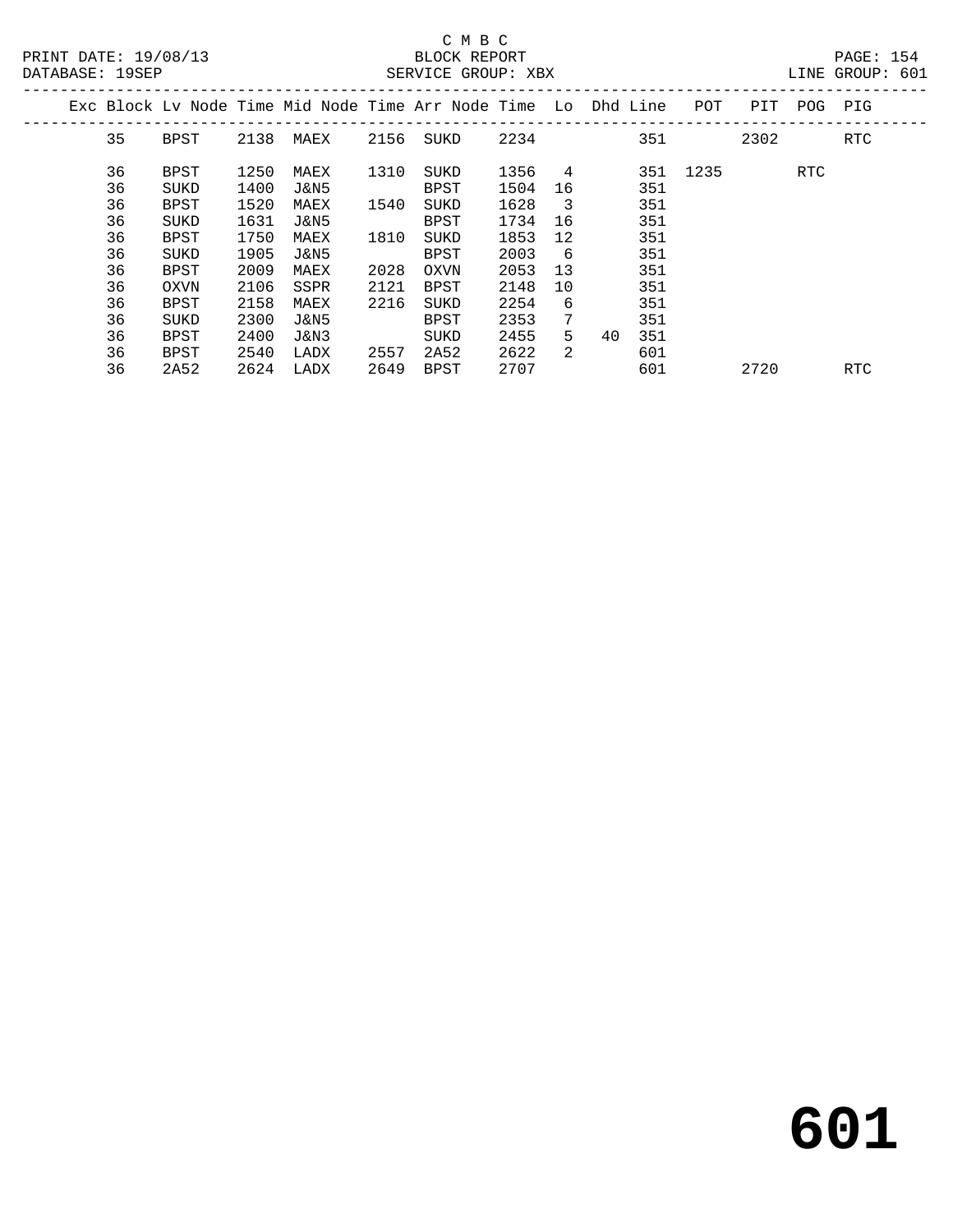|  |    |             |            |                   |      |             |             |    | Exc Block Lv Node Time Mid Node Time Arr Node Time Lo Dhd Line POT PIT POG PIG |      |            |            |  |
|--|----|-------------|------------|-------------------|------|-------------|-------------|----|--------------------------------------------------------------------------------|------|------------|------------|--|
|  | 40 | BPST        |            |                   |      |             |             |    | 600 LADX 616 TSFE 632 28 620 540 RTC                                           |      |            |            |  |
|  | 40 | TSFE        |            | 700 LADX 714 BPST |      |             |             |    | 732 13<br>620                                                                  |      |            |            |  |
|  | 40 | BPST        | 745        | LADX              |      | 801 TSFE    | 820 35      |    | 620                                                                            |      |            |            |  |
|  | 40 | TSFE        | 855<br>945 | LADX              |      | 909 BPST    | 927<br>1020 | 18 | 620                                                                            |      |            |            |  |
|  | 40 | BPST        |            | LADX              | 1001 | TSFE        | 1020        | 35 | 620                                                                            |      |            |            |  |
|  | 40 | TSFE        | 1055       | LADX              | 1110 | BPST        | 1129        | 16 | 620                                                                            |      |            |            |  |
|  | 40 | BPST        | 1145       | LADX              | 1203 | TSFE        | 1220        | 35 | 620                                                                            |      |            |            |  |
|  | 40 | TSFE        | 1255       | LADX              | 1311 | BPST        | 1330        | 15 | 620                                                                            |      |            |            |  |
|  | 40 | BPST        | 1345       | LADX              | 1403 | TSFE        | 1420        | 35 | 620                                                                            |      |            |            |  |
|  | 40 | TSFE        | 1455       | LADX              | 1511 | BPST        | 1530        | 15 | 620                                                                            |      |            |            |  |
|  | 40 | BPST        | 1545       | LADX              | 1603 | TSFE        | 1620        | 35 | 620                                                                            |      |            |            |  |
|  | 40 | TSFE        | 1655       | LADX              | 1711 | BPST        | 1730        | 15 | 620                                                                            |      |            |            |  |
|  | 40 | BPST        | 1745       | LADX              | 1803 | TSFE        | 1820        | 35 | 620                                                                            |      |            |            |  |
|  | 40 | TSFE        | 1855       | LADX              | 1910 | BPST        | 1929        | 16 | 620                                                                            |      |            |            |  |
|  | 40 | BPST        | 1945       | LADX              | 2003 | TSFE        | 2021        | 34 | 620                                                                            |      |            |            |  |
|  | 40 | TSFE        | 2055       | LADX              | 2110 | BPST        | 2128        |    | 620                                                                            | 2141 |            | <b>RTC</b> |  |
|  | 41 | BPST        | 700        | LADX              | 716  | TSFE        | 733         |    | 27 8<br>620                                                                    | 645  | <b>RTC</b> |            |  |
|  | 41 | TSFE        | 800        | LADX              |      | 814 BPST    | 832         | 28 | 620                                                                            |      |            |            |  |
|  | 41 | BPST        | 900        | LADX              | 916  | TSFE        | 935         | 25 | 620                                                                            |      |            |            |  |
|  | 41 | TSFE        | 1000       | LADX              | 1014 | BPST        | 1033        | 27 | 620                                                                            |      |            |            |  |
|  | 41 | BPST        | 1100       | LADX              | 1118 | TSFE        | 1135        | 25 | 620                                                                            |      |            |            |  |
|  | 41 | TSFE        | 1200       | LADX              | 1215 | BPST        | 1234        | 26 | 620                                                                            |      |            |            |  |
|  | 41 | <b>BPST</b> | 1300       | LADX              | 1318 | TSFE        | 1335        | 25 | 620                                                                            |      |            |            |  |
|  | 41 | TSFE        | 1400       | LADX              | 1416 | BPST        | 1435        | 25 | 620                                                                            |      |            |            |  |
|  | 41 | BPST        | 1500       | LADX              | 1518 | TSFE        | 1535        | 25 | 620                                                                            |      |            |            |  |
|  | 41 | TSFE        | 1600       | LADX              | 1616 | BPST        | 1635        | 25 | 620                                                                            |      |            |            |  |
|  | 41 | BPST        | 1700       | LADX              | 1718 | TSFE        | 1735        | 30 | 620                                                                            |      |            |            |  |
|  | 41 | TSFE        | 1805       | LADX              | 1820 | BPST        | 1839        | 21 | 620                                                                            |      |            |            |  |
|  | 41 | BPST        | 1900       | LADX              | 1918 | TSFE        | 1936        | 24 | 620                                                                            |      |            |            |  |
|  | 41 | TSFE        | 2000       | LADX              | 2015 | <b>BPST</b> | 2034        | 26 | 620                                                                            |      |            |            |  |
|  | 41 | BPST        | 2100       | LADX              | 2118 | TSFE        | 2136        | 24 | 620                                                                            |      |            |            |  |
|  | 41 | TSFE        | 2200       | LADX              |      | 2214 BPST   | 2232        |    | 620                                                                            | 2245 |            | <b>RTC</b> |  |
|  | 42 | BPST        |            |                   |      |             |             |    | 800 LADX 816 TSFE 835 25 620 740                                               |      | RTC        |            |  |
|  | 42 | TSFE        | 900        | LADX              | 914  | BPST        | 932         | 28 | 620                                                                            |      |            |            |  |
|  | 42 | <b>BPST</b> | 1000       | LADX              | 1018 | TSFE        | 1035        | 25 | 620                                                                            |      |            |            |  |
|  | 42 | TSFE        | 1100       | LADX              | 1115 | <b>BPST</b> | 1134        | 26 | 620                                                                            |      |            |            |  |
|  | 42 | <b>BPST</b> | 1200       | LADX              | 1218 | TSFE        | 1235        | 25 | 620                                                                            |      |            |            |  |
|  | 42 | TSFE        | 1300       | LADX              | 1316 | <b>BPST</b> | 1335        | 25 | 620                                                                            |      |            |            |  |
|  | 42 | <b>BPST</b> | 1400       | LADX              | 1418 | TSFE        | 1435        | 25 | 620                                                                            |      |            |            |  |
|  | 42 | TSFE        | 1500       | LADX              | 1516 | <b>BPST</b> | 1535        | 25 | 620                                                                            |      |            |            |  |
|  | 42 | <b>BPST</b> | 1600       | LADX              | 1618 | TSFE        | 1635        | 25 | 620                                                                            |      |            |            |  |
|  | 42 | TSFE        | 1700       | LADX              | 1716 | <b>BPST</b> | 1735        | 25 | 620                                                                            |      |            |            |  |
|  | 42 | <b>BPST</b> | 1800       | LADX              | 1818 | TSFE        | 1835        | 25 | 620                                                                            |      |            |            |  |
|  | 42 | TSFE        | 1900       | LADX              | 1915 | <b>BPST</b> | 1934        | 26 | 620                                                                            |      |            |            |  |
|  | 42 | <b>BPST</b> | 2000       | LADX              | 2018 | TSFE        | 2036        | 24 | 620                                                                            |      |            |            |  |
|  | 42 | TSFE        | 2100       | LADX              | 2115 | <b>BPST</b> | 2133        | 27 | 620                                                                            |      |            |            |  |
|  | 42 | <b>BPST</b> | 2200       | LADX              | 2214 | TSFE        | 2232        | 28 | 620                                                                            |      |            |            |  |
|  | 42 | TSFE        | 2300       | LADX              | 2314 | BPST        | 2332        |    | 620                                                                            | 2345 |            | <b>RTC</b> |  |

C M B C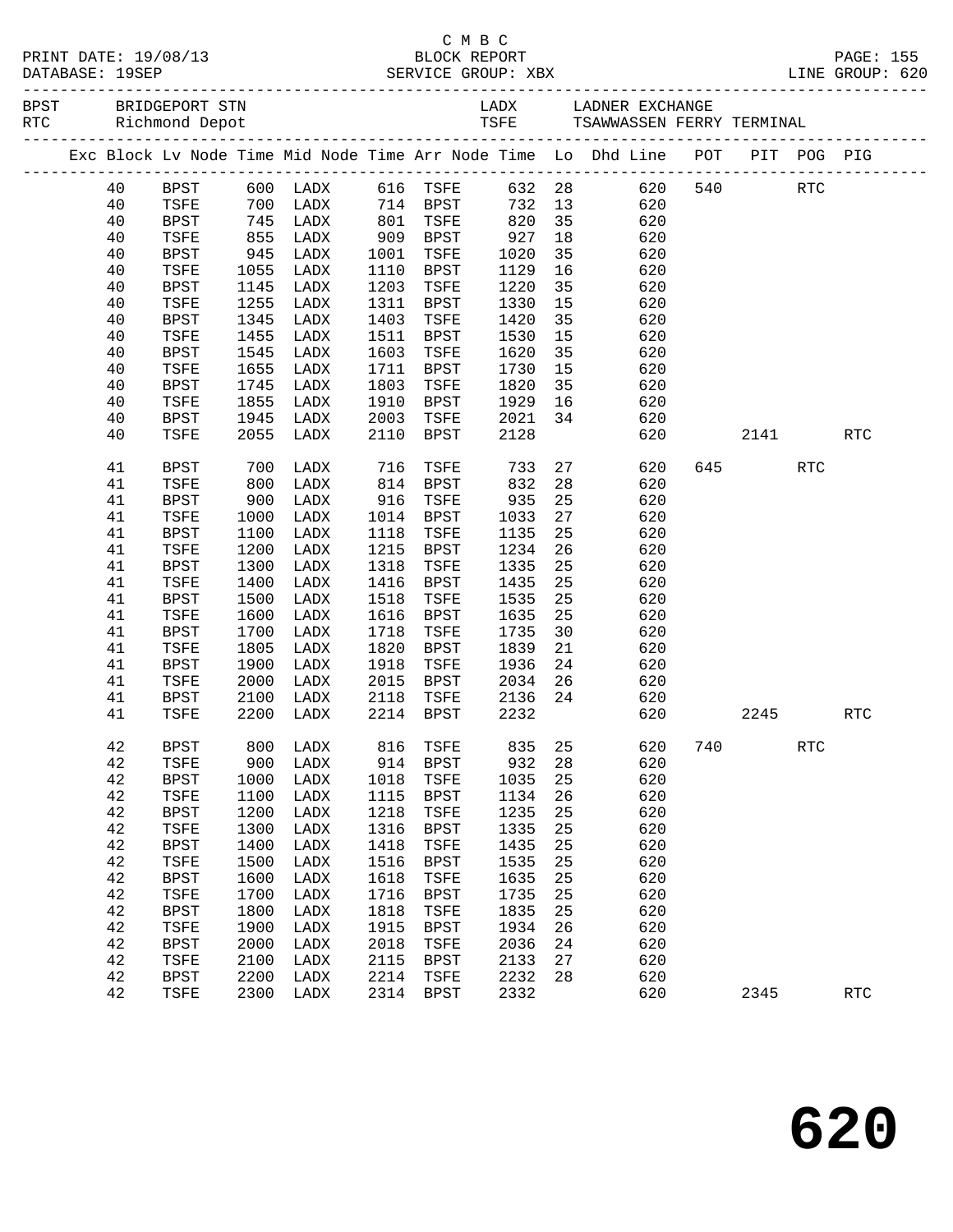PRINT DATE: 19/08/13 BLOCK REPORT PAGE: 156 DATABASE: 19SEP

# C M B C<br>BLOCK REPORT

|  | DAIABASE · 1955P |             |      |                   |      | PERATCE GKOOL. YRY         |         |                 |                                                                    |      |          |             | TIME GKOOR. 070 |
|--|------------------|-------------|------|-------------------|------|----------------------------|---------|-----------------|--------------------------------------------------------------------|------|----------|-------------|-----------------|
|  |                  |             |      |                   |      |                            |         |                 | Exc Block Lv Node Time Mid Node Time Arr Node Time Lo Dhd Line POT |      |          | PIT POG PIG |                 |
|  | 43               | BPST        |      | 845 LADX 901 TSFE |      |                            | 920     | 35              | 620                                                                | 825  |          | <b>RTC</b>  |                 |
|  | 43               | TSFE        |      |                   |      | 955 LADX 1009 BPST 1028 17 |         |                 | 620                                                                |      |          |             |                 |
|  | 43               | BPST        | 1045 | LADX              |      | 1103 TSFE                  | 1120    | 35              | 620                                                                |      |          |             |                 |
|  | 43               | TSFE        | 1155 | LADX              |      | 1210 BPST                  | 1229    | 16              | 620                                                                |      |          |             |                 |
|  | 43               | BPST        | 1245 | LADX              |      | 1303 TSFE                  | 1320    | 35              | 620                                                                |      |          |             |                 |
|  | 43               | TSFE        | 1355 | LADX              |      | 1411 BPST                  | 1430    | 15              | 620                                                                |      |          |             |                 |
|  | 43               | BPST        | 1445 | LADX              |      | 1503 TSFE                  | 1520    | 35              | 620                                                                |      |          |             |                 |
|  | 43               | TSFE        | 1555 | LADX              | 1611 | BPST                       | 1630    | 15              | 620                                                                |      |          |             |                 |
|  | 43               | <b>BPST</b> | 1645 | LADX              | 1703 | TSFE                       | 1720    | 35              | 620                                                                |      |          |             |                 |
|  | 43               | TSFE        | 1755 | LADX              |      | 1810 BPST                  | 1829    | 16              | 620                                                                |      |          |             |                 |
|  | 43               | <b>BPST</b> | 1845 | LADX              | 1903 | TSFE                       | 1921    | 34              | 620                                                                |      |          |             |                 |
|  | 43               | TSFE        | 1955 | LADX              | 2010 | BPST                       | 2029    |                 | 620                                                                |      | 2042     |             | RTC             |
|  | 44               | <b>BPST</b> | 855  | LADX              | 911  | TSFE                       | 930     | 35              | 620                                                                |      |          | <b>RTC</b>  |                 |
|  | 44               | TSFE        | 1005 | LADX              |      | 1019 BPST                  | 1038    | 17              | 620                                                                |      |          |             |                 |
|  | 44               | <b>BPST</b> | 1055 | LADX              | 1113 | <b>TSFE</b>                | 1130    | 35              | 620                                                                |      |          |             |                 |
|  | 44               | TSFE        | 1205 | LADX              |      | 1220 BPST                  | 1239    | 16              | 620                                                                |      |          |             |                 |
|  | 44               | <b>BPST</b> | 1255 | LADX              | 1313 | TSFE                       | 1330    | 35              | 620                                                                |      |          |             |                 |
|  | 44               | TSFE        | 1405 | LADX              | 1421 | BPST                       | 1440    | 15              | 620                                                                |      |          |             |                 |
|  | 44               | BPST        | 1455 | LADX              | 1513 | TSFE                       | 1530    | 35              | 620                                                                |      |          |             |                 |
|  | 44               | TSFE        | 1605 | LADX              | 1621 | BPST                       | 1640    | 15              | 620                                                                |      |          |             |                 |
|  | 44               | BPST        | 1655 | LADX              | 1713 | TSFE                       | 1730    | 35              | 620                                                                |      |          |             |                 |
|  | 44               | TSFE        | 1805 | LADX              | 1820 | BPST                       | 1839    | 16              | 620                                                                |      |          |             |                 |
|  | 44               | BPST        | 1855 | LADX              | 1913 | TSFE                       | 1931    | 34              | 620                                                                |      |          |             |                 |
|  | 44               | TSFE        | 2005 | LADX              | 2020 | BPST                       | 2039    | 16              | 620                                                                |      |          |             |                 |
|  | 44               | <b>BPST</b> | 2055 | LADX              | 2113 | TSFE                       | 2131    | 34              | 620                                                                |      |          |             |                 |
|  | 44               | TSFE        | 2205 | LADX              | 2219 | <b>BPST</b>                | 2237    |                 | 620                                                                |      | 2250     |             | <b>RTC</b>      |
|  | 45               | <b>BPST</b> | 955  | LADX              | 1013 | TSFE                       | 1030    | 35              | 620                                                                |      | 940 — 10 | <b>RTC</b>  |                 |
|  | 45               | TSFE        | 1105 | LADX              |      | 1120 BPST                  | 1139    | 16              | 620                                                                |      |          |             |                 |
|  | 45               | BPST        | 1155 | LADX              | 1213 | TSFE                       | 1230    | 35              | 620                                                                |      |          |             |                 |
|  | 45               | TSFE        | 1305 | LADX              | 1321 | BPST                       | 1340    | 15              | 620                                                                |      |          |             |                 |
|  | 45               | BPST        | 1355 | LADX              | 1413 | TSFE                       | 1430    | 35              | 620                                                                |      |          |             |                 |
|  | 45               | TSFE        | 1505 | LADX              | 1521 | BPST                       | 1540    | 15              | 620                                                                |      |          |             |                 |
|  | 45               | <b>BPST</b> | 1555 | LADX              | 1613 | TSFE                       | 1630    | 35              | 620                                                                |      |          |             |                 |
|  | 45               | TSFE        | 1705 | LADX              | 1721 | BPST                       | 1740    | 15              | 620                                                                |      |          |             |                 |
|  | 45               | <b>BPST</b> | 1755 | LADX              | 1813 | TSFE                       | 1830    | 35              | 620                                                                |      |          |             |                 |
|  | 45               | TSFE        | 1905 | LADX              | 1920 | BPST                       | 1939    | 16              | 620                                                                |      |          |             |                 |
|  | 45               | <b>BPST</b> | 1955 | LADX              | 2013 | TSFE                       | 2031    | 34              | 620                                                                |      |          |             |                 |
|  | 45               | TSFE        | 2105 | LADX              | 2120 | BPST                       | 2138    |                 | 620                                                                |      | 2151     |             | <b>RTC</b>      |
|  | 71               | BPST        | 1715 | LADX              | 1733 | TSFE                       | 1750    | $7\overline{ }$ | 620                                                                | 1700 |          | <b>RTC</b>  |                 |
|  | 71               | TSFE        | 1757 | LADX              |      | 1812 BPST                  | 1831 19 |                 | 620                                                                |      |          |             |                 |
|  | 71               | <b>BPST</b> |      | 1850 LADX         |      | 1908 TSFE                  | 1926    | 31              | 620                                                                |      |          |             |                 |
|  |                  |             |      |                   |      |                            |         |                 |                                                                    |      |          |             |                 |

 71 TSFE 1957 LADX 2012 BPST 2031 19 620 71 BPST 2050 LADX 2108 TSFE 2126 31 620

71 TSFE 2157 LADX 2211 BPST 2229 620 2242 RTC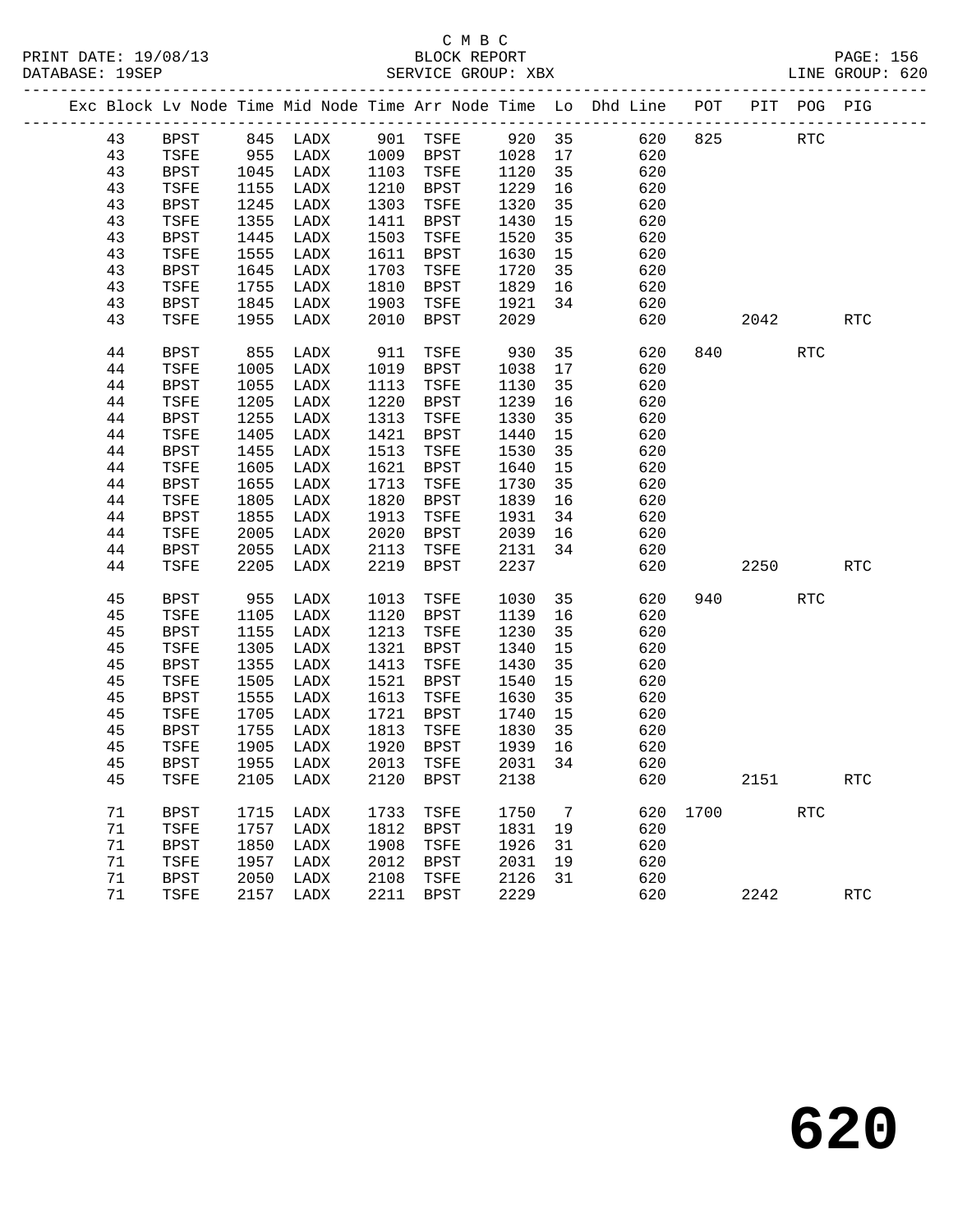|                |                     |                                            |                                  |              |                     |                     |          |                                                                                |        |            | PAGE: 157<br>LINE GROUP: 301 |
|----------------|---------------------|--------------------------------------------|----------------------------------|--------------|---------------------|---------------------|----------|--------------------------------------------------------------------------------|--------|------------|------------------------------|
|                |                     |                                            |                                  |              |                     |                     |          | N EX     NEWTON EXCHANGE TERMINUS<br>SCDL     SCOTTSDALE                       |        |            |                              |
|                |                     |                                            |                                  |              |                     |                     |          | Exc Block Lv Node Time Mid Node Time Arr Node Time Lo Dhd Line POT PIT POG PIG |        |            |                              |
| $\mathbf{1}$   | N EX                |                                            | 600 SCDL                         |              | 609 BHST            |                     |          | 640 25 301 524 RTC                                                             |        |            |                              |
| $\mathbf 1$    | BHST                | 705                                        | SCDL                             |              | 735 N EX            | 744 16              |          | 301                                                                            |        |            |                              |
| $\mathbf 1$    | N EX                | 800                                        | SCDL                             |              | 809 BHST            | 842                 | 21       | 301                                                                            |        |            |                              |
| $\mathbf{1}$   | BHST                | $\begin{array}{c} 903 \\ 1000 \end{array}$ | SCDL                             |              | 934 N EX            | 944                 | 16       | 301                                                                            |        |            |                              |
| $\mathbf 1$    | N EX                | 1000                                       | SCDL                             | 1010         | BHST                | 1044                | 17       | 301                                                                            |        |            |                              |
| $\mathbf 1$    | BHST                | 1101                                       | SCDL                             | 1133         | N EX                | 1144                | 16       | 301                                                                            |        |            |                              |
| $\mathbf 1$    | N EX                | 1200                                       | SCDL                             | 1210         | BHST                | 1244                | 19       | 301                                                                            |        |            |                              |
| 1              | BHST                | 1303                                       | SCDL                             | 1339         | N EX                | 1350                | 10       | 301                                                                            |        |            |                              |
| $\mathbf 1$    | N EX                | 1400                                       | SCDL                             | 1411         | BHST                | 1448                | 15       | 301                                                                            |        |            |                              |
| 1              | BHST                | 1503                                       | SCDL                             | 1539         | N EX                | 1550                | 10       | 301                                                                            |        |            |                              |
| $\mathbf 1$    | N EX                | 1600                                       | SCDL                             | 1611         | BHST                | 1647                | 15       | 301                                                                            |        |            |                              |
| 1              | BHST                | 1702                                       | SCDL                             | 1739         | N EX                | 1750                | 10       | 301                                                                            |        |            |                              |
| $\mathbf 1$    | N EX                | 1800                                       | SCDL                             | 1810         | BHST                | 1844                | 26       | 301                                                                            |        |            |                              |
| 1              | BHST                | 1910                                       | SCDL                             | 1944         | N EX                | 1954                |          | 301                                                                            | 2027   |            | <b>RTC</b>                   |
| 2              | N EX                | 630                                        | SCDL                             | 639          | BHST                | 710                 | 25       | 301                                                                            | 554    | <b>RTC</b> |                              |
| 2              | BHST                | 735                                        | SCDL                             | 805          | N EX                | 814                 | 16       | 301                                                                            |        |            |                              |
| 2              | N EX                | 830                                        | SCDL                             | 839          | <b>BHST</b>         | 912                 | 20       | 301                                                                            |        |            |                              |
| $\overline{c}$ | <b>BHST</b>         | 932                                        | SCDL                             | 1004         | N EX                | 1014                | 16       | 301                                                                            |        |            |                              |
| 2              | N EX                | 1030                                       | SCDL                             | 1040         | BHST                | 1114                | 15       | 301                                                                            |        |            |                              |
| $\overline{c}$ | BHST                | 1129                                       | SCDL                             | 1203         | N EX                | 1214                | 16       | 301                                                                            |        |            |                              |
| 2              | N EX                | 1230                                       | SCDL                             | 1242         | BHST                | 1319                | 14       | 301                                                                            |        |            |                              |
| $\overline{c}$ | BHST                | 1333                                       | SCDL                             | 1409         | N EX                | 1420                | 10       | 301                                                                            |        |            |                              |
| 2              | N EX                | 1430                                       | SCDL                             | 1441         | BHST                | 1517                | 15       | 301                                                                            |        |            |                              |
| $\overline{c}$ | BHST                | 1532                                       | SCDL                             | 1609         | N EX                | 1620                | 10       | 301                                                                            |        |            |                              |
| $\sqrt{2}$     | N EX                | 1630                                       | SCDL                             | 1641         | BHST                | 1717                | 16       | 301                                                                            |        |            |                              |
| $\overline{c}$ | BHST                | 1733                                       | SCDL                             | 1810         | N EX                | 1820                | 10       | 301                                                                            |        |            |                              |
| 2<br>2         | N EX<br>BHST        | 1830<br>1940                               | SCDL<br>SCDL                     | 1840<br>2014 | BHST<br>N EX        | 1914<br>2024        | 26       | 301<br>301                                                                     | 2057   |            | <b>RTC</b>                   |
|                |                     |                                            |                                  |              |                     |                     |          |                                                                                |        |            |                              |
| 3              | N EX                | 700                                        | SCDL                             |              | 709 BHST            | 742                 | 23       | 301                                                                            | 624 62 | <b>RTC</b> |                              |
| 3              | BHST                | 805                                        | SCDL                             |              | 835 N EX            | 844<br>$044$<br>943 | 16       | 301                                                                            |        |            |                              |
| 3              | N EX                | 900                                        | SCDL                             |              | 910 BHST            |                     | 19       | 301                                                                            |        |            |                              |
| 3              | <b>BHST</b>         | 1002                                       | SCDL                             |              | 1034 N EX           | 1044 16             |          | 301                                                                            |        |            |                              |
|                |                     | 1159                                       | N EX 1100 SCDL 1110 BHST 1144 15 |              |                     |                     |          | 301                                                                            |        |            |                              |
| 3              | <b>BHST</b>         | 1300                                       | SCDL                             | 1233<br>1312 | N EX                | 1244                | 16       | 301<br>301                                                                     |        |            |                              |
| 3              | N EX<br><b>BHST</b> | 1403                                       | SCDL                             | 1439         | <b>BHST</b>         | 1349<br>1450        | 14       | 301                                                                            |        |            |                              |
| 3              |                     |                                            | SCDL                             | 1511         | N EX                | 1547                | 10       | 301                                                                            |        |            |                              |
| 3<br>3         | N EX<br><b>BHST</b> | 1500<br>1602                               | SCDL<br>SCDL                     | 1639         | <b>BHST</b><br>N EX | 1650                | 15<br>10 | 301                                                                            |        |            |                              |
| 3              | N EX                | 1700                                       | SCDL                             | 1711         | <b>BHST</b>         | 1747                | 16       | 301                                                                            |        |            |                              |
| 3              | <b>BHST</b>         | 1803                                       | SCDL                             | 1840         | N EX                | 1850                | 10       | 301                                                                            |        |            |                              |
| 3              | N EX                | 1900                                       | SCDL                             | 1910         | <b>BHST</b>         | 1944                | 17       | 301                                                                            |        |            |                              |
| 3              | BHST                | 2001                                       | SCDL                             | 2034         | N EX                | 2044                |          | 301                                                                            | 2117   |            | <b>RTC</b>                   |
|                |                     |                                            |                                  |              |                     |                     |          |                                                                                |        |            |                              |

C M B C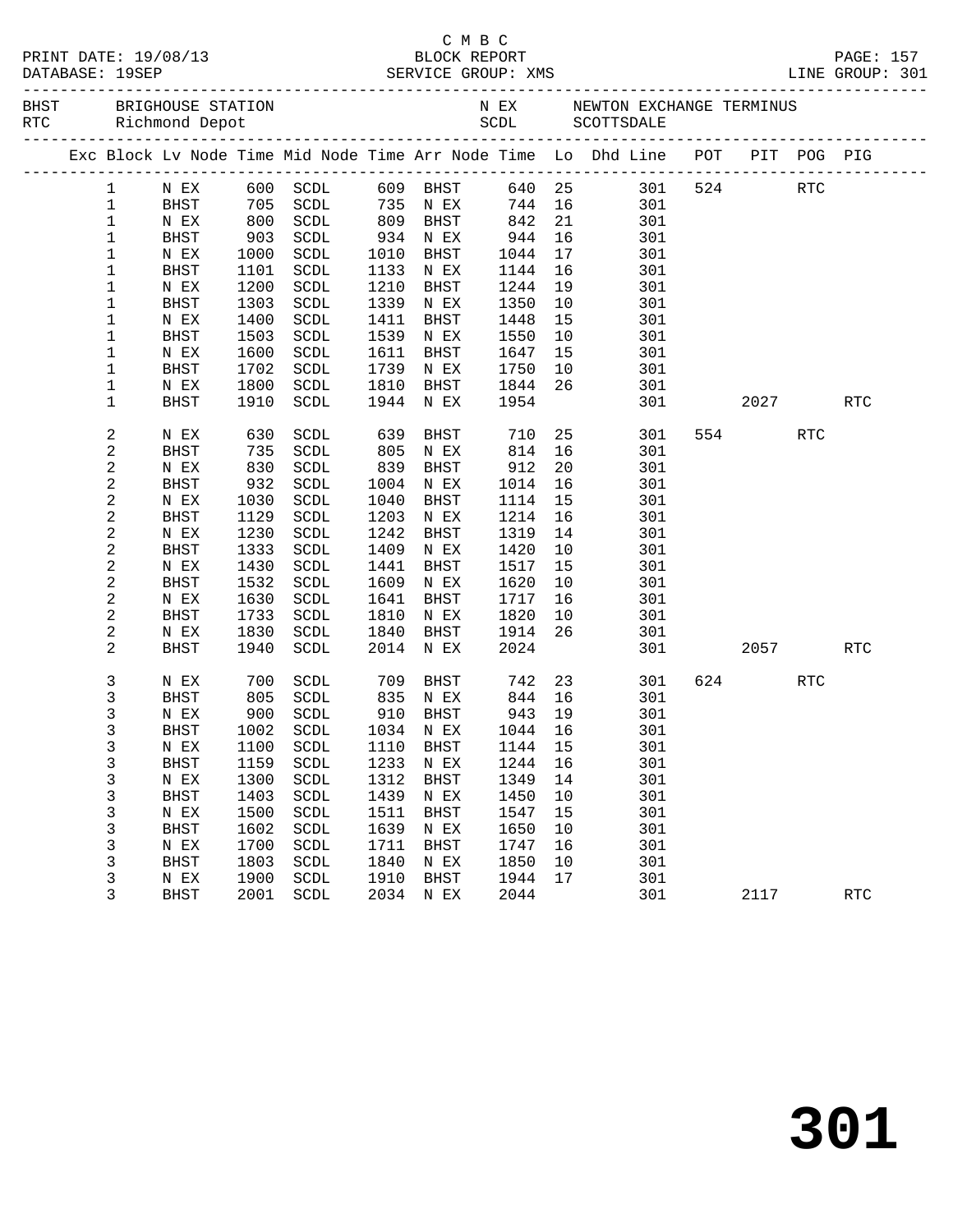# C M B C<br>BLOCK REPORT

DATABASE: 19SEP SERVICE GROUP: XMS LINE GROUP: 301

|  | DAIADAQU . 17081 |      |      |      |      | DERVICE CROOL · ATHO |        |     |                                                                    |     |             | ALIAN OTOOT .<br>- 707 |
|--|------------------|------|------|------|------|----------------------|--------|-----|--------------------------------------------------------------------|-----|-------------|------------------------|
|  |                  |      |      |      |      |                      |        |     | Exc Block Ly Node Time Mid Node Time Arr Node Time Lo Dhd Line POT |     | PIT POG PIG |                        |
|  | 4                | N EX | 730  | SCDL | 739  | BHST                 | 812 21 |     | 301                                                                | 654 | RTC         |                        |
|  | 4                | BHST | 833  | SCDL | 904  | N EX                 | 914    | 16  | 301                                                                |     |             |                        |
|  | 4                | N EX | 930  | SCDL | 940  | BHST                 | 1013   | 19  | 301                                                                |     |             |                        |
|  | 4                | BHST | 1032 | SCDL | 1104 | N EX                 | 1114   | 16  | 301                                                                |     |             |                        |
|  | 4                | N EX | 1130 | SCDL | 1140 | BHST                 | 1214   | -21 | 301                                                                |     |             |                        |
|  | 4                | BHST | 1235 | SCDL | 1309 | N EX                 | 1320   | 10  | 301                                                                |     |             |                        |
|  | 4                | N EX | 1330 | SCDL | 1342 | BHST                 | 1419   | 14  | 301                                                                |     |             |                        |
|  | 4                | BHST | 1433 | SCDL | 1509 | N EX                 | 1520   | 10  | 301                                                                |     |             |                        |
|  | 4                | N EX | 1530 | SCDL | 1541 | BHST                 | 1617   | 15  | 301                                                                |     |             |                        |
|  | 4                | BHST | 1632 | SCDL | 1709 | N EX                 | 1720   | 10  | 301                                                                |     |             |                        |
|  | 4                | N EX | 1730 | SCDL | 1741 | BHST                 | 1817   | 18  | 301                                                                |     |             |                        |
|  | 4                | BHST | 1835 | SCDL | 1910 | N EX                 | 1920   | 10  | 301                                                                |     |             |                        |
|  |                  |      |      |      |      |                      |        |     |                                                                    |     |             |                        |

4 BHST 2033 SCDL 2104 N EX 2114 301 2147 RTC

4 N EX 1930 SCDL 1940 BHST 2014 19 301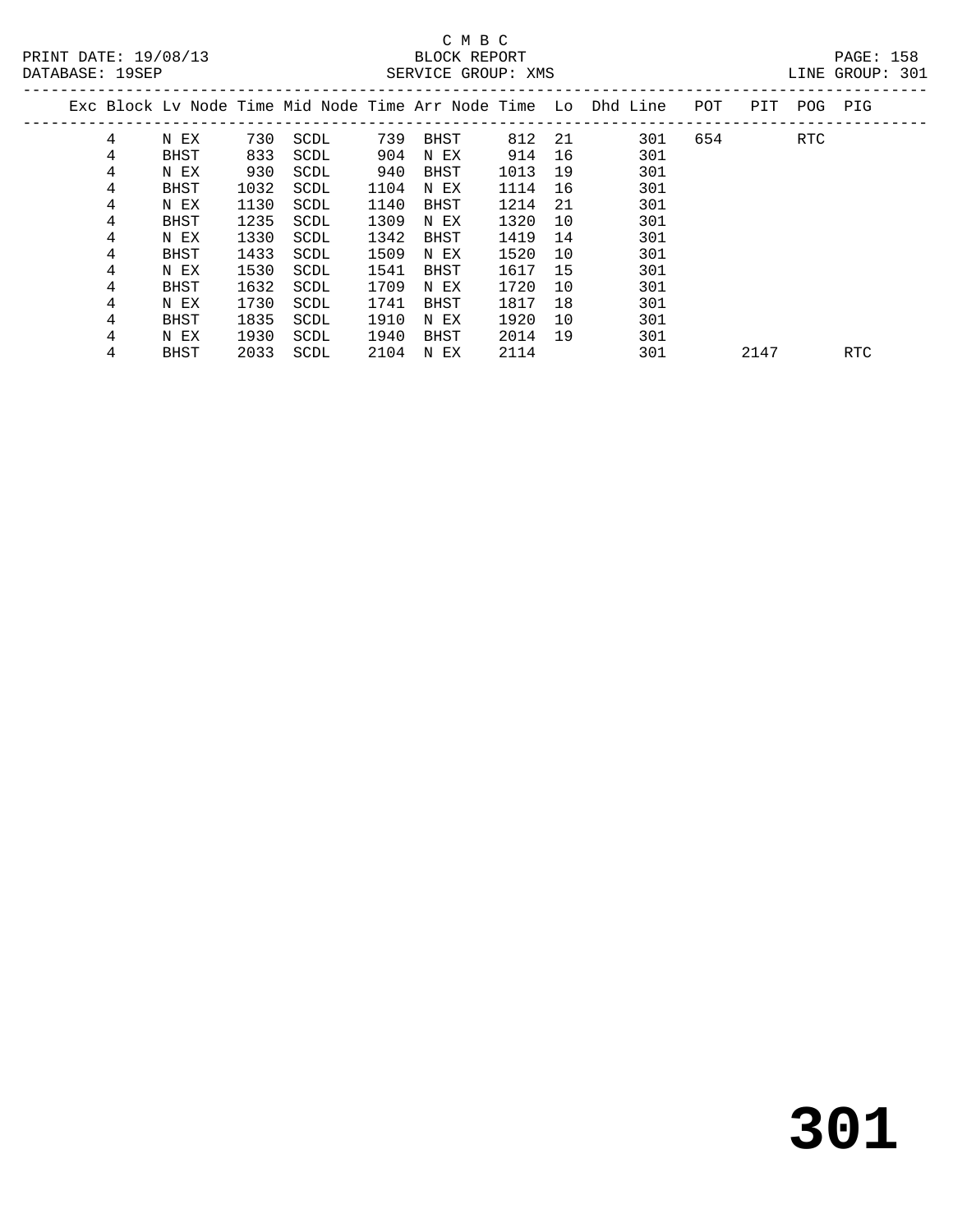|      | DATABASE: 19SEP                                                                                                                                    | PRINT DATE: 19/08/13                                                                                                                                                                                                                                                                                    |                                                                                                                                                                               |                        |             |                                                                                                                                                                                                          | C M B C<br>BLOCK REPORT<br>SERVICE GROUP: XMS                                                                                                                                                   |                                                                                                                                               |                                                                                                                                                                                                                                                                                       |  |      | PAGE: 159<br>LINE GROUP: 401 |
|------|----------------------------------------------------------------------------------------------------------------------------------------------------|---------------------------------------------------------------------------------------------------------------------------------------------------------------------------------------------------------------------------------------------------------------------------------------------------------|-------------------------------------------------------------------------------------------------------------------------------------------------------------------------------|------------------------|-------------|----------------------------------------------------------------------------------------------------------------------------------------------------------------------------------------------------------|-------------------------------------------------------------------------------------------------------------------------------------------------------------------------------------------------|-----------------------------------------------------------------------------------------------------------------------------------------------|---------------------------------------------------------------------------------------------------------------------------------------------------------------------------------------------------------------------------------------------------------------------------------------|--|------|------------------------------|
| AC#3 |                                                                                                                                                    | ACKROYD RD FS NO. 3 RD<br>BHST BRIGHOUSE STATION<br>SERO SEYMOUR ST & ROBSON ST<br>____________________________________                                                                                                                                                                                 |                                                                                                                                                                               |                        |             |                                                                                                                                                                                                          |                                                                                                                                                                                                 |                                                                                                                                               | AD3W WB ANDERSON & NO.3 RD<br>CH2E CHATHAM & 2 AV EB<br>CHARTHAM & 2 AV WB GR41 GRANVILLE & 41 AV GRANVILLE & 41 AV GRANVILLE & 41 AV GRANVILLE & 41 AV GRANVILLE & 41 AV GRANVILLE & 41 AV GRANVILLE & 41 AV GRANVILLE & 41 AV GRANVILLE & 41 AV GRANVILLE & 41 AV GRANVILLE & 41 AV |  |      |                              |
|      |                                                                                                                                                    |                                                                                                                                                                                                                                                                                                         |                                                                                                                                                                               |                        |             |                                                                                                                                                                                                          |                                                                                                                                                                                                 |                                                                                                                                               | Exc Block Lv Node Time Mid Node Time Arr Node Time Lo Dhd Line POT PIT POG PIG                                                                                                                                                                                                        |  |      |                              |
|      | 70<br>70<br>70<br>70<br>70<br>70<br>70<br>70<br>70<br>70<br>70<br>70<br>70<br>70<br>70<br>70<br>70<br>70<br>70<br>70<br>70<br>70<br>70<br>70<br>70 | 70 CH2E 513<br><b>BHST</b><br>CH2E<br>BHST<br>CH2E<br><b>BHST</b><br>CH2E<br><b>BHST</b><br>CH2E<br><b>BHST</b><br>CH2E<br><b>BHST</b><br>CH2E<br><b>BHST</b><br>CH2E<br><b>BHST</b><br>CH2E<br><b>BHST</b><br>CH2E<br><b>BHST</b><br>CH2E<br><b>BHST</b><br>CH2E<br><b>BHST</b><br>CH2E<br><b>BHST</b> | 642<br>711<br>742<br>811<br>842<br>911<br>942<br>1021<br>1052<br>1119<br>1156<br>1238<br>1316<br>1358<br>1436<br>1519<br>1556<br>1642<br>1716<br>1802<br>1836<br>1908<br>1936 | $542$ CH2E<br>613 BHST | <b>BHST</b> | BHST<br>CH2E<br>BHST<br>BHST<br>CH <sub>2E</sub><br>CH2E<br>BHST<br>CH2E<br>BHST<br>CH2E<br>BHST<br>CH2E<br>BHST<br>CH2E<br>BHST<br>CH2E<br>BHST<br>CH2E<br>BHST<br>CH2E<br>BHST<br>CH2E<br>BHST<br>CH2E | 602<br>632<br>702<br>732 10<br>804<br>832<br>904<br>934<br>1005<br>1044<br>1116<br>1144<br>1221<br>1304<br>1341<br>1424<br>1502<br>1544<br>1622<br>1704<br>1742<br>1824<br>1902<br>1928<br>2000 | $\overline{7}$<br>10<br>$7\overline{ }$<br>8 <sup>8</sup><br>12<br>17<br>12<br>17<br>12<br>17<br>12<br>20 <sub>o</sub><br>12<br>20<br>12<br>6 | 532 10 401 459 RTC<br>11 401<br>10 401<br>9<br>401<br>401<br>401<br>401<br>401<br>8<br>401<br>16<br>401<br>401<br>3 401<br>401<br>401<br>401<br>401<br>401<br>401<br>401<br>401<br>401<br>401<br>401<br>401<br>8<br>401<br>9<br>401                                                   |  |      |                              |
|      | 70<br>70                                                                                                                                           | CH2E<br><b>BHST</b>                                                                                                                                                                                                                                                                                     | 2009                                                                                                                                                                          | 2036 BHST 2036 CH2W    |             | BHST                                                                                                                                                                                                     | 2028<br>2057                                                                                                                                                                                    | 8                                                                                                                                             | 401<br>401                                                                                                                                                                                                                                                                            |  | 2108 | RTC                          |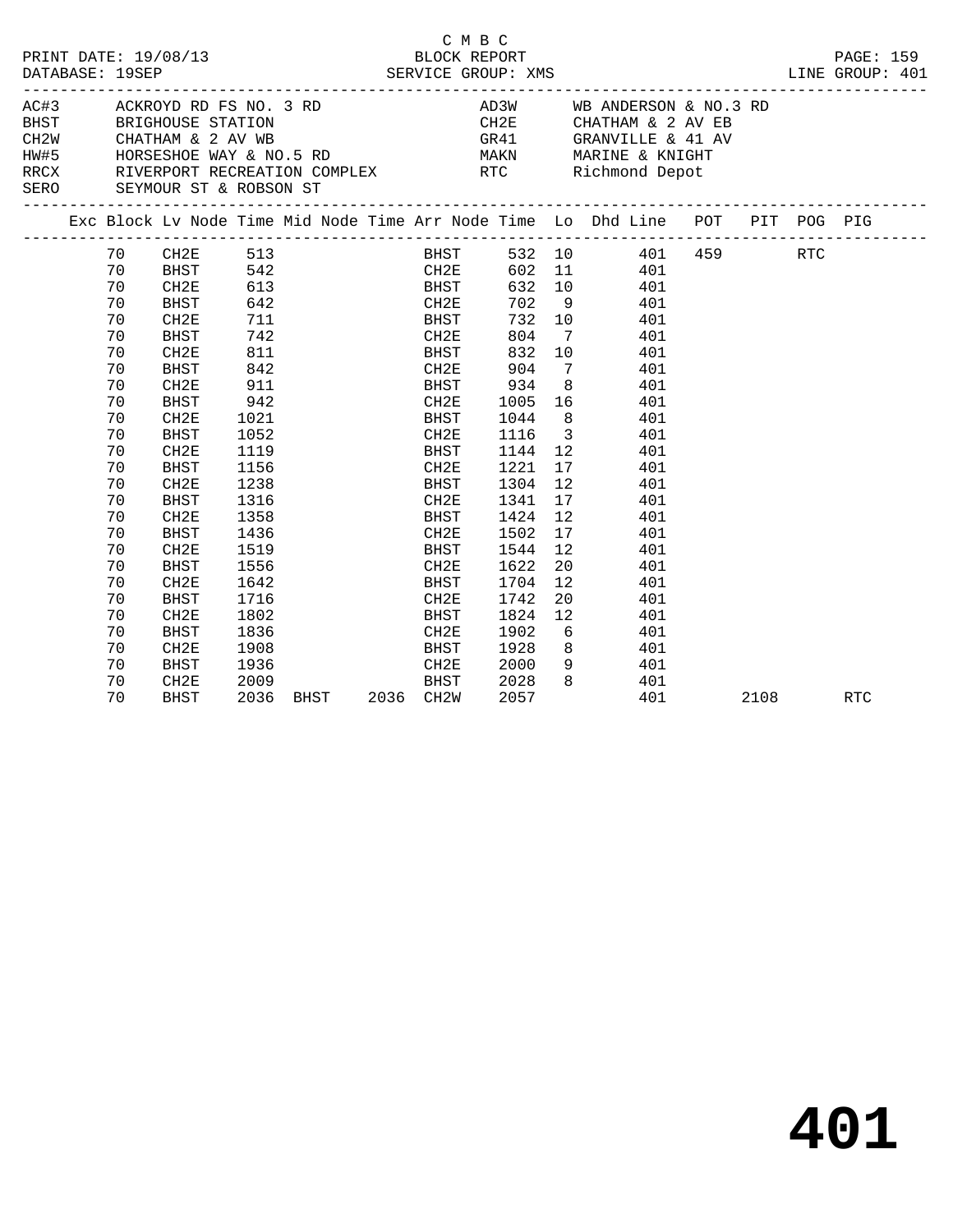# C M B C<br>BLOCK REPORT

| DATABASE: 19SEP |             |      |                                                                                | SERVICE GROUP: XMS |        |                         | ______________________ |     |     |      |            | LINE GROUP: 401 |  |
|-----------------|-------------|------|--------------------------------------------------------------------------------|--------------------|--------|-------------------------|------------------------|-----|-----|------|------------|-----------------|--|
|                 |             |      | Exc Block Lv Node Time Mid Node Time Arr Node Time Lo Dhd Line POT PIT POG PIG |                    |        |                         |                        |     |     |      |            |                 |  |
| 71              | CH2E        | 543  |                                                                                | BHST 602 10        |        |                         |                        | 401 | 529 |      | <b>RTC</b> |                 |  |
| 71              | BHST        | 612  |                                                                                | CH2E               | 632    | $\overline{9}$          |                        | 401 |     |      |            |                 |  |
| 71              | CH2E        | 641  |                                                                                | <b>BHST</b>        | 702 10 |                         |                        | 401 |     |      |            |                 |  |
| 71              | BHST        | 712  |                                                                                | CH2E               | 734    | $\overline{7}$          |                        | 401 |     |      |            |                 |  |
| 71              | CH2E        | 741  |                                                                                | BHST               | 802    | 10                      |                        | 401 |     |      |            |                 |  |
| 71              | BHST        | 812  |                                                                                | CH2E               | 834    | 7                       |                        | 401 |     |      |            |                 |  |
| 71              | CH2E        | 841  |                                                                                | BHST               | 903    | 9                       |                        | 401 |     |      |            |                 |  |
| 71              | <b>BHST</b> | 912  |                                                                                | CH2E               | 935    | 6                       |                        | 401 |     |      |            |                 |  |
| 71              | CH2E        | 941  |                                                                                | BHST               | 1004   | 8                       |                        | 401 |     |      |            |                 |  |
| 71              | BHST        | 1012 |                                                                                | CH2E               | 1036   | 5                       |                        | 401 |     |      |            |                 |  |
| 71              | CH2E        | 1041 |                                                                                | BHST               | 1104   | 8 <sup>8</sup>          |                        | 401 |     |      |            |                 |  |
| 71              | BHST        | 1112 |                                                                                | CH2E               | 1136   | $\overline{\mathbf{3}}$ |                        | 401 |     |      |            |                 |  |
| 71              | CH2E        | 1139 |                                                                                | BHST               | 1204   | 12                      |                        | 401 |     |      |            |                 |  |
| 71              | <b>BHST</b> | 1216 |                                                                                | CH2E               | 1241   | 17                      |                        | 401 |     |      |            |                 |  |
| 71              | CH2E        | 1258 |                                                                                | BHST               | 1324   | 12                      |                        | 401 |     |      |            |                 |  |
| 71              | <b>BHST</b> | 1336 |                                                                                | CH2E               | 1401   | 17                      |                        | 401 |     |      |            |                 |  |
| 71              | CH2E        | 1418 |                                                                                | BHST               | 1444   | 12                      |                        | 401 |     |      |            |                 |  |
| 71              | <b>BHST</b> | 1456 |                                                                                | CH2E               | 1522   | 17                      |                        | 401 |     |      |            |                 |  |
| 71              | CH2E        | 1539 |                                                                                | BHST               | 1604   | 12                      |                        | 401 |     |      |            |                 |  |
| 71              | BHST        | 1616 |                                                                                | CH2E               | 1642   | 20                      |                        | 401 |     |      |            |                 |  |
| 71              | CH2E        | 1702 |                                                                                | BHST               | 1724   | 12                      |                        | 401 |     |      |            |                 |  |
| 71              | BHST        | 1736 |                                                                                | CH2E               | 1802   | 22                      |                        | 401 |     |      |            |                 |  |
| 71              | CH2E        | 1824 |                                                                                | BHST               | 1844   | 12                      |                        | 401 |     |      |            |                 |  |
| 71              | <b>BHST</b> | 1856 |                                                                                | CH2E               | 1922   | $6\overline{6}$         |                        | 401 |     |      |            |                 |  |
| 71              | CH2E        | 1928 |                                                                                | BHST               | 1948   | 8                       |                        | 401 |     |      |            |                 |  |
| 71              | BHST        | 1956 |                                                                                | CH2E               | 2020   | 9                       |                        | 401 |     |      |            |                 |  |
| 71              | CH2E        | 2029 |                                                                                | <b>BHST</b>        | 2048   | 8                       |                        | 401 |     |      |            |                 |  |
| 71              | <b>BHST</b> | 2056 |                                                                                | CH2E               | 2119   | 9                       |                        | 401 |     |      |            |                 |  |
| 71              | CH2E        | 2128 |                                                                                | BHST               | 2146   | 10                      |                        | 401 |     |      |            |                 |  |
| 71              | BHST        | 2156 |                                                                                | CH2E               | 2219   | 9                       |                        | 401 |     |      |            |                 |  |
| 71              | CH2E        | 2228 |                                                                                | <b>BHST</b>        | 2245   | 12                      |                        | 401 |     |      |            |                 |  |
| 71              | <b>BHST</b> | 2257 |                                                                                | CH2E               | 2319   | 6                       |                        | 401 |     |      |            |                 |  |
| 71              | CH2E        | 2325 |                                                                                | BHST               | 2342   | 15                      |                        | 401 |     |      |            |                 |  |
| 71              | <b>BHST</b> | 2357 |                                                                                | CH2E               | 2419   | 6                       |                        | 401 |     |      |            |                 |  |
| 71              | CH2E        | 2425 |                                                                                | BHST               | 2442   | 15                      |                        | 401 |     |      |            |                 |  |
| 71              | BHST        | 2457 |                                                                                | CH2E               | 2517   | 8 <sup>8</sup>          |                        | 401 |     |      |            |                 |  |
| 71              | CH2E        | 2525 |                                                                                | <b>BHST</b>        | 2542   | 15                      |                        | 401 |     |      |            |                 |  |
| 71              | <b>BHST</b> | 2557 |                                                                                | CH2E               | 2616   |                         |                        | 401 |     | 2627 |            | <b>RTC</b>      |  |
|                 |             |      |                                                                                |                    |        |                         |                        |     |     |      |            |                 |  |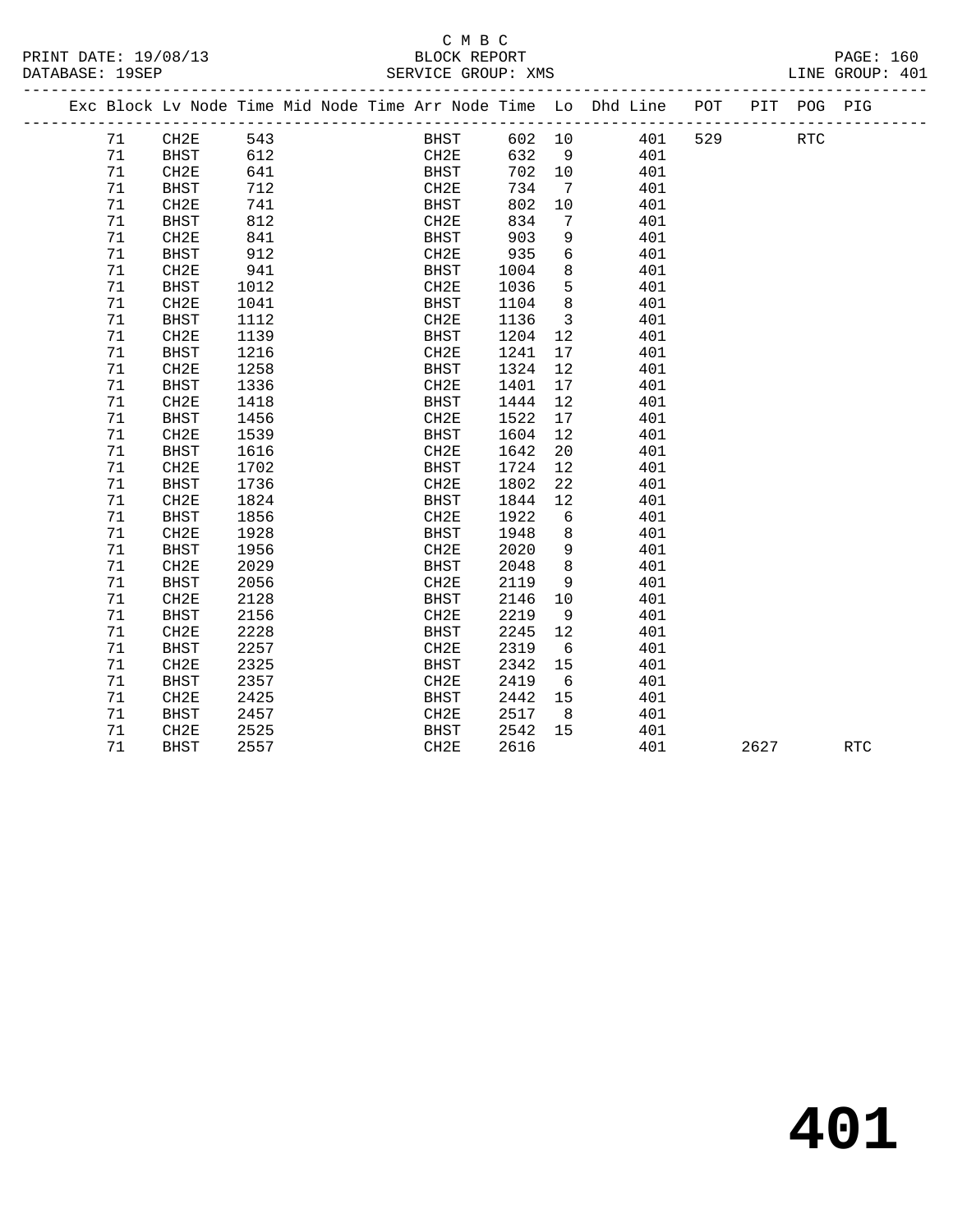|                      | C M B C            |                 |
|----------------------|--------------------|-----------------|
| PRINT DATE: 19/08/13 | BLOCK REPORT       | PAGE: 161       |
| DATABASE: 19SEP      | SERVICE GROUP: XMS | LINE GROUP: 401 |

#### LINE GROUP: 401

|    | Exc Block Lv Node Time Mid Node Time Arr Node Time Lo Dhd Line POT |      |  |                   |      |                 |     |     |      | PIT POG PIG |            |
|----|--------------------------------------------------------------------|------|--|-------------------|------|-----------------|-----|-----|------|-------------|------------|
| 72 | CH2W                                                               | 837  |  | AC#3              | 901  | 9               | 406 | 823 |      | <b>RTC</b>  |            |
| 72 | AC#3                                                               | 910  |  | CH2W              | 937  | 12              | 406 |     |      |             |            |
| 72 | CH <sub>2</sub> W                                                  | 949  |  | AC#3              | 1013 | 12              | 406 |     |      |             |            |
| 72 | AC#3                                                               | 1025 |  | CH2W              | 1053 | 8               | 406 |     |      |             |            |
| 72 | CH <sub>2</sub> W                                                  | 1101 |  | AC#3              | 1126 | 10              | 406 |     |      |             |            |
| 72 | AC#3                                                               | 1136 |  | CH <sub>2</sub> W | 1205 | 8               | 406 |     |      |             |            |
| 72 | CH <sub>2</sub> M                                                  | 1213 |  | AC#3              | 1238 | 10              | 406 |     |      |             |            |
| 72 | AC#3                                                               | 1248 |  | CH <sub>2</sub> W | 1318 | 7               | 406 |     |      |             |            |
| 72 | CH <sub>2</sub> W                                                  | 1325 |  | AC#3              | 1350 | 10 <sup>°</sup> | 406 |     |      |             |            |
| 72 | AC#3                                                               | 1400 |  | CH <sub>2</sub> W | 1432 | 6               | 406 |     |      |             |            |
| 72 | CH <sub>2</sub> W                                                  | 1438 |  | AC#3              | 1502 | 10              | 406 |     |      |             |            |
| 72 | AC#3                                                               | 1512 |  | CH <sub>2</sub> W | 1543 | $7\overline{ }$ | 406 |     |      |             |            |
| 72 | CH2W                                                               | 1550 |  | AC#3              | 1614 | 10              | 406 |     |      |             |            |
| 72 | AC#3                                                               | 1624 |  | CH <sub>2</sub> W | 1655 | 8               | 406 |     |      |             |            |
| 72 | CH <sub>2</sub> W                                                  | 1703 |  | AC#3              | 1726 | 10              | 406 |     |      |             |            |
| 72 | AC#3                                                               | 1736 |  | CH <sub>2</sub> W | 1804 | 8               | 406 |     |      |             |            |
| 72 | CH <sub>2</sub> W                                                  | 1812 |  | AC#3              | 1833 | 9               | 406 |     |      |             |            |
| 72 | AC#3                                                               | 1842 |  | CH <sub>2</sub> W | 1909 | 3               | 406 |     |      |             |            |
| 72 | CH <sub>2</sub> W                                                  | 1912 |  | AC#3              | 1933 | 9               | 406 |     |      |             |            |
| 72 | AC#3                                                               | 1942 |  | CH <sub>2</sub> W | 2009 | $\overline{4}$  | 406 |     |      |             |            |
| 72 | CH2W                                                               | 2013 |  | AC#3              | 2033 | 9               | 406 |     |      |             |            |
| 72 | AC#3                                                               | 2042 |  | CH <sub>2</sub> W | 2109 | 9               | 406 |     |      |             |            |
| 72 | CH <sub>2</sub> W                                                  | 2118 |  | AC#3              | 2138 | 9               | 406 |     |      |             |            |
| 72 | AC#3                                                               | 2147 |  | CH <sub>2</sub> W | 2214 | 4               | 406 |     |      |             |            |
| 72 | CH <sub>2</sub> W                                                  | 2218 |  | AC#3              | 2238 | 9               | 406 |     |      |             |            |
| 72 | AC#3                                                               | 2247 |  | CH <sub>2</sub> W | 2314 | 4               | 406 |     |      |             |            |
| 72 | CH <sub>2</sub> W                                                  | 2318 |  | AC#3              | 2338 | 9               | 406 |     |      |             |            |
| 72 | AC#3                                                               | 2347 |  | CH <sub>2</sub> W | 2414 | 4               | 406 |     |      |             |            |
| 72 | CH <sub>2</sub> W                                                  | 2418 |  | AC#3              | 2438 | 9               | 406 |     |      |             |            |
| 72 | AC#3                                                               | 2447 |  | CH <sub>2</sub> W | 2512 |                 | 406 |     | 2523 |             | <b>RTC</b> |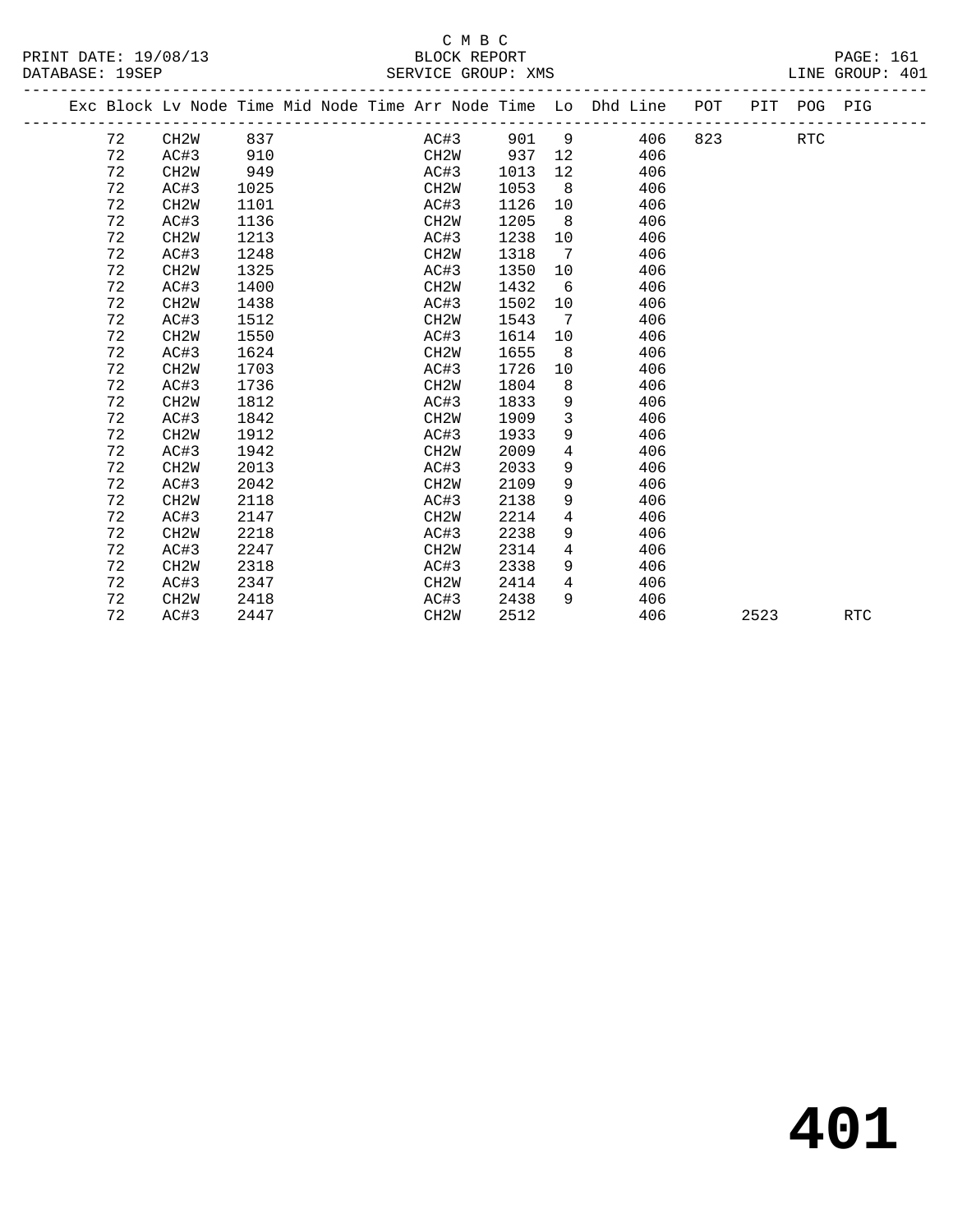|    | Exc Block Lv Node Time Mid Node Time Arr Node Time Lo Dhd Line |      |  |                   |      |                 |     | POT |      | PIT POG PIG |            |
|----|----------------------------------------------------------------|------|--|-------------------|------|-----------------|-----|-----|------|-------------|------------|
| 73 | CH <sub>2</sub> W                                              | 852  |  | AC#3              | 916  | 9               | 406 | 838 |      | <b>RTC</b>  |            |
| 73 | AC#3                                                           | 925  |  | CH2W              | 952  | - 9             | 406 |     |      |             |            |
| 73 | CH <sub>2</sub> W                                              | 1001 |  | AC#3              | 1025 | 11              | 406 |     |      |             |            |
| 73 | AC#3                                                           | 1036 |  | CH <sub>2</sub> W | 1105 | 8 <sup>8</sup>  | 406 |     |      |             |            |
| 73 | CH2W                                                           | 1113 |  | AC#3              | 1138 | 10              | 406 |     |      |             |            |
| 73 | AC#3                                                           | 1148 |  | CH <sub>2</sub> W | 1217 | 8               | 406 |     |      |             |            |
| 73 | CH2W                                                           | 1225 |  | AC#3              | 1250 | 10              | 406 |     |      |             |            |
| 73 | AC#3                                                           | 1300 |  | CH2W              | 1331 | $6\overline{6}$ | 406 |     |      |             |            |
| 73 | CH <sub>2</sub> W                                              | 1337 |  | AC#3              | 1402 | 10              | 406 |     |      |             |            |
| 73 | AC#3                                                           | 1412 |  | CH <sub>2</sub> W | 1444 | 6               | 406 |     |      |             |            |
| 73 | CH <sub>2</sub> M                                              | 1450 |  | AC#3              | 1514 | 10              | 406 |     |      |             |            |
| 73 | AC#3                                                           | 1524 |  | CH <sub>2</sub> W | 1555 | $\overline{7}$  | 406 |     |      |             |            |
| 73 | CH <sub>2</sub> W                                              | 1602 |  | AC#3              | 1626 | 10              | 406 |     |      |             |            |
| 73 | AC#3                                                           | 1636 |  | CH <sub>2</sub> W | 1707 | 9               | 406 |     |      |             |            |
| 73 | CH2W                                                           | 1716 |  | AC#3              | 1738 | $10 \,$         | 406 |     |      |             |            |
| 73 | AC#3                                                           | 1748 |  | CH <sub>2</sub> W | 1816 | 11              | 406 |     |      |             |            |
| 73 | CH <sub>2</sub> W                                              | 1827 |  | AC#3              | 1848 | 9               | 406 |     |      |             |            |
| 73 | AC#3                                                           | 1857 |  | CH2W              | 1924 | 3               | 406 |     |      |             |            |
| 73 | CH <sub>2</sub> M                                              | 1927 |  | AC#3              | 1948 | 9               | 406 |     |      |             |            |
| 73 | AC#3                                                           | 1957 |  | CH <sub>2</sub> W | 2024 | $\overline{4}$  | 406 |     |      |             |            |
| 73 | CH2W                                                           | 2028 |  | AC#3              | 2048 | 9               | 406 |     |      |             |            |
| 73 | AC#3                                                           | 2057 |  | CH <sub>2</sub> W | 2124 | 14              | 406 |     |      |             |            |
| 73 | CH <sub>2</sub> M                                              | 2138 |  | AC#3              | 2158 | 9               | 406 |     |      |             |            |
| 73 | AC#3                                                           | 2207 |  | CH <sub>2</sub> W | 2234 | $\overline{4}$  | 406 |     |      |             |            |
| 73 | CH <sub>2</sub> W                                              | 2238 |  | AC#3              | 2258 | 9               | 406 |     |      |             |            |
| 73 | AC#3                                                           | 2307 |  | CH <sub>2</sub> W | 2334 | $4\overline{ }$ | 406 |     |      |             |            |
| 73 | CH <sub>2</sub> M                                              | 2338 |  | AC#3              | 2358 | 9               | 406 |     |      |             |            |
| 73 | AC#3                                                           | 2407 |  | CH <sub>2</sub> W | 2432 | 6               | 406 |     |      |             |            |
| 73 | CH2W                                                           | 2438 |  | AC#3              | 2458 | 9               | 406 |     |      |             |            |
| 73 | AC#3                                                           | 2507 |  | CH <sub>2</sub> W | 2531 |                 | 406 |     | 2542 |             | <b>RTC</b> |
| 74 | RRCX                                                           | 856  |  | AC#3              | 921  | $4\overline{ }$ | 408 | 848 |      | <b>RTC</b>  |            |
| 74 | AC#3                                                           | 925  |  | RRCX              | 951  | 6               | 408 |     |      |             |            |
| 74 | RRCX                                                           | 957  |  | AC#3              | 1023 | 8               | 408 |     |      |             |            |
| 74 | AC#3                                                           | 1031 |  | RRCX              | 1059 | 13              | 408 |     |      |             |            |
| 74 | RRCX                                                           | 1112 |  | AC#3              | 1138 | 13              | 408 |     |      |             |            |
| 74 | AC#3                                                           | 1151 |  | RRCX              | 1220 | - 9             | 408 |     |      |             |            |
| 74 | RRCX                                                           | 1229 |  | AC#3              | 1258 | 13              | 408 |     |      |             |            |
| 74 | AC#3                                                           | 1311 |  | RRCX              | 1340 | 9               | 408 |     |      |             |            |
| 74 | RRCX                                                           | 1349 |  | AC#3              | 1418 | 13              | 408 |     |      |             |            |
| 74 | AC#3                                                           | 1431 |  | RRCX              | 1500 | $\overline{7}$  | 408 |     |      |             |            |
| 74 | RRCX                                                           | 1507 |  | AC#3              | 1538 | 13              | 408 |     |      |             |            |
| 74 | AC#3                                                           | 1551 |  | RRCX              | 1621 | 11              | 408 |     |      |             |            |
| 74 | RRCX                                                           | 1632 |  | AC#3              | 1700 |                 | 408 |     | 1716 |             | <b>RTC</b> |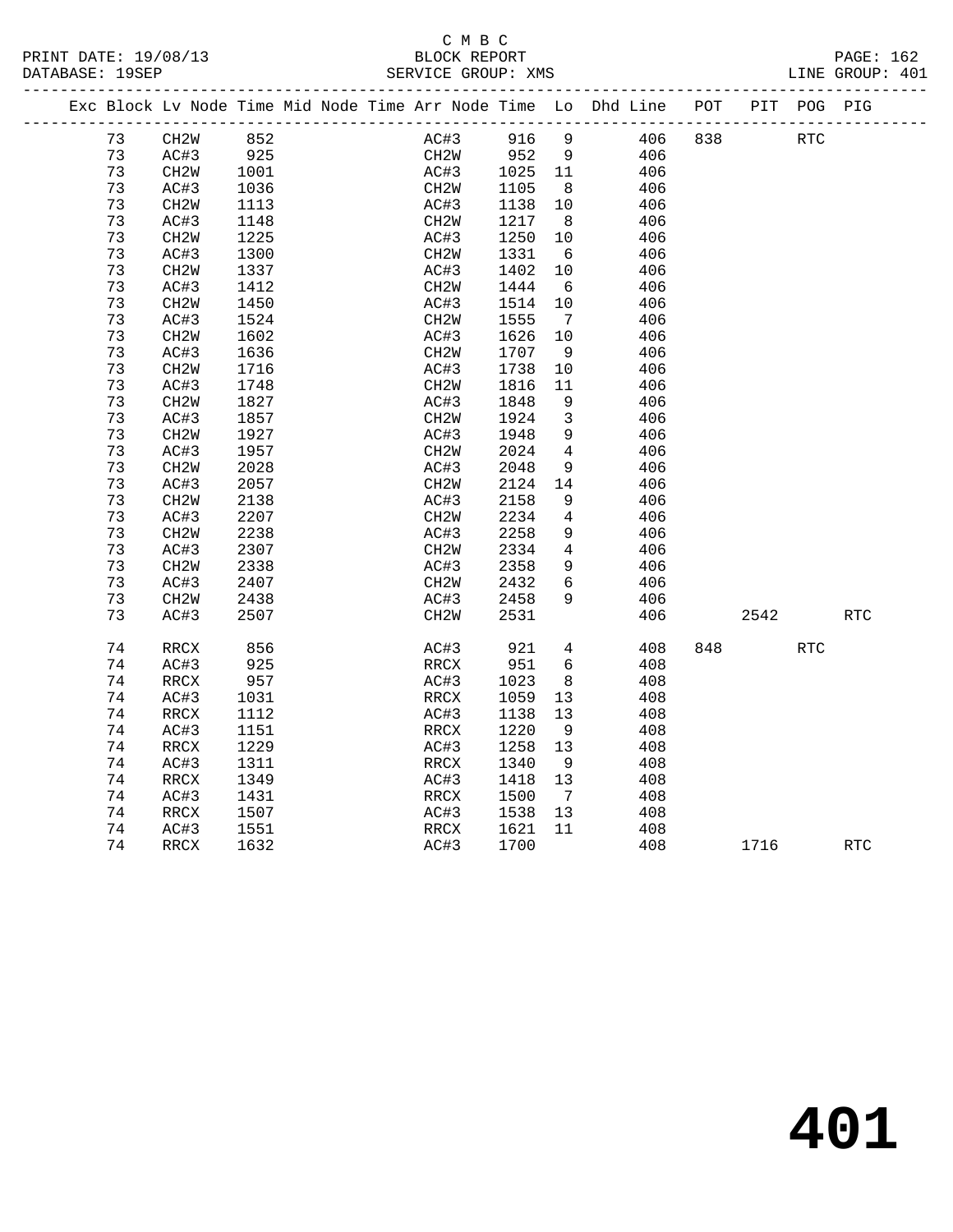# C M B C<br>BLOCK REPORT

|  | DATABASE: 19SEP |                   |              |  | SERVICE GROUP: XMS                                                 |              |                         |            |     |      |            | LINE GROUP: 401 |  |
|--|-----------------|-------------------|--------------|--|--------------------------------------------------------------------|--------------|-------------------------|------------|-----|------|------------|-----------------|--|
|  |                 |                   |              |  | Exc Block Lv Node Time Mid Node Time Arr Node Time Lo Dhd Line POT |              |                         |            |     | PIT  | POG PIG    |                 |  |
|  | 75              | AC#3              | 859          |  | RRCX                                                               | 925          | $\overline{\mathbf{3}}$ | 408        | 844 |      | <b>RTC</b> |                 |  |
|  | 75              | RRCX              | 928          |  | AC#3                                                               | 953          | 18                      | 408        |     |      |            |                 |  |
|  | 75              | AC#3              | 1011         |  | RRCX                                                               | 1039         | 13                      | 408        |     |      |            |                 |  |
|  | 75              | RRCX              | 1052         |  | AC#3                                                               | 1118         | 13                      | 408        |     |      |            |                 |  |
|  | 75              | AC#3              | 1131         |  | RRCX                                                               | 1200         | 9                       | 408        |     |      |            |                 |  |
|  | 75              | RRCX              | 1209         |  | AC#3                                                               | 1238         | 13                      | 408        |     |      |            |                 |  |
|  | 75              | AC#3              | 1251         |  | RRCX                                                               | 1320         | 9                       | 408        |     |      |            |                 |  |
|  | 75              | RRCX              | 1329         |  | AC#3                                                               | 1358         | 13                      | 408        |     |      |            |                 |  |
|  | 75              | AC#3              | 1411         |  | RRCX                                                               | 1440         | $\overline{7}$          | 408        |     |      |            |                 |  |
|  | 75              | RRCX              | 1447         |  | AC#3                                                               | 1518         | 13                      | 408        |     |      |            |                 |  |
|  | 75              | AC#3              | 1531         |  | RRCX                                                               | 1601         | 11                      | 408        |     |      |            |                 |  |
|  | 75              | RRCX              | 1612         |  | AC#3                                                               | 1640         | 21                      | 408        |     |      |            |                 |  |
|  | 75              | AC#3              | 1701         |  | RRCX                                                               | 1731         | 6                       | 408        |     |      |            |                 |  |
|  | 75              | RRCX              | 1737         |  | AC#3                                                               | 1805         | 24                      | 408        |     |      |            |                 |  |
|  | 75              | AC#3              | 1829         |  | RRCX                                                               | 1855         | 5                       | 408        |     |      |            |                 |  |
|  | 75              | RRCX              | 1900         |  | AC#3                                                               | 1924         | 7                       | 408        |     |      |            |                 |  |
|  | 75              | AC#3              | 1931         |  | RRCX                                                               | 1957         | 4                       | 408        |     |      |            |                 |  |
|  | 75              | RRCX              | 2001         |  | AC#3                                                               | 2024         | 7                       | 408        |     |      |            |                 |  |
|  | 75              | AC#3              | 2031         |  | RRCX                                                               | 2057         | 5<br>$7\phantom{.0}$    | 408        |     |      |            |                 |  |
|  | 75              | RRCX              | 2102         |  | AC#3                                                               | 2124         |                         | 408        |     |      |            |                 |  |
|  | 75<br>75        | AC#3              | 2131<br>2201 |  | RRCX<br>AC#3                                                       | 2157<br>2223 | $\overline{4}$<br>8     | 408<br>408 |     |      |            |                 |  |
|  | 75              | RRCX<br>AC#3      | 2231         |  | RRCX                                                               | 2257         | 13                      | 408        |     |      |            |                 |  |
|  | 75              | RRCX              | 2310         |  | AC#3                                                               | 2332         | $\overline{\mathbf{3}}$ | 408        |     |      |            |                 |  |
|  | 75              | AC#3              | 2335         |  | RRCX                                                               | 2359         | 21                      | 408        |     |      |            |                 |  |
|  | 75              | RRCX              | 2420         |  | AC#3                                                               | 2442         | 2                       | 408        |     |      |            |                 |  |
|  | 75              | AC#3              | 2444         |  | HW#5                                                               | 2502         | 22                      | 408        |     |      |            |                 |  |
|  | 75              | HW#5              | 2524         |  | AC#3                                                               | 2542         | 2                       | 408        |     |      |            |                 |  |
|  | 75              | AC#3              | 2544         |  | HW#5                                                               | 2602         |                         | 408        |     | 2605 |            | <b>RTC</b>      |  |
|  |                 |                   |              |  |                                                                    |              |                         |            |     |      |            |                 |  |
|  | 76              | CH <sub>2</sub> W | 907          |  | AC#3                                                               | 931          | 9                       | 406        | 853 |      | <b>RTC</b> |                 |  |
|  | 76              | AC#3              | 940          |  | CH <sub>2</sub> M                                                  | 1007         | 6                       | 406        |     |      |            |                 |  |
|  | 76              | CH <sub>2</sub> W | 1013         |  | AC#3                                                               | 1038         | 10                      | 406        |     |      |            |                 |  |
|  | 76              | AC#3              | 1048         |  | CH2W                                                               | 1117         | 8 <sup>8</sup>          | 406        |     |      |            |                 |  |
|  | 76              | CH <sub>2</sub> W | 1125         |  | AC#3                                                               | 1150         | 10                      | 406        |     |      |            |                 |  |
|  | 76              | AC#3              | 1200         |  | CH2W                                                               | 1229         | - 8                     | 406        |     |      |            |                 |  |
|  | 76              | CH <sub>2</sub> W | 1237         |  | AC#3                                                               | 1302         | 10                      | 406        |     |      |            |                 |  |
|  | 76              | AC#3              | 1312         |  | CH <sub>2</sub> W                                                  | 1343         | - 6                     | 406        |     |      |            |                 |  |
|  | 76              | CH <sub>2</sub> W | 1349         |  | AC#3                                                               | 1414         | 10                      | 406        |     |      |            |                 |  |
|  | 76              | AC#3              | 1424         |  | CH <sub>2</sub> M                                                  | 1456         | 6                       | 406        |     |      |            |                 |  |
|  | 76              | CH <sub>2</sub> W | 1502         |  | AC#3                                                               | 1526         | 10                      | 406        |     |      |            |                 |  |
|  | 76              | AC#3              | 1536         |  | CH <sub>2</sub> M                                                  | 1607         | 8                       | 406        |     |      |            |                 |  |
|  | 76              | CH <sub>2</sub> M | 1615         |  | AC#3                                                               | 1638         | 10                      | 406        |     |      |            |                 |  |
|  | 76              | AC#3              | 1648         |  | CH <sub>2</sub> W                                                  | 1719         | 9                       | 406        |     |      |            |                 |  |
|  | 76              | CH <sub>2</sub> W | 1728         |  | AC#3                                                               | 1750         | 10                      | 406        |     |      |            |                 |  |

76 AC#3 1800 CH2W 1828 406 1839 RTC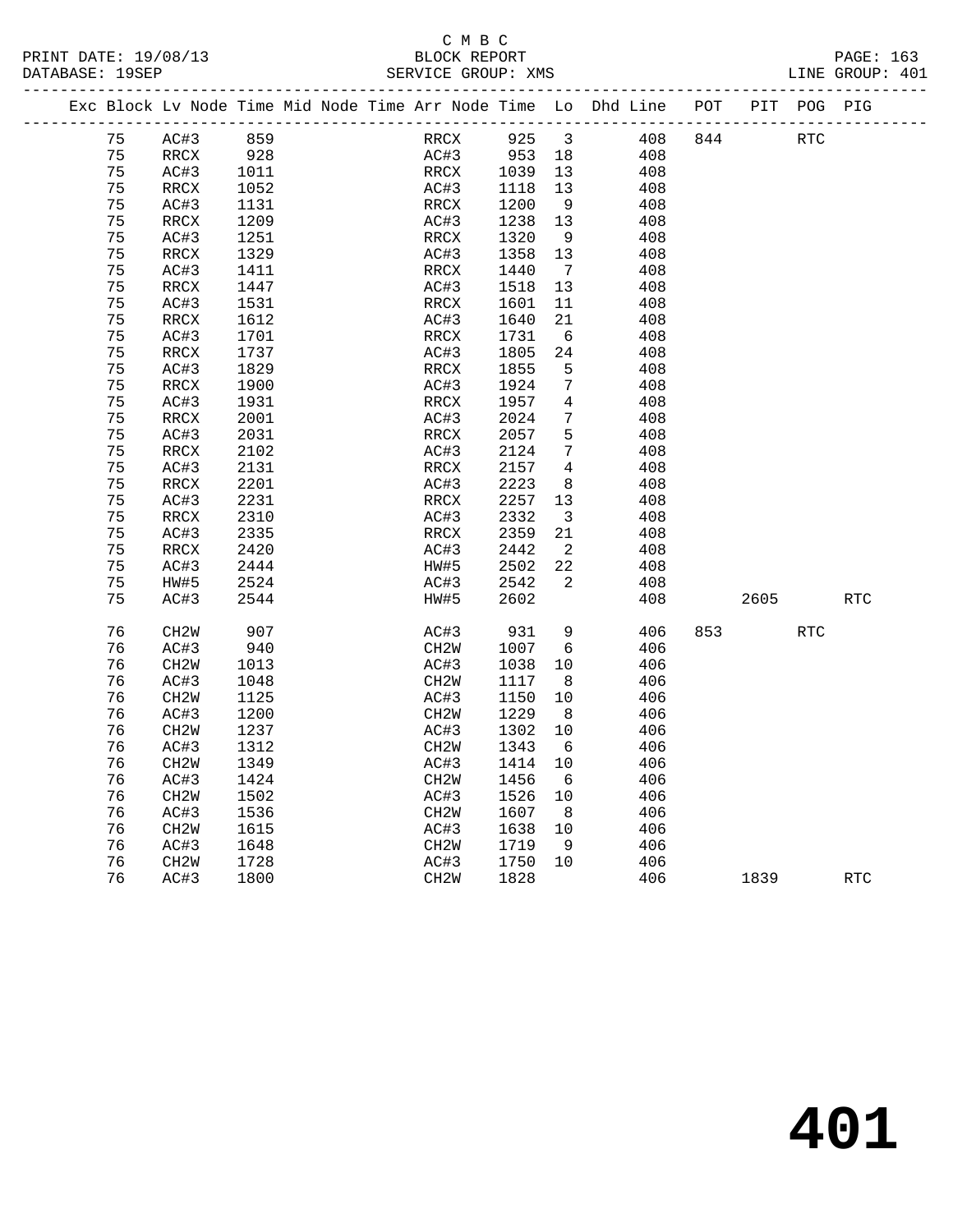### C M B C<br>BLOCK REPORT SERVICE GROUP: XMS

-------------------------------------------------------------------------------------------------

|  |    |                   |      |  |                          |         |                | Exc Block Lv Node Time Mid Node Time Arr Node Time Lo Dhd Line | POT | PIT  | POG PIG    |                      |
|--|----|-------------------|------|--|--------------------------|---------|----------------|----------------------------------------------------------------|-----|------|------------|----------------------|
|  | 77 | CH2W              | 922  |  | AC#3                     | 946     | $\mathsf 9$    | 406                                                            | 908 |      | <b>RTC</b> |                      |
|  | 77 | AC#3              | 955  |  | CH2W                     | 1022    | 15             | 406                                                            |     |      |            |                      |
|  | 77 | CH <sub>2</sub> W | 1037 |  | AC#3                     | 1102    | 10             | 406                                                            |     |      |            |                      |
|  | 77 | AC#3              | 1112 |  | CH <sub>2</sub> W        | 1141    | 8              | 406                                                            |     |      |            |                      |
|  | 77 | CH <sub>2</sub> W | 1149 |  | AC#3                     | 1214    | 10             | 406                                                            |     |      |            |                      |
|  | 77 | AC#3              | 1224 |  | CH <sub>2</sub> M        | 1253    | 8              | 406                                                            |     |      |            |                      |
|  | 77 |                   |      |  |                          | 1326    | 10             | 406                                                            |     |      |            |                      |
|  |    | CH <sub>2</sub> W | 1301 |  | AC#3                     |         |                |                                                                |     |      |            |                      |
|  | 77 | AC#3              | 1336 |  | CH <sub>2</sub> M        | 1407    | 6              | 406                                                            |     |      |            |                      |
|  | 77 | CH <sub>2</sub> W | 1413 |  | AC#3                     | 1438    | 10             | 406                                                            |     |      |            |                      |
|  | 77 | AC#3              | 1448 |  | CH <sub>2</sub> M        | 1519    | 7              | 406                                                            |     |      |            |                      |
|  | 77 | CH <sub>2</sub> W | 1526 |  | AC#3                     | 1550    | 10             | 406                                                            |     |      |            |                      |
|  | 77 | AC#3              | 1600 |  | CH <sub>2</sub> W        | 1631    | 8              | 406                                                            |     |      |            |                      |
|  | 77 | CH <sub>2</sub> W | 1639 |  | AC#3                     | 1702    | 10             | 406                                                            |     |      |            |                      |
|  | 77 | AC#3              | 1712 |  | CH <sub>2</sub> M        | 1743    | 13             | 406                                                            |     |      |            |                      |
|  | 77 | CH <sub>2</sub> W | 1756 |  | AC#3                     | 1818    | 9              | 406                                                            |     |      |            |                      |
|  | 77 | AC#3              | 1827 |  | CH <sub>2</sub> M        | 1855    | 2              | 406                                                            |     |      |            |                      |
|  | 77 | CH <sub>2</sub> W | 1857 |  | AC#3                     | 1918    | 9              | 406                                                            |     |      |            |                      |
|  | 77 | AC#3              | 1927 |  | CH <sub>2</sub> M        | 1954    | 4              | 406                                                            |     |      |            |                      |
|  | 77 | CH <sub>2</sub> W | 1958 |  | AC#3                     | 2018    | 9              | 406                                                            |     |      |            |                      |
|  | 77 | AC#3              | 2027 |  | CH <sub>2</sub> M        | 2054    | 4              | 406                                                            |     |      |            |                      |
|  | 77 | CH <sub>2</sub> W | 2058 |  | AC#3                     | 2118    | 9              | 406                                                            |     |      |            |                      |
|  | 77 | AC#3              | 2127 |  | CH <sub>2</sub> M        | 2154    | $\overline{4}$ | 406                                                            |     |      |            |                      |
|  | 77 | CH2W              | 2158 |  | AC#3                     | 2218    | 9              | 406                                                            |     |      |            |                      |
|  | 77 | AC#3              | 2227 |  | CH <sub>2</sub> M        | 2254    | 4              | 406                                                            |     |      |            |                      |
|  | 77 | CH <sub>2</sub> W | 2258 |  | AC#3                     | 2318    | 9              | 406                                                            |     |      |            |                      |
|  | 77 | AC#3              | 2327 |  | CH <sub>2</sub> M        | 2354    | $\overline{4}$ | 406                                                            |     |      |            |                      |
|  | 77 | CH2W              | 2358 |  | AC#3                     | 2418    | 9              | 406                                                            |     |      |            |                      |
|  | 77 | AC#3              | 2427 |  | CH <sub>2</sub> M        | 2452    | 7              | 406                                                            |     |      |            |                      |
|  | 77 | CH <sub>2</sub> W | 2459 |  | AC#3                     | 2518    | 9              | 406                                                            |     |      |            |                      |
|  | 77 | AC#3              | 2527 |  | CH <sub>2</sub> M        | 2551    | $\overline{2}$ | 406                                                            |     |      |            |                      |
|  | 77 | CH <sub>2</sub> W | 2553 |  | AC#3                     | 2610    |                | 406                                                            |     | 2626 |            | $\operatorname{RTC}$ |
|  |    |                   |      |  |                          |         |                |                                                                |     |      |            |                      |
|  | 78 | AC#3              | 951  |  | RRCX                     | 1018    | 9              | 408                                                            | 936 |      | <b>RTC</b> |                      |
|  | 78 | RRCX              | 1027 |  | AC#3                     | 1053    | 18             | 408                                                            |     |      |            |                      |
|  | 78 | AC#3              | 1111 |  | RRCX                     | 1139    | 13             | 408                                                            |     |      |            |                      |
|  | 78 | RRCX              | 1152 |  | AC#3                     | 1218    | 13             | 408                                                            |     |      |            |                      |
|  | 78 | AC#3              | 1231 |  | RRCX                     | 1300    | 9              | 408                                                            |     |      |            |                      |
|  | 78 | RRCX              | 1309 |  | AC#3                     | 1338    | 13             | 408                                                            |     |      |            |                      |
|  | 78 | AC#3              | 1351 |  | RRCX                     | 1420    | $\overline{7}$ | 408                                                            |     |      |            |                      |
|  | 78 | RRCX              | 1427 |  | AC#3                     | 1458    | 13             | 408                                                            |     |      |            |                      |
|  | 78 | AC#3              | 1511 |  | RRCX                     | 1540 10 |                | 408                                                            |     |      |            |                      |
|  | 78 | RRCX              | 1550 |  | AC#3                     | 1618    | 13             | 408                                                            |     |      |            |                      |
|  | 78 | AC#3              | 1631 |  | RRCX                     | 1701    | 11             | 408                                                            |     |      |            |                      |
|  | 78 | <b>RRCX</b>       | 1712 |  | AC#3                     | 1740    | 19             | 408                                                            |     |      |            |                      |
|  | 78 | AC#3              | 1759 |  | RRCX                     | 1829    | 4              | 408                                                            |     |      |            |                      |
|  | 78 | <b>RRCX</b>       | 1833 |  | AC#3                     | 1857    | 4              | 408                                                            |     |      |            |                      |
|  | 78 | AC#3              | 1901 |  | $\mathop{\mathrm{RRCX}}$ | 1927    | 4              | 408                                                            |     |      |            |                      |
|  | 78 | <b>RRCX</b>       | 1931 |  | AC#3                     | 1954    | 7              | 408                                                            |     |      |            |                      |
|  | 78 | AC#3              | 2001 |  | RRCX                     | 2027    | 5              | 408                                                            |     |      |            |                      |
|  | 78 | <b>RRCX</b>       | 2032 |  | AC#3                     | 2054    | 7              | 408                                                            |     |      |            |                      |
|  | 78 | AC#3              | 2101 |  | RRCX                     | 2127    | 4              | 408                                                            |     |      |            |                      |
|  | 78 | <b>RRCX</b>       | 2131 |  | AC#3                     | 2153    | 8              | 408                                                            |     |      |            |                      |
|  | 78 | AC#3              | 2201 |  | RRCX                     | 2227    | 4              | 408                                                            |     |      |            |                      |
|  | 78 | <b>RRCX</b>       | 2231 |  | AC#3                     | 2253    |                | 408                                                            |     | 2309 |            | $\operatorname{RTC}$ |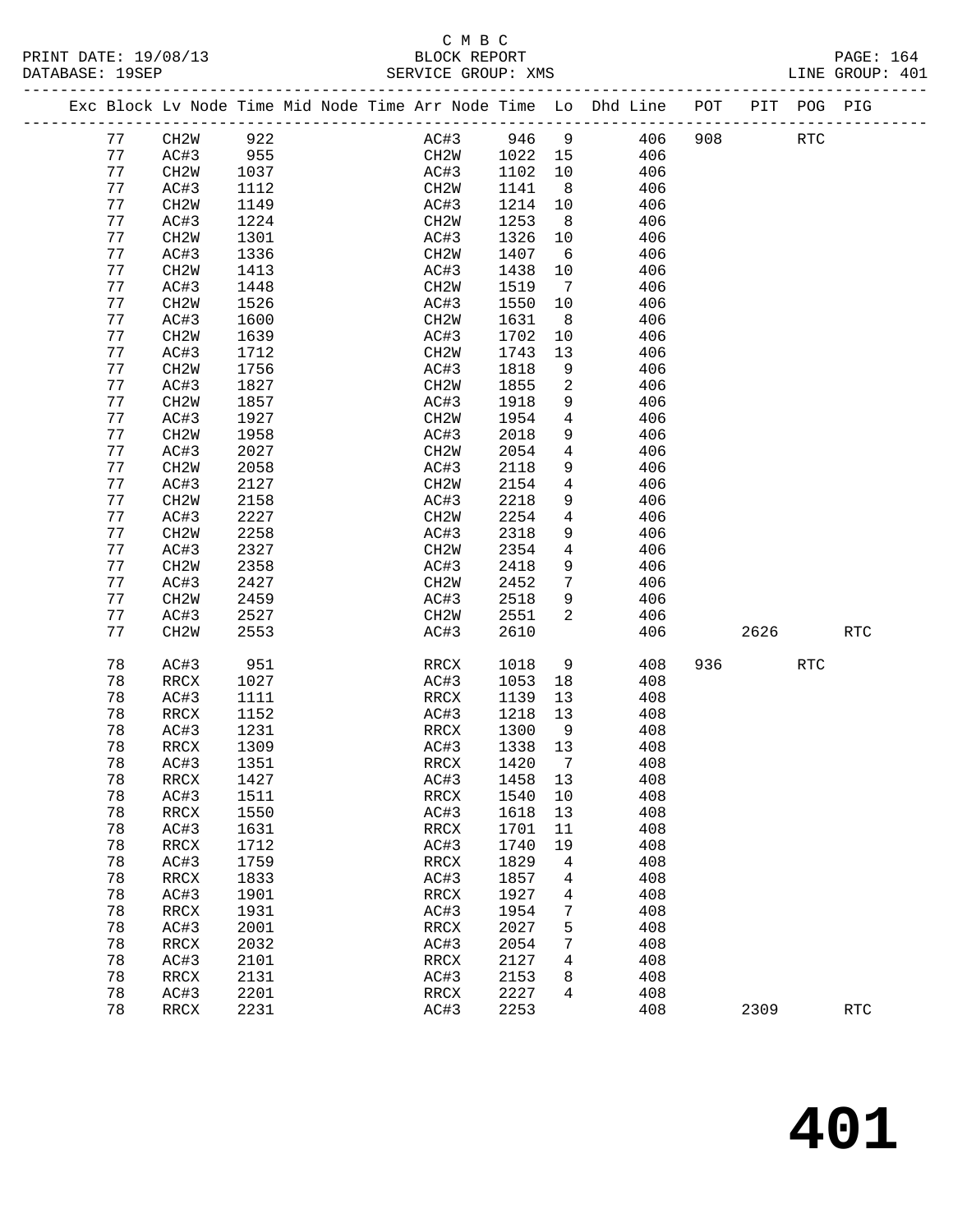|  |    | Exc Block Lv Node Time Mid Node Time Arr Node Time Lo Dhd Line POT |      |  |                   |      |             |                |     |     |      | PIT POG PIG |            |  |
|--|----|--------------------------------------------------------------------|------|--|-------------------|------|-------------|----------------|-----|-----|------|-------------|------------|--|
|  | 79 | CH2W                                                               | 937  |  |                   |      | AC#3 1001 9 |                | 406 | 923 |      | RTC         |            |  |
|  | 79 | AC#3                                                               | 1010 |  |                   | CH2W | 1038 11     |                | 406 |     |      |             |            |  |
|  | 79 | CH <sub>2</sub> W                                                  | 1049 |  | AC#3              |      | 1114        | 10             | 406 |     |      |             |            |  |
|  | 79 | AC#3                                                               | 1124 |  | CH2W              |      | 1153        | 8              | 406 |     |      |             |            |  |
|  | 79 | CH <sub>2</sub> W                                                  | 1201 |  | AC#3              |      | 1226        | 10             | 406 |     |      |             |            |  |
|  | 79 | AC#3                                                               | 1236 |  | CH <sub>2</sub> W |      | 1306        | $\overline{7}$ | 406 |     |      |             |            |  |
|  | 79 | CH <sub>2</sub> W                                                  | 1313 |  | AC#3              |      | 1338        | 10             | 406 |     |      |             |            |  |
|  | 79 | AC#3                                                               | 1348 |  | CH2W              |      | 1419        | 6              | 406 |     |      |             |            |  |
|  | 79 | CH <sub>2</sub> W                                                  | 1425 |  | AC#3              |      | 1450        | 10             | 406 |     |      |             |            |  |
|  | 79 | AC#3                                                               | 1500 |  | CH <sub>2</sub> W |      | 1531        | $\overline{7}$ | 406 |     |      |             |            |  |
|  | 79 | CH <sub>2</sub> W                                                  | 1538 |  | AC#3              |      | 1602        | 10             | 406 |     |      |             |            |  |
|  | 79 | AC#3                                                               | 1612 |  | CH2W              |      | 1643        | 8 <sup>8</sup> | 406 |     |      |             |            |  |
|  | 79 | CH <sub>2</sub> W                                                  | 1651 |  | AC#3              |      | 1714        | 10             | 406 |     |      |             |            |  |
|  | 79 | AC#3                                                               | 1724 |  | CH <sub>2</sub> W |      | 1755        |                | 406 |     | 1806 |             | <b>RTC</b> |  |
|  |    |                                                                    |      |  |                   |      |             |                |     |     |      |             |            |  |
|  | 80 | CH <sub>2E</sub>                                                   | 1001 |  | <b>BHST</b>       |      | 1024        | 8              | 401 |     | 947  | <b>RTC</b>  |            |  |
|  | 80 | <b>BHST</b>                                                        | 1032 |  | CH2E              |      | 1056        | 5              | 401 |     |      |             |            |  |
|  | 80 | CH <sub>2E</sub>                                                   | 1101 |  | BHST              |      | 1124        | 10             | 401 |     |      |             |            |  |
|  | 80 | <b>BHST</b>                                                        | 1134 |  | CH2E              |      | 1159        | 20             | 401 |     |      |             |            |  |
|  | 80 | CH2E                                                               | 1219 |  | BHST              |      | 1244        | 12             | 401 |     |      |             |            |  |
|  | 80 | <b>BHST</b>                                                        | 1256 |  | CH2E              |      | 1321        | 17             | 401 |     |      |             |            |  |
|  | 80 | CH2E                                                               | 1338 |  | <b>BHST</b>       |      | 1404        | 12             | 401 |     |      |             |            |  |
|  | 80 | <b>BHST</b>                                                        | 1416 |  | CH2E              |      | 1441        | 18             | 401 |     |      |             |            |  |
|  | 80 | CH2E                                                               | 1459 |  | <b>BHST</b>       |      | 1524        | 12             | 401 |     |      |             |            |  |
|  | 80 | <b>BHST</b>                                                        | 1536 |  | CH2E              |      | 1602        | 19             | 401 |     |      |             |            |  |
|  | 80 | CH <sub>2E</sub>                                                   | 1621 |  | <b>BHST</b>       |      | 1644        | 12             | 401 |     |      |             |            |  |
|  | 80 | <b>BHST</b>                                                        | 1656 |  | CH2E              |      | 1722        | 20             | 401 |     |      |             |            |  |
|  | 80 | CH2E                                                               | 1742 |  | <b>BHST</b>       |      | 1804        | 12             | 401 |     |      |             |            |  |
|  | 80 | <b>BHST</b>                                                        | 1816 |  | CH2E              |      | 1842        | $\overline{4}$ | 401 |     |      |             |            |  |
|  | 80 | CH <sub>2E</sub>                                                   | 1846 |  | <b>BHST</b>       |      | 1906        | 10             | 401 |     |      |             |            |  |
|  | 80 | <b>BHST</b>                                                        | 1916 |  | CH2E              |      | 1941        | 8              | 401 |     |      |             |            |  |
|  | 80 | CH2E                                                               | 1949 |  | <b>BHST</b>       |      | 2008        | 8              | 401 |     |      |             |            |  |
|  | 80 | <b>BHST</b>                                                        | 2016 |  | CH2E              |      | 2039        | 20             | 401 |     |      |             |            |  |
|  | 80 | CH2E                                                               | 2059 |  | <b>BHST</b>       |      | 2117        | 9              | 401 |     |      |             |            |  |
|  | 80 | <b>BHST</b>                                                        | 2126 |  | CH2E              |      | 2149        | 9              | 401 |     |      |             |            |  |
|  | 80 | CH2E                                                               | 2158 |  | BHST              |      | 2215        | 11             | 401 |     |      |             |            |  |
|  | 80 | <b>BHST</b>                                                        | 2226 |  | CH2E              |      | 2248        |                | 401 |     | 2259 |             | <b>RTC</b> |  |
|  |    |                                                                    |      |  |                   |      |             |                |     |     |      |             |            |  |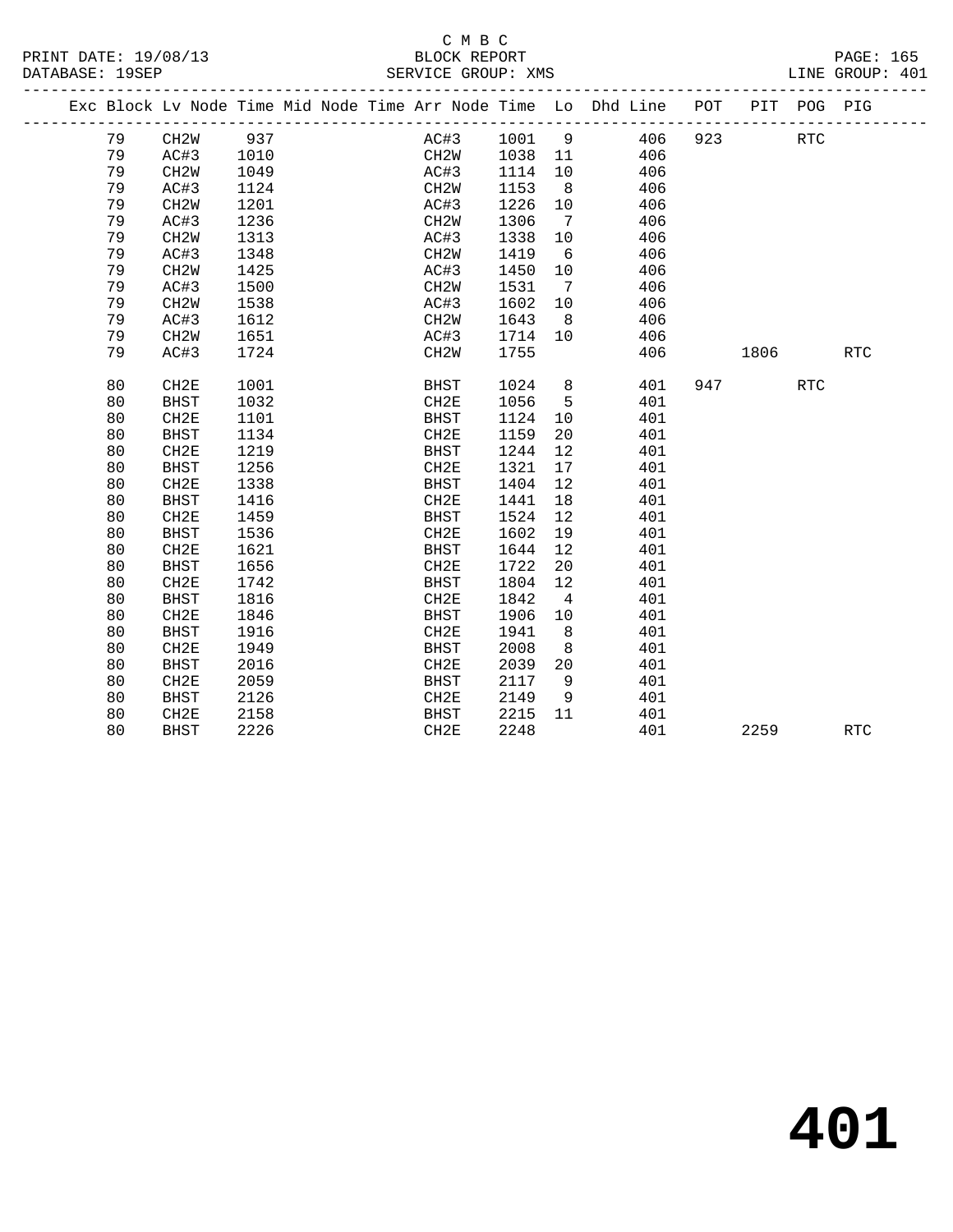#### C M B C<br>BLOCK REPORT SERVICE GROUP: XMS

|  |    | Exc Block Lv Node Time Mid Node Time Arr Node Time Lo Dhd Line POT PIT POG PIG |      |      |           |                   |      |         |                              |        |          |      |                      |            |
|--|----|--------------------------------------------------------------------------------|------|------|-----------|-------------------|------|---------|------------------------------|--------|----------|------|----------------------|------------|
|  | 81 | CH2W                                                                           | 1025 |      |           |                   | AC#3 | 1050 10 |                              |        | 406 1011 |      | <b>RTC</b>           |            |
|  | 81 | AC#3                                                                           | 1100 |      |           |                   | CH2W | 1129    | 8 <sup>8</sup>               | 406    |          |      |                      |            |
|  | 81 | CH2W                                                                           | 1137 |      |           | AC#3              |      | 1202    | 10                           | 406    |          |      |                      |            |
|  | 81 | AC#3                                                                           | 1212 |      |           | CH2W              |      | 1241    | 8 <sup>8</sup>               | 406    |          |      |                      |            |
|  | 81 | CH2W                                                                           | 1249 |      |           | AC#3              |      | 1314    | 10                           | 406    |          |      |                      |            |
|  | 81 | AC#3                                                                           | 1324 |      |           | CH2W              |      | 1355    | 6                            | 406    |          |      |                      |            |
|  | 81 | CH <sub>2</sub> W                                                              | 1401 |      |           | AC#3              |      | 1426    | 10                           | 406    |          |      |                      |            |
|  | 81 | AC#3                                                                           | 1436 |      |           | CH2W              |      | 1507    | $7\phantom{.0}\phantom{.0}7$ | 406    |          |      |                      |            |
|  | 81 | CH <sub>2</sub> W                                                              | 1514 |      |           | AC#3              |      | 1538    | 10                           | 406    |          |      |                      |            |
|  | 81 | AC#3                                                                           | 1548 |      |           | CH2W              |      | 1619    | 8 <sup>8</sup>               | 406    |          |      |                      |            |
|  | 81 | CH <sub>2</sub> W                                                              | 1627 |      |           | AC#3              |      | 1650    | 10                           | 406    |          |      |                      |            |
|  | 81 | AC#3                                                                           | 1700 |      |           | CH2W              |      | 1731    | 9                            | 406    |          |      |                      |            |
|  | 81 | CH <sub>2</sub> W                                                              | 1740 |      |           | AC#3              |      | 1802    | 10                           | 406    |          |      |                      |            |
|  | 81 | AC#3                                                                           | 1812 |      |           | CH2W              |      | 1840    | 2                            | 406    |          |      |                      |            |
|  | 81 | CH <sub>2</sub> W                                                              | 1842 |      |           | AC#3              |      | 1903    | 9                            | 406    |          |      |                      |            |
|  | 81 | AC#3                                                                           | 1912 |      |           | CH <sub>2</sub> W |      | 1939    | $\overline{4}$               | 406    |          |      |                      |            |
|  | 81 | CH <sub>2</sub> W                                                              | 1943 |      |           | AC#3              |      | 2003    | 9                            | 406    |          |      |                      |            |
|  | 81 | AC#3                                                                           | 2012 |      |           | CH2W              |      | 2039    | $\overline{4}$               | 406    |          |      |                      |            |
|  | 81 | CH <sub>2</sub> W                                                              | 2043 |      |           | AC#3              |      | 2103    | 9                            | 406    |          |      |                      |            |
|  | 81 | AC#3                                                                           | 2112 |      |           | CH2W              |      | 2139    | 17                           | 406    |          |      |                      |            |
|  | 81 | CH <sub>2</sub> W                                                              | 2156 | BHST | 2212 MAKN |                   |      | 2236    | 12                           | 407    |          |      |                      |            |
|  | 81 | MAKN                                                                           | 2248 | BHST | 2311      | CH <sub>2</sub> W |      | 2329    | 17                           | 407    |          |      |                      |            |
|  | 81 | CH <sub>2</sub> W                                                              | 2346 | BHST | 2402      | MAKN              |      | 2425    | 17                           | 407    |          |      |                      |            |
|  | 81 | MAKN                                                                           | 2442 | BHST | 2504      | CH2W              |      | 2520    | 11                           | 15 407 |          |      |                      |            |
|  | 81 | AD3W                                                                           | 2546 | GR41 | 2617      | SERO              |      | 2632    | $7\overline{ }$              | N10    |          |      |                      |            |
|  | 81 | SERO                                                                           | 2639 | GR41 | 2654      | AD3W              |      | 2731    | 22                           | N10    |          |      |                      |            |
|  | 81 | AD3W                                                                           | 2753 | GR41 | 2812      | SERO              |      | 2827    | 12 <sup>°</sup>              | N10    |          |      |                      |            |
|  | 81 | SERO                                                                           | 2839 | GR41 | 2854      | AD3W              |      | 2920    |                              | N10    |          | 2931 |                      | <b>RTC</b> |
|  | 82 | AC#3                                                                           | 1051 |      |           | RRCX              |      | 1119    | 13                           | 408    | 1036     |      | <b>RTC</b>           |            |
|  | 82 | RRCX                                                                           | 1132 |      |           | AC#3              |      | 1158    | 13                           | 408    |          |      |                      |            |
|  | 82 | AC#3                                                                           | 1211 |      |           | RRCX              |      | 1240    | 9                            | 408    |          |      |                      |            |
|  | 82 | RRCX                                                                           | 1249 |      |           | AC#3              |      | 1318    | 13                           | 408    |          |      |                      |            |
|  | 82 | AC#3                                                                           | 1331 |      |           | RRCX              |      | 1400    | $7\phantom{.0}\phantom{.0}7$ | 408    |          |      |                      |            |
|  | 82 | RRCX                                                                           | 1407 |      |           | AC#3              |      | 1438    | 13                           | 408    |          |      |                      |            |
|  | 82 | AC#3                                                                           | 1451 |      |           | RRCX              |      | 1520    | 10                           | 408    |          |      |                      |            |
|  | 82 | RRCX                                                                           | 1530 |      |           | AC#3              |      | 1558    | 13                           | 408    |          |      |                      |            |
|  | 82 | AC#3                                                                           | 1611 |      |           | RRCX              |      | 1641    | 11                           | 408    |          |      |                      |            |
|  | 82 | RRCX                                                                           | 1652 |      |           | AC#3              |      | 1720    | 9                            | 408    |          |      |                      |            |
|  | 82 | AC#3                                                                           | 1729 |      |           | RRCX              |      | 1759    | $7\phantom{.0}$              | 408    |          |      |                      |            |
|  | 82 | RRCX                                                                           | 1806 |      |           | AC#3              |      | 1830    |                              | 408    |          | 1846 |                      | <b>RTC</b> |
|  | 83 | CH <sub>2E</sub>                                                               | 1159 |      |           | <b>BHST</b>       |      | 1224    | 12                           | 401    | 1145     |      | $\operatorname{RTC}$ |            |
|  | 83 | <b>BHST</b>                                                                    | 1236 |      |           | CH2E              |      | 1301    | 17                           | 401    |          |      |                      |            |
|  | 83 | CH2E                                                                           | 1318 |      |           | <b>BHST</b>       |      | 1344    | 12                           | 401    |          |      |                      |            |
|  | 83 | <b>BHST</b>                                                                    | 1356 |      |           | CH2E              |      | 1421    | 18                           | 401    |          |      |                      |            |
|  | 83 | CH2E                                                                           | 1439 |      |           | <b>BHST</b>       |      | 1504    | 12                           | 401    |          |      |                      |            |
|  | 83 | <b>BHST</b>                                                                    | 1516 |      |           | CH2E              |      | 1542    | 17                           | 401    |          |      |                      |            |
|  | 83 | CH2E                                                                           | 1559 |      |           | <b>BHST</b>       |      | 1624    | 12                           | 401    |          |      |                      |            |
|  | 83 | <b>BHST</b>                                                                    | 1636 |      |           | CH2E              |      | 1702    | 20                           | 401    |          |      |                      |            |

83 CH2E 1722 BHST 1744 12 401

83 BHST 1756 CH2E 1822 401 1833 RTC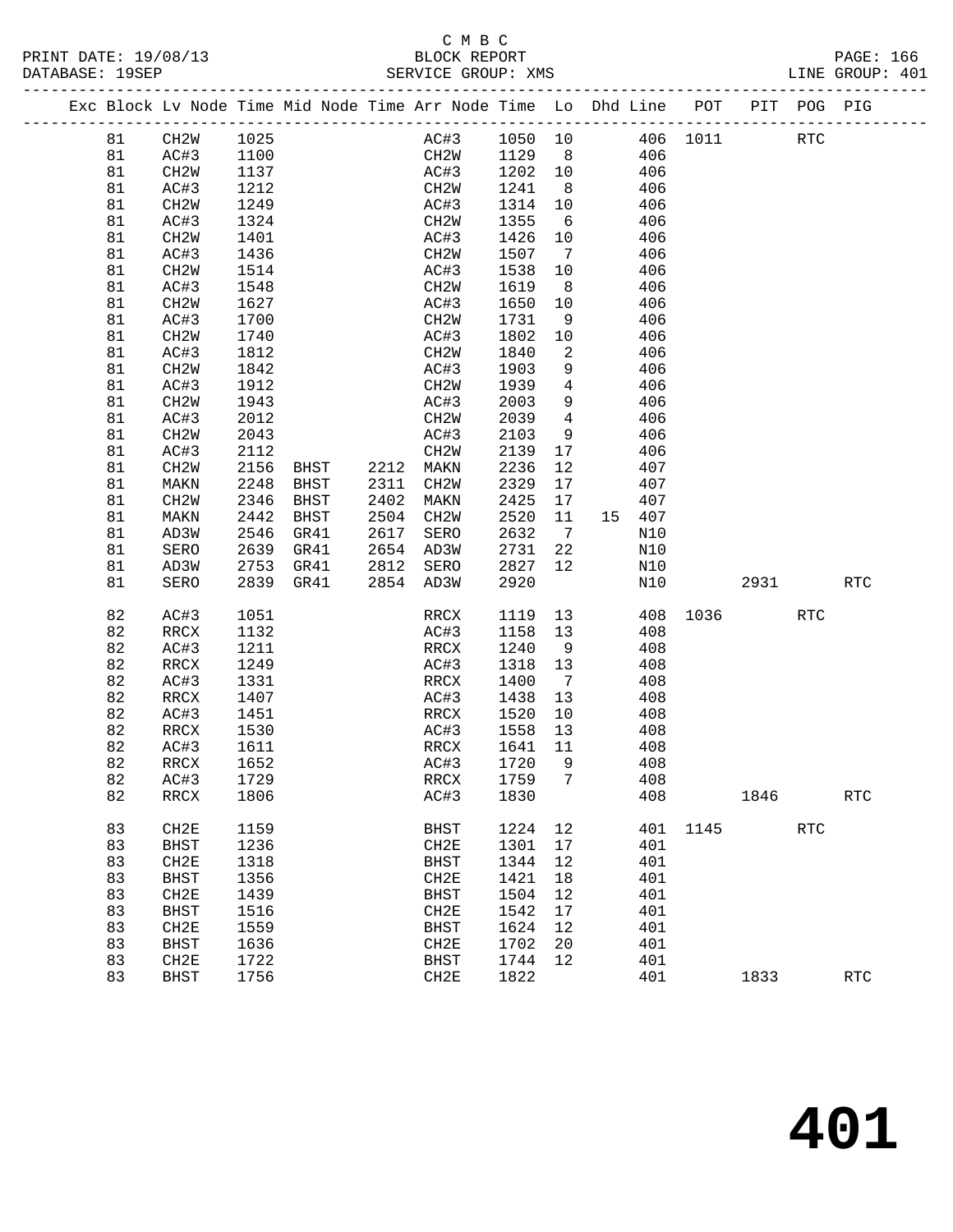|      |    |                             |              | PRINT DATE: 19/08/13<br>DATABASE: 19SEP<br>DATABASE: 19SEP                    |      | C M B C                                                           |                                                  |                 |                                                                                                                                                                                                                                        |     |      |     | PAGE: 167<br>LINE GROUP: 403 |
|------|----|-----------------------------|--------------|-------------------------------------------------------------------------------|------|-------------------------------------------------------------------|--------------------------------------------------|-----------------|----------------------------------------------------------------------------------------------------------------------------------------------------------------------------------------------------------------------------------------|-----|------|-----|------------------------------|
| 2A52 |    |                             |              |                                                                               |      |                                                                   |                                                  |                 | 2ND AV & 52A ST TERMINUS $AD3W$ WB ANDERSON & NO.3 RD                                                                                                                                                                                  |     |      |     |                              |
|      |    |                             |              |                                                                               |      |                                                                   |                                                  |                 |                                                                                                                                                                                                                                        |     |      |     |                              |
|      |    |                             |              |                                                                               |      |                                                                   |                                                  |                 |                                                                                                                                                                                                                                        |     |      |     |                              |
|      |    |                             |              |                                                                               |      |                                                                   |                                                  |                 |                                                                                                                                                                                                                                        |     |      |     |                              |
|      |    |                             |              |                                                                               |      |                                                                   |                                                  |                 |                                                                                                                                                                                                                                        |     |      |     |                              |
|      |    |                             |              |                                                                               |      |                                                                   |                                                  |                 | MA5E           MACHRINA & NO.5 RD-EAST<br>MAKN           MARINE & KNIGHT<br>RRCX           RIVERPORT RECREATION COMPLEX                                                                                                                |     |      |     |                              |
|      |    |                             |              |                                                                               |      |                                                                   |                                                  |                 |                                                                                                                                                                                                                                        |     |      |     |                              |
|      |    |                             |              |                                                                               |      |                                                                   |                                                  |                 |                                                                                                                                                                                                                                        |     |      |     |                              |
|      |    |                             |              |                                                                               |      |                                                                   |                                                  |                 |                                                                                                                                                                                                                                        |     |      |     |                              |
|      |    | SHSW STEVESTON & SEAWARD WB |              |                                                                               |      |                                                                   |                                                  |                 | ERIGHOUSE STATION & SAMPLING AND ALSO BEST BRIDGEPORT STN<br>CHAER CHATHAM & 2 AV EB<br>GRAI GRANVILLE & 41 AV GR71 GRANVILLE & 71 AV<br>LADX LADNER EXCHANGE MASE MACHRINA & NO.5 RD-EAST<br>MASW MACHRINA & NO.5 RD-WEST MAKN MARINE |     |      |     |                              |
|      |    |                             |              |                                                                               |      |                                                                   |                                                  |                 | Exc Block Lv Node Time Mid Node Time Arr Node Time Lo Dhd Line POT PIT POG PIG                                                                                                                                                         |     |      |     |                              |
|      |    |                             |              |                                                                               |      |                                                                   |                                                  |                 |                                                                                                                                                                                                                                        |     |      |     |                              |
|      | 50 |                             |              |                                                                               |      |                                                                   |                                                  |                 | RRCX 453 BHST 512 BPST 521 14 403 445 RTC<br>BPST 535 BHST 546 RRCX 601 20 403<br>RRCX 621 BHST 640 BPST 650 15 403                                                                                                                    |     |      |     |                              |
|      | 50 |                             |              |                                                                               |      |                                                                   |                                                  |                 |                                                                                                                                                                                                                                        |     |      |     |                              |
|      | 50 |                             |              |                                                                               |      |                                                                   |                                                  |                 |                                                                                                                                                                                                                                        |     |      |     |                              |
|      | 50 | BPST                        |              | 705 BHST                                                                      |      |                                                                   |                                                  |                 | 716 RRCX 732 8 403                                                                                                                                                                                                                     |     |      |     |                              |
|      | 50 | RRCX                        |              |                                                                               |      | 759   BPST          809    16<br>836    RRCX           852      4 |                                                  |                 | 809 16 403                                                                                                                                                                                                                             |     |      |     |                              |
|      | 50 | BPST                        |              | 740 BHST<br>825 BHST<br>856 BHST                                              |      |                                                                   |                                                  |                 | 403                                                                                                                                                                                                                                    |     |      |     |                              |
|      | 50 | RRCX                        |              |                                                                               |      |                                                                   |                                                  |                 | 918 BPST 929 16 403                                                                                                                                                                                                                    |     |      |     |                              |
|      | 50 | BPST                        | 945          |                                                                               |      |                                                                   |                                                  |                 | BHST 957 RRCX 1016 17 403                                                                                                                                                                                                              |     |      |     |                              |
|      | 50 | RRCX                        | 1033         | BHST                                                                          |      | 1055 BPST                                                         | 1111<br>1202                                     |                 | 1111 14 403                                                                                                                                                                                                                            |     |      |     |                              |
|      | 50 | BPST                        | 1125<br>1210 | BHST                                                                          |      | 1139 RRCX                                                         |                                                  | 8 <sup>8</sup>  | 403                                                                                                                                                                                                                                    |     |      |     |                              |
|      | 50 | RRCX                        |              | BHST                                                                          |      | 1233 BPST                                                         |                                                  |                 | $\frac{1251}{1251}$ 14 $\frac{135}{403}$                                                                                                                                                                                               |     |      |     |                              |
|      | 50 | BPST                        | 1305         | BHST 1321 RRCX 1345                                                           |      |                                                                   |                                                  |                 | 2 403                                                                                                                                                                                                                                  |     |      |     |                              |
|      | 50 | RRCX                        | 1347         | SHSW 1354 RC09                                                                |      |                                                                   | 1412 13                                          |                 | 404                                                                                                                                                                                                                                    |     |      |     |                              |
|      | 50 | RC09                        | 1425         |                                                                               |      |                                                                   | 1454                                             | $4\overline{4}$ | 402                                                                                                                                                                                                                                    |     |      |     |                              |
|      | 50 | CH2W                        | 1458         |                                                                               |      |                                                                   |                                                  |                 | $\frac{1}{1555}$ 20 $\frac{102}{407}$                                                                                                                                                                                                  |     |      |     |                              |
|      | 50 | MAKN                        | 1615         | BHST 1648 CH2E                                                                |      |                                                                   |                                                  |                 | 1710 7<br>407                                                                                                                                                                                                                          |     |      |     |                              |
|      | 50 | CH2E                        | 1717         |                                                                               |      |                                                                   | 1740                                             |                 | 7 402                                                                                                                                                                                                                                  |     |      |     |                              |
|      | 50 | RC09                        | 1747         |                                                                               |      |                                                                   | 1811                                             | 8 <sup>8</sup>  | 404                                                                                                                                                                                                                                    |     |      |     |                              |
|      | 50 | RRCX                        | 1819         | RC09<br>SHSE 1805 RRCX<br>SHSW 1824 RC09                                      |      |                                                                   | $\begin{array}{c}\n 1838 \quad 10\n \end{array}$ |                 | 404                                                                                                                                                                                                                                    |     |      |     |                              |
|      | 50 | RC09                        | 1848         |                                                                               |      | CH2E                                                              | 1916                                             |                 | 4 4 4 0 2                                                                                                                                                                                                                              |     |      |     |                              |
|      | 50 | CH2E                        | 1920         | COOS 1941 8<br>SHSE 2005 RRCX 2010 9<br>SHSW 2024 RC09 2038 11<br>CH2E 2113 5 |      |                                                                   |                                                  |                 | 8 402                                                                                                                                                                                                                                  |     |      |     |                              |
|      | 50 | RC09                        | 1949         |                                                                               |      |                                                                   |                                                  |                 | 404                                                                                                                                                                                                                                    |     |      |     |                              |
|      | 50 | RRCX                        | 2019         |                                                                               |      |                                                                   |                                                  |                 | 404                                                                                                                                                                                                                                    |     |      |     |                              |
|      | 50 | RC09                        | 2049         |                                                                               |      |                                                                   |                                                  |                 | CH2E 2113 5 402                                                                                                                                                                                                                        |     |      |     |                              |
|      | 50 | CH2E                        | 2118         |                                                                               |      | RC09                                                              |                                                  |                 | 2138 12 402                                                                                                                                                                                                                            |     |      |     |                              |
|      |    | 50 RC09 2150 SHSE           |              |                                                                               |      | 2205 RRCX 2210                                                    |                                                  |                 | 404                                                                                                                                                                                                                                    |     | 2216 |     | $\operatorname{RTC}$         |
|      | 51 | <b>BPST</b>                 | 505          | <b>BHST</b>                                                                   | 516  | RRCX                                                              | 531                                              | 19              | 403                                                                                                                                                                                                                                    | 450 |      | RTC |                              |
|      | 51 | RRCX                        | 550          | <b>BHST</b>                                                                   | 609  | <b>BPST</b>                                                       | 618                                              | 17              | 403                                                                                                                                                                                                                                    |     |      |     |                              |
|      | 51 | <b>BPST</b>                 | 635          | <b>BHST</b>                                                                   | 646  | $\mathop{\mathrm{RRCX}}$                                          | 702                                              | 14              | 403                                                                                                                                                                                                                                    |     |      |     |                              |
|      | 51 | RRCX                        | 716          | <b>BHST</b>                                                                   | 735  | <b>BPST</b>                                                       | 745                                              | 20              | 403                                                                                                                                                                                                                                    |     |      |     |                              |
|      | 51 | $_{\rm BPST}$               | 805          | <b>BHST</b>                                                                   | 816  | $\mathop{\mathrm{RRCX}}$                                          | 832                                              | 5               | 403                                                                                                                                                                                                                                    |     |      |     |                              |
|      | 51 | RRCX                        | 837          | BHST                                                                          | 858  | <b>BPST</b>                                                       | 909                                              | 16              | 403                                                                                                                                                                                                                                    |     |      |     |                              |
|      | 51 | <b>BPST</b>                 | 925          | <b>BHST</b>                                                                   | 937  | $\mathop{\mathrm{RRCX}}$                                          | 956                                              | 19              | 403                                                                                                                                                                                                                                    |     |      |     |                              |
|      | 51 | RRCX                        | 1015         | <b>BHST</b>                                                                   | 1037 | <b>BPST</b>                                                       | 1051                                             | 14              | 403                                                                                                                                                                                                                                    |     |      |     |                              |
|      | 51 | <b>BPST</b>                 | 1105         | <b>BHST</b>                                                                   | 1119 | RRCX                                                              | 1142                                             | 7               | 403                                                                                                                                                                                                                                    |     |      |     |                              |
|      | 51 | RRCX                        | 1149         | SHSW                                                                          | 1154 | RC09                                                              | 1214                                             | 11              | 404                                                                                                                                                                                                                                    |     |      |     |                              |
|      | 51 | RC09                        | 1225         |                                                                               |      | CH2W                                                              | 1251                                             | 7               | 402                                                                                                                                                                                                                                    |     |      |     |                              |
|      | 51 | CH2W                        | 1258         | BHST                                                                          | 1321 | MAKN                                                              | 1354                                             | 21              | 407                                                                                                                                                                                                                                    |     |      |     |                              |
|      | 51 | MAKN                        | 1415         | <b>BHST</b>                                                                   | 1440 | MA5E                                                              | 1501                                             | 10              | 405                                                                                                                                                                                                                                    |     |      |     |                              |
|      | 51 | MA5E                        | 1511         | <b>BHST</b>                                                                   | 1529 | MAKN                                                              | 1551                                             | 19              | 405                                                                                                                                                                                                                                    |     |      |     |                              |
|      | 51 | MAKN                        | 1610         | <b>BHST</b>                                                                   | 1633 | MA5W                                                              | 1650                                             | 12              | 405                                                                                                                                                                                                                                    |     |      |     |                              |
|      | 51 | MA5W                        | 1702         | <b>BHST</b>                                                                   | 1725 | MAKN                                                              | 1745                                             |                 | 405                                                                                                                                                                                                                                    |     | 1759 |     | $\operatorname{RTC}$         |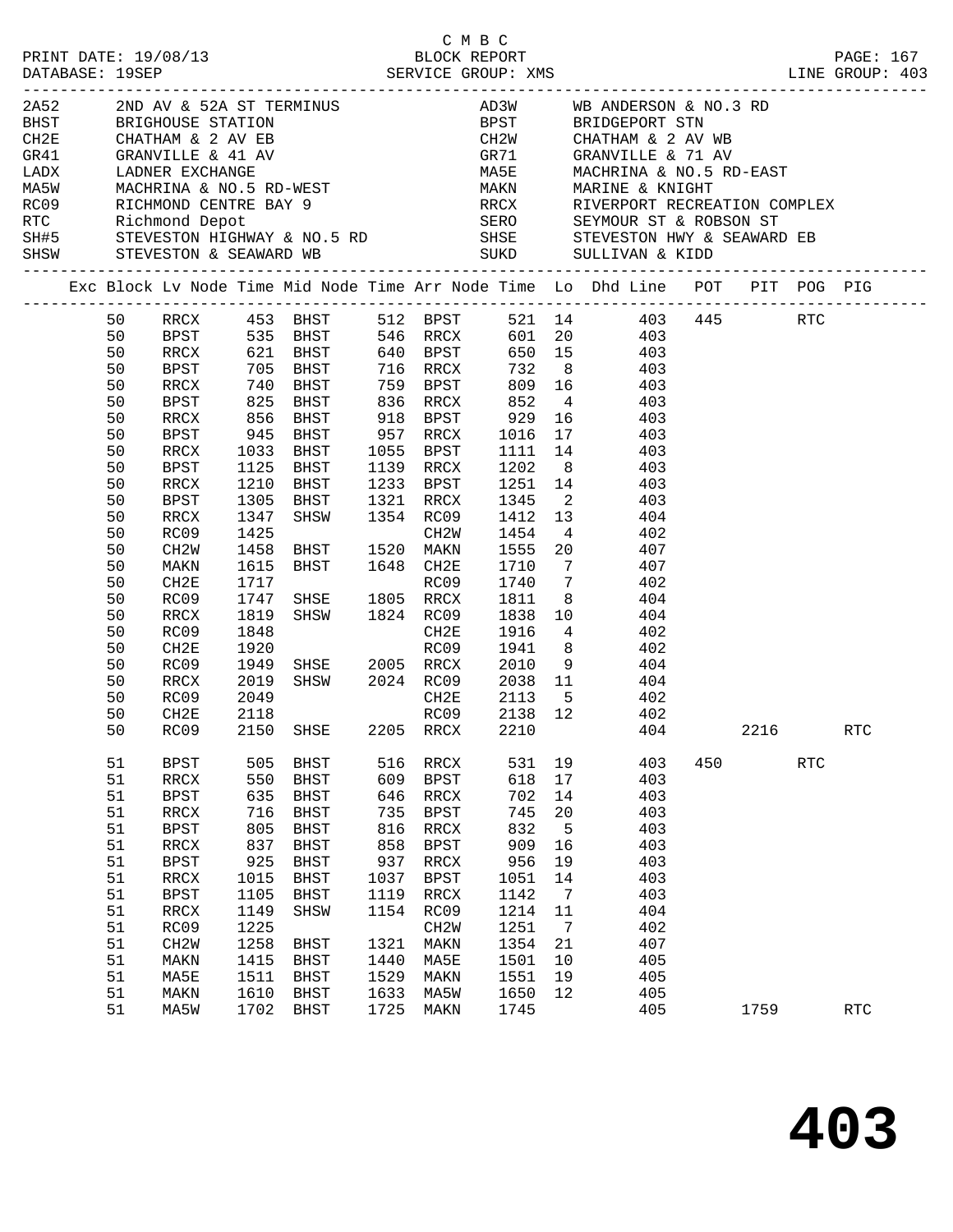# C M B C<br>BLOCK REPORT

| PRINT DATE: 19/08/13 | BLOCK REPORT       | <b>PAGE: 168</b> |
|----------------------|--------------------|------------------|
| DATABASE: 19SEP      | SERVICE GROUP: XMS | LINE GROUP: 403  |

|    |                          |            |                                  |      |                      |                      |                         | Exc Block Lv Node Time Mid Node Time Arr Node Time Lo Dhd Line POT |     |        | PIT POG PIG |            |
|----|--------------------------|------------|----------------------------------|------|----------------------|----------------------|-------------------------|--------------------------------------------------------------------|-----|--------|-------------|------------|
| 52 | RRCX                     |            | 518 BHST 537 BPST                |      |                      |                      |                         | 546 19 403                                                         | 510 | RTC    |             |            |
| 52 | <b>BPST</b>              |            |                                  |      |                      | 631 20               |                         | 403                                                                |     |        |             |            |
| 52 | RRCX                     |            |                                  |      |                      | 720 15               |                         | 403                                                                |     |        |             |            |
| 52 | BPST                     |            | 735 BHST                         |      | 746 RRCX             | 802                  | 15                      | 403                                                                |     |        |             |            |
| 52 | $\mathop{\mathrm{RRCX}}$ | 817<br>905 | BHST                             |      | 838 BPST<br>917 RRCX | 849<br>936           | 16                      | 403                                                                |     |        |             |            |
| 52 | <b>BPST</b>              |            | BHST                             |      |                      |                      | 13                      | 403                                                                |     |        |             |            |
| 52 | RRCX                     | 949        | SHSW                             |      | 954 RC09             | 1012                 | $7\overline{ }$         | 404                                                                |     |        |             |            |
| 52 | RC09                     | 1019       |                                  |      | CH2E                 | 1045                 | $\overline{\mathbf{3}}$ | 402                                                                |     |        |             |            |
| 52 | CH2E                     | 1048       |                                  |      | RC09                 | 1112                 | $\overline{7}$          | 402                                                                |     |        |             |            |
| 52 | RC09                     | 1119       | SHSE                             |      | 1135 RRCX            | 1141                 | 9                       | 404                                                                |     |        |             |            |
| 52 | $\mathop{\mathrm{RRCX}}$ | 1150       | BHST                             |      | 1213 BPST            | 1231 14              |                         | 403                                                                |     |        |             |            |
| 52 | <b>BPST</b>              | 1245       | BHST                             |      | 1259 RRCX            | 1323                 | $5^{\circ}$             | 403                                                                |     |        |             |            |
| 52 | RRCX                     | 1328       | <b>BHST</b>                      | 1353 | BPST                 | 1411                 | $\overline{4}$          | 403                                                                |     |        |             |            |
| 52 | <b>BPST</b>              | 1415       | BHST                             |      | 1432 RRCX            | 1456                 | 10                      | 403                                                                |     |        |             |            |
| 52 | $\mathop{\mathrm{RRCX}}$ | 1506       | BHST                             | 1531 | BPST                 | 1549                 | 11                      | 403                                                                |     |        |             |            |
| 52 | <b>BPST</b>              | 1600       | <b>BHST</b>                      | 1617 | RRCX                 | 1640                 | $7\overline{ }$         | 403                                                                |     |        |             |            |
| 52 | RRCX                     | 1647       | SHSW                             |      | 1654 RC09            | 1712 11              |                         | 404                                                                |     |        |             |            |
| 52 | RC09                     | 1723       |                                  |      | CH2W                 | 1751                 | $5^{\circ}$             | 402                                                                |     |        |             |            |
| 52 | CH <sub>2</sub> W        | 1756       | BHST                             |      | 1817 MAKN            | 1846                 | 6                       | 407                                                                |     |        |             |            |
| 52 | MAKN                     | 1852       | BHST                             |      | 1918 CH2W            | 1939<br>1939<br>2043 | 17                      | 407                                                                |     |        |             |            |
| 52 | CH2W                     | 1956       | <b>BHST</b>                      |      | 2015 MAKN            |                      | 12                      | 407                                                                |     |        |             |            |
| 52 | MAKN                     |            | 2055 BHST                        |      | 2118 CH2E            | 2137                 |                         | 407                                                                |     | 2148   |             | RTC        |
| 53 | CH <sub>2E</sub>         | 618        |                                  |      | RC09                 | 640                  |                         | 6 <sup>1</sup><br>402                                              |     | 604 60 | <b>RTC</b>  |            |
| 53 | RC09                     | 646        | SHSE                             |      |                      | 704                  | 15                      | 404                                                                |     |        |             |            |
| 53 | $\mathop{\mathrm{RRCX}}$ |            | SHSW                             |      | 659 RRCX<br>724 RC09 | 740                  | 9                       | 404                                                                |     |        |             |            |
| 53 | RC09                     | 719<br>749 |                                  |      | CH2E                 | 813                  | $5^{\circ}$             | 402                                                                |     |        |             |            |
| 53 | CH2E                     |            |                                  |      | RC09                 | 840                  | 11                      | 402                                                                |     |        |             |            |
| 53 | RC09                     | 818<br>851 | SHSE 905 RRCX                    |      |                      | 910                  | 9                       | 404                                                                |     |        |             |            |
| 53 | $\mathop{\mathrm{RRCX}}$ | 919        | SHSW                             |      | 924 RC09             | 941                  | 8 <sup>8</sup>          | 404                                                                |     |        |             |            |
| 53 | RC09                     | 949        |                                  |      | CH2E                 | 1015                 | $\overline{\mathbf{3}}$ | 402                                                                |     |        |             |            |
| 53 | CH2E                     | 1018       |                                  |      | RC09                 | 1042                 | 8 <sup>8</sup>          | 402                                                                |     |        |             |            |
| 53 | RC09                     | 1050       |                                  |      |                      | 1111                 | 8 <sup>8</sup>          | 404                                                                |     |        |             |            |
| 53 | RRCX                     | 1119       | SHSE 1105 RRCX<br>SHSW 1124 RC09 |      |                      | 1144 11              |                         | 404                                                                |     |        |             |            |
| 53 | RC09                     | 1155       |                                  |      | CH2W                 | 1221                 | $7\overline{ }$         | 402                                                                |     |        |             |            |
| 53 | CH <sub>2</sub> M        | 1228       |                                  |      | RC09                 | 1253                 | 22                      | 407                                                                |     |        |             |            |
| 53 | RC09                     | 1315       |                                  |      | CH2E                 | 1340                 | $\overline{7}$          | 407                                                                |     |        |             |            |
| 53 | CH2E                     | 1347       |                                  |      | RC09                 | 1411                 | $7\overline{ }$         | 402                                                                |     |        |             |            |
| 53 | RC09                     | 1418       | SHSE                             |      | 1435 RRCX            | 1441                 | 10                      | 404                                                                |     |        |             |            |
| 53 | RRCX                     | 1451       | BHST                             |      | 1516 BPST            | 1534                 | 11                      | 403                                                                |     |        |             |            |
| 53 | <b>BPST</b>              | 1545       | BHST                             |      | 1602 RRCX            | 1625                 | 16                      | 403                                                                |     |        |             |            |
| 53 | RRCX                     | 1641       | BHST                             |      | 1705 BPST            | 1719                 | 11                      | 403                                                                |     |        |             |            |
| 53 | <b>BPST</b>              | 1730       | BHST                             |      | 1745 RRCX            | 1807                 |                         | 403                                                                |     | 1813   |             | <b>RTC</b> |
|    |                          |            |                                  |      |                      |                      |                         |                                                                    |     |        |             |            |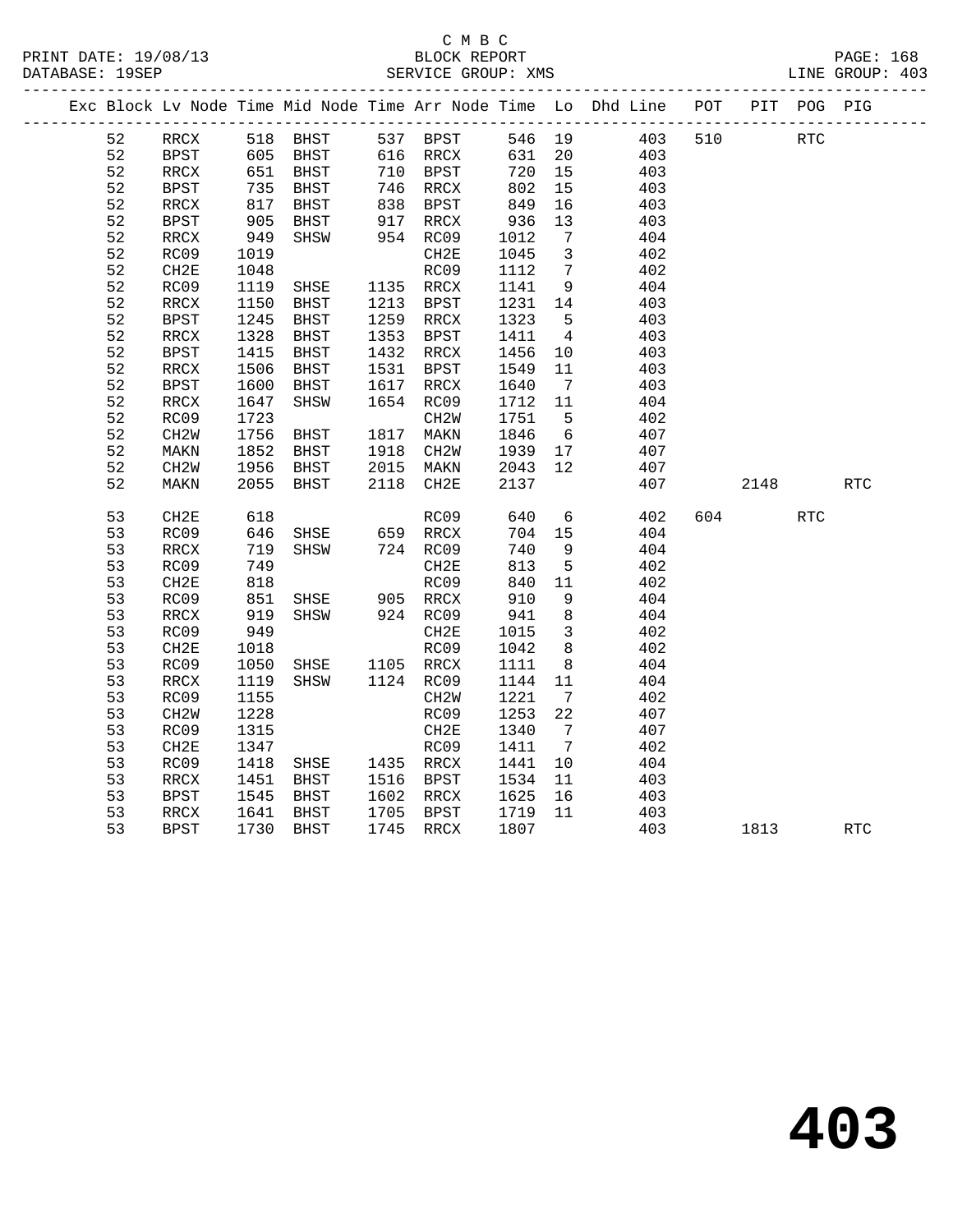#### C M B C<br>BLOCK REPORT PRINT DATE: 19/08/13 BLOCK REPORT PAGE: 169 SERVICE GROUP: XMS

|  |          |                   |                 |                                  |      |                  |            |                         | Exc Block Lv Node Time Mid Node Time Arr Node Time Lo Dhd Line POT PIT POG PIG |     |             |            |            |
|--|----------|-------------------|-----------------|----------------------------------|------|------------------|------------|-------------------------|--------------------------------------------------------------------------------|-----|-------------|------------|------------|
|  | 54       | SH#5 631          |                 |                                  |      |                  |            |                         | RC09 645 4 404                                                                 | 627 |             | <b>RTC</b> |            |
|  | 54       | RC09              | 649             |                                  |      | CH2E             | 713 5      |                         | 402                                                                            |     |             |            |            |
|  | 54       | CH2E              | 718             |                                  |      | RC09             | 740 12     |                         | 402                                                                            |     |             |            |            |
|  | 54       | RC09              | $\frac{1}{819}$ | SHSE 805 RRCX                    |      |                  | 810        | 9                       | 404                                                                            |     |             |            |            |
|  | 54       | RRCX              |                 | SHSW 824 RC09                    |      |                  | 841        | 8 <sup>8</sup>          | 404                                                                            |     |             |            |            |
|  | 54       | RC09              | 849             |                                  |      | CH2E             | 915        | $\overline{\mathbf{3}}$ | 402                                                                            |     |             |            |            |
|  | 54       | CH2E              | 918             |                                  |      | RC09             | 940        | 10                      | 402                                                                            |     |             |            |            |
|  | 54       | RC09              | 950             | SHSE 1005 RRCX                   |      |                  | 1011       | 8 <sup>8</sup>          | 404                                                                            |     |             |            |            |
|  | 54       | RRCX              | 1019            | SHSW 1024 RC09                   |      |                  | 1042       | 13                      | 404                                                                            |     |             |            |            |
|  | 54       | RC09              | 1055            |                                  |      | CH2W             | 1119 13    |                         | 402                                                                            |     |             |            |            |
|  | 54       | CH <sub>2</sub> W | 1132            |                                  |      | RC09             | 1157       | 18                      | 407                                                                            |     |             |            |            |
|  | 54       | RC09              | 1215            |                                  |      | CH2E             | 1237       | 10                      | 407                                                                            |     |             |            |            |
|  | 54       | CH2E              | 1247            |                                  |      | RC09             | 1311       | $7\overline{ }$         | 402                                                                            |     |             |            |            |
|  | 54       | RC09              | 1318            | SHSE 1335 RRCX                   |      |                  | 1341       | $\overline{7}$          | 404                                                                            |     |             |            |            |
|  | 54       | RRCX              | 1348            | BHST                             |      | 1413 BPST        | 1431 14    |                         | 403                                                                            |     |             |            |            |
|  | 54       | BPST              | 1445            | BHST                             |      | 1502 RRCX        | 1525       | 14                      | 403                                                                            |     |             |            |            |
|  | 54       | RRCX              | 1539            | BHST                             |      | 1603 BPST        | 1619       | 11                      | 403                                                                            |     |             |            |            |
|  | 54       | BPST              | 1630            | BHST                             |      | 1647 RRCX        | 1708 11    |                         | 403                                                                            |     |             |            |            |
|  | 54       | RRCX              | 1719            | SHSW                             |      | 1724 RC09        | 1742 11    |                         | 404                                                                            |     |             |            |            |
|  | 54       | RC09              | 1753            |                                  |      | CH2W             | 1821       | $5^{\circ}$             | 402                                                                            |     |             |            |            |
|  | 54       | CH <sub>2</sub> W | 1826            | BHST                             |      | 1846 MAKN        | 1914       |                         | 407                                                                            |     | 1928   1920 |            | <b>RTC</b> |
|  |          |                   |                 |                                  |      |                  |            |                         |                                                                                |     |             |            |            |
|  | 55       | RC09              | 722             | SHSE                             |      | 735 RRCX         | 740        | 9                       | 404                                                                            |     | 707         | <b>RTC</b> |            |
|  | 55       | RRCX              | 749             | SHSW                             |      | 754 RC09         | 810        | $\overline{9}$          | 404                                                                            |     |             |            |            |
|  | 55       | RC09              | 819             |                                  |      | CH2E             | 845        | $\overline{\mathbf{3}}$ | 402                                                                            |     |             |            |            |
|  | 55       | CH2E              | 848<br>920      | SHSE 935 RRCX                    |      | RC09             | 910<br>941 | 10                      | 402                                                                            |     |             |            |            |
|  | 55<br>55 | RC09<br>RRCX      | 955             | BHST 1017 BPST                   |      |                  | 1031       | 14                      | 404<br>403                                                                     |     |             |            |            |
|  | 55       | BPST              | 1045            | BHST                             |      | 1059 RRCX        | 1121       | 14<br>10                | 403                                                                            |     |             |            |            |
|  | 55       | RRCX              | 1131            | BHST                             |      | 1153 BPST        | 1211 14    |                         | 403                                                                            |     |             |            |            |
|  | 55       | BPST              | 1225            | BHST                             |      | 1239 RRCX        | 1303       | $5^{\circ}$             | 403                                                                            |     |             |            |            |
|  | 55       | RRCX              | 1308            | BHST                             |      | 1333 BPST        | 1351       | 9                       | 403                                                                            |     |             |            |            |
|  | 55       | BPST              | 1400            | BHST                             | 1417 | RRCX             | 1441       | $6\overline{6}$         | 403                                                                            |     |             |            |            |
|  | 55       | RRCX              | 1447            | SHSW                             |      | 1454 RC09        | 1512       | 12                      | 404                                                                            |     |             |            |            |
|  | 55       | RC09              | 1524            |                                  |      | CH2W             | 1552       | $6\overline{6}$         | 402                                                                            |     |             |            |            |
|  | 55       | CH2W              | 1558            | <b>BHST</b>                      |      | 1620 MAKN        | 1654       | 23                      | 407                                                                            |     |             |            |            |
|  | 55       | MAKN              | 1717            | BHST                             |      | 1748 CH2E        | 1810       | $7\overline{ }$         | 407                                                                            |     |             |            |            |
|  | 55       | CH2E              | 1817            |                                  |      | RC09             | 1840       | $\overline{9}$          | 402                                                                            |     |             |            |            |
|  | 55       | RC09              | 1849            | SHSE                             |      | 1905 RRCX        | 1910       | $\overline{9}$          | 404                                                                            |     |             |            |            |
|  | 55       |                   |                 | RRCX 1919 SHSW 1924 RC09 1938 10 |      |                  |            |                         | 404                                                                            |     |             |            |            |
|  | 55       | RC09              | 1948            |                                  |      | CH <sub>2E</sub> | 2016       | 4                       | 402                                                                            |     |             |            |            |
|  | 55       | CH <sub>2E</sub>  | 2020            |                                  |      | RC09             | 2041       | 8                       | 402                                                                            |     |             |            |            |
|  | 55       | RC09              | 2049            | SHSE                             |      | 2105 RRCX        | 2110       | 9                       | 404                                                                            |     |             |            |            |
|  | 55       | RRCX              | 2119            | SHSW                             |      | 2124 RC09        | 2138       | 11                      | 404                                                                            |     |             |            |            |
|  | 55       | RC09              | 2149            |                                  |      | CH2E             | 2211       | $\overline{4}$          | 402                                                                            |     |             |            |            |
|  | 55       | CH2E              | 2215            |                                  |      | RC09             | 2234       | 15                      | 402                                                                            |     |             |            |            |
|  | 55       | RC09              | 2249            |                                  |      | CH2E             | 2311       |                         | 402                                                                            |     | 2322        |            | <b>RTC</b> |
|  |          |                   |                 |                                  |      |                  |            |                         |                                                                                |     |             |            |            |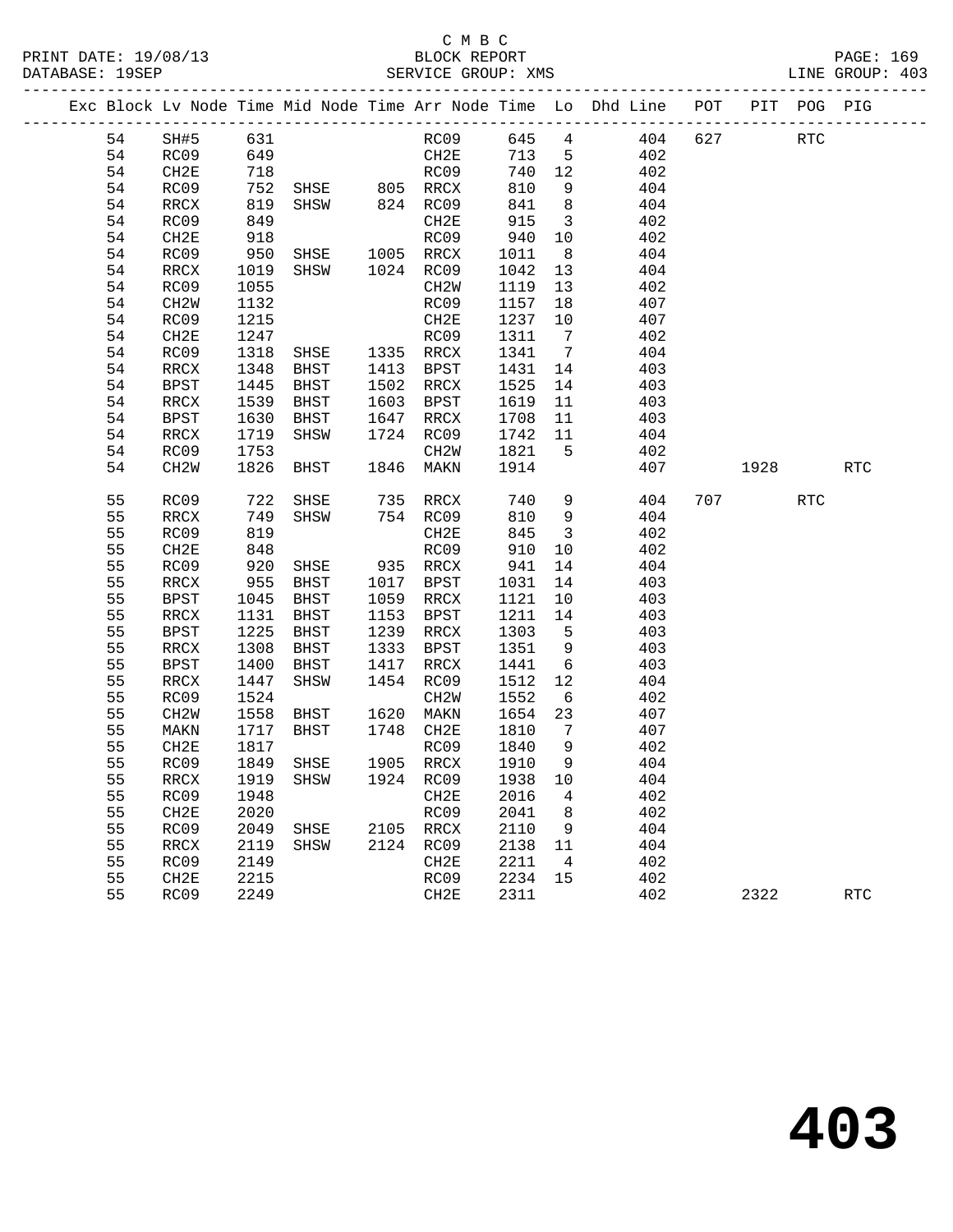|  |          |                     |      |                   |              |                      |              |                         | Exc Block Lv Node Time Mid Node Time Arr Node Time Lo Dhd Line POT                                                  |        | PIT POG PIG |            |
|--|----------|---------------------|------|-------------------|--------------|----------------------|--------------|-------------------------|---------------------------------------------------------------------------------------------------------------------|--------|-------------|------------|
|  | 56       | MA5E                |      |                   |              |                      |              |                         | 748 BHST       803  MAKN       822  16          405    744<br>838  BHST       858  MA5E       918   20          405 |        | <b>RTC</b>  |            |
|  | 56       | MAKN                |      |                   |              |                      |              |                         |                                                                                                                     |        |             |            |
|  | 56       | MA5E                | 938  | BHST              |              | 953 MAKN             | 1014         | $\overline{\mathbf{3}}$ | 405                                                                                                                 |        |             |            |
|  | 56       | MAKN                | 1017 | BHST              |              | 1039 MA5E            | 1101         | $5^{\circ}$             | 405                                                                                                                 |        |             |            |
|  | 56       | MA5E                | 1106 | BHST              | 1123         | MAKN                 | 1144         | $\overline{2}$          | 405                                                                                                                 |        |             |            |
|  | 56       | MAKN                | 1146 | BHST              | 1209         | MA5E                 | 1231         | $6\overline{6}$         | 405                                                                                                                 |        |             |            |
|  | 56       | MA5E                | 1237 | BHST              | 1256         | MAKN                 | 1317         | 28                      | 405                                                                                                                 |        |             |            |
|  | 56       | MAKN                | 1345 | BHST              | 1410         | MA5E                 | 1431         | 9                       | 405                                                                                                                 |        |             |            |
|  | 56       | MA5E                | 1440 | BHST              | 1459         | MAKN                 | 1521         | 19                      | 405                                                                                                                 |        |             |            |
|  | 56       | MAKN                | 1540 | BHST              | 1605         | MA5W                 | 1622         | 10                      | 405                                                                                                                 |        |             |            |
|  | 56       | MA5W                | 1632 | BHST              | 1656         | MAKN                 | 1716         | 24                      | 405                                                                                                                 |        |             |            |
|  | 56       | MAKN                | 1740 | BHST              | 1803         | MA5W                 | 1820         | 13                      | 405                                                                                                                 |        |             |            |
|  | 56       | MA5W                | 1833 | BHST              | 1855         | MAKN                 | 1915         | $\overline{7}$          | 405                                                                                                                 |        |             |            |
|  | 56       | MAKN                | 1922 | BHST              | 1948         | CH2W                 | 2009         | 17                      | 407                                                                                                                 |        |             |            |
|  | 56       | CH <sub>2</sub> W   | 2026 | BHST              | 2044         | MAKN                 | 2110         | 15                      | 407                                                                                                                 |        |             |            |
|  | 56       | MAKN                | 2125 | BHST              | 2148         | CH2W                 | 2206         | 20                      | 407                                                                                                                 |        |             |            |
|  | 56       | CH <sub>2</sub> W   | 2226 | BHST              | 2242         | MAKN                 | 2306         |                         | 407                                                                                                                 | 2319   |             | <b>RTC</b> |
|  | 57       | RRCX                | 757  | BHST              | 818          | BPST                 | 829 16       |                         | 403                                                                                                                 | 749    | <b>RTC</b>  |            |
|  | 57       | BPST                | 845  | BHST              | 856          | RRCX                 | 913          | $\overline{\mathbf{3}}$ | 403                                                                                                                 |        |             |            |
|  | 57       | RRCX                | 916  | BHST              | 938          | BPST                 | 951          | 14                      | 403                                                                                                                 |        |             |            |
|  | 57       | BPST                | 1005 | BHST              | 1019         | RRCX                 | 1039         | 10                      | 403                                                                                                                 |        |             |            |
|  | 57       | RRCX                | 1049 | SHSW              |              | 1054 RC09            | 1114         | 11                      | 404                                                                                                                 |        |             |            |
|  | 57       | RC09                | 1125 |                   |              | CH <sub>2</sub> W    | 1151         | $\overline{7}$          | 402                                                                                                                 |        |             |            |
|  | 57       | CH <sub>2</sub> W   | 1158 | BHST              | 1221         | MAKN                 | 1253         | 24                      | 407                                                                                                                 |        |             |            |
|  | 57       | MAKN                | 1317 | BHST              | 1342         | MA5E                 | 1403         | $\overline{7}$          | 405                                                                                                                 |        |             |            |
|  | 57       | MA5E                | 1410 | BHST              | 1429         | MAKN                 | 1451         | 19                      | 405                                                                                                                 |        |             |            |
|  | 57       | MAKN                | 1510 | BHST              | 1535         | MA5W                 | 1552         | 10                      | 405                                                                                                                 |        |             |            |
|  | 57       | MA5W                | 1602 | BHST              | 1626         | MAKN                 | 1646         | 24                      | 405                                                                                                                 |        |             |            |
|  | 57       | MAKN                | 1710 | BHST              | 1733         | MA5W                 | 1750         | 12                      | 405                                                                                                                 |        |             |            |
|  | 57       | MA5W                | 1802 | BHST              | 1825         | MAKN                 | 1845         | $\overline{2}$          | 405                                                                                                                 |        |             |            |
|  | 57       | MAKN                | 1847 |                   |              | BHST                 | 1908         |                         | 405                                                                                                                 |        |             | <b>RTC</b> |
|  | 58       | MAKN                | 808  | BHST              |              | 828 MA5E<br>903 MAKN | 848          | $\overline{0}$          | 405                                                                                                                 | 752 31 | <b>RTC</b>  |            |
|  | 58       | MA5E                | 848  | BHST              |              |                      | 922          | 22                      | 405                                                                                                                 |        |             |            |
|  | 58       | MAKN                | 944  | BHST              | 1006         | MA5E                 | 1028         | 8 <sup>8</sup>          | 405                                                                                                                 |        |             |            |
|  | 58       | MA5E                | 1036 | BHST              | 1053         | MAKN                 | 1114         | $\overline{4}$          | 405                                                                                                                 |        |             |            |
|  | 58       | MAKN                | 1118 | BHST              |              | 1148 CH2E            | 1207 10      |                         | 407                                                                                                                 |        |             |            |
|  | 58       | CH2E                | 1217 |                   |              | RC09                 | 1242         | 6                       | 402                                                                                                                 |        |             |            |
|  | 58       | RC09 1248 SHSE      |      |                   |              | 1305 RRCX 1311 8     |              |                         | 404                                                                                                                 |        |             |            |
|  | 58       | RRCX                | 1319 | SHSW              |              | 1324 RC09            | 1344         | 11                      | 404                                                                                                                 |        |             |            |
|  | 58       | RC09                | 1355 |                   |              | CH <sub>2</sub> M    | 1424         | $\overline{4}$          | 402                                                                                                                 |        |             |            |
|  | 58       | CH <sub>2</sub> W   | 1428 |                   |              | RC09                 | 1452         | 23                      | 407                                                                                                                 |        |             |            |
|  | 58       | RC09                | 1515 |                   |              | CH2E                 | 1540         | $\overline{7}$          | 407                                                                                                                 |        |             |            |
|  | 58       | CH2E                | 1547 |                   |              | RC09                 | 1611         | 6                       | 402                                                                                                                 |        |             |            |
|  | 58       | RC09                | 1617 | SHSE              | 1635<br>1720 | RRCX                 | 1641         | 16                      | 404                                                                                                                 |        |             |            |
|  | 58       | RRCX                | 1657 | BHST              |              | BPST                 | 1734         | 11                      | 403                                                                                                                 |        |             |            |
|  | 58<br>58 | <b>BPST</b><br>RRCX | 1745 | BHST<br>1834 BHST | 1800<br>1853 | RRCX                 | 1822<br>1904 | 12                      | 403<br>403                                                                                                          | 1917   |             | <b>RTC</b> |
|  |          |                     |      |                   |              | BPST                 |              |                         |                                                                                                                     |        |             |            |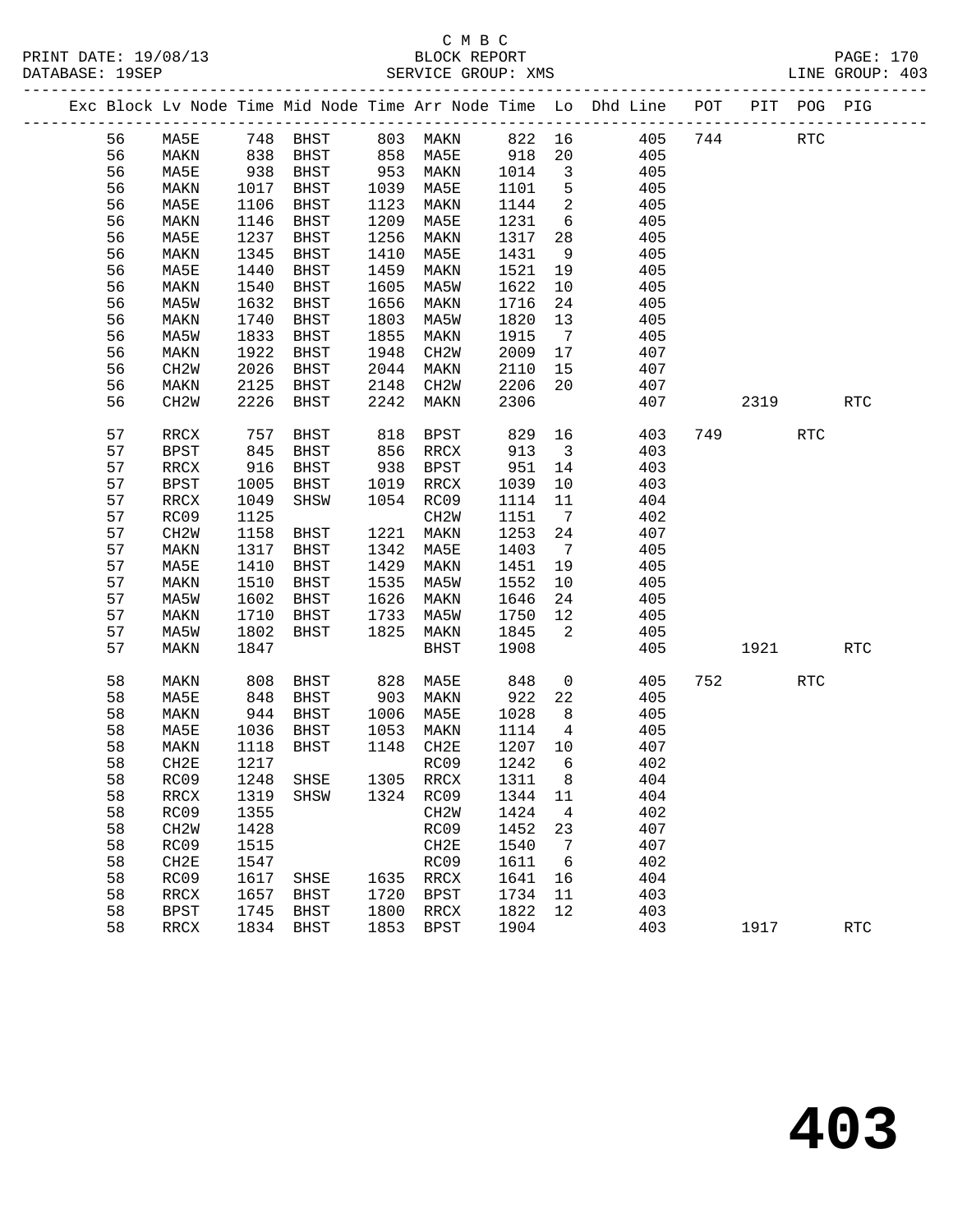### C M B C<br>BLOCK REPORT SERVICE GROUP: XMS

PRINT DATE: 19/08/13 BLOCK REPORT PAGE: 171

|  |    |                          |      | Exc Block Lv Node Time Mid Node Time Arr Node Time Lo Dhd Line POT PIT POG PIG |      |                                          |         |                          |        |     |          |            |            |
|--|----|--------------------------|------|--------------------------------------------------------------------------------|------|------------------------------------------|---------|--------------------------|--------|-----|----------|------------|------------|
|  | 59 |                          |      |                                                                                |      |                                          |         |                          | 404    | 806 |          | <b>RTC</b> |            |
|  | 59 |                          |      | RC09 821 SHSE 835 RRCX 840 9<br>RRCX 849 SHSW 854 RC09 911 8                   |      |                                          |         |                          | 404    |     |          |            |            |
|  | 59 | RC09                     | 919  |                                                                                |      | CH2E                                     | 945 3   |                          | 402    |     |          |            |            |
|  | 59 | CH2E                     | 948  |                                                                                |      | RC09                                     | 1010    | 10                       | 402    |     |          |            |            |
|  | 59 | RC09                     | 1020 | SHSE 1035 RRCX                                                                 |      |                                          | 1041    | 10                       | 404    |     |          |            |            |
|  | 59 | RRCX                     | 1051 | BHST                                                                           |      | 1113 BPST                                | 1131    | 14                       | 403    |     |          |            |            |
|  | 59 | BPST                     | 1145 | BHST                                                                           |      | 1159 RRCX                                | 1222    | $7\phantom{0}$           | 403    |     |          |            |            |
|  | 59 | RRCX                     | 1229 | BHST 1253 BPST                                                                 |      |                                          | 1311    | 14                       | 403    |     |          |            |            |
|  | 59 | BPST                     | 1325 | BHST                                                                           |      | 1341 RRCX                                | 1405    | 12                       | 403    |     |          |            |            |
|  | 59 | RRCX                     | 1417 | SHSW 1424 RC09                                                                 |      |                                          | 1442    | 13                       | 404    |     |          |            |            |
|  | 59 | RC09                     | 1455 |                                                                                |      | CH2W                                     | 1524    | $\overline{4}$           | 402    |     |          |            |            |
|  | 59 | CH2W                     | 1528 |                                                                                |      | RC09                                     | 1552    | 23                       | 407    |     |          |            |            |
|  | 59 | RC09                     | 1615 |                                                                                |      | CH2E                                     | 1640    | $\overline{7}$           | 407    |     |          |            |            |
|  | 59 | CH2E                     | 1647 |                                                                                |      | RC09                                     | 1711    | 6                        | 402    |     |          |            |            |
|  | 59 | RC09                     | 1717 | SHSE 1735 RRCX                                                                 |      |                                          | 1741    | 22                       | 404    |     |          |            |            |
|  | 59 | RRCX                     | 1803 | BHST 1822 BPST                                                                 |      |                                          | 1834    | 11                       | 403    |     |          |            |            |
|  | 59 | BPST                     | 1845 | BHST                                                                           |      | 1858 RRCX<br>1943 BPST                   | 1919    | $5^{\circ}$              | 403    |     |          |            |            |
|  | 59 | RRCX                     | 1924 | BHST                                                                           |      |                                          | 1954 15 |                          | 403    |     |          |            |            |
|  | 59 | BPST                     | 2009 | BHST                                                                           | 2021 | RRCX                                     | 2042    | $\overline{7}$           | 403    |     |          |            |            |
|  | 59 | RRCX                     | 2049 | SHSW                                                                           |      | 2054 RC09                                | 2108    | 11                       | 404    |     |          |            |            |
|  | 59 | RC09                     | 2119 |                                                                                |      | CH2E                                     | 2141    | $\overline{4}$           | 402    |     |          |            |            |
|  | 59 | CH2E                     | 2145 |                                                                                |      | RC09                                     | 2205    | 14                       | 402    |     |          |            |            |
|  | 59 | RC09                     | 2219 |                                                                                |      | CH2E                                     | 2241    | $\overline{4}$           | 402    |     |          |            |            |
|  | 59 | CH2E                     | 2245 |                                                                                |      | RC09                                     | 2304    | $\overline{\mathbf{1}}$  | 402    |     |          |            |            |
|  | 59 | RC09                     | 2305 | SHSE 2318 RRCX<br>SHSW 2335 RC09                                               |      |                                          | 2323    | $\overline{7}$           | 404    |     |          |            |            |
|  | 59 | RRCX                     | 2330 |                                                                                |      |                                          | 2347    | $-5$                     | 404    |     |          |            |            |
|  | 59 | RC09                     | 2352 | SHSE                                                                           | 2405 | RRCX                                     | 2410    | 20                       | 404    |     |          |            |            |
|  | 59 | RRCX                     | 2430 | SHSW                                                                           | 2435 | RC09                                     | 2447    | 13                       | 404    |     |          |            |            |
|  | 59 | RC09                     | 2500 | SHSE                                                                           |      | 2513 RRCX                                | 2518    | 15                       | 404    |     |          |            |            |
|  | 59 | RRCX                     | 2533 |                                                                                |      | SH#5                                     | 2538    | 28                       | 10 404 |     |          |            |            |
|  | 59 | AD3W                     | 2616 | GR41                                                                           |      | 2647 SERO                                | 2702    | $\overline{7}$           | N10    |     |          |            |            |
|  | 59 | SERO                     |      | 2709 GR41                                                                      |      | 2724 AD3W                                | 2801    |                          | N10    |     | 2812     |            | <b>RTC</b> |
|  | 60 | CH2W                     | 832  |                                                                                |      | BHST 852 MAKN 920<br>BHST 1005 CH2W 1023 |         | 21                       | 407    |     | 818 — 18 | RTC        |            |
|  | 60 | MAKN                     | 941  |                                                                                |      |                                          |         | 19                       | 407    |     |          |            |            |
|  | 60 | CH <sub>2</sub> W        | 1042 |                                                                                |      | RC09                                     | 1107    | 17                       | 407    |     |          |            |            |
|  | 60 | RC09                     | 1124 |                                                                                |      | CH2E                                     | 1146    | $\overline{\phantom{a}}$ | 407    |     |          |            |            |
|  | 60 | CH2E                     | 1148 |                                                                                |      | RC09                                     | 1213 5  |                          | 402    |     |          |            |            |
|  | 60 | RC09                     |      | 1218 SHSE                                                                      |      | 1235 RRCX                                | 1241 7  |                          | 404    |     |          |            |            |
|  | 60 |                          |      | RRCX 1248 BHST 1313 BPST 1331 14                                               |      |                                          |         |                          | 403    |     |          |            |            |
|  | 60 | <b>BPST</b>              | 1345 | BHST                                                                           | 1401 | RRCX                                     | 1425    | 11                       | 403    |     |          |            |            |
|  | 60 | $\mathop{\mathrm{RRCX}}$ | 1436 | BHST                                                                           | 1501 | <b>BPST</b>                              | 1519    | 11                       | 403    |     |          |            |            |
|  | 60 | <b>BPST</b>              | 1530 | BHST                                                                           | 1547 | RRCX                                     | 1610    | $\overline{7}$           | 403    |     |          |            |            |
|  | 60 | RRCX                     | 1617 | SHSW                                                                           | 1624 | RC09                                     | 1642    | 11                       | 404    |     |          |            |            |
|  | 60 | RC09                     | 1653 |                                                                                |      | CH <sub>2</sub> M                        | 1721    | 5                        | 402    |     |          |            |            |
|  | 60 | CH <sub>2</sub> W        | 1726 | BHST                                                                           | 1747 | MAKN                                     | 1816    | 5                        | 407    |     |          |            |            |
|  | 60 | MAKN                     | 1821 | BHST                                                                           | 1850 | CH <sub>2</sub> M                        | 1911    | 15                       | 407    |     |          |            |            |
|  | 60 | CH <sub>2</sub> W        | 1926 | <b>BHST</b>                                                                    | 1945 | MAKN                                     | 2013    | 10                       | 407    |     |          |            |            |
|  | 60 | MAKN                     | 2023 | BHST                                                                           | 2048 | CH <sub>2</sub> M                        | 2106    | 20                       | 407    |     |          |            |            |
|  | 60 | CH <sub>2</sub> W        | 2126 | BHST                                                                           | 2142 | MAKN                                     | 2206    |                          | 407    |     | 2219     |            | <b>RTC</b> |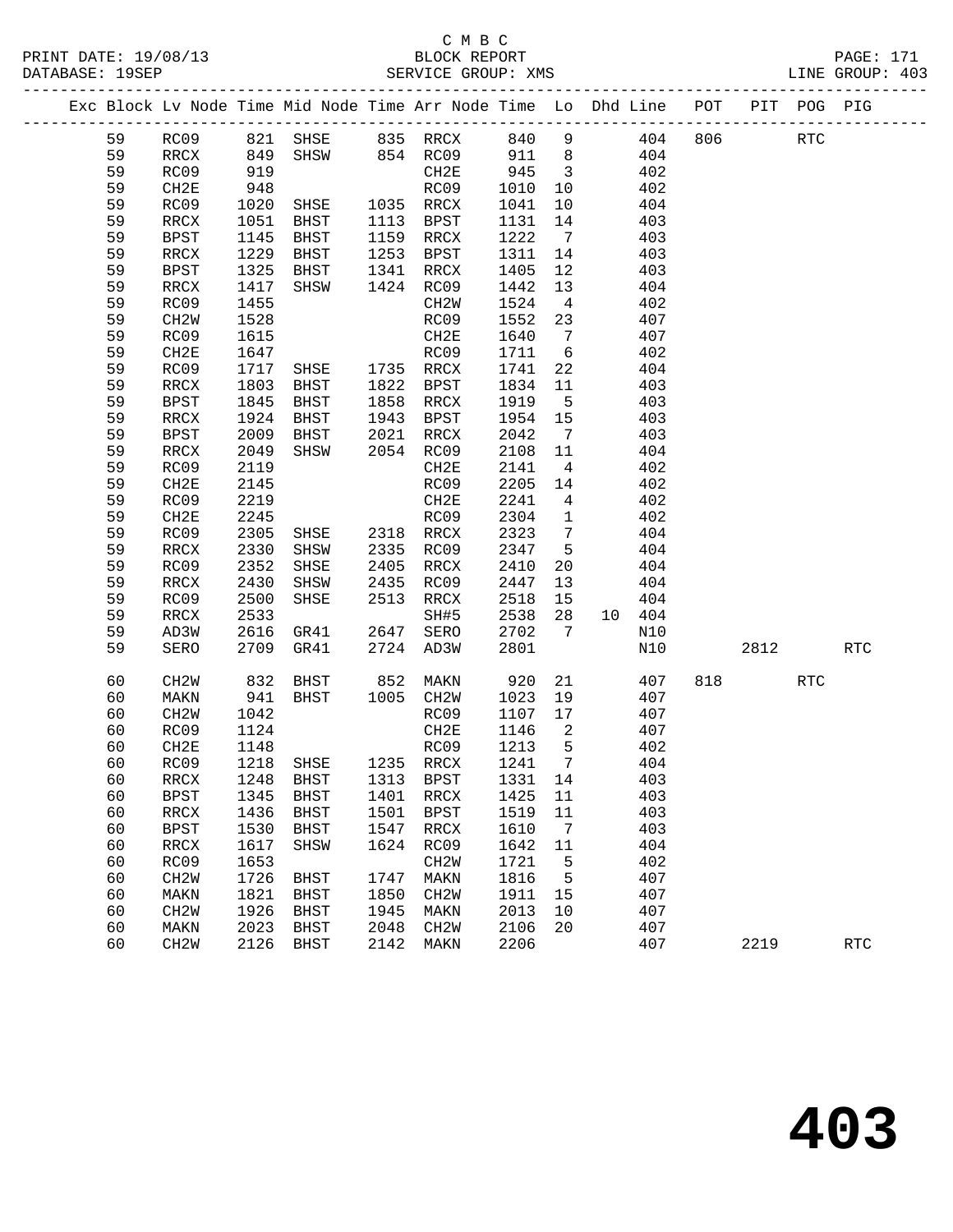#### C M B C<br>BLOCK REPORT PRINT DATE: 19/08/13 BLOCK REPORT PAGE: 172 SERVICE GROUP: XMS

| DAIADAOE: 1705F |    |      |      |      |      | DEIVATCE GROUP · WHO |        |     |                                                                |     |     |     | OWOUT OWNER TOY |  |
|-----------------|----|------|------|------|------|----------------------|--------|-----|----------------------------------------------------------------|-----|-----|-----|-----------------|--|
|                 |    |      |      |      |      |                      |        |     | Exc Block Ly Node Time Mid Node Time Arr Node Time Lo Dhd Line | POT | PIT | POG | PIG             |  |
|                 | 61 | MAKN | 910  | BHST | 932  | MA5E                 | 952 15 |     | 405                                                            | 854 |     | RTC |                 |  |
|                 | 61 | MA5E | 1007 | BHST | 1023 | MAKN                 | 1044   | 4   | 405                                                            |     |     |     |                 |  |
|                 | 61 | MAKN | 1048 | BHST | 1110 | MA5E                 | 1132   | 3   | 405                                                            |     |     |     |                 |  |
|                 | 61 | MA5E | 1135 | BHST | 1153 | MAKN                 | 1214   | 4   | 405                                                            |     |     |     |                 |  |
|                 | 61 | MAKN | 1218 | BHST | 1248 | CH2E                 | 1310   | -7  | 407                                                            |     |     |     |                 |  |
|                 | 61 | CH2E | 1317 |      |      | RC09                 | 1341   | 7   | 402                                                            |     |     |     |                 |  |
|                 | 61 | RC09 | 1348 | SHSE | 1405 | RRCX                 | 1411   | 10  | 404                                                            |     |     |     |                 |  |
|                 | 61 | RRCX | 1421 | BHST | 1446 | BPST                 | 1504   | 11  | 403                                                            |     |     |     |                 |  |
|                 | 61 | BPST | 1515 | BHST | 1532 | RRCX                 | 1555   | 16  | 403                                                            |     |     |     |                 |  |
|                 | 61 | RRCX | 1611 | BHST | 1635 | BPST                 | 1649   | 11  | 403                                                            |     |     |     |                 |  |
|                 | 61 | BPST | 1700 | BHST | 1715 | RRCX                 | 1737   | 12  | 403                                                            |     |     |     |                 |  |
|                 | 61 | RRCX | 1749 | SHSW | 1754 | RC09                 | 1810   | - 8 | 404                                                            |     |     |     |                 |  |
|                 | 61 | RC09 | 1818 |      |      | CH2E                 | 1846   | 4   | 402                                                            |     |     |     |                 |  |
|                 |    |      |      |      |      |                      |        |     |                                                                |     |     |     |                 |  |

| O T | にしりり              | TOTO |             |      | ∪⊓∠r              | TOZQ | ±.          | 4∪∠ |     |      |            |            |
|-----|-------------------|------|-------------|------|-------------------|------|-------------|-----|-----|------|------------|------------|
| 61  | CH <sub>2E</sub>  | 1850 |             |      | RC09              | 1912 | 7           | 402 |     |      |            |            |
| 61  | RC09              | 1919 | SHSE        | 1935 | <b>RRCX</b>       | 1940 | 9           | 404 |     |      |            |            |
| 61  | <b>RRCX</b>       | 1949 | SHSW        | 1954 | RC09              | 2008 | 11          | 404 |     |      |            |            |
| 61  | RC09              | 2019 |             |      | CH <sub>2E</sub>  | 2047 | 4           | 402 |     |      |            |            |
| 61  | CH2E              | 2051 |             |      | RC09              | 2111 | 8           | 402 |     |      |            |            |
| 61  | RC09              | 2119 | SHSE        | 2135 | RRCX              | 2140 | 28          | 404 |     |      |            |            |
| 61  | <b>RRCX</b>       | 2208 | <b>BHST</b> | 2226 | <b>BPST</b>       | 2236 | 3           | 403 |     |      |            |            |
| 61  | <b>BPST</b>       | 2239 | <b>BHST</b> | 2251 | RRCX              | 2309 | $\mathbf 0$ | 403 |     |      |            |            |
| 61  | <b>RRCX</b>       | 2309 | <b>BHST</b> | 2327 | <b>BPST</b>       | 2336 | 3           | 403 |     |      |            |            |
| 61  | BPST              | 2339 | <b>BHST</b> | 2349 | RRCX              | 2406 | 3           | 403 |     |      |            |            |
| 61  | RRCX              | 2409 | <b>BHST</b> | 2427 | <b>BPST</b>       | 2436 | 3           | 403 |     |      |            |            |
| 61  | <b>BPST</b>       | 2439 | <b>BHST</b> | 2449 | RRCX              | 2504 | 4           | 403 |     |      |            |            |
| 61  | RRCX              | 2508 | <b>BHST</b> | 2525 | <b>BPST</b>       | 2534 | 6           | 403 |     |      |            |            |
| 61  | <b>BPST</b>       | 2540 | BHST        | 2550 | RRCX              | 2605 | 3           | 403 |     |      |            |            |
| 61  | <b>RRCX</b>       | 2608 |             |      | SH#5              | 2612 |             | 403 |     | 2615 |            | <b>RTC</b> |
|     |                   |      |             |      |                   |      |             |     |     |      |            |            |
| 62  | RC09              | 901  |             |      | CH <sub>2</sub> W | 922  | 10          | 407 | 846 |      | <b>RTC</b> |            |
| 62  | CH <sub>2</sub> W | 932  | <b>BHST</b> | 954  | MAKN              | 1024 | 5           | 407 |     |      |            |            |
| 62  | MAKN              | 1029 | <b>BHST</b> | 1057 | CH2E              | 1116 | 2           | 407 |     |      |            |            |
| 62  | CH <sub>2E</sub>  | 1118 |             |      | RC09              | 1142 | 7           | 402 |     |      |            |            |
| 62  | RC09              | 1149 | SHSE        | 1205 | RRCX              | 1211 | 8           | 404 |     |      |            |            |
| 62  | RRCX              | 1219 | SHSW        | 1224 | RC09              | 1244 | 11          | 404 |     |      |            |            |
| 62  | RC09              | 1255 |             |      | CH <sub>2</sub> W | 1321 | 7           | 402 |     |      |            |            |
| 62  | CH <sub>2</sub> W | 1328 |             |      | RC09              | 1353 | 22          | 407 |     |      |            |            |
| 62  | RC09              | 1415 |             |      | CH <sub>2E</sub>  | 1440 | 7           | 407 |     |      |            |            |
| 62  | CH2E              | 1447 |             |      | RC09              | 1511 | 7           | 402 |     |      |            |            |
| 62  | RC09              | 1518 | SHSE        | 1535 | <b>RRCX</b>       | 1541 | 15          | 404 |     |      |            |            |
| 62  | RRCX              | 1556 | <b>BHST</b> | 1620 | <b>BPST</b>       | 1634 | 11          | 403 |     |      |            |            |
| 62  | <b>BPST</b>       | 1645 | <b>BHST</b> | 1702 | RRCX              | 1723 | 19          | 403 |     |      |            |            |
| 62  | RRCX              | 1742 | <b>BHST</b> | 1805 | <b>BPST</b>       | 1819 | 11          | 403 |     |      |            |            |
| 62  | <b>BPST</b>       | 1830 | <b>BHST</b> | 1843 | RRCX              | 1904 |             | 403 |     | 1910 |            | <b>RTC</b> |
|     |                   |      |             |      |                   |      |             |     |     |      |            |            |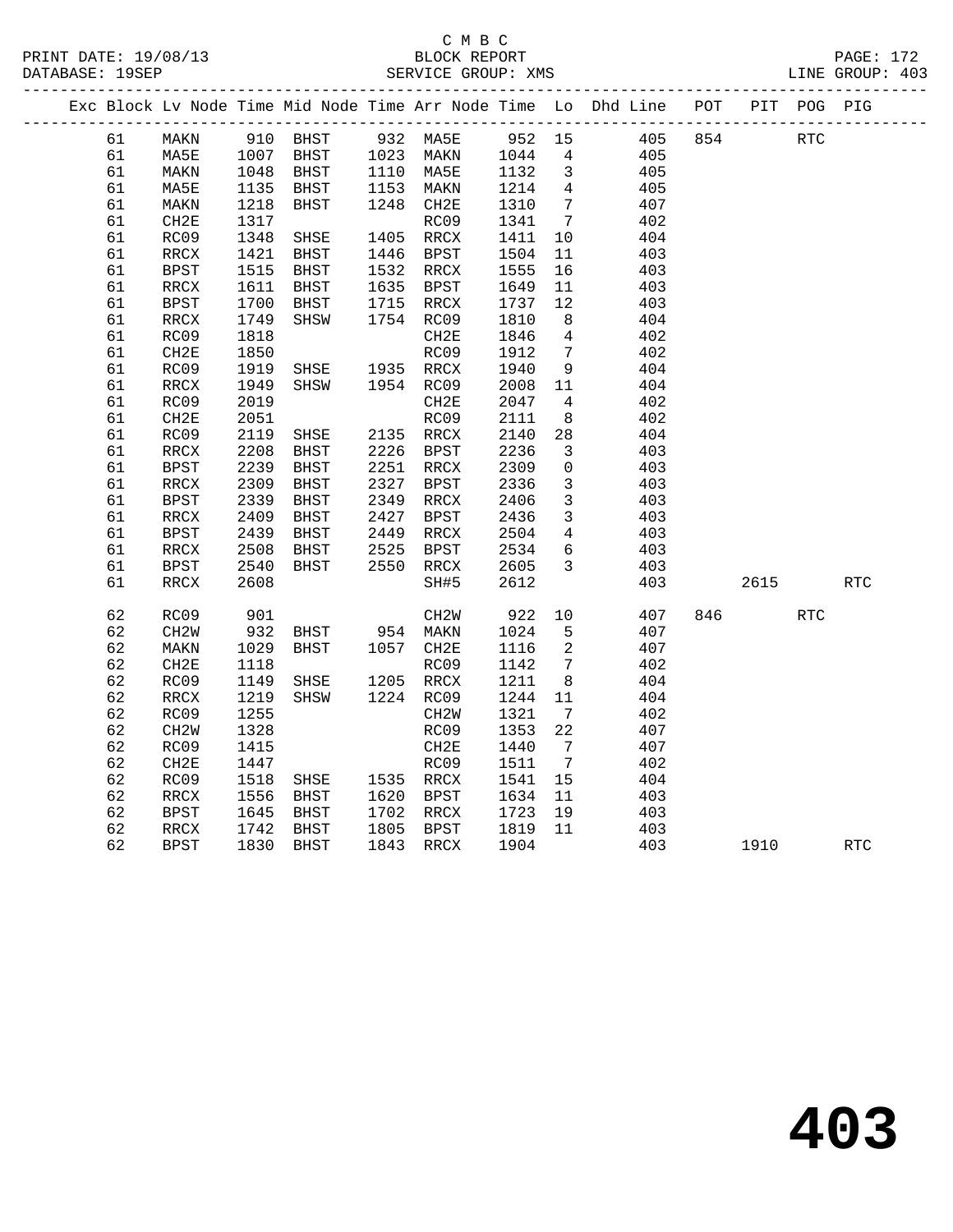|  |    |                   |      |             |      | Exc Block Lv Node Time Mid Node Time Arr Node Time Lo Dhd Line POT |         |                         |        |     |      |      | PIT POG PIG |                      |
|--|----|-------------------|------|-------------|------|--------------------------------------------------------------------|---------|-------------------------|--------|-----|------|------|-------------|----------------------|
|  | 63 | RRCX              |      | 936 BHST    |      | 957 BPST 1011 14 403                                               |         |                         |        |     | 928  |      | <b>RTC</b>  |                      |
|  | 63 | BPST              | 1025 | BHST        |      | 1039 RRCX                                                          | 1059 12 |                         |        | 403 |      |      |             |                      |
|  | 63 | RRCX              | 1111 | BHST        |      | 1133 BPST                                                          | 1151    | 14                      |        | 403 |      |      |             |                      |
|  | 63 | BPST              | 1205 | BHST        | 1219 | RRCX                                                               | 1243    | 6                       |        | 403 |      |      |             |                      |
|  | 63 | RRCX              | 1249 | SHSW        | 1254 | RC09                                                               | 1314    | 11                      |        | 404 |      |      |             |                      |
|  | 63 | RC09              | 1325 |             |      | CH <sub>2</sub> M                                                  | 1353    | $5^{\circ}$             |        | 402 |      |      |             |                      |
|  | 63 | CH <sub>2</sub> W | 1358 | BHST        | 1420 | MAKN                                                               | 1455    | 20                      |        | 407 |      |      |             |                      |
|  | 63 | MAKN              | 1515 | BHST        | 1548 | CH2E                                                               | 1610    | $\overline{7}$          |        | 407 |      |      |             |                      |
|  | 63 | CH2E              | 1617 |             |      | RC09                                                               | 1641    | 6                       |        | 402 |      |      |             |                      |
|  | 63 | RC09              | 1647 | SHSE        | 1705 | RRCX                                                               | 1711    | 16                      |        | 404 |      |      |             |                      |
|  | 63 | RRCX              | 1727 | BHST        | 1750 | BPST                                                               | 1804    | 11                      |        | 403 |      |      |             |                      |
|  | 63 | BPST              | 1815 | BHST        | 1830 | RRCX                                                               | 1852    | 12                      |        | 403 |      |      |             |                      |
|  | 63 | RRCX              | 1904 | BHST        | 1923 | BPST                                                               | 1934    | 15                      |        | 403 |      |      |             |                      |
|  | 63 | BPST              | 1949 | BHST        | 2001 | RRCX                                                               | 2022    | 16                      |        | 403 |      |      |             |                      |
|  | 63 | RRCX              | 2038 | BHST        | 2056 | BPST                                                               | 2106    | $\overline{\mathbf{3}}$ |        | 403 |      |      |             |                      |
|  | 63 | BPST              | 2109 | BHST        | 2121 | RRCX                                                               | 2139    | 10                      |        | 403 |      |      |             |                      |
|  | 63 | RRCX              | 2149 | SHSW        | 2154 | RC09                                                               | 2208    |                         |        | 404 |      | 2220 |             | <b>RTC</b>           |
|  | 64 | CH2W              | 1012 | BHST        | 1034 | MAKN                                                               | 1105    | 11                      |        | 407 | 958  |      | <b>RTC</b>  |                      |
|  | 64 | MAKN              | 1116 | BHST        | 1138 | MA5E                                                               | 1200    | $-5$                    |        | 405 |      |      |             |                      |
|  | 64 | MA5E              | 1205 | BHST        | 1223 | MAKN                                                               | 1244    | $\overline{\mathbf{3}}$ |        | 405 |      |      |             |                      |
|  | 64 | MAKN              | 1247 | BHST        | 1312 | MA5E                                                               | 1334    | $6\overline{6}$         |        | 405 |      |      |             |                      |
|  | 64 | MA5E              | 1340 | BHST        | 1359 | MAKN                                                               | 1421    | 24                      |        | 405 |      |      |             |                      |
|  | 64 | MAKN              | 1445 | BHST        | 1510 | MA5W                                                               | 1527    | $5^{\circ}$             |        | 405 |      |      |             |                      |
|  | 64 | MA5W              | 1532 | BHST        | 1556 | MAKN                                                               | 1618    | 22                      |        | 405 |      |      |             |                      |
|  | 64 | MAKN              | 1640 | BHST        | 1703 | MA5W                                                               | 1720    | 12                      |        | 405 |      |      |             |                      |
|  | 64 | MA5W              | 1732 | BHST        | 1755 | MAKN                                                               | 1815    | $\overline{2}$          |        | 405 |      |      |             |                      |
|  | 64 | MAKN              | 1817 | BHST        | 1840 | MA5W                                                               | 1857    | $6\overline{6}$         |        | 405 |      |      |             |                      |
|  | 64 | MA5W              | 1903 | BHST        | 1925 | MAKN                                                               | 1945    | $\overline{1}$          |        | 405 |      |      |             |                      |
|  | 64 | MAKN              | 1946 |             |      | BHST                                                               | 2007    | $\overline{\mathbf{3}}$ |        | 405 |      |      |             |                      |
|  | 64 | <b>BHST</b>       | 2010 | BHST        |      | 2010 MAKN                                                          | 2032    | 15                      |        | 405 |      |      |             |                      |
|  | 64 | MAKN              | 2047 |             |      | BHST                                                               | 2107    | $\overline{\mathbf{3}}$ |        | 405 |      |      |             |                      |
|  | 64 | <b>BHST</b>       | 2110 | BHST        | 2110 | MAKN                                                               | 2132    | 15                      |        | 405 |      |      |             |                      |
|  | 64 | MAKN              | 2147 |             |      | <b>BHST</b>                                                        | 2207    | $\overline{\mathbf{3}}$ |        | 405 |      |      |             |                      |
|  | 64 | <b>BHST</b>       | 2210 | BHST        | 2210 | MAKN                                                               | 2230    | 14                      |        | 405 |      |      |             |                      |
|  | 64 | MAKN              | 2244 |             |      | BHST                                                               | 2302    | 8 <sup>8</sup>          |        | 405 |      |      |             |                      |
|  | 64 | BHST              | 2310 | BHST        |      | 2310 MAKN                                                          | 2330    | 20                      |        | 405 |      |      |             |                      |
|  | 64 | MAKN              | 2350 |             |      | BHST                                                               | 2408    | 2                       | 10 405 |     |      |      |             |                      |
|  | 64 | <b>BPST</b>       | 2420 | LADX        |      | 2437 2A52                                                          | 2502    | $\overline{0}$          |        | 601 |      |      |             |                      |
|  | 64 | 2A52              |      | 2502 LADX   |      | 2525 BPST                                                          | 2543    | $\overline{a}$          |        | 601 |      |      |             |                      |
|  | 64 | <b>BPST</b>       | 2545 | J&N3        |      | SUKD                                                               | 2640    |                         |        | 351 |      | 2705 |             | $\operatorname{RTC}$ |
|  |    |                   |      |             |      |                                                                    |         |                         |        |     |      |      |             |                      |
|  | 65 | RC09              | 1024 |             |      | CH <sub>2</sub> M                                                  | 1045    | 22                      |        | 407 | 1009 |      | <b>RTC</b>  |                      |
|  | 65 | CH2W              | 1107 | <b>BHST</b> | 1130 | MAKN                                                               | 1202    | 14                      |        | 407 |      |      |             |                      |
|  | 65 | MAKN              | 1216 | BHST        | 1239 | MA5E                                                               | 1301    | 6                       |        | 405 |      |      |             |                      |
|  | 65 | MA5E              | 1307 | BHST        | 1326 | MAKN                                                               | 1347    | 28                      |        | 405 |      |      |             |                      |
|  | 65 | MAKN              | 1415 | <b>BHST</b> | 1448 | CH2E                                                               | 1510    | 7                       |        | 407 |      |      |             |                      |
|  | 65 | CH <sub>2E</sub>  | 1517 |             |      | RC09                                                               | 1541    | 6                       |        | 402 |      |      |             |                      |
|  | 65 | RC09              | 1547 | SHSE        | 1605 | RRCX                                                               | 1611    | 15                      |        | 404 |      |      |             |                      |
|  | 65 | RRCX              | 1626 | BHST        | 1650 | <b>BPST</b>                                                        | 1704    | 11                      |        | 403 |      |      |             |                      |
|  | 65 | <b>BPST</b>       | 1715 | <b>BHST</b> | 1730 | RRCX                                                               | 1752    | 26                      |        | 403 |      |      |             |                      |
|  | 65 | <b>RRCX</b>       | 1818 | BHST        | 1837 | <b>BPST</b>                                                        | 1849    | 18                      |        | 403 |      |      |             |                      |
|  | 65 | <b>BPST</b>       | 1907 | BHST        | 1920 | RRCX                                                               | 1941    | 4                       |        | 403 |      |      |             |                      |
|  | 65 | RRCX              | 1945 | BHST        | 2003 | <b>BPST</b>                                                        | 2014    |                         |        | 403 |      | 2027 |             | $\operatorname{RTC}$ |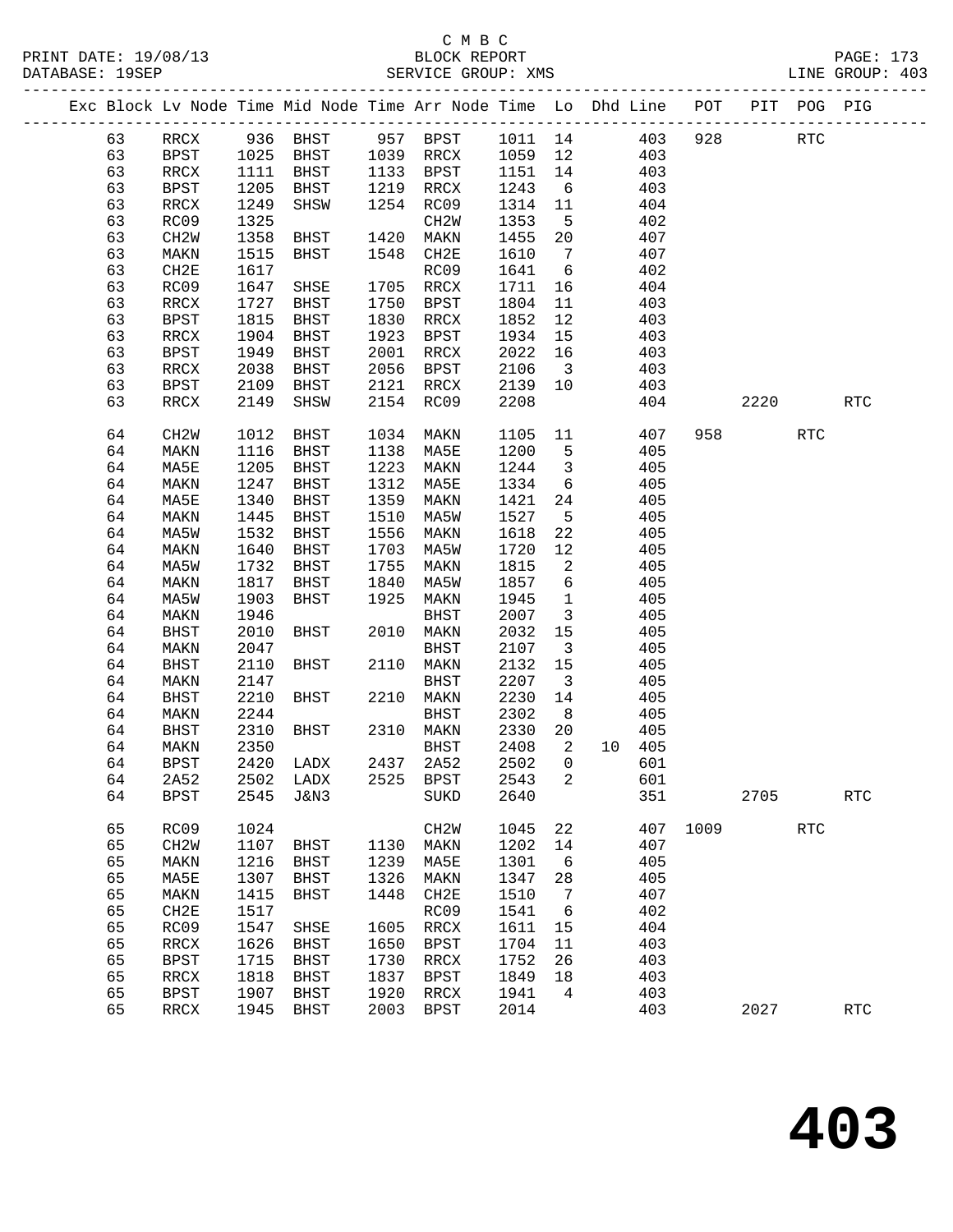## C M B C

|  | DATABASE: 19SEP |                          |      |                                                                                |      | SERVICE GROUP: XMS         |                    |                         |        |     |          |      |            | LINE GROUP: 403 |  |
|--|-----------------|--------------------------|------|--------------------------------------------------------------------------------|------|----------------------------|--------------------|-------------------------|--------|-----|----------|------|------------|-----------------|--|
|  |                 |                          |      | Exc Block Lv Node Time Mid Node Time Arr Node Time Lo Dhd Line POT PIT POG PIG |      |                            |                    |                         |        |     |          |      |            |                 |  |
|  | 66              | MAKN                     |      | 1318 BHST 1348 CH2E 1410 7 407 1302 RTC                                        |      |                            |                    |                         |        |     |          |      |            |                 |  |
|  | 66              | CH2E                     | 1417 |                                                                                |      | RC09 1441 7                |                    |                         | 402    |     |          |      |            |                 |  |
|  | 66              | RC09                     | 1448 | RCU9<br>SHSE 1505 RRCX<br>BHST 1548 BPST                                       |      |                            | 1511 13<br>1604 11 |                         |        | 404 |          |      |            |                 |  |
|  | 66              | RRCX                     | 1524 | BHST                                                                           |      | 1548 BPST                  | 1604               | 11                      |        | 403 |          |      |            |                 |  |
|  | 66              | <b>BPST</b>              | 1615 | BHST                                                                           |      | 1632 RRCX                  | 1655               | 17                      |        | 403 |          |      |            |                 |  |
|  | 66              | RRCX                     | 1712 | BHST                                                                           |      | 1735 BPST                  | 1749               | 11                      |        | 403 |          |      |            |                 |  |
|  | 66              | BPST                     | 1800 | BHST                                                                           |      | 1815 RRCX<br>1854 RC09     | 1837               | 12                      |        | 403 |          |      |            |                 |  |
|  | 66              | RRCX                     | 1849 | SHSW                                                                           |      |                            | 1908               | 10                      |        | 404 |          |      |            |                 |  |
|  | 66              | RC09                     | 1918 |                                                                                |      | CH2E                       | 1946               | $\overline{4}$          |        | 402 |          |      |            |                 |  |
|  | 66              | CH2E                     | 1950 |                                                                                |      | RC09                       | 2011               | 8 <sup>8</sup>          |        | 402 |          |      |            |                 |  |
|  | 66              | RC09                     | 2019 | SHSE 2035 RRCX<br>BHST 2126 RPST                                               |      |                            | 2040               | 28                      |        | 404 |          |      |            |                 |  |
|  | 66              | RRCX                     | 2108 | BHST                                                                           |      | 2126 BPST                  | 2136               | $\overline{\mathbf{3}}$ |        | 403 |          |      |            |                 |  |
|  | 66              | <b>BPST</b>              | 2139 | BHST                                                                           |      | 2151 RRCX                  | 2209               | 30                      |        | 403 |          |      |            |                 |  |
|  | 66              | $\mathop{\mathrm{RRCX}}$ | 2239 | BHST                                                                           |      | 2257 BPST                  | 2306               | $\overline{\mathbf{3}}$ |        | 403 |          |      |            |                 |  |
|  | 66              | BPST                     | 2309 | BHST                                                                           |      | 2319 RRCX                  | 2336               | $\overline{3}$          |        | 403 |          |      |            |                 |  |
|  | 66              | RRCX                     | 2339 | BHST                                                                           | 2357 | BPST                       | 2406               | $\overline{\mathbf{3}}$ |        | 403 |          |      |            |                 |  |
|  | 66              | <b>BPST</b>              | 2409 | BHST                                                                           | 2419 | RRCX                       | 2434               | $\overline{4}$          |        | 403 |          |      |            |                 |  |
|  | 66              | $\mathop{\mathrm{RRCX}}$ | 2438 | BHST                                                                           | 2455 | BPST                       | 2504               | 5 <sub>5</sub>          |        | 403 |          |      |            |                 |  |
|  | 66              | BPST                     | 2509 | BHST                                                                           |      | 2519 RRCX                  | 2534               | $\overline{4}$          |        | 403 |          |      |            |                 |  |
|  | 66              | RRCX                     | 2538 |                                                                                |      | SH#5                       | 2542               |                         |        |     | 403      | 2545 |            | <b>RTC</b>      |  |
|  | 67              | RRCX                     | 1408 | BHST 1433 BPST                                                                 |      |                            | 1451               | 9                       |        |     | 403 1400 |      | <b>RTC</b> |                 |  |
|  | 67              | BPST                     | 1500 | BHST                                                                           |      | $1517$ RRCX<br>$1554$ PC00 | 1540               | $\overline{7}$          |        | 403 |          |      |            |                 |  |
|  | 67              | RRCX                     | 1547 | SHSW                                                                           |      | 1554 RC09                  | 1612 11            |                         |        | 404 |          |      |            |                 |  |
|  | 67              | RC09                     | 1623 |                                                                                |      | CH <sub>2</sub> W          | 1651               | $5^{\circ}$             |        | 402 |          |      |            |                 |  |
|  | 67              | CH <sub>2</sub> W        | 1656 | BHST                                                                           | 1717 | MAKN                       | 1747               | $\overline{4}$          |        | 407 |          |      |            |                 |  |
|  | 67              | MAKN                     | 1751 | BHST                                                                           | 1820 | CH2W                       | 1841               | 15                      |        | 407 |          |      |            |                 |  |
|  | 67              | CH <sub>2</sub> W        | 1856 | BHST                                                                           | 1915 | MAKN                       | 1943               | 9                       |        | 407 |          |      |            |                 |  |
|  | 67              | MAKN                     | 1952 | BHST                                                                           | 2018 | CH2W                       | 2038               | 18                      |        | 407 |          |      |            |                 |  |
|  | 67              | CH <sub>2</sub> W        | 2056 | BHST                                                                           | 2114 | MAKN                       | 2140               | 15                      |        | 407 |          |      |            |                 |  |
|  | 67              | MAKN                     | 2155 | BHST                                                                           | 2218 | CH2W                       | 2236               | 10                      |        | 407 |          |      |            |                 |  |
|  | 67              | CH <sub>2</sub> W        | 2246 | BHST                                                                           | 2302 | MAKN                       | 2326               | 17                      |        | 407 |          |      |            |                 |  |
|  | 67              | MAKN                     | 2343 | BHST                                                                           | 2406 | CH2W                       | 2423               | 27                      |        | 407 |          |      |            |                 |  |
|  | 67              | CH <sub>2</sub> W        | 2450 | BHST                                                                           | 2506 | MAKN                       | 2529               | 13                      |        | 407 |          |      |            |                 |  |
|  | 67              | MAKN                     | 2542 | BPST                                                                           | 2553 | BHST                       | 2604               | 26                      |        | 407 |          |      |            |                 |  |
|  | 67              | BHST                     | 2630 | BHST                                                                           | 2630 | CH2W                       | 2647               | 18                      | 15 401 |     |          |      |            |                 |  |
|  | 67              | AD3W                     | 2720 | GR41                                                                           | 2739 | SERO                       | 2754               | 15                      |        | N10 |          |      |            |                 |  |
|  | 67              | SERO                     | 2809 | GR41                                                                           |      | 2824 AD3W                  | 2850               | $5^{\circ}$             |        | N10 |          |      |            |                 |  |
|  | 67              | AD3W                     | 2855 |                                                                                |      | GR71                       | 2912               |                         |        | N10 |          | 2924 |            | <b>RTC</b>      |  |
|  |                 |                          |      |                                                                                |      |                            |                    |                         |        |     |          |      |            |                 |  |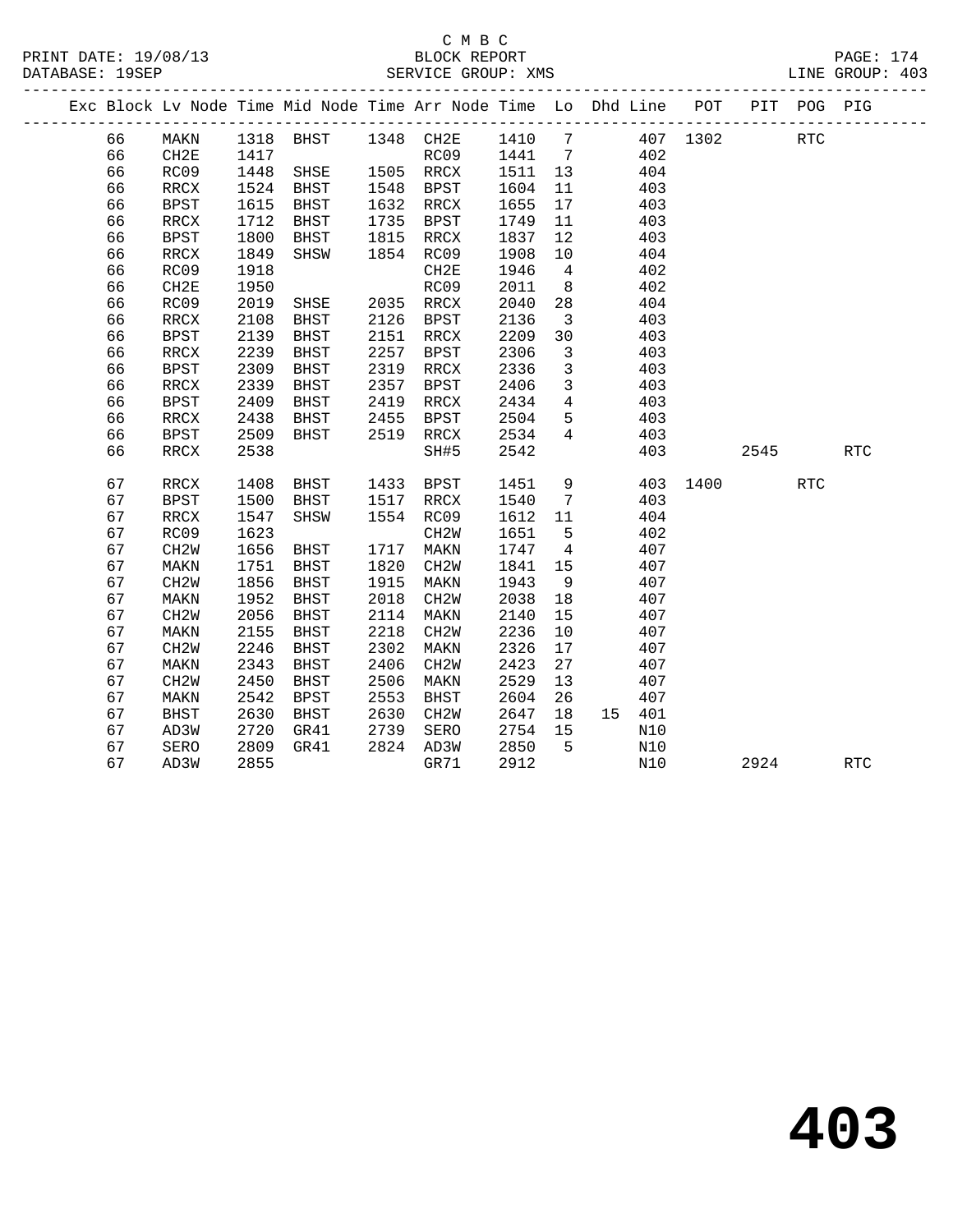|  |    |                   |      |      |      | Exc Block Lv Node Time Mid Node Time Arr Node Time Lo Dhd Line POT |      |                         |                |     |          |      | PIT POG PIG |     |
|--|----|-------------------|------|------|------|--------------------------------------------------------------------|------|-------------------------|----------------|-----|----------|------|-------------|-----|
|  | 68 | BPST              | 1430 | BHST | 1447 | RRCX                                                               | 1510 | $7\phantom{0}$          |                |     | 403 1415 |      | RTC         |     |
|  | 68 | RRCX              | 1517 | SHSW | 1524 | RC09                                                               | 1542 | 12                      |                | 404 |          |      |             |     |
|  | 68 | RC09              | 1554 |      |      | CH2W                                                               | 1622 | 6                       |                | 402 |          |      |             |     |
|  | 68 | CH <sub>2</sub> W | 1628 |      |      | RC09                                                               | 1651 | 24                      |                | 407 |          |      |             |     |
|  | 68 | RC09              | 1715 |      |      | CH2E                                                               | 1740 | 7                       |                | 407 |          |      |             |     |
|  | 68 | CH2E              | 1747 |      |      | RC09                                                               | 1810 | 7                       |                | 402 |          |      |             |     |
|  | 68 | RC09              | 1817 | SHSE | 1835 | RRCX                                                               | 1840 | 9                       |                | 404 |          |      |             |     |
|  | 68 | RRCX              | 1849 | BHST | 1908 | BPST                                                               | 1919 | 10                      |                | 403 |          |      |             |     |
|  | 68 | BPST              | 1929 | BHST | 1942 | RRCX                                                               | 2003 | 5                       |                | 403 |          |      |             |     |
|  | 68 | RRCX              | 2008 | BHST | 2026 | BPST                                                               | 2036 | $\overline{3}$          |                | 403 |          |      |             |     |
|  | 68 | BPST              | 2039 | BHST | 2051 | RRCX                                                               | 2109 | 29                      |                | 403 |          |      |             |     |
|  | 68 | RRCX              | 2138 | BHST | 2156 | BPST                                                               | 2206 | $\overline{\mathbf{3}}$ |                | 403 |          |      |             |     |
|  | 68 | BPST              | 2209 | BHST | 2221 | RRCX                                                               | 2239 | 10                      |                | 403 |          |      |             |     |
|  | 68 | RRCX              | 2249 | SHSW | 2254 | RC09                                                               | 2307 | 12                      |                | 404 |          |      |             |     |
|  | 68 | RC09              | 2319 |      |      | CH2E                                                               | 2341 | $4\overline{ }$         |                | 402 |          |      |             |     |
|  | 68 | CH2E              | 2345 |      |      | RC09                                                               | 2404 | 15                      |                | 402 |          |      |             |     |
|  | 68 | RC09              | 2419 |      |      | CH2E                                                               | 2441 | $\overline{4}$          |                | 402 |          |      |             |     |
|  | 68 | CH2E              | 2445 |      |      | RC09                                                               | 2504 | 10                      | $\overline{2}$ | 402 |          |      |             |     |
|  | 68 | AD3W              | 2516 | GR41 | 2547 | SERO                                                               | 2602 | 7                       |                | N10 |          |      |             |     |
|  | 68 | SERO              | 2609 | GR41 | 2624 | AD3W                                                               | 2701 | 6                       | 32             | N10 |          |      |             |     |
|  | 68 | SERO              | 2739 | GR41 | 2754 | AD3W                                                               | 2820 | $\mathcal{L}$           |                | N10 |          |      |             |     |
|  | 68 | AD3W              | 2822 |      |      | GR71                                                               | 2839 |                         |                | N10 |          | 2851 |             | RTC |
|  |    |                   |      |      |      |                                                                    |      |                         |                |     |          |      |             |     |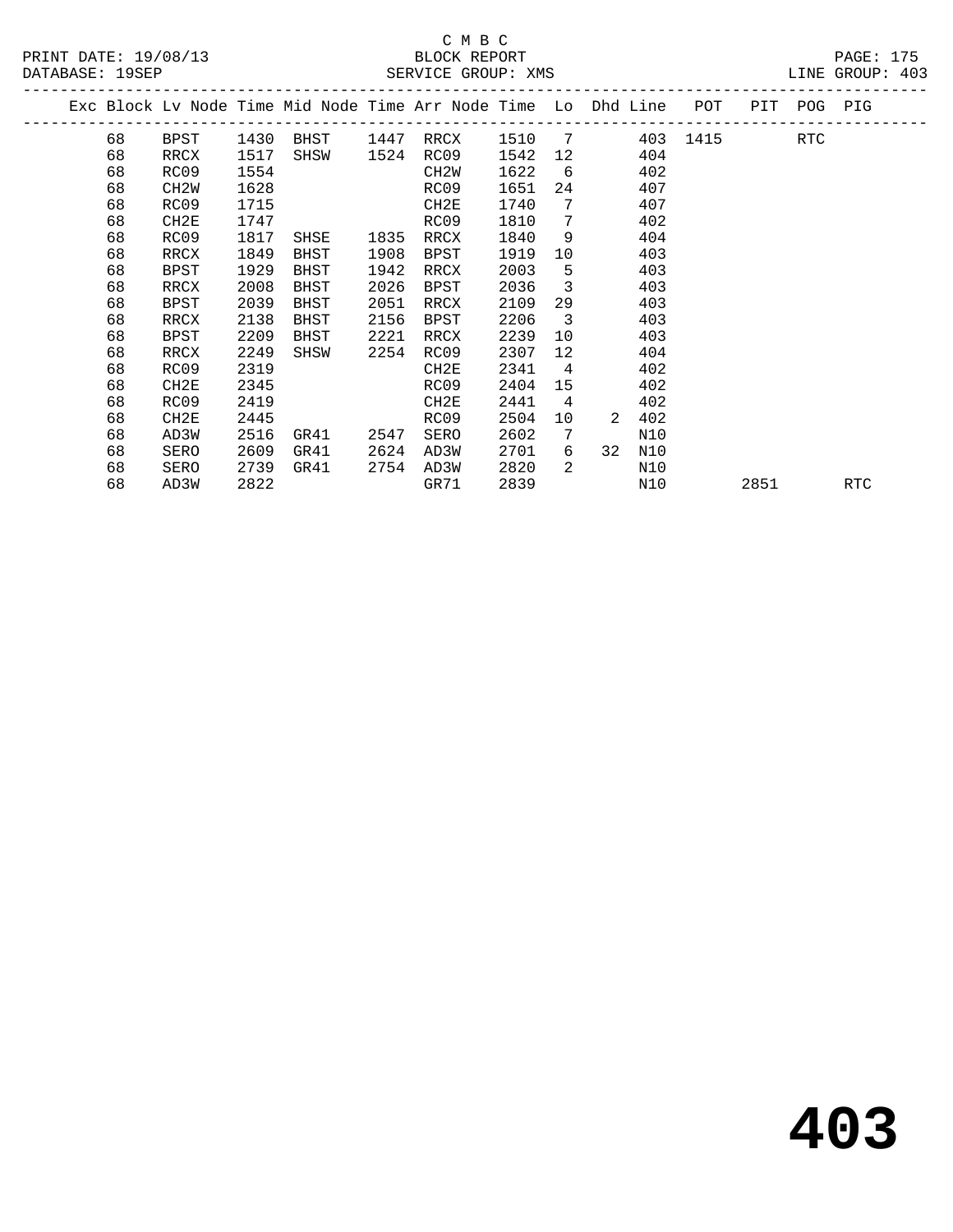|  |                                                                                                                                                                       |                                                                                                      |                                                                              |                                                                                                                                                         |                                                                              | C M B C                                                                                                                                                |                                                                                                              |                                                                     |                                                                                                                                                                                                        |              |            |     |
|--|-----------------------------------------------------------------------------------------------------------------------------------------------------------------------|------------------------------------------------------------------------------------------------------|------------------------------------------------------------------------------|---------------------------------------------------------------------------------------------------------------------------------------------------------|------------------------------------------------------------------------------|--------------------------------------------------------------------------------------------------------------------------------------------------------|--------------------------------------------------------------------------------------------------------------|---------------------------------------------------------------------|--------------------------------------------------------------------------------------------------------------------------------------------------------------------------------------------------------|--------------|------------|-----|
|  |                                                                                                                                                                       | 49CE 49 AV & CAMBIE                                                                                  |                                                                              | 49GR 49 AV & GRANVILLE<br>G49S GRANVILLE & 49 AV<br>MTST METROTOWN STATION<br>RTC Richmond Depot                                                        |                                                                              |                                                                                                                                                        |                                                                                                              |                                                                     | 49CW 49 AV & CAMBIE<br>49KN EB E 49 AV FS KNIGHT ST<br>GRANVILLE & 49 AV ABMI WIGHT BRIDGE MITCHELL ISLAND MTST METROTOWN STATION ROOS RICHMOND CENTRE BAY 9<br>RTC Richmond Depot ULP UNIVERSITY LOOP |              |            |     |
|  |                                                                                                                                                                       |                                                                                                      |                                                                              |                                                                                                                                                         |                                                                              |                                                                                                                                                        |                                                                                                              |                                                                     | Exc Block Lv Node Time Mid Node Time Arr Node Time Lo Dhd Line POT PIT POG PIG                                                                                                                         |              |            |     |
|  | $\mathbf{1}$<br>$\mathbf{1}$<br>$\mathbf{1}$<br>$\mathbf{1}$<br>1<br>$\mathbf 1$<br>$\mathbf 1$                                                                       | MTST<br>RC09<br>MTST<br>RC09<br>MTST<br>RC09<br>MTST                                                 |                                                                              | 1058 49KN<br>1154 KBMI<br>1254 49KN<br>1354 KBMI<br>1454 49KN<br>1555 KBMI                                                                              |                                                                              | 1133 MTST<br>1215 RC09<br>1329 MTST<br>1415 RC09<br>1530 MTST<br>1616 RC09                                                                             | 1346<br>1445                                                                                                 |                                                                     | 1 MTST 755 KBMI 811 RC09 833 25 430 725 RTC<br>1 RC09 858 49KN 928 MTST 941 13 430<br>954 KBMI 1013 RC09 1037 21 430<br>1148 6 430<br>1241 13 430<br>8 430<br>9 430<br>1549 6 430<br>1645 11 430       |              |            |     |
|  | 1<br>$\mathbf 1$<br>1<br>$\mathbf 1$                                                                                                                                  | RC09<br>MTST<br>RC09<br>MTST                                                                         |                                                                              | 1656 49KN<br>1756 KBMI<br>1857 49KN<br>1957 KBMI                                                                                                        |                                                                              | 1730 MTST<br>1928 MTST<br>2013 RC09                                                                                                                    |                                                                                                              |                                                                     | $1747$ 9 430<br>1816 RC09 1841 16 430<br>1942 15 430<br>2034 430                                                                                                                                       | 430 2046 RTC |            |     |
|  | 2<br>2<br>$\overline{c}$<br>$\overline{c}$<br>$\overline{c}$<br>2<br>$\overline{c}$<br>$\overline{c}$<br>2<br>2<br>$\overline{c}$<br>$\overline{c}$<br>$\overline{a}$ | RC09<br>MTST<br>RC09<br>MTST<br>RC09<br>MTST<br>RC09<br>MTST<br>RC09<br>MTST<br>RC09<br>MTST<br>RC09 | 758<br>1156<br>1256<br>1354<br>1756                                          | 49KN<br>857 KBMI<br>958 49KN<br>1055 KBMT<br>1055 KBMI<br>49KN<br>KBMI<br>49KN<br>1454 KBMI<br>1554 49KN<br>1700 KBMI<br>49KN<br>1858 KBMI<br>1957 49KN |                                                                              | 826 MTST<br>915 RC09<br>1030 MTST<br>1114 RC09<br>1231 MTST<br>1317 RC09<br>1430 MTST<br>1515 RC09<br>1630 MTST<br>1721 RC09<br>1830 MTST<br>1916 RC09 | 838<br>937<br>1043<br>1139<br>1246<br>1345<br>1449<br>1545<br>1647<br>1745<br>1847<br>1939<br>2027 MTST 2041 | 21<br>12<br>17<br>10<br>9<br>13<br>11<br>11<br>18                   | 19<br>430<br>430<br>430<br>430<br>430<br>430<br>$\begin{array}{ccc} 5 & 430 \\ 9 & 430 \end{array}$<br>430<br>430<br>$430$<br>$430$<br>14 430                                                          | 743          | <b>RTC</b> |     |
|  | $\overline{2}$<br>3<br>3<br>3<br>3<br>3<br>3<br>3<br>3<br>3<br>3<br>3<br>3                                                                                            | MTST<br>MTST<br>MTST<br>RC09<br>MTST<br>RC09<br>MTST<br>RC09<br>MTST<br>RC09<br>MTST<br>RC09         | 1026<br>1128<br>1226<br>1324<br>1424<br>1524<br>1627<br>1726<br>1824<br>1927 | 2055 KBMI<br>KBMI<br>49KN<br>KBMI<br>49KN<br>KBMI<br>49KN<br>KBMI<br>49KN<br>KBMI<br>49KN                                                               | 1045<br>1203<br>1247<br>1400<br>1445<br>1600<br>1648<br>1800<br>1844<br>1957 | 2111 RC09<br>RC09<br>MTST<br>RC09<br>MTST<br>RC09<br>${\tt MTST}$<br>RC09<br>MTST<br>RC09<br>MTST                                                      | 2132<br>1109<br>1218<br>1313<br>1419<br>1515<br>1617<br>1715<br>1817<br>1909<br>2011                         | 19<br>8<br>11<br>- 5<br>9<br>10<br>11<br>$\overline{7}$<br>18<br>14 | 430 2144<br>825 KBMI 843 RC09 905 23 430<br>RC09 928 49KN 1000 MTST 1013 13 430<br>430<br>430<br>430<br>430<br>430<br>430<br>430<br>430<br>430<br>430                                                  |              | <b>RTC</b> | RTC |
|  | 3                                                                                                                                                                     | MTST                                                                                                 | 2025                                                                         | KBMI                                                                                                                                                    | 2041                                                                         | RC09                                                                                                                                                   | 2102                                                                                                         |                                                                     | 430                                                                                                                                                                                                    | 2114         |            | RTC |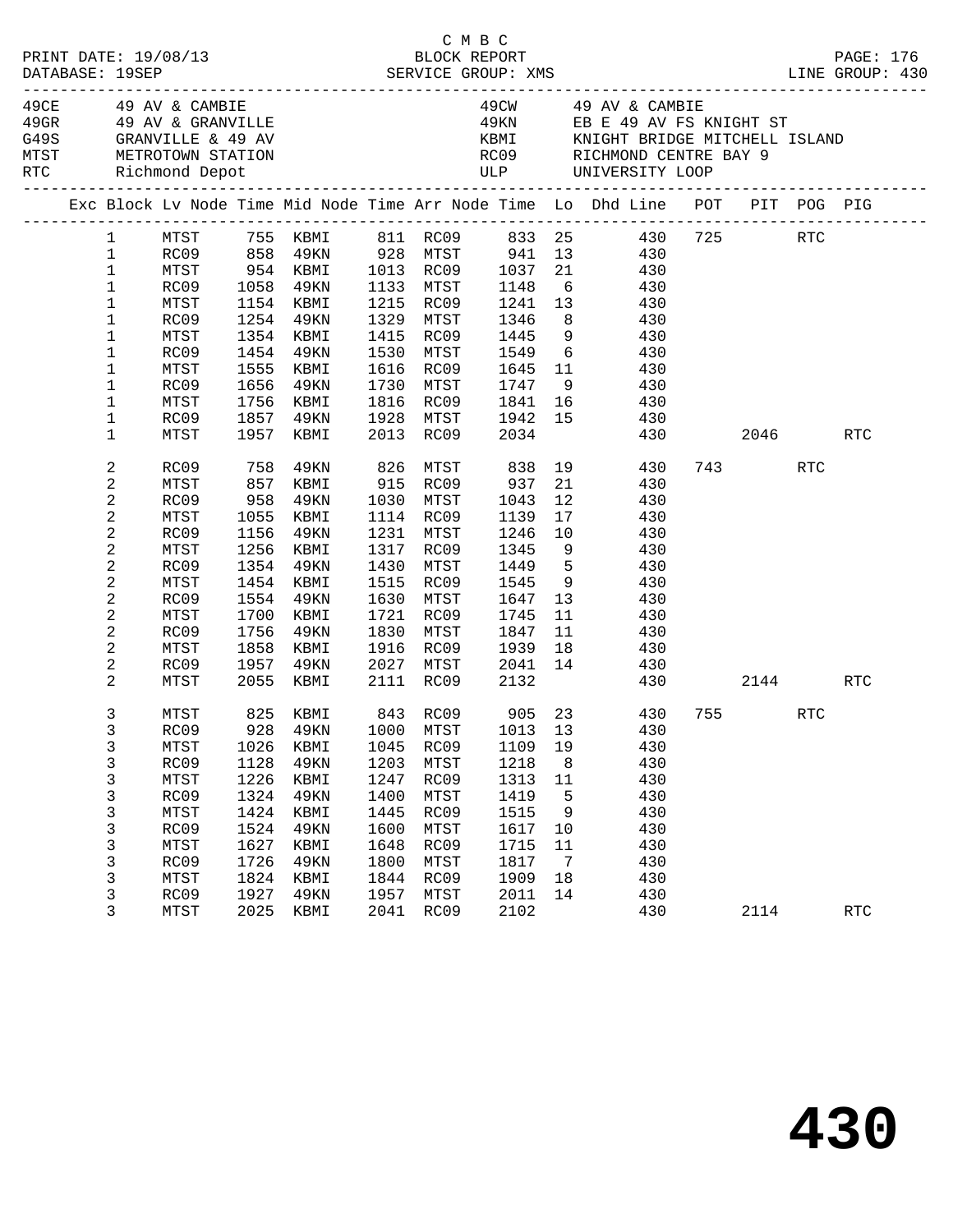|                |      |               |          |      |            |        |                 | Exc Block Lv Node Time Mid Node Time Arr Node Time Lo Dhd Line POT |     |      | PIT POG PIG |            |  |
|----------------|------|---------------|----------|------|------------|--------|-----------------|--------------------------------------------------------------------|-----|------|-------------|------------|--|
| 4              | RC09 |               | 828 49KN |      | 858 MTST   | 910 14 |                 | 430                                                                | 813 |      | <b>RTC</b>  |            |  |
| $\overline{4}$ | MTST | $924$<br>1028 | KBMI     |      | $943$ RC09 | 1007   | 21              | 430                                                                |     |      |             |            |  |
| $\overline{4}$ | RC09 | 1028          | 49KN     |      | 1102 MTST  | 1117   | $\overline{7}$  | 430                                                                |     |      |             |            |  |
| $\overline{4}$ | MTST | 1124          | KBMI     |      | 1143 RC09  | 1209   | 15              | 430                                                                |     |      |             |            |  |
| $\overline{4}$ | RC09 | 1224          | 49KN     | 1259 | MTST       | 1316   | 10              | 430                                                                |     |      |             |            |  |
| $\overline{4}$ | MTST | 1326          | KBMI     | 1347 | RC09       | 1415   | 9               | 430                                                                |     |      |             |            |  |
| 4              | RC09 | 1424          | 49KN     | 1500 | MTST       | 1519   | 6               | 430                                                                |     |      |             |            |  |
| 4              | MTST | 1525          | KBMI     | 1546 | RC09       | 1615   | 11              | 430                                                                |     |      |             |            |  |
| 4              | RC09 | 1626          | 49KN     | 1702 | MTST       | 1719   | 9               | 430                                                                |     |      |             |            |  |
| 4              | MTST | 1728          | KBMI     | 1749 | RC09       | 1813   | 14              | 430                                                                |     |      |             |            |  |
| 4              | RC09 | 1827          | 49KN     | 1858 | MTST       | 1913   | 17              | 430                                                                |     |      |             |            |  |
| 4              | MTST | 1930          | KBMI     | 1948 | RC09       | 2009   | 18              | 430                                                                |     |      |             |            |  |
| 4              | RC09 | 2027          | 49KN     | 2057 | MTST       | 2111   |                 | 430                                                                |     | 2141 |             | <b>RTC</b> |  |
| 70             | 49GR | 612           | 49CE     | 616  | MTST       | 635    | 6               | 049                                                                | 552 |      | <b>RTC</b>  |            |  |
| 70             | MTST | 641           | 49CW     | 705  | ULP        | 728    | 8               | 049                                                                |     |      |             |            |  |
| 70             | ULP  | 736           | 49CE     | 800  | MTST       | 820    | 5               | 049                                                                |     |      |             |            |  |
| 70             | MTST | 825           | 49CW     | 850  | ULP        | 914    | $6\phantom{1}6$ | 049                                                                |     |      |             |            |  |
| 70             | ULP  | 920           | 49CE     | 946  | MTST       | 1011   | 16              | 049                                                                |     |      |             |            |  |
| 70             | MTST | 1027          | 49CW     | 1057 | ULP        | 1126   | 9               | 049                                                                |     |      |             |            |  |
| 70             | ULP  | 1135          | 49CE     | 1202 | MTST       | 1233   | 14              | 049                                                                |     |      |             |            |  |
| 70             | MTST | 1247          | 49CW     | 1319 | ULP        | 1349   | 8               | 049                                                                |     |      |             |            |  |
| 70             | ULP  | 1357          | 49CE     | 1427 | MTST       | 1500   | 13              | 049                                                                |     |      |             |            |  |
| 70             | MTST | 1513          | 49CW     | 1543 | ULP        | 1613   | 8 <sup>8</sup>  | 049                                                                |     |      |             |            |  |
| 70             | ULP  | 1621          | 49CE     | 1649 | MTST       | 1720   | 17              | 049                                                                |     |      |             |            |  |
| 70             | MTST | 1737          | 49CW     | 1806 | ULP        | 1831   | 14              | 049                                                                |     |      |             |            |  |
| 70             | ULP  | 1845          | 49CE     | 1909 | MTST       | 1937   |                 | 049                                                                |     | 2007 |             | <b>RTC</b> |  |
| $71$           | MTST | 623           | 49CW     | 647  | ULP        | 710    | 11              | 049                                                                | 553 |      | <b>RTC</b>  |            |  |
| 71             | ULP  | 721           | 49CE     | 745  | MTST       | 805    | 5               | 049                                                                |     |      |             |            |  |
| $71\,$         | MTST | 810           | 49CW     | 835  | ULP        | 858    | $7\phantom{.0}$ | 049                                                                |     |      |             |            |  |
| 71             | ULP  | 905           | 49CE     | 931  | MTST       | 956    | $7\phantom{.0}$ | 049                                                                |     |      |             |            |  |
| 71             | MTST | 1003          | 49CW     | 1033 | ULP        | 1102   | 8               | 049                                                                |     |      |             |            |  |
| 71             | ULP  | 1110          | 49CE     | 1137 | MTST       | 1206   | 8               | 049                                                                |     |      |             |            |  |
| 71             | MTST | 1214          | 49CW     | 1245 | ULP        | 1315   | $7\overline{ }$ | 049                                                                |     |      |             |            |  |
| 71             | ULP  | 1322          | 49CE     | 1351 | MTST       | 1424   | 13              | 049                                                                |     |      |             |            |  |
| $71\,$         | MTST | 1437          | 49CW     | 1507 | ULP        | 1537   | - 9             | 049                                                                |     |      |             |            |  |
| 71             | ULP  | 1546          | 49CE     | 1614 | MTST       | 1645   | 15              | 049                                                                |     |      |             |            |  |
| $71\,$         | MTST | 1700          | 49CW     | 1731 | ULP        | 1758   | 11              | 049                                                                |     |      |             |            |  |
| 71             | ULP  | 1809          | 49CE     | 1834 | MTST       | 1902   | 12              | 049                                                                |     |      |             |            |  |
| 71             | MTST | 1914          | 49CW     | 1939 | ULP        | 2003   | 13              | 049                                                                |     |      |             |            |  |
| 71             | ULP  | 2016          | 49CE     | 2040 | MTST       | 2106   | 16              | 049                                                                |     |      |             |            |  |
| 71             | MTST | 2122          | 49CW     | 2147 | G49S       | 2151   |                 | 049                                                                |     | 2206 |             | <b>RTC</b> |  |
|                |      |               |          |      |            |        |                 |                                                                    |     |      |             |            |  |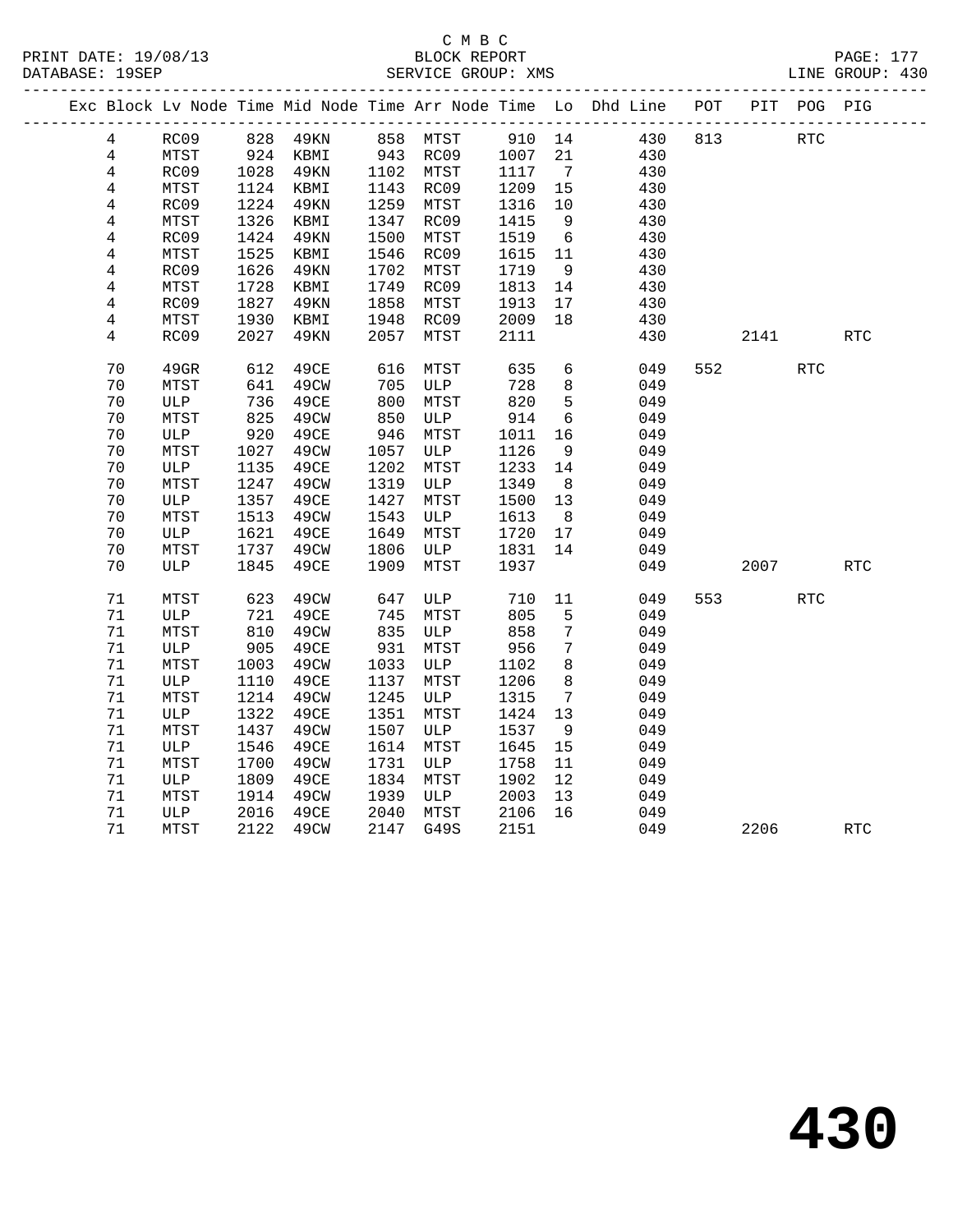PRINT DATE: 19/08/13 BLOCK REPORT BATABASE: 19SEP

# C M B C<br>BLOCK REPORT

PAGE: 178<br>LINE GROUP: 430

| DAIABASL · 1995F |      |      |          |      | PEKATCE GKOOL. VWP |      |                |                                                                                                 |     |      |             | TIME GKOOL. 420 |  |
|------------------|------|------|----------|------|--------------------|------|----------------|-------------------------------------------------------------------------------------------------|-----|------|-------------|-----------------|--|
|                  |      |      |          |      |                    |      |                | -------------------------<br>Exc Block Lv Node Time Mid Node Time Arr Node Time Lo Dhd Line POT |     |      | PIT POG PIG |                 |  |
| 72               | 49GR |      | 627 49CE |      | 631 MTST           | 650  | 6              | 049                                                                                             | 607 |      | <b>RTC</b>  |                 |  |
| 72               | MTST | 656  | 49CW     | 720  | ULP                | 743  | 9              | 049                                                                                             |     |      |             |                 |  |
| 72               | ULP  | 752  | 49CE     | 816  | MTST               | 836  | 18             | 049                                                                                             |     |      |             |                 |  |
| 72               | MTST | 854  | 49CW     | 920  | ULP                | 945  | 14             | 049                                                                                             |     |      |             |                 |  |
| 72               | ULP  | 959  | 49CE     | 1025 | MTST               | 1051 | 12             | 049                                                                                             |     |      |             |                 |  |
| 72               | MTST | 1103 | 49CW     | 1133 | ULP                | 1202 | 9              | 049                                                                                             |     |      |             |                 |  |
| 72               | ULP  | 1211 | 49CE     | 1238 | MTST               | 1311 | 14             | 049                                                                                             |     |      |             |                 |  |
| 72               | MTST | 1325 | 49CW     | 1355 | ULP                | 1425 | 10             | 049                                                                                             |     |      |             |                 |  |
| 72               | ULP  | 1435 | 49CE     | 1503 | MTST               | 1534 | 15             | 049                                                                                             |     |      |             |                 |  |
| 72               | MTST | 1549 | 49CW     | 1619 | ULP                | 1647 | 9              | 049                                                                                             |     |      |             |                 |  |
| 72               | ULP  | 1656 | 49CE     | 1724 | MTST               | 1754 | 9              | 049                                                                                             |     |      |             |                 |  |
| 72               | MTST | 1803 | 49CW     | 1830 | ULP                | 1855 | 12             | 049                                                                                             |     |      |             |                 |  |
| 72               | ULP  | 1907 | 49CE     | 1931 | MTST               | 1957 | 10             | 049                                                                                             |     |      |             |                 |  |
| 72               | MTST | 2007 | 49CW     | 2032 | ULP                | 2056 | 9              | 049                                                                                             |     |      |             |                 |  |
| 72               | ULP  | 2105 | 49CE     | 2129 | MTST               | 2155 | 12             | 049                                                                                             |     |      |             |                 |  |
| 72               | MTST | 2207 | 49CW     | 2232 | ULP                | 2256 | 13             | 049                                                                                             |     |      |             |                 |  |
| 72               | ULP  | 2309 | 49CE     | 2333 | MTST               | 2354 | 14             | 049                                                                                             |     |      |             |                 |  |
| 72               | MTST | 2408 | 49CW     | 2430 | G49S               | 2434 |                | 049                                                                                             |     | 2449 |             | <b>RTC</b>      |  |
|                  |      |      |          |      |                    |      |                |                                                                                                 |     |      |             |                 |  |
| 73               | 49GR | 642  | 49CE     | 646  | MTST               | 705  | 6              | 049                                                                                             | 622 |      | <b>RTC</b>  |                 |  |
| 73               | MTST | 711  | 49CW     | 735  | ULP                | 758  | 8              | 049                                                                                             |     |      |             |                 |  |
| 73               | ULP  | 806  | 49CE     | 831  | MTST               | 852  | 15             | 049                                                                                             |     |      |             |                 |  |
| 73               | MTST | 907  | 49CW     | 935  | ULP                | 1001 | 10             | 049                                                                                             |     |      |             |                 |  |
| 73               | ULP  | 1011 | 49CE     | 1037 | MTST               | 1103 | 12             | 049                                                                                             |     |      |             |                 |  |
| 73               | MTST | 1115 | 49CW     | 1145 | ULP                | 1214 | 9              | 049                                                                                             |     |      |             |                 |  |
| 73               | ULP  | 1223 | 49CE     | 1250 | MTST               | 1323 | 14             | 049                                                                                             |     |      |             |                 |  |
| 73               | MTST | 1337 | 49CW     | 1407 | ULP                | 1437 | 10             | 049                                                                                             |     |      |             |                 |  |
| 73               | ULP  | 1447 | 49CE     | 1515 | MTST               | 1546 | 14             | 049                                                                                             |     |      |             |                 |  |
| 73               | MTST | 1600 | 49CW     | 1631 | ULP                | 1659 | 10             | 049                                                                                             |     |      |             |                 |  |
| 73               | ULP  | 1709 | 49CE     | 1736 | MTST               | 1806 | 8 <sup>8</sup> | 049                                                                                             |     |      |             |                 |  |
| 73               | MTST | 1814 | 49CW     | 1841 | ULP                | 1906 | 13             | 049                                                                                             |     |      |             |                 |  |
| 73               | ULP  | 1919 | 49CE     | 1943 | MTST               | 2009 | 13             | 049                                                                                             |     |      |             |                 |  |
| 73               | MTST | 2022 | 49CW     | 2047 | G49S               | 2051 |                | 049                                                                                             |     | 2106 |             | <b>RTC</b>      |  |
|                  |      |      |          |      |                    |      |                |                                                                                                 |     |      |             |                 |  |
| 74               | ULP  | 652  | 49CE     | 716  | MTST               | 736  | 5              | 049                                                                                             | 607 |      | <b>RTC</b>  |                 |  |
| 74               | MTST | 741  | 49CW     | 805  | ULP                | 828  | 7              | 049                                                                                             |     |      |             |                 |  |
| 74               | ULP  | 835  | 49CE     | 901  | MTST               | 924  | 11             | 049                                                                                             |     |      |             |                 |  |
| 74               | MTST | 935  | 49CW     | 1005 | ULP                | 1034 | 12             | 049                                                                                             |     |      |             |                 |  |
| 74               | ULP  | 1046 | 49CE     | 1113 | MTST               | 1141 | 9              | 049                                                                                             |     |      |             |                 |  |
| 74               | MTST | 1150 | 49CW     | 1221 | ULP                | 1251 | 6              | 049                                                                                             |     |      |             |                 |  |
| 74               | ULP  | 1257 | 49CE     | 1326 | MTST               | 1359 | 14             | 049                                                                                             |     |      |             |                 |  |
| 74               | MTST | 1413 | 49CW     | 1443 | ULP                | 1513 | 10             | 049                                                                                             |     |      |             |                 |  |
| 74               | ULP  | 1523 | 49CE     | 1551 | MTST               | 1622 | 14             | 049                                                                                             |     |      |             |                 |  |
| 74               | MTST | 1636 | 49CW     | 1707 | ULP                | 1734 | 11             | 049                                                                                             |     |      |             |                 |  |
| 74               | ULP  | 1745 | 49CE     | 1811 | MTST               | 1839 | 10             | 049                                                                                             |     |      |             |                 |  |
| 74               | MTST | 1849 | 49CW     | 1916 | ULP                | 1940 | 6              | 049                                                                                             |     |      |             |                 |  |
| 74               | ULP  | 1946 | 49CE     | 2010 | MTST               | 2036 | 16             | 049                                                                                             |     |      |             |                 |  |
|                  |      |      |          |      |                    |      |                |                                                                                                 |     |      |             |                 |  |

74 MTST 2052 49CW 2117 G49S 2121 049 2136 RTC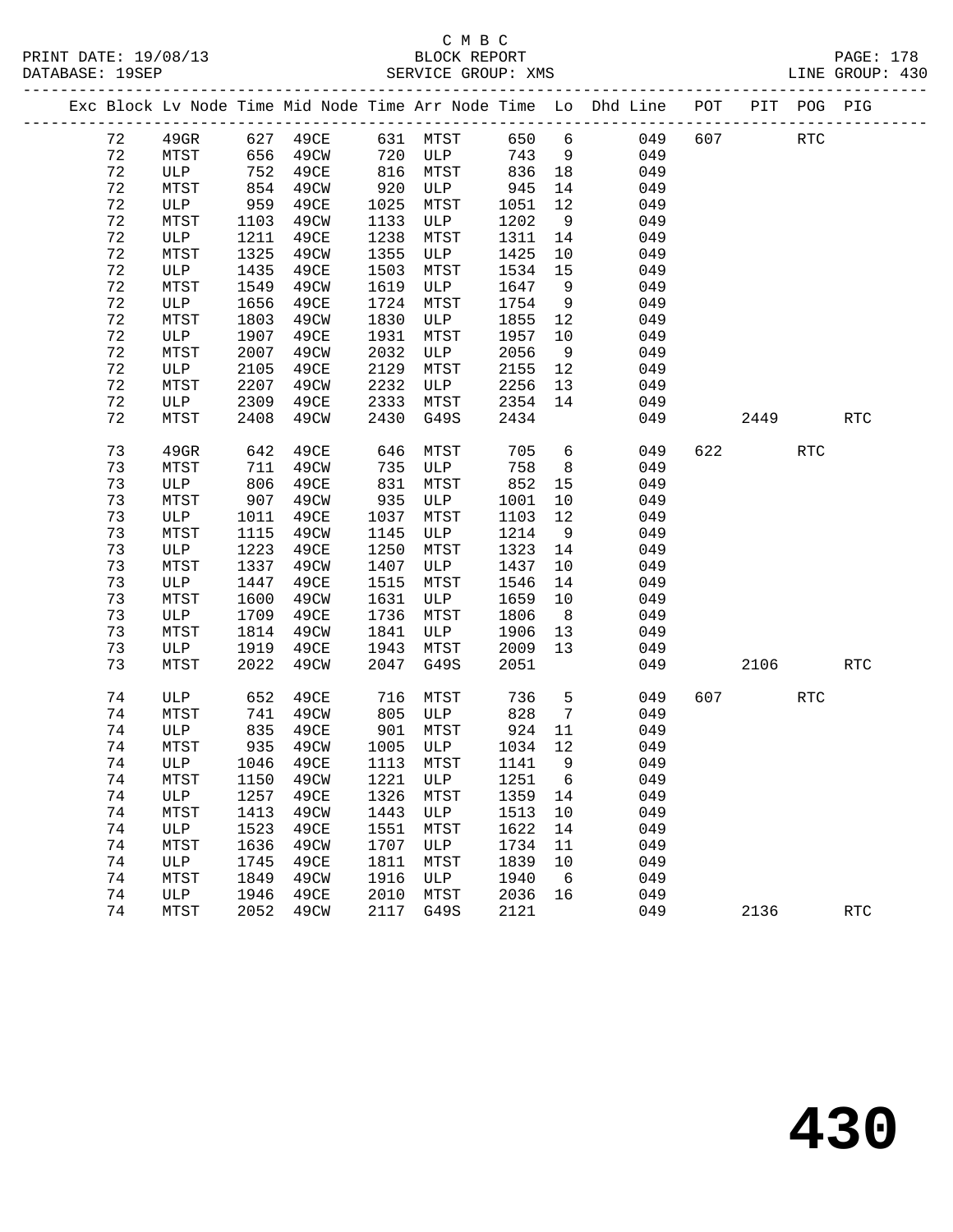### C M B C

| DATABASE: 19SEP |    |      |      |           |      | SERVICE GROUP: XMS                                      |         |                 | LINE GROUP: 430                                                                |     |            |            |                      |  |
|-----------------|----|------|------|-----------|------|---------------------------------------------------------|---------|-----------------|--------------------------------------------------------------------------------|-----|------------|------------|----------------------|--|
|                 |    |      |      |           |      |                                                         |         |                 | Exc Block Lv Node Time Mid Node Time Arr Node Time Lo Dhd Line POT PIT POG PIG |     |            |            |                      |  |
|                 | 75 |      |      |           |      | 49GR 657 49CE 701 MTST 721 5                            |         |                 | 049                                                                            | 637 | <b>RTC</b> |            |                      |  |
|                 | 75 | MTST | 726  |           |      | 49CW 750 ULP 813 8                                      |         |                 | 049                                                                            |     |            |            |                      |  |
|                 | 75 | ULP  | 821  | 49CE      |      | 846 MTST 907                                            |         | 15              | 049                                                                            |     |            |            |                      |  |
|                 | 75 | MTST | 922  | 49CW      |      | 950 ULP                                                 | 1016    | $7\overline{ }$ | 049                                                                            |     |            |            |                      |  |
|                 | 75 | ULP  | 1023 | 49CE      | 1049 | MTST                                                    | 1115    | 12              | 049                                                                            |     |            |            |                      |  |
|                 | 75 | MTST | 1127 | 49CW      | 1157 | ULP                                                     | 1226    | $\overline{7}$  | 049                                                                            |     |            |            |                      |  |
|                 | 75 | ULP  | 1233 | 49CE      | 1302 | MTST                                                    | 1335    | 14              | 049                                                                            |     |            |            |                      |  |
|                 | 75 |      | 1349 | 49CW      | 1419 |                                                         | 1449    |                 | 049                                                                            |     |            |            |                      |  |
|                 |    | MTST |      |           |      | ULP                                                     |         | 10              |                                                                                |     |            |            |                      |  |
|                 | 75 | ULP  | 1459 | 49CE      | 1527 | MTST                                                    | 1558    | 14              | 049                                                                            |     |            |            |                      |  |
|                 | 75 | MTST | 1612 | 49CW      | 1643 | ULP                                                     | 1711    | 9               | 049                                                                            |     |            |            |                      |  |
|                 | 75 | ULP  | 1720 | 49CE      | 1747 | MTST                                                    | 1817    | 8 <sup>8</sup>  | 049                                                                            |     |            |            |                      |  |
|                 | 75 | MTST | 1825 | 49CW      | 1852 | ULP                                                     | 1917    | 14              | 049                                                                            |     |            |            |                      |  |
|                 | 75 | ULP  | 1931 | 49CE      | 1955 | MTST                                                    | 2021    | 16              | 049                                                                            |     |            |            |                      |  |
|                 | 75 | MTST | 2037 | 49CW      | 2102 | ULP                                                     | 2126    | 9               | 049                                                                            |     |            |            |                      |  |
|                 | 75 | ULP  | 2135 | 49CE      | 2159 | MTST                                                    | 2225    | 13              | 049                                                                            |     |            |            |                      |  |
|                 | 75 | MTST | 2238 | 49CW      | 2302 | ULP                                                     | 2326    | 13              | 049                                                                            |     |            |            |                      |  |
|                 | 75 | ULP  | 2339 | 49CE      | 2403 | MTST                                                    | 2424    |                 | 049                                                                            |     |            | 2454       | RTC                  |  |
|                 | 76 | ULP  | 706  | 49CE      | 730  | MTST                                                    | 750     | 5               | 049                                                                            |     | 621 000    | RTC        |                      |  |
|                 | 76 | MTST | 755  | 49CW      | 820  | ULP                                                     | 843     | $7\overline{ }$ | 049                                                                            |     |            |            |                      |  |
|                 | 76 | ULP  | 850  | 49CE      | 916  | MTST                                                    | 939     | 11              | 049                                                                            |     |            |            |                      |  |
|                 | 76 | MTST | 950  | 49CW      | 1020 | ULP                                                     | 1049    | 9               | 049                                                                            |     |            |            |                      |  |
|                 | 76 | ULP  | 1058 | 49CE      | 1125 | MTST                                                    | 1153    | 9               | 049                                                                            |     |            |            |                      |  |
|                 | 76 | MTST | 1202 | 49CW      | 1233 | ULP                                                     | 1303    | $7\overline{ }$ | 049                                                                            |     |            |            |                      |  |
|                 | 76 | ULP  | 1310 | 49CE      | 1339 | MTST                                                    | 1412    | 13              | 049                                                                            |     |            |            |                      |  |
|                 | 76 | MTST | 1425 | 49CW      | 1455 | ULP                                                     | 1525    | 10              | 049                                                                            |     |            |            |                      |  |
|                 | 76 | ULP  | 1535 | 49CE      | 1603 | MTST                                                    | 1634    | 14              | 049                                                                            |     |            |            |                      |  |
|                 | 76 | MTST | 1648 |           | 1719 | ULP                                                     | 1746    |                 | 049                                                                            |     |            |            |                      |  |
|                 |    |      |      | 49CW      |      |                                                         |         | 11              |                                                                                |     |            |            |                      |  |
|                 | 76 | ULP  | 1757 | 49CE      | 1823 | MTST                                                    | 1851    | 10              | 049                                                                            |     |            |            |                      |  |
|                 | 76 | MTST | 1901 | 49CW      | 1928 | ULP                                                     | 1952    | 9               | 049                                                                            |     |            |            |                      |  |
|                 | 76 | ULP  | 2001 | 49CE      | 2025 | MTST                                                    | 2051    | 16              | 049                                                                            |     |            |            |                      |  |
|                 | 76 | MTST | 2107 | 49CW      | 2132 | ULP                                                     | 2156    | 11              | 049                                                                            |     |            |            |                      |  |
|                 | 76 | ULP  | 2207 | 49CE      | 2231 | MTST                                                    | 2255    | 13              | 049                                                                            |     |            |            |                      |  |
|                 | 76 | MTST | 2308 | 49CW      | 2332 | ULP                                                     | 2356    |                 | 049                                                                            |     | 2425       |            | RTC                  |  |
|                 | 77 | MTST | 839  | 49CW      |      | 905 ULP 930                                             |         | $5^{\circ}$     | 049                                                                            | 809 |            | <b>RTC</b> |                      |  |
|                 | 77 | ULP  | 935  | 49CE      |      | 1001 MTST     1027   12<br>1109   ULP        1138     9 |         |                 | 049                                                                            |     |            |            |                      |  |
|                 | 77 | MTST |      | 1039 49CW |      |                                                         |         | 9               | 049                                                                            |     |            |            |                      |  |
|                 | 77 |      |      |           |      | ULP 1147 49CE 1214 MTST 1245 16                         |         |                 | 049                                                                            |     |            |            |                      |  |
|                 | 77 | MTST | 1301 | 49CW      | 1331 | ULP                                                     | 1401    | 8               | 049                                                                            |     |            |            |                      |  |
|                 | 77 | ULP  | 1409 | 49CE      | 1439 | MTST                                                    | 1512    | 13              | 049                                                                            |     |            |            |                      |  |
|                 | 77 | MTST | 1525 | 49CW      | 1555 | ULP                                                     | 1625    | 8               | 049                                                                            |     |            |            |                      |  |
|                 | 77 | ULP  | 1633 | 49CE      | 1701 | MTST                                                    | 1731    |                 | 049                                                                            |     | 1801       |            | $\operatorname{RTC}$ |  |
|                 | 78 | 49GR | 933  | 49CE      | 938  | MTST                                                    | 1002    | 13              | 049                                                                            | 903 |            | <b>RTC</b> |                      |  |
|                 | 78 | MTST | 1015 | 49CW      | 1045 | ULP                                                     | 1114    | 9               | 049                                                                            |     |            |            |                      |  |
|                 | 78 | ULP  | 1123 | 49CE      | 1150 | MTST                                                    | 1219    | 16              | 049                                                                            |     |            |            |                      |  |
|                 | 78 | MTST | 1235 | 49CW      | 1307 | ULP                                                     | 1337    | 8               | 049                                                                            |     |            |            |                      |  |
|                 | 78 | ULP  | 1345 | 49CE      | 1415 | MTST                                                    | 1448    | 13              | 049                                                                            |     |            |            |                      |  |
|                 | 78 |      | 1501 | 49CW      | 1531 | ULP                                                     | 1601    | 8               | 049                                                                            |     |            |            |                      |  |
|                 |    | MTST |      |           |      |                                                         |         |                 |                                                                                |     |            |            |                      |  |
|                 | 78 | ULP  | 1609 | 49CE      | 1637 | MTST                                                    | 1708    | 16              | 049                                                                            |     |            |            |                      |  |
|                 | 78 | MTST | 1724 | 49CW      | 1755 | ULP                                                     | 1822    | 10              | 049                                                                            |     |            |            |                      |  |
|                 | 78 | ULP  | 1832 | 49CE      | 1857 | MTST                                                    | 1925    | 12              | 049                                                                            |     |            |            |                      |  |
|                 | 78 | MTST | 1937 | 49CW      | 2002 | ULP                                                     | 2026    | 9               | 049                                                                            |     |            |            |                      |  |
|                 | 78 | ULP  | 2035 | 49CE      | 2059 | MTST                                                    | 2125    | 12              | 049                                                                            |     |            |            |                      |  |
|                 | 78 | MTST | 2137 | 49CW      | 2202 | ULP                                                     | 2226 13 |                 | 049                                                                            |     |            |            |                      |  |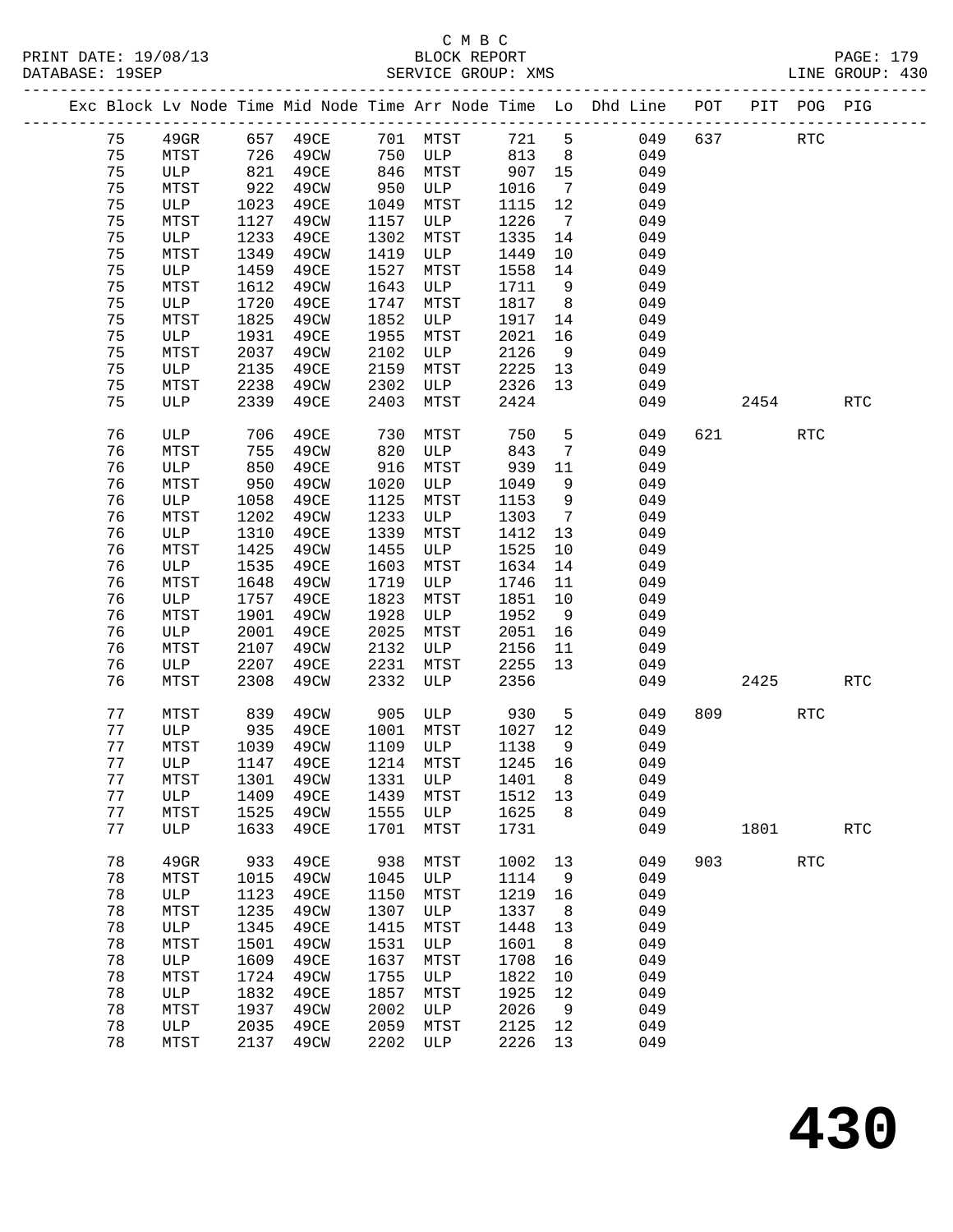|  |    |      |      |      |      |            |         |                   | Exc Block Lv Node Time Mid Node Time Arr Node Time Lo Dhd Line | POT  |      | PIT POG PIG |            |
|--|----|------|------|------|------|------------|---------|-------------------|----------------------------------------------------------------|------|------|-------------|------------|
|  | 78 | ULP  | 2239 | 49CE | 2303 | MTST       | 2324 16 |                   | 049                                                            |      |      |             |            |
|  | 78 | MTST | 2340 | 49CW | 2402 | G49S       | 2406    |                   | 049                                                            |      | 2421 |             | <b>RTC</b> |
|  | 79 | ULP  | 947  | 49CE | 1013 | MTST       | 1039    | 12                | 049                                                            | 902  |      | <b>RTC</b>  |            |
|  | 79 | MTST | 1051 | 49CW | 1121 | ULP        | 1150    | 9                 | 049                                                            |      |      |             |            |
|  | 79 | ULP  | 1159 | 49CE | 1226 | MTST       | 1257    | 16                | 049                                                            |      |      |             |            |
|  | 79 | MTST | 1313 | 49CW | 1343 | ULP        | 1413    | 8                 | 049                                                            |      |      |             |            |
|  | 79 | ULP  | 1421 | 49CE | 1451 | MTST       | 1524    | 13                | 049                                                            |      |      |             |            |
|  | 79 | MTST | 1537 | 49CW | 1607 | ULP        | 1635    | 9                 | 049                                                            |      |      |             |            |
|  | 79 | ULP  | 1644 | 49CE | 1712 | MTST       | 1742    | 7                 | 049                                                            |      |      |             |            |
|  | 79 | MTST | 1749 | 49CW | 1818 | ULP        | 1843    | 13                | 049                                                            |      |      |             |            |
|  | 79 | ULP  | 1856 | 49CE | 1920 | MTST       | 1948    | 4                 | 049                                                            |      |      |             |            |
|  | 79 | MTST | 1952 | 49CW | 2017 | G49S       | 2021    |                   | 049                                                            |      | 2036 |             | <b>RTC</b> |
|  |    |      |      |      |      |            |         |                   |                                                                |      |      |             |            |
|  | 80 | ULP  | 1034 | 49CE | 1101 | MTST       | 1129    | 9                 | 049                                                            | 949  |      | <b>RTC</b>  |            |
|  | 80 | MTST | 1138 | 49CW | 1209 | ULP        | 1239    | 6                 | 049                                                            |      |      |             |            |
|  | 80 | ULP  | 1245 | 49CE | 1314 | MTST       | 1347    | 14                | 049                                                            |      |      |             |            |
|  | 80 | MTST | 1401 | 49CW | 1431 | ULP        | 1501    | 10                | 049                                                            |      |      |             |            |
|  | 80 | ULP  | 1511 | 49CE | 1539 | MTST       | 1610    | 14                | 049                                                            |      |      |             |            |
|  | 80 | MTST | 1624 | 49CW | 1655 | <b>ULP</b> | 1723    | 9                 | 049                                                            |      |      |             |            |
|  | 80 | ULP  | 1732 | 49CE | 1759 | MTST       | 1829    | 8                 | 049                                                            |      |      |             |            |
|  | 80 | MTST | 1837 | 49CW | 1904 | ULP        | 1928    |                   | 049                                                            |      | 1957 |             | <b>RTC</b> |
|  |    |      |      |      |      |            |         |                   |                                                                |      |      |             |            |
|  | 81 | MTST | 1226 | 49CW | 1257 | ULP        | 1327    | 6                 | 049                                                            | 1156 |      | <b>RTC</b>  |            |
|  | 81 | ULP  | 1333 | 49CE | 1403 | MTST       | 1436    | 13                | 049                                                            |      |      |             |            |
|  | 81 | MTST | 1449 | 49CW | 1519 | ULP        | 1549    | 8                 | 049                                                            |      |      |             |            |
|  | 81 | ULP  | 1557 | 49CE | 1625 | MTST       | 1656    | 16                | 049                                                            |      |      |             |            |
|  | 81 | MTST | 1712 | 49CW | 1743 | ULP        | 1810    | 10                | 049                                                            |      |      |             |            |
|  | 81 | ULP  | 1820 | 49CE | 1845 | MTST       | 1913    | $12 \overline{ }$ | 049                                                            |      |      |             |            |
|  | 81 | MTST | 1925 | 49CW | 1950 | G49S       | 1954    |                   | 049                                                            |      | 2009 |             | <b>RTC</b> |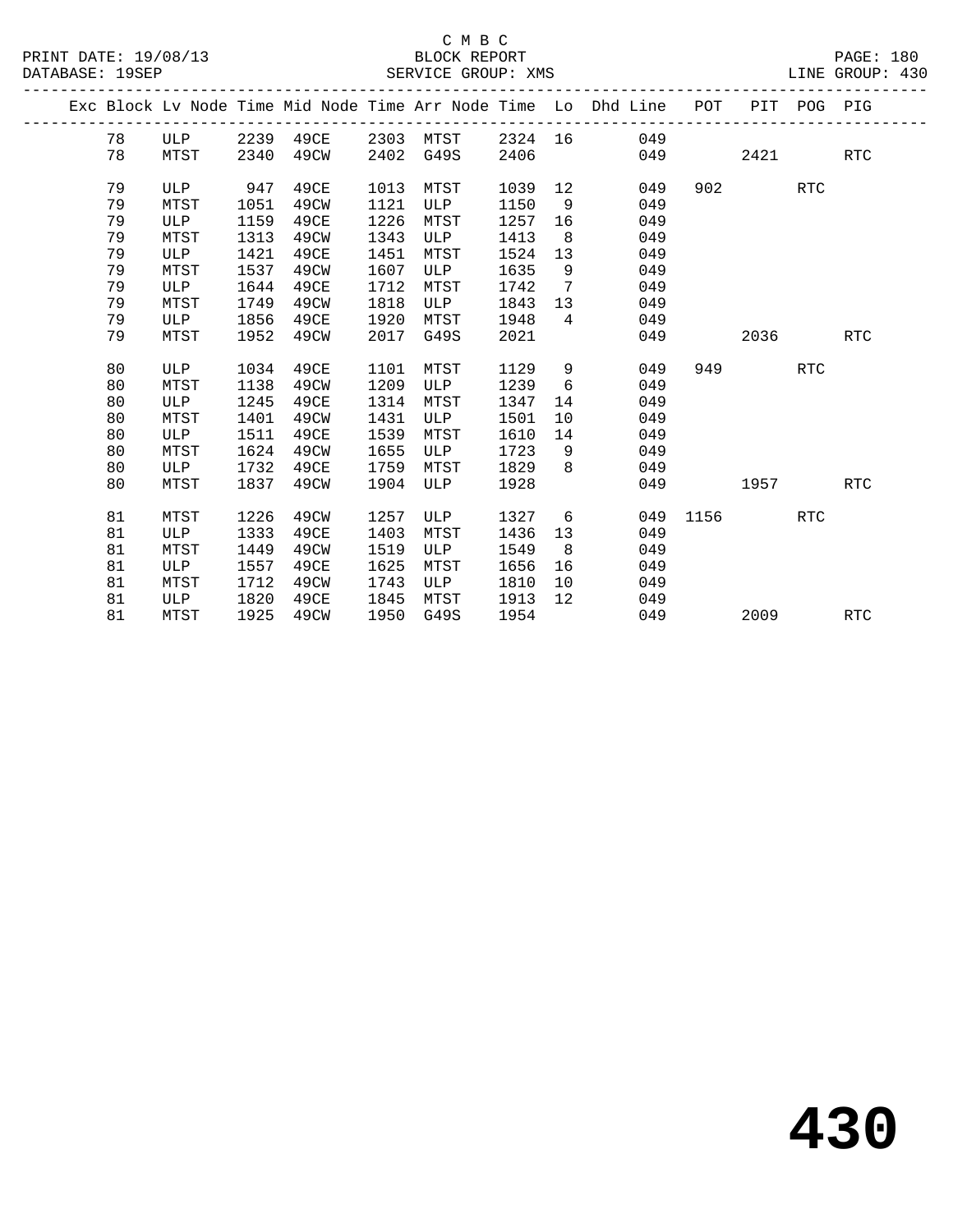|                                                                                                                                                                                                                                                   |                |                        | PRINT DATE: 19/08/13 |      |                                                                                                                         |      | C M B C                   | BLOCK REPORT                 |                |                                                                                                                     |     |         |            | PAGE: 181  |
|---------------------------------------------------------------------------------------------------------------------------------------------------------------------------------------------------------------------------------------------------|----------------|------------------------|----------------------|------|-------------------------------------------------------------------------------------------------------------------------|------|---------------------------|------------------------------|----------------|---------------------------------------------------------------------------------------------------------------------|-----|---------|------------|------------|
| DESCRIPTION AND CONTRAST DESCRIPTION AND DESCRIPTION AND RESERVICE ORDUP. THE CROW PROSE PROSES AND LINE OF THE CONTRAST OF THE CROWN AND THE CHARGE OF THE CONTRAST OF THE CONTRAST OF THE CONTRAST OF THE CONTRAST OF THE CO<br>DATABASE: 19SEP |                |                        |                      |      |                                                                                                                         |      |                           |                              |                |                                                                                                                     |     |         |            |            |
|                                                                                                                                                                                                                                                   |                |                        |                      |      | 28CR 128 ST & CRESCENT RD<br>BPST BRIDGEPORT STN<br>MAEX MATHEWS EXCHANGE<br>RTC Richmond Depot<br>SUKD SULLIVAN & KIDD |      |                           |                              |                | 2A52 2ND AV & 52A ST TERMINUS<br>LADX LADNER EXCHANGE<br>OXVN OXFORD ST FS VINE AV<br>SSPR SOUTH SURREY PARK N RIDE |     |         |            |            |
|                                                                                                                                                                                                                                                   |                |                        |                      |      |                                                                                                                         |      |                           |                              |                | Exc Block Lv Node Time Mid Node Time Arr Node Time Lo Dhd Line POT PIT POG PIG                                      |     |         |            |            |
|                                                                                                                                                                                                                                                   |                | $1 \quad \blacksquare$ |                      |      |                                                                                                                         |      |                           |                              |                | 28CR 417 J&N5 BPST 505 15 351 353 RTC                                                                               |     |         |            |            |
|                                                                                                                                                                                                                                                   | $\mathbf{1}$   |                        |                      |      |                                                                                                                         |      |                           |                              |                | BPST 520 MAEX 536 SUKD 609 18 351                                                                                   |     |         |            |            |
|                                                                                                                                                                                                                                                   | $\mathbf{1}$   |                        | SUKD                 |      | 627 J&N5 BPST<br>736 MAEX 753 OXVN<br>825 SSPR 840 BPST                                                                 |      |                           | BPST 722 14                  |                | 351                                                                                                                 |     |         |            |            |
|                                                                                                                                                                                                                                                   | $\mathbf{1}$   |                        | BPST                 |      |                                                                                                                         |      |                           |                              |                | 351<br>351                                                                                                          |     |         |            |            |
|                                                                                                                                                                                                                                                   | $\mathbf{1}$   |                        | OXVN                 |      |                                                                                                                         |      |                           |                              |                |                                                                                                                     |     |         |            |            |
|                                                                                                                                                                                                                                                   | $\mathbf{1}$   |                        | BPST                 |      | 921 MAEX 938 SUKD                                                                                                       |      |                           |                              |                | 351                                                                                                                 |     |         |            |            |
|                                                                                                                                                                                                                                                   | 1              |                        | SUKD                 |      | 1022 J&N5                                                                                                               |      | BPST                      | 1123 19                      |                | 351                                                                                                                 |     |         |            |            |
|                                                                                                                                                                                                                                                   | 1              |                        | <b>BPST</b>          |      | 1142 LADX                                                                                                               |      | 1200 2A52                 |                              | 8 <sup>8</sup> | 601                                                                                                                 |     |         |            |            |
|                                                                                                                                                                                                                                                   | 1              |                        | 2A52                 |      | 1240 LADX                                                                                                               |      |                           |                              | 9              | 601                                                                                                                 |     |         |            |            |
|                                                                                                                                                                                                                                                   | 1              |                        | BPST                 |      | 1342 LADX                                                                                                               |      |                           |                              |                | $6\overline{6}$<br>601                                                                                              |     |         |            |            |
|                                                                                                                                                                                                                                                   | 1              |                        | 2A52                 |      | 1441 LADX                                                                                                               |      |                           | 1513 BPST 1533               |                | 9<br>601                                                                                                            |     |         |            |            |
|                                                                                                                                                                                                                                                   | 1              |                        | BPST                 |      | 1542 LADX                                                                                                               | 1600 | 2A52                      |                              |                | 8 601                                                                                                               |     |         |            |            |
|                                                                                                                                                                                                                                                   | 1              |                        | 2A52                 |      | 1642 LADX                                                                                                               |      | 1713 BPST                 | 1634 8<br>1733 9<br>1832 19  |                | 601                                                                                                                 |     |         |            |            |
|                                                                                                                                                                                                                                                   | 1              |                        | <b>BPST</b>          |      | 1742 LADX                                                                                                               |      | 1800 2A52                 |                              |                | 601                                                                                                                 |     |         |            |            |
|                                                                                                                                                                                                                                                   | 1              |                        | 2A52                 |      | 1851 LADX                                                                                                               |      |                           | 1922 BPST 1941 19            |                | 601                                                                                                                 |     |         |            |            |
|                                                                                                                                                                                                                                                   | 1              |                        | BPST                 |      | 2000 LADX                                                                                                               |      |                           |                              |                | 2018 2A52 2047 9 601<br>2122 BPST 2140 601                                                                          |     |         |            |            |
|                                                                                                                                                                                                                                                   | $\mathbf 1$    |                        | 2A52                 |      | 2056 LADX                                                                                                               |      |                           |                              |                | 601 000                                                                                                             |     | 2153    |            | RTC        |
|                                                                                                                                                                                                                                                   | 2              |                        | 2A52                 |      | 422 LADX 446 BPST                                                                                                       |      |                           |                              |                | 503 17<br>601                                                                                                       |     | 356 RTC |            |            |
|                                                                                                                                                                                                                                                   | 2              |                        | <b>BPST</b>          | 520  | LADX                                                                                                                    | 538  | 2A52                      | 602                          |                | 24<br>601                                                                                                           |     |         |            |            |
|                                                                                                                                                                                                                                                   | $\sqrt{2}$     |                        | 2A52                 |      | 626 LADX<br>730 LADX                                                                                                    |      | 651 BPST<br>748 2A52      | 708<br>815                   | 22             | 601                                                                                                                 |     |         |            |            |
|                                                                                                                                                                                                                                                   | $\sqrt{2}$     |                        | BPST                 |      |                                                                                                                         |      |                           |                              | 9              | 601                                                                                                                 |     |         |            |            |
|                                                                                                                                                                                                                                                   | $\overline{c}$ |                        | 2A52                 |      | 824 LADX                                                                                                                |      | 853 BPST                  | 911 19                       |                | 601                                                                                                                 |     |         |            |            |
|                                                                                                                                                                                                                                                   | 2              |                        | <b>BPST</b>          |      | 930 LADX                                                                                                                | 948  | 2A52                      | 1016                         | $\overline{4}$ | 601                                                                                                                 |     |         |            |            |
|                                                                                                                                                                                                                                                   | $\sqrt{2}$     |                        | 2A52                 |      | 1020 LADX                                                                                                               |      | 1053 BPST                 | 1112                         | 10             | 601                                                                                                                 |     |         |            |            |
|                                                                                                                                                                                                                                                   | $\sqrt{2}$     |                        | BPST                 |      | 1122 LADX                                                                                                               | 1140 | 2A52                      | 1212                         | $\overline{7}$ | 601                                                                                                                 |     |         |            |            |
|                                                                                                                                                                                                                                                   | $\overline{a}$ |                        | 2A52                 |      | 1219 LADX                                                                                                               |      |                           | 1253 BPST 1312 8             |                | 601                                                                                                                 |     |         |            |            |
|                                                                                                                                                                                                                                                   | 2              |                        | BPST                 | 1320 | MAEX                                                                                                                    |      |                           | 1340 SUKD 1426               |                | 4 351                                                                                                               |     |         |            |            |
|                                                                                                                                                                                                                                                   | $\sqrt{2}$     |                        | SUKD                 | 1430 | J&N5                                                                                                                    |      | BPST<br>BPST<br>1610 SUKD | 1534 16<br>1658 <sup>2</sup> |                | 351                                                                                                                 |     |         |            |            |
|                                                                                                                                                                                                                                                   | 2              |                        | BPST                 |      | 1550 MAEX                                                                                                               |      |                           | 1658 3                       |                | 351                                                                                                                 |     |         |            |            |
|                                                                                                                                                                                                                                                   | 2              |                        |                      |      |                                                                                                                         |      |                           |                              |                | SUKD 1701 J&N5 BPST 1804 351 1817                                                                                   |     |         |            | <b>RTC</b> |
|                                                                                                                                                                                                                                                   | 3              |                        | 28CR                 | 517  | J&N5                                                                                                                    |      | BPST                      | 605                          | 16             | 351                                                                                                                 | 453 |         | <b>RTC</b> |            |
|                                                                                                                                                                                                                                                   | 3              |                        | <b>BPST</b>          | 621  | MAEX                                                                                                                    | 638  | SUKD                      | 712                          | 15             | 351                                                                                                                 |     |         |            |            |
|                                                                                                                                                                                                                                                   | 3              |                        | SUKD                 | 727  | <b>J&amp;N5</b>                                                                                                         |      | <b>BPST</b>               | 822                          | 14             | 351                                                                                                                 |     |         |            |            |
|                                                                                                                                                                                                                                                   | 3              |                        | <b>BPST</b>          | 836  | MAEX                                                                                                                    | 853  | OXVN                      | 917                          | 7              | 351                                                                                                                 |     |         |            |            |
|                                                                                                                                                                                                                                                   | $\mathsf 3$    |                        | <b>OXVN</b>          | 924  | SSPR                                                                                                                    | 941  | <b>BPST</b>               | 1009                         | 12             | 351                                                                                                                 |     |         |            |            |
|                                                                                                                                                                                                                                                   | $\mathsf 3$    |                        | <b>BPST</b>          | 1021 | MAEX                                                                                                                    | 1038 | SUKD                      | 1118                         | 7              | 351                                                                                                                 |     |         |            |            |
|                                                                                                                                                                                                                                                   | 3              |                        | SUKD                 | 1125 | <b>J&amp;N5</b>                                                                                                         |      | <b>BPST</b>               | 1229                         | 6              | 351                                                                                                                 |     |         |            |            |
|                                                                                                                                                                                                                                                   | $\mathsf 3$    |                        | <b>BPST</b>          | 1235 | MAEX                                                                                                                    | 1255 | OXVN                      | 1323                         | 9              | 351                                                                                                                 |     |         |            |            |
|                                                                                                                                                                                                                                                   | $\mathsf 3$    |                        | <b>OXVN</b>          | 1332 | SSPR                                                                                                                    | 1350 | <b>BPST</b>               | 1418                         | 17             | 351                                                                                                                 |     |         |            |            |
|                                                                                                                                                                                                                                                   | $\mathsf 3$    |                        | <b>BPST</b>          | 1435 | MAEX                                                                                                                    | 1455 | <b>OXVN</b>               | 1523                         | 8              | 351                                                                                                                 |     |         |            |            |
|                                                                                                                                                                                                                                                   | $\mathsf 3$    |                        | <b>OXVN</b>          | 1531 | SSPR                                                                                                                    | 1551 | <b>BPST</b>               | 1619                         | 16             | 351                                                                                                                 |     |         |            |            |
|                                                                                                                                                                                                                                                   | $\mathsf 3$    |                        | <b>BPST</b>          | 1635 | MAEX                                                                                                                    | 1655 | OXVN                      | 1721                         | 11             | 351                                                                                                                 |     |         |            |            |
|                                                                                                                                                                                                                                                   | $\mathsf 3$    |                        | <b>OXVN</b>          | 1732 | SSPR                                                                                                                    | 1751 | BPST                      | 1819                         | 11             | 351                                                                                                                 |     |         |            |            |
|                                                                                                                                                                                                                                                   | $\mathsf 3$    |                        | <b>BPST</b>          | 1830 | LADX                                                                                                                    | 1848 | 2A52                      | 1919                         | 2              | 601                                                                                                                 |     |         |            |            |
|                                                                                                                                                                                                                                                   | $\mathsf 3$    |                        | 2A52                 | 1921 | LADX                                                                                                                    | 1952 | <b>BPST</b>               | 2011                         | 19             | 601                                                                                                                 |     |         |            |            |
|                                                                                                                                                                                                                                                   | 3              |                        | <b>BPST</b>          | 2030 | LADX                                                                                                                    | 2048 | 2A52                      | 2117                         | 7              | 601                                                                                                                 |     |         |            |            |
|                                                                                                                                                                                                                                                   | 3              |                        | 2A52                 | 2124 | LADX                                                                                                                    | 2150 | BPST                      | 2208                         | 2              | 601                                                                                                                 |     |         |            |            |
|                                                                                                                                                                                                                                                   | 3              |                        | <b>BPST</b>          |      | 2210 LADX                                                                                                               | 2227 | 2A52                      | 2252                         | 5              | 601                                                                                                                 |     |         |            |            |
|                                                                                                                                                                                                                                                   |                |                        |                      |      |                                                                                                                         |      |                           |                              |                |                                                                                                                     |     |         |            |            |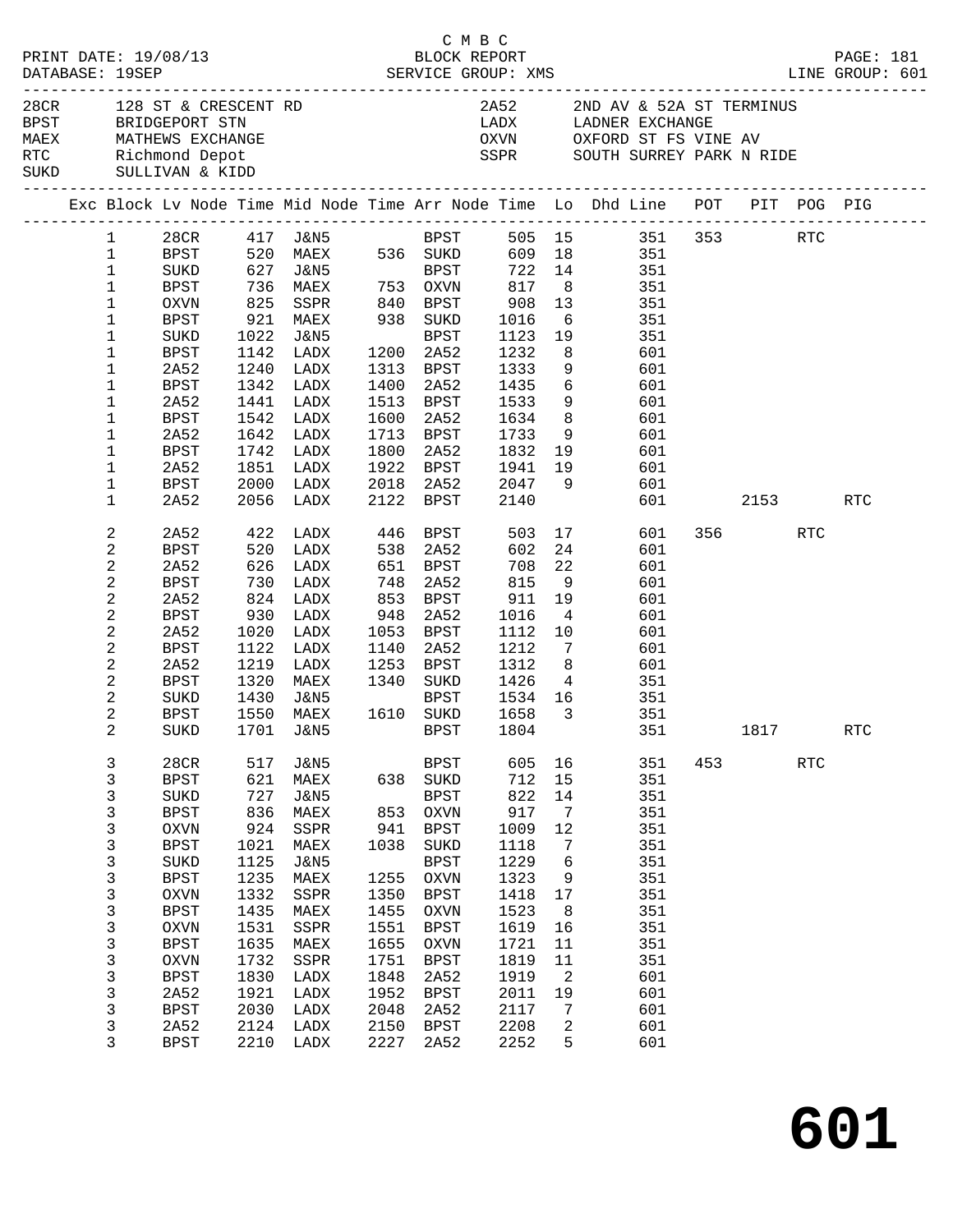## C M B C<br>BLOCK REPORT

|  | DATABASE: 19SEP |      |      |      |      | SERVICE GROUP: XMS            |       | LINE GROUP: 601 |                                                                                |         |  |     |  |
|--|-----------------|------|------|------|------|-------------------------------|-------|-----------------|--------------------------------------------------------------------------------|---------|--|-----|--|
|  |                 |      |      |      |      |                               |       |                 | Exc Block Lv Node Time Mid Node Time Arr Node Time Lo Dhd Line POT PIT POG PIG |         |  |     |  |
|  | 3 <sup>7</sup>  |      |      |      |      | 2A52 2257 LADX 2322 BPST 2340 |       |                 | 601 - 100                                                                      | 2353    |  | RTC |  |
|  | $\overline{4}$  | 2A52 | 527  | LADX | 551  | BPST                          | 608 2 |                 | 601 —                                                                          | 501 RTC |  |     |  |
|  | 4               | BPST | 610  | LADX | 628  | 2A52                          | 652 5 |                 | 601                                                                            |         |  |     |  |
|  | 4               | 2A52 | 657  | LADX | 723  | BPST                          | 740   | 20              | 601                                                                            |         |  |     |  |
|  | 4               | BPST | 800  | LADX | 818  | 2A52                          | 845   | 8 <sup>8</sup>  | 601                                                                            |         |  |     |  |
|  | 4               | 2A52 | 853  | LADX | 923  | BPST                          | 941   | 14              | 601                                                                            |         |  |     |  |
|  | 4               | BPST | 955  | LADX | 1013 | 2A52                          | 1044  | 6               | 601                                                                            |         |  |     |  |
|  | 4               | 2A52 | 1050 | LADX | 1123 | BPST                          | 1142  | 20              | 601                                                                            |         |  |     |  |
|  | 4               | BPST | 1202 | LADX | 1220 | 2A52                          | 1253  | $7\phantom{0}$  | 601                                                                            |         |  |     |  |
|  | 4               | 2A52 | 1300 | LADX | 1333 | BPST                          | 1353  | 12              | 601                                                                            |         |  |     |  |
|  | 4               | BPST | 1405 | MAEX | 1425 | OXVN                          | 1453  | 8 <sup>8</sup>  | 351                                                                            |         |  |     |  |
|  | 4               | OXVN | 1501 | SSPR | 1521 | BPST                          | 1549  | 13              | 351                                                                            |         |  |     |  |
|  | 4               | BPST | 1602 | LADX | 1620 | 2A52                          | 1654  | 8 <sup>8</sup>  | 601                                                                            |         |  |     |  |
|  | 4               | 2A52 | 1702 | LADX | 1733 | BPST                          | 1753  | 13              | 601                                                                            |         |  |     |  |
|  | 4               | BPST | 1806 | MAEX | 1826 | OXVN                          | 1852  | 14              | 351                                                                            |         |  |     |  |
|  | 4               | OXVN | 1906 | SSPR | 1921 | BPST                          | 1948  | 6               | 351                                                                            |         |  |     |  |
|  | 4               | BPST | 1954 | MAEX | 2014 | SUKD                          | 2055  | 12              | 351                                                                            |         |  |     |  |
|  |                 |      |      |      |      |                               |       |                 |                                                                                |         |  |     |  |

| 4 | BPST        | 1806 | MAEX            | 1826 | <b>OXVN</b> | 1852 | 14              | 351 |     |      |            |            |
|---|-------------|------|-----------------|------|-------------|------|-----------------|-----|-----|------|------------|------------|
| 4 | <b>OXVN</b> | 1906 | SSPR            | 1921 | <b>BPST</b> | 1948 | 6               | 351 |     |      |            |            |
| 4 | <b>BPST</b> | 1954 | MAEX            | 2014 | SUKD        | 2055 | 12              | 351 |     |      |            |            |
| 4 | SUKD        | 2107 | <b>J&amp;N5</b> |      | <b>BPST</b> | 2203 |                 | 351 |     | 2216 |            | <b>RTC</b> |
|   |             |      |                 |      |             |      |                 |     |     |      |            |            |
| 5 | <b>BPST</b> | 536  | MAEX            | 552  | <b>OXVN</b> | 612  | 13              | 351 | 521 |      | <b>RTC</b> |            |
| 5 | <b>OXVN</b> | 625  | SSPR            | 640  | <b>BPST</b> | 707  | 14              | 351 |     |      |            |            |
| 5 | BPST        | 721  | MAEX            | 738  | <b>SUKD</b> | 812  | 14              | 351 |     |      |            |            |
| 5 | SUKD        | 826  | J&N5            |      | BPST        | 923  | 13              | 351 |     |      |            |            |
| 5 | BPST        | 936  | MAEX            | 953  | <b>OXVN</b> | 1017 | 6               | 351 |     |      |            |            |
| 5 | <b>OXVN</b> | 1023 | SSPR            | 1040 | <b>BPST</b> | 1108 | 12              | 351 |     |      |            |            |
| 5 | <b>BPST</b> | 1120 | MAEX            | 1140 | SUKD        | 1224 | $5\phantom{.0}$ | 351 |     |      |            |            |
| 5 | SUKD        | 1229 | <b>J&amp;N5</b> |      | <b>BPST</b> | 1335 | 15              | 351 |     |      |            |            |
| 5 | BPST        | 1350 | MAEX            | 1410 | <b>SUKD</b> | 1456 | $\overline{4}$  | 351 |     |      |            |            |
| 5 | SUKD        | 1500 | J&N5            |      | <b>BPST</b> | 1604 | 18              | 351 |     |      |            |            |
| 5 | BPST        | 1622 | LADX            | 1640 | 2A52        | 1714 | 8               | 601 |     |      |            |            |
| 5 | 2A52        | 1722 | LADX            | 1753 | <b>BPST</b> | 1813 | 9               | 601 |     |      |            |            |
| 5 | <b>BPST</b> | 1822 | MAEX            | 1842 | SUKD        | 1925 | 10              | 351 |     |      |            |            |
| 5 | <b>SUKD</b> | 1935 | J&N5            |      | <b>BPST</b> | 2033 | 6               | 351 |     |      |            |            |
| 5 | <b>BPST</b> | 2039 | MAEX            | 2058 | <b>SUKD</b> | 2136 |                 | 351 |     | 2204 |            | <b>RTC</b> |
|   |             |      |                 |      |             |      |                 |     |     |      |            |            |
| 6 | SUKD        | 558  | J&N5            |      | <b>BPST</b> | 652  | 14              | 351 | 529 |      | <b>RTC</b> |            |
| 6 | <b>BPST</b> | 706  | MAEX            | 723  | <b>OXVN</b> | 747  | 8               | 351 |     |      |            |            |
| 6 | <b>OXVN</b> | 755  | SSPR            | 810  | BPST        | 838  | 22              | 351 |     |      |            |            |
| 6 | <b>BPST</b> | 900  | LADX            | 918  | 2A52        | 946  | 7               | 601 |     |      |            |            |
| 6 | 2A52        | 953  | LADX            | 1023 | <b>BPST</b> | 1042 | 20              | 601 |     |      |            |            |
| 6 | <b>BPST</b> | 1102 | LADX            | 1120 | 2A52        | 1152 | 7               | 601 |     |      |            |            |
| б | 2A52        | 1159 | LADX            | 1233 | <b>BPST</b> | 1252 | 13              | 601 |     |      |            |            |
| 6 | <b>BPST</b> | 1305 | MAEX            | 1325 | <b>OXVN</b> | 1353 | 10              | 351 |     |      |            |            |
| 6 | <b>OXVN</b> | 1403 | SSPR            | 1421 | <b>BPST</b> | 1449 | 13              | 351 |     |      |            |            |
| 6 | <b>BPST</b> | 1502 | LADX            | 1520 | 2A52        | 1555 | 6               | 601 |     |      |            |            |
| 6 | 2A52        | 1601 | LADX            | 1633 | <b>BPST</b> | 1653 | 12              | 601 |     |      |            |            |
| 6 | BPST        | 1705 | MAEX            | 1725 | <b>OXVN</b> | 1751 | 11              | 351 |     |      |            |            |
| 6 | <b>OXVN</b> | 1802 | SSPR            | 1821 | <b>BPST</b> | 1849 | 5               | 351 |     |      |            |            |
| 6 | <b>BPST</b> | 1854 | MAEX            | 1914 | <b>SUKD</b> | 1955 | 11              | 351 |     |      |            |            |
| 6 | <b>SUKD</b> | 2006 | <b>J&amp;N5</b> |      | <b>BPST</b> | 2103 |                 | 351 |     | 2116 |            | RTC        |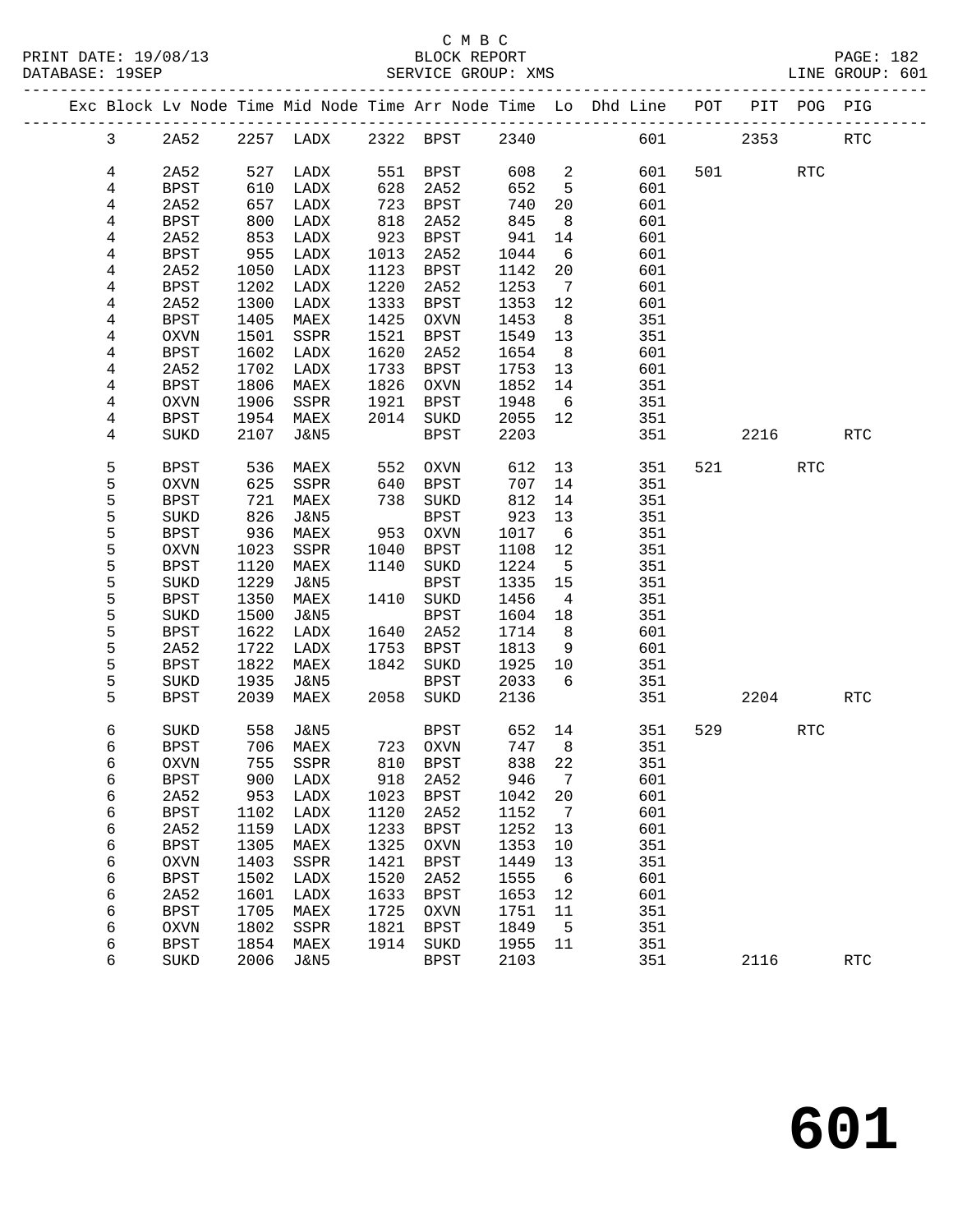## C M B C<br>BLOCK REPORT SERVICE GROUP: XMS

|                  |                |             |            |                   |      |                  |            |                 | Exc Block Lv Node Time Mid Node Time Arr Node Time Lo Dhd Line POT |     |             | PIT POG PIG |            |  |
|------------------|----------------|-------------|------------|-------------------|------|------------------|------------|-----------------|--------------------------------------------------------------------|-----|-------------|-------------|------------|--|
|                  | $7\phantom{.}$ | <b>BPST</b> |            | 551 MAEX 608 SUKD |      |                  | 642 15     |                 | 351                                                                | 536 | <b>RTC</b>  |             |            |  |
| $7\overline{ }$  |                | $\rm SUKD$  | 657        | J&N5              |      | BPST<br>823 OXVN | 752 14     |                 | 351                                                                |     |             |             |            |  |
| $\boldsymbol{7}$ |                | <b>BPST</b> | 806        | MAEX              |      |                  | 847        | $7\overline{ }$ | 351                                                                |     |             |             |            |  |
| $\overline{7}$   |                | <b>OXVN</b> |            | 854 SSPR          |      | 910 BPST         | 938        | 13              | 351                                                                |     |             |             |            |  |
| 7                |                | <b>BPST</b> | 951        | MAEX              |      | 1008 SUKD        | 1046       | 6               | 351                                                                |     |             |             |            |  |
| $\overline{7}$   |                | SUKD        | 1052       | J&N5              |      | BPST             | 1156       | $\overline{9}$  | 351                                                                |     |             |             |            |  |
| 7                |                | BPST        | 1205       | MAEX              | 1225 | OXVN             | 1251 11    |                 | 351                                                                |     |             |             |            |  |
| 7                |                | <b>OXVN</b> | 1302       | SSPR              | 1320 | BPST             | 1350       | 12              | 351                                                                |     |             |             |            |  |
| 7                |                | <b>BPST</b> | 1402       | LADX              | 1420 | 2A52             | 1455       | $6\overline{6}$ | 601                                                                |     |             |             |            |  |
| 7                |                | 2A52        | 1501       | LADX              | 1533 | <b>BPST</b>      | 1553       | 12              | 601                                                                |     |             |             |            |  |
| 7                |                | <b>BPST</b> | 1605       | MAEX              | 1625 | OXVN             | 1651       | 11              | 351                                                                |     |             |             |            |  |
| 7                |                | $\rm OXVN$  | 1702       | SSPR              | 1721 | BPST             | 1749 13    |                 | 351                                                                |     |             |             |            |  |
| 7                |                | <b>BPST</b> | 1802       | LADX              | 1820 | 2A52             | 1851       |                 | 601                                                                |     | 1911 — 1911 |             | <b>RTC</b> |  |
|                  |                |             |            |                   |      |                  |            |                 |                                                                    |     |             |             |            |  |
| 8                |                | BPST        | 606        | MAEX              | 623  | OXVN             | 643        | 12              | 351                                                                |     | 551 72      | RTC         |            |  |
| 8                |                | <b>OXVN</b> | 655<br>751 | SSPR              | 710  | BPST             | 737<br>842 | 14              | 351                                                                |     |             |             |            |  |
| 8                |                | BPST        |            | MAEX              |      | 808 SUKD         |            | 13              | 351                                                                |     |             |             |            |  |
| 8                |                | SUKD        | 855        | J&N5              |      | <b>BPST</b>      | 953        | 13              | 351                                                                |     |             |             |            |  |
| 8                |                | BPST        | 1006       | MAEX              |      | 1023 OXVN        | 1047       | - 6             | 351                                                                |     |             |             |            |  |
| 8                |                | <b>OXVN</b> | 1053       | SSPR              | 1111 | BPST             | 1141       | 9               | 351                                                                |     |             |             |            |  |
| 8                |                | <b>BPST</b> | 1150       | MAEX              | 1210 | SUKD             | 1254       | $5^{\circ}$     | 351                                                                |     |             |             |            |  |
| 8                |                | $\rm SUKD$  | 1259       | J&N5              |      | <b>BPST</b>      | 1403       | 19              | 351                                                                |     |             |             |            |  |
| 8                |                | <b>BPST</b> | 1422       | LADX              |      | 1440 2A52        | 1515       | 6               | 601                                                                |     |             |             |            |  |
| 8                |                | 2A52        | 1521       | LADX              | 1553 | <b>BPST</b>      | 1613       | $\overline{7}$  | 601                                                                |     |             |             |            |  |
| 8                |                | BPST        | 1620       | MAEX              | 1640 | SUKD             | 1726       | 6               | 351                                                                |     |             |             |            |  |
| 8                |                | $\rm SUKD$  | 1732       | J&N5              |      | <b>BPST</b>      | 1834       |                 | 351                                                                |     | 1847        |             | <b>RTC</b> |  |
| 9                |                | <b>BPST</b> | 636        | MAEX              | 653  | OXVN             | 715        | 10              | 351                                                                |     | 621 000     | RTC         |            |  |
| 9                |                | <b>OXVN</b> | 725        | SSPR              | 740  | BPST             | 807        | 14              | 351                                                                |     |             |             |            |  |
| 9                |                | <b>BPST</b> | 821        | MAEX              |      | 838 SUKD         | 915        | 9               | 351                                                                |     |             |             |            |  |
| 9                |                | SUKD        | 924        | J&N5              |      | BPST             | 1024       | 12              | 351                                                                |     |             |             |            |  |
| 9                |                | <b>BPST</b> | 1036       | MAEX              | 1053 | OXVN             | 1117       | 6               | 351                                                                |     |             |             |            |  |
| 9                |                | <b>OXVN</b> | 1123       | SSPR              | 1141 | BPST             | 1211       | 9               | 351                                                                |     |             |             |            |  |
| 9                |                | <b>BPST</b> | 1220       | MAEX              | 1240 | SUKD             | 1326       | $\overline{4}$  | 351                                                                |     |             |             |            |  |
| 9                |                | SUKD        | 1330       | <b>J&amp;N5</b>   |      | <b>BPST</b>      | 1434       | 16              | 351                                                                |     |             |             |            |  |
| 9                |                | <b>BPST</b> | 1450       | MAEX              |      | 1510 SUKD        | 1556       | $5\overline{5}$ | 351                                                                |     |             |             |            |  |
| 9                |                | SUKD        | 1601       | J&N5              |      | <b>BPST</b>      | 1704       | 18              | 351                                                                |     |             |             |            |  |
| 9                |                | <b>BPST</b> | 1722       | LADX              | 1740 | 2A52             | 1814       | 8 <sup>8</sup>  | 601                                                                |     |             |             |            |  |
| 9                |                | 2A52        | 1822       | LADX              | 1853 | BPST             | 1912       | 18              | 601                                                                |     |             |             |            |  |
| 9                |                | BPST        | 1930       | LADX              | 1948 | 2A52             | 2019       | - 6             | 601                                                                |     |             |             |            |  |
| 9                |                | 2A52        | 2025       | LADX              | 2052 | BPST             | 2110       | 8 <sup>8</sup>  | 601                                                                |     |             |             |            |  |
| 9                |                | <b>BPST</b> | 2118       | MAEX              |      | 2136 SUKD        | 2214 13    |                 | 351                                                                |     |             |             |            |  |
| 9                |                | SUKD        | 2227       | <b>J&amp;N5</b>   |      | <b>BPST</b>      | 2320       |                 | 351                                                                |     | 2333        |             | <b>RTC</b> |  |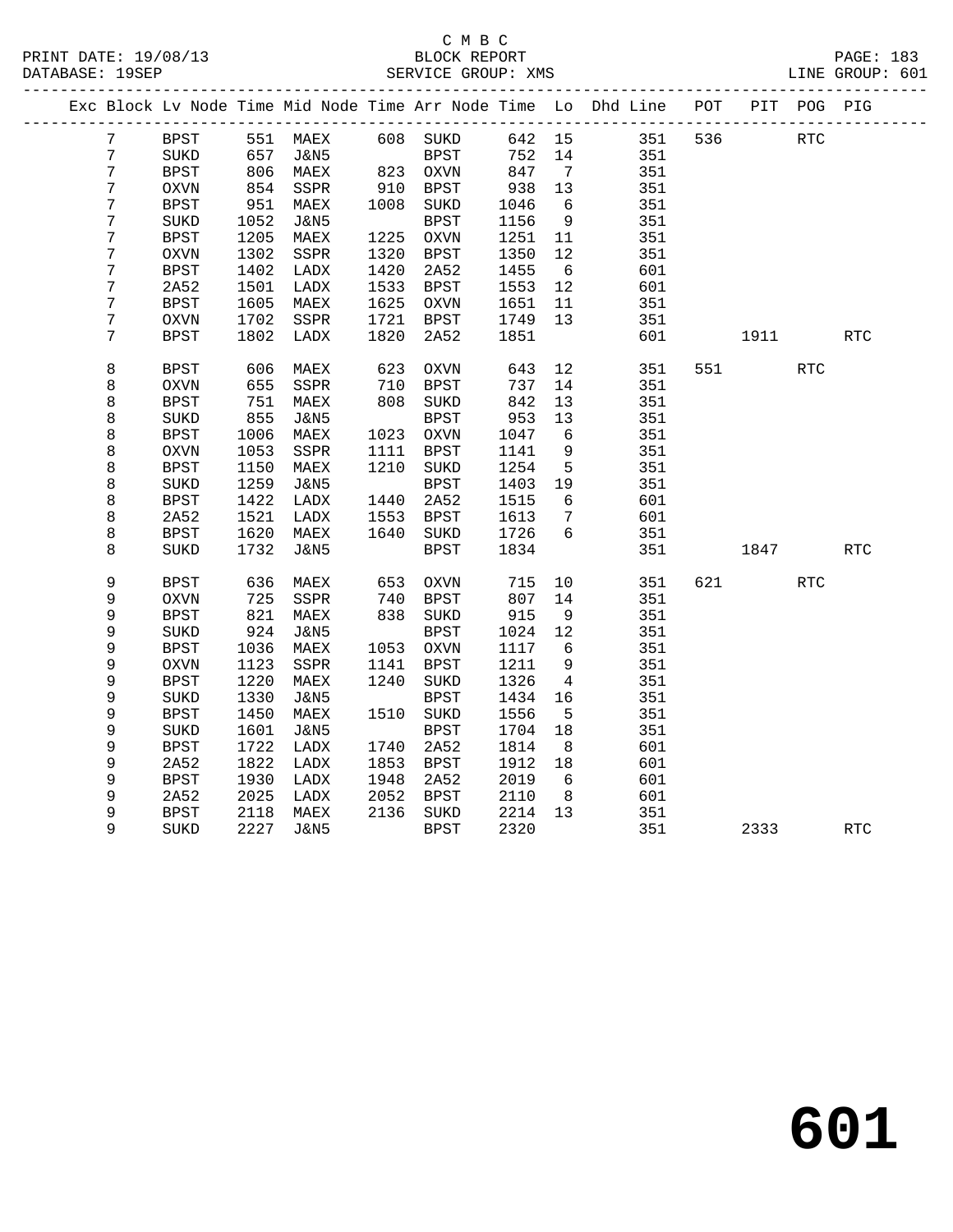## C M B C<br>BLOCK REPORT SERVICE GROUP: XMS

|          |                     |              |                                  |      |                            |              |                              | Exc Block Lv Node Time Mid Node Time Arr Node Time Lo Dhd Line POT PIT POG PIG |     |        |            |            |
|----------|---------------------|--------------|----------------------------------|------|----------------------------|--------------|------------------------------|--------------------------------------------------------------------------------|-----|--------|------------|------------|
| 10       | BPST                |              | 651 MAEX                         |      | 708 SUKD                   |              |                              | 742 14<br>351                                                                  | 636 |        | RTC        |            |
| 10       | SUKD                |              | J&N5                             |      | BPST                       | 853          | 13                           | 351                                                                            |     |        |            |            |
| 10       | <b>BPST</b>         | 756<br>906   | MAEX                             |      | $923$ OXVN                 | 947          | 6                            | 351                                                                            |     |        |            |            |
| $10$     | OXVN                | 953          | SSPR                             | 1010 | BPST                       | 1038         | $\overline{4}$               | 351                                                                            |     |        |            |            |
| 10       | BPST                | 1042         | LADX                             | 1100 | 2A52                       | 1132         | 8 <sup>8</sup>               | 601                                                                            |     |        |            |            |
| 10       | 2A52                | 1140         | LADX                             | 1213 | BPST                       | 1232         | 10                           | 601                                                                            |     |        |            |            |
| $10$     | <b>BPST</b>         | 1242         | LADX                             | 1300 | 2A52                       | 1333         | $7\phantom{.0}$              | 601                                                                            |     |        |            |            |
| $10$     | 2A52                | 1340         | LADX                             | 1413 | BPST                       | 1433         | 9                            | 601                                                                            |     |        |            |            |
| $10$     | BPST                | 1442         | LADX                             | 1500 | 2A52                       | 1535         | 6                            | 601                                                                            |     |        |            |            |
| 10       | 2A52                | 1541         | LADX                             | 1613 | <b>BPST</b>                | 1633         | 9                            | 601                                                                            |     |        |            |            |
| $10$     | <b>BPST</b>         | 1642         | LADX                             | 1700 | 2A52                       | 1734         | 8                            | 601                                                                            |     |        |            |            |
| $10$     | 2A52                | 1742         | LADX                             | 1813 | BPST                       | 1833         | 5                            | 601                                                                            |     |        |            |            |
| 10       | BPST                | 1838         | MAEX                             | 1858 | OXVN                       | 1923         | 13                           | 351                                                                            |     |        |            |            |
| 10       | OXVN                | 1936         | SSPR                             | 1951 | BPST                       | 2018         | 6                            | 351                                                                            |     |        |            |            |
| 10       | <b>BPST</b>         | 2024         | MAEX                             | 2043 | SUKD                       | 2121         | $\overline{4}$               | 351                                                                            |     |        |            |            |
| $10$     | $\rm SUKD$          | 2125         | J&N5                             |      | BPST                       | 2221         | $\overline{7}$               | 351                                                                            |     |        |            |            |
| 10       | BPST                | 2228         | MAEX                             |      | 2246 SUKD                  | 2324         | 21                           | 351                                                                            |     |        |            |            |
| 10       | SUKD                | 2345         | J&N5                             |      | BPST                       | 2437         |                              | 351                                                                            |     | 2450   |            | <b>RTC</b> |
|          |                     |              |                                  |      |                            |              |                              |                                                                                |     |        |            |            |
| 11       | BPST                | 700          | LADX                             | 718  | 2A52                       | 745          | 9                            | 601                                                                            |     | 645    | <b>RTC</b> |            |
| 11       | 2A52                | 754          | LADX                             | 823  | <b>BPST</b>                | 841          | 10                           | 601                                                                            |     |        |            |            |
| 11       | BPST                | 851          | MAEX                             | 908  | SUKD                       | 945          | $7\phantom{.0}$              | 351                                                                            |     |        |            |            |
| 11       | SUKD                | 952          | J&N5                             |      | BPST                       | 1053         | 13                           | 351                                                                            |     |        |            |            |
| 11       | <b>BPST</b>         | 1106         | MAEX                             |      | 1126 OXVN                  | 1152         | $7\phantom{.0}\phantom{.0}7$ | 351                                                                            |     |        |            |            |
| 11       | OXVN                | 1159         | SSPR                             | 1217 | BPST                       | 1247         | 15                           | 351                                                                            |     |        |            |            |
| 11       | <b>BPST</b>         | 1302         | LADX                             | 1320 | 2A52                       | 1355         | 5                            | 601                                                                            |     |        |            |            |
| 11       | 2A52                | 1400         | LADX                             | 1433 | <b>BPST</b>                | 1453         | 12                           | 601                                                                            |     |        |            |            |
| 11       | BPST                | 1505         | MAEX                             | 1525 | OXVN                       | 1552         | 9                            | 351                                                                            |     |        |            |            |
| 11       | $\rm OXVN$          | 1601         | SSPR                             | 1621 | BPST                       | 1649         | 13                           | 351                                                                            |     |        |            |            |
| 11       | BPST                | 1702         | LADX                             | 1720 | 2A52                       | 1754         | 8 <sup>8</sup>               | 601                                                                            |     |        |            |            |
| 11       | 2A52                | 1802         | LADX                             | 1833 | <b>BPST</b>                | 1852         | 8                            | 601                                                                            |     |        |            |            |
| 11       | <b>BPST</b>         | 1900         | LADX                             | 1918 | 2A52                       | 1949         | 4                            | 601                                                                            |     |        |            |            |
| 11       | 2A52                | 1953         | LADX                             | 2022 | <b>BPST</b>                | 2040         | 20                           | 601                                                                            |     |        |            |            |
| 11       | BPST                | 2100         | LADX                             | 2118 | 2A52                       | 2145         | 9                            | 601                                                                            |     |        |            |            |
| 11       | 2A52                | 2154         | LADX                             | 2220 | <b>BPST</b>                | 2238         |                              | 601                                                                            |     | 2251   |            | <b>RTC</b> |
| 12       | 2A52                | 725          | LADX                             |      | 753 BPST                   | 811          | 19                           | 601                                                                            |     | 659 11 | RTC        |            |
| 12       | BPST                | 830          | LADX                             |      | 848 2A52                   | 916          | $\overline{7}$               | 601                                                                            |     |        |            |            |
| 12       | 2A52                |              | 923 LADX                         |      | 953 BPST                   | 1011         | $\overline{9}$               | 601                                                                            |     |        |            |            |
| 12       |                     |              | BPST 1020 LADX 1038 2A52 1110 10 |      |                            |              |                              | 601                                                                            |     |        |            |            |
| 12       | 2A52                | 1120         | LADX                             | 1153 | <b>BPST</b>                | 1212         | 10                           | 601                                                                            |     |        |            |            |
| 12       | <b>BPST</b>         | 1222         | LADX                             | 1240 | 2A52                       | 1313         | 7                            | 601                                                                            |     |        |            |            |
|          | 2A52                | 1320         |                                  | 1353 |                            | 1413         |                              | 601                                                                            |     |        |            |            |
| 12<br>12 |                     | 1420         | LADX                             | 1440 | <b>BPST</b>                | 1526         | 7                            | 351                                                                            |     |        |            |            |
| 12       | <b>BPST</b><br>SUKD | 1530         | MAEX<br><b>J&amp;N5</b>          |      | SUKD<br><b>BPST</b>        | 1634         | 4<br>16                      | 351                                                                            |     |        |            |            |
| 12       |                     | 1650         | MAEX                             | 1710 | <b>SUKD</b>                | 1756         |                              | 351                                                                            |     |        |            |            |
| 12       | <b>BPST</b>         |              |                                  |      |                            | 1904         | 8                            | 351                                                                            |     |        |            |            |
| 12       | SUKD                | 1804<br>1909 | <b>J&amp;N5</b>                  | 1929 | <b>BPST</b>                |              | 5<br>12                      | 351                                                                            |     |        |            |            |
| 12       | <b>BPST</b>         | 2006         | MAEX<br>SSPR                     | 2021 | <b>OXVN</b><br><b>BPST</b> | 1954<br>2048 | 10                           | 351                                                                            |     |        |            |            |
| 12       | OXVN<br><b>BPST</b> | 2058         | MAEX                             | 2117 | SUKD                       | 2155         | 2                            | 351                                                                            |     |        |            |            |
| 12       |                     |              |                                  |      |                            | 2250         | 10                           | 351                                                                            |     |        |            |            |
|          | SUKD                | 2157         | <b>J&amp;N5</b>                  |      | <b>BPST</b>                |              |                              |                                                                                |     |        |            |            |

12 BPST 2300 MAEX 2318 SUKD 2356 351 2424 RTC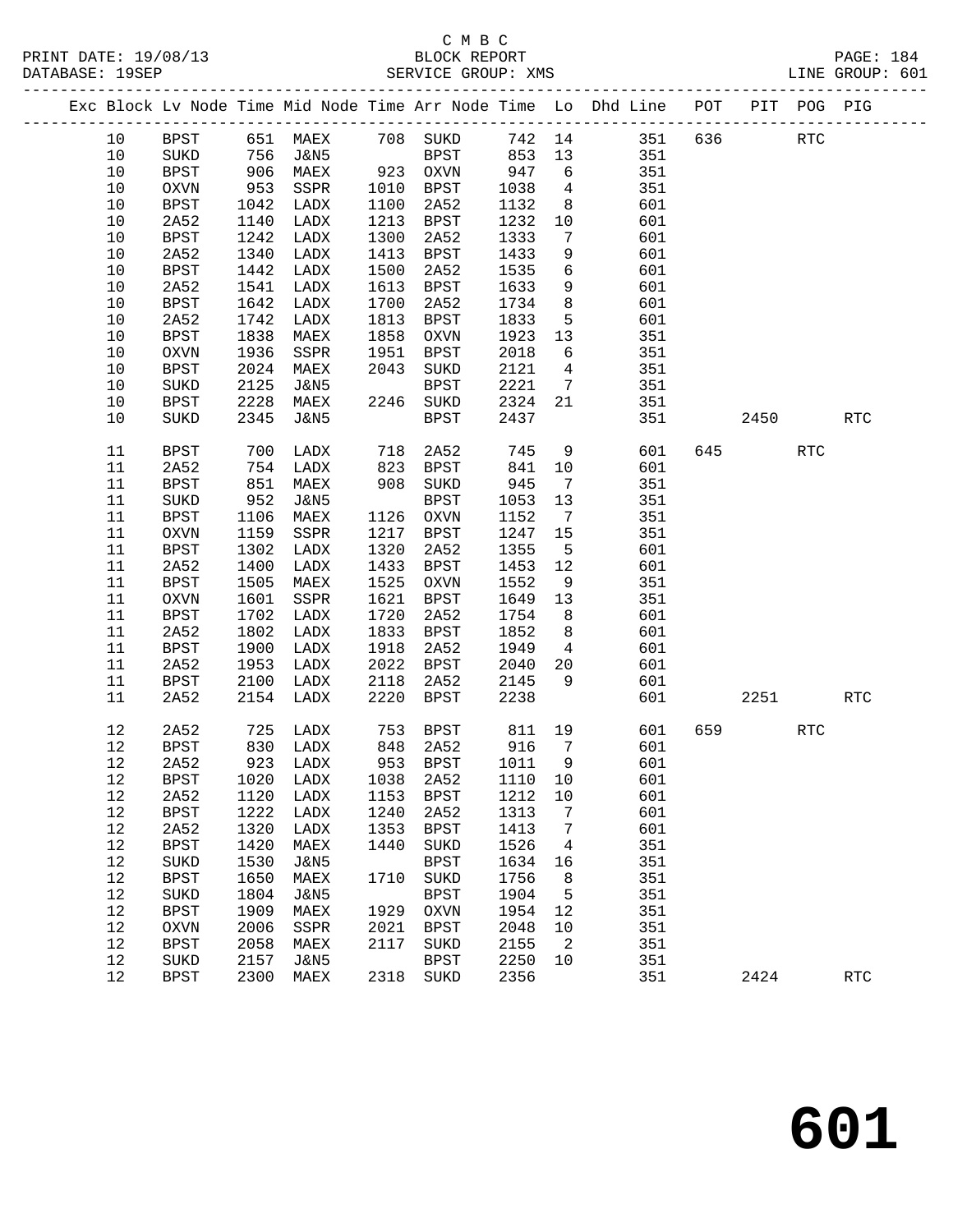## C M B C<br>BLOCK REPORT SERVICE GROUP: XMS

|  |    |             |      | Exc Block Lv Node Time Mid Node Time Arr Node Time Lo Dhd Line POT |      |                |              |                          |                 |                   |                          |      | PIT POG PIG |            |
|--|----|-------------|------|--------------------------------------------------------------------|------|----------------|--------------|--------------------------|-----------------|-------------------|--------------------------|------|-------------|------------|
|  | 13 | BPST        |      | 1051 MAEX 1108 SUKD 1152 7 351 1036<br>1159 J&N5 BPST 1305 17 351  |      |                |              |                          |                 |                   |                          |      | RTC         |            |
|  | 13 | SUKD        |      |                                                                    |      |                |              |                          | 351             |                   |                          |      |             |            |
|  | 13 | <b>BPST</b> |      | 1322 LADX                                                          |      | 1340 2A52 1415 |              | $5^{\circ}$              |                 | 601               |                          |      |             |            |
|  | 13 | 2A52        | 1420 | LADX                                                               |      | 1453 BPST      |              | $\overline{7}$           |                 | $\frac{601}{351}$ |                          |      |             |            |
|  | 13 | <b>BPST</b> | 1520 | MAEX                                                               |      | 1540 SUKD      | 1513<br>1628 | $\overline{\mathbf{3}}$  |                 |                   |                          |      |             |            |
|  | 13 | SUKD        | 1631 | J&N5                                                               |      | BPST           | 1734         | 16                       | 351             |                   |                          |      |             |            |
|  | 13 | <b>BPST</b> | 1750 | MAEX                                                               |      | 1810 SUKD      | 1853         | 12                       |                 | 351               |                          |      |             |            |
|  | 13 | SUKD        | 1905 | J&N5                                                               |      | BPST           | 2003         | 6                        |                 | 351               |                          |      |             |            |
|  | 13 | BPST        | 2009 | MAEX                                                               |      | 2028 OXVN      | 2053         | 13                       |                 | 351               |                          |      |             |            |
|  | 13 | OXVN        | 2106 | SSPR                                                               | 2121 | BPST           | 2148         | 10                       |                 | 351               |                          |      |             |            |
|  | 13 | <b>BPST</b> | 2158 | MAEX                                                               |      | 2216 SUKD      | 2254         | 6                        |                 | 351               |                          |      |             |            |
|  | 13 | $\rm SUKD$  | 2300 | J&N5                                                               |      | <b>BPST</b>    | 2353         | $7\overline{ }$          |                 | 351               |                          |      |             |            |
|  | 13 | BPST        | 2400 | J&N3                                                               |      | SUKD           | 2455         | $5^{\circ}$              |                 | 40 351            |                          |      |             |            |
|  | 13 | BPST        | 2540 | LADX                                                               |      | 2557 2A52      | 2622         | $\overline{0}$           |                 | 601               |                          |      |             |            |
|  | 13 | 2A52        | 2622 | LADX                                                               |      | 2645 BPST      | 2703         |                          |                 | 601               |                          | 2716 |             | RTC        |
|  | 14 | <b>BPST</b> | 1135 | MAEX                                                               | 1155 | OXVN           | 1221         |                          |                 |                   | $\frac{11}{25}$ 351 1120 |      | <b>RTC</b>  |            |
|  | 14 | <b>OXVN</b> | 1232 | SSPR                                                               | 1250 | BPST           | 1320         | 15                       |                 | 351               |                          |      |             |            |
|  | 14 | <b>BPST</b> | 1335 | MAEX                                                               |      | 1355 OXVN      | 1423         | 8 <sup>8</sup>           |                 | 351               |                          |      |             |            |
|  | 14 | <b>OXVN</b> | 1431 | SSPR                                                               | 1451 | BPST           | 1519         | 16                       |                 | 351               |                          |      |             |            |
|  | 14 | <b>BPST</b> | 1535 | MAEX                                                               |      | 1555 OXVN      | 1622         | 10                       |                 | 351               |                          |      |             |            |
|  | 14 | OXVN        | 1632 | SSPR                                                               |      | 1651 BPST      | 1719         | 16                       |                 | 351               |                          |      |             |            |
|  | 14 | <b>BPST</b> | 1735 | MAEX                                                               |      | 1755 OXVN      | 1821         | 12                       |                 | 351               |                          |      |             |            |
|  | 14 | OXVN        | 1833 | SSPR                                                               |      | 1851 BPST      | 1821<br>1919 | 5 <sup>5</sup>           |                 | 351               |                          |      |             |            |
|  | 14 | <b>BPST</b> |      | 1924 MAEX                                                          |      | 1944 SUKD      | 2025         | 12                       |                 | 351               |                          |      |             |            |
|  | 14 | SUKD        | 2037 | J&N5                                                               |      | BPST           | 2133         | $5^{\circ}$              |                 | 351               |                          |      |             |            |
|  | 14 | <b>BPST</b> | 2138 | MAEX                                                               |      | 2156 SUKD      | 2234         |                          |                 | 351               |                          | 2302 |             | RTC        |
|  | 15 | <b>BPST</b> | 1250 | MAEX                                                               | 1310 | SUKD           | 1356         |                          | $4\overline{ }$ |                   | 351 1235                 |      | <b>RTC</b>  |            |
|  | 15 | SUKD        | 1400 | J&N5                                                               |      | BPST           | 1504         | 18                       |                 | 351               |                          |      |             |            |
|  | 15 | <b>BPST</b> | 1522 | LADX                                                               |      | 1540 2A52      | 1614         | 8 <sup>8</sup>           |                 | 601               |                          |      |             |            |
|  | 15 | 2A52        | 1622 | LADX                                                               |      | 1653 BPST      | 1713         | $\overline{7}$           |                 | 601               |                          |      |             |            |
|  | 15 | <b>BPST</b> | 1720 | MAEX                                                               | 1740 | SUKD           | 1824         | 11                       |                 | 351               |                          |      |             |            |
|  | 15 | $\rm SUKD$  | 1835 | J&N5                                                               |      | BPST           | 1933         | 6                        |                 | 351               |                          |      |             |            |
|  | 15 | BPST        | 1939 | MAEX                                                               |      | 1959 OXVN      | 2024         | 12                       |                 | 351               |                          |      |             |            |
|  | 15 | OXVN        | 2036 | SSPR                                                               | 2051 | BPST           | 2118         | 12                       |                 | 351               |                          |      |             |            |
|  | 15 | <b>BPST</b> | 2130 | LADX                                                               | 2148 | 2A52           | 2215         | 9                        |                 | 601               |                          |      |             |            |
|  | 15 | 2A52        | 2224 | LADX                                                               |      | 2250 BPST      | 2308         | $\overline{\phantom{a}}$ |                 | 601               |                          |      |             |            |
|  | 15 | <b>BPST</b> | 2310 | LADX                                                               | 2327 | 2A52           | 2352         | $\overline{0}$           |                 | 601               |                          |      |             |            |
|  | 15 | 2A52        |      | 2352 LADX                                                          |      | 2417 BPST      | 2435         | 10                       |                 | 601               |                          |      |             |            |
|  | 15 | <b>BPST</b> |      | 2445 J&N3                                                          |      | SUKD           | 2540         |                          |                 | 351               |                          | 2605 |             | <b>RTC</b> |